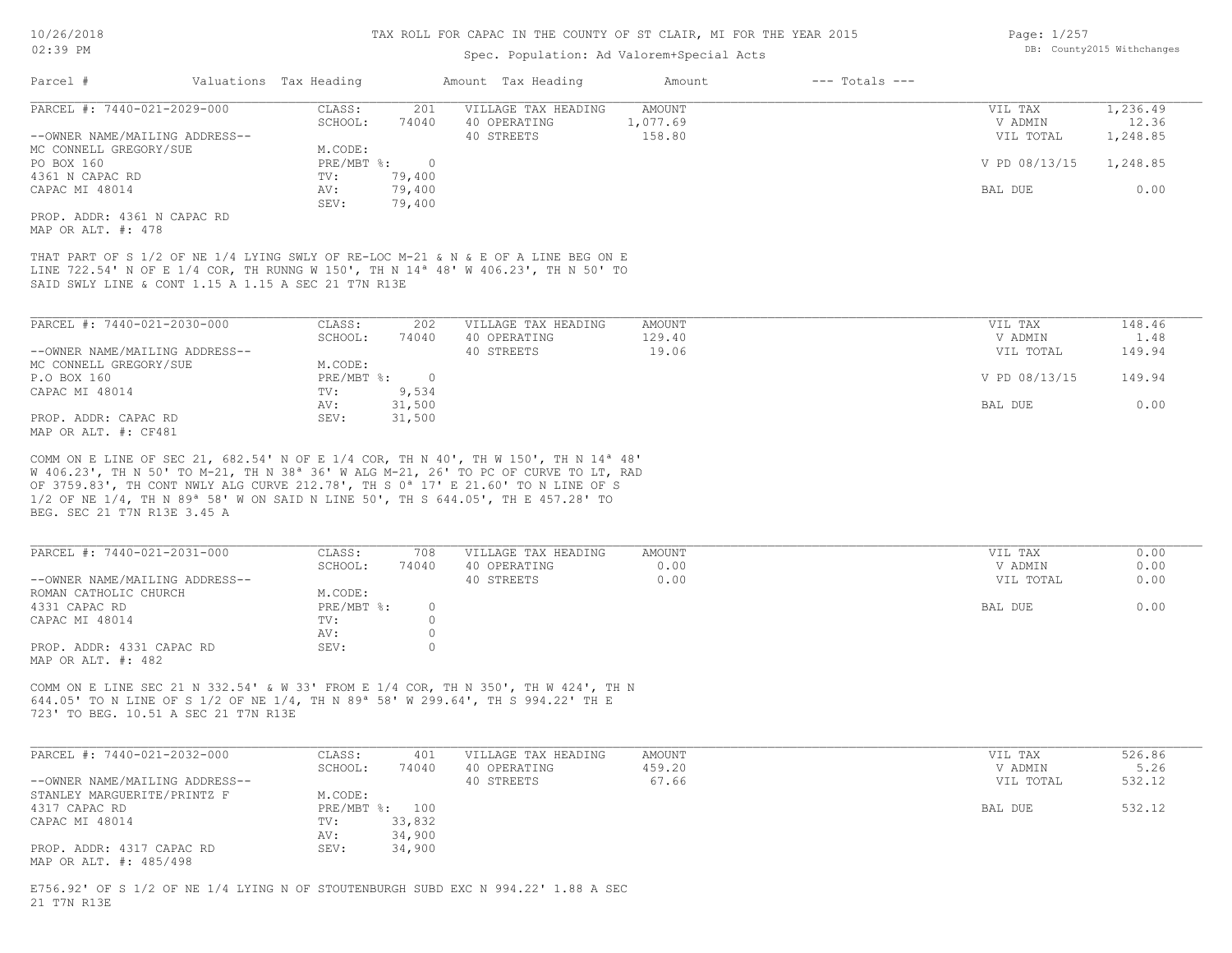## Spec. Population: Ad Valorem+Special Acts

| Page: 2/257 |                            |
|-------------|----------------------------|
|             | DB: County2015 Withchanges |

| Parcel #                                                                                                         | Valuations Tax Heading |         | Amount Tax Heading  | Amount | $---$ Totals $---$ |           |        |
|------------------------------------------------------------------------------------------------------------------|------------------------|---------|---------------------|--------|--------------------|-----------|--------|
| PARCEL #: 7440-021-2033-000                                                                                      | CLASS:                 | 401     | VILLAGE TAX HEADING | AMOUNT |                    | VIL TAX   | 460.96 |
|                                                                                                                  | SCHOOL:                | 74040   | 40 OPERATING        | 401.76 |                    | V ADMIN   | 4.60   |
| --OWNER NAME/MAILING ADDRESS--                                                                                   |                        |         | 40 STREETS          | 59.20  |                    | VIL TOTAL | 465.56 |
| LUMBARDO ROBERT NEIL JR                                                                                          | M.CODE:                |         |                     |        |                    |           |        |
| LUMBARDO DESIREE M                                                                                               | PRE/MBT %:             | 100     |                     |        |                    | BAL DUE   | 465.56 |
| 4313 STEVENS DRIVE                                                                                               | TV:                    | 29,600  |                     |        |                    |           |        |
| CAPAC MI 48014                                                                                                   | AV:                    | 29,600  |                     |        |                    |           |        |
|                                                                                                                  | SEV:                   | 29,600  |                     |        |                    |           |        |
| PROP. ADDR: PARK ST                                                                                              |                        |         |                     |        |                    |           |        |
| MAP OR ALT. #: 476A                                                                                              |                        |         |                     |        |                    |           |        |
| S 511' OF E 511' THEREOF & EXC W 234' OF E 1501.92' OF N 418' OF S 568' OF NE 1/4<br>SECTION 21 T7N R13E 21.06 A |                        |         |                     |        |                    |           |        |
| PARCEL #: 7440-021-2033-100                                                                                      | CLASS:                 | 701     | VILLAGE TAX HEADING | AMOUNT |                    | VIL TAX   | 0.00   |
|                                                                                                                  | SCHOOL:                | 74040   |                     |        |                    | V ADMIN   | 0.00   |
| --OWNER NAME/MAILING ADDRESS--                                                                                   |                        |         |                     |        |                    | VIL TOTAL | 0.00   |
| GREAT LAKES RURAL DEV                                                                                            | M.CODE:                |         |                     |        |                    |           |        |
| PRIME PROPERTIES                                                                                                 | PRE/MBT %:             | $\circ$ |                     |        |                    | BAL DUE   | 0.00   |
| 13862 SIMONE DR                                                                                                  | TV:                    |         |                     |        |                    |           |        |
| SHELBY MI 48315                                                                                                  | AV:                    |         |                     |        |                    |           |        |
|                                                                                                                  | SEV:                   |         |                     |        |                    |           |        |
|                                                                                                                  |                        |         |                     |        |                    |           |        |

MAP OR ALT. #: 476C PROP. ADDR: 15130 W PARK ST

W234' OF E 1501.92' OF N 418' OF S 568' OF NE 1/4 SECTION 21 T7N R13E 2.25 A

| PARCEL #: 7440-021-2033-500    | CLASS:     | 701   | VILLAGE TAX HEADING | AMOUNT | VIL TAX   | 0.00 |
|--------------------------------|------------|-------|---------------------|--------|-----------|------|
|                                | SCHOOL:    | 74040 |                     |        | V ADMIN   | 0.00 |
| --OWNER NAME/MAILING ADDRESS-- |            |       |                     |        | VIL TOTAL | 0.00 |
| GREAT LAKES RURAL DEV          | M.CODE:    |       |                     |        |           |      |
| PRIME PROPERTIES               | PRE/MBT %: |       |                     |        | BAL DUE   | 0.00 |
| 13862 SIMONE DR                | TV:        |       |                     |        |           |      |
| SHELBY MI 48315                | AV:        |       |                     |        |           |      |
|                                | SEV:       |       |                     |        |           |      |

MAP OR ALT. #: 476B PROP. ADDR: 15122 W PARK ST

W511' OF E 1267.92' OF N 511' OF S 661' OF NE 1/4 6 A SEC 21 T7N R13E

| PARCEL #: 7440-021-2034-000    | CLASS:  | 401            | VILLAGE TAX HEADING | AMOUNT | VIL TAX       | 720.14 |
|--------------------------------|---------|----------------|---------------------|--------|---------------|--------|
|                                | SCHOOL: | 74040          | 40 OPERATING        | 627.66 | V ADMIN       | 7.20   |
| --OWNER NAME/MAILING ADDRESS-- |         |                | 40 STREETS          | 92.48  | VIL TOTAL     | 727.34 |
| MASI JOHN/CONSTANCE            | M.CODE: | 00CSB          |                     |        |               |        |
| 4301 STEVENS DR                |         | PRE/MBT %: 100 |                     |        | V PD 07/10/15 | 727.34 |
| CAPAC MI 48014-3044            | TV:     | 46,244         |                     |        |               |        |
|                                | AV:     | 48,000         |                     |        | BAL DUE       | 0.00   |
| PROP. ADDR: 4301 STEVENS DR    | SEV:    | 48,000         |                     |        |               |        |
| MAP OR ALT. #: CF483           |         |                |                     |        |               |        |

W175' OF E 2147' OF S 150' OF NE 1/4 0.60 A SEC 21 T7N R13E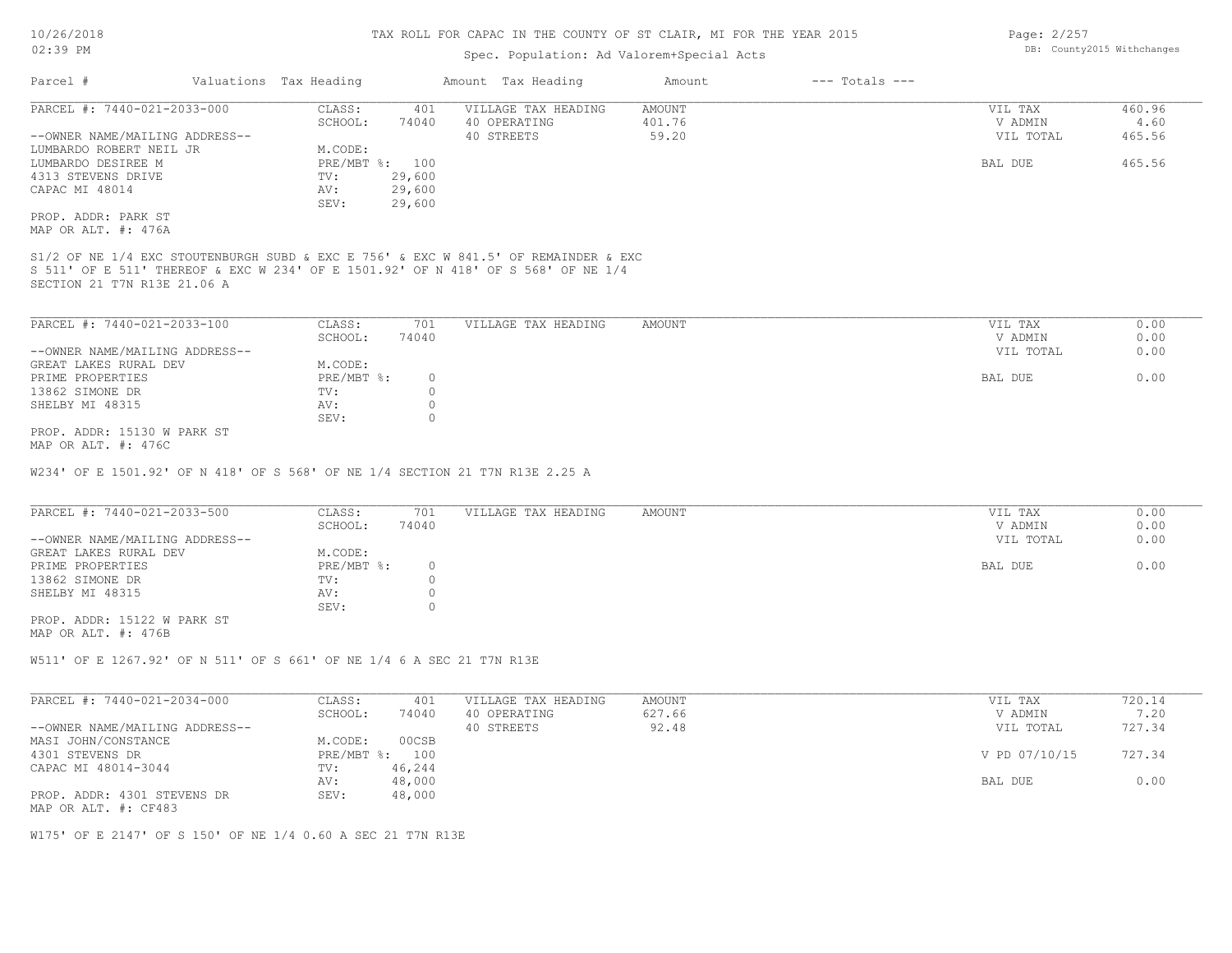#### Spec. Population: Ad Valorem+Special Acts

| Page: 3/257 |                            |
|-------------|----------------------------|
|             | DB: County2015 Withchanges |

| Parcel #                       | Valuations Tax Heading |                | Amount Tax Heading  | Amount | $---$ Totals $---$ |               |        |
|--------------------------------|------------------------|----------------|---------------------|--------|--------------------|---------------|--------|
| PARCEL #: 7440-021-2035-000    | CLASS:                 | 401            | VILLAGE TAX HEADING | AMOUNT |                    | VIL TAX       | 872.90 |
|                                | SCHOOL:                | 74040          | 40 OPERATING        | 760.80 |                    | V ADMIN       | 8.72   |
| --OWNER NAME/MAILING ADDRESS-- |                        |                | 40 STREETS          | 112.10 |                    | VIL TOTAL     | 881.62 |
| LUMBARDO ROBERT JR/DESIREE     | M.CODE:                | COREL          |                     |        |                    |               |        |
| 4313 STEVENS DR                |                        | PRE/MBT %: 100 |                     |        |                    | V PD 09/10/15 | 881.62 |
| CAPAC MI 48014                 | TV:                    | 56,053         |                     |        |                    |               |        |
|                                | AV:                    | 66,900         |                     |        |                    | BAL DUE       | 0.00   |
| PROP. ADDR: 4313 STEVENS DR    | SEV:                   | 66,900         |                     |        |                    |               |        |
| $\frac{1}{2}$                  |                        |                |                     |        |                    |               |        |

MAP OR ALT. #: 480

100.24', TH W 137.78' TO BEG. 0.31 A SEC 21 T7N R13E BEG W 206' & N 250' FROM SW COR OF STOUTENBURG SUBD, TH N 100', TH E 131.07', TH S

| PARCEL #: 7440-021-2036-000    | CLASS:     | 703   | VILLAGE TAX HEADING | AMOUNT | VIL TAX   | 0.00 |
|--------------------------------|------------|-------|---------------------|--------|-----------|------|
|                                | SCHOOL:    | 74040 | 40 OPERATING        | 0.00   | V ADMIN   | 0.00 |
| --OWNER NAME/MAILING ADDRESS-- |            |       | 40 STREETS          | 0.00   | VIL TOTAL | 0.00 |
| VILLAGE OF CAPAC               | M.CODE:    |       |                     |        |           |      |
| 135 N MAIN ST                  | PRE/MBT %: | 0.    |                     |        | BAL DUE   | 0.00 |
| CAPAC MI 48014-3143            | TV:        |       |                     |        |           |      |
|                                | AV:        |       |                     |        |           |      |
| PROP. ADDR: 15070 PARK ST      | SEV:       |       |                     |        |           |      |
| MAP OR ALT. #: 484             |            |       |                     |        |           |      |

W66' OF E 1972' OF S 150' OF NE 1/4 0.23 A SEC 21 T7N R13E

| PARCEL #: 7440-021-2036-501    | CLASS:     | 402    | VILLAGE TAX HEADING | AMOUNT | VIL TAX   | 281.52 |
|--------------------------------|------------|--------|---------------------|--------|-----------|--------|
|                                | SCHOOL:    | 74040  | 40 OPERATING        | 245.37 | V ADMIN   | 2.81   |
| --OWNER NAME/MAILING ADDRESS-- |            |        | 40 STREETS          | 36.15  | VIL TOTAL | 284.33 |
| LUMBARDO ROBERT JR/DESIREE     | M.CODE:    |        |                     |        |           |        |
| 4313 STEVENS DR                | PRE/MBT %: |        |                     |        | BAL DUE   | 284.33 |
| Capac MI 48014                 | TV:        | 18,078 |                     |        |           |        |
|                                | AV:        | 26,800 |                     |        |           |        |
| PROP. ADDR: STEVENS DR         | SEV:       | 26,800 |                     |        |           |        |
| MAP OR ALT. #: 479A1           |            |        |                     |        |           |        |

ON 09-21-2005 FROM 27-021-2036-500 58S W 476.18', TH N OD 2M 46S W 899.11', TO BEG SECTION 21 T7N R13E 18.31 A SPLIT 47S E 1172.82', TH N 89D 39M 56S W 167.14', TH S OD 2OM 4S W 24.95', TH N 89D 39M BEG S 0D 2M 46S E 1334.67' FROM N 1/4 COR, TH S 89D 34M 39S E 841.5', TH S 0D 2M

| PARCEL #: 7440-021-2036-510     | CLASS:       | 402    | VILLAGE TAX HEADING | AMOUNT | VIL TAX       | 52.32 |
|---------------------------------|--------------|--------|---------------------|--------|---------------|-------|
|                                 | SCHOOL:      | 74040  | 40 OPERATING        | 45.60  | V ADMIN       | 0.52  |
| --OWNER NAME/MAILING ADDRESS--  |              |        | 40 STREETS          | 6.72   | VIL TOTAL     | 52.84 |
| VERBRUGGHE STEVEN/SUZANNE ET-AL | M.CODE:      |        |                     |        |               |       |
| 37861 TOWN HALL                 | $PRE/MBT$ %: |        |                     |        | V PD 09/18/15 | 52.84 |
| HARRISON TWP MI 48045           | TV:          | 3,360  |                     |        |               |       |
|                                 | AV:          | 13,700 |                     |        | BAL DUE       | 0.00  |
| PROP. ADDR: PARK ST             | SEV:         | 13,700 |                     |        |               |       |
| MAP OR ALT. #: 479A2            |              |        |                     |        |               |       |

 $27-021-2036-500$ : 4S W 275', TH N 89D SECTION 21 T7N R13E 2.99 A SPLIT ON 9-21-2005 FROM BEG S OD 2M 46S E 2233.78' FROM N 1/4 COR, TH S 89D 39M 58S E 476.18', TH S OD 20M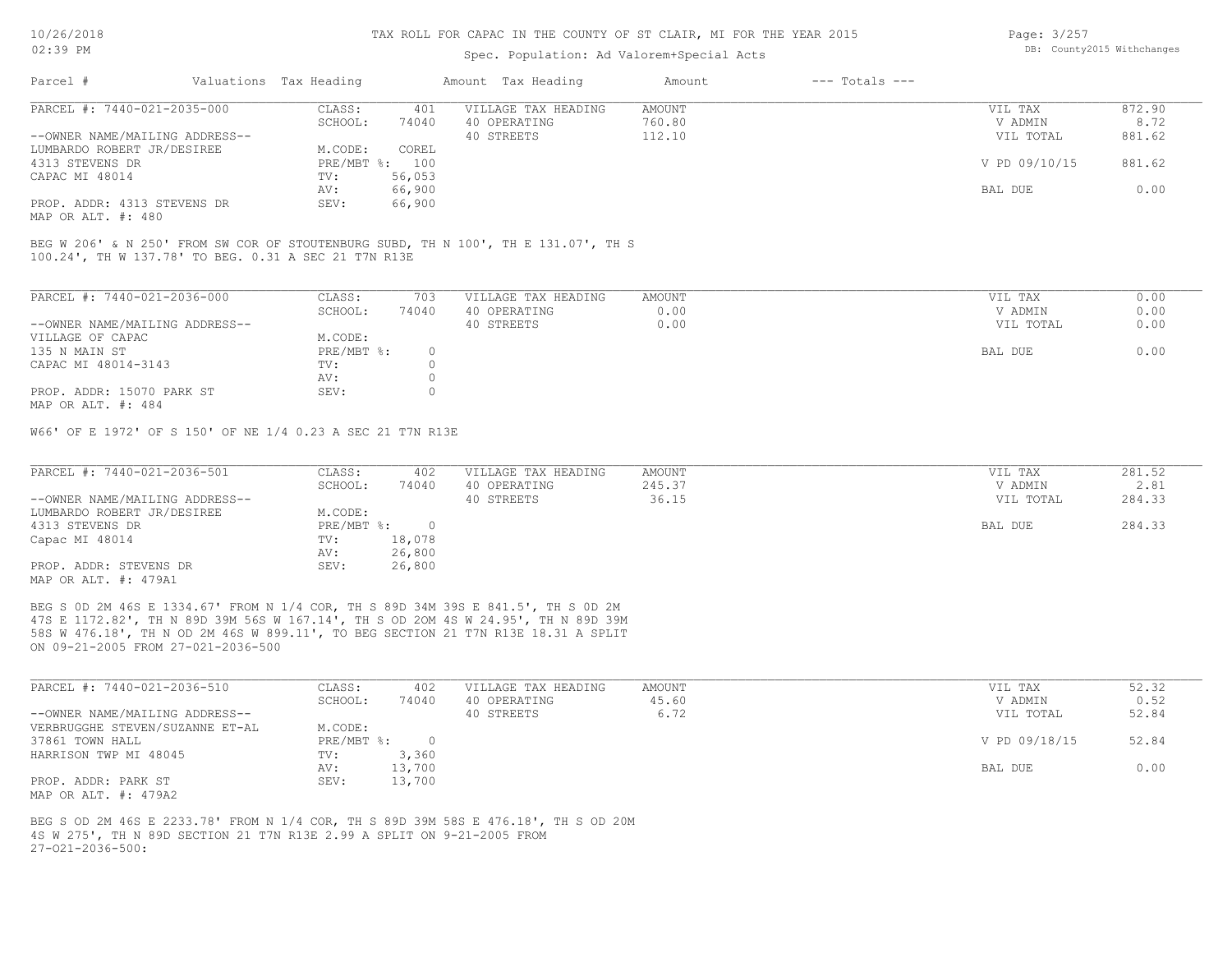### Spec. Population: Ad Valorem+Special Acts

| Page: 4/257 |                            |
|-------------|----------------------------|
|             | DB: County2015 Withchanges |

| Parcel #                                       | Valuations Tax Heading |        | Amount Tax Heading  | Amount | $---$ Totals $---$ |           |       |
|------------------------------------------------|------------------------|--------|---------------------|--------|--------------------|-----------|-------|
| PARCEL #: 7440-021-2036-520                    | CLASS:                 | 401    | VILLAGE TAX HEADING | AMOUNT |                    | VIL TAX   | 52.32 |
|                                                | SCHOOL:                | 74040  | 40 OPERATING        | 45.60  |                    | V ADMIN   | 0.52  |
| --OWNER NAME/MAILING ADDRESS--                 |                        |        | 40 STREETS          | 6.72   |                    | VIL TOTAL | 52.84 |
| LUMBARDO ROBERT JR/D                           | M.CODE:                |        |                     |        |                    |           |       |
| 4313 STEVENS DR                                | PRE/MBT %: 100         |        |                     |        |                    | BAL DUE   | 52.84 |
| Capac MI 48014                                 | TV:                    | 3,360  |                     |        |                    |           |       |
|                                                | AV:                    | 17,800 |                     |        |                    |           |       |
| PROP. ADDR: STEVENS DR<br>MAP OR ALT. #: 479A3 | SEV:                   | 17,800 |                     |        |                    |           |       |

SECTION 21 T7N R13E .58 A SPLIT ON 9-21-2005 FROM 27-021-2036-500 TH N OD 20M 4S E 199.95', TH S 89D 39M 56S E 193.34', TH S OD 56M 14S E 200' TO BEG 100.22', TH N 89D 39M 56S W 131.07', TH S 0D 20M 4S W 100', TH N 89D 39M 56S W 60', 39M 56S W 167.14' & N OD 56M 14S W 100.02' FROM N 1/4 COR, TH N 3D 30M 16S W BEG S 0D 2M 46S E 1334.67', S 89D 34M 39S E 841.5', S OD 2M 47S E 1172.82', N 89D

| PARCEL #: 7440-021-2036-525    | CLASS:  | 402            | VILLAGE TAX HEADING | AMOUNT | VIL TAX   | 120.54 |
|--------------------------------|---------|----------------|---------------------|--------|-----------|--------|
|                                | SCHOOL: | 74040          | 40 OPERATING        | 105.06 | V ADMIN   | 1.20   |
| --OWNER NAME/MAILING ADDRESS-- |         |                | 40 STREETS          | 15.48  | VIL TOTAL | 121.74 |
| LUMBARDO ROBERT N              | M.CODE: |                |                     |        |           |        |
| LUMBARDO DESIREE M             |         | PRE/MBT %: 100 |                     |        | BAL DUE   | 121.74 |
| 4313 STEVENS DR                | TV:     | 7,741          |                     |        |           |        |
| CAPAC MI 48014                 | AV:     | 12,500         |                     |        |           |        |
|                                | SEV:    | 12,500         |                     |        |           |        |
| PROP. ADDR: STEVENS RD         |         |                |                     |        |           |        |
| MAP OR ALT. #: 479B            |         |                |                     |        |           |        |

197.78',TH S'LY 100.02' TO BEG SECTION 21 T7N R13E 0.46 A BEG W 66' & N0ª0'40"E 150' FROM SW COR STOUTENBURG SUBD TH W 200',TH N 100',TH E

| PARCEL #: 7440-021-2037-000    | CLASS:     | 703   | VILLAGE TAX HEADING | AMOUNT | VIL TAX   | 0.00 |
|--------------------------------|------------|-------|---------------------|--------|-----------|------|
|                                | SCHOOL:    | 74040 | 40 OPERATING        | 0.00   | V ADMIN   | 0.00 |
| --OWNER NAME/MAILING ADDRESS-- |            |       | 40 STREETS          | 0.00   | VIL TOTAL | 0.00 |
| VILLAGE OF CAPAC               | M.CODE:    |       |                     |        |           |      |
| 135 N MAIN ST                  | PRE/MBT %: |       |                     |        | BAL DUE   | 0.00 |
| CAPAC MI 48014-3143            | TV:        |       |                     |        |           |      |
|                                | AV:        |       |                     |        |           |      |
| PROP. ADDR: PARK ST            | SEV:       |       |                     |        |           |      |
| MAP OR ALT. #: 477             |            |       |                     |        |           |      |

S150' OF S 1/2 OF NE 1/4 EXC E 2147' 1.60 A SEC 21 T7N R13E

| PARCEL #: 7440-027-2005-000                       | CLASS:     | 703   | VILLAGE TAX HEADING | AMOUNT | VIL TAX   | 0.00 |
|---------------------------------------------------|------------|-------|---------------------|--------|-----------|------|
|                                                   | SCHOOL:    | 74040 | 40 OPERATING        | 0.00   | V ADMIN   | 0.00 |
| --OWNER NAME/MAILING ADDRESS--                    |            |       | 40 STREETS          | 0.00   | VIL TOTAL | 0.00 |
| VILLAGE OF CAPAC                                  | M.CODE:    |       |                     |        |           |      |
| 131 N MAIN ST                                     | PRE/MBT %: |       |                     |        | BAL DUE   | 0.00 |
| CAPAC MI 48014                                    | TV:        |       |                     |        |           |      |
|                                                   | AV:        |       |                     |        |           |      |
| PROP. ADDR: E HILL STREET<br>MAP OR ALT. #: CF600 | SEV:       |       |                     |        |           |      |

 $\mathcal{L}_\mathcal{L} = \mathcal{L}_\mathcal{L} = \mathcal{L}_\mathcal{L} = \mathcal{L}_\mathcal{L} = \mathcal{L}_\mathcal{L} = \mathcal{L}_\mathcal{L} = \mathcal{L}_\mathcal{L} = \mathcal{L}_\mathcal{L} = \mathcal{L}_\mathcal{L} = \mathcal{L}_\mathcal{L} = \mathcal{L}_\mathcal{L} = \mathcal{L}_\mathcal{L} = \mathcal{L}_\mathcal{L} = \mathcal{L}_\mathcal{L} = \mathcal{L}_\mathcal{L} = \mathcal{L}_\mathcal{L} = \mathcal{L}_\mathcal{L}$ 

E1/2 OF NE 1/4 LYING S OF GTRR R/W & NE 1/4 OF SE 1/4 SECTION 27 T7N R13E 64.38 A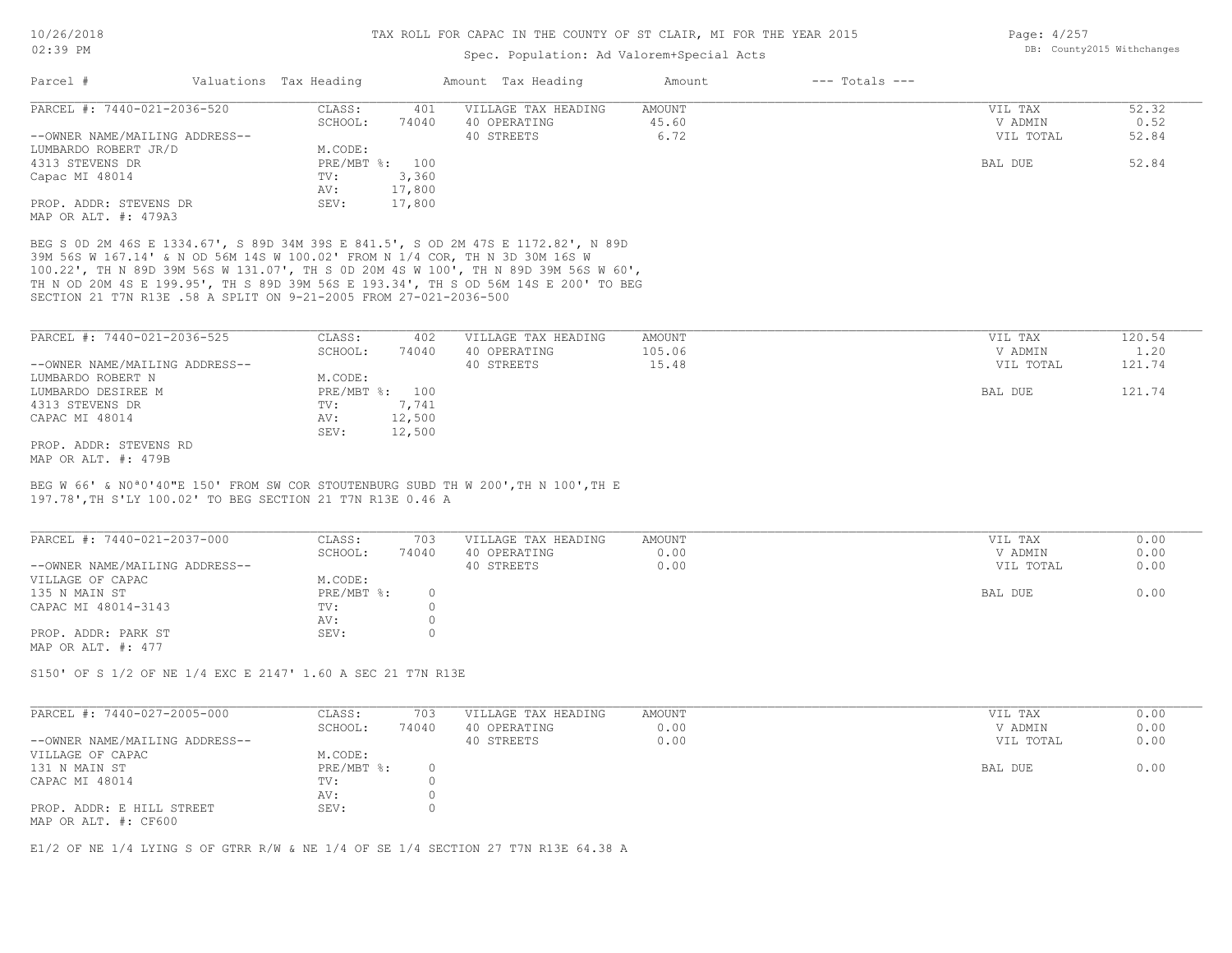## Spec. Population: Ad Valorem+Special Acts

Page: 5/257 DB: County2015 Withchanges

| Parcel #                                              | Valuations Tax Heading |       | Amount Tax Heading  | Amount | $---$ Totals $---$ |           |      |
|-------------------------------------------------------|------------------------|-------|---------------------|--------|--------------------|-----------|------|
| PARCEL #: 7440-027-3005-000                           | CLASS:                 | 703   | VILLAGE TAX HEADING | AMOUNT |                    | VIL TAX   | 0.00 |
|                                                       | SCHOOL:                | 74040 | 40 OPERATING        | 0.00   |                    | V ADMIN   | 0.00 |
| --OWNER NAME/MAILING ADDRESS--                        |                        |       | 40 STREETS          | 0.00   |                    | VIL TOTAL | 0.00 |
| VILLAGE OF CAPAC                                      | M.CODE:                |       |                     |        |                    |           |      |
| 131 N MAIN                                            | PRE/MBT %:             |       |                     |        |                    | BAL DUE   | 0.00 |
| CAPAC MI 48014                                        | TV:                    |       |                     |        |                    |           |      |
|                                                       | AV:                    |       |                     |        |                    |           |      |
| PROP. ADDR: DONALD RD                                 | SEV:                   |       |                     |        |                    |           |      |
| $\cdots$ $\cdots$ $\cdots$ $\cdots$ $\cdots$ $\cdots$ |                        |       |                     |        |                    |           |      |

MAP OR ALT. #: F00310

T7N R13E 2.74 A W66' OF SE 1/4 EXC THAT PART N OF S LINE OF N 25.22 A OF W 1/2 OF SE 1/4 SECTION 27

| PARCEL #: 7440-027-3006-000    | CLASS:     | 703   | VILLAGE TAX HEADING | AMOUNT | VIL TAX   | 0.00 |
|--------------------------------|------------|-------|---------------------|--------|-----------|------|
|                                | SCHOOL:    | 74040 | 40 OPERATING        | 0.00   | V ADMIN   | 0.00 |
| --OWNER NAME/MAILING ADDRESS-- |            |       | 40 STREETS          | 0.00   | VIL TOTAL | 0.00 |
| VILLAGE OF CAPAC               | M.CODE:    |       |                     |        |           |      |
| 131 N MAIN ST                  | PRE/MBT %: | 0.    |                     |        | BAL DUE   | 0.00 |
| CAPAC MI 48014                 | TV:        |       |                     |        |           |      |
|                                | AV:        |       |                     |        |           |      |
| PROP. ADDR: E HILL STREET      | SEV:       |       |                     |        |           |      |
| MAP OR ALT. #: CF503/599       |            |       |                     |        |           |      |

SECTION 27 T7N R13E 57.26 A THAT PART OF SW 1/4 OF NE 1/4 LYING S OF GTRR R/W & N 25.22 A OF NW 1/4 OF SE 1/4

| PARCEL #: 7440-027-4001-000    | CLASS:  | 401            | VILLAGE TAX HEADING | AMOUNT | VIL TAX       | 547.43 |
|--------------------------------|---------|----------------|---------------------|--------|---------------|--------|
|                                | SCHOOL: | 74040          | 40 OPERATING        | 477.13 | V ADMIN       | 5.47   |
| --OWNER NAME/MAILING ADDRESS-- |         |                | 40 STREETS          | 70.30  | VIL TOTAL     | 552.90 |
| LAFFERTY TIMOTHY D/LOLA T      | M.CODE: | COREL          |                     |        |               |        |
| 608 CAPAC RD                   |         | PRE/MBT %: 100 |                     |        | V PD 09/10/15 | 552.90 |
| CAPAC MI 48014                 | TV:     | 35,153         |                     |        |               |        |
|                                | AV:     | 36,000         |                     |        | BAL DUE       | 0.00   |
| PROP. ADDR: 608 CAPAC RD       | SEV:    | 36,000         |                     |        |               |        |
|                                |         |                |                     |        |               |        |

MAP OR ALT. #: CF604/620

THE N 109 FT OF THE W 384 FT OF THE SW 1/4 .96 A SEC 27 T7N R13E

| PARCEL #: 7440-027-4002-001         | CLASS:       | 101    | VILLAGE TAX HEADING | AMOUNT | VIL TAX       | 773.90 |
|-------------------------------------|--------------|--------|---------------------|--------|---------------|--------|
|                                     | SCHOOL:      | 74040  | 40 OPERATING        | 674.51 | V ADMIN       | 7.73   |
| --OWNER NAME/MAILING ADDRESS--      |              |        | 40 STREETS          | 99.39  | VIL TOTAL     | 781.63 |
| SHULL BRIAN GRIFFITH BRENDA SHULL R | M.CODE:      |        |                     |        |               |        |
| 3520 CAPAC RD                       | $PRE/MBT$ %: | 100    |                     |        | V PD 09/03/15 | 781.63 |
| CAPAC MI 48014-3700                 | TV:          | 49,695 |                     |        |               |        |
|                                     | AV:          | 96,800 |                     |        | BAL DUE       | 0.00   |
| PROP. ADDR: 3520 S CAPAC RD         | SEV:         | 96,800 |                     |        |               |        |

MAP OR ALT. #: CF602/603

6M 22S W 1127.17', TH N 89D 52M 10S W 1312.78' TO BEG SECTION 27 T7N R13E 34A BEG AT SW SEC COR, TH N 0D 0M 38S W 1127.17', TH S 89D 52M 10S E 1315.08', TH S 0D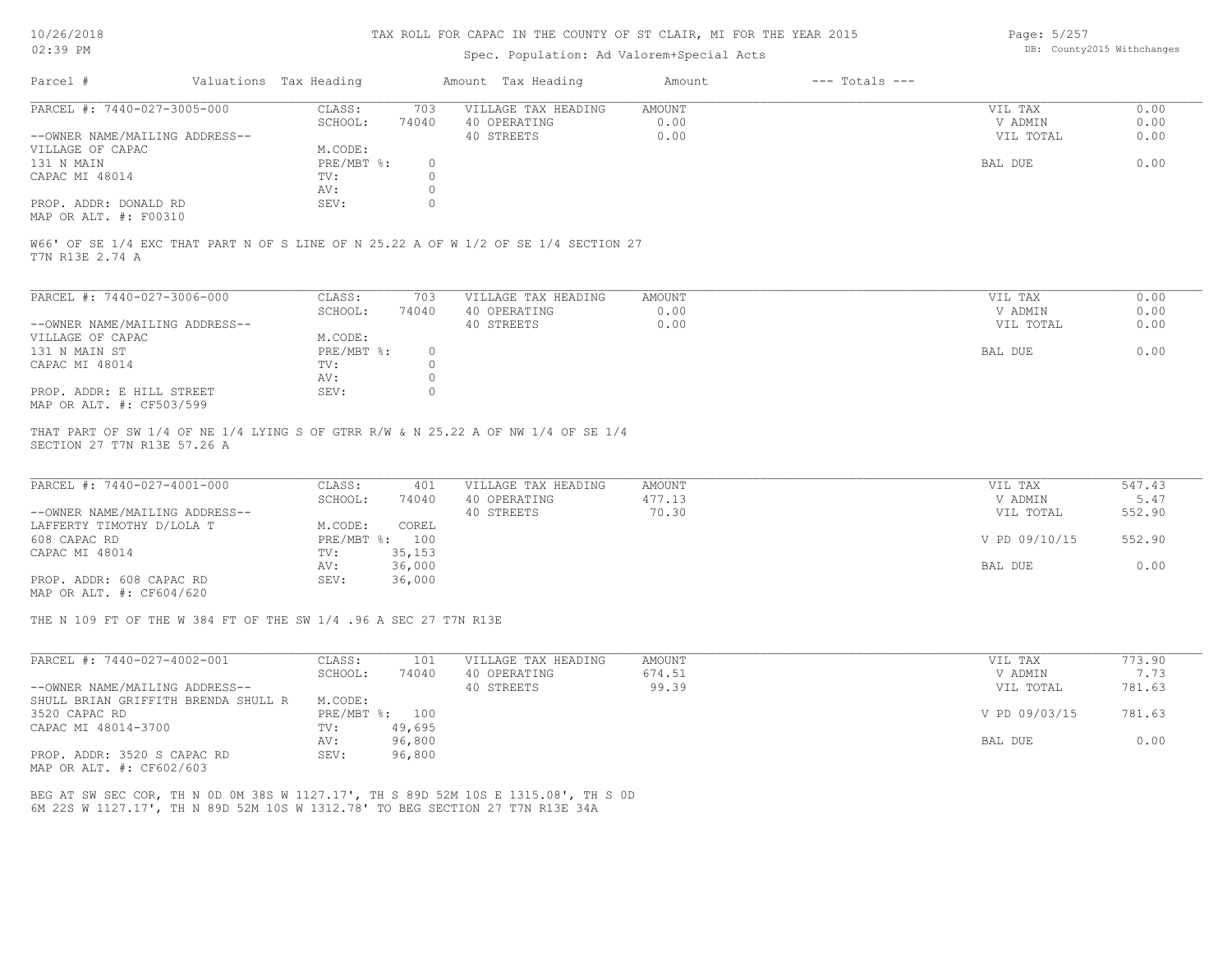### Spec. Population: Ad Valorem+Special Acts

| Page: 6/257 |                            |
|-------------|----------------------------|
|             | DB: County2015 Withchanges |

| Parcel #                                                                  | Valuations Tax Heading |                | Amount Tax Heading                                                                  | Amount | $---$ Totals $---$ |           |        |
|---------------------------------------------------------------------------|------------------------|----------------|-------------------------------------------------------------------------------------|--------|--------------------|-----------|--------|
| PARCEL #: 7440-027-4002-010                                               | CLASS:                 | 102            | VILLAGE TAX HEADING                                                                 | AMOUNT |                    | VIL TAX   | 908.62 |
|                                                                           | SCHOOL:                | 74040          | 40 OPERATING                                                                        | 791.93 |                    | V ADMIN   | 9.08   |
| --OWNER NAME/MAILING ADDRESS--                                            |                        |                | 40 STREETS                                                                          | 116.69 |                    | VIL TOTAL | 917.70 |
| SHULL WILLIAM                                                             | M.CODE:                |                |                                                                                     |        |                    |           |        |
| P.O.BOX 691                                                               |                        | PRE/MBT %: 100 |                                                                                     |        |                    | BAL DUE   | 917.70 |
| CAPAC MI 48014                                                            | TV:                    | 58,346         |                                                                                     |        |                    |           |        |
|                                                                           | AV:                    | 77,200         |                                                                                     |        |                    |           |        |
| PROP. ADDR: S CAPAC RD                                                    | SEV:                   | 77,200         |                                                                                     |        |                    |           |        |
| MAP OR ALT. #:                                                            |                        |                |                                                                                     |        |                    |           |        |
|                                                                           |                        |                | BEG N 0D 0M 38S W 1127.17', FROM SW SEC COR, TH N 0D 0M 38S W 1415.14', TH S 89D    |        |                    |           |        |
|                                                                           |                        |                | 50M 15S E 384', TH N OD OM 38S W 109', TH S 89D 50M 15S E 934.18', TH S OD 6M 22S W |        |                    |           |        |
| 1523.41', TH N 89D 52M 10S W 1315.08', TO BEG SECTION 27 T7N R13E 45.10AC |                        |                |                                                                                     |        |                    |           |        |

| PARCEL #: 7440-027-4003-000         | CLASS:     | 202    | VILLAGE TAX HEADING | AMOUNT | VIL TAX       | 1,090.11 |
|-------------------------------------|------------|--------|---------------------|--------|---------------|----------|
|                                     | SCHOOL:    | 74040  | 40 OPERATING        | 950.11 | V ADMIN       | 10.90    |
| --OWNER NAME/MAILING ADDRESS--      |            |        | 40 STREETS          | 140.00 | VIL TOTAL     | 1,101.01 |
| SR HUNTER'S CROSSING LLC            | M.CODE:    |        |                     |        |               |          |
| 27777 FRANKLIN RD STE 200           | PRE/MBT %: |        |                     |        | V PD 08/21/15 | 1,101.01 |
| SOUTHFIELD MI 48034                 | TV:        | 70,000 |                     |        |               |          |
|                                     | AV:        | 70,000 |                     |        | BAL DUE       | 0.00     |
| PROP. ADDR: CHRISTOPHER STONE DRIVE | SEV:       | 70,000 |                     |        |               |          |
| MAP OR ALT. #: CF601                |            |        |                     |        |               |          |

NE 1/4 OF SW 1/4 40 A SEC 27 T7N R13E

| PARCEL #: 7440-033-2002-250                           | CLASS:     | 202    | VILLAGE TAX HEADING | AMOUNT | VIL TAX       | 488.99 |
|-------------------------------------------------------|------------|--------|---------------------|--------|---------------|--------|
|                                                       | SCHOOL:    | 74040  | 40 OPERATING        | 426.19 | V ADMIN       | 4.88   |
| --OWNER NAME/MAILING ADDRESS--                        |            |        | 40 STREETS          | 62.80  | VIL TOTAL     | 493.87 |
| BONKOWIAK LLC                                         | M.CODE:    |        |                     |        |               |        |
| 3433 S MAIN ST                                        | PRE/MBT %: |        |                     |        | V PD 09/18/15 | 493.87 |
| CAPAC MI 48014                                        | TV:        | 31,400 |                     |        |               |        |
|                                                       | AV:        | 31,400 |                     |        | BAL DUE       | 0.00   |
| PROP. ADDR: S CAPAC RD                                | SEV:       | 31,400 |                     |        |               |        |
| $\cdots$ $\cdots$ $\cdots$ $\cdots$ $\cdots$ $\cdots$ |            |        |                     |        |               |        |

MAP OR ALT. #: 382B1

N900' OF E 600' OF NE 1/4 EXC S 308' OF E 290' SEC 33 T7N R16E 10.35 A

| PARCEL #: 7440-033-2002-350    | CLASS:     | 201     | VILLAGE TAX HEADING | AMOUNT   | VIL TAX                | 1,753.51 |
|--------------------------------|------------|---------|---------------------|----------|------------------------|----------|
|                                | SCHOOL:    | 74040   | 40 OPERATING        | 1,528.31 | V ADMIN                | 17.53    |
| --OWNER NAME/MAILING ADDRESS-- |            |         | 40 STREETS          | 225.20   | VIL TOTAL              | 1,771.04 |
| BONKOWIAK LLC                  | M.CODE:    |         |                     |          |                        |          |
| 3433 S CAPAC RD                | PRE/MBT %: |         |                     |          | V PD 09/18/15 1,771.04 |          |
| CAPAC MI 48014                 | TV:        | 112,600 |                     |          |                        |          |
|                                | AV:        | 133,800 |                     |          | BAL DUE                | 0.00     |
| PROP. ADDR: 3433 S CAPAC RD    | SEV:       | 133,800 |                     |          |                        |          |

MAP OR ALT. #: 382B2

S308' OF N 900' OF E 290' OF NE 1/4 SEC 33 T7N R13E 2.05 A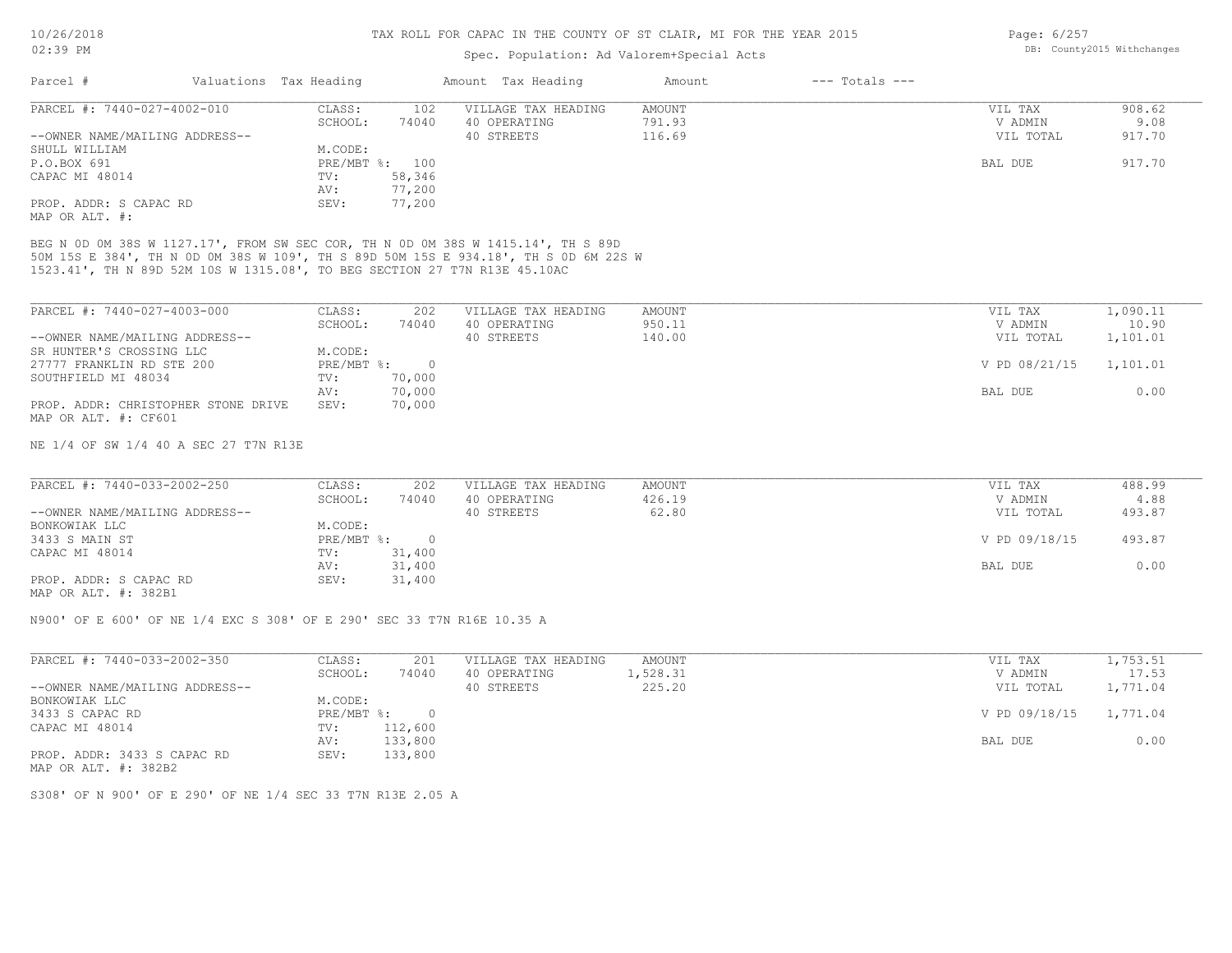## Spec. Population: Ad Valorem+Special Acts

| Page: 7/257 |                            |
|-------------|----------------------------|
|             | DB: County2015 Withchanges |

| Parcel #                       | Valuations Tax Heading |                | Amount Tax Heading                                                                | Amount        | $---$ Totals $---$ |               |                                    |
|--------------------------------|------------------------|----------------|-----------------------------------------------------------------------------------|---------------|--------------------|---------------|------------------------------------|
| PARCEL #: 7440-033-2002-400    | CLASS:                 | 102            | VILLAGE TAX HEADING                                                               | <b>AMOUNT</b> |                    | VIL TAX       | 1,054.86                           |
|                                | SCHOOL:                | 74040          | 40 OPERATING                                                                      | 919.39        |                    | V ADMIN       | 10.54                              |
| --OWNER NAME/MAILING ADDRESS-- |                        |                | 40 STREETS                                                                        | 135.47        |                    | VIL TOTAL     | 1,065.40                           |
| M & N ENTERPRISES, INC.        | M.CODE:                |                |                                                                                   |               |                    |               |                                    |
| 14417 HOUGH ROAD               |                        | PRE/MBT %: 100 |                                                                                   |               |                    | V PD 09/10/15 | 1,065.40                           |
| ALLENTON MI 48002              | TV:                    | 67,737         |                                                                                   |               |                    |               |                                    |
|                                | AV:                    | 101,400        |                                                                                   |               |                    | BAL DUE       | 0.00                               |
| PROP. ADDR: CAPAC RD           | SEV:                   | 101,400        |                                                                                   |               |                    |               |                                    |
| MAP OR ALT. #: 382C            |                        |                |                                                                                   |               |                    |               |                                    |
|                                |                        |                | N1/2 OF NE 1/4 EXC W 20 A & EXC N 900' OF E 600' & N 10 ACRES OF SE 1/4 OF NE 1/4 |               |                    |               |                                    |
| SECTION 33 T7N R13E 57. 6 A    |                        |                |                                                                                   |               |                    |               |                                    |
|                                |                        |                |                                                                                   |               |                    |               |                                    |
| PARCEL #: 7440-033-2003-000    | CLASS:<br>--------     | 102            | VILLAGE TAX HEADING<br>.                                                          | AMOUNT<br>.   |                    | VIL TAX       | 442.92<br>$\overline{\phantom{a}}$ |

| FARCBB #. 7550-033-4003-000    | . conuv                   | ⊥∪∠    | ATTANG TAV URANIMA | <b>AI'IUUIN L</b> | VII IAA       | せせん・ジム |  |
|--------------------------------|---------------------------|--------|--------------------|-------------------|---------------|--------|--|
|                                | SCHOOL:                   | 74040  | 40 OPERATING       | 386.04            | V ADMIN       | 4.42   |  |
| --OWNER NAME/MAILING ADDRESS-- |                           |        | 40 STREETS         | 56.88             | VIL TOTAL     | 447.34 |  |
| TOSCH RONALD                   | M.CODE:                   |        |                    |                   |               |        |  |
| 13833 FOLEY RD.                | $PRE/MBT$ $\frac{1}{6}$ : | 100    |                    |                   | V PD 09/16/15 | 447.34 |  |
| CAPAC MI 48014                 | TV:                       | 28,442 |                    |                   |               |        |  |
|                                | AV:                       | 63,100 |                    |                   | BAL DUE       | 0.00   |  |
| PROP. ADDR: CAPAC RD           | SEV:                      | 63,100 |                    |                   |               |        |  |
| 14.304 את החזה מחהוא           |                           |        |                    |                   |               |        |  |

MAP OR ALT. #: 384

T7N R13E N45 A OF THE S 1/2 OF NE 1/4 EXC THE N 10 A OF THE SE 1/4 OF THE NE 1/4 35 A SEC 33

| PARCEL #: 7440-033-3003-000    | CLASS:       | 201    | VILLAGE TAX HEADING | AMOUNT | VIL TAX       | 935.08 |
|--------------------------------|--------------|--------|---------------------|--------|---------------|--------|
|                                | SCHOOL:      | 74040  | 40 OPERATING        | 814.99 | V ADMIN       | 9.35   |
| --OWNER NAME/MAILING ADDRESS-- |              |        | 40 STREETS          | 120.09 | VIL TOTAL     | 944.43 |
| ZRC HOLDINGS, LLC              | M.CODE:      |        |                     |        |               |        |
| 924 N. BLOCKS CORNER RD        | $PRE/MBT$ %: |        |                     |        | V PD 09/10/15 | 944.43 |
| IMLAY CITY MI 48444            | TV:          | 60,045 |                     |        |               |        |
|                                | AV:          | 82,200 |                     |        | BAL DUE       | 0.00   |
| PROP. ADDR: 3191 S CAPAC RD    | SEV:         | 82,200 |                     |        |               |        |
|                                |              |        |                     |        |               |        |

MAP OR ALT. #: 391D

S440' OF N 660' OF N 1/2 OF SE 1/4 EXC M21 R/W SEC 33 T7N R13E 25.39 A

| PARCEL #: 7440-034-1001-001    | CLASS:     | 001   | VILLAGE TAX HEADING | AMOUNT | VIL TAX   | 0.00 |
|--------------------------------|------------|-------|---------------------|--------|-----------|------|
|                                | SCHOOL:    | 74040 | 40 OPERATING        | 0.00   | V ADMIN   | 0.00 |
| --OWNER NAME/MAILING ADDRESS-- |            |       | 40 STREETS          | 0.00   | VIL TOTAL | 0.00 |
| TOSCH RONALD                   | M.CODE:    |       |                     |        |           |      |
| TOSCH KIM                      | PRE/MBT %: | 100   |                     |        | BAL DUE   | 0.00 |
| 13833 FOLEY RD                 | TV:        |       |                     |        |           |      |
| CAPAC MI 48014                 | AV:        |       |                     |        |           |      |
|                                | SEV:       |       |                     |        |           |      |
| PROP. ADDR: CAPAC RD           |            |       |                     |        |           |      |

MAP OR ALT. #: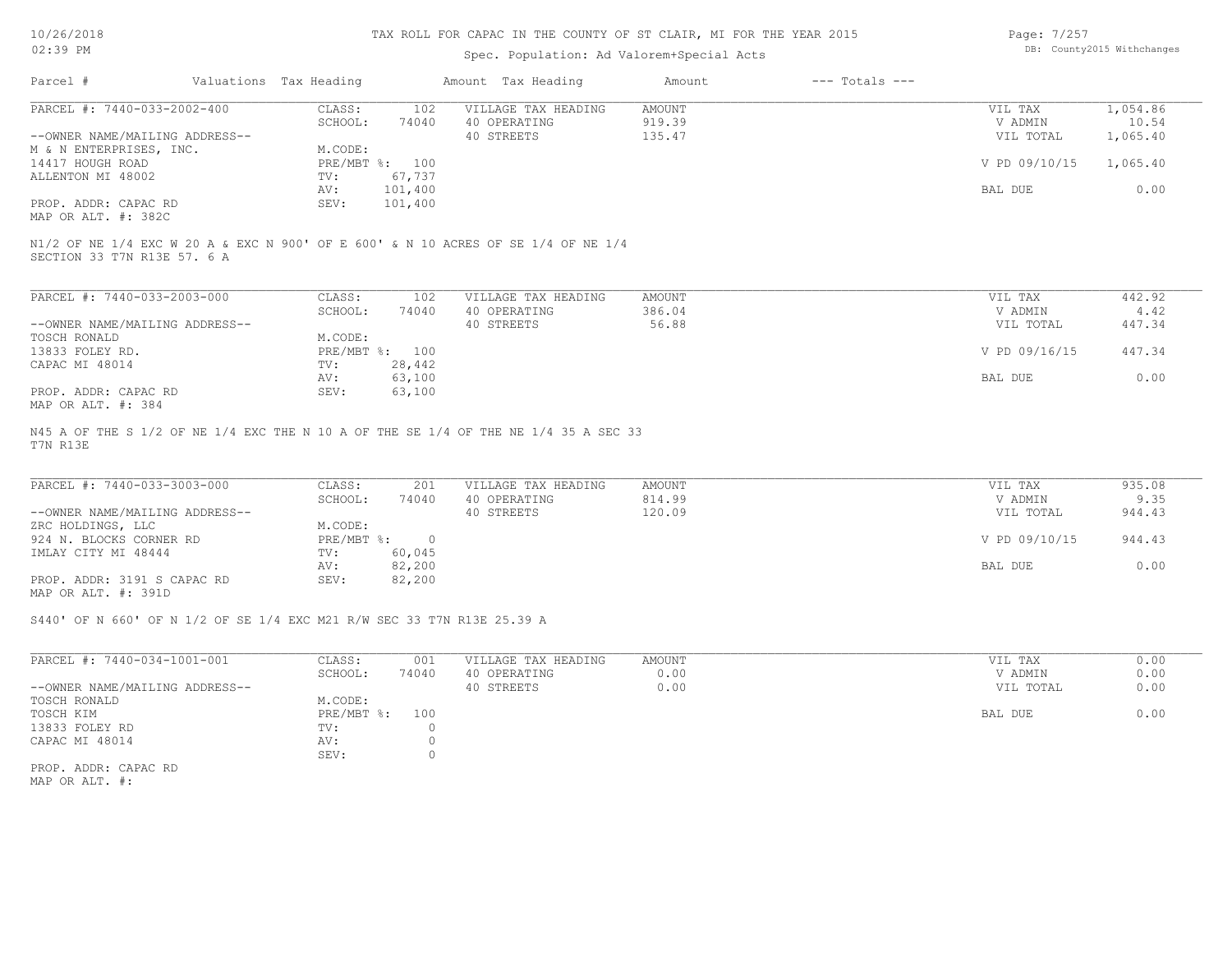FROM 27-034-1001-001

MAP OR ALT. #: 621/640A

S 88D 21M 52S W 783.14' TO BEG SECTION 34 T7N R13E 41.688AC. SPLIT ON 05/16/2007 TH N 2D 33M 56S W 885.71; TH N 88D 24M 32S E 1312.89; TH S 2D 36M 55S E 1657.8; TH W 578.08; TH S 88D 21M 52S W 248.17; TH N 2D 33M 56S W 195; TH S 88D 21M 52S W 283; BEG N 2D 33M 56S W 994.91 & N 88D 21M 52S E 531.17 FROM W 1/4 COR, TH N 2D 33M 56S

PROP. ADDR: S CAPAC RD SEV: 68,700

Capac MI 48014 TV: 27,458<br>
AV: 68,700

#### TAX ROLL FOR CAPAC IN THE COUNTY OF ST CLAIR, MI FOR THE YEAR 2015

### Spec. Population: Ad Valorem+Special Acts

| Page: 8/257 |                            |
|-------------|----------------------------|
|             | DB: County2015 Withchanges |

| 301<br>VILLAGE TAX HEADING<br>AMOUNT<br>VIL TAX<br>CLASS:<br>V ADMIN<br>SCHOOL:<br>74040<br>40 OPERATING<br>2,744.46<br>40 STREETS<br>404.40<br>VIL TOTAL<br>KEIHIN MICHIGAN MANUFACTURING, INC<br>M.CODE:<br>$PRE/MBT$ %:<br>V PD 08/19/15<br>$\overline{0}$<br>202,200<br>TV:<br>202,200<br>BAL DUE<br>AV:<br>202,200<br>SEV:<br>BEG N 2D 33M 56S W 343' FROM W 1/4 COR, TH N 2D 33M 56S W 651.91; TH N 88D 21M 52S<br>E 1314.31; TH S 2D 36M 55S E 994.04; TH S 88D 19M 34S W 882.11; TH N 2D 33M 56S W<br>343.04; TH S 88D 19M 14S W 433.05' TO BEG SECTION 34 T7N R13E 26.602A SPLIT ON<br>PARCEL #: 7440-034-1001-010<br>CLASS:<br>VILLAGE TAX HEADING<br>AMOUNT<br>VIL TAX<br>402<br>40 OPERATING<br>SCHOOL:<br>74040<br>139.80<br>V ADMIN<br>--OWNER NAME/MAILING ADDRESS--<br>40 STREETS<br>20.60<br>VIL TOTAL<br>TOSCH RONALD<br>M.CODE:<br>PRE/MBT %: 100<br>V PD 09/16/15<br>TOSCH KIM<br>13833 FOLEY RD<br>10,300<br>TV:<br>10,300<br>CAPAC MI 48014<br>AV:<br>BAL DUE<br>SEV:<br>10,300<br>PROP. ADDR: 3326 S CAPAC RD<br>BEG N 2D 33M 56S W 1572.99' FROM W 1/4 COR, TH N 2D 33M 56S W 195', TH N 88D 21M<br>52S E 283', TH S 2D 33M 56S E 195', TH S 88D 21M 52S W 283' TO BEG SECTION 34 T7N<br>R13E 1.26AC. SPLIT ON 01/18/2007 FROM 27-034-1001-000<br>CLASS:<br>VILLAGE TAX HEADING<br>102<br>AMOUNT<br>VIL TAX<br>SCHOOL:<br>74040<br>40 OPERATING<br>372.68<br>V ADMIN<br>40 STREETS<br>54.91<br>VIL TOTAL | Parcel #                                     | Valuations Tax Heading | Amount Tax Heading | Amount | $---$ Totals $---$ |          |
|----------------------------------------------------------------------------------------------------------------------------------------------------------------------------------------------------------------------------------------------------------------------------------------------------------------------------------------------------------------------------------------------------------------------------------------------------------------------------------------------------------------------------------------------------------------------------------------------------------------------------------------------------------------------------------------------------------------------------------------------------------------------------------------------------------------------------------------------------------------------------------------------------------------------------------------------------------------------------------------------------------------------------------------------------------------------------------------------------------------------------------------------------------------------------------------------------------------------------------------------------------------------------------------------------------------------------------------------------------------------------------------------------------------------------------|----------------------------------------------|------------------------|--------------------|--------|--------------------|----------|
|                                                                                                                                                                                                                                                                                                                                                                                                                                                                                                                                                                                                                                                                                                                                                                                                                                                                                                                                                                                                                                                                                                                                                                                                                                                                                                                                                                                                                                  | PARCEL #: 7440-034-1001-002                  |                        |                    |        |                    | 3,148.86 |
|                                                                                                                                                                                                                                                                                                                                                                                                                                                                                                                                                                                                                                                                                                                                                                                                                                                                                                                                                                                                                                                                                                                                                                                                                                                                                                                                                                                                                                  |                                              |                        |                    |        |                    | 31.48    |
|                                                                                                                                                                                                                                                                                                                                                                                                                                                                                                                                                                                                                                                                                                                                                                                                                                                                                                                                                                                                                                                                                                                                                                                                                                                                                                                                                                                                                                  | --OWNER NAME/MAILING ADDRESS--               |                        |                    |        |                    | 3,180.34 |
|                                                                                                                                                                                                                                                                                                                                                                                                                                                                                                                                                                                                                                                                                                                                                                                                                                                                                                                                                                                                                                                                                                                                                                                                                                                                                                                                                                                                                                  |                                              |                        |                    |        |                    |          |
|                                                                                                                                                                                                                                                                                                                                                                                                                                                                                                                                                                                                                                                                                                                                                                                                                                                                                                                                                                                                                                                                                                                                                                                                                                                                                                                                                                                                                                  | 14898 KOEHN RD.                              |                        |                    |        |                    | 3,180.34 |
|                                                                                                                                                                                                                                                                                                                                                                                                                                                                                                                                                                                                                                                                                                                                                                                                                                                                                                                                                                                                                                                                                                                                                                                                                                                                                                                                                                                                                                  | CAPAC MI 48014                               |                        |                    |        |                    |          |
|                                                                                                                                                                                                                                                                                                                                                                                                                                                                                                                                                                                                                                                                                                                                                                                                                                                                                                                                                                                                                                                                                                                                                                                                                                                                                                                                                                                                                                  |                                              |                        |                    |        |                    | 0.00     |
|                                                                                                                                                                                                                                                                                                                                                                                                                                                                                                                                                                                                                                                                                                                                                                                                                                                                                                                                                                                                                                                                                                                                                                                                                                                                                                                                                                                                                                  | PROP. ADDR: 14898 KOEHN RD<br>MAP OR ALT. #: |                        |                    |        |                    |          |
|                                                                                                                                                                                                                                                                                                                                                                                                                                                                                                                                                                                                                                                                                                                                                                                                                                                                                                                                                                                                                                                                                                                                                                                                                                                                                                                                                                                                                                  | 05/16/2007 FROM 27-034-1001-001;             |                        |                    |        |                    |          |
|                                                                                                                                                                                                                                                                                                                                                                                                                                                                                                                                                                                                                                                                                                                                                                                                                                                                                                                                                                                                                                                                                                                                                                                                                                                                                                                                                                                                                                  |                                              |                        |                    |        |                    | 160.40   |
|                                                                                                                                                                                                                                                                                                                                                                                                                                                                                                                                                                                                                                                                                                                                                                                                                                                                                                                                                                                                                                                                                                                                                                                                                                                                                                                                                                                                                                  |                                              |                        |                    |        |                    | 1.60     |
|                                                                                                                                                                                                                                                                                                                                                                                                                                                                                                                                                                                                                                                                                                                                                                                                                                                                                                                                                                                                                                                                                                                                                                                                                                                                                                                                                                                                                                  |                                              |                        |                    |        |                    | 162.00   |
|                                                                                                                                                                                                                                                                                                                                                                                                                                                                                                                                                                                                                                                                                                                                                                                                                                                                                                                                                                                                                                                                                                                                                                                                                                                                                                                                                                                                                                  |                                              |                        |                    |        |                    |          |
|                                                                                                                                                                                                                                                                                                                                                                                                                                                                                                                                                                                                                                                                                                                                                                                                                                                                                                                                                                                                                                                                                                                                                                                                                                                                                                                                                                                                                                  |                                              |                        |                    |        |                    | 162.00   |
|                                                                                                                                                                                                                                                                                                                                                                                                                                                                                                                                                                                                                                                                                                                                                                                                                                                                                                                                                                                                                                                                                                                                                                                                                                                                                                                                                                                                                                  |                                              |                        |                    |        |                    |          |
|                                                                                                                                                                                                                                                                                                                                                                                                                                                                                                                                                                                                                                                                                                                                                                                                                                                                                                                                                                                                                                                                                                                                                                                                                                                                                                                                                                                                                                  |                                              |                        |                    |        |                    | 0.00     |
|                                                                                                                                                                                                                                                                                                                                                                                                                                                                                                                                                                                                                                                                                                                                                                                                                                                                                                                                                                                                                                                                                                                                                                                                                                                                                                                                                                                                                                  |                                              |                        |                    |        |                    |          |
|                                                                                                                                                                                                                                                                                                                                                                                                                                                                                                                                                                                                                                                                                                                                                                                                                                                                                                                                                                                                                                                                                                                                                                                                                                                                                                                                                                                                                                  | MAP OR ALT. #:                               |                        |                    |        |                    |          |
|                                                                                                                                                                                                                                                                                                                                                                                                                                                                                                                                                                                                                                                                                                                                                                                                                                                                                                                                                                                                                                                                                                                                                                                                                                                                                                                                                                                                                                  |                                              |                        |                    |        |                    |          |
|                                                                                                                                                                                                                                                                                                                                                                                                                                                                                                                                                                                                                                                                                                                                                                                                                                                                                                                                                                                                                                                                                                                                                                                                                                                                                                                                                                                                                                  | PARCEL #: 7440-034-1001-020                  |                        |                    |        |                    | 427.59   |
|                                                                                                                                                                                                                                                                                                                                                                                                                                                                                                                                                                                                                                                                                                                                                                                                                                                                                                                                                                                                                                                                                                                                                                                                                                                                                                                                                                                                                                  |                                              |                        |                    |        |                    | 4.27     |
|                                                                                                                                                                                                                                                                                                                                                                                                                                                                                                                                                                                                                                                                                                                                                                                                                                                                                                                                                                                                                                                                                                                                                                                                                                                                                                                                                                                                                                  | --OWNER NAME/MAILING ADDRESS--               |                        |                    |        |                    | 431.86   |
|                                                                                                                                                                                                                                                                                                                                                                                                                                                                                                                                                                                                                                                                                                                                                                                                                                                                                                                                                                                                                                                                                                                                                                                                                                                                                                                                                                                                                                  | TOSCH, RONALD/KIM                            | M.CODE:                |                    |        |                    |          |

AV: 68,700 BAL DUE 0.00

13833 FOLEY RD PRE/MBT %: 100 V PD 09/16/15 431.86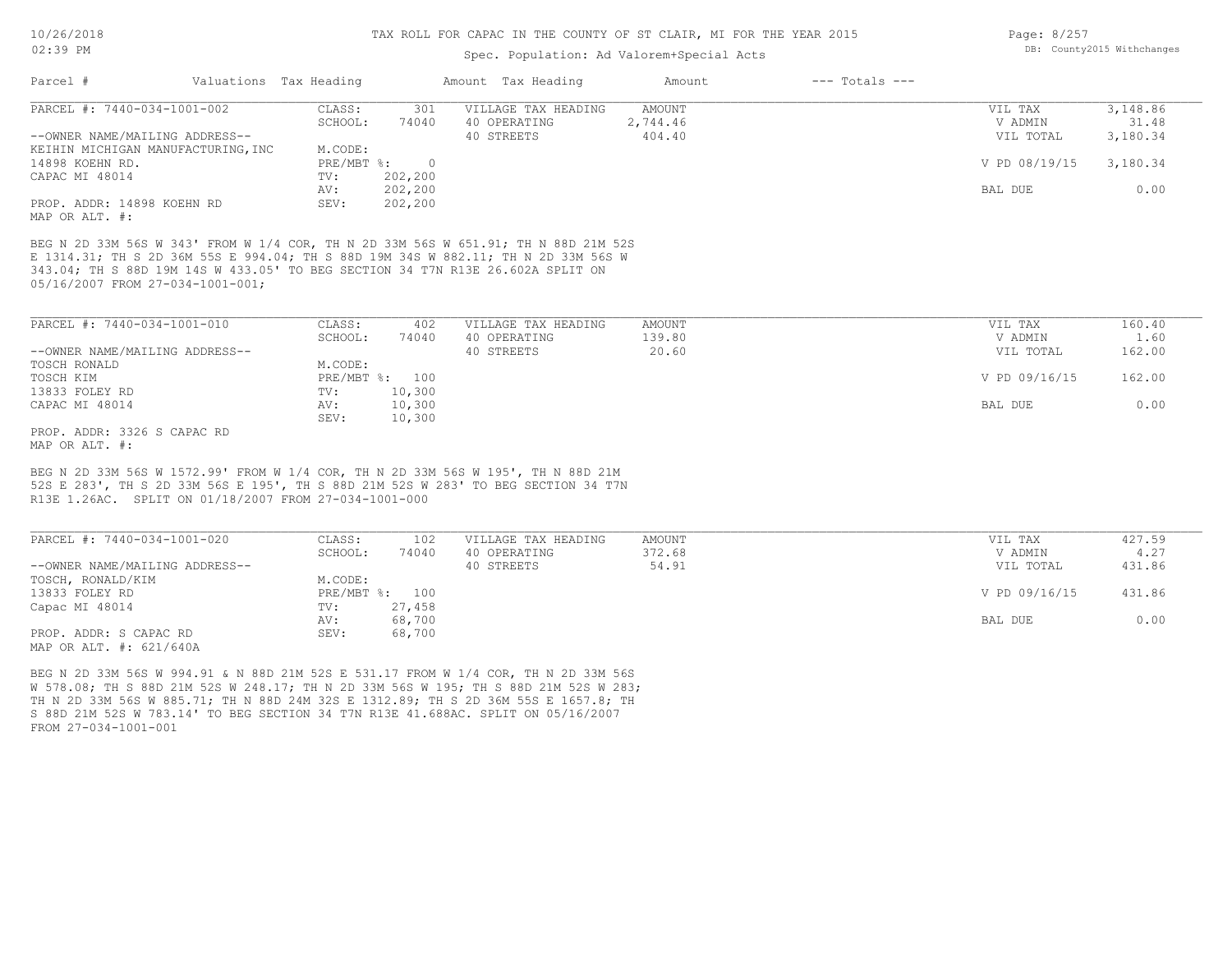#### Spec. Population: Ad Valorem+Special Acts

| Page: 9/257 |                            |
|-------------|----------------------------|
|             | DB: County2015 Withchanges |

| Parcel #                       | Valuations Tax Heading |        | Amount Tax Heading  | Amount | $---$ Totals $---$ |               |        |
|--------------------------------|------------------------|--------|---------------------|--------|--------------------|---------------|--------|
| PARCEL #: 7440-034-1001-100    | CLASS:                 | 202    | VILLAGE TAX HEADING | AMOUNT |                    | VIL TAX       | 571.16 |
|                                | SCHOOL:                | 74040  | 40 OPERATING        | 497.81 |                    | V ADMIN       | 5.71   |
| --OWNER NAME/MAILING ADDRESS-- |                        |        | 40 STREETS          | 73.35  |                    | VIL TOTAL     | 576.87 |
| SPENCER JAMES L. & JOANNE S.   | M.CODE:                |        |                     |        |                    |               |        |
| 1485 TORREY RD                 | PRE/MBT %:             |        |                     |        |                    | V PD 09/18/15 | 576.87 |
| GROSSE POINTE WOODS MI 48236   | TV:                    | 36,677 |                     |        |                    |               |        |
|                                | AV:                    | 49,700 |                     |        |                    | BAL DUE       | 0.00   |
| PROP. ADDR: CAPAC RD           | SEV:                   | 49,700 |                     |        |                    |               |        |
|                                |                        |        |                     |        |                    |               |        |

MAP OR ALT. #: 640B

S88^19'38"W 433' TO BEG SECTION 34 T7N R13E 3.41 A BEG AT W 1/4 COR,TH N2^33'56"W 343',TH N88^19'38"E 433',TH S2^33'56"E 343',TH

| PARCEL #: 7440-034-4001-000    | CLASS:     | 201     | VILLAGE TAX HEADING | AMOUNT   | 6,303.95<br>VIL TAX       |
|--------------------------------|------------|---------|---------------------|----------|---------------------------|
|                                | SCHOOL:    | 74040   | 40 OPERATING        | 5,494.35 | 63.03<br>V ADMIN          |
| --OWNER NAME/MAILING ADDRESS-- |            |         | 40 STREETS          | 809.60   | 6,366.98<br>VIL TOTAL     |
| MCDONALDS CORP (021-1487)      | M.CODE:    |         |                     |          |                           |
| PO BOX 182571                  | PRE/MBT %: | $\cap$  |                     |          | V PD 08/26/15<br>6,366.98 |
| COLUMBUS OH 43218-2571         | TV:        | 404,800 |                     |          |                           |
|                                | AV:        | 404,800 |                     |          | 0.00<br>BAL DUE           |
| PROP. ADDR: 3200 S CAPAC RD    | SEV:       | 404,800 |                     |          |                           |
| MAP OR ALT. #: 642A            |            |         |                     |          |                           |

23.67 A NW 1/4 OF SW 1/4 EXC THAT PART LYING S & W OF N LINE OF M-21 R/W SEC 34 T7N R13E

| PARCEL #: 7440-034-4001-200    | CLASS:     | 201     | VILLAGE TAX HEADING | AMOUNT   | VIL TAX       | 1,791.76 |
|--------------------------------|------------|---------|---------------------|----------|---------------|----------|
|                                | SCHOOL:    | 74040   | 40 OPERATING        | 1,561.65 | V ADMIN       | 17.91    |
| --OWNER NAME/MAILING ADDRESS-- |            |         | 40 STREETS          | 230.11   | VIL TOTAL     | 1,809.67 |
| SCHWEIHOFER CRP LLC            | M.CODE:    |         |                     |          |               |          |
| 69245 BURKE DR                 | PRE/MBT %: |         |                     |          | V PD 09/03/15 | 1,809.67 |
| Richmond MI 48062              | TV:        | 115,056 |                     |          |               |          |
|                                | AV:        | 154,000 |                     |          | BAL DUE       | 0.00     |
| PROP. ADDR: 3200 S CAPAC RD    | SEV:       | 154,000 |                     |          |               |          |
| MAP OR ALT. #: 642B            |            |         |                     |          |               |          |

BEG SECTION 34 T7N R13E 6.22 A W 50', TH N 2D 34M 48S W 30.86', TH N 88D 19M 38S E 330', TH N 2D 34M 48S W 260' TO W 335.46', TH N 47D 34M 48S W 176.78', TH N 2D 34M 48S W 256.11', TH S 87D 25M 12S 5S E 120', TH N 67D 15M 24S W 240.33', TH N 55D 4M 48S W 678.30', TH S 87D 25M 12S 48S E 613.47', TH S 55D 4M 48S E 733.05', TH N 87D 22M 54S E 173.72', TH S 2D 37M BEG N 88D 19M 38S E 380.01' FROM W 1/4 COR, TH N 88D 19M 38S E 180.53', TH S 2D 34M

| PARCEL #: 7440-034-4001-400    | CLASS:       | 202    | VILLAGE TAX HEADING | AMOUNT | VIL TAX       | 200.77 |
|--------------------------------|--------------|--------|---------------------|--------|---------------|--------|
|                                | SCHOOL:      | 74040  | 40 OPERATING        | 174.99 | V ADMIN       | 2.00   |
| --OWNER NAME/MAILING ADDRESS-- |              |        | 40 STREETS          | 25.78  | VIL TOTAL     | 202.77 |
| CLEAR RIVER PETROLEUM          | M.CODE:      |        |                     |        |               |        |
| 69245 BURKE DR                 | $PRE/MBT$ %: |        |                     |        | V PD 09/03/15 | 202.77 |
| Richmond MI 48062              | TV:          | 12,893 |                     |        |               |        |
|                                | AV:          | 55,500 |                     |        | BAL DUE       | 0.00   |
| PROP. ADDR: 3200 CAPAC RD      | SEV:         | 55,500 |                     |        |               |        |
| MAP OR ALT. #: 642D / 650      |              |        |                     |        |               |        |

733.05',TH N2^34'48"W 613.47' TO BEG SECTION 34 T7N R13E 14.21 A N88^19'38ZZ'E 200',TH S2^ 37'5"E 814.66',TH S87^22'54"W 173.72',TH N55^4'48"W BET N88^19'38"E 560.54' FROM W 1/4 COR,TH N88^19'38"E 554.68',TH S2^37'5"E 233',TH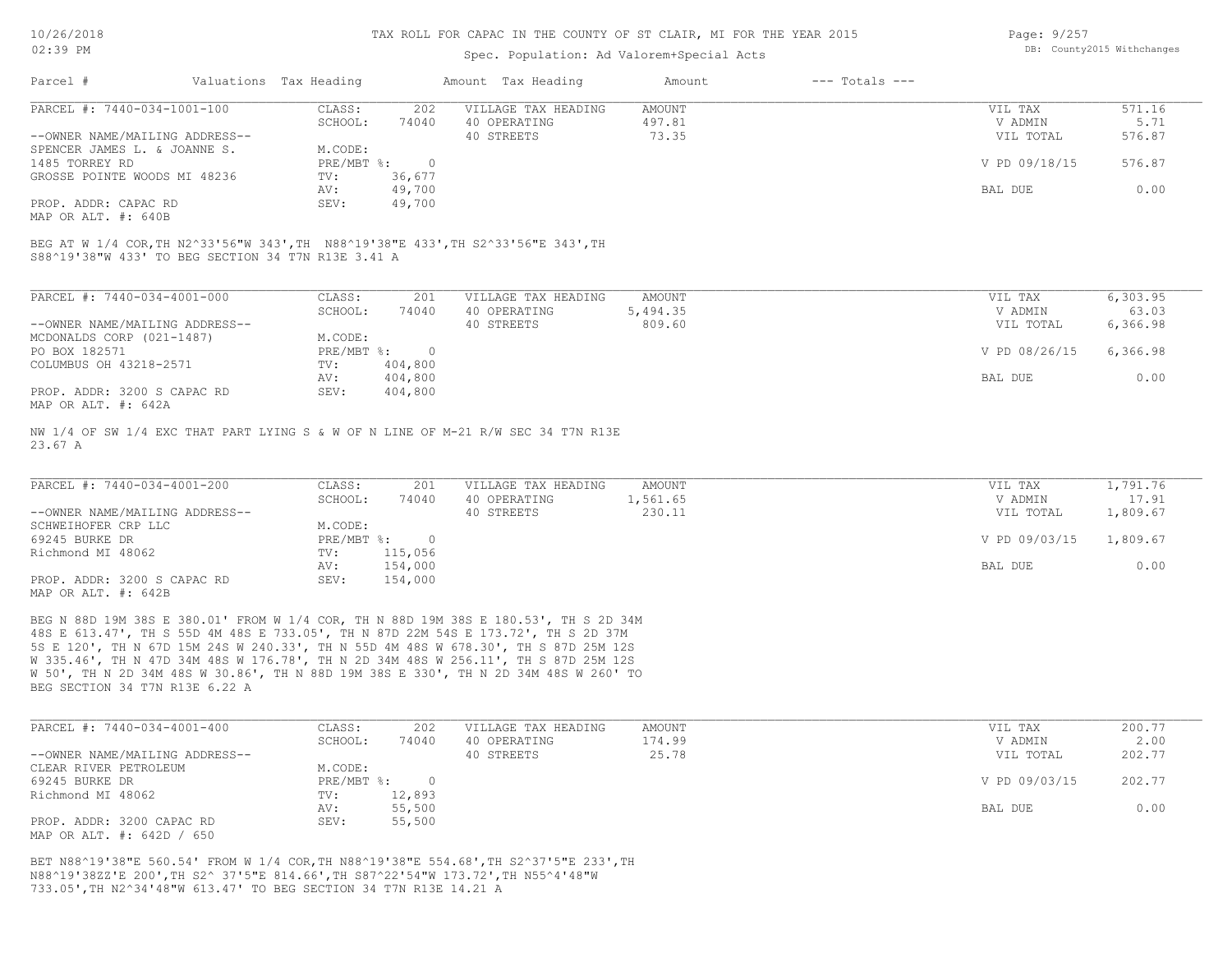## Spec. Population: Ad Valorem+Special Acts

Page: 10/257 DB: County2015 Withchanges

| Parcel #<br>Valuations Tax Heading<br>$---$ Totals $---$<br>Amount Tax Heading<br>Amount |      |
|------------------------------------------------------------------------------------------|------|
| PARCEL #: 7440-034-4001-600<br>703<br>VILLAGE TAX HEADING<br>CLASS:<br>AMOUNT<br>VIL TAX | 0.00 |
| SCHOOL:<br>74040<br>V ADMIN<br>40 OPERATING<br>0.00                                      | 0.00 |
| --OWNER NAME/MAILING ADDRESS--<br>0.00<br>40 STREETS<br>VIL TOTAL                        | 0.00 |
| M.CODE:<br>VILLAGE OF CAPAC                                                              |      |
| $PRE/MBT$ %:<br>131 N MAIN ST<br>BAL DUE                                                 | 0.00 |
| CAPAC MI 48014<br>TV:                                                                    |      |
| AV:                                                                                      |      |
| PROP. ADDR: KOEHN<br>SEV:                                                                |      |

MAP OR ALT. #: CF642C

BEG N88^19'38"E 1115.22' FRO W 1/4 COR,TH N88^19'38"E

| PARCEL #: 7440-150-0001-000        | CLASS:  | 401            | VILLAGE TAX HEADING | AMOUNT | VIL TAX       | 760.32 |
|------------------------------------|---------|----------------|---------------------|--------|---------------|--------|
|                                    | SCHOOL: | 74040          | 40 OPERATING        | 662.68 | V ADMIN       | 7.60   |
| --OWNER NAME/MAILING ADDRESS--     |         |                | 40 STREETS          | 97.64  | VIL TOTAL     | 767.92 |
| LEWIS GERALD/JANE REVOCABLE TRUST  | M.CODE: |                |                     |        |               |        |
| 560 N GLASSFORD ST                 |         | PRE/MBT %: 100 |                     |        | V PD 08/17/15 | 767.92 |
| CAPAC MI 48014-3015                | TV:     | 48,824         |                     |        |               |        |
|                                    | AV:     | 50,800         |                     |        | BAL DUE       | 0.00   |
| PROP. ADDR: 560 N GLASSFORD STREET | SEV:    | 50,800         |                     |        |               |        |
| MAP OR ALT. #: CF281K01            |         |                |                     |        |               |        |

LOT 1 EXC S 13.5 FT BONER SUBD SEC 21 T7N R13E

| PARCEL #: 7440-150-0002-000    | CLASS:         | 401    | VILLAGE TAX HEADING | AMOUNT | VIL TAX   | 848.75 |
|--------------------------------|----------------|--------|---------------------|--------|-----------|--------|
|                                | SCHOOL:        | 74040  | 40 OPERATING        | 739.75 | V ADMIN   | 8.48   |
| --OWNER NAME/MAILING ADDRESS-- |                |        | 40 STREETS          | 109.00 | VIL TOTAL | 857.23 |
| LORIDON SARAH L                | M.CODE:        |        |                     |        |           |        |
| OUICK ELIZABETH                | PRE/MBT %: 100 |        |                     |        | BAL DUE   | 857.23 |
| 547 N NEEPER ST                | TV:            | 54,502 |                     |        |           |        |
| CAPAC MI 48014                 | AV:            | 56,900 |                     |        |           |        |
|                                | SEV:           | 56,900 |                     |        |           |        |
| PROP. ADDR: 547 N NEEPER ST    |                |        |                     |        |           |        |

MAP OR ALT. #: CF281K02

LOT 2 BONER SUBD SEC 21 T7N R13E

| PARCEL #: 7440-150-0003-000    | CLASS:  | 401            | VILLAGE TAX HEADING | AMOUNT | VIL TAX       | 548.16 |
|--------------------------------|---------|----------------|---------------------|--------|---------------|--------|
|                                | SCHOOL: | 74040          | 40 OPERATING        | 477.76 | V ADMIN       | 5.48   |
| --OWNER NAME/MAILING ADDRESS-- |         |                | 40 STREETS          | 70.40  | VIL TOTAL     | 553.64 |
| SMITH GARY                     | M.CODE: |                |                     |        |               |        |
| 548 N NEEPER ST                |         | PRE/MBT %: 100 |                     |        | V PD 09/16/15 | 553.64 |
| CAPAC MI 48014-3038            | TV:     | 35,200         |                     |        |               |        |
|                                | AV:     | 35,200         |                     |        | BAL DUE       | 0.00   |
| PROP. ADDR: 548 N NEEPER ST    | SEV:    | 35,200         |                     |        |               |        |
| MAP OR ALT. #: CF281K03        |         |                |                     |        |               |        |

LOT 3 BONER SUBDIVISION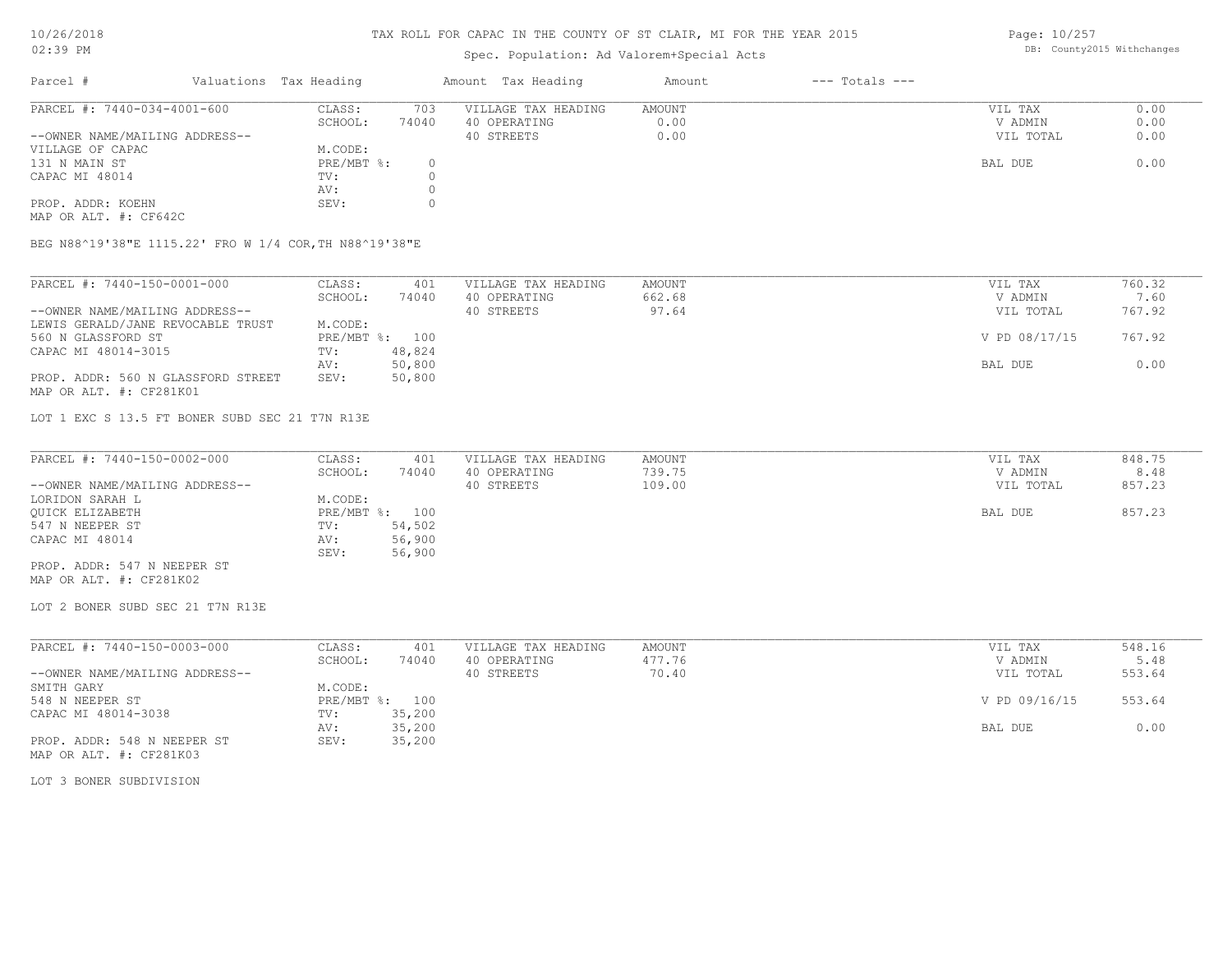### TAX ROLL FOR CAPAC IN THE COUNTY OF ST CLAIR, MI FOR THE YEAR 2015

Page: 11/257 DB: County2015 Withchanges

| UZ: JY FM                                                                                                                                                                                                                                                    |                                                                                                                    | Spec. Population: Ad Valorem+Special Acts         |                            |                    |                                                             | DD. COUNCYZOIS WICHCHANGES                 |
|--------------------------------------------------------------------------------------------------------------------------------------------------------------------------------------------------------------------------------------------------------------|--------------------------------------------------------------------------------------------------------------------|---------------------------------------------------|----------------------------|--------------------|-------------------------------------------------------------|--------------------------------------------|
| Parcel #                                                                                                                                                                                                                                                     | Valuations Tax Heading                                                                                             | Amount Tax Heading                                | Amount                     | $---$ Totals $---$ |                                                             |                                            |
| PARCEL #: 7440-150-0004-000<br>--OWNER NAME/MAILING ADDRESS--<br>SEIDELL JAMES D.<br>MARKEY MARY SUE, DROGOSCH KAY ELLEN<br>SEIDELL HERBERT D. HELEN M<br>P.O.BOX 54<br>CAPAC MI 48014-0054<br>PROP. ADDR: 550 N GLASSFORD STREET<br>MAP OR ALT. #: CF281K04 | CLASS:<br>401<br>SCHOOL:<br>74040<br>M.CODE:<br>PRE/MBT %: 100<br>55,225<br>TV:<br>57,800<br>AV:<br>57,800<br>SEV: | VILLAGE TAX HEADING<br>40 OPERATING<br>40 STREETS | AMOUNT<br>749.56<br>110.45 |                    | VIL TAX<br>V ADMIN<br>VIL TOTAL<br>V PD 09/02/15<br>BAL DUE | 860.01<br>8.60<br>868.61<br>868.61<br>0.00 |
| LOT 4 & S 13.5 FT OF LOT 1 BONER SUBD SEC 21 T7N R13E                                                                                                                                                                                                        |                                                                                                                    |                                                   |                            |                    |                                                             |                                            |
| PARCEL #: 7440-150-0005-000<br>--OWNER NAME/MAILING ADDRESS--<br>HUMMEL KENNETH<br>HUMMEL MARY T<br>545 N NEEPER ST<br>CAPAC, MI 48014<br>PROP. ADDR: 545 N NEEPER ST<br>MAP OR ALT. #: CF281K05                                                             | CLASS:<br>401<br>SCHOOL:<br>74040<br>M.CODE:<br>PRE/MBT %: 100<br>43,400<br>TV:<br>43,400<br>AV:<br>SEV:<br>43,400 | VILLAGE TAX HEADING<br>40 OPERATING<br>40 STREETS | AMOUNT<br>589.06<br>86.80  |                    | VIL TAX<br>V ADMIN<br>VIL TOTAL<br>V PD 09/16/15<br>BAL DUE | 675.86<br>6.75<br>682.61<br>682.61<br>0.00 |
| LOT 5 BONER SUBD SEC 21 T7N R13E<br>PARCEL #: 7440-150-0006-000                                                                                                                                                                                              | CLASS:<br>401                                                                                                      | VILLAGE TAX HEADING                               | AMOUNT                     |                    | VIL TAX                                                     | 667.11                                     |
| --OWNER NAME/MAILING ADDRESS--<br>FULLER RAND/FLORENCE<br>546 N NEEPER ST<br>CAPAC MI 48014-3038<br>PROP. ADDR: 546 N NEEPER ST<br>MAP OR ALT. #: CF281K06                                                                                                   | SCHOOL:<br>74040<br>M.CODE:<br>PRE/MBT %: 100<br>TV:<br>42,838<br>44,300<br>AV:<br>SEV:<br>44,300                  | 40 OPERATING<br>40 STREETS                        | 581.44<br>85.67            |                    | V ADMIN<br>VIL TOTAL<br>V PD 09/10/15<br>BAL DUE            | 6.67<br>673.78<br>673.78<br>0.00           |
| LOT 6 BONER SUBDIVISION                                                                                                                                                                                                                                      |                                                                                                                    |                                                   |                            |                    |                                                             |                                            |
| PARCEL #: 7440-150-0007-000<br>--OWNER NAME/MAILING ADDRESS--<br>WEYHRAUCH GERALD F<br>WEYHRAUCH PATRICIA A<br>540 GLASSFORD                                                                                                                                 | CLASS:<br>401<br>SCHOOL:<br>74040<br>M.CODE:<br>COREL<br>PRE/MBT %: 100<br>TV:<br>50,495                           | VILLAGE TAX HEADING<br>40 OPERATING<br>40 STREETS | AMOUNT<br>685.36<br>100.99 |                    | VIL TAX<br>V ADMIN<br>VIL TOTAL<br>V PD 09/10/15            | 786.35<br>7.86<br>794.21<br>794.21         |
| CAPAC MI 48014<br>PROP. ADDR: 540 N GLASSFORD STREET<br>MAP OR ALT. #: CF281K07                                                                                                                                                                              | 52,300<br>AV:<br>52,300<br>SEV:                                                                                    |                                                   |                            |                    | BAL DUE                                                     | 0.00                                       |
| LOT 7 BONER SUBD SEC 21 T7N R13E                                                                                                                                                                                                                             |                                                                                                                    |                                                   |                            |                    |                                                             |                                            |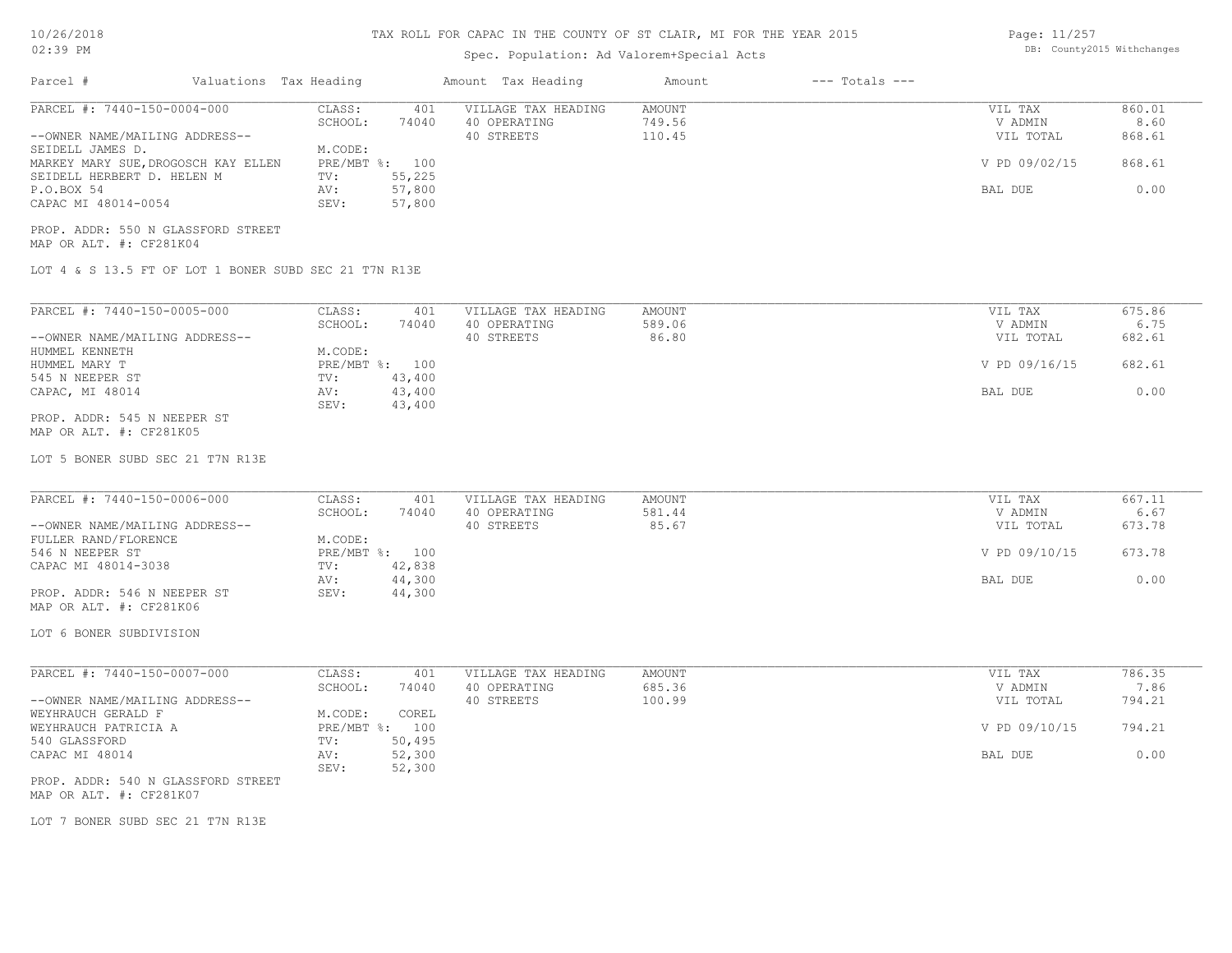## TAX ROLL FOR CAPAC IN THE COUNTY OF ST CLAIR, MI FOR THE YEAR 2015

## Spec. Population: Ad Valorem+Special Acts

Page: 12/257 DB: County2015 Withchanges

| Parcel #                           | Valuations Tax Heading | Amount Tax Heading  | Amount | $---$ Totals $---$ |               |        |
|------------------------------------|------------------------|---------------------|--------|--------------------|---------------|--------|
| PARCEL #: 7440-150-0008-000        | CLASS:<br>401          | VILLAGE TAX HEADING | AMOUNT |                    | VIL TAX       | 647.81 |
|                                    | SCHOOL:<br>74040       | 40 OPERATING        | 564.62 |                    | V ADMIN       | 6.47   |
| --OWNER NAME/MAILING ADDRESS--     |                        | 40 STREETS          | 83.19  |                    | VIL TOTAL     | 654.28 |
| PARK KIMBERLY M                    | M.CODE:<br>COREL       |                     |        |                    |               |        |
| 541 N NEEPER ST                    | PRE/MBT %: 100         |                     |        |                    | V PD 09/10/15 | 654.28 |
| CAPAC, MI 48014                    | 41,599<br>TV:          |                     |        |                    |               |        |
|                                    | 42,800<br>AV:          |                     |        |                    | BAL DUE       | 0.00   |
| PROP. ADDR: 541 N NEEPER ST        | 42,800<br>SEV:         |                     |        |                    |               |        |
| MAP OR ALT. #: CF281K08            |                        |                     |        |                    |               |        |
| LOT 8 BONER SUBD SEC 21 T7N R13E   |                        |                     |        |                    |               |        |
|                                    |                        |                     |        |                    |               |        |
| PARCEL #: 7440-150-0009-000        | CLASS:<br>401          | VILLAGE TAX HEADING | AMOUNT |                    | VIL TAX       | 614.05 |
|                                    | SCHOOL:<br>74040       | 40 OPERATING        | 535.19 |                    | V ADMIN       | 6.14   |
| --OWNER NAME/MAILING ADDRESS--     |                        | 40 STREETS          | 78.86  |                    | VIL TOTAL     | 620.19 |
| SHOWLER DENISE L                   | M.CODE:                |                     |        |                    |               |        |
| P.O.BOX 206                        | PRE/MBT %: 100         |                     |        |                    | V PD 09/18/15 | 620.19 |
| CAPAC MI 48014-0206                | 39,431<br>TV:          |                     |        |                    |               |        |
|                                    | 40,700<br>AV:          |                     |        |                    | BAL DUE       | 0.00   |
| PROP. ADDR: 540 N NEEPER ST        | 40,700<br>SEV:         |                     |        |                    |               |        |
| MAP OR ALT. #: CF281K09            |                        |                     |        |                    |               |        |
|                                    |                        |                     |        |                    |               |        |
| LOT 9 BONER SUBD SEC 21 T7N R13E   |                        |                     |        |                    |               |        |
|                                    |                        |                     |        |                    |               |        |
| PARCEL #: 7440-225-0001-000        | CLASS:<br>401          | VILLAGE TAX HEADING | AMOUNT |                    | VIL TAX       | 588.58 |
|                                    | SCHOOL:<br>74040       | 40 OPERATING        | 512.99 |                    | V ADMIN       | 5.88   |
| --OWNER NAME/MAILING ADDRESS--     |                        | 40 STREETS          | 75.59  |                    | VIL TOTAL     | 594.46 |
| MCGEORGE II DOUGLAS N              | M.CODE:<br>COREL       |                     |        |                    |               |        |
| 203 S LESTER ST                    | PRE/MBT %: 100         |                     |        |                    | V PD 09/10/15 | 594.46 |
| CAPAC MI 48014-3713                | 37,795<br>TV:          |                     |        |                    |               |        |
|                                    | 40,000<br>AV:          |                     |        |                    | BAL DUE       | 0.00   |
| PROP. ADDR: 203 S LESTER ST        | 40,000<br>SEV:         |                     |        |                    |               |        |
| MAP OR ALT. #: CF281K10            |                        |                     |        |                    |               |        |
| LOT 1 BULLOCK PLAT SEC 27 T7N R13E |                        |                     |        |                    |               |        |
|                                    |                        |                     |        |                    |               |        |
| PARCEL #: 7440-225-0002-000        | CLASS:<br>401          | VILLAGE TAX HEADING | AMOUNT |                    | VIL TAX       | 644.59 |
|                                    | SCHOOL:<br>74040       | 40 OPERATING        | 561.81 |                    | V ADMIN       | 6.44   |
| --OWNER NAME/MAILING ADDRESS--     |                        | 40 STREETS          | 82.78  |                    | VIL TOTAL     | 651.03 |
| HUDSON STEVEN/MARGARET             | M.CODE:                |                     |        |                    |               |        |
| 205 S LESTER ST                    | PRE/MBT %: 100         |                     |        |                    | V PD 09/10/15 | 651.03 |
| CAPAC MI 48014                     | 41,392<br>TV:          |                     |        |                    |               |        |
|                                    | 44,000<br>AV:          |                     |        |                    | BAL DUE       | 0.00   |
| PROP. ADDR: 205 S LESTER ST        | 44,000<br>SEV:         |                     |        |                    |               |        |
| MAP OR ALT. #: CF281K11            |                        |                     |        |                    |               |        |

LOT 2 BULLOCK PLAT SEC 27 T7N R13E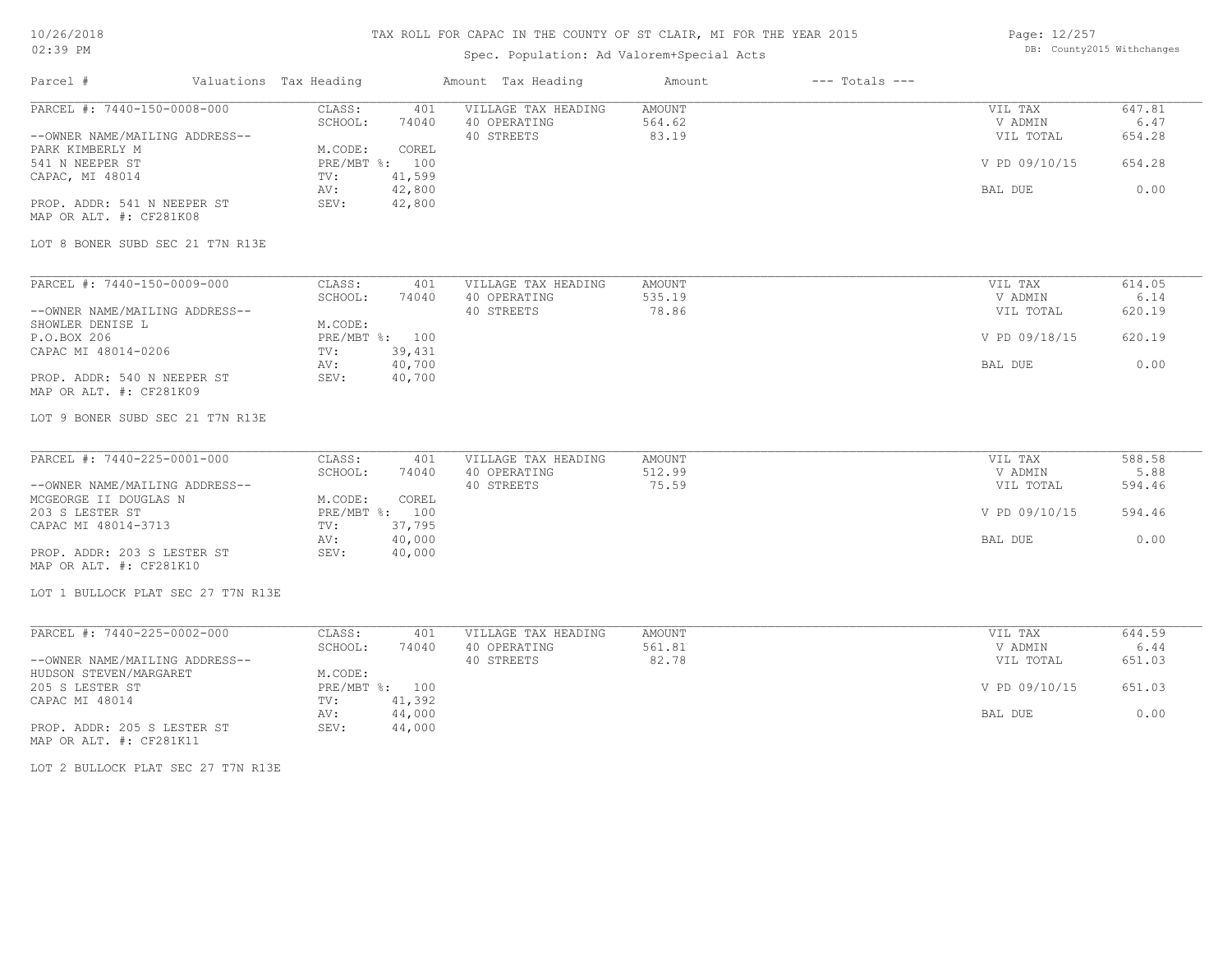### TAX ROLL FOR CAPAC IN THE COUNTY OF ST CLAIR, MI FOR THE YEAR 2015

## Spec. Population: Ad Valorem+Special Acts

| Page: 13/257 |                            |
|--------------|----------------------------|
|              | DB: County2015 Withchanges |

| Parcel #                                                  | Valuations Tax Heading |              | Amount Tax Heading                  | Amount           | $---$ Totals $---$ |                    |                |
|-----------------------------------------------------------|------------------------|--------------|-------------------------------------|------------------|--------------------|--------------------|----------------|
| PARCEL #: 7440-225-0003-000                               | CLASS:<br>SCHOOL:      | 401<br>74040 | VILLAGE TAX HEADING<br>40 OPERATING | AMOUNT<br>406.30 |                    | VIL TAX<br>V ADMIN | 466.17<br>4.66 |
| --OWNER NAME/MAILING ADDRESS--<br>GELARDEN ERNEST/BEVERLY | M.CODE:                |              | 40 STREETS                          | 59.87            |                    | VIL TOTAL          | 470.83         |
| 209 S LESTER ST<br>CAPAC MI 48014-3713                    | PRE/MBT %: 100<br>TV:  | 29,935       |                                     |                  |                    | V PD 09/10/15      | 470.83         |
|                                                           | AV:                    | 31,900       |                                     |                  |                    | BAL DUE            | 0.00           |
| PROP. ADDR: 209 S LESTER ST<br>MAP OR ALT. #: CF281K12    | SEV:                   | 31,900       |                                     |                  |                    |                    |                |
| LOT 3 BULLOCK PLAT                                        |                        |              |                                     |                  |                    |                    |                |
|                                                           |                        |              |                                     |                  |                    |                    |                |
| PARCEL #: 7440-225-0004-000                               | CLASS:<br>SCHOOL:      | 401<br>74040 | VILLAGE TAX HEADING<br>40 OPERATING | AMOUNT<br>418.91 |                    | VIL TAX<br>V ADMIN | 480.63<br>4.80 |
| --OWNER NAME/MAILING ADDRESS--                            |                        |              | 40 STREETS                          | 61.72            |                    | VIL TOTAL          | 485.43         |
| LEWIS JILL L                                              | M.CODE:                |              |                                     |                  |                    |                    |                |
| 211 S LESTER ST                                           | PRE/MBT %: 100         |              |                                     |                  |                    | V PD 09/03/15      | 485.43         |
| CAPAC MI 48014                                            | TV:                    | 30,864       |                                     |                  |                    |                    |                |
|                                                           | AV:                    | 34,300       |                                     |                  |                    | BAL DUE            | 0.00           |
| PROP. ADDR: 211 S LESTER ST                               | SEV:                   | 34,300       |                                     |                  |                    |                    |                |
| MAP OR ALT. #: CF281K13                                   |                        |              |                                     |                  |                    |                    |                |
| LOT 4 BULLOCK PLAT SEC 27 T7N R13E                        |                        |              |                                     |                  |                    |                    |                |
|                                                           |                        |              |                                     |                  |                    |                    |                |
| PARCEL #: 7440-225-0005-000                               | CLASS:                 | 401          | VILLAGE TAX HEADING                 | AMOUNT           |                    | VIL TAX            | 543.31         |
|                                                           | SCHOOL:                | 74040        | 40 OPERATING                        | 473.54           |                    | V ADMIN            | 5.43           |
| --OWNER NAME/MAILING ADDRESS--<br>BASTIAN MICHAEL F III   | M.CODE:                | COREL        | 40 STREETS                          | 69.77            |                    | VIL TOTAL          | 548.74         |
| 213 S LESTER ST                                           | PRE/MBT %: 100         |              |                                     |                  |                    | V PD 09/10/15      | 548.74         |
| CAPAC MI 48014                                            | TV:                    | 34,889       |                                     |                  |                    |                    |                |
|                                                           | AV:                    | 35,900       |                                     |                  |                    | BAL DUE            | 0.00           |
| PROP. ADDR: 213 S LESTER ST<br>MAP OR ALT. #: CF281K14    | SEV:                   | 35,900       |                                     |                  |                    |                    |                |
| LOT 5 BULLOCK PLAT SEC 27 T7N R13E                        |                        |              |                                     |                  |                    |                    |                |
|                                                           |                        |              |                                     |                  |                    |                    |                |
| PARCEL #: 7440-225-0006-000                               | CLASS:                 | 401          | VILLAGE TAX HEADING                 | AMOUNT           |                    | VIL TAX            | 534.95         |
|                                                           | SCHOOL:                | 74040        | 40 OPERATING<br>40 STREETS          | 466.25<br>68.70  |                    | V ADMIN            | 5.34           |
| --OWNER NAME/MAILING ADDRESS--<br>VIELHABER RICHARD H     | M.CODE:                |              |                                     |                  |                    | VIL TOTAL          | 540.29         |
| VIELHABER CINDT L                                         | PRE/MBT %: 100         |              |                                     |                  |                    | V PD 09/10/15      | 540.29         |
| 215 S LESTER ST                                           | TV:                    | 34,352       |                                     |                  |                    |                    |                |
| CAPAC MI 48014                                            | AV:                    | 37,400       |                                     |                  |                    | BAL DUE            | 0.00           |
|                                                           | SEV:                   | 37,400       |                                     |                  |                    |                    |                |
| PROP. ADDR: 215 S LESTER ST                               |                        |              |                                     |                  |                    |                    |                |

MAP OR ALT. #: CF281K15

LOT 6 BULLOCK PLAT SEC 27 T7N R13E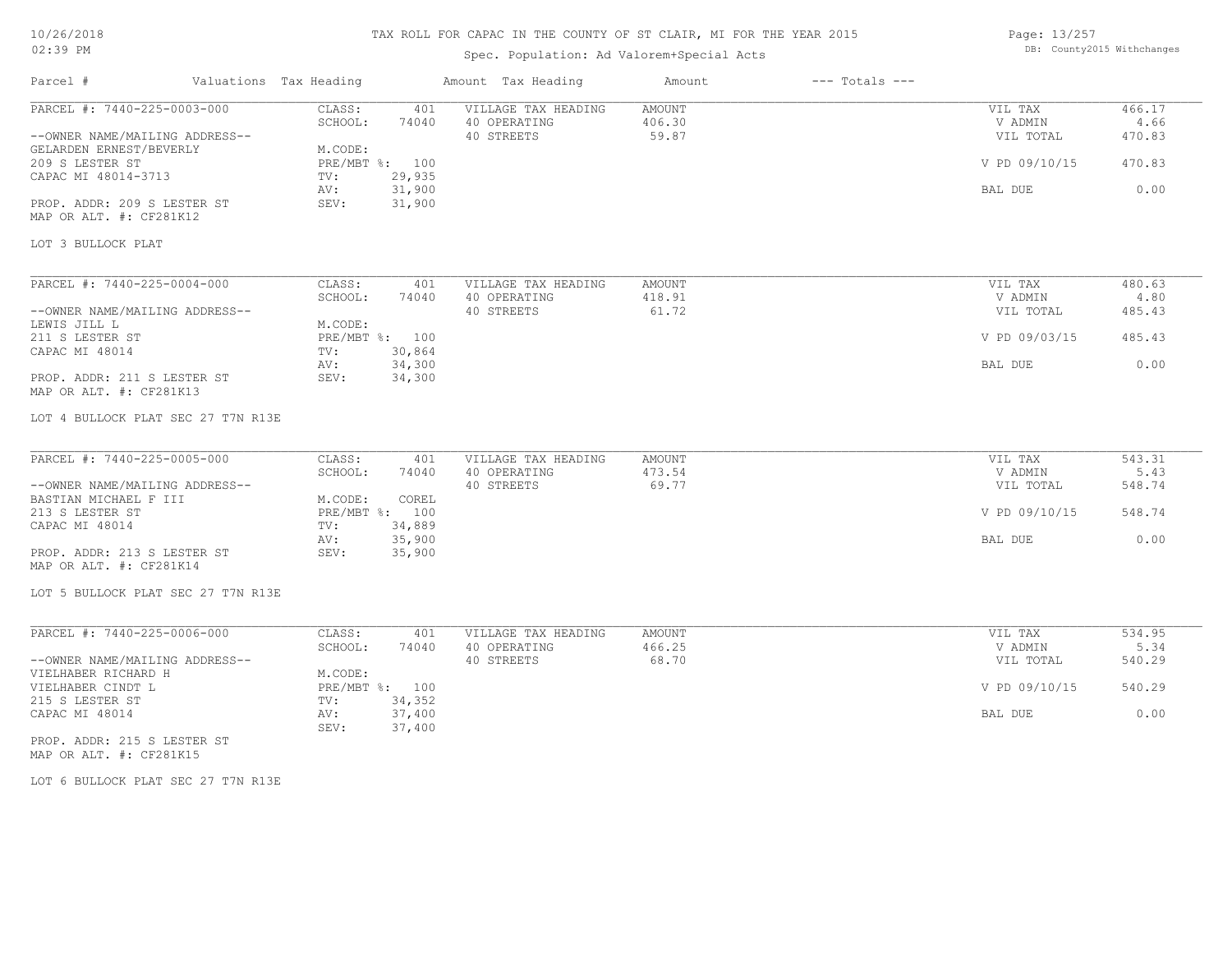## TAX ROLL FOR CAPAC IN THE COUNTY OF ST CLAIR, MI FOR THE YEAR 2015

## Spec. Population: Ad Valorem+Special Acts

Page: 14/257 DB: County2015 Withchanges

| Parcel #                                                                                                                                                                        | Valuations Tax Heading                                                                                                      | Amount Tax Heading                                | Amount                           | $---$ Totals $---$ |                                                             |                                            |
|---------------------------------------------------------------------------------------------------------------------------------------------------------------------------------|-----------------------------------------------------------------------------------------------------------------------------|---------------------------------------------------|----------------------------------|--------------------|-------------------------------------------------------------|--------------------------------------------|
| PARCEL #: 7440-225-0007-000<br>--OWNER NAME/MAILING ADDRESS--<br>COX PAUL/SANDRA<br>217 S LESTER ST<br>CAPAC MI 48014<br>PROP. ADDR: 217 S LESTER ST<br>MAP OR ALT. #: CF281K16 | CLASS:<br>401<br>SCHOOL:<br>74040<br>M.CODE:<br>PRE/MBT %: 100<br>35,405<br>TV:<br>36,600<br>AV:<br>36,600<br>SEV:          | VILLAGE TAX HEADING<br>40 OPERATING<br>40 STREETS | AMOUNT<br>480.55<br>70.81        |                    | VIL TAX<br>V ADMIN<br>VIL TOTAL<br>V PD 08/05/15<br>BAL DUE | 551.36<br>5.51<br>556.87<br>556.87<br>0.00 |
| LOT 7 BULLOCK PLAT SEC 27 T7N R13E                                                                                                                                              |                                                                                                                             |                                                   |                                  |                    |                                                             |                                            |
| PARCEL #: 7440-225-0008-000<br>--OWNER NAME/MAILING ADDRESS--<br>RUDDOCK LEWIS J<br>216 S HUNTER ST<br>CAPAC MI 48014-3708                                                      | CLASS:<br>401<br>SCHOOL:<br>74040<br>M.CODE:<br>COREL<br>PRE/MBT %: 100<br>33,650<br>TV:                                    | VILLAGE TAX HEADING<br>40 OPERATING<br>40 STREETS | <b>AMOUNT</b><br>456.73<br>67.30 |                    | VIL TAX<br>V ADMIN<br>VIL TOTAL<br>V PD 09/10/15            | 524.03<br>5.24<br>529.27<br>529.27         |
| PROP. ADDR: 216 S HUNTER STREET<br>MAP OR ALT. #: CF281K17                                                                                                                      | 35,600<br>AV:<br>35,600<br>SEV:                                                                                             |                                                   |                                  |                    | BAL DUE                                                     | 0.00                                       |
| LOT 8 BULLOCK PLAT                                                                                                                                                              |                                                                                                                             |                                                   |                                  |                    |                                                             |                                            |
| PARCEL #: 7440-225-0009-000<br>--OWNER NAME/MAILING ADDRESS--                                                                                                                   | CLASS:<br>401<br>SCHOOL:<br>74040                                                                                           | VILLAGE TAX HEADING<br>40 OPERATING<br>40 STREETS | <b>AMOUNT</b><br>465.14<br>68.54 |                    | VIL TAX<br>V ADMIN<br>VIL TOTAL                             | 533.68<br>5.33<br>539.01                   |
| METZER SCOTT A<br>METZER STEPHEN G                                                                                                                                              | M.CODE:<br>PRE/MBT %: 100                                                                                                   |                                                   |                                  |                    | V PD 09/21/15                                               | 539.01                                     |
| 214 S HUNTER ST<br>CAPAC MI 48014-3708<br>PROP. ADDR: 214 S HUNTER STREET<br>MAP OR ALT. #: CF281K18                                                                            | 34,270<br>TV:<br>37,900<br>AV:<br>37,900<br>SEV:                                                                            |                                                   |                                  |                    | BAL DUE                                                     | 0.00                                       |
| LOT 9 BULLOCK PLAT SEC 27 T7N R13E                                                                                                                                              |                                                                                                                             |                                                   |                                  |                    |                                                             |                                            |
| PARCEL #: 7440-225-0010-000<br>--OWNER NAME/MAILING ADDRESS--<br>MANDEVILLE LAURINA<br>MAPLE JEFFREY<br>212 S HUNTER STREET<br>CAPAC MI 48014                                   | CLASS:<br>401<br>SCHOOL:<br>74040<br>M.CODE:<br>00CSB<br>PRE/MBT %: 100<br>34,167<br>TV:<br>36,300<br>AV:<br>SEV:<br>36,300 | VILLAGE TAX HEADING<br>40 OPERATING<br>40 STREETS | <b>AMOUNT</b><br>463.74<br>68.33 |                    | VIL TAX<br>V ADMIN<br>VIL TOTAL<br>V PD 07/10/15<br>BAL DUE | 532.07<br>5.32<br>537.39<br>537.39<br>0.00 |
| PROP. ADDR: 212 S HUNTER STREET<br>MAP OR ALT. #: CF281K19                                                                                                                      |                                                                                                                             |                                                   |                                  |                    |                                                             |                                            |

LOT 10 BULLOCK PLAT SEC 27 T7N R13E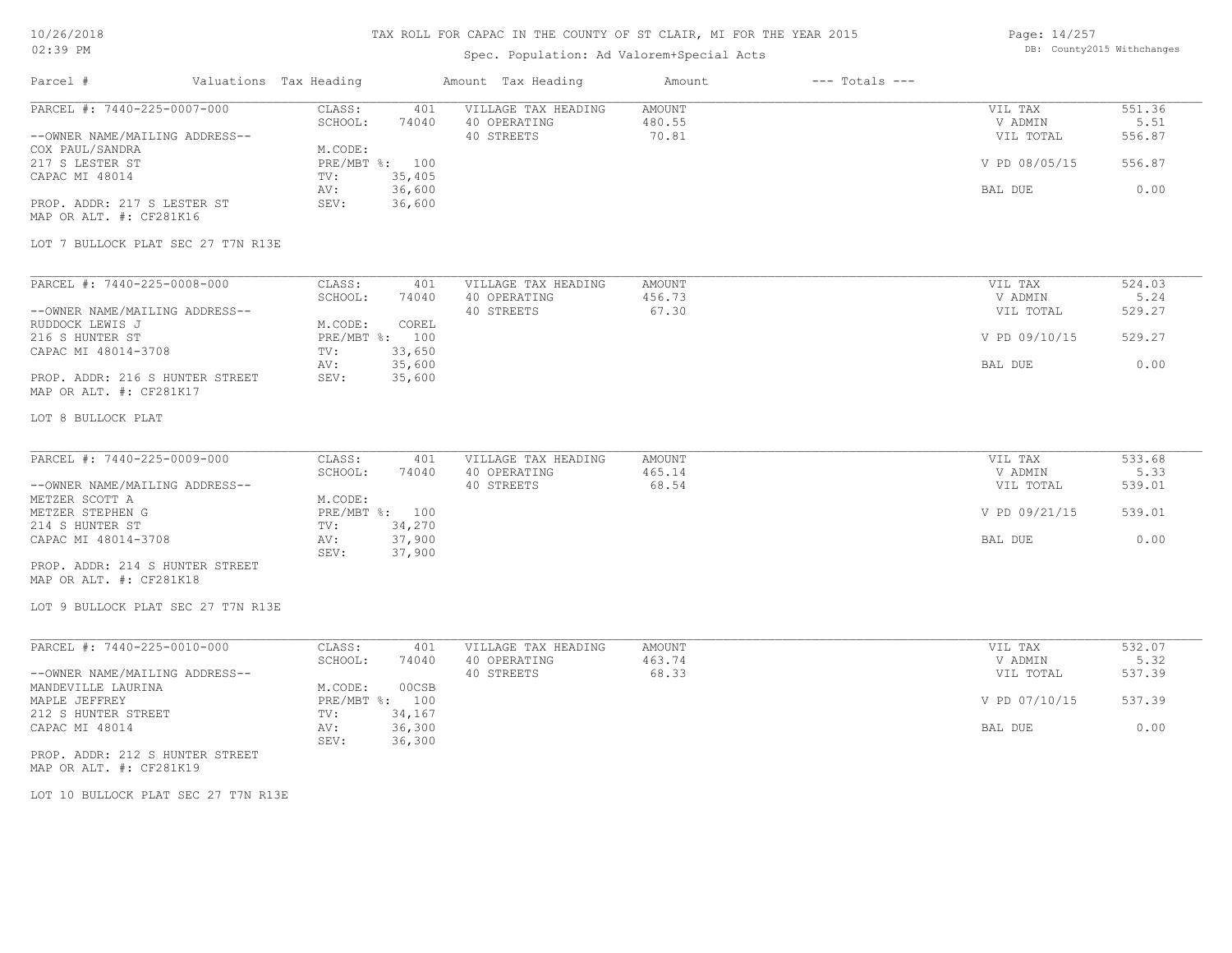### 10/26/2018 02:40 PM

## TAX ROLL FOR CAPAC IN THE COUNTY OF ST CLAIR, MI FOR THE YEAR 2015

## Spec. Population: Ad Valorem+Special Acts

| Page: 15/257 |                            |
|--------------|----------------------------|
|              | DB: County2015 Withchanges |

| Parcel #                                  | Valuations Tax Heading                                         | Amount Tax Heading         | $---$ Totals $---$<br>Amount |               |        |
|-------------------------------------------|----------------------------------------------------------------|----------------------------|------------------------------|---------------|--------|
| PARCEL #: 7440-225-0011-000               | CLASS:                                                         | 401<br>VILLAGE TAX HEADING | <b>AMOUNT</b>                | VIL TAX       | 514.40 |
|                                           | SCHOOL:<br>74040                                               | 40 OPERATING               | 448.34                       | V ADMIN       | 5.14   |
| --OWNER NAME/MAILING ADDRESS--            |                                                                | 40 STREETS                 | 66.06                        | VIL TOTAL     | 519.54 |
| PARDON BONNIE J. TRUST<br>210 S HUNTER ST | M.CODE:<br>PRE/MBT %: 100                                      |                            |                              | V PD 07/10/15 | 519.54 |
| CAPAC MI 48014-3708                       | 33,032<br>TV:                                                  |                            |                              |               |        |
|                                           | 36,800<br>AV:                                                  |                            |                              | BAL DUE       | 0.00   |
| PROP. ADDR: 210 S HUNTER STREET           | 36,800<br>SEV:                                                 |                            |                              |               |        |
| MAP OR ALT. #: CF281L                     |                                                                |                            |                              |               |        |
|                                           |                                                                |                            |                              |               |        |
| LOT 11 BULLOCK PLAT SEC 27 T7N R13E       |                                                                |                            |                              |               |        |
| PARCEL #: 7440-300-0001-000               | CLASS:                                                         | 401<br>VILLAGE TAX HEADING | <b>AMOUNT</b>                | VIL TAX       | 609.15 |
|                                           | SCHOOL:<br>74040                                               | 40 OPERATING               | 530.92                       | V ADMIN       | 6.09   |
| --OWNER NAME/MAILING ADDRESS--            |                                                                | 40 STREETS                 | 78.23                        | VIL TOTAL     | 615.24 |
| MACKAY KURTIS                             | M.CODE:                                                        |                            |                              |               |        |
| 537 N NEEPER ST                           | PRE/MBT %: 100                                                 |                            |                              | V PD 09/16/15 | 615.24 |
| CAPAC, MI 48014                           | 39,116<br>TV:                                                  |                            |                              |               |        |
|                                           | 40,300<br>AV:                                                  |                            |                              | BAL DUE       | 0.00   |
| PROP. ADDR: 537 N NEEPER ST               | SEV:<br>40,300                                                 |                            |                              |               |        |
| MAP OR ALT. #: CF281M1                    |                                                                |                            |                              |               |        |
| LOT 1 CHRISTIES SUBD SEC 21 T7N R13E      |                                                                |                            |                              |               |        |
|                                           |                                                                |                            |                              |               |        |
| PARCEL #: 7440-300-0002-000               | CLASS:                                                         | 401<br>VILLAGE TAX HEADING | AMOUNT                       | VIL TAX       | 561.01 |
|                                           | SCHOOL:<br>74040                                               | 40 OPERATING               | 488.96                       | V ADMIN       | 5.61   |
| --OWNER NAME/MAILING ADDRESS--            |                                                                | 40 STREETS                 | 72.05                        | VIL TOTAL     | 566.62 |
| KOBAYASHI ROBERTA G.                      | M.CODE:                                                        |                            |                              |               |        |
| BARNARD DALE B.                           | PRE/MBT %: 100                                                 |                            |                              | V PD 08/31/15 | 566.62 |
| 535 N NEEPER ST                           | 36,025<br>TV:                                                  |                            |                              |               |        |
| CAPAC MI 48014-3040                       | AV:<br>37,000                                                  |                            |                              | BAL DUE       | 0.00   |
| PROP. ADDR: 535 N NEEPER ST               | SEV:<br>37,000                                                 |                            |                              |               |        |
| MAP OR ALT. #: CF281M2                    |                                                                |                            |                              |               |        |
|                                           |                                                                |                            |                              |               |        |
|                                           | LOTS 2 & 3 EXC S 48 FT OF LOT 3 CHRISTIES SUBD SEC 21 T7N R13E |                            |                              |               |        |
|                                           |                                                                |                            |                              |               |        |
| PARCEL #: 7440-300-0003-000               | CLASS:                                                         | VILLAGE TAX HEADING<br>401 | <b>AMOUNT</b>                | VIL TAX       | 659.07 |
|                                           | SCHOOL:<br>74040                                               | 40 OPERATING               | 574.43                       | V ADMIN       | 6.59   |
| --OWNER NAME/MAILING ADDRESS--            |                                                                | 40 STREETS                 | 84.64                        | VIL TOTAL     | 665.66 |
| LEWIS BEVERLY                             | M.CODE:                                                        |                            |                              |               |        |
|                                           | PRE/MBT %: 100                                                 |                            |                              | V PD 07/08/15 | 665.66 |
| 423 N NEEPER ST                           |                                                                |                            |                              |               |        |
| CAPAC MI 48014-3041                       | 42,322<br>TV:                                                  |                            |                              |               |        |
| PROP. ADDR: 423 N NEEPER ST               | AV:<br>43,800<br>SEV:<br>43,800                                |                            |                              | BAL DUE       | 0.00   |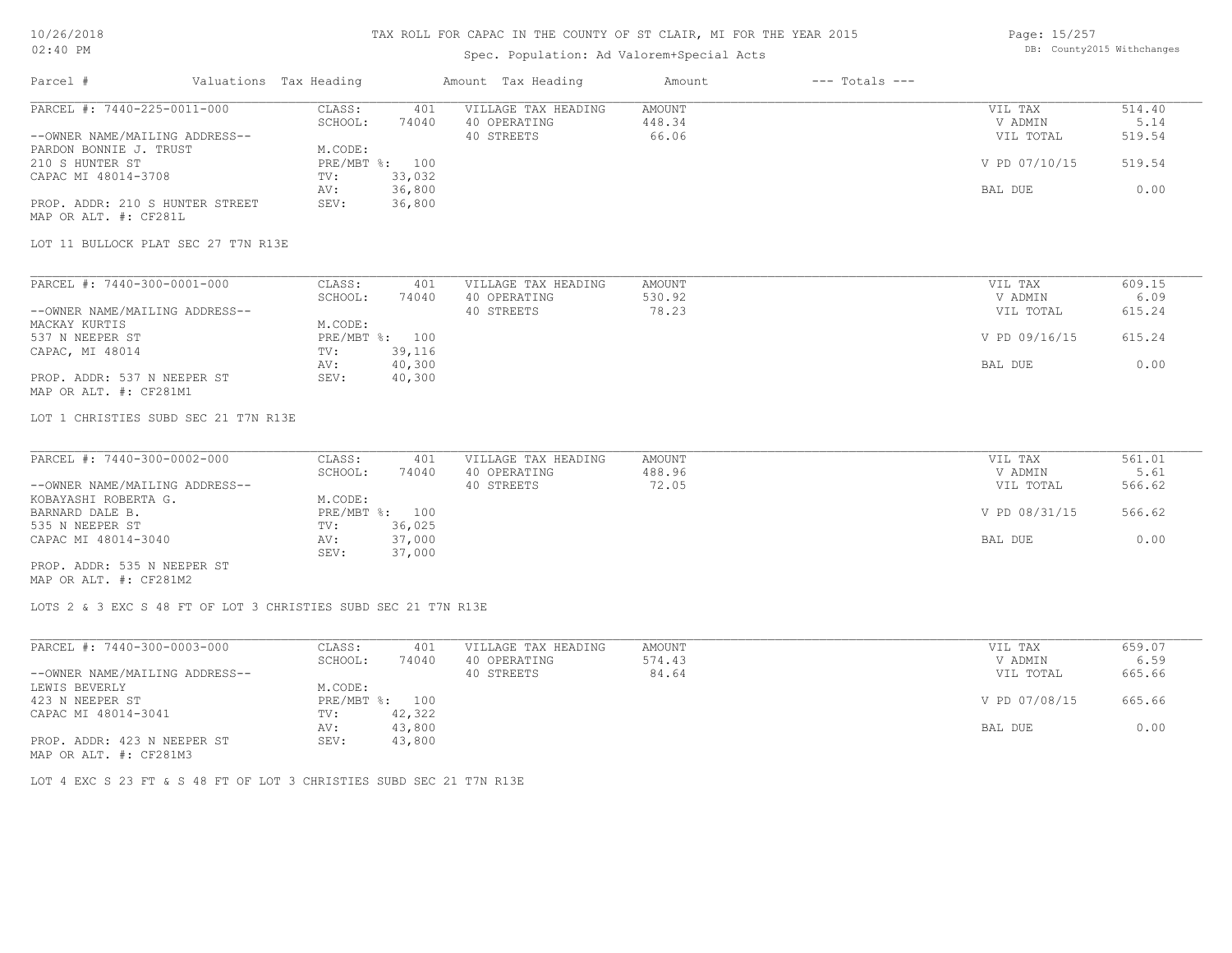# Spec. Population: Ad Valorem+Special Acts

Page: 16/257 DB: County2015 Withchanges

|                                                                                   |                  | spec. Population: Ad valorem+special Acts |                              |               |        |
|-----------------------------------------------------------------------------------|------------------|-------------------------------------------|------------------------------|---------------|--------|
| Parcel #<br>Valuations Tax Heading                                                |                  | Amount Tax Heading                        | $---$ Totals $---$<br>Amount |               |        |
| PARCEL #: 7440-300-0004-000                                                       | CLASS:<br>401    | VILLAGE TAX HEADING                       | AMOUNT                       | VIL TAX       | 594.77 |
|                                                                                   | SCHOOL:<br>74040 | 40 OPERATING                              | 518.39                       | V ADMIN       | 5.94   |
| --OWNER NAME/MAILING ADDRESS--                                                    |                  | 40 STREETS                                | 76.38                        | VIL TOTAL     | 600.71 |
| PETZ ELMER/ISABELLA                                                               | M.CODE:          |                                           |                              |               |        |
| 421 N NEEPER ST                                                                   | PRE/MBT %: 100   |                                           |                              | V PD 07/08/15 | 600.71 |
| CAPAC MI 48014-3041                                                               | 38,193<br>TV:    |                                           |                              |               |        |
|                                                                                   | 39,300<br>AV:    |                                           |                              | BAL DUE       | 0.00   |
| PROP. ADDR: 421 N NEEPER ST<br>MAP OR ALT. #: CF281M4                             | 39,300<br>SEV:   |                                           |                              |               |        |
| LOT 5 & S 23 FT OF LOT 4 CHRISTIES SUBD SEC 21 T7N R13E                           |                  |                                           |                              |               |        |
| PARCEL #: 7440-375-0001-000                                                       | CLASS:<br>401    | VILLAGE TAX HEADING                       | AMOUNT                       | VIL TAX       | 636.04 |
|                                                                                   | SCHOOL:<br>74040 | 40 OPERATING                              | 554.36                       | V ADMIN       | 6.36   |
| --OWNER NAME/MAILING ADDRESS--                                                    |                  | 40 STREETS                                | 81.68                        | VIL TOTAL     | 642.40 |
| BERLIN MICHAEL/VICTORIA                                                           | M.CODE:          |                                           |                              |               |        |
| 410 N MAIN ST                                                                     | PRE/MBT %: 100   |                                           |                              | V PD 07/10/15 | 642.40 |
| CAPAC MI 48014-3148                                                               | 40,843<br>TV:    |                                           |                              |               |        |
|                                                                                   | 42,000<br>AV:    |                                           |                              | BAL DUE       | 0.00   |
| PROP. ADDR: 410 N MAIN ST                                                         | SEV:<br>42,000   |                                           |                              |               |        |
| MAP OR ALT. #: C281N01                                                            |                  |                                           |                              |               |        |
| LOT 1 CLARKSON SUBD SEC 22 T7N R13E                                               |                  |                                           |                              |               |        |
| PARCEL #: 7440-375-0002-000                                                       | CLASS:<br>401    | VILLAGE TAX HEADING                       | <b>AMOUNT</b>                | VIL TAX       | 604.40 |
|                                                                                   | SCHOOL:<br>74040 | 40 OPERATING                              | 526.78                       | V ADMIN       | 6.04   |
| --OWNER NAME/MAILING ADDRESS--                                                    |                  | 40 STREETS                                | 77.62                        | VIL TOTAL     | 610.44 |
| CETNAROWSKI EMMANUEL                                                              | M.CODE:          |                                           |                              |               |        |
| CETNAROWSKI JESSICA                                                               | PRE/MBT %: 100   |                                           |                              | BAL DUE       | 610.44 |
| 415 N WALKER ST                                                                   | 38,811<br>TV:    |                                           |                              |               |        |
| CAPAC MI 48014                                                                    | 39,900<br>AV:    |                                           |                              |               |        |
|                                                                                   | 39,900<br>SEV:   |                                           |                              |               |        |
| PROP. ADDR: 415 N WALKER ST<br>MAP OR ALT. #: CF281N02/03                         |                  |                                           |                              |               |        |
| LOTS 2 & 3 EXC W 37 FT CLARKSON SUBD SEC 22 T7N R13E                              |                  |                                           |                              |               |        |
|                                                                                   |                  |                                           |                              |               |        |
| PARCEL #: 7440-375-0003-000                                                       | CLASS:<br>401    | VILLAGE TAX HEADING                       | <b>AMOUNT</b>                | VIL TAX       | 618.88 |
|                                                                                   | SCHOOL:<br>74040 | 40 OPERATING                              | 539.40                       | V ADMIN       | 6.18   |
| --OWNER NAME/MAILING ADDRESS--                                                    |                  | 40 STREETS                                | 79.48                        | VIL TOTAL     | 625.06 |
| WILLMAN TINA MARIE                                                                | M.CODE:<br>00CSB |                                           |                              |               |        |
| 414 N MAIN ST                                                                     | PRE/MBT %: 100   |                                           |                              | V PD 07/10/15 | 625.06 |
| Capac MI 48014-3148                                                               | 39,741<br>TV:    |                                           |                              |               |        |
|                                                                                   | 40,900<br>AV:    |                                           |                              | BAL DUE       | 0.00   |
| PROP. ADDR: 414 N MAIN ST<br>MAP OR ALT. #: CF281N04/05                           | SEV:<br>40,900   |                                           |                              |               |        |
|                                                                                   |                  |                                           |                              |               |        |
| LOTS 4 & 5 & W 37 FT OF LOTS 2 & 3 CLARKSON SUBD & LOT 3 SUP. JOHN BOWERS PLAT OF |                  |                                           |                              |               |        |
| THE VILLAGE OF CAPAC OWNED & OCC AS 1 PARCEL SEC 22 T7N R13E                      |                  |                                           |                              |               |        |
|                                                                                   |                  |                                           |                              |               |        |
|                                                                                   |                  |                                           |                              |               |        |
|                                                                                   |                  |                                           |                              |               |        |
|                                                                                   |                  |                                           |                              |               |        |
|                                                                                   |                  |                                           |                              |               |        |
|                                                                                   |                  |                                           |                              |               |        |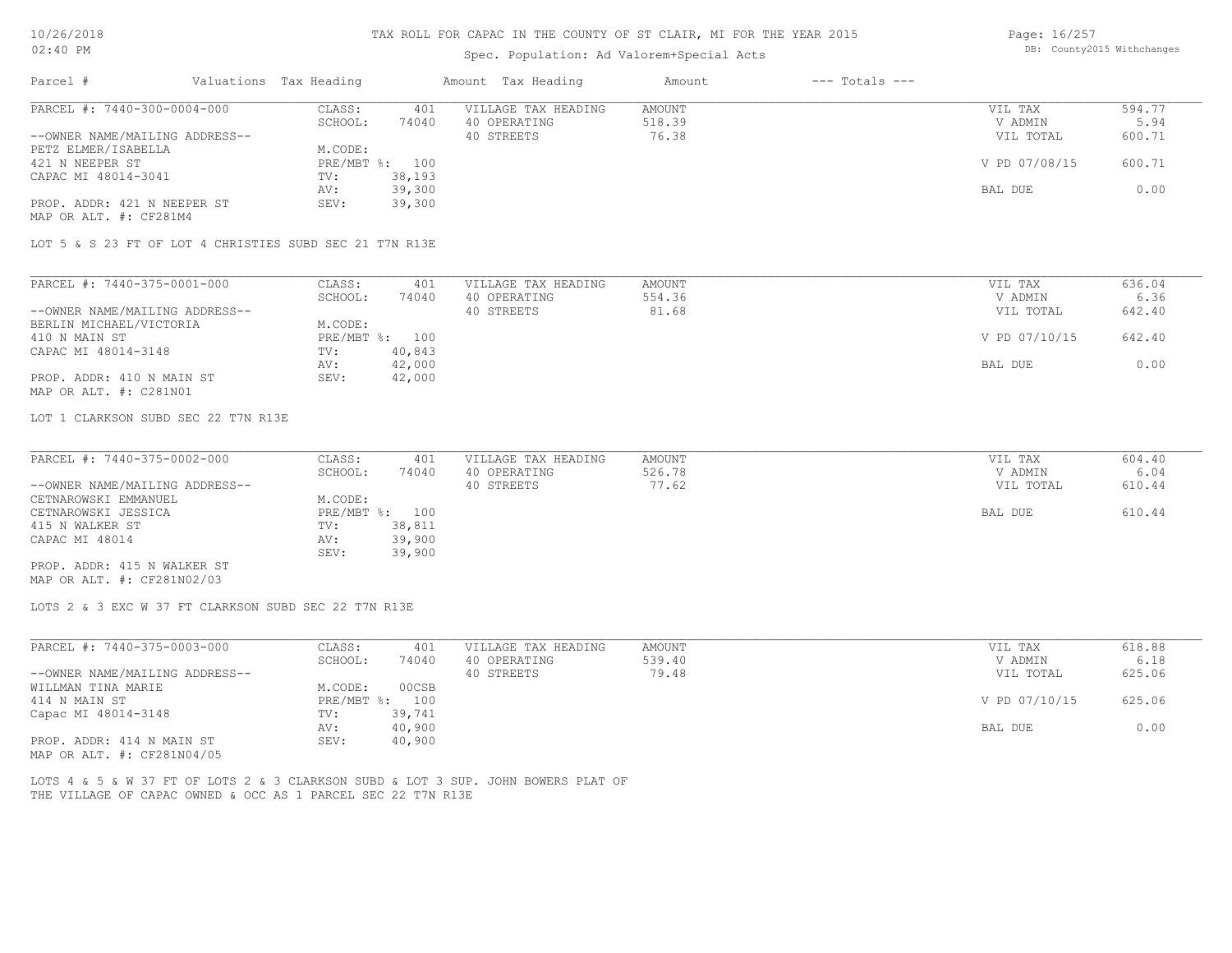### Spec. Population: Ad Valorem+Special Acts

| Parcel #                       | Valuations Tax Heading |        | Amount Tax Heading  | Amount | $---$ Totals $---$ |               |        |
|--------------------------------|------------------------|--------|---------------------|--------|--------------------|---------------|--------|
| PARCEL #: 7440-375-0004-000    | CLASS:                 | 401    | VILLAGE TAX HEADING | AMOUNT |                    | VIL TAX       | 446.86 |
|                                | SCHOOL:                | 74040  | 40 OPERATING        | 389.47 |                    | V ADMIN       | 4.46   |
| --OWNER NAME/MAILING ADDRESS-- |                        |        | 40 STREETS          | 57.39  |                    | VIL TOTAL     | 451.32 |
| ADKINS JEFF E                  | M.CODE:                | COREL  |                     |        |                    |               |        |
| ADKINS RENEE C                 | PRE/MBT %: 100         |        |                     |        |                    | V PD 09/10/15 | 451.32 |
| 425 N WALKER ST                | TV:                    | 28,695 |                     |        |                    |               |        |
| CAPAC MI 48014-3174            | AV:                    | 32,700 |                     |        |                    | BAL DUE       | 0.00   |
|                                | SEV:                   | 32,700 |                     |        |                    |               |        |
| PROP. ADDR: 425 N WALKER ST    |                        |        |                     |        |                    |               |        |

MAP OR ALT. #: CF281N06

CAPAC EXC S 14 FT LYING N OF LOT 6 CLARKSON SUB. SEC 22 T7N R13E S75 FT OF E 150 FT OF THAT PART OF LOT 2 SUP. JOHN BOWERS PLAT OF THE VILLAGE OF

| PARCEL #: 7440-375-0005-000    | CLASS:     | 401    | VILLAGE TAX HEADING | AMOUNT | VIL TAX       | 512.62 |
|--------------------------------|------------|--------|---------------------|--------|---------------|--------|
|                                | SCHOOL:    | 74040  | 40 OPERATING        | 446.79 | V ADMIN       | 5.12   |
| --OWNER NAME/MAILING ADDRESS-- |            |        | 40 STREETS          | 65.83  | VIL TOTAL     | 517.74 |
| GUERRERO VANESSA               | M.CODE:    | COREL  |                     |        |               |        |
| GUERRERO LEON FRANCISCO        | PRE/MBT %: | 100    |                     |        | V PD 09/10/15 | 517.74 |
| 421 N WALKER ST                | TV:        | 32,918 |                     |        |               |        |
| CAPAC MI 48014-3174            | AV:        | 33,700 |                     |        | BAL DUE       | 0.00   |
|                                | SEV:       | 33,700 |                     |        |               |        |
| PROP. ADDR: 421 N WALKER ST    |            |        |                     |        |               |        |

MAP OR ALT. #: CF281N07

22 T7N R13E A PLAT OF THE VILLAGE OF CAPAC ADJ ON N OF SAID LOT 6 OWNED & OCC AS ONE PARCEL SEC LOT 6 CLARKSON SUBD & S 14.0 FT OF E 150 FT OF THAT PART OF LOT 2 SUP. JOHN BOWERS

| PARCEL #: 7440-375-0006-000    | CLASS:  | 401            | VILLAGE TAX HEADING | AMOUNT | VIL TAX   | 580.29 |
|--------------------------------|---------|----------------|---------------------|--------|-----------|--------|
|                                | SCHOOL: | 74040          | 40 OPERATING        | 505.77 | V ADMIN   | 5.80   |
| --OWNER NAME/MAILING ADDRESS-- |         |                | 40 STREETS          | 74.52  | VIL TOTAL | 586.09 |
| OUAIN BARBARA L                | M.CODE: |                |                     |        |           |        |
| 503 N WALKER ST                |         | PRE/MBT %: 100 |                     |        | BAL DUE   | 586.09 |
| CAPAC MI 48014-3176            | TV:     | 37,263         |                     |        |           |        |
|                                | AV:     | 42,000         |                     |        |           |        |
| PROP. ADDR: 503 N WALKER ST    | SEV:    | 42,000         |                     |        |           |        |
| MAP OR ALT. #: CF281N08        |         |                |                     |        |           |        |

SEC 22 T7N R13E BOWERS PLAT OF THE VILLAGE OF CAPAC ADJ ON S OF ABV DESC OWNED & OCC AS 1 PARCEL. LOT 7 EXC W 37 FT CLARKSON SUBD & N 11 FT OF E 150 FT OF THAT PART LOT 2 SUP JOHN

| PARCEL #: 7440-375-0007-000    | CLASS:  | 401            | VILLAGE TAX HEADING | AMOUNT | VIL TAX       | 450.92 |
|--------------------------------|---------|----------------|---------------------|--------|---------------|--------|
|                                | SCHOOL: | 74040          | 40 OPERATING        | 393.01 | V ADMIN       | 4.50   |
| --OWNER NAME/MAILING ADDRESS-- |         |                | 40 STREETS          | 57.91  | VIL TOTAL     | 455.42 |
| STERN LEONARD/DEAN             | M.CODE: |                |                     |        |               |        |
| 1719 COUNTRY SOUIRE DR         |         | PRE/MBT %: 100 |                     |        | V PD 09/18/15 | 455.42 |
| RICHMOND TX 77406--661         | TV:     | 28,956         |                     |        |               |        |
|                                | AV:     | 29,500         |                     |        | BAL DUE       | 0.00   |
| PROP. ADDR: 533 N WALKER ST    | SEV:    | 29,500         |                     |        |               |        |
| MAP OR ALT. #: CF281N09        |         |                |                     |        |               |        |

LOT 8 CLARKSON SUBD SEC 22 T7N R13E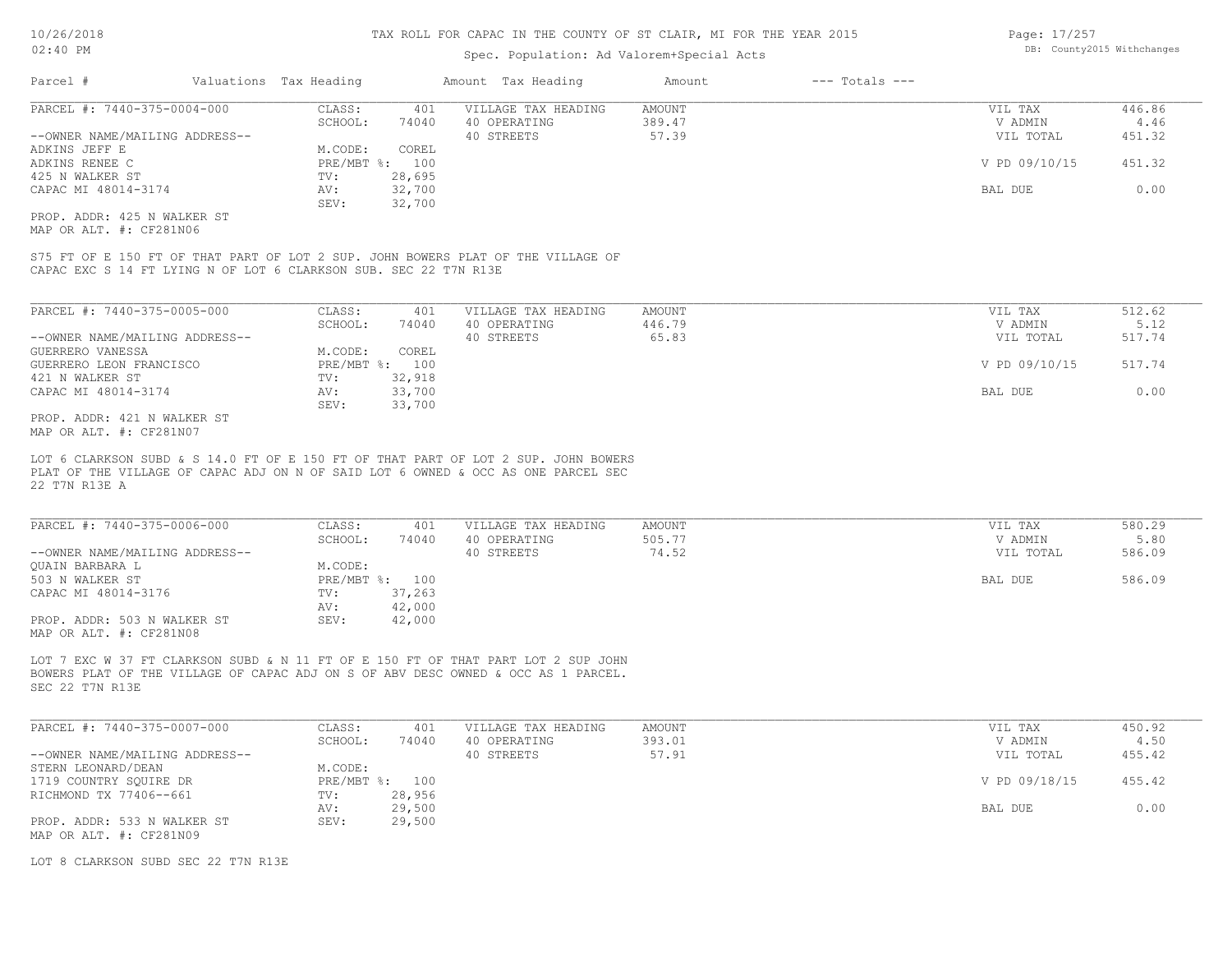## Spec. Population: Ad Valorem+Special Acts

Page: 18/257 DB: County2015 Withchanges

| Parcel #                                               | Valuations Tax Heading |                             | Amount Tax Heading  | Amount        | $---$ Totals $---$ |               |        |
|--------------------------------------------------------|------------------------|-----------------------------|---------------------|---------------|--------------------|---------------|--------|
| PARCEL #: 7440-375-0008-000                            |                        | CLASS:<br>401               | VILLAGE TAX HEADING | <b>AMOUNT</b> |                    | VIL TAX       | 419.27 |
|                                                        |                        | SCHOOL:<br>74040            | 40 OPERATING        | 365.43        |                    | V ADMIN       | 4.19   |
| --OWNER NAME/MAILING ADDRESS--<br>FLORES, LINDA L      |                        | M.CODE:<br>00CSB            | 40 STREETS          | 53.84         |                    | VIL TOTAL     | 423.46 |
| 545 N WALKER                                           |                        | PRE/MBT %: 100              |                     |               |                    | V PD 07/10/15 | 423.46 |
| CAPAC MI 48014                                         | TV:                    | 26,924                      |                     |               |                    |               |        |
|                                                        | AV:                    | 30,800                      |                     |               |                    | BAL DUE       | 0.00   |
| PROP. ADDR: 545 N WALKER ST<br>MAP OR ALT. #: CF28N10  | SEV:                   | 30,800                      |                     |               |                    |               |        |
| LOT 9 CLARKSON SUBD SEC 22 T7N R13E                    |                        |                             |                     |               |                    |               |        |
| PARCEL #: 7440-375-0009-000                            |                        | CLASS:<br>401               | VILLAGE TAX HEADING | <b>AMOUNT</b> |                    | VIL TAX       | 476.23 |
|                                                        |                        | SCHOOL:<br>74040            | 40 OPERATING        | 415.07        |                    | V ADMIN       | 4.76   |
| --OWNER NAME/MAILING ADDRESS--                         |                        |                             | 40 STREETS          | 61.16         |                    | VIL TOTAL     | 480.99 |
| WHEELER SHERYL L.                                      |                        | M.CODE:                     |                     |               |                    |               |        |
| WHEELER PAUL O.                                        |                        | $PRE/MBT$ $\frac{1}{6}$ : 0 |                     |               |                    | V PD 07/22/15 | 480.99 |
| 905 N SUMMERS RD<br>IMLAY CITY MI 48444                | TV:<br>AV:             | 30,581<br>34,700            |                     |               |                    | BAL DUE       | 0.00   |
|                                                        | SEV:                   | 34,700                      |                     |               |                    |               |        |
| PROP. ADDR: 561 N WALKER ST<br>MAP OR ALT. #: CF281N11 |                        |                             |                     |               |                    |               |        |
| LOT 10 CLARKSON SUBD SEC 22 T7N R13E                   |                        |                             |                     |               |                    |               |        |
|                                                        |                        |                             |                     |               |                    |               |        |
| PARCEL #: 7440-375-0010-000                            |                        | CLASS:<br>401               | VILLAGE TAX HEADING | <b>AMOUNT</b> |                    | VIL TAX       | 495.09 |
|                                                        |                        | SCHOOL:<br>74040            | 40 OPERATING        | 431.51        |                    | V ADMIN       | 4.95   |
| --OWNER NAME/MAILING ADDRESS--                         |                        |                             | 40 STREETS          | 63.58         |                    | VIL TOTAL     | 500.04 |
| MCCUE JOHN R<br>200 E PARK ST                          |                        | M.CODE:<br>PRE/MBT %: 100   |                     |               |                    | BAL DUE       | 500.04 |
| CAPAC MI 48014-3166                                    | TV:                    | 31,792                      |                     |               |                    |               |        |
|                                                        | AV:                    | 35,900                      |                     |               |                    |               |        |
| PROP. ADDR: 200 E PARK ST                              | SEV:                   | 35,900                      |                     |               |                    |               |        |
| MAP OR ALT. #: CF281N12                                |                        |                             |                     |               |                    |               |        |
| LOT 11 CLARKSON SUBD SEC 22 T7N R13E                   |                        |                             |                     |               |                    |               |        |
| PARCEL #: 7440-375-0011-000                            |                        | CLASS:<br>401               | VILLAGE TAX HEADING | AMOUNT        |                    | VIL TAX       | 484.14 |
|                                                        |                        | SCHOOL:<br>74040            | 40 OPERATING        | 421.97        |                    | V ADMIN       | 4.84   |
| --OWNER NAME/MAILING ADDRESS--                         |                        |                             | 40 STREETS          | 62.17         |                    | VIL TOTAL     | 488.98 |
| CORWIN KENNETH/ETHEL<br>530 N WALKER                   |                        | M.CODE:<br>PRE/MBT %: 100   |                     |               |                    | V PD 07/08/15 | 488.98 |
| CAPAC MI 48014                                         | TV:                    | 31,089                      |                     |               |                    |               |        |
|                                                        | AV:                    | 34,500                      |                     |               |                    | BAL DUE       | 0.00   |
| PROP. ADDR: 530 N WALKER ST<br>MAP OR ALT. #: CF281N13 | SEV:                   | 34,500                      |                     |               |                    |               |        |
| LOT 12 CLARKSON SUBD SEC 22 T7N R13E                   |                        |                             |                     |               |                    |               |        |
|                                                        |                        |                             |                     |               |                    |               |        |
|                                                        |                        |                             |                     |               |                    |               |        |
|                                                        |                        |                             |                     |               |                    |               |        |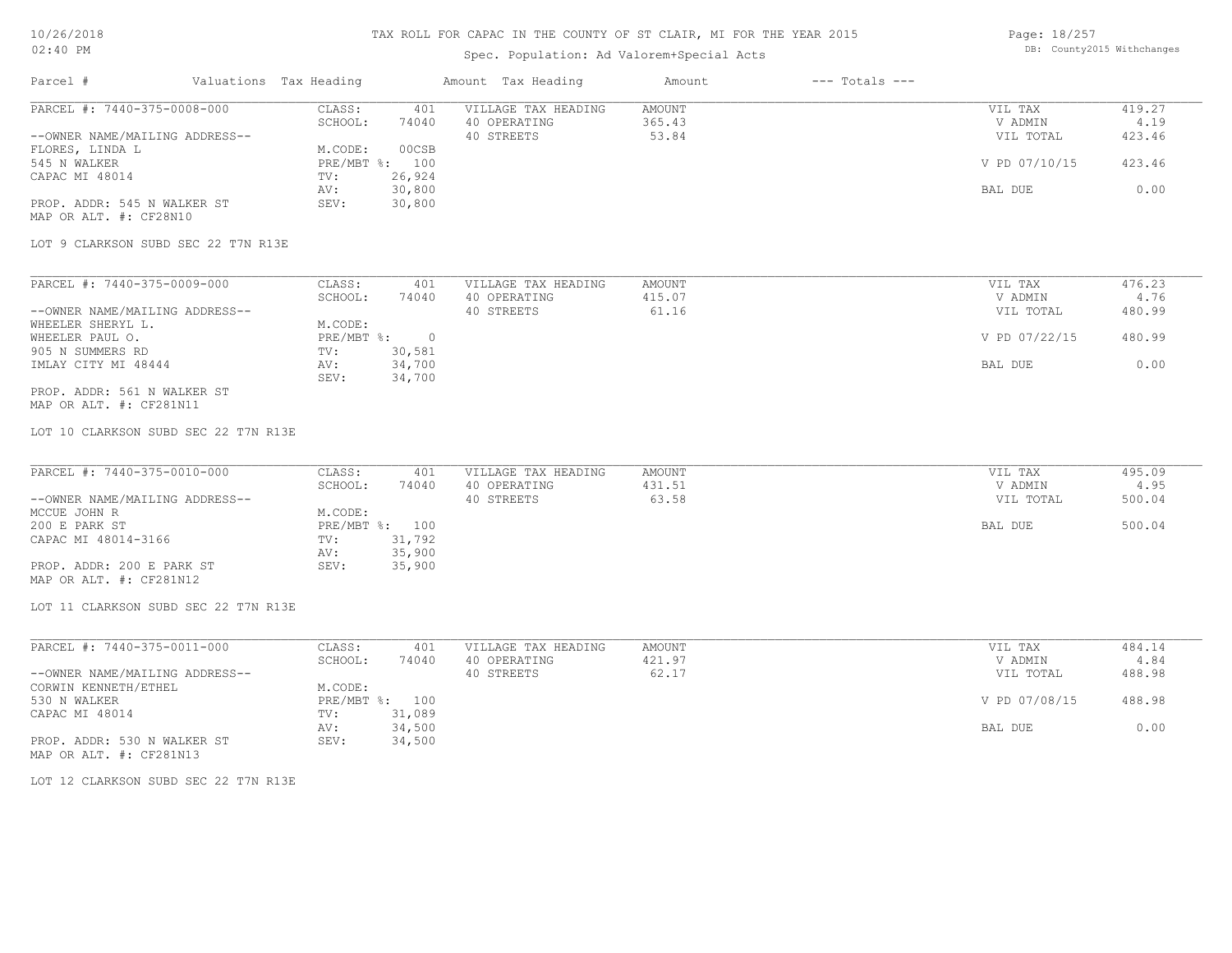### Spec. Population: Ad Valorem+Special Acts

| Page: 19/257 |                            |
|--------------|----------------------------|
|              | DB: County2015 Withchanges |

| Parcel #                       | Valuations Tax Heading |        | Amount Tax Heading  | Amount | $---$ Totals $---$ |               |        |
|--------------------------------|------------------------|--------|---------------------|--------|--------------------|---------------|--------|
| PARCEL #: 7440-375-0012-000    | CLASS:                 | 401    | VILLAGE TAX HEADING | AMOUNT |                    | VIL TAX       | 577.08 |
|                                | SCHOOL:                | 74040  | 40 OPERATING        | 502.97 |                    | V ADMIN       | 5.77   |
| --OWNER NAME/MAILING ADDRESS-- |                        |        | 40 STREETS          | 74.11  |                    | VIL TOTAL     | 582.85 |
| TICE HARRY C JR                | M.CODE:                | TRICO  |                     |        |                    |               |        |
| TICE LISA                      | $PRE/MBT$ %:           | 100    |                     |        |                    | V PD 07/13/15 | 582.85 |
| 450 N WALKER                   | TV:                    | 37,057 |                     |        |                    |               |        |
| CAPAC MI 48014                 | AV:                    | 40,600 |                     |        |                    | BAL DUE       | 0.00   |
|                                | SEV:                   | 40,600 |                     |        |                    |               |        |
| PROP. ADDR: 450 N WALKER ST    |                        |        |                     |        |                    |               |        |

MAP OR ALT. #: CF281N14

#### LOT 13 CLARKSON SUBDIVISION

| PARCEL #: 7440-375-0013-000    | CLASS:       | 401    | VILLAGE TAX HEADING | AMOUNT | 778.02<br>VIL TAX       |  |
|--------------------------------|--------------|--------|---------------------|--------|-------------------------|--|
|                                | SCHOOL:      | 74040  | 40 OPERATING        | 678.10 | 7.78<br>V ADMIN         |  |
| --OWNER NAME/MAILING ADDRESS-- |              |        | 40 STREETS          | 99.92  | 785.80<br>VIL TOTAL     |  |
| LAGROW FRANCIS A               | M.CODE:      |        |                     |        |                         |  |
| LAGROW SALLY A                 | $PRE/MBT$ %: | 100    |                     |        | V PD 07/15/15<br>785.80 |  |
| 206 CLARKSON CT                | TV:          | 49,960 |                     |        |                         |  |
| CAPAC MI 48014-3118            | AV:          | 54,800 |                     |        | 0.00<br>BAL DUE         |  |
|                                | SEV:         | 54,800 |                     |        |                         |  |
| PROP. ADDR: 206 CLARKSON COURT |              |        |                     |        |                         |  |

MAP OR ALT. #: CF281N15

LOT 14 CLARKSON SUBD SEC 22 T7N R13E

| PARCEL #: 7440-375-0014-000    | CLASS:     | 401    | VILLAGE TAX HEADING | AMOUNT | VIL TAX       | 539.52 |
|--------------------------------|------------|--------|---------------------|--------|---------------|--------|
|                                | SCHOOL:    | 74040  | 40 OPERATING        | 470.23 | V ADMIN       | 5.39   |
| --OWNER NAME/MAILING ADDRESS-- |            |        | 40 STREETS          | 69.29  | VIL TOTAL     | 544.91 |
| ROBBERSTAD TIMOTHY             | M.CODE:    |        |                     |        |               |        |
| ROBBERSTAD NICOLE              | PRE/MBT %: |        |                     |        | V PD 09/18/15 | 544.91 |
| 1818 N VAN DYKE                | TV:        | 34,645 |                     |        |               |        |
| IMLAY CITY MI 48444            | AV:        | 38,200 |                     |        | BAL DUE       | 0.00   |
|                                | SEV:       | 38,200 |                     |        |               |        |
| PROP. ADDR: 205 CLARKSON COURT |            |        |                     |        |               |        |

MAP OR ALT. #: CF281N16

LOT 15 CLARKSON SUBD SEC 22 T7N R13E

| PARCEL #: 7440-375-0015-000    | CLASS:       | 401    | VILLAGE TAX HEADING | AMOUNT | VIL TAX       | 599.58 |
|--------------------------------|--------------|--------|---------------------|--------|---------------|--------|
|                                | SCHOOL:      | 74040  | 40 OPERATING        | 522.58 | V ADMIN       | 5.99   |
| --OWNER NAME/MAILING ADDRESS-- |              |        | 40 STREETS          | 77.00  | VIL TOTAL     | 605.57 |
| ROBERTSON BILLY                | M.CODE:      |        |                     |        |               |        |
| ROBERTSON SUSAN                | $PRE/MBT$ %: | 100    |                     |        | V PD 09/16/15 | 605.57 |
| 206 E PARK ST                  | TV:          | 38,502 |                     |        |               |        |
| CAPAC MI 48014-3166            | AV:          | 42,400 |                     |        | BAL DUE       | 0.00   |
|                                | SEV:         | 42,400 |                     |        |               |        |
| PROP. ADDR: 206 E PARK ST      |              |        |                     |        |               |        |

MAP OR ALT. #: CF281N17

LOT 16 CLARKSON SUBD SEC 22 T7N R13E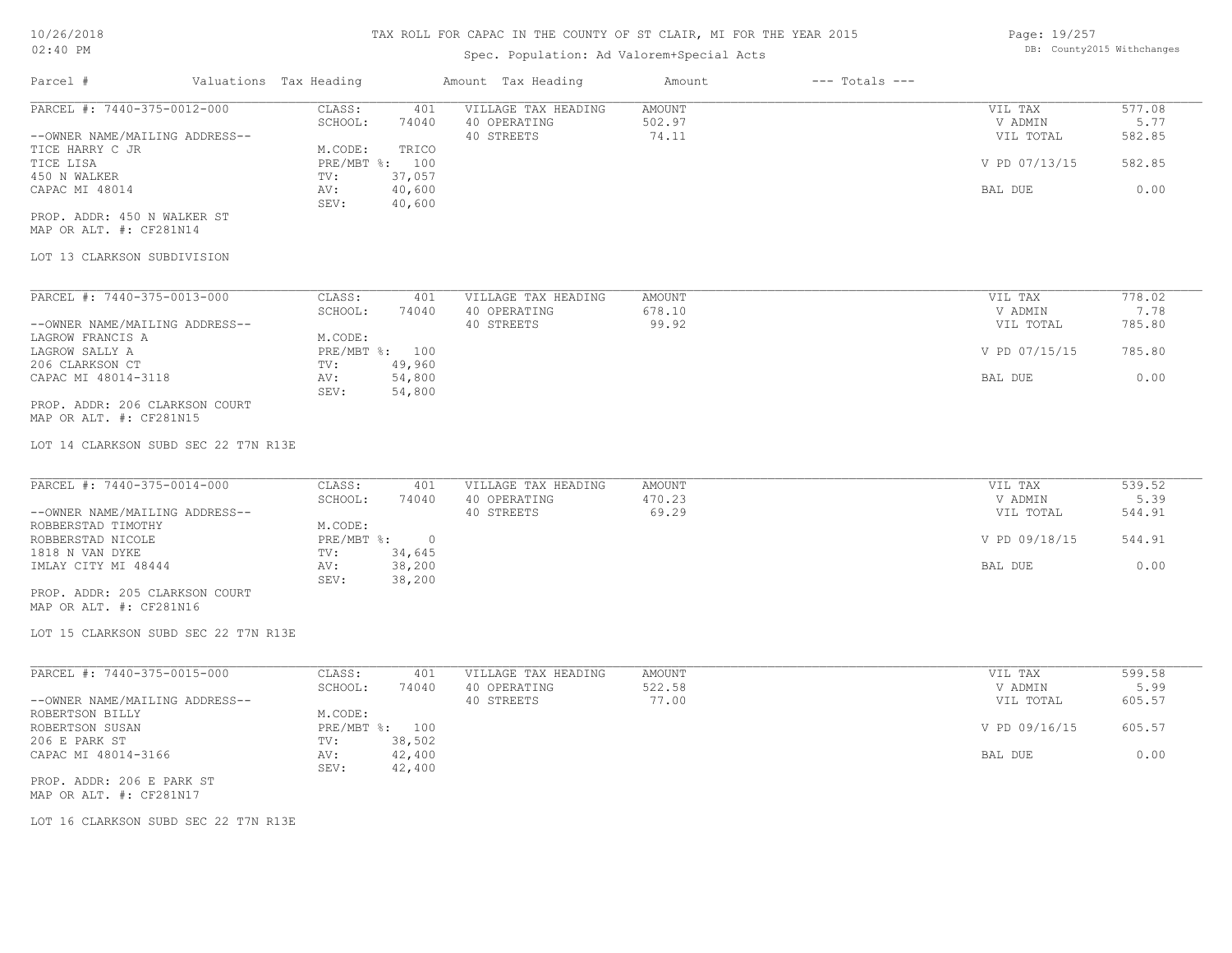## Spec. Population: Ad Valorem+Special Acts

| Page: 20/257 |                            |
|--------------|----------------------------|
|              | DB: County2015 Withchanges |

| 694.44 |
|--------|
| 6.94   |
| 701.38 |
|        |
| 701.38 |
|        |
| 0.00   |
|        |
|        |

MAP OR ALT. #: CF281N18

OF M-21. SUPERVISORS JOHN BOWERS PLAT OF THE VILLAGE OF CAPAC SEC 22 T7N R13E LOT 17 CLARKSON SUBD & THAT PART OF LOT 2 LYING E OF S 113.91 FT OF LOT 17 & SWLY

| PARCEL #: 7440-375-0017-000    | CLASS:     | 401    | VILLAGE TAX HEADING | AMOUNT | VIL TAX       | 158.22 |
|--------------------------------|------------|--------|---------------------|--------|---------------|--------|
|                                | SCHOOL:    | 74040  | 40 OPERATING        | 137.90 | V ADMIN       | 1.58   |
| --OWNER NAME/MAILING ADDRESS-- |            |        | 40 STREETS          | 20.32  | VIL TOTAL     | 159.80 |
| MOORE DALE L                   | M.CODE:    |        |                     |        |               |        |
| 212 E PARK ST                  | PRE/MBT %: | 100    |                     |        | V PD 08/05/15 | 159.80 |
| CAPAC MI 48014                 | TV:        | 10,160 |                     |        |               |        |
|                                | AV:        | 12,500 |                     |        | BAL DUE       | 0.00   |
| PROP. ADDR: CLARKSTON CT       | SEV:       | 12,500 |                     |        |               |        |
| MAP OR ALT. #: CF281N19        |            |        |                     |        |               |        |

#### LOT 18 CLARKSON SUBD SEC 22 T7N R13E

| PARCEL #: 7440-375-0018-000    | CLASS:  | 401            | VILLAGE TAX HEADING | AMOUNT | VIL TAX       | 699.26 |
|--------------------------------|---------|----------------|---------------------|--------|---------------|--------|
|                                | SCHOOL: | 74040          | 40 OPERATING        | 609.46 | V ADMIN       | 6.99   |
| --OWNER NAME/MAILING ADDRESS-- |         |                | 40 STREETS          | 89.80  | VIL TOTAL     | 706.25 |
| PESONEN THOMAS/KAREN           | M.CODE: | SELEC          |                     |        |               |        |
| 214 CLARKSON CT                |         | PRE/MBT %: 100 |                     |        | V PD 09/18/15 | 706.25 |
| CAPAC MI 48014                 | TV:     | 44,903         |                     |        |               |        |
|                                | AV:     | 49,000         |                     |        | BAL DUE       | 0.00   |
| PROP. ADDR: 214 CLARKSON COURT | SEV:    | 49,000         |                     |        |               |        |
| MAP OR ALT. #: CF281N20        |         |                |                     |        |               |        |

LOT 19 CLARKSON SUBD SEC 22 T7N R13E

| PARCEL #: 7440-375-0019-000    | CLASS:       | 401    | VILLAGE TAX HEADING | AMOUNT | VIL TAX       | 662.28 |
|--------------------------------|--------------|--------|---------------------|--------|---------------|--------|
|                                | SCHOOL:      | 74040  | 40 OPERATING        | 577.23 | V ADMIN       | 6.62   |
| --OWNER NAME/MAILING ADDRESS-- |              |        | 40 STREETS          | 85.05  | VIL TOTAL     | 668.90 |
| WIELAND EDWARD                 | M.CODE:      | COREL  |                     |        |               |        |
| WIELAND JANIS                  | $PRE/MBT$ %: | 100    |                     |        | V PD 09/10/15 | 668.90 |
| 220 CLARKSON CT                | TV:          | 42,528 |                     |        |               |        |
| CAPAC, MI 48014                | AV:          | 46,600 |                     |        | BAL DUE       | 0.00   |
|                                | SEV:         | 46,600 |                     |        |               |        |
|                                |              |        |                     |        |               |        |

MAP OR ALT. #: CF281N21 PROP. ADDR: 220 CLARKSON COURT

LOT 20 CLARKSON SUBD SEC 22 T7N R13E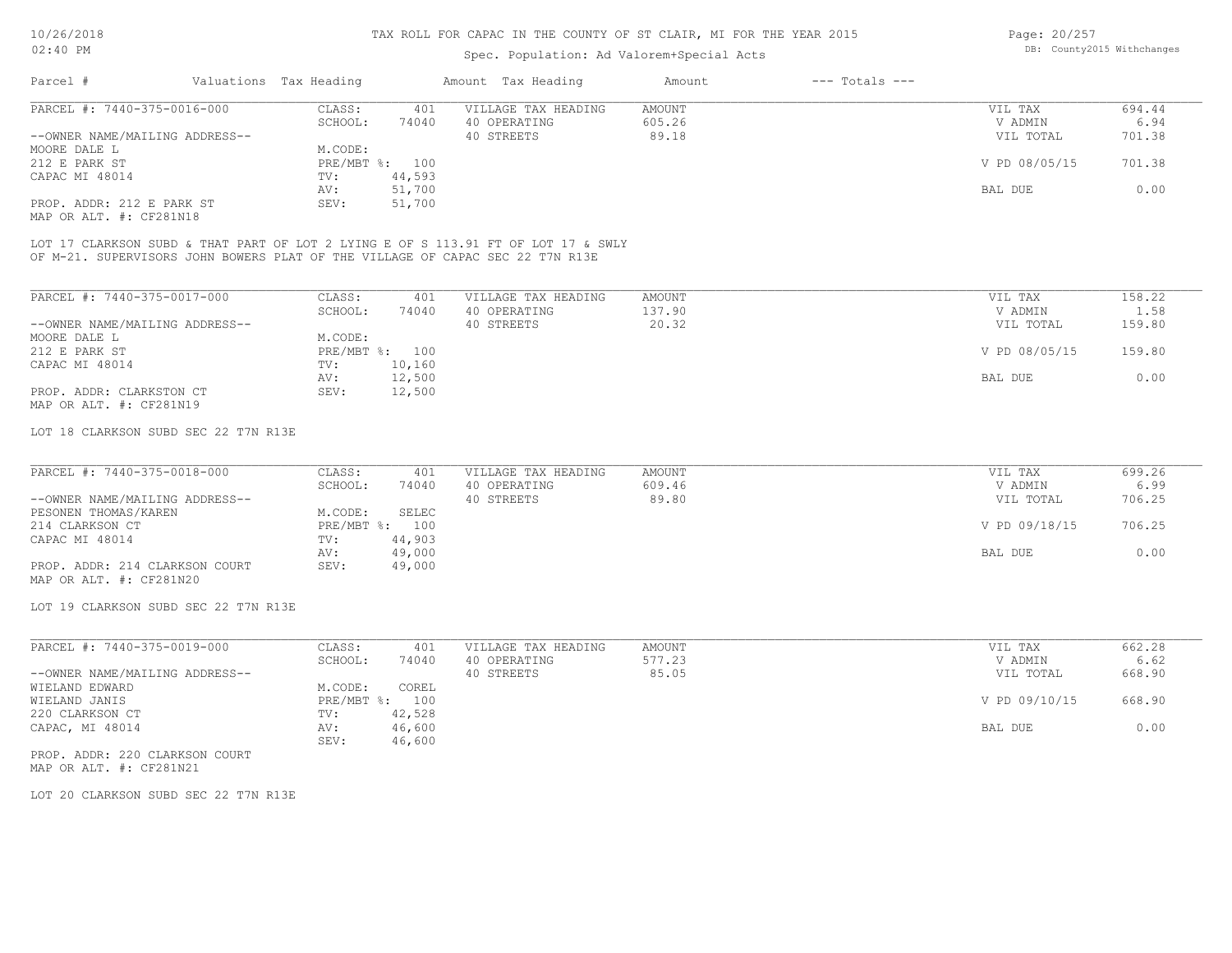## Spec. Population: Ad Valorem+Special Acts

| Page: 21/257 |                            |
|--------------|----------------------------|
|              | DB: County2015 Withchanges |

| Parcel #<br>Valuations Tax Heading                                                                                                                                                 |                                                                | Amount Tax Heading                                | Amount                    | $---$ Totals $---$ |                                            |                                    |
|------------------------------------------------------------------------------------------------------------------------------------------------------------------------------------|----------------------------------------------------------------|---------------------------------------------------|---------------------------|--------------------|--------------------------------------------|------------------------------------|
| PARCEL #: 7440-375-0020-000<br>--OWNER NAME/MAILING ADDRESS--<br>LIBKIE MILDRED/CARY/MARK<br>217 CLARKSON CT                                                                       | CLASS:<br>401<br>SCHOOL:<br>74040<br>M.CODE:<br>PRE/MBT %: 100 | VILLAGE TAX HEADING<br>40 OPERATING<br>40 STREETS | AMOUNT<br>488.96<br>72.05 |                    | VIL TAX<br>V ADMIN<br>VIL TOTAL<br>BAL DUE | 561.01<br>5.61<br>566.62<br>566.62 |
| CAPAC MI 48014-3119<br>PROP. ADDR: 217 CLARKSON COURT<br>MAP OR ALT. #: CF281N22                                                                                                   | TV:<br>36,025<br>37,900<br>AV:<br>37,900<br>SEV:               |                                                   |                           |                    |                                            |                                    |
| LOT 21 CLARKSON SUBD & THAT PART OF LOT 2 LYING E OF ABV LOT 21 EXTD TO M-21.<br>SUPERVISOR JOHN BOWERS PLAT OF THE VILLAGE OF CAPAC OWNED & OCC AS ONE PARCEL. SEC<br>22 T7N R13E |                                                                |                                                   |                           |                    |                                            |                                    |
| PARCEL #: 7440-400-0001-000                                                                                                                                                        | CLASS:<br>401                                                  | VILLAGE TAX HEADING                               | AMOUNT                    |                    | VIL TAX                                    | 811.35                             |
| --OWNER NAME/MAILING ADDRESS--<br>ABERCROMBIE ROY/VIOLET                                                                                                                           | SCHOOL:<br>74040<br>M.CODE:<br>00CSB                           | 40 OPERATING<br>40 STREETS                        | 707.15<br>104.20          |                    | V ADMIN<br>VIL TOTAL                       | 8.11<br>819.46                     |
| 100 CHARLES ST<br>CAPAC MI 48014-3003                                                                                                                                              | PRE/MBT %: 100<br>TV:<br>52,100                                |                                                   |                           |                    | V PD 07/10/15                              | 819.46                             |
| PROP. ADDR: 100 CHARLES STREET<br>MAP OR ALT. #: CF282A/L01                                                                                                                        | 52,100<br>AV:<br>52,100<br>SEV:                                |                                                   |                           |                    | BAL DUE                                    | 0.00                               |
| LOT 1 KENWOOD SUBDIVISION                                                                                                                                                          |                                                                |                                                   |                           |                    |                                            |                                    |
| PARCEL #: 7440-400-0002-000                                                                                                                                                        | CLASS:<br>401                                                  | VILLAGE TAX HEADING                               | AMOUNT                    |                    | VIL TAX                                    | 632.26                             |
| --OWNER NAME/MAILING ADDRESS--                                                                                                                                                     | SCHOOL:<br>74040                                               | 40 OPERATING<br>40 STREETS                        | 551.06<br>81.20           |                    | V ADMIN<br>VIL TOTAL                       | 6.32<br>638.58                     |
| FALLAERT ENTERPRISES, LP<br>14463 FOLEY RD                                                                                                                                         | M.CODE:<br>PRE/MBT %: 0                                        |                                                   |                           | V PD 07/10/15      | 638.58                                     |                                    |
| CAPAC MI 48014                                                                                                                                                                     | 40,600<br>TV:<br>40,600<br>AV:                                 |                                                   |                           |                    | BAL DUE                                    | 0.00                               |
| PROP. ADDR: 102 CHARLES STREET<br>MAP OR ALT. #: CF282L02                                                                                                                          | 40,600<br>SEV:                                                 |                                                   |                           |                    |                                            |                                    |
| LOT 2 KENWOOD                                                                                                                                                                      |                                                                |                                                   |                           |                    |                                            |                                    |
| PARCEL #: 7440-400-0003-000                                                                                                                                                        | CLASS:<br>401                                                  | VILLAGE TAX HEADING                               | AMOUNT                    |                    | VIL TAX                                    | 828.48                             |
| --OWNER NAME/MAILING ADDRESS--                                                                                                                                                     | SCHOOL:<br>74040                                               | 40 OPERATING<br>40 STREETS                        | 722.08<br>106.40          |                    | V ADMIN<br>VIL TOTAL                       | 8.28<br>836.76                     |
| MOSQUEDA ERIC/RANGEL M<br>104 CHARLES ST<br>CAPAC MI 48014-3003                                                                                                                    | M.CODE:<br>COREL<br>PRE/MBT %: 100<br>53,200<br>TV:            |                                                   |                           |                    | V PD 09/10/15                              | 836.76                             |
| PROP. ADDR: 104 CHARLES STREET                                                                                                                                                     | 53,200<br>AV:<br>53,200<br>SEV:                                |                                                   |                           |                    | BAL DUE                                    | 0.00                               |
| MAP OR ALT. #: CF282L03                                                                                                                                                            |                                                                |                                                   |                           |                    |                                            |                                    |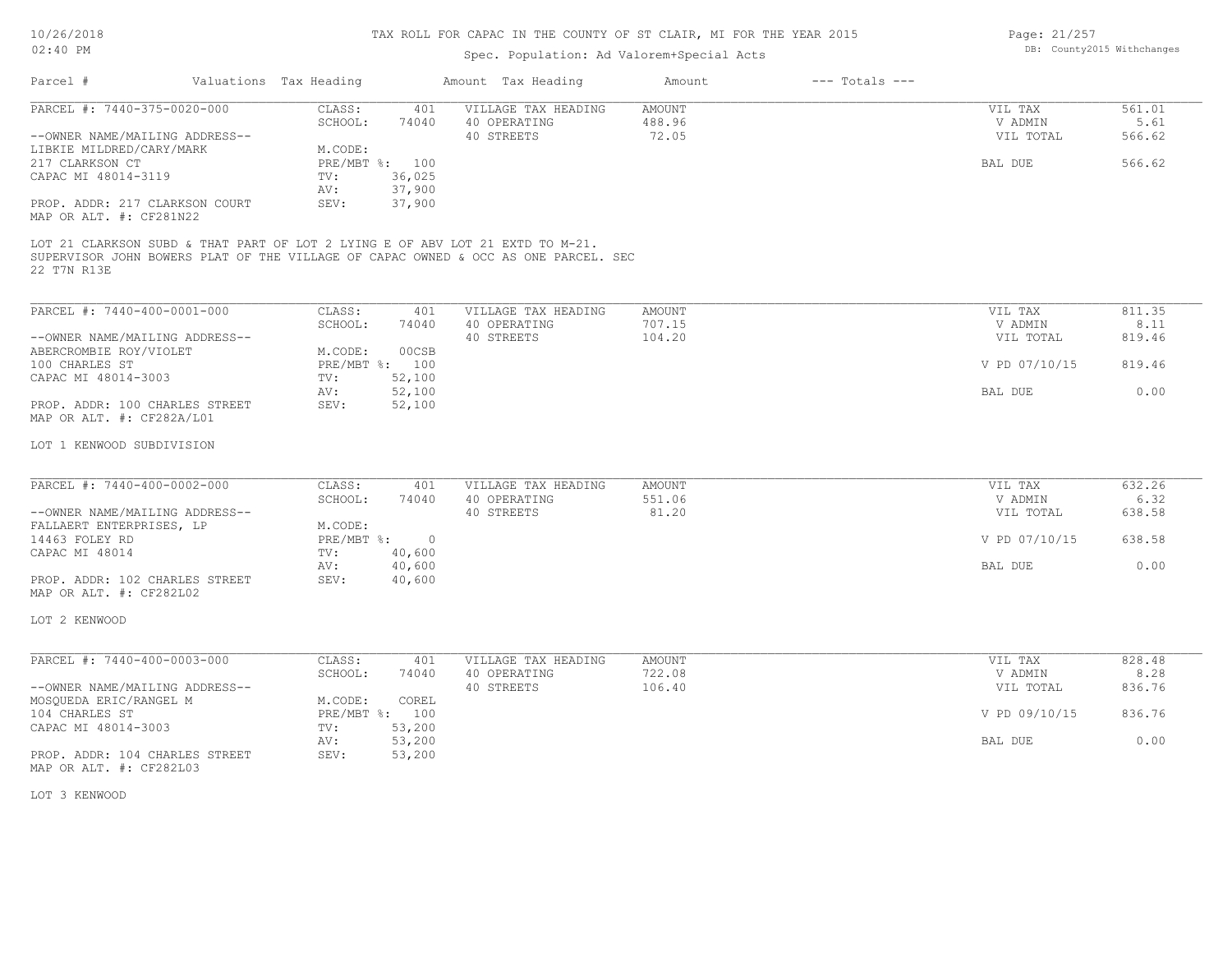| 10/26/2018 |  |
|------------|--|
| 02:40 PM   |  |

## Spec. Population: Ad Valorem+Special Acts

| Page: 22/257 |                            |
|--------------|----------------------------|
|              | DB: County2015 Withchanges |

| Parcel #                                                | Valuations Tax Heading            | Amount Tax Heading                  | Amount                  | $---$ Totals $---$ |                    |                |
|---------------------------------------------------------|-----------------------------------|-------------------------------------|-------------------------|--------------------|--------------------|----------------|
| PARCEL #: 7440-400-0004-000                             | CLASS:<br>401<br>SCHOOL:<br>74040 | VILLAGE TAX HEADING<br>40 OPERATING | <b>AMOUNT</b><br>723.98 |                    | VIL TAX<br>V ADMIN | 830.66<br>8.30 |
| --OWNER NAME/MAILING ADDRESS--                          |                                   | 40 STREETS                          | 106.68                  |                    | VIL TOTAL          | 838.96         |
| ZUNIGA NOE                                              | M.CODE:<br>COREL                  |                                     |                         |                    |                    |                |
| 106 CHARLES STREET                                      | PRE/MBT %: 100                    |                                     |                         |                    | V PD 09/10/15      | 838.96         |
| CAPAC MI 48014-3003                                     | 53,340<br>TV:                     |                                     |                         |                    |                    |                |
|                                                         | AV:<br>57,700                     |                                     |                         |                    | BAL DUE            | 0.00           |
| PROP. ADDR: 106 CHARLES STREET                          | 57,700<br>SEV:                    |                                     |                         |                    |                    |                |
| MAP OR ALT. #: CF282L04                                 |                                   |                                     |                         |                    |                    |                |
| LOT 4 KENWOOD                                           |                                   |                                     |                         |                    |                    |                |
|                                                         |                                   |                                     |                         |                    |                    |                |
| PARCEL #: 7440-400-0005-000                             | CLASS:<br>401                     | VILLAGE TAX HEADING                 | AMOUNT                  |                    | VIL TAX            | 960.85         |
|                                                         | SCHOOL:<br>74040                  | 40 OPERATING                        | 837.45                  |                    | V ADMIN            | 9.60           |
| --OWNER NAME/MAILING ADDRESS--                          |                                   | 40 STREETS                          | 123.40                  |                    | VIL TOTAL          | 970.45         |
| BARTH JAMES/SHARON                                      | M.CODE:                           |                                     |                         |                    |                    |                |
| 515 WILLIAM G DR                                        | PRE/MBT %: 100                    |                                     |                         |                    | V PD 09/18/15      | 970.45         |
| CAPAC MI 48014-3046                                     | 61,700<br>TV:                     |                                     |                         |                    |                    |                |
|                                                         | 61,700<br>AV:                     |                                     |                         |                    | BAL DUE            | 0.00           |
| PROP. ADDR: 515 WILLIAM G DR<br>MAP OR ALT. #: CF282L05 | 61,700<br>SEV:                    |                                     |                         |                    |                    |                |
| LOT 5 KENWOOD                                           |                                   |                                     |                         |                    |                    |                |
|                                                         |                                   |                                     |                         |                    |                    |                |
| PARCEL #: 7440-400-0006-000                             | CLASS:<br>401                     | VILLAGE TAX HEADING                 | AMOUNT                  |                    | VIL TAX            | 817.58         |
|                                                         | 74040<br>SCHOOL:                  | 40 OPERATING                        | 712.58                  |                    | V ADMIN            | 8.17           |
| --OWNER NAME/MAILING ADDRESS--                          |                                   | 40 STREETS                          | 105.00                  |                    | VIL TOTAL          | 825.75         |
| DALESSANDRO DAVID                                       | M.CODE:                           |                                     |                         |                    |                    |                |
| 517 WILLIAM G DR                                        | PRE/MBT %: 100                    |                                     |                         |                    | BAL DUE            | 825.75         |
| CAPAC MI 48014                                          | 52,500<br>TV:                     |                                     |                         |                    |                    |                |
|                                                         | 52,500<br>AV:<br>SEV:             |                                     |                         |                    |                    |                |
| PROP. ADDR: 517 WILLIAM G DR<br>MAP OR ALT. #: CF282L06 | 52,500                            |                                     |                         |                    |                    |                |
| LOT 6 KENWOOD                                           |                                   |                                     |                         |                    |                    |                |
|                                                         |                                   |                                     |                         |                    |                    |                |
| PARCEL #: 7440-400-0007-000                             | CLASS:<br>401                     | VILLAGE TAX HEADING                 | <b>AMOUNT</b>           |                    | VIL TAX            | 643.16         |
|                                                         | SCHOOL:<br>74040                  | 40 OPERATING                        | 560.56                  |                    | V ADMIN            | 6.43           |
| --OWNER NAME/MAILING ADDRESS--                          |                                   | 40 STREETS                          | 82.60                   |                    | VIL TOTAL          | 649.59         |
| JAROS KARL P / SANDRA E                                 | M.CODE:<br>SELEC                  |                                     |                         |                    |                    |                |
| 519 WILLIAM G DR                                        | PRE/MBT %: 100                    |                                     |                         |                    | V PD 09/18/15      | 649.59         |
| CAPAC MI 48014-3046                                     | TV:<br>41,300                     |                                     |                         |                    |                    |                |
|                                                         | 41,300<br>AV:                     |                                     |                         |                    | BAL DUE            | 0.00           |
| PROP. ADDR: 519 WILLIAM G DR<br>MAP OR ALT. #: CF282L07 | SEV:<br>41,300                    |                                     |                         |                    |                    |                |

LOT 7 KENWOOD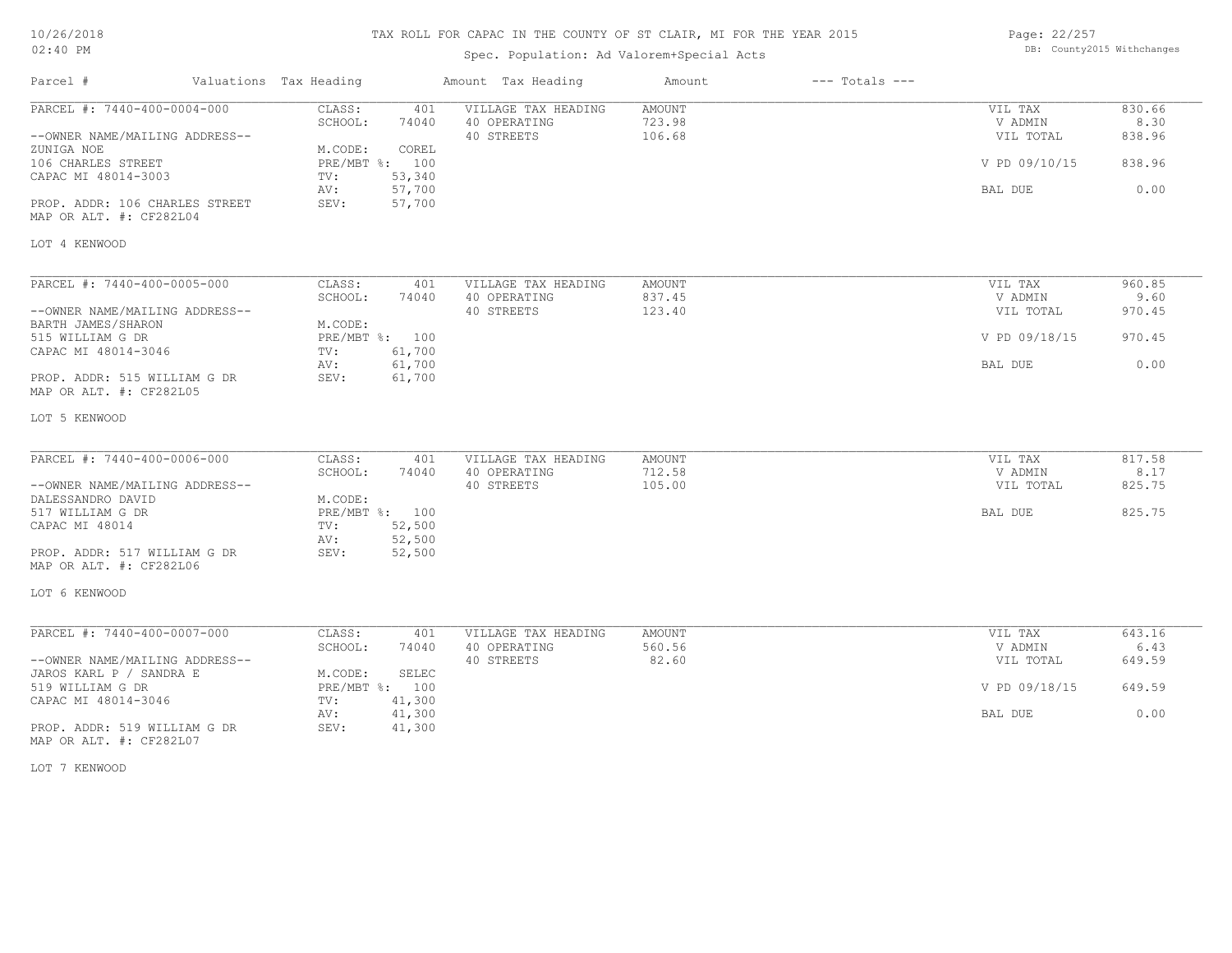## Spec. Population: Ad Valorem+Special Acts

| Page: 23/257 |                            |
|--------------|----------------------------|
|              | DB: County2015 Withchanges |

| Parcel #                                                                                                                                                                                                          |                                   | Valuations Tax Heading                                                                                                      | Amount Tax Heading                                        | Amount                                            | $---$ Totals $---$        |                                                             |                                                  |                          |
|-------------------------------------------------------------------------------------------------------------------------------------------------------------------------------------------------------------------|-----------------------------------|-----------------------------------------------------------------------------------------------------------------------------|-----------------------------------------------------------|---------------------------------------------------|---------------------------|-------------------------------------------------------------|--------------------------------------------------|--------------------------|
| PARCEL #: 7440-400-0008-000<br>--OWNER NAME/MAILING ADDRESS--<br>RICOTTA CHARLES<br>521 WILLIAM G DR<br>CAPAC MI 48014<br>PROP. ADDR: 521 WILLIAM G DR<br>MAP OR ALT. #: CF282L08                                 | RICOTTA SUZANNE L, RICOTTA MARY G | CLASS:<br>401<br>SCHOOL:<br>74040<br>M.CODE:<br>PRE/MBT %: 100<br>TV:<br>38,500<br>38,500<br>AV:<br>SEV:<br>38,500          | VILLAGE TAX HEADING<br>40 OPERATING<br>40 STREETS<br>UTIL | <b>AMOUNT</b><br>522.56<br>77.00<br>412.51        |                           | VIL TAX<br>V ADMIN<br>VIL TOTAL<br>V PD 09/16/15<br>BAL DUE | 1,012.07<br>5.99<br>1,018.06<br>1,018.06<br>0.00 |                          |
| LOT 8 KENWOOD SUBDIVISION                                                                                                                                                                                         |                                   |                                                                                                                             |                                                           |                                                   |                           |                                                             |                                                  |                          |
| PARCEL #: 7440-400-0009-000<br>--OWNER NAME/MAILING ADDRESS--<br>KOKOSZKA DEBORAH L.<br>523 WILLIAM G DR<br>CAPAC MI 48014-3046<br>PROP. ADDR: 523 WILLIAM G DR<br>MAP OR ALT. #: CF282L09                        |                                   | CLASS:<br>401<br>SCHOOL:<br>74040<br>M.CODE:<br>PRE/MBT %: 100<br>TV:<br>43,180<br>46,800<br>AV:<br>SEV:<br>46,800          | VILLAGE TAX HEADING<br>40 OPERATING<br>40 STREETS         | AMOUNT<br>586.08<br>86.36                         |                           | VIL TAX<br>V ADMIN<br>VIL TOTAL<br>V PD 09/10/15<br>BAL DUE | 672.44<br>6.72<br>679.16<br>679.16<br>0.00       |                          |
| LOT 9 KENWOOD                                                                                                                                                                                                     |                                   |                                                                                                                             |                                                           |                                                   |                           |                                                             |                                                  |                          |
| PARCEL #: 7440-400-0010-000<br>--OWNER NAME/MAILING ADDRESS--<br>BARTH TODD J<br>525 WILLIAM G DR<br>CAPAC MI 48014-3046<br>PROP. ADDR: 525 WILLIAM G DR<br>MAP OR ALT. #: CF282L10<br>LOT 10 KENWOOD SUBDIVISION |                                   | CLASS:<br>401<br>SCHOOL:<br>74040<br>M.CODE:<br>WELLS<br>PRE/MBT %: 100<br>38,100<br>TV:<br>38,100<br>AV:<br>SEV:<br>38,100 | VILLAGE TAX HEADING<br>40 OPERATING<br>40 STREETS         | AMOUNT<br>517.13<br>76.20                         |                           | VIL TAX<br>V ADMIN<br>VIL TOTAL<br>V PD 08/31/15<br>BAL DUE | 593.33<br>5.93<br>599.26<br>599.26<br>0.00       |                          |
|                                                                                                                                                                                                                   |                                   |                                                                                                                             |                                                           |                                                   |                           |                                                             |                                                  |                          |
| PARCEL #: 7440-400-0011-000<br>--OWNER NAME/MAILING ADDRESS--<br>ZUBY GLENN/JULIANNE                                                                                                                              |                                   | CLASS:<br>401<br>SCHOOL:<br>74040<br>COREL<br>M.CODE:                                                                       |                                                           | VILLAGE TAX HEADING<br>40 OPERATING<br>40 STREETS | AMOUNT<br>574.13<br>84.60 |                                                             | VIL TAX<br>V ADMIN<br>VIL TOTAL                  | 658.73<br>6.58<br>665.31 |
| 527 WILLIAM G DR<br>CAPAC MI 48014-3046<br>PROP. ADDR: 527 WILLIAM G DR                                                                                                                                           |                                   | PRE/MBT %: 100<br>TV:<br>42,300<br>42,300<br>AV:<br>SEV:<br>42,300                                                          |                                                           |                                                   | V PD 09/10/15<br>BAL DUE  | 665.31<br>0.00                                              |                                                  |                          |
| MAP OR ALT. #: CF282L11                                                                                                                                                                                           |                                   |                                                                                                                             |                                                           |                                                   |                           |                                                             |                                                  |                          |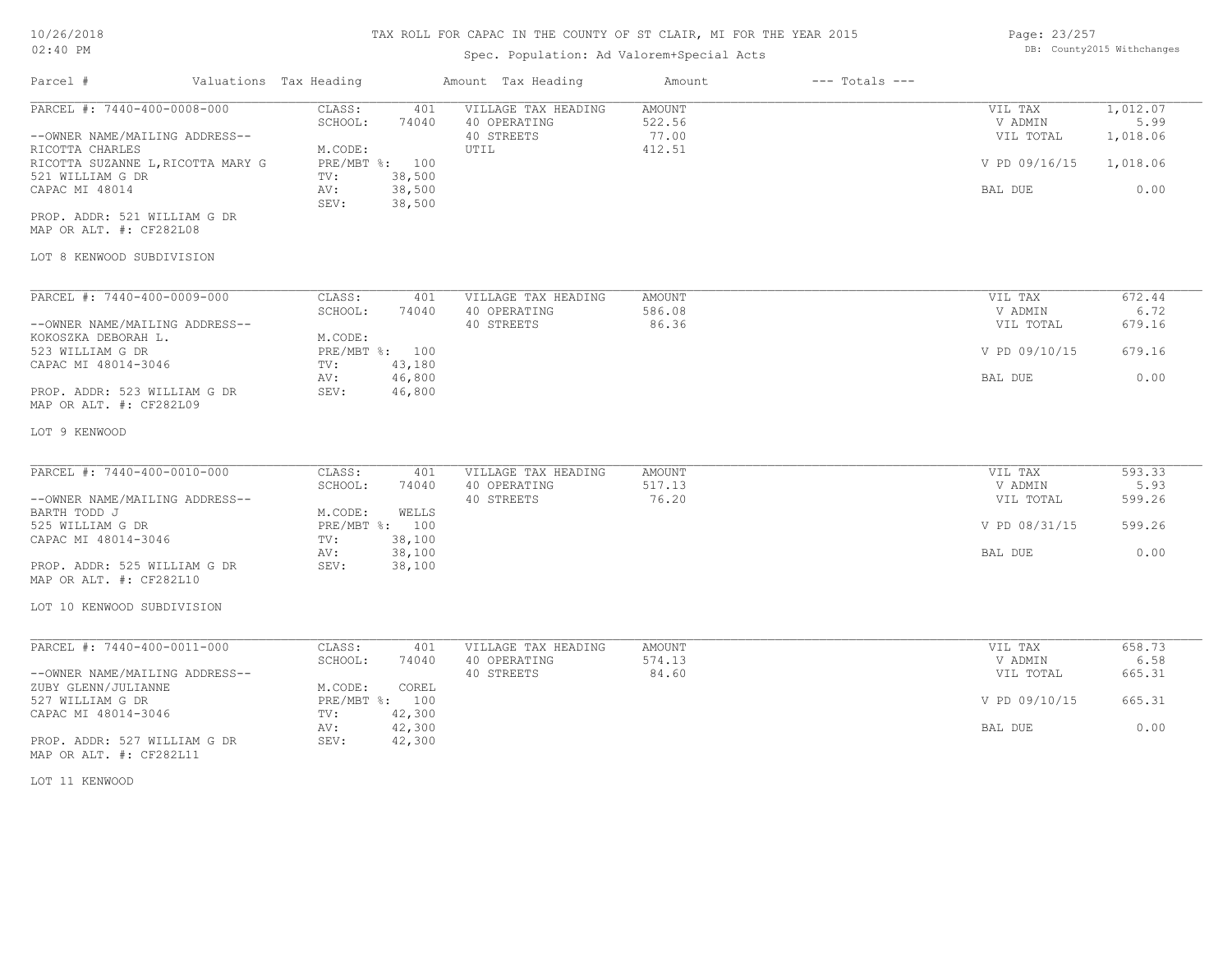| 10/26/2018 |  |
|------------|--|
| $02:40$ PM |  |

Spec. Population: Ad Valorem+Special Acts

Page: 24/257 DB: County2015 Withchanges

| Parcel #                                                                                                                                                                                                                      | Valuations Tax Heading                                                                                 | Amount Tax Heading                                                                  | Amount                           | $---$ Totals $---$ |                                                             |                                            |
|-------------------------------------------------------------------------------------------------------------------------------------------------------------------------------------------------------------------------------|--------------------------------------------------------------------------------------------------------|-------------------------------------------------------------------------------------|----------------------------------|--------------------|-------------------------------------------------------------|--------------------------------------------|
| PARCEL #: 7440-400-0012-000<br>--OWNER NAME/MAILING ADDRESS--<br>KESKIMAKI ALAN/KATHLEEN<br>529 WILLIAM G DR<br>CAPAC MI 48014-3046<br>PROP. ADDR: 529 WILLIAM G DR<br>MAP OR ALT. #: CF282L12<br>LOT 12 KENWOOD              | CLASS:<br>SCHOOL:<br>M.CODE:<br>PRE/MBT %: 100<br>49,700<br>TV:<br>49,700<br>AV:<br>49,700<br>SEV:     | VILLAGE TAX HEADING<br>401<br>74040<br>40 OPERATING<br>40 STREETS                   | <b>AMOUNT</b><br>674.57<br>99.40 |                    | VIL TAX<br>V ADMIN<br>VIL TOTAL<br>V PD 08/31/15<br>BAL DUE | 773.97<br>7.73<br>781.70<br>781.70<br>0.00 |
|                                                                                                                                                                                                                               |                                                                                                        |                                                                                     |                                  |                    |                                                             |                                            |
| PARCEL #: 7440-400-0013-000<br>--OWNER NAME/MAILING ADDRESS--<br>AGUILAR GUADALUPE<br>ARELLANO MAIRA<br>530 WILLIAM G DR<br>CAPAC MI 48014-3045<br>PROP. ADDR: 530 WILLIAM G DR<br>MAP OR ALT. #: CF282L13                    | CLASS:<br>SCHOOL:<br>M.CODE:<br>PRE/MBT %: 100<br>39,200<br>TV:<br>39,200<br>AV:<br>SEV:<br>39,200     | 401<br>VILLAGE TAX HEADING<br>40 OPERATING<br>74040<br>40 STREETS<br>00CSB          | <b>AMOUNT</b><br>532.06<br>78.40 |                    | VIL TAX<br>V ADMIN<br>VIL TOTAL<br>V PD 07/10/15<br>BAL DUE | 610.46<br>6.10<br>616.56<br>616.56<br>0.00 |
| LOT 13 KENWOOD SUBDIVISION                                                                                                                                                                                                    |                                                                                                        |                                                                                     |                                  |                    |                                                             |                                            |
| PARCEL #: 7440-400-0014-000<br>--OWNER NAME/MAILING ADDRESS--<br>WHEATLEY WAYNE/CAROL ET-AL<br>28620 PALOMINO DR<br>WARREN MI 48093<br>PROP. ADDR: 528 WILLIAM G DR<br>MAP OR ALT. #: CF282L14                                | CLASS:<br>SCHOOL:<br>M.CODE:<br>PRE/MBT %:<br>40,800<br>TV:<br>40,800<br>AV:<br>SEV:<br>40,800         | VILLAGE TAX HEADING<br>401<br>74040<br>40 OPERATING<br>40 STREETS<br>$\overline{0}$ | <b>AMOUNT</b><br>553.77<br>81.60 |                    | VIL TAX<br>V ADMIN<br>VIL TOTAL<br>V PD 09/10/15<br>BAL DUE | 635.37<br>6.35<br>641.72<br>641.72<br>0.00 |
| LOT 14 KENWOOD                                                                                                                                                                                                                |                                                                                                        |                                                                                     |                                  |                    |                                                             |                                            |
| PARCEL #: 7440-400-0015-000<br>--OWNER NAME/MAILING ADDRESS--<br>DEBLOUW, HENRY A./DEANNA L.<br>PIRRONE PRODUCE INC.<br>26350 24 MILE RD.<br>CHESTERFIELD MI 48051<br>PROP. ADDR: 526 WILLIAM G DR<br>MAP OR ALT. #: CF282L15 | CLASS:<br>SCHOOL:<br>M.CODE:<br>$PRE/MBT$ $\div$ :<br>34,900<br>TV:<br>34,900<br>AV:<br>SEV:<br>34,900 | 401<br>VILLAGE TAX HEADING<br>74040<br>40 OPERATING<br>40 STREETS<br>$\overline{0}$ | <b>AMOUNT</b><br>473.69<br>69.80 |                    | VIL TAX<br>V ADMIN<br>VIL TOTAL<br>V PD 08/13/15<br>BAL DUE | 543.49<br>5.43<br>548.92<br>548.92<br>0.00 |

LOT 15 KENWOOD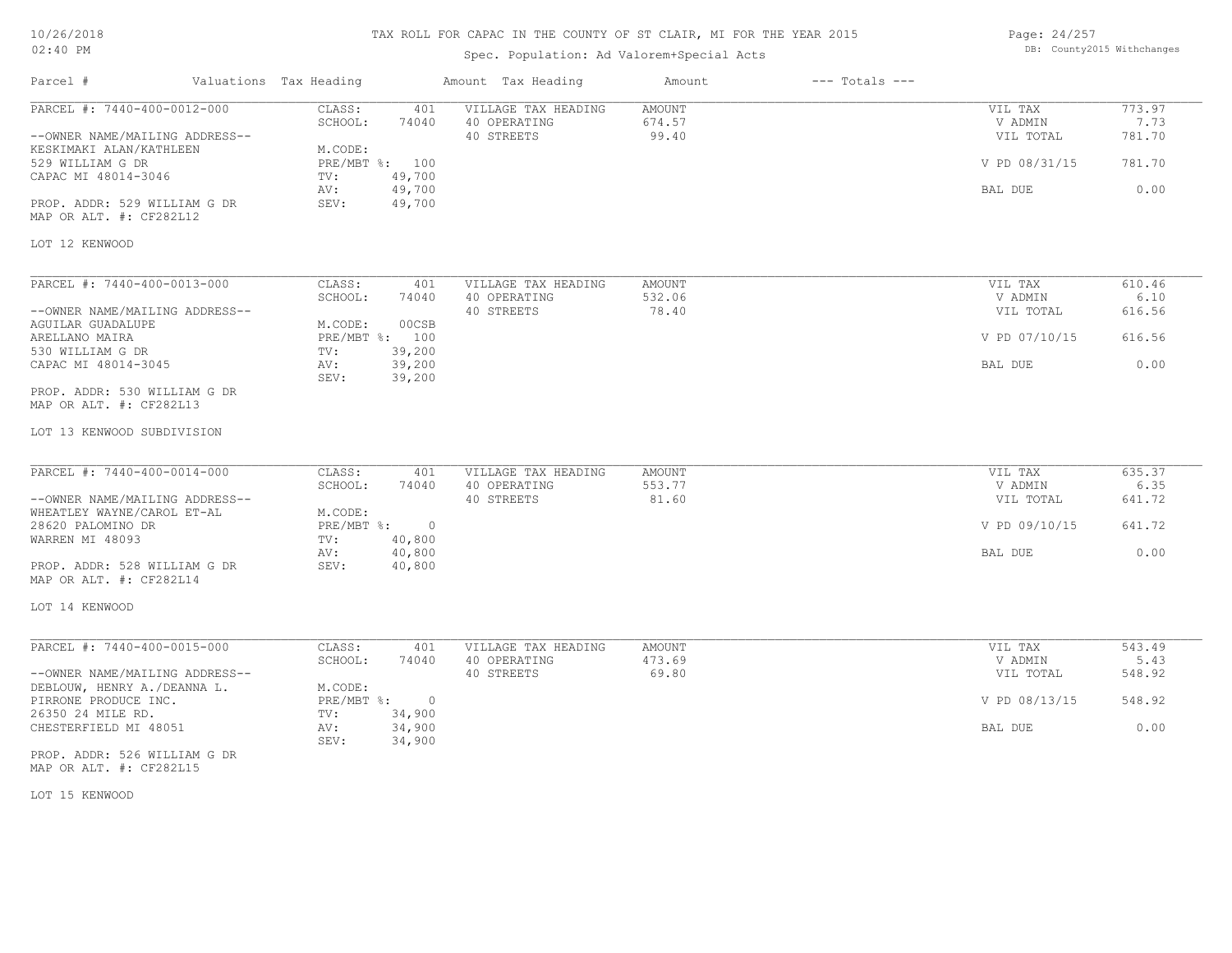| 10/26/2018 |  |
|------------|--|
| 02:40 PM   |  |

Spec. Population: Ad Valorem+Special Acts

Parcel # Valuations Tax Heading Amount Tax Heading Amount --- Totals ---

| Page: 25/257 |                            |
|--------------|----------------------------|
|              | DB: County2015 Withchanges |

| PARCEL #: 7440-400-0016-000                             | CLASS:<br>401                          | VILLAGE TAX HEADING | AMOUNT        | VIL TAX       | 627.59 |
|---------------------------------------------------------|----------------------------------------|---------------------|---------------|---------------|--------|
|                                                         | SCHOOL:<br>74040                       | 40 OPERATING        | 546.99        | V ADMIN       | 6.27   |
| --OWNER NAME/MAILING ADDRESS--                          |                                        | 40 STREETS          | 80.60         | VIL TOTAL     | 633.86 |
| WALKER JOEL/MARCIA TRUST                                | M.CODE:                                |                     |               |               |        |
| 524 WILLIAM G DR                                        | PRE/MBT %: 100                         |                     |               | V PD 07/08/15 | 633.86 |
| CAPAC MI 48014-3045                                     | 40,300<br>TV:                          |                     |               |               |        |
|                                                         | 40,300<br>AV:                          |                     |               | BAL DUE       | 0.00   |
| PROP. ADDR: 524 WILLIAM G DR<br>MAP OR ALT. #: CF282L16 | SEV:<br>40,300                         |                     |               |               |        |
| LOT 16 KENWOOD                                          |                                        |                     |               |               |        |
| PARCEL #: 7440-400-0017-000                             | CLASS:<br>401                          | VILLAGE TAX HEADING | AMOUNT        | VIL TAX       | 534.15 |
|                                                         | SCHOOL:<br>74040                       | 40 OPERATING        | 465.55        | V ADMIN       | 5.34   |
| --OWNER NAME/MAILING ADDRESS--                          |                                        | 40 STREETS          | 68.60         | VIL TOTAL     | 539.49 |
| HUMBLE HOUSING, LLC<br>74900 JUDGES COURT               | M.CODE:<br>$PRE/MBT$ $\div$<br>$\circ$ |                     |               | V PD 07/22/15 | 539.49 |
| ROMEO MI 48065                                          | 34,300<br>TV:                          |                     |               |               |        |
|                                                         | 34,300<br>AV:                          |                     |               | BAL DUE       | 0.00   |
| PROP. ADDR: 522 WILLIAM G DR<br>MAP OR ALT. #: CF282L17 | 34,300<br>SEV:                         |                     |               |               |        |
| LOT 17 KENWOOD                                          |                                        |                     |               |               |        |
| PARCEL #: 7440-400-0018-000                             | CLASS:<br>401                          | VILLAGE TAX HEADING | <b>AMOUNT</b> | VIL TAX       | 582.43 |
|                                                         | SCHOOL:<br>74040                       | 40 OPERATING        | 507.63        | V ADMIN       | 5.82   |
| --OWNER NAME/MAILING ADDRESS--                          |                                        | 40 STREETS          | 74.80         | VIL TOTAL     | 588.25 |
| FALLAERT ENTERPRISES, LP                                | M.CODE:                                |                     |               |               |        |
| 14463 FOLEY                                             | $PRE/MBT$ $\div$<br>$\circ$            |                     |               | V PD 07/10/15 | 588.25 |
| CAPAC MI 48014                                          | 37,400<br>TV:                          |                     |               |               |        |
|                                                         | 37,400<br>AV:                          |                     |               | BAL DUE       | 0.00   |
| PROP. ADDR: 520 WILLIAM G DR                            | SEV:<br>37,400                         |                     |               |               |        |
| MAP OR ALT. #: CF282L18                                 |                                        |                     |               |               |        |
| LOT 18 KENWOOD                                          |                                        |                     |               |               |        |
| PARCEL #: 7440-400-0019-000                             | CLASS:<br>401                          | VILLAGE TAX HEADING | AMOUNT        | VIL TAX       | 781.76 |
|                                                         | SCHOOL:<br>74040                       | 40 OPERATING        | 681.36        | V ADMIN       | 7.81   |
| --OWNER NAME/MAILING ADDRESS--                          |                                        | 40 STREETS          | 100.40        | VIL TOTAL     | 789.57 |
| WRIGHT MATTHEW D.                                       | M.CODE:                                |                     |               |               |        |
| 518 WILLIAM G DR                                        | PRE/MBT %: 100                         |                     |               | V PD 07/08/15 | 789.57 |
| CAPAC MI 48014-3045                                     | 50,200<br>TV:<br>50,200<br>AV:         |                     |               | BAL DUE       | 0.00   |
| PROP. ADDR: 518 WILLIAM G DR<br>MAP OR ALT. #: CF282L19 | 50,200<br>SEV:                         |                     |               |               |        |

LOT 19 KENWOOD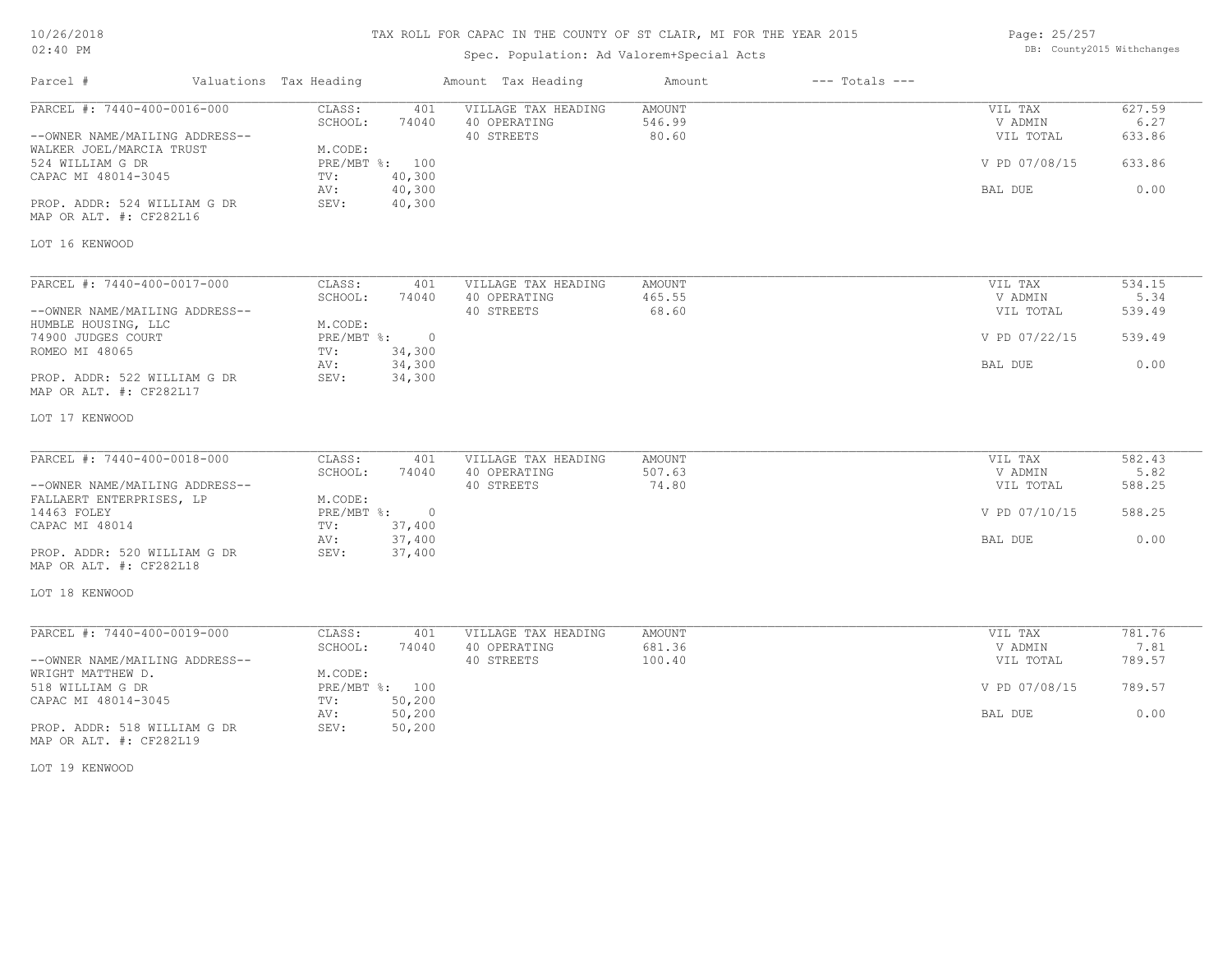### 10/26/2018 02:40 PM

## TAX ROLL FOR CAPAC IN THE COUNTY OF ST CLAIR, MI FOR THE YEAR 2015

## Spec. Population: Ad Valorem+Special Acts

| Page: 26/257 |                            |
|--------------|----------------------------|
|              | DB: County2015 Withchanges |

| Parcel #                                                                                                                                                                               | Valuations Tax Heading                             |                                                              | Amount Tax Heading                                | Amount                            | $---$ Totals $---$ |                                                             |                                            |
|----------------------------------------------------------------------------------------------------------------------------------------------------------------------------------------|----------------------------------------------------|--------------------------------------------------------------|---------------------------------------------------|-----------------------------------|--------------------|-------------------------------------------------------------|--------------------------------------------|
| PARCEL #: 7440-400-0020-000<br>--OWNER NAME/MAILING ADDRESS--<br>WRIGHT MARY ANN<br>516 WILLIAM G DR<br>CAPAC MI 48014-3045<br>PROP. ADDR: 516 WILLIAM G DR<br>MAP OR ALT. #: CF282L20 | CLASS:<br>SCHOOL:<br>M.CODE:<br>TV:<br>AV:<br>SEV: | 401<br>74040<br>PRE/MBT %: 100<br>50,900<br>50,900<br>50,900 | VILLAGE TAX HEADING<br>40 OPERATING<br>40 STREETS | <b>AMOUNT</b><br>690.86<br>101.80 |                    | VIL TAX<br>V ADMIN<br>VIL TOTAL<br>V PD 07/08/15<br>BAL DUE | 792.66<br>7.92<br>800.58<br>800.58<br>0.00 |
| LOT 20 KENWOOD                                                                                                                                                                         |                                                    |                                                              |                                                   |                                   |                    |                                                             |                                            |
| PARCEL #: 7440-400-0021-000<br>--OWNER NAME/MAILING ADDRESS--<br>LOPEZ JORGE                                                                                                           | CLASS:<br>SCHOOL:<br>M.CODE:                       | 401<br>74040                                                 | VILLAGE TAX HEADING<br>40 OPERATING<br>40 STREETS | AMOUNT<br>631.14<br>93.00         |                    | VIL TAX<br>V ADMIN<br>VIL TOTAL                             | 724.14<br>7.24<br>731.38                   |
| LOPEZ NORA<br>101 CHARLES STREET                                                                                                                                                       | PRE/MBT %:<br>TV:                                  | $\overline{0}$<br>46,500                                     |                                                   |                                   |                    | V PD 09/18/15                                               | 731.38                                     |
| CAPAC MI 48014<br>PROP. ADDR: 101 CHARLES STREET<br>MAP OR ALT. #: CF282L21                                                                                                            | AV:<br>SEV:                                        | 46,500<br>46,500                                             |                                                   |                                   |                    | BAL DUE                                                     | 0.00                                       |
| LOT 21 KENWOOD SUBDIVISION                                                                                                                                                             |                                                    |                                                              |                                                   |                                   |                    |                                                             |                                            |
| PARCEL #: 7440-400-0022-000<br>--OWNER NAME/MAILING ADDRESS--                                                                                                                          | CLASS:<br>SCHOOL:                                  | 401<br>74040                                                 | VILLAGE TAX HEADING<br>40 OPERATING<br>40 STREETS | <b>AMOUNT</b><br>603.99<br>89.00  |                    | VIL TAX<br>V ADMIN<br>VIL TOTAL                             | 692.99<br>6.92<br>699.91                   |
| REMENAP JOSEPH<br>REMENAP SANDRA<br>517 W MILL ST                                                                                                                                      | M.CODE:<br>TV:                                     | PRE/MBT %: 100<br>44,500                                     |                                                   |                                   |                    | V PD 07/10/15                                               | 699.91                                     |
| CAPAC MI 48014-3031<br>PROP. ADDR: 517 W MILL ST<br>MAP OR ALT. #: CF282L22                                                                                                            | AV:<br>SEV:                                        | 44,500<br>44,500                                             |                                                   |                                   |                    | BAL DUE                                                     | 0.00                                       |
| LOT 22 KENWOOD                                                                                                                                                                         |                                                    |                                                              |                                                   |                                   |                    |                                                             |                                            |
| PARCEL #: 7440-400-0023-000                                                                                                                                                            | CLASS:<br>SCHOOL:                                  | 401<br>74040                                                 | VILLAGE TAX HEADING<br>40 OPERATING               | AMOUNT<br>746.51                  |                    | VIL TAX<br>V ADMIN                                          | 856.51<br>8.56                             |
| --OWNER NAME/MAILING ADDRESS--<br>RIEGEL JOHN / JUDITH                                                                                                                                 | M.CODE:                                            | 00CSB                                                        | 40 STREETS                                        | 110.00                            |                    | VIL TOTAL                                                   | 865.07                                     |
| 522 MILL ST<br>CAPAC MI 48014                                                                                                                                                          | TV:                                                | PRE/MBT %: 100<br>55,000                                     |                                                   |                                   |                    | V PD 07/10/15                                               | 865.07                                     |
| PROP. ADDR: 522 W MILL ST<br>MAP OR ALT. #: CF282L23/24                                                                                                                                | AV:<br>SEV:                                        | 55,000<br>55,000                                             |                                                   |                                   |                    | BAL DUE                                                     | 0.00                                       |

LOTS 23 & 24 KENWOOD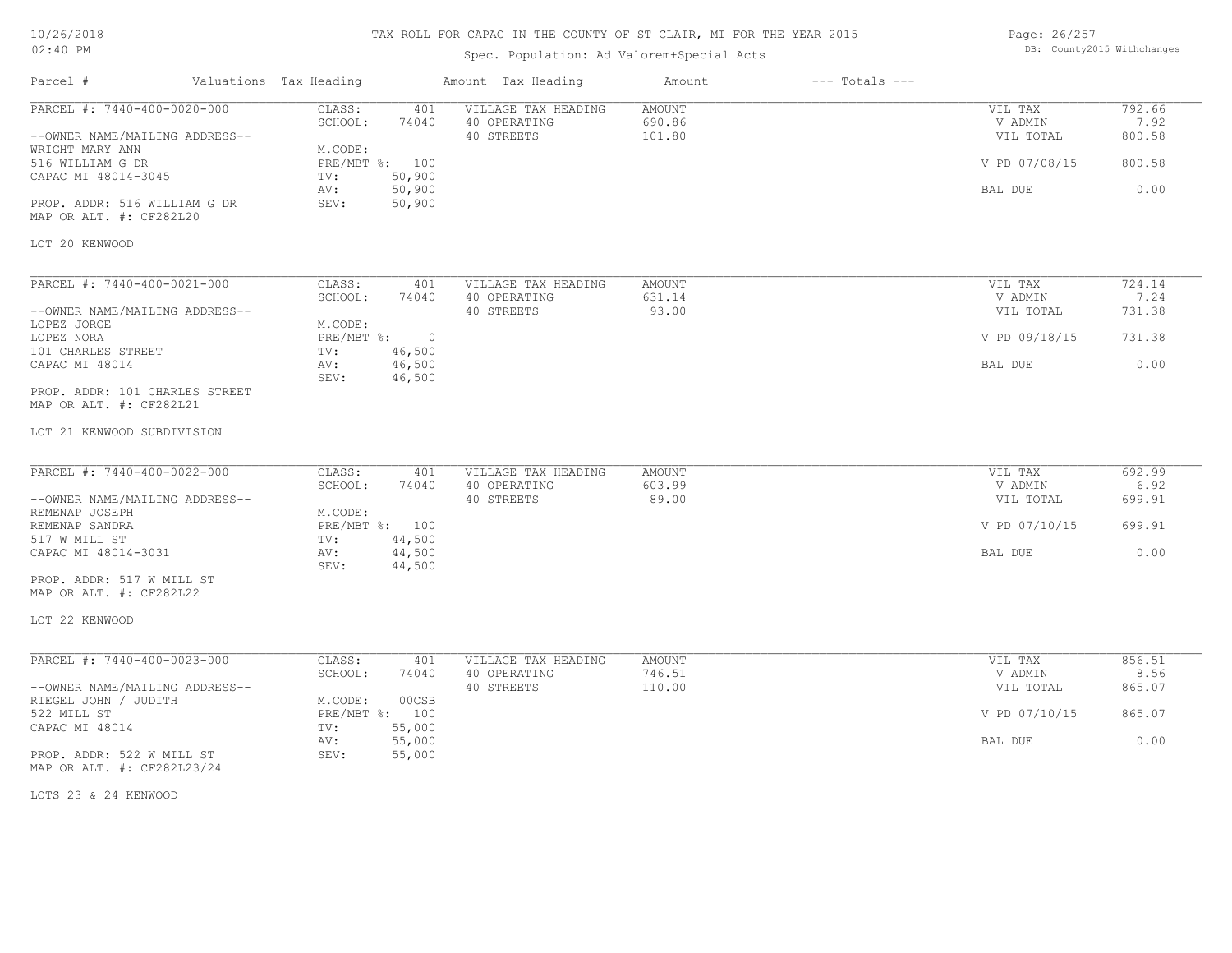| 10/26/2018 |  |
|------------|--|
| $02:40$ PM |  |

## Spec. Population: Ad Valorem+Special Acts

| Page: 27/257 |                            |
|--------------|----------------------------|
|              | DB: County2015 Withchanges |

| Parcel #                                                 | Valuations Tax Heading |                  | Amount Tax Heading                  | Amount                  | $---$ Totals $---$ |                    |                |
|----------------------------------------------------------|------------------------|------------------|-------------------------------------|-------------------------|--------------------|--------------------|----------------|
| PARCEL #: 7440-400-0025-000                              | CLASS:<br>SCHOOL:      | 401<br>74040     | VILLAGE TAX HEADING<br>40 OPERATING | <b>AMOUNT</b><br>553.77 |                    | VIL TAX<br>V ADMIN | 635.37<br>6.35 |
| --OWNER NAME/MAILING ADDRESS--<br>HLUBIC DEBRA           | M.CODE:                | 00CSB            | 40 STREETS                          | 81.60                   |                    | VIL TOTAL          | 641.72         |
| 523 W MILL ST<br>CAPAC MI 48014-3031                     | PRE/MBT %: 100<br>TV:  | 40,800           |                                     |                         |                    | V PD 07/10/15      | 641.72         |
|                                                          | AV:                    | 40,800           |                                     |                         |                    | BAL DUE            | 0.00           |
| PROP. ADDR: 523 W MILL ST<br>MAP OR ALT. #: CF282L25     | SEV:                   | 40,800           |                                     |                         |                    |                    |                |
| LOT 25 KENWOOD                                           |                        |                  |                                     |                         |                    |                    |                |
| PARCEL #: 7440-400-0026-000                              | CLASS:                 | 401              | VILLAGE TAX HEADING                 | AMOUNT                  |                    | VIL TAX            | 780.20         |
|                                                          | SCHOOL:                | 74040            | 40 OPERATING                        | 680.00                  |                    | V ADMIN            | 7.80           |
| --OWNER NAME/MAILING ADDRESS--<br>KALMUS JAMIE S/JULIE A | M.CODE:                | COREL            | 40 STREETS                          | 100.20                  |                    | VIL TOTAL          | 788.00         |
| 525 W MILL ST                                            | PRE/MBT %: 100         |                  |                                     |                         |                    | V PD 09/10/15      | 788.00         |
| CAPAC MI 48014-3031                                      | TV:<br>AV:             | 50,100<br>50,100 |                                     |                         |                    | BAL DUE            | 0.00           |
| PROP. ADDR: 525 W MILL ST<br>MAP OR ALT. #: CF282L26     | SEV:                   | 50,100           |                                     |                         |                    |                    |                |
| LOT 26 KENWOOD                                           |                        |                  |                                     |                         |                    |                    |                |
| PARCEL #: 7440-400-0027-000                              | CLASS:                 | 401              | VILLAGE TAX HEADING                 | AMOUNT                  |                    | VIL TAX            | 657.18         |
|                                                          | SCHOOL:                | 74040            | 40 OPERATING                        | 572.78                  |                    | V ADMIN            | 6.57           |
| --OWNER NAME/MAILING ADDRESS--                           |                        |                  | 40 STREETS                          | 84.40                   |                    | VIL TOTAL          | 663.75         |
| HENDERSON LYLE D                                         | M.CODE:                |                  |                                     |                         |                    |                    |                |
| 527 W MILL ST<br>CAPAC MI 48014-3031                     | PRE/MBT %: 100<br>TV:  | 42,200           |                                     |                         |                    | V PD 07/08/15      | 663.75         |
|                                                          | AV:                    | 42,200           |                                     |                         |                    | BAL DUE            | 0.00           |
| PROP. ADDR: 527 W MILL ST<br>MAP OR ALT. #: CF282L27     | SEV:                   | 42,200           |                                     |                         |                    |                    |                |
| LOT 27 KENWOOD                                           |                        |                  |                                     |                         |                    |                    |                |
| PARCEL #: 7440-400-0028-000                              | CLASS:                 | 401              | VILLAGE TAX HEADING                 | AMOUNT                  |                    | VIL TAX            | 725.70         |
|                                                          | SCHOOL:                | 74040            | 40 OPERATING                        | 632.50                  |                    | V ADMIN            | 7.25           |
| --OWNER NAME/MAILING ADDRESS--                           |                        |                  | 40 STREETS                          | 93.20                   |                    | VIL TOTAL          | 732.95         |
| CORDAN GEORGE/KATHRYN TRUST                              | M.CODE:                |                  |                                     |                         |                    |                    |                |
| TALMER BANK                                              | PRE/MBT %: 100         |                  |                                     |                         |                    | V PD 07/08/15      | 732.95         |
| 525 WATER ST                                             | TV:                    | 46,600           |                                     |                         |                    |                    |                |
| PORT HURON MI 48060                                      | AV:<br>SEV:            | 46,600<br>46,600 |                                     |                         |                    | BAL DUE            | 0.00           |
| PROP. ADDR: 529 W MILL ST                                |                        |                  |                                     |                         |                    |                    |                |

MAP OR ALT. #: CF282L28

LOT 28 KENWOOD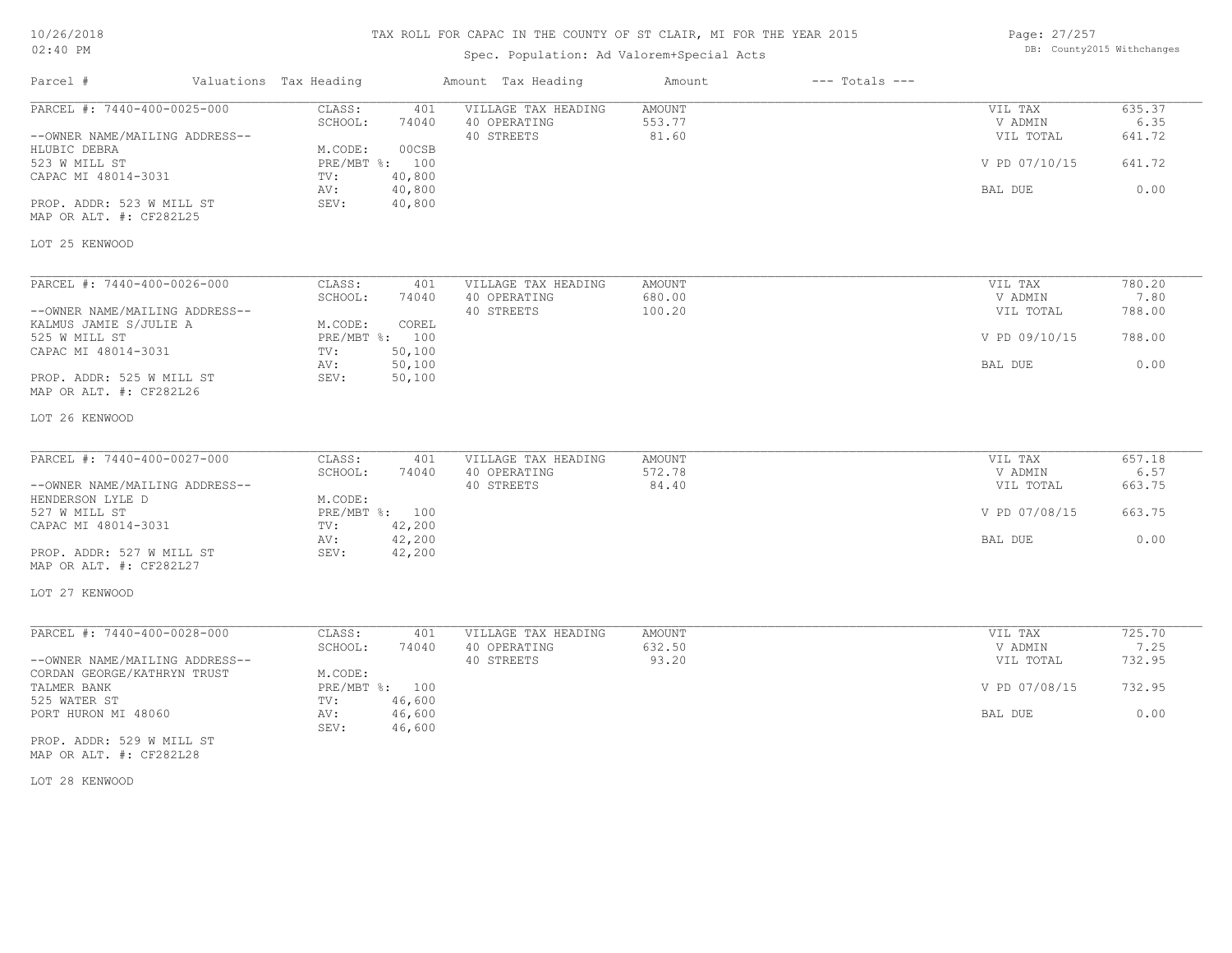### 10/26/2018 02:40 PM

## TAX ROLL FOR CAPAC IN THE COUNTY OF ST CLAIR, MI FOR THE YEAR 2015

## Spec. Population: Ad Valorem+Special Acts

Page: 28/257 DB: County2015 Withchanges

| Parcel #                                                                                   | Valuations Tax Heading        |                                              | Amount Tax Heading                                | Amount                           | $---$ Totals $---$ |                                 |                          |
|--------------------------------------------------------------------------------------------|-------------------------------|----------------------------------------------|---------------------------------------------------|----------------------------------|--------------------|---------------------------------|--------------------------|
| PARCEL #: 7440-400-0029-000<br>--OWNER NAME/MAILING ADDRESS--                              | CLASS:<br>SCHOOL:             | 401<br>74040                                 | VILLAGE TAX HEADING<br>40 OPERATING<br>40 STREETS | <b>AMOUNT</b><br>665.07<br>98.00 |                    | VIL TAX<br>V ADMIN<br>VIL TOTAL | 763.07<br>7.63<br>770.70 |
| MUNOZ FREDRICO<br>MUNOZ MAIRA<br>LABREE HOMES, LLC<br>P.O. BOX 130<br>MARINE CITY MI 48039 | M.CODE:<br>TV:<br>AV:<br>SEV: | PRE/MBT %: 100<br>49,000<br>49,000<br>49,000 |                                                   |                                  |                    | BAL DUE                         | 770.70                   |
| PROP. ADDR: 101 ST CLAIR ST<br>MAP OR ALT. #: CF282L29                                     |                               |                                              |                                                   |                                  |                    |                                 |                          |
| LOT 29 KENWOOD SUBDIVISION                                                                 |                               |                                              |                                                   |                                  |                    |                                 |                          |
| PARCEL #: 7440-400-0030-000                                                                | CLASS:                        | 401                                          | VILLAGE TAX HEADING                               | <b>AMOUNT</b>                    |                    | VIL TAX                         | 585.54                   |
| --OWNER NAME/MAILING ADDRESS--                                                             | SCHOOL:                       | 74040                                        | 40 OPERATING<br>40 STREETS                        | 510.34<br>75.20                  |                    | V ADMIN<br>VIL TOTAL            | 5.85<br>591.39           |
| STACK GARY D<br>103 ST CLAIR ST<br>CAPAC MI 48014-3043                                     | M.CODE:<br>TV:                | COREL<br>PRE/MBT %: 100<br>37,600            |                                                   |                                  |                    | V PD 09/10/15                   | 591.39                   |
| PROP. ADDR: 103 ST CLAIR ST<br>MAP OR ALT. #: CF282L30                                     | AV:<br>SEV:                   | 37,600<br>37,600                             |                                                   |                                  |                    | BAL DUE                         | 0.00                     |
| LOT 30 KENWOOD                                                                             |                               |                                              |                                                   |                                  |                    |                                 |                          |
| PARCEL #: 7440-400-0031-000                                                                | CLASS:<br>SCHOOL:             | 401<br>74040                                 | VILLAGE TAX HEADING<br>40 OPERATING               | <b>AMOUNT</b><br>489.98          |                    | VIL TAX<br>V ADMIN              | 562.18<br>5.62           |
| --OWNER NAME/MAILING ADDRESS--<br>FAUSTINA HERRERA SARA                                    | M.CODE:                       |                                              | 40 STREETS                                        | 72.20                            |                    | VIL TOTAL                       | 567.80                   |
| HERRERA FORTINO<br>105 ST CLAIR ST<br>CAPAC MI 48014-3043                                  | TV:<br>AV:                    | PRE/MBT %: 100<br>36,100<br>36,100           |                                                   |                                  |                    | BAL DUE                         | 567.80                   |
| PROP. ADDR: 105 ST CLAIR ST<br>MAP OR ALT. #: CF282L31                                     | SEV:                          | 36,100                                       |                                                   |                                  |                    |                                 |                          |
| LOT 31 KENWOOD SUBDIVISION                                                                 |                               |                                              |                                                   |                                  |                    |                                 |                          |
| PARCEL #: 7440-400-0032-000                                                                | CLASS:<br>SCHOOL:             | 401<br>74040                                 | VILLAGE TAX HEADING<br>40 OPERATING               | AMOUNT<br>652.86                 |                    | VIL TAX<br>V ADMIN              | 749.06<br>7.49           |
| --OWNER NAME/MAILING ADDRESS--                                                             |                               |                                              | 40 STREETS                                        | 96.20                            |                    | VIL TOTAL                       | 756.55                   |
| RICHARDS NADINE<br>107 ST. CLAIR ST                                                        | M.CODE:                       | COREL<br>PRE/MBT %: 100                      |                                                   |                                  |                    | V PD 09/10/15                   | 756.55                   |
| CAPAC MI 48014<br>PROP. ADDR: 107 ST. CLAIR ST<br>MAP OR ALT. #: CF282L32                  | TV:<br>AV:<br>SEV:            | 48,100<br>48,100<br>48,100                   |                                                   |                                  |                    | BAL DUE                         | 0.00                     |
| LOT 32 KENWOOD SUBDIVISION                                                                 |                               |                                              |                                                   |                                  |                    |                                 |                          |
|                                                                                            |                               |                                              |                                                   |                                  |                    |                                 |                          |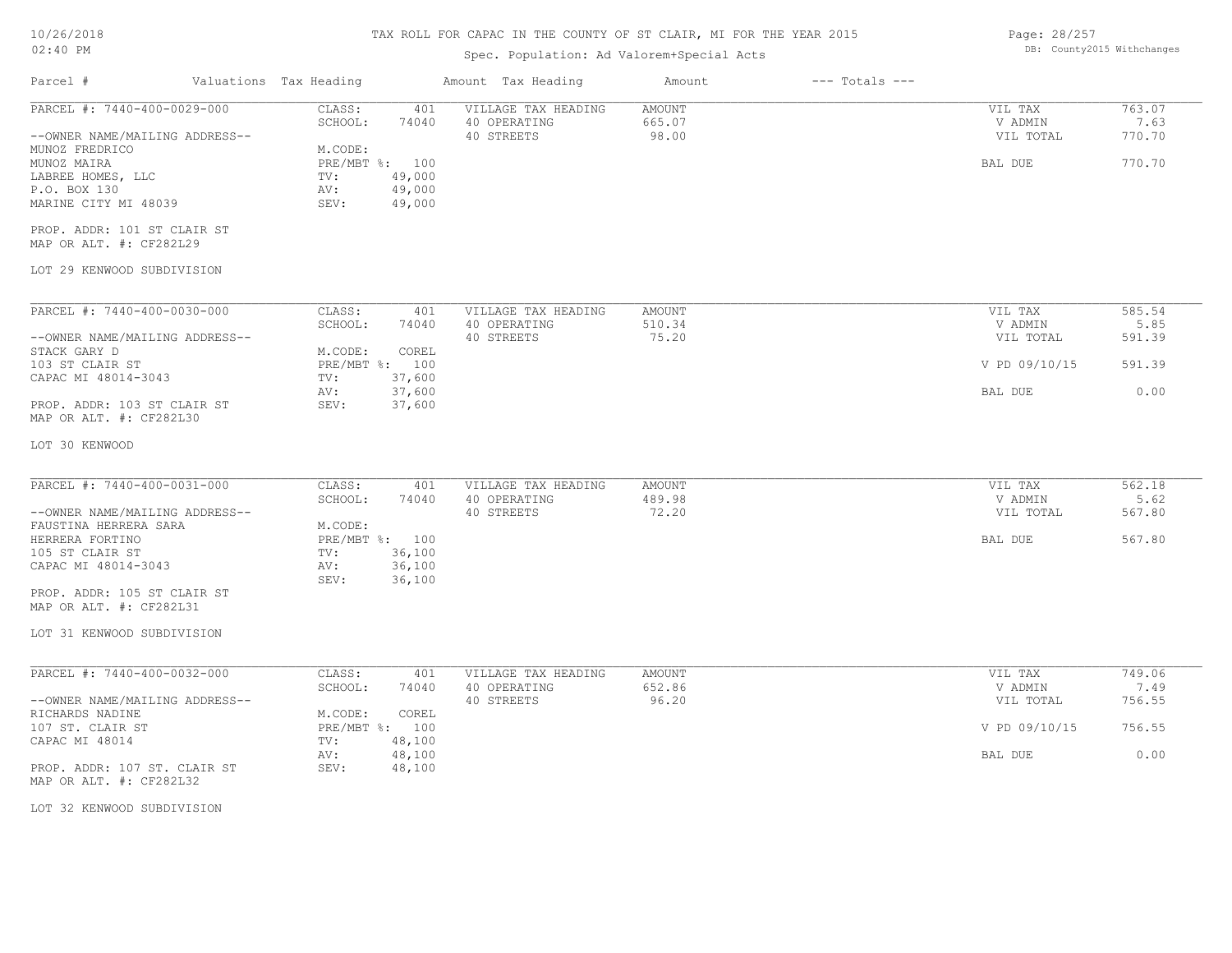## Spec. Population: Ad Valorem+Special Acts

Page: 29/257 DB: County2015 Withchanges

| Parcel #                       | Valuations Tax Heading |        | Amount Tax Heading  | Amount | $---$ Totals $---$ |               |        |
|--------------------------------|------------------------|--------|---------------------|--------|--------------------|---------------|--------|
| PARCEL #: 7440-425-0001-000    | CLASS:                 | 401    | VILLAGE TAX HEADING | AMOUNT |                    | VIL TAX       | 848.75 |
|                                | SCHOOL:                | 74040  | 40 OPERATING        | 739.75 |                    | V ADMIN       | 8.48   |
| --OWNER NAME/MAILING ADDRESS-- |                        |        | 40 STREETS          | 109.00 |                    | VIL TOTAL     | 857.23 |
| RIEGEL LINDA                   | M.CODE:                |        |                     |        |                    |               |        |
| 2325 RANDOLPH                  | PRE/MBT %: 100         |        |                     |        |                    | V PD 09/16/15 | 857.23 |
| PORT HURON MI 48060            | TV:                    | 54,502 |                     |        |                    |               |        |
|                                | AV:                    | 56,000 |                     |        |                    | BAL DUE       | 0.00   |
| PROP. ADDR: 415 W MILL ST      | SEV:                   | 56,000 |                     |        |                    |               |        |
| MAP OR ALT. #: CF282M/O        |                        |        |                     |        |                    |               |        |

LOT 1 EXC S 35' OF W 35' POPPS SUBDIVISION

| PARCEL #: 7440-425-0001-250    | CLASS:     | 703   | VILLAGE TAX HEADING | AMOUNT | VIL TAX   | 0.00 |
|--------------------------------|------------|-------|---------------------|--------|-----------|------|
|                                | SCHOOL:    | 74040 | 40 OPERATING        | 0.00   | V ADMIN   | 0.00 |
| --OWNER NAME/MAILING ADDRESS-- |            |       | 40 STREETS          | 0.00   | VIL TOTAL | 0.00 |
| VILLAGE OF CAPAC               | M.CODE:    |       |                     |        |           |      |
| 131 N MAIN ST                  | PRE/MBT %: |       |                     |        | BAL DUE   | 0.00 |
| CAPAC MI 48014                 | TV:        |       |                     |        |           |      |
|                                | AV:        |       |                     |        |           |      |
| PROP. ADDR: 499 W MILL ST      | SEV:       |       |                     |        |           |      |
| MAP OR ALT. #: CF282R1         |            |       |                     |        |           |      |

S35' OF W 35' OF LOT 1 POPPS SUBDIVISION

| PARCEL #: 7440-425-0002-000         | CLASS:  | 401            | VILLAGE TAX HEADING | AMOUNT | VIL TAX       | 860.01 |
|-------------------------------------|---------|----------------|---------------------|--------|---------------|--------|
|                                     | SCHOOL: | 74040          | 40 OPERATING        | 749.56 | V ADMIN       | 8.60   |
| --OWNER NAME/MAILING ADDRESS--      |         |                | 40 STREETS          | 110.45 | VIL TOTAL     | 868.61 |
| STEVENS CHRISTOPHER A /<br>JENNIE S | M.CODE: |                |                     |        |               |        |
| 109 N MATTESON ST                   |         | PRE/MBT %: 100 |                     |        | V PD 09/16/15 | 868.61 |
| CAPAC MI 48014-3020                 | TV:     | 55,225         |                     |        |               |        |
|                                     | AV:     | 57,200         |                     |        | BAL DUE       | 0.00   |
| PROP. ADDR: 109 N MATTESON ST       | SEV:    | 57,200         |                     |        |               |        |
| MAP OR ALT. #: CF282R2              |         |                |                     |        |               |        |

LOT 2 POPPS SUBDIVISION

| PARCEL #: 7440-425-0003-000    | CLASS:     | 401    | VILLAGE TAX HEADING | AMOUNT | VIL TAX       | 715.34 |
|--------------------------------|------------|--------|---------------------|--------|---------------|--------|
|                                | SCHOOL:    | 74040  | 40 OPERATING        | 623.47 | V ADMIN       | 7.15   |
| --OWNER NAME/MAILING ADDRESS-- |            |        | 40 STREETS          | 91.87  | VIL TOTAL     | 722.49 |
| GRESELL KAREN A                | M.CODE:    |        |                     |        |               |        |
| 107 N MATTESON ST              | PRE/MBT %: | 100    |                     |        | V PD 09/16/15 | 722.49 |
| CAPAC MI 48014-3020            | TV:        | 45,935 |                     |        |               |        |
|                                | AV:        | 47,800 |                     |        | BAL DUE       | 0.00   |
| PROP. ADDR: 107 N MATTESON ST  | SEV:       | 47,800 |                     |        |               |        |

MAP OR ALT. #: CF282R3

LOT 3 POPPS SUBDIVISION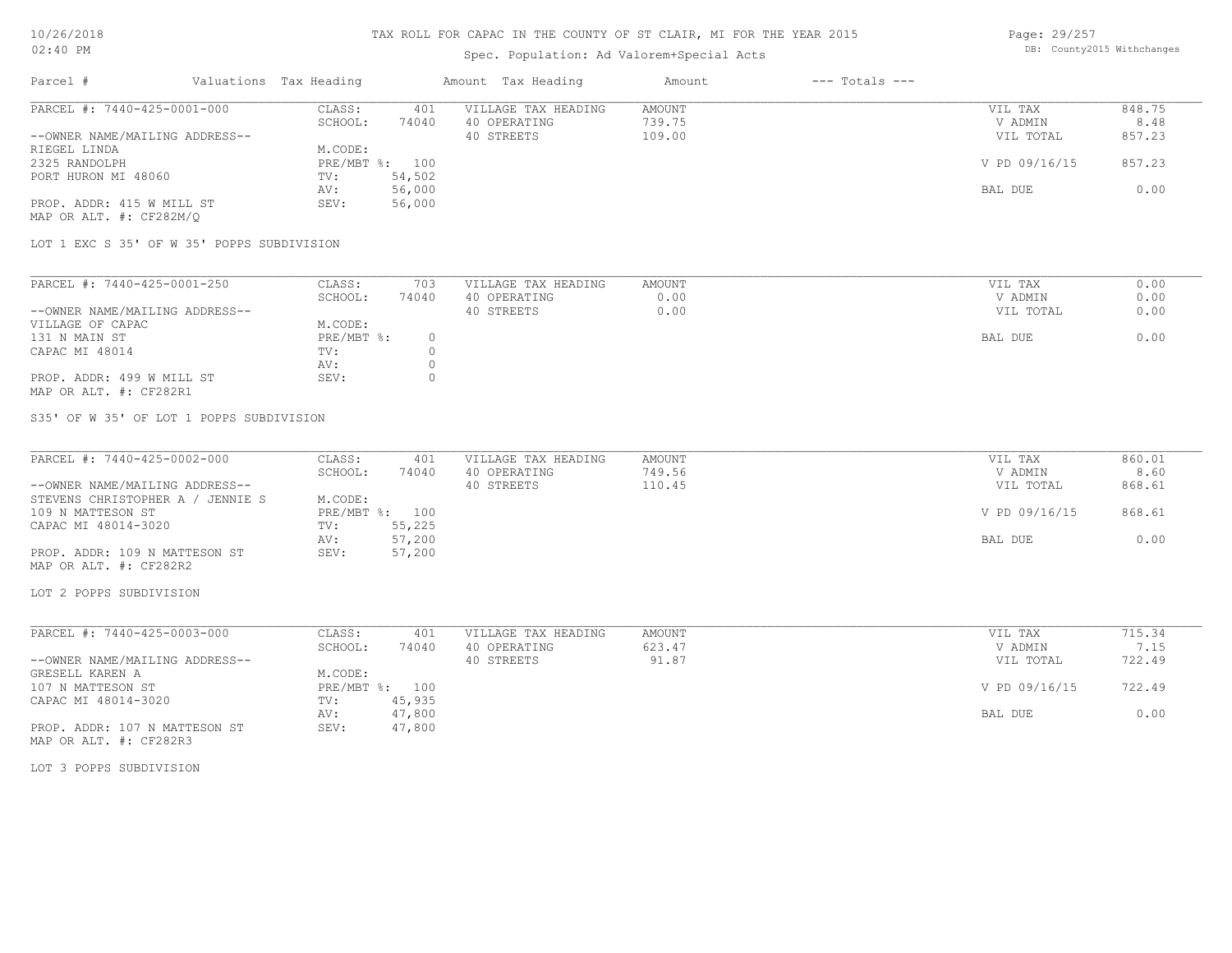# Spec. Population: Ad Valorem+Special Acts

Page: 30/257 DB: County2015 Withchanges

| Parcel #                                                        | Valuations Tax Heading |                    |        | Amount Tax Heading  | Amount | $---$ Totals $---$ |               |        |
|-----------------------------------------------------------------|------------------------|--------------------|--------|---------------------|--------|--------------------|---------------|--------|
| PARCEL #: 7440-425-0004-000                                     |                        | CLASS:             | 402    | VILLAGE TAX HEADING | AMOUNT |                    | VIL TAX       | 93.10  |
|                                                                 |                        | SCHOOL:            | 74040  | 40 OPERATING        | 81.15  |                    | V ADMIN       | 0.93   |
| --OWNER NAME/MAILING ADDRESS--                                  |                        |                    |        | 40 STREETS          | 11.95  |                    | VIL TOTAL     | 94.03  |
| WISNESKI DAVID F                                                |                        | M.CODE:            |        |                     |        |                    |               |        |
| WISNESKI JANE M                                                 |                        | PRE/MBT %: 100     |        |                     |        |                    | V PD 09/18/15 | 94.03  |
| 403 W MILL ST                                                   |                        | TV:                | 5,979  |                     |        |                    |               |        |
| CAPAC MI 48014-3029                                             |                        | AV:<br>SEV:        | 12,500 |                     |        |                    | BAL DUE       | 0.00   |
| PROP. ADDR: N MADISON                                           |                        |                    | 12,500 |                     |        |                    |               |        |
| MAP OR ALT. #: CF282R4                                          |                        |                    |        |                     |        |                    |               |        |
| LOT 4 POPPS SUBDIVISION                                         |                        |                    |        |                     |        |                    |               |        |
|                                                                 |                        |                    |        |                     |        |                    |               |        |
| PARCEL #: 7440-425-0005-000                                     |                        | CLASS:             | 401    | VILLAGE TAX HEADING | AMOUNT |                    | VIL TAX       | 597.97 |
|                                                                 |                        | SCHOOL:            | 74040  | 40 OPERATING        | 521.18 |                    | V ADMIN       | 5.97   |
| --OWNER NAME/MAILING ADDRESS--                                  |                        |                    |        | 40 STREETS          | 76.79  |                    | VIL TOTAL     | 603.94 |
| WISNESKI DAVID F.                                               |                        | M.CODE:            |        |                     |        |                    |               |        |
| WISNESKI JANE M                                                 |                        | PRE/MBT %: 100     |        |                     |        |                    | V PD 09/18/15 | 603.94 |
| 403 W MILL ST                                                   |                        | TV:                | 38,399 |                     |        |                    |               |        |
| CAPAC MI 48014-3029                                             |                        | AV:<br>SEV:        | 39,500 |                     |        |                    | BAL DUE       | 0.00   |
| PROP. ADDR: 403 W MILL ST                                       |                        |                    | 39,500 |                     |        |                    |               |        |
| MAP OR ALT. #: CF282R5/W                                        |                        |                    |        |                     |        |                    |               |        |
| LOT 5 POPPS SUBDIVISION                                         |                        |                    |        |                     |        |                    |               |        |
|                                                                 |                        |                    |        |                     |        |                    |               |        |
| PARCEL #: 7440-450-1001-000                                     |                        | CLASS:             | 201    | VILLAGE TAX HEADING | AMOUNT |                    | VIL TAX       | 743.43 |
|                                                                 |                        | SCHOOL:            | 74040  | 40 OPERATING        | 647.96 |                    | V ADMIN       | 7.43   |
| --OWNER NAME/MAILING ADDRESS--                                  |                        |                    |        | 40 STREETS          | 95.47  |                    | VIL TOTAL     | 750.86 |
| TJH REALTY, LLC                                                 |                        | M.CODE:            |        |                     |        |                    |               |        |
| PO BOX 38                                                       |                        | $PRE/MBT$ $\div$ 0 |        |                     |        |                    | V PD 09/10/15 | 750.86 |
| JEDDO MI 48032                                                  |                        | TV:                | 47,739 |                     |        |                    |               |        |
|                                                                 |                        | AV:<br>SEV:        | 78,300 |                     |        |                    | BAL DUE       | 0.00   |
| PROP. ADDR: 4309 N CAPAC RD<br>MAP OR ALT. #: CF282X01          |                        |                    | 78,300 |                     |        |                    |               |        |
|                                                                 |                        |                    |        |                     |        |                    |               |        |
| LOT 1 EXC W 150' & EXC E 140' OF S 100' STOUTENBURG SUBDIVISION |                        |                    |        |                     |        |                    |               |        |
| PARCEL #: 7440-450-1002-000                                     |                        | CLASS:             | 401    | VILLAGE TAX HEADING | AMOUNT |                    | VIL TAX       | 715.34 |
|                                                                 |                        | SCHOOL:            | 74040  | 40 OPERATING        | 623.47 |                    | V ADMIN       | 7.15   |
| --OWNER NAME/MAILING ADDRESS--                                  |                        |                    |        | 40 STREETS          | 91.87  |                    | VIL TOTAL     | 722.49 |
| APEL ESTHER K TRUST                                             |                        | M.CODE:            |        |                     |        |                    |               |        |
| SYMONDS KATHERINE M                                             |                        | PRE/MBT %: 100     |        |                     |        |                    | V PD 07/13/15 | 722.49 |
| 14218 188 PL NE                                                 |                        | TV:                | 45,935 |                     |        |                    |               |        |
| WOODINVILLE WA 98072-9345                                       |                        | AV:                | 48,100 |                     |        |                    | BAL DUE       | 0.00   |
|                                                                 |                        | SEV: 48,100        |        |                     |        |                    |               |        |
| PROP. ADDR: 15030 W PARK ST<br>MAP OR ALT. #: CF282X02          |                        |                    |        |                     |        |                    |               |        |
| W150' OF LOT 1 EXC W 50' STOUTENBERG SUBDIVISION                |                        |                    |        |                     |        |                    |               |        |
|                                                                 |                        |                    |        |                     |        |                    |               |        |
|                                                                 |                        |                    |        |                     |        |                    |               |        |
|                                                                 |                        |                    |        |                     |        |                    |               |        |
|                                                                 |                        |                    |        |                     |        |                    |               |        |
|                                                                 |                        |                    |        |                     |        |                    |               |        |
|                                                                 |                        |                    |        |                     |        |                    |               |        |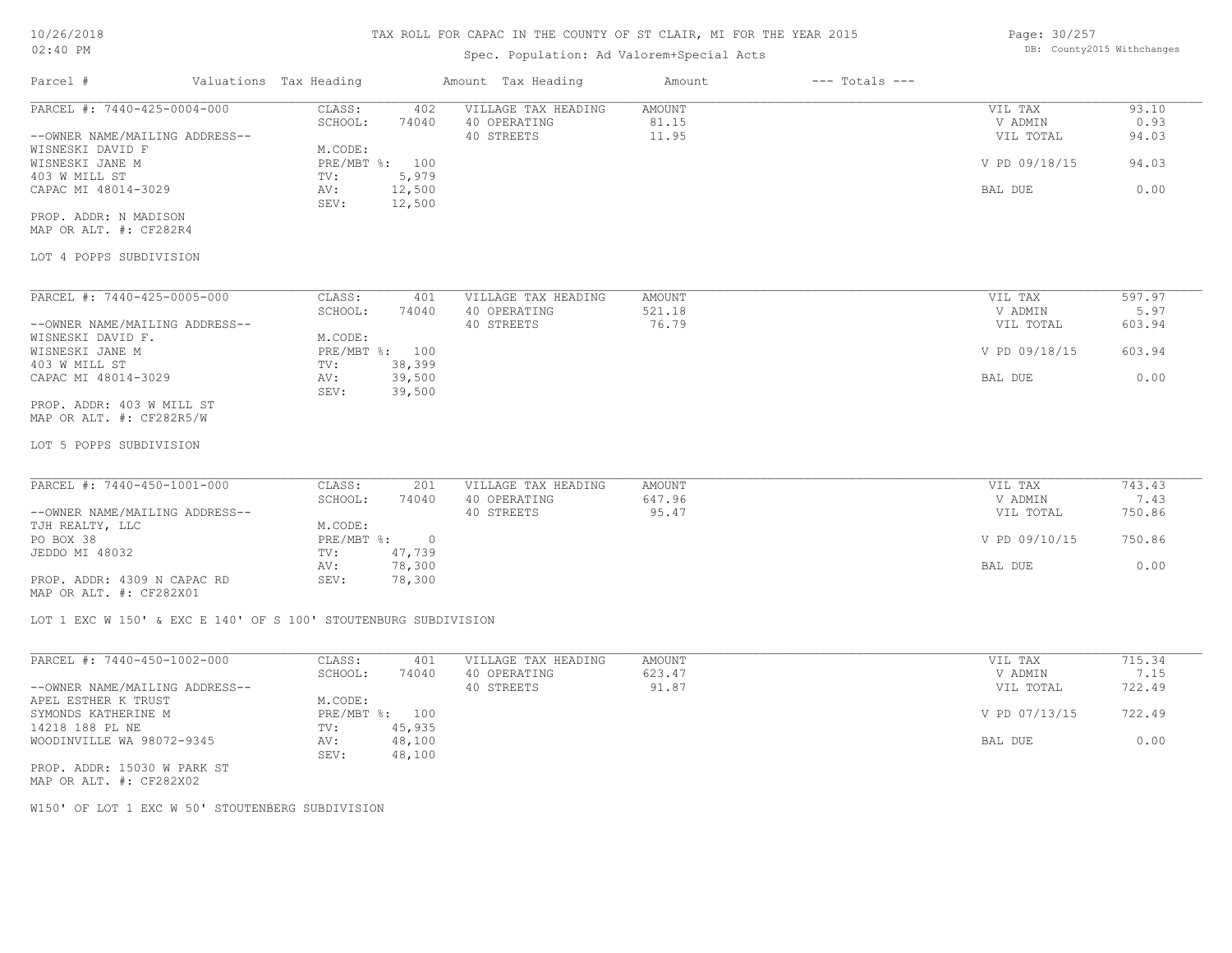## Spec. Population: Ad Valorem+Special Acts

Page: 31/257 DB: County2015 Withchanges

| Parcel #                       | Valuations Tax Heading |        | Amount Tax Heading  | Amount | $---$ Totals $---$ |               |        |
|--------------------------------|------------------------|--------|---------------------|--------|--------------------|---------------|--------|
| PARCEL #: 7440-450-1003-000    | CLASS:                 | 202    | VILLAGE TAX HEADING | AMOUNT |                    | VIL TAX       | 136.14 |
|                                | SCHOOL:                | 74040  | 40 OPERATING        | 118.66 |                    | V ADMIN       | 1.36   |
| --OWNER NAME/MAILING ADDRESS-- |                        |        | 40 STREETS          | 17.48  |                    | VIL TOTAL     | 137.50 |
| TJH REALTY, LLC                | M.CODE:                |        |                     |        |                    |               |        |
| PO BOX 38                      | PRE/MBT %:             |        |                     |        |                    | V PD 09/10/15 | 137.50 |
| JEDDO MI 48032                 | TV:                    | 8,743  |                     |        |                    |               |        |
|                                | AV:                    | 15,500 |                     |        |                    | BAL DUE       | 0.00   |
| PROP. ADDR: 4305 N CAPAC RD    | SEV:                   | 15,500 |                     |        |                    |               |        |
| MAP OR ALT. #: CF282X03        |                        |        |                     |        |                    |               |        |

E140 FT OF S 100 FT OF LOT 1 STOUTENBURG SUBD SEC 21 T7N R13E

| PARCEL #: 7440-450-1004-000    | CLASS:  | 401            | VILLAGE TAX HEADING | AMOUNT | VIL TAX       | 536.89 |
|--------------------------------|---------|----------------|---------------------|--------|---------------|--------|
|                                | SCHOOL: | 74040          | 40 OPERATING        | 467.94 | V ADMIN       | 5.36   |
| --OWNER NAME/MAILING ADDRESS-- |         |                | 40 STREETS          | 68.95  | VIL TOTAL     | 542.25 |
| JAMISON NETTIE                 | M.CODE: | COREL          |                     |        |               |        |
| 15038 W PARK ST                |         | PRE/MBT %: 100 |                     |        | V PD 09/10/15 | 542.25 |
| CAPAC MI 48014-3042            | TV:     | 34,476         |                     |        |               |        |
|                                | AV:     | 35,600         |                     |        | BAL DUE       | 0.00   |
| PROP. ADDR: 15038 W PARK ST    | SEV:    | 35,600         |                     |        |               |        |
| MAP OR ALT. #: CF282X04        |         |                |                     |        |               |        |

LOT 2 & W 50' OF LOT 1 STOUTENBURG SUBDIVISION

| PARCEL #: 7440-450-1005-000    | CLASS:     | 401    | VILLAGE TAX HEADING | AMOUNT | VIL TAX       | 148.77 |
|--------------------------------|------------|--------|---------------------|--------|---------------|--------|
|                                | SCHOOL:    | 74040  | 40 OPERATING        | 129.67 | V ADMIN       | 1.48   |
| --OWNER NAME/MAILING ADDRESS-- |            |        | 40 STREETS          | 19.10  | VIL TOTAL     | 150.25 |
| KOBAYASHI ROBERTA G.           | M.CODE:    |        |                     |        |               |        |
| BARNARD DALE B.                | PRE/MBT %: |        |                     |        | V PD 08/31/15 | 150.25 |
| 535 N NEEPER ST                | TV:        | 9,554  |                     |        |               |        |
| CAPAC MI 48014-3040            | AV:        | 16,500 |                     |        | BAL DUE       | 0.00   |
|                                | SEV:       | 16,500 |                     |        |               |        |
| PROP. ADDR: 15050 W PARK ST    |            |        |                     |        |               |        |

MAP OR ALT. #: CF282X05

#### LOT 3 STOUTENBURG SUBDIVISION

| PARCEL #: 7440-450-1006-000    | CLASS:  | 402            | VILLAGE TAX HEADING | AMOUNT | VIL TAX       | 156.62 |
|--------------------------------|---------|----------------|---------------------|--------|---------------|--------|
|                                | SCHOOL: | 74040          | 40 OPERATING        | 136.51 | V ADMIN       | 1.56   |
| --OWNER NAME/MAILING ADDRESS-- |         |                | 40 STREETS          | 20.11  | VIL TOTAL     | 158.18 |
| WHITE ROBERT G                 | M.CODE: |                |                     |        |               |        |
| 15070 W PARK ST                |         | PRE/MBT %: 100 |                     |        | V PD 08/13/15 | 158.18 |
| CAPAC MI 48014-3042            | TV:     | 10,058         |                     |        |               |        |
|                                | AV:     | 12,500         |                     |        | BAL DUE       | 0.00   |
| PROP. ADDR: W PARK ST          | SEV:    | 12,500         |                     |        |               |        |
| MAP OR ALT. #: CF282X06        |         |                |                     |        |               |        |

LOT 4 STOUTENBURG SUBD SEC 21 T7N R13E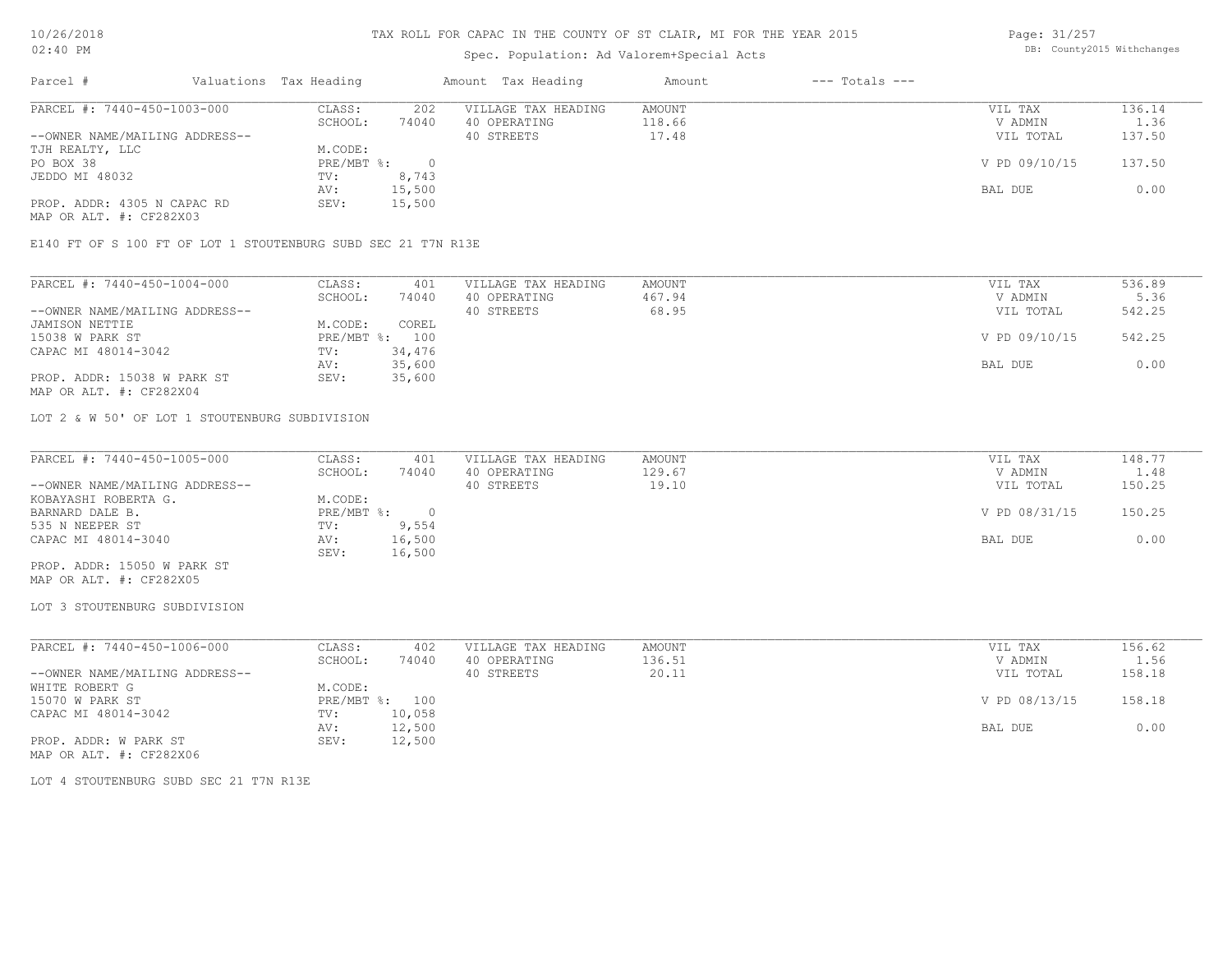## Spec. Population: Ad Valorem+Special Acts

Page: 32/257 DB: County2015 Withchanges

| Parcel #                       | Valuations Tax Heading |        | Amount Tax Heading  | Amount | $---$ Totals $---$ |               |        |
|--------------------------------|------------------------|--------|---------------------|--------|--------------------|---------------|--------|
| PARCEL #: 7440-450-1007-000    | CLASS:                 | 402    | VILLAGE TAX HEADING | AMOUNT |                    | VIL TAX       | 156.62 |
|                                | SCHOOL:                | 74040  | 40 OPERATING        | 136.51 |                    | V ADMIN       | 1.56   |
| --OWNER NAME/MAILING ADDRESS-- |                        |        | 40 STREETS          | 20.11  |                    | VIL TOTAL     | 158.18 |
| WHITE ROBERT G                 | M.CODE:                |        |                     |        |                    |               |        |
| 15070 W PARK ST                | PRE/MBT %: 100         |        |                     |        |                    | V PD 08/13/15 | 158.18 |
| CAPAC MI 48014-3042            | TV:                    | 10,058 |                     |        |                    |               |        |
|                                | AV:                    | 12,500 |                     |        |                    | BAL DUE       | 0.00   |
| PROP. ADDR: W PARK ST          | SEV:                   | 12,500 |                     |        |                    |               |        |
| MAP OR ALT. #: CF282X07        |                        |        |                     |        |                    |               |        |

LOT 5 STOUTENBURG SUBD SEC 21 T7N R13E

| PARCEL #: 7440-450-1008-000    | CLASS:  | 401            | VILLAGE TAX HEADING | AMOUNT | VIL TAX       | 752.29 |
|--------------------------------|---------|----------------|---------------------|--------|---------------|--------|
|                                | SCHOOL: | 74040          | 40 OPERATING        | 655.68 | V ADMIN       | 7.52   |
| --OWNER NAME/MAILING ADDRESS-- |         |                | 40 STREETS          | 96.61  | VIL TOTAL     | 759.81 |
| WHITE ROBERT G                 | M.CODE: | COREL          |                     |        |               |        |
| 15070 W PARK ST                |         | PRE/MBT %: 100 |                     |        | V PD 08/05/15 | 759.81 |
| CAPAC MI 48014-3042            | TV:     | 48,308         |                     |        |               |        |
|                                | AV:     | 53,200         |                     |        | BAL DUE       | 0.00   |
| PROP. ADDR: 15070 W PARK ST    | SEV:    | 53,200         |                     |        |               |        |
| MAP OR ALT. #: CF282X08        |         |                |                     |        |               |        |

LOT 6 STOUTENBURG SUBD SEC 21 T7N R13E

| PARCEL #: 7440-450-1009-000    | CLASS:     | 703   | VILLAGE TAX HEADING | AMOUNT | VIL TAX   | 0.00 |
|--------------------------------|------------|-------|---------------------|--------|-----------|------|
|                                | SCHOOL:    | 74040 | 40 OPERATING        | 0.00   | V ADMIN   | 0.00 |
| --OWNER NAME/MAILING ADDRESS-- |            |       | 40 STREETS          | 0.00   | VIL TOTAL | 0.00 |
| VILLAGE OF CAPAC               | M.CODE:    |       |                     |        |           |      |
| 131 N MAIN                     | PRE/MBT %: |       |                     |        | BAL DUE   | 0.00 |
| CAPAC MI 48014-3042            | TV:        |       |                     |        |           |      |
|                                | AV:        |       |                     |        |           |      |
| PROP. ADDR: W PARK ST          | SEV:       |       |                     |        |           |      |
| MAP OR ALT. #: CF282X09        |            |       |                     |        |           |      |

LOT 7 STOUTENBURG SUBD SEC 21 T7N R13E

| PARCEL #: 7440-450-1010-000    | CLASS:     | 402    | VILLAGE TAX HEADING | AMOUNT | VIL TAX       | 194.66 |
|--------------------------------|------------|--------|---------------------|--------|---------------|--------|
|                                | SCHOOL:    | 74040  | 40 OPERATING        | 169.66 | V ADMIN       | 1.94   |
| --OWNER NAME/MAILING ADDRESS-- |            |        | 40 STREETS          | 25.00  | VIL TOTAL     | 196.60 |
| WHITE ROBERT G                 | M.CODE:    |        |                     |        |               |        |
| 15070 W PARK ST                | PRE/MBT %: | $\cap$ |                     |        | V PD 08/13/15 | 196.60 |
| CAPAC MI 48014-3042            | TV:        | 12,500 |                     |        |               |        |
|                                | AV:        | 12,500 |                     |        | BAL DUE       | 0.00   |
| PROP. ADDR: W PARK ST          | SEV:       | 12,500 |                     |        |               |        |

MAP OR ALT. #: CF282X10

LOT 8 STOUTENBURG SUBD SEC 21 T7N R13E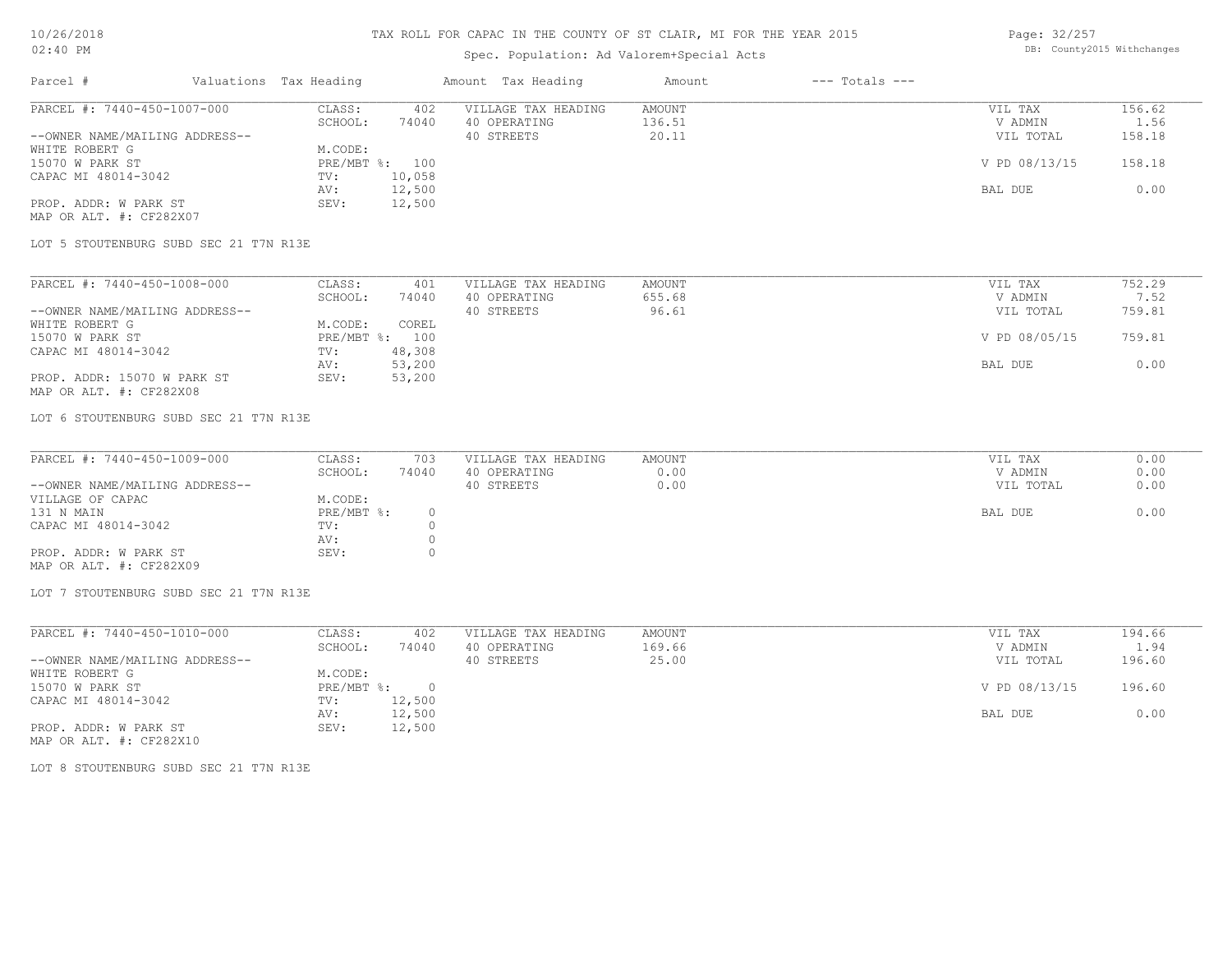| $02:40$ PM                  |                        |       | Spec. Population: Ad Valorem+Special Acts |        |                |         | DB: County2015 Withchanges |
|-----------------------------|------------------------|-------|-------------------------------------------|--------|----------------|---------|----------------------------|
| Parcel #                    | Valuations Tax Heading |       | Amount Tax Heading                        | Amount | --- Totals --- |         |                            |
| PARCEL #: 7440-450-1011-000 | CLASS:                 |       | VILLAGE TAX HEADING                       | AMOUNT |                | VIL TAX | 688.26                     |
|                             | SCHOOL.                | 74040 | 40 OPERATING                              | 599 87 |                | V ADMIN |                            |

|                                | SCHOOL:      | 74040  | 40 OPERATING | 599.87 | V ADMIN   | 6.88   |
|--------------------------------|--------------|--------|--------------|--------|-----------|--------|
| --OWNER NAME/MAILING ADDRESS-- |              |        | 40 STREETS   | 88.39  | VIL TOTAL | 695.14 |
| TOWNSEND JASON                 | M.CODE:      |        |              |        |           |        |
| TOWNSEND COLLEEN               | $PRE/MBT$ %: | 100    |              |        | BAL DUE   | 695.14 |
| 15096 W PARK ST                | TV:          | 44,196 |              |        |           |        |
| CAPAC MI 48014                 | AV:          | 45,700 |              |        |           |        |
|                                | SEV:         | 45,700 |              |        |           |        |
| PROP. ADDR: 15096 W PARK ST    |              |        |              |        |           |        |

MAP OR ALT. #: CF282X11

LOT 9 STOUTENBURG SUBD SEC 21 T7N R13E

| PARCEL #: 7440-450-1012-000    | CLASS:     | 202   | VILLAGE TAX HEADING | AMOUNT | 85.92<br>VIL TAX       |
|--------------------------------|------------|-------|---------------------|--------|------------------------|
|                                | SCHOOL:    | 74040 | 40 OPERATING        | 74.89  | 0.85<br>V ADMIN        |
| --OWNER NAME/MAILING ADDRESS-- |            |       | 40 STREETS          | 11.03  | 86.77<br>VIL TOTAL     |
| GREAT LAKES RURAL DEVELOPMENT  | M.CODE:    |       |                     |        |                        |
| PRIME PROPERTIES               | PRE/MBT %: |       |                     |        | V PD 07/29/15<br>86.77 |
| 13862 SIMONE DR                | TV:        | 5,518 |                     |        |                        |
| SHELBY MI 48315                | AV:        | 7,900 |                     |        | 0.00<br>BAL DUE        |
|                                | SEV:       | 7,900 |                     |        |                        |
| PROP. ADDR: W PARK ST          |            |       |                     |        |                        |

MAP OR ALT. #: CF282X12

LOT 10 STOUTENBURG SUBD SEC 21 T7N R13E

| PARCEL #: 7440-450-1013-000    | CLASS:     | 401    | VILLAGE TAX HEADING | AMOUNT | VIL TAX       | 1,117.57 |
|--------------------------------|------------|--------|---------------------|--------|---------------|----------|
|                                | SCHOOL:    | 74040  | 40 OPERATING        | 974.05 | V ADMIN       | 11.17    |
| --OWNER NAME/MAILING ADDRESS-- |            |        | 40 STREETS          | 143.52 | VIL TOTAL     | 1,128.74 |
| A S PROPERTIES INC             | M.CODE:    |        |                     |        |               |          |
| 16030 W PARK ST                | PRE/MBT %: |        |                     |        | V PD 09/10/15 | 1,128.74 |
| CAPAC MI 48014                 | TV:        | 71,764 |                     |        |               |          |
|                                | AV:        | 78,800 |                     |        | BAL DUE       | 0.00     |
| PROP. ADDR: 16014 W PARK ST    | SEV:       | 78,800 |                     |        |               |          |

MAP OR ALT. #: 282X13

LOT 11 STOUTENBURG SUBDIVISION SECTION 21 T7N R13E

| PARCEL #: 7440-450-1014-000    | CLASS:       | 401    | VILLAGE TAX HEADING | AMOUNT | VIL TAX       | 1,138.98 |
|--------------------------------|--------------|--------|---------------------|--------|---------------|----------|
|                                | SCHOOL:      | 74040  | 40 OPERATING        | 992.71 | V ADMIN       | 11.38    |
| --OWNER NAME/MAILING ADDRESS-- |              |        | 40 STREETS          | 146.27 | VIL TOTAL     | 1,150.36 |
| A S PROPERTIES INC             | M.CODE:      |        |                     |        |               |          |
| 16030 W PARK ST                | $PRE/MBT$ %: |        |                     |        | V PD 09/10/15 | 1,150.36 |
| CAPAC MI 48014                 | TV:          | 73,139 |                     |        |               |          |
|                                | AV:          | 80,300 |                     |        | BAL DUE       | 0.00     |
| PROP. ADDR: 16018 W PARK ST    | SEV:         | 80,300 |                     |        |               |          |

MAP OR ALT. #: 282X14

LOT 12 STOUTENBURG SUBDIVISION SECTION 21 T7N R13E

Page: 33/257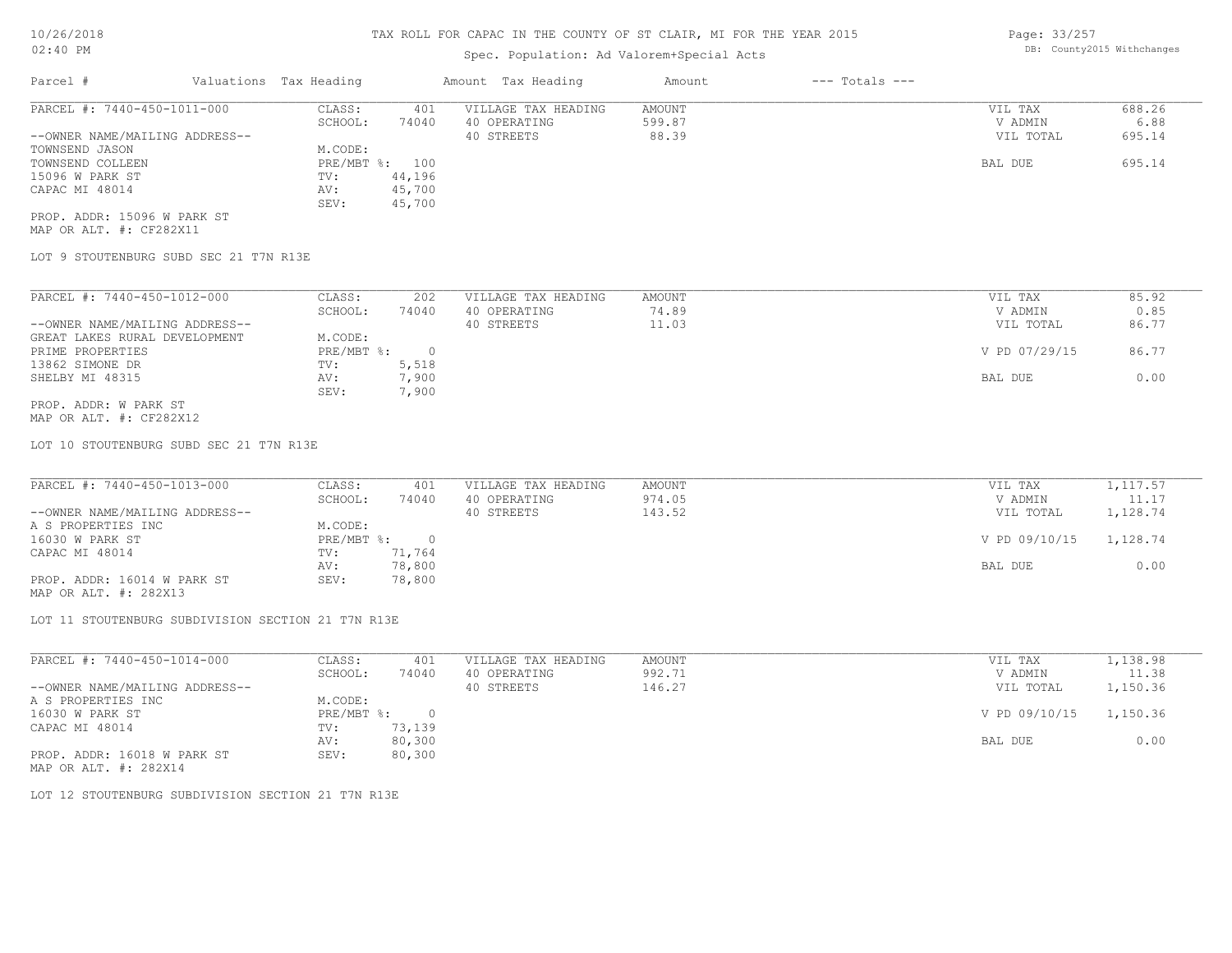### Spec. Population: Ad Valorem+Special Acts

| Page: 34/257 |                            |
|--------------|----------------------------|
|              | DB: County2015 Withchanges |

| Parcel #                       | Valuations Tax Heading |        | Amount Tax Heading  | Amount | $---$ Totals $---$ |               |          |
|--------------------------------|------------------------|--------|---------------------|--------|--------------------|---------------|----------|
| PARCEL #: 7440-450-1015-000    | CLASS:                 | 401    | VILLAGE TAX HEADING | AMOUNT |                    | VIL TAX       | 1,138.98 |
|                                | SCHOOL:                | 74040  | 40 OPERATING        | 992.71 |                    | V ADMIN       | 11.38    |
| --OWNER NAME/MAILING ADDRESS-- |                        |        | 40 STREETS          | 146.27 |                    | VIL TOTAL     | 1,150.36 |
| A S PROPERTIES INC             | M.CODE:                |        |                     |        |                    |               |          |
| 16030 W PARK ST                | $PRE/MBT$ %:           |        |                     |        |                    | V PD 09/10/15 | 1,150.36 |
| CAPAC MI 48014                 | TV:                    | 73,139 |                     |        |                    |               |          |
|                                | AV:                    | 80,300 |                     |        |                    | BAL DUE       | 0.00     |
| PROP. ADDR: 16022 W PARK ST    | SEV:                   | 80,300 |                     |        |                    |               |          |
| MAP OR ALT. #: 282X15          |                        |        |                     |        |                    |               |          |

LOT 13 STOUTENBURG SUBDIVISION SECTION 21 T7N R13E

| PARCEL #: 7440-450-1016-000    | CLASS:       | 402    | VILLAGE TAX HEADING | AMOUNT | VIL TAX   | 144.67 |
|--------------------------------|--------------|--------|---------------------|--------|-----------|--------|
|                                | SCHOOL:      | 74040  | 40 OPERATING        | 126.09 | V ADMIN   | 1.44   |
| --OWNER NAME/MAILING ADDRESS-- |              |        | 40 STREETS          | 18.58  | VIL TOTAL | 146.11 |
| LUMBARDO ROBERT JR             | M.CODE:      |        |                     |        |           |        |
| LUMBARDO DESIREE M             | $PRE/MBT$ %: | 100    |                     |        | BAL DUE   | 146.11 |
| 4313 STEVENS DR                | TV:          | 9,290  |                     |        |           |        |
| CAPAC MI 48014                 | AV:          | 12,500 |                     |        |           |        |
|                                | SEV:         | 12,500 |                     |        |           |        |
| PROP. ADDR: W PARK ST          |              |        |                     |        |           |        |

MAP OR ALT. #: CF282X16

LOT 14 STOUTENBURG SUBD SEC 21 T7N R13E

| PARCEL #: 7440-450-1017-000    | CLASS:     | 401    | VILLAGE TAX HEADING | AMOUNT   | VIL TAX       | 1,272.31 |
|--------------------------------|------------|--------|---------------------|----------|---------------|----------|
|                                | SCHOOL:    | 74040  | 40 OPERATING        | 1,108.91 | V ADMIN       | 12.72    |
| --OWNER NAME/MAILING ADDRESS-- |            |        | 40 STREETS          | 163.40   | VIL TOTAL     | 1,285.03 |
| FEB 7 PROPERTIES, INC          | M.CODE:    |        |                     |          |               |          |
| 16346 IMLAY CITY RD            | PRE/MBT %: |        |                     |          | V PD 09/18/15 | 1,285.03 |
| CAPAC MI 48014                 | TV:        | 81,700 |                     |          |               |          |
|                                | AV:        | 81,700 |                     |          | BAL DUE       | 0.00     |
| PROP. ADDR: 16030 W PARK ST    | SEV:       | 81,700 |                     |          |               |          |
| MAP OR ALT. #: 282X17          |            |        |                     |          |               |          |

LOT 15 STOUTENBURG SUBDIVISION SECTION 21 T7N R13E

| PARCEL #: 7440-450-1018-000    | CLASS:     | 401    | VILLAGE TAX HEADING | AMOUNT | VIL TAX       | 1,138.98 |
|--------------------------------|------------|--------|---------------------|--------|---------------|----------|
|                                | SCHOOL:    | 74040  | 40 OPERATING        | 992.71 | V ADMIN       | 11.38    |
| --OWNER NAME/MAILING ADDRESS-- |            |        | 40 STREETS          | 146.27 | VIL TOTAL     | 1,150.36 |
| FEB 7 PROPERTIES, INC          | M.CODE:    | COREL  |                     |        |               |          |
| 16346 IMLAY CITY RD            | PRE/MBT %: |        |                     |        | V PD 09/18/15 | 1,150.36 |
| CAPAC MI 48014                 | TV:        | 73,139 |                     |        |               |          |
|                                | AV:        | 81,000 |                     |        | BAL DUE       | 0.00     |
| PROP. ADDR: 16032 W PARK ST    | SEV:       | 81,000 |                     |        |               |          |
| MAP OR ALT. #: 282X18          |            |        |                     |        |               |          |

LOT 16 STOUTENBURG SUBDIVISION SECTION 21 T7N R13E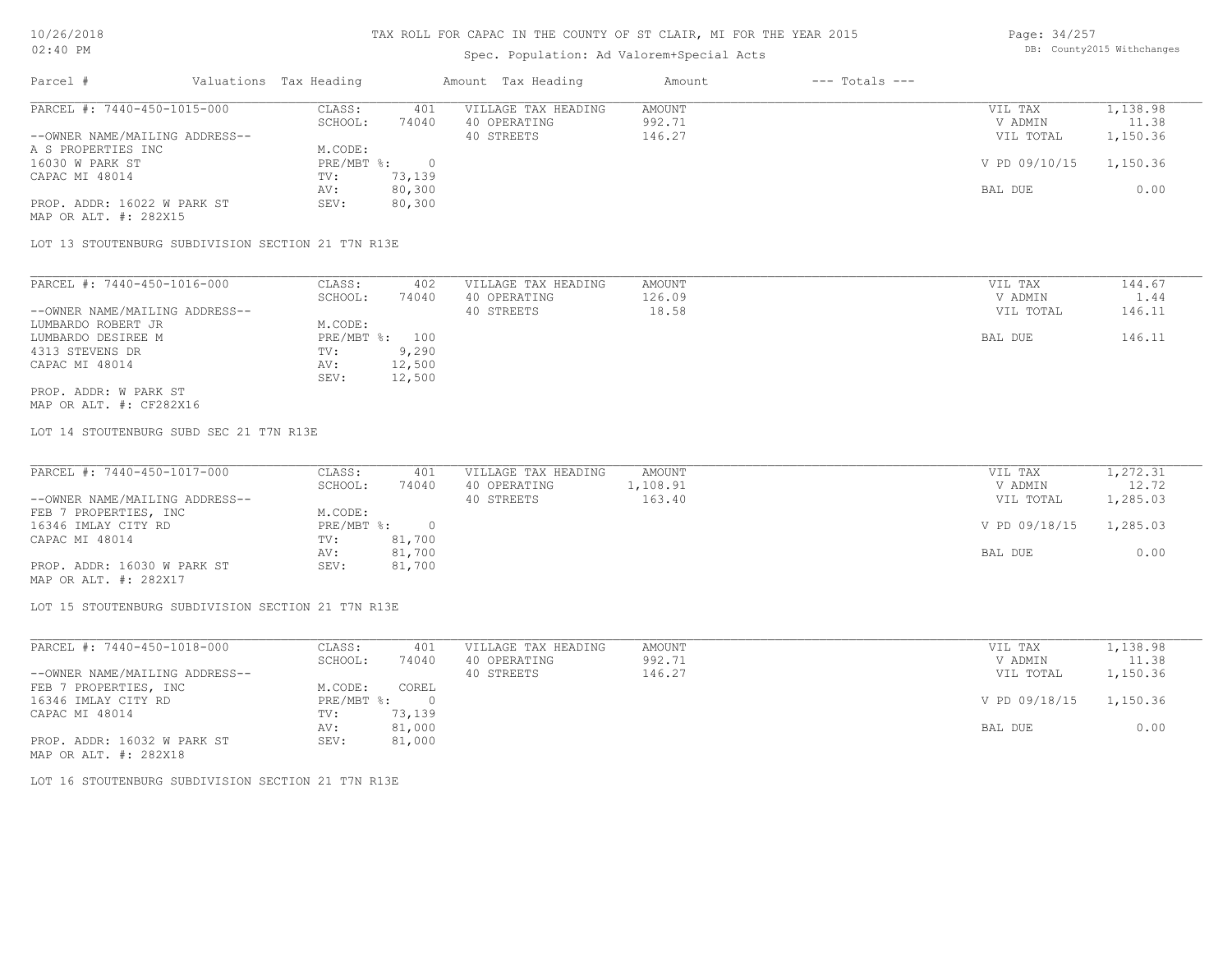## Spec. Population: Ad Valorem+Special Acts

| Page: 35/257 |                            |
|--------------|----------------------------|
|              | DB: County2015 Withchanges |

| Parcel #                         | Valuations Tax Heading |        | Amount Tax Heading  | Amount | $---$ Totals $---$ |           |          |
|----------------------------------|------------------------|--------|---------------------|--------|--------------------|-----------|----------|
| PARCEL #: 7440-450-1019-000      | CLASS:                 | 401    | VILLAGE TAX HEADING | AMOUNT |                    | VIL TAX   | 1,681.58 |
|                                  | SCHOOL:                | 74040  | 40 OPERATING        | 992.71 |                    | V ADMIN   | 11.38    |
| --OWNER NAME/MAILING ADDRESS--   |                        |        | 40 STREETS          | 146.27 |                    | VIL TOTAL | 1,692.96 |
| FEDERAL NATIONAL MORTGAGE ASSOC. | M.CODE:                | 01GTS  | UTIL                | 542.60 |                    |           |          |
| 3900 WISCONSIN AVENUE, N.W.      | $PRE/MBT$ %:           |        |                     |        |                    | BAL DUE   | 1,692.96 |
| WASHINGTON DC 20016              | TV:                    | 73,139 |                     |        |                    |           |          |
|                                  | AV:                    | 81,000 |                     |        |                    |           |          |
| PROP. ADDR: 16038 W PARK ST      | SEV:                   | 81,000 |                     |        |                    |           |          |
| MAP OR ALT. #: 282X19            |                        |        |                     |        |                    |           |          |

LOT 17 STOUTENBURG SUBDIVISION SECTION21 T7N R13E

| PARCEL #: 7440-600-0001-000    | CLASS:     | 201    | VILLAGE TAX HEADING | AMOUNT | VIL TAX       | 764.63 |
|--------------------------------|------------|--------|---------------------|--------|---------------|--------|
|                                | SCHOOL:    | 74040  | 40 OPERATING        | 666.43 | V ADMIN       | 7.64   |
| --OWNER NAME/MAILING ADDRESS-- |            |        | 40 STREETS          | 98.20  | VIL TOTAL     | 772.27 |
| K.M.D. INC                     | M.CODE:    |        |                     |        |               |        |
| 302 S MAIN ST                  | PRE/MBT %: |        |                     |        | V PD 09/18/15 | 772.27 |
| CAPAC MI 48014                 | TV:        | 49,100 |                     |        |               |        |
|                                | AV:        | 49,100 |                     |        | BAL DUE       | 0.00   |
| PROP. ADDR: 302 S MAIN ST      | SEV:       | 49,100 |                     |        |               |        |
|                                |            |        |                     |        |               |        |

MAP OR ALT. #: CF283

LOTS 1 & 2 SUPERVISOR CHRIS ABRAHAMS PLAT SEC 27 T7N R13E

| PARCEL #: 7440-600-0002-000    | CLASS:       | 201    | VILLAGE TAX HEADING | AMOUNT | VIL TAX       | 133.04 |
|--------------------------------|--------------|--------|---------------------|--------|---------------|--------|
|                                | SCHOOL:      | 74040  | 40 OPERATING        | 115.96 | V ADMIN       | 1.33   |
| --OWNER NAME/MAILING ADDRESS-- |              |        | 40 STREETS          | 17.08  | VIL TOTAL     | 134.37 |
| K.M.D. INC                     | M.CODE:      |        |                     |        |               |        |
| 320 S MAIN ST                  | $PRE/MBT$ %: |        |                     |        | V PD 09/18/15 | 134.37 |
| CAPAC MI 48014                 | TV:          | 8,544  |                     |        |               |        |
|                                | AV:          | 60,900 |                     |        | BAL DUE       | 0.00   |
| PROP. ADDR: 300 S MAIN ST      | SEV:         | 60,900 |                     |        |               |        |
| MAP OR ALT. #: CF284           |              |        |                     |        |               |        |

LOT 3 SUPERVISOR CHRIS ABRAHAMS PLAT SEC 27 T7N R13E

| PARCEL #: 7440-600-0003-000    | CLASS:       | 201    | VILLAGE TAX HEADING | AMOUNT   | VIL TAX                | 1,476.19 |
|--------------------------------|--------------|--------|---------------------|----------|------------------------|----------|
|                                | SCHOOL:      | 74040  | 40 OPERATING        | 1,286.61 | V ADMIN                | 14.76    |
| --OWNER NAME/MAILING ADDRESS-- |              |        | 40 STREETS          | 189.58   | VIL TOTAL              | 1,490.95 |
| K.M.D. INC                     | M.CODE:      |        |                     |          |                        |          |
| 302 S MAIN ST                  | $PRE/MBT$ %: | $\cap$ |                     |          | V PD 09/18/15 1,490.95 |          |
| CAPAC MI 48014                 | TV:          | 94,792 |                     |          |                        |          |
|                                | AV:          | 95,000 |                     |          | BAL DUE                | 0.00     |
| PROP. ADDR: 302 S MAIN ST      | SEV:         | 95,000 |                     |          |                        |          |
| $\frac{1}{2}$                  |              |        |                     |          |                        |          |

MAP OR ALT. #: CF285A

LOTS 4, 5 & 6 SUPERVISOR CHRIS ABRAHAMS PLAT SEC 27 T7N R13E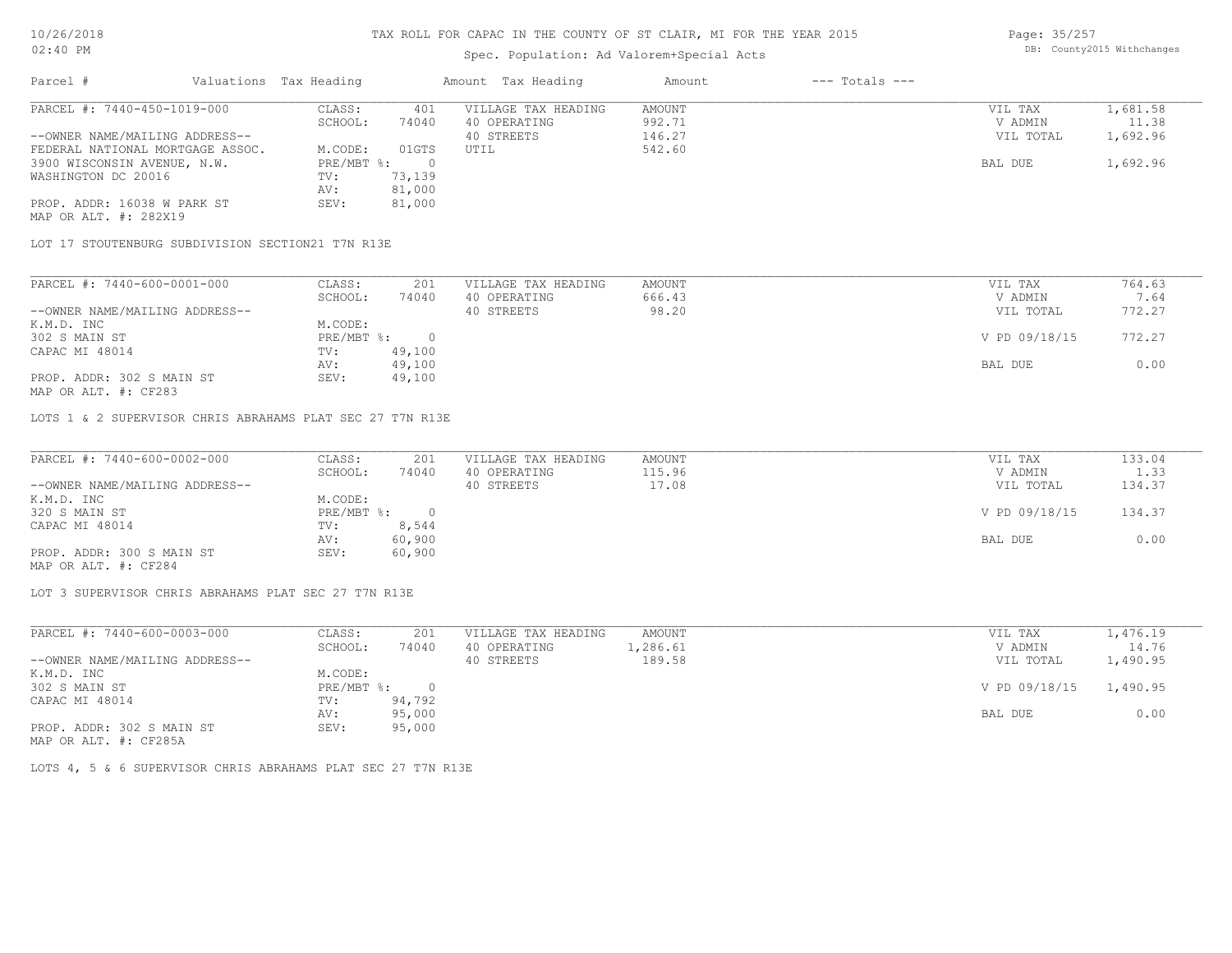### Spec. Population: Ad Valorem+Special Acts

Page: 36/257 DB: County2015 Withchanges

| Parcel #                       | Valuations Tax Heading |        | Amount Tax Heading  | Amount | $---$ Totals $---$ |               |       |
|--------------------------------|------------------------|--------|---------------------|--------|--------------------|---------------|-------|
| PARCEL #: 7440-600-0004-000    | CLASS:                 | 202    | VILLAGE TAX HEADING | AMOUNT |                    | VIL TAX       | 79.04 |
|                                | SCHOOL:                | 74040  | 40 OPERATING        | 68.89  |                    | V ADMIN       | 0.79  |
| --OWNER NAME/MAILING ADDRESS-- |                        |        | 40 STREETS          | 10.15  |                    | VIL TOTAL     | 79.83 |
| BULLOCK GERALD/ROSE            | M.CODE:                |        |                     |        |                    |               |       |
| 3388 RANDOLPH RD               | PRE/MBT %:             |        |                     |        |                    | V PD 09/10/15 | 79.83 |
| MOGADORE OH 44260-9430         | TV:                    | 5,076  |                     |        |                    |               |       |
|                                | AV:                    | 14,700 |                     |        |                    | BAL DUE       | 0.00  |
| PROP. ADDR: E HILL STREET      | SEV:                   | 14,700 |                     |        |                    |               |       |
| MAP OR ALT. #: CF285B          |                        |        |                     |        |                    |               |       |

LOT 7 SUPERVISOR CHRIS ABRAHAMS PLAT SEC 27 T7N R13E

| PARCEL #: 7440-600-0005-000    | CLASS:     | 301     | VILLAGE TAX HEADING | AMOUNT | VIL TAX       | 877.92 |
|--------------------------------|------------|---------|---------------------|--------|---------------|--------|
|                                | SCHOOL:    | 74040   | 40 OPERATING        | 765.17 | V ADMIN       | 8.77   |
| --OWNER NAME/MAILING ADDRESS-- |            |         | 40 STREETS          | 112.75 | VIL TOTAL     | 886.69 |
| CAPAC CONSTRUCTION CO          | M.CODE:    |         |                     |        |               |        |
| PO BOX 388                     | PRE/MBT %: |         |                     |        | V PD 09/16/15 | 886.69 |
| CAPAC MI 48014-0388            | TV:        | 56,375  |                     |        |               |        |
|                                | AV:        | 100,200 |                     |        | BAL DUE       | 0.00   |
| PROP. ADDR: 216 E HILL STREET  | SEV:       | 100,200 |                     |        |               |        |
| MAP OR ALT. #: CF286           |            |         |                     |        |               |        |

LOTS 8, 9, 10, 11, 12, 13 & 14 SUPERVISOR CHRIS ABRAHAMS PLAT SEC 27 T7N R13E

| PARCEL #: 7440-600-0006-000    | CLASS:  | 401            | VILLAGE TAX HEADING | AMOUNT | VIL TAX       | 302.19 |
|--------------------------------|---------|----------------|---------------------|--------|---------------|--------|
|                                | SCHOOL: | 74040          | 40 OPERATING        | 263.38 | V ADMIN       | 3.02   |
| --OWNER NAME/MAILING ADDRESS-- |         |                | 40 STREETS          | 38.81  | VIL TOTAL     | 305.21 |
| SUSTAITA GUADAUPE D            | M.CODE: | COREL          |                     |        |               |        |
| 106 E HILL ST                  |         | PRE/MBT %: 100 |                     |        | V PD 09/10/15 | 305.21 |
| CAPAC MI 48014                 | TV:     | 19,405         |                     |        |               |        |
|                                | AV:     | 23,500         |                     |        | BAL DUE       | 0.00   |
| PROP. ADDR: 106 E HILL STREET  | SEV:    | 23,500         |                     |        |               |        |
| MAP OR ALT. #: CF287           |         |                |                     |        |               |        |

LOT 15 SUPERVISOR CHRIS ABRAHAMS PLAT

| PARCEL #: 7440-600-0007-000    | CLASS:     | 401    | VILLAGE TAX HEADING | AMOUNT | VIL TAX       | 286.11 |
|--------------------------------|------------|--------|---------------------|--------|---------------|--------|
|                                | SCHOOL:    | 74040  | 40 OPERATING        | 249.37 | V ADMIN       | 2.86   |
| --OWNER NAME/MAILING ADDRESS-- |            |        | 40 STREETS          | 36.74  | VIL TOTAL     | 288.97 |
| HOMETOWN RENTALS, LLC          | M.CODE:    | 00CSB  |                     |        |               |        |
| 3305 KNOLL RD.                 | PRE/MBT %: |        |                     |        | V PD 07/10/15 | 288.97 |
| CAPAC MI 48014                 | TV:        | 18,373 |                     |        |               |        |
|                                | AV:        | 20,800 |                     |        | BAL DUE       | 0.00   |
| PROP. ADDR: 104 E HILL STREET  | SEV:       | 20,800 |                     |        |               |        |

MAP OR ALT. #: CF288

LOT 16 SUPERVISOR CHRIS ABRAHAMS PLAT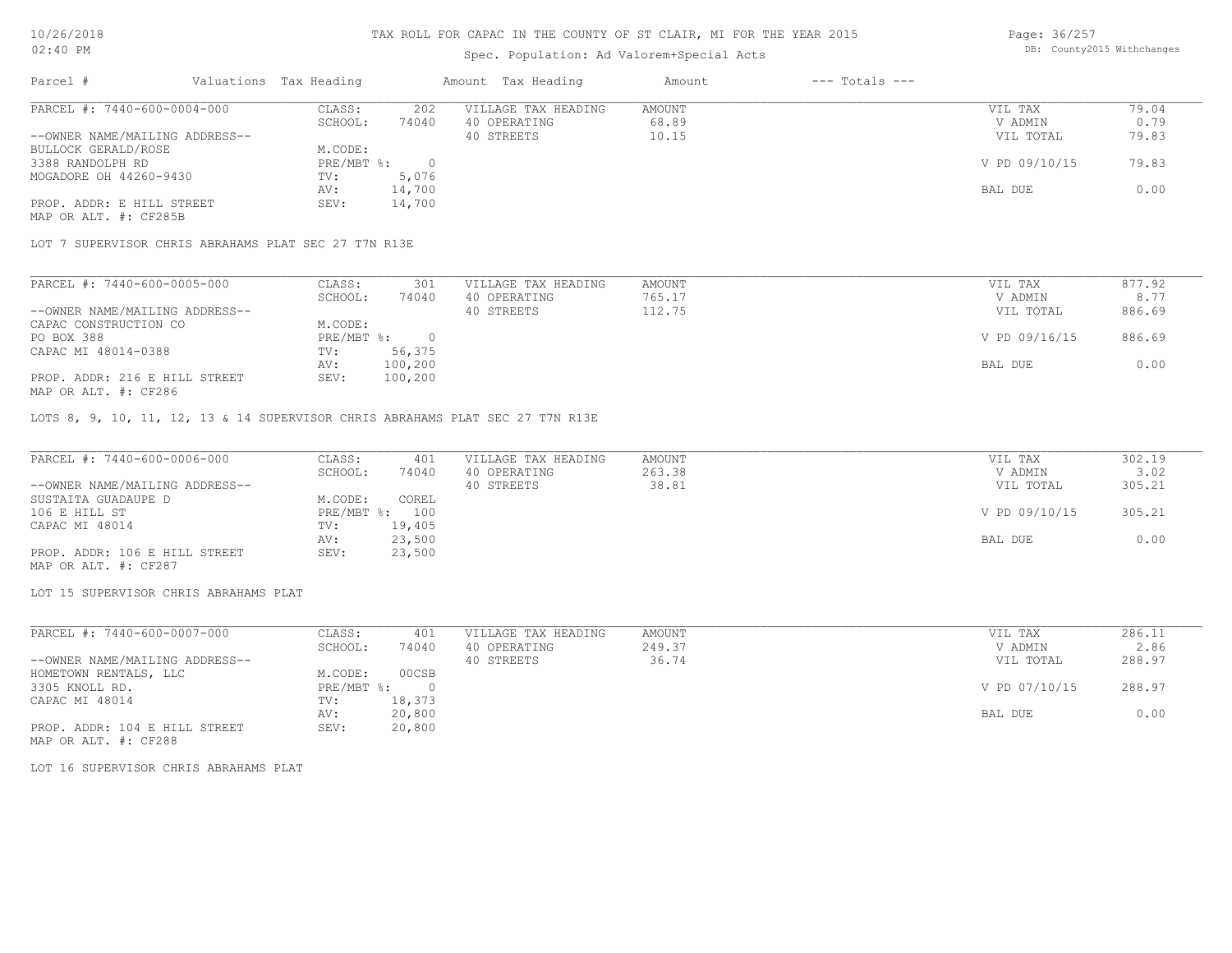## Spec. Population: Ad Valorem+Special Acts

Page: 37/257 DB: County2015 Withchanges

| Parcel #                       | Valuations Tax Heading |        | Amount Tax Heading  | Amount | $---$ Totals $---$ |               |        |
|--------------------------------|------------------------|--------|---------------------|--------|--------------------|---------------|--------|
| PARCEL #: 7440-600-0008-000    | CLASS:                 | 401    | VILLAGE TAX HEADING | AMOUNT |                    | VIL TAX       | 448.50 |
|                                | SCHOOL:                | 74040  | 40 OPERATING        | 390.90 |                    | V ADMIN       | 4.48   |
| --OWNER NAME/MAILING ADDRESS-- |                        |        | 40 STREETS          | 57.60  |                    | VIL TOTAL     | 452.98 |
| GONZALEZ FRANCISCO J           | M.CODE:                |        |                     |        |                    |               |        |
| 400 S MAIN ST                  | PRE/MBT %: 100         |        |                     |        |                    | V PD 08/19/15 | 452.98 |
| CAPAC MI 48014                 | TV:                    | 28,800 |                     |        |                    |               |        |
|                                | AV:                    | 28,800 |                     |        |                    | BAL DUE       | 0.00   |
| PROP. ADDR: 400 S MAIN ST      | SEV:                   | 28,800 |                     |        |                    |               |        |
| MAP OR ALT. #: CF289           |                        |        |                     |        |                    |               |        |

LOT 17 SUPERVISORS CHRIS ABRAHAMS PLAT SEC 27 T7N R13E

| PARCEL #: 7440-600-0010-000    | CLASS:     | 401    | VILLAGE TAX HEADING | AMOUNT | VIL TAX       | 449.33 |
|--------------------------------|------------|--------|---------------------|--------|---------------|--------|
|                                | SCHOOL:    | 74040  | 40 OPERATING        | 391.63 | V ADMIN       | 4.49   |
| --OWNER NAME/MAILING ADDRESS-- |            |        | 40 STREETS          | 57.70  | VIL TOTAL     | 453.82 |
| RAMIREZ MARIO                  | M.CODE:    | 00CSB  |                     |        |               |        |
| RAMIREZ SAMANTHA               | PRE/MBT %: | 100    |                     |        | V PD 07/10/15 | 453.82 |
| 404 S MAIN ST                  | TV:        | 28,854 |                     |        |               |        |
| CAPAC MI 48014-3719            | AV:        | 29,300 |                     |        | BAL DUE       | 0.00   |
|                                | SEV:       | 29,300 |                     |        |               |        |
| PROP. ADDR: 404 S MAIN ST      |            |        |                     |        |               |        |

MAP OR ALT. #: CF290

LOTS 18 & 19 SUPERVISOR CHRIS ABRAHAMS PLAT

| PARCEL #: 7440-600-0011-000    | CLASS:  | 401            | VILLAGE TAX HEADING | AMOUNT | VIL TAX       | 435.10 |
|--------------------------------|---------|----------------|---------------------|--------|---------------|--------|
|                                | SCHOOL: | 74040          | 40 OPERATING        | 379.22 | V ADMIN       | 4.35   |
| --OWNER NAME/MAILING ADDRESS-- |         |                | 40 STREETS          | 55.88  | VIL TOTAL     | 439.45 |
| DESMIT WALTER II/MARIE         | M.CODE: |                |                     |        |               |        |
| 406 S MAIN ST                  |         | PRE/MBT %: 100 |                     |        | V PD 09/18/15 | 439.45 |
| CAPAC MI 48014-3719            | TV:     | 27,940         |                     |        |               |        |
|                                | AV:     | 28,400         |                     |        | BAL DUE       | 0.00   |
| PROP. ADDR: 406 S MAIN ST      | SEV:    | 28,400         |                     |        |               |        |
| MAP OR ALT. #: CF291           |         |                |                     |        |               |        |

LOT 20 SUPERVISOR CHRIS ABRAHAMS PLAT SEC 27 T7N R13E

| PARCEL #: 7440-600-0012-000    | CLASS:  | 401            | VILLAGE TAX HEADING | AMOUNT | VIL TAX       | 71.41 |
|--------------------------------|---------|----------------|---------------------|--------|---------------|-------|
|                                | SCHOOL: | 74040          | 40 OPERATING        | 62.24  | V ADMIN       | 0.71  |
| --OWNER NAME/MAILING ADDRESS-- |         |                | 40 STREETS          | 9.17   | VIL TOTAL     | 72.12 |
| DESMIT WALTER II/MARIE         | M.CODE: |                |                     |        |               |       |
| 406 S MAIN ST                  |         | PRE/MBT %: 100 |                     |        | V PD 09/18/15 | 72.12 |
| CAPAC MI 48014-3719            | TV:     | 4,586          |                     |        |               |       |
|                                | AV:     | 13,900         |                     |        | BAL DUE       | 0.00  |
| PROP. ADDR: S MAIN ST.         | SEV:    | 13,900         |                     |        |               |       |
| MAP OR ALT. #: CF292           |         |                |                     |        |               |       |

LOT 21 SUPERVISOR CHRIS ABRAHAMS PLAT SEC 27 T7N R13E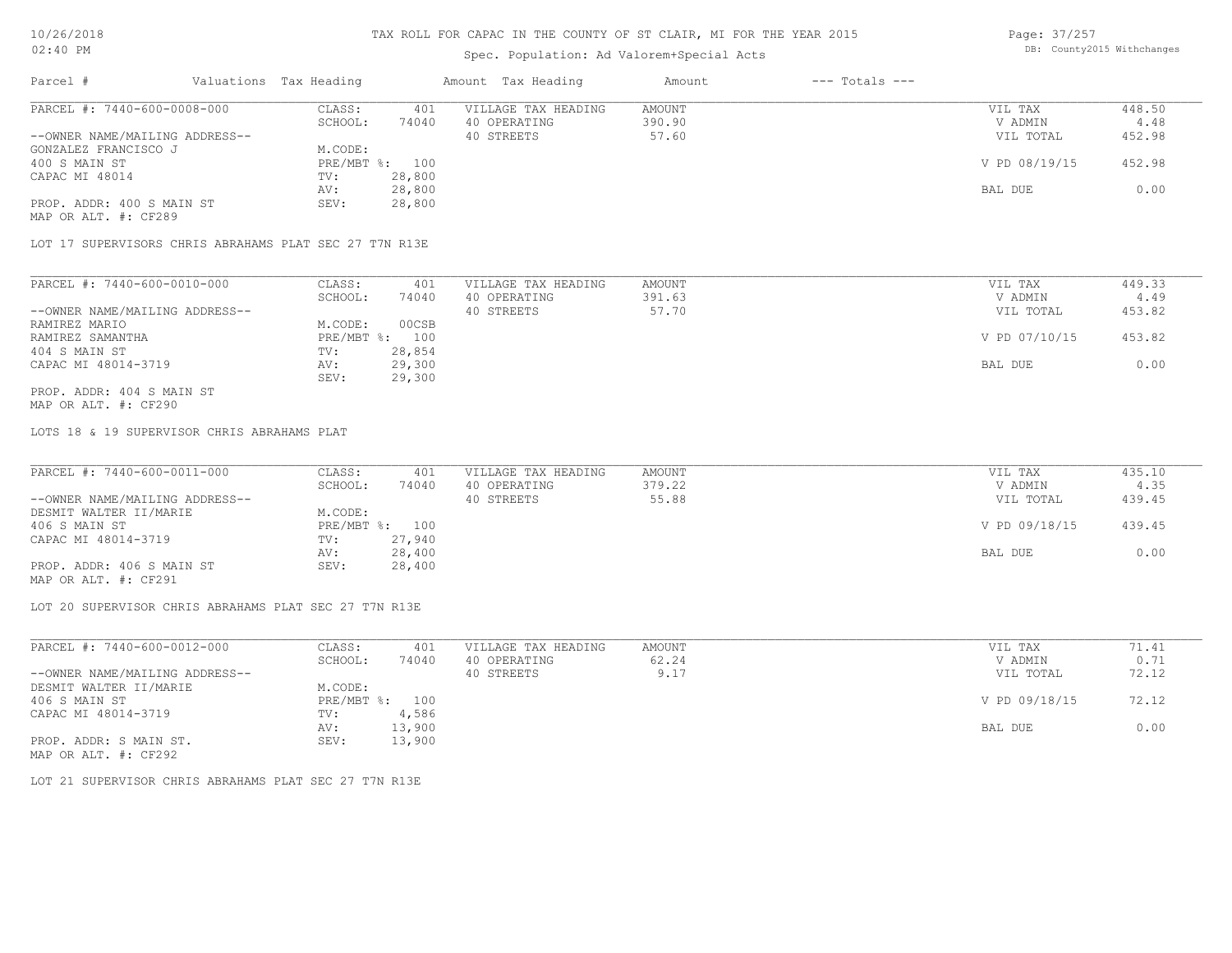| Page: 38/257               |  |
|----------------------------|--|
| DB: County2015 Withchanges |  |

| 02:40 PM                                                                                            |  |                        | DB: County2015 Withchanges |                                                                                                            |               |                    |               |        |
|-----------------------------------------------------------------------------------------------------|--|------------------------|----------------------------|------------------------------------------------------------------------------------------------------------|---------------|--------------------|---------------|--------|
| Parcel #                                                                                            |  | Valuations Tax Heading |                            | Amount Tax Heading                                                                                         | Amount        | $---$ Totals $---$ |               |        |
| PARCEL #: 7440-600-0013-000                                                                         |  | CLASS:                 | 401                        | VILLAGE TAX HEADING                                                                                        | <b>AMOUNT</b> |                    | VIL TAX       | 569.05 |
|                                                                                                     |  | SCHOOL:                | 74040                      | 40 OPERATING                                                                                               | 495.97        |                    | V ADMIN       | 5.69   |
| --OWNER NAME/MAILING ADDRESS--                                                                      |  |                        |                            | 40 STREETS                                                                                                 | 73.08         |                    | VIL TOTAL     | 574.74 |
| WATKINS KIMBERLY M                                                                                  |  | M.CODE:                | COREL                      |                                                                                                            |               |                    |               |        |
| 111 FRANTZ ST                                                                                       |  | PRE/MBT %:             | 100                        |                                                                                                            |               |                    | V PD 09/10/15 | 574.74 |
| CAPAC MI 48014                                                                                      |  | TV:                    | 36,541                     |                                                                                                            |               |                    |               |        |
|                                                                                                     |  | AV:                    | 37,800                     |                                                                                                            |               |                    | BAL DUE       | 0.00   |
| PROP. ADDR: 111 FRANTZ STREET                                                                       |  | SEV:                   | 37,800                     |                                                                                                            |               |                    |               |        |
| MAP OR ALT. #: CF293A                                                                               |  |                        |                            |                                                                                                            |               |                    |               |        |
|                                                                                                     |  |                        |                            |                                                                                                            |               |                    |               |        |
|                                                                                                     |  |                        |                            | THAT PART OF LOT 22, BEG AT SW COR LOT 22, TH N89 <sup>ª9'E</sup> 80' TH N0 <sup>ª33'30"W</sup> 314.87' TH |               |                    |               |        |
| S89 <sup>ª</sup> 44'W 80', TH S0 <sup>ª</sup> 33'30"E 315.69' TO BEG SUPERVISOR CHRIS ABRAHAMS PLAT |  |                        |                            |                                                                                                            |               |                    |               |        |
|                                                                                                     |  |                        |                            |                                                                                                            |               |                    |               |        |
| PARCEL #: 7440-600-0013-200                                                                         |  | CLASS:                 | 401                        | VILLAGE TAX HEADING                                                                                        | <b>AMOUNT</b> |                    | VIL TAX       | 477.41 |
|                                                                                                     |  | SCHOOL:                | 74040                      | 40 OPERATING                                                                                               | 416.10        |                    | V ADMIN       | 4.77   |
| --OWNER NAME/MAILING ADDRESS--                                                                      |  |                        |                            | 40 STREETS                                                                                                 | 61.31         |                    | VIL TOTAL     | 482.18 |
| TROOP MICHAEL A                                                                                     |  | M.CODE:                | COREL                      |                                                                                                            |               |                    |               |        |
| 410 S MAIN ST                                                                                       |  |                        | PRE/MBT %: 100             |                                                                                                            |               |                    | V PD 09/10/15 | 482.18 |
| CAPAC MI 48014-3719                                                                                 |  | TV:                    | 30,657                     |                                                                                                            |               |                    |               |        |
|                                                                                                     |  | AV:                    | 31,900                     |                                                                                                            |               |                    | BAL DUE       | 0.00   |
| PROP. ADDR: 410 S MAIN ST                                                                           |  | SEV:                   | 31,900                     |                                                                                                            |               |                    |               |        |
|                                                                                                     |  |                        |                            |                                                                                                            |               |                    |               |        |
| MAP OR ALT. #: CF293B                                                                               |  |                        |                            |                                                                                                            |               |                    |               |        |
|                                                                                                     |  |                        |                            | THAT PART OF LOT 22 LYING W OF EXTD E LINE OF LOT 23 & ALL OF LOT 27 SUPV CHRIS                            |               |                    |               |        |
| ABRAHAMS PLAT                                                                                       |  |                        |                            |                                                                                                            |               |                    |               |        |
|                                                                                                     |  |                        |                            |                                                                                                            |               |                    |               |        |
|                                                                                                     |  |                        |                            |                                                                                                            |               |                    |               |        |
| PARCEL #: 7440-600-0013-400                                                                         |  | CLASS:                 | 401                        | VILLAGE TAX HEADING                                                                                        | <b>AMOUNT</b> |                    | VIL TAX       | 597.97 |
|                                                                                                     |  | SCHOOL:                | 74040                      | 40 OPERATING                                                                                               | 521.18        |                    | V ADMIN       | 5.97   |
| --OWNER NAME/MAILING ADDRESS--                                                                      |  |                        |                            | 40 STREETS                                                                                                 | 76.79         |                    | VIL TOTAL     | 603.94 |
| FOX LON/KATHLEEN                                                                                    |  | M.CODE:                |                            |                                                                                                            |               |                    |               |        |
| 129 FRANTZ ST                                                                                       |  |                        | PRE/MBT %: 100             |                                                                                                            |               |                    | V PD 07/08/15 | 603.94 |
| CAPAC MI 48014                                                                                      |  | TV:                    | 38,399                     |                                                                                                            |               |                    |               |        |
|                                                                                                     |  | AV:                    | 39,800                     |                                                                                                            |               |                    | BAL DUE       | 0.00   |
| PROP. ADDR: 129 FRANTZ STREET                                                                       |  | SEV:                   | 39,800                     |                                                                                                            |               |                    |               |        |
|                                                                                                     |  |                        |                            |                                                                                                            |               |                    |               |        |

MAP OR ALT. #: CF293C

ABRAHMS PLAT N0ª33'30"W 314.06',TH S89ª44'W 80',TH S0ª33'30"E 314.87' TO BEG SUPERVISOR CHRIS THAT PART OF LOT 22, BEG N89ª9'E 80' FROM SW COR LOT 22, TH N89ª9'E 80',TH

| PARCEL #: 7440-600-0013-600    | CLASS:       | 401    | VILLAGE TAX HEADING | AMOUNT | VIL TAX       | 573.87 |
|--------------------------------|--------------|--------|---------------------|--------|---------------|--------|
|                                | SCHOOL:      | 74040  | 40 OPERATING        | 500.17 | V ADMIN       | 5.73   |
| --OWNER NAME/MAILING ADDRESS-- |              |        | 40 STREETS          | 73.70  | VIL TOTAL     | 579.60 |
| KRAMER BRUCE A SR              | M.CODE:      |        |                     |        |               |        |
| 279 DEER PARK S                | $PRE/MBT$ %: |        |                     |        | V PD 09/18/15 | 579.60 |
| CAPAC MI 48014                 | TV:          | 36,851 |                     |        |               |        |
|                                | AV:          | 38,100 |                     |        | BAL DUE       | 0.00   |
| PROP. ADDR: 205 FRANTZ STREET  | SEV:         | 38,100 |                     |        |               |        |
| MAP OR ALT. #: CF292D          |              |        |                     |        |               |        |

314.06' TO BEG SUPERVISOR CHRIS ABRHAMS PLAT S0ª25'E 16.5',TH N89ª9'E 30.94',TH N0ª33'30"W 329.75',TH S89ª44'W 80',TH S0ª33'30"E THAT PART OF LOT 22, BEG N89ª9'E 160' FROM SW COR LOT 22 TH N89ª9'E 49.1',TH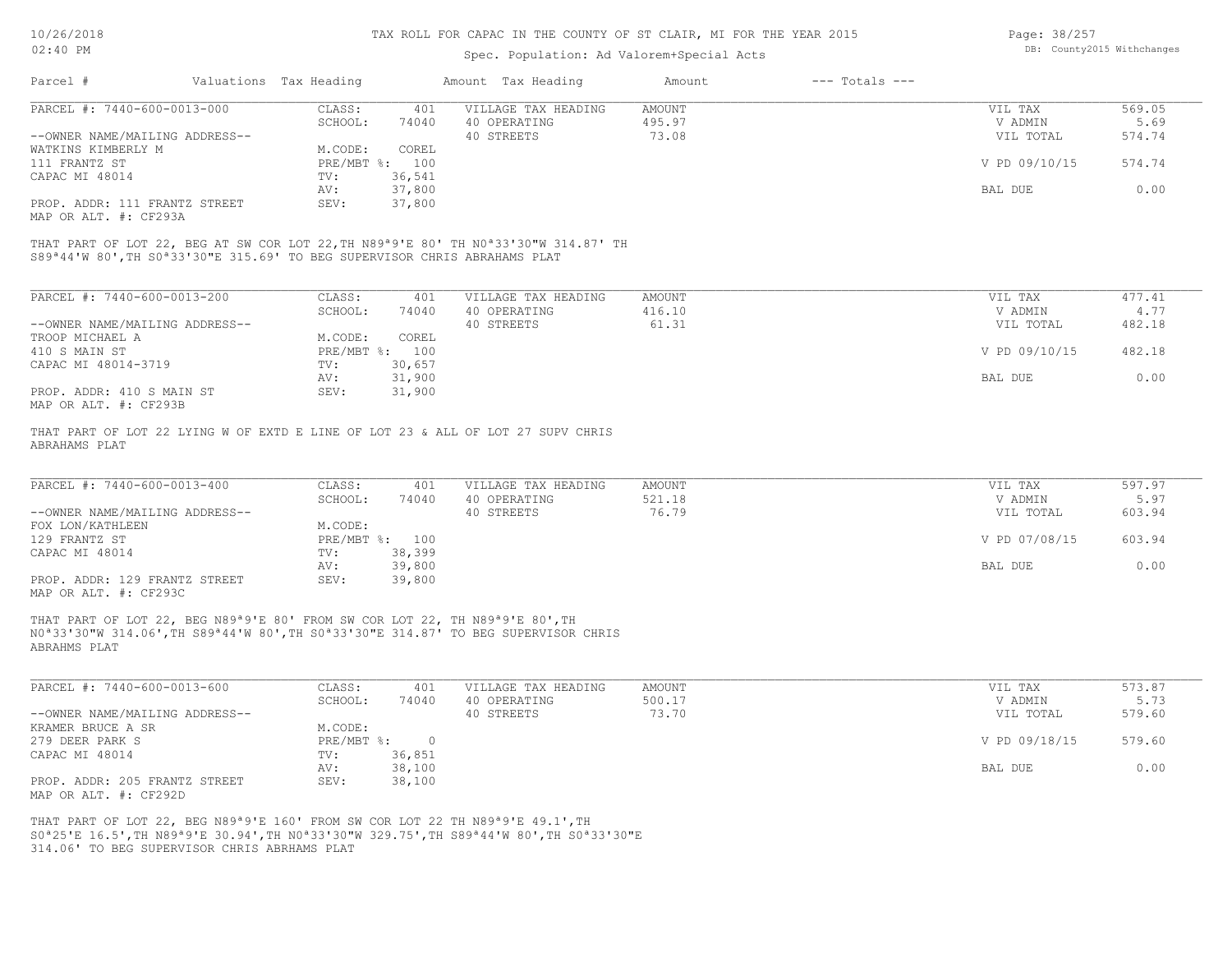## Spec. Population: Ad Valorem+Special Acts

| Page: 39/257 |                            |
|--------------|----------------------------|
|              | DB: County2015 Withchanges |

| PARCEL #: 7440-600-0013-800                                                                                        |              |        |                                                                                    |        |               |        |
|--------------------------------------------------------------------------------------------------------------------|--------------|--------|------------------------------------------------------------------------------------|--------|---------------|--------|
|                                                                                                                    | CLASS:       | 401    | VILLAGE TAX HEADING                                                                | AMOUNT | VIL TAX       | 858.41 |
|                                                                                                                    | SCHOOL:      | 74040  | 40 OPERATING                                                                       | 748.17 | V ADMIN       | 8.58   |
| --OWNER NAME/MAILING ADDRESS--                                                                                     |              |        | 40 STREETS                                                                         | 110.24 | VIL TOTAL     | 866.99 |
| RODRIGUEZ EDWARD/CAMPOS                                                                                            | M.CODE:      | COREL  |                                                                                    |        |               |        |
| 215 FRANTZ                                                                                                         | $PRE/MBT$ %: | 100    |                                                                                    |        | V PD 09/10/15 | 866.99 |
| CAPAC, MI 48014                                                                                                    | TV:          | 55,122 |                                                                                    |        |               |        |
|                                                                                                                    | AV:          | 56,600 |                                                                                    |        | BAL DUE       | 0.00   |
| PROP. ADDR: 215 FRANTZ STREET                                                                                      | SEV:         | 56,600 |                                                                                    |        |               |        |
| MAP OR ALT. #: CF293E                                                                                              |              |        |                                                                                    |        |               |        |
|                                                                                                                    |              |        | 142.09', TH S 0* 33' 30" E 329.75', TH N 89* 9' E 141.66' TO BEG. SUPERVISOR CHRIS |        |               |        |
| PARCEL #: 7440-600-0014-000                                                                                        | CLASS:       | 401    | VILLAGE TAX HEADING                                                                | AMOUNT | VIL TAX       | 480.98 |
|                                                                                                                    | SCHOOL:      | 74040  | 40 OPERATING                                                                       | 419.21 | V ADMIN       | 4.80   |
|                                                                                                                    |              |        | 40 STREETS                                                                         | 61.77  | VIL TOTAL     | 485.78 |
|                                                                                                                    | M.CODE:      |        |                                                                                    |        |               |        |
|                                                                                                                    | $PRE/MBT$ %: | 100    |                                                                                    |        | V PD 08/13/15 | 485.78 |
|                                                                                                                    | TV:          | 30,886 |                                                                                    |        |               |        |
| ABRAHAMS PLAT<br>--OWNER NAME/MAILING ADDRESS--<br><b>AGUILAR EDUARDO</b><br>5944 BOWERS RD<br>IMLAY CITY MI 48444 | AV:          | 32,900 |                                                                                    |        | BAL DUE       | 0.00   |
| PROP. ADDR: 109 FRANTZ STREET<br>MAP OR ALT. #: CF294                                                              | SEV:         | 32,900 |                                                                                    |        |               |        |

MAP OR ALT. #: CF295 PROP. ADDR: 107 FRANTZ STREET SEV: 37,500 AV: 37,500 BAL DUE 0.00 CAPAC MI 48014 TV: 36,335<br>
AV: 37,500 107 FRANTZ ST PRE/MBT %: 100 V PD 09/02/15 571.49 FINCH ROBERT M.CODE: --OWNER NAME/MAILING ADDRESS-- 40 STREETS 72.67 VIL TOTAL 571.49 SCHOOL: 74040 40 OPERATING 493.17 40 ADMIN 5.65 PARCEL #: 7440-600-0015-000 CLASS: 401 VILLAGE TAX HEADING AMOUNT AMOUNT VIL TAX 565.84<br>565.84 SCHOOL: 74040 40 OPERATING 493.17 403.17 VADMIN 5.65  $\mathcal{L}_\mathcal{L} = \mathcal{L}_\mathcal{L} = \mathcal{L}_\mathcal{L} = \mathcal{L}_\mathcal{L} = \mathcal{L}_\mathcal{L} = \mathcal{L}_\mathcal{L} = \mathcal{L}_\mathcal{L} = \mathcal{L}_\mathcal{L} = \mathcal{L}_\mathcal{L} = \mathcal{L}_\mathcal{L} = \mathcal{L}_\mathcal{L} = \mathcal{L}_\mathcal{L} = \mathcal{L}_\mathcal{L} = \mathcal{L}_\mathcal{L} = \mathcal{L}_\mathcal{L} = \mathcal{L}_\mathcal{L} = \mathcal{L}_\mathcal{L}$ 

LOT 24 SUPERVISOR CHRIS ABRAHAMS PLAT SEC 27 T7N R13E

| PARCEL #: 7440-600-0016-000    | CLASS:     | 401    | VILLAGE TAX HEADING | AMOUNT | VIL TAX       | 474.66 |
|--------------------------------|------------|--------|---------------------|--------|---------------|--------|
|                                | SCHOOL:    | 74040  | 40 OPERATING        | 413.70 | V ADMIN       | 4.74   |
| --OWNER NAME/MAILING ADDRESS-- |            |        | 40 STREETS          | 60.96  | VIL TOTAL     | 479.40 |
| STANDEL MONICA                 | M.CODE:    | 00CSB  |                     |        |               |        |
| 105 FRANTZ STREET              | PRE/MBT %: | 100    |                     |        | V PD 07/10/15 | 479.40 |
| CAPAC MI 48014                 | TV:        | 30,480 |                     |        |               |        |
|                                | AV:        | 38,900 |                     |        | BAL DUE       | 0.00   |
| PROP. ADDR: 105 FRANTZ STREET  | SEV:       | 38,900 |                     |        |               |        |
| MAP OR ALT. #: CF296           |            |        |                     |        |               |        |

LOT 25 SUPERVISOR CHRIS ABRAHAMS PLAT SEC 27 T7N R13E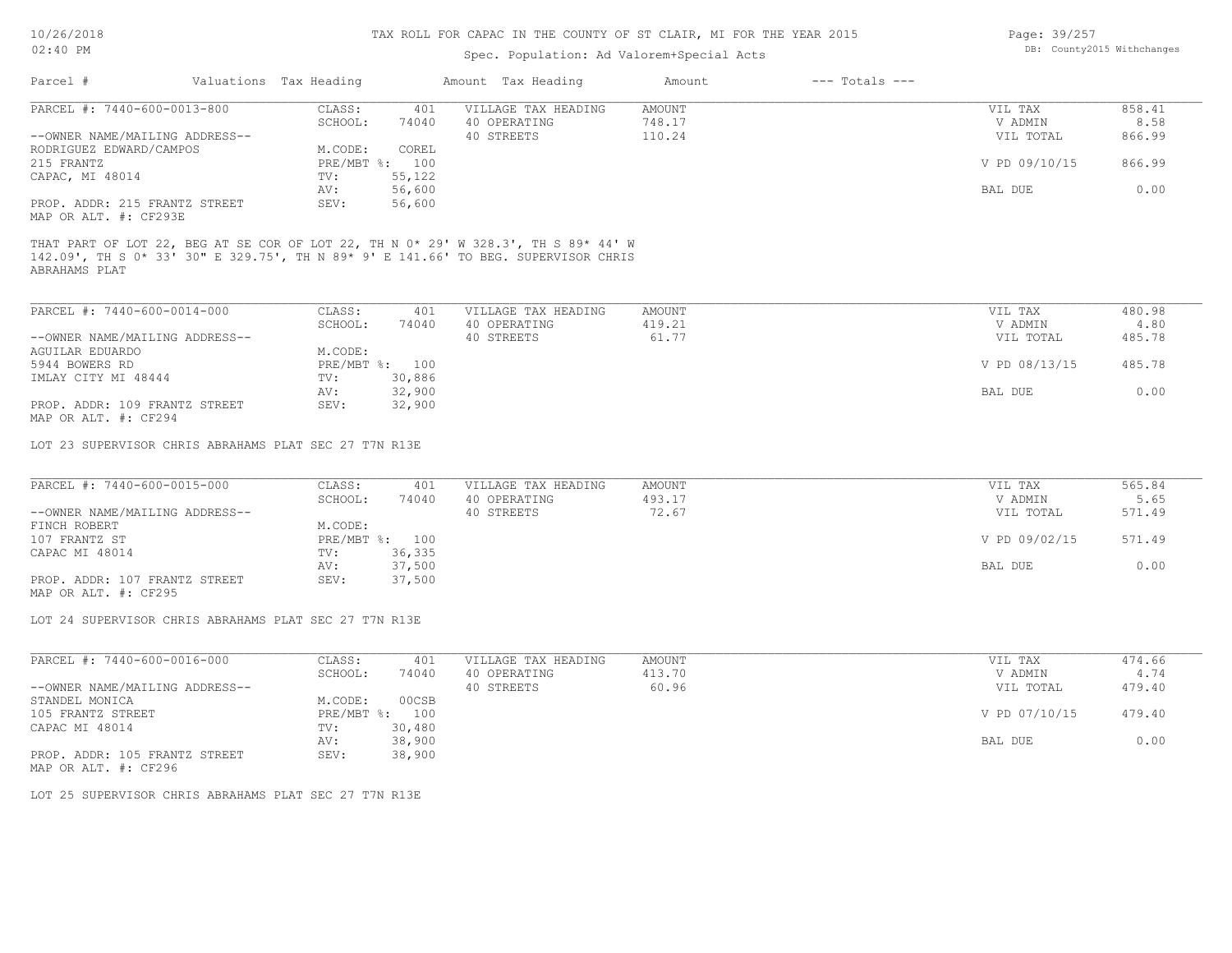# Spec. Population: Ad Valorem+Special Acts

Page: 40/257 DB: County2015 Withchanges

| PARCEL #: 7440-600-0017-000<br>423.58<br>CLASS:<br>401<br>AMOUNT<br>VILLAGE TAX HEADING<br>VIL TAX<br>74040<br>40 OPERATING<br>369.18<br>4.23<br>SCHOOL:<br>V ADMIN<br>--OWNER NAME/MAILING ADDRESS--<br>427.81<br>54.40<br>40 STREETS<br>VIL TOTAL<br>COREL<br>M.CODE:<br>V PD 09/10/15<br>427.81<br>$PRE/MBT$ $\frac{1}{6}$ :<br>- 0<br>27,200<br>TV:<br>0.00<br>27,200<br>BAL DUE<br>AV:<br>PROP. ADDR: 103 FRANTZ STREET<br>27,200<br>SEV:<br>LOT 26 SUPERVISOR CHRIS ABRAHAMS PLAT SEC 27 T7N R13E | Parcel #             | Valuations Tax Heading | Amount Tax Heading | Amount | $---$ Totals $---$ |  |
|---------------------------------------------------------------------------------------------------------------------------------------------------------------------------------------------------------------------------------------------------------------------------------------------------------------------------------------------------------------------------------------------------------------------------------------------------------------------------------------------------------|----------------------|------------------------|--------------------|--------|--------------------|--|
|                                                                                                                                                                                                                                                                                                                                                                                                                                                                                                         |                      |                        |                    |        |                    |  |
|                                                                                                                                                                                                                                                                                                                                                                                                                                                                                                         |                      |                        |                    |        |                    |  |
|                                                                                                                                                                                                                                                                                                                                                                                                                                                                                                         |                      |                        |                    |        |                    |  |
|                                                                                                                                                                                                                                                                                                                                                                                                                                                                                                         | MILLER PAUL E        |                        |                    |        |                    |  |
|                                                                                                                                                                                                                                                                                                                                                                                                                                                                                                         | 326 GRACE ST         |                        |                    |        |                    |  |
|                                                                                                                                                                                                                                                                                                                                                                                                                                                                                                         | PITTSBURGH PA 15211  |                        |                    |        |                    |  |
|                                                                                                                                                                                                                                                                                                                                                                                                                                                                                                         |                      |                        |                    |        |                    |  |
|                                                                                                                                                                                                                                                                                                                                                                                                                                                                                                         |                      |                        |                    |        |                    |  |
|                                                                                                                                                                                                                                                                                                                                                                                                                                                                                                         | MAP OR ALT. #: CF297 |                        |                    |        |                    |  |
|                                                                                                                                                                                                                                                                                                                                                                                                                                                                                                         |                      |                        |                    |        |                    |  |
|                                                                                                                                                                                                                                                                                                                                                                                                                                                                                                         |                      |                        |                    |        |                    |  |

| PARCEL #: 7440-600-0019-000    | CLASS:  | 401            | VILLAGE TAX HEADING | AMOUNT | VIL TAX   | 520.81 |
|--------------------------------|---------|----------------|---------------------|--------|-----------|--------|
|                                | SCHOOL: | 74040          | 40 OPERATING        | 453.93 | V ADMIN   | 5.20   |
| --OWNER NAME/MAILING ADDRESS-- |         |                | 40 STREETS          | 66.88  | VIL TOTAL | 526.01 |
| SCHNECK RICHARD R              | M.CODE: |                |                     |        |           |        |
| ALLEN SHARON                   |         | PRE/MBT %: 100 |                     |        | BAL DUE   | 526.01 |
| 412 S MAIN ST                  | TV:     | 33,444         |                     |        |           |        |
| CAPAC MI 48014-3719            | AV:     | 38,300         |                     |        |           |        |
|                                | SEV:    | 38,300         |                     |        |           |        |
| PROP. ADDR: 412 S MAIN ST      |         |                |                     |        |           |        |

MAP OR ALT. #: CF298/299

LOT 28 SUPERVISOR CHRIS ABRAHAMS PLAT SEC 27 T7N R13E

| PARCEL #: 7440-600-0020-000    | CLASS:     | 401    | VILLAGE TAX HEADING | AMOUNT | VIL TAX       | 580.66 |
|--------------------------------|------------|--------|---------------------|--------|---------------|--------|
|                                | SCHOOL:    | 74040  | 40 OPERATING        | 506.09 | V ADMIN       | 5.80   |
| --OWNER NAME/MAILING ADDRESS-- |            |        | 40 STREETS          | 74.57  | VIL TOTAL     | 586.46 |
| ZAMMIT JOSEPH                  | M.CODE:    |        |                     |        |               |        |
| ZAMMIT ROBYN                   | PRE/MBT %: |        |                     |        | V PD 09/16/15 | 586.46 |
| 10981 LANTRY LANE              | TV:        | 37,287 |                     |        |               |        |
| OAK HILLS CA 92344             | AV:        | 38,200 |                     |        | BAL DUE       | 0.00   |
|                                | SEV:       | 38,200 |                     |        |               |        |
| PROP. ADDR: 414 S MAIN ST      |            |        |                     |        |               |        |

MAP OR ALT. #: CF300

LOT 29 SUPERVISOR CHRIS ABRAHAMS PLAT SEC 27 T7N R13E

| PARCEL #: 7440-600-0021-000    | CLASS:     | 401    | VILLAGE TAX HEADING | AMOUNT | VIL TAX       | 264.22 |
|--------------------------------|------------|--------|---------------------|--------|---------------|--------|
|                                | SCHOOL:    | 74040  | 40 OPERATING        | 230.29 | V ADMIN       | 2.64   |
| --OWNER NAME/MAILING ADDRESS-- |            |        | 40 STREETS          | 33.93  | VIL TOTAL     | 266.86 |
| BOYNE GRACE / CLARK GERALDINE  | M.CODE:    |        |                     |        |               |        |
| 6504 STERLING RD               | PRE/MBT %: | 100    |                     |        | V PD 09/03/15 | 266.86 |
| YALE MI 48097                  | TV:        | 16,967 |                     |        |               |        |
|                                | AV:        | 20,600 |                     |        | BAL DUE       | 0.00   |
| PROP. ADDR: 500 S MAIN ST      | SEV:       | 20,600 |                     |        |               |        |

MAP OR ALT. #: CF301A

PLAT SEC 27 T7N R13E LOT 31 EXC S 35 FT ALSO LOT 30 EXC E 40 FT OF BOTH LOTS SUPERVISOR CHRIS ABRAHAMS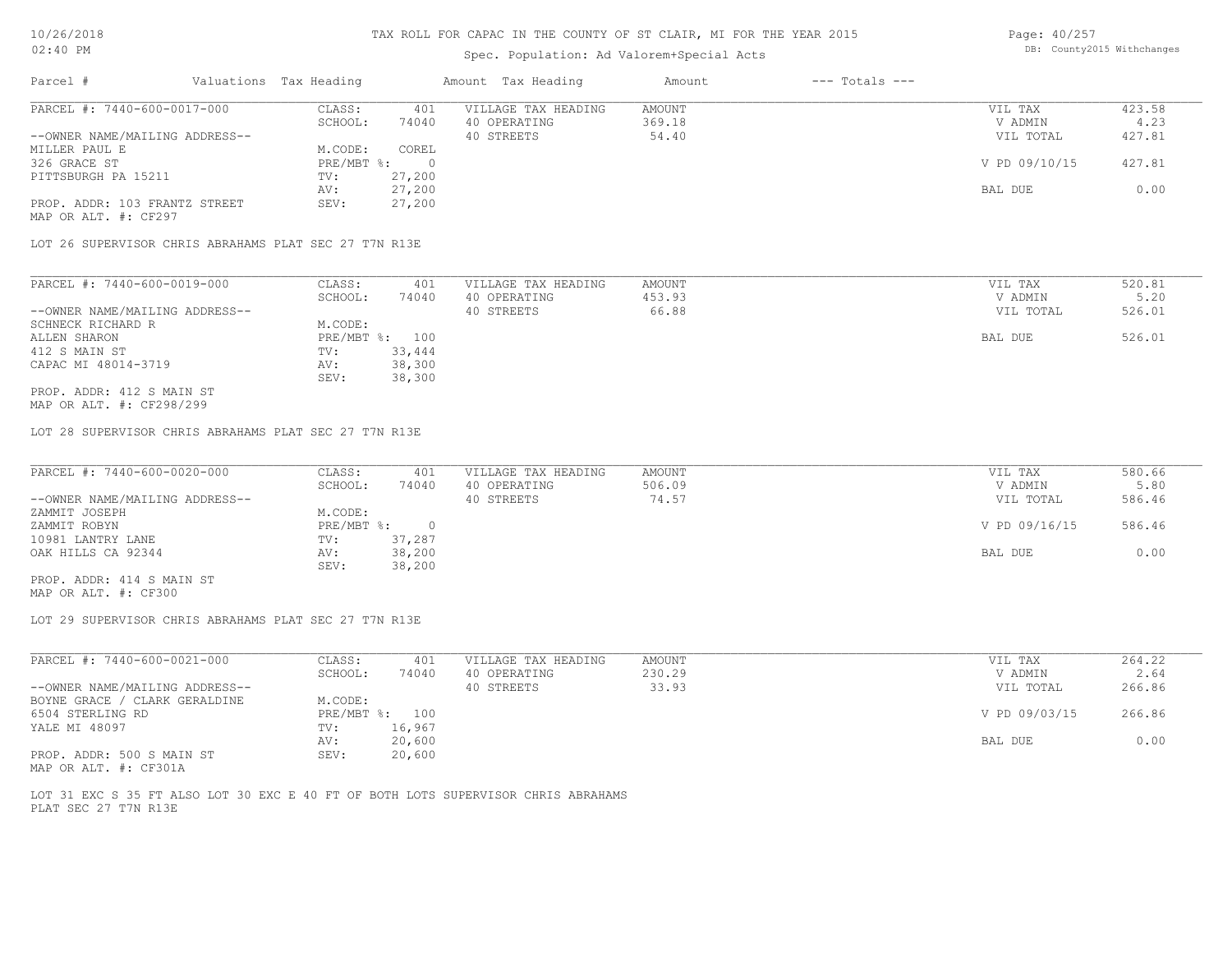## Spec. Population: Ad Valorem+Special Acts

Page: 41/257 DB: County2015 Withchanges

| Parcel #                       | Valuations Tax Heading |       | Amount Tax Heading  | Amount | $---$ Totals $---$ |           |        |
|--------------------------------|------------------------|-------|---------------------|--------|--------------------|-----------|--------|
| PARCEL #: 7440-600-0022-000    | CLASS:                 | 402   | VILLAGE TAX HEADING | AMOUNT |                    | VIL TAX   | 101.25 |
|                                | SCHOOL:                | 74040 | 40 OPERATING        | 88.25  |                    | V ADMIN   | 1.01   |
| --OWNER NAME/MAILING ADDRESS-- |                        |       | 40 STREETS          | 13.00  |                    | VIL TOTAL | 102.26 |
| VILLEME DONALD                 | M.CODE:                |       |                     |        |                    |           |        |
| VILLEME HEIDI                  | PRE/MBT %:             |       |                     |        |                    | BAL DUE   | 102.26 |
| 104 FRANTZ ST                  | TV:                    | 6,502 |                     |        |                    |           |        |
| CAPAC MI 48014-3733            | AV:                    | 9,600 |                     |        |                    |           |        |
|                                | SEV:                   | 9,600 |                     |        |                    |           |        |
| PROP. ADDR: FRANTZ STREET      |                        |       |                     |        |                    |           |        |

MAP OR ALT. #: CF301B

E40 FT OF LOTS 30, 31 & 32 SUPERVISORS CHRIS ABRAHAMS PLAT SEC 27 T7N R13E

| PARCEL #: 7440-600-0023-000    | CLASS:     | 401    | VILLAGE TAX HEADING | AMOUNT | 471.48<br>VIL TAX       |  |
|--------------------------------|------------|--------|---------------------|--------|-------------------------|--|
|                                | SCHOOL:    | 74040  | 40 OPERATING        | 410.93 | V ADMIN<br>4.71         |  |
| --OWNER NAME/MAILING ADDRESS-- |            |        | 40 STREETS          | 60.55  | 476.19<br>VIL TOTAL     |  |
| KEGLER JAMES D                 | M.CODE:    |        |                     |        |                         |  |
| KEGLER KAREN S                 | PRE/MBT %: | $\cap$ |                     |        | V PD 08/05/15<br>476.19 |  |
| 15717 IMLAY CITY RD            | TV:        | 30,276 |                     |        |                         |  |
| CAPAC MI 48014                 | AV:        | 30,800 |                     |        | 0.00<br>BAL DUE         |  |
|                                | SEV:       | 30,800 |                     |        |                         |  |
| PROP. ADDR: 502 S MAIN ST      |            |        |                     |        |                         |  |

MAP OR ALT. #: CF301C

R13E LOTS 32 & S 35 FT OF LOT 31 EXC E 40 FT SUPERVISOR CHRIS ABRAHAMS PLAT SEC 27 T7N

| PARCEL #: 7440-600-0024-000    | CLASS:         | 401    | VILLAGE TAX HEADING | AMOUNT | VIL TAX   | 556.18 |
|--------------------------------|----------------|--------|---------------------|--------|-----------|--------|
|                                | SCHOOL:        | 74040  | 40 OPERATING        | 484.75 | V ADMIN   | 5.56   |
| --OWNER NAME/MAILING ADDRESS-- |                |        | 40 STREETS          | 71.43  | VIL TOTAL | 561.74 |
| VILLEME DONALD                 | M.CODE:        |        |                     |        |           |        |
| VILLEME HEIDI                  | PRE/MBT %: 100 |        |                     |        | BAL DUE   | 561.74 |
| 104 FRANTZ ST                  | TV:            | 35,715 |                     |        |           |        |
| CAPAC MI 48014-3733            | AV:            | 36,900 |                     |        |           |        |
|                                | SEV:           | 36,900 |                     |        |           |        |
| PROP. ADDR: 104 FRANTZ STREET  |                |        |                     |        |           |        |

 $\mathcal{L}_\mathcal{L} = \mathcal{L}_\mathcal{L} = \mathcal{L}_\mathcal{L} = \mathcal{L}_\mathcal{L} = \mathcal{L}_\mathcal{L} = \mathcal{L}_\mathcal{L} = \mathcal{L}_\mathcal{L} = \mathcal{L}_\mathcal{L} = \mathcal{L}_\mathcal{L} = \mathcal{L}_\mathcal{L} = \mathcal{L}_\mathcal{L} = \mathcal{L}_\mathcal{L} = \mathcal{L}_\mathcal{L} = \mathcal{L}_\mathcal{L} = \mathcal{L}_\mathcal{L} = \mathcal{L}_\mathcal{L} = \mathcal{L}_\mathcal{L}$ 

MAP OR ALT. #: CF302A1

LOT 33 & W 1/2 OF LOT 34 SUPERVISOR CHRIS ABRAHAMS PLAT SEC 27 T7N R13E

| PARCEL #: 7440-600-0025-000    | CLASS:                    | 401    | VILLAGE TAX HEADING | AMOUNT | VIL TAX   | 477.82 |
|--------------------------------|---------------------------|--------|---------------------|--------|-----------|--------|
|                                | SCHOOL:                   | 74040  | 40 OPERATING        | 416.46 | V ADMIN   | 4.77   |
| --OWNER NAME/MAILING ADDRESS-- |                           |        | 40 STREETS          | 61.36  | VIL TOTAL | 482.59 |
| WELLS FARGO HOME MORTGAGE      | M.CODE:                   |        |                     |        |           |        |
| ORLANS ASSOCIATES, P.C.        | $PRE/MBT$ $\frac{1}{6}$ : |        |                     |        | BAL DUE   | 482.59 |
| P.O. BOX 5041                  | TV:                       | 30,683 |                     |        |           |        |
| TROY MI 48007-5041             | AV:                       | 31,300 |                     |        |           |        |
|                                | SEV:                      | 31,300 |                     |        |           |        |
| PROP. ADDR: 106 FRANTZ STREET  |                           |        |                     |        |           |        |
| MAP OR ALT. #: CF302A2         |                           |        |                     |        |           |        |

R13E E1/2 OF LOT 34, LOT 35 & W 40 FT OF LOT 36 SUPERVISOR CHRIS ABRAHAMS PLAT SEC 7 T7N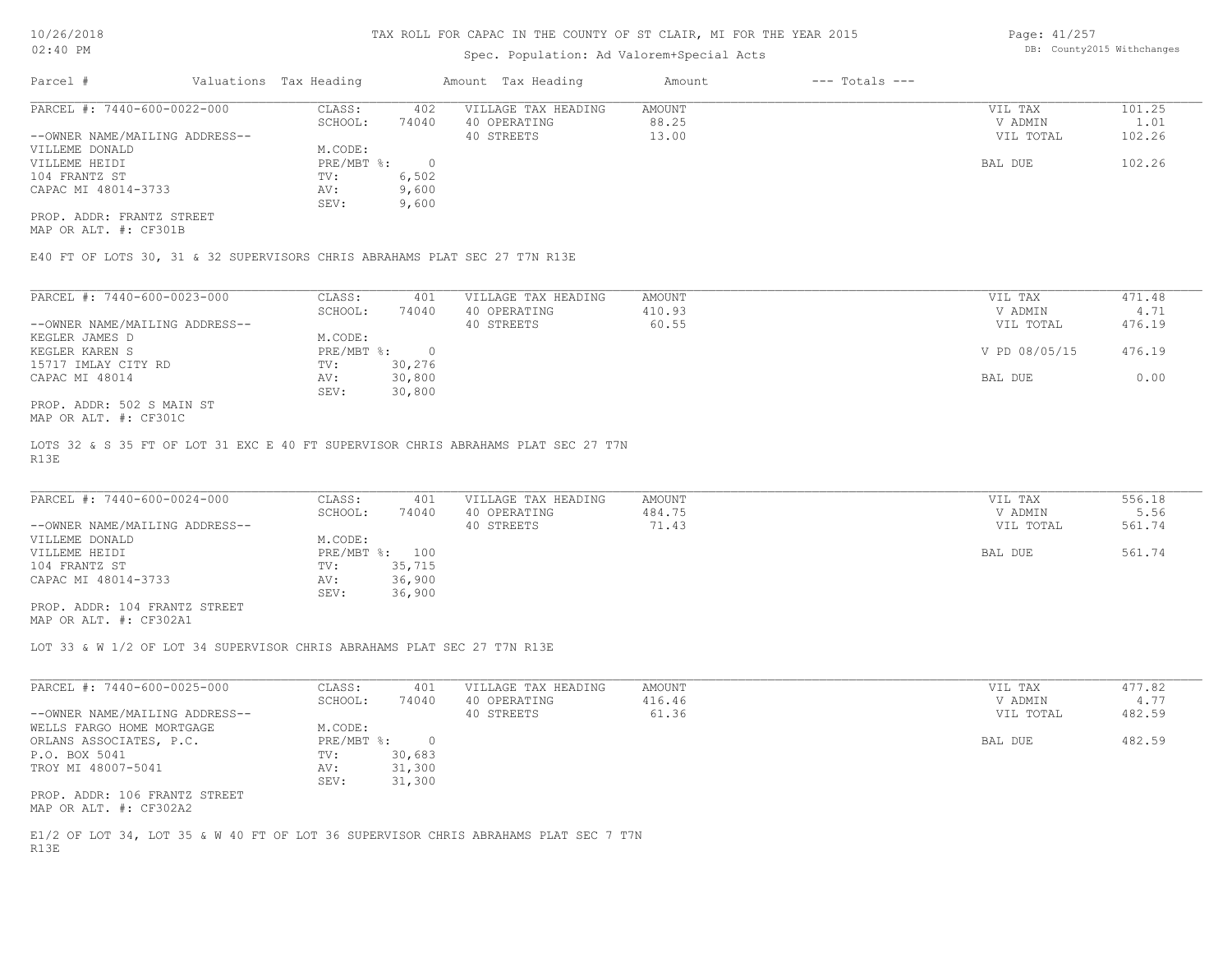## Spec. Population: Ad Valorem+Special Acts

Page: 42/257 DB: County2015 Withchanges

| Parcel #                       | Valuations Tax Heading |        | Amount Tax Heading  | Amount | $---$ Totals $---$ |               |        |
|--------------------------------|------------------------|--------|---------------------|--------|--------------------|---------------|--------|
| PARCEL #: 7440-600-0026-000    | CLASS:                 | 401    | VILLAGE TAX HEADING | AMOUNT |                    | VIL TAX       | 406.45 |
|                                | SCHOOL:                | 74040  | 40 OPERATING        | 354.25 |                    | V ADMIN       | 4.06   |
| --OWNER NAME/MAILING ADDRESS-- |                        |        | 40 STREETS          | 52.20  |                    | VIL TOTAL     | 410.51 |
| VENTIMIGLIA MATTHEW R          | M.CODE:                | COREL  |                     |        |                    |               |        |
| 110 FRANTZ STREET              | PRE/MBT %:             | 100    |                     |        |                    | V PD 09/10/15 | 410.51 |
| CAPAC MI 48014-3733            | TV:                    | 26,100 |                     |        |                    |               |        |
|                                | AV:                    | 26,100 |                     |        |                    | BAL DUE       | 0.00   |
| PROP. ADDR: 110 FRANTZ STREET  | SEV:                   | 26,100 |                     |        |                    |               |        |
| MAP OR ALT. #: CF302B          |                        |        |                     |        |                    |               |        |

LOT 37 & E 10 FT OF LOT 36 SUPERVISOR CHRIS ABRAHAMS PLAT SEC 27 T7N R13E

| PARCEL #: 7440-600-0027-000    | CLASS:     | 401    | VILLAGE TAX HEADING | AMOUNT | VIL TAX       | 181.63 |
|--------------------------------|------------|--------|---------------------|--------|---------------|--------|
|                                | SCHOOL:    | 74040  | 40 OPERATING        | 158.31 | V ADMIN       | 1.81   |
| --OWNER NAME/MAILING ADDRESS-- |            |        | 40 STREETS          | 23.32  | VIL TOTAL     | 183.44 |
| HILL MATTHEW R/RANK ANTON      | M.CODE:    |        |                     |        |               |        |
| 16022 W PARK ST                | PRE/MBT %: |        |                     |        | V PD 09/18/15 | 183.44 |
| CAPAC MI 48014                 | TV:        | 11,664 |                     |        |               |        |
|                                | AV:        | 14,100 |                     |        | BAL DUE       | 0.00   |
| PROP. ADDR: FRANTZ STREET      | SEV:       | 14,100 |                     |        |               |        |
|                                |            |        |                     |        |               |        |

MAP OR ALT. #: CF303

LOT 38 SUPERVISOR CHRIS ABRAHAMS PLAT SEC 27 T7N R13E

| PARCEL #: 7440-600-0028-000    | CLASS:         | 401    | VILLAGE TAX HEADING | AMOUNT | VIL TAX   | 417.94 |
|--------------------------------|----------------|--------|---------------------|--------|-----------|--------|
|                                | SCHOOL:        | 74040  | 40 OPERATING        | 364.27 | V ADMIN   | 4.17   |
| --OWNER NAME/MAILING ADDRESS-- |                |        | 40 STREETS          | 53.67  | VIL TOTAL | 422.11 |
| MURPHY TERRANCE                | M.CODE:        |        |                     |        |           |        |
| MURPHY LAURI                   | PRE/MBT %: 100 |        |                     |        | BAL DUE   | 422.11 |
| 204 FRANTZ STREET              | TV:            | 26,838 |                     |        |           |        |
| CAPAC MI 48014-3735            | AV:            | 28,500 |                     |        |           |        |
|                                | SEV:           | 28,500 |                     |        |           |        |
| PROP. ADDR: 204 FRANTZ STREET  |                |        |                     |        |           |        |

MAP OR ALT. #: CF304

T7N R13E LOT 39 & MOST NLY 14 FT OF LOT 40 ADJ THERETO SUPERVISOR CHRIS ABRAHAMS PLAT SEC 27

| PARCEL #: 7440-600-0029-000    | CLASS:     | 201     | VILLAGE TAX HEADING | AMOUNT   | VIL TAX       | l,850.07 |
|--------------------------------|------------|---------|---------------------|----------|---------------|----------|
|                                | SCHOOL:    | 74040   | 40 OPERATING        | 1,612.47 | V ADMIN       | 18.50    |
| --OWNER NAME/MAILING ADDRESS-- |            |         | 40 STREETS          | 237.60   | VIL TOTAL     | 1,868.57 |
| SR HUNTER'S CROSSING LLC       | M.CODE:    |         |                     |          |               |          |
| 27777 FRANKLIN RD STE 200      | PRE/MBT %: |         |                     |          | V PD 08/21/15 | 1,868.57 |
| SOUTHFIELD MI 48034            | TV:        | 118,800 |                     |          |               |          |
|                                | AV:        | 118,800 |                     |          | BAL DUE       | 0.00     |
| PROP. ADDR:                    | SEV:       | 118,800 |                     |          |               |          |
| $\frac{1}{2}$                  |            |         |                     |          |               |          |

MAP OR ALT. #:

BEG SUP ABRAHAMS PLAT FT, TH S 0D34M46S W 388.17 FT, TH N 89D51M20S W 62 FT TH 0D 34 M 46S E 388.31 FT TO LOT 40 EXCEPT THE MOST N'LY 14 FT AND EXC BEG AT NW COR LOT 40 TH S 89D44M22S E 62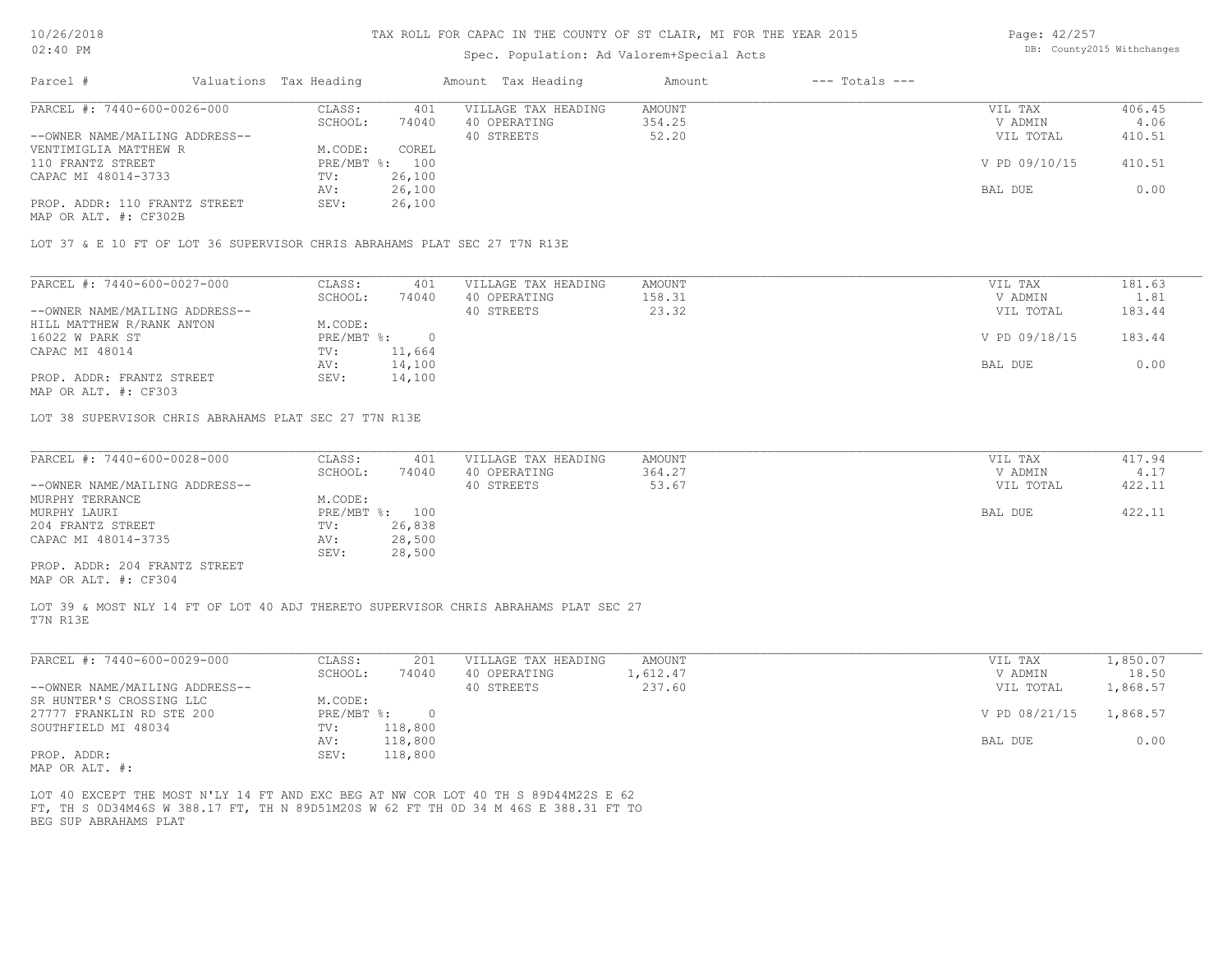## Spec. Population: Ad Valorem+Special Acts

| Parcel #                       | Valuations Tax Heading |        | Amount Tax Heading  | Amount | $---$ Totals $---$ |               |        |
|--------------------------------|------------------------|--------|---------------------|--------|--------------------|---------------|--------|
| PARCEL #: 7440-600-0029-100    | CLASS:                 | 401    | VILLAGE TAX HEADING | AMOUNT |                    | VIL TAX       | 921.09 |
|                                | SCHOOL:                | 74040  | 40 OPERATING        | 802.80 |                    | V ADMIN       | 9.21   |
| --OWNER NAME/MAILING ADDRESS-- |                        |        | 40 STREETS          | 118.29 |                    | VIL TOTAL     | 930.30 |
| BIGELOW STEPHEN C              | M.CODE:                |        |                     |        |                    |               |        |
| BIGELOW KRISTIN D              | PRE/MBT %: 100         |        |                     |        |                    | V PD 09/18/15 | 930.30 |
| 602 S MAIN ST                  | TV:                    | 59,147 |                     |        |                    |               |        |
| CAPAC MI 48014-3723            | AV:                    | 61,100 |                     |        |                    | BAL DUE       | 0.00   |
|                                | SEV:                   | 61,100 |                     |        |                    |               |        |
| PROP. ADDR: 602 S MAIN ST      |                        |        |                     |        |                    |               |        |
|                                |                        |        |                     |        |                    |               |        |

MAP OR ALT. #: CF305B

69' TO BEG SUP CHRIS ABRAHAMS PLAT 62',TH N89^52'27"W 146.78',TH N72"58'38"W 69.03',TH N89^ 52'27"W 100',TH NO^1'44"W 313.71',TH NO^34'46"E 299' TH S89^44'22"E 62',TH SO^34'46"W 388.17',TH N89^51'20"W LOTS 41 & 45 & THAT PRT OF LOTS 40 & 46 DESC AS BEG AT NW COR LOT 46, TH S89^54'10"E

| PARCEL #: 7440-600-0030-000         | CLASS:     | 401    | VILLAGE TAX HEADING | AMOUNT | VIL TAX       | 401.87 |
|-------------------------------------|------------|--------|---------------------|--------|---------------|--------|
|                                     | SCHOOL:    | 74040  | 40 OPERATING        | 350.26 | V ADMIN       | 4.01   |
| --OWNER NAME/MAILING ADDRESS--      |            |        | 40 STREETS          | 51.61  | VIL TOTAL     | 405.88 |
| NANNI CHRISTOPHER J                 | M.CODE:    |        |                     |        |               |        |
| NANNI KAREN, MCCONNELL GREGORY, SUE | PRE/MBT %: |        |                     |        | V PD 09/10/15 | 405.88 |
| 14417 HOUGH RD                      | TV:        | 25,806 |                     |        |               |        |
| ALLENTON MI 48002                   | AV:        | 29,500 |                     |        | BAL DUE       | 0.00   |
|                                     | SEV:       | 29,500 |                     |        |               |        |
| PROP. ADDR: 504 S MAIN ST           |            |        |                     |        |               |        |

MAP OR ALT. #: CF306

LOT 42 SUPERVISOR CHRIS ABRAHAMS PLAT SEC 27 T7N R13E

| PARCEL #: 7440-600-0031-000    | CLASS:     | 401    | VILLAGE TAX HEADING | AMOUNT | VIL TAX       | 378.13 |
|--------------------------------|------------|--------|---------------------|--------|---------------|--------|
|                                | SCHOOL:    | 74040  | 40 OPERATING        | 329.57 | V ADMIN       | 3.78   |
| --OWNER NAME/MAILING ADDRESS-- |            |        | 40 STREETS          | 48.56  | VIL TOTAL     | 381.91 |
| MULTI CORP., INC.              | M.CODE:    |        |                     |        |               |        |
| P.O. BOX 399                   | PRE/MBT %: |        |                     |        | V PD 09/10/15 | 381.91 |
| CAPAC MI 48014                 | TV:        | 24,282 |                     |        |               |        |
|                                | AV:        | 27,300 |                     |        | BAL DUE       | 0.00   |
| PROP. ADDR: 506 S MAIN ST      | SEV:       | 27,300 |                     |        |               |        |
| MAP OR ALT. #: CF307           |            |        |                     |        |               |        |

LOT 43 SUPERVISOR CHRIS ABRAHAMS PLAT SEC 27 T7N R13E

| PARCEL #: 7440-600-0032-000                       | CLASS:       | 401    | VILLAGE TAX HEADING | AMOUNT | VIL TAX   | 294.59 |
|---------------------------------------------------|--------------|--------|---------------------|--------|-----------|--------|
|                                                   | SCHOOL:      | 74040  | 40 OPERATING        | 256.76 | V ADMIN   | 2.94   |
| --OWNER NAME/MAILING ADDRESS--                    |              |        | 40 STREETS          | 37.83  | VIL TOTAL | 297.53 |
| MCNUTT MEL ALGER                                  | M.CODE:      |        |                     |        |           |        |
| P.O. BOX 541                                      | $PRE/MBT$ %: |        |                     |        | BAL DUE   | 297.53 |
| MEMPHIS MI 48041                                  | TV:          | 18,917 |                     |        |           |        |
|                                                   | AV:          | 23,400 |                     |        |           |        |
| PROP. ADDR: 508 S MAIN ST<br>MAP OR ALT. #: CF308 | SEV:         | 23,400 |                     |        |           |        |

LOT 44 SUPERVISOR CHRIS ABRAHAMS PLAT SEC 27 T7N R13E

Page: 43/257 DB: County2015 Withchanges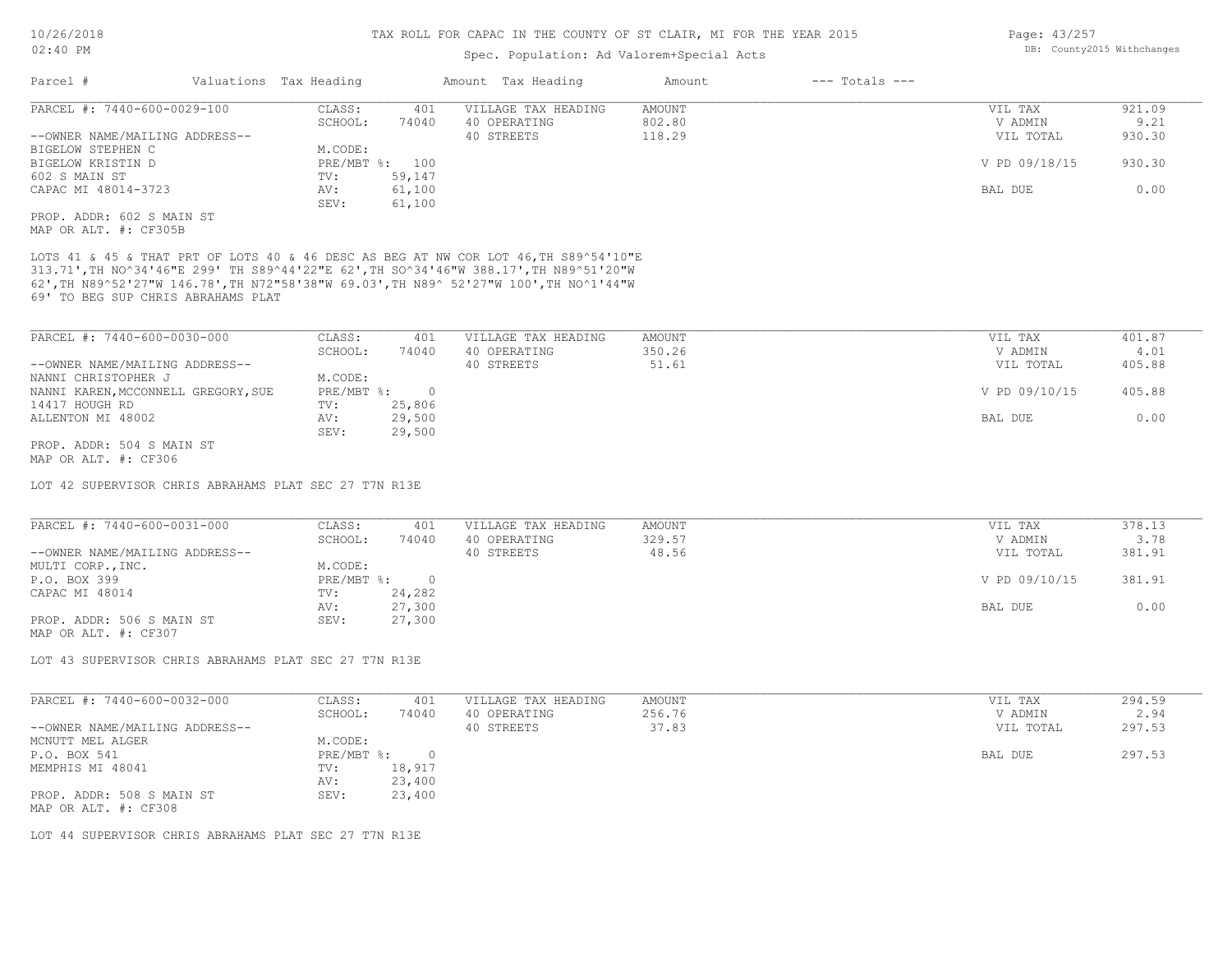## Spec. Population: Ad Valorem+Special Acts

| Page: 44/257 |                            |
|--------------|----------------------------|
|              | DB: County2015 Withchanges |

| Parcel #                       | Valuations Tax Heading |        | Amount Tax Heading  | Amount | $---$ Totals $---$ |               |        |
|--------------------------------|------------------------|--------|---------------------|--------|--------------------|---------------|--------|
| PARCEL #: 7440-600-0033-000    | CLASS:                 | 202    | VILLAGE TAX HEADING | AMOUNT |                    | VIL TAX       | 134.98 |
|                                | SCHOOL:                | 74040  | 40 OPERATING        | 117.65 |                    | V ADMIN       | 1.34   |
| --OWNER NAME/MAILING ADDRESS-- |                        |        | 40 STREETS          | 17.33  |                    | VIL TOTAL     | 136.32 |
| SR HUNTER'S CROSSING LLC       | M.CODE:                |        |                     |        |                    |               |        |
| 27777 FRANKLIN RD STE 200      | PRE/MBT %:             |        |                     |        |                    | V PD 08/21/15 | 136.32 |
| SOUTHFIELD MI 48034            | TV:                    | 8,668  |                     |        |                    |               |        |
|                                | AV:                    | 13,500 |                     |        |                    | BAL DUE       | 0.00   |
| PROP. ADDR: S MAIN ST          | SEV:                   | 13,500 |                     |        |                    |               |        |
| MAP OR ALT. #: CF309           |                        |        |                     |        |                    |               |        |

70' TO BEG SUP CHRIS ABRAHAMS PLAT 90',TH S89^52'27"E100',TH S 72^58'38"E 69.03'.TH S89^52'27"E 146.78',TH SO^34'46"W PART OF LOT 46 DESC AS BEG AT SE COR LOT 46, TH N89^52' 27"W 312.11',TH NO^1'44"W

| PARCEL #: 7440-750-0001-000    | CLASS:     | 703   | VILLAGE TAX HEADING | AMOUNT | VIL TAX   | 0.00 |
|--------------------------------|------------|-------|---------------------|--------|-----------|------|
|                                | SCHOOL:    | 74040 | 40 OPERATING        | 0.00   | V ADMIN   | 0.00 |
| --OWNER NAME/MAILING ADDRESS-- |            |       | 40 STREETS          | 0.00   | VIL TOTAL | 0.00 |
| PARK STREET                    | M.CODE:    |       |                     |        |           |      |
|                                | PRE/MBT %: |       |                     |        | BAL DUE   | 0.00 |
| PROP. ADDR:                    | TV:        |       |                     |        |           |      |
| MAP OR ALT. #: CF310A          | AV:        |       |                     |        |           |      |
|                                | SEV:       |       |                     |        |           |      |

& 28 T7N R13E LOT 1 EXC S 9 FT SUPERVISOR JOHN BOWERS PLAT OF THE VILLAGE OF CAPAC SEC 21, 22 27

| PARCEL #: 7440-750-0002-000    | CLASS:     | 201    | VILLAGE TAX HEADING | AMOUNT   | VIL TAX       | 1,225.59 |
|--------------------------------|------------|--------|---------------------|----------|---------------|----------|
|                                | SCHOOL:    | 74040  | 40 OPERATING        | 1,068.19 | V ADMIN       | 12.25    |
| --OWNER NAME/MAILING ADDRESS-- |            |        | 40 STREETS          | 157.40   | VIL TOTAL     | 1,237.84 |
| DIMOSKI LJUPCO / JOVONKA       | M.CODE:    |        |                     |          |               |          |
| PO BOX 351                     | PRE/MBT %: |        |                     |          | V PD 09/10/15 | 1,237.84 |
| 560 N MAIN ST                  | TV:        | 78,700 |                     |          |               |          |
| CAPAC MI 48014-3150            | AV:        | 78,700 |                     |          | BAL DUE       | 0.00     |
|                                | SEV:       | 78,700 |                     |          |               |          |
| PROP. ADDR: 560 N MAIN ST      |            |        |                     |          |               |          |

MAP OR ALT. #: CF310B

CAPAC SEC 21, 22, 27 & 28 T7N R13E TH W 187 FT, TH N 150 FT TO BEG. SUPERVISOR JOHN BOWERS PLAT OF THE VILLAGE OF THAT PART OF LOTS 1 & 2, COMM 66 FT S OF NW COR OF LOT 1, TH E 187 FT, TH S 150 FT,

| PARCEL #: 7440-750-0003-000    | CLASS:     | 708   | VILLAGE TAX HEADING | AMOUNT | VIL TAX   | 0.00 |
|--------------------------------|------------|-------|---------------------|--------|-----------|------|
|                                | SCHOOL:    | 74040 | 40 OPERATING        | 0.00   | V ADMIN   | 0.00 |
| --OWNER NAME/MAILING ADDRESS-- |            |       | 40 STREETS          | 0.00   | VIL TOTAL | 0.00 |
| ST JOHNS LUTHERAN CHURCH       | M.CODE:    |       |                     |        |           |      |
| 109 E KEMPT CT                 | PRE/MBT %: |       |                     |        | BAL DUE   | 0.00 |
| CAPAC MI 48014                 | TV:        |       |                     |        |           |      |
|                                | AV:        |       |                     |        |           |      |
| PROP. ADDR: M-21               | SEV:       |       |                     |        |           |      |
| MAP OR ALT. #: CF311A          |            |       |                     |        |           |      |

 $\mathcal{L}_\mathcal{L} = \mathcal{L}_\mathcal{L} = \mathcal{L}_\mathcal{L} = \mathcal{L}_\mathcal{L} = \mathcal{L}_\mathcal{L} = \mathcal{L}_\mathcal{L} = \mathcal{L}_\mathcal{L} = \mathcal{L}_\mathcal{L} = \mathcal{L}_\mathcal{L} = \mathcal{L}_\mathcal{L} = \mathcal{L}_\mathcal{L} = \mathcal{L}_\mathcal{L} = \mathcal{L}_\mathcal{L} = \mathcal{L}_\mathcal{L} = \mathcal{L}_\mathcal{L} = \mathcal{L}_\mathcal{L} = \mathcal{L}_\mathcal{L}$ 

PLAT OF THE VILLAGE OF CAPAC S289 FT OF LOT 2 LYING BETW M-21 & WALKER RDS EXC W 528 FT. SUPERVISOR JOHN BOWERS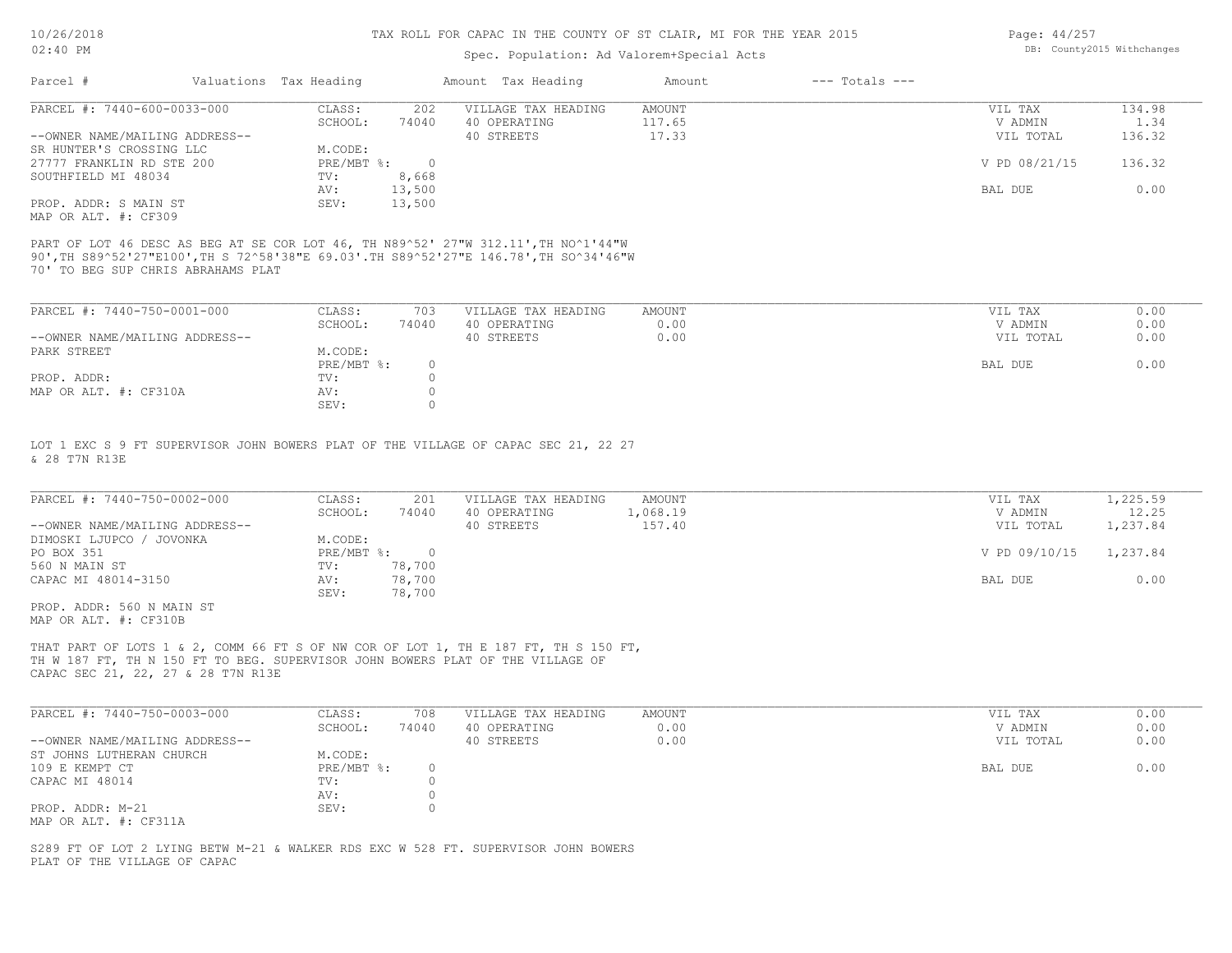## Spec. Population: Ad Valorem+Special Acts

| Page: 45/257 |                            |
|--------------|----------------------------|
|              | DB: County2015 Withchanges |

| Parcel #                       | Valuations Tax Heading |        | Amount Tax Heading  | Amount | $---$ Totals $---$ |               |        |
|--------------------------------|------------------------|--------|---------------------|--------|--------------------|---------------|--------|
| PARCEL #: 7440-750-0004-000    | CLASS:                 | 201    | VILLAGE TAX HEADING | AMOUNT |                    | VIL TAX       | 348.83 |
|                                | SCHOOL:                | 74040  | 40 OPERATING        | 304.03 |                    | V ADMIN       | 3.48   |
| --OWNER NAME/MAILING ADDRESS-- |                        |        | 40 STREETS          | 44.80  |                    | VIL TOTAL     | 352.31 |
| DIMOSKI LIUPCO                 | M.CODE:                |        |                     |        |                    |               |        |
| DIMOSKI JOVANKA                | PRE/MBT %:             |        |                     |        |                    | V PD 09/10/15 | 352.31 |
| 15690 GOULD RD                 | TV:                    | 22,400 |                     |        |                    |               |        |
| ALLENTON MI 48002              | AV:                    | 22,400 |                     |        |                    | BAL DUE       | 0.00   |
|                                | SEV:                   | 22,400 |                     |        |                    |               |        |
| PROP. ADDR: 534 N MAIN ST      |                        |        |                     |        |                    |               |        |
| MAP OR ALT. #: CF311B          |                        |        |                     |        |                    |               |        |
|                                |                        |        |                     |        |                    |               |        |

22, 27 & 28 T7N R13E FT, TH N 75 FT TO BEG. SUPERVISOR JOHN BOWERS PLAT OF THE VILLAGE OF CAPAC SEC 21, PART OF LOT 2 COMM 216 FT S OF NW COR OF LOT 1, TH E 150 FT, TH S 75 FT, TH W 150

| PARCEL #: 7440-750-0005-000    | CLASS:     | 201     | VILLAGE TAX HEADING | AMOUNT   | VIL TAX       | 1,270.11 |
|--------------------------------|------------|---------|---------------------|----------|---------------|----------|
|                                | SCHOOL:    | 74040   | 40 OPERATING        | 1,107.00 | V ADMIN       | 12.70    |
| --OWNER NAME/MAILING ADDRESS-- |            |         | 40 STREETS          | 163.11   | VIL TOTAL     | 1,282.81 |
| DIMOSKI LJUBCO                 | M.CODE:    |         |                     |          |               |          |
| DIMOSKI JOVANKA                | PRE/MBT %: | $\cap$  |                     |          | V PD 09/10/15 | 1,282.81 |
| 15690 GOULD RD.                | TV:        | 81,559  |                     |          |               |          |
| ALLENTON MI 48002              | AV:        | 122,300 |                     |          | BAL DUE       | 0.00     |
|                                | SEV:       | 122,300 |                     |          |               |          |
| PROP. ADDR: 512 N MAIN ST      |            |         |                     |          |               |          |

MAP OR ALT. #: CF311C

7 CLARKSON SUBD, OWNED & OCC AS ONE PARCEL. SEC 21, 22, 27 & 28 T7N R13E BEG. SUPERVISORS JOHN BOWERS PLAT OF THE VILLAGE OF CAPAC ALSO INCL W 37 FT OF LOT FT, TH S 0 DEG 2 MIN E 174 FT TH W 187 FT, TH N 0 DEG 2 MIN W 174 FT TO PLACE OF PART OF LOT 2, COM AT NW COR OF LOT 1 TH S 0 DEG 2 MIN E 291 FT TO BEG, TH E 187

| PARCEL #: 7440-750-0006-000    | CLASS:     | 708   | VILLAGE TAX HEADING | AMOUNT | VIL TAX<br>0.00   |
|--------------------------------|------------|-------|---------------------|--------|-------------------|
|                                | SCHOOL:    | 74040 | 40 OPERATING        | 0.00   | 0.00<br>V ADMIN   |
| --OWNER NAME/MAILING ADDRESS-- |            |       | 40 STREETS          | 0.00   | 0.00<br>VIL TOTAL |
| ST JOHNS LUTHERAN CHURCH       | M.CODE:    |       |                     |        |                   |
| 109 E KEMPF CT                 | PRE/MBT %: |       |                     |        | 0.00<br>BAL DUE   |
| CAPAC MI 48014-3130            | TV:        |       |                     |        |                   |
|                                | AV:        |       |                     |        |                   |
| PROP. ADDR: N WALKER ST        | SEV:       |       |                     |        |                   |
| MAP OR ALT. $\#$ : CF311D/F    |            |       |                     |        |                   |

28 T7N R13E 528 FT TO BEG. SUPERVISOR JOHN BOWERS PLAT OF THE VILLAGE OF CAPAC SEC 21, 22 27 & PART OF LOT 2 BEG AT NW COR OF LOT 9 TH N 289 FT, TH E 528 FT, TH S 289 FT, TH W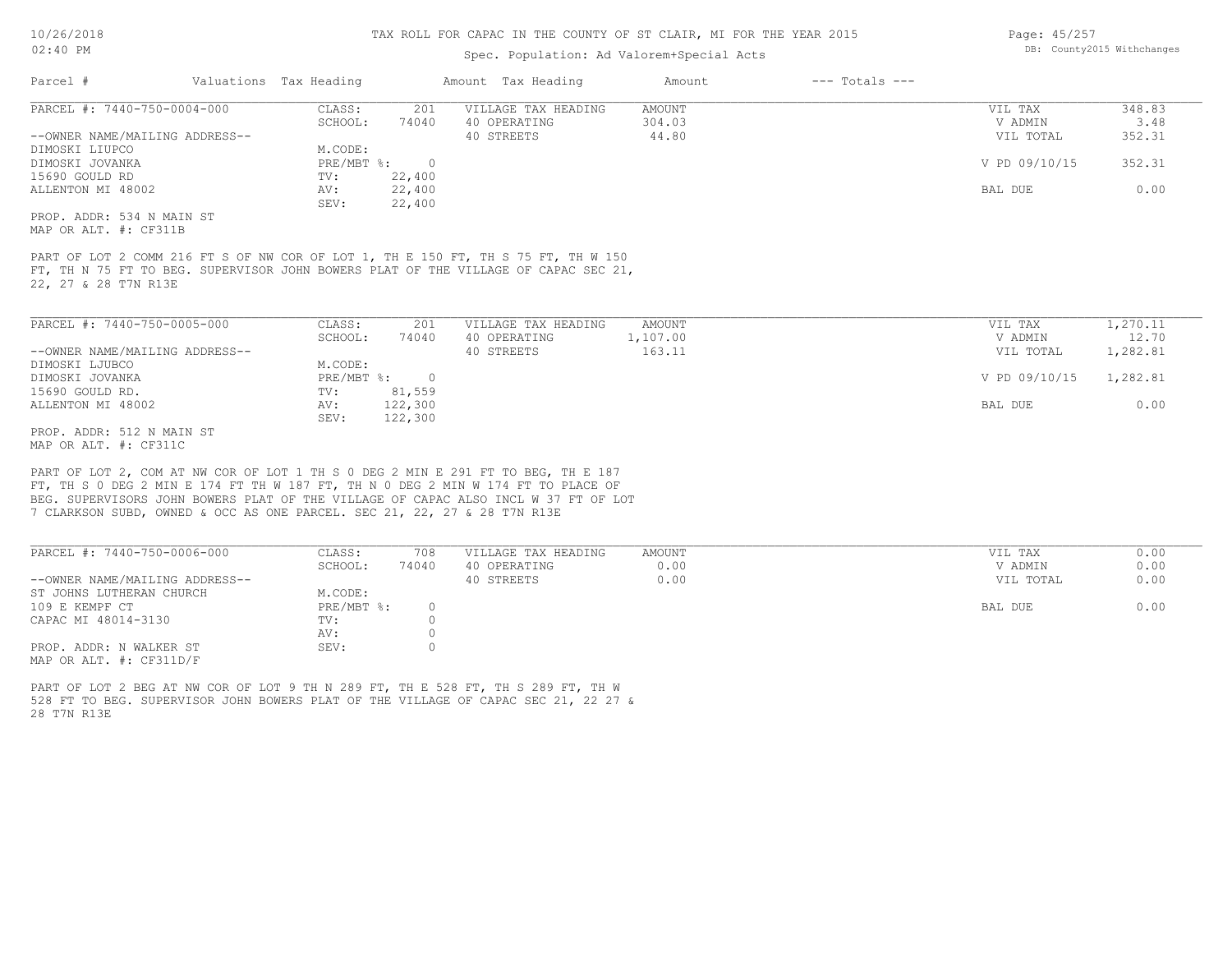Page: 46/257 DB: County2015 Withchanges

| Valuations Tax Heading<br>Amount Tax Heading<br>$---$ Totals $---$<br>Parcel #<br>Amount<br>PARCEL #: 7440-750-0007-000<br>CLASS:<br>VILLAGE TAX HEADING<br>AMOUNT<br>VIL TAX<br>708<br>74040<br>0.00<br>V ADMIN<br>SCHOOL:<br>40 OPERATING<br>--OWNER NAME/MAILING ADDRESS--<br>40 STREETS<br>0.00<br>VIL TOTAL<br>ST JOHNS LUTHERAN CHURCH<br>M.CODE:<br>109 E KEMPF CT<br>PRE/MBT %:<br>$\circ$<br>BAL DUE<br>$\circ$<br>CAPAC MI 48014<br>TV:<br>AV:<br>$\circ$<br>$\mathbf{0}$<br>PROP. ADDR: 109 E KEMPF COURT<br>SEV:<br>MAP OR ALT. #: CF311G<br>PART OF LOT 2, BEG ON S LOT LINE AT NE COR OF LOT 8, TH N 141 FT, TH W 150 FT, TH S<br>141 FT, TH E 150 FT TO BEG. SUPERVISOR JOHN BOWERS PLAT OF THE VILLAGE OF CAPAC SEC<br>21, 22, 27 & 28 T7N R13E<br>PARCEL #: 7440-750-0008-000<br>CLASS:<br>201<br>VILLAGE TAX HEADING<br>AMOUNT<br>VIL TAX<br>SCHOOL:<br>74040<br>40 OPERATING<br>1,157.77<br>V ADMIN<br>170.60<br>--OWNER NAME/MAILING ADDRESS--<br>40 STREETS<br>VIL TOTAL<br>A.D. PROPANE INC- CAPAC<br>M.CODE:<br>PO BOX 798<br>PRE/MBT %:<br>V PD 08/05/15<br>$\overline{0}$<br>VALLEY FORGE PA 19482<br>TV:<br>85,300<br>85,300<br>AV:<br>BAL DUE<br>PROP. ADDR: 14900 DOWNEY RD<br>85,300<br>SEV:<br>MAP OR ALT. #: CF311H<br>THAT PART OF LOT 2 LYING NE OF M-21 SUPERVISOR JOHN BOWERS PLAT OF THE VILLAGE OF<br>CAPAC SEC 21, 22, 27 & 28 T7N R13E<br>PARCEL #: 7440-750-0009-000<br>VILLAGE TAX HEADING<br>CLASS:<br>AMOUNT<br>VIL TAX<br>401<br>SCHOOL:<br>74040<br>40 OPERATING<br>633.27<br>V ADMIN<br>93.31<br>--OWNER NAME/MAILING ADDRESS--<br>40 STREETS<br>VIL TOTAL<br>SENYK VANESSA D<br>M.CODE:<br>COREL<br>PRE/MBT %: 100<br>V PD 09/10/15<br>222 CLARKSON CT<br>46,657<br>CAPAC MI 48014-3118<br>TV:<br>48,400<br>AV:<br>BAL DUE<br>PROP. ADDR: 222 CLARKSON COURT<br>48,400<br>SEV: | DB: County2015 Withchanges | Spec. Population: Ad Valorem+Special Acts |  | $02:40$ PM |
|-------------------------------------------------------------------------------------------------------------------------------------------------------------------------------------------------------------------------------------------------------------------------------------------------------------------------------------------------------------------------------------------------------------------------------------------------------------------------------------------------------------------------------------------------------------------------------------------------------------------------------------------------------------------------------------------------------------------------------------------------------------------------------------------------------------------------------------------------------------------------------------------------------------------------------------------------------------------------------------------------------------------------------------------------------------------------------------------------------------------------------------------------------------------------------------------------------------------------------------------------------------------------------------------------------------------------------------------------------------------------------------------------------------------------------------------------------------------------------------------------------------------------------------------------------------------------------------------------------------------------------------------------------------------------------------------------------------------------------------------------------------------------------------------------------------------------------|----------------------------|-------------------------------------------|--|------------|
|                                                                                                                                                                                                                                                                                                                                                                                                                                                                                                                                                                                                                                                                                                                                                                                                                                                                                                                                                                                                                                                                                                                                                                                                                                                                                                                                                                                                                                                                                                                                                                                                                                                                                                                                                                                                                               |                            |                                           |  |            |
|                                                                                                                                                                                                                                                                                                                                                                                                                                                                                                                                                                                                                                                                                                                                                                                                                                                                                                                                                                                                                                                                                                                                                                                                                                                                                                                                                                                                                                                                                                                                                                                                                                                                                                                                                                                                                               |                            |                                           |  |            |
|                                                                                                                                                                                                                                                                                                                                                                                                                                                                                                                                                                                                                                                                                                                                                                                                                                                                                                                                                                                                                                                                                                                                                                                                                                                                                                                                                                                                                                                                                                                                                                                                                                                                                                                                                                                                                               |                            |                                           |  |            |
|                                                                                                                                                                                                                                                                                                                                                                                                                                                                                                                                                                                                                                                                                                                                                                                                                                                                                                                                                                                                                                                                                                                                                                                                                                                                                                                                                                                                                                                                                                                                                                                                                                                                                                                                                                                                                               |                            |                                           |  |            |
|                                                                                                                                                                                                                                                                                                                                                                                                                                                                                                                                                                                                                                                                                                                                                                                                                                                                                                                                                                                                                                                                                                                                                                                                                                                                                                                                                                                                                                                                                                                                                                                                                                                                                                                                                                                                                               |                            |                                           |  |            |
|                                                                                                                                                                                                                                                                                                                                                                                                                                                                                                                                                                                                                                                                                                                                                                                                                                                                                                                                                                                                                                                                                                                                                                                                                                                                                                                                                                                                                                                                                                                                                                                                                                                                                                                                                                                                                               |                            |                                           |  |            |
|                                                                                                                                                                                                                                                                                                                                                                                                                                                                                                                                                                                                                                                                                                                                                                                                                                                                                                                                                                                                                                                                                                                                                                                                                                                                                                                                                                                                                                                                                                                                                                                                                                                                                                                                                                                                                               |                            |                                           |  |            |
|                                                                                                                                                                                                                                                                                                                                                                                                                                                                                                                                                                                                                                                                                                                                                                                                                                                                                                                                                                                                                                                                                                                                                                                                                                                                                                                                                                                                                                                                                                                                                                                                                                                                                                                                                                                                                               |                            |                                           |  |            |
|                                                                                                                                                                                                                                                                                                                                                                                                                                                                                                                                                                                                                                                                                                                                                                                                                                                                                                                                                                                                                                                                                                                                                                                                                                                                                                                                                                                                                                                                                                                                                                                                                                                                                                                                                                                                                               |                            |                                           |  |            |
|                                                                                                                                                                                                                                                                                                                                                                                                                                                                                                                                                                                                                                                                                                                                                                                                                                                                                                                                                                                                                                                                                                                                                                                                                                                                                                                                                                                                                                                                                                                                                                                                                                                                                                                                                                                                                               |                            |                                           |  |            |
|                                                                                                                                                                                                                                                                                                                                                                                                                                                                                                                                                                                                                                                                                                                                                                                                                                                                                                                                                                                                                                                                                                                                                                                                                                                                                                                                                                                                                                                                                                                                                                                                                                                                                                                                                                                                                               | 1,328.37                   |                                           |  |            |
|                                                                                                                                                                                                                                                                                                                                                                                                                                                                                                                                                                                                                                                                                                                                                                                                                                                                                                                                                                                                                                                                                                                                                                                                                                                                                                                                                                                                                                                                                                                                                                                                                                                                                                                                                                                                                               | 13.28                      |                                           |  |            |
|                                                                                                                                                                                                                                                                                                                                                                                                                                                                                                                                                                                                                                                                                                                                                                                                                                                                                                                                                                                                                                                                                                                                                                                                                                                                                                                                                                                                                                                                                                                                                                                                                                                                                                                                                                                                                               | 1,341.65                   |                                           |  |            |
|                                                                                                                                                                                                                                                                                                                                                                                                                                                                                                                                                                                                                                                                                                                                                                                                                                                                                                                                                                                                                                                                                                                                                                                                                                                                                                                                                                                                                                                                                                                                                                                                                                                                                                                                                                                                                               |                            |                                           |  |            |
|                                                                                                                                                                                                                                                                                                                                                                                                                                                                                                                                                                                                                                                                                                                                                                                                                                                                                                                                                                                                                                                                                                                                                                                                                                                                                                                                                                                                                                                                                                                                                                                                                                                                                                                                                                                                                               | 1,341.65                   |                                           |  |            |
|                                                                                                                                                                                                                                                                                                                                                                                                                                                                                                                                                                                                                                                                                                                                                                                                                                                                                                                                                                                                                                                                                                                                                                                                                                                                                                                                                                                                                                                                                                                                                                                                                                                                                                                                                                                                                               |                            |                                           |  |            |
|                                                                                                                                                                                                                                                                                                                                                                                                                                                                                                                                                                                                                                                                                                                                                                                                                                                                                                                                                                                                                                                                                                                                                                                                                                                                                                                                                                                                                                                                                                                                                                                                                                                                                                                                                                                                                               |                            |                                           |  |            |
|                                                                                                                                                                                                                                                                                                                                                                                                                                                                                                                                                                                                                                                                                                                                                                                                                                                                                                                                                                                                                                                                                                                                                                                                                                                                                                                                                                                                                                                                                                                                                                                                                                                                                                                                                                                                                               |                            |                                           |  |            |
|                                                                                                                                                                                                                                                                                                                                                                                                                                                                                                                                                                                                                                                                                                                                                                                                                                                                                                                                                                                                                                                                                                                                                                                                                                                                                                                                                                                                                                                                                                                                                                                                                                                                                                                                                                                                                               |                            |                                           |  |            |
|                                                                                                                                                                                                                                                                                                                                                                                                                                                                                                                                                                                                                                                                                                                                                                                                                                                                                                                                                                                                                                                                                                                                                                                                                                                                                                                                                                                                                                                                                                                                                                                                                                                                                                                                                                                                                               | 726.58                     |                                           |  |            |
|                                                                                                                                                                                                                                                                                                                                                                                                                                                                                                                                                                                                                                                                                                                                                                                                                                                                                                                                                                                                                                                                                                                                                                                                                                                                                                                                                                                                                                                                                                                                                                                                                                                                                                                                                                                                                               | 733.84                     |                                           |  |            |
|                                                                                                                                                                                                                                                                                                                                                                                                                                                                                                                                                                                                                                                                                                                                                                                                                                                                                                                                                                                                                                                                                                                                                                                                                                                                                                                                                                                                                                                                                                                                                                                                                                                                                                                                                                                                                               |                            |                                           |  |            |
|                                                                                                                                                                                                                                                                                                                                                                                                                                                                                                                                                                                                                                                                                                                                                                                                                                                                                                                                                                                                                                                                                                                                                                                                                                                                                                                                                                                                                                                                                                                                                                                                                                                                                                                                                                                                                               |                            |                                           |  |            |
|                                                                                                                                                                                                                                                                                                                                                                                                                                                                                                                                                                                                                                                                                                                                                                                                                                                                                                                                                                                                                                                                                                                                                                                                                                                                                                                                                                                                                                                                                                                                                                                                                                                                                                                                                                                                                               | 733.84                     |                                           |  |            |
|                                                                                                                                                                                                                                                                                                                                                                                                                                                                                                                                                                                                                                                                                                                                                                                                                                                                                                                                                                                                                                                                                                                                                                                                                                                                                                                                                                                                                                                                                                                                                                                                                                                                                                                                                                                                                               |                            |                                           |  |            |
|                                                                                                                                                                                                                                                                                                                                                                                                                                                                                                                                                                                                                                                                                                                                                                                                                                                                                                                                                                                                                                                                                                                                                                                                                                                                                                                                                                                                                                                                                                                                                                                                                                                                                                                                                                                                                               |                            |                                           |  |            |
| MAP OR ALT. #: CF311I                                                                                                                                                                                                                                                                                                                                                                                                                                                                                                                                                                                                                                                                                                                                                                                                                                                                                                                                                                                                                                                                                                                                                                                                                                                                                                                                                                                                                                                                                                                                                                                                                                                                                                                                                                                                         |                            |                                           |  |            |

OF CAPAC SEC 21, 22, 27 & 28 T7N R13E 21 & N OF EXTD S LINE OF LOT 20 OF ABV PLAT. SUPV JOHN BOWERS PLAT OF THE VILLAGE THAT PART OF LOT 2 LYING W OF M-21 & E OF CLARKSON SUBD & S OF EXTD S LINE OF LOT

| PARCEL #: 7440-750-0010-000          | CLASS:     | 401    | VILLAGE TAX HEADING | AMOUNT | VIL TAX       | 567.33 |
|--------------------------------------|------------|--------|---------------------|--------|---------------|--------|
|                                      | SCHOOL:    | 74040  | 40 OPERATING        | 494.47 | V ADMIN       | 5.67   |
| --OWNER NAME/MAILING ADDRESS--       |            |        | 40 STREETS          | 72.86  | VIL TOTAL     | 573.00 |
| QUAIN TIMOTHY, REBECCA               | M.CODE:    | WELLS  |                     |        |               |        |
| QUAIN ABIGAEL R, NABORS JANE, WILLIA | PRE/MBT %: |        |                     |        | V PD 08/31/15 | 573.00 |
| P.O. BOX 551                         | TV:        | 36,431 |                     |        |               |        |
| ARMADA MI 48005                      | AV:        | 42,500 |                     |        | BAL DUE       | 0.00   |
|                                      | SEV:       | 42,500 |                     |        |               |        |
| PROP. ADDR: 406 N MAIN ST            |            |        |                     |        |               |        |

MAP OR ALT. #: CF312/313

LOT 4 SUPERVISOR JOHN BOWERS PLAT OF THE VILLAGE OF CAPAC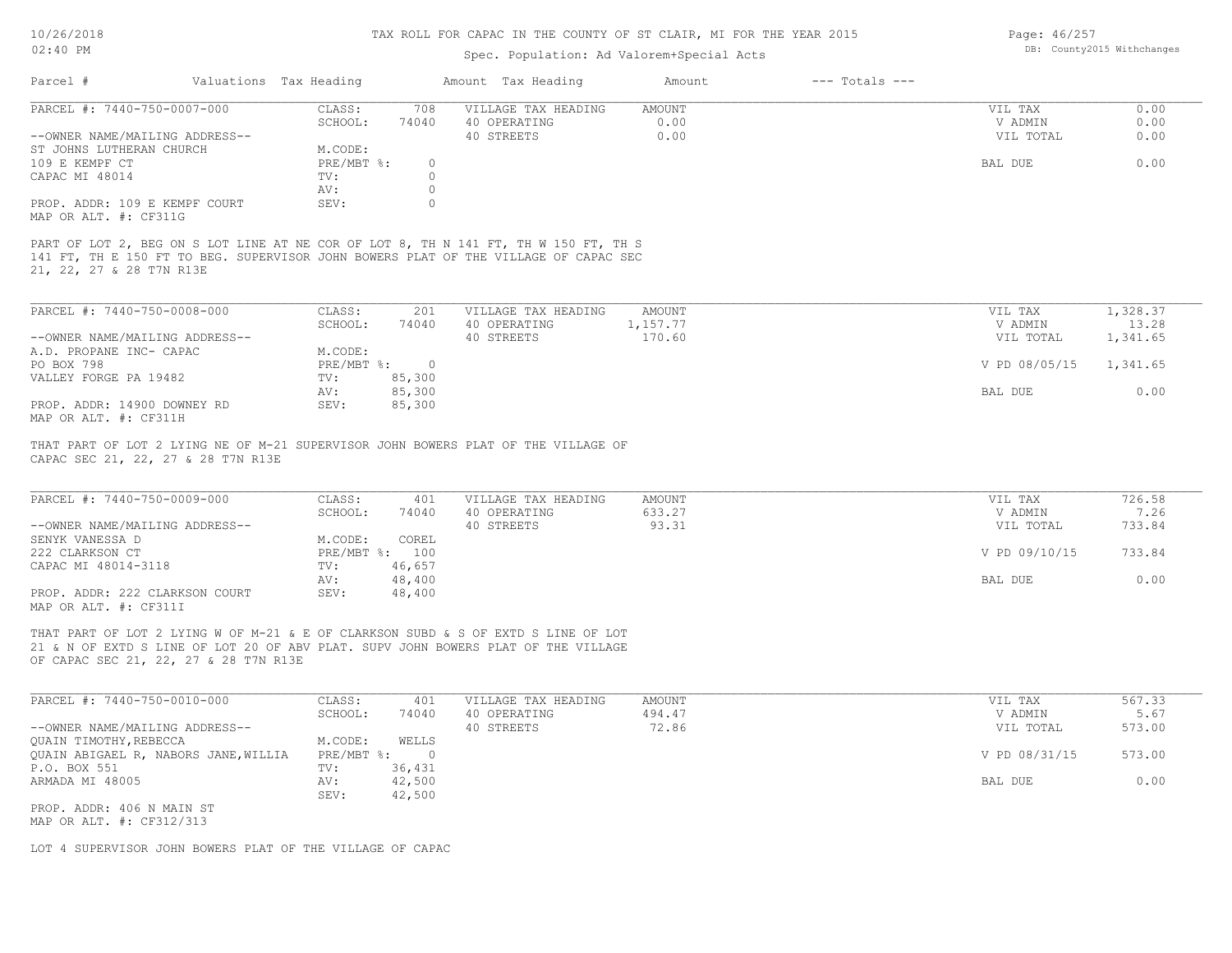# Spec. Population: Ad Valorem+Special Acts

Page: 47/257 DB: County2015 Withchanges

| Parcel #                                                                                  | Valuations Tax Heading |                         | Amount Tax Heading  | Amount        | $---$ Totals $---$ |               |        |
|-------------------------------------------------------------------------------------------|------------------------|-------------------------|---------------------|---------------|--------------------|---------------|--------|
| PARCEL #: 7440-750-0011-000                                                               | CLASS:                 | 401                     | VILLAGE TAX HEADING | <b>AMOUNT</b> |                    | VIL TAX       | 707.30 |
|                                                                                           | SCHOOL:                | 74040                   | 40 OPERATING        | 616.47        |                    | V ADMIN       | 7.07   |
| --OWNER NAME/MAILING ADDRESS--                                                            |                        |                         | 40 STREETS          | 90.83         |                    | VIL TOTAL     | 714.37 |
| HANEL CLAUDETTE                                                                           | M.CODE:                | 00CSB                   |                     |               |                    |               |        |
| 404 N MAIN ST                                                                             |                        | PRE/MBT %: 100          |                     |               |                    | V PD 07/10/15 | 714.37 |
| CAPAC MI 48014                                                                            | TV:                    | 45,419                  |                     |               |                    |               |        |
|                                                                                           | AV:                    | 50,600                  |                     |               |                    | BAL DUE       | 0.00   |
| PROP. ADDR: 404 N MAIN ST<br>MAP OR ALT. #: CF314                                         | SEV:                   | 50,600                  |                     |               |                    |               |        |
| LOT 5 SUPERVISOR JOHN BOWERS PLAT OF THE VILLAGE OF CAPAC SEC 21, 22, 27 & 28 T7N<br>R13E |                        |                         |                     |               |                    |               |        |
|                                                                                           |                        |                         |                     |               |                    |               |        |
| PARCEL #: 7440-750-0012-000                                                               | CLASS:                 | 401                     | VILLAGE TAX HEADING | <b>AMOUNT</b> |                    | VIL TAX       | 806.96 |
|                                                                                           | SCHOOL:                | 74040                   | 40 OPERATING        | 703.33        |                    | V ADMIN       | 8.06   |
| --OWNER NAME/MAILING ADDRESS--                                                            |                        |                         | 40 STREETS          | 103.63        |                    | VIL TOTAL     | 815.02 |
| LERNER MATTHEW T                                                                          | M.CODE:                | COREL                   |                     |               |                    |               |        |
| 402 N MAIN ST                                                                             |                        | PRE/MBT %: 100          |                     |               |                    | V PD 09/10/15 | 815.02 |
| Capac MI 48014-3148                                                                       | TV:                    | 51,819                  |                     |               |                    |               |        |
|                                                                                           | AV:                    | 57,500                  |                     |               |                    | BAL DUE       | 0.00   |
| PROP. ADDR: 402 N MAIN ST<br>MAP OR ALT. #: CF315                                         | SEV:                   | 57,500                  |                     |               |                    |               |        |
| LOT 6 SUPERVISOR JOHN BOWERS PLAT OF THE VILLAGE OF CAPAC SEC 21, 22, 27 & 28 T7N         |                        |                         |                     |               |                    |               |        |
| R13E                                                                                      |                        |                         |                     |               |                    |               |        |
|                                                                                           |                        |                         |                     |               |                    |               |        |
| PARCEL #: 7440-750-0013-000                                                               | CLASS:                 | 708                     | VILLAGE TAX HEADING | AMOUNT        |                    | VIL TAX       | 0.00   |
|                                                                                           | SCHOOL:                | 74040                   | 40 OPERATING        | 0.00          |                    | V ADMIN       | 0.00   |
| --OWNER NAME/MAILING ADDRESS--                                                            |                        |                         | 40 STREETS          | 0.00          |                    | VIL TOTAL     | 0.00   |
| LUTHERAN CHURCH                                                                           | M.CODE:                |                         |                     |               |                    |               |        |
| 109 E KEMPF CT                                                                            |                        | $PRE/MBT$ %:<br>$\circ$ |                     |               |                    | BAL DUE       | 0.00   |
| CAPAC MI 48014                                                                            | TV:                    | $\circ$                 |                     |               |                    |               |        |
|                                                                                           | AV:                    | $\circ$                 |                     |               |                    |               |        |
| PROP. ADDR: 109 E KEMPF COURT                                                             | SEV:                   | $\circ$                 |                     |               |                    |               |        |
| MAP OR ALT. #: CF316                                                                      |                        |                         |                     |               |                    |               |        |
| LOTS 7 & 8 SUPERVISOR JOHN BOWERS PLAT OF THE VILLAGE OF CAPAC SEC 21, 22, 27 & 28        |                        |                         |                     |               |                    |               |        |
| T7N R13E                                                                                  |                        |                         |                     |               |                    |               |        |
| PARCEL #: 7440-750-0014-000                                                               | CLASS:                 | 401                     | VILLAGE TAX HEADING | AMOUNT        |                    | VIL TAX       | 485.45 |
|                                                                                           | SCHOOL:                | 74040                   | 40 OPERATING        | 423.11        |                    | V ADMIN       | 4.85   |
| --OWNER NAME/MAILING ADDRESS--                                                            |                        |                         | 40 STREETS          | 62.34         |                    | VIL TOTAL     | 490.30 |
| HRIBAR SHEILA P                                                                           | M.CODE:                |                         |                     |               |                    |               |        |
| HRIBAR DAVID M                                                                            |                        | PRE/MBT %: 100          |                     |               |                    | V PD 09/10/15 | 490.30 |
| 400 N LESTER ST                                                                           | TV:                    | 31,173                  |                     |               |                    |               |        |
| CAPAC MI 48014-3140                                                                       | AV:                    | 34,000                  |                     |               |                    | BAL DUE       | 0.00   |
|                                                                                           | SEV:                   | 34,000                  |                     |               |                    |               |        |
| PROP. ADDR: 400 N LESTER ST                                                               |                        |                         |                     |               |                    |               |        |
| MAP OR ALT. #: CF317A                                                                     |                        |                         |                     |               |                    |               |        |
|                                                                                           |                        |                         |                     |               |                    |               |        |
| N85 FT OF S 151 FT OF LOT 9 EXC W 772 FT. SUPERVISOR JOHN BOWERS PLAT OF THE              |                        |                         |                     |               |                    |               |        |
| VILLAGE OF CAPAC SEC 21, 22, 27 & 28 T7N R13E                                             |                        |                         |                     |               |                    |               |        |
|                                                                                           |                        |                         |                     |               |                    |               |        |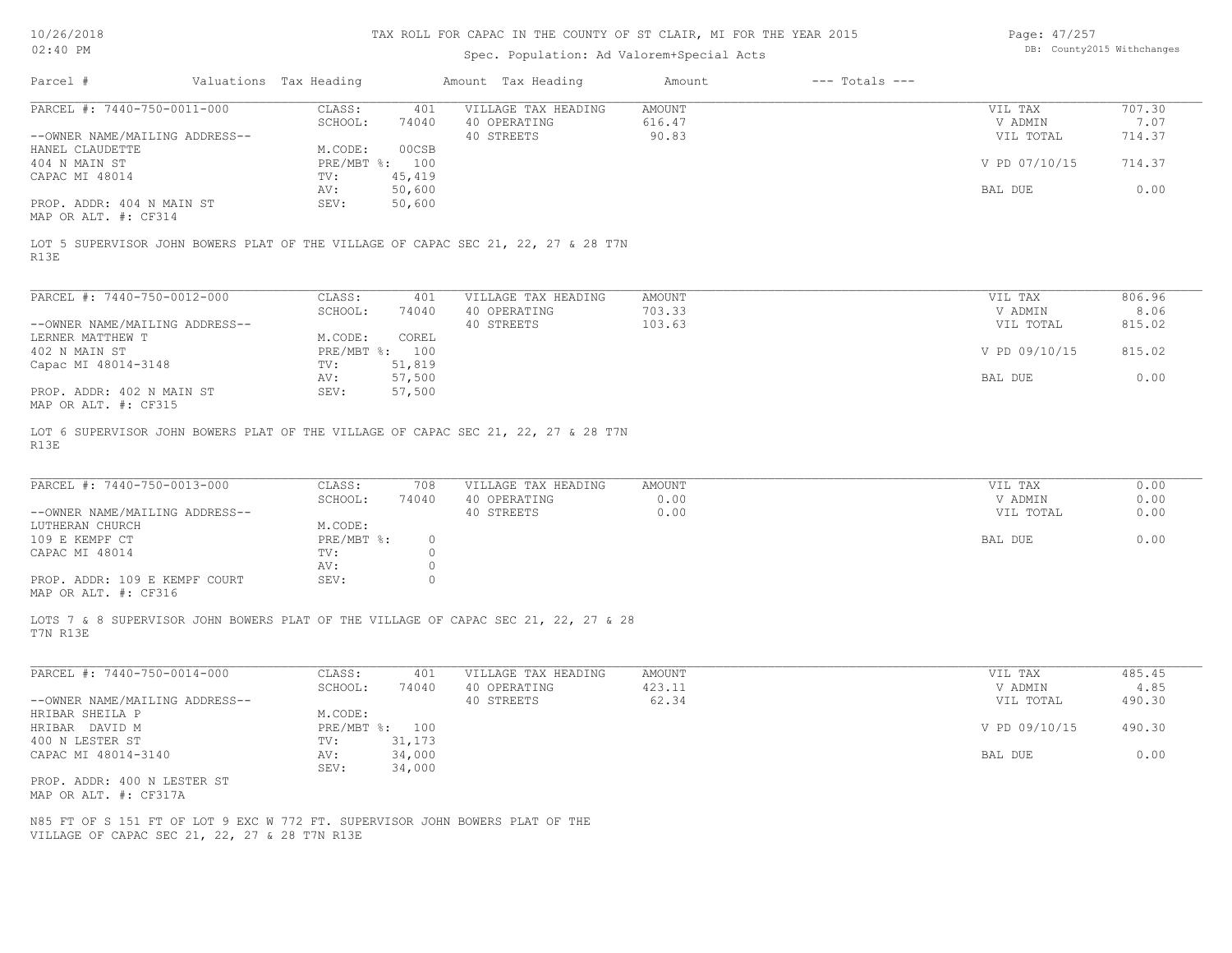| Page: 48/257 |                            |
|--------------|----------------------------|
|              | DB: County2015 Withchanges |

| Valuations Tax Heading<br>Amount Tax Heading<br>$---$ Totals $---$<br>Amount<br>CLASS:<br>401<br>VILLAGE TAX HEADING<br><b>AMOUNT</b><br>VIL TAX<br>640.05<br>SCHOOL:<br>40 OPERATING<br>557.85<br>V ADMIN<br>6.40<br>74040<br>82.20<br>40 STREETS<br>VIL TOTAL<br>646.45<br>M.CODE:<br>00CSB<br>646.45<br>PRE/MBT %: 100<br>V PD 07/10/15<br>TV:<br>41,100<br>41,100<br>0.00<br>AV:<br>BAL DUE<br>41,100<br>SEV:<br>N150 FT OF S 216 FT OF W 150 FT OF LOT 9 SUPERVISOR JOHN BOWERS PLAT OF THE VILLAGE<br>OF CAPAC SEC 21, 22, 27 & 28 T7N R13E<br>636.55<br>CLASS:<br>VILLAGE TAX HEADING<br><b>AMOUNT</b><br>VIL TAX<br>401<br>SCHOOL:<br>74040<br>40 OPERATING<br>554.80<br>V ADMIN<br>6.36<br>40 STREETS<br>81.75<br>642.91<br>VIL TOTAL<br>M.CODE:<br>COREL<br>PRE/MBT %: 100<br>V PD 09/10/15<br>642.91<br>40,876<br>TV:<br>42,300<br>0.00<br>AV:<br>BAL DUE<br>SEV:<br>42,300<br>E150 FT OF W 320 FT OF LOT 9 EXC S 206 FT. SUPERVISOR JOHN BOWERS PLAT OF THE<br>VILLAGE OF CAPAC SEC 21, 22, 27 & 28 T7N R13E<br>677.16<br>CLASS:<br>VILLAGE TAX HEADING<br><b>AMOUNT</b><br>VIL TAX<br>401<br>590.20<br>6.77<br>SCHOOL:<br>40 OPERATING<br>V ADMIN<br>74040<br>40 STREETS<br>86.96<br>683.93<br>VIL TOTAL<br>COREL<br>M.CODE:<br>PRE/MBT %: 100<br>V PD 09/10/15<br>683.93<br>TV:<br>43,484<br>AV:<br>49,400<br>BAL DUE<br>0.00<br>SEV:<br>49,400<br>N140 FT OF S 206 FT OF E 75 FT OF W 245 FT OF LOT 9 SUPERVISOR JOHN BOWERS PLAT OF<br>THE VILLAGE OF CAPAC SEC 21, 22, 27 & 28 T7N R13E<br>570.67<br>CLASS:<br>401<br>VILLAGE TAX HEADING<br>AMOUNT<br>VIL TAX<br>SCHOOL:<br>40 OPERATING<br>497.38<br>5.70<br>74040<br>V ADMIN<br>73.29<br>40 STREETS<br>576.37<br>VIL TOTAL<br>M.CODE:<br>PRE/MBT %: 100<br>576.37<br>V PD 09/16/15<br>TV:<br>36,645<br>AV:<br>42,200<br>BAL DUE<br>0.00<br>SEV:<br>42,200<br>E75 FT OF W 320 FT OF N 140 FT OF S 206 FT OF LOT 9 SUPERVISOR JOHN BOWERS PLAT OF<br>THE VILLAGE OF CAPAC SEC 21, 22, 27 & 28 T7N R13E | $02:40$ PM                                                | Spec. Population: Ad Valorem+Special Acts | DB: County2015 Withchanges |  |  |
|--------------------------------------------------------------------------------------------------------------------------------------------------------------------------------------------------------------------------------------------------------------------------------------------------------------------------------------------------------------------------------------------------------------------------------------------------------------------------------------------------------------------------------------------------------------------------------------------------------------------------------------------------------------------------------------------------------------------------------------------------------------------------------------------------------------------------------------------------------------------------------------------------------------------------------------------------------------------------------------------------------------------------------------------------------------------------------------------------------------------------------------------------------------------------------------------------------------------------------------------------------------------------------------------------------------------------------------------------------------------------------------------------------------------------------------------------------------------------------------------------------------------------------------------------------------------------------------------------------------------------------------------------------------------------------------------------------------------------------------------------------------------------------------------------------------------------------------------------------------------------------------------------------------------------------------------------------------------------|-----------------------------------------------------------|-------------------------------------------|----------------------------|--|--|
|                                                                                                                                                                                                                                                                                                                                                                                                                                                                                                                                                                                                                                                                                                                                                                                                                                                                                                                                                                                                                                                                                                                                                                                                                                                                                                                                                                                                                                                                                                                                                                                                                                                                                                                                                                                                                                                                                                                                                                          | Parcel #                                                  |                                           |                            |  |  |
|                                                                                                                                                                                                                                                                                                                                                                                                                                                                                                                                                                                                                                                                                                                                                                                                                                                                                                                                                                                                                                                                                                                                                                                                                                                                                                                                                                                                                                                                                                                                                                                                                                                                                                                                                                                                                                                                                                                                                                          | PARCEL #: 7440-750-0015-000                               |                                           |                            |  |  |
|                                                                                                                                                                                                                                                                                                                                                                                                                                                                                                                                                                                                                                                                                                                                                                                                                                                                                                                                                                                                                                                                                                                                                                                                                                                                                                                                                                                                                                                                                                                                                                                                                                                                                                                                                                                                                                                                                                                                                                          |                                                           |                                           |                            |  |  |
|                                                                                                                                                                                                                                                                                                                                                                                                                                                                                                                                                                                                                                                                                                                                                                                                                                                                                                                                                                                                                                                                                                                                                                                                                                                                                                                                                                                                                                                                                                                                                                                                                                                                                                                                                                                                                                                                                                                                                                          | --OWNER NAME/MAILING ADDRESS--                            |                                           |                            |  |  |
|                                                                                                                                                                                                                                                                                                                                                                                                                                                                                                                                                                                                                                                                                                                                                                                                                                                                                                                                                                                                                                                                                                                                                                                                                                                                                                                                                                                                                                                                                                                                                                                                                                                                                                                                                                                                                                                                                                                                                                          | GRIGGS JOHNNIE/WIXON LISA                                 |                                           |                            |  |  |
|                                                                                                                                                                                                                                                                                                                                                                                                                                                                                                                                                                                                                                                                                                                                                                                                                                                                                                                                                                                                                                                                                                                                                                                                                                                                                                                                                                                                                                                                                                                                                                                                                                                                                                                                                                                                                                                                                                                                                                          | 203 E KEMPF COURT                                         |                                           |                            |  |  |
|                                                                                                                                                                                                                                                                                                                                                                                                                                                                                                                                                                                                                                                                                                                                                                                                                                                                                                                                                                                                                                                                                                                                                                                                                                                                                                                                                                                                                                                                                                                                                                                                                                                                                                                                                                                                                                                                                                                                                                          | CAPAC MI 48014-3133                                       |                                           |                            |  |  |
|                                                                                                                                                                                                                                                                                                                                                                                                                                                                                                                                                                                                                                                                                                                                                                                                                                                                                                                                                                                                                                                                                                                                                                                                                                                                                                                                                                                                                                                                                                                                                                                                                                                                                                                                                                                                                                                                                                                                                                          |                                                           |                                           |                            |  |  |
|                                                                                                                                                                                                                                                                                                                                                                                                                                                                                                                                                                                                                                                                                                                                                                                                                                                                                                                                                                                                                                                                                                                                                                                                                                                                                                                                                                                                                                                                                                                                                                                                                                                                                                                                                                                                                                                                                                                                                                          | PROP. ADDR: 203 E KEMPF COURT<br>MAP OR ALT. #: CF317B    |                                           |                            |  |  |
|                                                                                                                                                                                                                                                                                                                                                                                                                                                                                                                                                                                                                                                                                                                                                                                                                                                                                                                                                                                                                                                                                                                                                                                                                                                                                                                                                                                                                                                                                                                                                                                                                                                                                                                                                                                                                                                                                                                                                                          |                                                           |                                           |                            |  |  |
|                                                                                                                                                                                                                                                                                                                                                                                                                                                                                                                                                                                                                                                                                                                                                                                                                                                                                                                                                                                                                                                                                                                                                                                                                                                                                                                                                                                                                                                                                                                                                                                                                                                                                                                                                                                                                                                                                                                                                                          | PARCEL #: 7440-750-0016-000                               |                                           |                            |  |  |
|                                                                                                                                                                                                                                                                                                                                                                                                                                                                                                                                                                                                                                                                                                                                                                                                                                                                                                                                                                                                                                                                                                                                                                                                                                                                                                                                                                                                                                                                                                                                                                                                                                                                                                                                                                                                                                                                                                                                                                          |                                                           |                                           |                            |  |  |
|                                                                                                                                                                                                                                                                                                                                                                                                                                                                                                                                                                                                                                                                                                                                                                                                                                                                                                                                                                                                                                                                                                                                                                                                                                                                                                                                                                                                                                                                                                                                                                                                                                                                                                                                                                                                                                                                                                                                                                          | --OWNER NAME/MAILING ADDRESS--                            |                                           |                            |  |  |
|                                                                                                                                                                                                                                                                                                                                                                                                                                                                                                                                                                                                                                                                                                                                                                                                                                                                                                                                                                                                                                                                                                                                                                                                                                                                                                                                                                                                                                                                                                                                                                                                                                                                                                                                                                                                                                                                                                                                                                          | ROOSE KIMBERLY L                                          |                                           |                            |  |  |
|                                                                                                                                                                                                                                                                                                                                                                                                                                                                                                                                                                                                                                                                                                                                                                                                                                                                                                                                                                                                                                                                                                                                                                                                                                                                                                                                                                                                                                                                                                                                                                                                                                                                                                                                                                                                                                                                                                                                                                          | 415 N HUNTER STREET                                       |                                           |                            |  |  |
|                                                                                                                                                                                                                                                                                                                                                                                                                                                                                                                                                                                                                                                                                                                                                                                                                                                                                                                                                                                                                                                                                                                                                                                                                                                                                                                                                                                                                                                                                                                                                                                                                                                                                                                                                                                                                                                                                                                                                                          | CAPAC MI 48014-3130                                       |                                           |                            |  |  |
|                                                                                                                                                                                                                                                                                                                                                                                                                                                                                                                                                                                                                                                                                                                                                                                                                                                                                                                                                                                                                                                                                                                                                                                                                                                                                                                                                                                                                                                                                                                                                                                                                                                                                                                                                                                                                                                                                                                                                                          |                                                           |                                           |                            |  |  |
|                                                                                                                                                                                                                                                                                                                                                                                                                                                                                                                                                                                                                                                                                                                                                                                                                                                                                                                                                                                                                                                                                                                                                                                                                                                                                                                                                                                                                                                                                                                                                                                                                                                                                                                                                                                                                                                                                                                                                                          | PROP. ADDR: 415 N HUNTER STREET                           |                                           |                            |  |  |
|                                                                                                                                                                                                                                                                                                                                                                                                                                                                                                                                                                                                                                                                                                                                                                                                                                                                                                                                                                                                                                                                                                                                                                                                                                                                                                                                                                                                                                                                                                                                                                                                                                                                                                                                                                                                                                                                                                                                                                          | MAP OR ALT. #: CF317C1/2                                  |                                           |                            |  |  |
|                                                                                                                                                                                                                                                                                                                                                                                                                                                                                                                                                                                                                                                                                                                                                                                                                                                                                                                                                                                                                                                                                                                                                                                                                                                                                                                                                                                                                                                                                                                                                                                                                                                                                                                                                                                                                                                                                                                                                                          | PARCEL #: 7440-750-0017-000                               |                                           |                            |  |  |
|                                                                                                                                                                                                                                                                                                                                                                                                                                                                                                                                                                                                                                                                                                                                                                                                                                                                                                                                                                                                                                                                                                                                                                                                                                                                                                                                                                                                                                                                                                                                                                                                                                                                                                                                                                                                                                                                                                                                                                          | --OWNER NAME/MAILING ADDRESS--                            |                                           |                            |  |  |
|                                                                                                                                                                                                                                                                                                                                                                                                                                                                                                                                                                                                                                                                                                                                                                                                                                                                                                                                                                                                                                                                                                                                                                                                                                                                                                                                                                                                                                                                                                                                                                                                                                                                                                                                                                                                                                                                                                                                                                          | SCHRADER ANDREW M                                         |                                           |                            |  |  |
|                                                                                                                                                                                                                                                                                                                                                                                                                                                                                                                                                                                                                                                                                                                                                                                                                                                                                                                                                                                                                                                                                                                                                                                                                                                                                                                                                                                                                                                                                                                                                                                                                                                                                                                                                                                                                                                                                                                                                                          | 235 E KEMPF CT                                            |                                           |                            |  |  |
|                                                                                                                                                                                                                                                                                                                                                                                                                                                                                                                                                                                                                                                                                                                                                                                                                                                                                                                                                                                                                                                                                                                                                                                                                                                                                                                                                                                                                                                                                                                                                                                                                                                                                                                                                                                                                                                                                                                                                                          | CAPAC MI 48014-3133                                       |                                           |                            |  |  |
|                                                                                                                                                                                                                                                                                                                                                                                                                                                                                                                                                                                                                                                                                                                                                                                                                                                                                                                                                                                                                                                                                                                                                                                                                                                                                                                                                                                                                                                                                                                                                                                                                                                                                                                                                                                                                                                                                                                                                                          |                                                           |                                           |                            |  |  |
|                                                                                                                                                                                                                                                                                                                                                                                                                                                                                                                                                                                                                                                                                                                                                                                                                                                                                                                                                                                                                                                                                                                                                                                                                                                                                                                                                                                                                                                                                                                                                                                                                                                                                                                                                                                                                                                                                                                                                                          | PROP. ADDR: 235 E KEMPF COURT<br>MAP OR ALT. #: CF317C3   |                                           |                            |  |  |
|                                                                                                                                                                                                                                                                                                                                                                                                                                                                                                                                                                                                                                                                                                                                                                                                                                                                                                                                                                                                                                                                                                                                                                                                                                                                                                                                                                                                                                                                                                                                                                                                                                                                                                                                                                                                                                                                                                                                                                          |                                                           |                                           |                            |  |  |
|                                                                                                                                                                                                                                                                                                                                                                                                                                                                                                                                                                                                                                                                                                                                                                                                                                                                                                                                                                                                                                                                                                                                                                                                                                                                                                                                                                                                                                                                                                                                                                                                                                                                                                                                                                                                                                                                                                                                                                          | PARCEL #: 7440-750-0018-000                               |                                           |                            |  |  |
|                                                                                                                                                                                                                                                                                                                                                                                                                                                                                                                                                                                                                                                                                                                                                                                                                                                                                                                                                                                                                                                                                                                                                                                                                                                                                                                                                                                                                                                                                                                                                                                                                                                                                                                                                                                                                                                                                                                                                                          |                                                           |                                           |                            |  |  |
|                                                                                                                                                                                                                                                                                                                                                                                                                                                                                                                                                                                                                                                                                                                                                                                                                                                                                                                                                                                                                                                                                                                                                                                                                                                                                                                                                                                                                                                                                                                                                                                                                                                                                                                                                                                                                                                                                                                                                                          | --OWNER NAME/MAILING ADDRESS--                            |                                           |                            |  |  |
|                                                                                                                                                                                                                                                                                                                                                                                                                                                                                                                                                                                                                                                                                                                                                                                                                                                                                                                                                                                                                                                                                                                                                                                                                                                                                                                                                                                                                                                                                                                                                                                                                                                                                                                                                                                                                                                                                                                                                                          | SINDA STEPHEN JR/VIRGINIA                                 |                                           |                            |  |  |
|                                                                                                                                                                                                                                                                                                                                                                                                                                                                                                                                                                                                                                                                                                                                                                                                                                                                                                                                                                                                                                                                                                                                                                                                                                                                                                                                                                                                                                                                                                                                                                                                                                                                                                                                                                                                                                                                                                                                                                          | 401 N HUNTER ST                                           |                                           |                            |  |  |
|                                                                                                                                                                                                                                                                                                                                                                                                                                                                                                                                                                                                                                                                                                                                                                                                                                                                                                                                                                                                                                                                                                                                                                                                                                                                                                                                                                                                                                                                                                                                                                                                                                                                                                                                                                                                                                                                                                                                                                          | CAPAC MI 48014-3130                                       |                                           |                            |  |  |
|                                                                                                                                                                                                                                                                                                                                                                                                                                                                                                                                                                                                                                                                                                                                                                                                                                                                                                                                                                                                                                                                                                                                                                                                                                                                                                                                                                                                                                                                                                                                                                                                                                                                                                                                                                                                                                                                                                                                                                          |                                                           |                                           |                            |  |  |
|                                                                                                                                                                                                                                                                                                                                                                                                                                                                                                                                                                                                                                                                                                                                                                                                                                                                                                                                                                                                                                                                                                                                                                                                                                                                                                                                                                                                                                                                                                                                                                                                                                                                                                                                                                                                                                                                                                                                                                          | PROP. ADDR: 401 N HUNTER STREET<br>MAP OR ALT. #: CF317C4 |                                           |                            |  |  |
|                                                                                                                                                                                                                                                                                                                                                                                                                                                                                                                                                                                                                                                                                                                                                                                                                                                                                                                                                                                                                                                                                                                                                                                                                                                                                                                                                                                                                                                                                                                                                                                                                                                                                                                                                                                                                                                                                                                                                                          |                                                           |                                           |                            |  |  |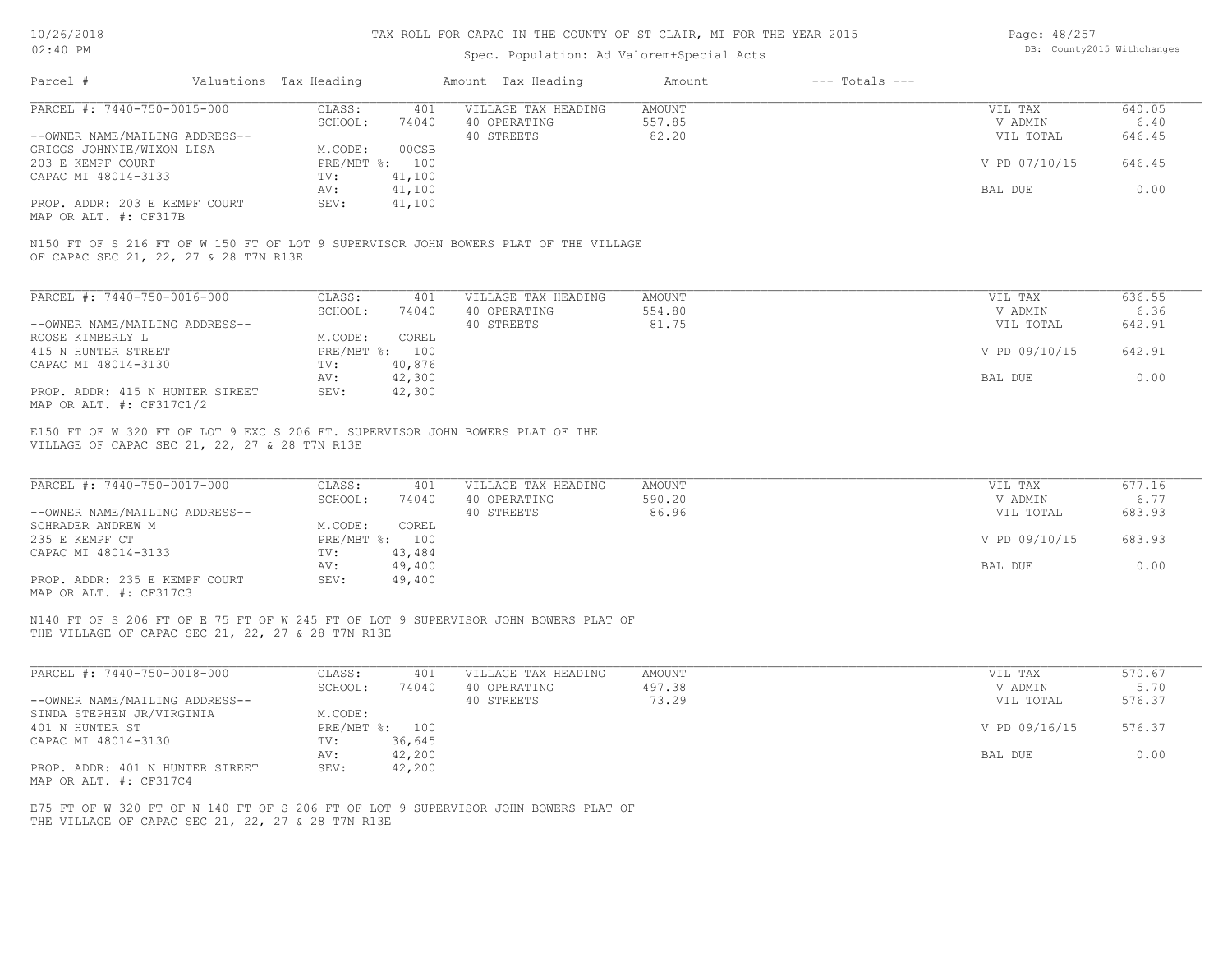| Page: 49/257               |  |
|----------------------------|--|
| DB: County2015 Withchange; |  |

| 02:40 PM                                                                                                                                                                                                                                                                                                              |                              |              | Spec. Population: Ad Valorem+Special Acts         | DB: County2015 Withchanges |                    |                                 |                          |
|-----------------------------------------------------------------------------------------------------------------------------------------------------------------------------------------------------------------------------------------------------------------------------------------------------------------------|------------------------------|--------------|---------------------------------------------------|----------------------------|--------------------|---------------------------------|--------------------------|
| Parcel #                                                                                                                                                                                                                                                                                                              | Valuations Tax Heading       |              | Amount Tax Heading                                | Amount                     | $---$ Totals $---$ |                                 |                          |
|                                                                                                                                                                                                                                                                                                                       |                              |              |                                                   |                            |                    |                                 |                          |
| PARCEL #: 7440-750-0019-000                                                                                                                                                                                                                                                                                           | CLASS:                       | 703          | VILLAGE TAX HEADING                               | AMOUNT                     |                    | VIL TAX                         | 0.00                     |
| --OWNER NAME/MAILING ADDRESS--                                                                                                                                                                                                                                                                                        | SCHOOL:                      | 74040        | 40 OPERATING<br>40 STREETS                        | 0.00<br>0.00               |                    | V ADMIN<br>VIL TOTAL            | 0.00<br>0.00             |
| VILLAGE OF CAPAC                                                                                                                                                                                                                                                                                                      | M.CODE:                      |              |                                                   |                            |                    |                                 |                          |
| 131 N MAIN ST                                                                                                                                                                                                                                                                                                         | PRE/MBT %:                   | $\circ$      |                                                   |                            |                    | BAL DUE                         | 0.00                     |
| CAPAC MI 48014                                                                                                                                                                                                                                                                                                        | TV:                          | $\circ$      |                                                   |                            |                    |                                 |                          |
|                                                                                                                                                                                                                                                                                                                       | AV:                          | $\circ$      |                                                   |                            |                    |                                 |                          |
| PROP. ADDR: 406 N WALKER ST                                                                                                                                                                                                                                                                                           | SEV:                         | $\circ$      |                                                   |                            |                    |                                 |                          |
| MAP OR ALT. #: F317D                                                                                                                                                                                                                                                                                                  |                              |              |                                                   |                            |                    |                                 |                          |
| E20 FT OF W 170 FT OF LOT 9, EXC S 66 FT, E 66 FT OF W 386 FT EXC S 66 FT & E 66 FT<br>OF W 772 FT OF LOT 9 EXC S 66 FT & E 20 FT OF W 556 FT OF LOT 9 EXC S 66 FT & S 66<br>FT OF LOT 9 ALSO INCL W 150 FT OF LOT 9 EXC S 216 FT SUPERVISOR JOHN BOWERS PLAT OF<br>THE VILLAGE OF CAPAC SEC 21, 22, 27 & 28 T7N R13E |                              |              |                                                   |                            |                    |                                 |                          |
| PARCEL #: 7440-750-0020-000                                                                                                                                                                                                                                                                                           | CLASS:                       | 401          | VILLAGE TAX HEADING                               | AMOUNT                     |                    | VIL TAX                         | 693.50                   |
|                                                                                                                                                                                                                                                                                                                       | SCHOOL:                      | 74040        | 40 OPERATING                                      | 604.44                     |                    | V ADMIN                         | 6.93                     |
| --OWNER NAME/MAILING ADDRESS--                                                                                                                                                                                                                                                                                        |                              |              | 40 STREETS                                        | 89.06                      |                    | VIL TOTAL                       | 700.43                   |
| MILLER THOMAS E                                                                                                                                                                                                                                                                                                       | M.CODE:                      |              |                                                   |                            |                    |                                 |                          |
| 402 N HUNTER STREET                                                                                                                                                                                                                                                                                                   | PRE/MBT %: 100               |              |                                                   |                            |                    | BAL DUE                         | 700.43                   |
| CAPAC MI 48014-3129                                                                                                                                                                                                                                                                                                   | TV:                          | 44,533       |                                                   |                            |                    |                                 |                          |
|                                                                                                                                                                                                                                                                                                                       | AV:                          | 49,600       |                                                   |                            |                    |                                 |                          |
| PROP. ADDR: 402 N HUNTER STREET<br>MAP OR ALT. #: CF317E                                                                                                                                                                                                                                                              | SEV:                         | 49,600       |                                                   |                            |                    |                                 |                          |
| PARCEL #: 7440-750-0021-000<br>--OWNER NAME/MAILING ADDRESS--<br>KRUM RICHARD/BONNIE LIV TRUST                                                                                                                                                                                                                        | CLASS:<br>SCHOOL:<br>M.CODE: | 401<br>74040 | VILLAGE TAX HEADING<br>40 OPERATING<br>40 STREETS | AMOUNT<br>427.31<br>62.96  |                    | VIL TAX<br>V ADMIN<br>VIL TOTAL | 490.27<br>4.90<br>495.17 |
| 414 N HUNTER ST<br>CAPAC MI 48014-3129                                                                                                                                                                                                                                                                                | PRE/MBT %: 100<br>TV:        | 31,483       |                                                   |                            |                    | V PD 07/10/15                   | 495.17                   |
|                                                                                                                                                                                                                                                                                                                       | AV:                          | 35,700       |                                                   |                            |                    | BAL DUE                         | 0.00                     |
| PROP. ADDR: 414 N HUNTER STREET<br>MAP OR ALT. #: CF317F                                                                                                                                                                                                                                                              | SEV:                         | 35,700       |                                                   |                            |                    |                                 |                          |
| E150 FT OF W 536 FT OF LOT 9 EXC S 216 FT THEREOF SUPERVISOR JOHN BOWERS PLAT OF<br>THE VILLAGE OF CAPAC SEC 21, 22, 27 & 28 T7N R13E                                                                                                                                                                                 |                              |              |                                                   |                            |                    |                                 |                          |
| PARCEL #: 7440-750-0022-000                                                                                                                                                                                                                                                                                           | CLASS:<br>SCHOOL:            | 401<br>74040 | VILLAGE TAX HEADING<br>40 OPERATING               | AMOUNT<br>409.10           |                    | VIL TAX<br>V ADMIN              | 469.38<br>4.69           |
| --OWNER NAME/MAILING ADDRESS--                                                                                                                                                                                                                                                                                        |                              |              | 40 STREETS                                        | 60.28                      |                    | VIL TOTAL                       | 474.07                   |
| SMITH DANIELLE                                                                                                                                                                                                                                                                                                        | M.CODE:                      | OOCMS        |                                                   |                            |                    |                                 |                          |
| SAELENS MARY                                                                                                                                                                                                                                                                                                          | PRE/MBT %: 100               |              |                                                   |                            |                    | V PD 09/18/15                   | 474.07                   |
| 410 N HUNTER STREET                                                                                                                                                                                                                                                                                                   | TV:                          | 30,141       |                                                   |                            |                    |                                 |                          |
| CAPAC MI 48014-3129                                                                                                                                                                                                                                                                                                   | AV:                          | 34,200       |                                                   |                            |                    | BAL DUE                         | 0.00                     |
|                                                                                                                                                                                                                                                                                                                       | SEV:                         | 34,200       |                                                   |                            |                    |                                 |                          |
| PROP. ADDR: 410 N HUNTER STREET<br>MAP OR ALT. #: CF317G                                                                                                                                                                                                                                                              |                              |              |                                                   |                            |                    |                                 |                          |
| N75 FT OF S 216 FT OF E 150 FT OF W 536 FT OF LOT 9 SUPERVISOR JOHN BOWERS PLAT OF<br>THE VILLAGE OF CAPAC SEC 21, 22, 27 & 28 T7N R13E                                                                                                                                                                               |                              |              |                                                   |                            |                    |                                 |                          |
|                                                                                                                                                                                                                                                                                                                       |                              |              |                                                   |                            |                    |                                 |                          |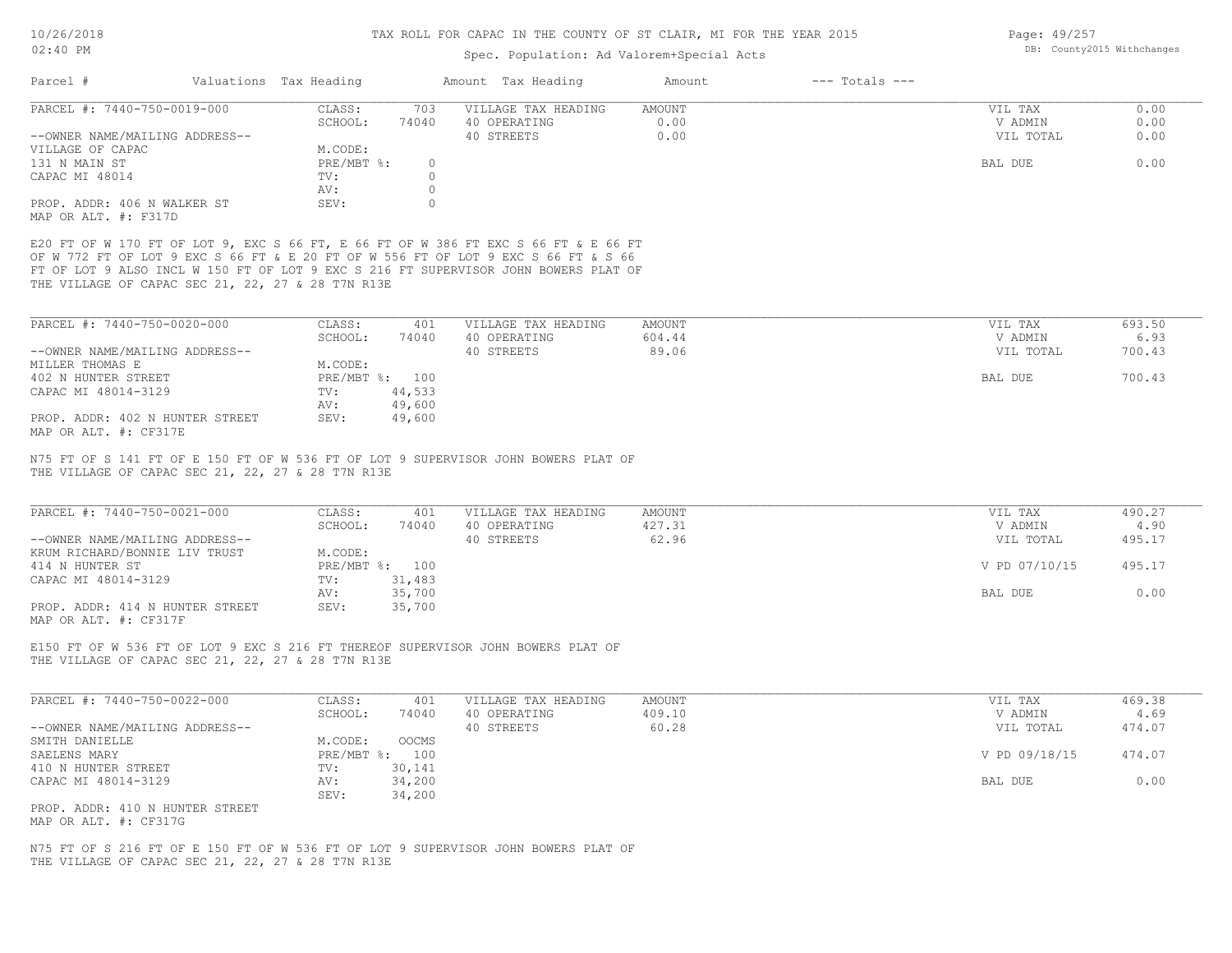## Spec. Population: Ad Valorem+Special Acts

| Page: 50/257 |                            |
|--------------|----------------------------|
|              | DB: County2015 Withchanges |

| Parcel #                       | Valuations Tax Heading |        | Amount Tax Heading  | Amount | $---$ Totals $---$ |               |        |
|--------------------------------|------------------------|--------|---------------------|--------|--------------------|---------------|--------|
| PARCEL #: 7440-750-0023-000    | CLASS:                 | 401    | VILLAGE TAX HEADING | AMOUNT |                    | VIL TAX       | 664.13 |
|                                | SCHOOL:                | 74040  | 40 OPERATING        | 578.84 |                    | V ADMIN       | 6.64   |
| --OWNER NAME/MAILING ADDRESS-- |                        |        | 40 STREETS          | 85.29  |                    | VIL TOTAL     | 670.77 |
| MCDUNNAH, NORMAN JR.           | M.CODE:                | COREL  |                     |        |                    |               |        |
| 401 N LESTER ST                | PRE/MBT %: 100         |        |                     |        |                    | V PD 09/10/15 | 670.77 |
| CAPAC MI 48014-3141            | TV:                    | 42,647 |                     |        |                    |               |        |
|                                | AV:                    | 48,600 |                     |        |                    | BAL DUE       | 0.00   |
| PROP. ADDR: 401 N LESTER ST    | SEV:                   | 48,600 |                     |        |                    |               |        |
|                                |                        |        |                     |        |                    |               |        |

MAP OR ALT. #: CF317H

PLAT OF THE VILLAGE OF CAPAC SEC 21, 22, 27 & 28 T7N R13E E150 FT OF W 706 FT OF N 85.22 FT OF S 151.22 FT OF LOT 9 SUPERVISOR JOHN BOWERS

| PARCEL #: 7440-750-0024-000    | CLASS:  | 401            | VILLAGE TAX HEADING | AMOUNT | VIL TAX                | 1,068.03 |
|--------------------------------|---------|----------------|---------------------|--------|------------------------|----------|
|                                | SCHOOL: | 74040          | 40 OPERATING        | 371.27 | V ADMIN                | 4.25     |
| --OWNER NAME/MAILING ADDRESS-- |         |                | 40 STREETS          | 54.70  | VIL TOTAL              | 1,072.28 |
| FELKER EDWARD/JENNIFER         | M.CODE: | SETER          | UTIL                | 642.06 |                        |          |
| 405 N LESTER ST                |         | PRE/MBT %: 100 |                     |        | V PD 09/10/15 1.072.28 |          |
| CAPAC MI 48014-3141            | TV:     | 27,354         |                     |        |                        |          |
|                                | AV:     | 31,300         |                     |        | BAL DUE                | 0.00     |
| PROP. ADDR: 405 N LESTER ST    | SEV:    | 31,300         |                     |        |                        |          |
| MAP OR ALT. #: CF317I          |         |                |                     |        |                        |          |

OF THE VILLAGE OF CAPAC SEC 21, 22, 27 & 28 T7N R13E N75 FT OF S 226.22 FT OF E 150 FT OF W 706 FT OF LOT 9 SUPERVISOR JOHN BOWERS PLAT

| PARCEL #: 7440-750-0025-000    | CLASS:  | 401            | VILLAGE TAX HEADING | AMOUNT | VIL TAX       | 427.19 |
|--------------------------------|---------|----------------|---------------------|--------|---------------|--------|
|                                | SCHOOL: | 74040          | 40 OPERATING        | 372.33 | V ADMIN       | 4.27   |
| --OWNER NAME/MAILING ADDRESS-- |         |                | 40 STREETS          | 54.86  | VIL TOTAL     | 431.46 |
| SMITH CYNTHIA                  | M.CODE: | COREL          |                     |        |               |        |
| 409 N LESTER ST                |         | PRE/MBT %: 100 |                     |        | V PD 09/10/15 | 431.46 |
| CAPAC MI 48014-3141            | TV:     | 27,432         |                     |        |               |        |
|                                | AV:     | 31,400         |                     |        | BAL DUE       | 0.00   |
| PROP. ADDR: 409 N LESTER ST    | SEV:    | 31,400         |                     |        |               |        |
|                                |         |                |                     |        |               |        |

MAP OR ALT. #: CF317J

BOWERS PLAT OF THE VILLAGE OF CAPAC SEC 21, 22, 27 & 28 T7N R13E E150 FT OF W 706 FT OF N 75 FT OF LOT 9 AS MEAS ON LESTER ST. SUPERVISOR JOHN

| PARCEL #: 7440-750-0026-000    | CLASS:     | 401    | VILLAGE TAX HEADING | AMOUNT | VIL TAX       | 384.18 |
|--------------------------------|------------|--------|---------------------|--------|---------------|--------|
|                                | SCHOOL:    | 74040  | 40 OPERATING        | 334.84 | V ADMIN       | 3.84   |
| --OWNER NAME/MAILING ADDRESS-- |            |        | 40 STREETS          | 49.34  | VIL TOTAL     | 388.02 |
| NANNI CHRISTOPHER              | M.CODE:    |        |                     |        |               |        |
| 14417 HOUGH RD                 | PRE/MBT %: |        |                     |        | V PD 09/10/15 | 388.02 |
| ALLENTON MI 48002              | TV:        | 24,670 |                     |        |               |        |
|                                | AV:        | 29,200 |                     |        | BAL DUE       | 0.00   |
| PROP. ADDR: 410 N LESTER ST    | SEV:       | 29,200 |                     |        |               |        |
| MAP OR ALT. #: CF317K          |            |        |                     |        |               |        |

SEC 21, 22, 27 & 28 T7N R13E N75 FT OF LOT 9 EXC W 772 FT. SUPERVISOR JOHN BOWERS PLAT OF THE VILLAGE OF CAPAC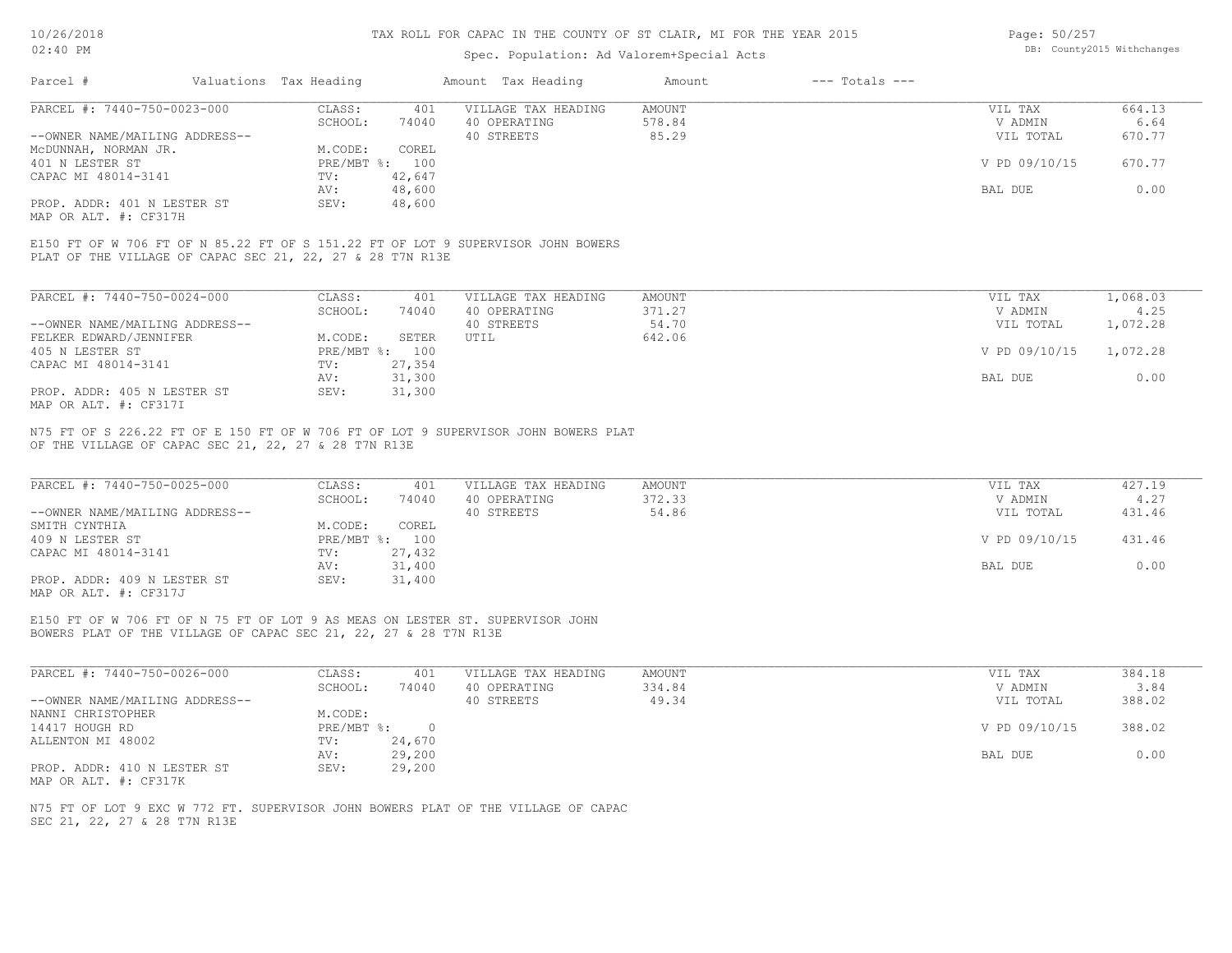Page: DB: County2015 Withchanges 51/257

| $02:40$ PM                                                                                                  |                        |                                              |                                | Spec. Population: Ad Valorem+Special Acts                                         | DB: County2015 Withchanges           |                    |                                            |                                           |
|-------------------------------------------------------------------------------------------------------------|------------------------|----------------------------------------------|--------------------------------|-----------------------------------------------------------------------------------|--------------------------------------|--------------------|--------------------------------------------|-------------------------------------------|
| Parcel #                                                                                                    | Valuations Tax Heading |                                              |                                | Amount Tax Heading                                                                | Amount                               | $---$ Totals $---$ |                                            |                                           |
| PARCEL #: 7440-750-0027-000                                                                                 |                        | CLASS:                                       | 402                            | VILLAGE TAX HEADING                                                               | <b>AMOUNT</b>                        |                    | VIL TAX                                    | 718.34                                    |
|                                                                                                             |                        | SCHOOL:                                      | 74040                          | 40 OPERATING                                                                      | 626.09                               |                    | V ADMIN                                    | 7.18                                      |
| --OWNER NAME/MAILING ADDRESS--                                                                              |                        |                                              |                                | 40 STREETS                                                                        | 92.25                                |                    | VIL TOTAL                                  | 725.52                                    |
| ZUNIGA NOE JR                                                                                               |                        | M.CODE:                                      |                                |                                                                                   |                                      |                    |                                            |                                           |
| 406 N LESTER ST<br>CAPAC MI 48014-3140                                                                      |                        | TV:                                          | PRE/MBT %: 100<br>46,128       |                                                                                   |                                      |                    | V PD 07/24/15                              | 725.52                                    |
|                                                                                                             |                        | AV:                                          | 50,000                         |                                                                                   |                                      |                    | BAL DUE                                    | 0.00                                      |
| PROP. ADDR: 406 N LESTER ST                                                                                 |                        | SEV:                                         | 50,000                         |                                                                                   |                                      |                    |                                            |                                           |
| MAP OR ALT. #: CF317L                                                                                       |                        |                                              |                                |                                                                                   |                                      |                    |                                            |                                           |
| S75 FT OF N 150 FT OF LOT 9 EXC W 772 FT. SUPERVISOR JOHN BOWERS PLAT OF THE<br>VILLAGE OF CAPAC            |                        |                                              |                                |                                                                                   |                                      |                    |                                            |                                           |
| PARCEL #: 7440-750-0028-000                                                                                 |                        | CLASS:                                       | 102                            | VILLAGE TAX HEADING                                                               | <b>AMOUNT</b>                        |                    | VIL TAX                                    | 409.06                                    |
|                                                                                                             |                        | SCHOOL:                                      | 74040                          | 40 OPERATING                                                                      | 356.53                               |                    | V ADMIN                                    | 4.09                                      |
| --OWNER NAME/MAILING ADDRESS--                                                                              |                        |                                              |                                | 40 STREETS                                                                        | 52.53                                |                    | VIL TOTAL                                  | 413.15                                    |
| STUEVER ALFRED/DORIS TRUST                                                                                  |                        | M.CODE:                                      |                                |                                                                                   |                                      |                    |                                            |                                           |
| 15205 TURNER RD                                                                                             |                        |                                              | PRE/MBT %: 100                 |                                                                                   |                                      |                    | V PD 07/08/15                              | 413.15                                    |
| YALE MI 48097                                                                                               |                        | TV:                                          | 26,268                         |                                                                                   |                                      |                    |                                            |                                           |
|                                                                                                             |                        | AV:                                          | 45,200                         |                                                                                   |                                      |                    | BAL DUE                                    | 0.00                                      |
| PROP. ADDR: DOWNEY RD                                                                                       |                        | SEV:                                         | 45,200                         |                                                                                   |                                      |                    |                                            |                                           |
| MAP OR ALT. #: CF318A                                                                                       |                        |                                              |                                |                                                                                   |                                      |                    |                                            |                                           |
| PARCEL #: 7440-750-0029-000<br>--OWNER NAME/MAILING ADDRESS--<br>THUMB RIGGING & ERECTORS INC<br>PO BOX 189 |                        | CLASS:<br>SCHOOL:<br>M.CODE:<br>$PRE/MBT$ %: | 301<br>74040<br>$\overline{0}$ | VILLAGE TAX HEADING<br>40 OPERATING<br>40 STREETS                                 | <b>AMOUNT</b><br>4, 111.83<br>605.88 |                    | VIL TAX<br>V ADMIN<br>VIL TOTAL<br>BAL DUE | 4,717.71<br>47.17<br>4,764.88<br>4,764.88 |
| 14850 DOWNEY RD                                                                                             |                        | TV:                                          | 302,942                        |                                                                                   |                                      |                    |                                            |                                           |
| CAPAC MI 48014                                                                                              |                        | AV:<br>SEV:                                  | 333,200<br>333,200             |                                                                                   |                                      |                    |                                            |                                           |
| PROP. ADDR: 14850 DOWNEY RD<br>MAP OR ALT. #: CF318B                                                        |                        |                                              |                                |                                                                                   |                                      |                    |                                            |                                           |
| VILLAGE OF CAPAC SEC 21, 22, 27 & 28 T7N R13E                                                               |                        |                                              |                                | W400 FT OF THAT PART OF LOT 10 LYING N OF M-21 SUPERVISOR JOHN BOWERS PLAT OF THE |                                      |                    |                                            |                                           |
| PARCEL #: 7440-750-0030-000                                                                                 |                        | CLASS:                                       | 703                            | VILLAGE TAX HEADING                                                               | <b>AMOUNT</b>                        |                    | VIL TAX                                    | 0.00                                      |
|                                                                                                             |                        | SCHOOL:                                      | 74040                          | 40 OPERATING                                                                      | 0.00                                 |                    | V ADMIN                                    | 0.00                                      |
| --OWNER NAME/MAILING ADDRESS--                                                                              |                        |                                              |                                | 40 STREETS                                                                        | 0.00                                 |                    | VIL TOTAL                                  | 0.00                                      |
| VILLAGE OF CAPAC                                                                                            |                        | M.CODE:                                      |                                |                                                                                   |                                      |                    |                                            |                                           |
|                                                                                                             |                        | PRE/MBT %:                                   | $\circ$<br>$\circ$             |                                                                                   |                                      |                    | BAL DUE                                    | 0.00                                      |
| PROP. ADDR: 401 N LESTER<br>MAP OR ALT. #: CF318C                                                           |                        | TV:<br>AV:                                   | $\circ$                        |                                                                                   |                                      |                    |                                            |                                           |
|                                                                                                             |                        | SEV:                                         | $\circ$                        |                                                                                   |                                      |                    |                                            |                                           |
|                                                                                                             |                        |                                              |                                |                                                                                   |                                      |                    |                                            |                                           |
|                                                                                                             |                        |                                              |                                |                                                                                   |                                      |                    |                                            |                                           |
|                                                                                                             |                        |                                              |                                | THAT PART OF LOT 10 LYING S OF M-21 SUPERVISOR JOHN BOWERS PLAT OF THE VILLAGE OF |                                      |                    |                                            |                                           |
| CAPAC SEC 21, 22, 27 & 28 T7N R13E                                                                          |                        |                                              |                                |                                                                                   |                                      |                    |                                            |                                           |
|                                                                                                             |                        |                                              |                                |                                                                                   |                                      |                    |                                            |                                           |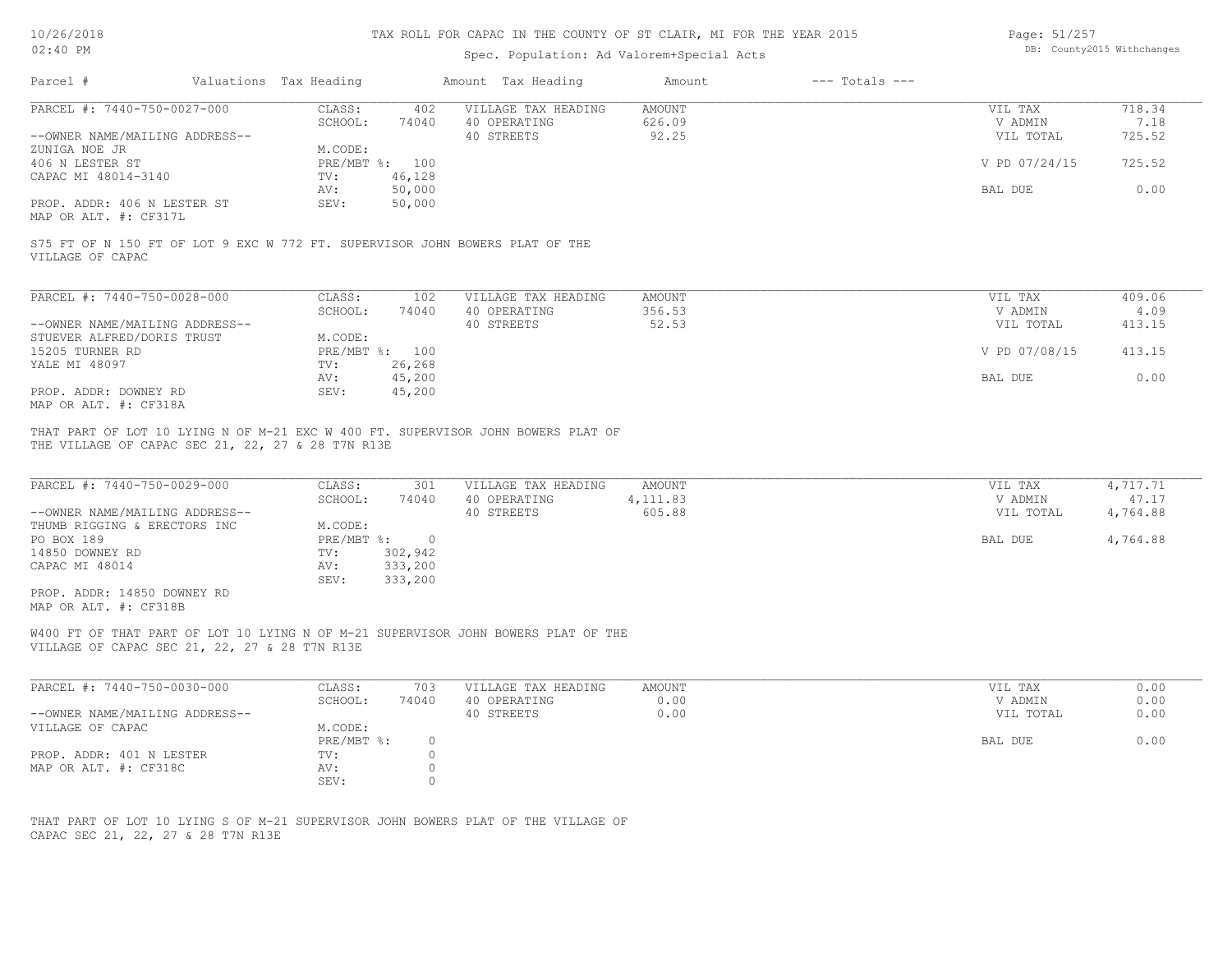# Spec. Population: Ad Valorem+Special Acts

| Page: 52/257 |                            |
|--------------|----------------------------|
|              | DB: County2015 Withchanges |

| Parcel #                                                                                                                                                        | Valuations Tax Heading |                          | Amount Tax Heading                                                                 | Amount                           | $---$ Totals $---$ |                                 |                          |
|-----------------------------------------------------------------------------------------------------------------------------------------------------------------|------------------------|--------------------------|------------------------------------------------------------------------------------|----------------------------------|--------------------|---------------------------------|--------------------------|
| PARCEL #: 7440-750-0031-000<br>--OWNER NAME/MAILING ADDRESS--                                                                                                   | CLASS:<br>SCHOOL:      | 401<br>74040             | VILLAGE TAX HEADING<br>40 OPERATING<br>40 STREETS                                  | <b>AMOUNT</b><br>490.36<br>72.25 |                    | VIL TAX<br>V ADMIN<br>VIL TOTAL | 562.61<br>5.62<br>568.23 |
| STINE WAYNE MAURICE<br>1546 NIGHTINGALE LN<br>KINGSLEY MI 49649-9212                                                                                            | M.CODE:<br>TV:         | PRE/MBT %: 100<br>36,128 |                                                                                    |                                  |                    | V PD 07/29/15                   | 568.23                   |
| PROP. ADDR: 326 N LESTER ST                                                                                                                                     | AV:<br>SEV:            | 40,700<br>40,700         |                                                                                    |                                  |                    | BAL DUE                         | 0.00                     |
| MAP OR ALT. #: CF319A                                                                                                                                           |                        |                          |                                                                                    |                                  |                    |                                 |                          |
| & 28 T7N R13E                                                                                                                                                   |                        |                          | N75 FT OF LOT 11 SUPERVISOR JOHN BOWERS PLAT OF THE VILLAGE OF CAPAC SEC 21, 22 27 |                                  |                    |                                 |                          |
| PARCEL #: 7440-750-0032-000                                                                                                                                     | CLASS:                 | 401                      | VILLAGE TAX HEADING                                                                | AMOUNT                           |                    | VIL TAX                         | 707.45                   |
| --OWNER NAME/MAILING ADDRESS--                                                                                                                                  | SCHOOL:                | 74040                    | 40 OPERATING<br>40 STREETS                                                         | 343.26<br>50.58                  |                    | V ADMIN<br>VIL TOTAL            | 3.93<br>711.38           |
| PACK PAUL/BARBARA<br>318 N LESTER ST                                                                                                                            | M.CODE:                | COREL<br>PRE/MBT %: 100  | UTIL                                                                               | 313.61                           |                    | V PD 09/10/15                   | 711.38                   |
| CAPAC MI 48014-3138                                                                                                                                             | TV:<br>AV:             | 25,290<br>29,100         |                                                                                    |                                  |                    | BAL DUE                         | 0.00                     |
| PROP. ADDR: 318 N LESTER ST<br>MAP OR ALT. #: CF319B                                                                                                            | SEV:                   | 29,100                   |                                                                                    |                                  |                    |                                 |                          |
| & 28 T7N R13E                                                                                                                                                   |                        |                          | S75 FT OF LOT 11 SUPERVISOR JOHN BOWERS PLAT OF THE VILLAGE OF CAPAC SEC 21, 22 27 |                                  |                    |                                 |                          |
| PARCEL #: 7440-750-0033-000                                                                                                                                     | CLASS:                 | 401                      | VILLAGE TAX HEADING                                                                | AMOUNT                           |                    | VIL TAX                         | 538.51                   |
| --OWNER NAME/MAILING ADDRESS--                                                                                                                                  | SCHOOL:                | 74040                    | 40 OPERATING<br>40 STREETS                                                         | 469.35<br>69.16                  |                    | V ADMIN<br>VIL TOTAL            | 5.38<br>543.89           |
| KLUG MARK/TERRI<br>322 N LESTER ST                                                                                                                              | M.CODE:                | PRE/MBT %: 100           |                                                                                    |                                  |                    | BAL DUE                         | 543.89                   |
| CAPAC MI 48014-3138                                                                                                                                             | TV:<br>AV:             | 34,580<br>39,200         |                                                                                    |                                  |                    |                                 |                          |
| PROP. ADDR: 322 N LESTER ST<br>MAP OR ALT. #: CF319C                                                                                                            | SEV:                   | 39,200                   |                                                                                    |                                  |                    |                                 |                          |
| SEC 21, 22, 27 & 28 T7N R13E                                                                                                                                    |                        |                          | S75 FT OF N 150 FT OF LOT 11 SUPERVISOR JOHN BOWERS PLAT OF THE VILLAGE OF CAPAC   |                                  |                    |                                 |                          |
|                                                                                                                                                                 |                        |                          |                                                                                    |                                  |                    |                                 |                          |
| PARCEL #: 7440-750-0034-000                                                                                                                                     | CLASS:<br>SCHOOL:      | 401<br>74040             | VILLAGE TAX HEADING<br>40 OPERATING                                                | <b>AMOUNT</b><br>326.43          |                    | VIL TAX<br>V ADMIN              | 374.53<br>3.74           |
| --OWNER NAME/MAILING ADDRESS--<br>BOLLAERT PEARL C, BOLLAERT CHARLES                                                                                            | M.CODE:                |                          | 40 STREETS                                                                         | 48.10                            |                    | VIL TOTAL                       | 378.27                   |
| SMITH C, GERALD RITA, BOLLAERT R<br>314 N LESTER ST                                                                                                             | TV:                    | PRE/MBT %: 100<br>24,050 |                                                                                    |                                  |                    | BAL DUE                         | 378.27                   |
| CAPAC MI 48014-3138                                                                                                                                             | AV:<br>SEV:            | 28,600<br>28,600         |                                                                                    |                                  |                    |                                 |                          |
| PROP. ADDR: 314 N LESTER ST<br>MAP OR ALT. #: CF320A                                                                                                            |                        |                          |                                                                                    |                                  |                    |                                 |                          |
| PART OF LOT 12 & VAC ALLEY ADJ, BEG NO^27'W 150' FROM SW COR LOT 12, TH NO^27'W<br>75', TH S89^57'7"E 139.36', TH SO^40'57"E 75', TH N89^57'21"W 139.66' TO BEG |                        |                          |                                                                                    |                                  |                    |                                 |                          |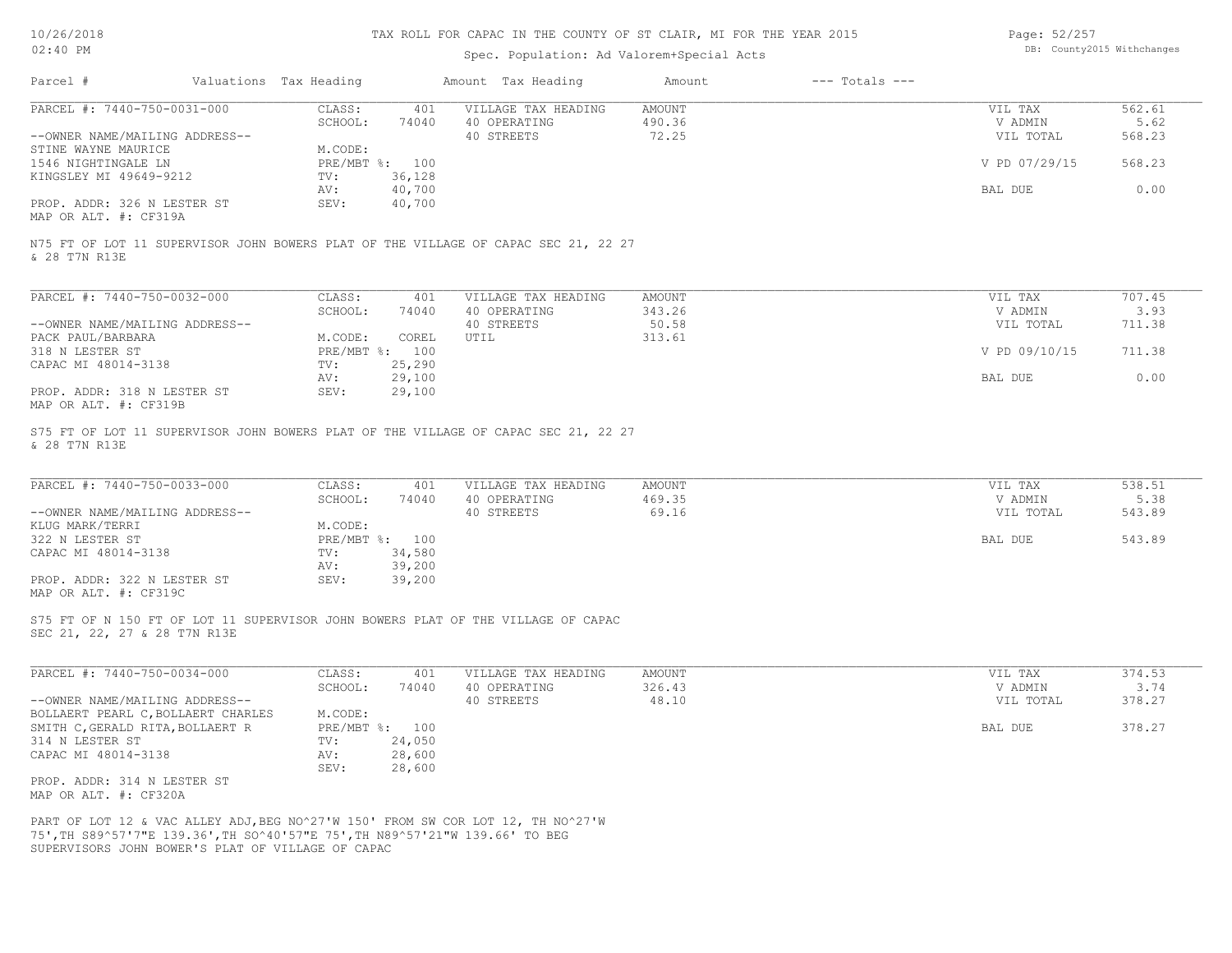# Spec. Population: Ad Valorem+Special Acts

| Parcel #                                                                                                                                                                                                             | Valuations Tax Heading                                                 | Amount Tax Heading                  | Amount          | $---$ Totals $---$ |                      |                |
|----------------------------------------------------------------------------------------------------------------------------------------------------------------------------------------------------------------------|------------------------------------------------------------------------|-------------------------------------|-----------------|--------------------|----------------------|----------------|
| PARCEL #: 7440-750-0034-100                                                                                                                                                                                          | CLASS:<br>402<br>SCHOOL:<br>74040                                      | VILLAGE TAX HEADING<br>40 OPERATING | AMOUNT<br>79.93 |                    | VIL TAX<br>V ADMIN   | 91.70<br>0.91  |
| --OWNER NAME/MAILING ADDRESS--                                                                                                                                                                                       |                                                                        | 40 STREETS                          | 11.77           |                    | VIL TOTAL            | 92.61          |
| BOLLAERT PEARL C, BOLLAERT CHARLES                                                                                                                                                                                   | M.CODE:<br>PRE/MBT %: 100                                              |                                     |                 |                    | BAL DUE              | 92.61          |
| SMITH C, GERALD R, BOLLAERT R<br>314 N LESTER ST                                                                                                                                                                     | TV:<br>5,889                                                           |                                     |                 |                    |                      |                |
| CAPAC MI 48014-3138                                                                                                                                                                                                  | AV:<br>11,600<br>SEV:<br>11,600                                        |                                     |                 |                    |                      |                |
| PROP. ADDR: N LESTER ST<br>MAP OR ALT. #: CF320                                                                                                                                                                      |                                                                        |                                     |                 |                    |                      |                |
| PART OF LOT 12 & VAC ALLEY ADJ, BEG NO^27'W 75' FROM SW COR LOT 12, TH NO^27'W<br>75', TH S89^57'21"E 139.66', TH SO^40'57"E 75', TH N89^57'21"W 139.97' TO BEG<br>SUPERVISOSR JOHN BOWER'S PLAT OF VILLAGE OF CAPAC |                                                                        |                                     |                 |                    |                      |                |
| PARCEL #: 7440-750-0034-200                                                                                                                                                                                          | CLASS:<br>401                                                          | VILLAGE TAX HEADING                 | AMOUNT          |                    | VIL TAX              | 710.51         |
|                                                                                                                                                                                                                      | SCHOOL:<br>74040                                                       | 40 OPERATING                        | 619.26          |                    | V ADMIN              | 7.10           |
| --OWNER NAME/MAILING ADDRESS--                                                                                                                                                                                       |                                                                        | 40 STREETS                          | 91.25           |                    | VIL TOTAL            | 717.61         |
| CARROLL DOUGLAS/DARLEEN                                                                                                                                                                                              | 00CSB<br>M.CODE:                                                       |                                     |                 |                    |                      |                |
| 300 N LESTER ST                                                                                                                                                                                                      | PRE/MBT %: 100                                                         |                                     |                 |                    | V PD 07/10/15        | 717.61         |
| CAPAC MI 48014-3138                                                                                                                                                                                                  | 45,625<br>TV:<br>52,300<br>AV:                                         |                                     |                 |                    | BAL DUE              | 0.00           |
| PROP. ADDR: 300 N LESTER ST<br>MAP OR ALT. #: CF320C                                                                                                                                                                 | SEV:<br>52,300                                                         |                                     |                 |                    |                      |                |
| PART OF LOT 12& VAC ALLEY ADJ, BEG AT SW COR OF LOT 12, TH NO^27'W 75', TH<br>S89^57'21"E 139.97', TH SO^40'57"E 75', TH N89^57'21"W 140.27' TO BEG SUPRVISOR JOHN<br>BOWER'S PLAT OF VILLAGE OF CAPAC               |                                                                        |                                     |                 |                    |                      |                |
| PARCEL #: 7440-750-0035-000                                                                                                                                                                                          | CLASS:<br>401                                                          | VILLAGE TAX HEADING                 | AMOUNT          |                    | VIL TAX              | 493.50         |
| --OWNER NAME/MAILING ADDRESS--                                                                                                                                                                                       | SCHOOL:<br>74040                                                       | 40 OPERATING<br>40 STREETS          | 430.12<br>63.38 |                    | V ADMIN<br>VIL TOTAL | 4.93<br>498.43 |
| WITHUN DIANA                                                                                                                                                                                                         | M.CODE:<br>00CSB                                                       |                                     |                 |                    |                      |                |
| MICHAEL WITHUN                                                                                                                                                                                                       | PRE/MBT %: 100                                                         |                                     |                 |                    | V PD 07/10/15        | 498.43         |
| 238 N LESTER ST                                                                                                                                                                                                      | 31,690<br>TV:                                                          |                                     |                 |                    |                      |                |
| CAPAC MI 48014-3136                                                                                                                                                                                                  | 37,000<br>AV:                                                          |                                     |                 |                    | BAL DUE              | 0.00           |
| PROP. ADDR: 238 N LESTER ST<br>MAP OR ALT. #: CF321A                                                                                                                                                                 | 37,000<br>SEV:                                                         |                                     |                 |                    |                      |                |
|                                                                                                                                                                                                                      |                                                                        |                                     |                 |                    |                      |                |
|                                                                                                                                                                                                                      | LOT 13 EXC S 225' SUPERVISOR JOHN BOWER'S PLAT OF THE VILLAGE OF CAPAC |                                     |                 |                    |                      |                |
| PARCEL #: 7440-750-0035-200                                                                                                                                                                                          | CLASS:<br>401                                                          | VILLAGE TAX HEADING                 | AMOUNT          |                    | VIL TAX              | 450.10         |
|                                                                                                                                                                                                                      | SCHOOL:<br>74040                                                       | 40 OPERATING                        | 392.30          |                    | V ADMIN              | 4.50           |
| --OWNER NAME/MAILING ADDRESS--                                                                                                                                                                                       |                                                                        | 40 STREETS                          | 57.80           |                    | VIL TOTAL            | 454.60         |
| ELLLIOTT RAYMOND JR/SHERRY                                                                                                                                                                                           | M.CODE:                                                                |                                     |                 |                    |                      |                |
| 230 N LESTER ST                                                                                                                                                                                                      | PRE/MBT %: 100                                                         |                                     |                 |                    | BAL DUE              | 454.60         |
| CAPAC MI 48014                                                                                                                                                                                                       | 28,903<br>TV:<br>33,900<br>AV:                                         |                                     |                 |                    |                      |                |

MAP OR ALT. #: CF321C

N75' OF S 225' OF LOT 13 SUPERVISOR JOHN BOWER'S PLAT OF THE VILLAGE OF CAPAC

Page: 53/257 DB: County2015 Withchanges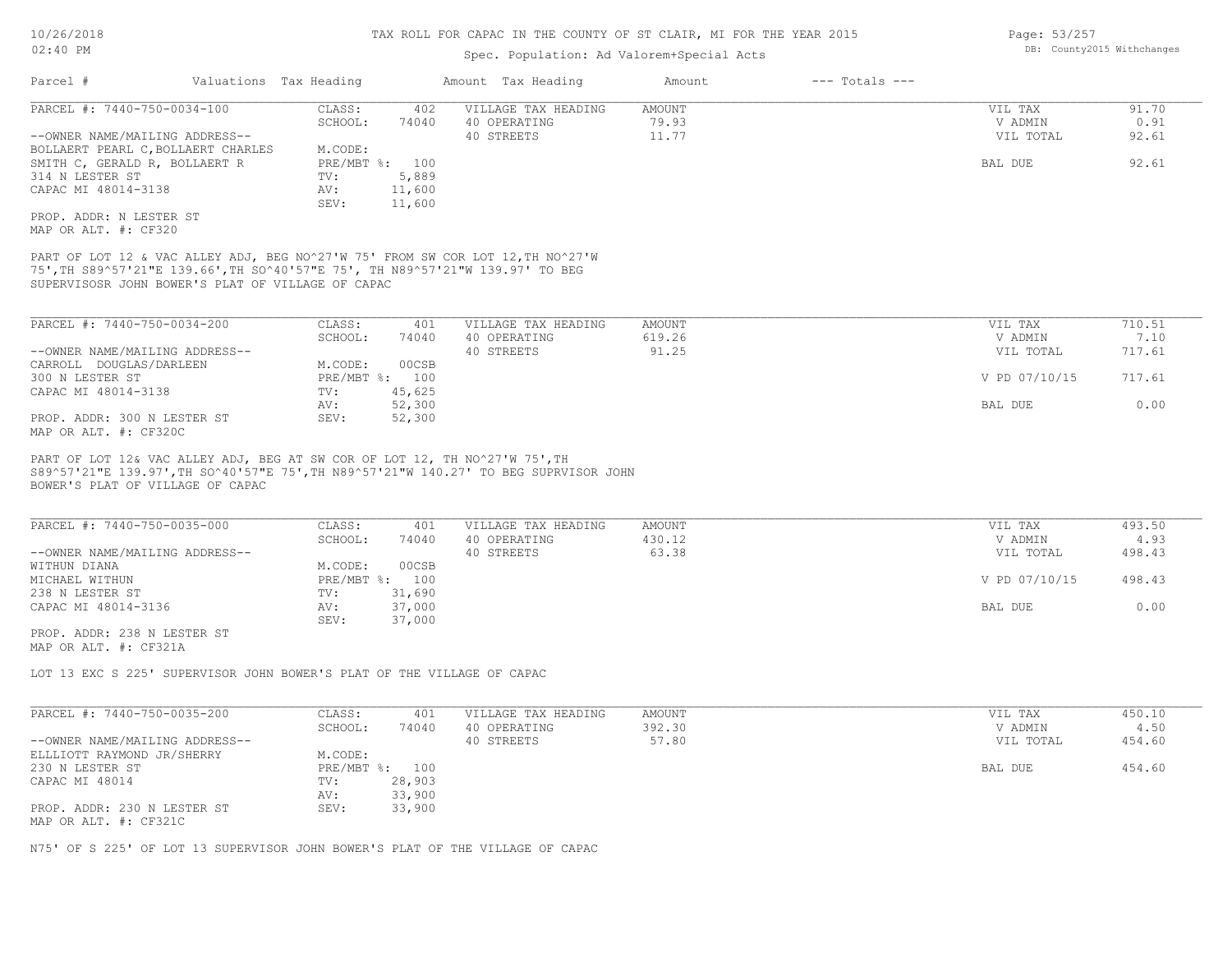## Spec. Population: Ad Valorem+Special Acts

Page: 54/257 DB: County2015 Withchanges

| Parcel #                       | Valuations Tax Heading |        | Amount Tax Heading  | Amount | $---$ Totals $---$ |               |        |
|--------------------------------|------------------------|--------|---------------------|--------|--------------------|---------------|--------|
| PARCEL #: 7440-750-0035-500    | CLASS:                 | 401    | VILLAGE TAX HEADING | AMOUNT |                    | VIL TAX       | 749.08 |
|                                | SCHOOL:                | 74040  | 40 OPERATING        | 652.88 |                    | V ADMIN       | 7.49   |
| --OWNER NAME/MAILING ADDRESS-- |                        |        | 40 STREETS          | 96.20  |                    | VIL TOTAL     | 756.57 |
| MOLINA JOSE E                  | M.CODE:                | COREL  |                     |        |                    |               |        |
| 222 N LESTER ST                | $PRE/MBT$ %:           | 100    |                     |        |                    | V PD 09/10/15 | 756.57 |
| CAPAC MI 48014-3136            | TV:                    | 48,102 |                     |        |                    |               |        |
|                                | AV:                    | 50,200 |                     |        |                    | BAL DUE       | 0.00   |
| PROP. ADDR: 222 N LESTER ST    | SEV:                   | 50,200 |                     |        |                    |               |        |
| MAP OR ALT. #: CF321B          |                        |        |                     |        |                    |               |        |

S150' OF LOT 13 SUPERVISOR JOHN BOWER'S PLAT OF THE VILLAGE OF CAPAC

| PARCEL #: 7440-750-0036-000    | CLASS:  | 401            | VILLAGE TAX HEADING | AMOUNT | VIL TAX   | 316.44 |
|--------------------------------|---------|----------------|---------------------|--------|-----------|--------|
|                                | SCHOOL: | 74040          | 40 OPERATING        | 275.80 | V ADMIN   | 3.16   |
| --OWNER NAME/MAILING ADDRESS-- |         |                | 40 STREETS          | 40.64  | VIL TOTAL | 319.60 |
| WALKER RITA                    | M.CODE: |                |                     |        |           |        |
| P.O. BOX 530                   |         | PRE/MBT %: 100 |                     |        | BAL DUE   | 319.60 |
| CAPAC MI 48014-3134            | TV:     | 20,320         |                     |        |           |        |
|                                | AV:     | 21,700         |                     |        |           |        |
| PROP. ADDR: 108 N LESTER ST    | SEV:    | 21,700         |                     |        |           |        |
| MAP OR ALT. #: CF322A          |         |                |                     |        |           |        |

22, 27 & 28 T7N R13E EXC N 195 FT THEREOF SUPERVISOR JOHN BOWERS PLAT OF THE VILLAGE OF CAPAC SEC 21, THAT PART OF LOT 14 LYING N OF A LINE 420 FT N OF & PARALLEL WITH CENTER OF M-21

| PARCEL #: 7440-750-0037-000    | CLASS:  | 401            | VILLAGE TAX HEADING | AMOUNT | VIL TAX   | 371.31 |
|--------------------------------|---------|----------------|---------------------|--------|-----------|--------|
|                                | SCHOOL: | 74040          | 40 OPERATING        | 323.63 | V ADMIN   | 3.71   |
| --OWNER NAME/MAILING ADDRESS-- |         |                | 40 STREETS          | 47.68  | VIL TOTAL | 375.02 |
| HELZER LONNIE L                | M.CODE: |                |                     |        |           |        |
| WALKER RITA G, GRAY CATHY J    |         | PRE/MBT %: 100 |                     |        | BAL DUE   | 375.02 |
| 15122 WEST PARK APT 4          | TV:     | 23,844         |                     |        |           |        |
| CAPAC MI 48014                 | AV:     | 26,700         |                     |        |           |        |
|                                | SEV:    | 26,700         |                     |        |           |        |
| PROP. ADDR: 204 N LESTER ST    |         |                |                     |        |           |        |

MAP OR ALT. #: CF322B

N129' OF LOT 14 SUPERVISOR JOHN BOWERS PLAT OF THE VILLAGE OF CAPAC

| PARCEL #: 7440-750-0037-100    | CLASS:       | 703   | VILLAGE TAX HEADING | AMOUNT | VIL TAX   | 0.00 |
|--------------------------------|--------------|-------|---------------------|--------|-----------|------|
|                                | SCHOOL:      | 74040 | 40 OPERATING        | 0.00   | V ADMIN   | 0.00 |
| --OWNER NAME/MAILING ADDRESS-- |              |       | 40 STREETS          | 0.00   | VIL TOTAL | 0.00 |
| VILLAGE OF CAPAC               | M.CODE:      |       |                     |        |           |      |
| 131 N MAIN ST                  | $PRE/MBT$ %: |       |                     |        | BAL DUE   | 0.00 |
| CAPAC MI 48014                 | TV:          |       |                     |        |           |      |
|                                | AV:          |       |                     |        |           |      |
| PROP. ADDR: E CHURCH           | SEV:         |       |                     |        |           |      |
| MAP OR ALT. #: CF322C          |              |       |                     |        |           |      |

S66' OF N 195' OF LOT 14 SUPERVISOR JOHN BOWERS PLAT OF THE VILLAGE OF CAPAC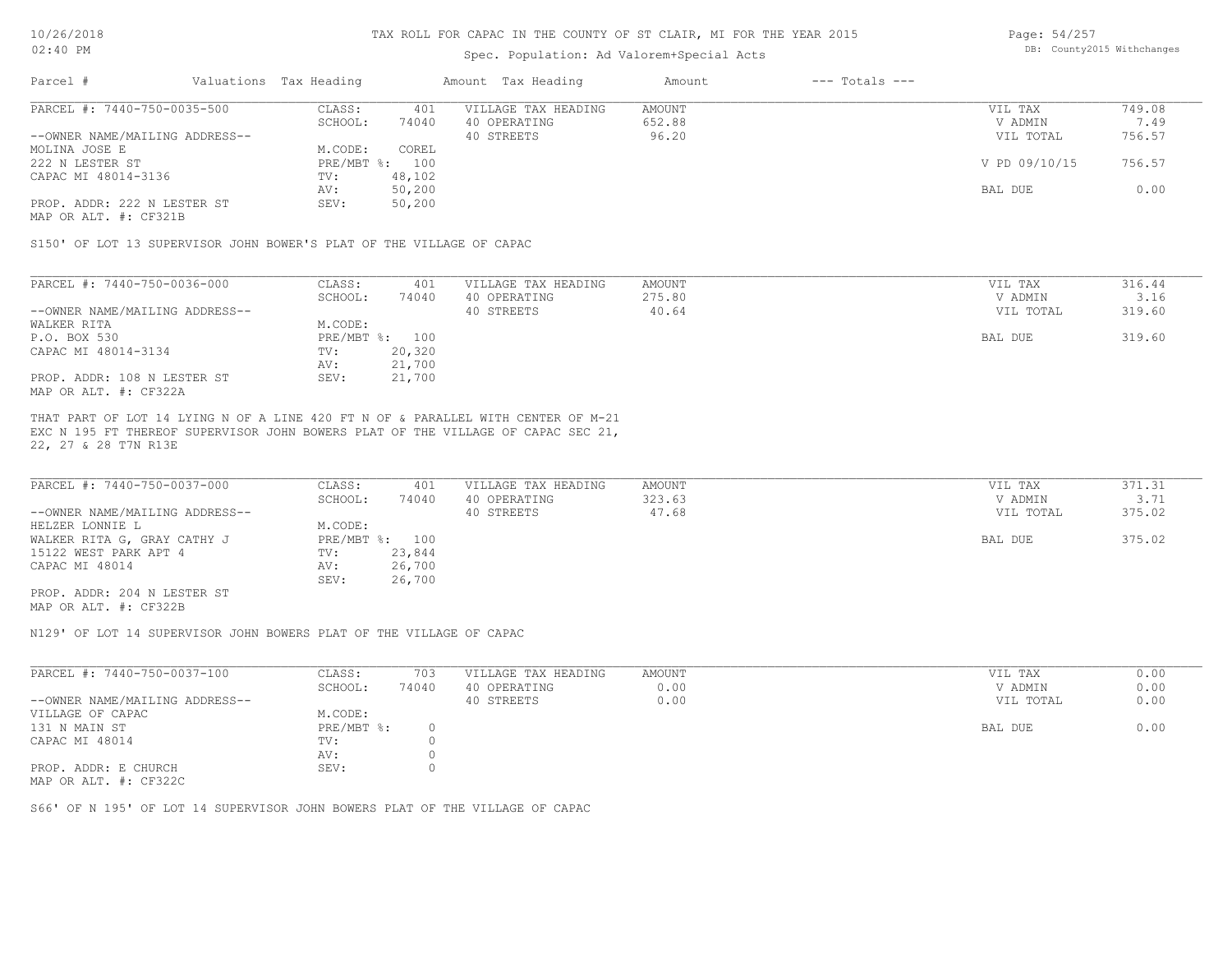## Spec. Population: Ad Valorem+Special Acts

| Page: 55/257 |                            |
|--------------|----------------------------|
|              | DB: County2015 Withchanges |

| Parcel #                       | Valuations Tax Heading |        | Amount Tax Heading                                                                  | Amount | $---$ Totals $---$ |               |        |
|--------------------------------|------------------------|--------|-------------------------------------------------------------------------------------|--------|--------------------|---------------|--------|
| PARCEL #: 7440-750-0039-000    | CLASS:                 | 401    | VILLAGE TAX HEADING                                                                 | AMOUNT |                    | VIL TAX       | 607.55 |
|                                | SCHOOL:                | 74040  | 40 OPERATING                                                                        | 529.53 |                    | V ADMIN       | 6.07   |
| --OWNER NAME/MAILING ADDRESS-- |                        |        | 40 STREETS                                                                          | 78.02  |                    | VIL TOTAL     | 613.62 |
| BEISCHER RONALD/PATSY          | M.CODE:                |        |                                                                                     |        |                    |               |        |
| 403 E MILL ST                  | $PRE/MBT$ %:           | 100    |                                                                                     |        |                    | V PD 09/10/15 | 613.62 |
| CAPAC MI 48014-3164            | TV:                    | 39,014 |                                                                                     |        |                    |               |        |
|                                | AV:                    | 40,000 |                                                                                     |        |                    | BAL DUE       | 0.00   |
| PROP. ADDR: 403 E MILL ST      | SEV:                   | 40,000 |                                                                                     |        |                    |               |        |
| MAP OR ALT. #: CF323A          |                        |        |                                                                                     |        |                    |               |        |
|                                |                        |        |                                                                                     |        |                    |               |        |
|                                |                        |        | THAT PART OF LOT 14 LYING S OF A LINE 167 FT N OF & PARALLEL TO S LOT LINE EXC W 52 |        |                    |               |        |
|                                |                        |        | FT N OF LOT 15 SUPERVISOR JOHN BOWERS PLAT OF THE VILLAGE OF CAPAC SEC 21, 22, 27 & |        |                    |               |        |
| 28 T7N R13E                    |                        |        |                                                                                     |        |                    |               |        |
|                                |                        |        |                                                                                     |        |                    |               |        |
| PARCEL #: 7440-750-0040-000    | CLASS:                 | 401    | VILLAGE TAX HEADING                                                                 | AMOUNT |                    | VIL TAX       | 364.90 |
|                                | SCHOOL:                | 74040  | 40 OPERATING                                                                        | 318.04 |                    | V ADMIN       | 3.64   |

|                                | -------    | .        | ----------- | ------ | .             | ----   |
|--------------------------------|------------|----------|-------------|--------|---------------|--------|
| --OWNER NAME/MAILING ADDRESS-- |            |          | 40 STREETS  | 46.86  | VIL TOTAL     | 368.54 |
| KLUG BETTY                     | M.CODE:    |          |             |        |               |        |
| CONNIE MURRAY                  | PRE/MBT %: | $\Omega$ |             |        | V PD 09/16/15 | 368.54 |
| 4676 DOWNINGTON RD             | TV:        | 23,432   |             |        |               |        |
| DECKERVILLE MI 48427           | AV:        | 27,800   |             |        | BAL DUE       | 0.00   |
|                                | SEV:       | 27,800   |             |        |               |        |
| PROP. ADDR: 104 N LESTER ST    |            |          |             |        |               |        |

MAP OR ALT. #: CF323B

JOHN BOWERS PLAT OF THE VILLAGE OF CAPAC SEC 21, 22, 27 & 28 T7N R13E N75 FT OF S 167 FT OF THAT PART OF LOT 14 LYING N OF N LINE OF LOT 15 SUPERVISOR

| PARCEL #: 7440-750-0041-000    | CLASS:  | 401            | VILLAGE TAX HEADING | AMOUNT | VIL TAX       | 300.61 |
|--------------------------------|---------|----------------|---------------------|--------|---------------|--------|
|                                | SCHOOL: | 74040          | 40 OPERATING        | 262.01 | V ADMIN       | 3.00   |
| --OWNER NAME/MAILING ADDRESS-- |         |                | 40 STREETS          | 38.60  | VIL TOTAL     | 303.61 |
| LYLE WILLIAM                   | M.CODE: | COREL          |                     |        |               |        |
| 106 N LESTER ST                |         | PRE/MBT %: 100 |                     |        | V PD 09/10/15 | 303.61 |
| CAPAC MI 48014-3134            | TV:     | 19,304         |                     |        |               |        |
|                                | AV:     | 23,600         |                     |        | BAL DUE       | 0.00   |
| PROP. ADDR: 106 N LESTER ST    | SEV:    | 23,600         |                     |        |               |        |
| MAP OR ALT. #: CF323C          |         |                |                     |        |               |        |

JOHN BOWERS PLAT OF THE VILLAGE OF CAPAC N70 FT OF S 237 FT OF THAT PART OF LOT 14 LYING N OF N LINE OF LOT 15 SUPERVISOR

| PARCEL #: 7440-750-0042-000    | CLASS:     | 402    | VILLAGE TAX HEADING | AMOUNT | VIL TAX       | 137.64 |
|--------------------------------|------------|--------|---------------------|--------|---------------|--------|
|                                | SCHOOL:    | 74040  | 40 OPERATING        | 119.97 | V ADMIN       | 1.37   |
| --OWNER NAME/MAILING ADDRESS-- |            |        | 40 STREETS          | 17.67  | VIL TOTAL     | 139.01 |
| KLUG BETTY                     | M.CODE:    |        |                     |        |               |        |
| CONNIE MURRAY                  | PRE/MBT %: |        |                     |        | V PD 09/16/15 | 139.01 |
| 4676 DOWNINGTON RD             | TV:        | 8,839  |                     |        |               |        |
| DECKERVILLE MI 48427           | AV:        | 12,500 |                     |        | BAL DUE       | 0.00   |
|                                | SEV:       | 12,500 |                     |        |               |        |
| PROP. ADDR: N LESTER ST        |            |        |                     |        |               |        |

MAP OR ALT. #: CF323D

JOHN BOWERS PLAT OF THE VILLAGE OF CAPAC SEC 21, 22, 27 & 28 T7N R13E N75 FT OF S 92 FT OF THAT PART OF LOT 14 LYING N OF N LINE OF LOT 15 SUPERVISOR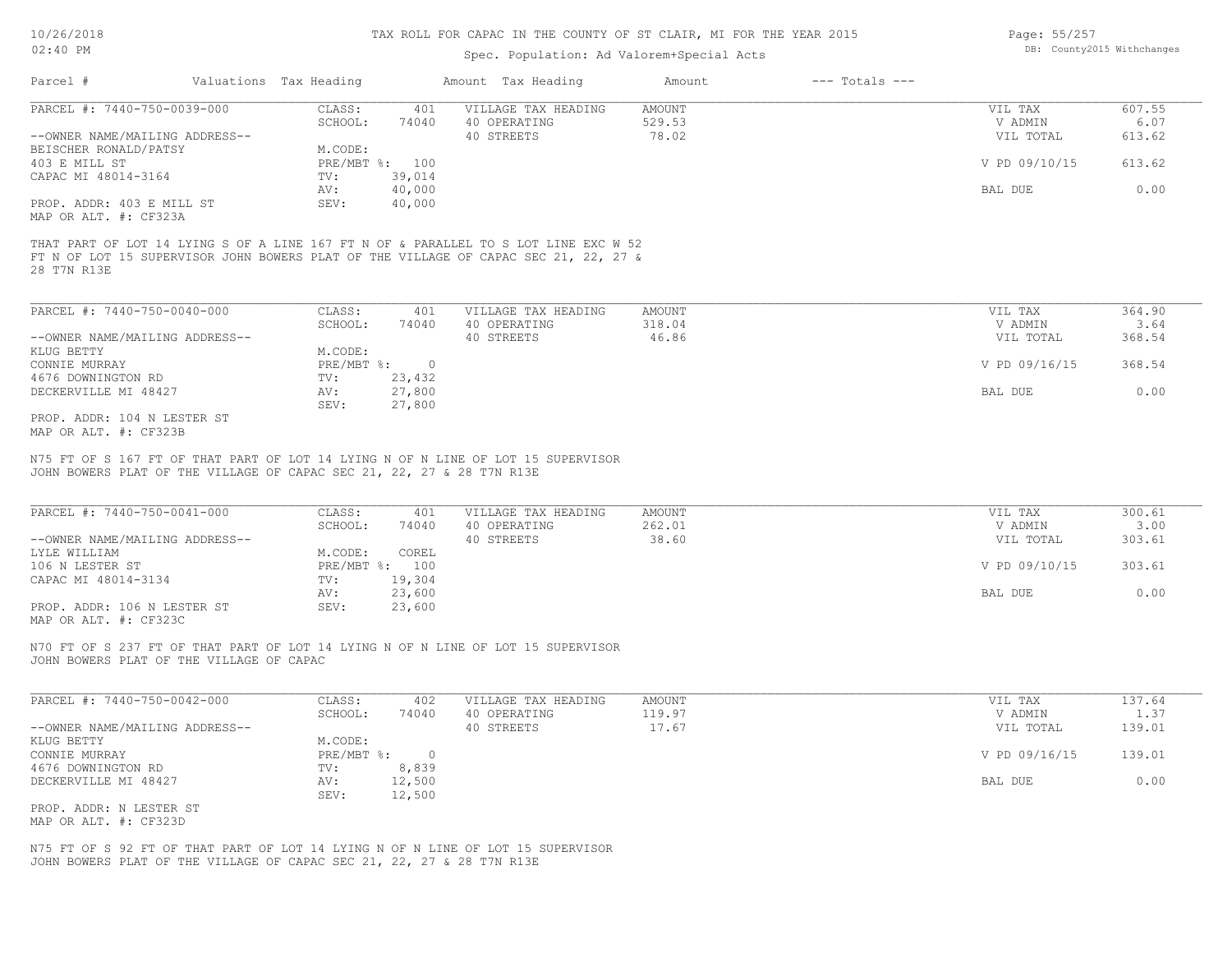## Spec. Population: Ad Valorem+Special Acts

| Page: 56/257 |                            |
|--------------|----------------------------|
|              | DB: County2015 Withchanges |

| Parcel #                                                                                | Valuations Tax Heading       |                               | Amount Tax Heading                                                                                                                                                        | Amount                           | $---$ Totals $---$ |                                 |                          |
|-----------------------------------------------------------------------------------------|------------------------------|-------------------------------|---------------------------------------------------------------------------------------------------------------------------------------------------------------------------|----------------------------------|--------------------|---------------------------------|--------------------------|
| PARCEL #: 7440-750-0043-000<br>--OWNER NAME/MAILING ADDRESS--                           | CLASS:<br>SCHOOL:            | 401<br>74040                  | VILLAGE TAX HEADING<br>40 OPERATING<br>40 STREETS                                                                                                                         | <b>AMOUNT</b><br>430.26<br>63.40 |                    | VIL TAX<br>V ADMIN<br>VIL TOTAL | 493.66<br>4.93<br>498.59 |
| BOOM WILLIAM K<br>BOOM ANGELIC S                                                        | M.CODE:<br>PRE/MBT %: 100    | COREL                         |                                                                                                                                                                           |                                  |                    | V PD 09/10/15                   | 498.59                   |
| 401 E MILL ST<br>CAPAC MI 48014                                                         | TV:<br>AV:                   | 31,700<br>31,700              |                                                                                                                                                                           |                                  |                    | BAL DUE                         | 0.00                     |
| PROP. ADDR: 401 E MILL ST<br>MAP OR ALT. #: CF324                                       | SEV:                         | 31,700                        |                                                                                                                                                                           |                                  |                    |                                 |                          |
| CAPAC SEC 21, 22, 27 & 28 T7N R13E                                                      |                              |                               | LOT 15 & THAT PART OF LOT 14 BEG AT NW COR OF LOT 15 TH E 52 FT, TH N 17 FT TH W 52<br>FT TO W LOT LINE, TH S 17 FT TO BEG. SUPERVISOR JOHN BOWERS PLAT OF THE VILLAGE OF |                                  |                    |                                 |                          |
| PARCEL #: 7440-750-0044-000                                                             | CLASS:                       | 005                           | VILLAGE TAX HEADING                                                                                                                                                       | AMOUNT                           |                    | VIL TAX                         | 0.00                     |
| --OWNER NAME/MAILING ADDRESS--                                                          | SCHOOL:                      | 74040                         | 40 OPERATING<br>40 STREETS                                                                                                                                                | 0.00<br>0.00                     |                    | V ADMIN<br>VIL TOTAL            | 0.00<br>0.00             |
| SANCHEZ JAMES/FRANCISCA<br>207 RAILROAD ST<br>CAPAC MI 48014-3623                       | M.CODE:<br>PRE/MBT %:<br>TV: | $\circ$<br>$\circ$            |                                                                                                                                                                           |                                  |                    | BAL DUE                         | 0.00                     |
| PROP. ADDR: VACANT LOT E MILL ST<br>MAP OR ALT. #: CF325A                               | AV:<br>SEV:                  | $\circ$<br>$\circ$            |                                                                                                                                                                           |                                  |                    |                                 |                          |
| ST. SUPERVISOR JOHN BOWERS PLAT OF THE VILLAGE OF CAPAC SEC 21, 22, 27 & 28 T7N<br>R13E |                              |                               | THAT PART OF LOT 16 LYING E OF A LINE 170 FT E OF & PARALLEL TO E LINE OF LESTER                                                                                          |                                  |                    |                                 |                          |
| PARCEL #: 7440-750-0044-001                                                             | CLASS:                       | 402                           | VILLAGE TAX HEADING                                                                                                                                                       | AMOUNT                           |                    | VIL TAX                         | 23.23                    |
| --OWNER NAME/MAILING ADDRESS--                                                          | SCHOOL:                      | 74040                         | 40 OPERATING<br>40 STREETS                                                                                                                                                | 20.25<br>2.98                    |                    | V ADMIN<br>VIL TOTAL            | 0.23<br>23.46            |
| SANCHEZ JAMES<br>130 N MATTESON ST APT.131                                              | M.CODE:<br>PRE/MBT %: 0      |                               |                                                                                                                                                                           |                                  |                    | BAL DUE                         | 23.46                    |
| CAPAC MI 48014                                                                          | TV:<br>AV:                   | 1,492<br>12,500               |                                                                                                                                                                           |                                  |                    |                                 |                          |
| PROP. ADDR: CHURCH STREET<br>MAP OR ALT. #:                                             | SEV:                         | 12,500                        |                                                                                                                                                                           |                                  |                    |                                 |                          |
| 146.8' TO BEG SUPERVISOR JOHN BOWERS PLAT OF THE VILLAGE OF CAPAC PARCEL A              |                              |                               | PART OF LOT 16 DESC AS BEG S 89D 49M 35S W 146' FROM NE COR OF LOT 16; TH S OD 20M<br>33S E 129', TH S 89D 49M 35S W 146.55', TH N OD 27M OS W 129', TH N 89D 45M 35S E   |                                  |                    |                                 |                          |
| PARCEL #: 7440-750-0044-002                                                             | CLASS:                       | 402                           | VILLAGE TAX HEADING                                                                                                                                                       | <b>AMOUNT</b>                    |                    | VIL TAX                         | 0.00                     |
| --OWNER NAME/MAILING ADDRESS--                                                          | SCHOOL:                      | 74040                         | 40 OPERATING<br>40 STREETS                                                                                                                                                | 0.00<br>0.00                     |                    | V ADMIN<br>VIL TOTAL            | 0.00<br>0.00             |
| SANCHEZ JAMES<br>SANCHEZ FRANCISCA                                                      | M.CODE:<br>$PRE/MBT$ $\div$  | $\circ$                       |                                                                                                                                                                           |                                  |                    | BAL DUE                         | 0.00                     |
| 130 N MATTESON ST APT. 131<br>CAPAC MI 48014-3623                                       | TV:<br>AV:<br>SEV:           | $\circ$<br>$\circ$<br>$\circ$ |                                                                                                                                                                           |                                  |                    |                                 |                          |
| PROP. ADDR: E CHURCH ST<br>MAP OR ALT. #:                                               |                              |                               |                                                                                                                                                                           |                                  |                    |                                 |                          |

BOWERS PLAT OF VILLAGE OF CAPAC PROPOSED CHURCH STREET EXTENSION W 292.43', TH N 0D 27M 0S W 66', TH N 89D 49M 35S E 292.56' TO BEG. SUPERVISOR JOHN BEG S 0D 20M 33S E 129' FROM NE COR LOT 16, TH S 0D 20M 33S E 66', TH S 89D 49M 35S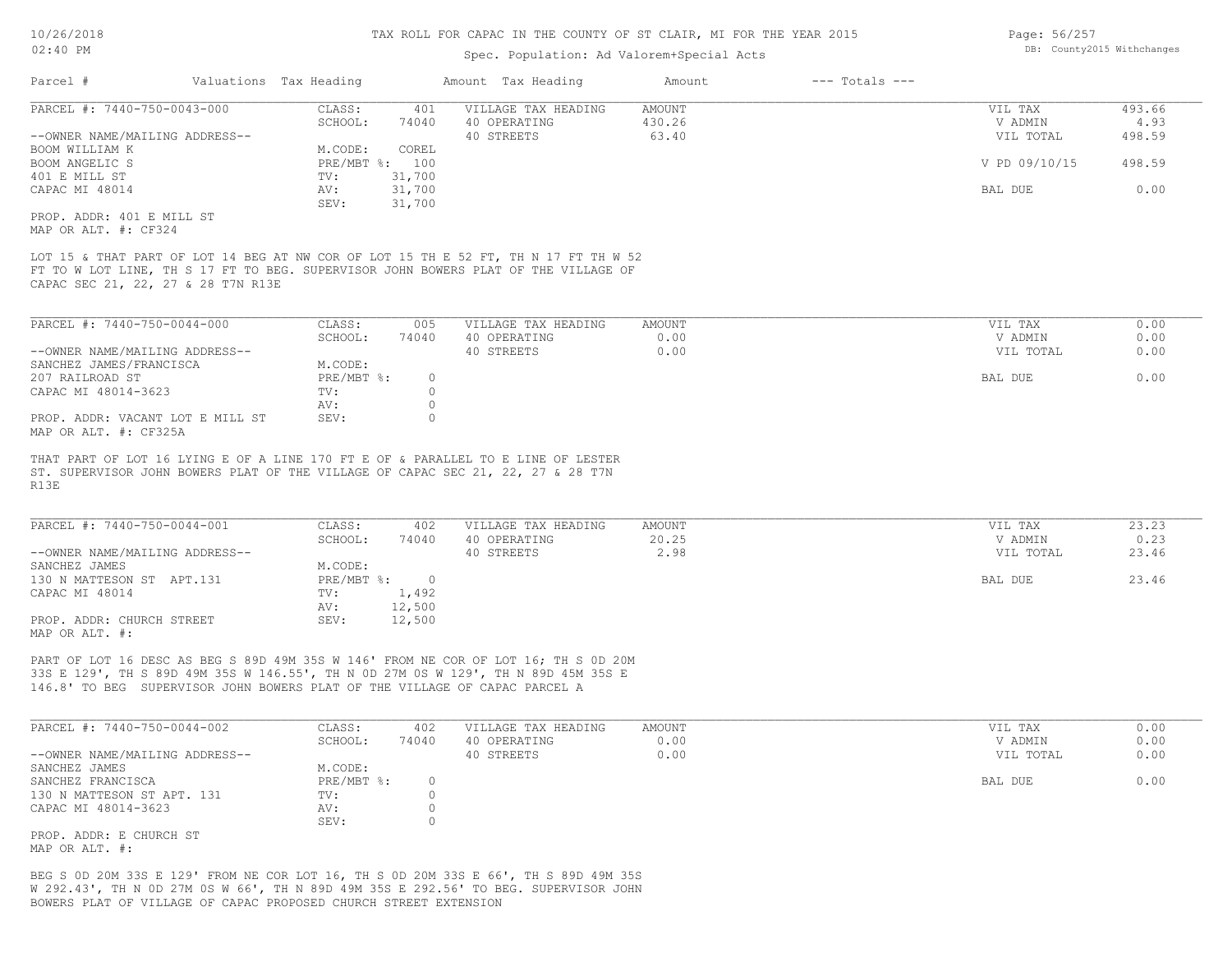## Spec. Population: Ad Valorem+Special Acts

| Page: 57/257 |                            |
|--------------|----------------------------|
|              | DB: County2015 Withchanges |

| Parcel #                       | Valuations Tax Heading |        | Amount Tax Heading  | Amount | $---$ Totals $---$ |           |       |
|--------------------------------|------------------------|--------|---------------------|--------|--------------------|-----------|-------|
| PARCEL #: 7440-750-0044-010    | CLASS:                 | 402    | VILLAGE TAX HEADING | AMOUNT |                    | VIL TAX   | 23.23 |
|                                | SCHOOL:                | 74040  | 40 OPERATING        | 20.25  |                    | V ADMIN   | 0.23  |
| --OWNER NAME/MAILING ADDRESS-- |                        |        | 40 STREETS          | 2.98   |                    | VIL TOTAL | 23.46 |
| SANCHEZ JAMES                  | M.CODE:                |        |                     |        |                    |           |       |
| 130 N MATTESON ST APT.131      | PRE/MBT %:             |        |                     |        |                    | BAL DUE   | 23.46 |
| CAPAC MI 48014                 | TV:                    | 1,492  |                     |        |                    |           |       |
|                                | AV:                    | 12,500 |                     |        |                    |           |       |
| PROP. ADDR: CHURCH STREET      | SEV:                   | 12,500 |                     |        |                    |           |       |
| MAP OR ALT. #:                 |                        |        |                     |        |                    |           |       |

JOHN BOWERS PLAT OF THE VILLAGE OF CAPAC PARCEL B 49M 35S W 146', TH N 0D 20M 33S W 129', TH N 89D 49M 35S E 146' TO BEG SUPERVISOR PART OF LOT 16 DESC AS BEG AT NE COR OF LOT 16; TH S 0D 20M 33S E 129', TH S 89D

| PARCEL #: 7440-750-0044-020    | CLASS:     | 402    | VILLAGE TAX HEADING | AMOUNT | VIL TAX   | 23.23 |
|--------------------------------|------------|--------|---------------------|--------|-----------|-------|
|                                | SCHOOL:    | 74040  | 40 OPERATING        | 20.25  | V ADMIN   | 0.23  |
| --OWNER NAME/MAILING ADDRESS-- |            |        | 40 STREETS          | 2.98   | VIL TOTAL | 23.46 |
| SANCHEZ JAMES                  | M.CODE:    |        |                     |        |           |       |
| 130 N MATTESON ST APT 131      | PRE/MBT %: |        |                     |        | BAL DUE   | 23.46 |
| CAPAC MI 48014                 | TV:        | 1,492  |                     |        |           |       |
|                                | AV:        | 12,500 |                     |        |           |       |
| PROP. ADDR: CHURCH STREET      | SEV:       | 12,500 |                     |        |           |       |
| MAP OR ALT. #:                 |            |        |                     |        |           |       |

SUPERVISOR JOHN BOWERS PLAT OF THE VILLAGE OF CAPAC PARCEL D TH N 89D 57M 44S W 146', TH N 0D 20M 33S W 145.84', TH N 89D 49M 35S E 146' TO BEG PART OF LOT 16 DESC AS S 0D 20M 33S E 195' FROM THE COR, TH S 0D 20M 33S E 146.38',

| PARCEL #: 7440-750-0044-030    | CLASS:     | 402    | VILLAGE TAX HEADING | AMOUNT | VIL TAX   | 23.24 |
|--------------------------------|------------|--------|---------------------|--------|-----------|-------|
|                                | SCHOOL:    | 74040  | 40 OPERATING        | 20.26  | V ADMIN   | 0.23  |
| --OWNER NAME/MAILING ADDRESS-- |            |        | 40 STREETS          | 2.98   | VIL TOTAL | 23.47 |
| SANCHEZ JAMES                  | M.CODE:    |        |                     |        |           |       |
| 131 N MATTESON ST APT.131      | PRE/MBT %: |        |                     |        | BAL DUE   | 23.47 |
| CAPAC MI 48014                 | TV:        | 1,493  |                     |        |           |       |
|                                | AV:        | 12,500 |                     |        |           |       |
| PROP. ADDR: CHURCH STREET      | SEV:       | 12,500 |                     |        |           |       |
| MAP OR ALT. #:                 |            |        |                     |        |           |       |

VILLAGE OF CAPAC PARCEL C 146.43', TH S 0D 20M 33S E 145.84' TO BEG SUPERVISOR JOHN BOWERS PLAT OF THE OF LOT 16; TH N 89D 57M 44S W 146.16', TH N 0D 27M 0S W 145.3', TH N 89D 49M 35S E PART OF LOT 16 DESC AS S 0D 20M 33S E 341.38', & N 89D 57M 44S W 146' FROM NE COR

| PARCEL #: 7440-750-0045-000    | CLASS:     | 703   | VILLAGE TAX HEADING | AMOUNT | VIL TAX   | 0.00 |
|--------------------------------|------------|-------|---------------------|--------|-----------|------|
|                                | SCHOOL:    | 74040 | 40 OPERATING        | 0.00   | V ADMIN   | 0.00 |
| --OWNER NAME/MAILING ADDRESS-- |            |       | 40 STREETS          | 0.00   | VIL TOTAL | 0.00 |
| VILLAGE OF CAPAC               | M.CODE:    |       |                     |        |           |      |
| 131 N MAIN ST                  | PRE/MBT %: |       |                     |        | BAL DUE   | 0.00 |
| CAPAC MI 48014                 | TV:        |       |                     |        |           |      |
|                                | AV:        |       |                     |        |           |      |
| PROP. ADDR: MILL STREET        | SEV:       |       |                     |        |           |      |
| MAP OR ALT. #: CF325B          |            |       |                     |        |           |      |

R13E ST. SUPERVISOR JOHN BOWERS PLAT OF THE VILLAGE OF CAPAC SEC 21, 22, 27 & 28 T7N THAT PART OF LOT 16 LYING W OF A LINE 170 FT E OF & PARALLEL TO E LINE OF LESTER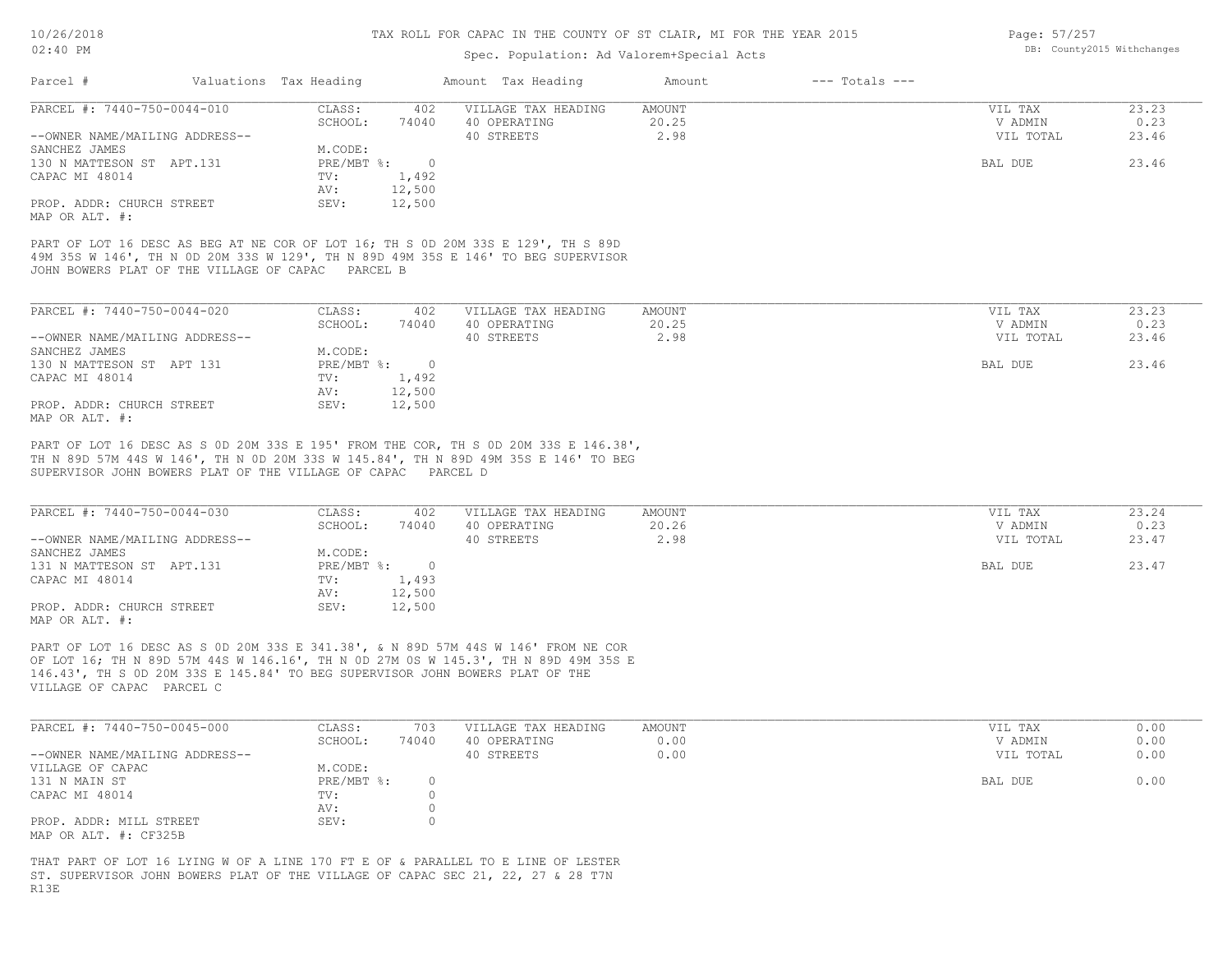Page: 58/257 DB: County2015 Withchanges

| UZ:40 FM                                                                                                              |                                                     | Spec. Population: Ad Valorem+Special Acts         |                              |                    |                                 | DB: COUNTAINS MILNCHANGES     |
|-----------------------------------------------------------------------------------------------------------------------|-----------------------------------------------------|---------------------------------------------------|------------------------------|--------------------|---------------------------------|-------------------------------|
| Parcel #                                                                                                              | Valuations Tax Heading                              | Amount Tax Heading                                | Amount                       | $---$ Totals $---$ |                                 |                               |
| PARCEL #: 7440-750-0046-000                                                                                           | CLASS:<br>402                                       | VILLAGE TAX HEADING                               | <b>AMOUNT</b>                |                    | VIL TAX                         | 142.39                        |
|                                                                                                                       | SCHOOL:<br>74040                                    | 40 OPERATING                                      | 124.11                       |                    | V ADMIN                         | 1.42                          |
| --OWNER NAME/MAILING ADDRESS--                                                                                        |                                                     | 40 STREETS                                        | 18.28                        |                    | VIL TOTAL                       | 143.81                        |
| KLUG MARK A                                                                                                           | M.CODE:                                             |                                                   |                              |                    |                                 |                               |
| 322 N LESTER ST                                                                                                       | PRE/MBT %: 100                                      |                                                   |                              |                    | BAL DUE                         | 143.81                        |
| CAPAC MI 48014                                                                                                        | 9,144<br>TV:                                        |                                                   |                              |                    |                                 |                               |
|                                                                                                                       | 12,500<br>AV:                                       |                                                   |                              |                    |                                 |                               |
| PROP. ADDR: N LESTER ST                                                                                               | SEV:<br>12,500                                      |                                                   |                              |                    |                                 |                               |
| MAP OR ALT. #: CF326A                                                                                                 |                                                     |                                                   |                              |                    |                                 |                               |
| LOT 17 EXC S 172.2 FT OF W 76 FT. SUPERVISOR JOHN BOWERS PLAT OF THE VILLAGE OF<br>CAPAC SEC 21, 22, 27 & 28 T7N R13E |                                                     |                                                   |                              |                    |                                 |                               |
| PARCEL #: 7440-750-0047-000                                                                                           | CLASS:<br>401                                       |                                                   | AMOUNT                       |                    | VIL TAX                         | 435.10                        |
|                                                                                                                       |                                                     | VILLAGE TAX HEADING                               |                              |                    | V ADMIN                         | 4.35                          |
|                                                                                                                       | SCHOOL:<br>74040                                    | 40 OPERATING                                      | 379.22                       |                    |                                 |                               |
| --OWNER NAME/MAILING ADDRESS--                                                                                        |                                                     | 40 STREETS                                        | 55.88                        |                    | VIL TOTAL                       | 439.45                        |
| TROMBLEY CAROLYN A                                                                                                    | M.CODE:                                             |                                                   |                              |                    |                                 |                               |
| 25011 30 MILE RD                                                                                                      | $PRE/MBT$ %:<br>$\overline{\phantom{0}}$            |                                                   |                              |                    | BAL DUE                         | 439.45                        |
| NEW HAVEN MI 48050                                                                                                    | 27,940<br>TV:                                       |                                                   |                              |                    |                                 |                               |
|                                                                                                                       | AV:<br>29,400                                       |                                                   |                              |                    |                                 |                               |
| PROP. ADDR: 405 E MILL ST<br>MAP OR ALT. #: CF326B                                                                    | 29,400<br>SEV:                                      |                                                   |                              |                    |                                 |                               |
|                                                                                                                       |                                                     |                                                   |                              |                    |                                 |                               |
| PARCEL #: 7440-750-0048-000<br>--OWNER NAME/MAILING ADDRESS--                                                         | CLASS:<br>201<br>SCHOOL:<br>74040                   | VILLAGE TAX HEADING<br>40 OPERATING<br>40 STREETS | AMOUNT<br>1,319.71<br>194.46 |                    | VIL TAX<br>V ADMIN<br>VIL TOTAL | 1,514.17<br>15.14<br>1,529.31 |
| REWALT JOHN J&M APTS ET-AL<br>58243 KIMBER                                                                            | M.CODE:<br>$PRE/MBT$ %:<br>$\overline{0}$<br>97,231 |                                                   |                              |                    | V PD 09/10/15                   | 1,529.31                      |
| WASHINGTON MI 48094-2849                                                                                              | TV:<br>97,400                                       |                                                   |                              |                    | BAL DUE                         | 0.00                          |
| PROP. ADDR: 415 E MILL ST                                                                                             | AV:<br>SEV:<br>97,400                               |                                                   |                              |                    |                                 |                               |
| MAP OR ALT. #: CF327                                                                                                  |                                                     |                                                   |                              |                    |                                 |                               |
| LOT 18 SUPERVISOR JOHN BOWERS PLAT OF THE VILLAGE OF CAPAC SEC 21, 22, 27 & 28 T7N<br>R13E                            |                                                     |                                                   |                              |                    |                                 |                               |
| PARCEL #: 7440-750-0049-000                                                                                           | CLASS:<br>401                                       | VILLAGE TAX HEADING                               | AMOUNT                       |                    | VIL TAX                         | 466.74                        |
|                                                                                                                       | SCHOOL:<br>74040                                    | 40 OPERATING                                      | 406.80                       |                    | V ADMIN                         | 4.66                          |
| --OWNER NAME/MAILING ADDRESS--                                                                                        |                                                     | 40 STREETS                                        | 59.94                        |                    | VIL TOTAL                       | 471.40                        |
| KUTCHEY DANIEL                                                                                                        | M.CODE:<br>00CSB                                    |                                                   |                              |                    |                                 |                               |
| 503 E MILL ST                                                                                                         | PRE/MBT %: 100                                      |                                                   |                              |                    | V PD 07/10/15                   | 471.40                        |
|                                                                                                                       | 29,972<br>TV:                                       |                                                   |                              |                    |                                 |                               |
| CAPAC MI 48014                                                                                                        |                                                     |                                                   |                              |                    |                                 |                               |
|                                                                                                                       | 32,000<br>AV:                                       |                                                   |                              |                    | BAL DUE                         | 0.00                          |
| PROP. ADDR: 503 E MILL ST                                                                                             | 32,000<br>SEV:                                      |                                                   |                              |                    |                                 |                               |
| MAP OR ALT. #: CF328                                                                                                  |                                                     |                                                   |                              |                    |                                 |                               |
|                                                                                                                       |                                                     |                                                   |                              |                    |                                 |                               |
| LOT 19 SUPERVISOR JOHN BOWERS PLAT OF THE VILLAGE OF CAPAC SEC 21, 22, 27 & 28 T7N                                    |                                                     |                                                   |                              |                    |                                 |                               |
| R13E                                                                                                                  |                                                     |                                                   |                              |                    |                                 |                               |
|                                                                                                                       |                                                     |                                                   |                              |                    |                                 |                               |
|                                                                                                                       |                                                     |                                                   |                              |                    |                                 |                               |
|                                                                                                                       |                                                     |                                                   |                              |                    |                                 |                               |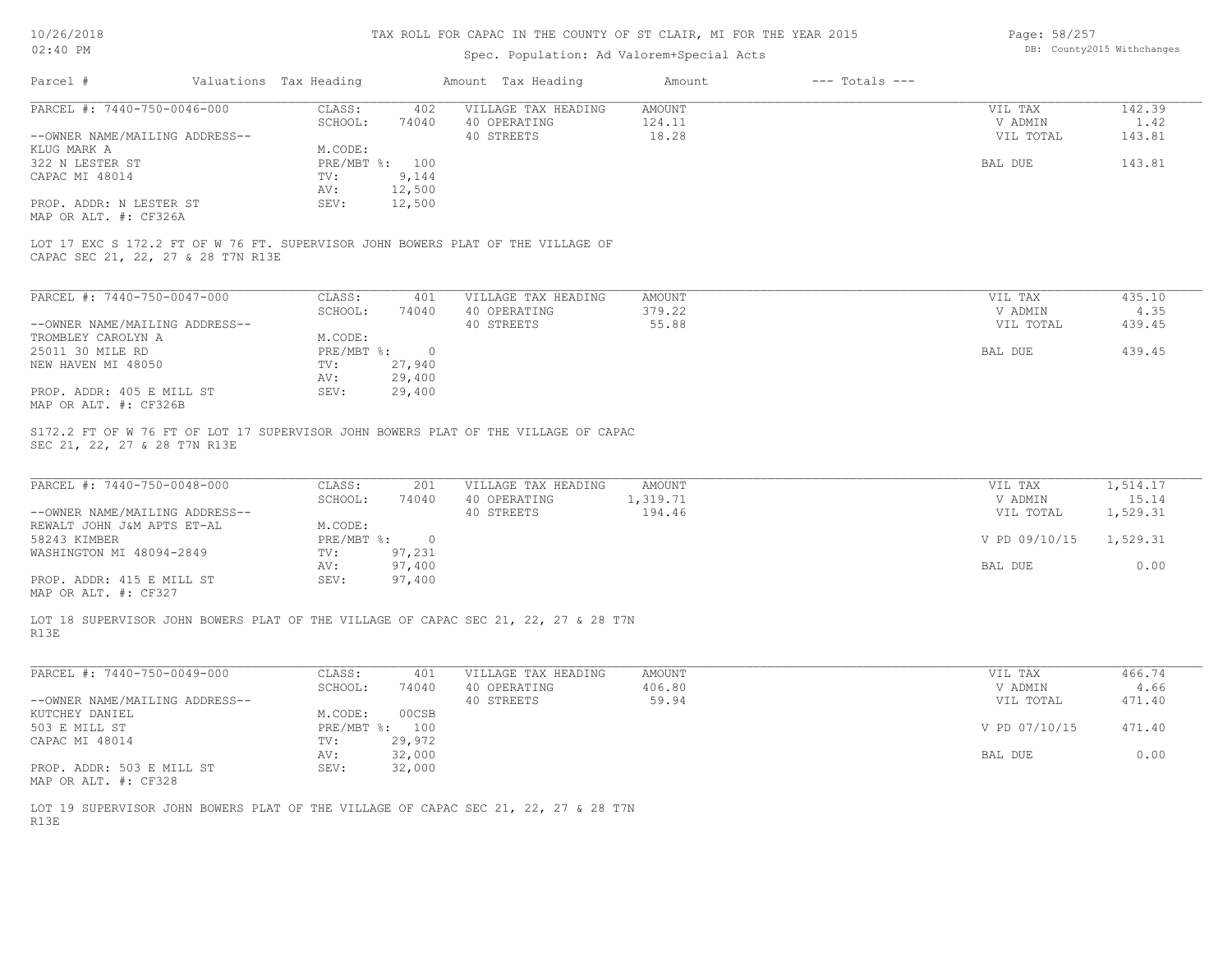#### Spec. Population: Ad Valorem+Special Acts

| Page: 59/257 |                            |
|--------------|----------------------------|
|              | DB: County2015 Withchanges |

| Parcel #                       | Valuations Tax Heading |                | Amount Tax Heading  | Amount | $---$ Totals $---$ |               |        |
|--------------------------------|------------------------|----------------|---------------------|--------|--------------------|---------------|--------|
| PARCEL #: 7440-750-0050-000    | CLASS:                 | 401            | VILLAGE TAX HEADING | AMOUNT |                    | VIL TAX       | 451.61 |
|                                | SCHOOL:                | 74040          | 40 OPERATING        | 393.61 |                    | V ADMIN       | 4.51   |
| --OWNER NAME/MAILING ADDRESS-- |                        |                | 40 STREETS          | 58.00  |                    | VIL TOTAL     | 456.12 |
| RUDOW ALEX                     | M.CODE:                | COREL          |                     |        |                    |               |        |
| 505 E MILL ST                  |                        | PRE/MBT %: 100 |                     |        |                    | V PD 09/10/15 | 456.12 |
| CAPAC MI 48014-3034            | TV:                    | 29,000         |                     |        |                    |               |        |
|                                | AV:                    | 29,000         |                     |        |                    | BAL DUE       | 0.00   |
| PROP. ADDR: 505 E MILL ST      | SEV:                   | 29,000         |                     |        |                    |               |        |
| MAP OR ALT. #: CF329           |                        |                |                     |        |                    |               |        |

| PARCEL #: 7440-750-0051-000    | CLASS:     | 401    | VILLAGE TAX HEADING | AMOUNT | VIL TAX       | 466.74 |
|--------------------------------|------------|--------|---------------------|--------|---------------|--------|
|                                | SCHOOL:    | 74040  | 40 OPERATING        | 406.80 | V ADMIN       | 4.66   |
| --OWNER NAME/MAILING ADDRESS-- |            |        | 40 STREETS          | 59.94  | VIL TOTAL     | 471.40 |
| REVITZER RONALD/SHARAN         | M.CODE:    |        |                     |        |               |        |
| 515 E MILL ST                  | PRE/MBT %: | 100    |                     |        | V PD 08/17/15 | 471.40 |
| CAPAC MI 48014-3161            | TV:        | 29,972 |                     |        |               |        |
|                                | AV:        | 30,500 |                     |        | BAL DUE       | 0.00   |
| PROP. ADDR: 515 E MILL ST      | SEV:       | 30,500 |                     |        |               |        |
| MAP OR ALT. #: CF330           |            |        |                     |        |               |        |

CAPAC SEC 21, 22, 27 & 28 T7N R13E LOT 21 EXC W 19.25 FT OF S 150 FT. SUPERVISOR JOHN BOWERS PLAT OF THE VILLAGE OF

| PARCEL #: 7440-750-0052-001    | CLASS:     | 402    | VILLAGE TAX HEADING | AMOUNT | VIL TAX       | 342.37 |
|--------------------------------|------------|--------|---------------------|--------|---------------|--------|
|                                | SCHOOL:    | 74040  | 40 OPERATING        | 298.40 | V ADMIN       | 3.42   |
| --OWNER NAME/MAILING ADDRESS-- |            |        | 40 STREETS          | 43.97  | VIL TOTAL     | 345.79 |
| CIARMITARO BROS REALTY LLC     | M.CODE:    |        |                     |        |               |        |
| 52462 CHESWICK ST              | PRE/MBT %: |        |                     |        | V PD 08/17/15 | 345.79 |
| SHELBY TWP MI 48315            | TV:        | 21,985 |                     |        |               |        |
|                                | AV:        | 26,000 |                     |        | BAL DUE       | 0.00   |
| PROP. ADDR: E MILL ST          | SEV:       | 26,000 |                     |        |               |        |
| MAP OR ALT. #:                 |            |        |                     |        |               |        |

25M 29S E 140, TO BEG 17.62A SUPERVISORS JOHN BOWERS PLAT OF THE VILLAGE OF CAPAC 54D 10M 37S E 673.38', TH S 0D 25M 29S E 420.65', TH N 89D 58M W 117.41', THS 0D 54M 38S E 754.93', TH 673.98' ALONG CURVE TO LEFT, RADIUS 4583.75', LONG CHORD S TH N 0D 22M 10S W 514', TH S 89D56M 10S W 451', TH N 0D 55M 25S W 302', TH S 89D COR OF SECT 22, TH N 89D 58M W 400.12', TH N 0D 22M 10S W 140' TH N 89D 58M W 326', PART OF LOT 22DESC AS:BEG N 89D 58M W 119.50' & N 0D 10M 30S W 60' FROM THE S 1/4

| PARCEL #: 7440-750-0052-100    | CLASS:     | 703   | VILLAGE TAX HEADING | AMOUNT | VIL TAX   | 0.00 |
|--------------------------------|------------|-------|---------------------|--------|-----------|------|
|                                | SCHOOL:    | 74040 | 40 OPERATING        | 0.00   | V ADMIN   | 0.00 |
| --OWNER NAME/MAILING ADDRESS-- |            |       | 40 STREETS          | 0.00   | VIL TOTAL | 0.00 |
| VILLAGE OF CAPAC               | M.CODE:    |       |                     |        |           |      |
| 131 N MAIN ST                  | PRE/MBT %: |       |                     |        | BAL DUE   | 0.00 |
| CAPAC MI 48014-3143            | TV:        |       |                     |        |           |      |
|                                | AV:        |       |                     |        |           |      |
| PROP. ADDR: E ALDRICH STREET   | SEV:       |       |                     |        |           |      |
| MAP OR ALT. #: CF31F           |            |       |                     |        |           |      |

SUPERVISOR JOHN BOWER'S PLAT OF THE VILLAGE OF CAPAC S47ª17'E 200',TH S49ª28'9"E 102.18',TH N89ª42'W 756.64',TH N0ª27'E 291' TO BEG. BEG AT NW COR LOT 22,TH N87ª56'25"E 362.26',TH S47ª10'E 200',TH N40ª26'E 39.5' TH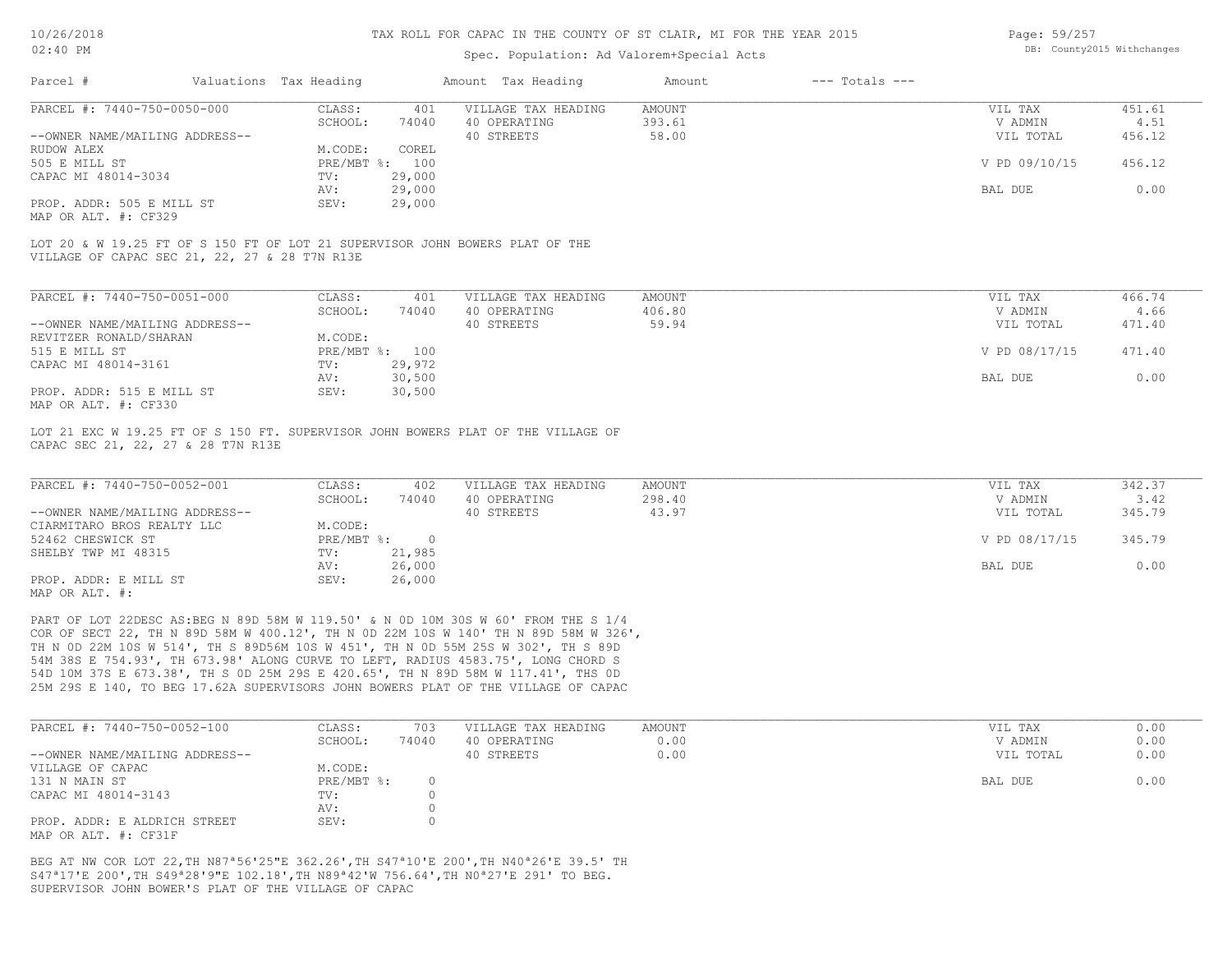## Spec. Population: Ad Valorem+Special Acts

| Page: 60/257 |                            |
|--------------|----------------------------|
|              | DB: County2015 Withchanges |

| Parcel #                       | Valuations Tax Heading |        | Amount Tax Heading  | Amount | $---$ Totals $---$ |               |        |
|--------------------------------|------------------------|--------|---------------------|--------|--------------------|---------------|--------|
| PARCEL #: 7440-750-0052-300    | CLASS:                 | 401    | VILLAGE TAX HEADING | AMOUNT |                    | VIL TAX       | 655.85 |
|                                | SCHOOL:                | 74040  | 40 OPERATING        | 571.62 |                    | V ADMIN       | 6.55   |
| --OWNER NAME/MAILING ADDRESS-- |                        |        | 40 STREETS          | 84.23  |                    | VIL TOTAL     | 662.40 |
| LOTTIE JOHN P                  | M.CODE:                | COREL  |                     |        |                    |               |        |
| 635 E MILL ST                  | PRE/MBT %: 100         |        |                     |        |                    | V PD 09/10/15 | 662.40 |
| Capac MI 48014                 | TV:                    | 42,115 |                     |        |                    |               |        |
|                                | AV:                    | 42,400 |                     |        |                    | BAL DUE       | 0.00   |
| PROP. ADDR: 635 E MILL ST      | SEV:                   | 42,400 |                     |        |                    |               |        |

MAP OR ALT. #: 331H

167',TH N89^58'W 126' TO BEG SUPERVISOR JOHN BOWERS PLAT OF THE VILLAGE OF CAPAC BEG S89^58'E 100' FROM SW COR LOT 22,TH NO^23'W 167', TH S89^58'E 126',TH SO^23'E

| PARCEL #: 7440-750-0053-000    | CLASS:                    | 401    | VILLAGE TAX HEADING | AMOUNT | VIL TAX       | 498.39 |
|--------------------------------|---------------------------|--------|---------------------|--------|---------------|--------|
|                                | SCHOOL:                   | 74040  | 40 OPERATING        | 434.39 | V ADMIN       | 4.98   |
| --OWNER NAME/MAILING ADDRESS-- |                           |        | 40 STREETS          | 64.00  | VIL TOTAL     | 503.37 |
| CZERWINSKI MARK                | M.CODE:                   | COREL  |                     |        |               |        |
| 655 E MILL ST                  | $PRE/MBT$ $\frac{1}{6}$ : | 100    |                     |        | V PD 09/10/15 | 503.37 |
| CAPAC MI 48014                 | TV:                       | 32,004 |                     |        |               |        |
|                                | AV:                       | 32,700 |                     |        | BAL DUE       | 0.00   |
| PROP. ADDR: 655 E MILL ST      | SEV:                      | 32,700 |                     |        |               |        |
| סוככתים ++ חזוג מם מוזוא       |                           |        |                     |        |               |        |

MAP OR ALT. #: CF331B

VILLAGE OF CAPAC SEC 21, 22, 27 & 28 T7N R13E E100 FT OF W 326 FT OF S 167 FT OF LOT 22 SUPERVISOR JOHN BOWERS PLAT OF THE

| PARCEL #: 7440-750-0054-000    | CLASS:     | 302    | VILLAGE TAX HEADING | AMOUNT | VIL TAX   | 291.21 |
|--------------------------------|------------|--------|---------------------|--------|-----------|--------|
|                                | SCHOOL:    | 74040  | 40 OPERATING        | 253.81 | V ADMIN   | 2.91   |
| --OWNER NAME/MAILING ADDRESS-- |            |        | 40 STREETS          | 37.40  | VIL TOTAL | 294.12 |
| HEILIG JAMES M                 | M.CODE:    |        |                     |        |           |        |
| 75577 SANCTUARY DRIVE          | PRE/MBT %: |        |                     |        | BAL DUE   | 294.12 |
| ROMEO MI 48065                 | TV:        | 18,700 |                     |        |           |        |
|                                | AV:        | 18,700 |                     |        |           |        |
| PROP. ADDR: DOWNEY RD          | SEV:       | 18,700 |                     |        |           |        |
| MAP OR ALT. #: CF331C          |            |        |                     |        |           |        |

VILLAGE OF CAPAC SEC 21, 22, 27 & 28 T7N R13E THAT PART OF LOT 22 LYING N OF NEW M-21 HWY. SUPERVISOR JOHN BOWERS PLAT OF THE

| PARCEL #: 7440-750-0055-000    | CLASS:     | 401    | VILLAGE TAX HEADING | AMOUNT | VIL TAX   | 622.10 |
|--------------------------------|------------|--------|---------------------|--------|-----------|--------|
|                                | SCHOOL:    | 74040  | 40 OPERATING        | 542.21 | V ADMIN   | 6.22   |
| --OWNER NAME/MAILING ADDRESS-- |            |        | 40 STREETS          | 79.89  | VIL TOTAL | 628.32 |
| POLZIN GLORIA                  | M.CODE:    |        |                     |        |           |        |
| 603 E MILL ST                  | PRE/MBT %: | 100    |                     |        | BAL DUE   | 628.32 |
| CAPAC MI 48014-3165            | TV:        | 39,948 |                     |        |           |        |
|                                | AV:        | 41,300 |                     |        |           |        |
| PROP. ADDR: 603 E MILL ST      | SEV:       | 41,300 |                     |        |           |        |
| MAP OR ALT. #: CF331D          |            |        |                     |        |           |        |

 $\mathcal{L}_\mathcal{L} = \mathcal{L}_\mathcal{L} = \mathcal{L}_\mathcal{L} = \mathcal{L}_\mathcal{L} = \mathcal{L}_\mathcal{L} = \mathcal{L}_\mathcal{L} = \mathcal{L}_\mathcal{L} = \mathcal{L}_\mathcal{L} = \mathcal{L}_\mathcal{L} = \mathcal{L}_\mathcal{L} = \mathcal{L}_\mathcal{L} = \mathcal{L}_\mathcal{L} = \mathcal{L}_\mathcal{L} = \mathcal{L}_\mathcal{L} = \mathcal{L}_\mathcal{L} = \mathcal{L}_\mathcal{L} = \mathcal{L}_\mathcal{L}$ 

W100 FT OF S 167 FT OF LOT 22 SUPERVISOR JOHN BOWERS PLAT OF THE VILLAGE OF CAPAC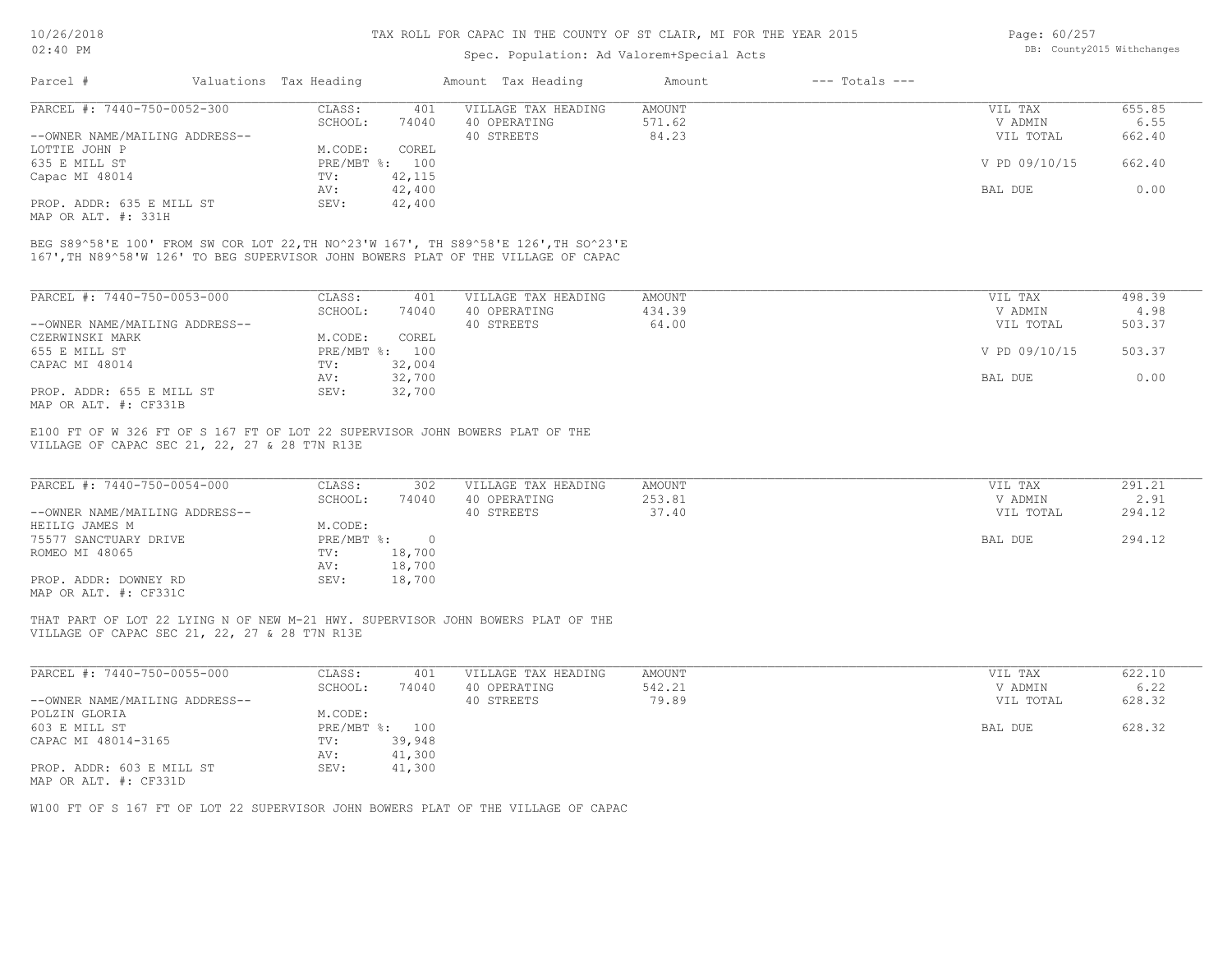### Spec. Population: Ad Valorem+Special Acts

| Page: 61/257 |                            |
|--------------|----------------------------|
|              | DB: County2015 Withchanges |

| Parcel #                           | Valuations Tax Heading |                | Amount Tax Heading                                                                                                                                                   | Amount | $---$ Totals $---$ |               |        |
|------------------------------------|------------------------|----------------|----------------------------------------------------------------------------------------------------------------------------------------------------------------------|--------|--------------------|---------------|--------|
| PARCEL #: 7440-750-0056-000        | CLASS:                 | 401            | VILLAGE TAX HEADING                                                                                                                                                  | AMOUNT |                    | VIL TAX       | 622.10 |
|                                    | SCHOOL:                | 74040          | 40 OPERATING                                                                                                                                                         | 542.21 |                    | V ADMIN       | 6.22   |
| --OWNER NAME/MAILING ADDRESS--     |                        |                | 40 STREETS                                                                                                                                                           | 79.89  |                    | VIL TOTAL     | 628.32 |
| OBARZANEK WALTER JR/MYRA           | M.CODE:                |                |                                                                                                                                                                      |        |                    |               |        |
| 747 E MILL ST                      |                        | PRE/MBT %: 100 |                                                                                                                                                                      |        |                    | V PD 08/26/15 | 628.32 |
| CAPAC MI 48014-3163                | TV:                    | 39,948         |                                                                                                                                                                      |        |                    |               |        |
|                                    | AV:                    | 41,400         |                                                                                                                                                                      |        |                    | BAL DUE       | 0.00   |
| PROP. ADDR: 747 E MILL ST          | SEV:                   | 41,400         |                                                                                                                                                                      |        |                    |               |        |
| MAP OR ALT. #: CF331E              |                        |                |                                                                                                                                                                      |        |                    |               |        |
| CAPAC SEC 21, 22, 27 & 28 T7N R13E |                        |                | BEG AT S 1/4 COR OF SEC 22, TH W 119.50 FT TH N 0 DEG 08 1/2 MIN E 200 FT, TH E<br>115.96 FT, TH S TO BEG. PART LOT 22 SUPERVISOR JOHN BOWERS PLAT OF THE VILLAGE OF |        |                    |               |        |
| PARCEL #: 7440-750-0057-000        | CLASS:                 | 401            | VILLAGE TAX HEADING                                                                                                                                                  | AMOUNT |                    | VIL TAX       | 534.15 |
|                                    | SCHOOL.                | 74040          | 40 OPERATING                                                                                                                                                         | 465 55 |                    | V ADMIN       | 534    |

|                                | SCHOOL: | 74040          | 40 OPERATING | 465.55 | V ADMIN       | 5.34   |  |
|--------------------------------|---------|----------------|--------------|--------|---------------|--------|--|
| --OWNER NAME/MAILING ADDRESS-- |         |                | 40 STREETS   | 68.60  | VIL TOTAL     | 539.49 |  |
| FIKE PHILIP/DONNA              | M.CODE: |                |              |        |               |        |  |
| 740 E MILL ST                  |         | PRE/MBT %: 100 |              |        | V PD 09/18/15 | 539.49 |  |
| CAPAC MI 48014-3162            | TV:     | 34,300         |              |        |               |        |  |
|                                | AV:     | 34,300         |              |        | BAL DUE       | 0.00   |  |
| PROP. ADDR: 740 E MILL ST      | SEV:    | 34,300         |              |        |               |        |  |
| MAP OR ALT. #: CF332           |         |                |              |        |               |        |  |

R13E LOT 23 SUPERVISOR JOHN BOWERS PLAT OF THE VILLAGE OF CAPAC SEC 21, 22, 27 & 28 T7N

| PARCEL #: 7440-750-0058-000    | CLASS:     | 401    | VILLAGE TAX HEADING | AMOUNT | VIL TAX       | 800.45 |  |
|--------------------------------|------------|--------|---------------------|--------|---------------|--------|--|
|                                | SCHOOL:    | 74040  | 40 OPERATING        | 697.65 | V ADMIN       | 8.00   |  |
| --OWNER NAME/MAILING ADDRESS-- |            |        | 40 STREETS          | 102.80 | VIL TOTAL     | 808.45 |  |
| D.STEVEN, LLC                  | M.CODE:    |        |                     |        |               |        |  |
| P.O. BOX 130                   | PRE/MBT %: | $\cap$ |                     |        | V PD 09/18/15 | 808.45 |  |
| MARINE CITY MI 48039           | TV:        | 51,400 |                     |        |               |        |  |
|                                | AV:        | 51,400 |                     |        | BAL DUE       | 0.00   |  |
| PROP. ADDR: 704 E MILL ST      | SEV:       | 51,400 |                     |        |               |        |  |

 $\mathcal{L}_\mathcal{L} = \mathcal{L}_\mathcal{L} = \mathcal{L}_\mathcal{L} = \mathcal{L}_\mathcal{L} = \mathcal{L}_\mathcal{L} = \mathcal{L}_\mathcal{L} = \mathcal{L}_\mathcal{L} = \mathcal{L}_\mathcal{L} = \mathcal{L}_\mathcal{L} = \mathcal{L}_\mathcal{L} = \mathcal{L}_\mathcal{L} = \mathcal{L}_\mathcal{L} = \mathcal{L}_\mathcal{L} = \mathcal{L}_\mathcal{L} = \mathcal{L}_\mathcal{L} = \mathcal{L}_\mathcal{L} = \mathcal{L}_\mathcal{L}$ 

MAP OR ALT. #: CF333

27 & 28 T7N R13E N297 FT OF LOT 24 SUPERVISOR JOHN BOWERS PLAT OF THE VILLAGE OF CAPAC SEC 21, 22,

| PARCEL #: 7440-750-0059-000    | CLASS:     | 401    | VILLAGE TAX HEADING | AMOUNT | VIL TAX   | 711.99 |
|--------------------------------|------------|--------|---------------------|--------|-----------|--------|
|                                | SCHOOL:    | 74040  | 40 OPERATING        | 620.55 | V ADMIN   | 7.11   |
| --OWNER NAME/MAILING ADDRESS-- |            |        | 40 STREETS          | 91.44  | VIL TOTAL | 719.10 |
| SHULL ROSEMARY                 | M.CODE:    |        |                     |        |           |        |
| 306 N MAIN ST                  | PRE/MBT %: |        |                     |        | BAL DUE   | 719.10 |
| CAPAC MI 48014-3700            | TV:        | 45,720 |                     |        |           |        |
|                                | AV:        | 45,900 |                     |        |           |        |
| PROP. ADDR: 604 E MILL ST      | SEV:       | 45,900 |                     |        |           |        |
| MAP OR ALT. #: CF334           |            |        |                     |        |           |        |

SEC 21, 22, 27 & 28 T7N R13E LOT 24 EXC N 297 FT & LOT 25 SUPERVISOR JOHN BOWERS PLAT OF THE VILLAGE OF CAPAC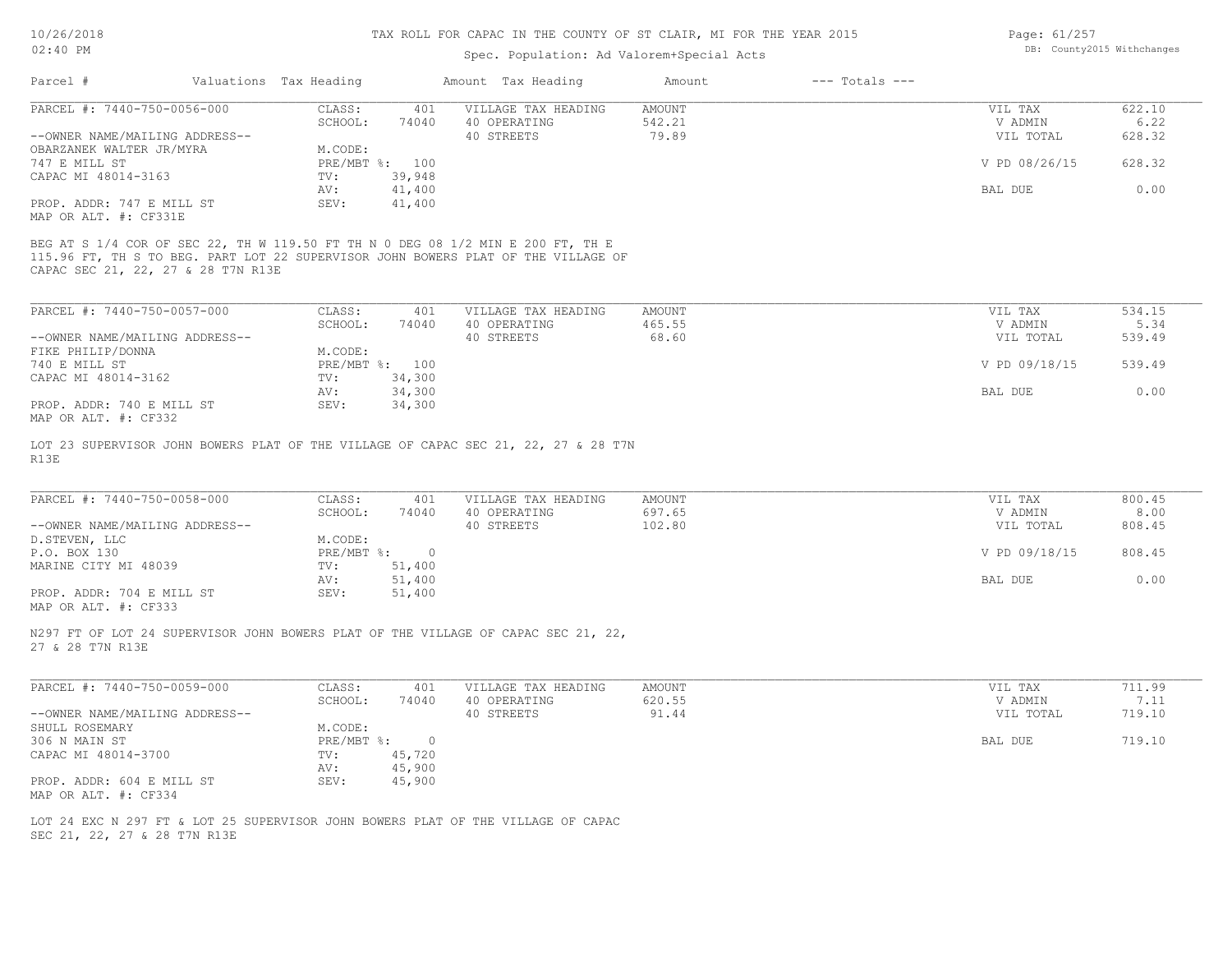# Spec. Population: Ad Valorem+Special Acts

Page: 62/257 DB: County2015 Withchanges

| Parcel #                                                                                                           | Valuations Tax Heading           |                  | Amount Tax Heading                                | Amount                    | $---$ Totals $---$ |                                 |                          |
|--------------------------------------------------------------------------------------------------------------------|----------------------------------|------------------|---------------------------------------------------|---------------------------|--------------------|---------------------------------|--------------------------|
| PARCEL #: 7440-750-0060-000<br>--OWNER NAME/MAILING ADDRESS--                                                      | CLASS:<br>SCHOOL:                | 401<br>74040     | VILLAGE TAX HEADING<br>40 OPERATING<br>40 STREETS | AMOUNT<br>273.03<br>40.23 |                    | VIL TAX<br>V ADMIN<br>VIL TOTAL | 313.26<br>3.13<br>316.39 |
| HANSEN TROY/SUSAN<br>504 E MILL ST<br>CAPAC MI 48014-3160                                                          | M.CODE:<br>PRE/MBT %: 100<br>TV: | COREL<br>20,116  |                                                   |                           |                    | V PD 09/10/15                   | 316.39                   |
| PROP. ADDR: 504 E MILL ST                                                                                          | AV:<br>SEV:                      | 24,000<br>24,000 |                                                   |                           |                    | BAL DUE                         | 0.00                     |
| MAP OR ALT. #: CF335<br>LOT 26 SUPERVISOR JOHN BOWERS PLAT OF THE VILLAGE OF CAPAC SEC 21, 22, 27 & 28 T7N<br>R13E |                                  |                  |                                                   |                           |                    |                                 |                          |
|                                                                                                                    |                                  |                  |                                                   |                           |                    |                                 |                          |
| PARCEL #: 7440-750-0061-000<br>--OWNER NAME/MAILING ADDRESS--                                                      | CLASS:<br>SCHOOL:                | 401<br>74040     | VILLAGE TAX HEADING<br>40 OPERATING<br>40 STREETS | AMOUNT<br>340.45<br>50.16 |                    | VIL TAX<br>V ADMIN<br>VIL TOTAL | 390.61<br>3.90<br>394.51 |
| HOMETOWN RENTALS, LLC<br>P.O.BOX 614                                                                               | M.CODE:<br>$PRE/MBT$ $\div$ 0    | 00CSB            |                                                   |                           | V PD 07/10/15      | 394.51                          |                          |
| CAPAC MI 48014                                                                                                     | TV:<br>AV:                       | 25,083<br>29,200 |                                                   |                           | BAL DUE            | 0.00                            |                          |
| PROP. ADDR: 502 E MILL ST<br>MAP OR ALT. #: CF336                                                                  | SEV:                             | 29,200           |                                                   |                           |                    |                                 |                          |
| LOT 27 SUPERVISOR JOHN BOWERS PLAT OF THE VILLAGE OF CAPAC                                                         |                                  |                  |                                                   |                           |                    |                                 |                          |
| PARCEL #: 7440-750-0062-000                                                                                        | CLASS:<br>SCHOOL:                | 402<br>74040     | VILLAGE TAX HEADING<br>40 OPERATING               | AMOUNT<br>54.29           |                    | VIL TAX<br>V ADMIN              | 62.29<br>0.62            |
| --OWNER NAME/MAILING ADDRESS--<br>HANSEN TROY A                                                                    | M.CODE:                          |                  | 40 STREETS                                        | 8.00                      |                    | VIL TOTAL                       | 62.91                    |
| HANSEN SUSAN M<br>504 E MILL ST                                                                                    | PRE/MBT %: 100<br>TV:            | 4,000            |                                                   |                           | V PD 09/18/15      | 62.91                           |                          |
| CAPAC MI 48014                                                                                                     | AV:<br>SEV:                      | 4,000<br>4,000   |                                                   |                           |                    | BAL DUE                         | 0.00                     |
| PROP. ADDR: FOURTH STREET<br>MAP OR ALT. #: CF337                                                                  |                                  |                  |                                                   |                           |                    |                                 |                          |
| LOT 28 SUPERVISOR JOHN BOWERS PLAT OF THE VILLAGE OF CAPAC SEC 21, 22, 27 & 28 T7N<br>R13E                         |                                  |                  |                                                   |                           |                    |                                 |                          |
| PARCEL #: 7440-750-0063-000                                                                                        | CLASS:<br>SCHOOL:                | 402              | VILLAGE TAX HEADING<br>40 OPERATING               | AMOUNT<br>54.29           |                    | VIL TAX<br>V ADMIN              | 62.29<br>0.62            |
| --OWNER NAME/MAILING ADDRESS--<br>HANSEN TROY A                                                                    | M.CODE:                          | 74040            | 40 STREETS                                        | 8.00                      |                    | VIL TOTAL                       | 62.91                    |
| HANSEN SUSAN M<br>504 E MILL ST                                                                                    | PRE/MBT %: 100<br>TV:            | 4,000            |                                                   |                           |                    | V PD 09/18/15                   | 62.91                    |
| CAPAC MI 48014                                                                                                     | AV:<br>SEV:                      | 4,000<br>4,000   |                                                   |                           |                    | BAL DUE                         | 0.00                     |
| PROP. ADDR: FOURTH STREET<br>MAP OR ALT. #: CF338                                                                  |                                  |                  |                                                   |                           |                    |                                 |                          |
| LOT 29 SUPERVISOR JOHN BOWERS PLAT OF THE VILLAGE OF CAPAC SEC 21, 22, 27 & 28 T7N<br>R13E                         |                                  |                  |                                                   |                           |                    |                                 |                          |
|                                                                                                                    |                                  |                  |                                                   |                           |                    |                                 |                          |
|                                                                                                                    |                                  |                  |                                                   |                           |                    |                                 |                          |
|                                                                                                                    |                                  |                  |                                                   |                           |                    |                                 |                          |
|                                                                                                                    |                                  |                  |                                                   |                           |                    |                                 |                          |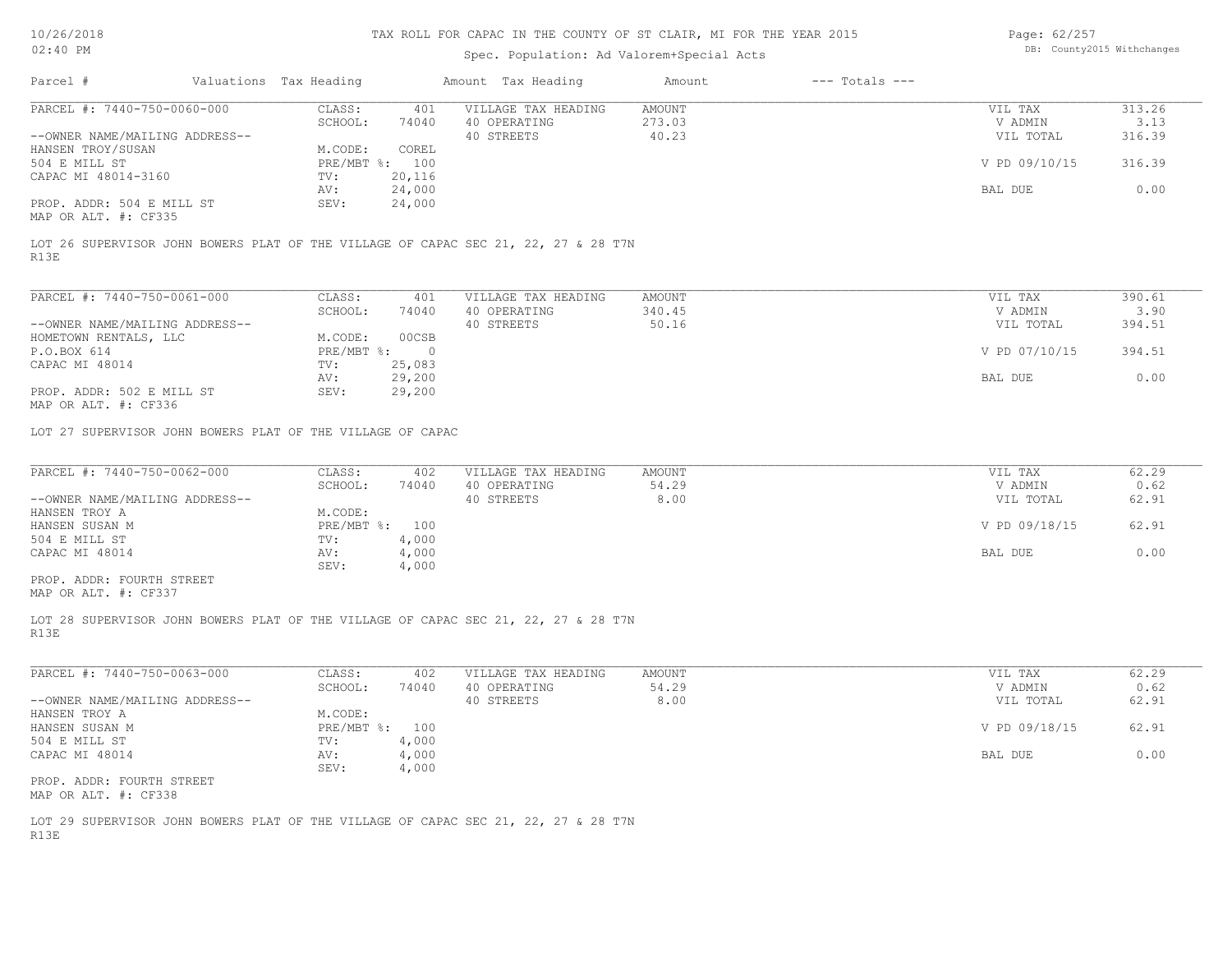# Spec. Population: Ad Valorem+Special Acts

Page: 63/257 DB: County2015 Withchanges

| Parcel #<br>Valuations Tax Heading                                                                                                                                                                    |                                             | Amount Tax Heading  | Amount | $---$ Totals $---$ |               |              |
|-------------------------------------------------------------------------------------------------------------------------------------------------------------------------------------------------------|---------------------------------------------|---------------------|--------|--------------------|---------------|--------------|
| PARCEL #: 7440-750-0064-000                                                                                                                                                                           | CLASS:<br>402                               | VILLAGE TAX HEADING | AMOUNT |                    | VIL TAX       | 62.29        |
|                                                                                                                                                                                                       | SCHOOL:<br>74040                            | 40 OPERATING        | 54.29  |                    | V ADMIN       | 0.62         |
| --OWNER NAME/MAILING ADDRESS--                                                                                                                                                                        |                                             | 40 STREETS          | 8.00   |                    | VIL TOTAL     | 62.91        |
| HANSON TROY A                                                                                                                                                                                         | M.CODE:<br>PRE/MBT %: 100                   |                     |        |                    |               |              |
| HANSON SUSAN M                                                                                                                                                                                        |                                             |                     |        |                    | V PD 09/18/15 | 62.91        |
| 504 E MILL ST<br>CAPAC MI 48014                                                                                                                                                                       | 4,000<br>TV:<br>4,000<br>AV:                |                     |        |                    | BAL DUE       | 0.00         |
|                                                                                                                                                                                                       | 4,000<br>SEV:                               |                     |        |                    |               |              |
| PROP. ADDR: FOURTH STREET                                                                                                                                                                             |                                             |                     |        |                    |               |              |
| MAP OR ALT. #: CF339                                                                                                                                                                                  |                                             |                     |        |                    |               |              |
| LOT 30 SUPERVISOR JOHN BOWERS PLAT OF THE VILLAGE OF CAPAC SEC 21, 22, 27 & 28 T7N<br>R13E                                                                                                            |                                             |                     |        |                    |               |              |
| PARCEL #: 7440-750-0065-000                                                                                                                                                                           | CLASS:<br>402                               | VILLAGE TAX HEADING | AMOUNT |                    | VIL TAX       | 62.29        |
|                                                                                                                                                                                                       | SCHOOL:<br>74040                            | 40 OPERATING        | 54.29  |                    | V ADMIN       | 0.62         |
| --OWNER NAME/MAILING ADDRESS--                                                                                                                                                                        |                                             | 40 STREETS          | 8.00   |                    | VIL TOTAL     | 62.91        |
| MAJO INCORPORATED                                                                                                                                                                                     | M.CODE:                                     |                     |        |                    |               |              |
| 68095 MAIN ST                                                                                                                                                                                         | $\circ$<br>$PRE/MBT$ $\div$                 |                     |        |                    | BAL DUE       | 62.91        |
| RICHMOND MI 48062                                                                                                                                                                                     | TV:<br>4,000                                |                     |        |                    |               |              |
|                                                                                                                                                                                                       | 4,000<br>AV:                                |                     |        |                    |               |              |
| PROP. ADDR: FOURTH STREET                                                                                                                                                                             | SEV:<br>4,000                               |                     |        |                    |               |              |
| MAP OR ALT. #: CF340<br>LOT 31 SUPERVISOR JOHN BOWERS PLAT OF THE VILLAGE OF CAPAC SEC 21, 22, 27 & 28 T7N<br>R13E                                                                                    |                                             |                     |        |                    |               |              |
| PARCEL #: 7440-750-0066-000                                                                                                                                                                           | CLASS:<br>402                               | VILLAGE TAX HEADING | AMOUNT |                    | VIL TAX       | 99.66        |
|                                                                                                                                                                                                       | SCHOOL:<br>74040                            | 40 OPERATING        | 86.86  |                    | V ADMIN       | 0.99         |
| --OWNER NAME/MAILING ADDRESS--                                                                                                                                                                        |                                             | 40 STREETS          | 12.80  |                    | VIL TOTAL     | 100.65       |
| MILLER THOMAS E                                                                                                                                                                                       | M.CODE:                                     |                     |        |                    |               |              |
|                                                                                                                                                                                                       | $PRE/MBT$ $\frac{6}{3}$ :<br>$\overline{0}$ |                     |        |                    | BAL DUE       | 100.65       |
|                                                                                                                                                                                                       | 6,400<br>TV:                                |                     |        |                    |               |              |
|                                                                                                                                                                                                       | 6,400<br>AV:<br>6,400<br>SEV:               |                     |        |                    |               |              |
| 402 N HUNTER ST<br>CAPAC MI 48014-3129<br>PROP. ADDR: FOURTH STREET<br>MAP OR ALT. #: CF341A/G<br>LOTS 32-38 INCL SUPERVISOR JOHN BOWERS PLAT OF THE VILLAGE OF CAPAC SEC 21, 22, 27<br>& 28 T7N R13E |                                             |                     |        |                    |               |              |
|                                                                                                                                                                                                       |                                             |                     |        |                    |               |              |
| PARCEL #: 7440-750-0067-000                                                                                                                                                                           | CLASS:<br>402                               | VILLAGE TAX HEADING | AMOUNT |                    | VIL TAX       | 0.00         |
|                                                                                                                                                                                                       | SCHOOL:<br>74040                            | 40 OPERATING        | 0.00   |                    | V ADMIN       | 0.00<br>0.00 |
|                                                                                                                                                                                                       | M.CODE:                                     | 40 STREETS          | 0.00   |                    | VIL TOTAL     |              |
|                                                                                                                                                                                                       | PRE/MBT %:<br>$\circ$                       |                     |        |                    | BAL DUE       | 0.00         |
|                                                                                                                                                                                                       | TV:<br>$\circ$                              |                     |        |                    |               |              |
|                                                                                                                                                                                                       | 0<br>AV:<br>$\circ$<br>SEV:                 |                     |        |                    |               |              |
| --OWNER NAME/MAILING ADDRESS--<br>MICHIGAN LAND BANK<br>MICH DEPT OF LABOR/ECO<br>PO BOX 30004<br>Lansing MI 48909<br>PROP. ADDR: MAIN ST<br>MAP OR ALT. $\#$ : 341H/K                                |                                             |                     |        |                    |               |              |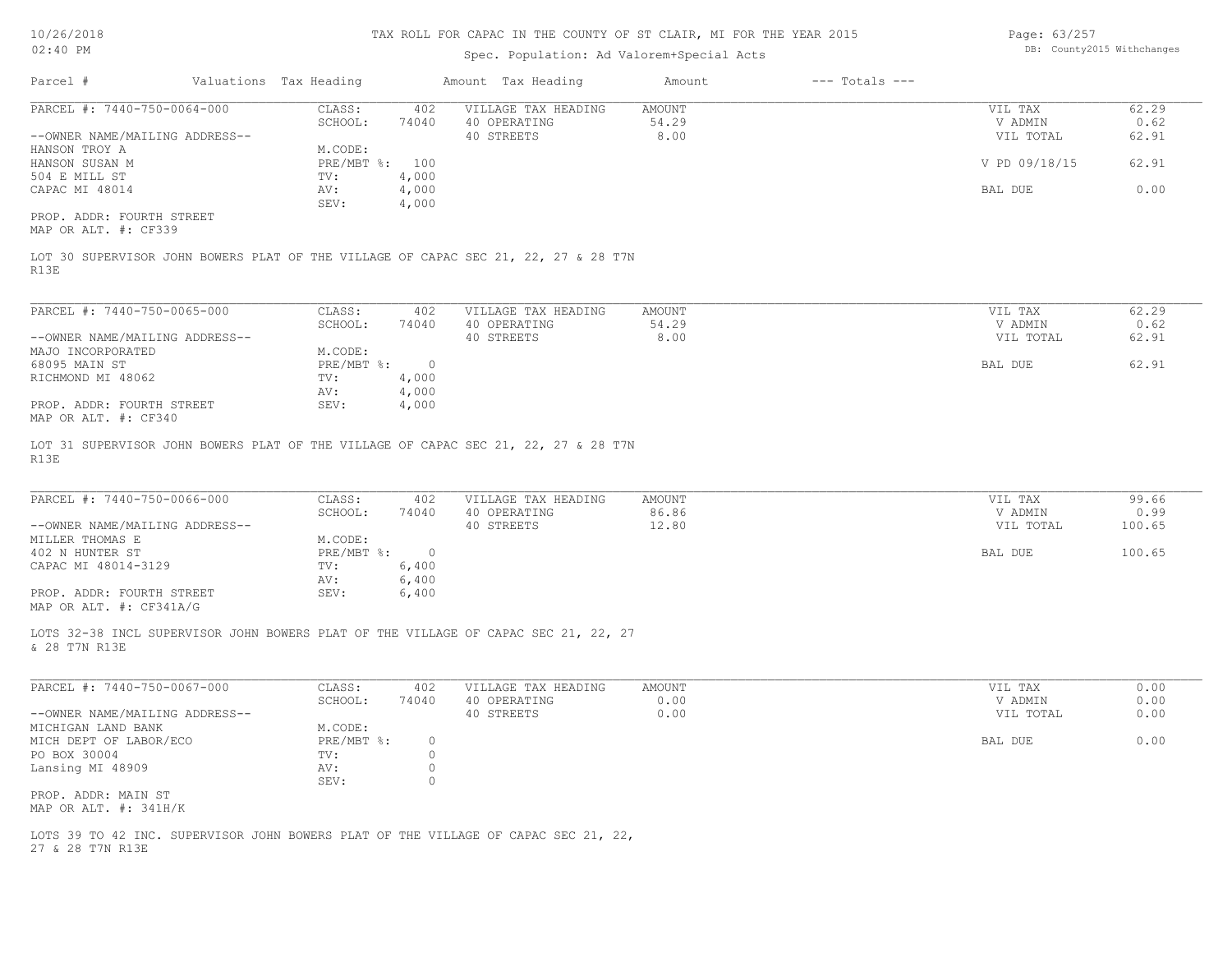10/26/2018 02:40 PM

# TAX ROLL FOR CAPAC IN THE COUNTY OF ST CLAIR, MI FOR THE YEAR 2015

# Spec. Population: Ad Valorem+Special Acts

Page: 64/257 DB: County2015 Withchanges

| PARCEL #: 7440-750-0068-000                       | Valuations Tax Heading    |                | Amount Tax Heading                                                                 | $---$ Totals $---$<br>Amount |                      |               |
|---------------------------------------------------|---------------------------|----------------|------------------------------------------------------------------------------------|------------------------------|----------------------|---------------|
|                                                   | CLASS:                    | 402            | VILLAGE TAX HEADING                                                                | <b>AMOUNT</b>                | VIL TAX              | 62.29         |
| --OWNER NAME/MAILING ADDRESS--                    | SCHOOL:                   | 74040          | 40 OPERATING<br>40 STREETS                                                         | 54.29<br>8.00                | V ADMIN<br>VIL TOTAL | 0.62<br>62.91 |
| RAY BARBARA JAN                                   | M.CODE:                   |                |                                                                                    |                              |                      |               |
| RAY DANIEL S                                      | $PRE/MBT$ $\div$          | $\overline{0}$ |                                                                                    |                              | BAL DUE              | 62.91         |
| 216 S LESTER ST                                   | TV:                       | 4,000          |                                                                                    |                              |                      |               |
| CAPAC MI 48014                                    | AV:                       | 4,000          |                                                                                    |                              |                      |               |
|                                                   | SEV:                      | 4,000          |                                                                                    |                              |                      |               |
| PROP. ADDR: FOURTH STREET<br>MAP OR ALT. #: CF342 |                           |                |                                                                                    |                              |                      |               |
|                                                   |                           |                |                                                                                    |                              |                      |               |
|                                                   |                           |                | LOT 43 SUPERVISOR JOHN BOWERS PLAT OF THE VILLAGE OF CAPAC SEC 21, 22, 27 & 28 T7N |                              |                      |               |
| R13E                                              |                           |                |                                                                                    |                              |                      |               |
|                                                   |                           |                |                                                                                    |                              |                      |               |
| PARCEL #: 7440-750-0069-000                       | CLASS:                    | 402            | VILLAGE TAX HEADING                                                                | <b>AMOUNT</b>                | VIL TAX              | 62.29         |
|                                                   | SCHOOL:                   | 74040          | 40 OPERATING                                                                       | 54.29                        | V ADMIN              | 0.62          |
| --OWNER NAME/MAILING ADDRESS--                    |                           |                | 40 STREETS                                                                         | 8.00                         | VIL TOTAL            | 62.91         |
| RAY DANIEL S                                      | M.CODE:<br>PRE/MBT %: 100 |                |                                                                                    |                              |                      | 62.91         |
| RAY BARBARA J<br>216 S LESTER                     | TV:                       | 4,000          |                                                                                    |                              | BAL DUE              |               |
| CAPAC MI 48014                                    | AV:                       | 4,000          |                                                                                    |                              |                      |               |
|                                                   | SEV:                      | 4,000          |                                                                                    |                              |                      |               |
| PROP. ADDR: FOURTH STREET                         |                           |                |                                                                                    |                              |                      |               |
| MAP OR ALT. #: CF343                              |                           |                |                                                                                    |                              |                      |               |
| R13E                                              |                           |                | LOT 44 SUPERVISOR JOHN BOWERS PLAT OF THE VILLAGE OF CAPAC SEC 21, 22, 27 & 28 T7N |                              |                      |               |
| PARCEL #: 7440-750-0070-000                       | CLASS:                    | 402            | VILLAGE TAX HEADING                                                                | AMOUNT                       | VIL TAX              | 62.29         |
| --OWNER NAME/MAILING ADDRESS--                    | SCHOOL:                   | 74040          | 40 OPERATING<br>40 STREETS                                                         | 54.29<br>8.00                | V ADMIN<br>VIL TOTAL | 0.62<br>62.91 |
| RAY BARBARA JAN                                   | M.CODE:                   |                |                                                                                    |                              |                      |               |
| RAY DANIEL S                                      | PRE/MBT %: 0              |                |                                                                                    |                              | BAL DUE              | 62.91         |
|                                                   | TV:                       | 4,000          |                                                                                    |                              |                      |               |
| 216 S LESTER ST                                   |                           |                |                                                                                    |                              |                      |               |
| CAPAC MI 48014                                    | AV:                       | 4,000          |                                                                                    |                              |                      |               |
|                                                   | SEV:                      | 4,000          |                                                                                    |                              |                      |               |
| PROP. ADDR: FOURTH STREET                         |                           |                |                                                                                    |                              |                      |               |
| MAP OR ALT. #: CF344                              |                           |                |                                                                                    |                              |                      |               |
| R13E                                              |                           |                | LOT 45 SUPERVISOR JOHN BOWERS PLAT OF THE VILLAGE OF CAPAC SEC 21, 22, 27 & 28 T7N |                              |                      |               |
|                                                   |                           |                |                                                                                    |                              |                      |               |
| PARCEL #: 7440-750-0071-000                       | CLASS:                    | 402            | VILLAGE TAX HEADING                                                                | <b>AMOUNT</b>                | VIL TAX              | 93.43         |
|                                                   | SCHOOL:                   | 74040          | 40 OPERATING                                                                       | 81.43                        | V ADMIN              | 0.93          |
| --OWNER NAME/MAILING ADDRESS--                    |                           |                | 40 STREETS                                                                         | 12.00                        | VIL TOTAL            | 94.36         |
| RAY BARBARA JAN                                   | M.CODE:                   |                |                                                                                    |                              |                      |               |
| RAY DANIEL S                                      | $PRE/MBT$ $\div$ 0<br>TV: |                |                                                                                    |                              | BAL DUE              | 94.36         |
| 216 S LESTER ST<br>CAPAC MI 48014                 | AV:                       | 6,000<br>6,000 |                                                                                    |                              |                      |               |
|                                                   | SEV:                      | 6,000          |                                                                                    |                              |                      |               |
| PROP. ADDR: FOURTH STREET                         |                           |                |                                                                                    |                              |                      |               |
| MAP OR ALT. #: CF345A/C                           |                           |                |                                                                                    |                              |                      |               |

& 28 T7N R13E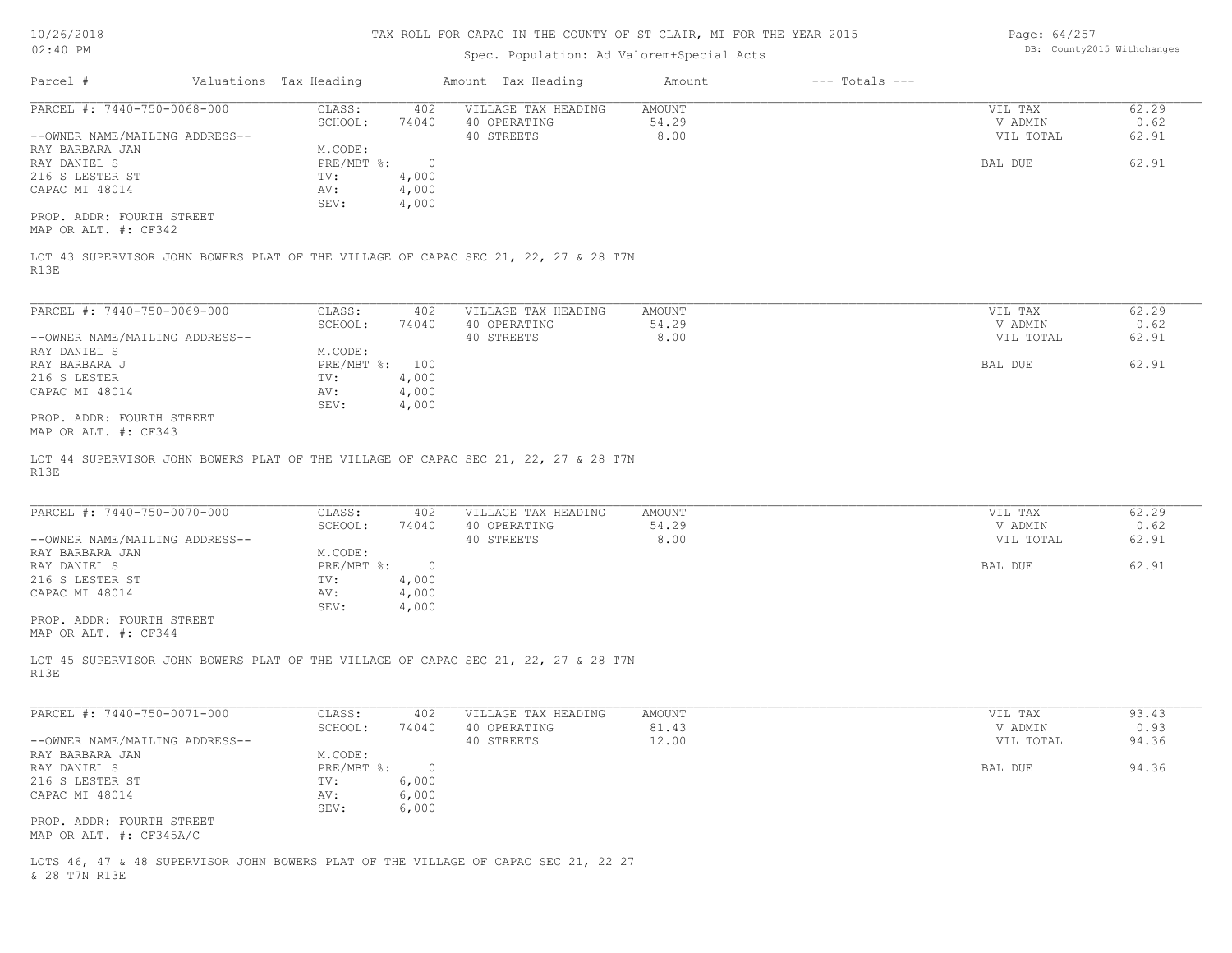## Spec. Population: Ad Valorem+Special Acts

Page: 65/257 DB: County2015 Withchanges

| Parcel #                       | Valuations Tax Heading |       | Amount Tax Heading  | Amount | $---$ Totals $---$ |               |       |
|--------------------------------|------------------------|-------|---------------------|--------|--------------------|---------------|-------|
| PARCEL #: 7440-750-0072-000    | CLASS:                 | 402   | VILLAGE TAX HEADING | AMOUNT |                    | VIL TAX       | 62.29 |
|                                | SCHOOL:                | 74040 | 40 OPERATING        | 54.29  |                    | V ADMIN       | 0.62  |
| --OWNER NAME/MAILING ADDRESS-- |                        |       | 40 STREETS          | 8.00   |                    | VIL TOTAL     | 62.91 |
| KILLINGBECK KARL T             | M.CODE:                |       |                     |        |                    |               |       |
| KILLINGBECK COURTNEY           | PRE/MBT %:             |       |                     |        |                    | V PD 09/21/15 | 62.91 |
| 202 S LESTER                   | TV:                    | 4,000 |                     |        |                    |               |       |
| CAPAC MI 48014                 | AV:                    | 4,000 |                     |        |                    | BAL DUE       | 0.00  |
|                                | SEV:                   | 4,000 |                     |        |                    |               |       |
| PROP. ADDR: FOURTH STREET      |                        |       |                     |        |                    |               |       |

MAP OR ALT. #: CF345D

27 & 28 T7N R13E LOT 49 EXC N 4 FT. SUPERVISOR JOHN BOWERS PLAT OF THE VILLAGE OF CAPAC SEC 21, 2,

| PARCEL #: 7440-750-0073-000    | CLASS:     | 402   | VILLAGE TAX HEADING | AMOUNT | VIL TAX       | 62.29 |
|--------------------------------|------------|-------|---------------------|--------|---------------|-------|
|                                | SCHOOL:    | 74040 | 40 OPERATING        | 54.29  | V ADMIN       | 0.62  |
| --OWNER NAME/MAILING ADDRESS-- |            |       | 40 STREETS          | 8.00   | VIL TOTAL     | 62.91 |
| KILLINGHAM KARL                | M.CODE:    | COREL |                     |        |               |       |
| 202 S LESTER                   | PRE/MBT %: | 100   |                     |        | V PD 09/10/15 | 62.91 |
| CAPAC MI 48014                 | TV:        | 4,000 |                     |        |               |       |
|                                | AV:        | 4,000 |                     |        | BAL DUE       | 0.00  |
| PROP. ADDR: FOURTH STREET      | SEV:       | 4,000 |                     |        |               |       |
| $\frac{1}{2}$                  |            |       |                     |        |               |       |

MAP OR ALT. #: CF345E

21, 22, 27 & 28 T7N R13E LOT 50 & N 4 FT OF LOT 49 SUPERVISOR JOHN BOWERS PLAT OF THE VILLAGE OF CAPAC SEC

| PARCEL #: 7440-750-0074-000    | CLASS:       | 402   | VILLAGE TAX HEADING | AMOUNT | VIL TAX       | 62.29 |
|--------------------------------|--------------|-------|---------------------|--------|---------------|-------|
|                                | SCHOOL:      | 74040 | 40 OPERATING        | 54.29  | V ADMIN       | 0.62  |
| --OWNER NAME/MAILING ADDRESS-- |              |       | 40 STREETS          | 8.00   | VIL TOTAL     | 62.91 |
| DETLOFF WAYNE                  | M.CODE:      |       |                     |        |               |       |
| 200 S LESTER ST                | $PRE/MBT$ %: | 100   |                     |        | V PD 08/21/15 | 62.91 |
| CAPAC MI 48014                 | TV:          | 4,000 |                     |        |               |       |
|                                | AV:          | 4,000 |                     |        | BAL DUE       | 0.00  |
| PROP. ADDR: FOURTH STREET      | SEV:         | 4,000 |                     |        |               |       |
|                                |              |       |                     |        |               |       |

 $\mathcal{L}_\mathcal{L} = \mathcal{L}_\mathcal{L} = \mathcal{L}_\mathcal{L} = \mathcal{L}_\mathcal{L} = \mathcal{L}_\mathcal{L} = \mathcal{L}_\mathcal{L} = \mathcal{L}_\mathcal{L} = \mathcal{L}_\mathcal{L} = \mathcal{L}_\mathcal{L} = \mathcal{L}_\mathcal{L} = \mathcal{L}_\mathcal{L} = \mathcal{L}_\mathcal{L} = \mathcal{L}_\mathcal{L} = \mathcal{L}_\mathcal{L} = \mathcal{L}_\mathcal{L} = \mathcal{L}_\mathcal{L} = \mathcal{L}_\mathcal{L}$ 

MAP OR ALT. #: CF346A

R13E LOT 51 SUPERVISOR JOHN BOWERS PLAT OF THE VILLAGE OF CAPAC SEC 21, 22, 27 & 28 T7N

| PARCEL #: 7440-750-0075-000    | CLASS:       | 005   | VILLAGE TAX HEADING | AMOUNT | VIL TAX   | 0.00 |
|--------------------------------|--------------|-------|---------------------|--------|-----------|------|
|                                | SCHOOL:      | 74040 | 40 OPERATING        | 0.00   | V ADMIN   | 0.00 |
| --OWNER NAME/MAILING ADDRESS-- |              |       | 40 STREETS          | 0.00   | VIL TOTAL | 0.00 |
| VILLAGE OF CAPAC               | M.CODE:      |       |                     |        |           |      |
| 131 N MAIN ST                  | $PRE/MBT$ %: |       |                     |        | BAL DUE   | 0.00 |
| CAPAC MI 48014                 | TV:          |       |                     |        |           |      |
|                                | AV:          |       |                     |        |           |      |
| PROP. ADDR: MILL STREET        | SEV:         |       |                     |        |           |      |
| MAP OR ALT. #: CF346B          |              |       |                     |        |           |      |

R13E LOT 52 SUPERVISOR JOHN BOWERS PLAT OF THE VILLAGE OF CAPAC SEC 21, 22, 27 & 28 T7N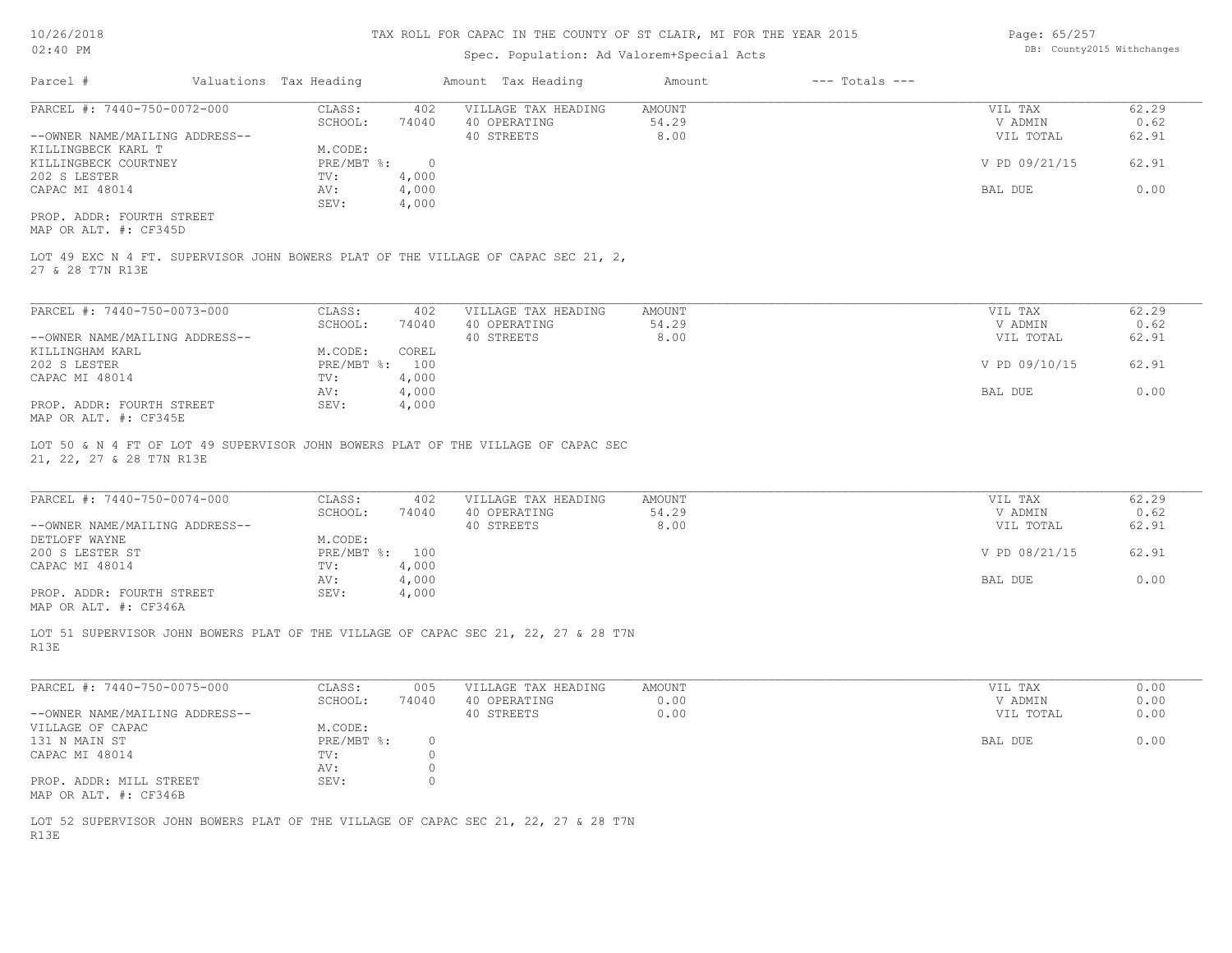| 10/26/2018                                                                                     | TAX ROLL FOR CAPAC IN THE COUNTY OF ST CLAIR, MI FOR THE YEAR 2015 |                |                                     |                                           |                    |                      | Page: 66/257               |  |
|------------------------------------------------------------------------------------------------|--------------------------------------------------------------------|----------------|-------------------------------------|-------------------------------------------|--------------------|----------------------|----------------------------|--|
| $02:40$ PM                                                                                     |                                                                    |                |                                     | Spec. Population: Ad Valorem+Special Acts |                    |                      | DB: County2015 Withchanges |  |
| Parcel #                                                                                       | Valuations Tax Heading                                             |                | Amount Tax Heading                  | Amount                                    | $---$ Totals $---$ |                      |                            |  |
| PARCEL #: 7440-750-0076-000                                                                    | CLASS:                                                             | 703            | VILLAGE TAX HEADING                 | <b>AMOUNT</b><br>0.00                     |                    | VIL TAX              | 0.00                       |  |
| --OWNER NAME/MAILING ADDRESS--                                                                 | SCHOOL:                                                            | 74040          | 40 OPERATING<br>40 STREETS          | 0.00                                      |                    | V ADMIN<br>VIL TOTAL | 0.00<br>0.00               |  |
| VILLAGE OF CAPAC                                                                               | M.CODE:                                                            |                |                                     |                                           |                    |                      |                            |  |
| 131 N MAIN ST                                                                                  | $PRE/MBT$ %:                                                       | $\circ$        |                                     |                                           |                    | BAL DUE              | 0.00                       |  |
| CAPAC MI 48014                                                                                 | TV:                                                                | $\circ$        |                                     |                                           |                    |                      |                            |  |
|                                                                                                | AV:                                                                | $\circ$        |                                     |                                           |                    |                      |                            |  |
| PROP. ADDR: FOURTH STREET<br>MAP OR ALT. #: CF347                                              | SEV:                                                               | $\Omega$       |                                     |                                           |                    |                      |                            |  |
| LOT 53 SUPERVISOR JOHN BOWERS PLAT OF THE VILLAGE OF CAPAC SEC 21, 22, 27 & 28 T7N<br>R13E     |                                                                    |                |                                     |                                           |                    |                      |                            |  |
|                                                                                                |                                                                    |                |                                     |                                           |                    |                      |                            |  |
| PARCEL #: 7440-750-0077-000                                                                    | CLASS:                                                             | 703            | VILLAGE TAX HEADING                 | <b>AMOUNT</b>                             |                    | VIL TAX              | 0.00                       |  |
|                                                                                                | SCHOOL:                                                            | 74040          | 40 OPERATING                        | 0.00                                      |                    | V ADMIN              | 0.00                       |  |
| --OWNER NAME/MAILING ADDRESS--                                                                 |                                                                    |                | 40 STREETS                          | 0.00                                      |                    | VIL TOTAL            | 0.00                       |  |
| THE VILLAGE OF CAPAC                                                                           | M.CODE:                                                            |                |                                     |                                           |                    |                      |                            |  |
| 131 N MAIN ST                                                                                  | PRE/MBT %:                                                         | $\circ$        |                                     |                                           |                    | BAL DUE              | 0.00                       |  |
| CAPAC MI 48014                                                                                 | TV:                                                                | $\circ$        |                                     |                                           |                    |                      |                            |  |
|                                                                                                | AV:                                                                | $\circ$        |                                     |                                           |                    |                      |                            |  |
| PROP. ADDR: E MILL ST<br>MAP OR ALT. #: CF348                                                  | SEV:                                                               | $\circ$        |                                     |                                           |                    |                      |                            |  |
| LOTS 54-55 SUPERVISOR JOHN BOWERS PLAT OF THE VILLAGE OF CAPAC SEC 21, 22, 27 & 28<br>T7N R13E |                                                                    |                |                                     |                                           |                    |                      |                            |  |
| PARCEL #: 7440-750-0078-000                                                                    | CLASS:                                                             | 402            | VILLAGE TAX HEADING<br>40 OPERATING | <b>AMOUNT</b><br>54.29                    |                    | VIL TAX              | 62.29<br>0.62              |  |
| --OWNER NAME/MAILING ADDRESS--                                                                 | SCHOOL:                                                            | 74040          | 40 STREETS                          | 8.00                                      |                    | V ADMIN<br>VIL TOTAL | 62.91                      |  |
| KATAKIS, ANTONIOS                                                                              | M.CODE:                                                            |                |                                     |                                           |                    |                      |                            |  |
| 2320 FRED MOORE HWY.                                                                           | PRE/MBT %:                                                         | $\overline{0}$ |                                     |                                           |                    | V PD 09/10/15        | 62.91                      |  |
| ST. CLAIR, MI 48079                                                                            | TV:                                                                | 4,000          |                                     |                                           |                    |                      |                            |  |
|                                                                                                | AV:                                                                | 4,000          |                                     |                                           |                    | BAL DUE              | 0.00                       |  |
| PROP. ADDR: FOURTH STREET<br>MAP OR ALT. #: CF349                                              | SEV:                                                               | 4,000          |                                     |                                           |                    |                      |                            |  |
| LOT 56 SUPERVISOR JOHN BOWERS PLAT OF THE VILLAGE OF CAPAC SEC 21, 22, 27 & 28 T7N<br>R13E     |                                                                    |                |                                     |                                           |                    |                      |                            |  |
| PARCEL #: 7440-750-0079-000                                                                    | CLASS:                                                             | 401            | VILLAGE TAX HEADING                 | AMOUNT                                    |                    | VIL TAX              | 303.77                     |  |
|                                                                                                | SCHOOL:                                                            | 74040          | 40 OPERATING                        | 264.76                                    |                    | V ADMIN              | 3.03                       |  |
| --OWNER NAME/MAILING ADDRESS--                                                                 |                                                                    |                | 40 STREETS                          | 39.01                                     |                    | VIL TOTAL            | 306.80                     |  |
| CYRUS MARY/MICHAEL                                                                             | M.CODE:                                                            |                |                                     |                                           |                    |                      |                            |  |
| 426 E MILL ST                                                                                  | PRE/MBT %: 100                                                     |                |                                     |                                           |                    | BAL DUE              | 306.80                     |  |
| CAPAC MI 48014-3158                                                                            | TV:                                                                | 19,507         |                                     |                                           |                    |                      |                            |  |
|                                                                                                | AV:                                                                | 23,500         |                                     |                                           |                    |                      |                            |  |
|                                                                                                | SEV:                                                               | 23,500         |                                     |                                           |                    |                      |                            |  |
| PROP. ADDR: 426 E MILL ST<br>MAP OR ALT. #: CF350                                              |                                                                    |                |                                     |                                           |                    |                      |                            |  |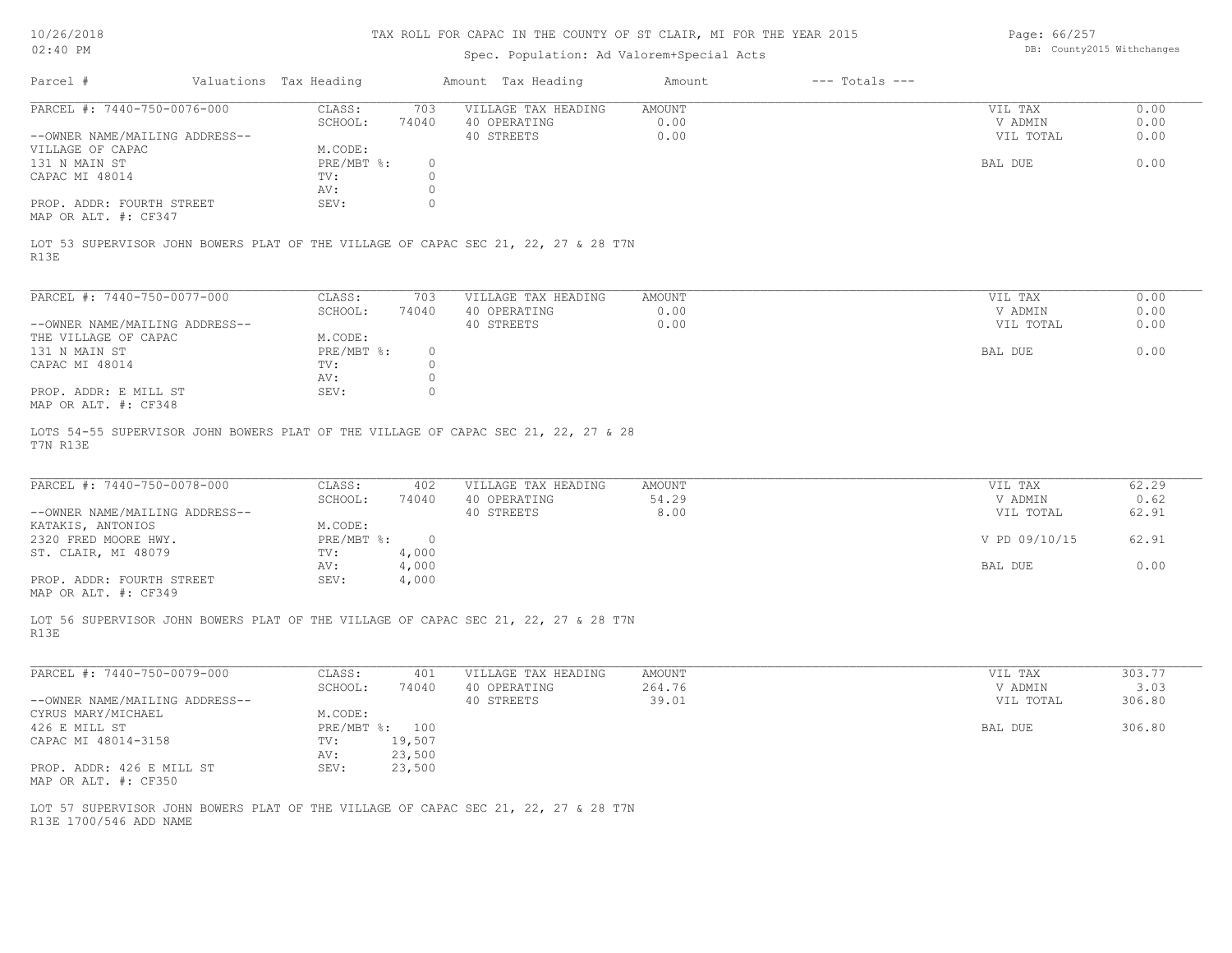Page: DB: County2015 Withchanges 67/257

| Parcel #<br>Valuations Tax Heading<br>Amount Tax Heading<br>Amount<br>$---$ Totals $---$<br>PARCEL #: 7440-750-0080-000<br>CLASS:<br>401<br>VILLAGE TAX HEADING<br><b>AMOUNT</b><br>VIL TAX<br>332.26<br>289.59<br>SCHOOL:<br>74040<br>40 OPERATING<br>V ADMIN<br>3.32<br>42.67<br>--OWNER NAME/MAILING ADDRESS--<br>40 STREETS<br>335.58<br>VIL TOTAL<br>M.CODE:<br>COREL<br>HUNTER RICHARD E<br>PRE/MBT %: 100<br>V PD 09/18/15<br>8204 PETZ RD<br>335.58<br>IMLAY CITY MI 48444<br>TV:<br>21,336<br>22,800<br>0.00<br>BAL DUE<br>AV:<br>22,800<br>PROP. ADDR: 406 E MILL ST<br>SEV:<br>MAP OR ALT. #: CF351<br>LOT 58 SUPERVISOR JOHN BOWERS PLAT OF THE VILLAGE OF CAPAC SEC 21, 22, 27 & 28 T7N<br>R13E<br>PARCEL #: 7440-750-0081-000<br>CLASS:<br>671.92<br>401<br>VILLAGE TAX HEADING<br>AMOUNT<br>VIL TAX<br>SCHOOL:<br>40 OPERATING<br>585.63<br>V ADMIN<br>6.71<br>74040<br>--OWNER NAME/MAILING ADDRESS--<br>40 STREETS<br>86.29<br>VIL TOTAL<br>678.63<br>BRAUNSTEINER BERTRAM/JOAN<br>M.CODE:<br>404 E. MILL ST.<br>PRE/MBT %: 100<br>V PD 07/08/15<br>678.63<br>CAPAC MI 48014<br>TV:<br>43,147<br>48,900<br>0.00<br>BAL DUE<br>AV:<br>PROP. ADDR: 404 E MILL ST<br>SEV:<br>48,900<br>MAP OR ALT. #: CF352<br>LOT 59 SUPERVISOR JOHN BOWERS PLAT OF THE VILLAGE OF CAPAC SEC 21, 22, 27 & 28 T7N<br>R13E<br>PARCEL #: 7440-750-0082-000<br>CLASS:<br>VILLAGE TAX HEADING<br><b>AMOUNT</b><br>VIL TAX<br>294.27<br>401<br>40 OPERATING<br>256.48<br>2.94<br>SCHOOL:<br>74040<br>V ADMIN<br>40 STREETS<br>37.79<br>--OWNER NAME/MAILING ADDRESS--<br>297.21<br>VIL TOTAL<br>M.CODE:<br>MESSING MARK E<br>297.21<br>402 E MILL ST<br>PRE/MBT %: 100<br>V PD 07/24/15<br>18,897<br>CAPAC MI 48014<br>TV:<br>22,800<br>0.00<br>AV:<br>BAL DUE<br>PROP. ADDR: 402 E MILL ST<br>SEV:<br>22,800<br>MAP OR ALT. #: CF353<br>LOT 60 SUPERVISOR JOHN BOWERS PLAT OF THE VILLAGE OF CAPAC SEC 21, 22, 27 & 28 T7N<br>R13E<br>PARCEL #: 7440-750-0083-000<br>CLASS:<br>VILLAGE TAX HEADING<br>255.59<br>401<br>AMOUNT<br>VIL TAX<br>2.55<br>SCHOOL:<br>40 OPERATING<br>222.77<br>V ADMIN<br>74040<br>40 STREETS<br>32.82<br>VIL TOTAL<br>258.14<br>--OWNER NAME/MAILING ADDRESS--<br>M.CODE:<br>OCHOA JOSE/ANGELINE<br>258.14<br>106 S LESTER ST<br>$PRE/MBT$ $\div$<br>V PD 09/16/15<br>$\overline{0}$<br>TV: 16,413<br>CAPAC MI 48014<br>20,400<br>0.00<br>AV:<br>BAL DUE<br>SEV:<br>20,400<br>PROP. ADDR: 104 S LESTER ST<br>MAP OR ALT. #: CF354A | LOT 61 EXC S 4' SUPERVISOR JOHN BOWER'S PLAT OF THE VILLAGE OF CAPAC | $02:40$ PM |  | Spec. Population: Ad Valorem+Special Acts |  |  |  |
|---------------------------------------------------------------------------------------------------------------------------------------------------------------------------------------------------------------------------------------------------------------------------------------------------------------------------------------------------------------------------------------------------------------------------------------------------------------------------------------------------------------------------------------------------------------------------------------------------------------------------------------------------------------------------------------------------------------------------------------------------------------------------------------------------------------------------------------------------------------------------------------------------------------------------------------------------------------------------------------------------------------------------------------------------------------------------------------------------------------------------------------------------------------------------------------------------------------------------------------------------------------------------------------------------------------------------------------------------------------------------------------------------------------------------------------------------------------------------------------------------------------------------------------------------------------------------------------------------------------------------------------------------------------------------------------------------------------------------------------------------------------------------------------------------------------------------------------------------------------------------------------------------------------------------------------------------------------------------------------------------------------------------------------------------------------------------------------------------------------------------------------------------------------------------------------------------------------------------------------------------------------------------------------------------------------------------------------------------------------------------------------------------------------------------------------------------------|----------------------------------------------------------------------|------------|--|-------------------------------------------|--|--|--|
|                                                                                                                                                                                                                                                                                                                                                                                                                                                                                                                                                                                                                                                                                                                                                                                                                                                                                                                                                                                                                                                                                                                                                                                                                                                                                                                                                                                                                                                                                                                                                                                                                                                                                                                                                                                                                                                                                                                                                                                                                                                                                                                                                                                                                                                                                                                                                                                                                                                         |                                                                      |            |  |                                           |  |  |  |
|                                                                                                                                                                                                                                                                                                                                                                                                                                                                                                                                                                                                                                                                                                                                                                                                                                                                                                                                                                                                                                                                                                                                                                                                                                                                                                                                                                                                                                                                                                                                                                                                                                                                                                                                                                                                                                                                                                                                                                                                                                                                                                                                                                                                                                                                                                                                                                                                                                                         |                                                                      |            |  |                                           |  |  |  |
|                                                                                                                                                                                                                                                                                                                                                                                                                                                                                                                                                                                                                                                                                                                                                                                                                                                                                                                                                                                                                                                                                                                                                                                                                                                                                                                                                                                                                                                                                                                                                                                                                                                                                                                                                                                                                                                                                                                                                                                                                                                                                                                                                                                                                                                                                                                                                                                                                                                         |                                                                      |            |  |                                           |  |  |  |
|                                                                                                                                                                                                                                                                                                                                                                                                                                                                                                                                                                                                                                                                                                                                                                                                                                                                                                                                                                                                                                                                                                                                                                                                                                                                                                                                                                                                                                                                                                                                                                                                                                                                                                                                                                                                                                                                                                                                                                                                                                                                                                                                                                                                                                                                                                                                                                                                                                                         |                                                                      |            |  |                                           |  |  |  |
|                                                                                                                                                                                                                                                                                                                                                                                                                                                                                                                                                                                                                                                                                                                                                                                                                                                                                                                                                                                                                                                                                                                                                                                                                                                                                                                                                                                                                                                                                                                                                                                                                                                                                                                                                                                                                                                                                                                                                                                                                                                                                                                                                                                                                                                                                                                                                                                                                                                         |                                                                      |            |  |                                           |  |  |  |
|                                                                                                                                                                                                                                                                                                                                                                                                                                                                                                                                                                                                                                                                                                                                                                                                                                                                                                                                                                                                                                                                                                                                                                                                                                                                                                                                                                                                                                                                                                                                                                                                                                                                                                                                                                                                                                                                                                                                                                                                                                                                                                                                                                                                                                                                                                                                                                                                                                                         |                                                                      |            |  |                                           |  |  |  |
|                                                                                                                                                                                                                                                                                                                                                                                                                                                                                                                                                                                                                                                                                                                                                                                                                                                                                                                                                                                                                                                                                                                                                                                                                                                                                                                                                                                                                                                                                                                                                                                                                                                                                                                                                                                                                                                                                                                                                                                                                                                                                                                                                                                                                                                                                                                                                                                                                                                         |                                                                      |            |  |                                           |  |  |  |
|                                                                                                                                                                                                                                                                                                                                                                                                                                                                                                                                                                                                                                                                                                                                                                                                                                                                                                                                                                                                                                                                                                                                                                                                                                                                                                                                                                                                                                                                                                                                                                                                                                                                                                                                                                                                                                                                                                                                                                                                                                                                                                                                                                                                                                                                                                                                                                                                                                                         |                                                                      |            |  |                                           |  |  |  |
|                                                                                                                                                                                                                                                                                                                                                                                                                                                                                                                                                                                                                                                                                                                                                                                                                                                                                                                                                                                                                                                                                                                                                                                                                                                                                                                                                                                                                                                                                                                                                                                                                                                                                                                                                                                                                                                                                                                                                                                                                                                                                                                                                                                                                                                                                                                                                                                                                                                         |                                                                      |            |  |                                           |  |  |  |
|                                                                                                                                                                                                                                                                                                                                                                                                                                                                                                                                                                                                                                                                                                                                                                                                                                                                                                                                                                                                                                                                                                                                                                                                                                                                                                                                                                                                                                                                                                                                                                                                                                                                                                                                                                                                                                                                                                                                                                                                                                                                                                                                                                                                                                                                                                                                                                                                                                                         |                                                                      |            |  |                                           |  |  |  |
|                                                                                                                                                                                                                                                                                                                                                                                                                                                                                                                                                                                                                                                                                                                                                                                                                                                                                                                                                                                                                                                                                                                                                                                                                                                                                                                                                                                                                                                                                                                                                                                                                                                                                                                                                                                                                                                                                                                                                                                                                                                                                                                                                                                                                                                                                                                                                                                                                                                         |                                                                      |            |  |                                           |  |  |  |
|                                                                                                                                                                                                                                                                                                                                                                                                                                                                                                                                                                                                                                                                                                                                                                                                                                                                                                                                                                                                                                                                                                                                                                                                                                                                                                                                                                                                                                                                                                                                                                                                                                                                                                                                                                                                                                                                                                                                                                                                                                                                                                                                                                                                                                                                                                                                                                                                                                                         |                                                                      |            |  |                                           |  |  |  |
|                                                                                                                                                                                                                                                                                                                                                                                                                                                                                                                                                                                                                                                                                                                                                                                                                                                                                                                                                                                                                                                                                                                                                                                                                                                                                                                                                                                                                                                                                                                                                                                                                                                                                                                                                                                                                                                                                                                                                                                                                                                                                                                                                                                                                                                                                                                                                                                                                                                         |                                                                      |            |  |                                           |  |  |  |
|                                                                                                                                                                                                                                                                                                                                                                                                                                                                                                                                                                                                                                                                                                                                                                                                                                                                                                                                                                                                                                                                                                                                                                                                                                                                                                                                                                                                                                                                                                                                                                                                                                                                                                                                                                                                                                                                                                                                                                                                                                                                                                                                                                                                                                                                                                                                                                                                                                                         |                                                                      |            |  |                                           |  |  |  |
|                                                                                                                                                                                                                                                                                                                                                                                                                                                                                                                                                                                                                                                                                                                                                                                                                                                                                                                                                                                                                                                                                                                                                                                                                                                                                                                                                                                                                                                                                                                                                                                                                                                                                                                                                                                                                                                                                                                                                                                                                                                                                                                                                                                                                                                                                                                                                                                                                                                         |                                                                      |            |  |                                           |  |  |  |
|                                                                                                                                                                                                                                                                                                                                                                                                                                                                                                                                                                                                                                                                                                                                                                                                                                                                                                                                                                                                                                                                                                                                                                                                                                                                                                                                                                                                                                                                                                                                                                                                                                                                                                                                                                                                                                                                                                                                                                                                                                                                                                                                                                                                                                                                                                                                                                                                                                                         |                                                                      |            |  |                                           |  |  |  |
|                                                                                                                                                                                                                                                                                                                                                                                                                                                                                                                                                                                                                                                                                                                                                                                                                                                                                                                                                                                                                                                                                                                                                                                                                                                                                                                                                                                                                                                                                                                                                                                                                                                                                                                                                                                                                                                                                                                                                                                                                                                                                                                                                                                                                                                                                                                                                                                                                                                         |                                                                      |            |  |                                           |  |  |  |
|                                                                                                                                                                                                                                                                                                                                                                                                                                                                                                                                                                                                                                                                                                                                                                                                                                                                                                                                                                                                                                                                                                                                                                                                                                                                                                                                                                                                                                                                                                                                                                                                                                                                                                                                                                                                                                                                                                                                                                                                                                                                                                                                                                                                                                                                                                                                                                                                                                                         |                                                                      |            |  |                                           |  |  |  |
|                                                                                                                                                                                                                                                                                                                                                                                                                                                                                                                                                                                                                                                                                                                                                                                                                                                                                                                                                                                                                                                                                                                                                                                                                                                                                                                                                                                                                                                                                                                                                                                                                                                                                                                                                                                                                                                                                                                                                                                                                                                                                                                                                                                                                                                                                                                                                                                                                                                         |                                                                      |            |  |                                           |  |  |  |
|                                                                                                                                                                                                                                                                                                                                                                                                                                                                                                                                                                                                                                                                                                                                                                                                                                                                                                                                                                                                                                                                                                                                                                                                                                                                                                                                                                                                                                                                                                                                                                                                                                                                                                                                                                                                                                                                                                                                                                                                                                                                                                                                                                                                                                                                                                                                                                                                                                                         |                                                                      |            |  |                                           |  |  |  |
|                                                                                                                                                                                                                                                                                                                                                                                                                                                                                                                                                                                                                                                                                                                                                                                                                                                                                                                                                                                                                                                                                                                                                                                                                                                                                                                                                                                                                                                                                                                                                                                                                                                                                                                                                                                                                                                                                                                                                                                                                                                                                                                                                                                                                                                                                                                                                                                                                                                         |                                                                      |            |  |                                           |  |  |  |
|                                                                                                                                                                                                                                                                                                                                                                                                                                                                                                                                                                                                                                                                                                                                                                                                                                                                                                                                                                                                                                                                                                                                                                                                                                                                                                                                                                                                                                                                                                                                                                                                                                                                                                                                                                                                                                                                                                                                                                                                                                                                                                                                                                                                                                                                                                                                                                                                                                                         |                                                                      |            |  |                                           |  |  |  |
|                                                                                                                                                                                                                                                                                                                                                                                                                                                                                                                                                                                                                                                                                                                                                                                                                                                                                                                                                                                                                                                                                                                                                                                                                                                                                                                                                                                                                                                                                                                                                                                                                                                                                                                                                                                                                                                                                                                                                                                                                                                                                                                                                                                                                                                                                                                                                                                                                                                         |                                                                      |            |  |                                           |  |  |  |
|                                                                                                                                                                                                                                                                                                                                                                                                                                                                                                                                                                                                                                                                                                                                                                                                                                                                                                                                                                                                                                                                                                                                                                                                                                                                                                                                                                                                                                                                                                                                                                                                                                                                                                                                                                                                                                                                                                                                                                                                                                                                                                                                                                                                                                                                                                                                                                                                                                                         |                                                                      |            |  |                                           |  |  |  |
|                                                                                                                                                                                                                                                                                                                                                                                                                                                                                                                                                                                                                                                                                                                                                                                                                                                                                                                                                                                                                                                                                                                                                                                                                                                                                                                                                                                                                                                                                                                                                                                                                                                                                                                                                                                                                                                                                                                                                                                                                                                                                                                                                                                                                                                                                                                                                                                                                                                         |                                                                      |            |  |                                           |  |  |  |
|                                                                                                                                                                                                                                                                                                                                                                                                                                                                                                                                                                                                                                                                                                                                                                                                                                                                                                                                                                                                                                                                                                                                                                                                                                                                                                                                                                                                                                                                                                                                                                                                                                                                                                                                                                                                                                                                                                                                                                                                                                                                                                                                                                                                                                                                                                                                                                                                                                                         |                                                                      |            |  |                                           |  |  |  |
|                                                                                                                                                                                                                                                                                                                                                                                                                                                                                                                                                                                                                                                                                                                                                                                                                                                                                                                                                                                                                                                                                                                                                                                                                                                                                                                                                                                                                                                                                                                                                                                                                                                                                                                                                                                                                                                                                                                                                                                                                                                                                                                                                                                                                                                                                                                                                                                                                                                         |                                                                      |            |  |                                           |  |  |  |
|                                                                                                                                                                                                                                                                                                                                                                                                                                                                                                                                                                                                                                                                                                                                                                                                                                                                                                                                                                                                                                                                                                                                                                                                                                                                                                                                                                                                                                                                                                                                                                                                                                                                                                                                                                                                                                                                                                                                                                                                                                                                                                                                                                                                                                                                                                                                                                                                                                                         |                                                                      |            |  |                                           |  |  |  |
|                                                                                                                                                                                                                                                                                                                                                                                                                                                                                                                                                                                                                                                                                                                                                                                                                                                                                                                                                                                                                                                                                                                                                                                                                                                                                                                                                                                                                                                                                                                                                                                                                                                                                                                                                                                                                                                                                                                                                                                                                                                                                                                                                                                                                                                                                                                                                                                                                                                         |                                                                      |            |  |                                           |  |  |  |
|                                                                                                                                                                                                                                                                                                                                                                                                                                                                                                                                                                                                                                                                                                                                                                                                                                                                                                                                                                                                                                                                                                                                                                                                                                                                                                                                                                                                                                                                                                                                                                                                                                                                                                                                                                                                                                                                                                                                                                                                                                                                                                                                                                                                                                                                                                                                                                                                                                                         |                                                                      |            |  |                                           |  |  |  |
|                                                                                                                                                                                                                                                                                                                                                                                                                                                                                                                                                                                                                                                                                                                                                                                                                                                                                                                                                                                                                                                                                                                                                                                                                                                                                                                                                                                                                                                                                                                                                                                                                                                                                                                                                                                                                                                                                                                                                                                                                                                                                                                                                                                                                                                                                                                                                                                                                                                         |                                                                      |            |  |                                           |  |  |  |
|                                                                                                                                                                                                                                                                                                                                                                                                                                                                                                                                                                                                                                                                                                                                                                                                                                                                                                                                                                                                                                                                                                                                                                                                                                                                                                                                                                                                                                                                                                                                                                                                                                                                                                                                                                                                                                                                                                                                                                                                                                                                                                                                                                                                                                                                                                                                                                                                                                                         |                                                                      |            |  |                                           |  |  |  |
|                                                                                                                                                                                                                                                                                                                                                                                                                                                                                                                                                                                                                                                                                                                                                                                                                                                                                                                                                                                                                                                                                                                                                                                                                                                                                                                                                                                                                                                                                                                                                                                                                                                                                                                                                                                                                                                                                                                                                                                                                                                                                                                                                                                                                                                                                                                                                                                                                                                         |                                                                      |            |  |                                           |  |  |  |
|                                                                                                                                                                                                                                                                                                                                                                                                                                                                                                                                                                                                                                                                                                                                                                                                                                                                                                                                                                                                                                                                                                                                                                                                                                                                                                                                                                                                                                                                                                                                                                                                                                                                                                                                                                                                                                                                                                                                                                                                                                                                                                                                                                                                                                                                                                                                                                                                                                                         |                                                                      |            |  |                                           |  |  |  |
|                                                                                                                                                                                                                                                                                                                                                                                                                                                                                                                                                                                                                                                                                                                                                                                                                                                                                                                                                                                                                                                                                                                                                                                                                                                                                                                                                                                                                                                                                                                                                                                                                                                                                                                                                                                                                                                                                                                                                                                                                                                                                                                                                                                                                                                                                                                                                                                                                                                         |                                                                      |            |  |                                           |  |  |  |
|                                                                                                                                                                                                                                                                                                                                                                                                                                                                                                                                                                                                                                                                                                                                                                                                                                                                                                                                                                                                                                                                                                                                                                                                                                                                                                                                                                                                                                                                                                                                                                                                                                                                                                                                                                                                                                                                                                                                                                                                                                                                                                                                                                                                                                                                                                                                                                                                                                                         |                                                                      |            |  |                                           |  |  |  |
|                                                                                                                                                                                                                                                                                                                                                                                                                                                                                                                                                                                                                                                                                                                                                                                                                                                                                                                                                                                                                                                                                                                                                                                                                                                                                                                                                                                                                                                                                                                                                                                                                                                                                                                                                                                                                                                                                                                                                                                                                                                                                                                                                                                                                                                                                                                                                                                                                                                         |                                                                      |            |  |                                           |  |  |  |
|                                                                                                                                                                                                                                                                                                                                                                                                                                                                                                                                                                                                                                                                                                                                                                                                                                                                                                                                                                                                                                                                                                                                                                                                                                                                                                                                                                                                                                                                                                                                                                                                                                                                                                                                                                                                                                                                                                                                                                                                                                                                                                                                                                                                                                                                                                                                                                                                                                                         |                                                                      |            |  |                                           |  |  |  |
|                                                                                                                                                                                                                                                                                                                                                                                                                                                                                                                                                                                                                                                                                                                                                                                                                                                                                                                                                                                                                                                                                                                                                                                                                                                                                                                                                                                                                                                                                                                                                                                                                                                                                                                                                                                                                                                                                                                                                                                                                                                                                                                                                                                                                                                                                                                                                                                                                                                         |                                                                      |            |  |                                           |  |  |  |
|                                                                                                                                                                                                                                                                                                                                                                                                                                                                                                                                                                                                                                                                                                                                                                                                                                                                                                                                                                                                                                                                                                                                                                                                                                                                                                                                                                                                                                                                                                                                                                                                                                                                                                                                                                                                                                                                                                                                                                                                                                                                                                                                                                                                                                                                                                                                                                                                                                                         |                                                                      |            |  |                                           |  |  |  |
|                                                                                                                                                                                                                                                                                                                                                                                                                                                                                                                                                                                                                                                                                                                                                                                                                                                                                                                                                                                                                                                                                                                                                                                                                                                                                                                                                                                                                                                                                                                                                                                                                                                                                                                                                                                                                                                                                                                                                                                                                                                                                                                                                                                                                                                                                                                                                                                                                                                         |                                                                      |            |  |                                           |  |  |  |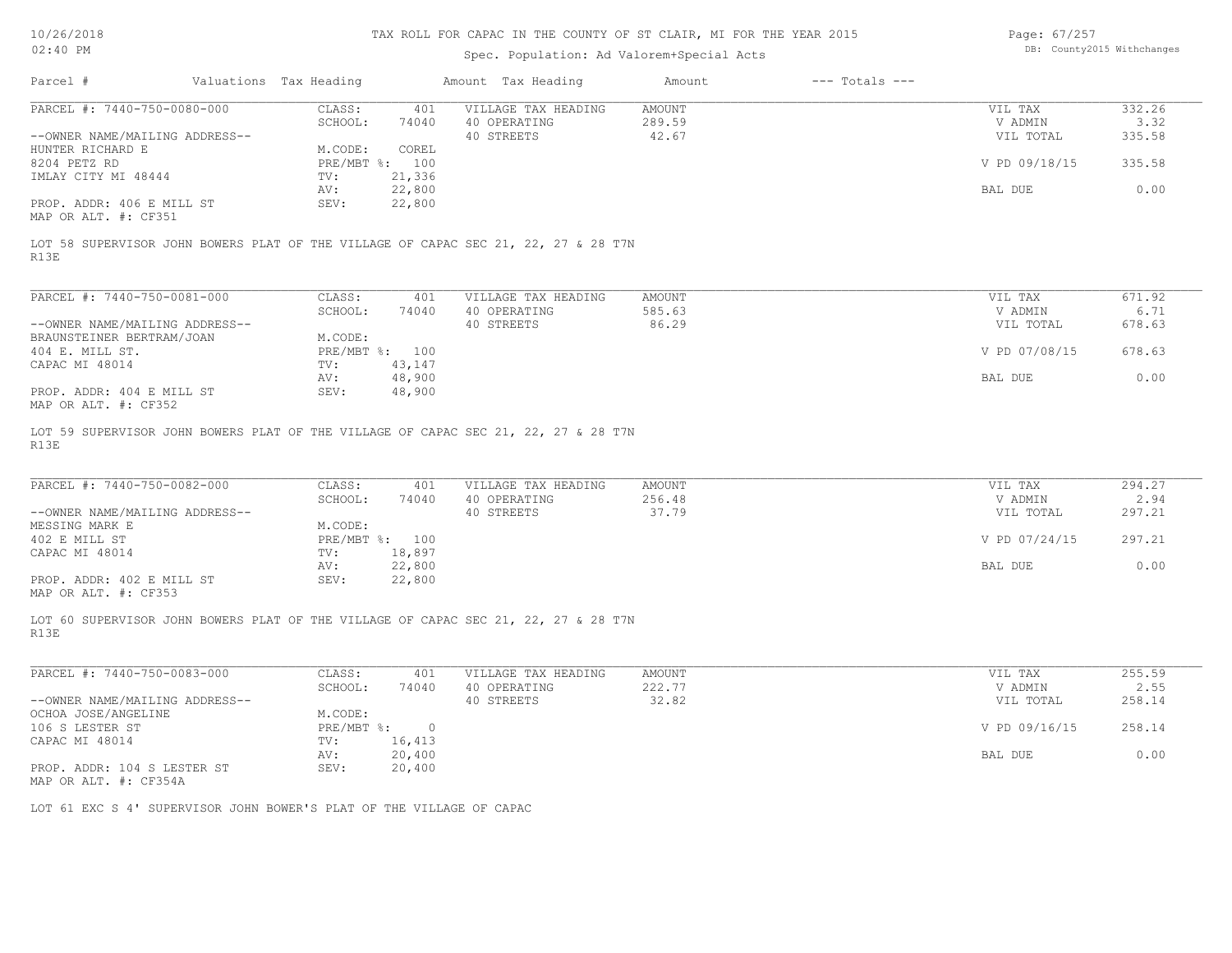## Spec. Population: Ad Valorem+Special Acts

| Page: 68/257 |                            |
|--------------|----------------------------|
|              | DB: County2015 Withchanges |

| Parcel #                       | Valuations Tax Heading |        | Amount Tax Heading  | Amount | $---$ Totals $---$ |               |        |
|--------------------------------|------------------------|--------|---------------------|--------|--------------------|---------------|--------|
| PARCEL #: 7440-750-0083-500    | CLASS:                 | 401    | VILLAGE TAX HEADING | AMOUNT |                    | VIL TAX       | 763.57 |
|                                | SCHOOL:                | 74040  | 40 OPERATING        | 665.51 |                    | V ADMIN       | 7.63   |
| --OWNER NAME/MAILING ADDRESS-- |                        |        | 40 STREETS          | 98.06  |                    | VIL TOTAL     | 771.20 |
| OCHOA JOSE/ANGELINE            | M.CODE:                |        |                     |        |                    |               |        |
| 106 S LESTER ST                | PRE/MBT %: 100         |        |                     |        |                    | V PD 09/16/15 | 771.20 |
| CAPAC MI 48014                 | TV:                    | 49,032 |                     |        |                    |               |        |
|                                | AV:                    | 55,500 |                     |        |                    | BAL DUE       | 0.00   |
| PROP. ADDR: 106 S LESTER ST    | SEV:                   | 55,500 |                     |        |                    |               |        |
|                                |                        |        |                     |        |                    |               |        |

MAP OR ALT. #: CF354B

S4' OF LOT 61 & ALL OF LOT 62 SUPERVISOR JOHN BOWER'S PLAT OF THE VILLAGE OF CAPAC

| PARCEL #: 7440-750-0084-000    | CLASS:  | 401            | VILLAGE TAX HEADING | AMOUNT | VIL TAX       | 167.69 |
|--------------------------------|---------|----------------|---------------------|--------|---------------|--------|
|                                | SCHOOL: | 74040          | 40 OPERATING        | 146.16 | V ADMIN       | 1.67   |
| --OWNER NAME/MAILING ADDRESS-- |         |                | 40 STREETS          | 21.53  | VIL TOTAL     | 169.36 |
| MCDONALD MICHAEL               | M.CODE: |                |                     |        |               |        |
| GAVLINSKI MICHAEL & MICHELLE   |         | PRE/MBT %: 100 |                     |        | V PD 09/18/15 | 169.36 |
| 116 S LESTER ST                | TV:     | 10,769         |                     |        |               |        |
| CAPAC MI 48014                 | AV:     | 14,100         |                     |        | BAL DUE       | 0.00   |
|                                | SEV:    | 14,100         |                     |        |               |        |
| PROP. ADDR: 116 S LESTER ST    |         |                |                     |        |               |        |

MAP OR ALT. #: CF355

LOT 63 SUPERVISOR JOHN BOWERS PLAT OF THE VILLAGE OF CAPAC

| PARCEL #: 7440-750-0085-000    | CLASS:         | 401    | VILLAGE TAX HEADING | AMOUNT | VIL TAX       | 270.04 |
|--------------------------------|----------------|--------|---------------------|--------|---------------|--------|
|                                | SCHOOL:        | 74040  | 40 OPERATING        | 235.36 | V ADMIN       | 2.70   |
| --OWNER NAME/MAILING ADDRESS-- |                |        | 40 STREETS          | 34.68  | VIL TOTAL     | 272.74 |
| MCDONALD MICHAEL               | M.CODE:        |        |                     |        |               |        |
| GAVLINSKI MICHAEL & MICHELLE   | PRE/MBT %: 100 |        |                     |        | V PD 09/18/15 | 272.74 |
| 116 S LESTER ST                | TV:            | 17,341 |                     |        |               |        |
| CAPAC MI 48014-3710            | AV:            | 21,000 |                     |        | BAL DUE       | 0.00   |
|                                | SEV:           | 21,000 |                     |        |               |        |
| PROP. ADDR: 116 S LESTER ST    |                |        |                     |        |               |        |

MAP OR ALT. #: CF356A

R13E LOT 64 SUPERVISOR JOHN BOWERS PLAT OF THE VILLAGE OF CAPAC SEC 21, 22, 27 & 28 T7N

| PARCEL #: 7440-750-0086-000    | CLASS:       | 401    | VILLAGE TAX HEADING | AMOUNT | VIL TAX       | 273.26 |
|--------------------------------|--------------|--------|---------------------|--------|---------------|--------|
|                                | SCHOOL:      | 74040  | 40 OPERATING        | 238.17 | V ADMIN       | 2.73   |
| --OWNER NAME/MAILING ADDRESS-- |              |        | 40 STREETS          | 35.09  | VIL TOTAL     | 275.99 |
| GAVLINSKI MICHELLE             | M.CODE:      | COREL  |                     |        |               |        |
| 120 S LESTER ST                | $PRE/MBT$ %: | 100    |                     |        | V PD 09/10/15 | 275.99 |
| CAPAC MI 48014-3710            | TV:          | 17,548 |                     |        |               |        |
|                                | AV:          | 21,200 |                     |        | BAL DUE       | 0.00   |
| PROP. ADDR: 120 S LESTER ST    | SEV:         | 21,200 |                     |        |               |        |
| MAP OR ALT. #: CF356B          |              |        |                     |        |               |        |

R13E LOT 65 SUPERVISOR JOHN BOWERS PLAT OF THE VILLAGE OF CAPAC SEC 21, 22, 27 & 28 T7N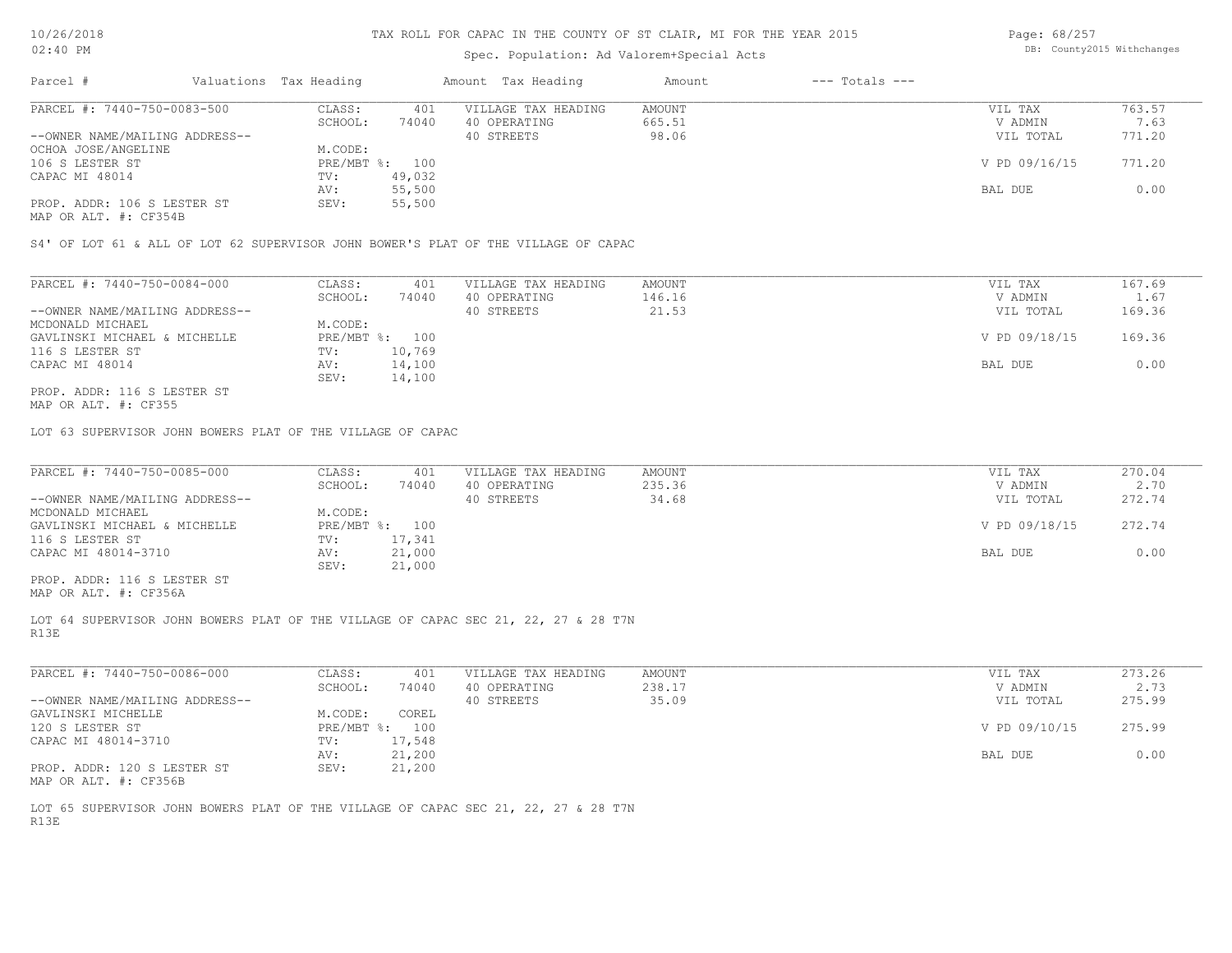# Spec. Population: Ad Valorem+Special Acts

Page: 69/257 DB: County2015 Withchanges

|                                                                                                            |                                   | Spec. Population: Ad Valorem+Special Acts |                              |                    |                |
|------------------------------------------------------------------------------------------------------------|-----------------------------------|-------------------------------------------|------------------------------|--------------------|----------------|
| Parcel #<br>Valuations Tax Heading                                                                         |                                   | Amount Tax Heading                        | $---$ Totals $---$<br>Amount |                    |                |
| PARCEL #: 7440-750-0087-000                                                                                | CLASS:<br>401                     | VILLAGE TAX HEADING                       | AMOUNT                       | VIL TAX            | 343.33         |
|                                                                                                            | SCHOOL:<br>74040                  | 40 OPERATING                              | 299.24                       | V ADMIN            | 3.43           |
| --OWNER NAME/MAILING ADDRESS--<br>DETLOFF WAYNE                                                            |                                   | 40 STREETS                                | 44.09                        | VIL TOTAL          | 346.76         |
| 200 S LESTER ST                                                                                            | M.CODE:<br>PRE/MBT %: 100         |                                           |                              | V PD 08/21/15      | 346.76         |
| CAPAC MI 48014                                                                                             | 22,047<br>TV:                     |                                           |                              |                    |                |
|                                                                                                            | 26,000<br>AV:                     |                                           |                              | BAL DUE            | 0.00           |
| PROP. ADDR: 200 S LESTER ST<br>MAP OR ALT. #: CF357A                                                       | SEV:<br>26,000                    |                                           |                              |                    |                |
| LOT 66 SUPERVISOR JOHN BOWERS PLAT OF THE VILLAGE OF CAPAC SEC 21, 22, 27 & 28 T7N<br>R13E                 |                                   |                                           |                              |                    |                |
|                                                                                                            |                                   |                                           |                              |                    |                |
| PARCEL #: 7440-750-0088-000                                                                                | CLASS:<br>401                     | VILLAGE TAX HEADING                       | AMOUNT                       | VIL TAX            | 440.44         |
|                                                                                                            | SCHOOL:<br>74040                  | 40 OPERATING                              | 383.88<br>56.56              | V ADMIN            | 4.40           |
| --OWNER NAME/MAILING ADDRESS--<br>KILLINGBECK KARL                                                         | M.CODE:<br>COREL                  | 40 STREETS                                |                              | VIL TOTAL          | 444.84         |
| 202 S LESTER ST                                                                                            | PRE/MBT %: 100                    |                                           |                              | V PD 09/10/15      | 444.84         |
| CAPAC MI 48014-3712                                                                                        | 28,283<br>TV:                     |                                           |                              |                    |                |
|                                                                                                            | 32,800<br>AV:                     |                                           |                              | BAL DUE            | 0.00           |
| PROP. ADDR: 202 S LESTER ST                                                                                | SEV:<br>32,800                    |                                           |                              |                    |                |
| MAP OR ALT. #: CF357B<br>LOT 67 & N 4 FT OF LOT 68 SUPERVISOR JOHN BOWERS PLAT OF THE VILLAGE OF CAPAC SEC |                                   |                                           |                              |                    |                |
| 21, 22, 27 & 28 T7N R13E                                                                                   |                                   |                                           |                              |                    |                |
| PARCEL #: 7440-750-0089-000                                                                                | CLASS:<br>401<br>SCHOOL:<br>74040 | VILLAGE TAX HEADING<br>40 OPERATING       | AMOUNT<br>552.01             | VIL TAX<br>V ADMIN | 633.35<br>6.33 |
| --OWNER NAME/MAILING ADDRESS--                                                                             |                                   | 40 STREETS                                | 81.34                        | VIL TOTAL          | 639.68         |
| HARVEY JAMIE L                                                                                             | M.CODE:<br>COREL                  |                                           |                              |                    |                |
| HARVEY TAMMY                                                                                               | PRE/MBT %: 100                    |                                           |                              | V PD 09/10/15      | 639.68         |
| 204 S LESTER ST                                                                                            | 40,670<br>TV:                     |                                           |                              |                    |                |
| CAPAC MI 48014-3712                                                                                        | 46,300<br>AV:                     |                                           |                              | BAL DUE            | 0.00           |
| PROP. ADDR: 204 S LESTER ST<br>MAP OR ALT. #: CF357C                                                       | SEV:<br>46,300                    |                                           |                              |                    |                |
| LOT 68 EXC N 4 FT. SUPERVISOR JOHN BOWERS PLAT OF THE VILLAGE OF CAPAC SEC 21, 22,<br>27 & 28 T7N R13E     |                                   |                                           |                              |                    |                |
|                                                                                                            |                                   |                                           |                              |                    |                |
| PARCEL #: 7440-750-0090-000                                                                                | CLASS:<br>401<br>SCHOOL:<br>74040 | VILLAGE TAX HEADING<br>40 OPERATING       | AMOUNT<br>285.80             | VIL TAX<br>V ADMIN | 327.91<br>3.27 |
| --OWNER NAME/MAILING ADDRESS--                                                                             |                                   | 40 STREETS                                | 42.11                        | VIL TOTAL          | 331.18         |
| LEON VICTOR M                                                                                              | M.CODE:<br>COREL                  |                                           |                              |                    |                |
| 208 S LESTER ST                                                                                            | PRE/MBT %: 100                    |                                           |                              | V PD 09/10/15      | 331.18         |
| CAPAC MI 48014                                                                                             | 21,057<br>TV:                     |                                           |                              |                    |                |
| PROP. ADDR: 208 S LESTER ST<br>MAP OR ALT. #: C358                                                         | 25,000<br>AV:<br>25,000<br>SEV:   |                                           |                              | BAL DUE            | 0.00           |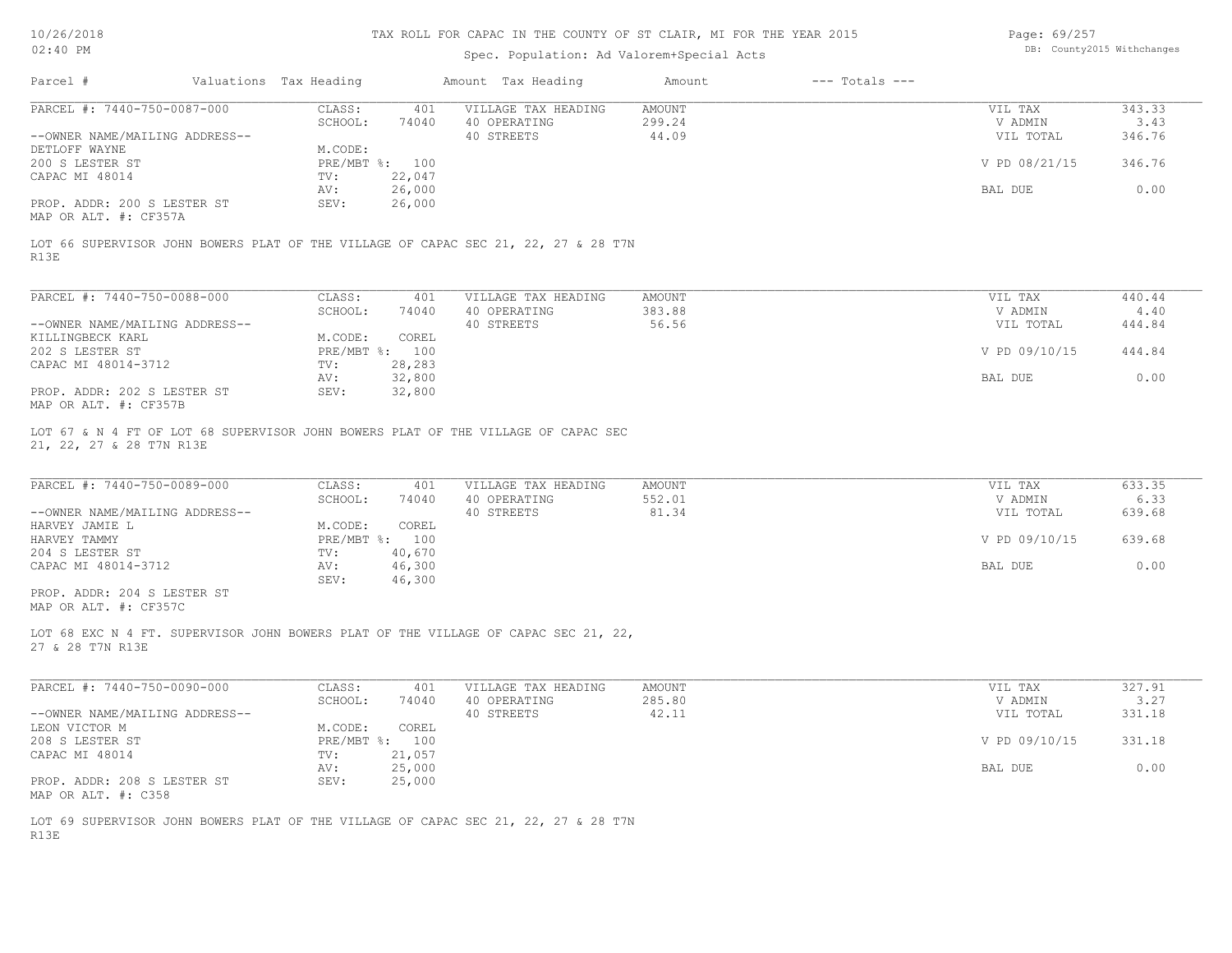## Spec. Population: Ad Valorem+Special Acts

Page: 70/257 DB: County2015 Withchanges

|                                                     |         |                        |                     | Amount             | $---$ Totals $---$ |               |        |
|-----------------------------------------------------|---------|------------------------|---------------------|--------------------|--------------------|---------------|--------|
| PARCEL #: 7440-750-0091-000                         | CLASS:  | 401                    | VILLAGE TAX HEADING | AMOUNT             |                    | VIL TAX       | 390.61 |
|                                                     | SCHOOL: | 74040                  | 40 OPERATING        | 340.45             |                    | V ADMIN       | 3.90   |
| --OWNER NAME/MAILING ADDRESS--                      |         |                        | 40 STREETS          | 50.16              |                    | VIL TOTAL     | 394.51 |
|                                                     | M.CODE: | COREL                  |                     |                    |                    |               |        |
|                                                     |         |                        |                     |                    |                    | V PD 09/10/15 | 394.51 |
| CAPAC MI 48014-1904                                 | TV:     | 25,083                 |                     |                    |                    |               |        |
|                                                     | AV:     | 29,300                 |                     |                    |                    | BAL DUE       | 0.00   |
| PROP. ADDR: 210 S LESTER ST<br>MAP OR ALT. #: CF359 | SEV:    | 29,300                 |                     |                    |                    |               |        |
|                                                     |         | Valuations Tax Heading | PRE/MBT %: 100      | Amount Tax Heading |                    |               |        |

R13E LOT 70 SUPERVISOR JOHN BOWERS PLAT OF THE VILLAGE OF CAPAC SEC 21, 22, 27 & 28 T7N

| PARCEL #: 7440-750-0092-000    | CLASS:       | 401    | VILLAGE TAX HEADING | AMOUNT | VIL TAX       | 403.47 |
|--------------------------------|--------------|--------|---------------------|--------|---------------|--------|
|                                | SCHOOL:      | 74040  | 40 OPERATING        | 351.66 | V ADMIN       | 4.03   |
| --OWNER NAME/MAILING ADDRESS-- |              |        | 40 STREETS          | 51.81  | VIL TOTAL     | 407.50 |
| SMITH MARVIN/AMY SMITH         | M.CODE:      | COREL  |                     |        |               |        |
| 212 S LESTER ST                | $PRE/MBT$ %: | 100    |                     |        | V PD 09/10/15 | 407.50 |
| Capac MI 48014                 | TV:          | 25,909 |                     |        |               |        |
|                                | AV:          | 30,200 |                     |        | BAL DUE       | 0.00   |
| PROP. ADDR: 212 S LESTER ST    | SEV:         | 30,200 |                     |        |               |        |
| MAP OR ALT. #: CF360           |              |        |                     |        |               |        |

R13E LOT 71 SUPERVISOR JOHN BOWERS PLAT OF THE VILLAGE OF CAPAC SEC 21, 22, 27 & 28 T7N

| PARCEL #: 7440-750-0093-000    | CLASS:         | 401    | VILLAGE TAX HEADING | AMOUNT | VIL TAX       | 389.01 |
|--------------------------------|----------------|--------|---------------------|--------|---------------|--------|
|                                | SCHOOL:        | 74040  | 40 OPERATING        | 339.05 | V ADMIN       | 3.89   |
| --OWNER NAME/MAILING ADDRESS-- |                |        | 40 STREETS          | 49.96  | VIL TOTAL     | 392.90 |
| RAY DANIEL S                   | M.CODE:        | COREL  |                     |        |               |        |
| 216 S LESTER ST                | PRE/MBT %: 100 |        |                     |        | V PD 09/10/15 | 392.90 |
| Capac MI 48014                 | TV:            | 24,980 |                     |        |               |        |
|                                | AV:            | 29,200 |                     |        | BAL DUE       | 0.00   |
| PROP. ADDR: 214 S LESTER ST    | SEV:           | 29,200 |                     |        |               |        |
|                                |                |        |                     |        |               |        |

MAP OR ALT. #: CF361

LOT 72 SUPERVISOR JOHN BOWERS PLAT OF THE VILLAGE OF CAPAC

| PARCEL #: 7440-750-0094-000    | CLASS:     | 401    | VILLAGE TAX HEADING | AMOUNT | VIL TAX       | 665.48 |
|--------------------------------|------------|--------|---------------------|--------|---------------|--------|
|                                | SCHOOL:    | 74040  | 40 OPERATING        | 580.02 | V ADMIN       | 6.65   |
| --OWNER NAME/MAILING ADDRESS-- |            |        | 40 STREETS          | 85.46  | VIL TOTAL     | 672.13 |
| RAY, DANIEL                    | M.CODE:    | COREL  |                     |        |               |        |
| 216 S LESTER ST                | PRE/MBT %: | 100    |                     |        | V PD 09/10/15 | 672.13 |
| CAPAC MI 48014-3712            | TV:        | 42,734 |                     |        |               |        |
|                                | AV:        | 48,400 |                     |        | BAL DUE       | 0.00   |
| PROP. ADDR: 216 S LESTER ST    | SEV:       | 48,400 |                     |        |               |        |

MAP OR ALT. #: CF362A

R13E LOT 73 SUPERVISOR JOHN BOWERS PLAT OF THE VILLAGE OF CAPAC SEC 21, 22, 27 & 28 T7N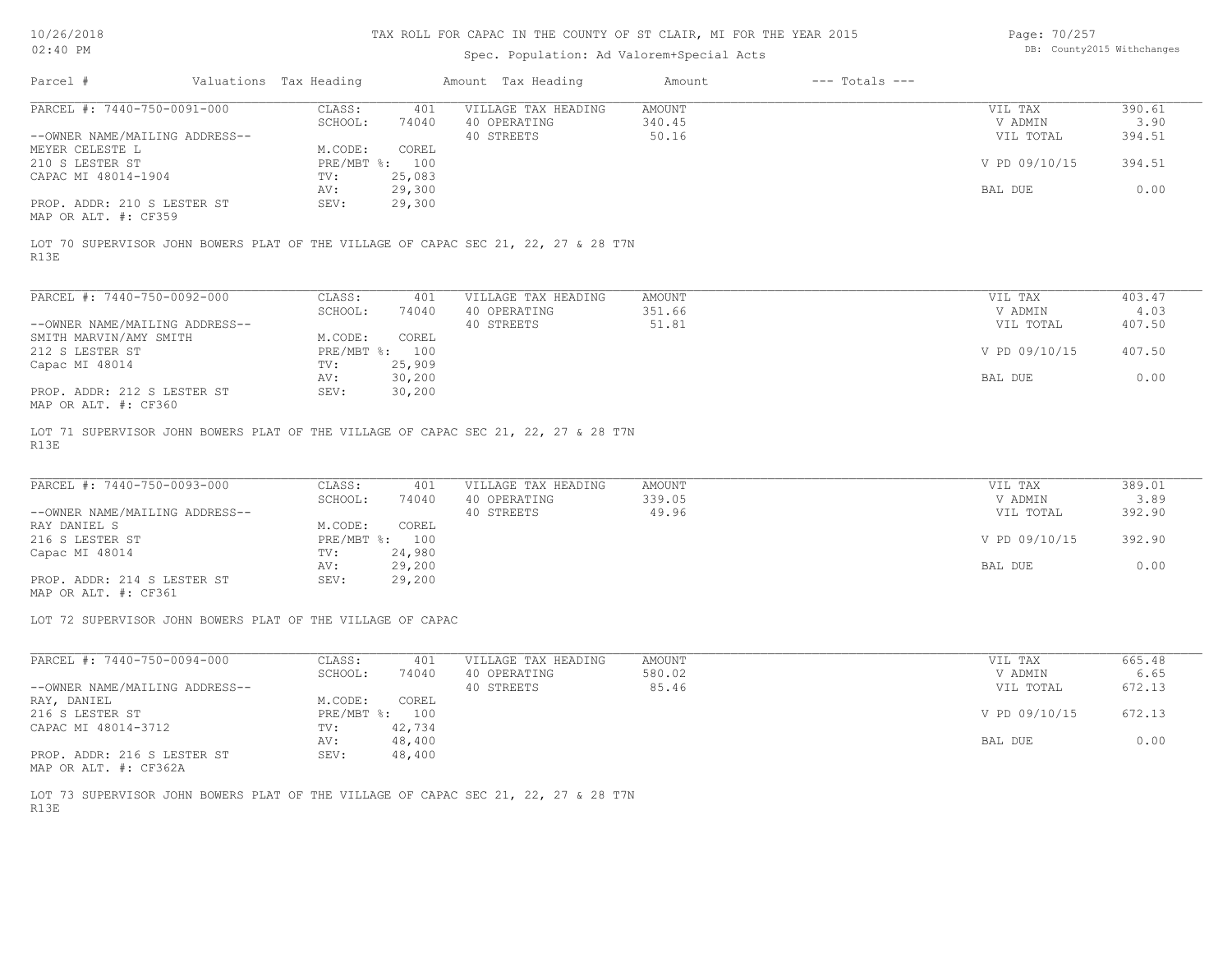# Spec. Population: Ad Valorem+Special Acts

Page: 71/257 DB: County2015 Withchanges

|                                                                                          | Valuations Tax Heading |                                        |                                               | Amount Tax Heading                                                                  | Amount                    | $---$ Totals $---$ |                                 |                          |
|------------------------------------------------------------------------------------------|------------------------|----------------------------------------|-----------------------------------------------|-------------------------------------------------------------------------------------|---------------------------|--------------------|---------------------------------|--------------------------|
| PARCEL #: 7440-750-0095-000<br>--OWNER NAME/MAILING ADDRESS--                            |                        | CLASS:<br>SCHOOL:                      | 401<br>74040                                  | VILLAGE TAX HEADING<br>40 OPERATING<br>40 STREETS                                   | AMOUNT<br>401.28<br>59.13 |                    | VIL TAX<br>V ADMIN<br>VIL TOTAL | 460.41<br>4.60<br>465.01 |
| DOMBROWSKI RICKY/EMILY<br>1530 PINE GROVE AVE STE 1                                      |                        | M.CODE:<br>PRE/MBT %: 100              | COREL                                         |                                                                                     |                           |                    | V PD 09/18/15                   | 465.01                   |
| PORT HURON MI 48060-3370                                                                 |                        | TV:<br>AV:                             | 29,565<br>33,900                              |                                                                                     |                           |                    | BAL DUE                         | 0.00                     |
| PROP. ADDR: 218 S LESTER ST<br>MAP OR ALT. #: CF362B                                     |                        | SEV:                                   | 33,900                                        |                                                                                     |                           |                    |                                 |                          |
| R13E                                                                                     |                        |                                        |                                               | LOT 74 SUPERVISOR JOHN BOWERS PLAT OF THE VILLAGE OF CAPAC SEC 21, 22, 27 & 28 T7N  |                           |                    |                                 |                          |
|                                                                                          |                        |                                        |                                               |                                                                                     |                           |                    |                                 |                          |
| PARCEL #: 7440-750-0096-000                                                              |                        | CLASS:<br>SCHOOL:                      | 201<br>74040                                  | VILLAGE TAX HEADING<br>40 OPERATING                                                 | AMOUNT<br>749.22          |                    | VIL TAX<br>V ADMIN              | 859.62<br>8.59           |
| --OWNER NAME/MAILING ADDRESS--                                                           |                        |                                        |                                               | 40 STREETS                                                                          | 110.40                    |                    | VIL TOTAL                       | 868.21                   |
| ARMADA GRAIN COMPANY<br>P.O. BOX 918                                                     |                        | M.CODE:<br>PRE/MBT %: 0                |                                               |                                                                                     |                           |                    | V PD 09/16/15                   | 868.21                   |
| ARMADA MI 48005                                                                          |                        | TV:                                    | 55,200                                        |                                                                                     |                           |                    |                                 |                          |
|                                                                                          |                        | AV:                                    | 55,200                                        |                                                                                     |                           |                    | BAL DUE                         | 0.00                     |
| PROP. ADDR: 220 S HUNTER STREET<br>MAP OR ALT. #: CF363A                                 |                        | SEV:                                   | 55,200                                        |                                                                                     |                           |                    |                                 |                          |
| PLAT OF THE VILLAGE OF CAPAC SEC 21, 22, 27 & 28 T7N R13E<br>PARCEL #: 7440-750-0097-000 |                        | CLASS:<br>SCHOOL:                      | 703<br>74040                                  | VILLAGE TAX HEADING<br>40 OPERATING                                                 | AMOUNT<br>0.00            |                    | VIL TAX<br>V ADMIN              | 0.00<br>0.00             |
| --OWNER NAME/MAILING ADDRESS--<br>VILLAGE OF CAPAC                                       |                        | M.CODE:                                |                                               | 40 STREETS                                                                          | 0.00                      |                    | VIL TOTAL                       | 0.00                     |
| PROP. ADDR: E HILL STREET<br>MAP OR ALT. #: CF363B                                       |                        | $PRE/MBT$ $\div$<br>TV:<br>AV:<br>SEV: | $\bigcirc$<br>$\Omega$<br>$\circ$<br>$\Omega$ |                                                                                     |                           |                    | BAL DUE                         | 0.00                     |
|                                                                                          |                        |                                        |                                               | S40 FT OF LOT 75 & E 40 FT OF S 113.5 FT OF SAID LOT 75 & N 100 FT OF THAT PART OF  |                           |                    |                                 |                          |
| & 28 T7N R13E                                                                            |                        |                                        |                                               | LOT 76 ADJ GT RR. SUPERVISOR JOHN BOWERS PLAT OF THE VILLAGE OF CAPAC SEC 21 22, 27 |                           |                    |                                 |                          |
| PARCEL #: 7440-750-0098-000                                                              |                        | CLASS:<br>SCHOOL:                      | 402<br>74040                                  | VILLAGE TAX HEADING<br>40 OPERATING                                                 | AMOUNT<br>23.79           |                    | VIL TAX<br>V ADMIN              | 27.29<br>0.27            |
| --OWNER NAME/MAILING ADDRESS--                                                           |                        |                                        |                                               | 40 STREETS                                                                          | 3.50                      |                    | VIL TOTAL                       | 27.56                    |
| MURPHY TERRANCE<br>MURPHY LAURI                                                          |                        | M.CODE:<br>PRE/MBT %: 100              |                                               |                                                                                     |                           |                    | BAL DUE                         | 27.56                    |
| 204 FRANTZ ST                                                                            |                        | TV:                                    | 1,753                                         |                                                                                     |                           |                    |                                 |                          |
| CAPAC MI 48014                                                                           |                        | AV:                                    | 12,500                                        |                                                                                     |                           |                    |                                 |                          |
| PROP. ADDR: FRANTZ STREET<br>MAP OR ALT. #: CF364                                        |                        | SEV:                                   | 12,500                                        |                                                                                     |                           |                    |                                 |                          |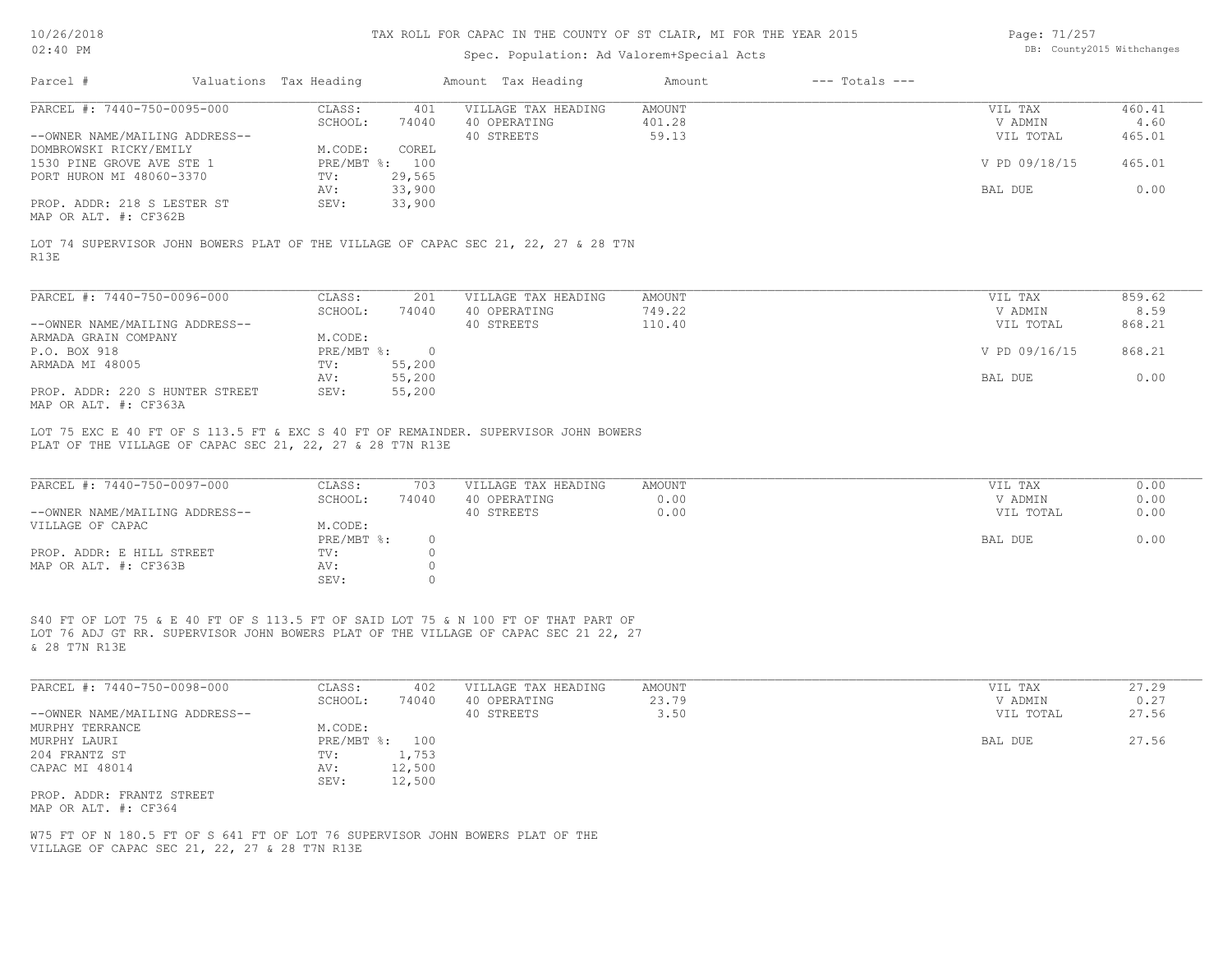## Spec. Population: Ad Valorem+Special Acts

Page: 72/257 DB: County2015 Withchanges

| Parcel #                       | Valuations Tax Heading |         | Amount Tax Heading  | Amount   | $---$ Totals $---$ |               |          |
|--------------------------------|------------------------|---------|---------------------|----------|--------------------|---------------|----------|
| PARCEL #: 7440-750-0099-000    | CLASS:                 | 201     | VILLAGE TAX HEADING | AMOUNT   |                    | VIL TAX       | 9,178.72 |
|                                | SCHOOL:                | 74040   | 40 OPERATING        | 7,999.92 |                    | V ADMIN       | 91.78    |
| --OWNER NAME/MAILING ADDRESS-- |                        |         | 40 STREETS          | 1,178.80 |                    | VIL TOTAL     | 9,270.50 |
| SR HUNTER'S CROSSING LLC       | M.CODE:                |         |                     |          |                    |               |          |
| 27777 FRANKLIN RD STE 200      | PRE/MBT %:             |         |                     |          |                    | V PD 08/21/15 | 9,270.50 |
| SOUTHFIELD MI 48034            | TV:                    | 589,400 |                     |          |                    |               |          |
|                                | AV:                    | 589,400 |                     |          |                    | BAL DUE       | 0.00     |
| PROP. ADDR: 602 S MAIN ST      | SEV:                   | 589,400 |                     |          |                    |               |          |
| MAP OR ALT. #: CF365           |                        |         |                     |          |                    |               |          |

SUPERVISOR JOHN BOWERS PLAT OF THE VILLAGE OF CAPAC SEC 21, 22, 27 & 28 T7N R13E LOT 76 EXC W 75 FT OF N 180.5 FT OF S 641 FT & EXC N 100 FT OF THAT PART ADJ GT RR.

| PARCEL #: 7440-750-0100-000    | CLASS:       | 401    | VILLAGE TAX HEADING | AMOUNT | VIL TAX       | 358.49 |
|--------------------------------|--------------|--------|---------------------|--------|---------------|--------|
|                                | SCHOOL:      | 74040  | 40 OPERATING        | 312.45 | V ADMIN       | 3.58   |
| --OWNER NAME/MAILING ADDRESS-- |              |        | 40 STREETS          | 46.04  | VIL TOTAL     | 362.07 |
| ROSSEAU LAWRENCE/SUSAN         | M.CODE:      |        |                     |        |               |        |
| 607 S MAIN ST                  | $PRE/MBT$ %: | 100    |                     |        | V PD 08/31/15 | 362.07 |
| CAPAC MI 48014-3724            | TV:          | 23,020 |                     |        |               |        |
|                                | AV:          | 26,400 |                     |        | BAL DUE       | 0.00   |
| PROP. ADDR: 607 S MAIN ST      | SEV:         | 26,400 |                     |        |               |        |
| MAP OR ALT. #: CF366           |              |        |                     |        |               |        |

R13E LOT 77 SUPERVISOR JOHN BOWERS PLAT OF THE VILLAGE OF CAPAC SEC 21, 22, 27 & 28 T7N

| PARCEL #: 7440-750-0101-000    | CLASS:     | 401    | VILLAGE TAX HEADING | AMOUNT | VIL TAX       | 442.06 |
|--------------------------------|------------|--------|---------------------|--------|---------------|--------|
|                                | SCHOOL:    | 74040  | 40 OPERATING        | 385.29 | V ADMIN       | 4.42   |
| --OWNER NAME/MAILING ADDRESS-- |            |        | 40 STREETS          | 56.77  | VIL TOTAL     | 446.48 |
| NANNI CHRIS                    | M.CODE:    |        |                     |        |               |        |
| 14417 HOUGH RD                 | PRE/MBT %: |        |                     |        | V PD 09/10/15 | 446.48 |
| ALLENTON MI 48002              | TV:        | 28,387 |                     |        |               |        |
|                                | AV:        | 32,800 |                     |        | BAL DUE       | 0.00   |
| PROP. ADDR: 605 S MAIN ST      | SEV:       | 32,800 |                     |        |               |        |
|                                |            |        |                     |        |               |        |

MAP OR ALT. #: CF367

R13E LOT 78 SUPERVISOR JOHN BOWERS PLAT OF THE VILLAGE OF CAPAC SEC 21, 22, 27 & 28 T7N

| PARCEL #: 7440-750-0102-000    | CLASS:       | 401    | VILLAGE TAX HEADING | AMOUNT | VIL TAX       | 405.03 |
|--------------------------------|--------------|--------|---------------------|--------|---------------|--------|
|                                | SCHOOL:      | 74040  | 40 OPERATING        | 353.02 | V ADMIN       | 4.05   |
| --OWNER NAME/MAILING ADDRESS-- |              |        | 40 STREETS          | 52.01  | VIL TOTAL     | 409.08 |
| ELLIOTT ROBERT E JR TRUST      | M.CODE:      |        |                     |        |               |        |
| 603 S MAIN ST                  | $PRE/MBT$ %: | 100    |                     |        | V PD 07/10/15 | 409.08 |
| CAPAC MI 48014-3724            | TV:          | 26,009 |                     |        |               |        |
|                                | AV:          | 30,400 |                     |        | BAL DUE       | 0.00   |
| PROP. ADDR: 603 S MAIN ST      | SEV:         | 30,400 |                     |        |               |        |
| MAP OR ALT. #: CF368           |              |        |                     |        |               |        |

 $\mathcal{L}_\mathcal{L} = \mathcal{L}_\mathcal{L} = \mathcal{L}_\mathcal{L} = \mathcal{L}_\mathcal{L} = \mathcal{L}_\mathcal{L} = \mathcal{L}_\mathcal{L} = \mathcal{L}_\mathcal{L} = \mathcal{L}_\mathcal{L} = \mathcal{L}_\mathcal{L} = \mathcal{L}_\mathcal{L} = \mathcal{L}_\mathcal{L} = \mathcal{L}_\mathcal{L} = \mathcal{L}_\mathcal{L} = \mathcal{L}_\mathcal{L} = \mathcal{L}_\mathcal{L} = \mathcal{L}_\mathcal{L} = \mathcal{L}_\mathcal{L}$ 

R13E LOT 79 SUPERVISOR JOHN BOWERS PLAT OF THE VILLAGE OF CAPAC SEC 21, 22, 27 & 28 T7N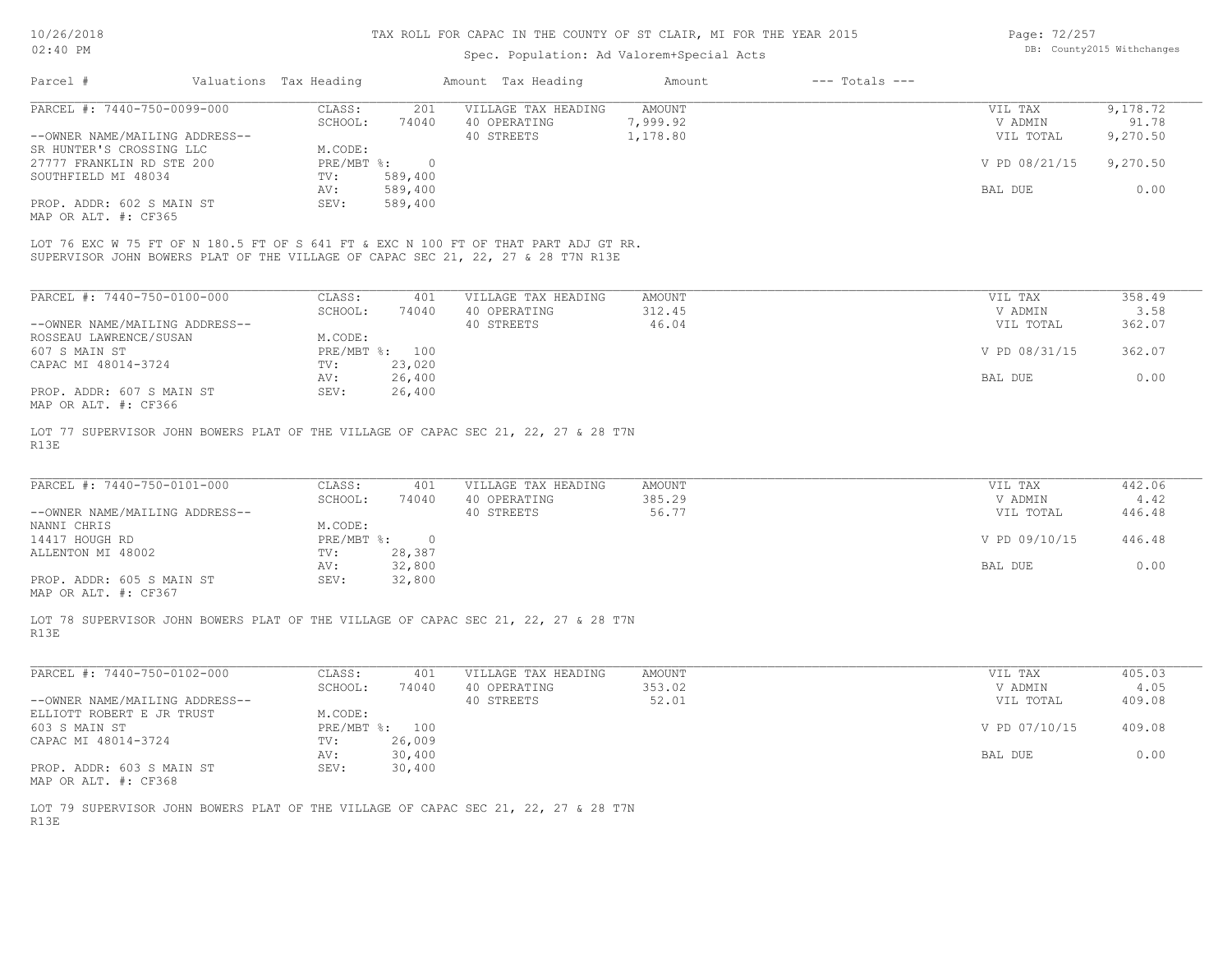| Page: 73/257 |                            |
|--------------|----------------------------|
|              | DB: County2015 Withchanges |

| PARCEL #: 7440-750-0104-000                                                                                                                                                                                                                                                   | CLASS:<br>402                   | VILLAGE TAX HEADING | <b>AMOUNT</b> | VIL TAX       | 164.76 |
|-------------------------------------------------------------------------------------------------------------------------------------------------------------------------------------------------------------------------------------------------------------------------------|---------------------------------|---------------------|---------------|---------------|--------|
|                                                                                                                                                                                                                                                                               | SCHOOL:<br>74040                | 40 OPERATING        | 143.60        | V ADMIN       | 1.64   |
| --OWNER NAME/MAILING ADDRESS--                                                                                                                                                                                                                                                |                                 | 40 STREETS          | 21.16         | VIL TOTAL     | 166.40 |
| CAPAC CONSTRUCTION CO                                                                                                                                                                                                                                                         | M.CODE:                         |                     |               |               |        |
| 216 HILL ST                                                                                                                                                                                                                                                                   | PRE/MBT %: 0                    |                     |               | V PD 09/16/15 | 166.40 |
| CAPAC MI 48014                                                                                                                                                                                                                                                                | 10,580<br>TV:<br>20,400<br>AV:  |                     |               | BAL DUE       | 0.00   |
| PROP. ADDR: ORCHARD ST                                                                                                                                                                                                                                                        | 20,400<br>SEV:                  |                     |               |               |        |
| MAP OR ALT. #: CF369B1                                                                                                                                                                                                                                                        |                                 |                     |               |               |        |
| BEG AT SW COR OF LOT 77, TH W ON S LINE OF LOT 80 A DIST OF 493 FT, TH N WITH E                                                                                                                                                                                               |                                 |                     |               |               |        |
| LINE 660 FT, TH E WITH S LINE 643 FT TO E LINE, TH S ON E LINE 10 FT, TH W 133 FT,<br>TH S 431 FT, TH W 17 FT, TH S 219 FT TO BEG. PART OF LOT 80 SUPERVISOR JOHN BOWERS                                                                                                      |                                 |                     |               |               |        |
| PLAT OF THE VILLAGE OF CAPAC SEC 21, 22, 27 & 28 T7N R13E                                                                                                                                                                                                                     |                                 |                     |               |               |        |
|                                                                                                                                                                                                                                                                               |                                 |                     |               |               |        |
| PARCEL #: 7440-750-0105-000                                                                                                                                                                                                                                                   | CLASS:<br>401                   | VILLAGE TAX HEADING | <b>AMOUNT</b> | VIL TAX       | 633.35 |
|                                                                                                                                                                                                                                                                               | SCHOOL:<br>74040                | 40 OPERATING        | 552.01        | V ADMIN       | 6.33   |
| --OWNER NAME/MAILING ADDRESS--                                                                                                                                                                                                                                                |                                 | 40 STREETS          | 81.34         | VIL TOTAL     | 639.68 |
| SCHULTZ HARVEY A                                                                                                                                                                                                                                                              | M.CODE:                         |                     |               |               |        |
| 507 S MAIN ST<br>CAPAC MI 48014                                                                                                                                                                                                                                               | PRE/MBT %: 100<br>40,670<br>TV: |                     |               | BAL DUE       | 639.68 |
|                                                                                                                                                                                                                                                                               | AV:<br>46,200                   |                     |               |               |        |
|                                                                                                                                                                                                                                                                               |                                 |                     |               |               |        |
|                                                                                                                                                                                                                                                                               | 46,200<br>SEV:                  |                     |               |               |        |
|                                                                                                                                                                                                                                                                               |                                 |                     |               |               |        |
| PROP. ADDR: 507 S MAIN ST<br>MAP OR ALT. #: CF369B2<br>N75 FT OF S 362.5 FT MEAS FROM 1/4 LINE OF E 133 FT OF LOT 80 SUPERVISOR JOHN<br>BOWERS PLAT OF THE VILLAGE OF CAPAC<br>PARCEL #: 7440-750-0106-000                                                                    | CLASS:<br>401                   | VILLAGE TAX HEADING | <b>AMOUNT</b> | VIL TAX       | 689.61 |
|                                                                                                                                                                                                                                                                               | SCHOOL:<br>74040                | 40 OPERATING        | 601.05        | V ADMIN       | 6.89   |
|                                                                                                                                                                                                                                                                               | COREL<br>M.CODE:                | 40 STREETS          | 88.56         | VIL TOTAL     | 696.50 |
|                                                                                                                                                                                                                                                                               | PRE/MBT %: 100                  |                     |               | V PD 09/16/15 | 696.50 |
|                                                                                                                                                                                                                                                                               | TV:<br>44,283                   |                     |               |               |        |
|                                                                                                                                                                                                                                                                               | 50,500<br>AV:                   |                     |               | BAL DUE       | 0.00   |
|                                                                                                                                                                                                                                                                               | SEV:<br>50,500                  |                     |               |               |        |
|                                                                                                                                                                                                                                                                               |                                 |                     |               |               |        |
|                                                                                                                                                                                                                                                                               |                                 |                     |               |               |        |
| --OWNER NAME/MAILING ADDRESS--<br>MAPLE DAVID<br>MAPLE GENA<br>505 S MAIN ST<br>CAPAC MI 48014<br>PROP. ADDR: 505 S MAIN ST<br>MAP OR ALT. #: CF369B3<br>N75 FT OF S 437.5 FT MEAS FROM 1/4 LINE OF E 133 FT OF LOT 80 SUPERVISOR JOHN<br>BOWERS PLAT OF THE VILLAGE OF CAPAC |                                 |                     |               |               |        |
|                                                                                                                                                                                                                                                                               | CLASS:<br>401                   | VILLAGE TAX HEADING | <b>AMOUNT</b> | VIL TAX       | 469.50 |
|                                                                                                                                                                                                                                                                               | SCHOOL:<br>74040                | 40 OPERATING        | 409.21        | V ADMIN       | 4.69   |
|                                                                                                                                                                                                                                                                               |                                 | 40 STREETS          | 60.29         | VIL TOTAL     | 474.19 |
|                                                                                                                                                                                                                                                                               | $\mathtt{COREL}$<br>M.CODE:     |                     |               |               |        |
|                                                                                                                                                                                                                                                                               | PRE/MBT %: 100                  |                     |               | V PD 09/10/15 | 474.19 |
| PARCEL #: 7440-750-0107-000<br>--OWNER NAME/MAILING ADDRESS--<br>MCCANE MARCI L<br>503 S MAIN ST<br>CAPAC MI 48014-3722                                                                                                                                                       | TV:<br>30,149<br>AV:            |                     |               | BAL DUE       | 0.00   |
| PROP. ADDR: 503 S MAIN ST                                                                                                                                                                                                                                                     | 32,900<br>SEV:<br>32,900        |                     |               |               |        |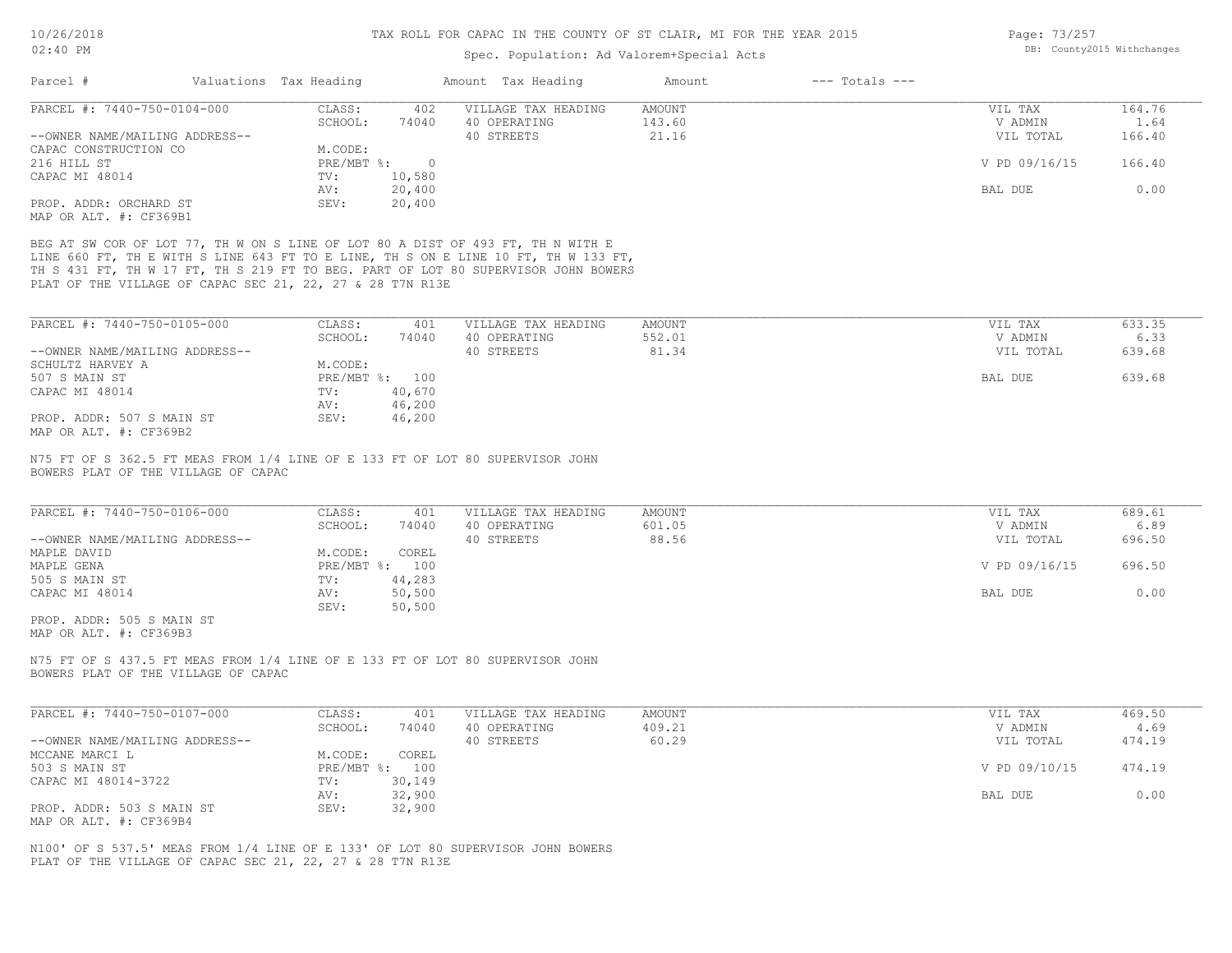### Spec. Population: Ad Valorem+Special Acts

| Page: 74/257 |                            |
|--------------|----------------------------|
|              | DB: County2015 Withchanges |

| Parcel #                       | Valuations Tax Heading |        | Amount Tax Heading  | Amount | $---$ Totals $---$ |               |        |
|--------------------------------|------------------------|--------|---------------------|--------|--------------------|---------------|--------|
| PARCEL #: 7440-750-0108-000    | CLASS:                 | 401    | VILLAGE TAX HEADING | AMOUNT |                    | VIL TAX       | 636.55 |
|                                | SCHOOL:                | 74040  | 40 OPERATING        | 554.80 |                    | V ADMIN       | 6.36   |
| --OWNER NAME/MAILING ADDRESS-- |                        |        | 40 STREETS          | 81.75  |                    | VIL TOTAL     | 642.91 |
| TERZO SALVADOR/EMMA            | M.CODE:                |        |                     |        |                    |               |        |
| TONY TERZO                     | PRE/MBT %: 100         |        |                     |        |                    | V PD 09/18/15 | 642.91 |
| 619 BERVILLE RD                | TV:                    | 40,876 |                     |        |                    |               |        |
| ALLENTON MI 48002              | AV:                    | 43,100 |                     |        |                    | BAL DUE       | 0.00   |
|                                | SEV:                   | 43,100 |                     |        |                    |               |        |
| PROP. ADDR: 501 S MAIN ST      |                        |        |                     |        |                    |               |        |

MAP OR ALT. #: CF369B5

BOWERS PLAT OF THE VILLAGE OF CAPAC SEC 21, 22, 27 & 28 T7N R13E N112.5 FT OF S 650 FT, MEAS FROM 1/4 LINE OF E 133 FT OF LOT 80 SUPERVISOR JOHN

| PARCEL #: 7440-750-0110-000                           | CLASS:     | 401    | VILLAGE TAX HEADING | AMOUNT | VIL TAX       | 836.29 |
|-------------------------------------------------------|------------|--------|---------------------|--------|---------------|--------|
|                                                       | SCHOOL:    | 74040  | 40 OPERATING        | 376.46 | V ADMIN       | 4.31   |
| --OWNER NAME/MAILING ADDRESS--                        |            |        | 40 STREETS          | 55.47  | VIL TOTAL     | 840.60 |
| KOPP YVONNE J                                         | M.CODE:    | LAPEE  | UTIL                | 404.36 |               |        |
| 509 S MAIN ST                                         | PRE/MBT %: | 100    |                     |        | V PD 08/05/15 | 840.60 |
| CAPAC MI 48014                                        | TV:        | 27,736 |                     |        |               |        |
|                                                       | AV:        | 32,100 |                     |        | BAL DUE       | 0.00   |
| PROP. ADDR: 509 S MAIN ST                             | SEV:       | 32,100 |                     |        |               |        |
| $\cdots$ $\cdots$ $\cdots$ $\cdots$ $\cdots$ $\cdots$ |            |        |                     |        |               |        |

MAP OR ALT. #: CF369C

BOWERS PLAT OF THE VILLAGE OF CAPAC N68.5 FT OF S 287.5 FT, MEAS FROM 1/4 LINE, OF E 133 FT OF LOT 80 SUPERVISOR JOHN

| PARCEL #: 7440-750-0111-000        | CLASS:  | 401            | VILLAGE TAX HEADING | AMOUNT | VIL TAX       | 374.97 |
|------------------------------------|---------|----------------|---------------------|--------|---------------|--------|
|                                    | SCHOOL: | 74040          | 40 OPERATING        | 326.82 | V ADMIN       | 3.74   |
| --OWNER NAME/MAILING ADDRESS--     |         |                | 40 STREETS          | 48.15  | VIL TOTAL     | 378.71 |
| DUOUETTE FRANCIS                   | M.CODE: |                |                     |        |               |        |
| DUQUETTE CAROL H&W & DUQUETTE ADAM |         | PRE/MBT %: 100 |                     |        | V PD 09/10/15 | 378.71 |
| 413 S MAIN ST                      | TV:     | 24,079         |                     |        |               |        |
| CAPAC MI 48014-3720                | AV:     | 28,100         |                     |        | BAL DUE       | 0.00   |
|                                    | SEV:    | 28,100         |                     |        |               |        |
| PROP. ADDR: 413 S MAIN ST          |         |                |                     |        |               |        |

MAP OR ALT. #: CF369D

PLAT OF THE VILLAGE OF CAPAC SEC 21, 22, 27 & 28 T7N R13E N70 FT OF S 855 FT MEAS FROM 1/4 LINE, OF E 150 FT OF LOT 80 SUPERVISOR JOHN BOWERS

| PARCEL #: 7440-750-0112-000    | CLASS:  | 401            | VILLAGE TAX HEADING | AMOUNT | VIL TAX       | 437.23 |
|--------------------------------|---------|----------------|---------------------|--------|---------------|--------|
|                                | SCHOOL: | 74040          | 40 OPERATING        | 381.08 | V ADMIN       | 4.37   |
| --OWNER NAME/MAILING ADDRESS-- |         |                | 40 STREETS          | 56.15  | VIL TOTAL     | 441.60 |
| SUMRACK MARGARET               | M.CODE: |                |                     |        |               |        |
| 411 S MAIN ST                  |         | PRE/MBT %: 100 |                     |        | V PD 09/10/15 | 441.60 |
| Capac MI 48014-3720            | TV:     | 28,077         |                     |        |               |        |
|                                | AV:     | 32,200         |                     |        | BAL DUE       | 0.00   |
| PROP. ADDR: 411 S MAIN ST      | SEV:    | 32,200         |                     |        |               |        |
| MAP OR ALT. #: CF369E/H        |         |                |                     |        |               |        |

BOWERS PLAT OF THE VILLAGE OF CAPAC SEC 21, 22, 27 & 28 T7N R13E N70 FT OF S 925 FT, MEAS FROM 1/4 LINE, OF E 150 FT OF LOT 80 SUPERVISOR JOHN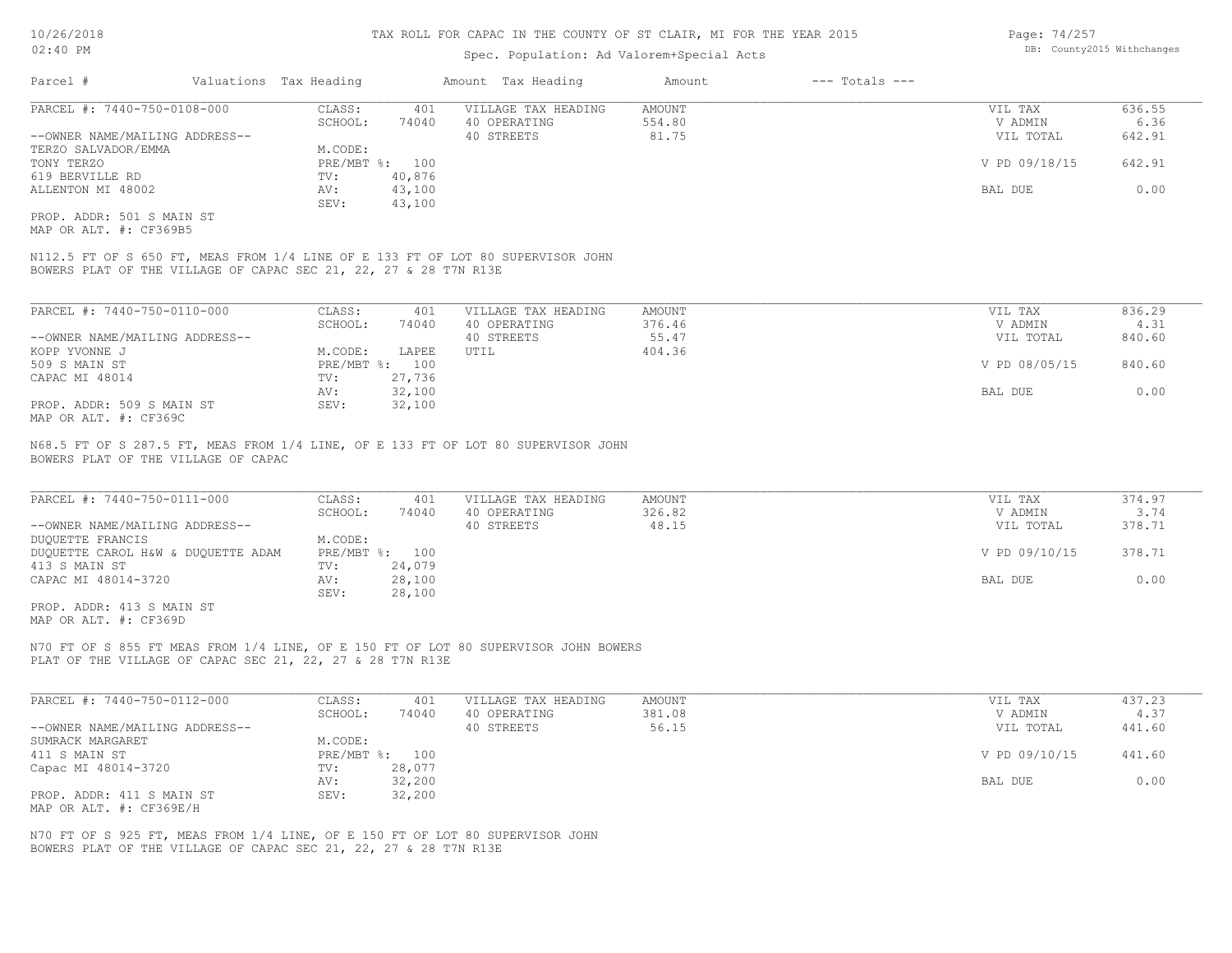Page: 75/257

| 10/20/2010                                         |                                                   |            |                | TUV MARR EAN AUTUM IN INR AAANII AE AT ARUIN' MI EAN INR IRUN YATA                 |               |                    | Layt. IJ/LJI   |                            |  |
|----------------------------------------------------|---------------------------------------------------|------------|----------------|------------------------------------------------------------------------------------|---------------|--------------------|----------------|----------------------------|--|
| 02:40 PM                                           |                                                   |            |                | Spec. Population: Ad Valorem+Special Acts                                          |               |                    |                | DB: County2015 Withchanges |  |
| Parcel #                                           | Valuations Tax Heading                            |            |                | Amount Tax Heading                                                                 | Amount        | $---$ Totals $---$ |                |                            |  |
| PARCEL #: 7440-750-0113-000                        |                                                   | CLASS:     | 401            | VILLAGE TAX HEADING                                                                | <b>AMOUNT</b> |                    | VIL TAX        | 530.04                     |  |
|                                                    |                                                   | SCHOOL:    | 74040          | 40 OPERATING                                                                       | 461.97        |                    | V ADMIN        | 5.30                       |  |
| --OWNER NAME/MAILING ADDRESS--                     |                                                   |            |                | 40 STREETS                                                                         | 68.07         |                    | VIL TOTAL      | 535.34                     |  |
| MEDRANO JOSE/ROJAS MARIA                           |                                                   | M.CODE:    |                |                                                                                    |               |                    |                |                            |  |
| 405 S MAIN ST                                      |                                                   | PRE/MBT %: | $\overline{0}$ |                                                                                    |               |                    | V PD 07/29/15  | 535.34                     |  |
| CAPAC MI 48014-3720                                |                                                   | TV:        | 34,036         |                                                                                    |               |                    |                |                            |  |
|                                                    |                                                   | AV:        | 36,300         |                                                                                    |               |                    | BAL DUE        | 0.00                       |  |
| PROP. ADDR: 405 S MAIN ST<br>MAP OR ALT. #: CF369I |                                                   | SEV:       | 36,300         |                                                                                    |               |                    |                |                            |  |
|                                                    | BOWERS PLAT OF THE VILLAGE OF CAPAC               |            |                | E150 FT OF N 92.79 FT OF THAT PART OF LOT 80 LYING S OF LOT 81 SUPERVISOR JOHN     |               |                    |                |                            |  |
| PARCEL #: 7440-750-0114-000                        |                                                   | CLASS:     | 401            | VILLAGE TAX HEADING                                                                | <b>AMOUNT</b> |                    | VIL TAX        | 492.10                     |  |
|                                                    |                                                   | SCHOOL:    | 74040          | 40 OPERATING                                                                       | 428.90        |                    | V ADMIN        | 4.92                       |  |
| --OWNER NAME/MAILING ADDRESS--                     |                                                   |            |                | 40 STREETS                                                                         | 63.20         |                    | VIL TOTAL      | 497.02                     |  |
| MARDLIN SHANNON M                                  |                                                   | M.CODE:    | OOCMS          |                                                                                    |               |                    |                |                            |  |
| 407 S MAIN ST                                      |                                                   |            | PRE/MBT %: 100 |                                                                                    |               |                    | V PD 09/10/15  | 497.02                     |  |
| CAPAC MI 48014-3720                                |                                                   | TV:        | 31,600         |                                                                                    |               |                    |                |                            |  |
|                                                    |                                                   | AV:        | 31,600         |                                                                                    |               |                    | BAL DUE        | 0.00                       |  |
| PROP. ADDR: 407 S MAIN ST<br>MAP OR ALT. #: CF369J |                                                   | SEV:       | 31,600         |                                                                                    |               |                    |                |                            |  |
|                                                    | THE VILLAGE OF CAPAC SEC 21, 22, 27 & 28 T7N R13E |            |                | E150 FT OF LOT 80 EXC S 993.79 FT & EXC N 92.79 FT. SUPERVISOR JOHN BOWERS PLAT OF |               |                    |                |                            |  |
| PARCEL #: 7440-750-0115-000                        |                                                   | CLASS:     | 401            | VILLAGE TAX HEADING                                                                | <b>AMOUNT</b> |                    | VIL TAX        | 562.61                     |  |
|                                                    |                                                   | SCHOOL:    | 74040          | 40 OPERATING                                                                       | 490.36        |                    | V ADMIN        | 5.62                       |  |
| --OWNER NAME/MAILING ADDRESS--                     |                                                   |            |                | 40 STREETS                                                                         | 72.25         |                    | VIL TOTAL      | 568.23                     |  |
| VONZELLEN JOHN E                                   |                                                   | M.CODE:    | COREL          |                                                                                    |               |                    |                |                            |  |
| VONZELLEN DEANNA M                                 |                                                   |            | PRE/MBT %: 100 |                                                                                    |               |                    | V PD 09/10/15  | 568.23                     |  |
| 409 S MAIN ST                                      |                                                   | TV:        | 36,128         |                                                                                    |               |                    | <b>BAL DUE</b> |                            |  |
| CAPAC MI 48014-3720                                |                                                   | AV:        | 41,500         |                                                                                    |               |                    |                | 0.00                       |  |
|                                                    |                                                   | SEV:       | 41,500         |                                                                                    |               |                    |                |                            |  |
| PROP. ADDR: 409 S MAIN ST                          |                                                   |            |                |                                                                                    |               |                    |                |                            |  |
| MAP OR ALT. #: CF369K                              |                                                   |            |                |                                                                                    |               |                    |                |                            |  |

VILLAGE OF CAPAC SEC 21, 22, 27 & 28 T7N R13E N68.79 FT OF S 993.79 FT OF E 150 FT OF LOT 80 SUPERVISOR JOHN BOWERS PLAT OF THE

| PARCEL #: 7440-750-0116-000    | CLASS:  | 401            | VILLAGE TAX HEADING | AMOUNT | VIL TAX       | 443.65 |
|--------------------------------|---------|----------------|---------------------|--------|---------------|--------|
|                                | SCHOOL: | 74040          | 40 OPERATING        | 386.68 | V ADMIN       | 4.43   |
| --OWNER NAME/MAILING ADDRESS-- |         |                | 40 STREETS          | 56.97  | VIL TOTAL     | 448.08 |
| MILLER MAX/ILA                 | M.CODE: |                |                     |        |               |        |
| 415 S MAIN ST                  |         | PRE/MBT %: 100 |                     |        | V PD 09/02/15 | 448.08 |
| CAPAC MI 48014-3720            | TV:     | 28,489         |                     |        |               |        |
|                                | AV:     | 33,300         |                     |        | BAL DUE       | 0.00   |
| PROP. ADDR: 415 S MAIN ST      | SEV:    | 33,300         |                     |        |               |        |
| MAP OR ALT. #: CF369L-M        |         |                |                     |        |               |        |

22, 27 & 28 T7N R13E BOWERS PLAT OF THE VILLAGE OF CAPAC BEING LOT 6 BLOCK 1 UNREC SPARLING PT. SEC 21, N69 FT OF S 785 FT, MEAS FROM 1/4 LINE, OF E 150 FT OF LOT 80 SUPERVISOR JOHN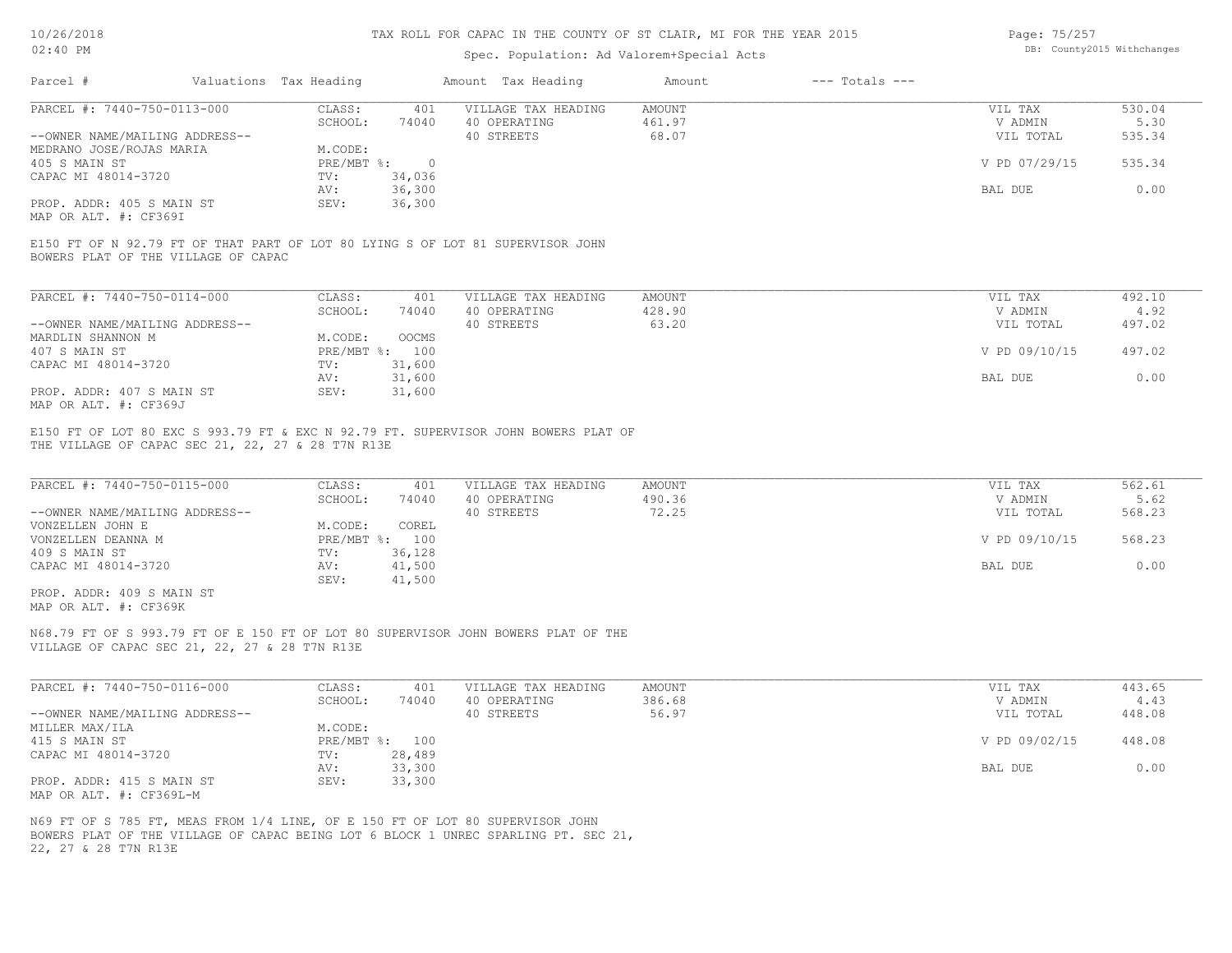## Spec. Population: Ad Valorem+Special Acts

Page: 76/257 DB: County2015 Withchanges

| Parcel #                       | Valuations Tax Heading |       | Amount Tax Heading  | Amount | $---$ Totals $---$ |           |      |
|--------------------------------|------------------------|-------|---------------------|--------|--------------------|-----------|------|
| PARCEL #: 7440-750-0118-000    | CLASS:                 | 703   | VILLAGE TAX HEADING | AMOUNT |                    | VIL TAX   | 0.00 |
|                                | SCHOOL:                | 74040 | 40 OPERATING        | 0.00   |                    | V ADMIN   | 0.00 |
| --OWNER NAME/MAILING ADDRESS-- |                        |       | 40 STREETS          | 0.00   |                    | VIL TOTAL | 0.00 |
| VILLAGE OF CAPAC               | M.CODE:                |       |                     |        |                    |           |      |
| ORCHARD ST                     | PRE/MBT %:             |       |                     |        |                    | BAL DUE   | 0.00 |
|                                | TV:                    |       |                     |        |                    |           |      |
| PROP. ADDR: ORCHARD ST         | AV:                    |       |                     |        |                    |           |      |
| MAP OR ALT. #: CF369N/P        | SEV:                   |       |                     |        |                    |           |      |

SUPERVISOR JOHN BOWERS PLAT OF THE VILLAGE OF CAPAC SEC 21, 22, 27 & 28 T7N R13E N56 FT OF S 716 FT OF E 772 FT OF LOT 80, MEAS FROM & WITH E & W 1/4 LINE.

| PARCEL #: 7440-750-0120-000    | CLASS:     | 301     | VILLAGE TAX HEADING | AMOUNT   | 2,944.49<br>VIL TAX       |
|--------------------------------|------------|---------|---------------------|----------|---------------------------|
|                                | SCHOOL:    | 74040   | 40 OPERATING        | 2,566.34 | 29.44<br>V ADMIN          |
| --OWNER NAME/MAILING ADDRESS-- |            |         | 40 STREETS          | 378.15   | 2,973.93<br>VIL TOTAL     |
| SUPERIOR MATERIALS, LLC        | M.CODE:    |         |                     |          |                           |
| P.O.BOX 2900                   | PRE/MBT %: | $\cap$  |                     |          | 2,973.93<br>V PD 08/21/15 |
| FARMINGTON HILLS MI 48333      | TV:        | 189,077 |                     |          |                           |
|                                | AV:        | 190,900 |                     |          | 0.00<br>BAL DUE           |
| PROP. ADDR: 305 S MAIN ST      | SEV:       | 190,900 |                     |          |                           |
| MAP OR ALT. #: CF370/371       |            |         |                     |          |                           |

BOWERS PLAT OF THE VILLAGE OF CAPAC 40',TH NO^2'W 145.06',TH S82^2'E 414.02',TH SO^2'E 664.01' TO BEG SUPERVISOR JOHN E 1/4 COR OF SEC 28 T7N R13E,TH S89^33'W 450',TH NO^2'W 579.7',TH N89^45'58" E PART OF LOTS 80,81, & 82 DESC AS BEG NO^2'W 716',S89^ 33'W 372' & NO^2'W 150' FROM

| PARCEL #: 7440-750-0121-000    | CLASS:     | 202    | VILLAGE TAX HEADING | AMOUNT | VIL TAX       | 389.32 |
|--------------------------------|------------|--------|---------------------|--------|---------------|--------|
|                                | SCHOOL:    | 74040  | 40 OPERATING        | 339.32 | V ADMIN       | 3.89   |
| --OWNER NAME/MAILING ADDRESS-- |            |        | 40 STREETS          | 50.00  | VIL TOTAL     | 393.21 |
| CONLON LAND INVESTMENT LLC     | M.CODE:    |        |                     |        |               |        |
| PO BOX 147                     | PRE/MBT %: |        |                     |        | V PD 08/05/15 | 393.21 |
| NAPOLEON MI 49261              | TV:        | 25,000 |                     |        |               |        |
|                                | AV:        | 25,000 |                     |        | BAL DUE       | 0.00   |
| PROP. ADDR: CAPAC RD           | SEV:       | 25,000 |                     |        |               |        |
| MAP OR ALT. #: CF372A/D        |            |        |                     |        |               |        |

T7N R13E LOT LINE. SUPERVISOR JOHN BOWERS PLAT OF THE VILLAGE OF CAPAC SEC 21, 22, 27 & 28 COR WITH A PTE IN N LOT LINE 948.9 FT E OF NW COR. EXC E 732 FT THEREOF MEAS ALG S THAT PART OF LOT 83 LYING E OF A LINE JOINING A PTE IN S LOT LINE 918.8 FT E OF SW

| PARCEL #: 7440-750-0123-000    | CLASS:       | 703   | VILLAGE TAX HEADING | AMOUNT | VIL TAX   | 0.00 |
|--------------------------------|--------------|-------|---------------------|--------|-----------|------|
|                                | SCHOOL:      | 74040 | 40 OPERATING        | 0.00   | V ADMIN   | 0.00 |
| --OWNER NAME/MAILING ADDRESS-- |              |       | 40 STREETS          | 0.00   | VIL TOTAL | 0.00 |
| SCC ROAD COMMISSION            | M.CODE:      |       |                     |        |           |      |
| 21 AIRPORT DR                  | $PRE/MBT$ %: |       |                     |        | BAL DUE   | 0.00 |
| SMITHS CREEK MI 48074          | TV:          |       |                     |        |           |      |
|                                | AV:          |       |                     |        |           |      |
| PROP. ADDR: S MATTESON         | SEV:         |       |                     |        |           |      |
| MAP OR ALT. #: CF373           |              |       |                     |        |           |      |

R13E LOT 84 SUPERVISOR JOHN BOWERS PLAT OF THE VILLAGE OF CAPAC SEC 21, 22, 27 & 28 T7N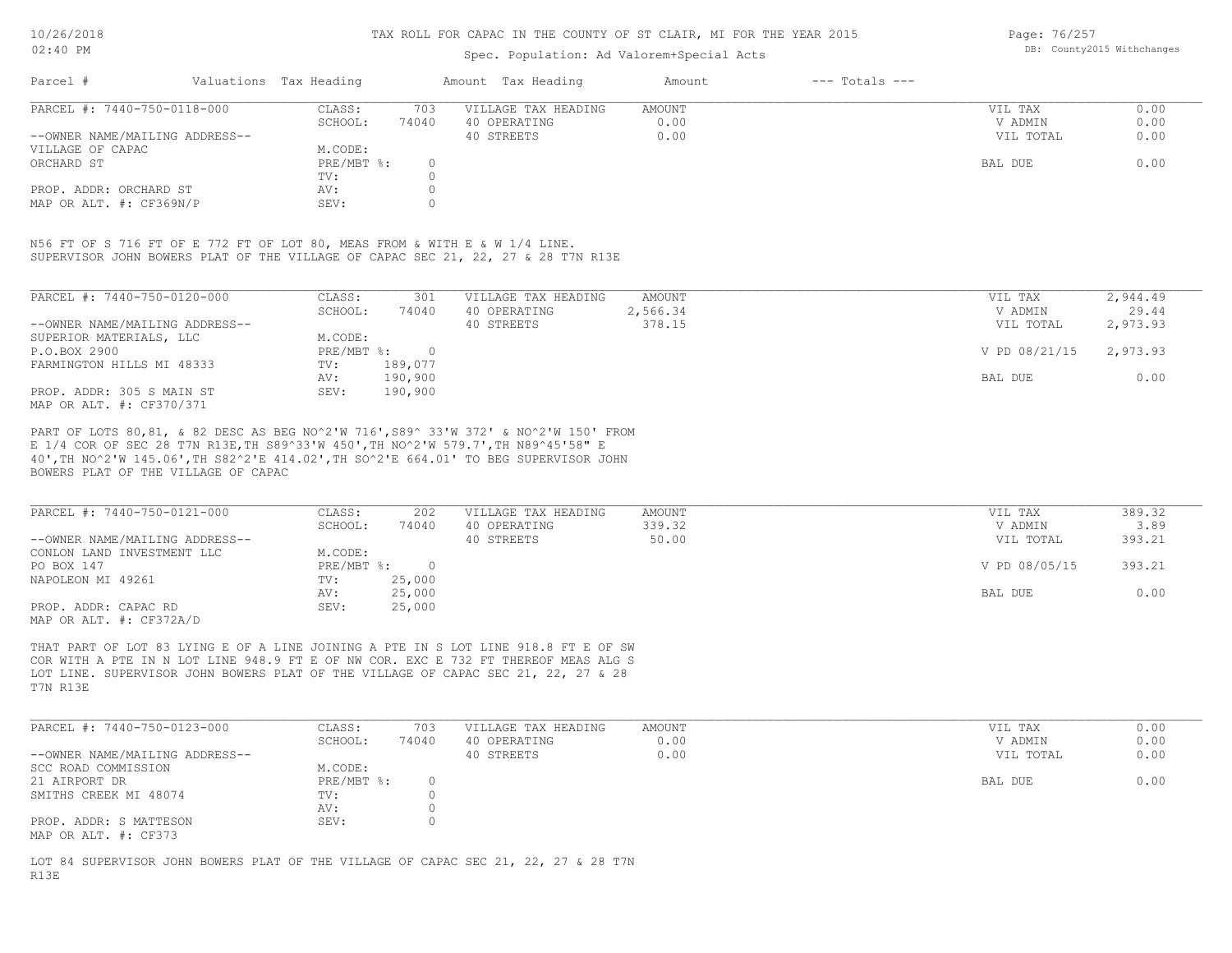## Spec. Population: Ad Valorem+Special Acts

Page: 77/257 DB: County2015 Withchanges

| Parcel #                       | Valuations Tax Heading |       | Amount Tax Heading  | Amount | $---$ Totals $---$ |           |      |
|--------------------------------|------------------------|-------|---------------------|--------|--------------------|-----------|------|
| PARCEL #: 7440-750-0124-000    | CLASS:                 | 703   | VILLAGE TAX HEADING | AMOUNT |                    | VIL TAX   | 0.00 |
|                                | SCHOOL:                | 74040 | 40 OPERATING        | 0.00   |                    | V ADMIN   | 0.00 |
| --OWNER NAME/MAILING ADDRESS-- |                        |       | 40 STREETS          | 0.00   |                    | VIL TOTAL | 0.00 |
| VILLAGE OF CAPAC               | M.CODE:                |       |                     |        |                    |           |      |
|                                | PRE/MBT %:             |       |                     |        |                    | BAL DUE   | 0.00 |
| PROP. ADDR: MATTESON ST        | TV:                    |       |                     |        |                    |           |      |
| MAP OR ALT. #: CF374/375       | AV:                    |       |                     |        |                    |           |      |
|                                | SEV:                   |       |                     |        |                    |           |      |

OF CAPAC SEC 21, 22, 27 & 28 T7N R13E LOTS 85 & 86, ALSO LOT 87 EXC N 412 FT. SUPERVISOR JOHN BOWERS PLAT OF THE VILLAGE

| PARCEL #: 7440-750-0125-000    | CLASS:     | 402      | VILLAGE TAX HEADING | AMOUNT | VIL TAX       | 178.20 |
|--------------------------------|------------|----------|---------------------|--------|---------------|--------|
|                                | SCHOOL:    | 74040    | 40 OPERATING        | 155.32 | V ADMIN       | 1.78   |
| --OWNER NAME/MAILING ADDRESS-- |            |          | 40 STREETS          | 22.88  | VIL TOTAL     | 179.98 |
| REITER CHARLES/GRACE ET-AL     | M.CODE:    |          |                     |        |               |        |
| 55779 GRATIOT AVE              | PRE/MBT %: | $\Omega$ |                     |        | V PD 09/10/15 | 179.98 |
| CHESTERFIELD MI 48051          | TV:        | 11,444   |                     |        |               |        |
|                                | AV:        | 15,900   |                     |        | BAL DUE       | 0.00   |
| PROP. ADDR: BRYCE RD           | SEV:       | 15,900   |                     |        |               |        |
| MAP OR ALT. #: CF376           |            |          |                     |        |               |        |

27 & 28 T7N R13E N412 FT OF LOT 87 SUPERVISOR JOHN BOWERS PLAT OF THE VILLAGE OF CAPAC SEC 21, 22,

| PARCEL #: 7440-750-0126-000    | CLASS:       | 703   | VILLAGE TAX HEADING | AMOUNT | VIL TAX   | 0.00 |
|--------------------------------|--------------|-------|---------------------|--------|-----------|------|
|                                | SCHOOL:      | 74040 | 40 OPERATING        | 0.00   | V ADMIN   | 0.00 |
| --OWNER NAME/MAILING ADDRESS-- |              |       | 40 STREETS          | 0.00   | VIL TOTAL | 0.00 |
| TOWNSHIP OF MUSSEY             | M.CODE:      |       |                     |        |           |      |
|                                | $PRE/MBT$ %: |       |                     |        | BAL DUE   | 0.00 |
| CAPAC MI 48014                 | TV:          |       |                     |        |           |      |
|                                | AV:          |       |                     |        |           |      |
| PROP. ADDR: W MILL ST          | SEV:         |       |                     |        |           |      |
| MAP OR ALT. #: CF377A          |              |       |                     |        |           |      |

TO BEG. SUPERVISORSS JOHN BOWER'S PLAT OF THE VILLAGE OF CAPAC 135',TH N89ª38'E 238.41',TH S30ª1'9" W 292.83',TH N82ª2'W 199.70',TH N0ª2'W 358.67' PART OF LOT 88, BEG S0<sup>ª2'E</sup> 7' FROM NW COR LOT 88, TH N89<sup>ª</sup> 38'E 106', TH S0<sup>ª2'E</sup>

| PARCEL #: 7440-750-0126-100    | CLASS:  | 401            | VILLAGE TAX HEADING | AMOUNT | VIL TAX       | 514.40 |
|--------------------------------|---------|----------------|---------------------|--------|---------------|--------|
|                                | SCHOOL: | 74040          | 40 OPERATING        | 448.34 | V ADMIN       | 5.14   |
| --OWNER NAME/MAILING ADDRESS-- |         |                | 40 STREETS          | 66.06  | VIL TOTAL     | 519.54 |
| GRYZB JOHN C                   | M.CODE: | COREL          |                     |        |               |        |
| 526 W MILL ST                  |         | PRE/MBT %: 100 |                     |        | V PD 09/10/15 | 519.54 |
| CAPAC MI 48014                 | TV:     | 33,032         |                     |        |               |        |
|                                | AV:     | 36,900         |                     |        | BAL DUE       | 0.00   |
| PROP. ADDR: 526 W MILL STREET  | SEV:    | 36,900         |                     |        |               |        |
| MAP OR ALT. #: CF377B          |         |                |                     |        |               |        |

THE VILLAGE OF CAPAC S0ª2'E 135',TH S89ª38'W 85',TH N0ª2'W 135' TO BEG. SUPERVISOR JOHN BOWER'S PLAT OF PART OF LOT 88, BEG S0ª2'E 7' & N89ª38'E 106' FROM NW COR LOT 88,TH N89ª38'E 85',TH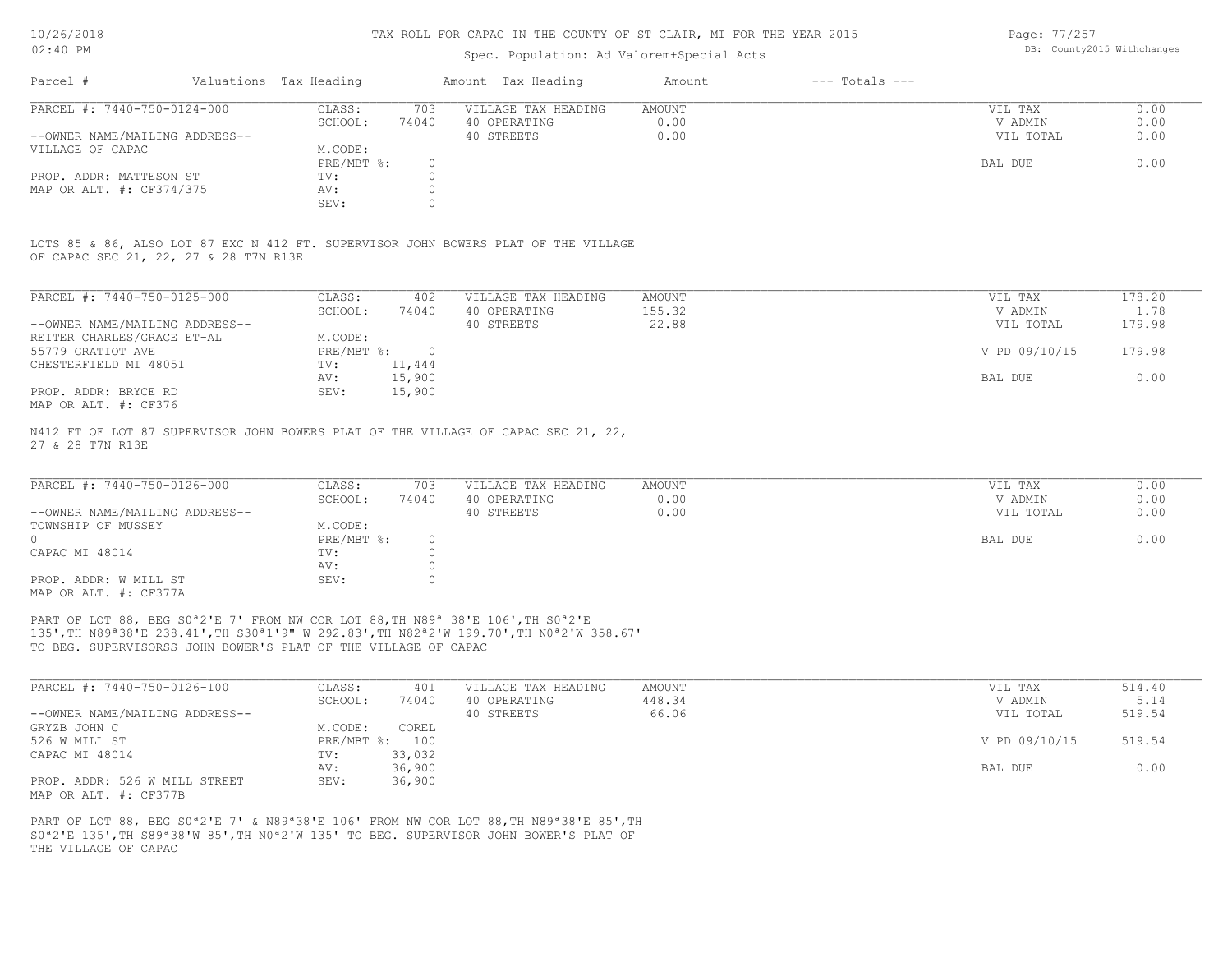# Spec. Population: Ad Valorem+Special Acts

| Page: 78/257 |                            |
|--------------|----------------------------|
|              | DB: County2015 Withchanges |

| PARCEL #: 7440-750-0126-200                                                                                                                                                                        |                                           | CLASS:         | 401    | VILLAGE TAX HEADING                                                                                                                                                                                                                                 | <b>AMOUNT</b> | VIL TAX       | 685.70 |
|----------------------------------------------------------------------------------------------------------------------------------------------------------------------------------------------------|-------------------------------------------|----------------|--------|-----------------------------------------------------------------------------------------------------------------------------------------------------------------------------------------------------------------------------------------------------|---------------|---------------|--------|
|                                                                                                                                                                                                    |                                           | SCHOOL:        | 74040  | 40 OPERATING                                                                                                                                                                                                                                        | 597.64        | V ADMIN       | 6.85   |
| --OWNER NAME/MAILING ADDRESS--                                                                                                                                                                     |                                           |                |        | 40 STREETS                                                                                                                                                                                                                                          | 88.06         | VIL TOTAL     | 692.55 |
| KRAUSE STEVEN J                                                                                                                                                                                    |                                           | M.CODE:        |        |                                                                                                                                                                                                                                                     |               |               |        |
| 520 W MILL ST                                                                                                                                                                                      |                                           | PRE/MBT %: 100 |        |                                                                                                                                                                                                                                                     |               | BAL DUE       | 692.55 |
| CAPAC MI 48014                                                                                                                                                                                     |                                           | TV:            | 44,032 |                                                                                                                                                                                                                                                     |               |               |        |
|                                                                                                                                                                                                    |                                           | AV:            | 48,900 |                                                                                                                                                                                                                                                     |               |               |        |
| PROP. ADDR: 520 W MILL ST                                                                                                                                                                          |                                           | SEV:           | 48,900 |                                                                                                                                                                                                                                                     |               |               |        |
| MAP OR ALT. #: CF377C                                                                                                                                                                              |                                           |                |        |                                                                                                                                                                                                                                                     |               |               |        |
| THE VILLAGE OF CAPAC                                                                                                                                                                               |                                           |                |        | SO <sup>a</sup> 2'E 135', TH S89 <sup>a</sup> 38'W 85', TH NO <sup>a</sup> 2'W 135' TO BEG. SUPERVISOR JOHN BOWER'S PLAT OF                                                                                                                         |               |               |        |
| PARCEL #: $7440-750-0126-300$                                                                                                                                                                      |                                           | CLASS:         | 401    | VILLAGE TAX HEADING                                                                                                                                                                                                                                 | AMOUNT        | VIL TAX       | 482.24 |
|                                                                                                                                                                                                    |                                           | SCHOOL:        | 74040  | 40 OPERATING                                                                                                                                                                                                                                        | 420.31        | V ADMIN       | 4.82   |
| --OWNER NAME/MAILING ADDRESS--                                                                                                                                                                     |                                           |                |        | 40 STREETS                                                                                                                                                                                                                                          | 61.93         | VIL TOTAL     | 487.06 |
| KLEIN ROBERT J/BETH ANN                                                                                                                                                                            |                                           | M.CODE:        |        |                                                                                                                                                                                                                                                     |               |               |        |
| 518 W MILL ST                                                                                                                                                                                      |                                           | PRE/MBT %: 100 |        |                                                                                                                                                                                                                                                     |               | V PD 09/18/15 | 487.06 |
|                                                                                                                                                                                                    |                                           | TV:            | 30,967 |                                                                                                                                                                                                                                                     |               |               |        |
|                                                                                                                                                                                                    |                                           |                | 35,400 |                                                                                                                                                                                                                                                     |               | BAL DUE       | 0.00   |
|                                                                                                                                                                                                    |                                           |                |        |                                                                                                                                                                                                                                                     |               |               |        |
|                                                                                                                                                                                                    |                                           | AV:            |        |                                                                                                                                                                                                                                                     |               |               |        |
|                                                                                                                                                                                                    |                                           | SEV:           | 35,400 |                                                                                                                                                                                                                                                     |               |               |        |
|                                                                                                                                                                                                    |                                           |                |        |                                                                                                                                                                                                                                                     |               |               |        |
|                                                                                                                                                                                                    |                                           |                |        | PART OF LOT 88, BEG S0 <sup>a</sup> 2'E 7' & N89 <sup>a</sup> 38'E 276' FROM NW COR LOT 88, TH N89 <sup>a</sup> 38'E<br>146.78', TH S30 <sup>a</sup> 1'9"W 156.49', TH S89 <sup>a</sup> 38'W 68.41', TH N0 <sup>a</sup> 2'W 135' TO BEG. SUPERVISOR |               |               |        |
|                                                                                                                                                                                                    | JOHN BOWER'S PLAT OF THE VILLAGE OF CAPAC |                |        |                                                                                                                                                                                                                                                     |               |               |        |
|                                                                                                                                                                                                    |                                           |                |        |                                                                                                                                                                                                                                                     |               |               |        |
|                                                                                                                                                                                                    |                                           | CLASS:         | 401    | VILLAGE TAX HEADING                                                                                                                                                                                                                                 | <b>AMOUNT</b> | VIL TAX       | 438.26 |
|                                                                                                                                                                                                    |                                           | SCHOOL:        | 74040  | 40 OPERATING                                                                                                                                                                                                                                        | 381.98        | V ADMIN       | 4.38   |
|                                                                                                                                                                                                    |                                           |                |        | 40 STREETS                                                                                                                                                                                                                                          | 56.28         | VIL TOTAL     | 442.64 |
|                                                                                                                                                                                                    |                                           | M.CODE:        |        |                                                                                                                                                                                                                                                     |               |               |        |
|                                                                                                                                                                                                    |                                           | PRE/MBT %: 100 |        |                                                                                                                                                                                                                                                     |               | BAL DUE       | 442.64 |
|                                                                                                                                                                                                    |                                           | TV:            | 28,143 |                                                                                                                                                                                                                                                     |               |               |        |
| CAPAC MI 48014-3030<br>PROP. ADDR: 518 W MILL ST<br>MAP OR ALT. #: CF377D<br>PARCEL #: 7440-750-0127-000<br>--OWNER NAME/MAILING ADDRESS--<br>LEMIER LACEY<br>506 W MILL ST<br>CAPAC MI 48014-3031 |                                           | AV:            | 28,600 |                                                                                                                                                                                                                                                     |               |               |        |
| PROP. ADDR: 506 W MILL ST                                                                                                                                                                          |                                           | SEV:           | 28,600 |                                                                                                                                                                                                                                                     |               |               |        |

SUPERVISOR'S JOHN BOWERS' PLAT OF THE VILLAGE OF CAPAC 150',TH N89ª38'E 100',TH S0ª 2'E 51',TH S89ª38'W 182',TH N0ª2'W 201' TO BEG

| PARCEL #: 7440-750-0128-000    | CLASS:       | 401    | VILLAGE TAX HEADING | AMOUNT | VIL TAX       | 278.45 |
|--------------------------------|--------------|--------|---------------------|--------|---------------|--------|
|                                | SCHOOL:      | 74040  | 40 OPERATING        | 242.69 | V ADMIN       | 2.78   |
| --OWNER NAME/MAILING ADDRESS-- |              |        | 40 STREETS          | 35.76  | VIL TOTAL     | 281.23 |
| RHEAUME DAVID J.               | M.CODE:      | COREL  |                     |        |               |        |
| 507 W MEIER AVE                | $PRE/MBT$ %: | 100    |                     |        | V PD 09/10/15 | 281.23 |
| CAPAC MI 48014-3618            | TV:          | 17,881 |                     |        |               |        |
|                                | AV:          | 21,300 |                     |        | BAL DUE       | 0.00   |
| PROP. ADDR: 507 W MEIER ST     | SEV:         | 21,300 |                     |        |               |        |
| MAP OR ALT. #: CF378B          |              |        |                     |        |               |        |

E75 FT OF S 150 FT OF LOT 89 SUPERVISOR JOHN BOWERS PLAT OF THE VILLAGE OF CAPAC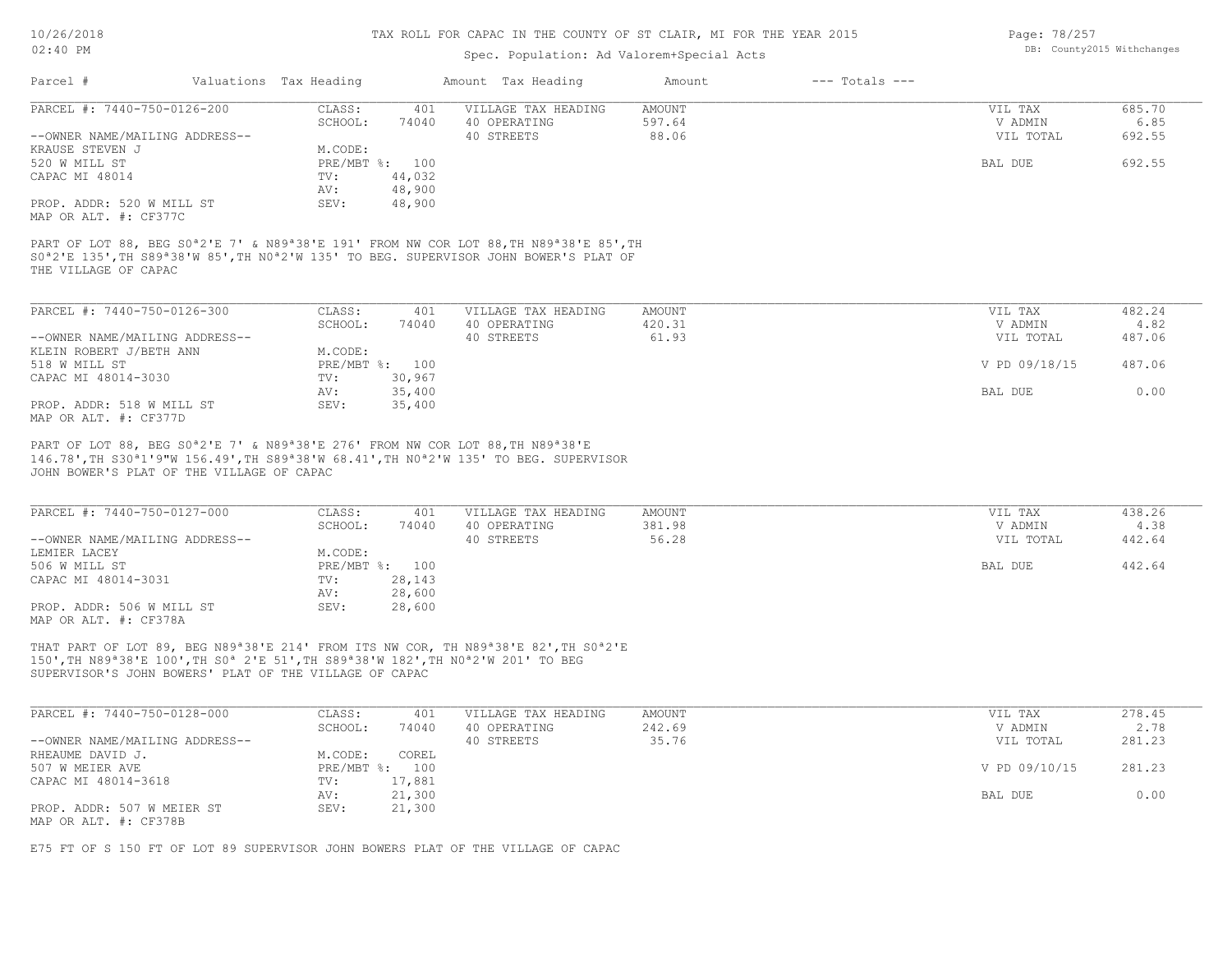### Spec. Population: Ad Valorem+Special Acts

| Page: 79/257 |                            |
|--------------|----------------------------|
|              | DB: County2015 Withchanges |

| Parcel #                       | Valuations Tax Heading |                | Amount Tax Heading                                                                    | Amount | $---$ Totals $---$ |               |        |
|--------------------------------|------------------------|----------------|---------------------------------------------------------------------------------------|--------|--------------------|---------------|--------|
| PARCEL #: 7440-750-0129-000    | CLASS:                 | 401            | VILLAGE TAX HEADING                                                                   | AMOUNT |                    | VIL TAX       | 524.03 |
|                                | SCHOOL:                | 74040          | 40 OPERATING                                                                          | 456.73 |                    | V ADMIN       | 5.24   |
| --OWNER NAME/MAILING ADDRESS-- |                        |                | 40 STREETS                                                                            | 67.30  |                    | VIL TOTAL     | 529.27 |
| MANDEVILLE SR MARK E/LYNNE     | M.CODE:                |                |                                                                                       |        |                    |               |        |
| 509 W MILL ST                  |                        | PRE/MBT %: 100 |                                                                                       |        |                    | V PD 09/10/15 | 529.27 |
| Capac MI 48014-3031            | TV:                    | 33,650         |                                                                                       |        |                    |               |        |
|                                | AV:                    | 34,700         |                                                                                       |        |                    | BAL DUE       | 0.00   |
| PROP. ADDR: 509 W MILL ST      | SEV:                   | 34,700         |                                                                                       |        |                    |               |        |
| MAP OR ALT. #: CF378C1         |                        |                |                                                                                       |        |                    |               |        |
|                                |                        |                |                                                                                       |        |                    |               |        |
|                                |                        |                | PART OF LOT 89, BEG AT NW COR OF LOT 89, TH N89^38"E 214' TH SO^2'E 201', TH S89^38'W |        |                    |               |        |
|                                |                        |                | 330.69', TH N30^19"E 233' TO BEG SUPERVISOR'S JOHN BOWER'S PLAT OF THE VILLAGE OF     |        |                    |               |        |
| CAPAC                          |                        |                |                                                                                       |        |                    |               |        |

| PARCEL #: 7440-750-0129-100    | CLASS:     | 402    | VILLAGE TAX HEADING | AMOUNT | VIL TAX       | 53.06 |
|--------------------------------|------------|--------|---------------------|--------|---------------|-------|
|                                | SCHOOL:    | 74040  | 40 OPERATING        | 46.25  | V ADMIN       | 0.53  |
| --OWNER NAME/MAILING ADDRESS-- |            |        | 40 STREETS          | 6.81   | VIL TOTAL     | 53.59 |
| MANDEVILLE MARK SR/LYNNE       | M.CODE:    |        |                     |        |               |       |
| 509 W MILL ST                  | PRE/MBT %: | 100    |                     |        | V PD 09/10/15 | 53.59 |
| CAPAC MI 48014                 | TV:        | 3,408  |                     |        |               |       |
|                                | AV:        | 12,500 |                     |        | BAL DUE       | 0.00  |
| PROP. ADDR: W MEIER ST         | SEV:       | 12,500 |                     |        |               |       |
| MAP OR ALT. #: 378C2           |            |        |                     |        |               |       |

OF THE VILLAGE OF CAPAC 112.44",TH NO^2'W 249.71',TH N89^38'E 241.85' TO BEG SUPERVISOR'S JOHN BOWER'S PLAT 889,TH SO^2'E 116',TH S89^38'W 75', TH SO^2'E 150',TH S89^38'W 55.5',TH N82^2'W PART OF LOT 89, BEG N89^38'E 214',SO^2'E 201' & N89^38'E 182' FROM NW COR LOT

| PARCEL #: 7440-750-0129-200    | CLASS:  | 402            | VILLAGE TAX HEADING | AMOUNT | VIL TAX       | 53.06 |
|--------------------------------|---------|----------------|---------------------|--------|---------------|-------|
|                                | SCHOOL: | 74040          | 40 OPERATING        | 46.25  | V ADMIN       | 0.53  |
| --OWNER NAME/MAILING ADDRESS-- |         |                | 40 STREETS          | 6.81   | VIL TOTAL     | 53.59 |
| MANDEVILLE MARK SR/LYNNE       | M.CODE: |                |                     |        |               |       |
| 509 W MILL ST                  |         | PRE/MBT %: 100 |                     |        | V PD 09/10/15 | 53.59 |
| CAPAC MI 48014                 | TV:     | 3,408          |                     |        |               |       |
|                                | AV:     | 9,500          |                     |        | BAL DUE       | 0.00  |
| PROP. ADDR: W MEIER ST         | SEV:    | 9,500          |                     |        |               |       |
| MAP OR ALT. #: 378C3           |         |                |                     |        |               |       |

TO BEG SUPERVISOR'S JOHN BOWER'S PLAT OF THE VILLAGE OF CAPAC 89D 38M E 166.37', TH S OD 2M E 249.71', TH N 82D 2M W 168', TH N OD 2M W 225.37' PART OF LOT 89, BEG S 30D 1M 9S W 233' & 89D 38M E 104.47' FRO W COR LOT 89, TH N

| PARCEL #: 7440-750-0129-300    | CLASS:     | 402   | VILLAGE TAX HEADING | AMOUNT | VIL TAX       | 53.06 |
|--------------------------------|------------|-------|---------------------|--------|---------------|-------|
|                                | SCHOOL:    | 74040 | 40 OPERATING        | 46.25  | V ADMIN       | 0.53  |
| --OWNER NAME/MAILING ADDRESS-- |            |       | 40 STREETS          | 6.81   | VIL TOTAL     | 53.59 |
| MANDEVILLE MARK SR/LYNNE       | M.CODE:    |       |                     |        |               |       |
| 509 W MILL ST                  | PRE/MBT %: | 100   |                     |        | V PD 09/10/15 | 53.59 |
| CAPAC MI 48014                 | TV:        | 3,408 |                     |        |               |       |
|                                | AV:        | 8,300 |                     |        | BAL DUE       | 0.00  |
| PROP. ADDR: W MEIER ST         | SEV:       | 8,300 |                     |        |               |       |
| MAP OR ALT. #: 378C4           |            |       |                     |        |               |       |

SUPERVISOR'S JOHN BOWER'S PLAT OF THE VILLAGE OF CAPAC TG S OD 2M E 225.37', TH N 82D 2M W 219', TH N 30D 1M 9S E 224.45; TO BEG PART OF LOT 89, BEG S 30D 1M 9S W 233' FROM NW COR LOT 89,TH N 89D 38M E 104.47',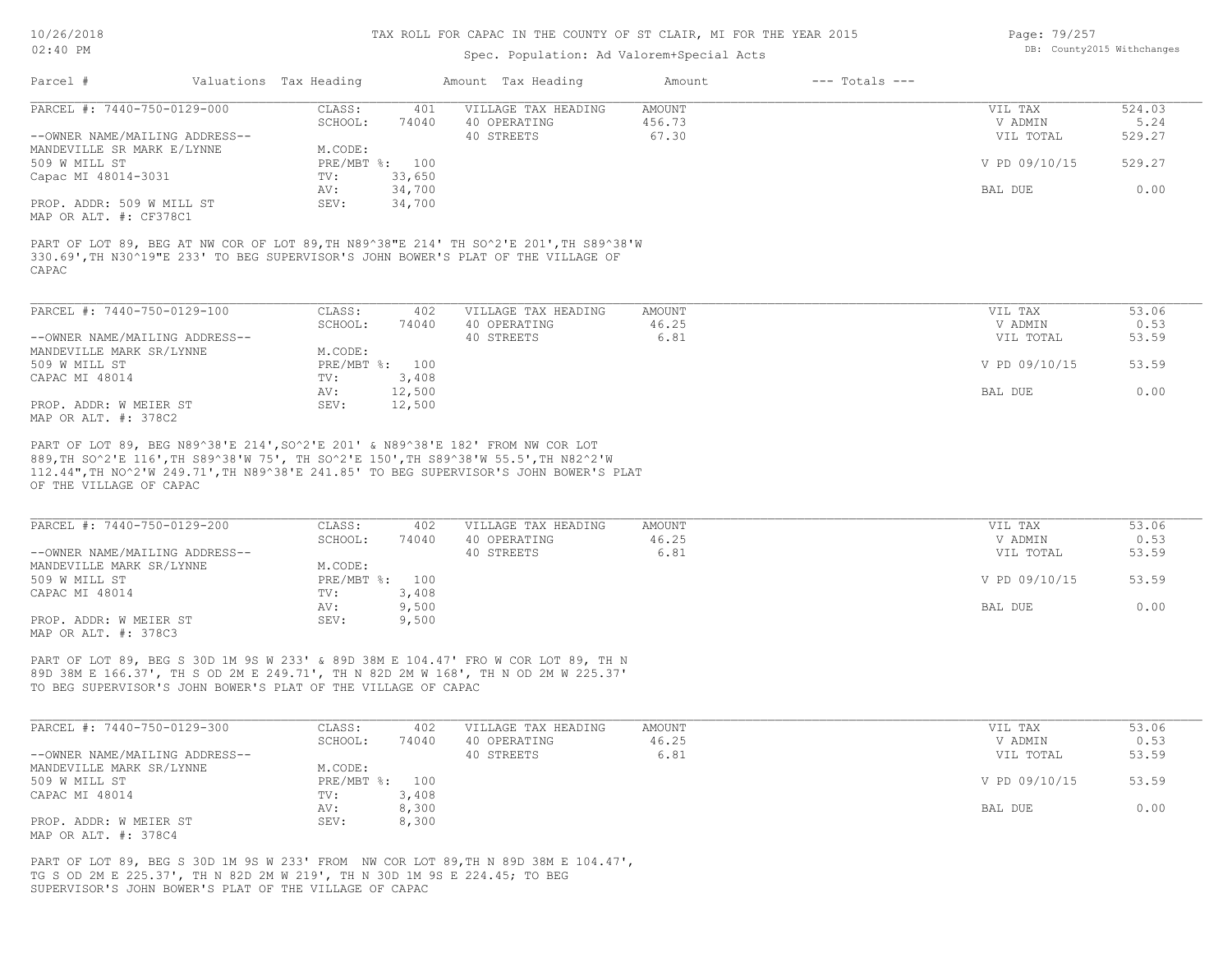## Spec. Population: Ad Valorem+Special Acts

| Page: 80/257 |                            |
|--------------|----------------------------|
|              | DB: County2015 Withchanges |

| Parcel #                       | Valuations Tax Heading |                | Amount Tax Heading  | Amount | $---$ Totals $---$ |               |        |
|--------------------------------|------------------------|----------------|---------------------|--------|--------------------|---------------|--------|
| PARCEL #: 7440-750-0130-000    | CLASS:                 | 401            | VILLAGE TAX HEADING | AMOUNT |                    | VIL TAX       | 450.10 |
|                                | SCHOOL:                | 74040          | 40 OPERATING        | 392.30 |                    | V ADMIN       | 4.50   |
| --OWNER NAME/MAILING ADDRESS-- |                        |                | 40 STREETS          | 57.80  |                    | VIL TOTAL     | 454.60 |
| SCHAEFER SUE/JOHN              | M.CODE:                | COREL          |                     |        |                    |               |        |
| 501 W MILL ST                  |                        | PRE/MBT %: 100 |                     |        |                    | V PD 09/10/15 | 454.60 |
| CAPAC MI 48014-3031            | TV:                    | 28,903         |                     |        |                    |               |        |
|                                | AV:                    | 33,000         |                     |        |                    | BAL DUE       | 0.00   |
| PROP. ADDR: 501 W MILL ST      | SEV:                   | 33,000         |                     |        |                    |               |        |
|                                |                        |                |                     |        |                    |               |        |

MAP OR ALT. #: CF378D

SEC 21, 22, 27 & 28 T7N R13E E100 FT OF N 150 FT OF LOT 89 SUPERVISOR JOHN BOWERS PLAT OF THE VILLAGE OF CAPAC

| PARCEL #: 7440-750-0131-000    | CLASS:     | 401    | VILLAGE TAX HEADING | AMOUNT | VIL TAX |               | 430.35 |
|--------------------------------|------------|--------|---------------------|--------|---------|---------------|--------|
|                                | SCHOOL:    | 74040  | 40 OPERATING        | 375.08 |         | V ADMIN       | 4.30   |
| --OWNER NAME/MAILING ADDRESS-- |            |        | 40 STREETS          | 55.27  |         | VIL TOTAL     | 434.65 |
| CHAVARRIA PETE G JR            | M.CODE:    | COREL  |                     |        |         |               |        |
| 15103 IMLAY CITY RD            | PRE/MBT %: |        |                     |        |         | V PD 09/18/15 | 434.65 |
| CAPAC MI 48014                 | TV:        | 27,635 |                     |        |         |               |        |
|                                | AV:        | 28,100 |                     |        | BAL DUE |               | 0.00   |
| PROP. ADDR: 111 S MATTESON ST  | SEV:       | 28,100 |                     |        |         |               |        |
| MAP OR ALT. #: CF379           |            |        |                     |        |         |               |        |

R13E LOT 90 SUPERVISOR JOHN BOWERS PLAT OF THE VILLAGE OF CAPAC SEC 21, 22, 27 & 28 T7N

| PARCEL #: 7440-750-0133-000    | CLASS:     | 704   | VILLAGE TAX HEADING | AMOUNT | VIL TAX   | 0.00 |
|--------------------------------|------------|-------|---------------------|--------|-----------|------|
|                                | SCHOOL:    | 74040 | 40 OPERATING        | 0.00   | V ADMIN   | 0.00 |
| --OWNER NAME/MAILING ADDRESS-- |            |       | 40 STREETS          | 0.00   | VIL TOTAL | 0.00 |
| CAPAC COMMUNITY SCHOOL DIST    | M.CODE:    |       |                     |        |           |      |
| 403 N GLASSFORD ST             | PRE/MBT %: |       |                     |        | BAL DUE   | 0.00 |
| CAPAC MI 48014                 | TV:        |       |                     |        |           |      |
|                                | AV:        |       |                     |        |           |      |
| PROP. ADDR: W MEIER ST         | SEV:       |       |                     |        |           |      |
| MAP OR ALT. #: CF380A          |            |       |                     |        |           |      |

OF POPPS SUBDIVSION SUPERVISOR JOHN BOWER'S PLAT OF THE VILLAGE OF CAPAC S89ª58'36"W 410',TH S60ªW 225',TH SE'LY ALG E LINE OF MILLER-WALKER DRAIN TO N LINE & EXC THAT PART S & E OF A LINE, BEG S0ª33'50"E 324.21' FROM NE COR LOT 91,TH LOT 91 EXC S 499.82' OF THAT PART LYING E OF WALKER DRAIN & EXC KENWOOD SUBDIVISION

| PARCEL #: 7440-750-0133-100    | CLASS:     | 201     | VILLAGE TAX HEADING | AMOUNT   | VIL TAX   | 3,283.09 |
|--------------------------------|------------|---------|---------------------|----------|-----------|----------|
|                                | SCHOOL:    | 74040   | 40 OPERATING        | 2,861.45 | V ADMIN   | 32.83    |
| --OWNER NAME/MAILING ADDRESS-- |            |         | 40 STREETS          | 421.64   | VIL TOTAL | 3,315.92 |
| MATTESON STREET APT'S CO       | M.CODE:    |         |                     |          |           |          |
| MTH MANAGEMENT COMPANY         | PRE/MBT %: |         |                     |          | BAL DUE   | 3,315.92 |
| 3100 WEST RD BLDG.2 STE 203    | TV:        | 210,820 |                     |          |           |          |
| EAST LANSING MI 48823          | AV:        | 334,200 |                     |          |           |          |
|                                | SEV:       | 334,200 |                     |          |           |          |
| PROP. ADDR: 130 N MATTESON ST  |            |         |                     |          |           |          |

MAP OR ALT. #: CF380B

OF THE VILLAGE OF CAPAC 33',TH N89ª39'14"E 229.66',TH N0ª33'50"E 287' TO BEG SUPERVISOR JOHN BOWER'S PLAT SUBDIVISION,TH S89ª36'41"E 310.23' TO NE COR LOT 2 POPPS SUBDIVISION,TH N0ª23'30"W S60ªW 225',TH SE'LY ALG E LINE OF MILLER-WALKER DRAIN TO N LINE OF POPPS THAT PART OF LOT 91, BEG S0ª33'50"E 324.21' FROM NE COR, TH S89ª58'36"W 410',TH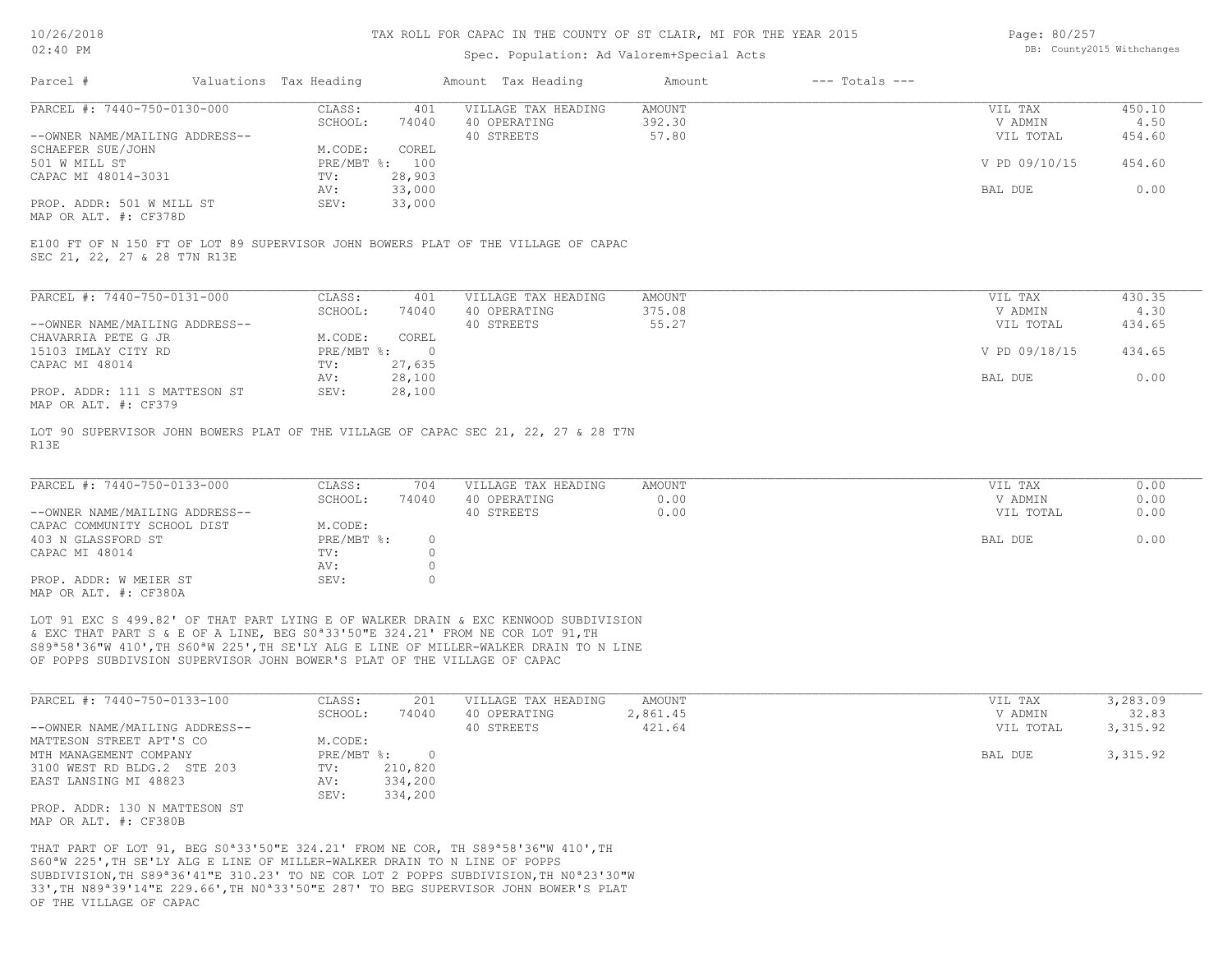## Spec. Population: Ad Valorem+Special Acts

Page: 81/257 DB: County2015 Withchanges

| Parcel #                       | Valuations Tax Heading |       | Amount Tax Heading  | Amount | $---$ Totals $---$ |           |      |
|--------------------------------|------------------------|-------|---------------------|--------|--------------------|-----------|------|
| PARCEL #: 7440-750-0134-000    | CLASS:                 | 703   | VILLAGE TAX HEADING | AMOUNT |                    | VIL TAX   | 0.00 |
|                                | SCHOOL:                | 74040 | 40 OPERATING        | 0.00   |                    | V ADMIN   | 0.00 |
| --OWNER NAME/MAILING ADDRESS-- |                        |       | 40 STREETS          | 0.00   |                    | VIL TOTAL | 0.00 |
| VILLAGE OF CAPAC               | M.CODE:                |       |                     |        |                    |           |      |
|                                | $PRE/MBT$ %:           |       |                     |        |                    | BAL DUE   | 0.00 |
| PROP. ADDR: W MEIER ST         | TV:                    |       |                     |        |                    |           |      |
| MAP OR ALT. #: CF380C          | AV:                    |       |                     |        |                    |           |      |
|                                | SEV:                   |       |                     |        |                    |           |      |

JOHN BOWERS PLAT OF THE VILLAGE OF CAPAC SEC 21, 22, 27 & 28 T7N R13E E60 FT OF THAT PART OF S 499.82 FT OF LOT 91 LYING E OF WALKER DRAIN. SUPERVISOR

| PARCEL #: 7440-750-0137-000                                   | CLASS:     | 704   | VILLAGE TAX HEADING | AMOUNT | 0.00<br>VIL TAX   |
|---------------------------------------------------------------|------------|-------|---------------------|--------|-------------------|
|                                                               | SCHOOL:    | 74040 | 40 OPERATING        | 0.00   | 0.00<br>V ADMIN   |
| --OWNER NAME/MAILING ADDRESS--                                |            |       | 40 STREETS          | 0.00   | 0.00<br>VIL TOTAL |
| CAPAC COMMUNITY SCHOOL                                        | M.CODE:    |       |                     |        |                   |
| 403 N GLASSFORD ST                                            | PRE/MBT %: | 0.    |                     |        | 0.00<br>BAL DUE   |
| CAPAC MI 48014-3016                                           | TV:        |       |                     |        |                   |
|                                                               | AV:        |       |                     |        |                   |
| PROP. ADDR: 403 N GLASSFORD STREET<br>MAP OR ALT. #: CF381A/B | SEV:       |       |                     |        |                   |

SUPERVISOR JOHN BOWERS PLAT OF THE VILLAGE OF CAPAC FT & EXC N 358.5 FT OF W 716.18' OF E 1472' & EXC S 135' OF N 670' OF E 150' LOT 92 EXC W 6 AC & EXC N 360 FT OF E 755.82 FT & EXC S 175 FT OF N 535 FT OF E 150

| PARCEL #: 7440-750-0137-100        | CLASS:  | 401            | VILLAGE TAX HEADING | AMOUNT | VIL TAX       | 560.09 |
|------------------------------------|---------|----------------|---------------------|--------|---------------|--------|
|                                    | SCHOOL: | 74040          | 40 OPERATING        | 488.16 | V ADMIN       | 5.60   |
| --OWNER NAME/MAILING ADDRESS--     |         |                | 40 STREETS          | 71.93  | VIL TOTAL     | 565.69 |
| HACKELBERG ROGER/LORI              | M.CODE: | COREL          |                     |        |               |        |
| 309 N GLASSFORD ST                 |         | PRE/MBT %: 100 |                     |        | V PD 09/10/15 | 565.69 |
| CAPAC MI 48014-3014                | TV:     | 35,966         |                     |        |               |        |
|                                    | AV:     | 36,900         |                     |        | BAL DUE       | 0.00   |
| PROP. ADDR: 309 N GLASSFORD STREET | SEV:    | 36,900         |                     |        |               |        |
|                                    |         |                |                     |        |               |        |

MAP OR ALT. #: CF381F

CAPAC S135' OF N 670' OF E 150' OF LOT 92 SUPERVISOR JOHN BOWERS PLAT OF THE VILLAGE OF

| PARCEL #: 7440-750-0138-000        | CLASS:  | 401            | VILLAGE TAX HEADING | AMOUNT | VIL TAX       | 393.84 |
|------------------------------------|---------|----------------|---------------------|--------|---------------|--------|
|                                    | SCHOOL: | 74040          | 40 OPERATING        | 343.26 | V ADMIN       | 3.93   |
| --OWNER NAME/MAILING ADDRESS--     |         |                | 40 STREETS          | 50.58  | VIL TOTAL     | 397.77 |
| OROSCO FRANCES/CHRISTINA           | M.CODE: | 00CSB          |                     |        |               |        |
| 319 GLASSFORD ST                   |         | PRE/MBT %: 100 |                     |        | V PD 07/10/15 | 397.77 |
| CAPAC MI 48014                     | TV:     | 25,290         |                     |        |               |        |
|                                    | AV:     | 29,100         |                     |        | BAL DUE       | 0.00   |
| PROP. ADDR: 319 N GLASSFORD STREET | SEV:    | 29,100         |                     |        |               |        |
| MAP OR ALT. #: CF381C              |         |                |                     |        |               |        |

OF CAPAC S75 FT OF N 435 FT OF E 150 FT OF LOT 92 SUPERVISOR JOHN BOWERS PLAT OF THE VILLAGE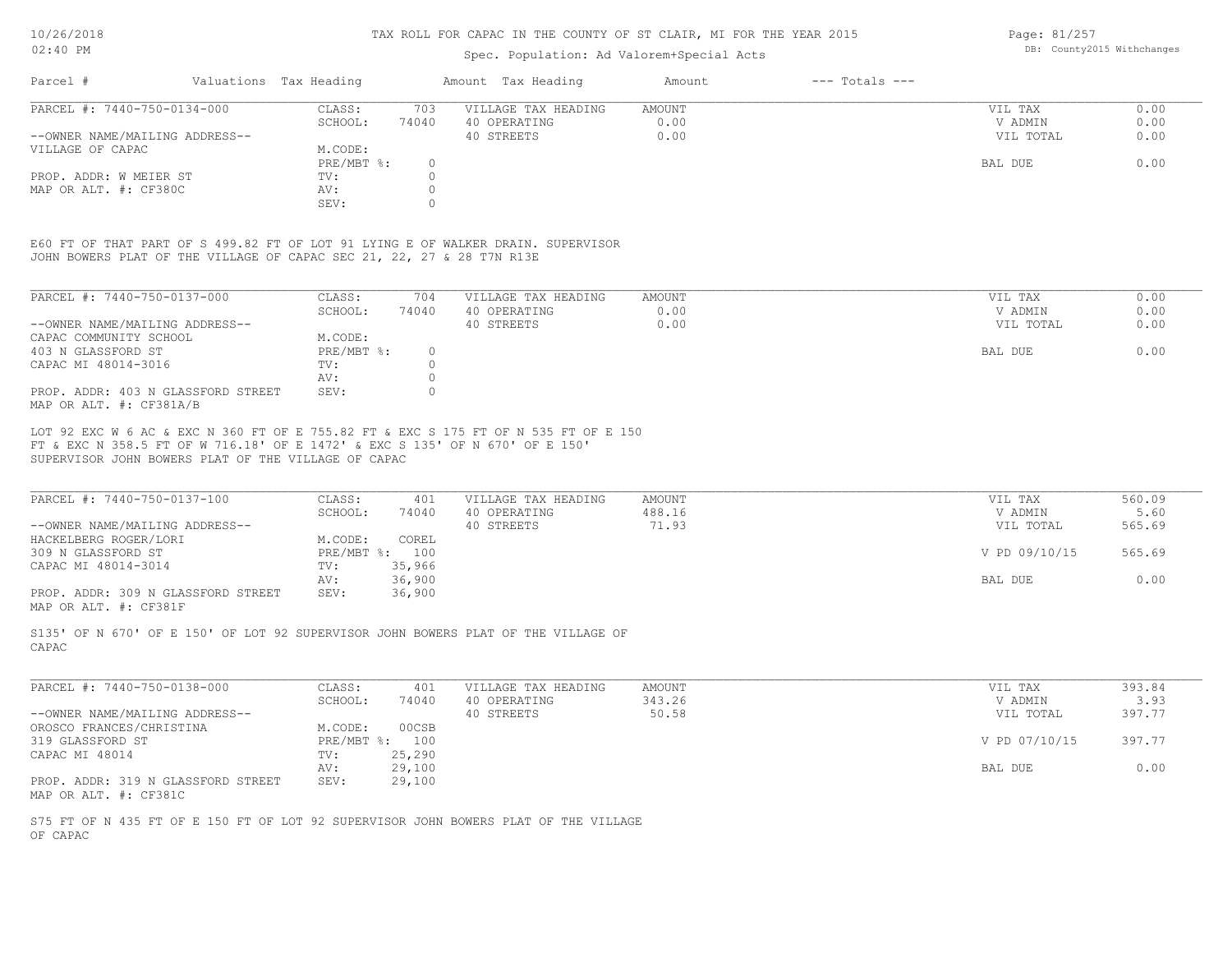| Page: 82/257 |                            |
|--------------|----------------------------|
|              | DB: County2015 Withchanges |

| 02:40 PM                                                                                                                                                                         |                                                                                                                                    | Spec. Population: Ad Valorem+Special Acts         | DB: County2015 Withchanges    |                    |                                            |                              |
|----------------------------------------------------------------------------------------------------------------------------------------------------------------------------------|------------------------------------------------------------------------------------------------------------------------------------|---------------------------------------------------|-------------------------------|--------------------|--------------------------------------------|------------------------------|
| Parcel #<br>Valuations Tax Heading                                                                                                                                               |                                                                                                                                    | Amount Tax Heading                                | Amount                        | $---$ Totals $---$ |                                            |                              |
| PARCEL #: 7440-750-0139-000                                                                                                                                                      | CLASS:<br>401                                                                                                                      | VILLAGE TAX HEADING                               | <b>AMOUNT</b>                 |                    | VIL TAX                                    | 671.92                       |
|                                                                                                                                                                                  | SCHOOL:<br>74040                                                                                                                   | 40 OPERATING                                      | 585.63                        |                    | V ADMIN                                    | 6.71                         |
| --OWNER NAME/MAILING ADDRESS--                                                                                                                                                   |                                                                                                                                    | 40 STREETS                                        | 86.29                         |                    | VIL TOTAL                                  | 678.63                       |
| TARZWELL TIMOTHY L.                                                                                                                                                              | M.CODE:<br>COREL                                                                                                                   |                                                   |                               |                    |                                            |                              |
| 317 N GLASSFORD ST                                                                                                                                                               | PRE/MBT %: 100                                                                                                                     |                                                   |                               |                    | V PD 09/10/15                              | 678.63                       |
| CAPAC MI 48014-3014                                                                                                                                                              | 43,147<br>TV:                                                                                                                      |                                                   |                               |                    |                                            |                              |
|                                                                                                                                                                                  | 44,600<br>AV:                                                                                                                      |                                                   |                               |                    | BAL DUE                                    | 0.00                         |
| PROP. ADDR: 317 N GLASSFORD STREET<br>MAP OR ALT. #: CF381D                                                                                                                      | SEV:<br>44,600                                                                                                                     |                                                   |                               |                    |                                            |                              |
| S100 FT OF N 535 FT OF E 150 FT OF LOT 92 SUPERVISOR JOHN BOWERS PLAT OF THE<br>VILLAGE OF CAPAC SEC 21, 22, 27 & 28 T7N R13E                                                    |                                                                                                                                    |                                                   |                               |                    |                                            |                              |
| PARCEL #: 7440-750-0140-000                                                                                                                                                      | CLASS:<br>704                                                                                                                      | VILLAGE TAX HEADING                               | <b>AMOUNT</b>                 |                    | VIL TAX                                    | 0.00                         |
|                                                                                                                                                                                  | SCHOOL:<br>74040                                                                                                                   | 40 OPERATING                                      | 0.00                          |                    | V ADMIN                                    | 0.00                         |
| --OWNER NAME/MAILING ADDRESS--                                                                                                                                                   |                                                                                                                                    | 40 STREETS                                        | 0.00                          |                    | VIL TOTAL                                  | 0.00                         |
| CAPAC COMMUNITY SCHOOL                                                                                                                                                           | M.CODE:                                                                                                                            |                                                   |                               |                    |                                            |                              |
| 411 N GLASSFORD ST                                                                                                                                                               | PRE/MBT %:<br>$\circ$                                                                                                              |                                                   |                               |                    | BAL DUE                                    | 0.00                         |
| CAPAC MI 48014-3016                                                                                                                                                              | $\circ$<br>TV:                                                                                                                     |                                                   |                               |                    |                                            |                              |
|                                                                                                                                                                                  | $\circ$<br>AV:                                                                                                                     |                                                   |                               |                    |                                            |                              |
| PROP. ADDR: 411 N GLASSFORD STREET<br>MAP OR ALT. #: CF381E                                                                                                                      | $\circ$<br>SEV:                                                                                                                    |                                                   |                               |                    |                                            |                              |
| OF CAPAC SEC 21, 22, 27 & 28 T7N R13E<br>PARCEL #: 7440-750-0141-000<br>--OWNER NAME/MAILING ADDRESS--<br>VILLAGE OF CAPAC<br>PROP. ADDR: N GLASSFORD S<br>MAP OR ALT. #: CF382A | CLASS:<br>703<br>SCHOOL:<br>74040<br>M.CODE:<br>$PRE/MBT$ $\div$<br>$\circ$<br>TV:<br>$\circ$<br>$\circ$<br>AV:<br>$\circ$<br>SEV: | VILLAGE TAX HEADING<br>40 OPERATING<br>40 STREETS | <b>AMOUNT</b><br>0.00<br>0.00 |                    | VIL TAX<br>V ADMIN<br>VIL TOTAL<br>BAL DUE | 0.00<br>0.00<br>0.00<br>0.00 |
| W360 FT OF LOT 93 EXC N 100 FT. SUPERVISOR JOHN BOWERS PLAT OF THE VILLAGE OF CAPAC<br>SEC 21, 22, 27 & 28 T7N R13E                                                              |                                                                                                                                    |                                                   |                               |                    |                                            |                              |
| PARCEL #: 7440-750-0142-000                                                                                                                                                      | CLASS:<br>704                                                                                                                      | VILLAGE TAX HEADING                               | <b>AMOUNT</b>                 |                    | VIL TAX                                    | 0.00                         |
|                                                                                                                                                                                  | SCHOOL:<br>74040                                                                                                                   | 40 OPERATING                                      | 0.00                          |                    | V ADMIN                                    | 0.00                         |
| --OWNER NAME/MAILING ADDRESS--                                                                                                                                                   |                                                                                                                                    | 40 STREETS                                        | 0.00                          |                    | VIL TOTAL                                  | 0.00                         |
| CAPAC COMM SCHOOL DIST                                                                                                                                                           | M.CODE:                                                                                                                            |                                                   |                               |                    |                                            |                              |
|                                                                                                                                                                                  | PRE/MBT %:<br>$\circ$                                                                                                              |                                                   |                               |                    | BAL DUE                                    | 0.00                         |
| PROP. ADDR: 523 N GLASSFORD STREET                                                                                                                                               | $\circ$<br>TV:<br>$\circ$                                                                                                          |                                                   |                               |                    |                                            |                              |
| MAP OR ALT. #: CF382B                                                                                                                                                            | AV:                                                                                                                                |                                                   |                               |                    |                                            |                              |
|                                                                                                                                                                                  | $\Omega$<br>SEV:                                                                                                                   |                                                   |                               |                    |                                            |                              |

SEC 21, 22, 27 & 28 T7N R13E OF LOT 95 & W 6 AC OF LOT 92 SUPERVISOR JOHN BOWERS PLAT OF THE VILLAGE OF CAPAC 100 FT & EXC W 360 FT OF S 659 FT & W 499.04 FT OF LOT 94 EXC N 66 FT & W 499.04 FT N292.5 FT OF E 1472 FT OF LOT 92 EXC S 75 FT OF N 150 FT OF E 150 FT, LOT 93 EXC N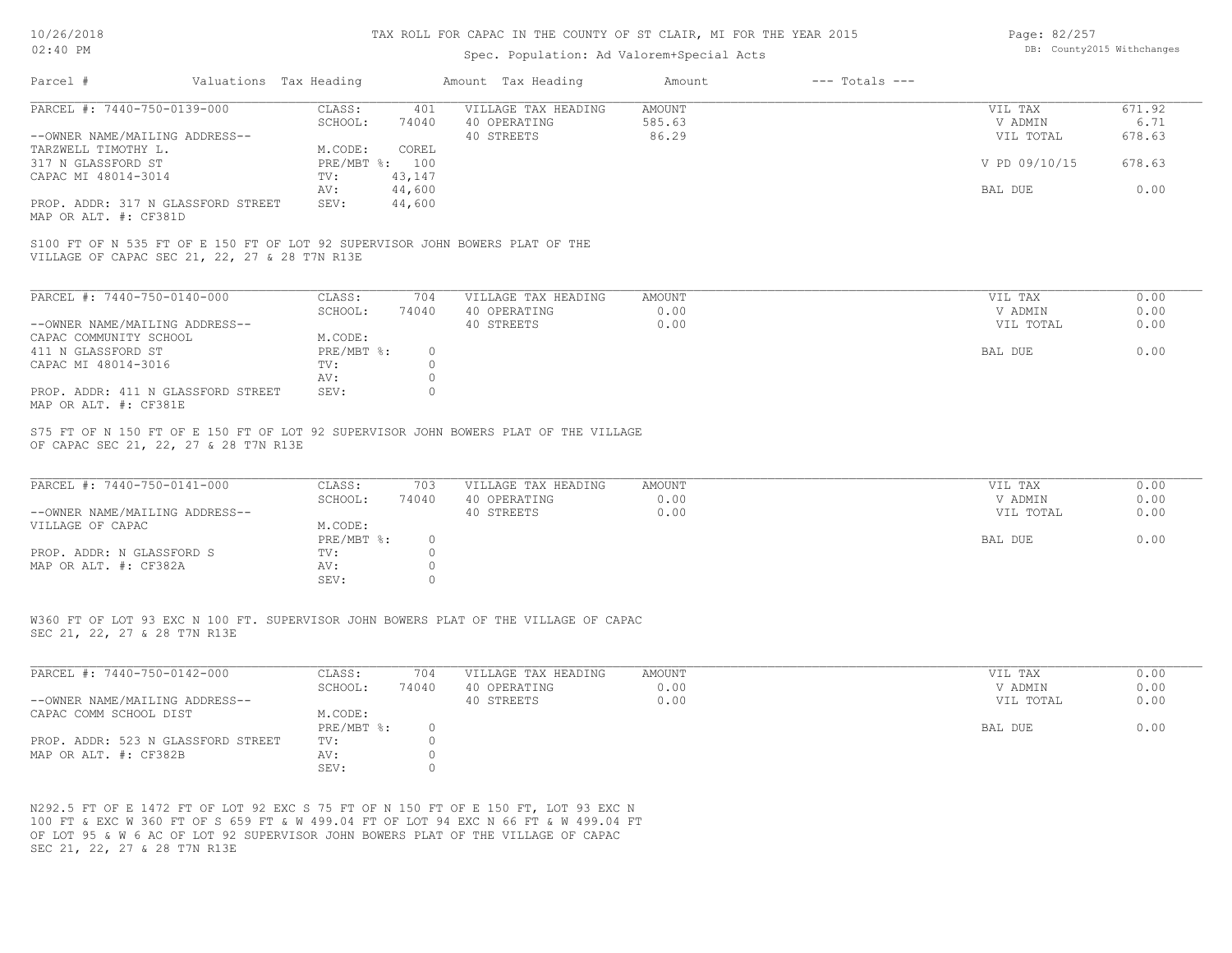### Spec. Population: Ad Valorem+Special Acts

Page: 83/257 DB: County2015 Withchanges

| Parcel #                       | Valuations Tax Heading |       | Amount Tax Heading  | Amount | $---$ Totals $---$ |           |      |
|--------------------------------|------------------------|-------|---------------------|--------|--------------------|-----------|------|
| PARCEL #: 7440-750-0143-000    | CLASS:                 | 705   | VILLAGE TAX HEADING | AMOUNT |                    | VIL TAX   | 0.00 |
|                                | SCHOOL:                | 74040 | 40 OPERATING        | 0.00   |                    | V ADMIN   | 0.00 |
| --OWNER NAME/MAILING ADDRESS-- |                        |       | 40 STREETS          | 0.00   |                    | VIL TOTAL | 0.00 |
| COUNSEL ON AGING INC.,         | M.CODE:                |       |                     |        |                    |           |      |
| 600 GRAND RIVER AVE            | $PRE/MBT$ %:           |       |                     |        |                    | BAL DUE   | 0.00 |
| PORT HURON MI 48060            | TV:                    |       |                     |        |                    |           |      |
|                                | AV:                    |       |                     |        |                    |           |      |
| PROP. ADDR: 585 N MAIN ST      | SEV:                   |       |                     |        |                    |           |      |
|                                |                        |       |                     |        |                    |           |      |

MAP OR ALT. #: CF383A

PLAT OF THE VILLAGE OF CAPAC SEC 21, 22, 27 & 28 T7N R13E N246 FT OF LOT 94 LYING E OF BONER SUB, EXC N 46 FT THEREOF. SUPERVISOR JOHN BOWERS

| PARCEL #: 7440-750-0144-000    | CLASS:       | 401    | VILLAGE TAX HEADING | AMOUNT | VIL TAX       | 564.22 |
|--------------------------------|--------------|--------|---------------------|--------|---------------|--------|
|                                | SCHOOL:      | 74040  | 40 OPERATING        | 491.76 | V ADMIN       | 5.64   |
| --OWNER NAME/MAILING ADDRESS-- |              |        | 40 STREETS          | 72.46  | VIL TOTAL     | 569.86 |
| LYDICK ARTHUR M                | M.CODE:      | COREL  |                     |        |               |        |
| LYDICK PEGGY A                 | $PRE/MBT$ %: | 100    |                     |        | V PD 09/10/15 | 569.86 |
| 509 N MAIN ST                  | TV:          | 36,231 |                     |        |               |        |
| CAPAC MI 48014-3151            | AV:          | 37,200 |                     |        | BAL DUE       | 0.00   |
|                                | SEV:         | 37,200 |                     |        |               |        |
| PROP. ADDR: 509 N MAIN ST      |              |        |                     |        |               |        |

MAP OR ALT. #: CF383B

OF THE VILLAGE OF CAPAC SEC 21, 22, 27 & 28 T7N R13E S113.50 FT OF THAT PART OF LOT 94 LYING E OF BONER SUB. SUPERVISOR JOHN BOWERS PLAT

| PARCEL #: 7440-750-0145-000    | CLASS:     | 401    | VILLAGE TAX HEADING | AMOUNT | VIL TAX       | 445.27 |
|--------------------------------|------------|--------|---------------------|--------|---------------|--------|
|                                | SCHOOL:    | 74040  | 40 OPERATING        | 388.09 | V ADMIN       | 4.45   |
| --OWNER NAME/MAILING ADDRESS-- |            |        | 40 STREETS          | 57.18  | VIL TOTAL     | 449.72 |
| WHEELIHAN CHARLES M.           | M.CODE:    |        |                     |        |               |        |
| 14266 IMLAY CITY RD            | PRE/MBT %: |        |                     |        | V PD 08/17/15 | 449.72 |
| CAPAC MI 48014                 | TV:        | 28,593 |                     |        |               |        |
|                                | AV:        | 32,300 |                     |        | BAL DUE       | 0.00   |
| PROP. ADDR: 507 N MAIN ST      | SEV:       | 32,300 |                     |        |               |        |
| MAP OR ALT. #: CF384A          |            |        |                     |        |               |        |

 $\mathcal{L}_\mathcal{L} = \mathcal{L}_\mathcal{L} = \mathcal{L}_\mathcal{L} = \mathcal{L}_\mathcal{L} = \mathcal{L}_\mathcal{L} = \mathcal{L}_\mathcal{L} = \mathcal{L}_\mathcal{L} = \mathcal{L}_\mathcal{L} = \mathcal{L}_\mathcal{L} = \mathcal{L}_\mathcal{L} = \mathcal{L}_\mathcal{L} = \mathcal{L}_\mathcal{L} = \mathcal{L}_\mathcal{L} = \mathcal{L}_\mathcal{L} = \mathcal{L}_\mathcal{L} = \mathcal{L}_\mathcal{L} = \mathcal{L}_\mathcal{L}$ 

SEC 21, 22, 27 & 28 T7N R13E E160 FT OF N 70 FT OF LOT 95 SUPERVISOR JOHN BOWERS PLAT OF THE VILLAGE OF CAPAC

| PARCEL #: 7440-750-0146-000    | CLASS:  | 401            | VILLAGE TAX HEADING | AMOUNT | VIL TAX       | 390.61 |
|--------------------------------|---------|----------------|---------------------|--------|---------------|--------|
|                                | SCHOOL: | 74040          | 40 OPERATING        | 340.45 | V ADMIN       | 3.90   |
| --OWNER NAME/MAILING ADDRESS-- |         |                | 40 STREETS          | 50.16  | VIL TOTAL     | 394.51 |
| LUMBARDO DOUGLAS W.            | M.CODE: | COREL          |                     |        |               |        |
| 538 N NEEPER ST                |         | PRE/MBT %: 100 |                     |        | V PD 09/10/15 | 394.51 |
| CAPAC MI 48014-3038            | TV:     | 25,083         |                     |        |               |        |
|                                | AV:     | 28,600         |                     |        | BAL DUE       | 0.00   |
| PROP. ADDR: 538 N NEEPER ST    | SEV:    | 28,600         |                     |        |               |        |
| MAP OR ALT. #: CF384B          |         |                |                     |        |               |        |

OF CAPAC SEC 21, 22, 27 & 28 T7N R13E W160 FT OF E 320 FT OF N 70 FT OF LOT 95 SUPERVISOR JOHN BOWERS PLAT OF THE VILLAGE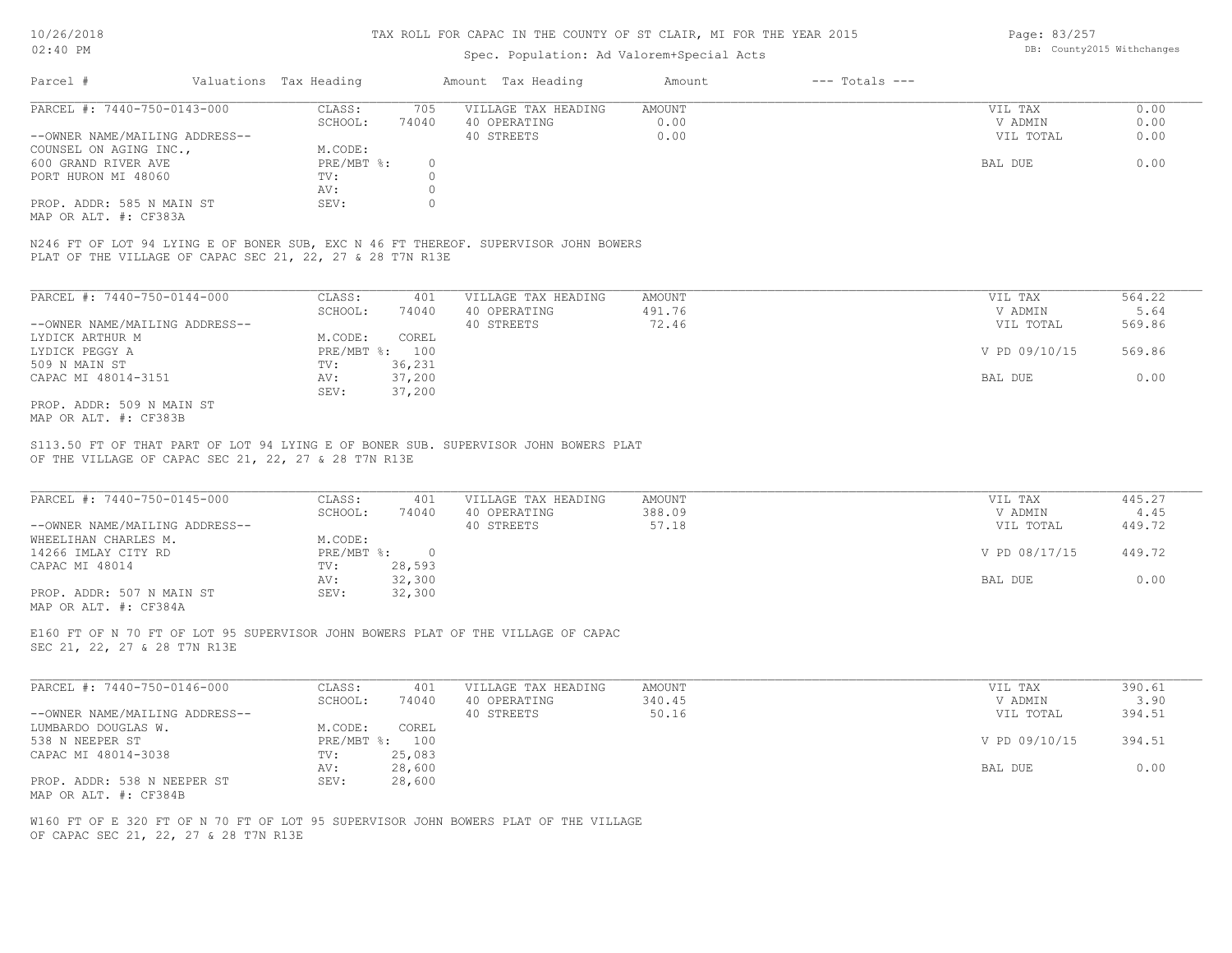Page: 84/257 DB: County2015 Withchanges

| UZIAU FM                                                                                                                                                                                                                                                                                                                                                                                                                            |                                    | Spec. Population: Ad Valorem+Special Acts | countyzors wrthchanges       |                      |                |
|-------------------------------------------------------------------------------------------------------------------------------------------------------------------------------------------------------------------------------------------------------------------------------------------------------------------------------------------------------------------------------------------------------------------------------------|------------------------------------|-------------------------------------------|------------------------------|----------------------|----------------|
| Parcel #<br>Valuations Tax Heading                                                                                                                                                                                                                                                                                                                                                                                                  |                                    | Amount Tax Heading                        | $---$ Totals $---$<br>Amount |                      |                |
| PARCEL #: 7440-750-0147-000                                                                                                                                                                                                                                                                                                                                                                                                         | CLASS:<br>703                      | VILLAGE TAX HEADING                       | <b>AMOUNT</b>                | VIL TAX              | 0.00           |
|                                                                                                                                                                                                                                                                                                                                                                                                                                     | SCHOOL:<br>74040                   | 40 OPERATING                              | 0.00                         | V ADMIN              | 0.00           |
| --OWNER NAME/MAILING ADDRESS--                                                                                                                                                                                                                                                                                                                                                                                                      |                                    | 40 STREETS                                | 0.00                         | VIL TOTAL            | 0.00           |
| STREETS-VILLAGE OF CAPAC                                                                                                                                                                                                                                                                                                                                                                                                            | M.CODE:                            |                                           |                              |                      |                |
|                                                                                                                                                                                                                                                                                                                                                                                                                                     | PRE/MBT %:<br>$\circ$              |                                           |                              | BAL DUE              | 0.00           |
| PROP. ADDR:                                                                                                                                                                                                                                                                                                                                                                                                                         | $\circ$<br>TV:                     |                                           |                              |                      |                |
| MAP OR ALT. #: CF385A/B                                                                                                                                                                                                                                                                                                                                                                                                             | $\circ$<br>AV:                     |                                           |                              |                      |                |
|                                                                                                                                                                                                                                                                                                                                                                                                                                     | SEV:<br>$\mathbf{0}$               |                                           |                              |                      |                |
| S66 FT OF N 358.5 FT OF E 1472 FT OF LOT 92 & N 50 FT OF E 320 FT OF W 386 FT OF<br>LOT 97 & W 66 FT OF E 216 FT OF LOTS 96 & 97 & E 66 FT OF W 941.04 FT OF LOT 95 & E<br>150 FT OF N 66 FT OF LOT 97, & W 66 FT OF LOTS 96 & 97, & E 66 FT OF W 565.04 FT OF<br>LOTS 94 & 95 EXC N 46 FT THEREOF. ALSO N 46 FT OF LOT 94 & N 100 FT OF LOT 93<br>SUPERVISOR JOHN BOWERS PLAT OF THE VILLAGE OF CAPAC SEC 21, 22, 27 & 28 T7N R13E |                                    |                                           |                              |                      |                |
| PARCEL #: 7440-750-0148-000                                                                                                                                                                                                                                                                                                                                                                                                         | CLASS:<br>401                      | VILLAGE TAX HEADING                       | AMOUNT                       | VIL TAX              | 823.04         |
|                                                                                                                                                                                                                                                                                                                                                                                                                                     | SCHOOL:<br>74040                   | 40 OPERATING                              | 717.34                       | V ADMIN              | 8.23           |
| --OWNER NAME/MAILING ADDRESS--                                                                                                                                                                                                                                                                                                                                                                                                      |                                    | 40 STREETS                                | 105.70                       |                      | 831.27         |
| FICK PAMELA FAYE                                                                                                                                                                                                                                                                                                                                                                                                                    | M.CODE:<br>COREL                   |                                           |                              | VIL TOTAL            |                |
| 530 N GLASSFORD ST                                                                                                                                                                                                                                                                                                                                                                                                                  | PRE/MBT %: 100                     |                                           |                              | V PD 08/13/15        | 831.27         |
|                                                                                                                                                                                                                                                                                                                                                                                                                                     |                                    |                                           |                              |                      |                |
| CAPAC MI 48014-3015                                                                                                                                                                                                                                                                                                                                                                                                                 | 52,851<br>TV:                      |                                           |                              | BAL DUE              | 0.00           |
| PROP. ADDR: 530 N GLASSFORD STREET<br>MAP OR ALT. #: CF385C                                                                                                                                                                                                                                                                                                                                                                         | 54,900<br>AV:<br>54,900<br>SEV:    |                                           |                              |                      |                |
| VILLAGE OF CAPAC                                                                                                                                                                                                                                                                                                                                                                                                                    |                                    |                                           |                              |                      |                |
| PARCEL #: 7440-750-0148-250                                                                                                                                                                                                                                                                                                                                                                                                         | CLASS:<br>401                      | VILLAGE TAX HEADING                       | AMOUNT<br>605.26             | VIL TAX              | 694.44<br>6.94 |
| --OWNER NAME/MAILING ADDRESS--                                                                                                                                                                                                                                                                                                                                                                                                      | SCHOOL:<br>74040                   | 40 OPERATING                              | 89.18                        | V ADMIN              | 701.38         |
|                                                                                                                                                                                                                                                                                                                                                                                                                                     | M.CODE:<br>00SCU                   | 40 STREETS                                |                              | VIL TOTAL            |                |
| MORALES JUAN J                                                                                                                                                                                                                                                                                                                                                                                                                      | PRE/MBT %: 100                     |                                           |                              | V PD 08/19/15        | 701.38         |
| 480 N GLASSFORD ST<br>CAPAC MI 48014-3015                                                                                                                                                                                                                                                                                                                                                                                           | 44,593<br>TV:                      |                                           |                              |                      |                |
|                                                                                                                                                                                                                                                                                                                                                                                                                                     | AV:<br>47,700                      |                                           |                              | BAL DUE              | 0.00           |
| PROP. ADDR: 480 N GLASSFORD STREET<br>MAP OR ALT. #: CF385F                                                                                                                                                                                                                                                                                                                                                                         | 47,700<br>SEV:                     |                                           |                              |                      |                |
| S82' OF N 228.64' OF E 160' OF W 725.04' OF LOT 95 SUPERVISOR JOHN BOWERS PLAT OF<br>THE VILLAGE OF CAPAC                                                                                                                                                                                                                                                                                                                           |                                    |                                           |                              |                      |                |
| PARCEL #: 7440-750-0149-000                                                                                                                                                                                                                                                                                                                                                                                                         | CLASS:<br>401                      | VILLAGE TAX HEADING                       | AMOUNT                       | VIL TAX              | 663.89         |
|                                                                                                                                                                                                                                                                                                                                                                                                                                     | SCHOOL:<br>74040                   | 40 OPERATING<br>40 STREETS                | 578.63<br>85.26              | V ADMIN<br>VIL TOTAL | 6.63<br>670.52 |
| --OWNER NAME/MAILING ADDRESS--                                                                                                                                                                                                                                                                                                                                                                                                      |                                    |                                           |                              |                      |                |
| DAMS BRENT                                                                                                                                                                                                                                                                                                                                                                                                                          | M.CODE:<br>COREL<br>PRE/MBT %: 100 |                                           |                              | V PD 09/10/15        | 670.52         |
| DAMS MARIA                                                                                                                                                                                                                                                                                                                                                                                                                          |                                    |                                           |                              |                      |                |
| 420 N GLASSFORD ST                                                                                                                                                                                                                                                                                                                                                                                                                  | 42,631<br>TV:                      |                                           |                              |                      |                |
| CAPAC MI 48014                                                                                                                                                                                                                                                                                                                                                                                                                      | 44,100<br>AV:                      |                                           |                              | BAL DUE              | 0.00           |
| PROP. ADDR: 420 N GLASSFORD STREET<br>MAP OR ALT. #: CF385D                                                                                                                                                                                                                                                                                                                                                                         | SEV:<br>44,100                     |                                           |                              |                      |                |
| E160 FT OF W 725.04 FT OF LOT 95 EXC N 228.64 FT THEREOF. SUPERVISOR JOHN BOWERS<br>PLAT OF THE VILLAGE OF CAPAC SEC 21, 22, 27 & 28 T7N R13E                                                                                                                                                                                                                                                                                       |                                    |                                           |                              |                      |                |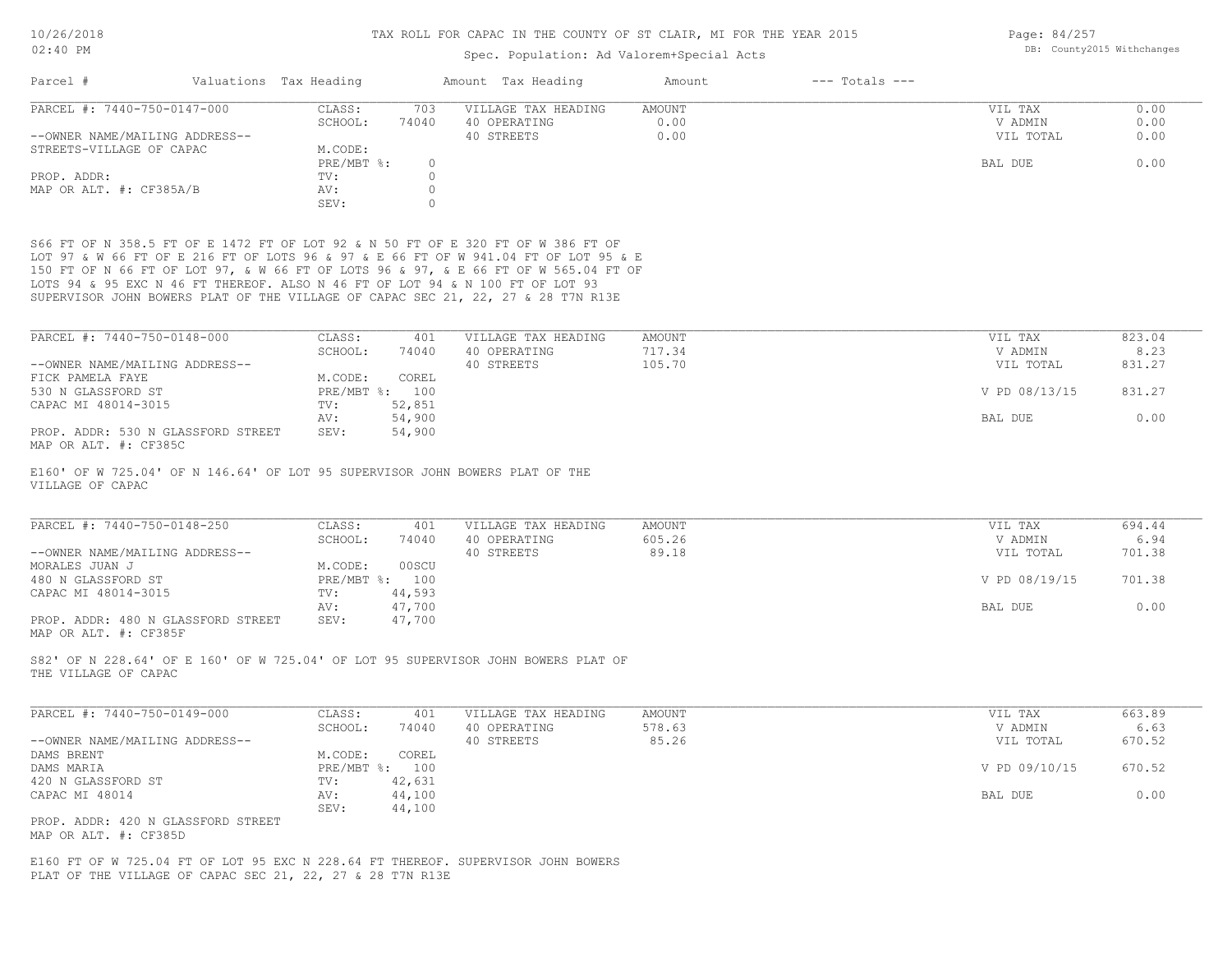| Page: 85/257 |                            |
|--------------|----------------------------|
|              | DB: County2015 Withchanges |

| Parcel #                                                      | Valuations Tax Heading |                         | Amount Tax Heading                                                                 | Amount                    | $---$ Totals $---$ |                                 |                          |
|---------------------------------------------------------------|------------------------|-------------------------|------------------------------------------------------------------------------------|---------------------------|--------------------|---------------------------------|--------------------------|
| PARCEL #: 7440-750-0150-000                                   | CLASS:                 | 401                     | VILLAGE TAX HEADING                                                                | <b>AMOUNT</b>             |                    | VIL TAX                         | 665.48                   |
|                                                               | SCHOOL:                | 74040                   | 40 OPERATING                                                                       | 580.02                    |                    | V ADMIN                         | 6.65                     |
| --OWNER NAME/MAILING ADDRESS--                                |                        |                         | 40 STREETS                                                                         | 85.46                     |                    | VIL TOTAL                       | 672.13                   |
| ARGYRIS COURTNEY<br>505 N MAIN ST                             | M.CODE:                | COREL<br>PRE/MBT %: 100 |                                                                                    |                           |                    | V PD 09/18/15                   | 672.13                   |
| CAPAC MI 48014-3151                                           | TV:                    | 42,734                  |                                                                                    |                           |                    |                                 |                          |
|                                                               | AV:                    | 44,200                  |                                                                                    |                           |                    | BAL DUE                         | 0.00                     |
| PROP. ADDR: 505 N MAIN ST<br>MAP OR ALT. #: CF385E            | SEV:                   | 44,200                  |                                                                                    |                           |                    |                                 |                          |
| THE VILLAGE OF CAPAC                                          |                        |                         | E320' OF S 84.5' ADJ LOT 104 ON N OF LOT 95 EXC W 150' SUPV JOHN BOWER'S PLAT OF   |                           |                    |                                 |                          |
| PARCEL #: 7440-750-0150-250                                   | CLASS:                 | 401                     | VILLAGE TAX HEADING                                                                | AMOUNT                    |                    | VIL TAX                         | 137.23                   |
|                                                               | SCHOOL:                | 74040                   | 40 OPERATING                                                                       | 119.61                    |                    | V ADMIN                         | 1.37                     |
| --OWNER NAME/MAILING ADDRESS--                                |                        |                         | 40 STREETS                                                                         | 17.62                     |                    | VIL TOTAL                       | 138.60                   |
| ANDERSON FAMILY TRUST                                         | M.CODE:                |                         |                                                                                    |                           |                    |                                 |                          |
| 6150 ATTICA RD                                                | $PRE/MBT$ $\div$ 0     |                         |                                                                                    |                           |                    | V PD 08/26/15                   | 138.60                   |
| IMLAY CITY MI 48444                                           | TV:                    | 8,813                   |                                                                                    |                           |                    |                                 |                          |
|                                                               | AV:                    | 15,800                  |                                                                                    |                           |                    | BAL DUE                         | 0.00                     |
| PROP. ADDR: 424 N NEEPER ST<br>MAP OR ALT. #: CF385G          | SEV:                   | 15,800                  |                                                                                    |                           |                    |                                 |                          |
| PARCEL #: 7440-750-0151-000<br>--OWNER NAME/MAILING ADDRESS-- | CLASS:<br>SCHOOL:      | 401<br>74040            | VILLAGE TAX HEADING<br>40 OPERATING<br>40 STREETS                                  | AMOUNT<br>444.13<br>65.44 |                    | VIL TAX<br>V ADMIN<br>VIL TOTAL | 509.57<br>5.09<br>514.66 |
| SEIDLER JACK/JO                                               | M.CODE:                |                         |                                                                                    |                           |                    |                                 |                          |
| 400 N NEEPER ST P.O. Box 40                                   | PRE/MBT %: 100         |                         |                                                                                    |                           |                    | V PD 08/31/15                   | 514.66                   |
| CAPAC MI 48014-3039                                           | TV:                    | 32,722                  |                                                                                    |                           |                    |                                 |                          |
|                                                               | AV:                    | 36,900                  |                                                                                    |                           |                    | BAL DUE                         | 0.00                     |
| PROP. ADDR: 400 N NEEPER ST<br>MAP OR ALT. #: CF386A1         | SEV:                   | 36,900                  |                                                                                    |                           |                    |                                 |                          |
| THE VILLAGE OF CAPAC SEC 21, 22, 27 & 28 T7N R13E             |                        |                         | W75 FT OF E 150 FT OF LOT 96 EXC N 146.5 FT THEREOF SUPERVISOR JOHN BOWERS PLAT OF |                           |                    |                                 |                          |
| PARCEL #: 7440-750-0152-000                                   | CLASS:                 | 401                     | VILLAGE TAX HEADING                                                                | <b>AMOUNT</b>             |                    | VIL TAX                         | 474.97                   |
|                                                               | SCHOOL:                | 74040                   | 40 OPERATING                                                                       | 413.97                    |                    | V ADMIN                         | 4.74                     |
| --OWNER NAME/MAILING ADDRESS--                                |                        |                         | 40 STREETS                                                                         | 61.00                     |                    | VIL TOTAL                       | 479.71                   |
| KING JEREMY L                                                 | M.CODE:                |                         |                                                                                    |                           |                    |                                 |                          |
| KING JENNIFER A                                               | PRE/MBT %: 100         |                         |                                                                                    |                           |                    | V PD 09/21/15                   | 479.71                   |
| 410 N NEEPER ST                                               | TV:                    | 30,500                  |                                                                                    |                           |                    |                                 |                          |
| CAPAC MI 48014                                                | AV:                    | 30,500                  |                                                                                    |                           |                    | BAL DUE                         | 0.00                     |
| PROP. ADDR: 410 N NEEPER ST<br>MAP OR ALT. #: CF386A2         | SEV:                   | 30,500                  |                                                                                    |                           |                    |                                 |                          |
|                                                               |                        |                         | N146.50' OF E 150' OF LOT 96 SUPERVISOR JOHN BOWERS PLAT OF THE VILLAGE OF CAPAC   |                           |                    |                                 |                          |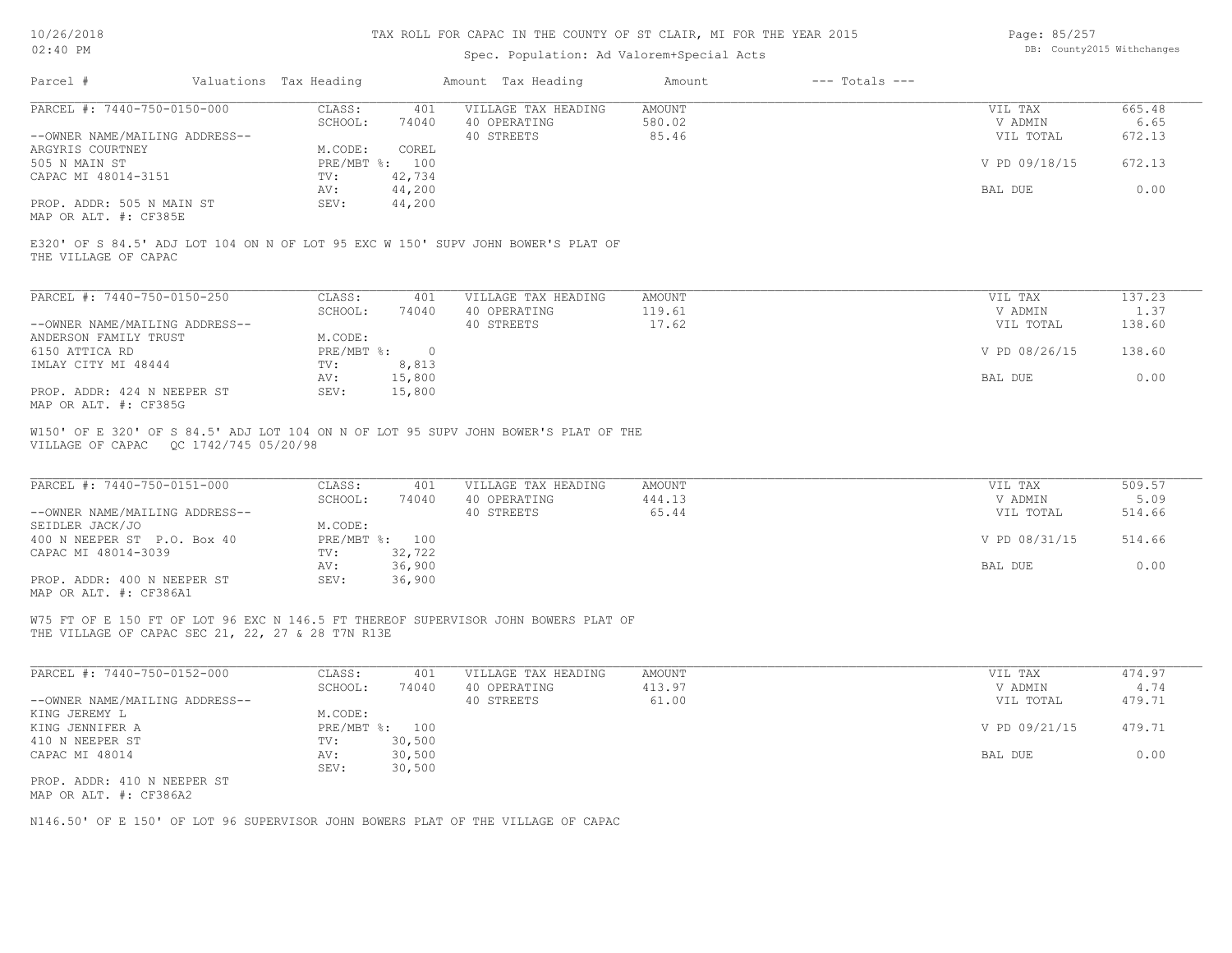## Spec. Population: Ad Valorem+Special Acts

| Page: 86/257 |                            |
|--------------|----------------------------|
|              | DB: County2015 Withchanges |

| Parcel #                                     | Valuations Tax Heading |                | Amount Tax Heading  | Amount | $---$ Totals $---$ |               |        |
|----------------------------------------------|------------------------|----------------|---------------------|--------|--------------------|---------------|--------|
| PARCEL #: 7440-750-0153-000                  | CLASS:                 | 401            | VILLAGE TAX HEADING | AMOUNT |                    | VIL TAX       | 591.55 |
|                                              | SCHOOL:                | 74040          | 40 OPERATING        | 515.58 |                    | V ADMIN       | 5.91   |
| --OWNER NAME/MAILING ADDRESS--               |                        |                | 40 STREETS          | 75.97  |                    | VIL TOTAL     | 597.46 |
| AXT STEVEN W                                 | M.CODE:                | COREL          |                     |        |                    |               |        |
| 115 KEMPF COURT                              |                        | PRE/MBT %: 100 |                     |        |                    | V PD 09/10/15 | 597.46 |
| CAPAC MI 48014                               | TV:                    | 37,986         |                     |        |                    |               |        |
|                                              | AV:                    | 42,700         |                     |        |                    | BAL DUE       | 0.00   |
| PROP. ADDR: 115 W KEMPF COURT                | SEV:                   | 42,700         |                     |        |                    |               |        |
| $\cdots$ $\cdots$ $\cdots$ $\cdots$ $\cdots$ |                        |                |                     |        |                    |               |        |

MAP OR ALT. #: CF86B

SEC 21, 22, 27 & 28 T7N R13E S146 FT OF E 75 FT OF LOT 96 SUPERVISOR JOHN BOWERS PLAT OF THE VILLAGE OF CAPAC

| PARCEL #: 7440-750-0154-000    | CLASS:       | 401          | VILLAGE TAX HEADING | AMOUNT | VIL TAX       | 541.94 |
|--------------------------------|--------------|--------------|---------------------|--------|---------------|--------|
|                                | SCHOOL:      | 74040        | 40 OPERATING        | 472.34 | V ADMIN       | 5.41   |
| --OWNER NAME/MAILING ADDRESS-- |              |              | 40 STREETS          | 69.60  | VIL TOTAL     | 547.35 |
| SLAWINSKI ERIC B               | M.CODE:      | <b>OOCMS</b> |                     |        |               |        |
| SLAWINSKI AMANDA K             | $PRE/MBT$ %: | 100          |                     |        | V PD 09/10/15 | 547.35 |
| 401 N NEEPER ST                | TV:          | 34,800       |                     |        |               |        |
| CAPAC MI 48014-3041            | AV:          | 34,800       |                     |        | BAL DUE       | 0.00   |
|                                | SEV:         | 34,800       |                     |        |               |        |
| PROP. ADDR: 401 N NEEPER ST    |              |              |                     |        |               |        |

MAP OR ALT. #: CF386C

OF CAPAC SEC 21, 22, 27 & 28 T7N R13E W170 FT OF E 386 FT OF S 60 FT OF LOT 96 SUPERVISOR JOHN BOWERS PLAT OF THE VILLAGE

| PARCEL #: 7440-750-0155-000    | CLASS:       | 401    | VILLAGE TAX HEADING | AMOUNT | VIL TAX   | 700.86 |
|--------------------------------|--------------|--------|---------------------|--------|-----------|--------|
|                                | SCHOOL:      | 74040  | 40 OPERATING        | 610.85 | V ADMIN   | 7.00   |
| --OWNER NAME/MAILING ADDRESS-- |              |        | 40 STREETS          | 90.01  | VIL TOTAL | 707.86 |
| GWISDALLA ANNETTE M            | M.CODE:      |        |                     |        |           |        |
| 405 N NEEPER ST                | $PRE/MBT$ %: | 100    |                     |        | BAL DUE   | 707.86 |
| CAPAC MI 48014                 | TV:          | 45,005 |                     |        |           |        |
|                                | AV:          | 46,400 |                     |        |           |        |
| PROP. ADDR: 405 N NEEPER ST    | SEV:         | 46,400 |                     |        |           |        |
| MAP OR ALT. #: CF386D/F        |              |        |                     |        |           |        |

 $\mathcal{L}_\mathcal{L} = \mathcal{L}_\mathcal{L} = \mathcal{L}_\mathcal{L} = \mathcal{L}_\mathcal{L} = \mathcal{L}_\mathcal{L} = \mathcal{L}_\mathcal{L} = \mathcal{L}_\mathcal{L} = \mathcal{L}_\mathcal{L} = \mathcal{L}_\mathcal{L} = \mathcal{L}_\mathcal{L} = \mathcal{L}_\mathcal{L} = \mathcal{L}_\mathcal{L} = \mathcal{L}_\mathcal{L} = \mathcal{L}_\mathcal{L} = \mathcal{L}_\mathcal{L} = \mathcal{L}_\mathcal{L} = \mathcal{L}_\mathcal{L}$ 

OF CAPAC SEC 21, 22, 27 & 28 T7N R13E 60 FT & EX N 110.5 FT OF SAID W 20 FT. SUPERVISOR JOHN BOWERS PLAT OF THE VILLAGE N122 FT OF S 182 FT OF W 150 FT OF E 366 FT & W 20 FT OF E 386 FT OF LOT 96 EXC S

| PARCEL #: 7440-750-0156-000                            | CLASS:  | 401            | VILLAGE TAX HEADING | AMOUNT | VIL TAX       | 651.04 |
|--------------------------------------------------------|---------|----------------|---------------------|--------|---------------|--------|
|                                                        | SCHOOL: | 74040          | 40 OPERATING        | 567.43 | V ADMIN       | 6.51   |
| --OWNER NAME/MAILING ADDRESS--                         |         |                | 40 STREETS          | 83.61  | VIL TOTAL     | 657.55 |
| OCONNOR BETTY J                                        | M.CODE: |                |                     |        |               |        |
| 411 N NEEPER ST                                        |         | PRE/MBT %: 100 |                     |        | V PD 07/22/15 | 657.55 |
| CAPAC MI 48014-3041                                    | TV:     | 41,806         |                     |        |               |        |
|                                                        | AV:     | 43,100         |                     |        | BAL DUE       | 0.00   |
| PROP. ADDR: 411 N NEEPER ST<br>MAP OR ALT. #: CF386G/H | SEV:    | 43,100         |                     |        |               |        |

T7N R13E FT OF LOT 96 SUPERVISOR JOHN BOWERS PLAT OF THE VILLAGE OF CAPAC SEC 21, 22 27 & 28 W150 FT OF E 366 FT OF LOT 96 EXC S 182 FT THEREOF & N 110.5 FT OF W 20 FT OF E 386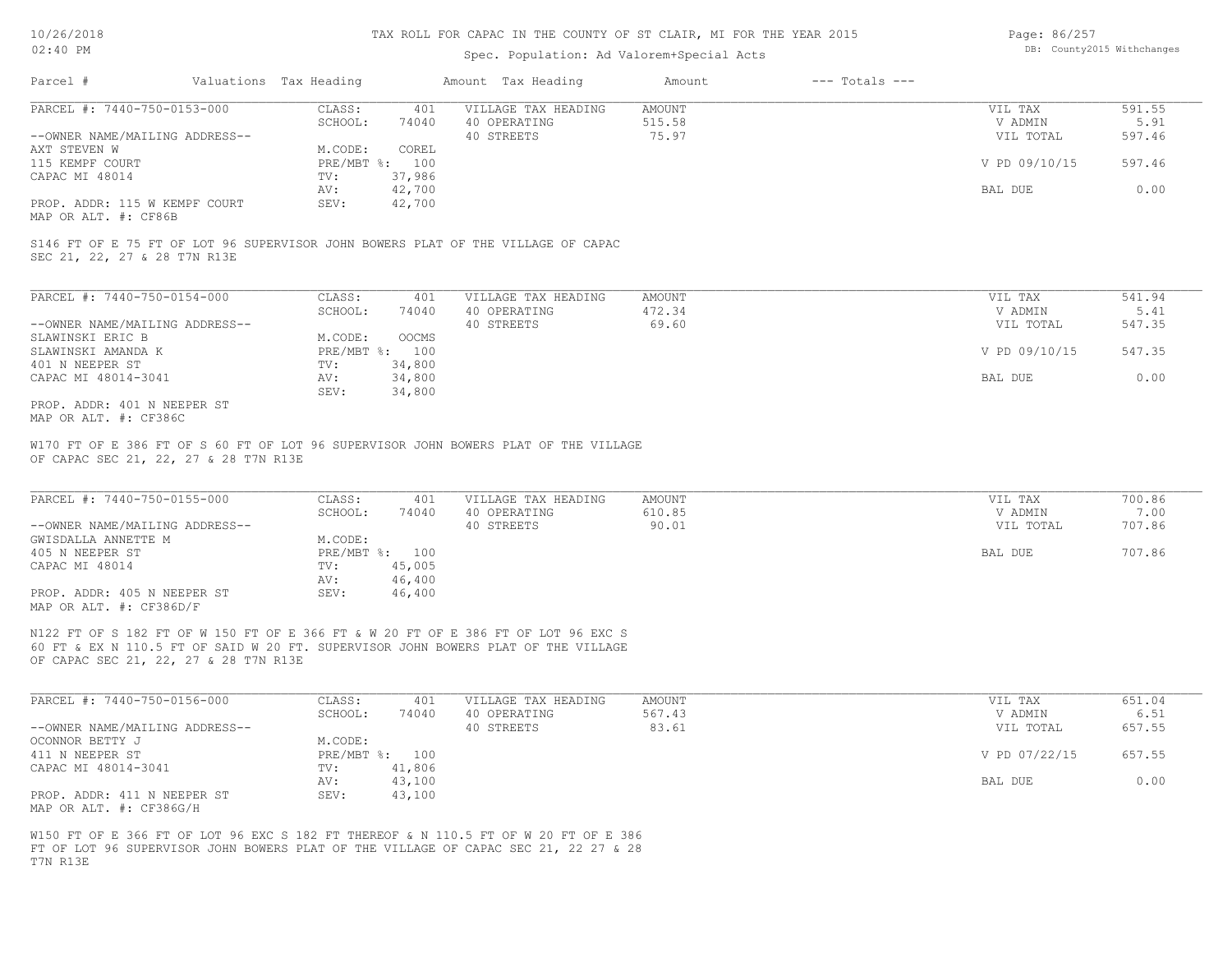### Spec. Population: Ad Valorem+Special Acts

| Parcel #                           | Valuations Tax Heading |        | Amount Tax Heading            | Amount  | $---$ Totals $---$ |               |        |
|------------------------------------|------------------------|--------|-------------------------------|---------|--------------------|---------------|--------|
| PARCEL #: 7440-750-0157-000        | CLASS:                 | 401    | AMOUNT<br>VILLAGE TAX HEADING | VIL TAX | 549.02             |               |        |
|                                    | SCHOOL:                | 74040  | 40 OPERATING                  | 478.51  |                    | V ADMIN       | 5.49   |
| --OWNER NAME/MAILING ADDRESS--     |                        |        | 40 STREETS                    | 70.51   |                    | VIL TOTAL     | 554.51 |
| MCDERMOTT LOGAN                    | M.CODE:                |        |                               |         |                    |               |        |
| MCDERMOTT KATHERINE                | PRE/MBT %:             | 100    |                               |         |                    | V PD 09/18/15 | 554.51 |
| 408 N GLASSFORD STREET             | TV:                    | 35,255 |                               |         |                    |               |        |
| CAPAC MI 48014                     | AV:                    | 36,300 |                               |         |                    | BAL DUE       | 0.00   |
|                                    | SEV:                   | 36,300 |                               |         |                    |               |        |
| PROP. ADDR: 408 N GLASSFORD STREET |                        |        |                               |         |                    |               |        |

MAP OR ALT. #: CF386I

OF THE VILLAGE OF CAPAC SEC 21, 22, 27 & 28 T7N R13E S100 FT OF N 200 FT OF E 150 FT OF W 216 FT OF LOT 96 SUPERVISOR JOHN BOWERS PLAT

| PARCEL #: 7440-750-0158-000        | CLASS:  | 401            | VILLAGE TAX HEADING | AMOUNT | VIL TAX       | 583.52 |
|------------------------------------|---------|----------------|---------------------|--------|---------------|--------|
|                                    | SCHOOL: | 74040          | 40 OPERATING        | 508.58 | V ADMIN       | 5.83   |
| --OWNER NAME/MAILING ADDRESS--     |         |                | 40 STREETS          | 74.94  | VIL TOTAL     | 589.35 |
| BAKER DEWAYNE                      | M.CODE: | COREL          |                     |        |               |        |
| 402 N GLASSFORD ST                 |         | PRE/MBT %: 100 |                     |        | V PD 09/10/15 | 589.35 |
| CAPAC MI 48014-3015                | TV:     | 37,470         |                     |        |               |        |
|                                    | AV:     | 40,000         |                     |        | BAL DUE       | 0.00   |
| PROP. ADDR: 402 N GLASSFORD STREET | SEV:    | 40,000         |                     |        |               |        |
| MAP OR ALT. #: CF386J              |         |                |                     |        |               |        |

VILLAGE OF CAPAC SEC 21, 22, 27 & 28 T7N R13E E150 FT OF W 216 FT OF LOT 96 EXC N 200 FT. SUPERVISOR JOHN BOWERS PLAT OF THE

| PARCEL #: 7440-750-0159-000        | CLASS:     | 401    | VILLAGE TAX HEADING | AMOUNT | VIL TAX       | 531.61 |
|------------------------------------|------------|--------|---------------------|--------|---------------|--------|
|                                    | SCHOOL:    | 74040  | 40 OPERATING        | 463.34 | V ADMIN       | 5.31   |
| --OWNER NAME/MAILING ADDRESS--     |            |        | 40 STREETS          | 68.27  | VIL TOTAL     | 536.92 |
| CROMAS MARK F/LUCY M               | M.CODE:    |        |                     |        |               |        |
| 2447 S SUMERS RD                   | PRE/MBT %: | $\cap$ |                     |        | V PD 07/10/15 | 536.92 |
| IMLAY CITY MI 48444                | TV:        | 34,137 |                     |        |               |        |
|                                    | AV:        | 35,100 |                     |        | BAL DUE       | 0.00   |
| PROP. ADDR: 416 N GLASSFORD STREET | SEV:       | 35,100 |                     |        |               |        |
| MAP OR ALT. #: CF386K              |            |        |                     |        |               |        |

 $\mathcal{L}_\mathcal{L} = \mathcal{L}_\mathcal{L} = \mathcal{L}_\mathcal{L} = \mathcal{L}_\mathcal{L} = \mathcal{L}_\mathcal{L} = \mathcal{L}_\mathcal{L} = \mathcal{L}_\mathcal{L} = \mathcal{L}_\mathcal{L} = \mathcal{L}_\mathcal{L} = \mathcal{L}_\mathcal{L} = \mathcal{L}_\mathcal{L} = \mathcal{L}_\mathcal{L} = \mathcal{L}_\mathcal{L} = \mathcal{L}_\mathcal{L} = \mathcal{L}_\mathcal{L} = \mathcal{L}_\mathcal{L} = \mathcal{L}_\mathcal{L}$ 

VILLAGE OF CAPAC SEC 21, 22, 27 & 28 T7N R13E N100 FT OF E 150 FT OF W 216 FT OF LOT 96 SUPERVISOR JOHN BOWERS PLAT OF THE

| PARCEL #: 7440-750-0160-000     | CLASS:       | 401    | VILLAGE TAX HEADING | AMOUNT | VIL TAX       | 590.21 |
|---------------------------------|--------------|--------|---------------------|--------|---------------|--------|
|                                 | SCHOOL:      | 74040  | 40 OPERATING        | 514.41 | V ADMIN       | 5.90   |
| --OWNER NAME/MAILING ADDRESS--  |              |        | 40 STREETS          | 75.80  | VIL TOTAL     | 596.11 |
| ROBINS MICHAEL                  | M.CODE:      | COREL  |                     |        |               |        |
| ROBINS BARBARA, ZARNA JESSICA L | $PRE/MBT$ %: | 100    |                     |        | V PD 09/10/15 | 596.11 |
| 316 N NEEPER ST                 | TV:          | 37,900 |                     |        |               |        |
| CAPAC MI 48014-3036             | AV:          | 37,900 |                     |        | BAL DUE       | 0.00   |
|                                 | SEV:         | 37,900 |                     |        |               |        |
| PROP. ADDR: 316 N NEEPER ST     |              |        |                     |        |               |        |

MAP OR ALT. #: CF387A1

SEC 21, 22, 27 & 28 T7N R13E S65 FT OF E 150 FT OF LOT 97 SUPERVISOR JOHN BOWERS PLAT OF THE VILLAGE OF CAPAC Page: 87/257 DB: County2015 Withchanges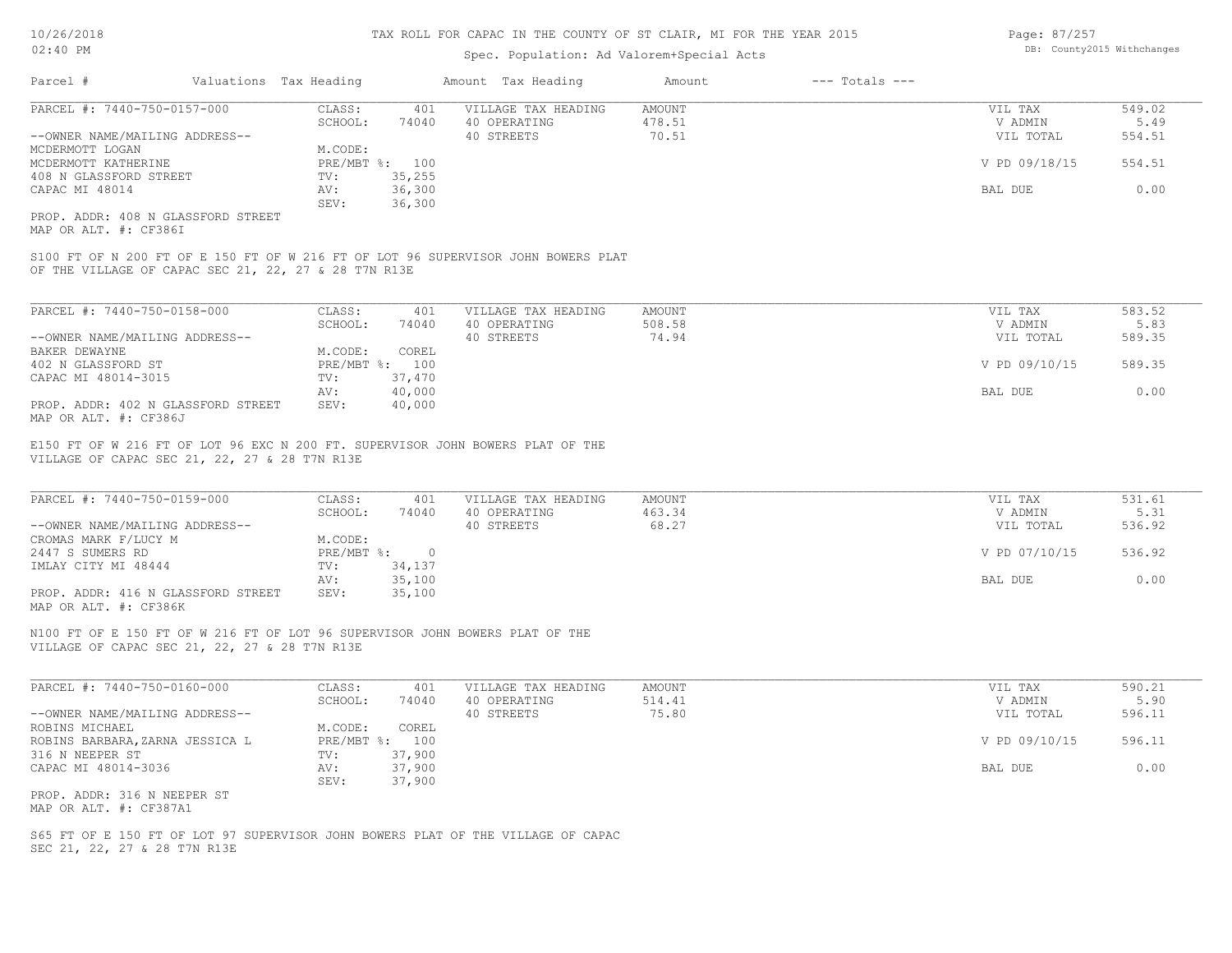### Spec. Population: Ad Valorem+Special Acts

| Page: 88/257 |                            |
|--------------|----------------------------|
|              | DB: County2015 Withchanges |

| Parcel #            |                                | Valuations Tax Heading |        | Amount Tax Heading  | Amount | $---$ Totals $---$ |               |        |
|---------------------|--------------------------------|------------------------|--------|---------------------|--------|--------------------|---------------|--------|
|                     | PARCEL #: 7440-750-0161-000    | CLASS:                 | 401    | VILLAGE TAX HEADING | AMOUNT |                    | VIL TAX       | 613.88 |
|                     |                                | SCHOOL:                | 74040  | 40 OPERATING        | 535.04 |                    | V ADMIN       | 6.13   |
|                     | --OWNER NAME/MAILING ADDRESS-- |                        |        | 40 STREETS          | 78.84  |                    | VIL TOTAL     | 620.01 |
|                     | STERN/LEVERENZ SALLY ANN       | M.CODE:                | COREL  |                     |        |                    |               |        |
| P.O. BOX 539        |                                | $PRE/MBT$ %:           | 100    |                     |        |                    | V PD 09/10/15 | 620.01 |
| CAPAC MI 48014-3036 |                                | TV:                    | 39,420 |                     |        |                    |               |        |
|                     |                                | AV:                    | 42,600 |                     |        |                    | BAL DUE       | 0.00   |
|                     | PROP. ADDR: 320 N NEEPER ST    | SEV:                   | 42,600 |                     |        |                    |               |        |

MAP OR ALT. #: CF387A2

OF CAPAC SEC 21, 22, 27 & 28 T7N R13E N85 FT OF S 150 FT OF E 150 FT OF LOT 97 SUPERVISOR JOHN BOWERS PLAT OF THE VILLAGE

| PARCEL #: 7440-750-0162-000    | CLASS:     | 401    | VILLAGE TAX HEADING | AMOUNT | VIL TAX       | 519.21 |
|--------------------------------|------------|--------|---------------------|--------|---------------|--------|
|                                | SCHOOL:    | 74040  | 40 OPERATING        | 452.53 | V ADMIN       | 5.19   |
| --OWNER NAME/MAILING ADDRESS-- |            |        | 40 STREETS          | 66.68  | VIL TOTAL     | 524.40 |
| GRONE STEVEN                   | M.CODE:    | COREL  |                     |        |               |        |
| GRONE MICHELLE                 | PRE/MBT %: | 100    |                     |        | V PD 09/10/15 | 524.40 |
| 313 N NEEPER ST                | TV:        | 33,341 |                     |        |               |        |
| CAPAC MI 48014                 | AV:        | 37,600 |                     |        | BAL DUE       | 0.00   |
|                                | SEV:       | 37,600 |                     |        |               |        |
| PROP. ADDR: 313 N NEEPER ST    |            |        |                     |        |               |        |

MAP OR ALT. #: CF387B

OF CAPAC SEC 21, 22, 27 & 28 T7N R13E S75 FT OF W 150 FT OF E 366 FT OF LOT 97 SUPERVISOR JOHN BOWERS PLAT OF THE VILLAGE

| PARCEL #: 7440-750-0163-000        | CLASS:       | 401    | VILLAGE TAX HEADING | AMOUNT | VIL TAX       | 554.58 |
|------------------------------------|--------------|--------|---------------------|--------|---------------|--------|
|                                    | SCHOOL:      | 74040  | 40 OPERATING        | 483.36 | V ADMIN       | 5.54   |
| --OWNER NAME/MAILING ADDRESS--     |              |        | 40 STREETS          | 71.22  | VIL TOTAL     | 560.12 |
| WHEELER, CLARENCE/VERNABELL        | M.CODE:      |        |                     |        |               |        |
| 19 SAND LAND DR.                   | $PRE/MBT$ %: | 100    |                     |        | V PD 08/13/15 | 560.12 |
| ATTICA MI 48412                    | TV:          | 35,612 |                     |        |               |        |
|                                    | AV:          | 36,600 |                     |        | BAL DUE       | 0.00   |
| PROP. ADDR: 320 N GLASSFORD STREET | SEV:         | 36,600 |                     |        |               |        |
| MAP OR ALT. #: CF387D/F            |              |        |                     |        |               |        |

 $\mathcal{L}_\mathcal{L} = \mathcal{L}_\mathcal{L} = \mathcal{L}_\mathcal{L} = \mathcal{L}_\mathcal{L} = \mathcal{L}_\mathcal{L} = \mathcal{L}_\mathcal{L} = \mathcal{L}_\mathcal{L} = \mathcal{L}_\mathcal{L} = \mathcal{L}_\mathcal{L} = \mathcal{L}_\mathcal{L} = \mathcal{L}_\mathcal{L} = \mathcal{L}_\mathcal{L} = \mathcal{L}_\mathcal{L} = \mathcal{L}_\mathcal{L} = \mathcal{L}_\mathcal{L} = \mathcal{L}_\mathcal{L} = \mathcal{L}_\mathcal{L}$ 

S91 FT OF N 141 FT OF W 170 FT OF E 536 FT OF LOT 97 SUPERVISOR JOHN BOWERS PLAT OF

THE VILLAGE OF CAPAC SEC 21, 22, 27 & 28 T7N R13E

| PARCEL #: 7440-750-0164-000    | CLASS:       | 401    | VILLAGE TAX HEADING | AMOUNT | VIL TAX       | 649.42 |
|--------------------------------|--------------|--------|---------------------|--------|---------------|--------|
|                                | SCHOOL:      | 74040  | 40 OPERATING        | 566.02 | V ADMIN       | 6.49   |
| --OWNER NAME/MAILING ADDRESS-- |              |        | 40 STREETS          | 83.40  | VIL TOTAL     | 655.91 |
| LOGAN MATTHEW/TRACY            | M.CODE:      | COREL  |                     |        |               |        |
| 317 N NEEPER ST                | $PRE/MBT$ %: | 100    |                     |        | V PD 09/10/15 | 655.91 |
| CAPAC MI 48014-3037            | TV:          | 41,702 |                     |        |               |        |
|                                | AV:          | 45,900 |                     |        | BAL DUE       | 0.00   |
| PROP. ADDR: 317 N NEEPER ST    | SEV:         | 45,900 |                     |        |               |        |
| MAP OR ALT. #: CF387E          |              |        |                     |        |               |        |

OF THE VILLAGE OF CAPAC SEC 21, 22, 27 & 28 T7N R13E N 91 FT OF S 166 FT OF W 150 FT OF E 366 FT OF LOT 97 SUPERVISOR JOHN BOWERS PLAT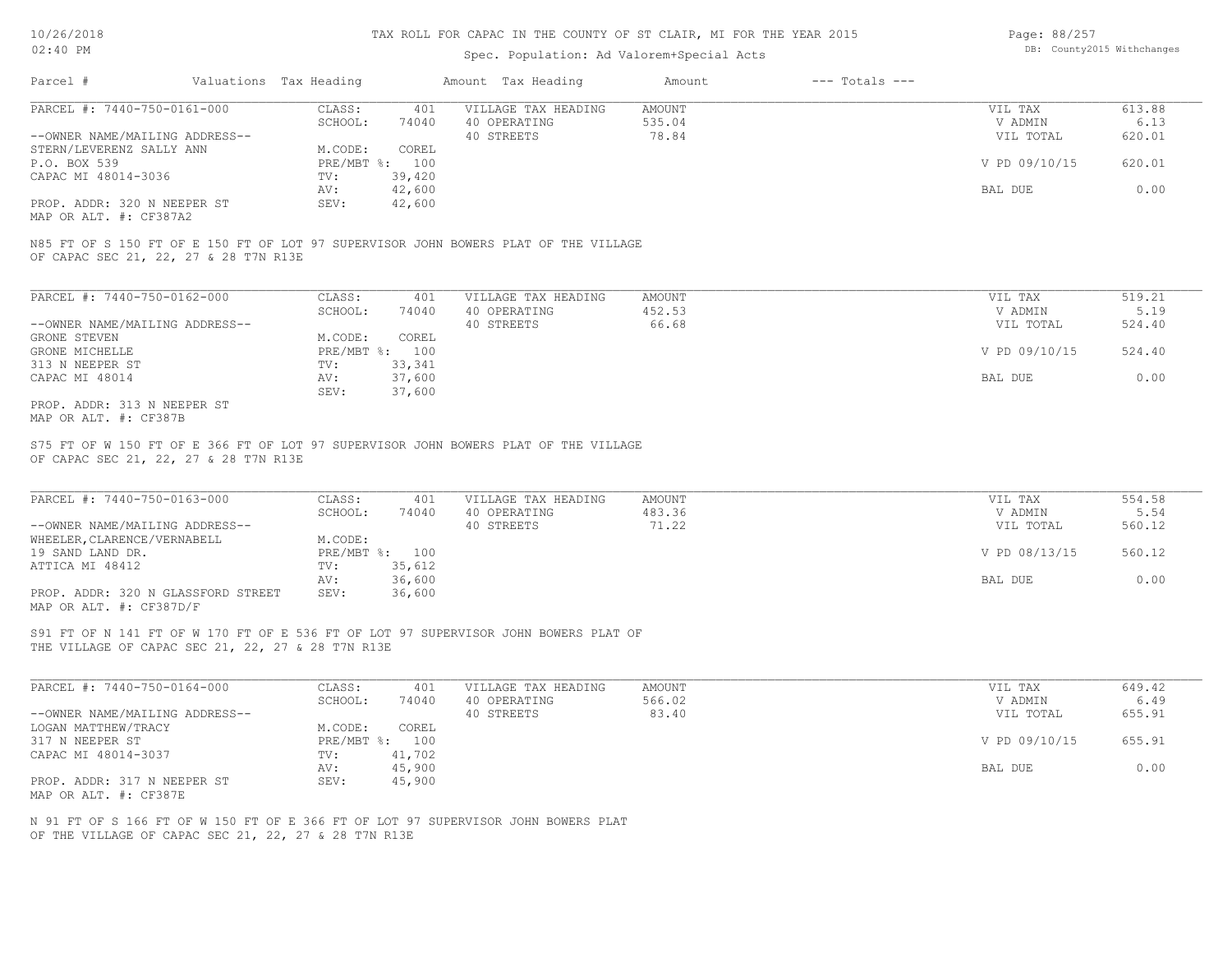### Spec. Population: Ad Valorem+Special Acts

Page: 89/257 DB: County2015 Withchanges

| Parcel #                                                    | Valuations Tax Heading |        | Amount Tax Heading  | Amount | $---$ Totals $---$ |               |        |
|-------------------------------------------------------------|------------------------|--------|---------------------|--------|--------------------|---------------|--------|
| PARCEL #: 7440-750-0165-000                                 | CLASS:                 | 401    | VILLAGE TAX HEADING | AMOUNT |                    | VIL TAX       | 408.19 |
|                                                             | SCHOOL:                | 74040  | 40 OPERATING        | 355.77 |                    | V ADMIN       | 4.08   |
| --OWNER NAME/MAILING ADDRESS--                              |                        |        | 40 STREETS          | 52.42  |                    | VIL TOTAL     | 412.27 |
| ROBBERSTAD TIMOYHY                                          | M.CODE:                |        |                     |        |                    |               |        |
| 1818 N VAN DYKE ROAD                                        | $PRE/MBT$ %:           |        |                     |        |                    | V PD 09/18/15 | 412.27 |
| IMLAY CITY MI 48444                                         | TV:                    | 26,212 |                     |        |                    |               |        |
|                                                             | AV:                    | 27,900 |                     |        |                    | BAL DUE       | 0.00   |
| PROP. ADDR: 316 N GLASSFORD STREET<br>MAP OR ALT. #: CF387F | SEV:                   | 27,900 |                     |        |                    |               |        |

OF CAPAC SEC 21, 22, 27 & 28 T7N R13E S75 FT OF W 170 FT OF E 536 FT OF LOT 97 SUPERVISOR JOHN BOWERS PLAT OF THE VILLAGE

| PARCEL #: 7440-750-0166-000        | CLASS:       | 401    | VILLAGE TAX HEADING | AMOUNT | VIL TAX       | 420.86 |
|------------------------------------|--------------|--------|---------------------|--------|---------------|--------|
|                                    | SCHOOL:      | 74040  | 40 OPERATING        | 366.81 | V ADMIN       | 4.20   |
| --OWNER NAME/MAILING ADDRESS--     |              |        | 40 STREETS          | 54.05  | VIL TOTAL     | 425.06 |
| SHULL BRAIN                        | M.CODE:      |        |                     |        |               |        |
| SHULL WILLIAM T/RANDY & GRIFFITH B | $PRE/MBT$ %: |        |                     |        | V PD 09/09/15 | 200.00 |
| 3520 CAPAC RD                      | TV:          | 27,025 |                     |        |               |        |
| CAPAC MI 48014                     | AV:          | 31,500 |                     |        | BAL DUE       | 225.06 |
|                                    | SEV:         | 31,500 |                     |        |               |        |
| PROP. ADDR: 401 N MAIN ST          |              |        |                     |        |               |        |

MAP OR ALT. #: CF388

R13E LOT 98 SUPERVISOR JOHN BOWERS PLAT OF THE VILLAGE OF CAPAC SEC 21, 22, 27 & 28 T7N

| PARCEL #: 7440-750-0167-000    | CLASS:  | 401            | VILLAGE TAX HEADING | AMOUNT | VIL TAX       | 458.13 |
|--------------------------------|---------|----------------|---------------------|--------|---------------|--------|
|                                | SCHOOL: | 74040          | 40 OPERATING        | 399.30 | V ADMIN       | 4.58   |
| --OWNER NAME/MAILING ADDRESS-- |         |                | 40 STREETS          | 58.83  | VIL TOTAL     | 462.71 |
| ROBERTS CAROL                  | M.CODE: | COREL          |                     |        |               |        |
| 405 N MAIN ST                  |         | PRE/MBT %: 100 |                     |        | V PD 09/10/15 | 462.71 |
| CAPAC MI 48014-3149            | TV:     | 29,419         |                     |        |               |        |
|                                | AV:     | 33,500         |                     |        | BAL DUE       | 0.00   |
| PROP. ADDR: 405 N MAIN ST      | SEV:    | 33,500         |                     |        |               |        |
|                                |         |                |                     |        |               |        |

MAP OR ALT. #: CF389

R13E LOT 99 SUPERVISOR JOHN BOWERS PLAT OF THE VILLAGE OF CAPAC SEC 21, 22, 27 & 28 T7N

| PARCEL #: 7440-750-0168-000    | CLASS:  | 401            | VILLAGE TAX HEADING | AMOUNT | VIL TAX       | 546.61 |
|--------------------------------|---------|----------------|---------------------|--------|---------------|--------|
|                                | SCHOOL: | 74040          | 40 OPERATING        | 476.41 | V ADMIN       | 5.46   |
| --OWNER NAME/MAILING ADDRESS-- |         |                | 40 STREETS          | 70.20  | VIL TOTAL     | 552.07 |
| DAVIS WILLIAM N JR             | M.CODE: | 00CSB          |                     |        |               |        |
| 681 HOLMES RD                  |         | PRE/MBT %: 100 |                     |        | V PD 07/10/15 | 552.07 |
| ALLENTON MI 48002              | TV:     | 35,100         |                     |        |               |        |
|                                | AV:     | 35,100         |                     |        | BAL DUE       | 0.00   |
| PROP. ADDR: 407 N MAIN ST      | SEV:    | 35,100         |                     |        |               |        |
| MAP OR ALT. #: CF390           |         |                |                     |        |               |        |

R13E LOT 100 SUPERVISOR JOHN BOWERS PLAT OF THE VILLAGE OF CAPAC SEC 21, 22, 27 & 28 T7N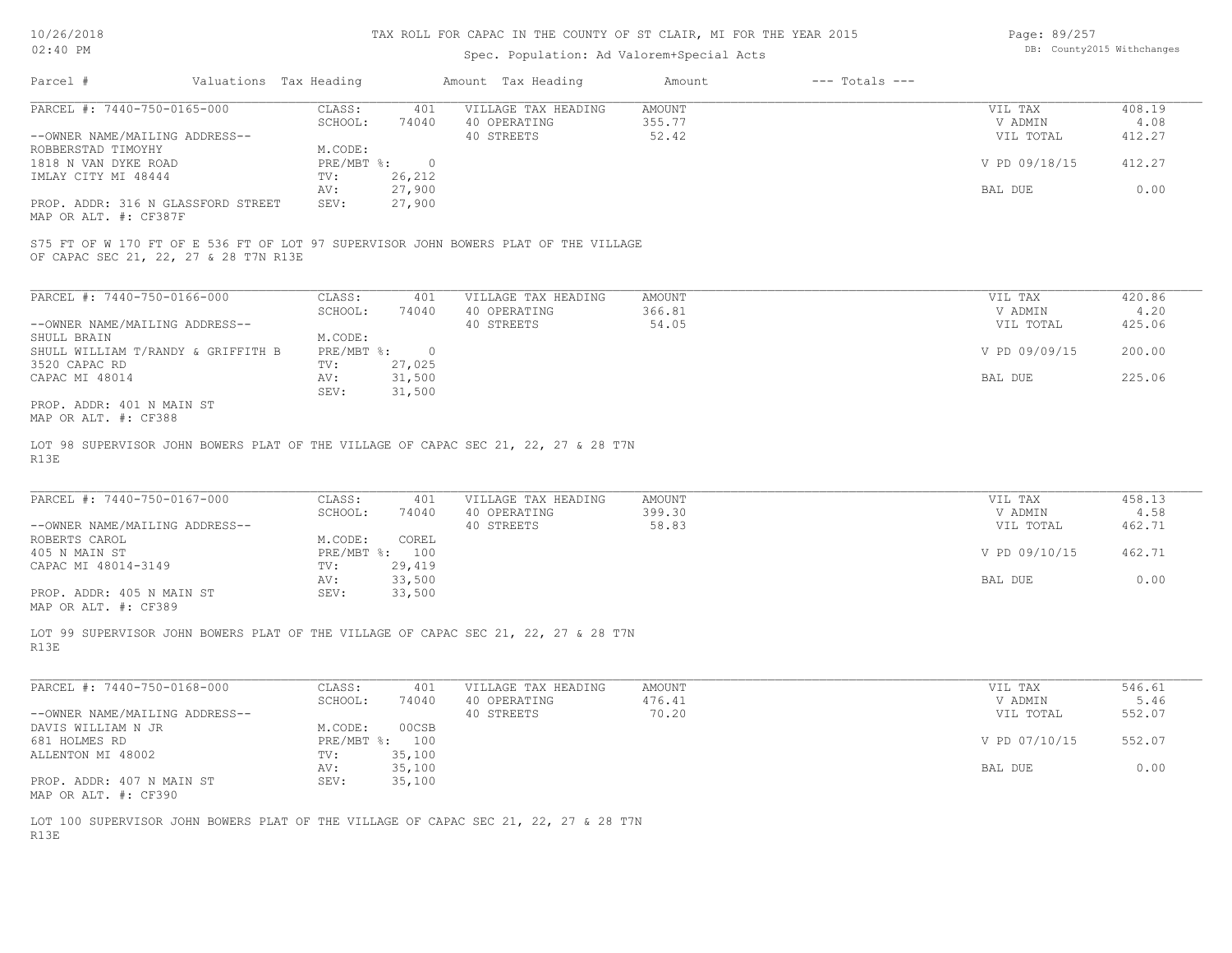## Spec. Population: Ad Valorem+Special Acts

Page: 90/257 DB: County2015 Withchanges

| Parcel #                       | Valuations Tax Heading |        | Amount Tax Heading  | Amount | $---$ Totals $---$ |               |        |
|--------------------------------|------------------------|--------|---------------------|--------|--------------------|---------------|--------|
| PARCEL #: 7440-750-0169-000    | CLASS:                 | 401    | VILLAGE TAX HEADING | AMOUNT |                    | VIL TAX       | 599.56 |
|                                | SCHOOL:                | 74040  | 40 OPERATING        | 522.56 |                    | V ADMIN       | 5.99   |
| --OWNER NAME/MAILING ADDRESS-- |                        |        | 40 STREETS          | 77.00  |                    | VIL TOTAL     | 605.55 |
| FRANCKOWIAK GERARD L           | M.CODE:                |        |                     |        |                    |               |        |
| FRANCKOWIAK LINDA R            | PRE/MBT %:             |        |                     |        |                    | V PD 08/26/15 | 605.55 |
| 13881 BURT RD                  | TV:                    | 38,500 |                     |        |                    |               |        |
| ALLENTON MI 48002              | AV:                    | 38,500 |                     |        |                    | BAL DUE       | 0.00   |
|                                | SEV:                   | 38,500 |                     |        |                    |               |        |
| PROP. ADDR: 409 N MAIN ST      |                        |        |                     |        |                    |               |        |

MAP OR ALT. #:

LOT 101 SUPERVISOR JOHN BOWERS PLAT OF THE VILLAGE OF CAPAC

| PARCEL #: 7440-750-0170-000    | CLASS:     | 401    | VILLAGE TAX HEADING | AMOUNT | 609.24<br>VIL TAX       |  |
|--------------------------------|------------|--------|---------------------|--------|-------------------------|--|
|                                | SCHOOL:    | 74040  | 40 OPERATING        | 531.00 | 6.09<br>V ADMIN         |  |
| --OWNER NAME/MAILING ADDRESS-- |            |        | 40 STREETS          | 78.24  | 615.33<br>VIL TOTAL     |  |
| GUNN RUSSELL                   | M.CODE:    |        |                     |        |                         |  |
| GUNN CAROL                     | PRE/MBT %: | 100    |                     |        | V PD 08/13/15<br>615.33 |  |
| 413 N MAIN                     | TV:        | 39,122 |                     |        |                         |  |
| CAPAC MI 48014                 | AV:        | 42,800 |                     |        | 0.00<br>BAL DUE         |  |
|                                | SEV:       | 42,800 |                     |        |                         |  |
| PROP. ADDR: 413 N MAIN ST      |            |        |                     |        |                         |  |

MAP OR ALT. #: CF392A

22, 27 & 28 T7N R13E LOT 102 EXC W 140 FT. SUPERVISOR JOHN BOWERS PLAT OF THE VILLAGE OF CAPAC SEC 21,

| PARCEL #: 7440-750-0171-000    | CLASS:  | 401            | VILLAGE TAX HEADING | AMOUNT | VIL TAX       | 745.88 |
|--------------------------------|---------|----------------|---------------------|--------|---------------|--------|
|                                | SCHOOL: | 74040          | 40 OPERATING        | 650.09 | V ADMIN       | 7.45   |
| --OWNER NAME/MAILING ADDRESS-- |         |                | 40 STREETS          | 95.79  | VIL TOTAL     | 753.33 |
| BUZZELL SCOTT E                | M.CODE: | WELLS          |                     |        |               |        |
| BUZZELL JANET M                |         | PRE/MBT %: 100 |                     |        | V PD 08/31/15 | 753.33 |
| 420 N NEEPER ST                | TV:     | 47,896         |                     |        |               |        |
| CAPAC MI 48014-3039            | AV:     | 49,600         |                     |        | BAL DUE       | 0.00   |
|                                | SEV:    | 49,600         |                     |        |               |        |
| PROP. ADDR: 420 N NEEPER ST    |         |                |                     |        |               |        |

MAP OR ALT. #: CF392B

BOWERS PLAT OF THE VILLAGE OF CAPAC SEC 21, 22, 27 & 28 T7N R13E W140 FT OF LOTS 102 & 103 & E 20 FT OF S 150 FT OF LOT 95 ADJ. SUPERVISOR JOHN

| PARCEL #: 7440-750-0172-000    | CLASS:     | 401    | VILLAGE TAX HEADING | AMOUNT | VIL TAX       | 518.94 |
|--------------------------------|------------|--------|---------------------|--------|---------------|--------|
|                                | SCHOOL:    | 74040  | 40 OPERATING        | 452.30 | V ADMIN       | 5.18   |
| --OWNER NAME/MAILING ADDRESS-- |            |        | 40 STREETS          | 66.64  | VIL TOTAL     | 524.12 |
| LEMIER RODDY A<br>TRUST        | M.CODE:    | WELLS  |                     |        |               |        |
| 415 N MAIN ST                  | PRE/MBT %: |        |                     |        | V PD 08/31/15 | 524.12 |
| CAPAC MI 48014                 | TV:        | 33,324 |                     |        |               |        |
|                                | AV:        | 36,600 |                     |        | BAL DUE       | 0.00   |
| PROP. ADDR: 415 N MAIN ST      | SEV:       | 36,600 |                     |        |               |        |
| MAP OR ALT. #: CF393           |            |        |                     |        |               |        |

LOT 103 EXC W 140 FT. SUPERVISOR JOHN BOWERS PLAT OF THE VILLAGE OF CAPAC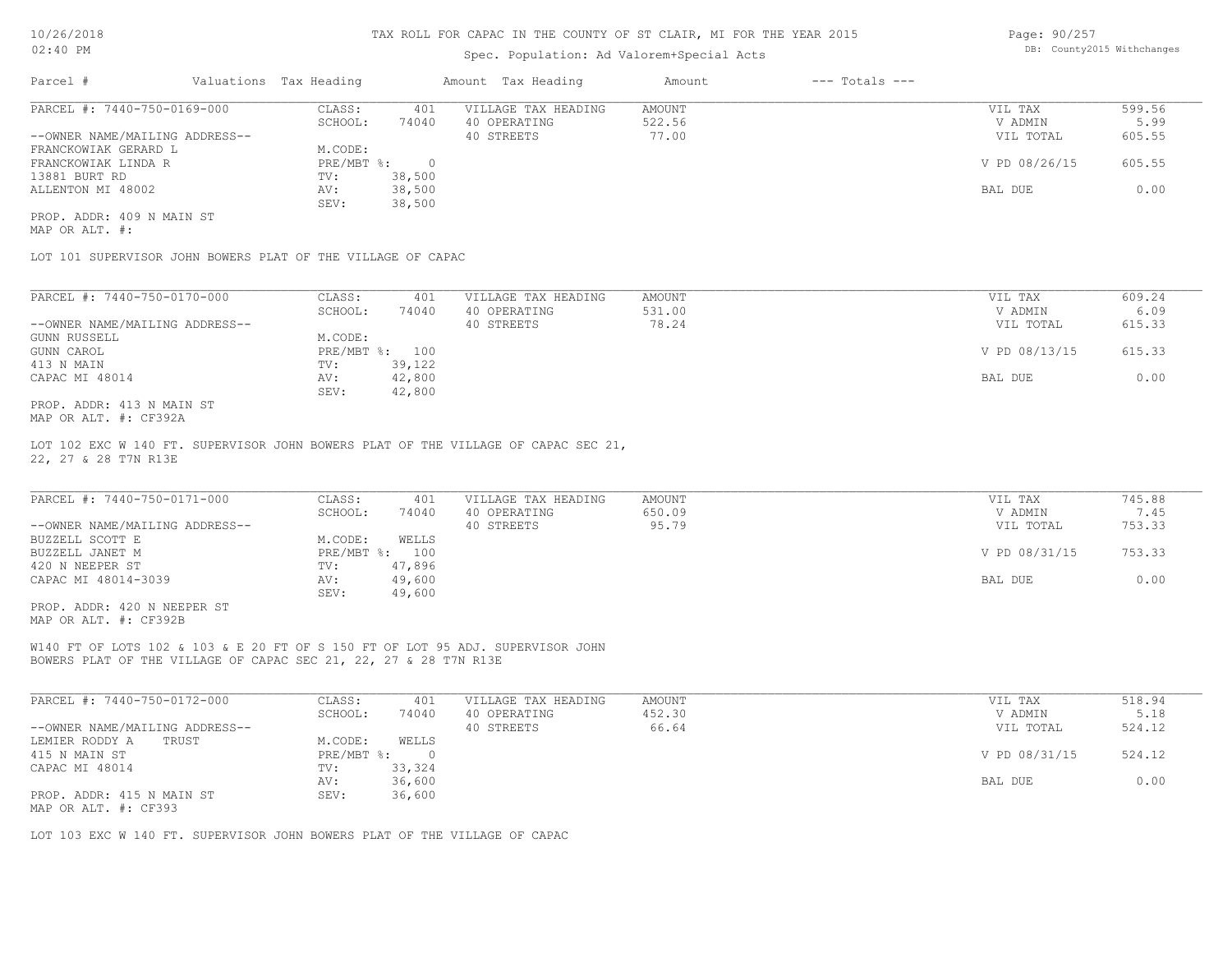### Spec. Population: Ad Valorem+Special Acts

| Parcel #                       | Valuations Tax Heading |        | Amount Tax Heading  | Amount | $---$ Totals $---$ |               |        |
|--------------------------------|------------------------|--------|---------------------|--------|--------------------|---------------|--------|
| PARCEL #: 7440-750-0173-000    | CLASS:                 | 401    | VILLAGE TAX HEADING | AMOUNT |                    | VIL TAX       | 738.16 |
|                                | SCHOOL:                | 74040  | 40 OPERATING        | 643.36 |                    | V ADMIN       | 7.38   |
| --OWNER NAME/MAILING ADDRESS-- |                        |        | 40 STREETS          | 94.80  |                    | VIL TOTAL     | 745.54 |
| CARKUFF DAVID R                | M.CODE:                |        |                     |        |                    |               |        |
| CARKUFF KRISTINE A             | PRE/MBT %:             |        |                     |        |                    | V PD 09/18/15 | 745.54 |
| 13011 BURT RD                  | TV:                    | 47,400 |                     |        |                    |               |        |
| MEMPHIS MI 48041               | AV:                    | 47,400 |                     |        |                    | BAL DUE       | 0.00   |
|                                | SEV:                   | 47,400 |                     |        |                    |               |        |
| PROP. ADDR: 503 N MAIN ST      |                        |        |                     |        |                    |               |        |

MAP OR ALT. #: CF394/400

THE VILLAGE OF CAPAC SEC 21, 22, 27 & 28 T7N R13E LOT 104 & N 75 FT OF S 225 FT OF E 20 FT OF LOT 95 SUPERVISOR JOHN BOWERS PLAT OF

| PARCEL #: 7440-750-0175-000    | CLASS:     | 705   | VILLAGE TAX HEADING | AMOUNT | VIL TAX   | 0.00 |
|--------------------------------|------------|-------|---------------------|--------|-----------|------|
|                                | SCHOOL:    | 74040 | 40 OPERATING        | 0.00   | V ADMIN   | 0.00 |
| --OWNER NAME/MAILING ADDRESS-- |            |       | 40 STREETS          | 0.00   | VIL TOTAL | 0.00 |
| GRAND TRUNK R.R. CO            | M.CODE:    |       |                     |        |           |      |
| 1333 BREWERY PARK BLVD         | PRE/MBT %: |       |                     |        | BAL DUE   | 0.00 |
| PROP MANAGEMENT DEPT           | TV:        |       |                     |        |           |      |
| DETROIT MI 48207               | AV:        |       |                     |        |           |      |
|                                | SEV:       |       |                     |        |           |      |
| PROP. ADDR: 108 RAILROAD ST    |            |       |                     |        |           |      |
|                                |            |       |                     |        |           |      |

MAP OR ALT. #: CF500

SEC 28 T7N R13E TH SELY ON SAID S LINE 340.5 FT TO WLY ST LINE, TH NLY 67.9 FT TO BEG. 12285 SQ FT. 16 FT, TH WLY 163 FT TO A PTE 140.9 FT SWLY OF SAID C.L., TH SLY 6.15 FT TO S LINE, BEG ON WLY LINE OF MAIN ST, 79.9 FT S OF C.L. OF MAIN TRACK, TH WLY 174 FT, TH SLY

| PARCEL #: 7440-750-0176-000    | CLASS:     | 705   | VILLAGE TAX HEADING | AMOUNT | VIL TAX   | 0.00 |
|--------------------------------|------------|-------|---------------------|--------|-----------|------|
|                                | SCHOOL:    | 74040 | 40 OPERATING        | 0.00   | V ADMIN   | 0.00 |
| --OWNER NAME/MAILING ADDRESS-- |            |       | 40 STREETS          | 0.00   | VIL TOTAL | 0.00 |
| G.T.W.R.R. CO                  | M.CODE:    |       |                     |        |           |      |
| 1333 BREWERY PARK BLVD         | PRE/MBT %: |       |                     |        | BAL DUE   | 0.00 |
| PROP MANAGMENT DEPT            | TV:        |       |                     |        |           |      |
| DETROIT MI 48207               | AV:        |       |                     |        |           |      |
|                                | SEV:       |       |                     |        |           |      |
| PROP. ADDR: CAPAC RD           |            |       |                     |        |           |      |

MAP OR ALT. #: CF501

SEC 28 T7N R13E DEG 24 1/2 MIN E 218.11 FT, TH S 5 DEG 35 1/2 MIN W 33.15 FT TO BEG. 3615.17 SO FT. JOHN BOWERS PLAT OF THE VILLAGE OF CAPAC, TH N 82 DEG 1/2 MIN W 203.1 FT, TH S 84 BEG N 82 DEG 1/2 MIN W 340.5 FT FROM INT OF W LINE MAIN ST & N LINE OF LOT 83 SUP.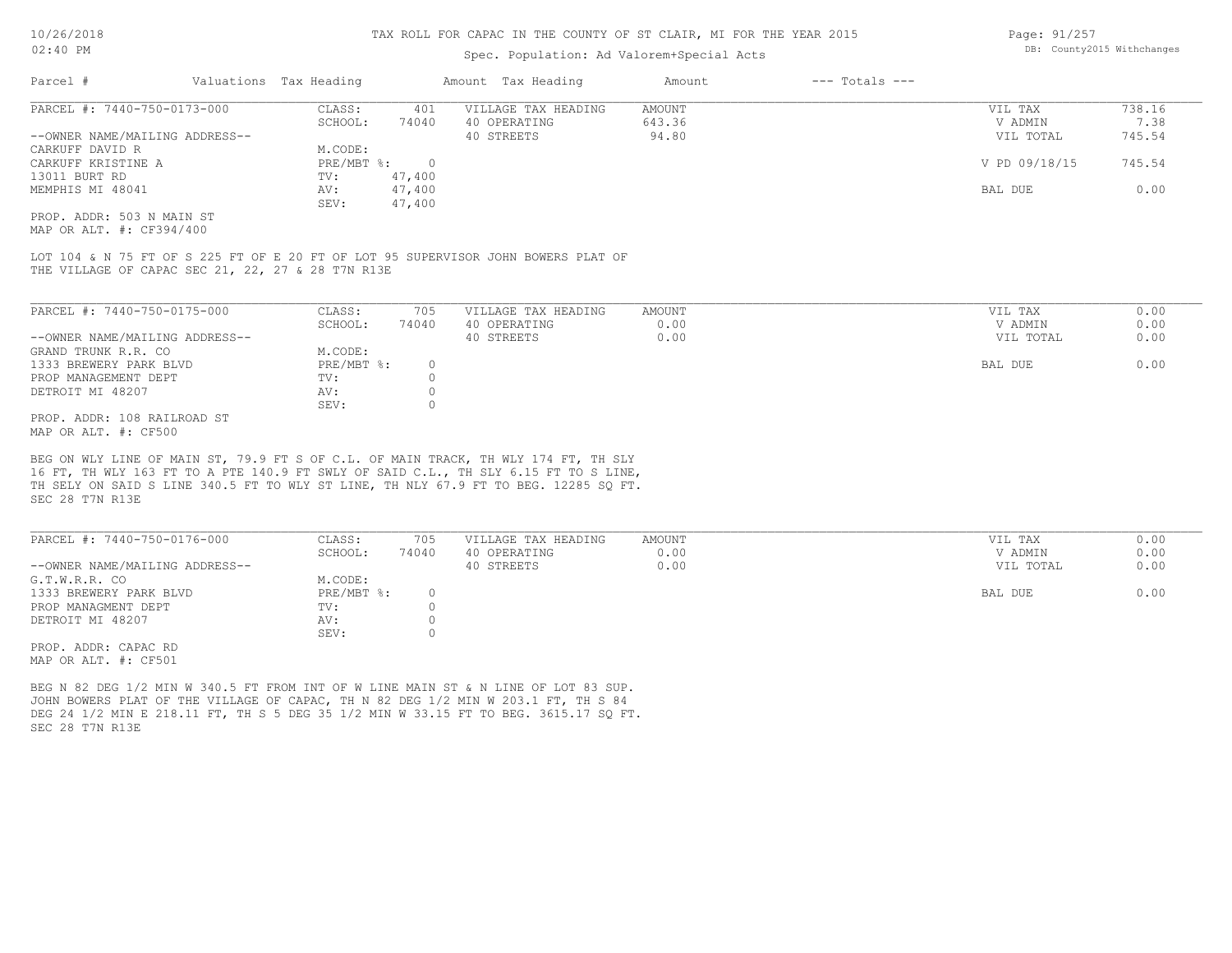## Spec. Population: Ad Valorem+Special Acts

| Parcel #                       | Valuations Tax Heading |       | Amount Tax Heading  | Amount | $---$ Totals $---$ |           |      |
|--------------------------------|------------------------|-------|---------------------|--------|--------------------|-----------|------|
| PARCEL #: 7440-750-0177-000    | CLASS:                 | 705   | VILLAGE TAX HEADING | AMOUNT |                    | VIL TAX   | 0.00 |
|                                | SCHOOL:                | 74040 | 40 OPERATING        | 0.00   |                    | V ADMIN   | 0.00 |
| --OWNER NAME/MAILING ADDRESS-- |                        |       | 40 STREETS          | 0.00   |                    | VIL TOTAL | 0.00 |
| G.T.W.R.R. CO                  | M.CODE:                |       |                     |        |                    |           |      |
| 1333 BREWERY PARK BLVD         | PRE/MBT %:             |       |                     |        |                    | BAL DUE   | 0.00 |
| PROP MANAGMENT DEPT            | TV:                    |       |                     |        |                    |           |      |
| DETROIT MI 48207               | AV:                    |       |                     |        |                    |           |      |
|                                | SEV:                   |       |                     |        |                    |           |      |
| PROP. ADDR: CAPAC RD           |                        |       |                     |        |                    |           |      |
| MAP OR ALT. #: CF502           |                        |       |                     |        |                    |           |      |

SEC 28 T7N R13E C.L. W BD TRACK, TH S 18 FT, TH W 36 FT, TH N 18 FT TH E 36 FT TO BEG. 11140 SQ FT. 95 FT, TH NLY 31 FT, TO BEG. ALSO SITE B BEG ON W MAIN ST 73.5 FT S OF ITS INT WITH 100 FT, TH SLY 10 FT TH ELY 10 FT, TH SLY 8 FT, TH ELY 62 FT, TH NLY 8 FT, TH ELY R.A. 35.8 FT TO BEG, TH WLY WITH TRACK 404, 271 FT, TH SLY AT R.A. 34 FT, TH ELY SITE A COM AT W LINE MAIN ST & C.L. W BD MAIN TRACK TH WLY 54 FT ON C.L. TH SLY AT

| PARCEL #: 7440-755-0002-000    | CLASS:       | 201     | VILLAGE TAX HEADING | AMOUNT   | VIL TAX       | 1,868.76 |
|--------------------------------|--------------|---------|---------------------|----------|---------------|----------|
|                                | SCHOOL:      | 74040   | 40 OPERATING        | 1,628.76 | V ADMIN       | 18.68    |
| --OWNER NAME/MAILING ADDRESS-- |              |         | 40 STREETS          | 240.00   | VIL TOTAL     | 1,887.44 |
| TWF, L.L.C.                    | M.CODE:      |         |                     |          |               |          |
| 69245 BURKE DR                 | $PRE/MBT$ %: |         |                     |          | V PD 09/18/15 | 1,887.44 |
| RICHMOND MI 48062              | TV:          | 120,000 |                     |          |               |          |
|                                | AV:          | 120,000 |                     |          | BAL DUE       | 0.00     |
| PROP. ADDR: 4334 N CAPAC RD    | SEV:         | 120,000 |                     |          |               |          |
| MAP OR ALT. #: 401/420         |              |         |                     |          |               |          |

R13E 99.50',TH W 150' TO BEG SUPERVISOR JOHN BOWERS PLAT OF W 1/2 OF NW 1/4 SEC 22 T7N BOWER'S PLAT OF W 1/2 OF NW 1/4 SEC 22, TH NO^27'W 99.50',TH E 150',TH SO^27'E PART OF LOTS 2,3 & 4 DESC AS BEG NO^27'W 395.50' FROM SW COR OF SUPERVISOR JOHN

| PARCEL #: 7440-755-0003-000    | CLASS:     | 202    | VILLAGE TAX HEADING | AMOUNT | VIL TAX       | 208.67 |
|--------------------------------|------------|--------|---------------------|--------|---------------|--------|
|                                | SCHOOL:    | 74040  | 40 OPERATING        | 181.87 | V ADMIN       | 2.08   |
| --OWNER NAME/MAILING ADDRESS-- |            |        | 40 STREETS          | 26.80  | VIL TOTAL     | 210.75 |
| TWF, L.L.C.                    | M.CODE:    |        |                     |        |               |        |
| 69245 BURKE DR                 | PRE/MBT %: |        |                     |        | V PD 09/18/15 | 210.75 |
| RICHMOND MI 48062              | TV:        | 13,400 |                     |        |               |        |
|                                | AV:        | 13,400 |                     |        | BAL DUE       | 0.00   |
| PROP. ADDR: CAPAC RD.          | SEV:       | 13,400 |                     |        |               |        |
| MAP OR ALT. #: 421             |            |        |                     |        |               |        |

1/2 OF NW 1/4 SEC 22 T7N R13E 100.11',TH S39^3'47"E 256.95',TH W 410.47' TO BEG SUPERVISOR JOHN BOWER'S PLAT OF W PLAT OF W 1/2 OF NW 1/4 SEC 22, TH NO^27'W 100',TH E 150',TH NO^27'W 99.50',TH E PART OF LOTS 2,3, & 4 DESC AS BEG NO^27'W 295.50' FROM SW COR OF SUP JOHN BOWERS

Page: 92/257 DB: County2015 Withchanges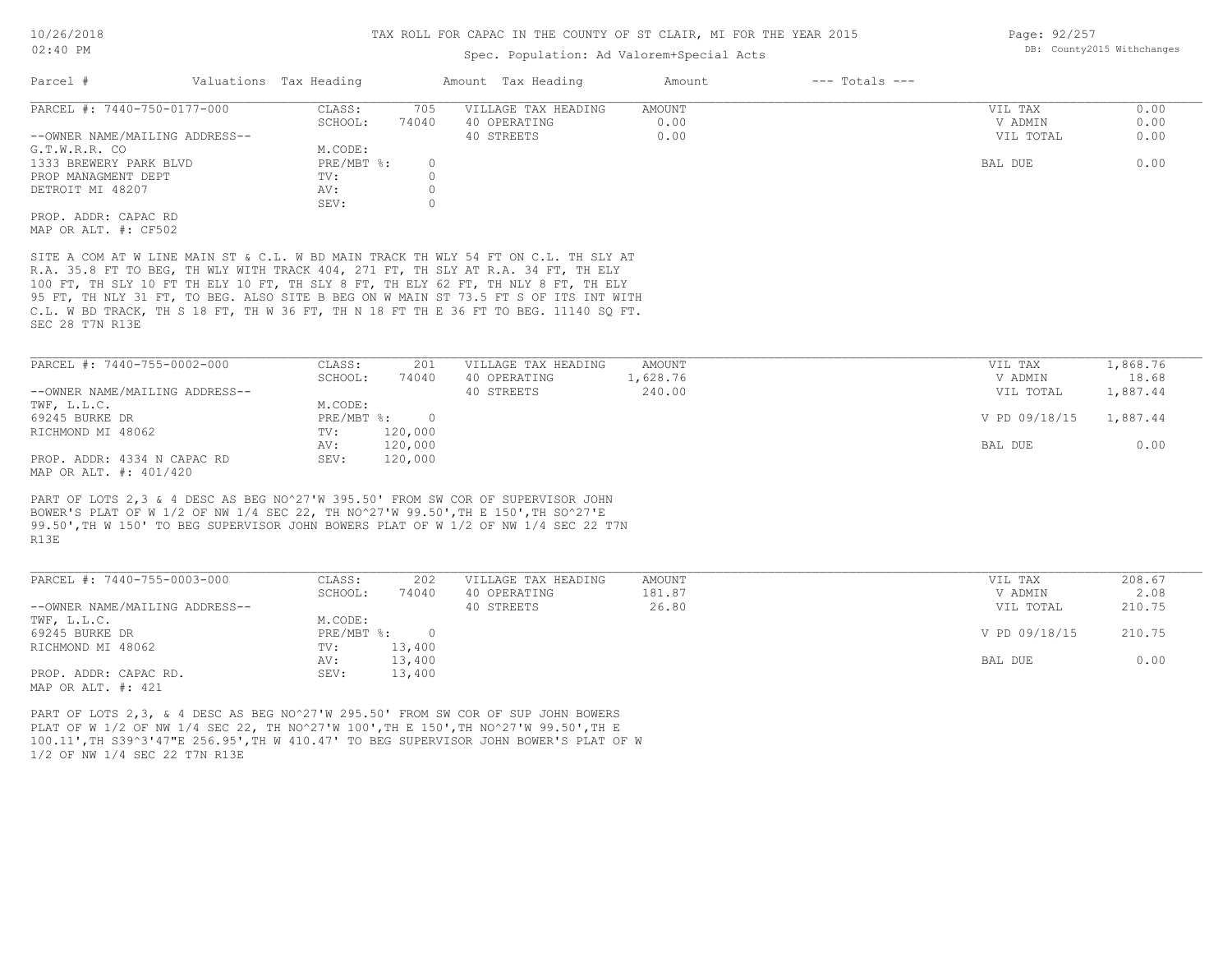# Spec. Population: Ad Valorem+Special Acts

| Page: 93/257 |                            |
|--------------|----------------------------|
|              | DB: County2015 Withchanges |

| Parcel #                                                                                                                                                                                                 | Valuations Tax Heading |                                                                                                                                  | Amount Tax Heading                                                               | Amount                           | $---$ Totals $---$ |                                                             |                                                            |
|----------------------------------------------------------------------------------------------------------------------------------------------------------------------------------------------------------|------------------------|----------------------------------------------------------------------------------------------------------------------------------|----------------------------------------------------------------------------------|----------------------------------|--------------------|-------------------------------------------------------------|------------------------------------------------------------|
| PARCEL #: 7440-755-0004-000<br>--OWNER NAME/MAILING ADDRESS--<br>TOSCH RAY LT,<br>TOSCH BARBARA LT,<br>15536 IMLAY CITY RD<br>Capac MI 48014-2502<br>PROP. ADDR: 4344 CAPAC RD<br>MAP OR ALT. #: 422/475 |                        | CLASS:<br>401<br>SCHOOL:<br>74040<br>M.CODE:<br>PRE/MBT %:<br>$\overline{0}$<br>50,800<br>TV:<br>50,900<br>AV:<br>50,900<br>SEV: | VILLAGE TAX HEADING<br>40 OPERATING<br>40 STREETS                                | AMOUNT<br>689.50<br>101.60       |                    | VIL TAX<br>V ADMIN<br>VIL TOTAL<br>V PD 07/10/15<br>BAL DUE | 791.10<br>7.91<br>799.01<br>799.01<br>0.00                 |
| OF NW 1/4 SEC 22 T7N R13E                                                                                                                                                                                |                        |                                                                                                                                  | THAT PART OF LOT 5 LYING SW'LY OF THE C/L OF M-21 SUPV JOHN BOWERS PLAT OF W 1/2 |                                  |                    |                                                             |                                                            |
| PARCEL #: 7440-900-1001-002<br>--OWNER NAME/MAILING ADDRESS--<br>KEIHIN MICHIGAN MANUFACTURING, LLC<br>14898 KOEHN RD.<br>CAPAC MI 48014                                                                 |                        | CLASS:<br>305<br>SCHOOL:<br>74040<br>M.CODE:<br>$PRE/MBT$ $\div$<br>$\overline{0}$<br>3,563,900<br>TV:                           | VILLAGE TAX HEADING<br>40 OPERATING<br>40 STREETS                                | AMOUNT<br>24, 184.62<br>3,563.90 |                    | VIL TAX<br>V ADMIN<br>VIL TOTAL<br>V PD 08/19/15            | $\overline{27,748.52}$<br>277.48<br>28,026.00<br>28,026.00 |
| PROP. ADDR: 14898 KOEHN RD<br>MAP OR ALT. #:                                                                                                                                                             |                        | 3,563,900<br>AV:<br>SEV: 3,563,900                                                                                               |                                                                                  |                                  |                    | BAL DUE                                                     | 0.00                                                       |
| IFT #2007-247 EXPIRATION 12-30-2019                                                                                                                                                                      |                        |                                                                                                                                  |                                                                                  |                                  |                    |                                                             |                                                            |
| PARCEL #: 7440-900-1001-003<br>--OWNER NAME/MAILING ADDRESS--<br>KEIHIN MICHIGAN MANUFACTURING, LLC                                                                                                      |                        | CLASS:<br>305<br>SCHOOL:<br>74040<br>M.CODE:                                                                                     | VILLAGE TAX HEADING<br>40 OPERATING<br>40 STREETS                                | AMOUNT<br>514.37<br>75.80        |                    | VIL TAX<br>V ADMIN<br>VIL TOTAL                             | 590.17<br>5.90<br>596.07                                   |
| 14898 KOEHN RD.<br>CAPAC MI 48014                                                                                                                                                                        |                        | $\overline{0}$<br>PRE/MBT %:<br>75,800<br>TV:<br>75,800<br>AV:                                                                   |                                                                                  |                                  |                    | V PD 08/19/15<br>BAL DUE                                    | 596.07<br>0.00                                             |
| PROP. ADDR: 14898 KOEHN RD<br>MAP OR ALT. #:                                                                                                                                                             |                        | 75,800<br>SEV:                                                                                                                   |                                                                                  |                                  |                    |                                                             |                                                            |
| PARCEL #: 7440-901-1001-002<br>--OWNER NAME/MAILING ADDRESS--<br>KEIHIN MICHIGAN MANUFACTURING, LLC                                                                                                      |                        | CLASS:<br>352<br>SCHOOL:<br>74040<br>M.CODE:                                                                                     | VILLAGE TAX HEADING<br>40 OPERATING<br>40 STREETS                                | AMOUNT<br>12,470.80<br>1,837.72  |                    | VIL TAX<br>V ADMIN<br>VIL TOTAL                             | 14,308.52<br>143.08<br>14,451.60                           |
| 14898 KOEHN RD.<br>CAPAC MI 48014                                                                                                                                                                        |                        | PRE/MBT %: 100<br>1,837,725<br>TV:                                                                                               |                                                                                  |                                  |                    | V PD 08/19/15                                               | 14,451.60                                                  |
| PROP. ADDR: 14898 KOEHN RD<br>MAP OR ALT. #:                                                                                                                                                             |                        | 1,837,725<br>AV:<br>SEV: 1,837,725                                                                                               |                                                                                  |                                  |                    | BAL DUE                                                     | 0.00                                                       |

IFT PERSONAL #2007-247 EXPIRATION 12-30-2019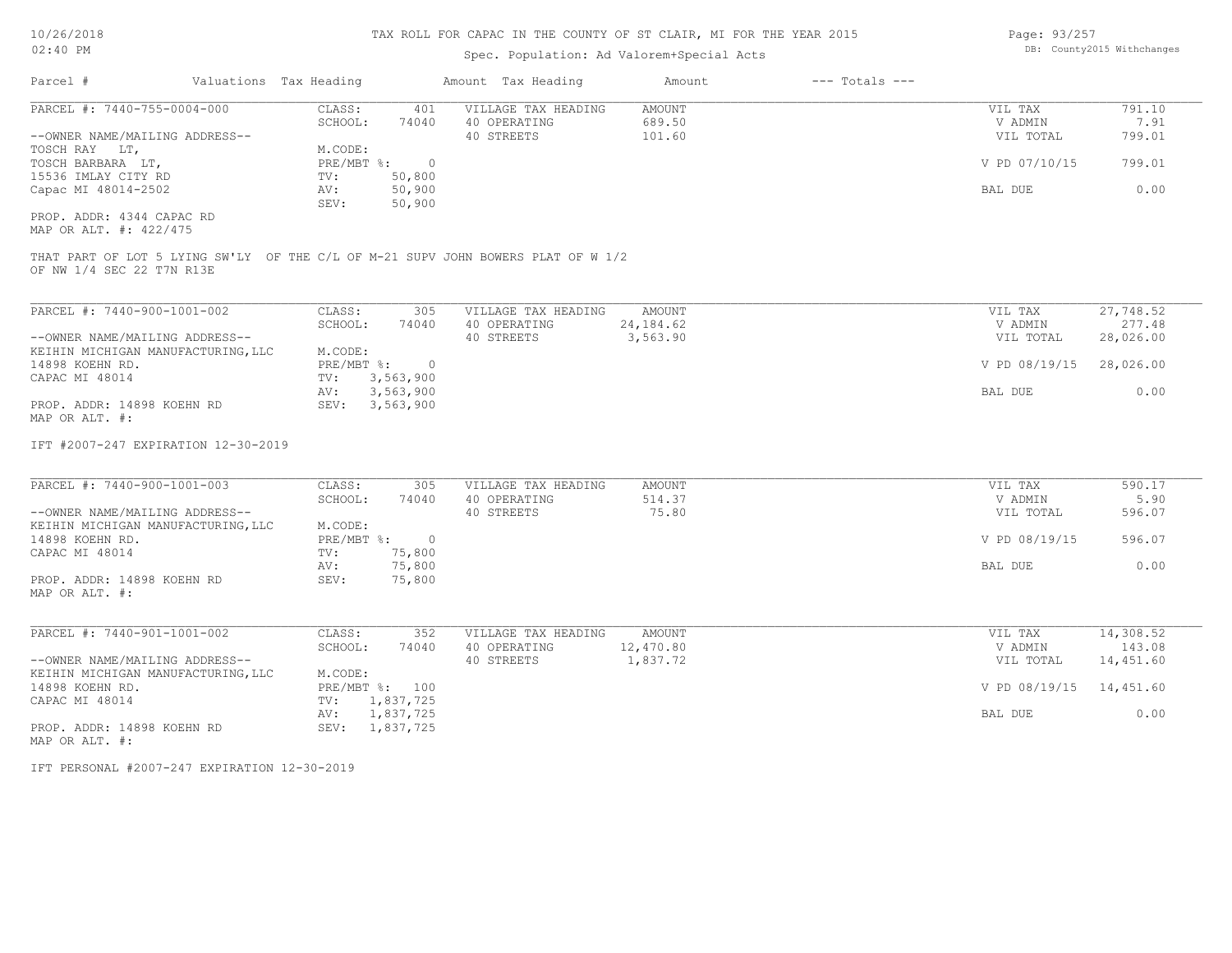# 10/26/2018 02:40 PM

## TAX ROLL FOR CAPAC IN THE COUNTY OF ST CLAIR, MI FOR THE YEAR 2015

# Spec. Population: Ad Valorem+Special Acts

Parcel # Valuations Tax Heading Amount Tax Heading Amount --- Totals ---

| Page: 94/257 |                            |
|--------------|----------------------------|
|              | DB: County2015 Withchanges |

| PROP. ADDR: 14898 KOEHN RD<br>SEV:<br>364,467<br>CLASS:<br>13,886.42<br>352<br>VILLAGE TAX HEADING<br>AMOUNT<br>VIL TAX<br>SCHOOL:<br>12,102.91<br>138.86<br>74040<br>40 OPERATING<br>V ADMIN<br>40 STREETS<br>1,783.51<br>14,025.28<br>VIL TOTAL<br>M.CODE:<br>PRE/MBT %: 100<br>V PD 08/19/15<br>14,025.28<br>CAPAC MI 48014<br>1,783,513<br>TV:<br>1,783,513<br>0.00<br>BAL DUE<br>AV:<br>SEV:<br>1,783,513<br>795.71<br>CLASS:<br>VILLAGE TAX HEADING<br><b>AMOUNT</b><br>VIL TAX<br>401<br>693.52<br>7.95<br>SCHOOL:<br>74040<br>40 OPERATING<br>V ADMIN<br>40 STREETS<br>102.19<br>803.66<br>VIL TOTAL<br>M.CODE:<br>PRE/MBT %: 100<br>V PD 09/18/15<br>803.66<br>CAPAC MI 48014<br>51,096<br>TV:<br>54,400<br>0.00<br>AV:<br>BAL DUE<br>SEV:<br>54,400<br>UNIT 1 DEER PARK ESTATES CONDOMINIUM ST CLAIR COUNTY CONDOMINUM PLAN NO. 146<br>RECORDED IN LIBER 1788 PAGES 433 TO 491<br>CLASS:<br>VILLAGE TAX HEADING<br><b>AMOUNT</b><br>VIL TAX<br>790.88<br>401<br>SCHOOL:<br>74040<br>40 OPERATING<br>689.31<br>V ADMIN<br>7.90<br>798.78<br>40 STREETS<br>101.57<br>VIL TOTAL<br>M.CODE:<br>ESKEW D & A/BERGJOLTZ M<br>COREL<br>PRE/MBT %: 100<br>V PD 09/10/15<br>798.78<br>50,786<br>CAPAC MI 48014<br>TV:<br>54,100<br>0.00<br>AV:<br>BAL DUE<br>SEV:<br>54,100 | PARCEL #: 7440-901-1001-003<br>--OWNER NAME/MAILING ADDRESS--<br>KEIHIN MICHIGAN MANUFACTURING LLC<br>14898 KOEHN RD.<br>CAPAC MI 48014 | CLASS:<br>352<br>SCHOOL:<br>74040<br>M.CODE:<br>PRE/MBT %: 100<br>364,467<br>TV:<br>AV:<br>364,467 | VILLAGE TAX HEADING<br>40 OPERATING<br>40 STREETS | <b>AMOUNT</b><br>2,473.27<br>364.46 | 2,837.73<br>VIL TAX<br>28.37<br>V ADMIN<br>VIL TOTAL<br>2,866.10<br>V PD 08/19/15<br>2,866.10<br>0.00<br>BAL DUE |
|-----------------------------------------------------------------------------------------------------------------------------------------------------------------------------------------------------------------------------------------------------------------------------------------------------------------------------------------------------------------------------------------------------------------------------------------------------------------------------------------------------------------------------------------------------------------------------------------------------------------------------------------------------------------------------------------------------------------------------------------------------------------------------------------------------------------------------------------------------------------------------------------------------------------------------------------------------------------------------------------------------------------------------------------------------------------------------------------------------------------------------------------------------------------------------------------------------------------------------------------------------------------------------|-----------------------------------------------------------------------------------------------------------------------------------------|----------------------------------------------------------------------------------------------------|---------------------------------------------------|-------------------------------------|------------------------------------------------------------------------------------------------------------------|
|                                                                                                                                                                                                                                                                                                                                                                                                                                                                                                                                                                                                                                                                                                                                                                                                                                                                                                                                                                                                                                                                                                                                                                                                                                                                             | MAP OR ALT. #:                                                                                                                          |                                                                                                    |                                                   |                                     |                                                                                                                  |
|                                                                                                                                                                                                                                                                                                                                                                                                                                                                                                                                                                                                                                                                                                                                                                                                                                                                                                                                                                                                                                                                                                                                                                                                                                                                             | PERSONAL PROPERTY                                                                                                                       |                                                                                                    |                                                   |                                     |                                                                                                                  |
|                                                                                                                                                                                                                                                                                                                                                                                                                                                                                                                                                                                                                                                                                                                                                                                                                                                                                                                                                                                                                                                                                                                                                                                                                                                                             | PARCEL #: 7440-901-1001-004                                                                                                             |                                                                                                    |                                                   |                                     |                                                                                                                  |
|                                                                                                                                                                                                                                                                                                                                                                                                                                                                                                                                                                                                                                                                                                                                                                                                                                                                                                                                                                                                                                                                                                                                                                                                                                                                             | --OWNER NAME/MAILING ADDRESS--                                                                                                          |                                                                                                    |                                                   |                                     |                                                                                                                  |
|                                                                                                                                                                                                                                                                                                                                                                                                                                                                                                                                                                                                                                                                                                                                                                                                                                                                                                                                                                                                                                                                                                                                                                                                                                                                             | KEIHIN MICHIGAN MANUFACTURING LLC<br>14898 KOEHN RD.                                                                                    |                                                                                                    |                                                   |                                     |                                                                                                                  |
|                                                                                                                                                                                                                                                                                                                                                                                                                                                                                                                                                                                                                                                                                                                                                                                                                                                                                                                                                                                                                                                                                                                                                                                                                                                                             |                                                                                                                                         |                                                                                                    |                                                   |                                     |                                                                                                                  |
|                                                                                                                                                                                                                                                                                                                                                                                                                                                                                                                                                                                                                                                                                                                                                                                                                                                                                                                                                                                                                                                                                                                                                                                                                                                                             | PROP. ADDR: 14898 KOEHN RD<br>MAP OR ALT. #:                                                                                            |                                                                                                    |                                                   |                                     |                                                                                                                  |
|                                                                                                                                                                                                                                                                                                                                                                                                                                                                                                                                                                                                                                                                                                                                                                                                                                                                                                                                                                                                                                                                                                                                                                                                                                                                             | PERSONAL PROPERTY                                                                                                                       |                                                                                                    |                                                   |                                     |                                                                                                                  |
|                                                                                                                                                                                                                                                                                                                                                                                                                                                                                                                                                                                                                                                                                                                                                                                                                                                                                                                                                                                                                                                                                                                                                                                                                                                                             | PARCEL #: 7440-920-0001-000                                                                                                             |                                                                                                    |                                                   |                                     |                                                                                                                  |
|                                                                                                                                                                                                                                                                                                                                                                                                                                                                                                                                                                                                                                                                                                                                                                                                                                                                                                                                                                                                                                                                                                                                                                                                                                                                             | --OWNER NAME/MAILING ADDRESS--                                                                                                          |                                                                                                    |                                                   |                                     |                                                                                                                  |
|                                                                                                                                                                                                                                                                                                                                                                                                                                                                                                                                                                                                                                                                                                                                                                                                                                                                                                                                                                                                                                                                                                                                                                                                                                                                             | RODZOS KELLY A<br>151 DEER PARK EAST                                                                                                    |                                                                                                    |                                                   |                                     |                                                                                                                  |
|                                                                                                                                                                                                                                                                                                                                                                                                                                                                                                                                                                                                                                                                                                                                                                                                                                                                                                                                                                                                                                                                                                                                                                                                                                                                             |                                                                                                                                         |                                                                                                    |                                                   |                                     |                                                                                                                  |
|                                                                                                                                                                                                                                                                                                                                                                                                                                                                                                                                                                                                                                                                                                                                                                                                                                                                                                                                                                                                                                                                                                                                                                                                                                                                             | PROP. ADDR: 151 DEER PARK EAST<br>MAP OR ALT. #: CF651/750                                                                              |                                                                                                    |                                                   |                                     |                                                                                                                  |
|                                                                                                                                                                                                                                                                                                                                                                                                                                                                                                                                                                                                                                                                                                                                                                                                                                                                                                                                                                                                                                                                                                                                                                                                                                                                             |                                                                                                                                         |                                                                                                    |                                                   |                                     |                                                                                                                  |
|                                                                                                                                                                                                                                                                                                                                                                                                                                                                                                                                                                                                                                                                                                                                                                                                                                                                                                                                                                                                                                                                                                                                                                                                                                                                             | PARCEL #: 7440-920-0002-000                                                                                                             |                                                                                                    |                                                   |                                     |                                                                                                                  |
|                                                                                                                                                                                                                                                                                                                                                                                                                                                                                                                                                                                                                                                                                                                                                                                                                                                                                                                                                                                                                                                                                                                                                                                                                                                                             | --OWNER NAME/MAILING ADDRESS--                                                                                                          |                                                                                                    |                                                   |                                     |                                                                                                                  |
|                                                                                                                                                                                                                                                                                                                                                                                                                                                                                                                                                                                                                                                                                                                                                                                                                                                                                                                                                                                                                                                                                                                                                                                                                                                                             | 163 DEER PARK EAST                                                                                                                      |                                                                                                    |                                                   |                                     |                                                                                                                  |
|                                                                                                                                                                                                                                                                                                                                                                                                                                                                                                                                                                                                                                                                                                                                                                                                                                                                                                                                                                                                                                                                                                                                                                                                                                                                             | PROP. ADDR: 163 DEER PARK EAST<br>MAP OR ALT. #: CF751                                                                                  |                                                                                                    |                                                   |                                     |                                                                                                                  |

RECORDED IN LIBER 1788 PAGES 433 TO 491 UNIT 2 DEER PARK ESTATES CONDOMINIUM ST CLAIR COUNTY CONDOMINUM PLAN NO. 146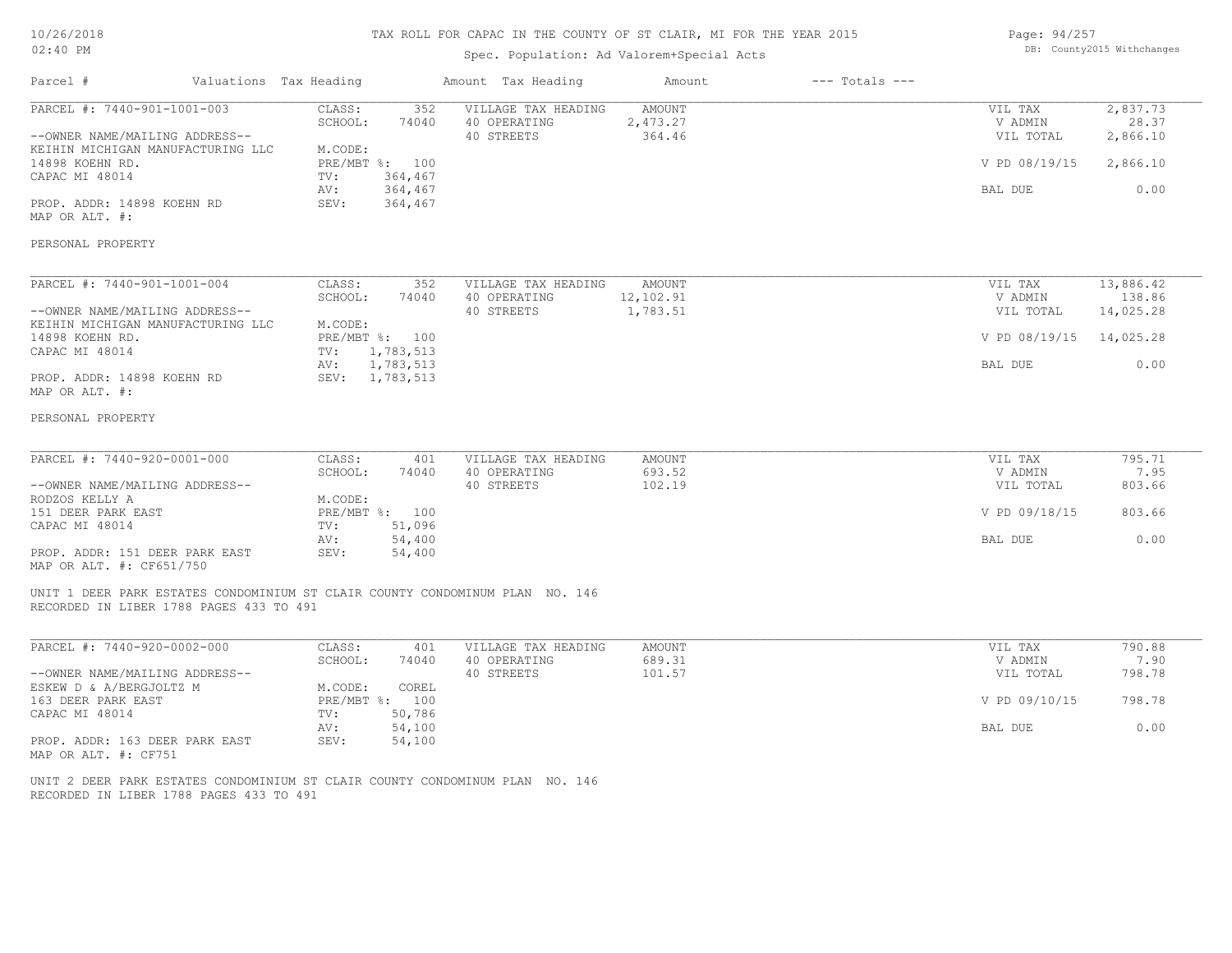| Page: 95/257 |                            |
|--------------|----------------------------|
|              | DB: County2015 Withchanges |

| Parcel #                                                                                                               | Valuations Tax Heading           |                  | Amount Tax Heading                                | Amount                            | $---$ Totals $---$ |                                 |                          |
|------------------------------------------------------------------------------------------------------------------------|----------------------------------|------------------|---------------------------------------------------|-----------------------------------|--------------------|---------------------------------|--------------------------|
| PARCEL #: 7440-920-0003-000<br>--OWNER NAME/MAILING ADDRESS--                                                          | CLASS:<br>SCHOOL:                | 401<br>74040     | VILLAGE TAX HEADING<br>40 OPERATING<br>40 STREETS | <b>AMOUNT</b><br>685.11<br>100.95 |                    | VIL TAX<br>V ADMIN<br>VIL TOTAL | 786.06<br>7.86<br>793.92 |
| KLINK JASON C / AMY M<br>175 DEER PARK EAST<br>CAPAC MI 48014                                                          | M.CODE:<br>PRE/MBT %: 100<br>TV: | COREL<br>50,476  |                                                   |                                   |                    | V PD 09/10/15                   | 793.92                   |
| PROP. ADDR: 175 DEER PARK EAST                                                                                         | AV:<br>SEV:                      | 53,700<br>53,700 |                                                   |                                   |                    | BAL DUE                         | 0.00                     |
| MAP OR ALT. #: CF753                                                                                                   |                                  |                  |                                                   |                                   |                    |                                 |                          |
| UNIT 3 DEERPARK ESTATES CONDOMINIUM ST CLAIR COUNTY CONDOMINUM PLAN NO. 146<br>RECORDED IN LIBER 1788 PAGES 433 TO 491 |                                  |                  |                                                   |                                   |                    |                                 |                          |
| PARCEL #: 7440-920-0004-000                                                                                            | CLASS:                           | 401              | VILLAGE TAX HEADING                               | <b>AMOUNT</b>                     |                    | VIL TAX                         | 1,012.61                 |
| --OWNER NAME/MAILING ADDRESS--                                                                                         | SCHOOL:                          | 74040            | 40 OPERATING<br>40 STREETS                        | 882.57<br>130.04                  |                    | V ADMIN<br>VIL TOTAL            | 10.12<br>1,022.73        |
| CHERRY SCOTT                                                                                                           | M.CODE:                          |                  |                                                   |                                   |                    |                                 |                          |
| 187 DEER PARK E<br>Capac MI 48014                                                                                      | PRE/MBT %: 100<br>TV:            | 65,024           |                                                   |                                   |                    | BAL DUE                         | 1,022.73                 |
|                                                                                                                        | AV:                              | 68,700           |                                                   |                                   |                    |                                 |                          |
| PROP. ADDR: 187 DEER PARK EAST<br>MAP OR ALT. #: CF754                                                                 | SEV:                             | 68,700           |                                                   |                                   |                    |                                 |                          |
| RECORDED IN LIBER 1788 PAGES 433 TO 491<br>PARCEL #: 7440-920-0005-000                                                 | CLASS:<br>SCHOOL:                | 401<br>74040     | VILLAGE TAX HEADING<br>40 OPERATING               | <b>AMOUNT</b><br>773.62           |                    | VIL TAX<br>V ADMIN              | 887.61<br>8.87           |
| --OWNER NAME/MAILING ADDRESS--<br>CLEARMAN DAVID                                                                       | M.CODE:                          | COREL            | 40 STREETS                                        | 113.99                            |                    | VIL TOTAL                       | 896.48                   |
| CLEARMAN ROBIN<br>195 DEER PARK SOUTH                                                                                  | PRE/MBT %: 100<br>TV:            | 56,997           |                                                   |                                   |                    | V PD 07/10/15                   | 896.48                   |
| CAPAC MI 48014                                                                                                         | AV:<br>SEV:                      | 60,800<br>60,800 |                                                   |                                   |                    | BAL DUE                         | 0.00                     |
| PROP. ADDR: 195 DEER PARK SOUTH<br>MAP OR ALT. #: CF755                                                                |                                  |                  |                                                   |                                   |                    |                                 |                          |
| UNIT 5 DEERPARK ESTATES CONDOMINIUM ST CLAIR COUNTY CONDOMINUM PLAN NO. 146<br>RECORDED IN LIBER 1788 PAGES 433 TO 491 |                                  |                  |                                                   |                                   |                    |                                 |                          |
| PARCEL #: 7440-920-0006-000                                                                                            | CLASS:                           | 401              | VILLAGE TAX HEADING                               | <b>AMOUNT</b>                     |                    | VIL TAX                         | 1,001.46                 |
| --OWNER NAME/MAILING ADDRESS--                                                                                         | SCHOOL:                          | 74040            | 40 OPERATING<br>40 STREETS                        | 872.85<br>128.61                  |                    | V ADMIN<br>VIL TOTAL            | 10.01<br>1,011.47        |
| ANDERSON MICHAEL                                                                                                       | M.CODE:                          | COREL            |                                                   |                                   |                    |                                 |                          |
| 205 DEER PARK SOUTH<br>CAPAC MI 48014                                                                                  | PRE/MBT %: 100<br>TV:            | 64,308           |                                                   |                                   |                    | V PD 09/10/15                   | 1,011.47                 |
|                                                                                                                        | AV:                              | 68,600           |                                                   |                                   |                    | BAL DUE                         | 0.00                     |
| PROP. ADDR: 205 DEER PARK SOUTH<br>MAP OR ALT. #: CF756                                                                | SEV:                             | 68,600           |                                                   |                                   |                    |                                 |                          |
| UNIT 6 DEERPARK ESTATES CONDOMINIUM ST CLAIR COUNTY CONDOMINUM PLAN NO. 146                                            |                                  |                  |                                                   |                                   |                    |                                 |                          |
| RECORDED IN LIBER 1788 PAGES 433 TO 491                                                                                |                                  |                  |                                                   |                                   |                    |                                 |                          |
|                                                                                                                        |                                  |                  |                                                   |                                   |                    |                                 |                          |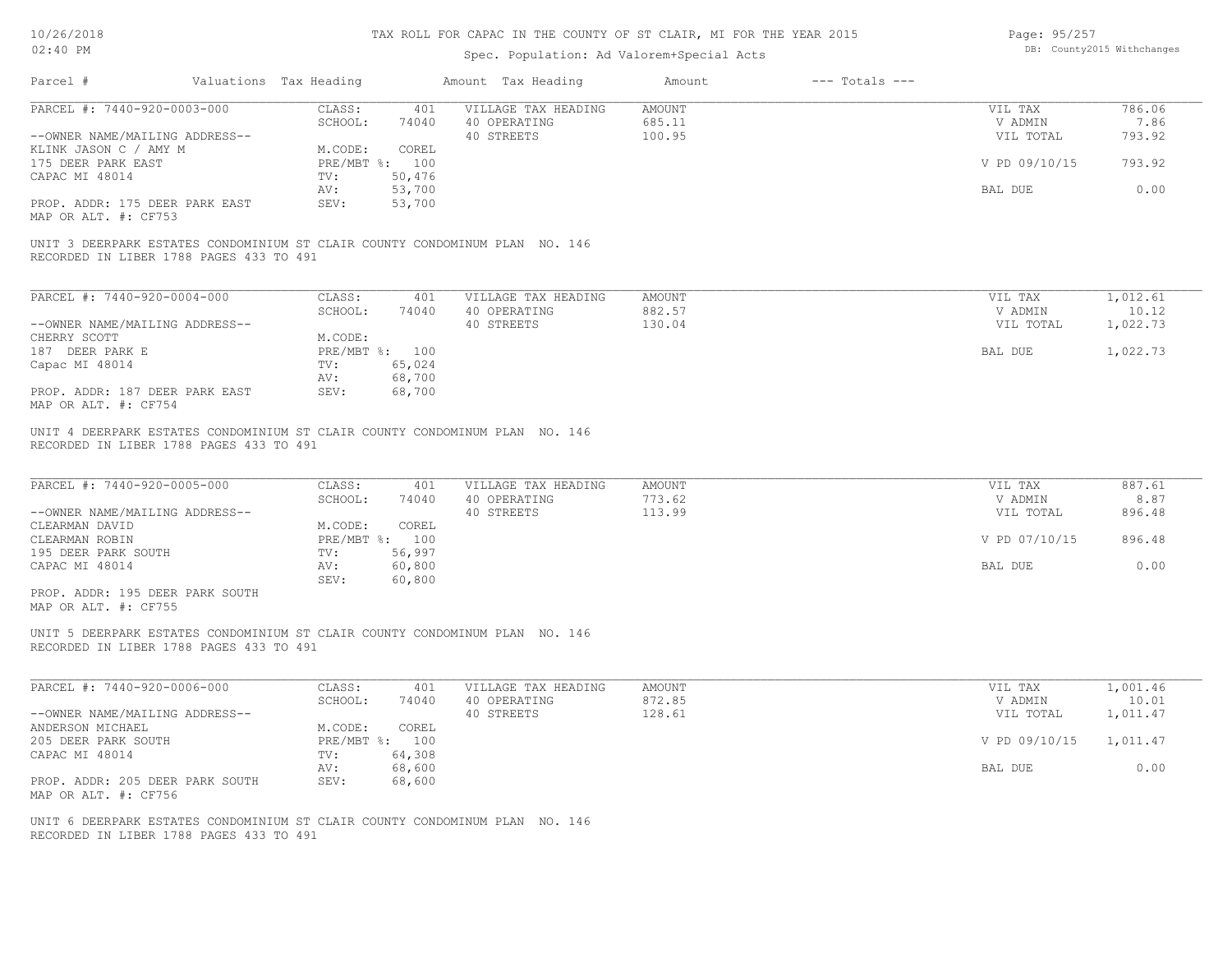| Page: 96/257 |                            |
|--------------|----------------------------|
|              | DB: County2015 Withchanges |

| Parcel #                                                                                                               | Valuations Tax Heading       |                                             | Amount Tax Heading                                | Amount                     | $---$ Totals $---$ |                                 |                          |
|------------------------------------------------------------------------------------------------------------------------|------------------------------|---------------------------------------------|---------------------------------------------------|----------------------------|--------------------|---------------------------------|--------------------------|
| PARCEL #: 7440-920-0007-000<br>--OWNER NAME/MAILING ADDRESS--                                                          | CLASS:<br>SCHOOL:            | 401<br>74040                                | VILLAGE TAX HEADING<br>40 OPERATING<br>40 STREETS | AMOUNT<br>812.09<br>119.66 |                    | VIL TAX<br>V ADMIN<br>VIL TOTAL | 931.75<br>9.31<br>941.06 |
| MCCRACKEN JULIE<br>215 S DEER PARK SOUTH<br>CAPAC MI 48014                                                             | M.CODE:<br>TV:<br>AV:        | WELLS<br>PRE/MBT %: 100<br>59,832<br>63,700 |                                                   |                            |                    | BAL DUE                         | 941.06                   |
| PROP. ADDR: 215 S DEER PARK SOUTH<br>MAP OR ALT. #: CF757                                                              | SEV:                         | 63,700                                      |                                                   |                            |                    |                                 |                          |
| UNIT 7 DEERPARK ESTATES CONDOMINIUM ST CLAIR COUNTY CONDOMINUM PLAN NO. 146<br>RECORDED IN LIBER 1788 PAGES 433 TO 491 |                              |                                             |                                                   |                            |                    |                                 |                          |
| PARCEL #: 7440-920-0008-000                                                                                            | CLASS:                       | 401                                         | VILLAGE TAX HEADING                               | AMOUNT                     |                    | VIL TAX                         | 798.92                   |
| --OWNER NAME/MAILING ADDRESS--                                                                                         | SCHOOL:                      | 74040                                       | 40 OPERATING<br>40 STREETS                        | 696.32<br>102.60           |                    | V ADMIN<br>VIL TOTAL            | 7.98<br>806.90           |
| SHERMAN CAROL K<br>P.O. BOX 806293                                                                                     | M.CODE:<br>$PRE/MBT$ $\div$  | $\overline{\phantom{0}}$                    |                                                   |                            |                    | V PD 08/05/15                   | 806.90                   |
| SAINT CLAIR SHORES MI 48080<br>PROP. ADDR: 229 DEER PARK SOUTH<br>MAP OR ALT. #: CF758                                 | TV:<br>AV:<br>SEV:           | 51,302<br>54,600<br>54,600                  |                                                   |                            |                    | BAL DUE                         | 0.00                     |
| PARCEL #: 7440-920-0009-000<br>--OWNER NAME/MAILING ADDRESS--<br>JOHNSON DENNIS & CARRIE                               | CLASS:<br>SCHOOL:<br>M.CODE: | 401<br>74040                                | VILLAGE TAX HEADING<br>40 OPERATING<br>40 STREETS | AMOUNT<br>730.87<br>107.69 |                    | VIL TAX<br>V ADMIN<br>VIL TOTAL | 838.56<br>8.38<br>846.94 |
| 237 DEER PARK SOUTH<br>CAPAC MI 48014                                                                                  | TV:                          | PRE/MBT %: 100<br>53,848                    |                                                   |                            |                    | V PD 09/16/15                   | 846.94                   |
| PROP. ADDR: 237 DEER PARK SOUTH<br>MAP OR ALT. #: CF759                                                                | AV:<br>SEV:                  | 57,400<br>57,400                            |                                                   |                            |                    | BAL DUE                         | 0.00                     |
| UNIT 9 DEERPARK ESTATES CONDOMINIUM ST CLAIR COUNTY CONDOMINUM PLAN NO. 146<br>RECORDED IN LIBER 1788 PAGES 433 TO 491 |                              |                                             |                                                   |                            |                    |                                 |                          |
| PARCEL #: 7440-920-0010-000                                                                                            | CLASS:                       | 401                                         | VILLAGE TAX HEADING                               | <b>AMOUNT</b>              |                    | VIL TAX                         | 1,153.42                 |
| --OWNER NAME/MAILING ADDRESS--                                                                                         | SCHOOL:                      | 74040                                       | 40 OPERATING<br>40 STREETS                        | 1,005.29<br>148.13         |                    | V ADMIN<br>VIL TOTAL            | 11.53<br>1,164.95        |
| TROTTO MICHAEL A<br>245 DEER PARK SOUTH                                                                                | M.CODE:                      | COREL<br>PRE/MBT %: 100                     |                                                   |                            |                    | V PD 09/18/15                   | 1,164.95                 |
| CAPAC MI 48014                                                                                                         | TV:<br>AV:<br>SEV:           | 74,066<br>79,200<br>79,200                  |                                                   |                            |                    | BAL DUE                         | 0.00                     |
| PROP. ADDR: 245 DEER PARK SOUTH<br>MAP OR ALT. #: CF760                                                                |                              |                                             |                                                   |                            |                    |                                 |                          |
| UNIT 10 DEERPARK ESTATES CONDOMINIUM ST CLAIR COUNTY CONDOMINUM PLAN NO. 146                                           |                              |                                             |                                                   |                            |                    |                                 |                          |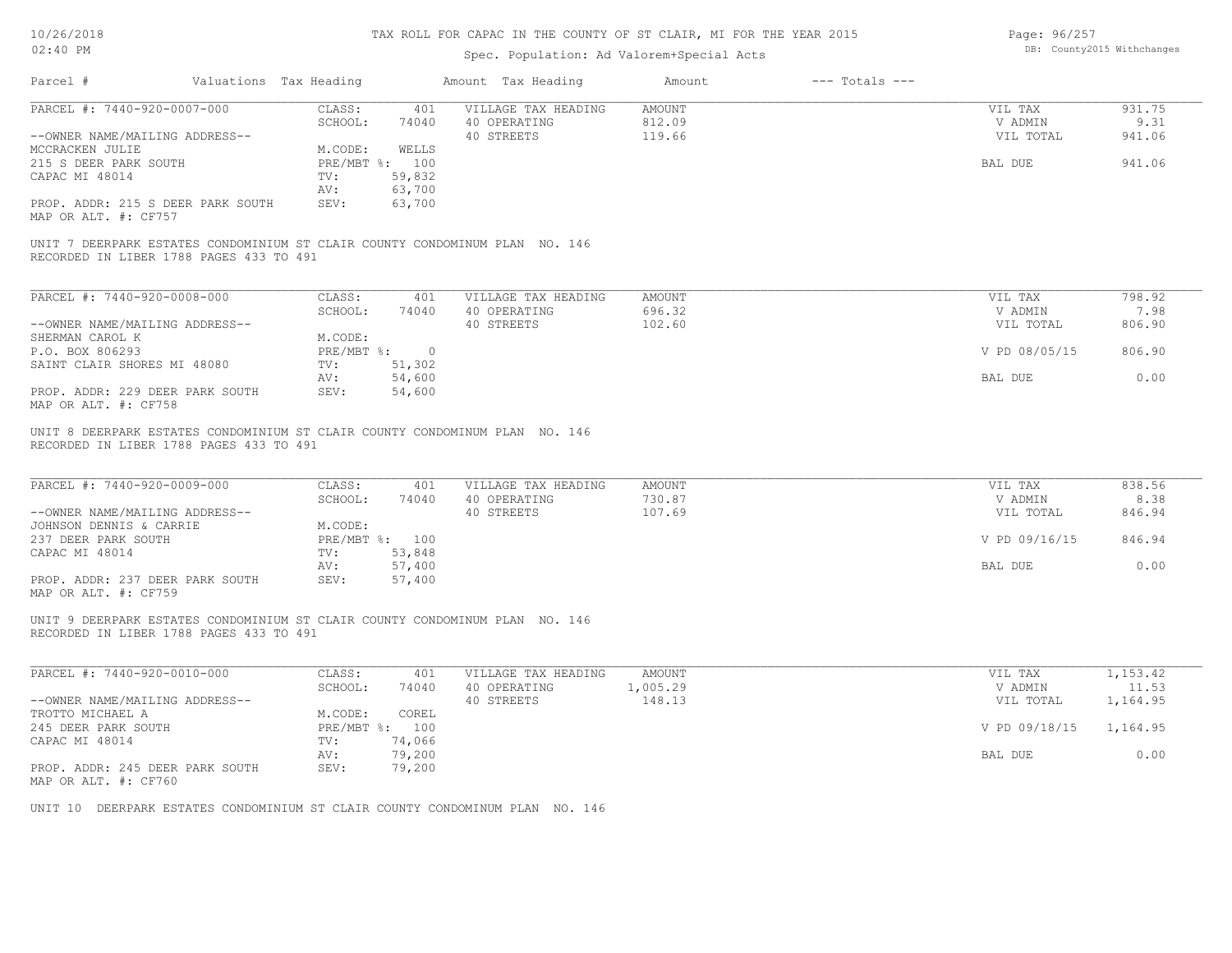| Page: 97/257 |                            |
|--------------|----------------------------|
|              | DB: County2015 Withchanges |

| PARCEL #: 7440-920-0011-000                                                                                                                                                                 | CLASS:<br>401                                                                                                               | VILLAGE TAX HEADING                               | AMOUNT                     | VIL TAX                                                     | 819.56                                     |
|---------------------------------------------------------------------------------------------------------------------------------------------------------------------------------------------|-----------------------------------------------------------------------------------------------------------------------------|---------------------------------------------------|----------------------------|-------------------------------------------------------------|--------------------------------------------|
|                                                                                                                                                                                             | SCHOOL:                                                                                                                     | 74040 40 OPERATING                                | 714.31                     | V ADMIN                                                     | 8.19                                       |
| --OWNER NAME/MAILING ADDRESS--                                                                                                                                                              |                                                                                                                             | 40 STREETS                                        | 105.25                     | VIL TOTAL                                                   | 827.75                                     |
| RUEGSEGGER MICHELLE M                                                                                                                                                                       | M.CODE:<br>COREL                                                                                                            |                                                   |                            |                                                             |                                            |
| 253 S DEER PARK                                                                                                                                                                             | PRE/MBT %: 100                                                                                                              |                                                   |                            | V PD 09/10/15                                               | 827.75                                     |
| CAPAC MI 48014                                                                                                                                                                              | 52,628<br>TV:                                                                                                               |                                                   |                            |                                                             |                                            |
|                                                                                                                                                                                             | 56,100<br>AV:                                                                                                               |                                                   |                            | BAL DUE                                                     | 0.00                                       |
| PROP. ADDR: 253 DEER PARK SOUTH<br>MAP OR ALT. #: CF761                                                                                                                                     | SEV:<br>56,100                                                                                                              |                                                   |                            |                                                             |                                            |
| UNIT 11 DEERPARK ESTATES CONDOMINIUM ST CLAIR COUNTY CONDOMINUM PLAN NO. 146<br>RECORDED IN LIBER 1788 PAGES 433 TO 491                                                                     |                                                                                                                             |                                                   |                            |                                                             |                                            |
| PARCEL #: 7440-920-0012-000                                                                                                                                                                 | CLASS:<br>401                                                                                                               | VILLAGE TAX HEADING                               | <b>AMOUNT</b>              | VIL TAX                                                     | 843.30                                     |
|                                                                                                                                                                                             | SCHOOL:<br>74040                                                                                                            | 40 OPERATING                                      | 735.00                     | V ADMIN                                                     | 8.43                                       |
| --OWNER NAME/MAILING ADDRESS--                                                                                                                                                              |                                                                                                                             | 40 STREETS                                        | 108.30                     | VIL TOTAL                                                   | 851.73                                     |
| FEE EMOGENE                                                                                                                                                                                 | M.CODE:                                                                                                                     |                                                   |                            |                                                             |                                            |
| 261 DEER PARK SOUTH                                                                                                                                                                         | PRE/MBT %: 100                                                                                                              |                                                   |                            | V PD 07/22/15                                               | 851.73                                     |
| CAPAC MI 48014                                                                                                                                                                              | TV: 54,152                                                                                                                  |                                                   |                            |                                                             |                                            |
|                                                                                                                                                                                             | 57,700<br>AV:                                                                                                               |                                                   |                            | BAL DUE                                                     | 0.00                                       |
| PROP. ADDR: 261 DEER PARK SOUTH<br>MAP OR ALT. #: CF762                                                                                                                                     | 57,700<br>SEV:                                                                                                              |                                                   |                            |                                                             |                                            |
| UNIT 12 DEERPARK ESTATES CONDOMINIUM ST CLAIR COUNTY CONDOMINUM PLAN NO. 146<br>RECORDED IN LIBER 1788 PAGES 433 TO 491                                                                     |                                                                                                                             |                                                   |                            |                                                             |                                            |
| PARCEL #: 7440-920-0013-000<br>--OWNER NAME/MAILING ADDRESS--<br>KRAMER BRUCE A/DOROTHY<br>279 DEER PARK SOUTH<br>CAPAC MI 48014<br>PROP. ADDR: 279 DEER PARK SOUTH<br>MAP OR ALT. #: CF763 | CLASS:<br>401<br>SCHOOL:<br>74040<br>COREL<br>M.CODE:<br>PRE/MBT %: 100<br>56,876<br>TV:<br>60,700<br>AV:<br>60,700<br>SEV: | VILLAGE TAX HEADING<br>40 OPERATING<br>40 STREETS | AMOUNT<br>771.97<br>113.75 | VIL TAX<br>V ADMIN<br>VIL TOTAL<br>V PD 09/18/15<br>BAL DUE | 885.72<br>8.85<br>894.57<br>894.57<br>0.00 |
| UNIT 13 DEERPARK ESTATES CONDOMINIUM ST CLAIR COUNTY CONDOMINUM PLAN NO. 146                                                                                                                |                                                                                                                             |                                                   |                            |                                                             |                                            |
| PARCEL #: 7440-920-0014-000                                                                                                                                                                 | CLASS:<br>401                                                                                                               | VILLAGE TAX HEADING                               | <b>AMOUNT</b>              | VIL TAX                                                     | 1,056.90                                   |
|                                                                                                                                                                                             | SCHOOL:                                                                                                                     | 74040 40 OPERATING                                | 921.17                     | V ADMIN                                                     | 10.56                                      |
| --OWNER NAME/MAILING ADDRESS--                                                                                                                                                              |                                                                                                                             | 40 STREETS                                        | 135.73                     | VIL TOTAL                                                   | 1,067.46                                   |
| CHRISTIAN ALFRED III                                                                                                                                                                        | M.CODE:                                                                                                                     |                                                   |                            |                                                             |                                            |
| 287 DEER PARK                                                                                                                                                                               | PRE/MBT %: 100                                                                                                              |                                                   |                            | V PD 08/28/15 1,067.46                                      |                                            |
| CAPAC MI 48014                                                                                                                                                                              | TV:<br>67,868                                                                                                               |                                                   |                            |                                                             |                                            |
| PROP. ADDR: 287 DEER PARK SOUTH<br>MAP OR ALT. #: CF764                                                                                                                                     | 72,500<br>AV:<br>SEV:<br>72,500                                                                                             |                                                   |                            | BAL DUE                                                     | 0.00                                       |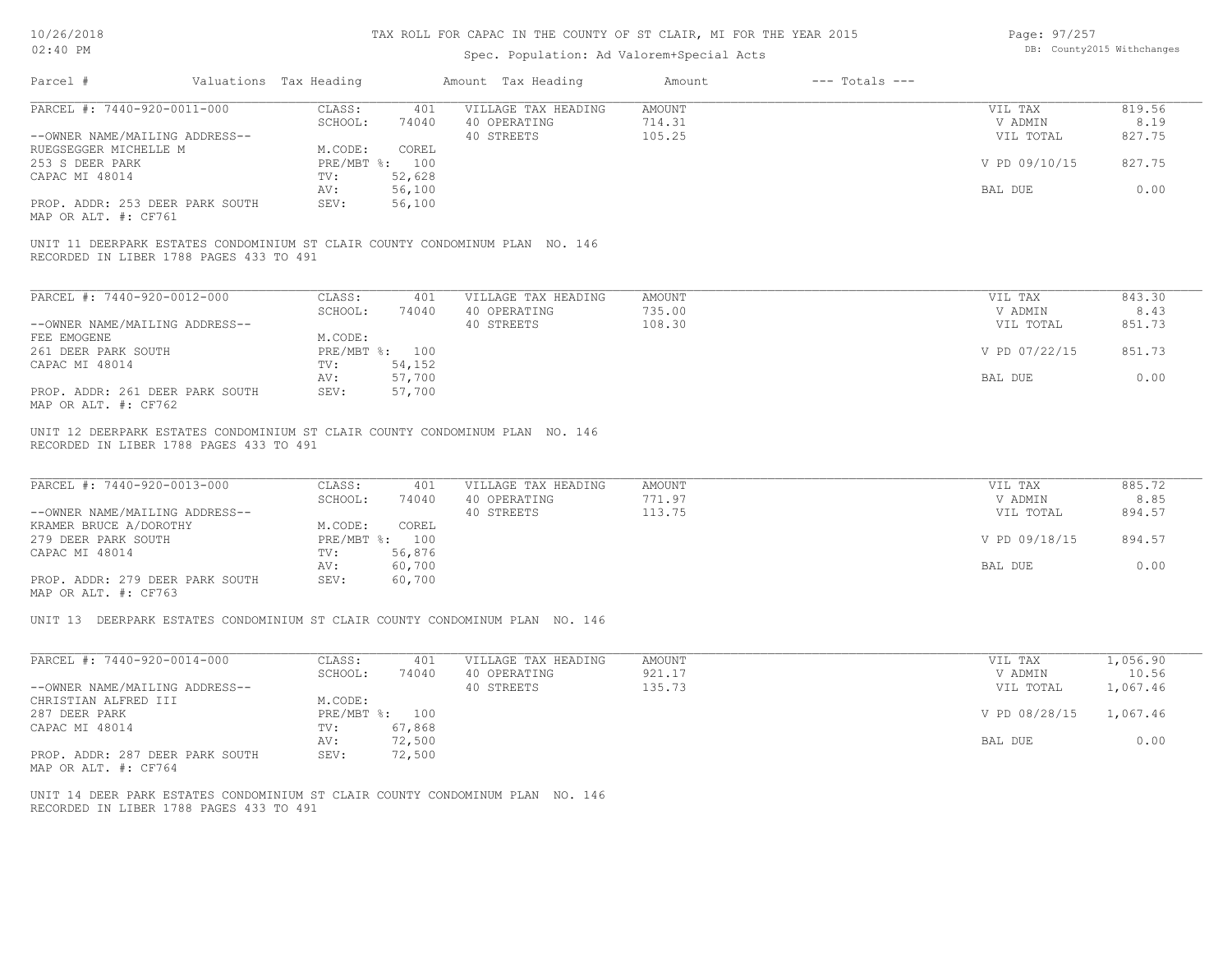| Page: 98/257 |                            |
|--------------|----------------------------|
|              | DB: County2015 Withchanges |

| PARCEL #: 7440-920-0015-000                                                                                             | CLASS:<br>401<br>SCHOOL:<br>74040 | VILLAGE TAX HEADING<br>40 OPERATING | <b>AMOUNT</b><br>802.58 | VIL TAX<br>V ADMIN | 920.84<br>9.20 |
|-------------------------------------------------------------------------------------------------------------------------|-----------------------------------|-------------------------------------|-------------------------|--------------------|----------------|
| --OWNER NAME/MAILING ADDRESS--                                                                                          |                                   | 40 STREETS                          | 118.26                  | VIL TOTAL          | 930.04         |
| SAMS SCOTT T / SANDRA A                                                                                                 | M.CODE:<br>COREL                  |                                     |                         |                    |                |
| 295 DEER PARK SOUTH                                                                                                     | PRE/MBT %: 100                    |                                     |                         | V PD 09/10/15      | 930.04         |
| CAPAC MI 48014                                                                                                          | 59,131<br>TV:                     |                                     |                         |                    |                |
|                                                                                                                         | 63,100<br>AV:                     |                                     |                         | BAL DUE            | 0.00           |
| PROP. ADDR: 295 DEER PARK SOUTH<br>MAP OR ALT. #: CF765                                                                 | 63,100<br>SEV:                    |                                     |                         |                    |                |
| UNIT 15 DEERPARK ESTATES CONDOMINIUM ST CLAIR COUNTY CONDOMINUM PLAN NO. 146<br>RECORDED IN LIBER 1788 PAGES 433 TO 491 |                                   |                                     |                         |                    |                |
| PARCEL #: 7440-920-0016-000                                                                                             | CLASS:<br>402                     | VILLAGE TAX HEADING                 | <b>AMOUNT</b>           | VIL TAX            | 34.64          |
|                                                                                                                         | SCHOOL:<br>74040                  | 40 OPERATING                        | 30.19                   | V ADMIN            | 0.34           |
| --OWNER NAME/MAILING ADDRESS--                                                                                          |                                   | 40 STREETS                          | 4.45                    | VIL TOTAL          | 34.98          |
| DEER PARK LAND DEVELOPMENT                                                                                              | M.CODE:                           |                                     |                         |                    |                |
| 8155 ANNSBURY STE 109                                                                                                   | PRE/MBT %: 0                      |                                     |                         | V PD 09/14/15      | 34.98          |
| UTICA MI 48316                                                                                                          | 2,225<br>TV:                      |                                     |                         |                    |                |
|                                                                                                                         | 6,000<br>AV:                      |                                     |                         | BAL DUE            | 0.00           |
| PROP. ADDR: DEER PARK SOUTH<br>MAP OR ALT. #: CF766                                                                     | SEV:<br>6,000                     |                                     |                         |                    |                |
| UNIT 16 DEERPARK ESTATES CONDOMINIUM ST CLAIR COUNTY CONDOMINUM PLAN NO. 146<br>RECORDED IN LIBER 1788 PAGES 433 TO 491 |                                   |                                     |                         |                    |                |
| PARCEL #: 7440-920-0017-000                                                                                             | CLASS:<br>402<br>SCHOOL:<br>74040 | VILLAGE TAX HEADING<br>40 OPERATING | <b>AMOUNT</b><br>30.19  | VIL TAX<br>V ADMIN | 34.64<br>0.34  |
| --OWNER NAME/MAILING ADDRESS--                                                                                          |                                   | 40 STREETS                          | 4.45                    | VIL TOTAL          | 34.98          |
| DEER PARK LAND DEVELOPMENT                                                                                              | M.CODE:<br>PRE/MBT %: 0           |                                     |                         | V PD 09/14/15      | 34.98          |
| 8155 ANNSBURY STE 109<br>UTICA MI 48316                                                                                 | 2,225<br>TV:                      |                                     |                         |                    |                |
|                                                                                                                         | 6,000<br>AV:                      |                                     |                         | BAL DUE            | 0.00           |
| PROP. ADDR: DEER PARK SOUTH<br>MAP OR ALT. #: CF767                                                                     | SEV:<br>6,000                     |                                     |                         |                    |                |
| UNIT 17 DEERPARK ESTATES CONDOMINIUM ST CLAIR COUNTY CONDOMINUM PLAN NO. 146<br>RECORDED IN LIBER 1788 PAGES 433 TO 491 |                                   |                                     |                         |                    |                |
| PARCEL #: 7440-920-0018-000                                                                                             | CLASS:<br>402                     | VILLAGE TAX HEADING                 | <b>AMOUNT</b>           | VIL TAX            | 34.64          |
|                                                                                                                         | SCHOOL:<br>74040                  | 40 OPERATING                        | 30.19                   | V ADMIN            | 0.34           |
| --OWNER NAME/MAILING ADDRESS--                                                                                          |                                   | 40 STREETS                          | 4.45                    | VIL TOTAL          | 34.98          |
| DEER PARK LAND DEVELOPMENT                                                                                              | M.CODE:                           |                                     |                         |                    |                |
| 8155 ANNSBURY STE 109                                                                                                   | PRE/MBT %: 0                      |                                     |                         | V PD 09/14/15      | 34.98          |
| UTICA MI 48316                                                                                                          | TV:<br>2,225                      |                                     |                         |                    |                |
|                                                                                                                         | 6,000<br>AV:<br>SEV:              |                                     |                         | BAL DUE            | 0.00           |
| PROP. ADDR: DEER PARK SOUTH<br>MAP OR ALT. #: CF768                                                                     | 6,000                             |                                     |                         |                    |                |
| UNIT 18 DEERPARK ESTATES CONDOMINIUM ST CLAIR COUNTY CONDOMINUM PLAN NO. 146                                            |                                   |                                     |                         |                    |                |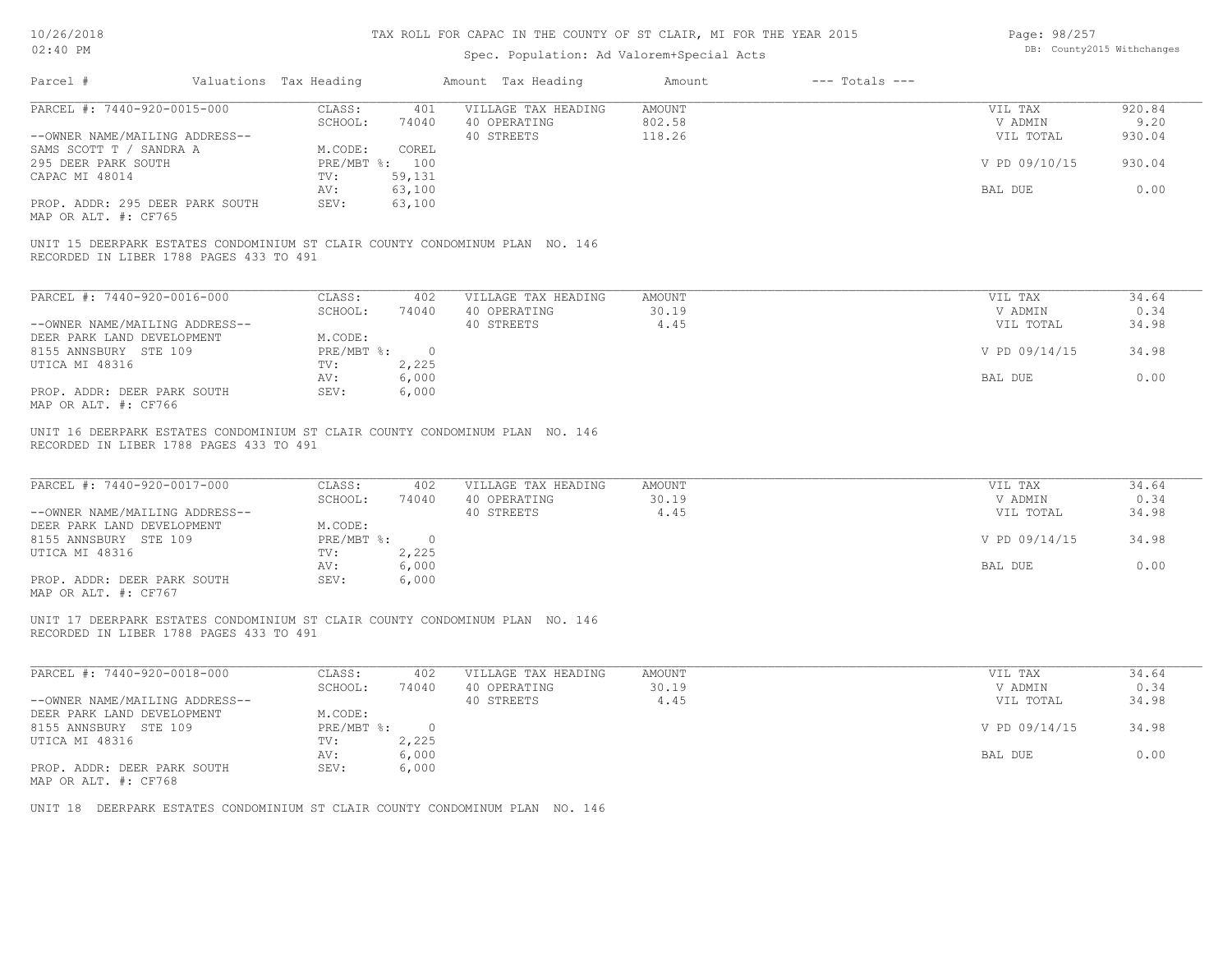#### TAX ROLL FOR CAPAC IN THE COUNTY OF ST CLAIR, MI FOR THE YEAR 2015 **Fage: 99/257**

| Parcel #<br>Valuations Tax Heading<br>Amount Tax Heading<br>$---$ Totals $---$<br>Amount<br>PARCEL #: 7440-920-0019-000<br>CLASS:<br>VILLAGE TAX HEADING<br><b>AMOUNT</b><br>402<br>SCHOOL:<br>30.19<br>74040<br>40 OPERATING<br>40 STREETS<br>4.45<br>--OWNER NAME/MAILING ADDRESS--<br>M.CODE:<br>DEER PARK LAND DEVELOPMENT<br>PRE/MBT %: 0<br>8155 ANNSBURY STE 109<br>UTICA MI 48316<br>2,225<br>TV:<br>6,000<br>AV:<br>PROP. ADDR: DEER PARK SOUTH<br>6,000<br>SEV:<br>MAP OR ALT. #: CF769<br>UNIT 19 DEERPARK ESTATES CONDOMINIUM ST CLAIR COUNTY CONDOMINUM PLAN NO. 146<br>PARCEL #: 7440-920-0020-000<br>CLASS:<br>402<br>VILLAGE TAX HEADING<br>AMOUNT<br>SCHOOL:<br>74040<br>40 OPERATING<br>30.19<br>4.45<br>40 STREETS<br>--OWNER NAME/MAILING ADDRESS--<br>DEER PARK LAND DEVELOPMENT<br>M.CODE:<br>8155 ANNSBURY STE 109<br>PRE/MBT %: 0<br>2,225<br>UTICA MI 48316<br>TV:<br>6,000<br>AV:<br>6,000<br>PROP. ADDR: DEER PARK WEST<br>SEV:<br>MAP OR ALT. #: CF770<br>UNIT 20 DEERPARK ESTATES CONDOMINIUM ST CLAIR COUNTY CONDOMINUM PLAN NO. 146 | VIL TAX<br>V ADMIN<br>VIL TOTAL<br>V PD 09/14/15<br>BAL DUE<br>VIL TAX<br>V ADMIN<br>VIL TOTAL<br>V PD 09/14/15<br>BAL DUE | 34.64<br>0.34<br>34.98<br>34.98<br>0.00<br>34.64<br>0.34<br>34.98<br>34.98<br>0.00 |
|--------------------------------------------------------------------------------------------------------------------------------------------------------------------------------------------------------------------------------------------------------------------------------------------------------------------------------------------------------------------------------------------------------------------------------------------------------------------------------------------------------------------------------------------------------------------------------------------------------------------------------------------------------------------------------------------------------------------------------------------------------------------------------------------------------------------------------------------------------------------------------------------------------------------------------------------------------------------------------------------------------------------------------------------------------------------|----------------------------------------------------------------------------------------------------------------------------|------------------------------------------------------------------------------------|
|                                                                                                                                                                                                                                                                                                                                                                                                                                                                                                                                                                                                                                                                                                                                                                                                                                                                                                                                                                                                                                                                    |                                                                                                                            |                                                                                    |
|                                                                                                                                                                                                                                                                                                                                                                                                                                                                                                                                                                                                                                                                                                                                                                                                                                                                                                                                                                                                                                                                    |                                                                                                                            |                                                                                    |
|                                                                                                                                                                                                                                                                                                                                                                                                                                                                                                                                                                                                                                                                                                                                                                                                                                                                                                                                                                                                                                                                    |                                                                                                                            |                                                                                    |
|                                                                                                                                                                                                                                                                                                                                                                                                                                                                                                                                                                                                                                                                                                                                                                                                                                                                                                                                                                                                                                                                    |                                                                                                                            |                                                                                    |
|                                                                                                                                                                                                                                                                                                                                                                                                                                                                                                                                                                                                                                                                                                                                                                                                                                                                                                                                                                                                                                                                    |                                                                                                                            |                                                                                    |
|                                                                                                                                                                                                                                                                                                                                                                                                                                                                                                                                                                                                                                                                                                                                                                                                                                                                                                                                                                                                                                                                    |                                                                                                                            |                                                                                    |
|                                                                                                                                                                                                                                                                                                                                                                                                                                                                                                                                                                                                                                                                                                                                                                                                                                                                                                                                                                                                                                                                    |                                                                                                                            |                                                                                    |
|                                                                                                                                                                                                                                                                                                                                                                                                                                                                                                                                                                                                                                                                                                                                                                                                                                                                                                                                                                                                                                                                    |                                                                                                                            |                                                                                    |
|                                                                                                                                                                                                                                                                                                                                                                                                                                                                                                                                                                                                                                                                                                                                                                                                                                                                                                                                                                                                                                                                    |                                                                                                                            |                                                                                    |
|                                                                                                                                                                                                                                                                                                                                                                                                                                                                                                                                                                                                                                                                                                                                                                                                                                                                                                                                                                                                                                                                    |                                                                                                                            |                                                                                    |
|                                                                                                                                                                                                                                                                                                                                                                                                                                                                                                                                                                                                                                                                                                                                                                                                                                                                                                                                                                                                                                                                    |                                                                                                                            |                                                                                    |
|                                                                                                                                                                                                                                                                                                                                                                                                                                                                                                                                                                                                                                                                                                                                                                                                                                                                                                                                                                                                                                                                    |                                                                                                                            |                                                                                    |
|                                                                                                                                                                                                                                                                                                                                                                                                                                                                                                                                                                                                                                                                                                                                                                                                                                                                                                                                                                                                                                                                    |                                                                                                                            |                                                                                    |
|                                                                                                                                                                                                                                                                                                                                                                                                                                                                                                                                                                                                                                                                                                                                                                                                                                                                                                                                                                                                                                                                    |                                                                                                                            |                                                                                    |
|                                                                                                                                                                                                                                                                                                                                                                                                                                                                                                                                                                                                                                                                                                                                                                                                                                                                                                                                                                                                                                                                    |                                                                                                                            |                                                                                    |
|                                                                                                                                                                                                                                                                                                                                                                                                                                                                                                                                                                                                                                                                                                                                                                                                                                                                                                                                                                                                                                                                    |                                                                                                                            |                                                                                    |
|                                                                                                                                                                                                                                                                                                                                                                                                                                                                                                                                                                                                                                                                                                                                                                                                                                                                                                                                                                                                                                                                    |                                                                                                                            |                                                                                    |
|                                                                                                                                                                                                                                                                                                                                                                                                                                                                                                                                                                                                                                                                                                                                                                                                                                                                                                                                                                                                                                                                    |                                                                                                                            |                                                                                    |
|                                                                                                                                                                                                                                                                                                                                                                                                                                                                                                                                                                                                                                                                                                                                                                                                                                                                                                                                                                                                                                                                    |                                                                                                                            |                                                                                    |
| PARCEL #: 7440-920-0021-000<br>CLASS:<br>402<br>VILLAGE TAX HEADING<br>AMOUNT<br>SCHOOL:<br>40 OPERATING<br>6.54<br>74040<br>0.96<br>40 STREETS<br>--OWNER NAME/MAILING ADDRESS--                                                                                                                                                                                                                                                                                                                                                                                                                                                                                                                                                                                                                                                                                                                                                                                                                                                                                  | VIL TAX<br>V ADMIN<br>VIL TOTAL                                                                                            | 7.50<br>0.07<br>7.57                                                               |
| M.CODE:<br>DEER PARK LAND DEVELOPMENT                                                                                                                                                                                                                                                                                                                                                                                                                                                                                                                                                                                                                                                                                                                                                                                                                                                                                                                                                                                                                              |                                                                                                                            |                                                                                    |
| PRE/MBT %:<br>8155 ANNSBURY STE 109<br>$\overline{0}$                                                                                                                                                                                                                                                                                                                                                                                                                                                                                                                                                                                                                                                                                                                                                                                                                                                                                                                                                                                                              | V PD 09/14/15                                                                                                              | 7.57                                                                               |
| UTICA MI 48316<br>482<br>TV:                                                                                                                                                                                                                                                                                                                                                                                                                                                                                                                                                                                                                                                                                                                                                                                                                                                                                                                                                                                                                                       |                                                                                                                            |                                                                                    |
|                                                                                                                                                                                                                                                                                                                                                                                                                                                                                                                                                                                                                                                                                                                                                                                                                                                                                                                                                                                                                                                                    | BAL DUE                                                                                                                    | 0.00                                                                               |
| 6,000<br>AV:                                                                                                                                                                                                                                                                                                                                                                                                                                                                                                                                                                                                                                                                                                                                                                                                                                                                                                                                                                                                                                                       |                                                                                                                            |                                                                                    |
| PROP. ADDR: DEER PARK WEST<br>SEV:<br>6,000<br>MAP OR ALT. #: CF771                                                                                                                                                                                                                                                                                                                                                                                                                                                                                                                                                                                                                                                                                                                                                                                                                                                                                                                                                                                                |                                                                                                                            |                                                                                    |
| UNIT 21 DEERPARK ESTATES CONDOMINIUM ST CLAIR COUNTY CONDOMINUM PLAN NO. 146<br>RECORDED IN LIBER 1788 PAGES 433 TO 491                                                                                                                                                                                                                                                                                                                                                                                                                                                                                                                                                                                                                                                                                                                                                                                                                                                                                                                                            |                                                                                                                            |                                                                                    |
| PARCEL #: 7440-920-0022-000<br>AMOUNT<br>CLASS:<br>402<br>VILLAGE TAX HEADING                                                                                                                                                                                                                                                                                                                                                                                                                                                                                                                                                                                                                                                                                                                                                                                                                                                                                                                                                                                      | VIL TAX                                                                                                                    | 7.50                                                                               |
| SCHOOL:<br>40 OPERATING<br>6.54<br>74040                                                                                                                                                                                                                                                                                                                                                                                                                                                                                                                                                                                                                                                                                                                                                                                                                                                                                                                                                                                                                           | V ADMIN                                                                                                                    | 0.07                                                                               |
| 40 STREETS<br>0.96<br>--OWNER NAME/MAILING ADDRESS--                                                                                                                                                                                                                                                                                                                                                                                                                                                                                                                                                                                                                                                                                                                                                                                                                                                                                                                                                                                                               | VIL TOTAL                                                                                                                  | 7.57                                                                               |
| DEER PARK LAND DEVELOPMENT<br>M.CODE:                                                                                                                                                                                                                                                                                                                                                                                                                                                                                                                                                                                                                                                                                                                                                                                                                                                                                                                                                                                                                              |                                                                                                                            |                                                                                    |
| 8155 ANNSBURY STE 109<br>PRE/MBT %: 0                                                                                                                                                                                                                                                                                                                                                                                                                                                                                                                                                                                                                                                                                                                                                                                                                                                                                                                                                                                                                              | V PD 09/14/15                                                                                                              | 7.57                                                                               |
| 482<br>UTICA MI 48316<br>TV:                                                                                                                                                                                                                                                                                                                                                                                                                                                                                                                                                                                                                                                                                                                                                                                                                                                                                                                                                                                                                                       |                                                                                                                            |                                                                                    |
| 6,000<br>AV:                                                                                                                                                                                                                                                                                                                                                                                                                                                                                                                                                                                                                                                                                                                                                                                                                                                                                                                                                                                                                                                       | BAL DUE                                                                                                                    | 0.00                                                                               |
| 6,000<br>PROP. ADDR: DEER PARK WEST<br>SEV:                                                                                                                                                                                                                                                                                                                                                                                                                                                                                                                                                                                                                                                                                                                                                                                                                                                                                                                                                                                                                        |                                                                                                                            |                                                                                    |
| MAP OR ALT. #: CF772                                                                                                                                                                                                                                                                                                                                                                                                                                                                                                                                                                                                                                                                                                                                                                                                                                                                                                                                                                                                                                               |                                                                                                                            |                                                                                    |
| UNIT 22 DEERPARK ESTATES CONDOMINIUM ST CLAIR COUNTY CONDOMINUM PLAN NO. 146<br>RECORDED IN LIBER 1788 PAGES 433 TO 491                                                                                                                                                                                                                                                                                                                                                                                                                                                                                                                                                                                                                                                                                                                                                                                                                                                                                                                                            |                                                                                                                            |                                                                                    |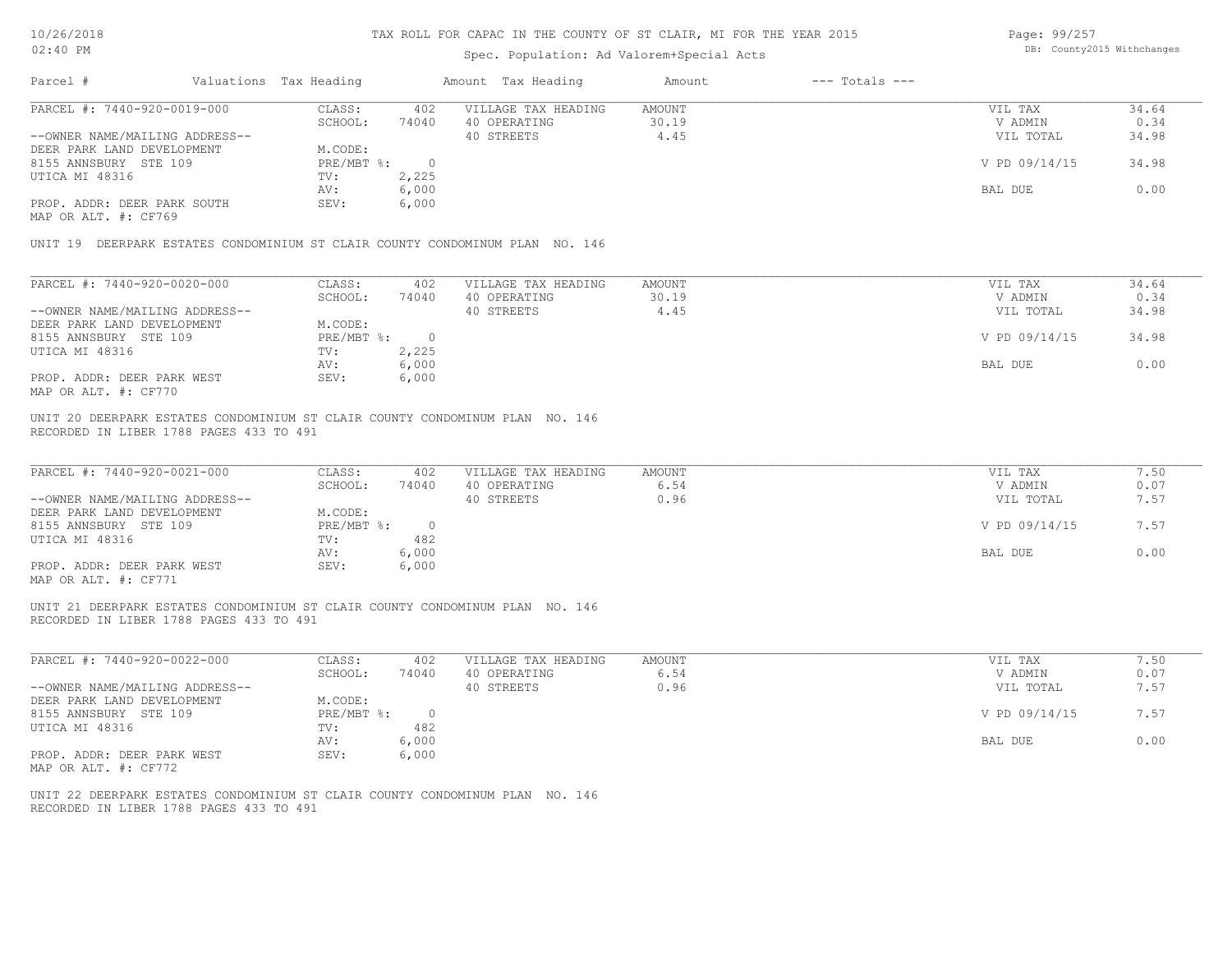Page: 100/257

| 10/26/2018                                                   |                                         |                                                                              |                | TAX ROLL FOR CAPAC IN THE COUNTY OF ST CLAIR, MI FOR THE YEAR 2015 |               |                    | Page: 100/257              |              |
|--------------------------------------------------------------|-----------------------------------------|------------------------------------------------------------------------------|----------------|--------------------------------------------------------------------|---------------|--------------------|----------------------------|--------------|
| $02:40$ PM                                                   |                                         |                                                                              |                | Spec. Population: Ad Valorem+Special Acts                          |               |                    | DB: County2015 Withchanges |              |
| Parcel #                                                     | Valuations Tax Heading                  |                                                                              |                | Amount Tax Heading                                                 | Amount        | $---$ Totals $---$ |                            |              |
| PARCEL #: 7440-920-0023-000                                  |                                         | CLASS:                                                                       | 402            | VILLAGE TAX HEADING                                                | <b>AMOUNT</b> |                    | VIL TAX                    | 7.50         |
|                                                              |                                         | SCHOOL:<br>74040                                                             |                | 40 OPERATING                                                       | 6.54          |                    | V ADMIN                    | 0.07         |
| --OWNER NAME/MAILING ADDRESS--                               |                                         |                                                                              |                | 40 STREETS                                                         | 0.96          |                    | VIL TOTAL                  | 7.57         |
| DEER PARK LAND DEVELOPMENT                                   |                                         | M.CODE:                                                                      |                |                                                                    |               |                    |                            |              |
| 8155 ANNSBURY STE 109                                        |                                         | PRE/MBT %:                                                                   | $\overline{0}$ |                                                                    |               |                    | V PD 09/14/15              | 7.57         |
| UTICA MI 48316                                               |                                         | TV:                                                                          | 482            |                                                                    |               |                    |                            |              |
|                                                              |                                         | AV:<br>6,000                                                                 |                |                                                                    |               |                    | BAL DUE                    | 0.00         |
| PROP. ADDR: DEER PARK WEST<br>MAP OR ALT. #: CF773           |                                         | SEV:<br>6,000                                                                |                |                                                                    |               |                    |                            |              |
|                                                              |                                         | UNIT 23 DEERPARK ESTATES CONDOMINIUM ST CLAIR COUNTY CONDOMINUM PLAN NO. 146 |                |                                                                    |               |                    |                            |              |
|                                                              |                                         |                                                                              |                |                                                                    |               |                    |                            |              |
| PARCEL #: 7440-920-0024-000                                  |                                         | CLASS:                                                                       | 402            | VILLAGE TAX HEADING                                                | <b>AMOUNT</b> |                    | VIL TAX                    | 7.50         |
|                                                              |                                         | SCHOOL:<br>74040                                                             |                | 40 OPERATING<br>40 STREETS                                         | 6.54<br>0.96  |                    | V ADMIN                    | 0.07<br>7.57 |
| --OWNER NAME/MAILING ADDRESS--<br>DEER PARK LAND DEVELOPMENT |                                         | M.CODE:                                                                      |                |                                                                    |               |                    | VIL TOTAL                  |              |
| 8155 ANNSBURY STE 109                                        |                                         | PRE/MBT %:                                                                   | $\overline{0}$ |                                                                    |               |                    | V PD 09/14/15              | 7.57         |
| UTICA MI 48316                                               |                                         | TV:                                                                          | 482            |                                                                    |               |                    |                            |              |
|                                                              |                                         | 6,000<br>AV:                                                                 |                |                                                                    |               |                    | BAL DUE                    | 0.00         |
| PROP. ADDR: DEER PARK WEST                                   |                                         | SEV:<br>6,000                                                                |                |                                                                    |               |                    |                            |              |
| MAP OR ALT. #: CF774                                         |                                         |                                                                              |                |                                                                    |               |                    |                            |              |
|                                                              | RECORDED IN LIBER 1788 PAGES 433 TO 491 | UNIT 24 DEERPARK ESTATES CONDOMINIUM ST CLAIR COUNTY CONDOMINUM PLAN NO. 146 |                |                                                                    |               |                    |                            |              |
| PARCEL #: 7440-920-0025-000                                  |                                         | CLASS:                                                                       | 402            | VILLAGE TAX HEADING                                                | <b>AMOUNT</b> |                    | VIL TAX                    | 7.50         |
|                                                              |                                         | SCHOOL:<br>74040                                                             |                | 40 OPERATING                                                       | 6.54          |                    | V ADMIN                    | 0.07         |
| --OWNER NAME/MAILING ADDRESS--                               |                                         |                                                                              |                | 40 STREETS                                                         | 0.96          |                    | VIL TOTAL                  | 7.57         |
| DEER PARK LAND DEVELOPMENT                                   |                                         | M.CODE:                                                                      |                |                                                                    |               |                    |                            |              |
| 8155 ANNSBURY STE 109                                        |                                         | PRE/MBT %:                                                                   | $\overline{0}$ |                                                                    |               |                    | V PD 09/14/15              | 7.57         |
| UTICA MI 48316                                               |                                         | TV:                                                                          | 482            |                                                                    |               |                    |                            |              |
| PROP. ADDR: DEER PARK WEST                                   |                                         | 6,000<br>AV:<br>SEV:<br>6,000                                                |                |                                                                    |               |                    | BAL DUE                    | 0.00         |
| MAP OR ALT. #: CF775                                         |                                         |                                                                              |                |                                                                    |               |                    |                            |              |
|                                                              | RECORDED IN LIBER 1788 PAGES 433 TO 491 | UNIT 25 DEERPARK ESTATES CONDOMINIUM ST CLAIR COUNTY CONDOMINUM PLAN NO. 146 |                |                                                                    |               |                    |                            |              |
|                                                              |                                         |                                                                              |                |                                                                    |               |                    |                            |              |
| PARCEL #: 7440-920-0026-000                                  |                                         | CLASS:                                                                       | 402            | VILLAGE TAX HEADING                                                | <b>AMOUNT</b> |                    | VIL TAX                    | 7.50         |
|                                                              |                                         | SCHOOL:<br>74040                                                             |                | 40 OPERATING                                                       | 6.54          |                    | V ADMIN                    | 0.07         |
| --OWNER NAME/MAILING ADDRESS--                               |                                         |                                                                              |                | 40 STREETS                                                         | 0.96          |                    | VIL TOTAL                  | 7.57         |
| DEER PARK LAND DEVELOPMENT                                   |                                         | M.CODE:                                                                      |                |                                                                    |               |                    |                            |              |
| 8155 ANNSBURY STE 109                                        |                                         | PRE/MBT %:                                                                   | $\overline{0}$ |                                                                    |               |                    | V PD 09/14/15              | 7.57         |
| UTICA MI 48316                                               |                                         | TV:                                                                          | 482            |                                                                    |               |                    |                            |              |
|                                                              |                                         | 6,000<br>AV:                                                                 |                |                                                                    |               |                    | BAL DUE                    | 0.00         |

AV: 6,000 BAL DUE 0.00

MAP OR ALT. #: CF776 PROP. ADDR: DEER PARK WEST SEV: 6,000

UNIT 26 DEERPARK ESTATES CONDOMINIUM ST CLAIR COUNTY CONDOMINUM PLAN NO. 146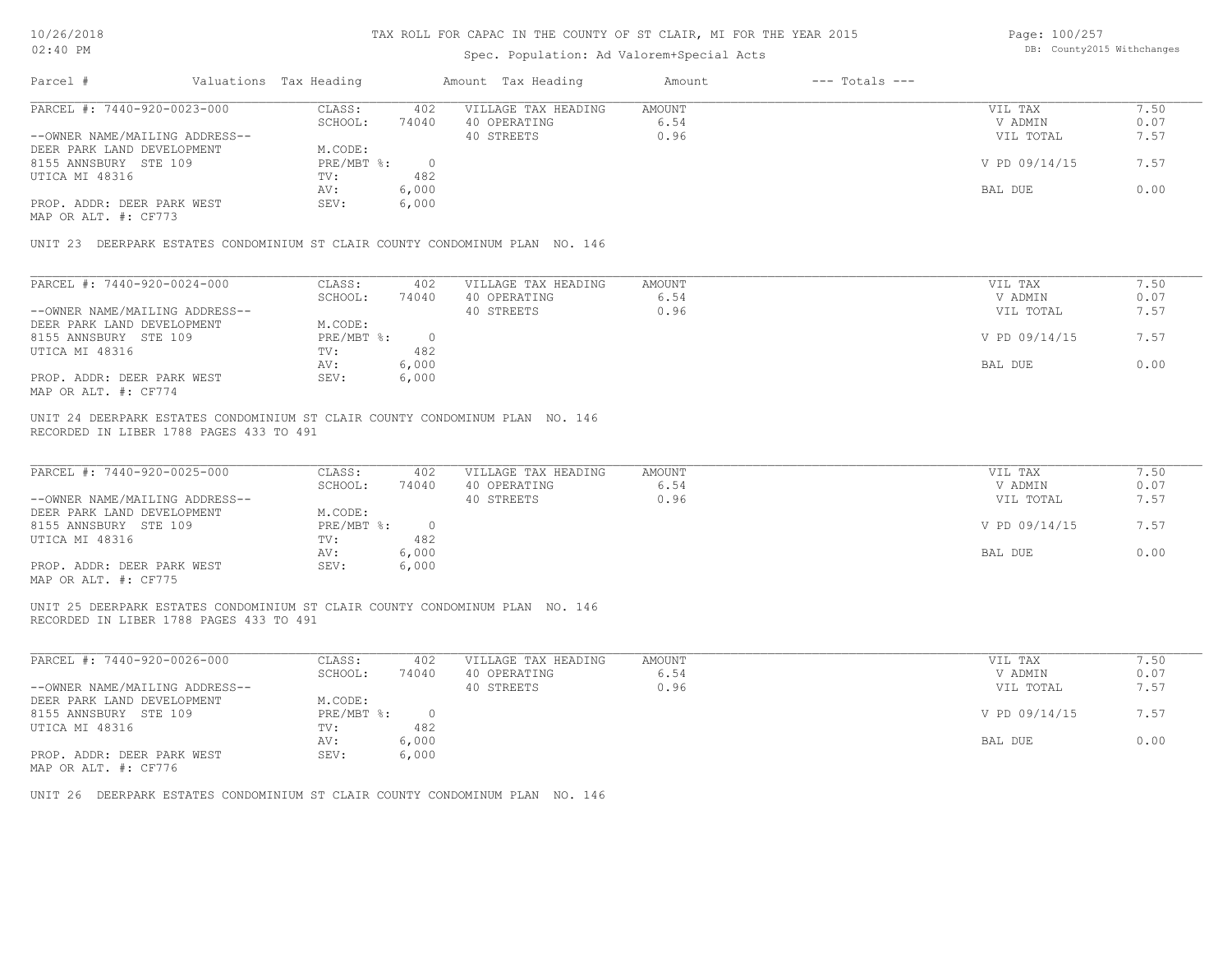## Spec. Population: Ad Valorem+Special Acts

Page: 101/257 DB: County2015 Withchanges

| Parcel #                       | Valuations Tax Heading |       | Amount Tax Heading  | Amount | $---$ Totals $---$ |               |      |
|--------------------------------|------------------------|-------|---------------------|--------|--------------------|---------------|------|
| PARCEL #: 7440-920-0027-000    | CLASS:                 | 402   | VILLAGE TAX HEADING | AMOUNT |                    | VIL TAX       | 1.50 |
|                                | SCHOOL:                | 74040 | 40 OPERATING        | 6.54   |                    | V ADMIN       | 0.07 |
| --OWNER NAME/MAILING ADDRESS-- |                        |       | 40 STREETS          | 0.96   |                    | VIL TOTAL     | 7.57 |
| DEER PARK LAND DEVELOPMENT     | M.CODE:                |       |                     |        |                    |               |      |
| 8155 ANNSBURY STE 109          | PRE/MBT %:             |       |                     |        |                    | V PD 09/14/15 | 7.57 |
| UTICA MI 48316                 | TV:                    | 482   |                     |        |                    |               |      |
|                                | AV:                    | 6,000 |                     |        |                    | BAL DUE       | 0.00 |
| PROP. ADDR: DEER PARK WEST     | SEV:                   | 6,000 |                     |        |                    |               |      |
| MAP OR ALT. #: CF777           |                        |       |                     |        |                    |               |      |

UNIT 27 DEERPARK ESTATES CONDOMINIUM ST CLAIR COUNTY CONDOMINUM PLAN NO. 146

| PARCEL #: 7440-920-0028-000    | CLASS:     | 402   | VILLAGE TAX HEADING | AMOUNT | VIL TAX       | 1.50 |
|--------------------------------|------------|-------|---------------------|--------|---------------|------|
|                                | SCHOOL:    | 74040 | 40 OPERATING        | 6.54   | V ADMIN       | 0.07 |
| --OWNER NAME/MAILING ADDRESS-- |            |       | 40 STREETS          | 0.96   | VIL TOTAL     | 7.57 |
| DEER PARK LAND DEVELOPMENT     | M.CODE:    |       |                     |        |               |      |
| 8155 ANNSBURY STE 109          | PRE/MBT %: |       |                     |        | V PD 09/14/15 | 7.57 |
| UTICA MI 48316                 | TV:        | 482   |                     |        |               |      |
|                                | AV:        | 6,000 |                     |        | BAL DUE       | 0.00 |
| PROP. ADDR: DEER PARK WEST     | SEV:       | 6,000 |                     |        |               |      |
| MAP OR ALT. #: CF778           |            |       |                     |        |               |      |

RECORDED IN LIBER 1788 PAGES 433 TO 491 UNIT 28 DEERPARK ESTATES CONDOMINIUM ST CLAIR COUNTY CONDOMINUM PLAN NO. 146

| PARCEL #: 7440-920-0029-000                  | CLASS:     | 402    | VILLAGE TAX HEADING | AMOUNT | VIL TAX       | 7.50 |
|----------------------------------------------|------------|--------|---------------------|--------|---------------|------|
|                                              | SCHOOL:    | 74040  | 40 OPERATING        | 6.54   | V ADMIN       | 0.07 |
| --OWNER NAME/MAILING ADDRESS--               |            |        | 40 STREETS          | 0.96   | VIL TOTAL     | 7.57 |
| DEER PARK LAND DEVELOPMENT                   | M.CODE:    |        |                     |        |               |      |
| 8155 ANSBURY STE 109                         | PRE/MBT %: | $\cap$ |                     |        | V PD 09/14/15 | 7.57 |
| UTICA MI 48316                               | TV:        | 482    |                     |        |               |      |
|                                              | AV:        | 6,000  |                     |        | BAL DUE       | 0.00 |
| PROP. ADDR: DEER PARK NORTH<br>$\frac{1}{2}$ | SEV:       | 6,000  |                     |        |               |      |

 $\mathcal{L}_\mathcal{L} = \mathcal{L}_\mathcal{L} = \mathcal{L}_\mathcal{L} = \mathcal{L}_\mathcal{L} = \mathcal{L}_\mathcal{L} = \mathcal{L}_\mathcal{L} = \mathcal{L}_\mathcal{L} = \mathcal{L}_\mathcal{L} = \mathcal{L}_\mathcal{L} = \mathcal{L}_\mathcal{L} = \mathcal{L}_\mathcal{L} = \mathcal{L}_\mathcal{L} = \mathcal{L}_\mathcal{L} = \mathcal{L}_\mathcal{L} = \mathcal{L}_\mathcal{L} = \mathcal{L}_\mathcal{L} = \mathcal{L}_\mathcal{L}$ 

MAP OR ALT. #: CF779

UNIT 29 DEERPARK ESTATES CONDOMINIUM ST CLAIR COUNTY CONDOMINUM PLAN NO. 146

| PARCEL #: 7440-920-0030-000    | CLASS:     | 402   | VILLAGE TAX HEADING | AMOUNT | VIL TAX       | 7.50 |
|--------------------------------|------------|-------|---------------------|--------|---------------|------|
|                                | SCHOOL:    | 74040 | 40 OPERATING        | 6.54   | V ADMIN       | 0.07 |
| --OWNER NAME/MAILING ADDRESS-- |            |       | 40 STREETS          | 0.96   | VIL TOTAL     | 7.57 |
| DEER PARK LAND DEVELOPMENT     | M.CODE:    |       |                     |        |               |      |
| 8155 ANNSBURY STE 109          | PRE/MBT %: |       |                     |        | V PD 09/14/15 | 7.57 |
| UTICA MI 48316                 | TV:        | 482   |                     |        |               |      |
|                                | AV:        | 6,000 |                     |        | BAL DUE       | 0.00 |
| PROP. ADDR: DEER PARK NORTH    | SEV:       | 6,000 |                     |        |               |      |
| MAP OR ALT. #: CF780           |            |       |                     |        |               |      |

RECORDED IN LIBER 1788 PAGES 433 TO 491 UNIT 30 DEERPARK ESTATES CONDOMINIUM ST CLAIR COUNTY CONDOMINUM PLAN NO. 146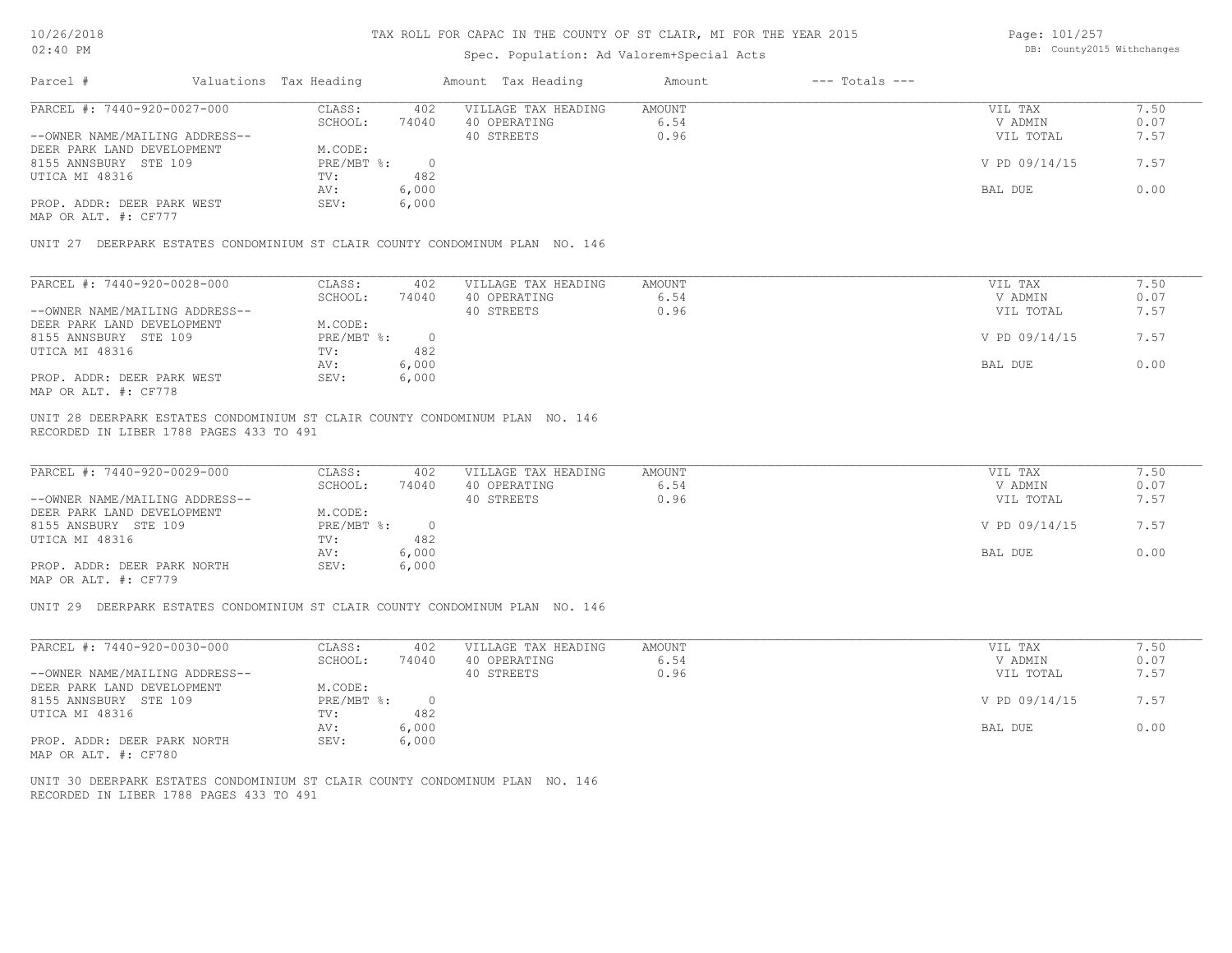| Page: 102/257 |                            |
|---------------|----------------------------|
|               | DB: County2015 Withchanges |

| 02:40 PM                                                                                                                |                                   | Spec. Population: Ad Valorem+Special Acts |                              | DB: County2015 Withchanges |              |
|-------------------------------------------------------------------------------------------------------------------------|-----------------------------------|-------------------------------------------|------------------------------|----------------------------|--------------|
| Parcel #                                                                                                                | Valuations Tax Heading            | Amount Tax Heading                        | $---$ Totals $---$<br>Amount |                            |              |
| PARCEL #: 7440-920-0031-000                                                                                             | CLASS:<br>402                     | VILLAGE TAX HEADING                       | <b>AMOUNT</b>                | VIL TAX                    | 7.50         |
|                                                                                                                         | SCHOOL:<br>74040                  | 40 OPERATING                              | 6.54                         | V ADMIN                    | 0.07         |
| --OWNER NAME/MAILING ADDRESS--                                                                                          |                                   | 40 STREETS                                | 0.96                         | VIL TOTAL                  | 7.57         |
| DEER PARK LAND DEVELOPMENT                                                                                              | M.CODE:                           |                                           |                              |                            |              |
| 8155 ANNSBURY STE 109                                                                                                   | PRE/MBT %:<br>$\overline{0}$      |                                           |                              | V PD 09/14/15              | 7.57         |
| UTICA MI 48316                                                                                                          | 482<br>TV:                        |                                           |                              |                            |              |
|                                                                                                                         | 6,000<br>AV:                      |                                           |                              | BAL DUE                    | 0.00         |
| PROP. ADDR: DEER PARK NORTH<br>MAP OR ALT. #: CF781                                                                     | SEV:<br>6,000                     |                                           |                              |                            |              |
| UNIT 31 DEERPARK ESTATES CONDOMINIUM ST CLAIR COUNTY CONDOMINUM PLAN NO. 146<br>RECORDED IN LIBER 1788 PAGES 433 TO 491 |                                   |                                           |                              |                            |              |
|                                                                                                                         |                                   |                                           |                              |                            |              |
| PARCEL #: 7440-920-0032-000                                                                                             | CLASS:<br>402                     | VILLAGE TAX HEADING                       | <b>AMOUNT</b>                | VIL TAX                    | 7.50         |
|                                                                                                                         | SCHOOL:<br>74040                  | 40 OPERATING                              | 6.54                         | V ADMIN                    | 0.07         |
| --OWNER NAME/MAILING ADDRESS--                                                                                          |                                   | 40 STREETS                                | 0.96                         | VIL TOTAL                  | 7.57         |
| JPS DEVELOPMENT, LLC                                                                                                    | M.CODE:                           |                                           |                              |                            |              |
| 8155 ANSBURY STE 103                                                                                                    | PRE/MBT %:<br>$\overline{0}$      |                                           |                              | V PD 09/14/15              | 7.57         |
| SHELBY TWP MI 48316                                                                                                     | TV:<br>482                        |                                           |                              |                            |              |
|                                                                                                                         | 6,000<br>AV:                      |                                           |                              | BAL DUE                    | 0.00         |
| PROP. ADDR: DEER PARK NORTH<br>MAP OR ALT. #: CF782                                                                     | SEV:<br>6,000                     |                                           |                              |                            |              |
| RECORDED IN LIBER 1788 PAGES 433 TO 491<br>PARCEL #: 7440-920-0033-000                                                  | CLASS:<br>402<br>SCHOOL:<br>74040 | VILLAGE TAX HEADING<br>40 OPERATING       | <b>AMOUNT</b><br>6.54        | VIL TAX<br>V ADMIN         | 7.50<br>0.07 |
| --OWNER NAME/MAILING ADDRESS--                                                                                          |                                   | 40 STREETS                                | 0.96                         | VIL TOTAL                  | 7.57         |
| JPS DEVELOPMENT, LLC                                                                                                    | M.CODE:                           |                                           |                              |                            |              |
| 8155 ANSBURY STE 103                                                                                                    | $PRE/MBT$ %:<br>$\overline{0}$    |                                           |                              | V PD 09/14/15              | 7.57         |
| SHELBY TWP MI 48316                                                                                                     | 482<br>TV:                        |                                           |                              |                            |              |
|                                                                                                                         | 6,000<br>AV:                      |                                           |                              | BAL DUE                    | 0.00         |
| PROP. ADDR: DEER PARK NORTH<br>MAP OR ALT. #: CF783                                                                     | 6,000<br>SEV:                     |                                           |                              |                            |              |
| UNIT 33 DEERPARK ESTATES CONDOMINIUM ST CLAIR COUNTY CONDOMINUM PLAN NO. 146                                            |                                   |                                           |                              |                            |              |
| PARCEL #: 7440-920-0034-000                                                                                             | CLASS:<br>402                     | VILLAGE TAX HEADING                       | <b>AMOUNT</b>                | VIL TAX                    | 7.50         |
|                                                                                                                         | SCHOOL:<br>74040                  | 40 OPERATING                              | 6.54                         | V ADMIN                    | 0.07         |
| --OWNER NAME/MAILING ADDRESS--                                                                                          |                                   | 40 STREETS                                | 0.96                         | VIL TOTAL                  | 7.57         |
| JPS DEVELOPMENT LLC                                                                                                     | M.CODE:                           |                                           |                              |                            |              |
| 8155 ANSBURY STE 103                                                                                                    | PRE/MBT %:<br>$\overline{0}$      |                                           |                              | V PD 09/14/15              | 7.57         |
| SHELBY TWP MI 48316                                                                                                     | 482<br>TV:                        |                                           |                              |                            |              |
|                                                                                                                         | 6,000<br>AV:                      |                                           |                              | BAL DUE                    | 0.00         |
| PROP. ADDR: DEER PARK NORTH                                                                                             | 6,000<br>SEV:                     |                                           |                              |                            |              |
| MAP OR ALT. #: CF784                                                                                                    |                                   |                                           |                              |                            |              |
| UNIT 34 DEERPARK ESTATES CONDOMINIUM ST CLAIR COUNTY CONDOMINUM PLAN NO. 146                                            |                                   |                                           |                              |                            |              |
| RECORDED IN LIBER 1788 PAGES 433 TO 491                                                                                 |                                   |                                           |                              |                            |              |
|                                                                                                                         |                                   |                                           |                              |                            |              |
|                                                                                                                         |                                   |                                           |                              |                            |              |
|                                                                                                                         |                                   |                                           |                              |                            |              |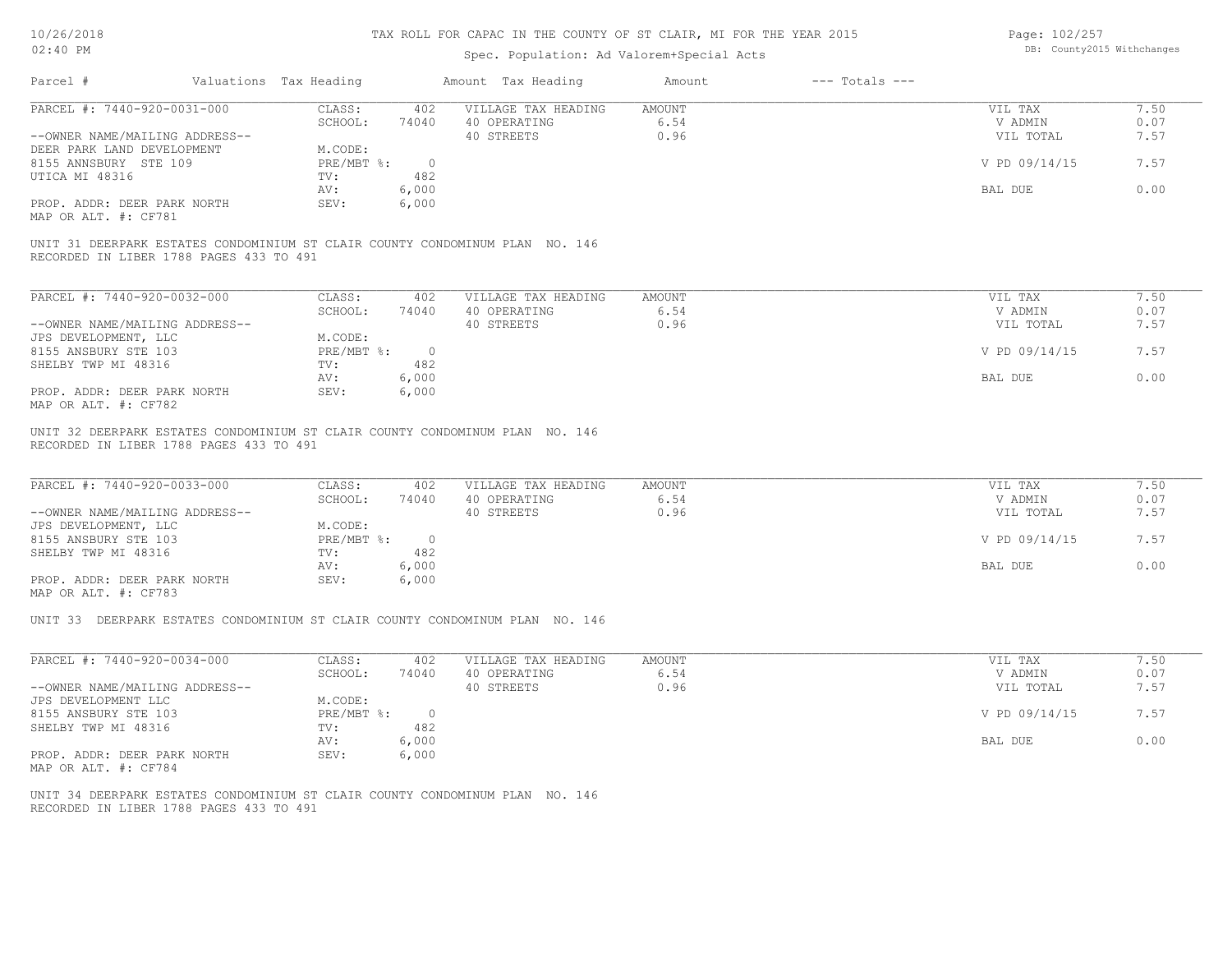| Page: 103/257 |                            |
|---------------|----------------------------|
|               | DB: County2015 Withchanges |

| PARCEL #: 7440-920-0035-000                                                                                                                                                                                                                                                                                                  | CLASS:<br>402                                                                                             | VILLAGE TAX HEADING                               | AMOUNT                            | VIL TAX                                                     | 7.50                                       |
|------------------------------------------------------------------------------------------------------------------------------------------------------------------------------------------------------------------------------------------------------------------------------------------------------------------------------|-----------------------------------------------------------------------------------------------------------|---------------------------------------------------|-----------------------------------|-------------------------------------------------------------|--------------------------------------------|
|                                                                                                                                                                                                                                                                                                                              | SCHOOL:<br>74040                                                                                          | 40 OPERATING                                      | 6.54<br>0.96                      | V ADMIN                                                     | 0.07<br>7.57                               |
| --OWNER NAME/MAILING ADDRESS--<br>JPS DEVELOPMENT LLC                                                                                                                                                                                                                                                                        | M.CODE:                                                                                                   | 40 STREETS                                        |                                   | VIL TOTAL                                                   |                                            |
| 8155 ANSBURY STE 103                                                                                                                                                                                                                                                                                                         | PRE/MBT %:<br>$\overline{0}$                                                                              |                                                   |                                   | V PD 09/14/15                                               | 7.57                                       |
| SHELBY TWP MI 48316                                                                                                                                                                                                                                                                                                          | 482<br>TV:                                                                                                |                                                   |                                   |                                                             |                                            |
|                                                                                                                                                                                                                                                                                                                              | 6,000<br>AV:                                                                                              |                                                   |                                   | BAL DUE                                                     | 0.00                                       |
| PROP. ADDR: DEER PARK NORTH                                                                                                                                                                                                                                                                                                  | 6,000<br>SEV:                                                                                             |                                                   |                                   |                                                             |                                            |
| MAP OR ALT. #: CF785                                                                                                                                                                                                                                                                                                         |                                                                                                           |                                                   |                                   |                                                             |                                            |
| UNIT 35 DEERPARK ESTATES CONDOMINIUM ST CLAIR COUNTY CONDOMINUM PLAN NO. 146                                                                                                                                                                                                                                                 |                                                                                                           |                                                   |                                   |                                                             |                                            |
| RECORDED IN LIBER 1788 PAGES 433 TO 491                                                                                                                                                                                                                                                                                      |                                                                                                           |                                                   |                                   |                                                             |                                            |
| PARCEL #: 7440-920-0036-000                                                                                                                                                                                                                                                                                                  | CLASS:<br>402                                                                                             | VILLAGE TAX HEADING                               | <b>AMOUNT</b>                     | VIL TAX                                                     | 93.43                                      |
|                                                                                                                                                                                                                                                                                                                              | SCHOOL:<br>74040                                                                                          | 40 OPERATING                                      | 81.43                             | V ADMIN                                                     | 0.93                                       |
| --OWNER NAME/MAILING ADDRESS--                                                                                                                                                                                                                                                                                               |                                                                                                           | 40 STREETS                                        | 12.00                             | VIL TOTAL                                                   | 94.36                                      |
| KONEFKE ROBERT                                                                                                                                                                                                                                                                                                               | M.CODE:                                                                                                   |                                                   |                                   |                                                             |                                            |
| 20461 PRATT RD.                                                                                                                                                                                                                                                                                                              | PRE/MBT %: 0                                                                                              |                                                   |                                   | V PD 07/22/15                                               | 94.36                                      |
| ARMADA MI 48005                                                                                                                                                                                                                                                                                                              | 6,000<br>TV:                                                                                              |                                                   |                                   |                                                             |                                            |
| PROP. ADDR: DEER PARK EAST                                                                                                                                                                                                                                                                                                   | 6,000<br>AV:<br>SEV:<br>6,000                                                                             |                                                   |                                   | BAL DUE                                                     | 0.00                                       |
| MAP OR ALT. #: CF786                                                                                                                                                                                                                                                                                                         |                                                                                                           |                                                   |                                   |                                                             |                                            |
|                                                                                                                                                                                                                                                                                                                              |                                                                                                           |                                                   |                                   |                                                             |                                            |
|                                                                                                                                                                                                                                                                                                                              | CLASS:<br>401<br>SCHOOL:<br>74040<br>M.CODE:<br>COREL<br>PRE/MBT %: 100<br>61,419<br>TV:<br>65,600<br>AV: | VILLAGE TAX HEADING<br>40 OPERATING<br>40 STREETS | <b>AMOUNT</b><br>833.64<br>122.83 | VIL TAX<br>V ADMIN<br>VIL TOTAL<br>V PD 09/10/15<br>BAL DUE | 956.47<br>9.56<br>966.03<br>966.03<br>0.00 |
| UNIT 36 DEERPARK ESTATES CONDOMINIUM ST CLAIR COUNTY CONDOMINUM PLAN NO. 146<br>RECORDED IN LIBER 1788 PAGES 433 TO 491<br>PARCEL #: 7440-920-0037-000<br>--OWNER NAME/MAILING ADDRESS--<br>BEISCHER CHRISTOPHER/ROXANNE<br>212 DEER PARK SOUTH<br>CAPAC MI 48014<br>PROP. ADDR: 212 DEER PARK SOUTH<br>MAP OR ALT. #: CF787 | 65,600<br>SEV:                                                                                            |                                                   |                                   |                                                             |                                            |
| UNIT 37 DEERPARK ESTATES CONDOMINIUM ST CLAIR COUNTY CONDOMINUM PLAN NO. 146<br>RECORDED IN LIBER 1788 PAGES 433 TO 491                                                                                                                                                                                                      |                                                                                                           |                                                   |                                   |                                                             |                                            |
| PARCEL #: 7440-920-0038-000                                                                                                                                                                                                                                                                                                  | CLASS:<br>401                                                                                             | VILLAGE TAX HEADING                               | <b>AMOUNT</b>                     | VIL TAX                                                     | 833.81                                     |
|                                                                                                                                                                                                                                                                                                                              | SCHOOL:<br>74040                                                                                          | 40 OPERATING                                      | 726.73                            | V ADMIN                                                     | 8.33                                       |
|                                                                                                                                                                                                                                                                                                                              |                                                                                                           | 40 STREETS                                        | 107.08                            | VIL TOTAL                                                   | 842.14                                     |
|                                                                                                                                                                                                                                                                                                                              | M.CODE:<br>COREL<br>PRE/MBT %: 100                                                                        |                                                   |                                   | V PD 09/10/15                                               | 842.14                                     |
|                                                                                                                                                                                                                                                                                                                              | 53,543<br>TV:                                                                                             |                                                   |                                   |                                                             |                                            |
|                                                                                                                                                                                                                                                                                                                              | 57,000<br>AV:                                                                                             |                                                   |                                   | BAL DUE                                                     | 0.00                                       |
| --OWNER NAME/MAILING ADDRESS--<br>LEWIS GREGORY A<br>DELCOURT KIMBERLY A.<br>226 DEER PARK SOUTH<br>CAPAC MI 48014                                                                                                                                                                                                           | 57,000<br>SEV:                                                                                            |                                                   |                                   |                                                             |                                            |
| PROP. ADDR: 226 DEER PARK SOUTH<br>MAP OR ALT. #: CF788                                                                                                                                                                                                                                                                      |                                                                                                           |                                                   |                                   |                                                             |                                            |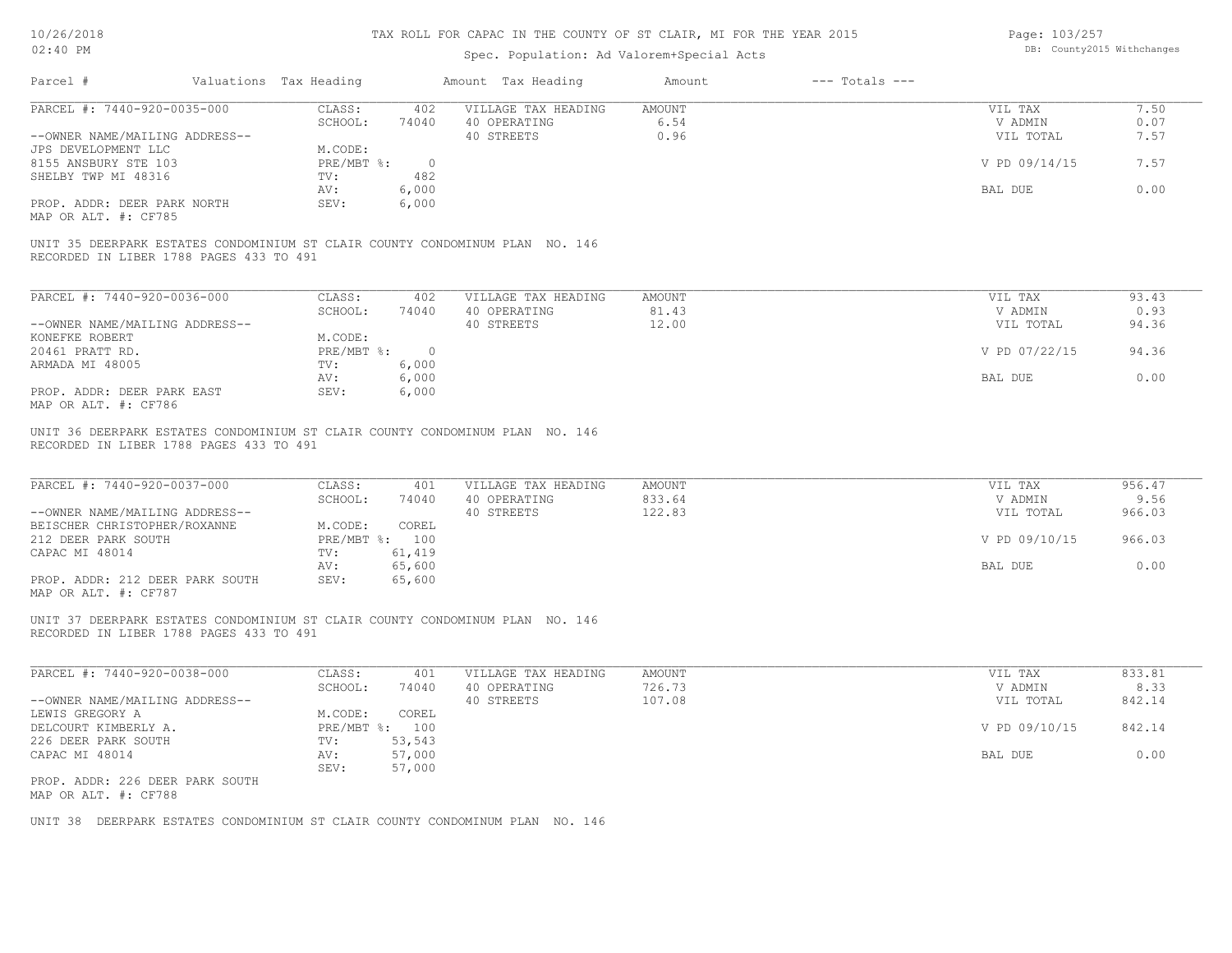| 10/26/2018<br>$02:40$ PM                                                                                                |                  | TAX ROLL FOR CAPAC IN THE COUNTY OF ST CLAIR, MI FOR THE YEAR 2015 | Page: 104/257<br>DB: County2015 Withchanges |                                           |                    |               |        |
|-------------------------------------------------------------------------------------------------------------------------|------------------|--------------------------------------------------------------------|---------------------------------------------|-------------------------------------------|--------------------|---------------|--------|
|                                                                                                                         |                  |                                                                    |                                             | Spec. Population: Ad Valorem+Special Acts |                    |               |        |
| Parcel #<br>Valuations Tax Heading                                                                                      |                  |                                                                    | Amount Tax Heading                          | Amount                                    | $---$ Totals $---$ |               |        |
| PARCEL #: 7440-920-0039-000                                                                                             | CLASS:           | 402                                                                | VILLAGE TAX HEADING                         | AMOUNT                                    |                    | VIL TAX       | 93.43  |
|                                                                                                                         | SCHOOL:          | 74040                                                              | 40 OPERATING                                | 81.43                                     |                    | V ADMIN       | 0.93   |
| --OWNER NAME/MAILING ADDRESS--                                                                                          |                  |                                                                    | 40 STREETS                                  | 12.00                                     |                    | VIL TOTAL     | 94.36  |
| KONEFKE ROBERT                                                                                                          | M.CODE:          |                                                                    |                                             |                                           |                    |               |        |
| 20461 PRATT RD.                                                                                                         | $PRE/MBT$ $\div$ | $\overline{0}$                                                     |                                             |                                           |                    | V PD 07/22/15 | 94.36  |
| ARMADA MI 48005                                                                                                         | TV:              | 6,000                                                              |                                             |                                           |                    |               |        |
|                                                                                                                         | AV:              | 6,000                                                              |                                             |                                           |                    | BAL DUE       | 0.00   |
| PROP. ADDR: DEER PARK SOUTH<br>MAP OR ALT. #: CF789                                                                     | SEV:             | 6,000                                                              |                                             |                                           |                    |               |        |
| UNIT 39 DEERPARK ESTATES CONDOMINIUM ST CLAIR COUNTY CONDOMINUM PLAN NO. 146                                            |                  |                                                                    |                                             |                                           |                    |               |        |
| PARCEL #: 7440-920-0040-000                                                                                             | CLASS:           | 401                                                                | VILLAGE TAX HEADING                         | <b>AMOUNT</b>                             |                    | VIL TAX       | 833.81 |
|                                                                                                                         | SCHOOL:          | 74040                                                              | 40 OPERATING                                | 726.73                                    |                    | V ADMIN       | 8.33   |
| --OWNER NAME/MAILING ADDRESS--                                                                                          |                  |                                                                    | 40 STREETS                                  | 107.08                                    |                    | VIL TOTAL     | 842.14 |
| DOUTRY IRENE                                                                                                            | M.CODE:          |                                                                    |                                             |                                           |                    |               |        |
| 240 DEER PARK                                                                                                           | PRE/MBT %: 100   |                                                                    |                                             |                                           |                    | V PD 08/05/15 | 842.14 |
| CAPAC MI 48014                                                                                                          | TV:              | 53,543                                                             |                                             |                                           |                    |               |        |
|                                                                                                                         | AV:              | 57,100                                                             |                                             |                                           |                    | BAL DUE       | 0.00   |
| PROP. ADDR: 240 DEER PARK SOUTH<br>MAP OR ALT. #: CF790                                                                 | SEV:             | 57,100                                                             |                                             |                                           |                    |               |        |
| UNIT 40 DEERPARK ESTATES CONDOMINIUM ST CLAIR COUNTY CONDOMINUM PLAN NO. 146                                            |                  |                                                                    |                                             |                                           |                    |               |        |
| PARCEL #: 7440-920-0041-000                                                                                             | CLASS:           | 401                                                                | VILLAGE TAX HEADING                         | <b>AMOUNT</b>                             |                    | VIL TAX       | 896.98 |
|                                                                                                                         | SCHOOL:          | 74040                                                              | 40 OPERATING                                | 781.79                                    |                    | V ADMIN       | 8.96   |
| --OWNER NAME/MAILING ADDRESS--                                                                                          |                  |                                                                    | 40 STREETS                                  | 115.19                                    |                    | VIL TOTAL     | 905.94 |
| ROBERTS J SCOTT/CHRISTINA MAE                                                                                           | M.CODE:          | COREL                                                              |                                             |                                           |                    |               |        |
| 250 DEER PARK SOUTH                                                                                                     | PRE/MBT %: 100   |                                                                    |                                             |                                           |                    | V PD 09/18/15 | 905.94 |
| CAPAC MI 48014                                                                                                          | TV:              | 57,599                                                             |                                             |                                           |                    |               |        |
|                                                                                                                         | AV:              | 61,400                                                             |                                             |                                           |                    | BAL DUE       | 0.00   |
| PROP. ADDR: 250 DEER PARK SOUTH<br>MAP OR ALT. #: CF791                                                                 | SEV:             | 61,400                                                             |                                             |                                           |                    |               |        |
| UNIT 41 DEERPARK ESTATES CONDOMINIUM ST CLAIR COUNTY CONDOMINUM PLAN NO. 146<br>RECORDED IN LIBER 1788 PAGES 433 TO 491 |                  |                                                                    |                                             |                                           |                    |               |        |
| PARCEL #: 7440-920-0042-000                                                                                             | CLASS:           | 401                                                                | VILLAGE TAX HEADING                         | <b>AMOUNT</b>                             |                    | VIL TAX       | 811.66 |

| IIINULLI M. FIIU JAU UUIA UUU   | ------       | ᄀᄓᅩ    | , TARIAA TIRI TIRIDIIA | 1117001V | $V = 1$       | <u>.</u> |
|---------------------------------|--------------|--------|------------------------|----------|---------------|----------|
|                                 | SCHOOL:      | 74040  | 40 OPERATING           | 707.42   | V ADMIN       | 8.11     |
| --OWNER NAME/MAILING ADDRESS--  |              |        | 40 STREETS             | 104.24   | VIL TOTAL     | 819.77   |
| RUSIN BRIAN/CYNTHIA             | M.CODE:      |        |                        |          |               |          |
| 258 DEER PARK S                 | $PRE/MBT$ %: | 100    |                        |          | V PD 07/10/15 | 819.77   |
| CAPAC MI 48014                  | TV:          | 52,120 |                        |          |               |          |
|                                 | AV:          | 55,500 |                        |          | BAL DUE       | 0.00     |
| PROP. ADDR: 258 DEER PARK SOUTH | SEV:         | 55,500 |                        |          |               |          |
| MAP OR ALT. #: CF792            |              |        |                        |          |               |          |

RECORDED IN LIBER 1788 PAGES 433 TO 491 UNIT 42 DEERPARK ESTATES CONDOMINIUM ST CLAIR COUNTY CONDOMINUM PLAN NO. 146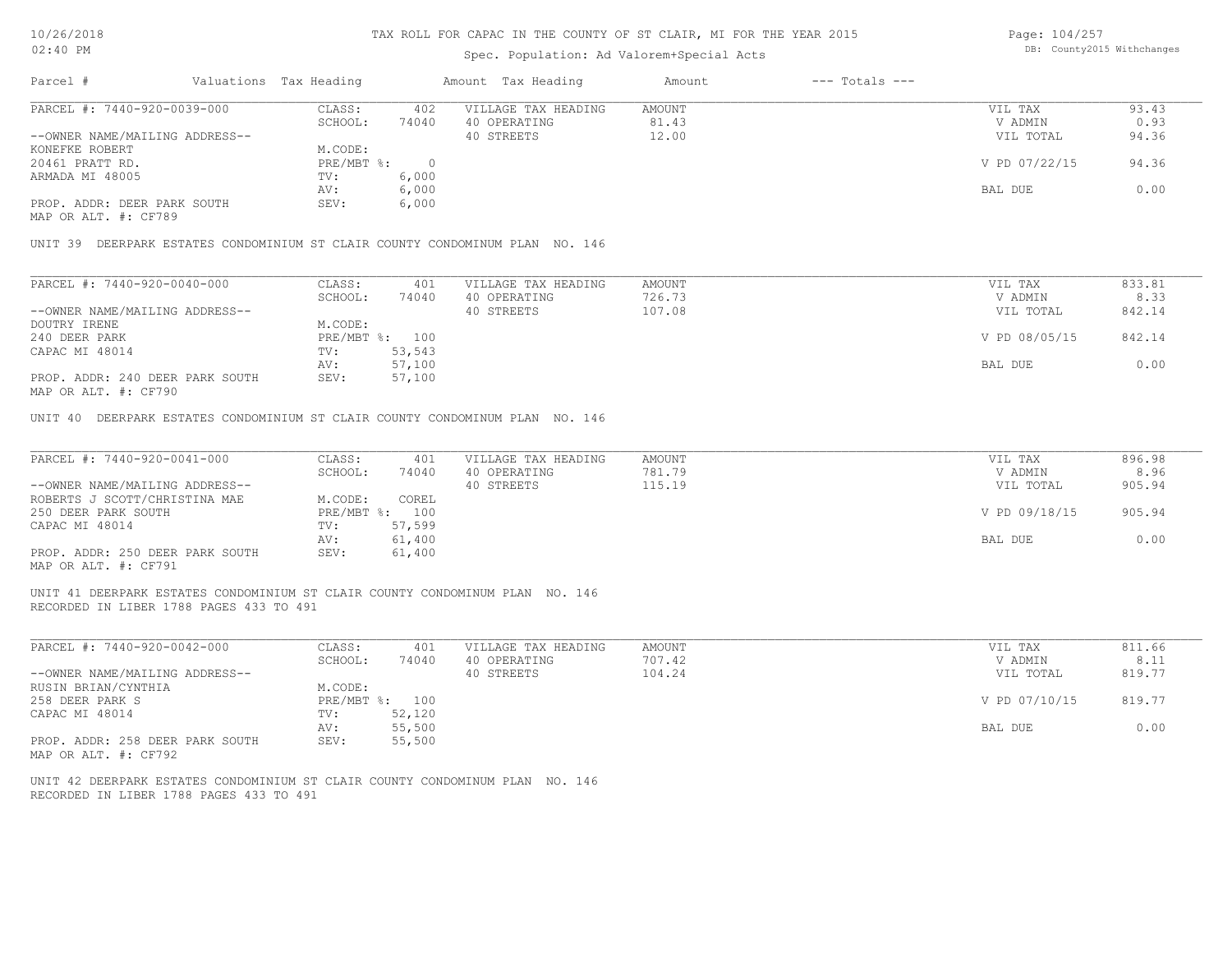# Spec. Population: Ad Valorem+Special Acts

| Page: 105/257 |                            |
|---------------|----------------------------|
|               | DB: County2015 Withchanges |

| Parcel #                       | Valuations Tax Heading |        | Amount Tax Heading  | Amount | $---$ Totals $---$ |               |        |
|--------------------------------|------------------------|--------|---------------------|--------|--------------------|---------------|--------|
| PARCEL #: 7440-920-0043-000    | CLASS:                 | 401    | VILLAGE TAX HEADING | AMOUNT |                    | VIL TAX       | 885.72 |
|                                | SCHOOL:                | 74040  | 40 OPERATING        | 771.97 |                    | V ADMIN       | 8.85   |
| --OWNER NAME/MAILING ADDRESS-- |                        |        | 40 STREETS          | 113.75 |                    | VIL TOTAL     | 894.57 |
| SPENCER KELLY L                | M.CODE:                | COREL  |                     |        |                    |               |        |
| 354 PHEASANT DR                | PRE/MBT %: 100         |        |                     |        |                    | V PD 09/10/15 | 894.57 |
| Capac MI 48014                 | TV:                    | 56,876 |                     |        |                    |               |        |
|                                | AV:                    | 60,600 |                     |        |                    | BAL DUE       | 0.00   |
| PROP. ADDR: 354 PHEASANT DR    | SEV:                   | 60,600 |                     |        |                    |               |        |
|                                |                        |        |                     |        |                    |               |        |

MAP OR ALT. #: CF793

RECORDED IN LIBER 1788 PAGES 433 TO 491 UNIT 43 DEERPARK ESTATES CONDOMINIUM ST CLAIR COUNTY CONDOMINUM PLAN NO. 146

| PARCEL #: 7440-920-0044-000    | CLASS:     | 402   | VILLAGE TAX HEADING | AMOUNT | VIL TAX       | 7.50 |
|--------------------------------|------------|-------|---------------------|--------|---------------|------|
|                                | SCHOOL:    | 74040 | 40 OPERATING        | 6.54   | V ADMIN       | 0.07 |
| --OWNER NAME/MAILING ADDRESS-- |            |       | 40 STREETS          | 0.96   | VIL TOTAL     | 7.57 |
| JPS DEVELOPMENT LLC            | M.CODE:    |       |                     |        |               |      |
| 8155 ANSBURY<br>STE 103        | PRE/MBT %: |       |                     |        | V PD 09/14/15 | 7.57 |
| SHELBY TWP MI 48316            | TV:        | 482   |                     |        |               |      |
|                                | AV:        | 6,000 |                     |        | BAL DUE       | 0.00 |
| PROP. ADDR: PHEASANT DR        | SEV:       | 6,000 |                     |        |               |      |
| 4.0 המרים ה-4.1 יחד גם מתוא    |            |       |                     |        |               |      |

MAP OR ALT. #: CF794

UNIT 44 DEERPARK ESTATES CONDOMINIUM ST CLAIR COUNTY CONDOMINUM PLAN NO. 146

| PARCEL #: 7440-920-0045-000    | CLASS:     | 402   | VILLAGE TAX HEADING | AMOUNT | VIL TAX       | 7.50 |
|--------------------------------|------------|-------|---------------------|--------|---------------|------|
|                                | SCHOOL:    | 74040 | 40 OPERATING        | 6.54   | V ADMIN       | 0.07 |
| --OWNER NAME/MAILING ADDRESS-- |            |       | 40 STREETS          | 0.96   | VIL TOTAL     | 7.57 |
| JPS DEVELOPMENT LLC            | M.CODE:    |       |                     |        |               |      |
| 8155 ANSBURY<br>STE 103        | PRE/MBT %: |       |                     |        | V PD 09/14/15 | 7.57 |
| SHELBY TWP MI 48316            | TV:        | 482   |                     |        |               |      |
|                                | AV:        | 6,000 |                     |        | BAL DUE       | 0.00 |
| PROP. ADDR: PHEASANT DR        | SEV:       | 6,000 |                     |        |               |      |
| MAP OR ALT. #: CF795           |            |       |                     |        |               |      |

UNIT 45 DEERPARK ESTATES CONDOMINIUM ST CLAIR COUNTY CONDOMINUM PLAN NO. 146

| PARCEL #: 7440-920-0046-000    | CLASS:     | 402   | VILLAGE TAX HEADING | AMOUNT | VIL TAX       | 7.50 |
|--------------------------------|------------|-------|---------------------|--------|---------------|------|
|                                | SCHOOL:    | 74040 | 40 OPERATING        | 6.54   | V ADMIN       | 0.07 |
| --OWNER NAME/MAILING ADDRESS-- |            |       | 40 STREETS          | 0.96   | VIL TOTAL     | 7.57 |
| JPS DEVELOPMENT LLC            | M.CODE:    |       |                     |        |               |      |
| 8155 ANSBURY<br>STE 103        | PRE/MBT %: |       |                     |        | V PD 09/14/15 | 7.57 |
| SHELBY TWP MI 48316            | TV:        | 482   |                     |        |               |      |
|                                | AV:        | 6,000 |                     |        | BAL DUE       | 0.00 |
| PROP. ADDR: PHEASANT DR        | SEV:       | 6,000 |                     |        |               |      |
| MAP OR ALT. #: CF796           |            |       |                     |        |               |      |

UNIT 46 DEERPARK ESTATES CONDOMINIUM ST CLAIR COUNTY CONDOMINUM PLAN NO. 146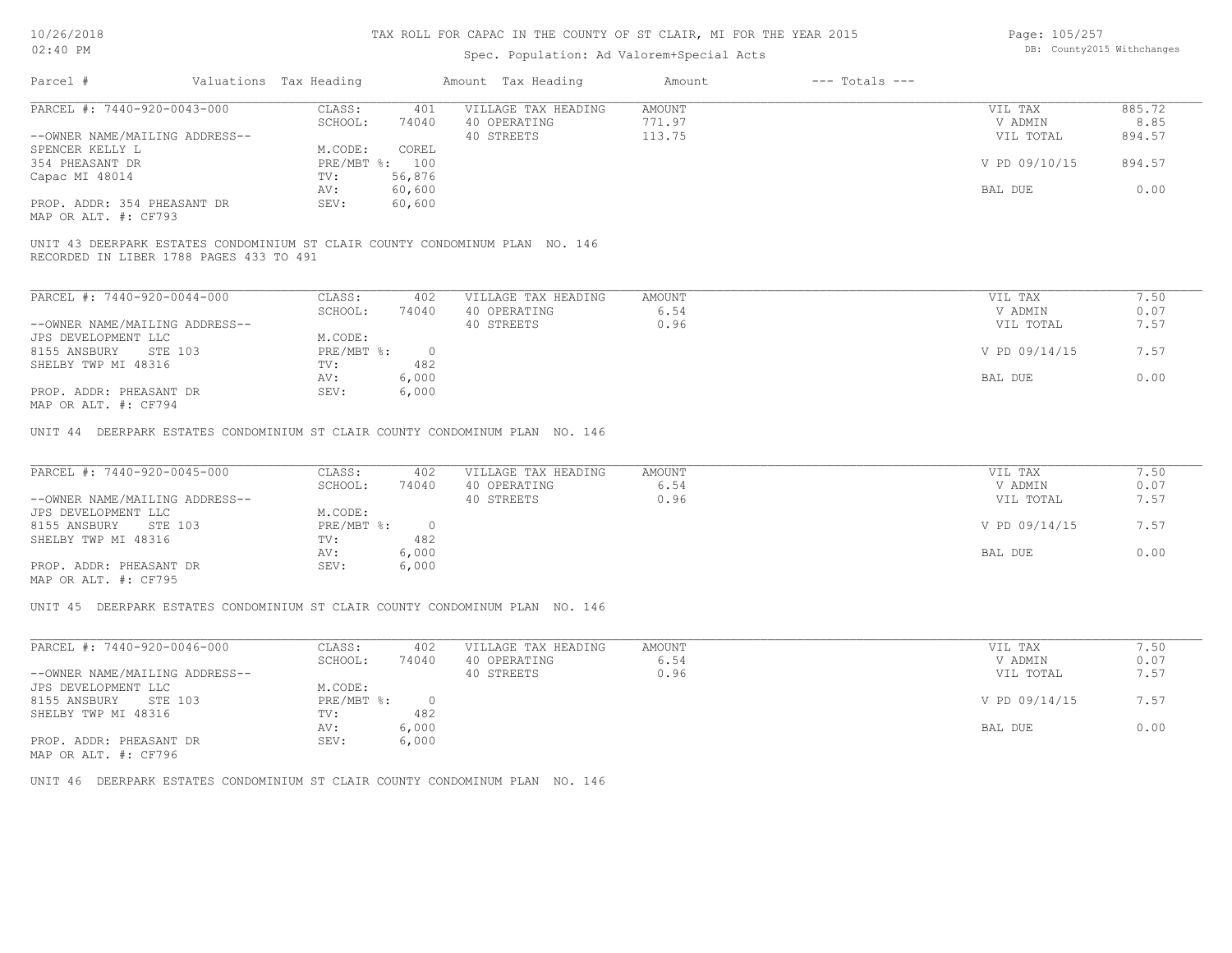# Spec. Population: Ad Valorem+Special Acts

Page: 106/257 DB: County2015 Withchanges

| Parcel #                       |         | Valuations Tax Heading |       | Amount Tax Heading  | Amount | $---$ Totals $---$ |               |      |
|--------------------------------|---------|------------------------|-------|---------------------|--------|--------------------|---------------|------|
| PARCEL #: 7440-920-0047-000    |         | CLASS:                 | 402   | VILLAGE TAX HEADING | AMOUNT |                    | VIL TAX       | /.50 |
|                                |         | SCHOOL:                | 74040 | 40 OPERATING        | 6.54   |                    | V ADMIN       | 0.07 |
| --OWNER NAME/MAILING ADDRESS-- |         |                        |       | 40 STREETS          | 0.96   |                    | VIL TOTAL     | 7.57 |
| JPS DEVELOPMENT LLC            |         | M.CODE:                |       |                     |        |                    |               |      |
| 8155 ANSBURY                   | STE 103 | PRE/MBT %:             |       |                     |        |                    | V PD 09/14/15 | 7.57 |
| SHELBY TWP MI 48316            |         | TV:                    | 482   |                     |        |                    |               |      |
|                                |         | AV:                    | 6,000 |                     |        |                    | BAL DUE       | 0.00 |
| PROP. ADDR: DEER PARK NORTH    |         | SEV:                   | 6,000 |                     |        |                    |               |      |
|                                |         |                        |       |                     |        |                    |               |      |

MAP OR ALT. #: CF797

UNIT 47 DEERPARK ESTATES CONDOMINIUM ST CLAIR COUNTY CONDOMINUM PLAN NO. 146

| PARCEL #: 7440-920-0048-000    | CLASS:     | 402   | VILLAGE TAX HEADING | AMOUNT | VIL TAX       | 1.50 |
|--------------------------------|------------|-------|---------------------|--------|---------------|------|
|                                | SCHOOL:    | 74040 | 40 OPERATING        | 6.54   | V ADMIN       | 0.07 |
| --OWNER NAME/MAILING ADDRESS-- |            |       | 40 STREETS          | 0.96   | VIL TOTAL     | 7.57 |
| JPS DEVELOPMENT LLC            | M.CODE:    |       |                     |        |               |      |
| 8155 ANSBURY<br>STE 103        | PRE/MBT %: |       |                     |        | V PD 09/14/15 | 7.57 |
| SHELBY TWP MI 48316            | TV:        | 482   |                     |        |               |      |
|                                | AV:        | 6,000 |                     |        | BAL DUE       | 0.00 |
| PROP. ADDR: DEER PARK NORTH    | SEV:       | 6,000 |                     |        |               |      |
|                                |            |       |                     |        |               |      |

MAP OR ALT. #: CF798

UNIT 48 DEERPARK ESTATES CONDOMINIUM ST CLAIR COUNTY CONDOMINUM PLAN NO. 146

| PARCEL #: 7440-920-0049-000    | CLASS:     | 402   | VILLAGE TAX HEADING | AMOUNT | VIL TAX       | 7.50 |
|--------------------------------|------------|-------|---------------------|--------|---------------|------|
|                                | SCHOOL:    | 74040 | 40 OPERATING        | 6.54   | V ADMIN       | 0.07 |
| --OWNER NAME/MAILING ADDRESS-- |            |       | 40 STREETS          | 0.96   | VIL TOTAL     | 7.57 |
| JPS DEVELOPMENT LLC            | M.CODE:    |       |                     |        |               |      |
| 8155 ANSBURY<br>STE 103        | PRE/MBT %: |       |                     |        | V PD 09/14/15 | 7.57 |
| SHELBY TWP MI 48316            | TV:        | 482   |                     |        |               |      |
|                                | AV:        | 6,000 |                     |        | BAL DUE       | 0.00 |
| PROP. ADDR: DEER PARK NORTH    | SEV:       | 6,000 |                     |        |               |      |
| MAP OR ALT. #: CF799           |            |       |                     |        |               |      |

UNIT 49 DEERPARK ESTATES CONDOMINIUM ST CLAIR COUNTY CONDOMINUM PLAN NO. 146

| PARCEL #: 7440-920-0050-000                                                          | CLASS:     | 402   | VILLAGE TAX HEADING | AMOUNT | 7.50<br>VIL TAX       |
|--------------------------------------------------------------------------------------|------------|-------|---------------------|--------|-----------------------|
|                                                                                      | SCHOOL:    | 74040 | 40 OPERATING        | 6.54   | 0.07<br>V ADMIN       |
| --OWNER NAME/MAILING ADDRESS--                                                       |            |       | 40 STREETS          | 0.96   | 7.57<br>VIL TOTAL     |
| JPS DEVELOPMENT LLC                                                                  | M.CODE:    |       |                     |        |                       |
| 8155 ANSBURY<br>STE 103                                                              | PRE/MBT %: |       |                     |        | V PD 09/14/15<br>7.57 |
| SHELBY TWP MI 48316                                                                  | TV:        | 482   |                     |        |                       |
|                                                                                      | AV:        | 6,000 |                     |        | 0.00<br>BAL DUE       |
| PROP. ADDR: DEER PARK NORTH<br>$\cdots$ $\cdots$ $\cdots$ $\cdots$ $\cdots$ $\cdots$ | SEV:       | 6,000 |                     |        |                       |

MAP OR ALT. #: CF800

UNIT 50 DEERPARK ESTATES CONDOMINIUM ST CLAIR COUNTY CONDOMINUM PLAN NO. 146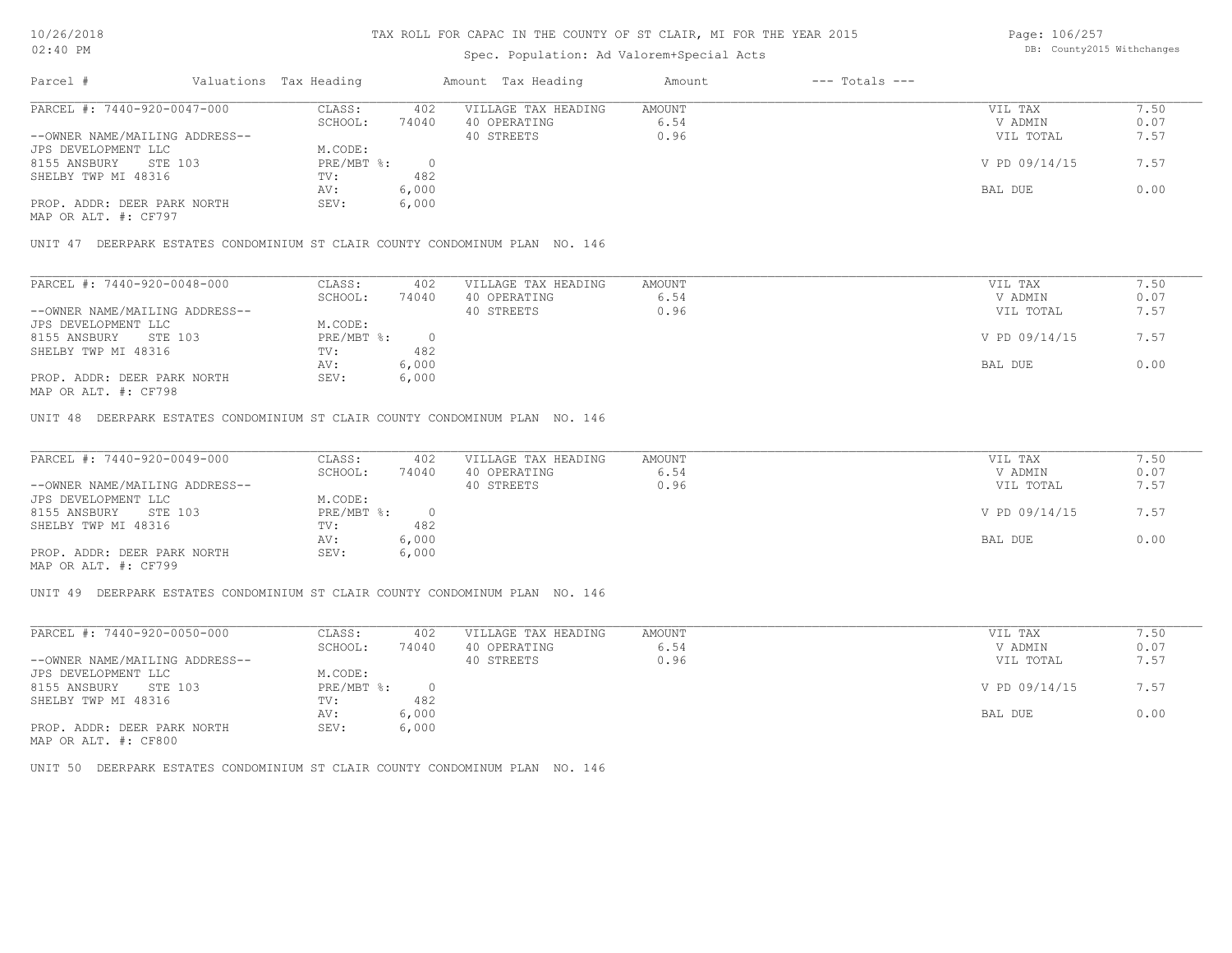# Spec. Population: Ad Valorem+Special Acts

Page: 107/257 DB: County2015 Withchanges

|                                                                                                                         |                                                              | Spec. Population: Ad Valorem+Special Acts         |                               |                                                  |                              |
|-------------------------------------------------------------------------------------------------------------------------|--------------------------------------------------------------|---------------------------------------------------|-------------------------------|--------------------------------------------------|------------------------------|
| Parcel #                                                                                                                | Valuations Tax Heading                                       | Amount Tax Heading                                | Amount<br>$---$ Totals $---$  |                                                  |                              |
| PARCEL #: 7440-920-0051-000                                                                                             | CLASS:<br>402                                                | VILLAGE TAX HEADING                               | <b>AMOUNT</b>                 | VIL TAX                                          | 7.50                         |
|                                                                                                                         | SCHOOL:<br>74040                                             | 40 OPERATING                                      | 6.54                          | V ADMIN                                          | 0.07                         |
| --OWNER NAME/MAILING ADDRESS--                                                                                          |                                                              | 40 STREETS                                        | 0.96                          | VIL TOTAL                                        | 7.57                         |
| JPS DEVELOPMENT LLC                                                                                                     | M.CODE:                                                      |                                                   |                               |                                                  |                              |
| 8155 ANSBURY STE 103                                                                                                    | $PRE/MBT$ %:<br>$\overline{0}$                               |                                                   |                               | V PD 09/14/15                                    | 7.57                         |
| SHELBY TWP MI 48316                                                                                                     | TV:<br>482                                                   |                                                   |                               |                                                  |                              |
|                                                                                                                         |                                                              |                                                   |                               |                                                  |                              |
|                                                                                                                         | 6,000<br>AV:                                                 |                                                   |                               | BAL DUE                                          | 0.00                         |
| PROP. ADDR: DEER PARK NORTH                                                                                             | SEV:<br>6,000                                                |                                                   |                               |                                                  |                              |
| MAP OR ALT. #: CF801                                                                                                    |                                                              |                                                   |                               |                                                  |                              |
| UNIT 51 DEERPARK ESTATES CONDOMINIUM ST CLAIR COUNTY CONDOMINUM PLAN NO. 146<br>RECORDED IN LIBER 1788 PAGES 433 TO 491 |                                                              |                                                   |                               |                                                  |                              |
| PARCEL #: 7440-920-0052-000                                                                                             | CLASS:<br>402                                                | VILLAGE TAX HEADING                               | AMOUNT                        | VIL TAX                                          | 7.50                         |
|                                                                                                                         | SCHOOL:<br>74040                                             | 40 OPERATING                                      | 6.54                          | V ADMIN                                          | 0.07                         |
| --OWNER NAME/MAILING ADDRESS--                                                                                          |                                                              | 40 STREETS                                        | 0.96                          | VIL TOTAL                                        | 7.57                         |
|                                                                                                                         |                                                              |                                                   |                               |                                                  |                              |
| JPS DEVELOPMENT LLC                                                                                                     | M.CODE:                                                      |                                                   |                               |                                                  |                              |
| 8155 ANSBURY<br>STE 103                                                                                                 | PRE/MBT %:<br>$\overline{0}$                                 |                                                   |                               | V PD 09/14/15                                    | 7.57                         |
| SHELBY TWP MI 48316                                                                                                     | 482<br>TV:                                                   |                                                   |                               |                                                  |                              |
|                                                                                                                         | 6,000<br>AV:                                                 |                                                   |                               | BAL DUE                                          | 0.00                         |
| PROP. ADDR: DEER PARK NORTH                                                                                             | SEV:<br>6,000                                                |                                                   |                               |                                                  |                              |
| MAP OR ALT. #: CF802                                                                                                    |                                                              |                                                   |                               |                                                  |                              |
| PARCEL #: 7440-920-0053-000<br>--OWNER NAME/MAILING ADDRESS--<br>JPS DEVELOPMENT LLC<br>8155 ANSBURY<br>STE 103         | CLASS:<br>402<br>SCHOOL:<br>74040<br>M.CODE:<br>PRE/MBT %: 0 | VILLAGE TAX HEADING<br>40 OPERATING<br>40 STREETS | <b>AMOUNT</b><br>6.54<br>0.96 | VIL TAX<br>V ADMIN<br>VIL TOTAL<br>V PD 09/14/15 | 7.50<br>0.07<br>7.57<br>7.57 |
| SHELBY TWP MI 48316                                                                                                     | 482<br>TV:                                                   |                                                   |                               |                                                  |                              |
|                                                                                                                         | 6,000<br>AV:                                                 |                                                   |                               | BAL DUE                                          | 0.00                         |
| PROP. ADDR: PHEASANT DR                                                                                                 | 6,000<br>SEV:                                                |                                                   |                               |                                                  |                              |
| MAP OR ALT. #: CF803                                                                                                    |                                                              |                                                   |                               |                                                  |                              |
| UNIT 53 DEERPARK ESTATES CONDOMINIUM ST CLAIR COUNTY CONDOMINUM PLAN NO. 146                                            |                                                              |                                                   |                               |                                                  |                              |
| PARCEL #: 7440-920-0054-000                                                                                             | CLASS:<br>402                                                | VILLAGE TAX HEADING                               | <b>AMOUNT</b>                 | VIL TAX                                          | 7.50                         |
|                                                                                                                         | SCHOOL:<br>74040                                             | 40 OPERATING                                      | 6.54                          | V ADMIN                                          | 0.07                         |
|                                                                                                                         |                                                              |                                                   | 0.96                          |                                                  | 7.57                         |
| --OWNER NAME/MAILING ADDRESS--                                                                                          |                                                              | 40 STREETS                                        |                               | VIL TOTAL                                        |                              |
| JPS DEVELOPMENT LLC                                                                                                     | M.CODE:                                                      |                                                   |                               |                                                  |                              |
| 8155 ANSBURY STE 103                                                                                                    | PRE/MBT %:<br>$\overline{0}$                                 |                                                   |                               | V PD 09/14/15                                    | 7.57                         |
| SHELBY TWP MI 48316                                                                                                     | 482<br>TV:                                                   |                                                   |                               |                                                  |                              |
|                                                                                                                         | 6,000<br>AV:                                                 |                                                   |                               | BAL DUE                                          | 0.00                         |
| PROP. ADDR: PHEASANT DR                                                                                                 | SEV:<br>6,000                                                |                                                   |                               |                                                  |                              |
| MAP OR ALT. #: CF804                                                                                                    |                                                              |                                                   |                               |                                                  |                              |
|                                                                                                                         |                                                              |                                                   |                               |                                                  |                              |
|                                                                                                                         |                                                              |                                                   |                               |                                                  |                              |
| UNIT 54 DEERPARK ESTATES CONDOMINIUM ST CLAIR COUNTY CONDOMINUM PLAN NO. 146                                            |                                                              |                                                   |                               |                                                  |                              |
| RECORDED IN LIBER 1788 PAGES 433 TO 491                                                                                 |                                                              |                                                   |                               |                                                  |                              |
|                                                                                                                         |                                                              |                                                   |                               |                                                  |                              |
|                                                                                                                         |                                                              |                                                   |                               |                                                  |                              |
|                                                                                                                         |                                                              |                                                   |                               |                                                  |                              |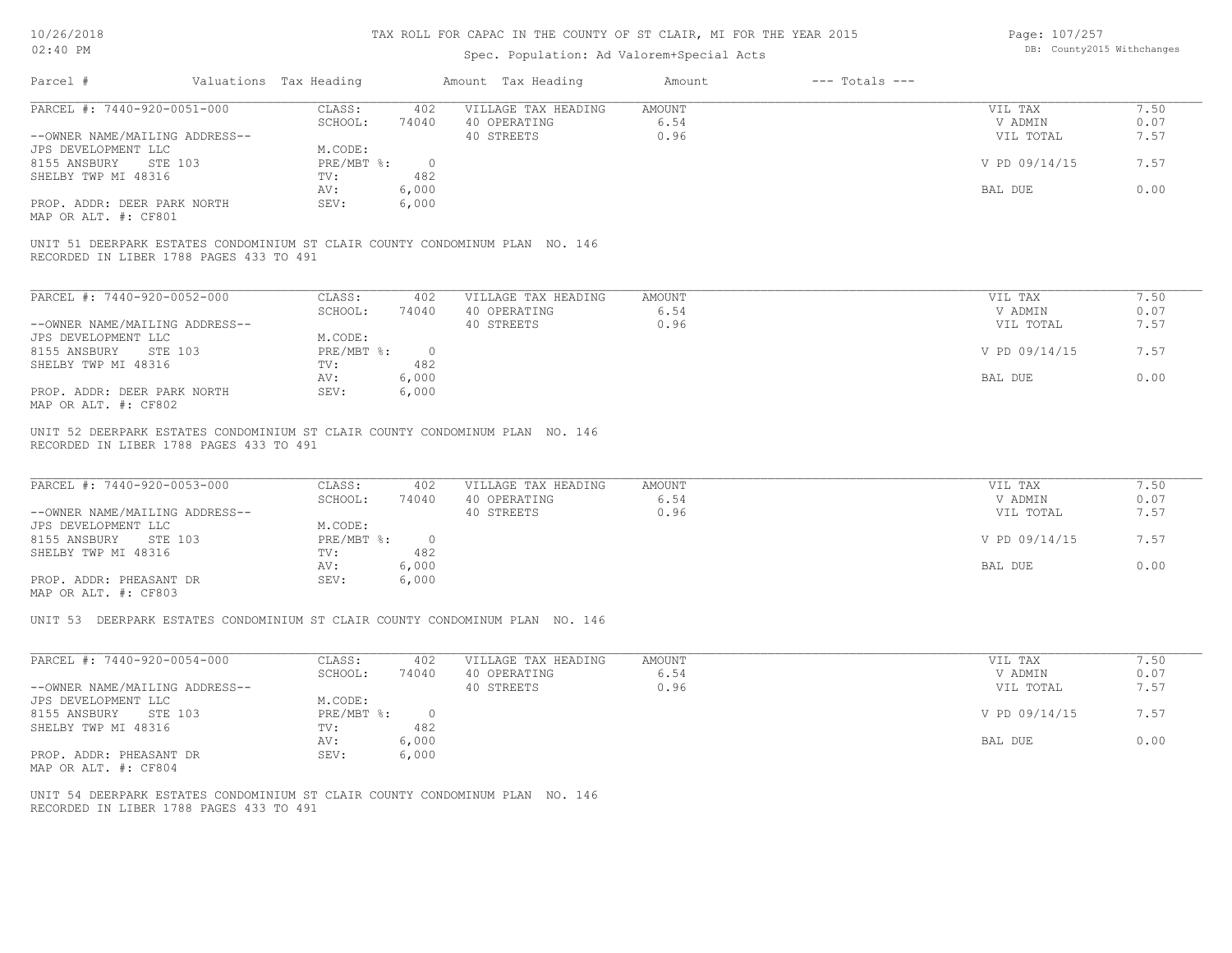Page: 108/257 DB: County2015 Withchanges

| UZ:40 FM                                                                                                                |                              | Spec. Population: Ad Valorem+Special Acts |                                                   |                        |                    |                                 |                      |  |
|-------------------------------------------------------------------------------------------------------------------------|------------------------------|-------------------------------------------|---------------------------------------------------|------------------------|--------------------|---------------------------------|----------------------|--|
| Parcel #                                                                                                                | Valuations Tax Heading       |                                           | Amount Tax Heading                                | Amount                 | $---$ Totals $---$ |                                 |                      |  |
| PARCEL #: 7440-920-0055-000                                                                                             | CLASS:                       | 402                                       | VILLAGE TAX HEADING                               | <b>AMOUNT</b>          |                    | VIL TAX                         | 7.50                 |  |
|                                                                                                                         | SCHOOL:                      | 74040                                     | 40 OPERATING                                      | 6.54                   |                    | V ADMIN                         | 0.07                 |  |
| --OWNER NAME/MAILING ADDRESS--                                                                                          |                              |                                           | 40 STREETS                                        | 0.96                   |                    | VIL TOTAL                       | 7.57                 |  |
| JPS DEVELOPMENT LLC                                                                                                     | M.CODE:                      |                                           |                                                   |                        |                    |                                 |                      |  |
| 8155 ANSBURY<br>STE 103                                                                                                 | $PRE/MBT$ $\div$             | $\overline{0}$                            |                                                   |                        |                    | V PD 09/14/15                   | 7.57                 |  |
| SHELBY TWP MI 48316                                                                                                     | TV:                          | 482                                       |                                                   |                        |                    |                                 |                      |  |
|                                                                                                                         |                              |                                           |                                                   |                        |                    |                                 |                      |  |
|                                                                                                                         | AV:                          | 6,000                                     |                                                   |                        |                    | BAL DUE                         | 0.00                 |  |
| PROP. ADDR: PHEASANT DR                                                                                                 | SEV:                         | 6,000                                     |                                                   |                        |                    |                                 |                      |  |
| MAP OR ALT. #: CF805                                                                                                    |                              |                                           |                                                   |                        |                    |                                 |                      |  |
| UNIT 55 DEERPARK ESTATES CONDOMINIUM ST CLAIR COUNTY CONDOMINUM PLAN NO. 146<br>RECORDED IN LIBER 1788 PAGES 433 TO 491 |                              |                                           |                                                   |                        |                    |                                 |                      |  |
| PARCEL #: 7440-920-0056-000                                                                                             | CLASS:                       | 402                                       | VILLAGE TAX HEADING                               | <b>AMOUNT</b>          |                    | VIL TAX                         | 7.50                 |  |
|                                                                                                                         | SCHOOL:                      | 74040                                     | 40 OPERATING                                      | 6.54                   |                    | V ADMIN                         | 0.07                 |  |
|                                                                                                                         |                              |                                           |                                                   |                        |                    |                                 |                      |  |
| --OWNER NAME/MAILING ADDRESS--                                                                                          |                              |                                           | 40 STREETS                                        | 0.96                   |                    | VIL TOTAL                       | 7.57                 |  |
| JPS DEVELOPMENT LLC                                                                                                     | M.CODE:                      |                                           |                                                   |                        |                    |                                 |                      |  |
| 8155 ANSBURY<br>STE 103                                                                                                 | $PRE/MBT$ $\frac{1}{6}$ :    | $\overline{0}$                            |                                                   |                        |                    | V PD 09/14/15                   | 7.57                 |  |
| SHELBY TWP MI 48316                                                                                                     | TV:                          | 482                                       |                                                   |                        |                    |                                 |                      |  |
|                                                                                                                         | AV:                          | 6,000                                     |                                                   |                        |                    | BAL DUE                         | 0.00                 |  |
| PROP. ADDR: PHEASANT DR                                                                                                 | SEV:                         | 6,000                                     |                                                   |                        |                    |                                 |                      |  |
| MAP OR ALT. #: CF806                                                                                                    |                              |                                           |                                                   |                        |                    |                                 |                      |  |
| PARCEL #: 7440-920-0057-000<br>--OWNER NAME/MAILING ADDRESS--<br>JPS DEVELOPMENT LLC                                    | CLASS:<br>SCHOOL:<br>M.CODE: | 402<br>74040                              | VILLAGE TAX HEADING<br>40 OPERATING<br>40 STREETS | AMOUNT<br>6.54<br>0.96 |                    | VIL TAX<br>V ADMIN<br>VIL TOTAL | 7.50<br>0.07<br>7.57 |  |
| 8155 ANSBURY<br>STE 103                                                                                                 | $PRE/MBT$ $\frac{1}{6}$ :    | $\overline{0}$                            |                                                   |                        |                    | V PD 09/14/15                   | 7.57                 |  |
| SHELBY TWP MI 48316                                                                                                     | TV:                          | 482                                       |                                                   |                        |                    |                                 |                      |  |
|                                                                                                                         | AV:                          | 6,000                                     |                                                   |                        |                    | BAL DUE                         | 0.00                 |  |
| PROP. ADDR: DEER PARK SOUTH                                                                                             | SEV:                         | 6,000                                     |                                                   |                        |                    |                                 |                      |  |
| MAP OR ALT. #: CF807                                                                                                    |                              |                                           |                                                   |                        |                    |                                 |                      |  |
| UNIT 57 DEERPARK ESTATES CONDOMINIUM ST CLAIR COUNTY CONDOMINUM PLAN NO. 146<br>RECORDED IN LIBER 1788 PAGES 433 TO 491 |                              |                                           |                                                   |                        |                    |                                 |                      |  |
| PARCEL #: 7440-920-0058-000                                                                                             | CLASS:                       | 402                                       | VILLAGE TAX HEADING                               | <b>AMOUNT</b>          |                    | VIL TAX                         | 7.50                 |  |
|                                                                                                                         | SCHOOL:                      | 74040                                     | 40 OPERATING                                      | 6.54                   |                    | V ADMIN                         | 0.07                 |  |
| --OWNER NAME/MAILING ADDRESS--                                                                                          |                              |                                           | 40 STREETS                                        | 0.96                   |                    | VIL TOTAL                       | 7.57                 |  |
| DEER PARK LAND DEVELOPMENT                                                                                              | M.CODE:                      |                                           |                                                   |                        |                    |                                 |                      |  |
| 8155 ANNSBURY STE 109                                                                                                   | $PRE/MBT$ $\div$             | $\overline{0}$                            |                                                   |                        |                    | V PD 09/14/15                   | 7.57                 |  |
| UTICA MI 48316                                                                                                          | TV:                          | 482                                       |                                                   |                        |                    |                                 |                      |  |
|                                                                                                                         | AV:                          | 6,000                                     |                                                   |                        |                    | BAL DUE                         | 0.00                 |  |
|                                                                                                                         | SEV:                         |                                           |                                                   |                        |                    |                                 |                      |  |
| PROP. ADDR: DEER PARK SOUTH                                                                                             |                              | 6,000                                     |                                                   |                        |                    |                                 |                      |  |
| MAP OR ALT. #: CF808                                                                                                    |                              |                                           |                                                   |                        |                    |                                 |                      |  |
|                                                                                                                         |                              |                                           |                                                   |                        |                    |                                 |                      |  |
| UNIT 58 DEERPARK ESTATES CONDOMINIUM ST CLAIR COUNTY CONDOMINUM PLAN NO. 146                                            |                              |                                           |                                                   |                        |                    |                                 |                      |  |
| RECORDED IN LIBER 1788 PAGES 433 TO 491                                                                                 |                              |                                           |                                                   |                        |                    |                                 |                      |  |
|                                                                                                                         |                              |                                           |                                                   |                        |                    |                                 |                      |  |
|                                                                                                                         |                              |                                           |                                                   |                        |                    |                                 |                      |  |
|                                                                                                                         |                              |                                           |                                                   |                        |                    |                                 |                      |  |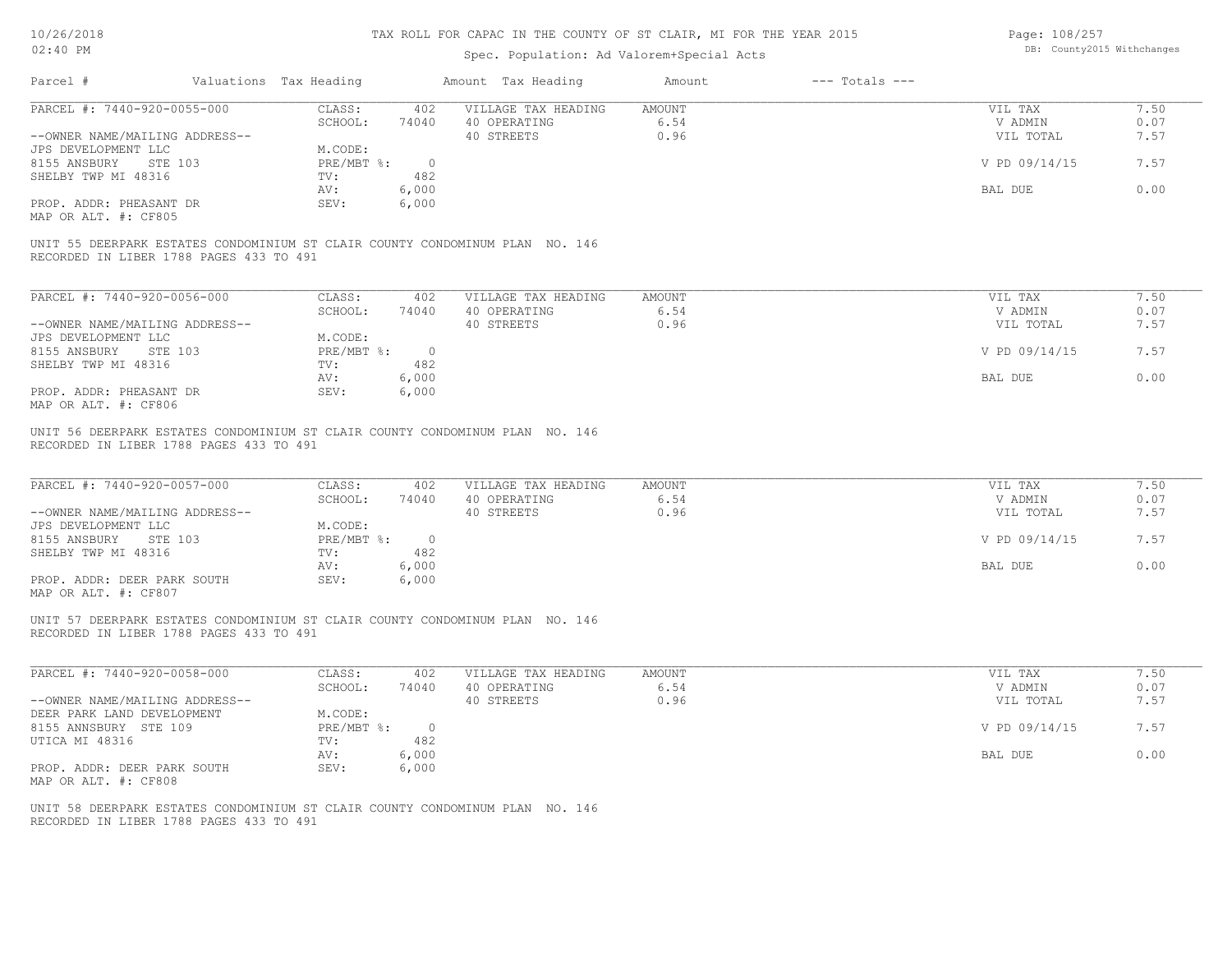# Spec. Population: Ad Valorem+Special Acts

Page: 109/257 DB: County2015 Withchanges

| Parcel #<br>Valuations Tax Heading                                                                                                                                                           |                                                                                                             | Amount Tax Heading                                | Amount                 | $---$ Totals $---$ |                                                             |                                      |
|----------------------------------------------------------------------------------------------------------------------------------------------------------------------------------------------|-------------------------------------------------------------------------------------------------------------|---------------------------------------------------|------------------------|--------------------|-------------------------------------------------------------|--------------------------------------|
| PARCEL #: 7440-920-0059-000                                                                                                                                                                  | CLASS:                                                                                                      | 402<br>VILLAGE TAX HEADING                        | AMOUNT                 |                    | VIL TAX                                                     | 7.50                                 |
| --OWNER NAME/MAILING ADDRESS--                                                                                                                                                               | SCHOOL:<br>74040                                                                                            | 40 OPERATING<br>40 STREETS                        | 6.54<br>0.96           |                    | V ADMIN<br>VIL TOTAL                                        | 0.07<br>7.57                         |
| DEER PARK LAND DEVELOPMENT                                                                                                                                                                   | M.CODE:                                                                                                     |                                                   |                        |                    |                                                             |                                      |
| 8155 ANNSBURY STE 109                                                                                                                                                                        | PRE/MBT %:                                                                                                  | $\overline{0}$                                    |                        |                    | V PD 09/14/15                                               | 7.57                                 |
| UTICA MI 48316                                                                                                                                                                               | TV:<br>482                                                                                                  |                                                   |                        |                    |                                                             |                                      |
|                                                                                                                                                                                              | 6,000<br>AV:                                                                                                |                                                   |                        |                    | BAL DUE                                                     | 0.00                                 |
| PROP. ADDR: DEER PARK WEST                                                                                                                                                                   | SEV:<br>6,000                                                                                               |                                                   |                        |                    |                                                             |                                      |
| MAP OR ALT. #: CF809                                                                                                                                                                         |                                                                                                             |                                                   |                        |                    |                                                             |                                      |
| UNIT 59 DEERPARK ESTATES CONDOMINIUM ST CLAIR COUNTY CONDOMINUM PLAN NO. 146<br>RECORDED IN LIBER 1788 PAGES 433 TO 491                                                                      |                                                                                                             |                                                   |                        |                    |                                                             |                                      |
| PARCEL #: 7440-920-0060-000                                                                                                                                                                  | CLASS:                                                                                                      | 402<br>VILLAGE TAX HEADING                        | <b>AMOUNT</b>          |                    | VIL TAX                                                     | 7.50                                 |
|                                                                                                                                                                                              | SCHOOL:<br>74040                                                                                            | 40 OPERATING                                      | 6.54                   |                    | V ADMIN                                                     | 0.07                                 |
| --OWNER NAME/MAILING ADDRESS--                                                                                                                                                               |                                                                                                             | 40 STREETS                                        | 0.96                   |                    | VIL TOTAL                                                   | 7.57                                 |
| DEER PARK LAND DEVELOPMENT                                                                                                                                                                   | M.CODE:                                                                                                     |                                                   |                        |                    |                                                             |                                      |
| 8155 ANNSBURY STE 109                                                                                                                                                                        | PRE/MBT %: 0                                                                                                |                                                   |                        |                    | V PD 09/14/15                                               | 7.57                                 |
| UTICA MI 48316                                                                                                                                                                               | 482<br>TV:                                                                                                  |                                                   |                        |                    |                                                             |                                      |
|                                                                                                                                                                                              | 6,000<br>AV:                                                                                                |                                                   |                        |                    | BAL DUE                                                     | 0.00                                 |
| PROP. ADDR: DEER PARK WEST<br>MAP OR ALT. #: CF810                                                                                                                                           | SEV:<br>6,000                                                                                               |                                                   |                        |                    |                                                             |                                      |
| PARCEL #: 7440-920-0061-000<br>--OWNER NAME/MAILING ADDRESS--<br>DEER PARK LAND DEVELOPMENT<br>8155 ANNSBURY STE 109<br>UTICA MI 48316<br>PROP. ADDR: DEER PARK WEST<br>MAP OR ALT. #: CF811 | CLASS:<br>402<br>SCHOOL:<br>74040<br>M.CODE:<br>PRE/MBT %: 0<br>482<br>TV:<br>6,000<br>AV:<br>SEV:<br>6,000 | VILLAGE TAX HEADING<br>40 OPERATING<br>40 STREETS | AMOUNT<br>6.54<br>0.96 |                    | VIL TAX<br>V ADMIN<br>VIL TOTAL<br>V PD 09/14/15<br>BAL DUE | 7.50<br>0.07<br>7.57<br>7.57<br>0.00 |
| UNIT 61 DEERPARK ESTATES CONDOMINIUM ST CLAIR COUNTY CONDOMINUM PLAN NO. 146<br>RECORDED IN LIBER 1788 PAGES 433 TO 491                                                                      |                                                                                                             |                                                   |                        |                    |                                                             |                                      |
| PARCEL #: 7440-920-0062-000                                                                                                                                                                  | CLASS:<br>402                                                                                               | VILLAGE TAX HEADING                               | AMOUNT                 |                    | VIL TAX                                                     | 7.50                                 |
| --OWNER NAME/MAILING ADDRESS--                                                                                                                                                               | SCHOOL:<br>74040                                                                                            | 40 OPERATING<br>40 STREETS                        | 6.54<br>0.96           |                    | V ADMIN<br>VIL TOTAL                                        | 0.07<br>7.57                         |
| DEER PARK LAND DEVELOPMENT                                                                                                                                                                   | M.CODE:                                                                                                     |                                                   |                        |                    |                                                             |                                      |
| 8155 ANNSBURY STE 109                                                                                                                                                                        | PRE/MBT %: 0                                                                                                |                                                   |                        |                    | V PD 09/14/15                                               | 7.57                                 |
| UTICA MI 48316                                                                                                                                                                               | 482<br>TV:                                                                                                  |                                                   |                        |                    |                                                             |                                      |
|                                                                                                                                                                                              | 6,000<br>AV:                                                                                                |                                                   |                        |                    | BAL DUE                                                     | 0.00                                 |
| PROP. ADDR: DEER PARK WEST<br>MAP OR ALT. #: CF812                                                                                                                                           | 6,000<br>SEV:                                                                                               |                                                   |                        |                    |                                                             |                                      |
| UNIT 62 DEERPARK ESTATES CONDOMINIUM ST CLAIR COUNTY CONDOMINUM PLAN NO. 146<br>RECORDED IN LIBER 1788 PAGES 433 TO 491                                                                      |                                                                                                             |                                                   |                        |                    |                                                             |                                      |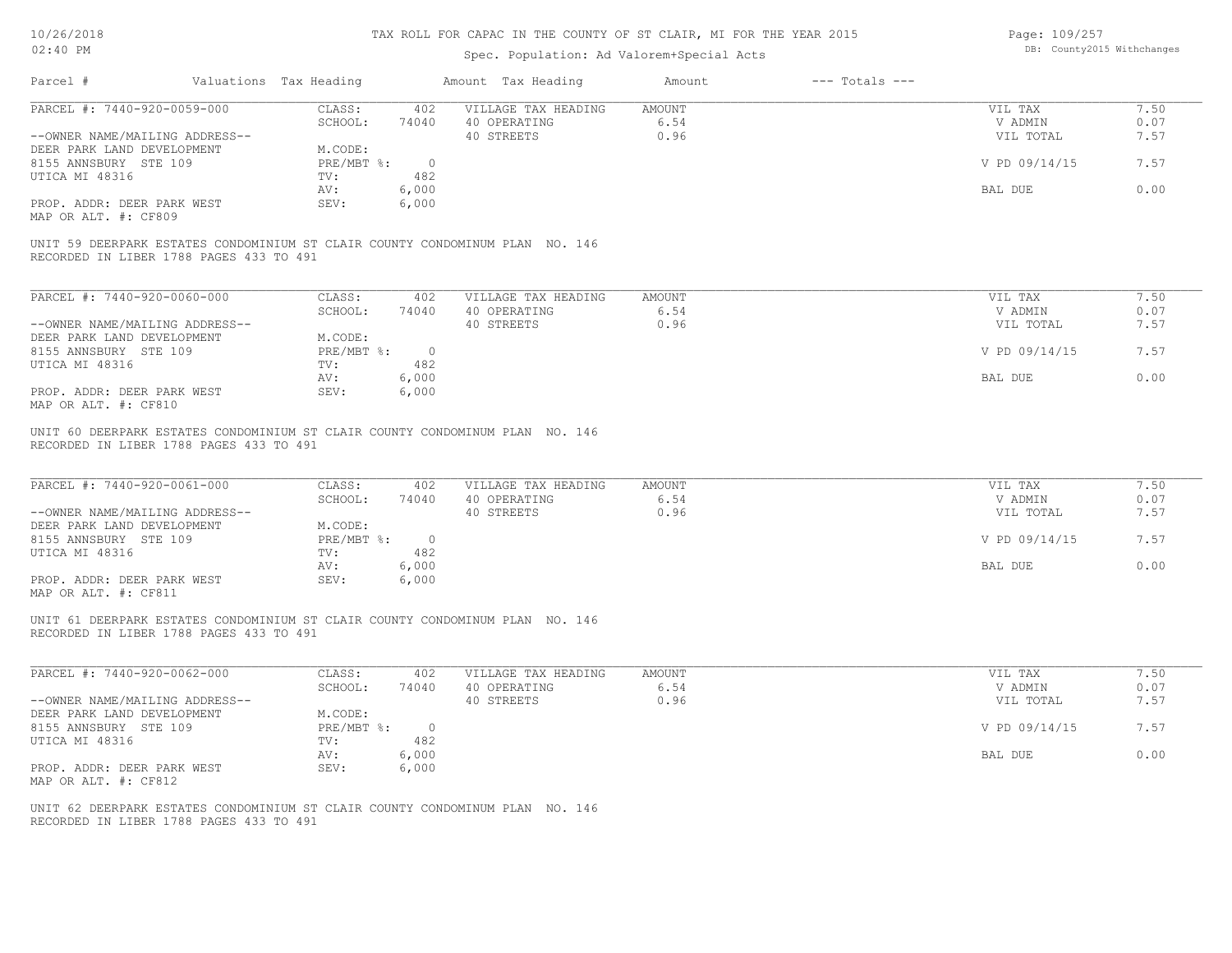# Spec. Population: Ad Valorem+Special Acts

| Page: 110/257 |                            |
|---------------|----------------------------|
|               | DB: County2015 Withchanges |

| $V \sim \cdot 10^{-11}$                                                                                                 |                                                                | Spec. Population: Ad Valorem+Special Acts         |                                  |                                                  |                                    |
|-------------------------------------------------------------------------------------------------------------------------|----------------------------------------------------------------|---------------------------------------------------|----------------------------------|--------------------------------------------------|------------------------------------|
| Parcel #                                                                                                                | Valuations Tax Heading                                         | Amount Tax Heading                                | $---$ Totals $---$<br>Amount     |                                                  |                                    |
| PARCEL #: 7440-920-0063-000                                                                                             | CLASS:<br>402                                                  | VILLAGE TAX HEADING                               | <b>AMOUNT</b>                    | VIL TAX                                          | 7.50                               |
|                                                                                                                         | SCHOOL:<br>74040                                               | 40 OPERATING                                      | 6.54                             | V ADMIN                                          | 0.07                               |
| --OWNER NAME/MAILING ADDRESS--                                                                                          |                                                                | 40 STREETS                                        | 0.96                             | VIL TOTAL                                        | 7.57                               |
| DEER PARK LAND DEVELOPMENT                                                                                              | M.CODE:                                                        |                                                   |                                  |                                                  |                                    |
| 8155 ANNSBURY STE 109                                                                                                   | PRE/MBT %:<br>$\overline{0}$                                   |                                                   |                                  | V PD 09/14/15                                    | 7.57                               |
| UTICA MI 48316                                                                                                          | 482<br>TV:                                                     |                                                   |                                  |                                                  |                                    |
|                                                                                                                         |                                                                |                                                   |                                  |                                                  |                                    |
|                                                                                                                         | 6,000<br>AV:                                                   |                                                   |                                  | BAL DUE                                          | 0.00                               |
| PROP. ADDR: DEER PARK WEST                                                                                              | SEV:<br>6,000                                                  |                                                   |                                  |                                                  |                                    |
| MAP OR ALT. #: CF813                                                                                                    |                                                                |                                                   |                                  |                                                  |                                    |
| UNIT 63 DEERPARK ESTATES CONDOMINIUM ST CLAIR COUNTY CONDOMINUM PLAN NO. 146<br>RECORDED IN LIBER 1788 PAGES 433 TO 491 |                                                                |                                                   |                                  |                                                  |                                    |
| PARCEL #: 7440-920-0064-000                                                                                             | CLASS:<br>401                                                  | VILLAGE TAX HEADING                               | <b>AMOUNT</b>                    | VIL TAX                                          | 284.70                             |
|                                                                                                                         | SCHOOL:<br>74040                                               | 40 OPERATING                                      | 248.14                           | V ADMIN                                          | 2.84                               |
| --OWNER NAME/MAILING ADDRESS--                                                                                          |                                                                | 40 STREETS                                        | 36.56                            | VIL TOTAL                                        | 287.54                             |
| O'BRIEN GERALD                                                                                                          | M.CODE:                                                        |                                                   |                                  |                                                  |                                    |
|                                                                                                                         |                                                                |                                                   |                                  |                                                  |                                    |
| 202 QUAIL DR                                                                                                            | PRE/MBT %: 100                                                 |                                                   |                                  | V PD 09/18/15                                    | 287.54                             |
| CAPAC MI 48014                                                                                                          | TV:<br>18,282                                                  |                                                   |                                  |                                                  |                                    |
|                                                                                                                         | AV:<br>33,900                                                  |                                                   |                                  | BAL DUE                                          | 0.00                               |
| PROP. ADDR: 202 QUAIL DR                                                                                                | SEV:<br>33,900                                                 |                                                   |                                  |                                                  |                                    |
| MAP OR ALT. #: CF814A                                                                                                   |                                                                |                                                   |                                  |                                                  |                                    |
| PARCEL #: 7440-920-0065-000<br>--OWNER NAME/MAILING ADDRESS--<br>KWIATKOSKI, JAMES/JOAN<br>204 QUAIL DR                 | CLASS:<br>401<br>SCHOOL:<br>74040<br>M.CODE:<br>PRE/MBT %: 100 | VILLAGE TAX HEADING<br>40 OPERATING<br>40 STREETS | <b>AMOUNT</b><br>438.51<br>64.61 | VIL TAX<br>V ADMIN<br>VIL TOTAL<br>V PD 08/05/15 | 503.12<br>5.03<br>508.15<br>508.15 |
| CAPAC MI 48014                                                                                                          | 32,308<br>TV:                                                  |                                                   |                                  |                                                  |                                    |
|                                                                                                                         | 32,500<br>AV:                                                  |                                                   |                                  | BAL DUE                                          | 0.00                               |
| PROP. ADDR: 204 QUAIL DR                                                                                                | 32,500<br>SEV:                                                 |                                                   |                                  |                                                  |                                    |
| MAP OR ALT. #: CF814B                                                                                                   |                                                                |                                                   |                                  |                                                  |                                    |
| UNIT B BUIULDING 1 DEER PARK ESTATES CONDOMINIUM ST CLAIR COUNTY CONDOMINUM PLAN<br>NO. 146                             |                                                                |                                                   |                                  |                                                  |                                    |
| PARCEL #: 7440-920-0066-000                                                                                             | CLASS:<br>401                                                  | VILLAGE TAX HEADING                               | AMOUNT                           | VIL TAX                                          | 525.29                             |
|                                                                                                                         | SCHOOL:<br>74040                                               | 40 OPERATING                                      | 457.83                           | V ADMIN                                          | 5.25                               |
| --OWNER NAME/MAILING ADDRESS--                                                                                          |                                                                | 40 STREETS                                        | 67.46                            | VIL TOTAL                                        | 530.54                             |
| MAYER, DAVID S./HELENA                                                                                                  | M.CODE:                                                        |                                                   |                                  |                                                  |                                    |
| 206 QUAIL DR                                                                                                            | PRE/MBT %: 100                                                 |                                                   |                                  | V PD 07/24/15                                    | 530.54                             |
|                                                                                                                         |                                                                |                                                   |                                  |                                                  |                                    |
| CAPAC, MI 48014                                                                                                         | 33,731<br>TV:                                                  |                                                   |                                  |                                                  |                                    |
|                                                                                                                         | 33,900<br>AV:                                                  |                                                   |                                  | BAL DUE                                          | 0.00                               |
| PROP. ADDR: 206 QUAIL DR                                                                                                | 33,900<br>SEV:                                                 |                                                   |                                  |                                                  |                                    |
| MAP OR ALT. #: CF814C                                                                                                   |                                                                |                                                   |                                  |                                                  |                                    |
|                                                                                                                         |                                                                |                                                   |                                  |                                                  |                                    |
| UNIT C BUIULDING 1 DEERPARK ESTATES CONDOMINIUM                                                                         |                                                                |                                                   |                                  |                                                  |                                    |
|                                                                                                                         |                                                                |                                                   |                                  |                                                  |                                    |
|                                                                                                                         |                                                                |                                                   |                                  |                                                  |                                    |
|                                                                                                                         |                                                                |                                                   |                                  |                                                  |                                    |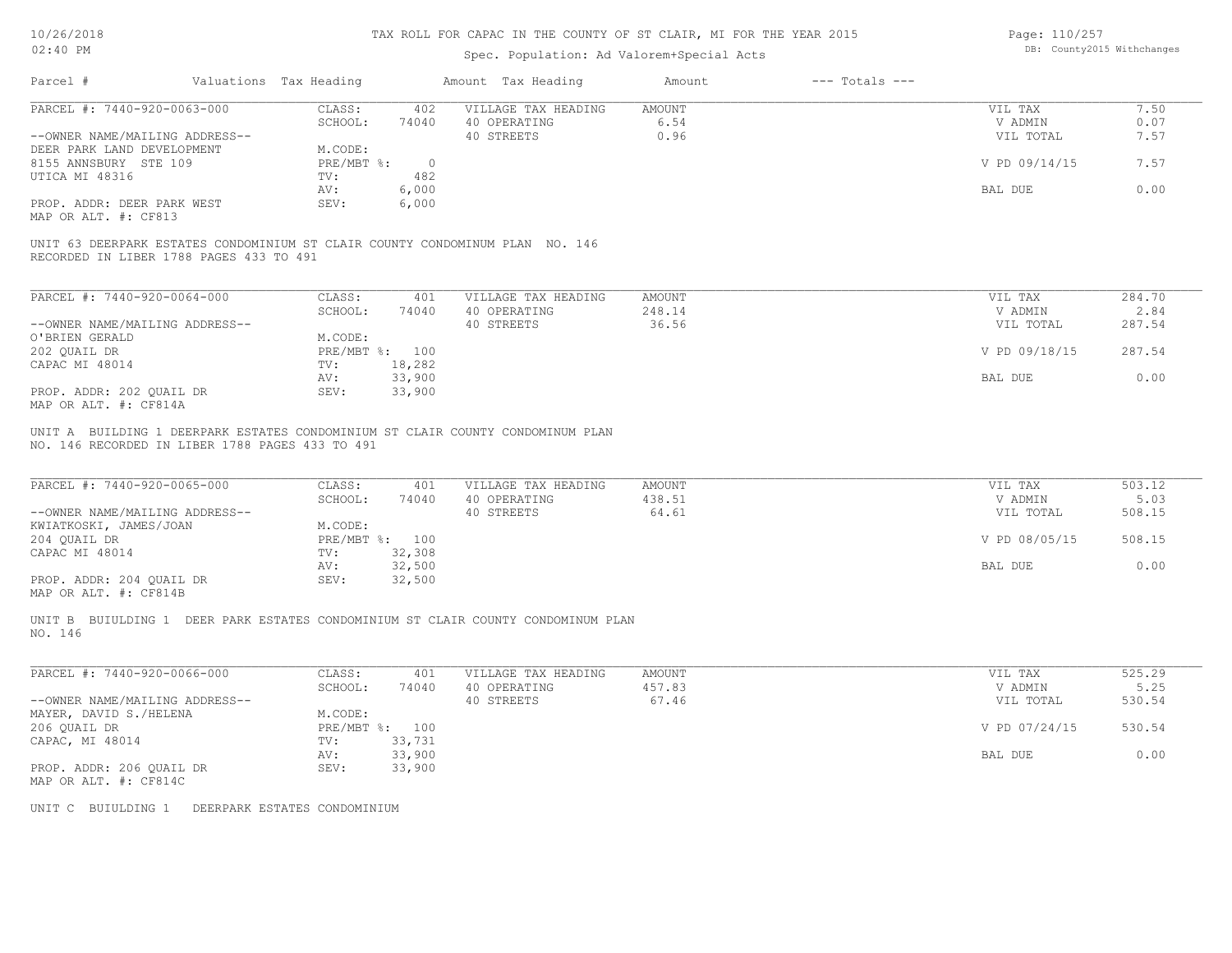### Spec. Population: Ad Valorem+Special Acts

Page: 111/257 DB: County2015 Withchanges

| Parcel #                       |                                                 | Valuations Tax Heading |                | Amount Tax Heading                                                              | Amount | $---$ Totals $---$ |               |        |
|--------------------------------|-------------------------------------------------|------------------------|----------------|---------------------------------------------------------------------------------|--------|--------------------|---------------|--------|
| PARCEL #: 7440-920-0067-000    |                                                 | CLASS:                 | 401            | VILLAGE TAX HEADING                                                             | AMOUNT |                    | VIL TAX       | 525.29 |
|                                |                                                 | SCHOOL:                | 74040          | 40 OPERATING                                                                    | 457.83 |                    | V ADMIN       | 5.25   |
| --OWNER NAME/MAILING ADDRESS-- |                                                 |                        |                | 40 STREETS                                                                      | 67.46  |                    | VIL TOTAL     | 530.54 |
| WHITE PAMELA                   |                                                 | M.CODE:                | COREL          |                                                                                 |        |                    |               |        |
| 102 OUAIL CT                   |                                                 |                        | PRE/MBT %: 100 |                                                                                 |        |                    | V PD 09/10/15 | 530.54 |
| CAPAC MI 48014                 |                                                 | TV:                    | 33,731         |                                                                                 |        |                    |               |        |
|                                |                                                 | AV:                    | 33,900         |                                                                                 |        |                    | BAL DUE       | 0.00   |
| PROP. ADDR: 102 QUAIL CT       |                                                 | SEV:                   | 33,900         |                                                                                 |        |                    |               |        |
| MAP OR ALT. #: CF815A          |                                                 |                        |                |                                                                                 |        |                    |               |        |
|                                |                                                 |                        |                |                                                                                 |        |                    |               |        |
|                                |                                                 |                        |                | UNIT A BUILDING 2 DEER PARK ESTATES CONDOMINIUM ST CLAIR COUNTY CONDOMINUM PLAN |        |                    |               |        |
|                                | NO. 146 RECORDED IN LIBER 1788 PAGES 433 TO 491 |                        |                |                                                                                 |        |                    |               |        |

| PARCEL #: 7440-920-0068-000    | CLASS:     | 401    | VILLAGE TAX HEADING | AMOUNT | VIL TAX       | 503.12 |
|--------------------------------|------------|--------|---------------------|--------|---------------|--------|
|                                | SCHOOL:    | 74040  | 40 OPERATING        | 438.51 | V ADMIN       | 5.03   |
| --OWNER NAME/MAILING ADDRESS-- |            |        | 40 STREETS          | 64.61  | VIL TOTAL     | 508.15 |
| MUHAMETAJ ODETA                | M.CODE:    | COREL  |                     |        |               |        |
| 104 QUAIL CT                   | PRE/MBT %: | 100    |                     |        | V PD 09/10/15 | 508.15 |
| CAPAC MI 48014--373            | TV:        | 32,308 |                     |        |               |        |
|                                | AV:        | 32,500 |                     |        | BAL DUE       | 0.00   |
| PROP. ADDR: 104 QUAIL CT       | SEV:       | 32,500 |                     |        |               |        |
| פפר <b>4.0</b> יוויים ממות מת  |            |        |                     |        |               |        |

MAP OR ALT. #: CF815B

NO. 146 UNIT B BUILDING 2 DEER PARK ESTATES CONDOMINIUM ST CLAIR COUNTY CONDOMINUM PLAN

| PARCEL #: 7440-920-0069-000    | CLASS:  | 401            | VILLAGE TAX HEADING | AMOUNT | VIL TAX       | 525.29 |
|--------------------------------|---------|----------------|---------------------|--------|---------------|--------|
|                                | SCHOOL: | 74040          | 40 OPERATING        | 457.83 | V ADMIN       | 5.25   |
| --OWNER NAME/MAILING ADDRESS-- |         |                | 40 STREETS          | 67.46  | VIL TOTAL     | 530.54 |
| EVON N PFEILSTUCKER            | M.CODE: | COREL          |                     |        |               |        |
| 106 QUAIL CT                   |         | PRE/MBT %: 100 |                     |        | V PD 09/10/15 | 530.54 |
| CAPAC, MI 48014                | TV:     | 33,731         |                     |        |               |        |
|                                | AV:     | 33,900         |                     |        | BAL DUE       | 0.00   |
| PROP. ADDR: 106 QUAIL CT       | SEV:    | 33,900         |                     |        |               |        |
|                                |         |                |                     |        |               |        |

MAP OR ALT. #: CF815C

NO. 146 UNIT C BUILDING 2 DEER PARK ESTATES CONDOMINIUM ST CLAIR COUNTY CONDOMINUM PLAN

| PARCEL #: 7440-920-0070-000    | CLASS:     | 401    | VILLAGE TAX HEADING | AMOUNT | VIL TAX       | 525.29 |
|--------------------------------|------------|--------|---------------------|--------|---------------|--------|
|                                | SCHOOL:    | 74040  | 40 OPERATING        | 457.83 | V ADMIN       | 5.25   |
| --OWNER NAME/MAILING ADDRESS-- |            |        | 40 STREETS          | 67.46  | VIL TOTAL     | 530.54 |
| LEDBETTER RICK                 | M.CODE:    |        |                     |        |               |        |
| LEDBETTER DEBRA                | PRE/MBT %: | $\cap$ |                     |        | V PD 07/29/15 | 530.54 |
| P.O. BOX 7                     | TV:        | 33,731 |                     |        |               |        |
| PORTALES NM 88130              | AV:        | 33,900 |                     |        | BAL DUE       | 0.00   |
|                                | SEV:       | 33,900 |                     |        |               |        |
| PROP. ADDR: 108 OUAIL CT       |            |        |                     |        |               |        |
| MAP OR ALT. #: CF816A          |            |        |                     |        |               |        |

 $\mathcal{L}_\mathcal{L} = \mathcal{L}_\mathcal{L} = \mathcal{L}_\mathcal{L} = \mathcal{L}_\mathcal{L} = \mathcal{L}_\mathcal{L} = \mathcal{L}_\mathcal{L} = \mathcal{L}_\mathcal{L} = \mathcal{L}_\mathcal{L} = \mathcal{L}_\mathcal{L} = \mathcal{L}_\mathcal{L} = \mathcal{L}_\mathcal{L} = \mathcal{L}_\mathcal{L} = \mathcal{L}_\mathcal{L} = \mathcal{L}_\mathcal{L} = \mathcal{L}_\mathcal{L} = \mathcal{L}_\mathcal{L} = \mathcal{L}_\mathcal{L}$ 

146 UNIT A BLDG 3 DEER PARK ESTATES CONDOMINIUM ST CLAIR COUNTY CONDOMINUM PLAN NO.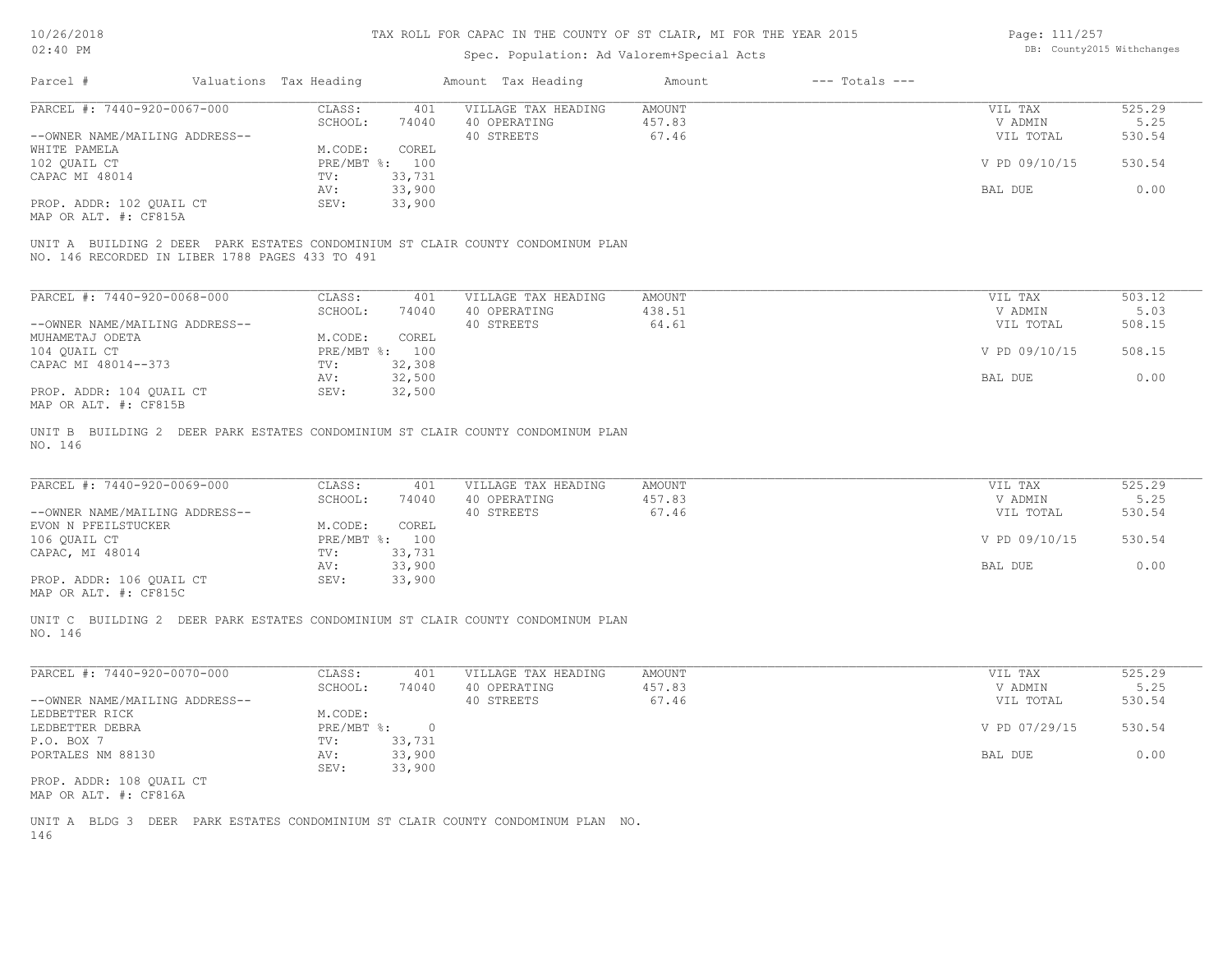### Spec. Population: Ad Valorem+Special Acts

Page: 112/257 DB: County2015 Withchanges

| Parcel #                       | Valuations Tax Heading |        | Amount Tax Heading  | Amount | $---$ Totals $---$ |               |        |
|--------------------------------|------------------------|--------|---------------------|--------|--------------------|---------------|--------|
| PARCEL #: 7440-920-0071-000    | CLASS:                 | 401    | VILLAGE TAX HEADING | AMOUNT |                    | VIL TAX       | 503.12 |
|                                | SCHOOL:                | 74040  | 40 OPERATING        | 438.51 |                    | V ADMIN       | 5.03   |
| --OWNER NAME/MAILING ADDRESS-- |                        |        | 40 STREETS          | 64.61  |                    | VIL TOTAL     | 508.15 |
| WOOSLEY DAVID J.               | M.CODE:                | COREL  |                     |        |                    |               |        |
| 110 OUAIL CT                   | PRE/MBT %: 100         |        |                     |        |                    | V PD 09/10/15 | 508.15 |
| CAPAC MI 48014                 | TV:                    | 32,308 |                     |        |                    |               |        |
|                                | AV:                    | 32,500 |                     |        |                    | BAL DUE       | 0.00   |
| PROP. ADDR: 110 OUAIL CT       | SEV:                   | 32,500 |                     |        |                    |               |        |
| MAP OR ALT. #: CF816B          |                        |        |                     |        |                    |               |        |

NO. 146 UNIT B BUILDING 3 DEER PARK ESTATES CONDOMINIUM ST CLAIR COUNTY CONDOMINUM PLAN

| PARCEL #: 7440-920-0072-000    | CLASS:     | 401    | VILLAGE TAX HEADING | AMOUNT | VIL TAX       | 525.29 |
|--------------------------------|------------|--------|---------------------|--------|---------------|--------|
|                                | SCHOOL:    | 74040  | 40 OPERATING        | 457.83 | V ADMIN       | 5.25   |
| --OWNER NAME/MAILING ADDRESS-- |            |        | 40 STREETS          | 67.46  | VIL TOTAL     | 530.54 |
| HUTTON ROBERT W                | M.CODE:    | COREL  |                     |        |               |        |
| HUTTON JOANNE F                | PRE/MBT %: | 100    |                     |        | V PD 09/10/15 | 530.54 |
| 112 QUAIL CT                   | TV:        | 33,731 |                     |        |               |        |
| CAPAC MI 48014                 | AV:        | 33,900 |                     |        | BAL DUE       | 0.00   |
|                                | SEV:       | 33,900 |                     |        |               |        |
| PROP. ADDR: 112 QUAIL CT       |            |        |                     |        |               |        |

MAP OR ALT. #: CF816C

NO. 146 RECORDED IN LIBER 1788 PAGES 433 TO 491 UNIT C BUIULDING 3 DEER PARK ESTATES CONDOMINIUM ST CLAIR COUNTY CONDOMINUM PLAN

| PARCEL #: 7440-920-0073-000    | CLASS:  | 401            | VILLAGE TAX HEADING | AMOUNT | VIL TAX       | 527.92 |
|--------------------------------|---------|----------------|---------------------|--------|---------------|--------|
|                                | SCHOOL: | 74040          | 40 OPERATING        | 460.12 | V ADMIN       | 5.27   |
| --OWNER NAME/MAILING ADDRESS-- |         |                | 40 STREETS          | 67.80  | VIL TOTAL     | 533.19 |
| LAWSON ARLA J                  | M.CODE: |                |                     |        |               |        |
| FRANTZ CONNIE J                |         | PRE/MBT %: 100 |                     |        | V PD 07/24/15 | 533.19 |
| 111 QUAIL DR.                  | TV:     | 33,900         |                     |        |               |        |
| CAPAC MI 48014                 | AV:     | 33,900         |                     |        | BAL DUE       | 0.00   |
|                                | SEV:    | 33,900         |                     |        |               |        |
| PROP. ADDR: 111 OUAIL CT       |         |                |                     |        |               |        |

MAP OR ALT. #: CF817A

NO. 146 RECORDED IN LIBER 1788 PAGES 433 TO 491 UNIT A BUIULDING 4 DEERPARK ESTATES CONDOMINIUM ST CLAIR COUNTY CONDOMINUM PLAN

| PARCEL #: 7440-920-0074-000    | CLASS:       | 401    | VILLAGE TAX HEADING | AMOUNT | VIL TAX       | 503.12 |
|--------------------------------|--------------|--------|---------------------|--------|---------------|--------|
|                                | SCHOOL:      | 74040  | 40 OPERATING        | 438.51 | V ADMIN       | 5.03   |
| --OWNER NAME/MAILING ADDRESS-- |              |        | 40 STREETS          | 64.61  | VIL TOTAL     | 508.15 |
| RINGLE KELLY M                 | M.CODE:      | COREL  |                     |        |               |        |
| 109 OUAIL CT                   | $PRE/MBT$ %: | 100    |                     |        | V PD 09/10/15 | 508.15 |
| CAPAC MI 48014                 | TV:          | 32,308 |                     |        |               |        |
|                                | AV:          | 32,500 |                     |        | BAL DUE       | 0.00   |
| PROP. ADDR: 109 OUAIL CT       | SEV:         | 32,500 |                     |        |               |        |
| MAP OR ALT. #: CF817B          |              |        |                     |        |               |        |

COUNTY UNIT B BLDG 4 DEER PARK ESTATES CONDOMINIUM ST CLAIR COUNT CONDOMINIUM ST CLAIR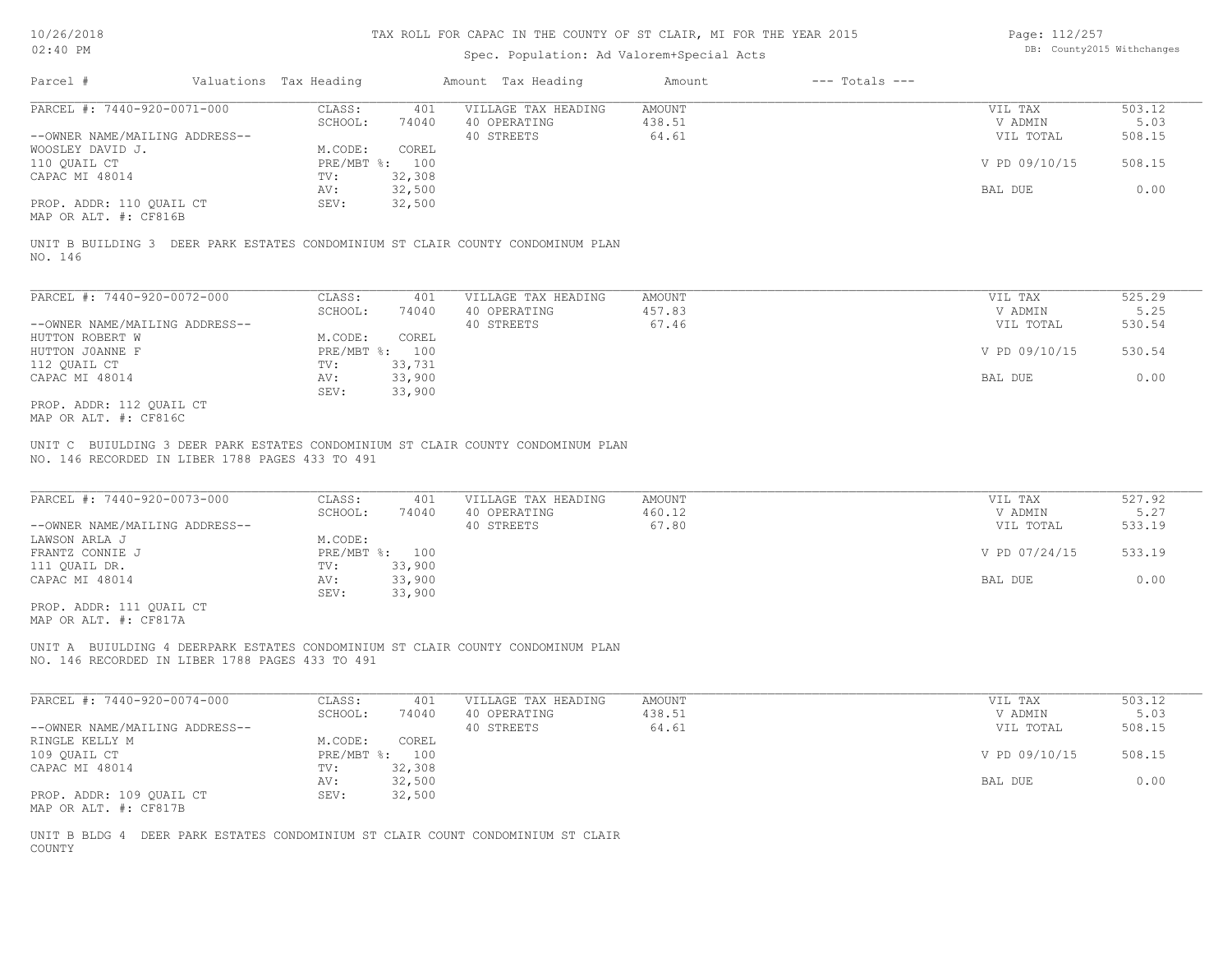| Page: 113/257 |                            |
|---------------|----------------------------|
|               | DB: County2015 Withchanges |

| Valuations Tax Heading<br>Amount Tax Heading<br>$---$ Totals $---$<br>Parcel #<br>Amount<br>PARCEL #: 7440-920-0075-000<br>CLASS:<br>525.29<br>401<br>VILLAGE TAX HEADING<br>AMOUNT<br>VIL TAX<br>457.83<br>SCHOOL:<br>74040<br>40 OPERATING<br>V ADMIN<br>5.25<br>40 STREETS<br>67.46<br>--OWNER NAME/MAILING ADDRESS--<br>VIL TOTAL<br>530.54<br>M.CODE:<br>ADAMS LARRY G/JUDITH A<br>PRE/MBT %: 100<br>530.54<br>107 QUAIL COURT<br>V PD 09/16/15<br>Capac MI 48014<br>TV:<br>33,731<br>33,900<br>0.00<br>BAL DUE<br>AV:<br>PROP. ADDR: 107 QUAIL CT<br>33,900<br>SEV:<br>MAP OR ALT. #: CF817C<br>UNIT C BUIULDING 4 DEERPARK ESTATES CONDOMINIUM ST CLAIR COUNTY CONDOMINUM PLAN<br>NO. 146 RECORDED IN LIBER 1788 PAGES 433 TO 491<br>PARCEL #: 7440-920-0076-000<br>CLASS:<br>525.29<br>401<br>VILLAGE TAX HEADING<br>AMOUNT<br>VIL TAX<br>SCHOOL:<br>40 OPERATING<br>457.83<br>V ADMIN<br>5.25<br>74040<br>67.46<br>--OWNER NAME/MAILING ADDRESS--<br>40 STREETS<br>530.54<br>VIL TOTAL<br>M.CODE:<br>00CSB<br>SMITH, DANIEL/LINDA<br>1208 HEMINGWAY LN<br>PRE/MBT %:<br>V PD 07/10/15<br>530.54<br>$\circ$<br>ROSWELL GA 30075-7014<br>TV:<br>33,731<br>33,900<br>0.00<br>BAL DUE<br>AV:<br>PROP. ADDR: 105 QUAIL CT<br>33,900<br>SEV:<br>MAP OR ALT. #: CF818A<br>UNIT A BUILDING 5 DEERPARK ESTATES CONDOMINIUM ST CLAIR COUNTY CONDOMINUM PLAN<br>NO. 146 RECORDED IN LIBER 1788 PAGES 433 TO 491<br>PARCEL #: 7440-920-0077-000<br>504.68<br>CLASS:<br>401<br>VILLAGE TAX HEADING<br>AMOUNT<br>VIL TAX<br>40 OPERATING<br>439.87<br>SCHOOL:<br>74040<br>V ADMIN<br>5.04<br>--OWNER NAME/MAILING ADDRESS--<br>40 STREETS<br>64.81<br>509.72<br>VIL TOTAL<br>LAGROW FRANCIS A<br>M.CODE:<br>LAGROW SALLY A<br>$PRE/MBT$ %:<br>$\overline{\phantom{0}}$<br>V PD 07/15/15<br>509.72<br>32,408<br>206 CLARKSON CT<br>TV:<br>32,600<br>0.00<br>Capac MI 48014<br>AV:<br>BAL DUE<br>32,600<br>SEV:<br>PROP. ADDR: 103 QUAIL CT<br>MAP OR ALT. #: CF818B<br>UNIT B BUIULDING 5 DEERPARK ESTATES CONDOMINIUM ST CLAIR COUNTY CONDOMINUM PLAN<br>NO. 146 RECORDED IN LIBER 1788 PAGES 433 TO 491<br>PARCEL #: 7440-920-0078-000<br>525.29<br>CLASS:<br>401<br>VILLAGE TAX HEADING<br>AMOUNT<br>VIL TAX<br>457.83<br>5.25<br>SCHOOL:<br>74040<br>40 OPERATING<br>V ADMIN<br>67.46<br>40 STREETS<br>530.54<br>--OWNER NAME/MAILING ADDRESS--<br>VIL TOTAL<br>LANGLEY KEITH D<br>M.CODE:<br>530.54<br>101 QUAIL CT<br>PRE/MBT %: 100<br>V PD 09/18/15<br>33,731<br>Capac MI 48014<br>TV:<br>33,900<br>0.00<br>AV:<br>BAL DUE<br>33,900<br>PROP. ADDR: 101 QUAIL CT<br>SEV:<br>MAP OR ALT. #: CF818C<br>UNIT C BUIULDING 5 DEER PARK ESTATES CONDOMINIUM ST CLAIR COUNTY CONDOMINUM PLAN | NO. 146 RECORDED IN LIBER 1788 PAGES 433 TO 491 | $02:40$ PM | Spec. Population: Ad Valorem+Special Acts |  | DB: County2015 Withchanges |
|-----------------------------------------------------------------------------------------------------------------------------------------------------------------------------------------------------------------------------------------------------------------------------------------------------------------------------------------------------------------------------------------------------------------------------------------------------------------------------------------------------------------------------------------------------------------------------------------------------------------------------------------------------------------------------------------------------------------------------------------------------------------------------------------------------------------------------------------------------------------------------------------------------------------------------------------------------------------------------------------------------------------------------------------------------------------------------------------------------------------------------------------------------------------------------------------------------------------------------------------------------------------------------------------------------------------------------------------------------------------------------------------------------------------------------------------------------------------------------------------------------------------------------------------------------------------------------------------------------------------------------------------------------------------------------------------------------------------------------------------------------------------------------------------------------------------------------------------------------------------------------------------------------------------------------------------------------------------------------------------------------------------------------------------------------------------------------------------------------------------------------------------------------------------------------------------------------------------------------------------------------------------------------------------------------------------------------------------------------------------------------------------------------------------------------------------------------------------------------------------------------------------------------------------------------------------------------------------------------------------------------------------------------------------------------------------|-------------------------------------------------|------------|-------------------------------------------|--|----------------------------|
|                                                                                                                                                                                                                                                                                                                                                                                                                                                                                                                                                                                                                                                                                                                                                                                                                                                                                                                                                                                                                                                                                                                                                                                                                                                                                                                                                                                                                                                                                                                                                                                                                                                                                                                                                                                                                                                                                                                                                                                                                                                                                                                                                                                                                                                                                                                                                                                                                                                                                                                                                                                                                                                                                         |                                                 |            |                                           |  |                            |
|                                                                                                                                                                                                                                                                                                                                                                                                                                                                                                                                                                                                                                                                                                                                                                                                                                                                                                                                                                                                                                                                                                                                                                                                                                                                                                                                                                                                                                                                                                                                                                                                                                                                                                                                                                                                                                                                                                                                                                                                                                                                                                                                                                                                                                                                                                                                                                                                                                                                                                                                                                                                                                                                                         |                                                 |            |                                           |  |                            |
|                                                                                                                                                                                                                                                                                                                                                                                                                                                                                                                                                                                                                                                                                                                                                                                                                                                                                                                                                                                                                                                                                                                                                                                                                                                                                                                                                                                                                                                                                                                                                                                                                                                                                                                                                                                                                                                                                                                                                                                                                                                                                                                                                                                                                                                                                                                                                                                                                                                                                                                                                                                                                                                                                         |                                                 |            |                                           |  |                            |
|                                                                                                                                                                                                                                                                                                                                                                                                                                                                                                                                                                                                                                                                                                                                                                                                                                                                                                                                                                                                                                                                                                                                                                                                                                                                                                                                                                                                                                                                                                                                                                                                                                                                                                                                                                                                                                                                                                                                                                                                                                                                                                                                                                                                                                                                                                                                                                                                                                                                                                                                                                                                                                                                                         |                                                 |            |                                           |  |                            |
|                                                                                                                                                                                                                                                                                                                                                                                                                                                                                                                                                                                                                                                                                                                                                                                                                                                                                                                                                                                                                                                                                                                                                                                                                                                                                                                                                                                                                                                                                                                                                                                                                                                                                                                                                                                                                                                                                                                                                                                                                                                                                                                                                                                                                                                                                                                                                                                                                                                                                                                                                                                                                                                                                         |                                                 |            |                                           |  |                            |
|                                                                                                                                                                                                                                                                                                                                                                                                                                                                                                                                                                                                                                                                                                                                                                                                                                                                                                                                                                                                                                                                                                                                                                                                                                                                                                                                                                                                                                                                                                                                                                                                                                                                                                                                                                                                                                                                                                                                                                                                                                                                                                                                                                                                                                                                                                                                                                                                                                                                                                                                                                                                                                                                                         |                                                 |            |                                           |  |                            |
|                                                                                                                                                                                                                                                                                                                                                                                                                                                                                                                                                                                                                                                                                                                                                                                                                                                                                                                                                                                                                                                                                                                                                                                                                                                                                                                                                                                                                                                                                                                                                                                                                                                                                                                                                                                                                                                                                                                                                                                                                                                                                                                                                                                                                                                                                                                                                                                                                                                                                                                                                                                                                                                                                         |                                                 |            |                                           |  |                            |
|                                                                                                                                                                                                                                                                                                                                                                                                                                                                                                                                                                                                                                                                                                                                                                                                                                                                                                                                                                                                                                                                                                                                                                                                                                                                                                                                                                                                                                                                                                                                                                                                                                                                                                                                                                                                                                                                                                                                                                                                                                                                                                                                                                                                                                                                                                                                                                                                                                                                                                                                                                                                                                                                                         |                                                 |            |                                           |  |                            |
|                                                                                                                                                                                                                                                                                                                                                                                                                                                                                                                                                                                                                                                                                                                                                                                                                                                                                                                                                                                                                                                                                                                                                                                                                                                                                                                                                                                                                                                                                                                                                                                                                                                                                                                                                                                                                                                                                                                                                                                                                                                                                                                                                                                                                                                                                                                                                                                                                                                                                                                                                                                                                                                                                         |                                                 |            |                                           |  |                            |
|                                                                                                                                                                                                                                                                                                                                                                                                                                                                                                                                                                                                                                                                                                                                                                                                                                                                                                                                                                                                                                                                                                                                                                                                                                                                                                                                                                                                                                                                                                                                                                                                                                                                                                                                                                                                                                                                                                                                                                                                                                                                                                                                                                                                                                                                                                                                                                                                                                                                                                                                                                                                                                                                                         |                                                 |            |                                           |  |                            |
|                                                                                                                                                                                                                                                                                                                                                                                                                                                                                                                                                                                                                                                                                                                                                                                                                                                                                                                                                                                                                                                                                                                                                                                                                                                                                                                                                                                                                                                                                                                                                                                                                                                                                                                                                                                                                                                                                                                                                                                                                                                                                                                                                                                                                                                                                                                                                                                                                                                                                                                                                                                                                                                                                         |                                                 |            |                                           |  |                            |
|                                                                                                                                                                                                                                                                                                                                                                                                                                                                                                                                                                                                                                                                                                                                                                                                                                                                                                                                                                                                                                                                                                                                                                                                                                                                                                                                                                                                                                                                                                                                                                                                                                                                                                                                                                                                                                                                                                                                                                                                                                                                                                                                                                                                                                                                                                                                                                                                                                                                                                                                                                                                                                                                                         |                                                 |            |                                           |  |                            |
|                                                                                                                                                                                                                                                                                                                                                                                                                                                                                                                                                                                                                                                                                                                                                                                                                                                                                                                                                                                                                                                                                                                                                                                                                                                                                                                                                                                                                                                                                                                                                                                                                                                                                                                                                                                                                                                                                                                                                                                                                                                                                                                                                                                                                                                                                                                                                                                                                                                                                                                                                                                                                                                                                         |                                                 |            |                                           |  |                            |
|                                                                                                                                                                                                                                                                                                                                                                                                                                                                                                                                                                                                                                                                                                                                                                                                                                                                                                                                                                                                                                                                                                                                                                                                                                                                                                                                                                                                                                                                                                                                                                                                                                                                                                                                                                                                                                                                                                                                                                                                                                                                                                                                                                                                                                                                                                                                                                                                                                                                                                                                                                                                                                                                                         |                                                 |            |                                           |  |                            |
|                                                                                                                                                                                                                                                                                                                                                                                                                                                                                                                                                                                                                                                                                                                                                                                                                                                                                                                                                                                                                                                                                                                                                                                                                                                                                                                                                                                                                                                                                                                                                                                                                                                                                                                                                                                                                                                                                                                                                                                                                                                                                                                                                                                                                                                                                                                                                                                                                                                                                                                                                                                                                                                                                         |                                                 |            |                                           |  |                            |
|                                                                                                                                                                                                                                                                                                                                                                                                                                                                                                                                                                                                                                                                                                                                                                                                                                                                                                                                                                                                                                                                                                                                                                                                                                                                                                                                                                                                                                                                                                                                                                                                                                                                                                                                                                                                                                                                                                                                                                                                                                                                                                                                                                                                                                                                                                                                                                                                                                                                                                                                                                                                                                                                                         |                                                 |            |                                           |  |                            |
|                                                                                                                                                                                                                                                                                                                                                                                                                                                                                                                                                                                                                                                                                                                                                                                                                                                                                                                                                                                                                                                                                                                                                                                                                                                                                                                                                                                                                                                                                                                                                                                                                                                                                                                                                                                                                                                                                                                                                                                                                                                                                                                                                                                                                                                                                                                                                                                                                                                                                                                                                                                                                                                                                         |                                                 |            |                                           |  |                            |
|                                                                                                                                                                                                                                                                                                                                                                                                                                                                                                                                                                                                                                                                                                                                                                                                                                                                                                                                                                                                                                                                                                                                                                                                                                                                                                                                                                                                                                                                                                                                                                                                                                                                                                                                                                                                                                                                                                                                                                                                                                                                                                                                                                                                                                                                                                                                                                                                                                                                                                                                                                                                                                                                                         |                                                 |            |                                           |  |                            |
|                                                                                                                                                                                                                                                                                                                                                                                                                                                                                                                                                                                                                                                                                                                                                                                                                                                                                                                                                                                                                                                                                                                                                                                                                                                                                                                                                                                                                                                                                                                                                                                                                                                                                                                                                                                                                                                                                                                                                                                                                                                                                                                                                                                                                                                                                                                                                                                                                                                                                                                                                                                                                                                                                         |                                                 |            |                                           |  |                            |
|                                                                                                                                                                                                                                                                                                                                                                                                                                                                                                                                                                                                                                                                                                                                                                                                                                                                                                                                                                                                                                                                                                                                                                                                                                                                                                                                                                                                                                                                                                                                                                                                                                                                                                                                                                                                                                                                                                                                                                                                                                                                                                                                                                                                                                                                                                                                                                                                                                                                                                                                                                                                                                                                                         |                                                 |            |                                           |  |                            |
|                                                                                                                                                                                                                                                                                                                                                                                                                                                                                                                                                                                                                                                                                                                                                                                                                                                                                                                                                                                                                                                                                                                                                                                                                                                                                                                                                                                                                                                                                                                                                                                                                                                                                                                                                                                                                                                                                                                                                                                                                                                                                                                                                                                                                                                                                                                                                                                                                                                                                                                                                                                                                                                                                         |                                                 |            |                                           |  |                            |
|                                                                                                                                                                                                                                                                                                                                                                                                                                                                                                                                                                                                                                                                                                                                                                                                                                                                                                                                                                                                                                                                                                                                                                                                                                                                                                                                                                                                                                                                                                                                                                                                                                                                                                                                                                                                                                                                                                                                                                                                                                                                                                                                                                                                                                                                                                                                                                                                                                                                                                                                                                                                                                                                                         |                                                 |            |                                           |  |                            |
|                                                                                                                                                                                                                                                                                                                                                                                                                                                                                                                                                                                                                                                                                                                                                                                                                                                                                                                                                                                                                                                                                                                                                                                                                                                                                                                                                                                                                                                                                                                                                                                                                                                                                                                                                                                                                                                                                                                                                                                                                                                                                                                                                                                                                                                                                                                                                                                                                                                                                                                                                                                                                                                                                         |                                                 |            |                                           |  |                            |
|                                                                                                                                                                                                                                                                                                                                                                                                                                                                                                                                                                                                                                                                                                                                                                                                                                                                                                                                                                                                                                                                                                                                                                                                                                                                                                                                                                                                                                                                                                                                                                                                                                                                                                                                                                                                                                                                                                                                                                                                                                                                                                                                                                                                                                                                                                                                                                                                                                                                                                                                                                                                                                                                                         |                                                 |            |                                           |  |                            |
|                                                                                                                                                                                                                                                                                                                                                                                                                                                                                                                                                                                                                                                                                                                                                                                                                                                                                                                                                                                                                                                                                                                                                                                                                                                                                                                                                                                                                                                                                                                                                                                                                                                                                                                                                                                                                                                                                                                                                                                                                                                                                                                                                                                                                                                                                                                                                                                                                                                                                                                                                                                                                                                                                         |                                                 |            |                                           |  |                            |
|                                                                                                                                                                                                                                                                                                                                                                                                                                                                                                                                                                                                                                                                                                                                                                                                                                                                                                                                                                                                                                                                                                                                                                                                                                                                                                                                                                                                                                                                                                                                                                                                                                                                                                                                                                                                                                                                                                                                                                                                                                                                                                                                                                                                                                                                                                                                                                                                                                                                                                                                                                                                                                                                                         |                                                 |            |                                           |  |                            |
|                                                                                                                                                                                                                                                                                                                                                                                                                                                                                                                                                                                                                                                                                                                                                                                                                                                                                                                                                                                                                                                                                                                                                                                                                                                                                                                                                                                                                                                                                                                                                                                                                                                                                                                                                                                                                                                                                                                                                                                                                                                                                                                                                                                                                                                                                                                                                                                                                                                                                                                                                                                                                                                                                         |                                                 |            |                                           |  |                            |
|                                                                                                                                                                                                                                                                                                                                                                                                                                                                                                                                                                                                                                                                                                                                                                                                                                                                                                                                                                                                                                                                                                                                                                                                                                                                                                                                                                                                                                                                                                                                                                                                                                                                                                                                                                                                                                                                                                                                                                                                                                                                                                                                                                                                                                                                                                                                                                                                                                                                                                                                                                                                                                                                                         |                                                 |            |                                           |  |                            |
|                                                                                                                                                                                                                                                                                                                                                                                                                                                                                                                                                                                                                                                                                                                                                                                                                                                                                                                                                                                                                                                                                                                                                                                                                                                                                                                                                                                                                                                                                                                                                                                                                                                                                                                                                                                                                                                                                                                                                                                                                                                                                                                                                                                                                                                                                                                                                                                                                                                                                                                                                                                                                                                                                         |                                                 |            |                                           |  |                            |
|                                                                                                                                                                                                                                                                                                                                                                                                                                                                                                                                                                                                                                                                                                                                                                                                                                                                                                                                                                                                                                                                                                                                                                                                                                                                                                                                                                                                                                                                                                                                                                                                                                                                                                                                                                                                                                                                                                                                                                                                                                                                                                                                                                                                                                                                                                                                                                                                                                                                                                                                                                                                                                                                                         |                                                 |            |                                           |  |                            |
|                                                                                                                                                                                                                                                                                                                                                                                                                                                                                                                                                                                                                                                                                                                                                                                                                                                                                                                                                                                                                                                                                                                                                                                                                                                                                                                                                                                                                                                                                                                                                                                                                                                                                                                                                                                                                                                                                                                                                                                                                                                                                                                                                                                                                                                                                                                                                                                                                                                                                                                                                                                                                                                                                         |                                                 |            |                                           |  |                            |
|                                                                                                                                                                                                                                                                                                                                                                                                                                                                                                                                                                                                                                                                                                                                                                                                                                                                                                                                                                                                                                                                                                                                                                                                                                                                                                                                                                                                                                                                                                                                                                                                                                                                                                                                                                                                                                                                                                                                                                                                                                                                                                                                                                                                                                                                                                                                                                                                                                                                                                                                                                                                                                                                                         |                                                 |            |                                           |  |                            |
|                                                                                                                                                                                                                                                                                                                                                                                                                                                                                                                                                                                                                                                                                                                                                                                                                                                                                                                                                                                                                                                                                                                                                                                                                                                                                                                                                                                                                                                                                                                                                                                                                                                                                                                                                                                                                                                                                                                                                                                                                                                                                                                                                                                                                                                                                                                                                                                                                                                                                                                                                                                                                                                                                         |                                                 |            |                                           |  |                            |
|                                                                                                                                                                                                                                                                                                                                                                                                                                                                                                                                                                                                                                                                                                                                                                                                                                                                                                                                                                                                                                                                                                                                                                                                                                                                                                                                                                                                                                                                                                                                                                                                                                                                                                                                                                                                                                                                                                                                                                                                                                                                                                                                                                                                                                                                                                                                                                                                                                                                                                                                                                                                                                                                                         |                                                 |            |                                           |  |                            |
|                                                                                                                                                                                                                                                                                                                                                                                                                                                                                                                                                                                                                                                                                                                                                                                                                                                                                                                                                                                                                                                                                                                                                                                                                                                                                                                                                                                                                                                                                                                                                                                                                                                                                                                                                                                                                                                                                                                                                                                                                                                                                                                                                                                                                                                                                                                                                                                                                                                                                                                                                                                                                                                                                         |                                                 |            |                                           |  |                            |
|                                                                                                                                                                                                                                                                                                                                                                                                                                                                                                                                                                                                                                                                                                                                                                                                                                                                                                                                                                                                                                                                                                                                                                                                                                                                                                                                                                                                                                                                                                                                                                                                                                                                                                                                                                                                                                                                                                                                                                                                                                                                                                                                                                                                                                                                                                                                                                                                                                                                                                                                                                                                                                                                                         |                                                 |            |                                           |  |                            |
|                                                                                                                                                                                                                                                                                                                                                                                                                                                                                                                                                                                                                                                                                                                                                                                                                                                                                                                                                                                                                                                                                                                                                                                                                                                                                                                                                                                                                                                                                                                                                                                                                                                                                                                                                                                                                                                                                                                                                                                                                                                                                                                                                                                                                                                                                                                                                                                                                                                                                                                                                                                                                                                                                         |                                                 |            |                                           |  |                            |
|                                                                                                                                                                                                                                                                                                                                                                                                                                                                                                                                                                                                                                                                                                                                                                                                                                                                                                                                                                                                                                                                                                                                                                                                                                                                                                                                                                                                                                                                                                                                                                                                                                                                                                                                                                                                                                                                                                                                                                                                                                                                                                                                                                                                                                                                                                                                                                                                                                                                                                                                                                                                                                                                                         |                                                 |            |                                           |  |                            |
|                                                                                                                                                                                                                                                                                                                                                                                                                                                                                                                                                                                                                                                                                                                                                                                                                                                                                                                                                                                                                                                                                                                                                                                                                                                                                                                                                                                                                                                                                                                                                                                                                                                                                                                                                                                                                                                                                                                                                                                                                                                                                                                                                                                                                                                                                                                                                                                                                                                                                                                                                                                                                                                                                         |                                                 |            |                                           |  |                            |
|                                                                                                                                                                                                                                                                                                                                                                                                                                                                                                                                                                                                                                                                                                                                                                                                                                                                                                                                                                                                                                                                                                                                                                                                                                                                                                                                                                                                                                                                                                                                                                                                                                                                                                                                                                                                                                                                                                                                                                                                                                                                                                                                                                                                                                                                                                                                                                                                                                                                                                                                                                                                                                                                                         |                                                 |            |                                           |  |                            |
|                                                                                                                                                                                                                                                                                                                                                                                                                                                                                                                                                                                                                                                                                                                                                                                                                                                                                                                                                                                                                                                                                                                                                                                                                                                                                                                                                                                                                                                                                                                                                                                                                                                                                                                                                                                                                                                                                                                                                                                                                                                                                                                                                                                                                                                                                                                                                                                                                                                                                                                                                                                                                                                                                         |                                                 |            |                                           |  |                            |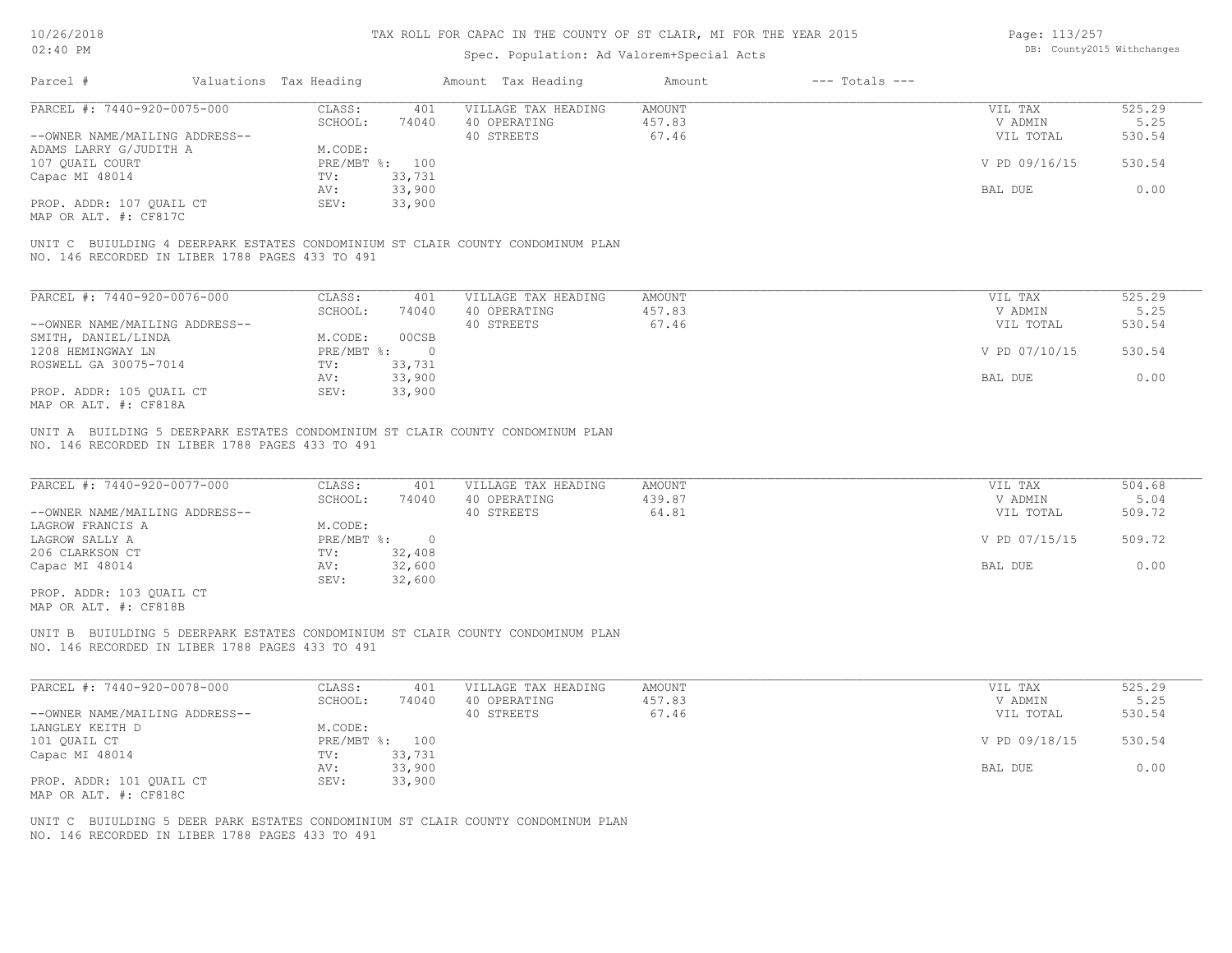| 10/26/2018                                                                                                                     |                        |                |                     | TAX ROLL FOR CAPAC IN THE COUNTY OF ST CLAIR, MI FOR THE YEAR 2015 |                    | Page: 114/257 |                            |
|--------------------------------------------------------------------------------------------------------------------------------|------------------------|----------------|---------------------|--------------------------------------------------------------------|--------------------|---------------|----------------------------|
| 02:40 PM                                                                                                                       |                        |                |                     | Spec. Population: Ad Valorem+Special Acts                          |                    |               | DB: County2015 Withchanges |
| Parcel #                                                                                                                       | Valuations Tax Heading |                | Amount Tax Heading  | Amount                                                             | $---$ Totals $---$ |               |                            |
| PARCEL #: 7440-920-0079-000                                                                                                    | CLASS:                 | 401            | VILLAGE TAX HEADING | AMOUNT                                                             |                    | VIL TAX       | 525.29                     |
|                                                                                                                                | SCHOOL:                | 74040          | 40 OPERATING        | 457.83                                                             |                    | V ADMIN       | 5.25                       |
| --OWNER NAME/MAILING ADDRESS--                                                                                                 |                        |                | 40 STREETS          | 67.46                                                              |                    | VIL TOTAL     | 530.54                     |
| HUGHSON JACK C.                                                                                                                | M.CODE:                |                |                     |                                                                    |                    |               |                            |
| HUGHSON L. R.                                                                                                                  |                        | PRE/MBT %: 100 |                     |                                                                    |                    | V PD 09/10/15 | 530.54                     |
| 218 QUAIL DR                                                                                                                   | TV:                    | 33,731         |                     |                                                                    |                    |               |                            |
| CAPAC MI 48014                                                                                                                 | AV:                    | 33,900         |                     |                                                                    |                    | BAL DUE       | 0.00                       |
|                                                                                                                                | SEV:                   | 33,900         |                     |                                                                    |                    |               |                            |
| PROP. ADDR: 218 OUAIL DR                                                                                                       |                        |                |                     |                                                                    |                    |               |                            |
| MAP OR ALT. #: CF819A                                                                                                          |                        |                |                     |                                                                    |                    |               |                            |
| UNIT A BLDG 6 DEERPARK ESTATES CONDOMINIUM ST CLAIR COUNTY CONDOMINUM PLAN NO.<br>146                                          |                        |                |                     |                                                                    |                    |               |                            |
|                                                                                                                                |                        |                |                     |                                                                    |                    |               |                            |
| PARCEL #: 7440-920-0080-000                                                                                                    | CLASS:                 | 401            | VILLAGE TAX HEADING | AMOUNT                                                             |                    | VIL TAX       | 503.12                     |
|                                                                                                                                | SCHOOL:                | 74040          | 40 OPERATING        | 438.51                                                             |                    | V ADMIN       | 5.03                       |
| --OWNER NAME/MAILING ADDRESS--                                                                                                 |                        |                | 40 STREETS          | 64.61                                                              |                    | VIL TOTAL     | 508.15                     |
| ERISCH, CYNTHIA                                                                                                                | M.CODE:                |                |                     |                                                                    |                    |               |                            |
| 220 QUAIL DR.                                                                                                                  |                        | PRE/MBT %: 100 |                     |                                                                    |                    | V PD 09/10/15 | 508.15                     |
| CAPAC MI 48014                                                                                                                 | TV:                    | 32,308         |                     |                                                                    |                    |               |                            |
|                                                                                                                                | AV:                    | 32,500         |                     |                                                                    |                    | BAL DUE       | 0.00                       |
| PROP. ADDR: 220 QUAIL DR.<br>MAP OR ALT. #: CF819B                                                                             | SEV:                   | 32,500         |                     |                                                                    |                    |               |                            |
|                                                                                                                                |                        |                |                     |                                                                    |                    |               |                            |
| UNIT B BLDG 6 DEER PARK ESTATES CONDOMINIUM ST CLAIR COUNTY CONDOMINUM PLAN NO.<br>146                                         |                        |                |                     |                                                                    |                    |               |                            |
|                                                                                                                                |                        |                |                     |                                                                    |                    |               |                            |
| PARCEL #: 7440-920-0081-000                                                                                                    | CLASS:                 | 401            | VILLAGE TAX HEADING | AMOUNT                                                             |                    | VIL TAX       | 525.29                     |
|                                                                                                                                | SCHOOL:                | 74040          | 40 OPERATING        | 457.83                                                             |                    | V ADMIN       | 5.25                       |
| --OWNER NAME/MAILING ADDRESS--                                                                                                 |                        |                | 40 STREETS          | 67.46                                                              |                    | VIL TOTAL     | 530.54                     |
| MEYERS CHARLOTTE J                                                                                                             | M.CODE:                |                |                     |                                                                    |                    |               |                            |
| 222 QUAIL DR                                                                                                                   |                        | PRE/MBT %: 100 |                     |                                                                    |                    | V PD 08/05/15 | 530.54                     |
| CAPAC MI 48014                                                                                                                 | TV:                    | 33,731         |                     |                                                                    |                    |               |                            |
|                                                                                                                                | AV:                    | 33,900         |                     |                                                                    |                    | BAL DUE       | 0.00                       |
| PROP. ADDR: 222 QUAIL DR.                                                                                                      | SEV:                   | 33,900         |                     |                                                                    |                    |               |                            |
| MAP OR ALT. #: CF819C                                                                                                          |                        |                |                     |                                                                    |                    |               |                            |
| UNIT C BLDG 6 DEER PARK ESTATES CONDOMINIUM ST CLAIR COUNTY CONDOMINUM PLAN NO.<br>146 RECORDED IN LIBER 1788 PAGES 433 TO 491 |                        |                |                     |                                                                    |                    |               |                            |
|                                                                                                                                |                        |                |                     |                                                                    |                    |               |                            |
| PARCEL #: 7440-920-0082-000                                                                                                    | CLASS:                 | 401            | VILLAGE TAX HEADING | AMOUNT                                                             |                    | VIL TAX       | 525.29                     |
|                                                                                                                                | SCHOOL:                | 74040          | 40 OPERATING        | 457.83                                                             |                    | V ADMIN       | 5.25                       |

|                                | SCHOOL:      | 74040  | 40 OPERATING | 457.83 | V ADMIN       | 5.25   |
|--------------------------------|--------------|--------|--------------|--------|---------------|--------|
| --OWNER NAME/MAILING ADDRESS-- |              |        | 40 STREETS   | 67.46  | VIL TOTAL     | 530.54 |
| CHRISTIAN DARLENE              | M.CODE:      |        |              |        |               |        |
| 7270 MARTIN RD                 | $PRE/MBT$ %: |        |              |        | V PD 08/26/15 | 530.54 |
| IMLAY CITY MI 48444            | TV:          | 33,731 |              |        |               |        |
|                                | AV:          | 33,900 |              |        | BAL DUE       | 0.00   |
| PROP. ADDR: 236 OUAIL DR       | SEV:         | 33,900 |              |        |               |        |
| MAP OR ALT. #: CF820A          |              |        |              |        |               |        |

146 UNIT A BLDG 7 DEERPARK ESTATES CONDOMINIUM ST CLAIR COUNTY CONDOMINUM PLAN NO.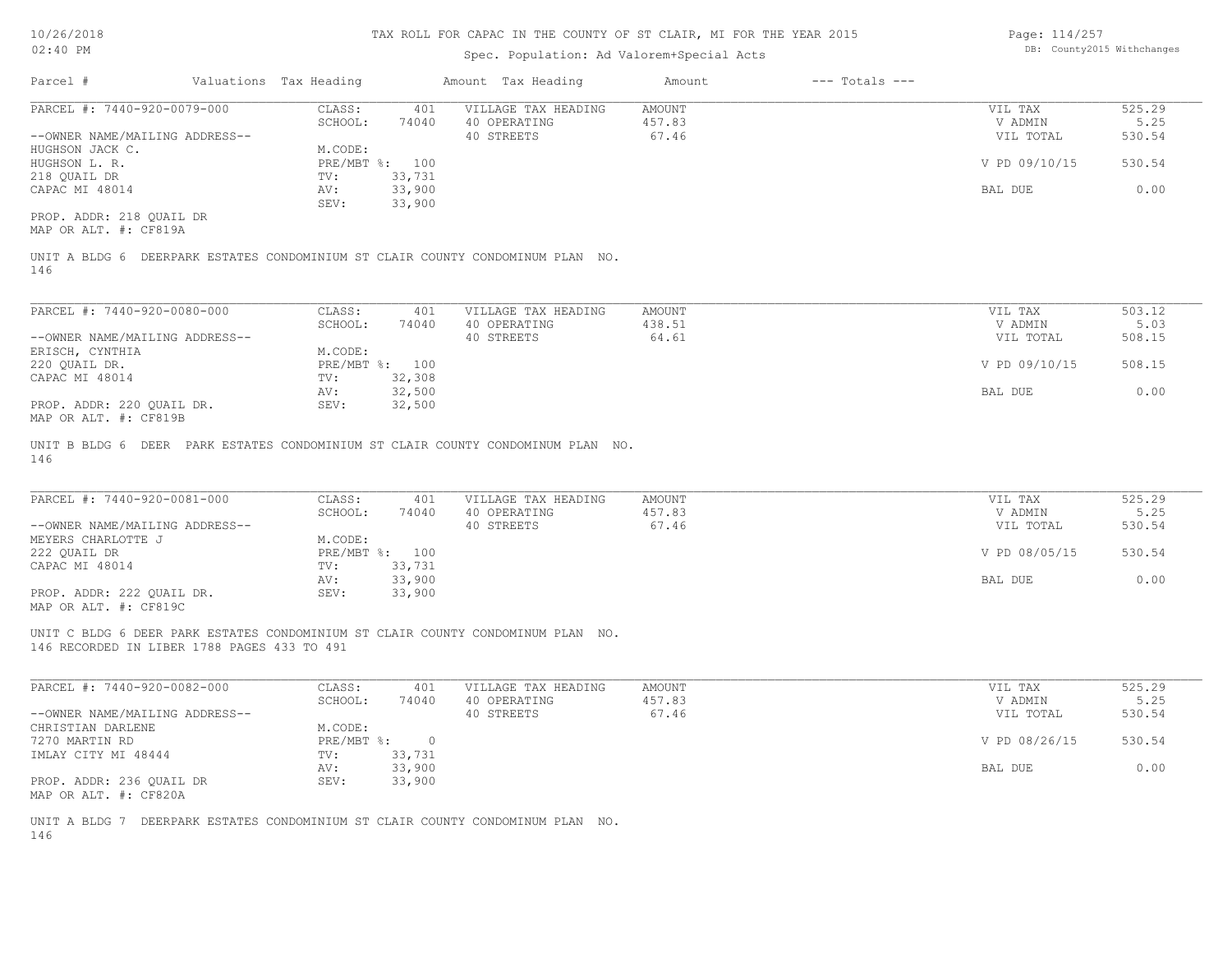### Spec. Population: Ad Valorem+Special Acts

| Page: 115/257 |                            |
|---------------|----------------------------|
|               | DB: County2015 Withchanges |

| Parcel #                       | Valuations Tax Heading | Amount Tax Heading |                     | Amount | $---$ Totals $---$ |               |        |
|--------------------------------|------------------------|--------------------|---------------------|--------|--------------------|---------------|--------|
| PARCEL #: 7440-920-0083-000    | CLASS:                 | 401                | VILLAGE TAX HEADING | AMOUNT |                    | VIL TAX       | 503.12 |
|                                | SCHOOL:                | 74040              | 40 OPERATING        | 438.51 |                    | V ADMIN       | 5.03   |
| --OWNER NAME/MAILING ADDRESS-- |                        |                    | 40 STREETS          | 64.61  |                    | VIL TOTAL     | 508.15 |
| CROWDER MICHAEL A              | M.CODE:                |                    |                     |        |                    |               |        |
| CROWDER NANCY                  | PRE/MBT %: 100         |                    |                     |        |                    | V PD 08/31/15 | 508.15 |
| 238 QUAIL DR                   | TV:                    | 32,308             |                     |        |                    |               |        |
| CAPAC MI 48014                 | AV:                    | 32,500             |                     |        |                    | BAL DUE       | 0.00   |
|                                | SEV:                   | 32,500             |                     |        |                    |               |        |
| PROP. ADDR: 238 OUAIL DR       |                        |                    |                     |        |                    |               |        |

MAP OR ALT. #: CF820B

RECORDED IN LIBER 1788 PAGES 433 TO 491 UNIT B BLDG 7 DEERPARK ESTATES CONDOMINIUM ST CLAIR COUNTY CONDOMINUM PLAN NO. 146

| PARCEL #: 7440-920-0084-000    | CLASS:  | 401            | VILLAGE TAX HEADING | AMOUNT | VIL TAX       | 525.29 |
|--------------------------------|---------|----------------|---------------------|--------|---------------|--------|
|                                | SCHOOL: | 74040          | 40 OPERATING        | 457.83 | V ADMIN       | 5.25   |
| --OWNER NAME/MAILING ADDRESS-- |         |                | 40 STREETS          | 67.46  | VIL TOTAL     | 530.54 |
| MCTEVIA CAROLYN M              | M.CODE: |                |                     |        |               |        |
| 240 OUAIL DR                   |         | PRE/MBT %: 100 |                     |        | V PD 07/22/15 | 530.54 |
| CAPAC MI 48014                 | TV:     | 33,731         |                     |        |               |        |
|                                | AV:     | 33,900         |                     |        | BAL DUE       | 0.00   |
| PROP. ADDR: 240 OUAIL DR       | SEV:    | 33,900         |                     |        |               |        |
| MAP OR ALT. #: CF820C          |         |                |                     |        |               |        |

RECORDED IN LIBER 1788 PAGES 433 TO 491 UNIT C BLDG 7 DEERPARK ESTATES CONDOMINIUM ST CLAIR COUNTY CONDOMINUM PLAN NO. 146

| PARCEL #: 7440-920-0085-000    | CLASS:     | 401    | VILLAGE TAX HEADING | AMOUNT | VIL TAX       | 530.04 |
|--------------------------------|------------|--------|---------------------|--------|---------------|--------|
|                                | SCHOOL:    | 74040  | 40 OPERATING        | 461.97 | V ADMIN       | 5.30   |
| --OWNER NAME/MAILING ADDRESS-- |            |        | 40 STREETS          | 68.07  | VIL TOTAL     | 535.34 |
| STONE MICHAEL                  | M.CODE:    |        |                     |        |               |        |
| 242 OUAIL DR                   | PRE/MBT %: | 100    |                     |        | V PD 09/18/15 | 535.34 |
| CAPAC MI 48014                 | TV:        | 34,036 |                     |        |               |        |
|                                | AV:        | 34,200 |                     |        | BAL DUE       | 0.00   |
| PROP. ADDR: 242 OUAIL DR       | SEV:       | 34,200 |                     |        |               |        |
| $\frac{1}{2}$                  |            |        |                     |        |               |        |

 $\mathcal{L}_\mathcal{L} = \mathcal{L}_\mathcal{L} = \mathcal{L}_\mathcal{L} = \mathcal{L}_\mathcal{L} = \mathcal{L}_\mathcal{L} = \mathcal{L}_\mathcal{L} = \mathcal{L}_\mathcal{L} = \mathcal{L}_\mathcal{L} = \mathcal{L}_\mathcal{L} = \mathcal{L}_\mathcal{L} = \mathcal{L}_\mathcal{L} = \mathcal{L}_\mathcal{L} = \mathcal{L}_\mathcal{L} = \mathcal{L}_\mathcal{L} = \mathcal{L}_\mathcal{L} = \mathcal{L}_\mathcal{L} = \mathcal{L}_\mathcal{L}$ 

MAP OR ALT. #: CF821A

RECORDED IN LIBER 1788 PAGES 433 TO 491 UNIT A BLDG 8 DEERPARK ESTATES CONDOMINIUM ST CLAIR COUNTY CONDOMINUM PLAN NO. 146

| PARCEL #: 7440-920-0086-000    | CLASS:     | 401    | VILLAGE TAX HEADING | AMOUNT | VIL TAX       | 507.87 |
|--------------------------------|------------|--------|---------------------|--------|---------------|--------|
|                                | SCHOOL:    | 74040  | 40 OPERATING        | 442.65 | V ADMIN       | 5.07   |
| --OWNER NAME/MAILING ADDRESS-- |            |        | 40 STREETS          | 65.22  | VIL TOTAL     | 512.94 |
| ROBERSON RUSSELL               | M.CODE:    |        |                     |        |               |        |
| ROBERSON MARY ANN              | PRE/MBT %: |        |                     |        | V PD 08/10/15 | 512.94 |
| 244 QUAIL DR                   | TV:        | 32,613 |                     |        |               |        |
| CAPAC MI 48014                 | AV:        | 32,800 |                     |        | BAL DUE       | 0.00   |
|                                | SEV:       | 32,800 |                     |        |               |        |
| PROP. ADDR: 244 OUAIL DR       |            |        |                     |        |               |        |

MAP OR ALT. #: CF821B

146 RECORDED IN LIBER 1788 PAGES 433 TO 491 UNIT B BLDG 8 DEERPARK ESTATES CONDOMINIUM ST CLAIR COUNTY CONDOMINUM PLAN NO.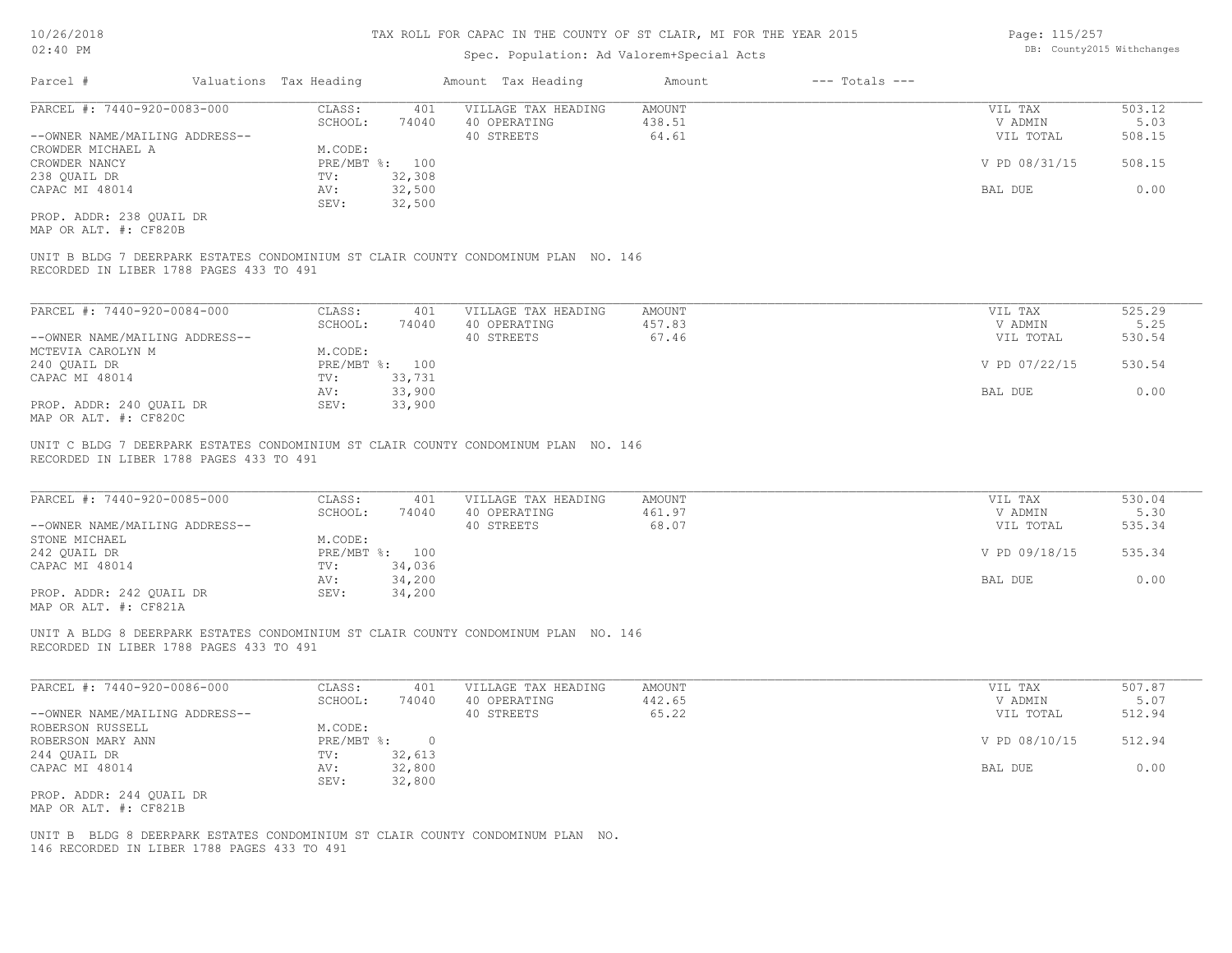| Page: 116/257             |  |
|---------------------------|--|
| DB: County2015 Withchange |  |

| $02:40$ PM                                        |                                                                                                                               |                        |                  | DB: County2015 Withchanges |                     |               |                    |               |        |
|---------------------------------------------------|-------------------------------------------------------------------------------------------------------------------------------|------------------------|------------------|----------------------------|---------------------|---------------|--------------------|---------------|--------|
| Parcel #                                          |                                                                                                                               | Valuations Tax Heading |                  |                            | Amount Tax Heading  | Amount        | $---$ Totals $---$ |               |        |
| PARCEL #: 7440-920-0087-000                       |                                                                                                                               | CLASS:                 | 401              |                            | VILLAGE TAX HEADING | <b>AMOUNT</b> |                    | VIL TAX       | 530.04 |
|                                                   |                                                                                                                               | SCHOOL:                | 74040            |                            | 40 OPERATING        | 461.97        |                    | V ADMIN       | 5.30   |
| --OWNER NAME/MAILING ADDRESS--                    |                                                                                                                               |                        |                  | 40 STREETS                 |                     | 68.07         |                    | VIL TOTAL     | 535.34 |
| BREWER YOUNG G.                                   |                                                                                                                               | M.CODE:                |                  |                            |                     |               |                    |               |        |
| BREWER PATTI L.                                   |                                                                                                                               |                        | PRE/MBT %: 100   |                            |                     |               |                    | V PD 09/10/15 | 535.34 |
| 246 QUAIL DR                                      |                                                                                                                               | TV:                    | 34,036           |                            |                     |               |                    |               |        |
| CAPAC MI 48014                                    |                                                                                                                               | AV:                    | 34,200           |                            |                     |               |                    | BAL DUE       | 0.00   |
|                                                   |                                                                                                                               | SEV:                   | 34,200           |                            |                     |               |                    |               |        |
| PROP. ADDR: 246 OUAIL DR<br>MAP OR ALT. #: CF821C |                                                                                                                               |                        |                  |                            |                     |               |                    |               |        |
|                                                   | UNIT C BLDG 8 DEERPARK ESTATES CONDOMINIUM ST CLAIR COUNTY CONDOMINUM PLAN NO. 146<br>RECORDED IN LIBER 1788 PAGES 433 TO 491 |                        |                  |                            |                     |               |                    |               |        |
| PARCEL #: 7440-920-0088-000                       |                                                                                                                               | CLASS:                 | 401              |                            | VILLAGE TAX HEADING | <b>AMOUNT</b> |                    | VIL TAX       | 536.36 |
|                                                   |                                                                                                                               | SCHOOL:                | 74040            |                            | 40 OPERATING        | 467.48        |                    | V ADMIN       | 5.36   |
| --OWNER NAME/MAILING ADDRESS--                    |                                                                                                                               |                        |                  | 40 STREETS                 |                     | 68.88         |                    | VIL TOTAL     | 541.72 |
| HUGHES LAWRENCE M                                 |                                                                                                                               | M.CODE:                |                  |                            |                     |               |                    |               |        |
| HUGHES CHARLOTTE L                                |                                                                                                                               |                        | PRE/MBT %: 100   |                            |                     |               |                    | V PD 07/10/15 | 541.72 |
| 252 QUAIL DR                                      |                                                                                                                               | TV:                    | 34,442           |                            |                     |               |                    |               |        |
| Capac MI 48014                                    |                                                                                                                               | AV:<br>SEV:            | 34,600<br>34,600 |                            |                     |               |                    | BAL DUE       | 0.00   |
| PROP. ADDR: 252 OUAIL DR                          |                                                                                                                               |                        |                  |                            |                     |               |                    |               |        |
| MAP OR ALT. #: CF822A                             |                                                                                                                               |                        |                  |                            |                     |               |                    |               |        |
|                                                   | UNIT A BLDG 9 DEERPARK ESTATES CONDOMINIUM ST CLAIR COUNTY CONDOMINUM PLAN NO. 146<br>RECORDED IN LIBER 1788 PAGES 433 TO 491 |                        |                  |                            |                     |               |                    |               |        |
| PARCEL #: 7440-920-0089-000                       |                                                                                                                               | CLASS:                 | 401              |                            | VILLAGE TAX HEADING | <b>AMOUNT</b> |                    | VIL TAX       | 517.02 |
|                                                   |                                                                                                                               | SCHOOL:                | 74040            |                            | 40 OPERATING        | 450.62        |                    | V ADMIN       | 5.17   |
| --OWNER NAME/MAILING ADDRESS--                    |                                                                                                                               |                        |                  | 40 STREETS                 |                     | 66.40         |                    | VIL TOTAL     | 522.19 |
| HADDON DAVE W                                     |                                                                                                                               | M.CODE:                | COREL            |                            |                     |               |                    |               |        |
| 254 QUAIL DR                                      |                                                                                                                               |                        | PRE/MBT %: 100   |                            |                     |               |                    | V PD 09/10/15 | 522.19 |
| Capac MI 48014                                    |                                                                                                                               | TV:                    | 33,200           |                            |                     |               |                    |               |        |
|                                                   |                                                                                                                               | AV:                    | 33,200           |                            |                     |               |                    | BAL DUE       | 0.00   |
| PROP. ADDR: 254 QUAIL DR<br>MAP OR ALT. #: CF822B |                                                                                                                               | SEV:                   | 33,200           |                            |                     |               |                    |               |        |

RECORDED IN LIBER 1788 PAGES 433 TO 491 UNIT B BLDG 9 DEERPARK ESTATES CONDOMINIUM ST CLAIR COUNTY CONDOMINUM PLAN NO. 146

| PARCEL #: 7440-920-0090-000    | CLASS:     | 401    | VILLAGE TAX HEADING | AMOUNT | VIL TAX       | 536.36 |
|--------------------------------|------------|--------|---------------------|--------|---------------|--------|
|                                | SCHOOL:    | 74040  | 40 OPERATING        | 467.48 | V ADMIN       | 5.36   |
| --OWNER NAME/MAILING ADDRESS-- |            |        | 40 STREETS          | 68.88  | VIL TOTAL     | 541.72 |
| FOLLMER STEVEN J               | M.CODE:    | TRICO  |                     |        |               |        |
| 256 QUAIL DR                   | PRE/MBT %: | 100    |                     |        | V PD 07/13/15 | 541.72 |
| CAPAC MI 48014                 | TV:        | 34,442 |                     |        |               |        |
|                                | AV:        | 34,600 |                     |        | BAL DUE       | 0.00   |
| PROP. ADDR: 256 OUAIL DR       | SEV:       | 34,600 |                     |        |               |        |
| MAP OR ALT. #: CF822C          |            |        |                     |        |               |        |

146 UNIT C BLDG 9 DEERPARK ESTATES CONDOMINIUM ST CLAIR COUNTY CONDOMINUM PLAN NO.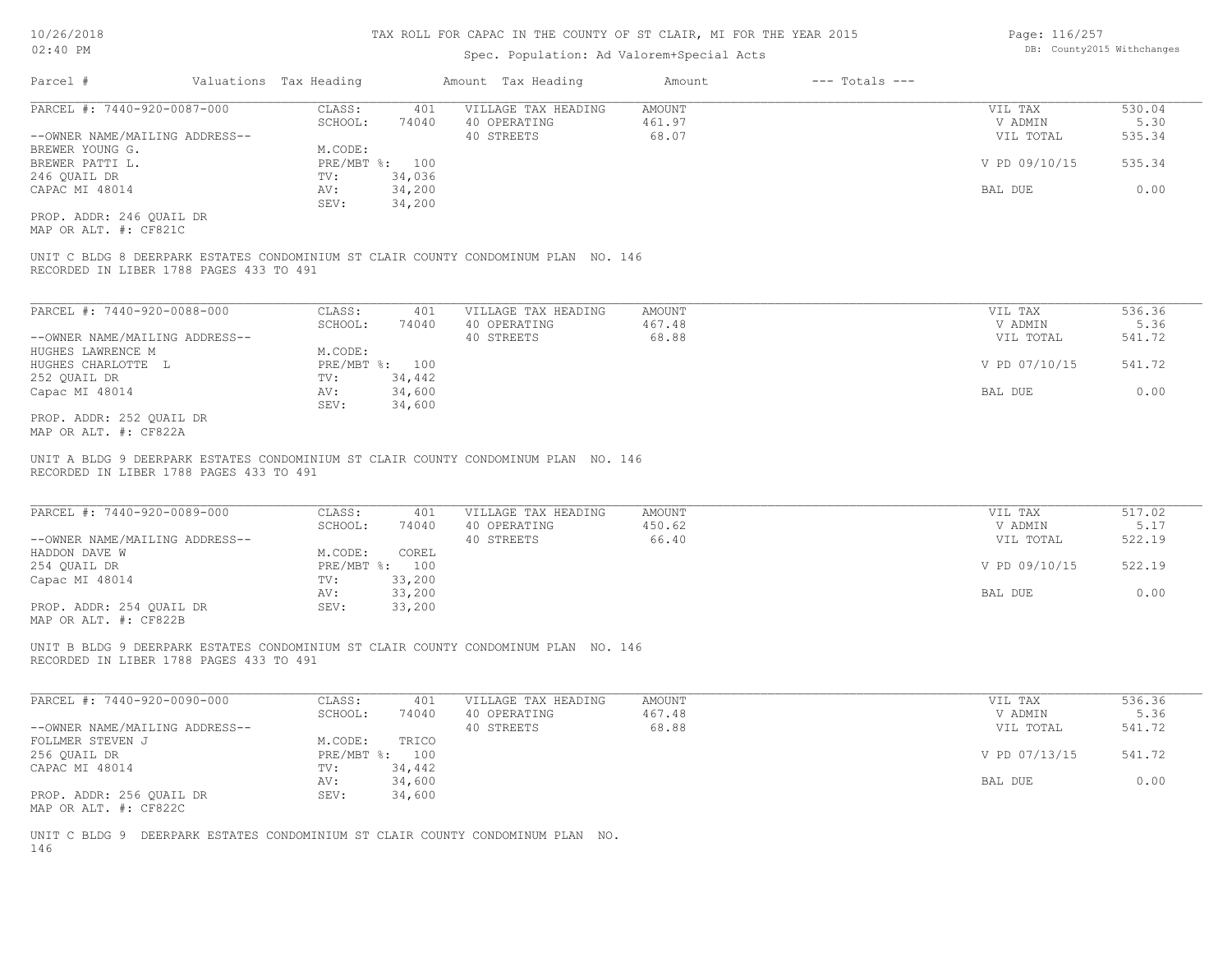MAP OR ALT. #: CF824A

### TAX ROLL FOR CAPAC IN THE COUNTY OF ST CLAIR, MI FOR THE YEAR 2015

Page: 117/257

| 10/20/2010                                                                                                                     |                        |            |                | IAA NGBB FON CALAC IN INS COUNTI OF OI CBAIN, NI FON INS ISAN 2010 |               |                    | LayC. LLI/2JI |      |
|--------------------------------------------------------------------------------------------------------------------------------|------------------------|------------|----------------|--------------------------------------------------------------------|---------------|--------------------|---------------|------|
| 02:40 PM                                                                                                                       |                        |            |                | DB: County2015 Withchanges                                         |               |                    |               |      |
| Parcel #                                                                                                                       | Valuations Tax Heading |            |                | Amount Tax Heading                                                 | Amount        | $---$ Totals $---$ |               |      |
| PARCEL #: 7440-920-0091-000                                                                                                    |                        | CLASS:     | 402            | VILLAGE TAX HEADING                                                | <b>AMOUNT</b> |                    | VIL TAX       | 7.50 |
|                                                                                                                                |                        | SCHOOL:    | 74040          | 40 OPERATING                                                       | 6.54          |                    | V ADMIN       | 0.07 |
| --OWNER NAME/MAILING ADDRESS--                                                                                                 |                        |            |                | 40 STREETS                                                         | 0.96          |                    | VIL TOTAL     | 7.57 |
| DEER PARK LAND DEVELOPMENT                                                                                                     |                        | M.CODE:    |                |                                                                    |               |                    |               |      |
| 8155 ANNSBURY STE 109                                                                                                          |                        | PRE/MBT %: | $\overline{0}$ |                                                                    |               |                    | V PD 09/14/15 | 7.57 |
| UTICA MI 48316                                                                                                                 |                        | TV:        | 482            |                                                                    |               |                    |               |      |
|                                                                                                                                |                        | AV:        | 3,000          |                                                                    |               |                    | BAL DUE       | 0.00 |
| PROP. ADDR: DEER PARK                                                                                                          |                        | SEV:       | 3,000          |                                                                    |               |                    |               |      |
| MAP OR ALT. #: CF823A                                                                                                          |                        |            |                |                                                                    |               |                    |               |      |
| UNIT A BLDG 10 DEERPARK ESTATES CONDOMINIUM ST CLAIR COUNTY CONDOMINUM PLAN NO.<br>146 RECORDED IN LIBER 1788 PAGES 433 TO 491 |                        |            |                |                                                                    |               |                    |               |      |
|                                                                                                                                |                        |            |                |                                                                    |               |                    |               |      |
| PARCEL #: 7440-920-0092-000                                                                                                    |                        | CLASS:     | 402            | VILLAGE TAX HEADING                                                | <b>AMOUNT</b> |                    | VIL TAX       | 7.50 |
|                                                                                                                                |                        | SCHOOL:    | 74040          | 40 OPERATING                                                       | 6.54          |                    | V ADMIN       | 0.07 |
| --OWNER NAME/MAILING ADDRESS--                                                                                                 |                        |            |                | 40 STREETS                                                         | 0.96          |                    | VIL TOTAL     | 7.57 |
| DEER PARK LAND DEVELOPMENT                                                                                                     |                        | M.CODE:    |                |                                                                    |               |                    |               |      |
| 8155 ANNSBURY STE 109                                                                                                          |                        | PRE/MBT %: | $\overline{0}$ |                                                                    |               |                    | V PD 09/14/15 | 7.57 |
| UTICA MI 48316                                                                                                                 |                        | TV:        | 482            |                                                                    |               |                    |               |      |
|                                                                                                                                |                        | AV:        | 3,000          |                                                                    |               |                    | BAL DUE       | 0.00 |
| PROP. ADDR: DEER PARK                                                                                                          |                        | SEV:       | 3,000          |                                                                    |               |                    |               |      |
| MAP OR ALT. #: CF823B                                                                                                          |                        |            |                |                                                                    |               |                    |               |      |
| UNIT B BLDG 10 DEERPARK ESTATES CONDOMINIUM ST CLAIR COUNTY CONDOMINUM PLAN NO.                                                |                        |            |                |                                                                    |               |                    |               |      |
| 146 RECORDED IN LIBER 1788 PAGES 433 TO 491                                                                                    |                        |            |                |                                                                    |               |                    |               |      |
|                                                                                                                                |                        |            |                |                                                                    |               |                    |               |      |
| PARCEL #: 7440-920-0093-000                                                                                                    |                        | CLASS:     | 402            | VILLAGE TAX HEADING                                                | <b>AMOUNT</b> |                    | VIL TAX       | 7.50 |
|                                                                                                                                |                        | SCHOOL:    | 74040          | 40 OPERATING                                                       | 6.54          |                    | V ADMIN       | 0.07 |
| --OWNER NAME/MAILING ADDRESS--                                                                                                 |                        |            |                | 40 STREETS                                                         | 0.96          |                    | VIL TOTAL     | 7.57 |
| DEER PARK LAND DEVELOPMENT                                                                                                     |                        | M.CODE:    |                |                                                                    |               |                    |               |      |
| 8155 ANNSBURY STE 109                                                                                                          |                        | PRE/MBT %: | $\overline{0}$ |                                                                    |               |                    | V PD 09/14/15 | 7.57 |
| UTICA MI 48316                                                                                                                 |                        | TV:        | 482            |                                                                    |               |                    |               |      |
|                                                                                                                                |                        | AV:        | 3,000          |                                                                    |               |                    | BAL DUE       | 0.00 |
|                                                                                                                                |                        |            |                |                                                                    |               |                    |               |      |

146 RECORDED IN LIBER 1788 PAGES 433 TO 491 UNIT A BLDG 11 DEERPARK ESTATES CONDOMINIUM ST CLAIR COUNTY CONDOMINUM PLAN NO.

PROP. ADDR: DEER PARK SEV: 3,000

| PARCEL #: 7440-920-0094-000    | CLASS:       | 402   | VILLAGE TAX HEADING | AMOUNT | VIL TAX       | 1.50 |
|--------------------------------|--------------|-------|---------------------|--------|---------------|------|
|                                | SCHOOL:      | 74040 | 40 OPERATING        | 6.54   | V ADMIN       | 0.07 |
| --OWNER NAME/MAILING ADDRESS-- |              |       | 40 STREETS          | 0.96   | VIL TOTAL     | 7.57 |
| DEER PARK LAND DEVELOPMENT     | M.CODE:      |       |                     |        |               |      |
| 8155 ANNSBURY STE 109          | $PRE/MBT$ %: |       |                     |        | V PD 09/14/15 | 7.57 |
| UTICA MI 48316                 | TV:          | 482   |                     |        |               |      |
|                                | AV:          | 3,000 |                     |        | BAL DUE       | 0.00 |
| PROP. ADDR: DEER PARK          | SEV:         | 3,000 |                     |        |               |      |
| MAP OR ALT. #: CF824B          |              |       |                     |        |               |      |

146 RECORDED IN LIBER 1788 PAGES 433 TO 491 UNIT B UBLDG 11 DEERPARK ESTATES CONDOMINIUM ST CLAIR COUNTY CONDOMINUM PLAN NO.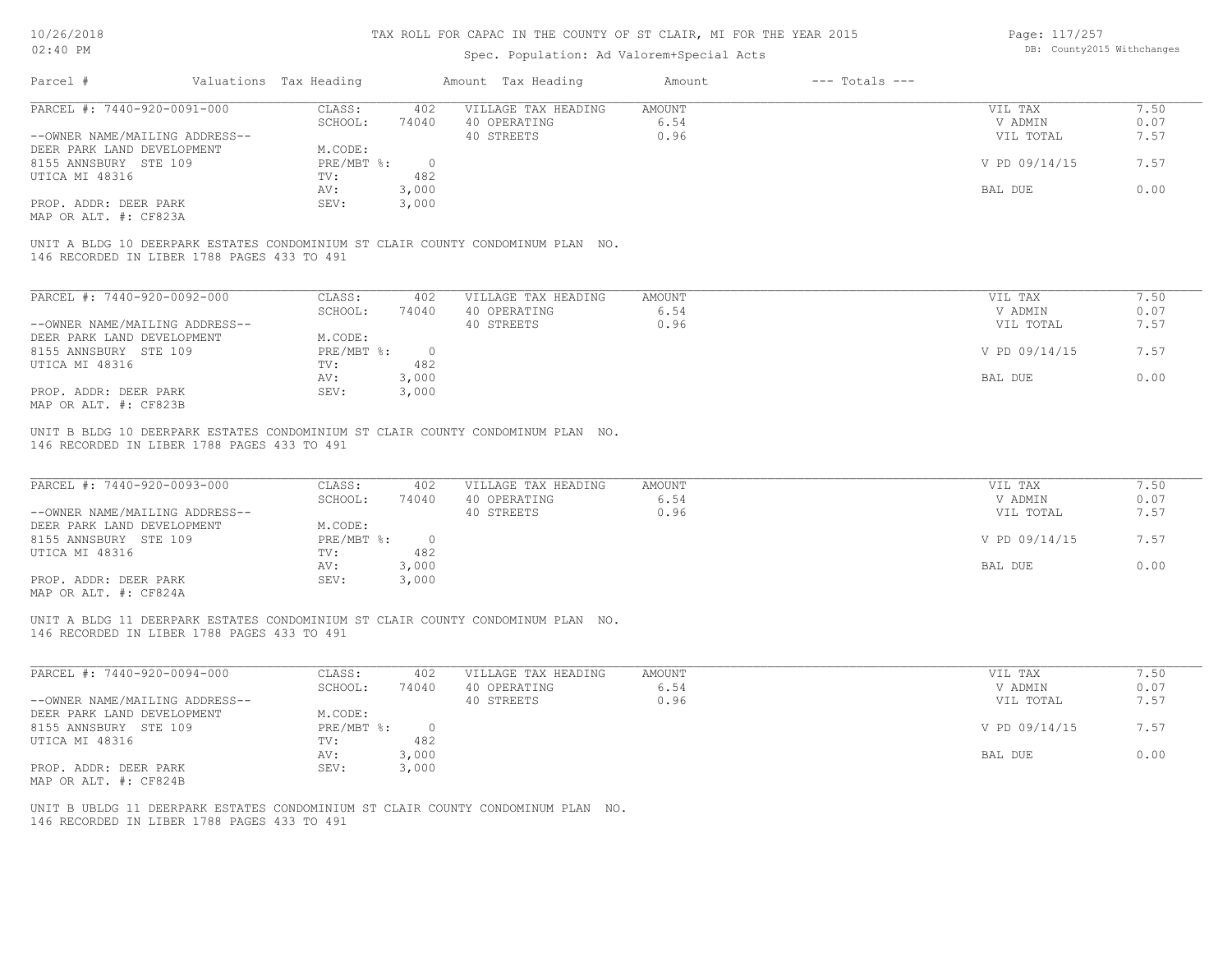| 10/26/2018<br>02:40 PM                              |                        |                  |                | TAX ROLL FOR CAPAC IN THE COUNTY OF ST CLAIR, MI FOR THE YEAR 2015<br>Spec. Population: Ad Valorem+Special Acts |               |                    | Page: 118/257<br>DB: County2015 Withchanges |      |
|-----------------------------------------------------|------------------------|------------------|----------------|-----------------------------------------------------------------------------------------------------------------|---------------|--------------------|---------------------------------------------|------|
| Parcel #                                            | Valuations Tax Heading |                  |                | Amount Tax Heading                                                                                              | Amount        | $---$ Totals $---$ |                                             |      |
| PARCEL #: 7440-920-0095-000                         |                        | CLASS:           | 402            | VILLAGE TAX HEADING                                                                                             | <b>AMOUNT</b> |                    | VIL TAX                                     | 7.50 |
|                                                     |                        | SCHOOL:          | 74040          | 40 OPERATING                                                                                                    | 6.54          |                    | V ADMIN                                     | 0.07 |
| --OWNER NAME/MAILING ADDRESS--                      |                        |                  |                | 40 STREETS                                                                                                      | 0.96          |                    | VIL TOTAL                                   | 7.57 |
| DEER PARK LAND DEVELOPMENT                          |                        | M.CODE:          |                |                                                                                                                 |               |                    |                                             |      |
| 8155 ANNSBURY STE 109                               |                        | PRE/MBT %:       | $\overline{0}$ |                                                                                                                 |               |                    | V PD 09/14/15                               | 7.57 |
| UTICA MI 48316                                      |                        | TV:              | 482            |                                                                                                                 |               |                    |                                             |      |
| PROP. ADDR: DEER PARK<br>MAP OR ALT. #: CF824C      |                        | AV:<br>SEV:      | 3,000<br>3,000 |                                                                                                                 |               |                    | BAL DUE                                     | 0.00 |
| 146 RECORDED IN LIBER 1788 PAGES 433 TO 491         |                        |                  |                | UNIT C BLDG 11 DEERPARK ESTATES CONDOMINIUM ST CLAIR COUNTY CONDOMINUM PLAN NO.                                 |               |                    |                                             |      |
| PARCEL #: 7440-920-0096-000                         |                        | CLASS:           | 402            | VILLAGE TAX HEADING                                                                                             | AMOUNT        |                    | VIL TAX                                     | 7.50 |
|                                                     |                        | SCHOOL:          | 74040          | 40 OPERATING                                                                                                    | 6.54          |                    | V ADMIN                                     | 0.07 |
| --OWNER NAME/MAILING ADDRESS--                      |                        |                  |                | 40 STREETS                                                                                                      | 0.96          |                    | VIL TOTAL                                   | 7.57 |
| DEER PARK LAND DEVELOPMENT                          |                        | M.CODE:          |                |                                                                                                                 |               |                    |                                             |      |
| 8155 ANNSBURY STE 109                               |                        | $PRE/MBT$ $\div$ | $\circ$        |                                                                                                                 |               |                    | V PD 09/14/15                               | 7.57 |
| UTICA MI 48316                                      |                        | TV:              | 482            |                                                                                                                 |               |                    |                                             |      |
|                                                     |                        | AV:              | 3,000          |                                                                                                                 |               |                    | BAL DUE                                     | 0.00 |
| PROP. ADDR: DEER PARK<br>MAP OR ALT. #: CF825A      |                        | SEV:             | 3,000          |                                                                                                                 |               |                    |                                             |      |
| 146 RECORDED IN LIBER 1788 PAGES 433 TO 491         |                        |                  |                | UNIT A BLDG 12 DEERPARK ESTATES CONDOMINIUM ST CLAIR COUNTY CONDOMINUM PLAN NO.                                 |               |                    |                                             |      |
| PARCEL #: 7440-920-0097-000                         |                        | CLASS:           | 402            | VILLAGE TAX HEADING                                                                                             | <b>AMOUNT</b> |                    | VIL TAX                                     | 7.50 |
|                                                     |                        | SCHOOL:          | 74040          | 40 OPERATING                                                                                                    | 6.54          |                    | V ADMIN                                     | 0.07 |
| --OWNER NAME/MAILING ADDRESS--                      |                        |                  |                | 40 STREETS                                                                                                      | 0.96          |                    | VIL TOTAL                                   | 7.57 |
| DEER PARK LAND DEVELOPMENT                          |                        | M.CODE:          |                |                                                                                                                 |               |                    |                                             |      |
| 8155 ANSBURY STE 109                                |                        | PRE/MBT %:       | $\overline{0}$ |                                                                                                                 |               |                    | V PD 09/14/15                               | 7.57 |
| UTICA MI 48316                                      |                        | TV:              | 482            |                                                                                                                 |               |                    |                                             |      |
|                                                     |                        | AV:              | 3,000          |                                                                                                                 |               |                    | BAL DUE                                     | 0.00 |
| PROP. ADDR: DEER PARK<br>MAP OR ALT. #: CF825B      |                        | SEV:             | 3,000          |                                                                                                                 |               |                    |                                             |      |
| 146                                                 |                        |                  |                | UNIT B BLDG 12 DEERPARK ESTATES CONDOMINIUM ST CLAIR COUNTY CONDOMINUM PLAN NO.                                 |               |                    |                                             |      |
|                                                     |                        |                  |                |                                                                                                                 |               |                    |                                             |      |
| PARCEL #: 7440-920-0098-000                         |                        | CLASS:           | 402            | VILLAGE TAX HEADING                                                                                             | <b>AMOUNT</b> |                    | VIL TAX                                     | 7.50 |
|                                                     |                        | SCHOOL:          | 74040          | 40 OPERATING                                                                                                    | 6.54          |                    | V ADMIN                                     | 0.07 |
| --OWNER NAME/MAILING ADDRESS--                      |                        | M.CODE:          |                | 40 STREETS                                                                                                      | 0.96          |                    | VIL TOTAL                                   | 7.57 |
| DEER PARK LAND DEVELOPMENT<br>8155 ANNSBURY STE 109 |                        | PRE/MBT %:       | $\overline{0}$ |                                                                                                                 |               |                    | V PD 09/14/15                               | 7.57 |
| UTICA MI 48316                                      |                        | TV:              | 482            |                                                                                                                 |               |                    |                                             |      |
|                                                     |                        | AV:              | 3,000          |                                                                                                                 |               |                    | <b>BAL DUE</b>                              | 0.00 |
| PROP. ADDR: DEER PARK                               |                        | SEV:             | 3,000          |                                                                                                                 |               |                    |                                             |      |
|                                                     |                        |                  |                |                                                                                                                 |               |                    |                                             |      |

MAP OR ALT. #: CF925C

146 RECORDED IN LIBER 1788 PAGES 433 TO 491 UNIT C BLDG 12 DEERPARK ESTATES CONDOMINIUM ST CLAIR COUNTY CONDOMINUM PLAN NO.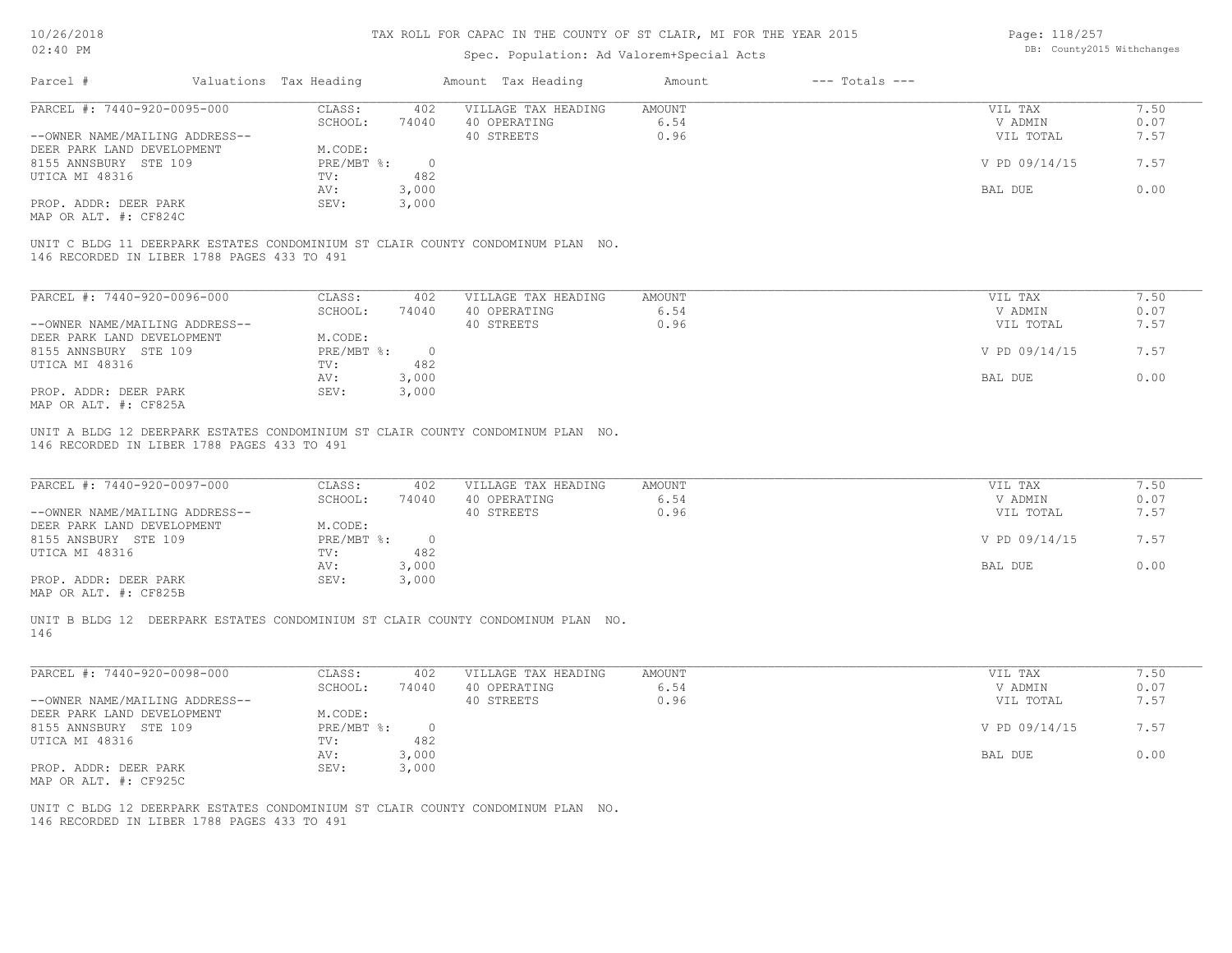Page: 119/257

| $02:40$ PM                                     |                                             |                        |                | Spec. Population: Ad Valorem+Special Acts                                       |               |                    |                | DB: County2015 Withchanges |
|------------------------------------------------|---------------------------------------------|------------------------|----------------|---------------------------------------------------------------------------------|---------------|--------------------|----------------|----------------------------|
| Parcel #                                       |                                             | Valuations Tax Heading |                | Amount Tax Heading                                                              | Amount        | $---$ Totals $---$ |                |                            |
| PARCEL #: 7440-920-0099-000                    |                                             | CLASS:                 | 402            | VILLAGE TAX HEADING                                                             | <b>AMOUNT</b> |                    | VIL TAX        | 7.50                       |
|                                                |                                             | SCHOOL:                | 74040          | 40 OPERATING                                                                    | 6.54          |                    | V ADMIN        | 0.07                       |
|                                                | --OWNER NAME/MAILING ADDRESS--              |                        |                | 40 STREETS                                                                      | 0.96          |                    | VIL TOTAL      | 7.57                       |
| DEER PARK LAND DEVELOPMENT                     |                                             | M.CODE:                |                |                                                                                 |               |                    |                |                            |
| 8155 ANNSBURY STE 109                          |                                             | PRE/MBT %:             | $\overline{0}$ |                                                                                 |               |                    | V PD 09/14/15  | 7.57                       |
| UTICA MI 48316                                 |                                             | TV:                    | 482            |                                                                                 |               |                    |                |                            |
|                                                |                                             | AV:                    | 3,000          |                                                                                 |               |                    | <b>BAL DUE</b> | 0.00                       |
| PROP. ADDR: DEER PARK<br>MAP OR ALT. #: CF826A |                                             | SEV:                   | 3,000          |                                                                                 |               |                    |                |                            |
|                                                | 146 RECORDED IN LIBER 1788 PAGES 433 TO 491 |                        |                | UNIT A BLDG 13 DEERPARK ESTATES CONDOMINIUM ST CLAIR COUNTY CONDOMINUM PLAN NO. |               |                    |                |                            |
|                                                |                                             |                        |                |                                                                                 |               |                    |                |                            |
| PARCEL #: 7440-920-0100-000                    |                                             | CLASS:                 | 402            | VILLAGE TAX HEADING                                                             | <b>AMOUNT</b> |                    | VIL TAX        | 7.50                       |
|                                                |                                             | SCHOOL:                | 74040          | 40 OPERATING                                                                    | 6.54          |                    | V ADMIN        | 0.07                       |
|                                                | --OWNER NAME/MAILING ADDRESS--              |                        |                | 40 STREETS                                                                      | 0.96          |                    | VIL TOTAL      | 7.57                       |
| DEER PARK LAND DEVELOPMENT                     |                                             | M.CODE:                |                |                                                                                 |               |                    |                |                            |
| 8155 ANNSBURY STE 109                          |                                             | PRE/MBT %:             | $\overline{0}$ |                                                                                 |               |                    | V PD 09/14/15  | 7.57                       |
| UTICA MI 48316                                 |                                             | TV:                    | 482            |                                                                                 |               |                    |                |                            |
| PROP. ADDR: DEER PARK                          |                                             | AV:<br>SEV:            | 3,000<br>3,000 |                                                                                 |               |                    | BAL DUE        | 0.00                       |
| MAP OR ALT. #: CF826B                          |                                             |                        |                |                                                                                 |               |                    |                |                            |
|                                                |                                             |                        |                |                                                                                 |               |                    |                |                            |
|                                                |                                             |                        |                | UNIT B BLDG 13 DEERPARK ESTATES CONDOMINIUM ST CLAIR COUNTY CONDOMINUM PLAN NO. |               |                    |                |                            |
|                                                | 146 RECORDED IN LIBER 1788 PAGES 433 TO 491 |                        |                |                                                                                 |               |                    |                |                            |
| PARCEL #: 7440-920-0101-000                    |                                             | CLASS:                 | 402            | VILLAGE TAX HEADING                                                             | <b>AMOUNT</b> |                    | VIL TAX        | 7.50                       |
|                                                |                                             | SCHOOL:                | 74040          | 40 OPERATING                                                                    | 6.54          |                    | V ADMIN        | 0.07                       |
|                                                | --OWNER NAME/MAILING ADDRESS--              |                        |                | 40 STREETS                                                                      | 0.96          |                    | VIL TOTAL      | 7.57                       |
|                                                |                                             |                        |                |                                                                                 |               |                    |                |                            |

| DEER PARK LAND DEVELOPMENT | $1$ . $CODE:$ |            |               |      |
|----------------------------|---------------|------------|---------------|------|
| 8155 ANNSBURY STE 109      | $PRE/MBT$ %:  | $\bigcirc$ | V PD 09/14/15 |      |
| UTICA MI 48316             | TV:           | 482        |               |      |
|                            | AV:           | 000,       | BAL DUE       | 0.00 |
| PROP. ADDR: DEER PARK      | SEV:          | 3,000      |               |      |
| MAP OR ALT. #: CF826C      |               |            |               |      |

146 RECORDED IN LIBER 1788 PAGES 433 TO 491 UNIT C BLDG 13 DEERPARK ESTATES CONDOMINIUM ST CLAIR COUNTY CONDOMINUM PLAN NO.

| PARCEL #: 7440-920-0102-000    | CLASS:       | 402   | VILLAGE TAX HEADING | AMOUNT | VIL TAX       | 1.50 |
|--------------------------------|--------------|-------|---------------------|--------|---------------|------|
|                                | SCHOOL:      | 74040 | 40 OPERATING        | 6.54   | V ADMIN       | 0.07 |
| --OWNER NAME/MAILING ADDRESS-- |              |       | 40 STREETS          | 0.96   | VIL TOTAL     | 7.57 |
| DEER PARK LAND DEVELOPMENT     | M.CODE:      |       |                     |        |               |      |
| 8155 ANNSBURY STE 109          | $PRE/MBT$ %: |       |                     |        | V PD 09/14/15 | 7.57 |
| UTICA MI 48316                 | TV:          | 482   |                     |        |               |      |
|                                | AV:          | 3,000 |                     |        | BAL DUE       | 0.00 |
| PROP. ADDR: DEER PARK          | SEV:         | 3,000 |                     |        |               |      |
| MAP OR ALT. #: CF827A          |              |       |                     |        |               |      |

146 UNIT A BLDG 14 DEERPARK ESTATES CONDOMINIUM ST CLAIR COUNTY CONDOMINUM PLAN NO.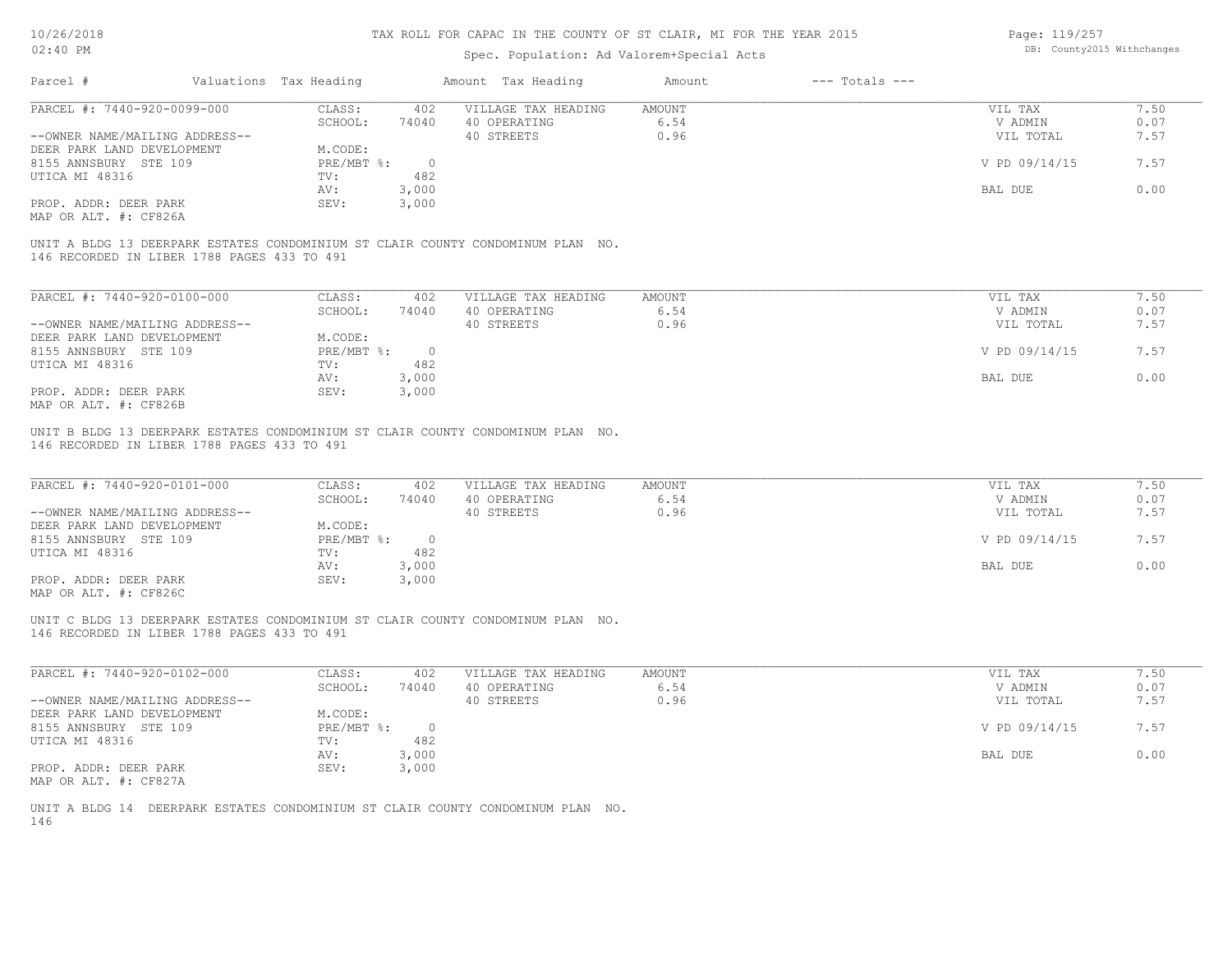### Spec. Population: Ad Valorem+Special Acts

Page: 120/257 DB: County2015 Withchanges

| Parcel #                                    | Valuations Tax Heading |            | Amount Tax Heading                                                              | Amount | $---$ Totals $---$ |               |      |
|---------------------------------------------|------------------------|------------|---------------------------------------------------------------------------------|--------|--------------------|---------------|------|
| PARCEL #: 7440-920-0103-000                 | CLASS:                 | 402        | VILLAGE TAX HEADING                                                             | AMOUNT |                    | VIL TAX       | 7.50 |
|                                             | SCHOOL:                | 74040      | 40 OPERATING                                                                    | 6.54   |                    | V ADMIN       | 0.07 |
| --OWNER NAME/MAILING ADDRESS--              |                        |            | 40 STREETS                                                                      | 0.96   |                    | VIL TOTAL     | 7.57 |
| DEER PARK LAND DEVELOPMENT                  | M.CODE:                |            |                                                                                 |        |                    |               |      |
| 8155 ANNSBURY STE 109                       | PRE/MBT %:             | $\bigcirc$ |                                                                                 |        |                    | V PD 09/14/15 | 7.57 |
| UTICA MI 48316                              | TV:                    | 482        |                                                                                 |        |                    |               |      |
|                                             | AV:                    | 3,000      |                                                                                 |        |                    | BAL DUE       | 0.00 |
| PROP. ADDR: DEER PARK                       | SEV:                   | 3,000      |                                                                                 |        |                    |               |      |
| MAP OR ALT. #: CF827B                       |                        |            |                                                                                 |        |                    |               |      |
| 146 RECORDED IN LIBER 1788 PAGES 433 TO 491 |                        |            | UNIT B BLDG 14 DEERPARK ESTATES CONDOMINIUM ST CLAIR COUNTY CONDOMINUM PLAN NO. |        |                    |               |      |
|                                             |                        |            |                                                                                 |        |                    |               |      |
| PARCEL #: 7440-920-0104-000                 | CLASS:                 | 402        | VILLAGE TAX HEADING                                                             | AMOUNT |                    | VIL TAX       | 7.50 |
|                                             | SCHOOL:                | 74040      | 40 OPERATING                                                                    | 6.54   |                    | V ADMIN       | 0.07 |

|                                | SCHOOL:    | 74040 | 40 OPERATING | 6.54 | V ADMIN       | 0.07 |
|--------------------------------|------------|-------|--------------|------|---------------|------|
| --OWNER NAME/MAILING ADDRESS-- |            |       | 40 STREETS   | 0.96 | VIL TOTAL     | 7.57 |
| DEER PARK LAND DEVELOPMENT     | M.CODE:    |       |              |      |               |      |
| 8155 ANNSBURY STE 109          | PRE/MBT %: |       |              |      | V PD 09/14/15 | 7.57 |
| UTICA MI 48316                 | TV:        | 482   |              |      |               |      |
|                                | AV:        | 3,000 |              |      | BAL DUE       | 0.00 |
| PROP. ADDR: DEER PARK          | SEV:       | 3,000 |              |      |               |      |
| MAP OR ALT. #: CF827C          |            |       |              |      |               |      |

146 RECORDED IN LIBER 1788 PAGES 433 TO 491 UNIT C BLDG 14 DEERPARK ESTATES CONDOMINIUM ST CLAIR COUNTY CONDOMINUM PLAN NO.

| PARCEL #: 7440-920-0105-000    | CLASS:       | 402   | VILLAGE TAX HEADING | AMOUNT | VIL TAX       | 7.50 |
|--------------------------------|--------------|-------|---------------------|--------|---------------|------|
|                                | SCHOOL:      | 74040 | 40 OPERATING        | 6.54   | V ADMIN       | 0.07 |
| --OWNER NAME/MAILING ADDRESS-- |              |       | 40 STREETS          | 0.96   | VIL TOTAL     | 7.57 |
| DEER PARK LAND DEVELOPMENT     | M.CODE:      |       |                     |        |               |      |
| 8155 ANNSBURY STE 109          | $PRE/MBT$ %: |       |                     |        | V PD 09/14/15 | 7.57 |
| UTICA MI 48316                 | TV:          | 482   |                     |        |               |      |
|                                | AV:          | 3,000 |                     |        | BAL DUE       | 0.00 |
| PROP. ADDR: DEER PARK          | SEV:         | 3,000 |                     |        |               |      |
| MAP OR ALT. #: CF828A          |              |       |                     |        |               |      |

146 RECORDED IN LIBER 1788 PAGES 433 TO 491 UNIT A BLDG 15 DEERPARK ESTATES CONDOMINIUM ST CLAIR COUNTY CONDOMINUM PLAN NO.

| PARCEL #: 7440-920-0106-000    | CLASS:       | 402   | VILLAGE TAX HEADING | AMOUNT | VIL TAX       | 1.50 |
|--------------------------------|--------------|-------|---------------------|--------|---------------|------|
|                                | SCHOOL:      | 74040 | 40 OPERATING        | 6.54   | V ADMIN       | 0.07 |
| --OWNER NAME/MAILING ADDRESS-- |              |       | 40 STREETS          | 0.96   | VIL TOTAL     | 7.57 |
| DEER PARK LAND DEVELOPMENT     | M.CODE:      |       |                     |        |               |      |
| 8155 ANNSBURY STE 109          | $PRE/MBT$ %: |       |                     |        | V PD 09/14/15 | 7.57 |
| UTICA MI 48316                 | TV:          | 482   |                     |        |               |      |
|                                | AV:          | 3,000 |                     |        | BAL DUE       | 0.00 |
| PROP. ADDR: DEER PARK          | SEV:         | 3,000 |                     |        |               |      |
| MAP OR ALT. #: CF828B          |              |       |                     |        |               |      |

146 RECORDED IN LIBER 1788 PAGES 433 TO 491 UNIT B BLDG 15 DEERPARK ESTATES CONDOMINIUM ST CLAIR COUNTY CONDOMINUM PLAN NO.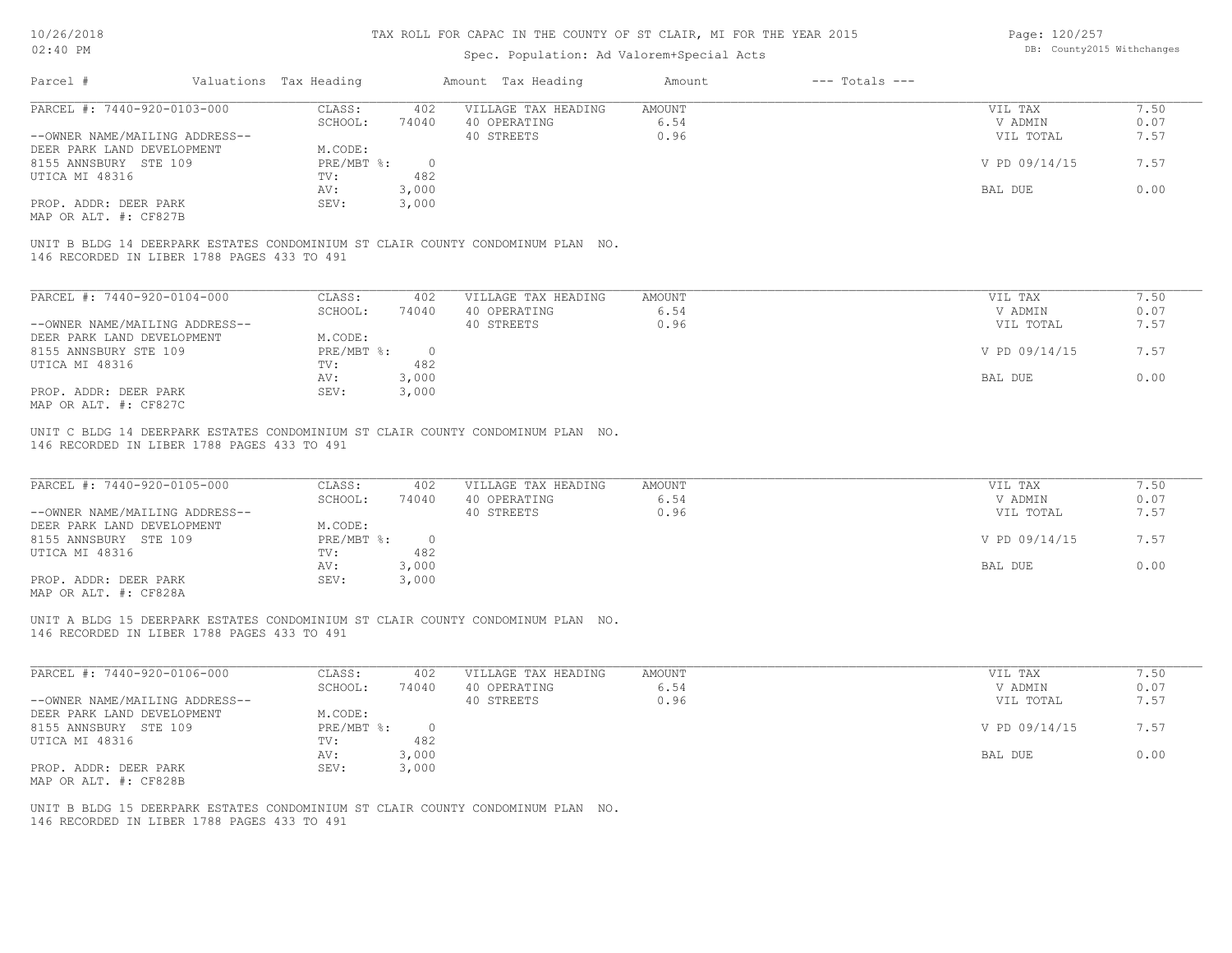# Spec. Population: Ad Valorem+Special Acts

Page: 121/257 DB: County2015 Withchanges

| Parcel #                                                                                                                                                | Valuations Tax Heading |                | Amount Tax Heading  | Amount        | $---$ Totals $---$ |               |      |
|---------------------------------------------------------------------------------------------------------------------------------------------------------|------------------------|----------------|---------------------|---------------|--------------------|---------------|------|
|                                                                                                                                                         |                        |                |                     |               |                    |               |      |
| PARCEL #: 7440-920-0107-000                                                                                                                             | CLASS:                 | 402            | VILLAGE TAX HEADING | AMOUNT        |                    | VIL TAX       | 7.50 |
|                                                                                                                                                         | SCHOOL:                | 74040          | 40 OPERATING        | 6.54          |                    | V ADMIN       | 0.07 |
| --OWNER NAME/MAILING ADDRESS--                                                                                                                          |                        |                | 40 STREETS          | 0.96          |                    | VIL TOTAL     | 7.57 |
| DEER PARK LAND DEVELOPMENT                                                                                                                              | M.CODE:                |                |                     |               |                    |               |      |
| 8155 ANNSBURY STE 109                                                                                                                                   | PRE/MBT %:             | $\overline{0}$ |                     |               |                    | V PD 09/14/15 | 7.57 |
| UTICA MI 48316                                                                                                                                          | TV:                    | 482            |                     |               |                    |               |      |
|                                                                                                                                                         | AV:                    | 3,000          |                     |               |                    | BAL DUE       | 0.00 |
|                                                                                                                                                         |                        |                |                     |               |                    |               |      |
| PROP. ADDR: DEER PARK                                                                                                                                   | SEV:                   | 3,000          |                     |               |                    |               |      |
| MAP OR ALT. #: CF828C<br>UNIT C BLDG 15 DEERPARK ESTATES CONDOMINIUM ST CLAIR COUNTY CONDOMINUM PLAN NO.<br>146 RECORDED IN LIBER 1788 PAGES 433 TO 491 |                        |                |                     |               |                    |               |      |
| PARCEL #: 7440-920-0108-000                                                                                                                             | CLASS:                 | 402            | VILLAGE TAX HEADING | <b>AMOUNT</b> |                    | VIL TAX       | 7.50 |
|                                                                                                                                                         | SCHOOL:                | 74040          | 40 OPERATING        | 6.54          |                    | V ADMIN       | 0.07 |
| --OWNER NAME/MAILING ADDRESS--                                                                                                                          |                        |                | 40 STREETS          | 0.96          |                    | VIL TOTAL     | 7.57 |
| DEER PARK LAND DEVELOPMENT                                                                                                                              | M.CODE:                |                |                     |               |                    |               |      |
| 8155 ANNSBURY STE 109                                                                                                                                   | PRE/MBT %:             | $\overline{0}$ |                     |               |                    | V PD 09/14/15 | 7.57 |
| UTICA MI 48316                                                                                                                                          | TV:                    | 482            |                     |               |                    |               |      |
|                                                                                                                                                         | AV:                    | 3,000          |                     |               |                    | BAL DUE       | 0.00 |
| PROP. ADDR: DEER PARK                                                                                                                                   | SEV:                   | 3,000          |                     |               |                    |               |      |

| PARCEL #: 7440-920-0109-000    | CLASS:     | 402   | VILLAGE TAX HEADING | AMOUNT | VIL TAX       | 7.50 |
|--------------------------------|------------|-------|---------------------|--------|---------------|------|
|                                | SCHOOL:    | 74040 | 40 OPERATING        | 6.54   | V ADMIN       | 0.07 |
| --OWNER NAME/MAILING ADDRESS-- |            |       | 40 STREETS          | 0.96   | VIL TOTAL     | 7.57 |
| DEER PARK LAND DEVELOPMENT     | M.CODE:    |       |                     |        |               |      |
| 8155 ANNSBURY STE 109          | PRE/MBT %: |       |                     |        | V PD 09/14/15 | 7.57 |
| UTICA MI 48316                 | TV:        | 482   |                     |        |               |      |
|                                | AV:        | 3,000 |                     |        | BAL DUE       | 0.00 |
| PROP. ADDR: DEER PARK          | SEV:       | 3,000 |                     |        |               |      |
| MAP OR ALT. #: CF829B          |            |       |                     |        |               |      |

146 RECORDED IN LIBER 1788 PAGES 433 TO 491 UNIT B BLDG 16 DEERPARK ESTATES CONDOMINIUM ST CLAIR COUNTY CONDOMINUM PLAN NO.

| PARCEL #: 7440-920-0110-000    | CLASS:     | 402   | VILLAGE TAX HEADING | AMOUNT | VIL TAX       | 7.50 |
|--------------------------------|------------|-------|---------------------|--------|---------------|------|
|                                | SCHOOL:    | 74040 | 40 OPERATING        | 6.54   | V ADMIN       | 0.07 |
| --OWNER NAME/MAILING ADDRESS-- |            |       | 40 STREETS          | 0.96   | VIL TOTAL     | 7.57 |
| DEER PARK LAND DEVELOPMENT     | M.CODE:    |       |                     |        |               |      |
| 8155 ANNSBURY STE 109          | PRE/MBT %: |       |                     |        | V PD 09/14/15 | 7.57 |
| UTICA MI 48316                 | TV:        | 482   |                     |        |               |      |
|                                | AV:        | 3,000 |                     |        | BAL DUE       | 0.00 |
| PROP. ADDR: DEER PARK          | SEV:       | 3,000 |                     |        |               |      |
| MAP OR ALT. #: CF829C          |            |       |                     |        |               |      |

 $\mathcal{L}_\mathcal{L} = \mathcal{L}_\mathcal{L} = \mathcal{L}_\mathcal{L} = \mathcal{L}_\mathcal{L} = \mathcal{L}_\mathcal{L} = \mathcal{L}_\mathcal{L} = \mathcal{L}_\mathcal{L} = \mathcal{L}_\mathcal{L} = \mathcal{L}_\mathcal{L} = \mathcal{L}_\mathcal{L} = \mathcal{L}_\mathcal{L} = \mathcal{L}_\mathcal{L} = \mathcal{L}_\mathcal{L} = \mathcal{L}_\mathcal{L} = \mathcal{L}_\mathcal{L} = \mathcal{L}_\mathcal{L} = \mathcal{L}_\mathcal{L}$ 

146 RECORDED IN LIBER 1788 PAGES 433 TO 491 UNIT C BLDG 16 DEERPARK ESTATES CONDOMINIUM ST CLAIR COUNTY CONDOMINUM PLAN NO.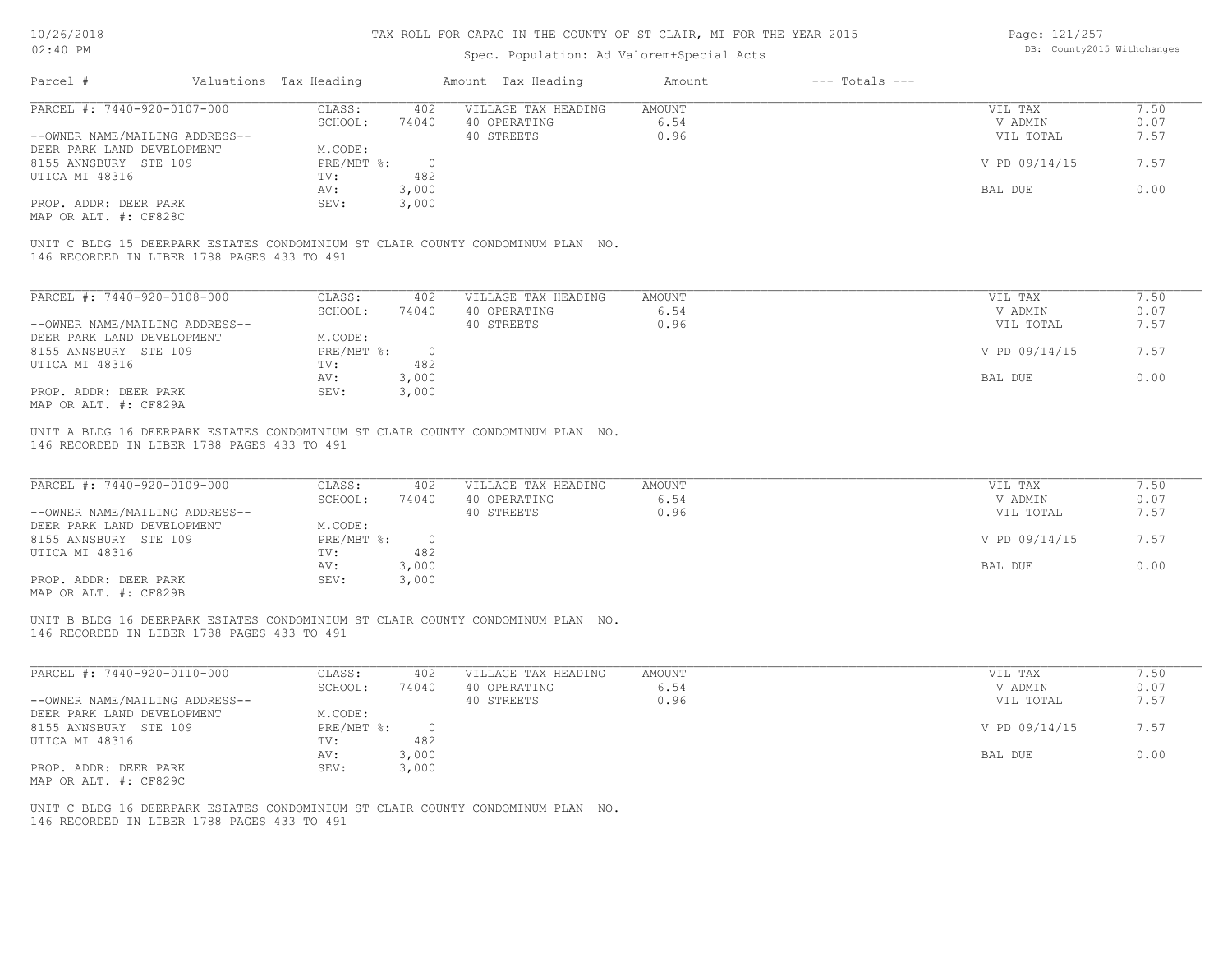| 10/26/2018                                     |                        |                | TAX ROLL FOR CAPAC IN THE COUNTY OF ST CLAIR, MI FOR THE YEAR 2015              |               |                    | Page: 122/257              |      |
|------------------------------------------------|------------------------|----------------|---------------------------------------------------------------------------------|---------------|--------------------|----------------------------|------|
| 02:40 PM                                       |                        |                | Spec. Population: Ad Valorem+Special Acts                                       |               |                    | DB: County2015 Withchanges |      |
| Parcel #                                       | Valuations Tax Heading |                | Amount Tax Heading                                                              | Amount        | $---$ Totals $---$ |                            |      |
| PARCEL #: 7440-920-0111-000                    | CLASS:                 | 402            | VILLAGE TAX HEADING                                                             | AMOUNT        |                    | VIL TAX                    | 7.50 |
|                                                | SCHOOL:                | 74040          | 40 OPERATING                                                                    | 6.54          |                    | V ADMIN                    | 0.07 |
| --OWNER NAME/MAILING ADDRESS--                 |                        |                | 40 STREETS                                                                      | 0.96          |                    | VIL TOTAL                  | 7.57 |
| DEER PARK LAND DEVELOPMENT                     | M.CODE:                |                |                                                                                 |               |                    |                            |      |
| 8155 ANNSBURY STE 109                          | $PRE/MBT$ $\div$       | $\overline{0}$ |                                                                                 |               |                    | V PD 09/14/15              | 7.57 |
| UTICA MI 48316                                 | TV:                    | 482            |                                                                                 |               |                    |                            |      |
|                                                | AV:                    | 3,000          |                                                                                 |               |                    | BAL DUE                    | 0.00 |
| PROP. ADDR: DEER PARK<br>MAP OR ALT. #: CF830A | SEV:                   | 3,000          |                                                                                 |               |                    |                            |      |
| 146 RECORDED IN LIBER 1788 PAGES 433 TO 491    |                        |                | UNIT A BLDG 17 DEERPARK ESTATES CONDOMINIUM ST CLAIR COUNTY CONDOMINUM PLAN NO. |               |                    |                            |      |
| PARCEL #: 7440-920-0112-000                    | CLASS:                 | 402            | VILLAGE TAX HEADING                                                             | <b>AMOUNT</b> |                    | VIL TAX                    | 7.50 |
|                                                | SCHOOL:                | 74040          | 40 OPERATING                                                                    | 6.54          |                    | V ADMIN                    | 0.07 |
| --OWNER NAME/MAILING ADDRESS--                 |                        |                | 40 STREETS                                                                      | 0.96          |                    | VIL TOTAL                  | 7.57 |
| DEER PARK LAND DEVELOPMENT                     | M.CODE:                |                |                                                                                 |               |                    |                            |      |
| 8155 ANNSBURY STE 109                          | $PRE/MBT$ $\div$       | $\overline{0}$ |                                                                                 |               |                    | V PD 09/14/15              | 7.57 |
|                                                |                        | 482            |                                                                                 |               |                    |                            |      |
| UTICA MI 48316                                 | TV:                    |                |                                                                                 |               |                    |                            |      |
|                                                | AV:                    | 3,000          |                                                                                 |               |                    | BAL DUE                    | 0.00 |
| PROP. ADDR: DEER PARK                          | SEV:                   | 3,000          |                                                                                 |               |                    |                            |      |
| MAP OR ALT. #: CF830B                          |                        |                |                                                                                 |               |                    |                            |      |
| 146 RECORDED IN LIBER 1788 PAGES 433 TO 491    |                        |                | UNIT B BLDG 17 DEERPARK ESTATES CONDOMINIUM ST CLAIR COUNTY CONDOMINUM PLAN NO. |               |                    |                            |      |
| PARCEL #: 7440-920-0113-000                    | CLASS:                 | 402            | VILLAGE TAX HEADING                                                             | AMOUNT        |                    | VIL TAX                    | 7.50 |
|                                                | SCHOOL:                | 74040          | 40 OPERATING                                                                    | 6.54          |                    | V ADMIN                    | 0.07 |
| --OWNER NAME/MAILING ADDRESS--                 |                        |                | 40 STREETS                                                                      | 0.96          |                    | VIL TOTAL                  | 7.57 |
| DEER PARK LAND DEVELOPMENT                     | M.CODE:                |                |                                                                                 |               |                    |                            |      |
| 8155 ANNSBURY STE 109                          | $PRE/MBT$ $\div$       | $\overline{0}$ |                                                                                 |               |                    | V PD 09/14/15              | 7.57 |
| UTICA MI 48316                                 | TV:                    | 482            |                                                                                 |               |                    |                            |      |
|                                                |                        | 3,000          |                                                                                 |               |                    | BAL DUE                    | 0.00 |
|                                                | AV:                    |                |                                                                                 |               |                    |                            |      |
| PROP. ADDR: DEER PARK<br>MAP OR ALT. #: CF830C | SEV:                   | 3,000          |                                                                                 |               |                    |                            |      |
| 146 RECORDED IN LIBER 1788 PAGES 433 TO 491    |                        |                | UNIT C BLDG 17 DEERPARK ESTATES CONDOMINIUM ST CLAIR COUNTY CONDOMINUM PLAN NO. |               |                    |                            |      |

| PARCEL #: 7440-920-0114-000    | CLASS:       | 402   | VILLAGE TAX HEADING | AMOUNT | VIL TAX       | 7.50 |
|--------------------------------|--------------|-------|---------------------|--------|---------------|------|
|                                | SCHOOL:      | 74040 | 40 OPERATING        | 6.54   | V ADMIN       | 0.07 |
| --OWNER NAME/MAILING ADDRESS-- |              |       | 40 STREETS          | 0.96   | VIL TOTAL     | 7.57 |
| DEER PARK LAND DEVELOPMENT     | M.CODE:      |       |                     |        |               |      |
| 8155 ANNSBURY STE 109          | $PRE/MBT$ %: |       |                     |        | V PD 09/14/15 | 7.57 |
| UTICA MI 48316                 | TV:          | 482   |                     |        |               |      |
|                                | AV:          | 3,000 |                     |        | BAL DUE       | 0.00 |
| PROP. ADDR: DEER PARK          | SEV:         | 3,000 |                     |        |               |      |
| MAP OR ALT. #: CF831A          |              |       |                     |        |               |      |

 $\mathcal{L}_\mathcal{L} = \mathcal{L}_\mathcal{L} = \mathcal{L}_\mathcal{L} = \mathcal{L}_\mathcal{L} = \mathcal{L}_\mathcal{L} = \mathcal{L}_\mathcal{L} = \mathcal{L}_\mathcal{L} = \mathcal{L}_\mathcal{L} = \mathcal{L}_\mathcal{L} = \mathcal{L}_\mathcal{L} = \mathcal{L}_\mathcal{L} = \mathcal{L}_\mathcal{L} = \mathcal{L}_\mathcal{L} = \mathcal{L}_\mathcal{L} = \mathcal{L}_\mathcal{L} = \mathcal{L}_\mathcal{L} = \mathcal{L}_\mathcal{L}$ 

146 RECORDED IN LIBER 1788 PAGES 433 TO 491 UNIT A BLDG 18 DEERPARK ESTATES CONDOMINIUM ST CLAIR COUNTY CONDOMINUM PLAN NO.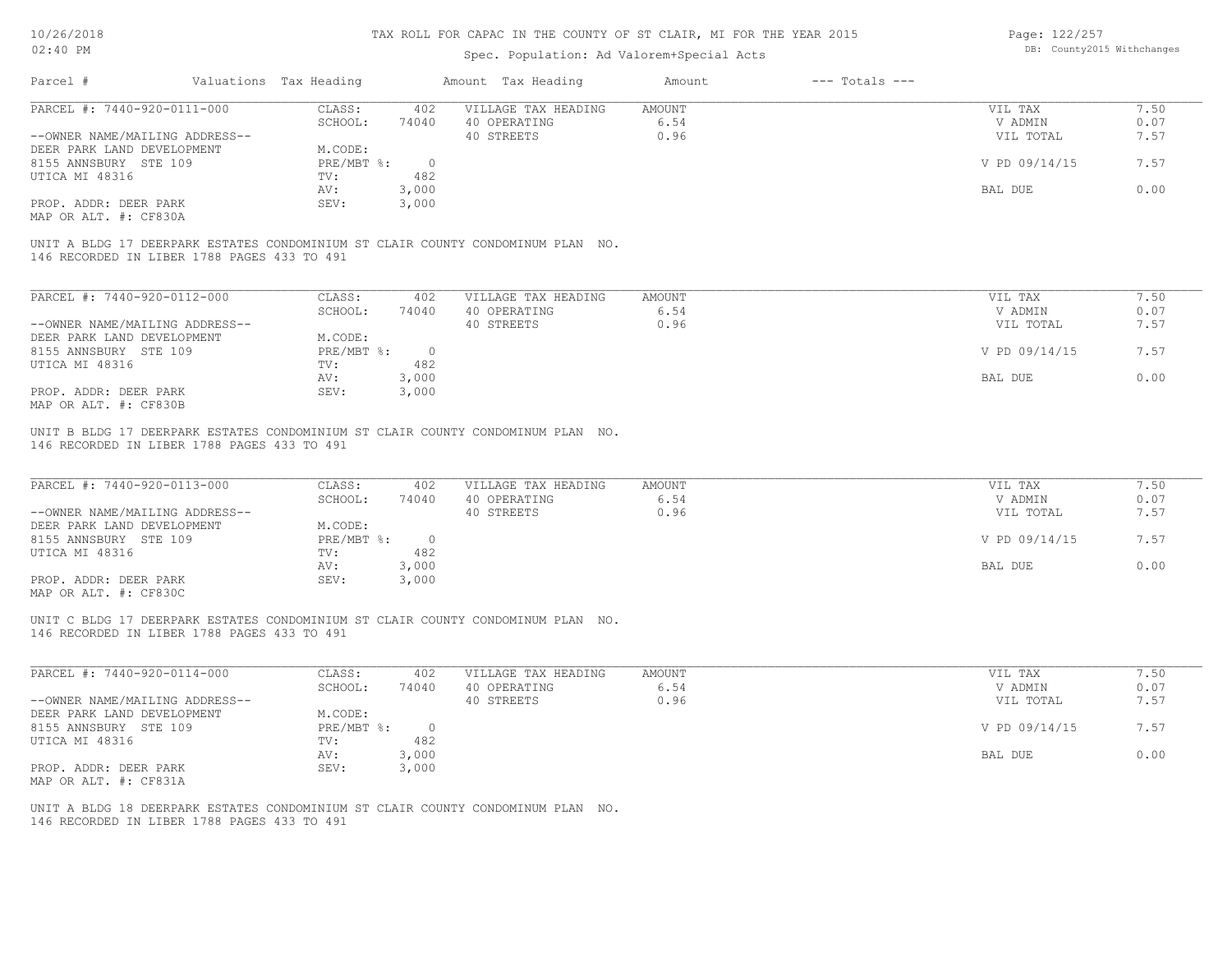| 10/26/2018<br>02:40 PM                                                                 |                                    | TAX ROLL FOR CAPAC IN THE COUNTY OF ST CLAIR, MI FOR THE YEAR 2015 |                       |                    | Page: 123/257<br>DB: County2015 Withchanges |              |
|----------------------------------------------------------------------------------------|------------------------------------|--------------------------------------------------------------------|-----------------------|--------------------|---------------------------------------------|--------------|
|                                                                                        |                                    | Spec. Population: Ad Valorem+Special Acts                          |                       |                    |                                             |              |
| Parcel #                                                                               | Valuations Tax Heading             | Amount Tax Heading                                                 | Amount                | $---$ Totals $---$ |                                             |              |
| PARCEL #: 7440-920-0115-000                                                            | CLASS:<br>402                      | VILLAGE TAX HEADING                                                | <b>AMOUNT</b>         |                    | VIL TAX                                     | 7.50         |
|                                                                                        | SCHOOL:<br>74040                   | 40 OPERATING                                                       | 6.54                  |                    | V ADMIN                                     | 0.07         |
| --OWNER NAME/MAILING ADDRESS--                                                         |                                    | 40 STREETS                                                         | 0.96                  |                    | VIL TOTAL                                   | 7.57         |
| DEER PARK LAND DEVELOPMENT                                                             | M.CODE:                            |                                                                    |                       |                    |                                             |              |
| 8155 ANNSBURY STE 109<br>UTICA MI 48316                                                | PRE/MBT %:<br>482<br>TV:           | $\overline{0}$                                                     |                       |                    | V PD 09/14/15                               | 7.57         |
|                                                                                        | 3,000<br>AV:                       |                                                                    |                       |                    | <b>BAL DUE</b>                              | 0.00         |
| PROP. ADDR: DEER PARK                                                                  | SEV:<br>3,000                      |                                                                    |                       |                    |                                             |              |
| MAP OR ALT. #: CF831B                                                                  |                                    |                                                                    |                       |                    |                                             |              |
| UNIT B BLDG 18 DEERPARK ESTATES CONDOMINIUM ST CLAIR COUNTY CONDOMINUM PLAN NO.        |                                    |                                                                    |                       |                    |                                             |              |
| 146 RECORDED IN LIBER 1788 PAGES 433 TO 491                                            |                                    |                                                                    |                       |                    |                                             |              |
|                                                                                        |                                    |                                                                    |                       |                    |                                             |              |
| PARCEL #: 7440-920-0116-000                                                            | CLASS:<br>402                      | VILLAGE TAX HEADING                                                | <b>AMOUNT</b>         |                    | VIL TAX                                     | 7.50         |
|                                                                                        | SCHOOL:<br>74040                   | 40 OPERATING                                                       | 6.54                  |                    | V ADMIN                                     | 0.07         |
| --OWNER NAME/MAILING ADDRESS--                                                         |                                    | 40 STREETS                                                         | 0.96                  |                    | VIL TOTAL                                   | 7.57         |
| DEER PARK LAND DEVELOPMENT                                                             | M.CODE:                            |                                                                    |                       |                    |                                             |              |
| 8155 ANNSBURY STE 109                                                                  | PRE/MBT %:<br>$\overline{0}$       |                                                                    |                       |                    | V PD 09/14/15                               | 7.57         |
| UTICA MI 48316                                                                         | 482<br>TV:                         |                                                                    |                       |                    |                                             |              |
|                                                                                        | 3,000<br>AV:                       |                                                                    |                       |                    | BAL DUE                                     | 0.00         |
| PROP. ADDR: DEER PARK                                                                  | 3,000<br>SEV:                      |                                                                    |                       |                    |                                             |              |
| MAP OR ALT. #: CF831C                                                                  |                                    |                                                                    |                       |                    |                                             |              |
| UNIT C BLDG 18 DEERPARK ESTATES CONDOMINIUM ST CLAIR COUNTY CONDOMINUM PLAN NO.        |                                    |                                                                    |                       |                    |                                             |              |
| 146 RECORDED IN LIBER 1788 PAGES 433 TO 491                                            |                                    |                                                                    |                       |                    |                                             |              |
|                                                                                        |                                    |                                                                    |                       |                    |                                             |              |
| PARCEL #: 7440-920-0117-000                                                            | CLASS:<br>402                      | VILLAGE TAX HEADING                                                | AMOUNT                |                    | VIL TAX                                     | 7.50         |
|                                                                                        | SCHOOL:<br>74040                   | 40 OPERATING                                                       | 6.54                  |                    | V ADMIN                                     | 0.07         |
| --OWNER NAME/MAILING ADDRESS--                                                         |                                    | 40 STREETS                                                         | 0.96                  |                    | VIL TOTAL                                   | 7.57         |
| DEER PARK LAND DEVELOPMENT                                                             | M.CODE:                            |                                                                    |                       |                    |                                             |              |
| 8155 ANNSBURY STE 109                                                                  | $PRE/MBT$ $\div$<br>$\overline{0}$ |                                                                    |                       |                    | V PD 09/14/15                               | 7.57         |
| UTICA MI 48316                                                                         | 482<br>TV:                         |                                                                    |                       |                    | BAL DUE                                     | 0.00         |
| PROP. ADDR: DEER PARK                                                                  | 3,000<br>AV:<br>3,000<br>SEV:      |                                                                    |                       |                    |                                             |              |
| MAP OR ALT. #: CF832A                                                                  |                                    |                                                                    |                       |                    |                                             |              |
|                                                                                        |                                    |                                                                    |                       |                    |                                             |              |
| UNIT A BLDG 19 DEERPARK ESTATES CONDOMINIUM ST CLAIR COUNTY CONDOMINUM PLAN NO.<br>146 |                                    |                                                                    |                       |                    |                                             |              |
|                                                                                        |                                    |                                                                    |                       |                    |                                             |              |
| PARCEL #: 7440-920-0118-000                                                            |                                    |                                                                    |                       |                    |                                             |              |
|                                                                                        | CLASS:<br>402<br>SCHOOL:<br>74040  | VILLAGE TAX HEADING<br>40 OPERATING                                | <b>AMOUNT</b><br>6.54 |                    | VIL TAX<br>V ADMIN                          | 7.50<br>0.07 |
| --OWNER NAME/MAILING ADDRESS--                                                         |                                    | 40 STREETS                                                         | 0.96                  |                    | VIL TOTAL                                   | 7.57         |
| DEER PARK LAND DEVELOPMENT                                                             | M.CODE:                            |                                                                    |                       |                    |                                             |              |
| 8155 ANNSBURY STE 109                                                                  | PRE/MBT %:                         | $\Omega$                                                           |                       |                    | V PD 09/14/15                               | 7.57         |
|                                                                                        |                                    |                                                                    |                       |                    |                                             |              |

BAL DUE 0.00

MAP OR ALT. #: CF832B PROP. ADDR: DEER PARK AV: 3,000<br>PROP. ADDR: DEER PARK SEV: 3,000

146 RECORDED IN LIBER 1788 PAGES 433 TO 491 UNIT B BLDG 19 DEERPARK ESTATES CONDOMINIUM ST CLAIR COUNTY CONDOMINUM PLAN NO.

UTICA MI 48316 TV: 482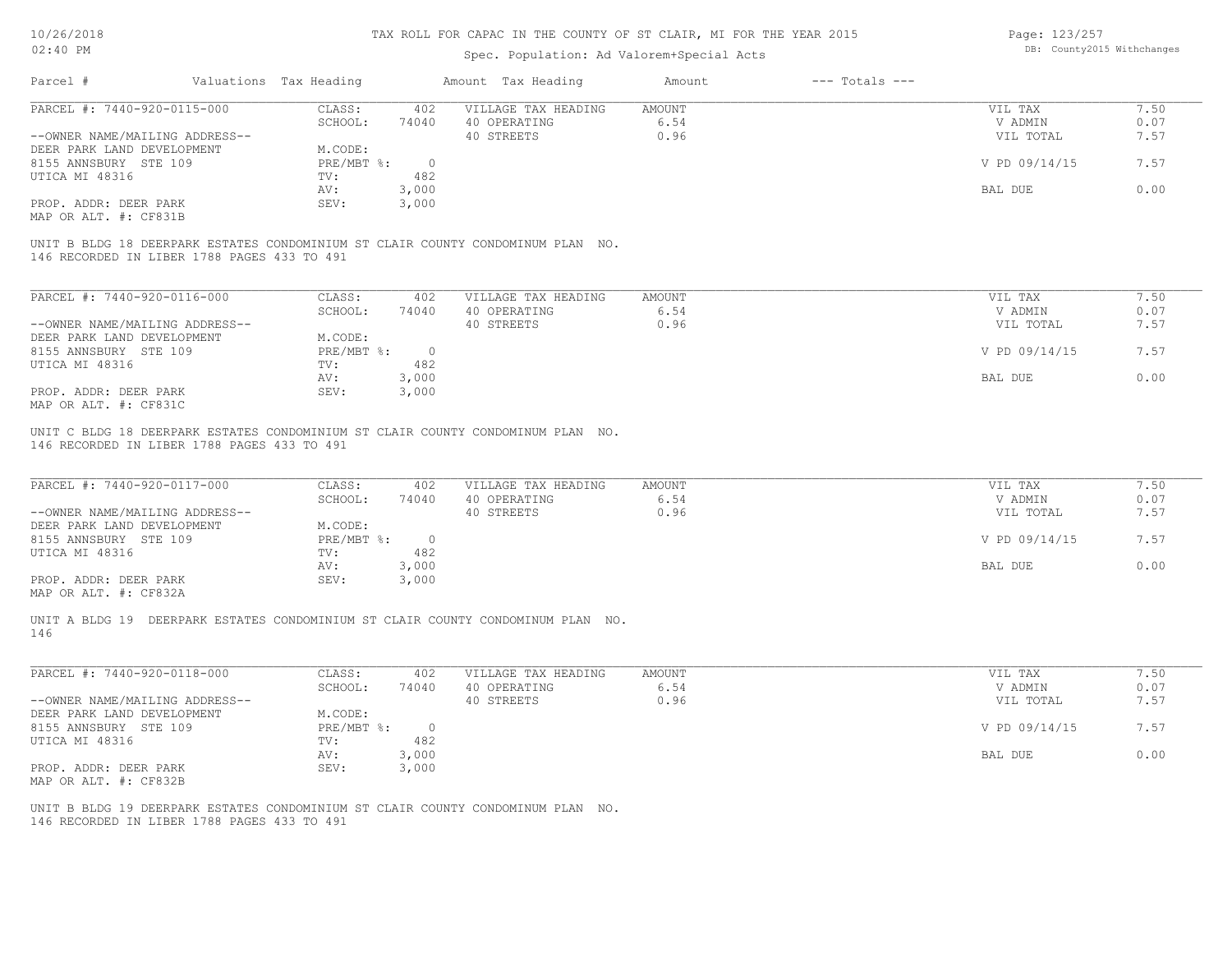### Spec. Population: Ad Valorem+Special Acts

Page: 124/257 DB: County2015 Withchanges

| PARCEL #: 7440-920-0119-000                                                                                                    | CLASS:<br>402    | VILLAGE TAX HEADING | AMOUNT | VIL TAX       | 7.50 |
|--------------------------------------------------------------------------------------------------------------------------------|------------------|---------------------|--------|---------------|------|
|                                                                                                                                | SCHOOL:<br>74040 | 40 OPERATING        | 6.54   | V ADMIN       | 0.07 |
| --OWNER NAME/MAILING ADDRESS--                                                                                                 |                  | 40 STREETS          | 0.96   | VIL TOTAL     | 7.57 |
| DEER PARK LAND DEVELOPMENT                                                                                                     | M.CODE:          |                     |        |               |      |
| 8155 ANNSBURY STE 109                                                                                                          | PRE/MBT %:       | $\overline{0}$      |        | V PD 09/14/15 | 7.57 |
| UTICA MI 48316                                                                                                                 | 482<br>TV:       |                     |        |               |      |
|                                                                                                                                | 3,000<br>AV:     |                     |        | BAL DUE       | 0.00 |
| PROP. ADDR: DEER PARK                                                                                                          | 3,000<br>SEV:    |                     |        |               |      |
| MAP OR ALT. #: CF832C                                                                                                          |                  |                     |        |               |      |
| UNIT C BLDG 19 DEERPARK ESTATES CONDOMINIUM ST CLAIR COUNTY CONDOMINUM PLAN NO.<br>146 RECORDED IN LIBER 1788 PAGES 433 TO 491 |                  |                     |        |               |      |
|                                                                                                                                |                  |                     |        |               |      |
| PARCEL #: 7440-920-0120-000                                                                                                    | CLASS:<br>402    | VILLAGE TAX HEADING | AMOUNT | VIL TAX       | 7.50 |
|                                                                                                                                | SCHOOL:<br>74040 | 40 OPERATING        | 6.54   | V ADMIN       | 0.07 |
| --OWNER NAME/MAILING ADDRESS--                                                                                                 |                  | 40 STREETS          | 0.96   | VIL TOTAL     | 7.57 |
| DEER PARK LAND DEVELOPMENT                                                                                                     | M.CODE:          |                     |        |               |      |
| 8155 ANNSBURY STE 109                                                                                                          | $PRE/MBT$ %:     | $\overline{0}$      |        | V PD 09/14/15 | 7.57 |
| UTICA MI 48316                                                                                                                 | 482<br>TV:       |                     |        |               |      |
|                                                                                                                                | 3,000<br>AV:     |                     |        | BAL DUE       | 0.00 |
| PROP. ADDR: DEER PARK<br>MAP OR ALT. #: CF833A                                                                                 | 3,000<br>SEV:    |                     |        |               |      |

146 RECORDED IN LIBER 1788 PAGES 433 TO 491 UNIT A BLDG 20 DEERPARK ESTATES CONDOMINIUM ST CLAIR COUNTY CONDOMINUM PLAN NO.

| PARCEL #: 7440-920-0121-000    | CLASS:     | 402   | VILLAGE TAX HEADING | AMOUNT | VIL TAX       | 7.50 |
|--------------------------------|------------|-------|---------------------|--------|---------------|------|
|                                | SCHOOL:    | 74040 | 40 OPERATING        | 6.54   | V ADMIN       | 0.07 |
| --OWNER NAME/MAILING ADDRESS-- |            |       | 40 STREETS          | 0.96   | VIL TOTAL     | 7.57 |
| DEER PARK LAND DEVELOPMENT     | M.CODE:    |       |                     |        |               |      |
| 8155 ANNSBURY STE 109          | PRE/MBT %: |       |                     |        | V PD 09/14/15 | 7.57 |
| UTICA MI 48316                 | TV:        | 482   |                     |        |               |      |
|                                | AV:        | 3,000 |                     |        | BAL DUE       | 0.00 |
| PROP. ADDR: DEER PARK          | SEV:       | 3,000 |                     |        |               |      |
| MAP OR ALT. #: CF833B          |            |       |                     |        |               |      |

 $\mathcal{L}_\mathcal{L} = \mathcal{L}_\mathcal{L} = \mathcal{L}_\mathcal{L} = \mathcal{L}_\mathcal{L} = \mathcal{L}_\mathcal{L} = \mathcal{L}_\mathcal{L} = \mathcal{L}_\mathcal{L} = \mathcal{L}_\mathcal{L} = \mathcal{L}_\mathcal{L} = \mathcal{L}_\mathcal{L} = \mathcal{L}_\mathcal{L} = \mathcal{L}_\mathcal{L} = \mathcal{L}_\mathcal{L} = \mathcal{L}_\mathcal{L} = \mathcal{L}_\mathcal{L} = \mathcal{L}_\mathcal{L} = \mathcal{L}_\mathcal{L}$ 

 $\mathcal{L}_\mathcal{L} = \mathcal{L}_\mathcal{L} = \mathcal{L}_\mathcal{L} = \mathcal{L}_\mathcal{L} = \mathcal{L}_\mathcal{L} = \mathcal{L}_\mathcal{L} = \mathcal{L}_\mathcal{L} = \mathcal{L}_\mathcal{L} = \mathcal{L}_\mathcal{L} = \mathcal{L}_\mathcal{L} = \mathcal{L}_\mathcal{L} = \mathcal{L}_\mathcal{L} = \mathcal{L}_\mathcal{L} = \mathcal{L}_\mathcal{L} = \mathcal{L}_\mathcal{L} = \mathcal{L}_\mathcal{L} = \mathcal{L}_\mathcal{L}$ 

146 RECORDED IN LIBER 1788 PAGES 433 TO 491 UNIT B BLDG 20 DEERPARK ESTATES CONDOMINIUM ST CLAIR COUNTY CONDOMINUM PLAN NO.

| PARCEL #: 7440-920-0122-000    | CLASS:     | 402   | VILLAGE TAX HEADING | AMOUNT | VIL TAX       | 7.50 |
|--------------------------------|------------|-------|---------------------|--------|---------------|------|
|                                | SCHOOL:    | 74040 | 40 OPERATING        | 6.54   | V ADMIN       | 0.07 |
| --OWNER NAME/MAILING ADDRESS-- |            |       | 40 STREETS          | 0.96   | VIL TOTAL     | 7.57 |
| DEER PARK LAND DEVELOPMENT     | M.CODE:    |       |                     |        |               |      |
| 8155 ANNSBURY STE 109          | PRE/MBT %: |       |                     |        | V PD 09/14/15 | 7.57 |
| UTICA MI 48316                 | TV:        | 482   |                     |        |               |      |
|                                | AV:        | 3,000 |                     |        | BAL DUE       | 0.00 |
| PROP. ADDR: DEER PARK          | SEV:       | 3,000 |                     |        |               |      |
| MAP OR ALT. #: CF833C          |            |       |                     |        |               |      |

146 RECORDED IN LIBER 1788 PAGES 433 TO 491 UNIT C BLDG 20 DEERPARK ESTATES CONDOMINIUM ST CLAIR COUNTY CONDOMINUM PLAN NO.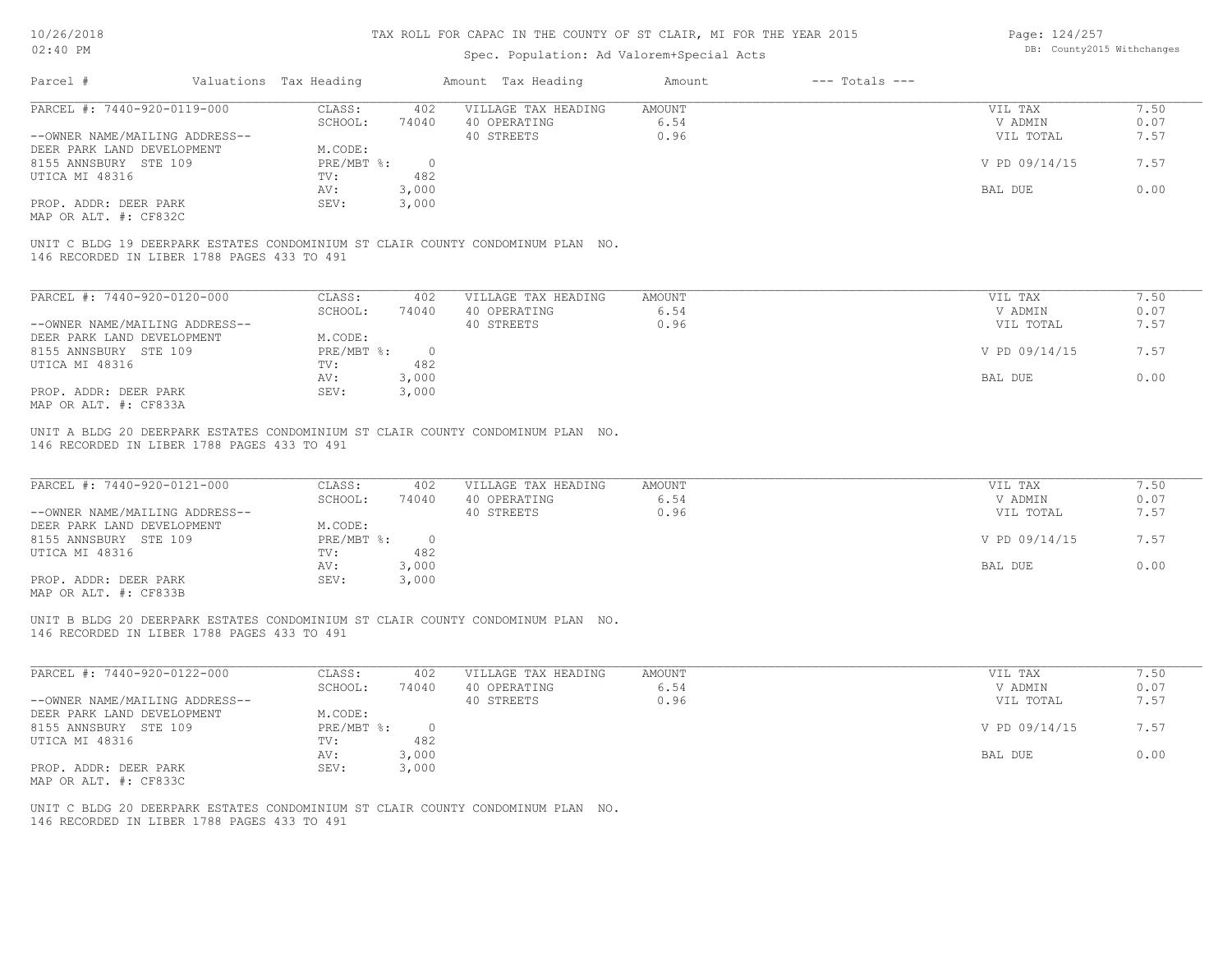### Spec. Population: Ad Valorem+Special Acts

Page: 125/257 DB: County2015 Withchanges

| Valuations Tax Heading<br>Parcel #          |                         | Amount Tax Heading  | $---$ Totals $---$<br>Amount |               |      |
|---------------------------------------------|-------------------------|---------------------|------------------------------|---------------|------|
| PARCEL #: 7440-920-0123-000                 | CLASS:<br>402           | VILLAGE TAX HEADING | AMOUNT                       | VIL TAX       | 7.50 |
|                                             | SCHOOL:<br>74040        | 40 OPERATING        | 6.54                         | V ADMIN       | 0.07 |
| --OWNER NAME/MAILING ADDRESS--              |                         | 40 STREETS          | 0.96                         | VIL TOTAL     | 7.57 |
| DEER PARK LAND DEVELOPMENT                  | M.CODE:                 |                     |                              |               |      |
| 8155 ANNSBURY STE 109                       | $PRE/MBT$ %:<br>$\circ$ |                     |                              | V PD 09/14/15 | 7.57 |
| UTICA MI 48316                              | 482<br>TV:              |                     |                              |               |      |
|                                             | 3,000<br>AV:            |                     |                              | BAL DUE       | 0.00 |
| PROP. ADDR: DEER PARK                       | 3,000<br>SEV:           |                     |                              |               |      |
| MAP OR ALT. #: CF834A                       |                         |                     |                              |               |      |
| 146 RECORDED IN LIBER 1788 PAGES 433 TO 491 |                         |                     |                              |               |      |
| PARCEL #: 7440-920-0124-000                 | CLASS:<br>402           | VILLAGE TAX HEADING | AMOUNT                       | VIL TAX       | 7.50 |
|                                             | SCHOOL:<br>74040        | 40 OPERATING        | 6.54                         | V ADMIN       | 0.07 |
| --OWNER NAME/MAILING ADDRESS--              |                         | 40 STREETS          | 0.96                         | VIL TOTAL     | 7.57 |
| DEER PARK LAND DEVELOPMENT                  | M.CODE:                 |                     |                              |               |      |
| 8155 ANNSBURY STE 109                       | PRE/MBT %:              | $\overline{0}$      |                              | V PD 09/14/15 | 7.57 |
| UTICA MI 48316                              | 482<br>TV:              |                     |                              |               |      |
|                                             | 3,000<br>AV:            |                     |                              | BAL DUE       | 0.00 |
| PROP. ADDR: DEER PARK                       | 3,000<br>SEV:           |                     |                              |               |      |
| MAP OR ALT. #: CF834B                       |                         |                     |                              |               |      |

146 RECORDED IN LIBER 1788 PAGES 433 TO 491 UNIT B BLDG 21 DEERPARK ESTATES CONDOMINIUM ST CLAIR COUNTY CONDOMINUM PLAN NO.

| PARCEL #: 7440-920-0125-000                  | CLASS:     | 402   | VILLAGE TAX HEADING | AMOUNT | VIL TAX       | 7.50 |
|----------------------------------------------|------------|-------|---------------------|--------|---------------|------|
|                                              | SCHOOL:    | 74040 | 40 OPERATING        | 6.54   | V ADMIN       | 0.07 |
| --OWNER NAME/MAILING ADDRESS--               |            |       | 40 STREETS          | 0.96   | VIL TOTAL     | 7.57 |
| DEER PARK LAND DEVELOPMENT                   | M.CODE:    |       |                     |        |               |      |
| 8155 ANNSBURY STE 109                        | PRE/MBT %: |       |                     |        | V PD 09/14/15 | 7.57 |
| UTICA MI 48316                               | TV:        | 482   |                     |        |               |      |
|                                              | AV:        | 3,000 |                     |        | BAL DUE       | 0.00 |
| PROP. ADDR: DEER PARK                        | SEV:       | 3,000 |                     |        |               |      |
| $\cdots$ $\cdots$ $\cdots$ $\cdots$ $\cdots$ |            |       |                     |        |               |      |

MAP OR ALT. #: CF834C

146 RECORDED IN LIBER 1788 PAGES 433 TO 491 UNIT C BLDG 21 DEERPARK ESTATES CONDOMINIUM ST CLAIR COUNTY CONDOMINUM PLAN NO.

| PARCEL #: 7440-920-0126-000    | CLASS:     | 402   | VILLAGE TAX HEADING | AMOUNT | VIL TAX       | 7.50 |
|--------------------------------|------------|-------|---------------------|--------|---------------|------|
|                                | SCHOOL:    | 74040 | 40 OPERATING        | 6.54   | V ADMIN       | 0.07 |
| --OWNER NAME/MAILING ADDRESS-- |            |       | 40 STREETS          | 0.96   | VIL TOTAL     | 7.57 |
| DEER PARK LAND DEVELOPMENT     | M.CODE:    |       |                     |        |               |      |
| 8155 ANNSBURY STE 109          | PRE/MBT %: |       |                     |        | V PD 09/14/15 | 7.57 |
| UTICA MI 48316                 | TV:        | 482   |                     |        |               |      |
|                                | AV:        | 3,000 |                     |        | BAL DUE       | 0.00 |
| PROP. ADDR: DEER PARK          | SEV:       | 3,000 |                     |        |               |      |
| MAP OR ALT. #: CF835A          |            |       |                     |        |               |      |

 $\mathcal{L}_\mathcal{L} = \mathcal{L}_\mathcal{L} = \mathcal{L}_\mathcal{L} = \mathcal{L}_\mathcal{L} = \mathcal{L}_\mathcal{L} = \mathcal{L}_\mathcal{L} = \mathcal{L}_\mathcal{L} = \mathcal{L}_\mathcal{L} = \mathcal{L}_\mathcal{L} = \mathcal{L}_\mathcal{L} = \mathcal{L}_\mathcal{L} = \mathcal{L}_\mathcal{L} = \mathcal{L}_\mathcal{L} = \mathcal{L}_\mathcal{L} = \mathcal{L}_\mathcal{L} = \mathcal{L}_\mathcal{L} = \mathcal{L}_\mathcal{L}$ 

146 RECORDED IN LIBER 1788 PAGES 433 TO 491 UNIT A BLDG 22 DEERPARK ESTATES CONDOMINIUM ST CLAIR COUNTY CONDOMINUM PLAN NO.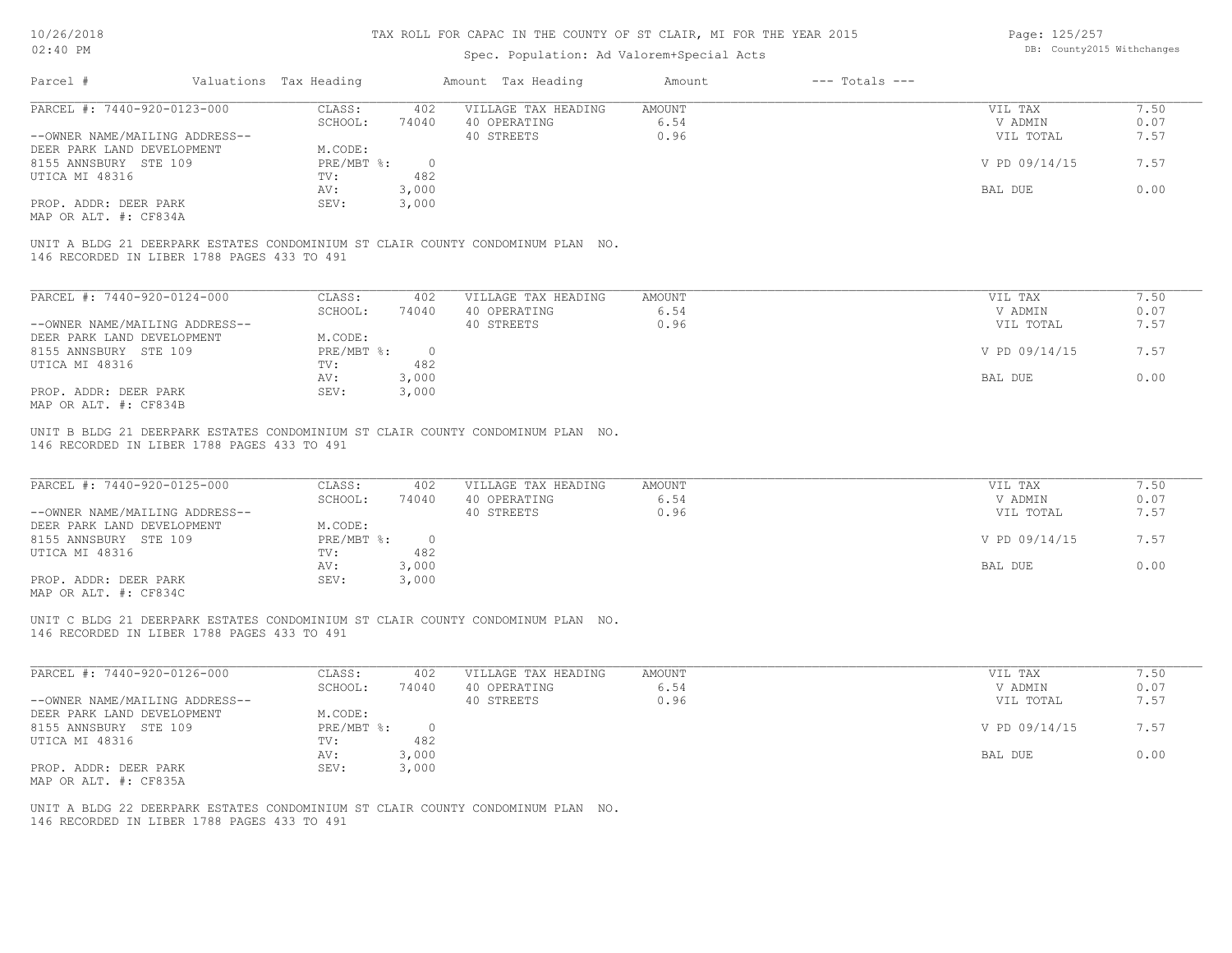### Spec. Population: Ad Valorem+Special Acts

Page: 126/257 DB: County2015 Withchanges

| Parcel #                                    | Valuations Tax Heading |                | Amount Tax Heading                                                              | Amount        | $---$ Totals $---$ |               |      |
|---------------------------------------------|------------------------|----------------|---------------------------------------------------------------------------------|---------------|--------------------|---------------|------|
| PARCEL #: 7440-920-0127-000                 | CLASS:                 | 402            | VILLAGE TAX HEADING                                                             | <b>AMOUNT</b> |                    | VIL TAX       | 7.50 |
|                                             | SCHOOL:                | 74040          | 40 OPERATING                                                                    | 6.54          |                    | V ADMIN       | 0.07 |
| --OWNER NAME/MAILING ADDRESS--              |                        |                | 40 STREETS                                                                      | 0.96          |                    | VIL TOTAL     | 7.57 |
| DEER PARK LAND DEVELOPMENT                  | M.CODE:                |                |                                                                                 |               |                    |               |      |
| 8155 ANNSBURY STE 109                       | $PRE/MBT$ %:           | $\overline{0}$ |                                                                                 |               |                    | V PD 09/14/15 | 7.57 |
| UTICA MI 48316                              | TV:                    | 482            |                                                                                 |               |                    |               |      |
|                                             | AV:                    | 3,000          |                                                                                 |               |                    | BAL DUE       | 0.00 |
| PROP. ADDR: DEER PARK                       | SEV:                   | 3,000          |                                                                                 |               |                    |               |      |
| MAP OR ALT. #: CF835B                       |                        |                |                                                                                 |               |                    |               |      |
|                                             |                        |                |                                                                                 |               |                    |               |      |
|                                             |                        |                | UNIT B BLDG 22 DEERPARK ESTATES CONDOMINIUM ST CLAIR COUNTY CONDOMINUM PLAN NO. |               |                    |               |      |
| 146 RECORDED IN LIBER 1788 PAGES 433 TO 491 |                        |                |                                                                                 |               |                    |               |      |
|                                             |                        |                |                                                                                 |               |                    |               |      |
| PARCEL #: 7440-920-0128-000                 | CLASS:                 | 402            | VILLAGE TAX HEADING                                                             | AMOUNT        |                    | VIL TAX       | 7.50 |
|                                             | SCHOOL:                | 74040          | 40 OPERATING                                                                    | 6.54          |                    | V ADMIN       | 0.07 |
| --OWNER NAME/MAILING ADDRESS--              |                        |                | 40 STREETS                                                                      | 0.96          |                    | VIL TOTAL     | 7.57 |
| DEER PARK LAND DEVELOPMENT                  | M.CODE:                |                |                                                                                 |               |                    |               |      |
| 8155 ANNSBURY STE 109                       | $PRE/MBT$ %:           | $\circ$        |                                                                                 |               |                    | V PD 09/14/15 | 7.57 |
| UTICA MI 48316                              | TV:                    | 482            |                                                                                 |               |                    |               |      |
|                                             | AV:                    | 3,000          |                                                                                 |               |                    | BAL DUE       | 0.00 |

MAP OR ALT. #: CF835C PROP. ADDR: DEER PARK SEV: 3,000

146 RECORDED IN LIBER 1788 PAGES 433 TO 491 UNIT C BLDG 22 DEERPARK ESTATES CONDOMINIUM ST CLAIR COUNTY CONDOMINUM PLAN NO.

| PARCEL #: 7440-920-0129-000    | CLASS:       | 402   | VILLAGE TAX HEADING | AMOUNT | VIL TAX       | 7.50 |
|--------------------------------|--------------|-------|---------------------|--------|---------------|------|
|                                | SCHOOL:      | 74040 | 40 OPERATING        | 6.54   | V ADMIN       | 0.07 |
| --OWNER NAME/MAILING ADDRESS-- |              |       | 40 STREETS          | 0.96   | VIL TOTAL     | 7.57 |
| DEER PARK LAND DEVELOPMENT     | M.CODE:      |       |                     |        |               |      |
| 8155 ANNSBURY STE 109          | $PRE/MBT$ %: |       |                     |        | V PD 09/14/15 | 7.57 |
| UTICA MI 48316                 | TV:          | 482   |                     |        |               |      |
|                                | AV:          | 3,000 |                     |        | BAL DUE       | 0.00 |
| PROP. ADDR: DEER PARK          | SEV:         | 3,000 |                     |        |               |      |
| ---- -- --- " ----             |              |       |                     |        |               |      |

 $\mathcal{L}_\mathcal{L} = \mathcal{L}_\mathcal{L} = \mathcal{L}_\mathcal{L} = \mathcal{L}_\mathcal{L} = \mathcal{L}_\mathcal{L} = \mathcal{L}_\mathcal{L} = \mathcal{L}_\mathcal{L} = \mathcal{L}_\mathcal{L} = \mathcal{L}_\mathcal{L} = \mathcal{L}_\mathcal{L} = \mathcal{L}_\mathcal{L} = \mathcal{L}_\mathcal{L} = \mathcal{L}_\mathcal{L} = \mathcal{L}_\mathcal{L} = \mathcal{L}_\mathcal{L} = \mathcal{L}_\mathcal{L} = \mathcal{L}_\mathcal{L}$ 

 $\mathcal{L}_\mathcal{L} = \mathcal{L}_\mathcal{L} = \mathcal{L}_\mathcal{L} = \mathcal{L}_\mathcal{L} = \mathcal{L}_\mathcal{L} = \mathcal{L}_\mathcal{L} = \mathcal{L}_\mathcal{L} = \mathcal{L}_\mathcal{L} = \mathcal{L}_\mathcal{L} = \mathcal{L}_\mathcal{L} = \mathcal{L}_\mathcal{L} = \mathcal{L}_\mathcal{L} = \mathcal{L}_\mathcal{L} = \mathcal{L}_\mathcal{L} = \mathcal{L}_\mathcal{L} = \mathcal{L}_\mathcal{L} = \mathcal{L}_\mathcal{L}$ 

AV: 3,000 BAL DUE 0.00

MAP OR ALT. #: CF836A

146 RECORDED IN LIBER 1788 PAGES 433 TO 491 UNIT A BLDG 23 DEERPARK ESTATES CONDOMINIUM ST CLAIR COUNTY CONDOMINUM PLAN NO.

| PARCEL #: 7440-920-0130-000    | CLASS:     | 402   | VILLAGE TAX HEADING | AMOUNT | VIL TAX       | 7.50 |
|--------------------------------|------------|-------|---------------------|--------|---------------|------|
|                                | SCHOOL:    | 74040 | 40 OPERATING        | 6.54   | V ADMIN       | 0.07 |
| --OWNER NAME/MAILING ADDRESS-- |            |       | 40 STREETS          | 0.96   | VIL TOTAL     | 7.57 |
| DEER PARK LAND DEVELOPMENT     | M.CODE:    |       |                     |        |               |      |
| 8155 ANNSBURY STE 109          | PRE/MBT %: |       |                     |        | V PD 09/14/15 | 7.57 |
| UTICA MI 48316                 | TV:        | 482   |                     |        |               |      |
|                                | AV:        | 3,000 |                     |        | BAL DUE       | 0.00 |
| PROP. ADDR: DEER PARK          | SEV:       | 3,000 |                     |        |               |      |
| MAP OR ALT. #: CF836B          |            |       |                     |        |               |      |

146 RECORDED IN LIBER 1788 PAGES 433 TO 491 UNIT B BLDG 23 DEERPARK ESTATES CONDOMINIUM ST CLAIR COUNTY CONDOMINUM PLAN NO.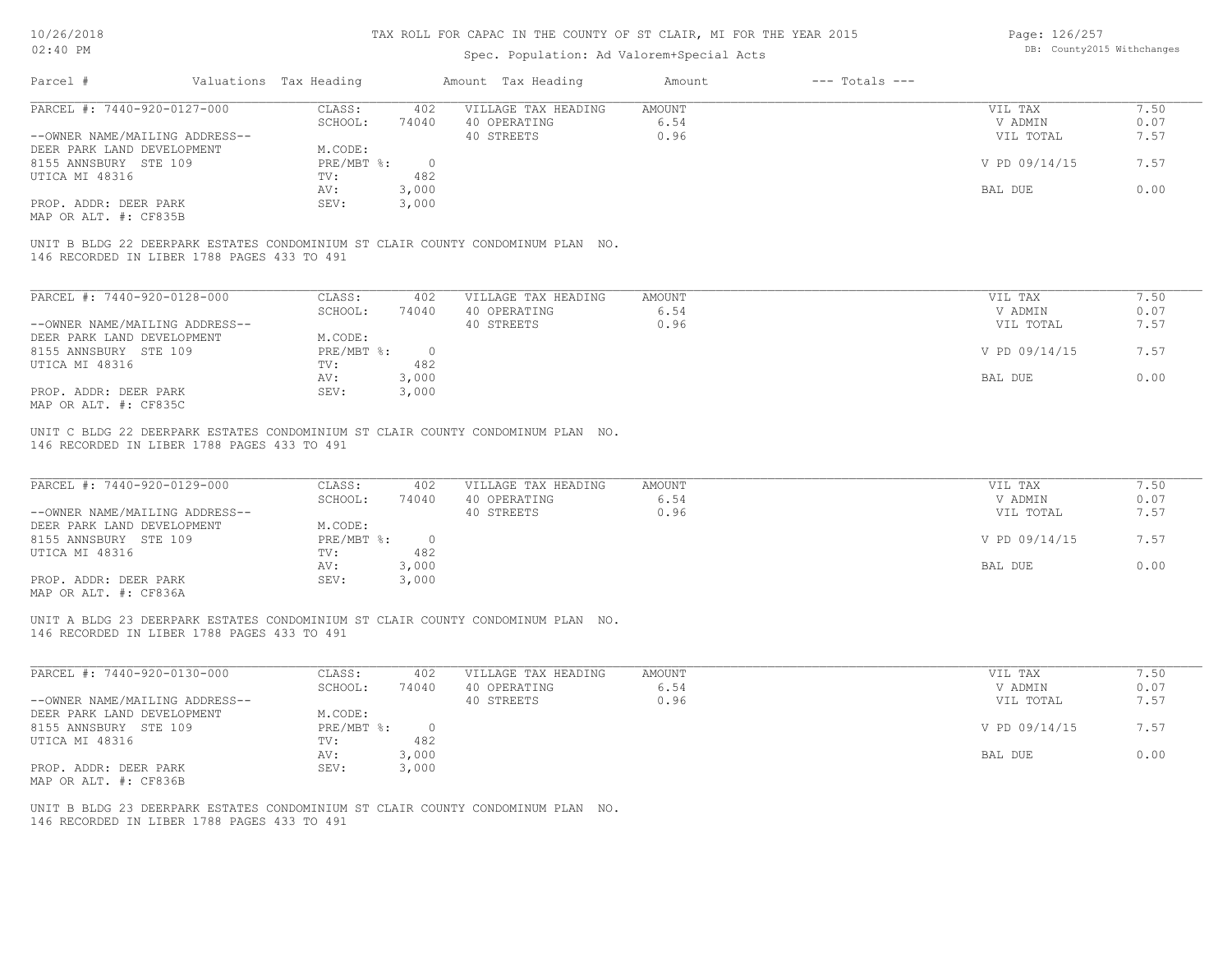| 10/26/2018                                                                         |                        | TAX ROLL FOR CAPAC IN THE COUNTY OF ST CLAIR, MI FOR THE YEAR 2015 | Page: 127/257                             |               |                    |                            |        |
|------------------------------------------------------------------------------------|------------------------|--------------------------------------------------------------------|-------------------------------------------|---------------|--------------------|----------------------------|--------|
| 02:40 PM                                                                           |                        |                                                                    | Spec. Population: Ad Valorem+Special Acts |               |                    | DB: County2015 Withchanges |        |
| Parcel #                                                                           | Valuations Tax Heading |                                                                    | Amount Tax Heading                        | Amount        | $---$ Totals $---$ |                            |        |
|                                                                                    |                        |                                                                    |                                           |               |                    |                            |        |
| PARCEL #: 7440-920-0131-000                                                        | CLASS:                 | 402                                                                | VILLAGE TAX HEADING                       | AMOUNT        |                    | VIL TAX                    | 7.50   |
|                                                                                    | SCHOOL:                | 74040                                                              | 40 OPERATING                              | 6.54          |                    | V ADMIN                    | 0.07   |
| --OWNER NAME/MAILING ADDRESS--                                                     |                        |                                                                    | 40 STREETS                                | 0.96          |                    | VIL TOTAL                  | 7.57   |
| DEER PARK LAND DEVELOPMENT                                                         | M.CODE:<br>PRE/MBT %:  | $\overline{0}$                                                     |                                           |               |                    | V PD 09/14/15              | 7.57   |
| 8155 ANNSBURY STE 109<br>UTICA MI 48316                                            | TV:                    | 482                                                                |                                           |               |                    |                            |        |
|                                                                                    | AV:                    | 3,000                                                              |                                           |               |                    | BAL DUE                    | 0.00   |
| PROP. ADDR: DEER PARK                                                              | SEV:                   | 3,000                                                              |                                           |               |                    |                            |        |
| MAP OR ALT. #: CF836C                                                              |                        |                                                                    |                                           |               |                    |                            |        |
|                                                                                    |                        |                                                                    |                                           |               |                    |                            |        |
| UNIT C BLDG 23 DEERPARK ESTATES CONDOMINIUM ST CLAIR COUNTY CONDOMINUM PLAN NO.    |                        |                                                                    |                                           |               |                    |                            |        |
| 146 RECORDED IN LIBER 1788 PAGES 433 TO 491                                        |                        |                                                                    |                                           |               |                    |                            |        |
|                                                                                    |                        |                                                                    |                                           |               |                    |                            |        |
|                                                                                    |                        |                                                                    |                                           |               |                    |                            |        |
| PARCEL #: 7440-920-0132-000                                                        | CLASS:                 | 401                                                                | VILLAGE TAX HEADING                       | AMOUNT        |                    | VIL TAX                    | 536.36 |
|                                                                                    | SCHOOL:                | 74040                                                              | 40 OPERATING                              | 467.48        |                    | V ADMIN                    | 5.36   |
| --OWNER NAME/MAILING ADDRESS--                                                     |                        |                                                                    | 40 STREETS                                | 68.88         |                    | VIL TOTAL                  | 541.72 |
| ASHTON ERIC                                                                        | M.CODE:                | COREL                                                              |                                           |               |                    |                            |        |
| 255 QUAIL DR                                                                       | PRE/MBT %: 100         |                                                                    |                                           |               |                    | V PD 08/31/15              | 541.72 |
| CAPAC MI 48014                                                                     | TV:                    | 34,442                                                             |                                           |               |                    |                            |        |
|                                                                                    | AV:                    | 34,600                                                             |                                           |               |                    | BAL DUE                    | 0.00   |
| PROP. ADDR: 255 QUAIL DR                                                           | SEV:                   | 34,600                                                             |                                           |               |                    |                            |        |
| MAP OR ALT. #: CF837A                                                              |                        |                                                                    |                                           |               |                    |                            |        |
| UNIT A BLDG 24DEERPARK ESTATES CONDOMINIUM ST CLAIR COUNTY CONDOMINUM PLAN NO. 146 |                        |                                                                    |                                           |               |                    |                            |        |
| RECORDED IN LIBER 1788 PAGES 433 TO 491                                            |                        |                                                                    |                                           |               |                    |                            |        |
|                                                                                    |                        |                                                                    |                                           |               |                    |                            |        |
|                                                                                    |                        |                                                                    |                                           |               |                    |                            |        |
| PARCEL #: 7440-920-0133-000                                                        | CLASS:                 | 401                                                                | VILLAGE TAX HEADING                       | <b>AMOUNT</b> |                    | VIL TAX                    | 517.02 |
|                                                                                    | SCHOOL:                | 74040                                                              | 40 OPERATING                              | 450.62        |                    | V ADMIN                    | 5.17   |
| --OWNER NAME/MAILING ADDRESS--                                                     |                        |                                                                    | 40 STREETS                                | 66.40         |                    | VIL TOTAL                  | 522.19 |
| GLOMBOWSKI STEVEN J                                                                | M.CODE:                | OWFHM                                                              |                                           |               |                    |                            |        |
| GLOMBOWSKI KAREN S                                                                 | PRE/MBT %: 100         |                                                                    |                                           |               |                    | V PD 08/31/15              | 522.19 |
| 253 QUAIL DR                                                                       | TV:                    | 33,200                                                             |                                           |               |                    |                            |        |
| CAPAC MI 48014                                                                     | AV:                    | 33,200                                                             |                                           |               |                    | BAL DUE                    | 0.00   |
|                                                                                    | SEV:                   | 33,200                                                             |                                           |               |                    |                            |        |
| PROP. ADDR: 253 QUAIL DR<br>MAP OR ALT. #: CF837B                                  |                        |                                                                    |                                           |               |                    |                            |        |
|                                                                                    |                        |                                                                    |                                           |               |                    |                            |        |
| UNIT B BLDG 24 DEERPARK ESTATES CONDOMINIUM ST CLAIR COUNTY CONDOMINUM PLAN NO.    |                        |                                                                    |                                           |               |                    |                            |        |
| 146                                                                                |                        |                                                                    |                                           |               |                    |                            |        |
|                                                                                    |                        |                                                                    |                                           |               |                    |                            |        |
|                                                                                    |                        |                                                                    |                                           |               |                    |                            |        |
| PARCEL #: 7440-920-0134-000                                                        | CLASS:                 | 401                                                                | VILLAGE TAX HEADING                       | <b>AMOUNT</b> |                    | VIL TAX                    | 536.36 |
|                                                                                    | SCHOOL:                | 74040                                                              | 40 OPERATING                              | 467.48        |                    | V ADMIN                    | 5.36   |
| --OWNER NAME/MAILING ADDRESS--                                                     |                        |                                                                    | 40 STREETS                                | 68.88         |                    | VIL TOTAL                  | 541.72 |
| LEMKE ROGER C                                                                      | M.CODE:                | COREL                                                              |                                           |               |                    |                            |        |
| 251 QUAIL DR                                                                       | PRE/MBT %:             | 100                                                                |                                           |               |                    | V PD 09/10/15              | 541.72 |

BAL DUE 0.00

MAP OR ALT. #: CF837C Capac MI 48014<br>
PROP. ADDR: 251 QUAIL DR SEV: 34,600<br>
PROP. ADDR: 251 QUAIL DR SEV: 34,600

146 RECORDED IN LIBER 1788 PAGES 433 TO 491 UNIT C BLDG 24 DEER PARK ESTATES CONDOMINIUM ST CLAIR COUNTY CONDOMINUM PLAN NO.

Capac MI 48014 TV: 34,442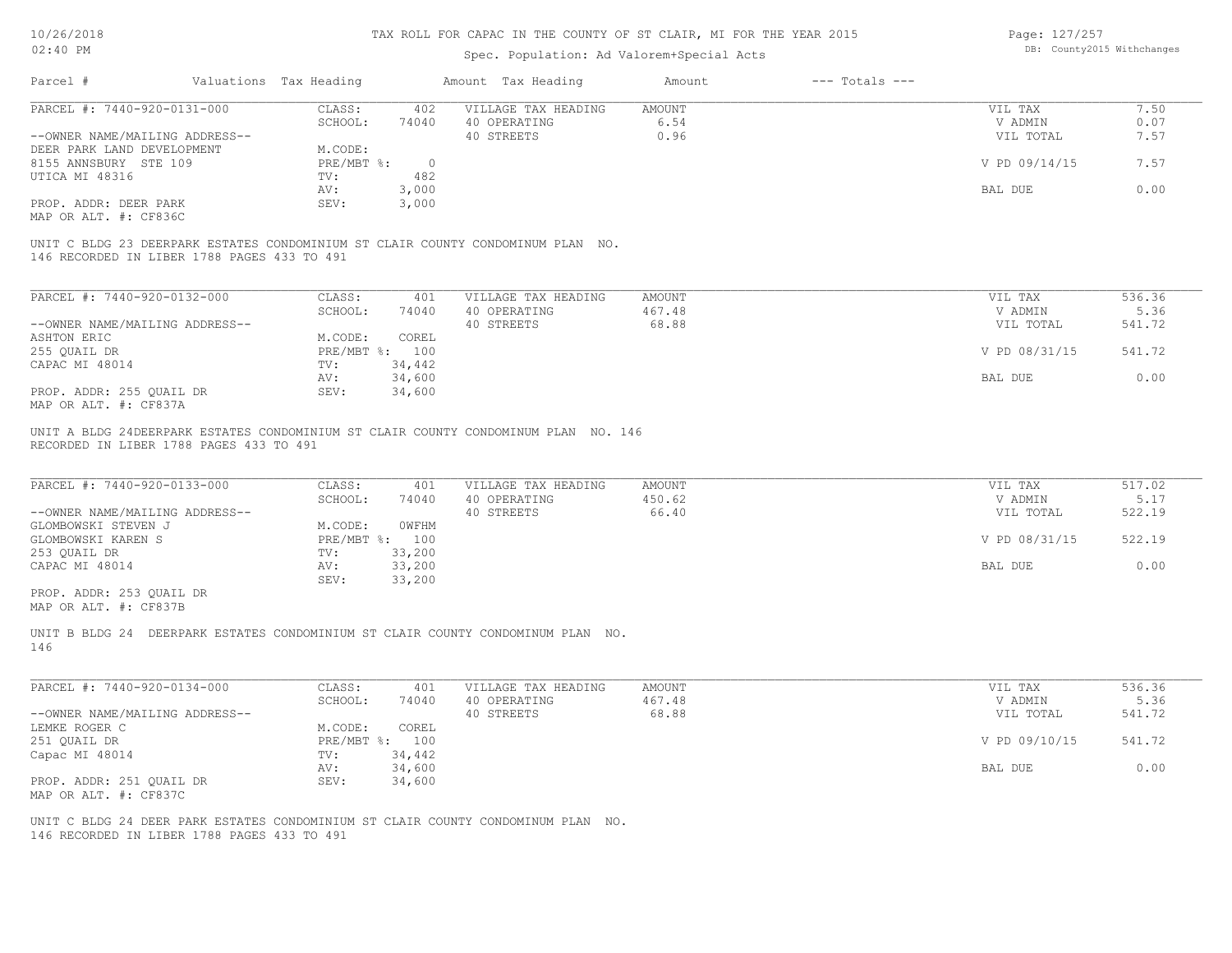### Spec. Population: Ad Valorem+Special Acts

| Page: 128/257 |                            |
|---------------|----------------------------|
|               | DB: County2015 Withchanges |

| Parcel #                       |  | Valuations Tax Heading |        | Amount Tax Heading  | Amount | $---$ Totals $---$ |               |        |
|--------------------------------|--|------------------------|--------|---------------------|--------|--------------------|---------------|--------|
| PARCEL #: 7440-920-0136-000    |  | CLASS:                 | 401    | VILLAGE TAX HEADING | AMOUNT |                    | VIL TAX       | 536.36 |
|                                |  | SCHOOL:                | 74040  | 40 OPERATING        | 467.48 |                    | V ADMIN       | 5.36   |
| --OWNER NAME/MAILING ADDRESS-- |  |                        |        | 40 STREETS          | 68.88  |                    | VIL TOTAL     | 541.72 |
| KRUGER EUGENE H                |  | M.CODE:                | 00CSB  |                     |        |                    |               |        |
| KRUGER BRIDGET A               |  | PRE/MBT %:             | 100    |                     |        |                    | V PD 07/10/15 | 541.72 |
| 241 QUAIL DR                   |  | TV:                    | 34,442 |                     |        |                    |               |        |
| CAPAC MI 48014                 |  | AV:                    | 34,600 |                     |        |                    | BAL DUE       | 0.00   |
|                                |  | SEV:                   | 34,600 |                     |        |                    |               |        |
| PROP. ADDR: 241 OUAIL DR       |  |                        |        |                     |        |                    |               |        |

MAP OR ALT. #: CF838A

146 RECORDED IN LIBER 1788 PAGES 433 TO 491 UNIT A BLDG 25 DEERPARK ESTATES CONDOMINIUM ST CLAIR COUNTY CONDOMINUM PLAN NO.

| PARCEL #: 7440-920-0137-000    | CLASS:       | 401    | VILLAGE TAX HEADING | AMOUNT | VIL TAX       | 514.22 |
|--------------------------------|--------------|--------|---------------------|--------|---------------|--------|
|                                | SCHOOL:      | 74040  | 40 OPERATING        | 448.18 | V ADMIN       | 5.14   |
| --OWNER NAME/MAILING ADDRESS-- |              |        | 40 STREETS          | 66.04  | VIL TOTAL     | 519.36 |
| JKM PROPERTY MANAGEMENT LLC    | M.CODE:      |        |                     |        |               |        |
| 36193 ST CLAIR DR              | $PRE/MBT$ %: |        |                     |        | V PD 09/18/15 | 519.36 |
| NEW BALTIMORE MI 48047         | TV:          | 33,020 |                     |        |               |        |
|                                | AV:          | 33,200 |                     |        | BAL DUE       | 0.00   |
| PROP. ADDR: 239 OUAIL DR       | SEV:         | 33,200 |                     |        |               |        |
| MAP OR ALT. #: CF838B          |              |        |                     |        |               |        |

UNIT B BLDG 25 DEERPARK ESTATES CONDOMINIUM ST CLAIR COUNTY CONDOMINUM PLAN NO.

146 RECORDED IN LIBER 1788 PAGES 433 TO 491

| PARCEL #: 7440-920-0138-000    | CLASS:  | 401            | VILLAGE TAX HEADING | AMOUNT | VIL TAX       | 536.36 |
|--------------------------------|---------|----------------|---------------------|--------|---------------|--------|
|                                | SCHOOL: | 74040          | 40 OPERATING        | 467.48 | V ADMIN       | 5.36   |
| --OWNER NAME/MAILING ADDRESS-- |         |                | 40 STREETS          | 68.88  | VIL TOTAL     | 541.72 |
| CUTCHER WILLIAM                | M.CODE: | TRICO          |                     |        |               |        |
| CUTCHER PATRICIA               |         | PRE/MBT %: 100 |                     |        | V PD 07/13/15 | 541.72 |
| 237 QUAIL DR.                  | TV:     | 34,442         |                     |        |               |        |
| CAPAC MI 48014                 | AV:     | 34,600         |                     |        | BAL DUE       | 0.00   |
|                                | SEV:    | 34,600         |                     |        |               |        |
| PROP. ADDR: 237 OUAIL DR.      |         |                |                     |        |               |        |

MAP OR ALT. #: CF838C

146 UNIT C BLDG 25 DEERPARK ESTATES CONDOMINIUM ST CLAIR COUNTY CONDOMINUM PLAN NO.

| PARCEL #: 7440-920-0139-000    | CLASS:  | 401            | VILLAGE TAX HEADING | AMOUNT | VIL TAX       | 530.04 |
|--------------------------------|---------|----------------|---------------------|--------|---------------|--------|
|                                | SCHOOL: | 74040          | 40 OPERATING        | 461.97 | V ADMIN       | 5.30   |
| --OWNER NAME/MAILING ADDRESS-- |         |                | 40 STREETS          | 68.07  | VIL TOTAL     | 535.34 |
| CRIMBOLI LUELLA                | M.CODE: |                |                     |        |               |        |
| 235 QUAIL                      |         | PRE/MBT %: 100 |                     |        | V PD 09/03/15 | 535.34 |
| CAPAC MI 48014                 | TV:     | 34,036         |                     |        |               |        |
|                                | AV:     | 34,200         |                     |        | BAL DUE       | 0.00   |
| PROP. ADDR: 235 OUAIL DR       | SEV:    | 34,200         |                     |        |               |        |
| MAP OR ALT. #: CF839A          |         |                |                     |        |               |        |

146 RECORDED IN LIBER 1788 PAGES 433 TO 491 UNIT A BLDG 26 DEERPARK ESTATES CONDOMINIUM ST CLAIR COUNTY CONDOMINUM PLAN NO.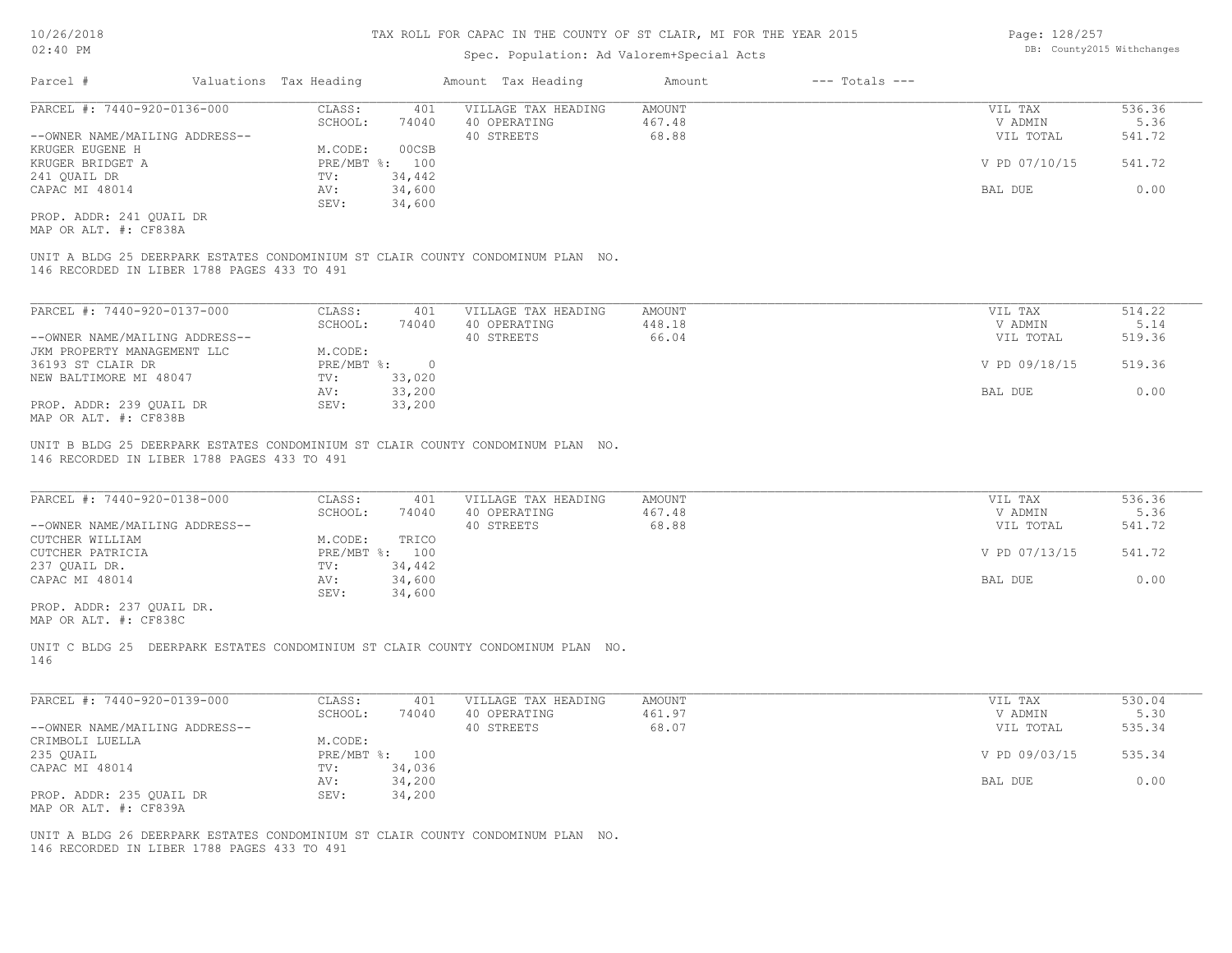### Spec. Population: Ad Valorem+Special Acts

Page: 129/257 DB: County2015 Withchanges

| Parcel #                       | Valuations Tax Heading    |        | Amount Tax Heading  | Amount | $---$ Totals $---$ |               |        |
|--------------------------------|---------------------------|--------|---------------------|--------|--------------------|---------------|--------|
| PARCEL #: 7440-920-0140-000    | CLASS:                    | 401    | VILLAGE TAX HEADING | AMOUNT |                    | VIL TAX       | 507.87 |
|                                | SCHOOL:                   | 74040  | 40 OPERATING        | 442.65 |                    | V ADMIN       | 5.07   |
| --OWNER NAME/MAILING ADDRESS-- |                           |        | 40 STREETS          | 65.22  |                    | VIL TOTAL     | 512.94 |
| KASHOUTY TRUST                 | M.CODE:                   | 00CSB  |                     |        |                    |               |        |
| 18000 PRATT RD                 | $PRE/MBT$ $\frac{1}{6}$ : |        |                     |        |                    | V PD 07/10/15 | 512.94 |
| ARMADA MI 48005-1138           | TV:                       | 32,613 |                     |        |                    |               |        |
|                                | AV:                       | 32,800 |                     |        |                    | BAL DUE       | 0.00   |
| PROP. ADDR: 233 QUAIL DR       | SEV:                      | 32,800 |                     |        |                    |               |        |
|                                |                           |        |                     |        |                    |               |        |

MAP OR ALT. #: CF839B

146 RECORDED IN LIBER 1788 PAGES 433 TO 491 UNIT B BLDG 26 DEERPARK ESTATES CONDOMINIUM ST CLAIR COUNTY CONDOMINUM PLAN NO.

| PARCEL #: 7440-920-0141-000    | CLASS:           | 401    | VILLAGE TAX HEADING | AMOUNT | VIL TAX       | 532.59 |
|--------------------------------|------------------|--------|---------------------|--------|---------------|--------|
|                                | SCHOOL:          | 74040  | 40 OPERATING        | 464.19 | V ADMIN       | 5.32   |
| --OWNER NAME/MAILING ADDRESS-- |                  |        | 40 STREETS          | 68.40  | VIL TOTAL     | 537.91 |
| WAVREK DONALD A                | M.CODE:          | WELLS  |                     |        |               |        |
| WAVREK MARGARET                | $PRE/MBT$ $\div$ | 100    |                     |        | V PD 08/31/15 | 537.91 |
| 231 OUAIL DR                   | TV:              | 34,200 |                     |        |               |        |
| CAPAC MI 48014                 | AV:              | 34,200 |                     |        | BAL DUE       | 0.00   |
|                                | SEV:             | 34,200 |                     |        |               |        |
| PROP. ADDR: 231 OUAIL DR       |                  |        |                     |        |               |        |

MAP OR ALT. #: CF839C

146 RECORDED IN LIBER 1788 PAGES 433 TO 491 UNIT C BLDG 26 DEERPARK ESTATES CONDOMINIUM ST CLAIR COUNTY CONDOMINUM PLAN NO.

| PARCEL #: 7440-920-0142-000                                                     | CLASS:     | 401      | VILLAGE TAX HEADING | AMOUNT | VIL TAX   | 532.59 |
|---------------------------------------------------------------------------------|------------|----------|---------------------|--------|-----------|--------|
|                                                                                 | SCHOOL:    | 74040    | 40 OPERATING        | 464.19 | V ADMIN   | 5.32   |
| --OWNER NAME/MAILING ADDRESS--                                                  |            |          | 40 STREETS          | 68.40  | VIL TOTAL | 537.91 |
| GOOD ROY A                                                                      | M.CODE:    |          |                     |        |           |        |
| GOOD LAURIE A                                                                   | PRE/MBT %: | $\Omega$ |                     |        | BAL DUE   | 537.91 |
| 227 OUAIL DR                                                                    | TV:        | 34,200   |                     |        |           |        |
| CAPAC MI 48014                                                                  | AV:        | 34,200   |                     |        |           |        |
|                                                                                 | SEV:       | 34,200   |                     |        |           |        |
| PROP. ADDR: 227 QUAIL DR                                                        |            |          |                     |        |           |        |
| MAP OR ALT. #: CF840A                                                           |            |          |                     |        |           |        |
|                                                                                 |            |          |                     |        |           |        |
| UNIT A BLDG 27 DEERPARK ESTATES CONDOMINIUM ST CLAIR COUNTY CONDOMINUM PLAN NO. |            |          |                     |        |           |        |
| 146 RECORDED IN LIBER 1788 PAGES 433 TO 491                                     |            |          |                     |        |           |        |
|                                                                                 |            |          |                     |        |           |        |
|                                                                                 |            |          |                     |        |           |        |

| PARCEL #: 7440-920-0143-000      | CLASS:                    | 401    | VILLAGE TAX HEADING | AMOUNT | VIL TAX       | 507.87 |
|----------------------------------|---------------------------|--------|---------------------|--------|---------------|--------|
|                                  | SCHOOL:                   | 74040  | 40 OPERATING        | 442.65 | V ADMIN       | 5.07   |
| --OWNER NAME/MAILING ADDRESS--   |                           |        | 40 STREETS          | 65.22  | VIL TOTAL     | 512.94 |
| & LEOCADIA TRUST<br>URBAN BERNAD | M.CODE:                   |        |                     |        |               |        |
| 16145 WHITE WATER                | $PRE/MBT$ $\frac{1}{6}$ : | 100    |                     |        | V PD 07/13/15 | 512.94 |
| MACOMB MI 48042                  | TV:                       | 32,613 |                     |        |               |        |
|                                  | AV:                       | 32,800 |                     |        | BAL DUE       | 0.00   |
| PROP. ADDR: 225 OUAIL DR         | SEV:                      | 32,800 |                     |        |               |        |
| MAP OR ALT. #: CF840B            |                           |        |                     |        |               |        |

146 RECORDED IN LIBER 1788 PAGES 433 TO 491 UNIT B BLDG 27 DEERPARK ESTATES CONDOMINIUM ST CLAIR COUNTY CONDOMINUM PLAN NO.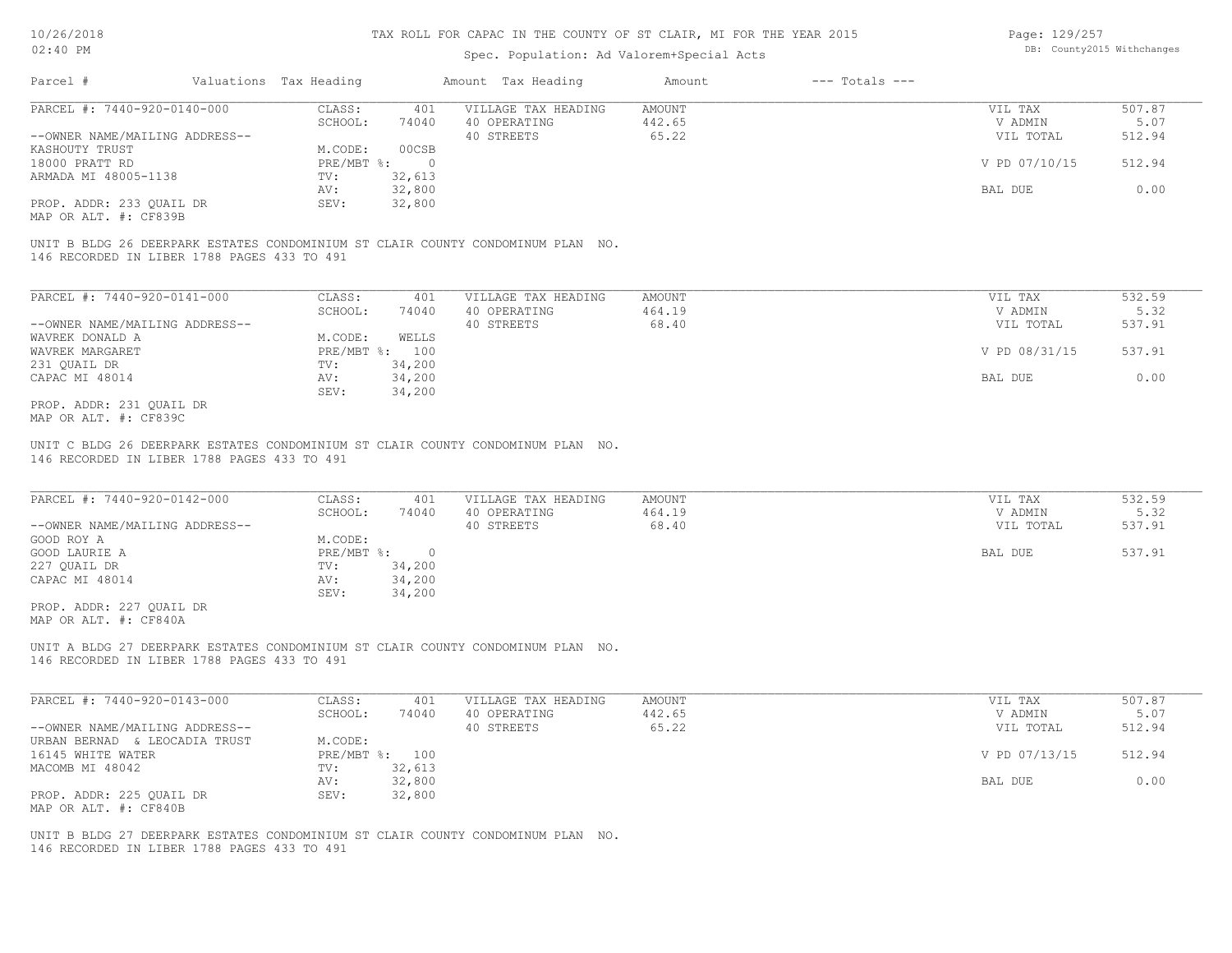### Spec. Population: Ad Valorem+Special Acts

| Page: 130/257 |                            |
|---------------|----------------------------|
|               | DB: County2015 Withchanges |

| Parcel #                       | Valuations Tax Heading |        | Amount Tax Heading  | Amount | $---$ Totals $---$ |               |        |
|--------------------------------|------------------------|--------|---------------------|--------|--------------------|---------------|--------|
| PARCEL #: 7440-920-0144-000    | CLASS:                 | 401    | VILLAGE TAX HEADING | AMOUNT |                    | VIL TAX       | 530.04 |
|                                | SCHOOL:                | 74040  | 40 OPERATING        | 461.97 |                    | V ADMIN       | 5.30   |
| --OWNER NAME/MAILING ADDRESS-- |                        |        | 40 STREETS          | 68.07  |                    | VIL TOTAL     | 535.34 |
| PAINTER ROY M                  | M.CODE:                |        |                     |        |                    |               |        |
| PAINTER DARLENE A              | PRE/MBT %: 100         |        |                     |        |                    | V PD 09/18/15 | 535.34 |
| 223 QUAIL DR.                  | TV:                    | 34,036 |                     |        |                    |               |        |
| CAPAC MI 48014                 | AV:                    | 34,200 |                     |        |                    | BAL DUE       | 0.00   |
|                                | SEV:                   | 34,200 |                     |        |                    |               |        |
| PROP. ADDR: 223 OUAIL DR.      |                        |        |                     |        |                    |               |        |

MAP OR ALT. #: CF840C

146 RECORDED IN LIBER 1788 PAGES 433 TO 491 UNIT C BLDG 27 DEERPARK ESTATES CONDOMINIUM ST CLAIR COUNTY CONDOMINUM PLAN NO.

| PARCEL #: 7440-920-0145-000    | CLASS:     | 401    | VILLAGE TAX HEADING | AMOUNT | VIL TAX       | 530.04 |
|--------------------------------|------------|--------|---------------------|--------|---------------|--------|
|                                | SCHOOL:    | 74040  | 40 OPERATING        | 461.97 | V ADMIN       | 5.30   |
| --OWNER NAME/MAILING ADDRESS-- |            |        | 40 STREETS          | 68.07  | VIL TOTAL     | 535.34 |
| CLOSURDO DAVID/NINA E          | M.CODE:    | WELLS  |                     |        |               |        |
| 21050 33 MILE ROAD             | PRE/MBT %: |        |                     |        | V PD 08/31/15 | 535.34 |
| ARMADA MI 48005                | TV:        | 34,036 |                     |        |               |        |
|                                | AV:        | 34,200 |                     |        | BAL DUE       | 0.00   |
| PROP. ADDR: 221 OUAIL DR.      | SEV:       | 34,200 |                     |        |               |        |
| $\frac{1}{2}$                  |            |        |                     |        |               |        |

MAP OR ALT. #: CF841A

146 UNIT A BLDG 28 DEERPARK ESTATES CONDOMINIUM ST CLAIR COUNTY CONDOMINUM PLAN NO.

| PARCEL #: 7440-920-0146-000    | CLASS:  | 401            | VILLAGE TAX HEADING | AMOUNT | VIL TAX       | 507.87 |
|--------------------------------|---------|----------------|---------------------|--------|---------------|--------|
|                                | SCHOOL: | 74040          | 40 OPERATING        | 442.65 | V ADMIN       | 5.07   |
| --OWNER NAME/MAILING ADDRESS-- |         |                | 40 STREETS          | 65.22  | VIL TOTAL     | 512.94 |
| KLUG WYNN H                    | M.CODE: | COREL          |                     |        |               |        |
| KLUG MARY L                    |         | PRE/MBT %: 100 |                     |        | V PD 09/10/15 | 512.94 |
| 219 QUAIL DR                   | TV:     | 32,613         |                     |        |               |        |
| Capac MI 48014                 | AV:     | 32,800         |                     |        | BAL DUE       | 0.00   |
|                                | SEV:    | 32,800         |                     |        |               |        |
| PROP. ADDR: 219 OUAIL DR       |         |                |                     |        |               |        |

MAP OR ALT. #: CF841B

146 RECORDED IN LIBER 1788 PAGES 433 TO 491 UNIT B BLDG 28 DEERPARK ESTATES CONDOMINIUM ST CLAIR COUNTY CONDOMINUM PLAN NO.

| PARCEL #: 7440-920-0147-000                       | CLASS:       | 401    | VILLAGE TAX HEADING | AMOUNT | VIL TAX   | 530.04 |
|---------------------------------------------------|--------------|--------|---------------------|--------|-----------|--------|
|                                                   | SCHOOL:      | 74040  | 40 OPERATING        | 461.97 | V ADMIN   | 5.30   |
| --OWNER NAME/MAILING ADDRESS--                    |              |        | 40 STREETS          | 68.07  | VIL TOTAL | 535.34 |
| GINN ALEXANDRIA                                   | M.CODE:      |        |                     |        |           |        |
| 217 QUAIL CT                                      | $PRE/MBT$ %: | 100    |                     |        | BAL DUE   | 535.34 |
| CAPAC MI 48014                                    | TV:          | 34,036 |                     |        |           |        |
|                                                   | AV:          | 34,200 |                     |        |           |        |
| PROP. ADDR: 217 QUAIL DR<br>MAP OR ALT. #: CF841C | SEV:         | 34,200 |                     |        |           |        |

146 RECORDED IN LIBER 1788 PAGES 433 TO 491 UNIT C BLDG 28 DEERPARK ESTATES CONDOMINIUM ST CLAIR COUNTY CONDOMINUM PLAN NO.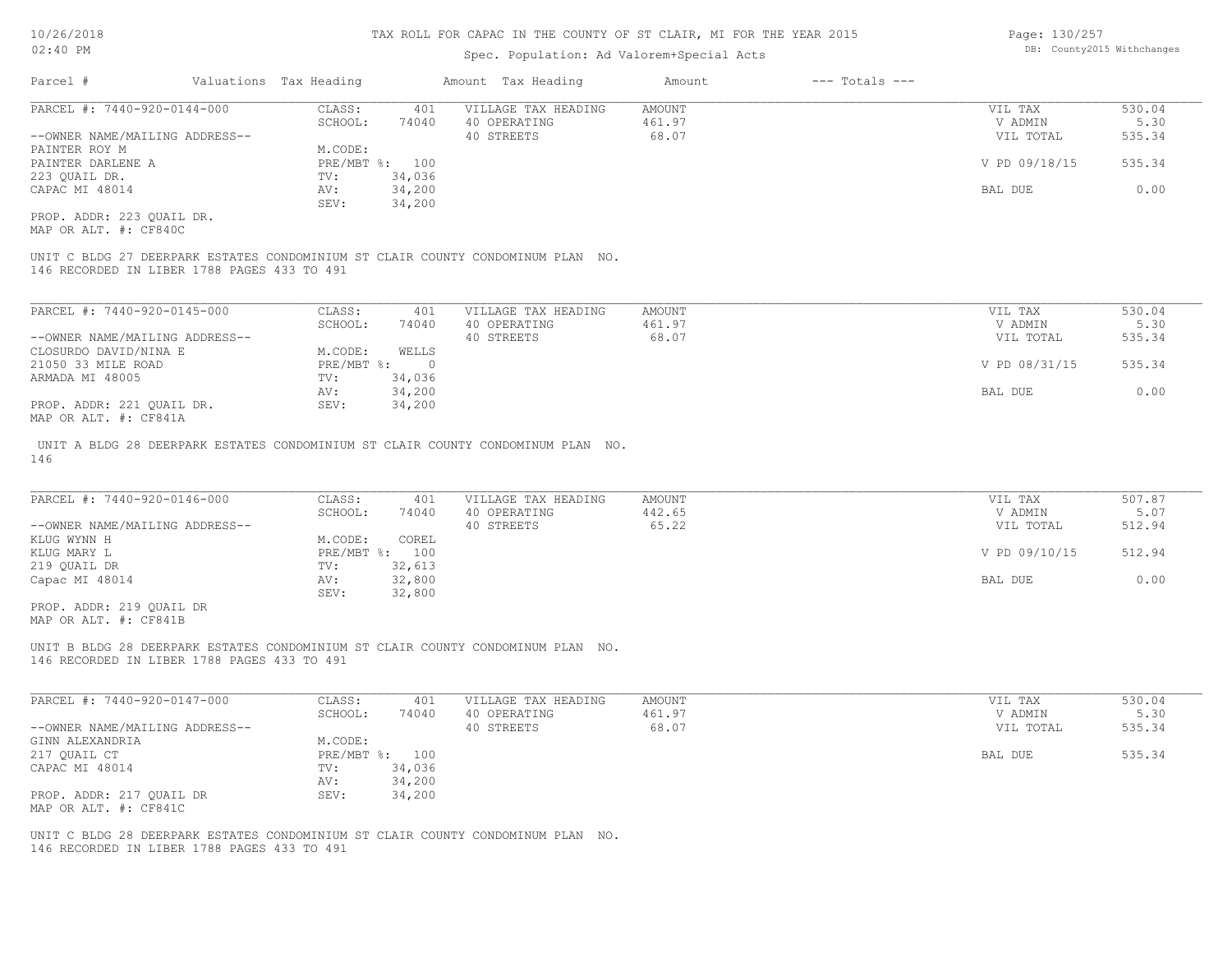### Spec. Population: Ad Valorem+Special Acts

| Page: 131/257 |                            |
|---------------|----------------------------|
|               | DB: County2015 Withchanges |

| Parcel #                       | Valuations Tax Heading |        | Amount Tax Heading  | Amount | $---$ Totals $---$ |               |        |
|--------------------------------|------------------------|--------|---------------------|--------|--------------------|---------------|--------|
| PARCEL #: 7440-920-0148-000    | CLASS:                 | 401    | VILLAGE TAX HEADING | AMOUNT |                    | VIL TAX       | 530.04 |
|                                | SCHOOL:                | 74040  | 40 OPERATING        | 461.97 |                    | V ADMIN       | 5.30   |
| --OWNER NAME/MAILING ADDRESS-- |                        |        | 40 STREETS          | 68.07  |                    | VIL TOTAL     | 535.34 |
| COX RONALD L                   | M.CODE:                |        |                     |        |                    |               |        |
| COX KAY L                      | PRE/MBT %: 100         |        |                     |        |                    | V PD 09/10/15 | 535.34 |
| 213 QUAIL DR                   | TV:                    | 34,036 |                     |        |                    |               |        |
| CAPAC MI 48014                 | AV:                    | 34,200 |                     |        |                    | BAL DUE       | 0.00   |
|                                | SEV:                   | 34,200 |                     |        |                    |               |        |
| PROP. ADDR: 213 OUAIL DR       |                        |        |                     |        |                    |               |        |

MAP OR ALT. #: CF842A

146 RECORDED IN LIBER 1788 PAGES 433 TO 491 UNIT A BLDG 29 DEERPARK ESTATES CONDOMINIUM ST CLAIR COUNTY CONDOMINUM PLAN NO.

| PARCEL #: 7440-920-0149-000    | CLASS:  | 401            | VILLAGE TAX HEADING | AMOUNT | VIL TAX       | 507.87 |
|--------------------------------|---------|----------------|---------------------|--------|---------------|--------|
|                                | SCHOOL: | 74040          | 40 OPERATING        | 442.65 | V ADMIN       | 5.07   |
| --OWNER NAME/MAILING ADDRESS-- |         |                | 40 STREETS          | 65.22  | VIL TOTAL     | 512.94 |
| THURSTON ROSE MARIE            | M.CODE: | WELLS          |                     |        |               |        |
| 211 QUAIL DR                   |         | PRE/MBT %: 100 |                     |        | V PD 08/31/15 | 512.94 |
| CAPAC MI 48014                 | TV:     | 32,613         |                     |        |               |        |
|                                | AV:     | 32,800         |                     |        | BAL DUE       | 0.00   |
| PROP. ADDR: 211 OUAIL DR       | SEV:    | 32,800         |                     |        |               |        |
| $\frac{1}{2}$                  |         |                |                     |        |               |        |

MAP OR ALT. #: CF842B

146 RECORDED IN LIBER 1788 PAGES 433 TO 491 UNIT B BLDG 29 DEERPARK ESTATES CONDOMINIUM ST CLAIR COUNTY CONDOMINUM PLAN NO.

| PARCEL #: 7440-920-0150-000    | CLASS:     | 401    | VILLAGE TAX HEADING | AMOUNT | VIL TAX       | 530.04 |
|--------------------------------|------------|--------|---------------------|--------|---------------|--------|
|                                | SCHOOL:    | 74040  | 40 OPERATING        | 461.97 | V ADMIN       | 5.30   |
| --OWNER NAME/MAILING ADDRESS-- |            |        | 40 STREETS          | 68.07  | VIL TOTAL     | 535.34 |
| KMETZ STEPHEN W                | M.CODE:    | COREL  |                     |        |               |        |
| 209 OUAIL DR.                  | PRE/MBT %: | 100    |                     |        | V PD 09/10/15 | 535.34 |
| CAPAC MI 48014                 | TV:        | 34,036 |                     |        |               |        |
|                                | AV:        | 34,200 |                     |        | BAL DUE       | 0.00   |
| PROP. ADDR: 209 OUAIL DR.      | SEV:       | 34,200 |                     |        |               |        |
| $\cdots$                       |            |        |                     |        |               |        |

 $\mathcal{L}_\mathcal{L} = \mathcal{L}_\mathcal{L} = \mathcal{L}_\mathcal{L} = \mathcal{L}_\mathcal{L} = \mathcal{L}_\mathcal{L} = \mathcal{L}_\mathcal{L} = \mathcal{L}_\mathcal{L} = \mathcal{L}_\mathcal{L} = \mathcal{L}_\mathcal{L} = \mathcal{L}_\mathcal{L} = \mathcal{L}_\mathcal{L} = \mathcal{L}_\mathcal{L} = \mathcal{L}_\mathcal{L} = \mathcal{L}_\mathcal{L} = \mathcal{L}_\mathcal{L} = \mathcal{L}_\mathcal{L} = \mathcal{L}_\mathcal{L}$ 

MAP OR ALT. #: CF842C

146 RECORDED IN LIBER 1788 PAGES 433 TO 491 UNIT C BLDG 29 DEER PARK ESTATES CONDOMINIUM ST CLAIR COUNTY CONDOMINUM PLAN NO.

| PARCEL #: 7440-920-0151-000    | CLASS:  | 401            | VILLAGE TAX HEADING | AMOUNT | VIL TAX       | 532.59 |
|--------------------------------|---------|----------------|---------------------|--------|---------------|--------|
|                                | SCHOOL: | 74040          | 40 OPERATING        | 464.19 | V ADMIN       | 5.32   |
| --OWNER NAME/MAILING ADDRESS-- |         |                | 40 STREETS          | 68.40  | VIL TOTAL     | 537.91 |
| WOOSTER DOROTHY M              | M.CODE: |                |                     |        |               |        |
| 203 QUAIL DR                   |         | PRE/MBT %: 100 |                     |        | V PD 09/10/15 | 537.91 |
| CAPAC MI 48014                 | TV:     | 34,200         |                     |        |               |        |
|                                | AV:     | 34,200         |                     |        | BAL DUE       | 0.00   |
| PROP. ADDR: 203 OUAIL DR       | SEV:    | 34,200         |                     |        |               |        |
| MAP OR ALT. #: CF843A          |         |                |                     |        |               |        |

146 RECORDED IN LIBER 1788 PAGES 433 TO 491 UNIT A BLDG 30 DEERPARK ESTATES CONDOMINIUM ST CLAIR COUNTY CONDOMINUM PLAN NO.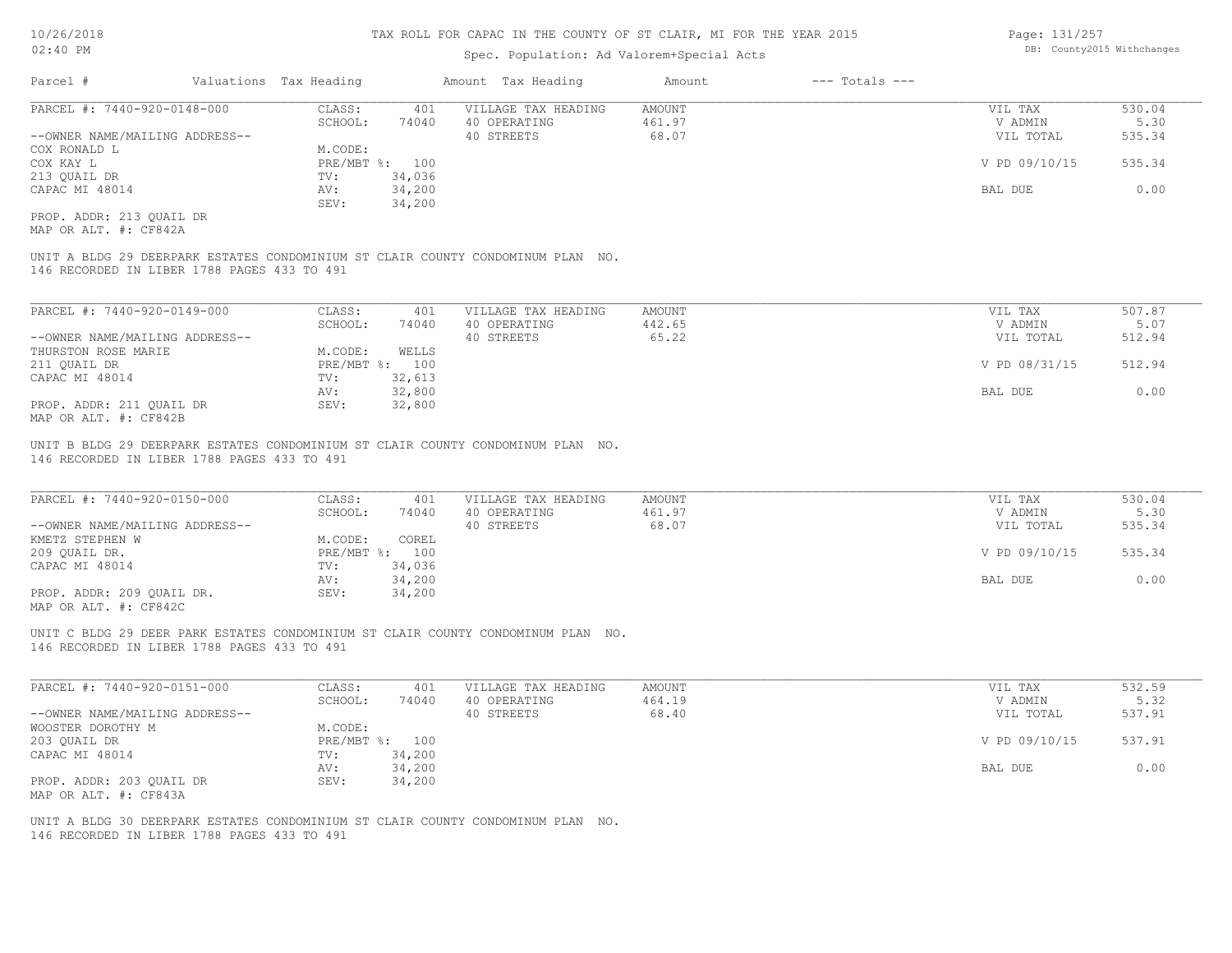### Spec. Population: Ad Valorem+Special Acts

Page: 132/257 DB: County2015 Withchanges

| Parcel #                       | Valuations Tax Heading |        | Amount Tax Heading  | Amount | $---$ Totals $---$ |               |        |
|--------------------------------|------------------------|--------|---------------------|--------|--------------------|---------------|--------|
| PARCEL #: 7440-920-0152-000    | CLASS:                 | 401    | VILLAGE TAX HEADING | AMOUNT |                    | VIL TAX       | 507.87 |
|                                | SCHOOL:                | 74040  | 40 OPERATING        | 442.65 |                    | V ADMIN       | 5.07   |
| --OWNER NAME/MAILING ADDRESS-- |                        |        | 40 STREETS          | 65.22  |                    | VIL TOTAL     | 512.94 |
| MCKNIGHT DANIEL J              | M.CODE:                |        |                     |        |                    |               |        |
| 201 OUAIL DR                   | PRE/MBT %: 100         |        |                     |        |                    | V PD 08/17/15 | 512.94 |
| CAPAC MI 48014                 | TV:                    | 32,613 |                     |        |                    |               |        |
|                                | AV:                    | 32,800 |                     |        |                    | BAL DUE       | 0.00   |
| PROP. ADDR: 201 OUAIL DR       | SEV:                   | 32,800 |                     |        |                    |               |        |
|                                |                        |        |                     |        |                    |               |        |

MAP OR ALT. #: CF843B

146 RECORDED IN LIBER 1788 PAGES 433 TO 491 UNIT B BLDG 30 DEERPARK ESTATES CONDOMINIUM ST CLAIR COUNTY CONDOMINUM PLAN NO.

| PARCEL #: 7440-920-0153-000    | CLASS:     | 401    | VILLAGE TAX HEADING | AMOUNT | VIL TAX       | 530.04 |
|--------------------------------|------------|--------|---------------------|--------|---------------|--------|
|                                | SCHOOL:    | 74040  | 40 OPERATING        | 461.97 | V ADMIN       | 5.30   |
| --OWNER NAME/MAILING ADDRESS-- |            |        | 40 STREETS          | 68.07  | VIL TOTAL     | 535.34 |
| SEIDEL BARBARA N TRUST         | M.CODE:    |        |                     |        |               |        |
| 137 TURNER ST                  | PRE/MBT %: | $\cap$ |                     |        | V PD 07/22/15 | 535.34 |
| ROMEO MI 48065                 | TV:        | 34,036 |                     |        |               |        |
|                                | AV:        | 34,200 |                     |        | BAL DUE       | 0.00   |
| PROP. ADDR: 199 OUAIL DR       | SEV:       | 34,200 |                     |        |               |        |
| MAP OR ALT. #: CF843C          |            |        |                     |        |               |        |

146 RECORDED IN LIBER 1788 PAGES 433 TO 491 UNIT C BLDG 30 DEERPARK ESTATES CONDOMINIUM ST CLAIR COUNTY CONDOMINUM PLAN NO.

| PARCEL #: 7440-945-0001-000    | CLASS:     | 202    | VILLAGE TAX HEADING | AMOUNT | VIL TAX   | 69.10 |
|--------------------------------|------------|--------|---------------------|--------|-----------|-------|
|                                | SCHOOL:    | 74040  | 40 OPERATING        | 60.23  | V ADMIN   | 0.69  |
| --OWNER NAME/MAILING ADDRESS-- |            |        | 40 STREETS          | 8.87   | VIL TOTAL | 69.79 |
| HOMELAND DEVELOPMENT           | M.CODE:    |        |                     |        |           |       |
| 2153 BENEDICT LANE             | PRE/MBT %: |        |                     |        | BAL DUE   | 69.79 |
| UTICA MI 48316                 | TV:        | 4,438  |                     |        |           |       |
|                                | AV:        | 15,100 |                     |        |           |       |
| PROP. ADDR: S MAIN ST          | SEV:       | 15,100 |                     |        |           |       |
| MAP OR ALT. #: 844/950         |            |        |                     |        |           |       |

IN LIBER 1988 PAGES 841 TO 874 UNIT 1 HOMELAND PLAZA CONDOMINIUM ST CLAIR COUNTY CONDOMINIUM PLAN NO.156 RECORDED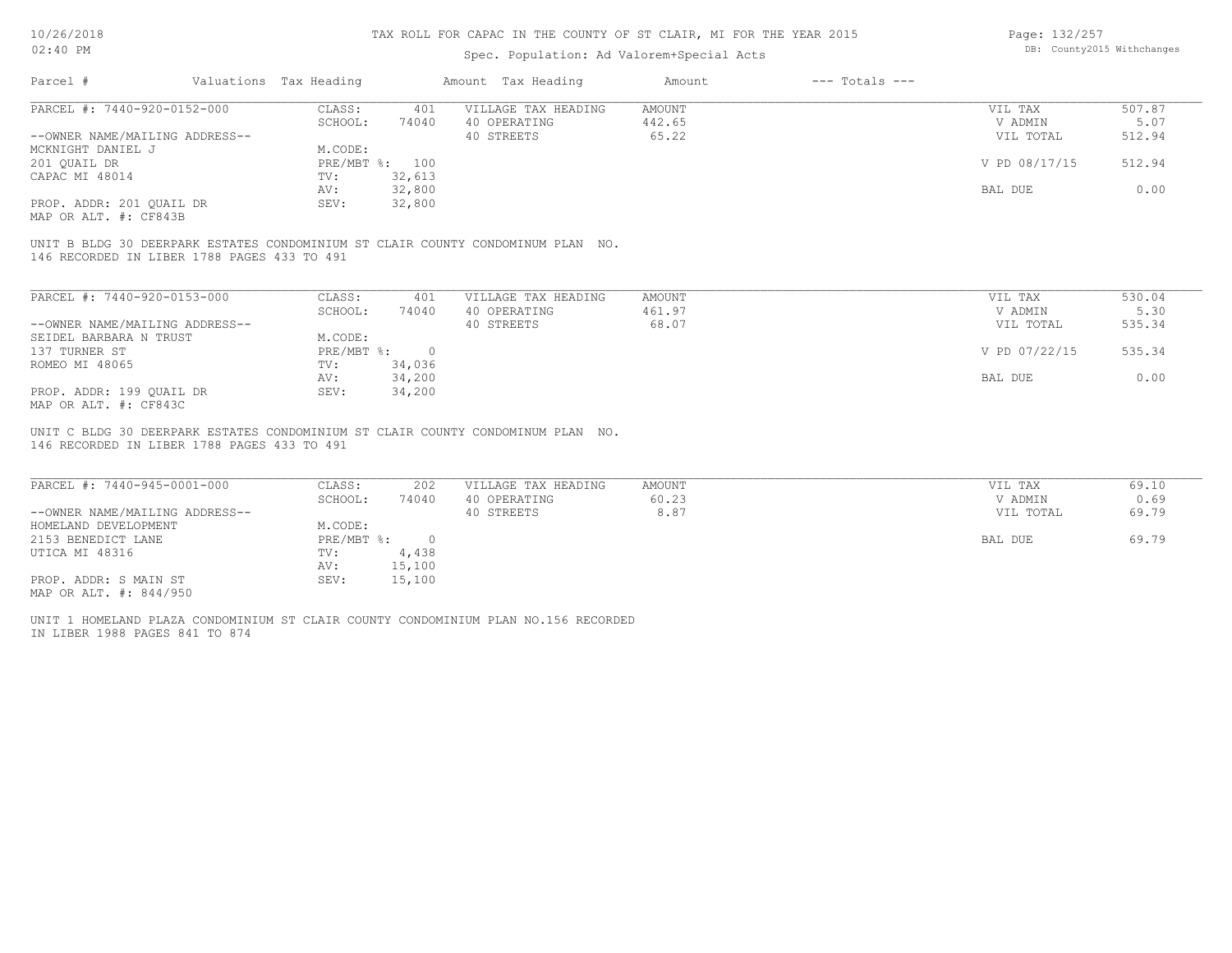### Spec. Population: Ad Valorem+Special Acts

Page: 133/257 DB: County2015 Withchanges

| Parcel #                       | Valuations Tax Heading |          | Amount Tax Heading  | Amount | $---$ Totals $---$ |               |        |
|--------------------------------|------------------------|----------|---------------------|--------|--------------------|---------------|--------|
| PARCEL #: 7440-950-0001-000    | CLASS:                 | 201      | VILLAGE TAX HEADING | AMOUNT |                    | VIL TAX       | 484.32 |
|                                | SCHOOL:                | 74040    | 40 OPERATING        | 422.12 |                    | V ADMIN       | 4.84   |
| --OWNER NAME/MAILING ADDRESS-- |                        |          | 40 STREETS          | 62.20  |                    | VIL TOTAL     | 489.16 |
| FIREGIRL, INC                  | M.CODE:                |          |                     |        |                    |               |        |
| 205 SOUTH MAIN ST              | $PRE/MBT$ %:           | $\Omega$ |                     |        |                    | V PD 09/18/15 | 489.16 |
| CAPAC MI 48014                 | TV:                    | 31,100   |                     |        |                    |               |        |
|                                | AV:                    | 31,100   |                     |        |                    | BAL DUE       | 0.00   |
| PROP. ADDR: 100 N MAIN ST      | SEV:                   | 31,100   |                     |        |                    |               |        |
| MAP OR ALT. #:                 |                        |          |                     |        |                    |               |        |
|                                |                        |          |                     |        |                    |               |        |

OF LOT 2 30 00 FEET OF THE WEST 80 00 FEET OF THE NORTH 16 00 FEET OF THE SOUTH 45 00 FEET FEET OF THE NORTH 20 00 FEET OF THE SOUTH 45 00 FEET OF LOT 2, AND EXECPT THE EAST 37 75 FEET TO THE EAST LINE OF THE WEST 80 00 FEET OF LOT 2, EXCEPT THE WEST 50 00 EAST 42 25 FEET, THENCE NORTH 00D 10.5 WEST 5 95 FEET, THENCE NORTH 89D 49.5 EAST LOT 2,13 35 FEET NORTH OF THE SOUTHWEST CORNER OF SAID LOT 2, THENCE NORTH 89D 49.5 OFFICE, LYING NORTH OF THE FOLLOWING DESCRIBED LINE BEGINNING ON THE WEST LINE OF THEREOF AS RECORDED IN LIBER H OF PLATS, PAGE 72, ST CLAIR COUNTY REGISTER OF DEEDS MILL STREET, RANGE 1 EAST OF MAIN STREET, VILLAGE OF CAPAC, ACCORDING TO THE PLAT ALL THAT PART OF THE SOUTH 45 FEET OF THE WEST 80 FEET OF LOT 2, BLOCK 1, NORTH OF

| PARCEL #: 7440-950-0002-000    | CLASS:     | 202   | VILLAGE TAX HEADING | AMOUNT | VIL TAX   | 27.88 |
|--------------------------------|------------|-------|---------------------|--------|-----------|-------|
|                                | SCHOOL:    | 74040 | 40 OPERATING        | 24.30  | V ADMIN   | 0.27  |
| --OWNER NAME/MAILING ADDRESS-- |            |       | 40 STREETS          | 3.58   | VIL TOTAL | 28.15 |
| GEORGE THOMAS J/MARY           | M.CODE:    |       |                     |        |           |       |
| 112 MAIN ST                    | PRE/MBT %: |       |                     |        | BAL DUE   | 28.15 |
| CAPAC MI 48014                 | TV:        | 1,791 |                     |        |           |       |
|                                | AV:        | 9,000 |                     |        |           |       |
| PROP. ADDR: E MILL ST          | SEV:       | 9,000 |                     |        |           |       |
| $\frac{1}{2}$                  |            |       |                     |        |           |       |

MAP OR ALT. #:

T7N R13E E 50 FT OF LOT 1 & E 50 FT OF S 15 FT OF LOT 2 BIN R1E VILLAGE OF CAPAC SEC 21/22

| PARCEL #: 7440-950-0003-000    | CLASS:     | 202   | VILLAGE TAX HEADING | AMOUNT | VIL TAX       | 26.47 |
|--------------------------------|------------|-------|---------------------|--------|---------------|-------|
|                                | SCHOOL:    | 74040 | 40 OPERATING        | 23.07  | V ADMIN       | 0.26  |
| --OWNER NAME/MAILING ADDRESS-- |            |       | 40 STREETS          | 3.40   | VIL TOTAL     | 26.73 |
| FIREGIRL, INC                  | M.CODE:    |       |                     |        |               |       |
| 205 MAIN ST                    | PRE/MBT %: |       |                     |        | V PD 09/18/15 | 26.73 |
| CAPAC MI 48014                 | TV:        | 1,700 |                     |        |               |       |
|                                | AV:        | 1,700 |                     |        | BAL DUE       | 0.00  |
| PROP. ADDR: N MAIN ST          | SEV:       | 1,700 |                     |        |               |       |
| MAP OR ALT. #:                 |            |       |                     |        |               |       |

 $\mathcal{L}_\mathcal{L} = \mathcal{L}_\mathcal{L} = \mathcal{L}_\mathcal{L} = \mathcal{L}_\mathcal{L} = \mathcal{L}_\mathcal{L} = \mathcal{L}_\mathcal{L} = \mathcal{L}_\mathcal{L} = \mathcal{L}_\mathcal{L} = \mathcal{L}_\mathcal{L} = \mathcal{L}_\mathcal{L} = \mathcal{L}_\mathcal{L} = \mathcal{L}_\mathcal{L} = \mathcal{L}_\mathcal{L} = \mathcal{L}_\mathcal{L} = \mathcal{L}_\mathcal{L} = \mathcal{L}_\mathcal{L} = \mathcal{L}_\mathcal{L}$ 

RECORDED PLAT THEREOF EAST 50 FEET THEREOF, BLOCK 1, RANGE 1 EAST, VILLAGE OF CAPAC, ACCORDING TO THE FEET, THENCE EAST 38 FEET, THENCE SOUTH 3 875 FEET, THENCE EAST 70 FEET, EXECPT THE 2, 13FEET NORTH OF ITS SOUTHWEST CORNER, THENCE EAST 42 FEET THENCE NORTH 5 875 THAT PART OF LOTS 1 AND 2,LYING SOUTH OF A LINE BEGINNING ON THE WESTLINE OF LOTS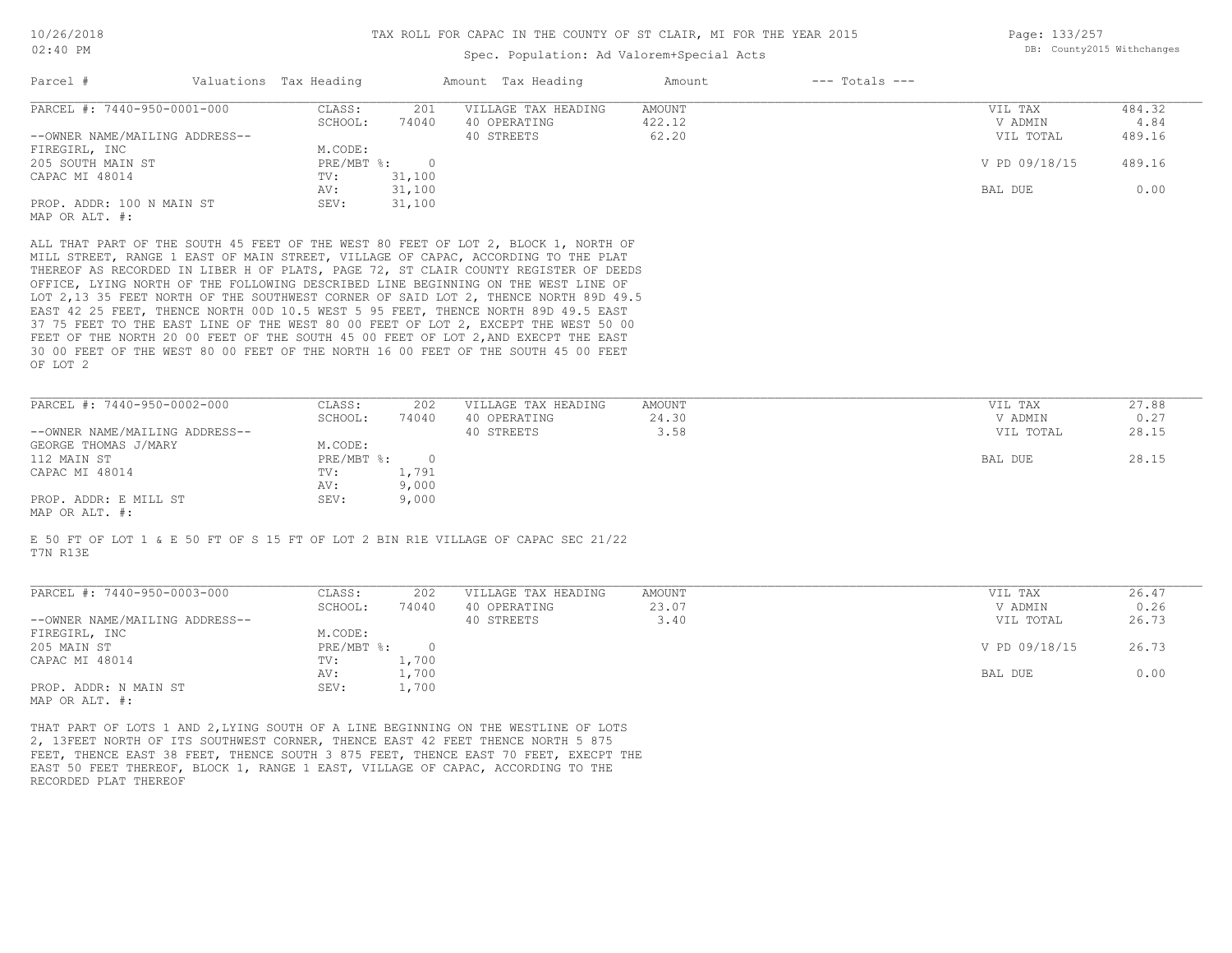# Spec. Population: Ad Valorem+Special Acts

| Page: 134/257 |                            |
|---------------|----------------------------|
|               | DB: County2015 Withchanges |

| Parcel #                       | Valuations Tax Heading |        | Amount Tax Heading                                                                  | Amount | $---$ Totals $---$ |               |        |
|--------------------------------|------------------------|--------|-------------------------------------------------------------------------------------|--------|--------------------|---------------|--------|
| PARCEL #: 7440-950-0004-000    | CLASS:                 | 201    | VILLAGE TAX HEADING                                                                 | AMOUNT |                    | VIL TAX       | 159.65 |
|                                | SCHOOL:                | 74040  | 40 OPERATING                                                                        | 139.15 |                    | V ADMIN       | 1.59   |
| --OWNER NAME/MAILING ADDRESS-- |                        |        | 40 STREETS                                                                          | 20.50  |                    | VIL TOTAL     | 161.24 |
| KLUG KERRY/NANCY               | M.CODE:                |        |                                                                                     |        |                    |               |        |
| 4228 SHERIDAN RD               | PRE/MBT %:             | $\cap$ |                                                                                     |        |                    | V PD 09/16/15 | 161.24 |
| Emmett MI 48022                | TV:                    | 10,252 |                                                                                     |        |                    |               |        |
|                                | AV:                    | 19,900 |                                                                                     |        |                    | BAL DUE       | 0.00   |
| PROP. ADDR: 110 N MAIN ST      | SEV:                   | 19,900 |                                                                                     |        |                    |               |        |
| MAP OR ALT. #:                 |                        |        |                                                                                     |        |                    |               |        |
|                                |                        |        | BEG AT A PTE 30 FT S OF THE NW COR OF LOT 2 TH E 80 FT TH S 16 FT TH W 30 FT TH S 4 |        |                    |               |        |
|                                |                        |        | FT TH W 50 FT TO MAIN ST TH N ALG MAIN ST 20 FT TO THE BEG. B1N R1E VILLAGE OF      |        |                    |               |        |
| CAPAC SEC 21 & 22 T7N R13E     |                        |        |                                                                                     |        |                    |               |        |

| PARCEL #: 7440-950-0005-000    | CLASS:     | 201    | VILLAGE TAX HEADING | AMOUNT | VIL TAX   | 735.04 |
|--------------------------------|------------|--------|---------------------|--------|-----------|--------|
|                                | SCHOOL:    | 74040  | 40 OPERATING        | 640.64 | V ADMIN   | 7.35   |
| --OWNER NAME/MAILING ADDRESS-- |            |        | 40 STREETS          | 94.40  | VIL TOTAL | 742.39 |
| GEORGE THOMAS J/MARY           | M.CODE:    |        |                     |        |           |        |
| 112 N MAIN ST                  | PRE/MBT %: |        |                     |        | BAL DUE   | 742.39 |
| Capac MI 48014                 | TV:        | 47,200 |                     |        |           |        |
|                                | AV:        | 47,200 |                     |        |           |        |
| PROP. ADDR: 112 N MAIN ST      | SEV:       | 47,200 |                     |        |           |        |
| MAP OR ALT. #: CF3             |            |        |                     |        |           |        |

VILLAGE OF CAPAC SEC 21 & 22 T7N R13E N30 FT OF S 45 FT OF E 70 FT OF LOT 2 & TH S 28 FT OF THE N 30 FT OF LOT 2 B1N R1E

| 0.00 |
|------|
| 0.00 |
|      |
| 0.00 |
|      |
|      |
|      |
|      |

 $\mathcal{L}_\mathcal{L} = \mathcal{L}_\mathcal{L} = \mathcal{L}_\mathcal{L} = \mathcal{L}_\mathcal{L} = \mathcal{L}_\mathcal{L} = \mathcal{L}_\mathcal{L} = \mathcal{L}_\mathcal{L} = \mathcal{L}_\mathcal{L} = \mathcal{L}_\mathcal{L} = \mathcal{L}_\mathcal{L} = \mathcal{L}_\mathcal{L} = \mathcal{L}_\mathcal{L} = \mathcal{L}_\mathcal{L} = \mathcal{L}_\mathcal{L} = \mathcal{L}_\mathcal{L} = \mathcal{L}_\mathcal{L} = \mathcal{L}_\mathcal{L}$ 

MAP OR ALT. #: CF4

22 T7N R13E THE N 2 FT OF LOT 2 & THE S 1/2 OF S 1/2 OF LOT 3 B1N R1E VILLAGE OF CAPAC SEC 21 &

| PARCEL #: 7440-950-0007-000    | CLASS:     | 201    | VILLAGE TAX HEADING | AMOUNT | VIL TAX   | 761.51 |
|--------------------------------|------------|--------|---------------------|--------|-----------|--------|
|                                | SCHOOL:    | 74040  | 40 OPERATING        | 663.71 | V ADMIN   | 7.61   |
| --OWNER NAME/MAILING ADDRESS-- |            |        | 40 STREETS          | 97.80  | VIL TOTAL | 769.12 |
| SCHIEWECK ANTHONY W            | M.CODE:    |        |                     |        |           |        |
| SCHIEWECK TINA M               | PRE/MBT %: |        |                     |        | BAL DUE   | 769.12 |
| 10069 O'CONNOR                 | TV:        | 48,900 |                     |        |           |        |
| AVOCA MI 48006                 | AV:        | 48,900 |                     |        |           |        |
|                                | SEV:       | 48,900 |                     |        |           |        |
| PROP. ADDR: 122 N MAIN ST      |            |        |                     |        |           |        |
| MAP OR ALT. #: CF5A            |            |        |                     |        |           |        |

OF CAPAC S22.7' OF N 32.7' OF LOT 3 & N 4.2' OF S 42.3' OF W 21.5' OF LOT 3 B1N R1E VILLAGE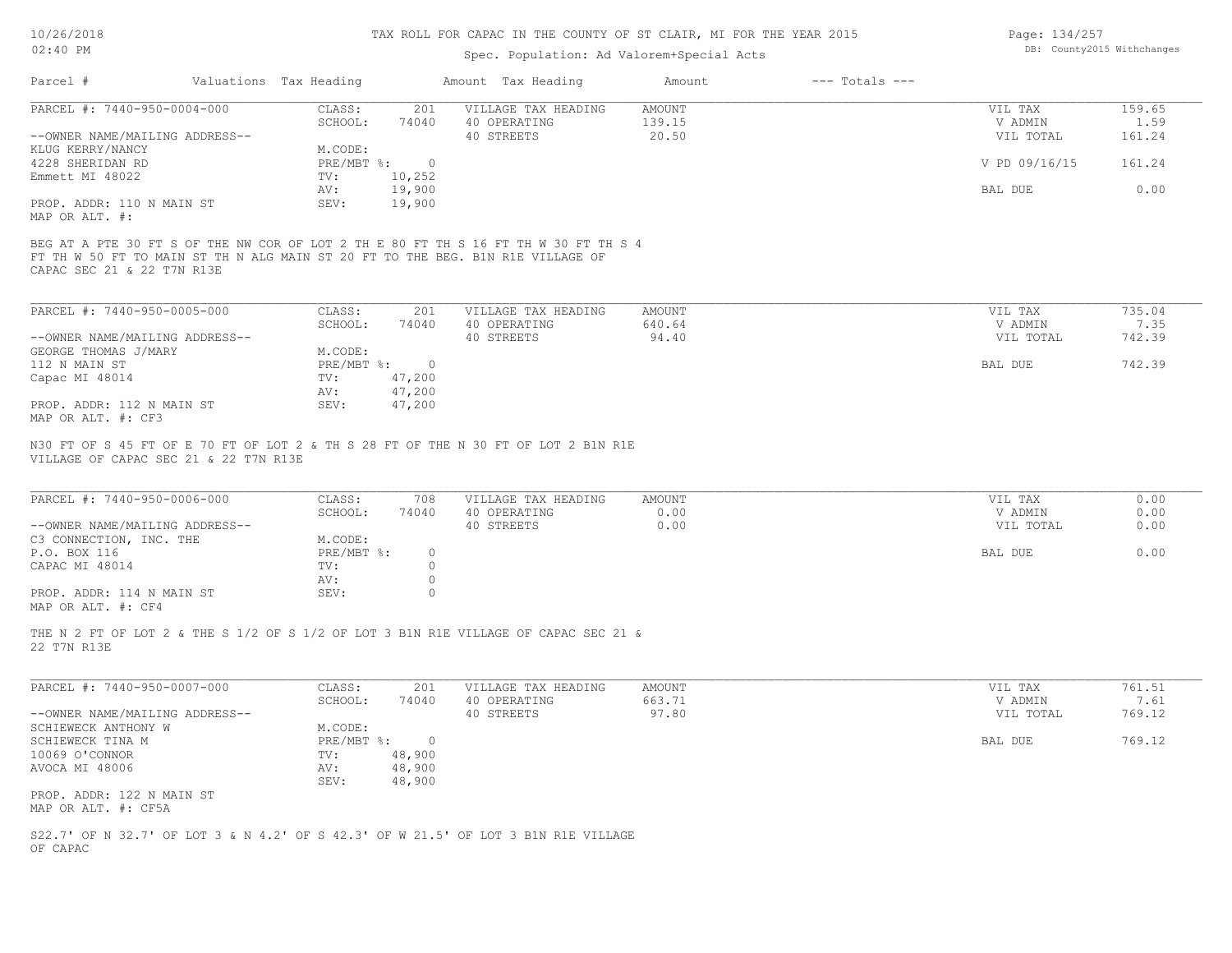10/26/2018 02:40 PM

#### TAX ROLL FOR CAPAC IN THE COUNTY OF ST CLAIR, MI FOR THE YEAR 2015

### Spec. Population: Ad Valorem+Special Acts

Page: 135/257 DB: County2015 Withchanges

| Parcel #                       | Valuations Tax Heading |        | Amount Tax Heading  | Amount | $---$ Totals $---$ |               |        |
|--------------------------------|------------------------|--------|---------------------|--------|--------------------|---------------|--------|
| PARCEL #: 7440-950-0008-000    | CLASS:                 | 201    | VILLAGE TAX HEADING | AMOUNT |                    | VIL TAX       | 636.93 |
|                                | SCHOOL:                | 74040  | 40 OPERATING        | 555.13 |                    | V ADMIN       | 6.36   |
| --OWNER NAME/MAILING ADDRESS-- |                        |        | 40 STREETS          | 81.80  |                    | VIL TOTAL     | 643.29 |
| GRUBB TODD E                   | M.CODE:                |        |                     |        |                    |               |        |
| 116 N MAIN ST                  | $PRE/MBT$ %:           |        |                     |        |                    | V PD 08/31/15 | 643.29 |
| CAPAC MI 48014                 | TV:                    | 40,900 |                     |        |                    |               |        |
|                                | AV:                    | 40,900 |                     |        |                    | BAL DUE       | 0.00   |
| PROP. ADDR: 116 N MAIN ST      | SEV:                   | 40,900 |                     |        |                    |               |        |
|                                |                        |        |                     |        |                    |               |        |

MAP OR ALT. #: CF5B

S23.55' OF N 56.25' OF LOT 3 EXC N 4.2' OF W 21.5' THEREOF B1N R1E VILLAGE OF CAPAC

| PARCEL #: 7440-950-0009-000    | CLASS:     | 201    | VILLAGE TAX HEADING | AMOUNT | VIL TAX       | 484.11 |
|--------------------------------|------------|--------|---------------------|--------|---------------|--------|
|                                | SCHOOL:    | 74040  | 40 OPERATING        | 421.94 | V ADMIN       | 4.84   |
| --OWNER NAME/MAILING ADDRESS-- |            |        | 40 STREETS          | 62.17  | VIL TOTAL     | 488.95 |
| HULETT MARK/CYNTHIA            | M.CODE:    |        |                     |        |               |        |
| 738 HOWELL RD.                 | PRE/MBT %: |        |                     |        | V PD 07/13/15 | 488.95 |
| ALLENTON, MI 48002             | TV:        | 31,087 |                     |        |               |        |
|                                | AV:        | 56,300 |                     |        | BAL DUE       | 0.00   |
| PROP. ADDR: 124 N MAIN ST      | SEV:       | 56,300 |                     |        |               |        |
| MAP OR ALT. #: CF6             |            |        |                     |        |               |        |

R13E N 10 FT OF LOT 3 & THE S 14 FT OF LOT 4 B1N R1E VILLAGE OF CAPAC SEC 21 & 22 T7N

| PARCEL #: 7440-950-0010-000    | CLASS:     | 201    | VILLAGE TAX HEADING | AMOUNT | VIL TAX       | 539.56 |
|--------------------------------|------------|--------|---------------------|--------|---------------|--------|
|                                | SCHOOL:    | 74040  | 40 OPERATING        | 470.27 | V ADMIN       | 5.39   |
| --OWNER NAME/MAILING ADDRESS-- |            |        | 40 STREETS          | 69.29  | VIL TOTAL     | 544.95 |
| CELANI DANIEL                  | M.CODE:    |        |                     |        |               |        |
| 1920 S ALLEN RD                | PRE/MBT %: | $\cap$ |                     |        | V PD 09/18/15 | 544.95 |
| SAINT CLAIR MI 48079-3307      | TV:        | 34,648 |                     |        |               |        |
|                                | AV:        | 35,200 |                     |        | BAL DUE       | 0.00   |
| PROP. ADDR: 126 N MAIN ST      | SEV:       | 35,200 |                     |        |               |        |
| MAP OR ALT. #: CF7             |            |        |                     |        |               |        |

 $\mathcal{L}_\mathcal{L} = \mathcal{L}_\mathcal{L} = \mathcal{L}_\mathcal{L} = \mathcal{L}_\mathcal{L} = \mathcal{L}_\mathcal{L} = \mathcal{L}_\mathcal{L} = \mathcal{L}_\mathcal{L} = \mathcal{L}_\mathcal{L} = \mathcal{L}_\mathcal{L} = \mathcal{L}_\mathcal{L} = \mathcal{L}_\mathcal{L} = \mathcal{L}_\mathcal{L} = \mathcal{L}_\mathcal{L} = \mathcal{L}_\mathcal{L} = \mathcal{L}_\mathcal{L} = \mathcal{L}_\mathcal{L} = \mathcal{L}_\mathcal{L}$ 

N23 1/2 FT OF S 1/2 OF LOT 4 B1N R1E VILLAGE OF CAPAC SEC 21 & 22 T7N R13E

| PARCEL #: 7440-950-0011-000    | CLASS:       | 202   | VILLAGE TAX HEADING | AMOUNT | VIL TAX       | 152.61 |
|--------------------------------|--------------|-------|---------------------|--------|---------------|--------|
|                                | SCHOOL:      | 74040 | 40 OPERATING        | 133.01 | V ADMIN       | 1.52   |
| --OWNER NAME/MAILING ADDRESS-- |              |       | 40 STREETS          | 19.60  | VIL TOTAL     | 154.13 |
| GRUBB TODD E                   | M.CODE:      |       |                     |        |               |        |
| 116 N MAIN ST                  | $PRE/MBT$ %: |       |                     |        | V PD 08/31/15 | 154.13 |
| CAPAC MI 48014                 | TV:          | 9,800 |                     |        |               |        |
|                                | AV:          | 9,800 |                     |        | BAL DUE       | 0.00   |
| PROP. ADDR: 128 N MAIN ST      | SEV:         | 9,800 |                     |        |               |        |
| MAP OR ALT. #: CF8             |              |       |                     |        |               |        |

N1/2 LOT 4 B1N R1E VILLAGE OF CAPAC SEC 21 & 22 T7N R13E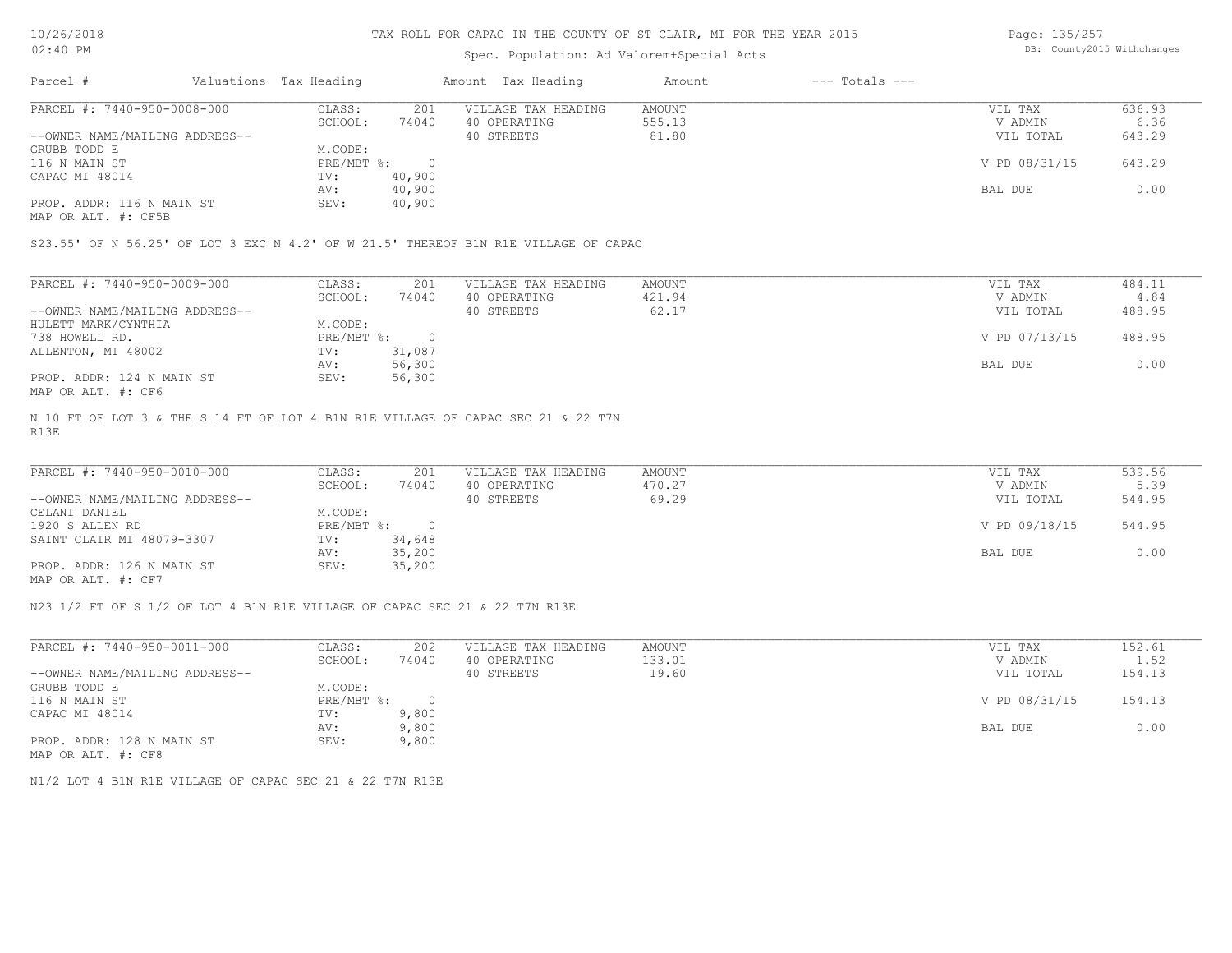### Spec. Population: Ad Valorem+Special Acts

Page: 136/257 DB: County2015 Withchanges

| Parcel #                       | Valuations Tax Heading |        | Amount Tax Heading  | Amount | $---$ Totals $---$ |               |        |
|--------------------------------|------------------------|--------|---------------------|--------|--------------------|---------------|--------|
| PARCEL #: 7440-950-0012-000    | CLASS:                 | 201    | VILLAGE TAX HEADING | AMOUNT |                    | VIL TAX       | 446.12 |
|                                | SCHOOL:                | 74040  | 40 OPERATING        | 388.83 |                    | V ADMIN       | 4.46   |
| --OWNER NAME/MAILING ADDRESS-- |                        |        | 40 STREETS          | 57.29  |                    | VIL TOTAL     | 450.58 |
| GASS-BECKER INS AGENCY INC     | M.CODE:                |        |                     |        |                    |               |        |
| 134 N MAIN ST                  | PRE/MBT %:             |        |                     |        |                    | V PD 08/13/15 | 450.58 |
| CAPAC MI 48014-3142            | TV:                    | 28,648 |                     |        |                    |               |        |
|                                | AV:                    | 39,500 |                     |        |                    | BAL DUE       | 0.00   |
| PROP. ADDR: 134 N MAIN ST      | SEV:                   | 39,500 |                     |        |                    |               |        |
| MAP OR ALT. #: CF9             |                        |        |                     |        |                    |               |        |

LOT 5 B1N R1E VILLAGE OF CAPAC SEC 21 & 22 T7N R13E

| PARCEL #: 7440-950-0013-000    | CLASS:     | 201    | VILLAGE TAX HEADING | AMOUNT | VIL TAX       | 409.06 |
|--------------------------------|------------|--------|---------------------|--------|---------------|--------|
|                                | SCHOOL:    | 74040  | 40 OPERATING        | 356.53 | V ADMIN       | 4.09   |
| --OWNER NAME/MAILING ADDRESS-- |            |        | 40 STREETS          | 52.53  | VIL TOTAL     | 413.15 |
| BECKER GERALD/SANDRA           | M.CODE:    |        |                     |        |               |        |
| PO BOX 158                     | PRE/MBT %: |        |                     |        | V PD 08/13/15 | 413.15 |
| 134 N MAIN ST                  | TV:        | 26,268 |                     |        |               |        |
| CAPAC MI 48014                 | AV:        | 42,300 |                     |        | BAL DUE       | 0.00   |
|                                | SEV:       | 42,300 |                     |        |               |        |
| PROP. ADDR: 136 N MAIN ST      |            |        |                     |        |               |        |

MAP OR ALT. #: CF10

B1N R1E VILLAGE OF CAPAC SEC 21 & 22 T7N R13E S21.5 FT OF LOT 6 & N 0.66 FT OF S 22.16 FT OF W 53.25 FT OF E 80.75 FT OF LOT 6

| PARCEL #: 7440-950-0014-000    | CLASS:     | 201    | VILLAGE TAX HEADING | AMOUNT | VIL TAX       | 401.87 |
|--------------------------------|------------|--------|---------------------|--------|---------------|--------|
|                                | SCHOOL:    | 74040  | 40 OPERATING        | 350.26 | V ADMIN       | 4.01   |
| --OWNER NAME/MAILING ADDRESS-- |            |        | 40 STREETS          | 51.61  | VIL TOTAL     | 405.88 |
| KS PROPERTIES LLC              | M.CODE:    |        |                     |        |               |        |
| 25 S MAIN ST                   | PRE/MBT %: |        |                     |        | V PD 09/18/15 | 405.88 |
| YALE MI 48097                  | TV:        | 25,806 |                     |        |               |        |
|                                | AV:        | 30,900 |                     |        | BAL DUE       | 0.00   |
| PROP. ADDR: 138 N MAIN ST      | SEV:       | 30,900 |                     |        |               |        |
|                                |            |        |                     |        |               |        |

MAP OR ALT. #: CF11A

W1/2 OF N 53.5 FT OF LOT 6 B1N R1E VILLAGE OF CAPAC SEC 21 & 22 T7N R13E

| PARCEL #: 7440-950-0015-000     | CLASS:     | 201    | VILLAGE TAX HEADING | AMOUNT | VIL TAX       | 650.95 |
|---------------------------------|------------|--------|---------------------|--------|---------------|--------|
|                                 | SCHOOL:    | 74040  | 40 OPERATING        | 567.35 | V ADMIN       | 6.50   |
| --OWNER NAME/MAILING ADDRESS--  |            |        | 40 STREETS          | 83.60  | VIL TOTAL     | 657.45 |
| KS PROPERTIES, L.L.C.           | M.CODE:    |        |                     |        |               |        |
| 25 S. MAIN ST.                  | PRE/MBT %: |        |                     |        | V PD 09/18/15 | 657.45 |
| YALE MI 48097                   | TV:        | 41,800 |                     |        |               |        |
|                                 | AV:        | 41,800 |                     |        | BAL DUE       | 0.00   |
| PROP. ADDR: 102 E CHURCH STREET | SEV:       | 41,800 |                     |        |               |        |

MAP OR ALT. #: CF11B

B1N R1E VILLAGE OF CAPAC SEC 21 & 22 T7N R13E E1/2 OF N 53.5 FT OF LOT 6 EXC N 0.66 FT OF S 22.16 FT OF W 53.25 FT OF E 80.75 FT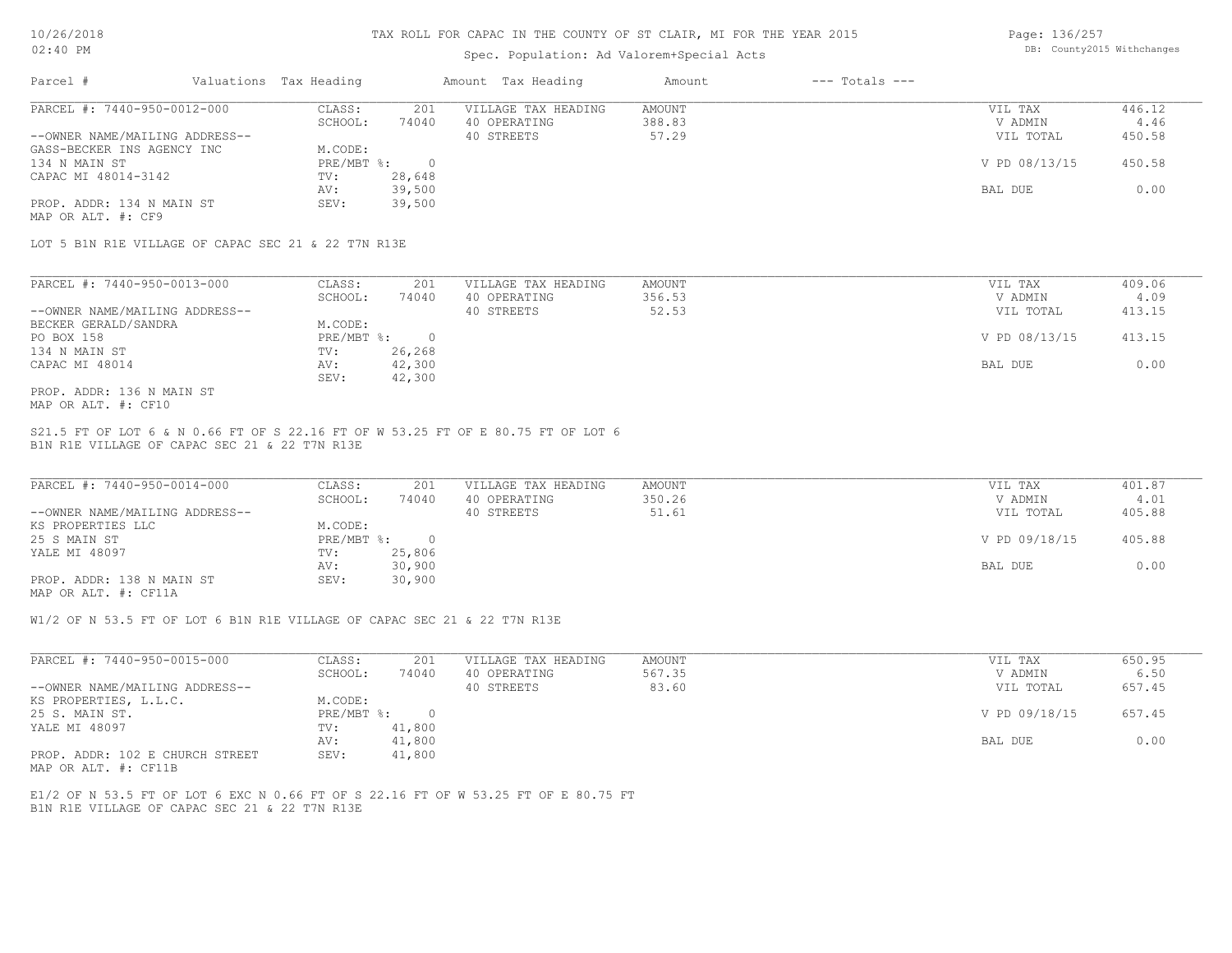# Spec. Population: Ad Valorem+Special Acts

Page: 137/257 DB: County2015 Withchanges

| Parcel #                        | Valuations Tax Heading |        | Amount Tax Heading  | Amount | $---$ Totals $---$ |               |        |
|---------------------------------|------------------------|--------|---------------------|--------|--------------------|---------------|--------|
| PARCEL #: 7440-950-0016-000     | CLASS:                 | 401    | VILLAGE TAX HEADING | AMOUNT |                    | VIL TAX       | 642.36 |
|                                 | SCHOOL:                | 74040  | 40 OPERATING        | 559.87 |                    | V ADMIN       | 6.42   |
| --OWNER NAME/MAILING ADDRESS--  |                        |        | 40 STREETS          | 82.49  |                    | VIL TOTAL     | 648.78 |
| CANCILLA FRANK JR               | M.CODE:                | OOMFM  |                     |        |                    |               |        |
| 106 E CHURCH STREET             | PRE/MBT %: 100         |        |                     |        |                    | V PD 09/18/15 | 648.78 |
| CAPAC MI 48014-3112             | TV:                    | 41,249 |                     |        |                    |               |        |
|                                 | AV:                    | 45,900 |                     |        |                    | BAL DUE       | 0.00   |
| PROP. ADDR: 106 E CHURCH STREET | SEV:                   | 45,900 |                     |        |                    |               |        |
|                                 |                        |        |                     |        |                    |               |        |

MAP OR ALT. #: CF12

W1/2 OF LOTS 7 & 8 EXC S 25' OF W 1/2 OF LOT 8 B1N R1E VILLAGE OF CAPAC

| PARCEL #: 7440-950-0017-000     | CLASS:  | 401            | VILLAGE TAX HEADING | AMOUNT | VIL TAX       | 270.04 |
|---------------------------------|---------|----------------|---------------------|--------|---------------|--------|
|                                 | SCHOOL: | 74040          | 40 OPERATING        | 235.36 | V ADMIN       | 2.70   |
| --OWNER NAME/MAILING ADDRESS--  |         |                | 40 STREETS          | 34.68  | VIL TOTAL     | 272.74 |
| MCCOY SANDRA A                  | M.CODE: | COREL          |                     |        |               |        |
| 108 E CHURCH STREET             |         | PRE/MBT %: 100 |                     |        | V PD 09/10/15 | 272.74 |
| CAPAC MI 48014-3112             | TV:     | 17,341         |                     |        |               |        |
|                                 | AV:     | 20,300         |                     |        | BAL DUE       | 0.00   |
| PROP. ADDR: 108 E CHURCH STREET | SEV:    | 20,300         |                     |        |               |        |
| MAP OR ALT. #: CF13             |         |                |                     |        |               |        |

E1/2 OF LOTS 7 & 8 EXC S 25' B1N R1E VILLAGE OF CAPAC

| PARCEL #: 7440-950-0018-000    | CLASS:  | 401            | VILLAGE TAX HEADING | AMOUNT | VIL TAX       | 827.90 |
|--------------------------------|---------|----------------|---------------------|--------|---------------|--------|
|                                | SCHOOL: | 74040          | 40 OPERATING        | 721.58 | V ADMIN       | 8.27   |
| --OWNER NAME/MAILING ADDRESS-- |         |                | 40 STREETS          | 106.32 | VIL TOTAL     | 836.17 |
| NEMECEK CARMEN K               | M.CODE: |                |                     |        |               |        |
| STEWART WHITNEY H              |         | PRE/MBT %: 100 |                     |        | V PD 09/18/15 | 836.17 |
| PO BOX 397                     | TV:     | 53,163         |                     |        |               |        |
| CAPAC MI 48014                 | AV:     | 60,500         |                     |        | BAL DUE       | 0.00   |
|                                | SEV:    | 60,500         |                     |        |               |        |
| PROP. ADDR: 107 N WALKER ST    |         |                |                     |        |               |        |

MAP OR ALT. #: CF14

N56' OF LOT 9 & S 25' OF LOT 8 B1N R1E VILLAGE OF CAPAC

| PARCEL #: 7440-950-0019-000    | CLASS:  | 401            | VILLAGE TAX HEADING | AMOUNT | VIL TAX       | 419.27 |
|--------------------------------|---------|----------------|---------------------|--------|---------------|--------|
|                                | SCHOOL: | 74040          | 40 OPERATING        | 365.43 | V ADMIN       | 4.19   |
| --OWNER NAME/MAILING ADDRESS-- |         |                | 40 STREETS          | 53.84  | VIL TOTAL     | 423.46 |
| SPILLER GEO/THELMA             | M.CODE: |                |                     |        |               |        |
| 105 N WALKER ST                |         | PRE/MBT %: 100 |                     |        | V PD 09/03/15 | 423.46 |
| CAPAC MI 48014-3168            | TV:     | 26,924         |                     |        |               |        |
|                                | AV:     | 31,400         |                     |        | BAL DUE       | 0.00   |
| PROP. ADDR: 105 N WALKER ST    | SEV:    | 31,400         |                     |        |               |        |
| MAP OR ALT. #: CF15            |         |                |                     |        |               |        |

S19 FT OF LOT 9 & N 1/2 OF LOT 10 B1N R1E VILLAGE OF CAPAC SEC 21 & 22 T7N R13E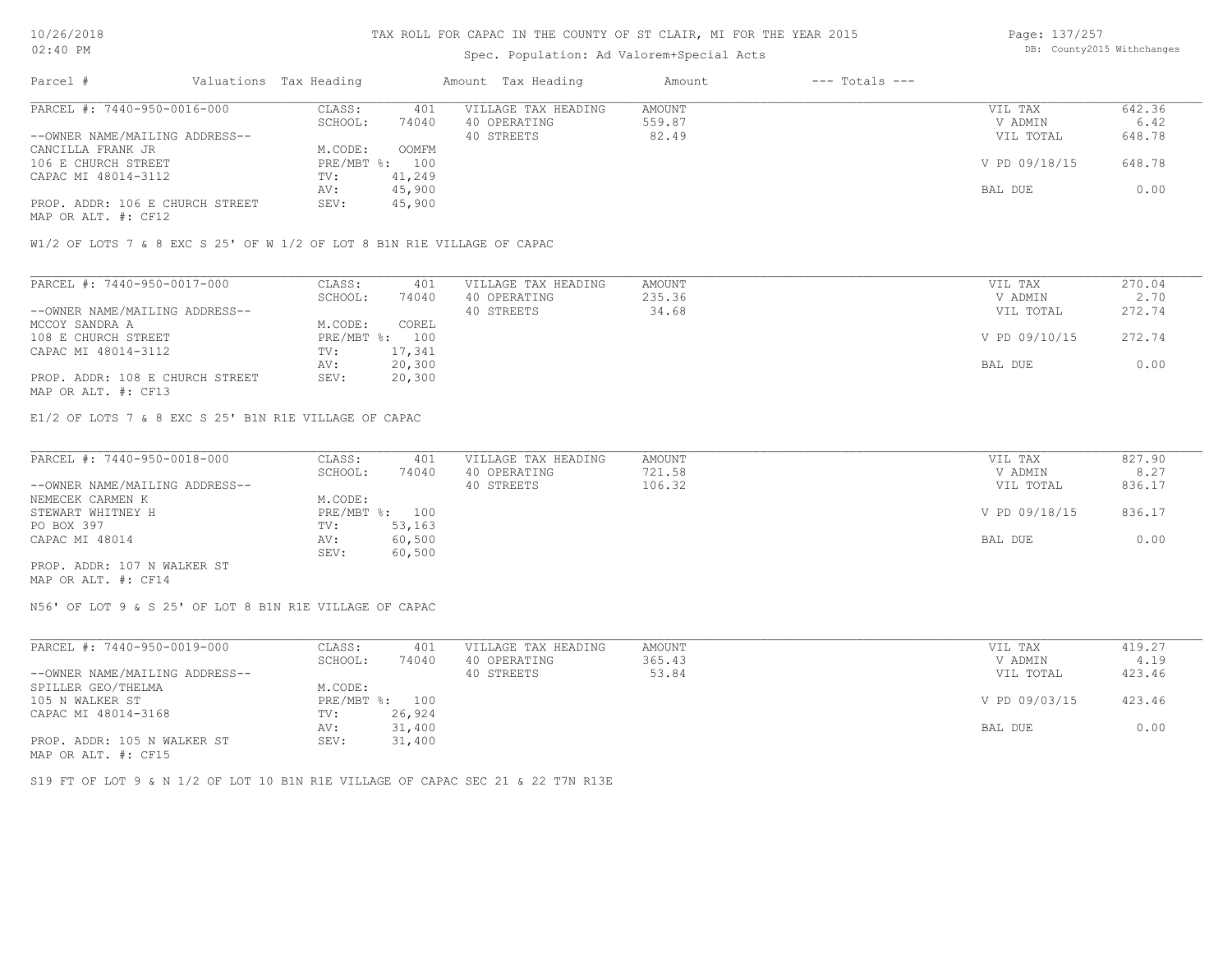Page: 138/257

| 02:40 PM                                                                 |  |                                  |                                    | Spec. Population: Ad Valorem+Special Acts                                       | DB: County2015 Withchanges |                    |               |          |
|--------------------------------------------------------------------------|--|----------------------------------|------------------------------------|---------------------------------------------------------------------------------|----------------------------|--------------------|---------------|----------|
| Parcel #                                                                 |  | Valuations Tax Heading           |                                    | Amount Tax Heading                                                              | Amount                     | $---$ Totals $---$ |               |          |
| PARCEL #: 7440-950-0020-000                                              |  | CLASS:                           | 401                                | VILLAGE TAX HEADING                                                             | <b>AMOUNT</b>              |                    | VIL TAX       | 364.90   |
|                                                                          |  | SCHOOL:                          | 74040                              | 40 OPERATING                                                                    | 318.04                     |                    | V ADMIN       | 3.64     |
| --OWNER NAME/MAILING ADDRESS--                                           |  |                                  |                                    | 40 STREETS                                                                      | 46.86                      |                    | VIL TOTAL     | 368.54   |
| GROENEWOUD PAUL B II                                                     |  | M.CODE:                          |                                    |                                                                                 |                            |                    |               |          |
| 103 N WALKER ST                                                          |  | TV:                              | PRE/MBT %: 100<br>23,432           |                                                                                 |                            |                    | V PD 08/26/15 | 368.54   |
| Capac MI 48014                                                           |  | AV:                              | 27,300                             |                                                                                 |                            |                    | BAL DUE       | 0.00     |
| PROP. ADDR: 103 N WALKER ST<br>MAP OR ALT. #: CF16                       |  | SEV:                             | 27,300                             |                                                                                 |                            |                    |               |          |
| R13E                                                                     |  |                                  |                                    | S37.5 FT OF LOT 10 & N 10 FT OF LOT 12 B1N R1E VILLAGE OF CAPAC SEC 21 & 22 T7N |                            |                    |               |          |
| PARCEL #: 7440-950-0021-000                                              |  | CLASS:                           | 201                                | VILLAGE TAX HEADING                                                             | <b>AMOUNT</b>              |                    | VIL TAX       | 791.10   |
|                                                                          |  | SCHOOL:                          | 74040                              | 40 OPERATING                                                                    | 689.50                     |                    | V ADMIN       | 7.91     |
| --OWNER NAME/MAILING ADDRESS--<br>CAPAC CAR WASH, LLC                    |  | M.CODE:                          |                                    | 40 STREETS                                                                      | 101.60                     |                    | VIL TOTAL     | 799.01   |
| 1915 N VAN DYKE RD                                                       |  | $PRE/MBT$ $\div$                 | $\overline{0}$                     |                                                                                 |                            |                    | V PD 09/18/15 | 799.01   |
| IMLAY CITY MI 48444-9522                                                 |  | TV:                              | 50,800                             |                                                                                 |                            |                    |               |          |
|                                                                          |  | AV:                              | 50,800                             |                                                                                 |                            |                    | BAL DUE       | 0.00     |
| PROP. ADDR: 105 E MILL STREET<br>MAP OR ALT. #: CF17                     |  | SEV:                             | 50,800                             |                                                                                 |                            |                    |               |          |
| LOT 11 B1N R1E VILLAGE OF CAPAC                                          |  |                                  |                                    |                                                                                 |                            |                    |               |          |
| PARCEL #: 7440-950-0022-000                                              |  | CLASS:                           | 201                                | VILLAGE TAX HEADING                                                             | <b>AMOUNT</b>              |                    | VIL TAX       | 1,288.87 |
|                                                                          |  | SCHOOL:                          | 74040                              | 40 OPERATING                                                                    | 1,123.35                   |                    | V ADMIN       | 12.88    |
| --OWNER NAME/MAILING ADDRESS--                                           |  |                                  |                                    | 40 STREETS                                                                      | 165.52                     |                    | VIL TOTAL     | 1,301.75 |
| SHULL ROSEMARY                                                           |  | M.CODE:                          |                                    |                                                                                 |                            |                    |               |          |
| 306 N MAIN ST<br>CAPAC MI 48014-3700                                     |  | $PRE/MBT$ $\frac{1}{6}$ :<br>TV: | $\overline{\phantom{0}}$<br>82,764 |                                                                                 |                            |                    | BAL DUE       | 1,301.75 |
|                                                                          |  | AV:                              | 89,000                             |                                                                                 |                            |                    |               |          |
| PROP. ADDR: 101 N WALKER ST                                              |  | SEV:                             | 89,000                             |                                                                                 |                            |                    |               |          |
| MAP OR ALT. #: CF18                                                      |  |                                  |                                    |                                                                                 |                            |                    |               |          |
| LOT 12 EXC N 10 FT THEREOF B1N R1E VILLAGE OF CAPAC SEC 21 & 22 T7N R13E |  |                                  |                                    |                                                                                 |                            |                    |               |          |
| PARCEL #: 7440-950-0023-000                                              |  | CLASS:                           | 401                                | VILLAGE TAX HEADING                                                             | <b>AMOUNT</b>              |                    | VIL TAX       | 454.91   |
|                                                                          |  | SCHOOL:                          | 74040                              | 40 OPERATING                                                                    | 396.49                     |                    | V ADMIN       | 4.54     |
| --OWNER NAME/MAILING ADDRESS--                                           |  |                                  |                                    | 40 STREETS                                                                      | 58.42                      |                    | VIL TOTAL     | 459.45   |
| SCHRADER C M / BALDWIN M                                                 |  | M.CODE:                          | 00CSB                              |                                                                                 |                            |                    |               |          |
| 201 E MILL ST                                                            |  |                                  | PRE/MBT %: 100                     |                                                                                 |                            |                    | V PD 07/10/15 | 459.45   |
| CAPAC MI 48014-3155                                                      |  | TV:                              | 29,212                             |                                                                                 |                            |                    |               |          |
| PROP. ADDR: 201 E MILL STREET<br>MAP OR ALT. #: CF19                     |  | AV:<br>SEV:                      | 32,500<br>32,500                   |                                                                                 |                            |                    | BAL DUE       | 0.00     |
| S96 FT OF LOT 1 B1N R2E VILLAGE OF CAPAC SEC 21 & 22 T7N R13E            |  |                                  |                                    |                                                                                 |                            |                    |               |          |
|                                                                          |  |                                  |                                    |                                                                                 |                            |                    |               |          |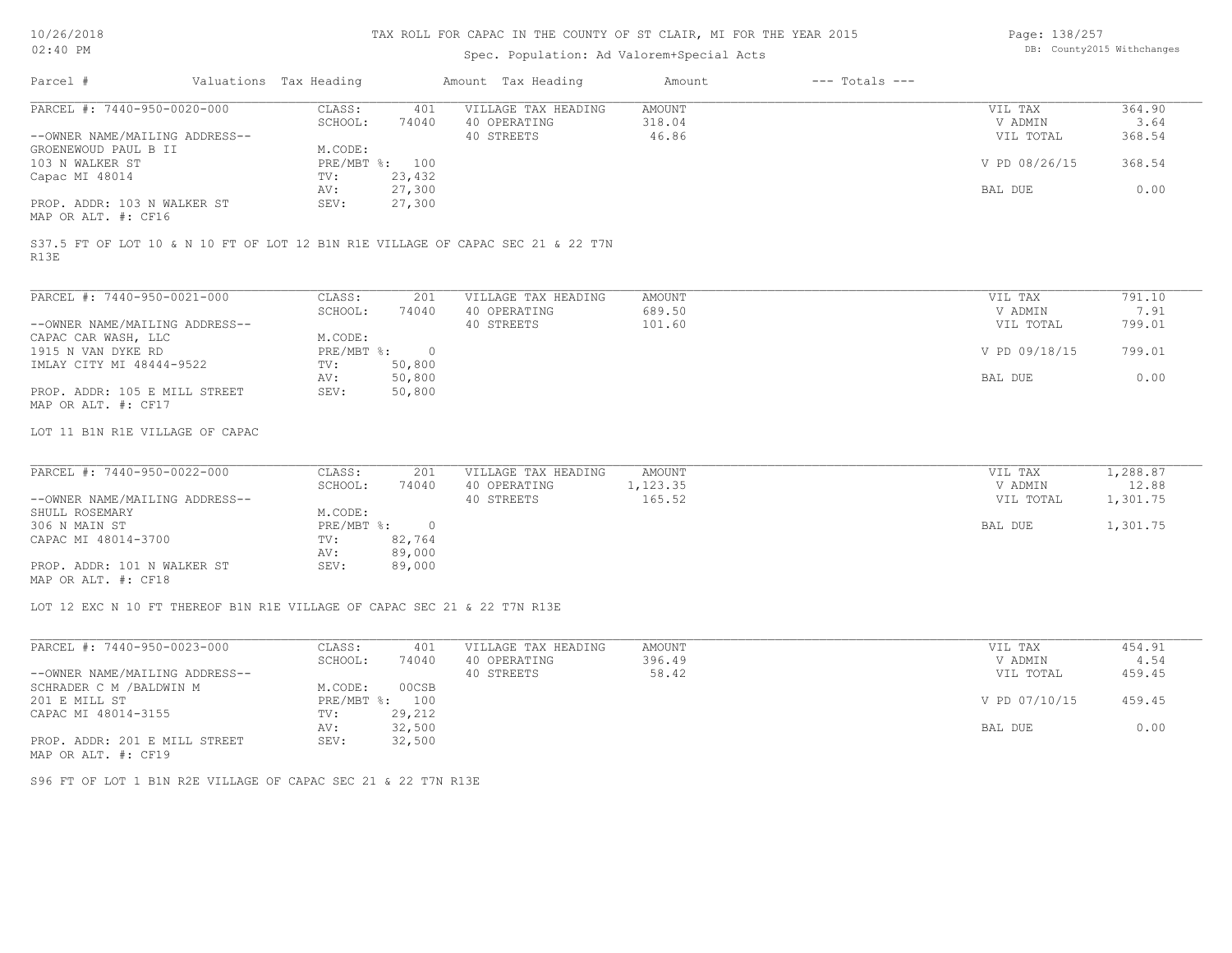# Spec. Population: Ad Valorem+Special Acts

Page: 139/257 DB: County2015 Withchanges

| Parcel #                       | Valuations Tax Heading |        | Amount Tax Heading  | Amount | $---$ Totals $---$ |               |        |
|--------------------------------|------------------------|--------|---------------------|--------|--------------------|---------------|--------|
| PARCEL #: 7440-950-0024-000    | CLASS:                 | 401    | VILLAGE TAX HEADING | AMOUNT |                    | VIL TAX       | 588.32 |
|                                | SCHOOL:                | 74040  | 40 OPERATING        | 512.77 |                    | V ADMIN       | 5.88   |
| --OWNER NAME/MAILING ADDRESS-- |                        |        | 40 STREETS          | 75.55  |                    | VIL TOTAL     | 594.20 |
| HAZEL ROBERT/MARY              | M.CODE:                |        |                     |        |                    |               |        |
| 104 N WALKER ST                | PRE/MBT %: 100         |        |                     |        |                    | V PD 09/16/15 | 594.20 |
| CAPAC MI 48014-3167            | TV:                    | 37,779 |                     |        |                    |               |        |
|                                | AV:                    | 42,400 |                     |        |                    | BAL DUE       | 0.00   |
| PROP. ADDR: 104 N WALKER ST    | SEV:                   | 42,400 |                     |        |                    |               |        |

MAP OR ALT. #: CF20

N54' OF LOT 1, LOT 2 EXC S 96' & S 19' OF LOT 3 B1N R2E VILLAGE OF CAPAC

| PARCEL #: 7440-950-0025-000    | CLASS:     | 401    | VILLAGE TAX HEADING | AMOUNT | VIL TAX       | 373.38 |
|--------------------------------|------------|--------|---------------------|--------|---------------|--------|
|                                | SCHOOL:    | 74040  | 40 OPERATING        | 325.43 | V ADMIN       | 3.73   |
| --OWNER NAME/MAILING ADDRESS-- |            |        | 40 STREETS          | 47.95  | VIL TOTAL     | 377.11 |
| MORAN ROBERT                   | M.CODE:    |        |                     |        |               |        |
| MORAN PATRICIA                 | PRE/MBT %: |        |                     |        | V PD 08/31/15 | 377.11 |
| 3188 MAIN ST                   | TV:        | 23,977 |                     |        |               |        |
| EMMETT MI 48022                | AV:        | 27,000 |                     |        | BAL DUE       | 0.00   |
|                                | SEV:       | 27,000 |                     |        |               |        |
| PROP. ADDR: 203 E MILL STREET  |            |        |                     |        |               |        |

MAP OR ALT. #: CF21A

S96 FT OF LOT 2 B1N R2E VILLAGE OF CAPAC SEC 21 & 22 T7N R13E

| PARCEL #: 7440-950-0026-000    | CLASS:  | 401            | VILLAGE TAX HEADING | AMOUNT | VIL TAX       | 634.45 |
|--------------------------------|---------|----------------|---------------------|--------|---------------|--------|
|                                | SCHOOL: | 74040          | 40 OPERATING        | 552.97 | V ADMIN       | 6.34   |
| --OWNER NAME/MAILING ADDRESS-- |         |                | 40 STREETS          | 81.48  | VIL TOTAL     | 640.79 |
| NEMECEK JOSEPH/ CAROL          | M.CODE: |                |                     |        |               |        |
| 106 N WALKER ST                |         | PRE/MBT %: 100 |                     |        | V PD 09/16/15 | 640.79 |
| CAPAC MI 48014-3167            | TV:     | 40,741         |                     |        |               |        |
|                                | AV:     | 41,900         |                     |        | BAL DUE       | 0.00   |
| PROP. ADDR: 106 N WALKER ST    | SEV:    | 41,900         |                     |        |               |        |
| MAP OR ALT. #: CF21B           |         |                |                     |        |               |        |

LOT 3 EXC S 19' LOT 4 B1N R2E VILLAGE OF CAPAC

| PARCEL #: 7440-950-0027-000    | CLASS:     | 401    | VILLAGE TAX HEADING | AMOUNT | VIL TAX       | 257.83 |
|--------------------------------|------------|--------|---------------------|--------|---------------|--------|
|                                | SCHOOL:    | 74040  | 40 OPERATING        | 224.72 | V ADMIN       | 2.57   |
| --OWNER NAME/MAILING ADDRESS-- |            |        | 40 STREETS          | 33.11  | VIL TOTAL     | 260.40 |
| NEMECEK JOSEPH J               | M.CODE:    |        |                     |        |               |        |
| NEMECEK C A                    | PRE/MBT %: |        |                     |        | V PD 09/16/15 | 260.40 |
| 106 N WALKER ST                | TV:        | 16,557 |                     |        |               |        |
| CAPAC MI 48014                 | AV:        | 29,800 |                     |        | BAL DUE       | 0.00   |
|                                | SEV:       | 29,800 |                     |        |               |        |
| PROP. ADDR: 108 N WALKER ST    |            |        |                     |        |               |        |

MAP OR ALT. #: CF22

LOT 5 B1N R2E VILLAGE OF CAPAC SEC 21 & 22 T7N R13E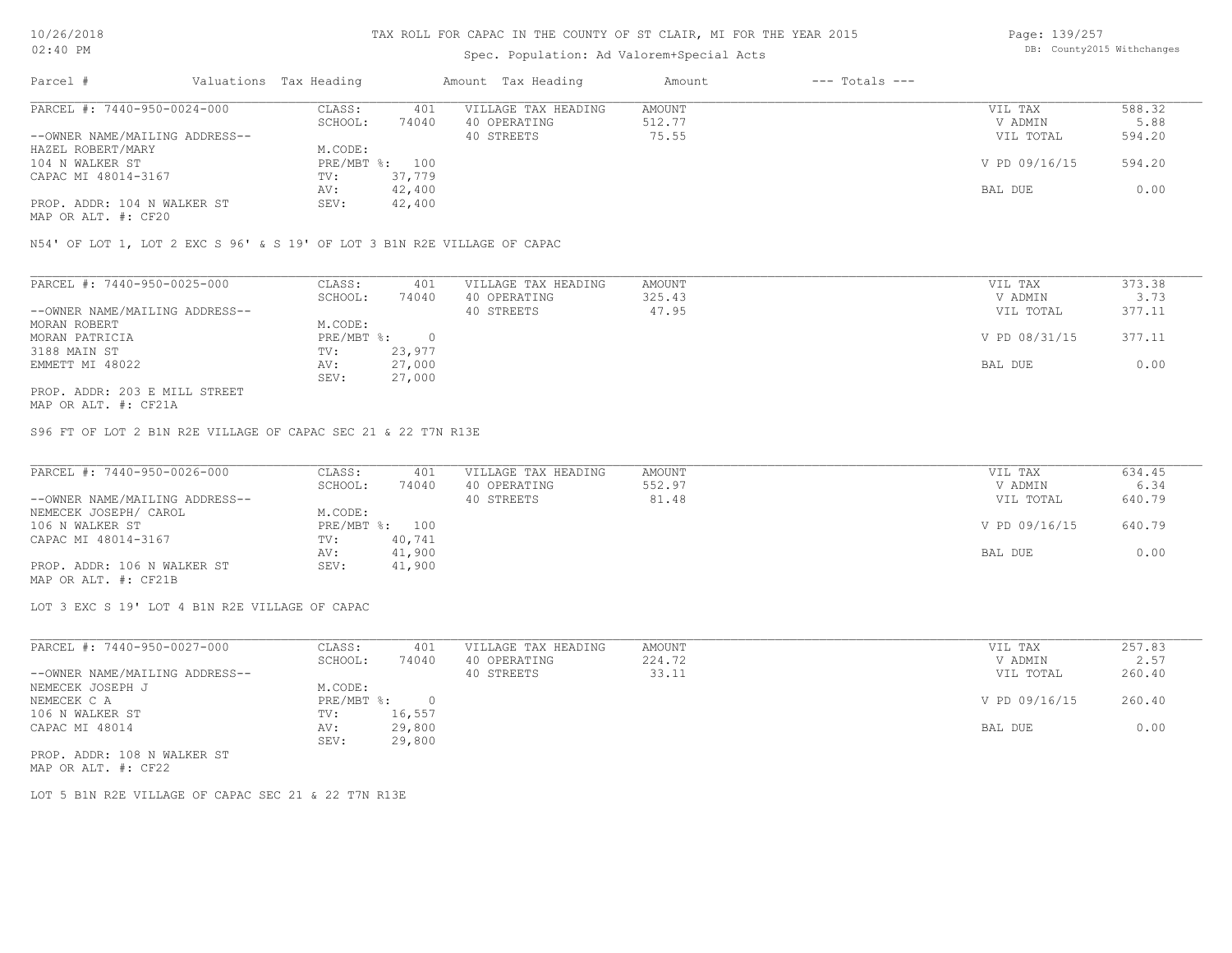# Spec. Population: Ad Valorem+Special Acts

Page: 140/257 DB: County2015 Withchanges

| Parcel #                        | Valuations Tax Heading |        | Amount Tax Heading  | Amount | $---$ Totals $---$ |               |        |
|---------------------------------|------------------------|--------|---------------------|--------|--------------------|---------------|--------|
| PARCEL #: 7440-950-0028-000     | CLASS:                 | 401    | VILLAGE TAX HEADING | AMOUNT |                    | VIL TAX       | 332.74 |
|                                 | SCHOOL:                | 74040  | 40 OPERATING        | 290.01 |                    | V ADMIN       | 3.32   |
| --OWNER NAME/MAILING ADDRESS--  |                        |        | 40 STREETS          | 42.73  |                    | VIL TOTAL     | 336.06 |
| PROPERTY MANAGEMENT TEAM INC    | M.CODE:                |        |                     |        |                    |               |        |
| 14366 FISHER                    | PRE/MBT %:             |        |                     |        |                    | V PD 09/16/15 | 336.06 |
| BROWN CITY MI 48416             | TV:                    | 21,367 |                     |        |                    |               |        |
|                                 | AV:                    | 22,100 |                     |        |                    | BAL DUE       | 0.00   |
| PROP. ADDR: 202 E CHURCH STREET | SEV:                   | 22,100 |                     |        |                    |               |        |
| MAP OR ALT. #: CF23             |                        |        |                     |        |                    |               |        |

W1/2 OF LOT 6 B1N R2E VILLAGE OF CAPAC SEC 21 & 22 T7N R13E

| PARCEL #: 7440-950-0029-000     | CLASS:     | 401    | VILLAGE TAX HEADING | AMOUNT | VIL TAX       | 298.97 |
|---------------------------------|------------|--------|---------------------|--------|---------------|--------|
|                                 | SCHOOL:    | 74040  | 40 OPERATING        | 260.58 | V ADMIN       | 2.98   |
| --OWNER NAME/MAILING ADDRESS--  |            |        | 40 STREETS          | 38.39  | VIL TOTAL     | 301.95 |
| HOOVER JAMES/JANE               | M.CODE:    |        |                     |        |               |        |
| 5997 STERLING RD                | PRE/MBT %: |        |                     |        | V PD 09/16/15 | 301.95 |
| CAPAC MI 48014                  | TV:        | 19,199 |                     |        |               |        |
|                                 | AV:        | 19,700 |                     |        | BAL DUE       | 0.00   |
| PROP. ADDR: 204 E CHURCH STREET | SEV:       | 19,700 |                     |        |               |        |
| MAP OR ALT. #: CF24             |            |        |                     |        |               |        |

E1/2 OF LOT 6 B1N R2E VILLAGE OF CAPAC SEC 21 & 22 T7N R13E

| PARCEL #: 7440-950-0030-000     | CLASS:  | 401            | VILLAGE TAX HEADING | AMOUNT | VIL TAX       | 639.76 |
|---------------------------------|---------|----------------|---------------------|--------|---------------|--------|
|                                 | SCHOOL: | 74040          | 40 OPERATING        | 557.60 | V ADMIN       | 6.39   |
| --OWNER NAME/MAILING ADDRESS--  |         |                | 40 STREETS          | 82.16  | VIL TOTAL     | 646.15 |
| NEMECEK JOSHUA J                | M.CODE: | 00CSB          |                     |        |               |        |
| 208 E CHURCH STREET             |         | PRE/MBT %: 100 |                     |        | V PD 08/26/15 | 646.15 |
| CAPAC MI 48014-3114             | TV:     | 41,082         |                     |        |               |        |
|                                 | AV:     | 45,900         |                     |        | BAL DUE       | 0.00   |
| PROP. ADDR: 208 E CHURCH STREET | SEV:    | 45,900         |                     |        |               |        |
| MAP OR ALT. #: CF25             |         |                |                     |        |               |        |

LOT 7 B1N R2E VILLAGE OF CAPAC SEC 21 & 22 T7N R13E

| PARCEL #: 7440-950-0031-000     | CLASS:     | 401    | VILLAGE TAX HEADING | AMOUNT | VIL TAX       | 406.62 |
|---------------------------------|------------|--------|---------------------|--------|---------------|--------|
|                                 | SCHOOL:    | 74040  | 40 OPERATING        | 354.40 | V ADMIN       | 4.06   |
| --OWNER NAME/MAILING ADDRESS--  |            |        | 40 STREETS          | 52.22  | VIL TOTAL     | 410.68 |
| ANDERSEN FAMILY TRUST           | M.CODE:    |        |                     |        |               |        |
| 6150 ATTICA RD                  | PRE/MBT %: |        |                     |        | V PD 08/26/15 | 410.68 |
| IMLAY CITY MI 48444             | TV:        | 26,111 |                     |        |               |        |
|                                 | AV:        | 29,900 |                     |        | BAL DUE       | 0.00   |
| PROP. ADDR: 107 N HUNTER STREET | SEV:       | 29,900 |                     |        |               |        |
| MAP OR ALT. #: CF26             |            |        |                     |        |               |        |

LOT 8 B1N R2E VILLAGE OF CAPAC SEC 21 & 22 T7N R13E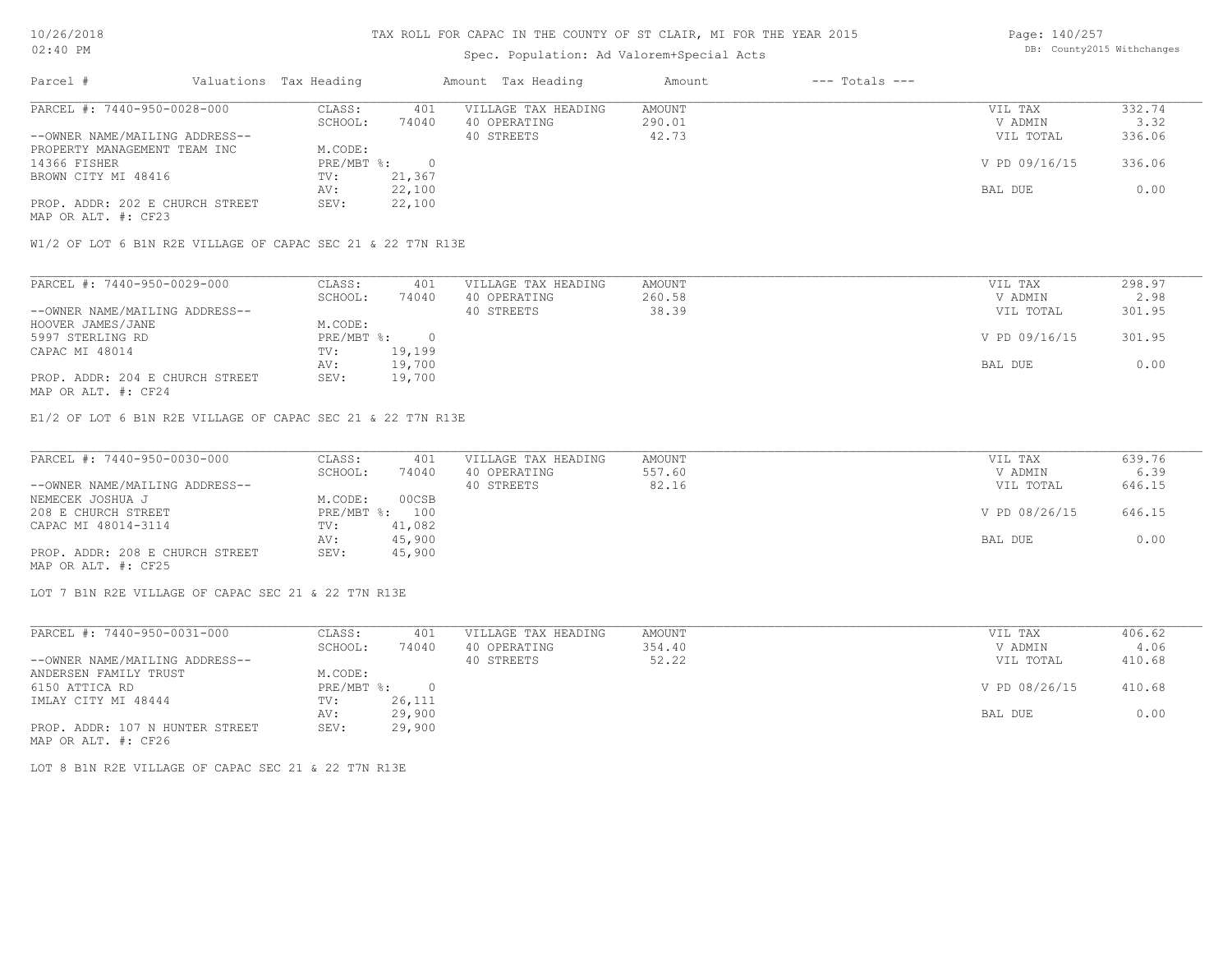# Spec. Population: Ad Valorem+Special Acts

Page: 141/257 DB: County2015 Withchanges

| Parcel #                                            | Valuations Tax Heading |                | Amount Tax Heading                  | Amount   | $---$ Totals $---$ |            |                      |
|-----------------------------------------------------|------------------------|----------------|-------------------------------------|----------|--------------------|------------|----------------------|
| PARCEL #: 7440-950-0032-000                         | CLASS:                 | 401            | VILLAGE TAX HEADING                 | AMOUNT   |                    | VIL TAX    | 395.42               |
|                                                     | SCHOOL:                | 74040          | 40 OPERATING                        | 344.64   |                    | V ADMIN    | 3.95                 |
| --OWNER NAME/MAILING ADDRESS--                      |                        |                | 40 STREETS                          | 50.78    |                    | VIL TOTAL  | 399.37               |
| OWEN DAVE                                           | M.CODE:                |                |                                     |          |                    |            |                      |
| 105 N HUNTER STREET                                 |                        | PRE/MBT %: 100 |                                     |          |                    | BAL DUE    | 399.37               |
| CAPAC MI 48014-3124                                 | TV:                    | 25,392         |                                     |          |                    |            |                      |
|                                                     | AV:                    | 29,100         |                                     |          |                    |            |                      |
| PROP. ADDR: 105 N HUNTER STREET                     | SEV:                   | 29,100         |                                     |          |                    |            |                      |
| MAP OR ALT. #: CF27                                 |                        |                |                                     |          |                    |            |                      |
| LOT 9 B1N R2E VILLAGE OF CAPAC SEC 21 & 22 T7N R13E |                        |                |                                     |          |                    |            |                      |
|                                                     |                        |                |                                     |          |                    |            |                      |
| PARCEL #: 7440-950-0033-000                         | CLASS:                 | 401            | VILLAGE TAX HEADING                 | AMOUNT   |                    | VIL TAX    | 479.39               |
|                                                     | --------               |                | $\cdots$ $\cdots$ $\cdots$ $\cdots$ | $\cdots$ |                    | -- ------- | $\sim$ $\sim$ $\sim$ |

|                                 | SCHOOL:      | 74040  | 40 OPERATING | 417.83 | V ADMIN       | 4.79   |
|---------------------------------|--------------|--------|--------------|--------|---------------|--------|
| --OWNER NAME/MAILING ADDRESS--  |              |        | 40 STREETS   | 61.56  | VIL TOTAL     | 484.18 |
| HOSKEY ANTHONY                  | M.CODE:      |        |              |        |               |        |
| 103 N HUNTER STREET             | $PRE/MBT$ %: | 100    |              |        | V PD 09/10/15 | 484.18 |
| CAPAC, MI 48014                 | TV:          | 30,784 |              |        |               |        |
|                                 | AV:          | 34,800 |              |        | BAL DUE       | 0.00   |
| PROP. ADDR: 103 N HUNTER STREET | SEV:         | 34,800 |              |        |               |        |
| MAP OR ALT. #: CF28             |              |        |              |        |               |        |

LOT 10 B1N R2E VILLAGE OF CAPAC SEC 21 & 22 T7N R13E

| PARCEL #: 7440-950-0034-000    | CLASS:  | 401            | VILLAGE TAX HEADING | AMOUNT | VIL TAX       | 554.58 |
|--------------------------------|---------|----------------|---------------------|--------|---------------|--------|
|                                | SCHOOL: | 74040          | 40 OPERATING        | 483.36 | V ADMIN       | 5.54   |
| --OWNER NAME/MAILING ADDRESS-- |         |                | 40 STREETS          | 71.22  | VIL TOTAL     | 560.12 |
| WEISS TROY                     | M.CODE: |                |                     |        |               |        |
| WEISS KIM                      |         | PRE/MBT %: 100 |                     |        | V PD 09/18/15 | 560.12 |
| 207 E MILL STREET              | TV:     | 35,612         |                     |        |               |        |
| CAPAC MI 48014                 | AV:     | 40,000         |                     |        | BAL DUE       | 0.00   |
|                                | SEV:    | 40,000         |                     |        |               |        |
| PROP. ADDR: 207 E MILL STREET  |         |                |                     |        |               |        |

MAP OR ALT. #: CF29

LOT 11 B1N R2E VILLAGE OF CAPAC

| PARCEL #: 7440-950-0035-000    | CLASS:  | 401            | VILLAGE TAX HEADING | AMOUNT | VIL TAX   | 503.12 |
|--------------------------------|---------|----------------|---------------------|--------|-----------|--------|
|                                | SCHOOL: | 74040          | 40 OPERATING        | 438.51 | V ADMIN   | 5.03   |
| --OWNER NAME/MAILING ADDRESS-- |         |                | 40 STREETS          | 64.61  | VIL TOTAL | 508.15 |
| PELC STACEY /<br>/ KAREN       | M.CODE: |                |                     |        |           |        |
| 209 E MILL ST                  |         | PRE/MBT %: 100 |                     |        | BAL DUE   | 508.15 |
| CAPAC MI 48014                 | TV:     | 32,308         |                     |        |           |        |
|                                | AV:     | 36,600         |                     |        |           |        |
| PROP. ADDR: 209 E MILL ST      | SEV:    | 36,600         |                     |        |           |        |
| MAP OR ALT. #: CF30            |         |                |                     |        |           |        |

LOT 12 B1N R2E VILLAGE OF CAPAC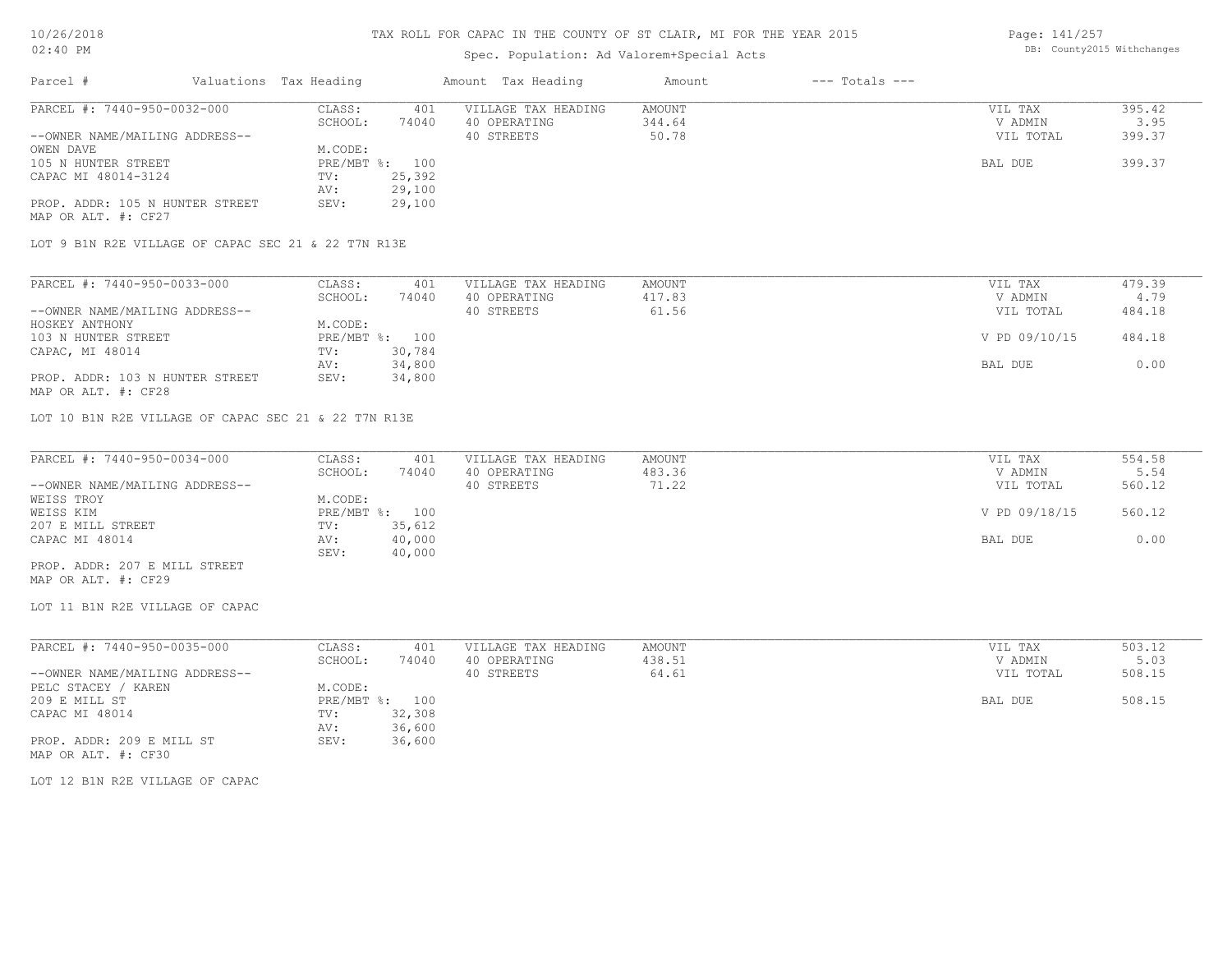# Spec. Population: Ad Valorem+Special Acts

Page: 142/257 DB: County2015 Withchanges

| Parcel #                       | Valuations Tax Heading |        | Amount Tax Heading  | Amount | $---$ Totals $---$ |               |        |
|--------------------------------|------------------------|--------|---------------------|--------|--------------------|---------------|--------|
| PARCEL #: 7440-950-0036-000    | CLASS:                 | 401    | VILLAGE TAX HEADING | AMOUNT |                    | VIL TAX       | 448.50 |
|                                | SCHOOL:                | 74040  | 40 OPERATING        | 390.90 |                    | V ADMIN       | 4.48   |
| --OWNER NAME/MAILING ADDRESS-- |                        |        | 40 STREETS          | 57.60  |                    | VIL TOTAL     | 452.98 |
| OWEN DAVID F.                  | M.CODE:                |        |                     |        |                    |               |        |
| 3513 HOWLAND RD                | PRE/MBT %:             |        |                     |        |                    | V PD 09/18/15 | 452.98 |
| ALMONT MI 48003                | TV:                    | 28,800 |                     |        |                    |               |        |
|                                | AV:                    | 28,800 |                     |        |                    | BAL DUE       | 0.00   |
| PROP. ADDR: 301 E MILL ST      | SEV:                   | 28,800 |                     |        |                    |               |        |
|                                |                        |        |                     |        |                    |               |        |

MAP OR ALT. #: CF31A

LOT 1 EXC E 19.5 FT B1N R3E VILLAGE OF CAPAC SEC 21 & 22 T7N R13E

| PARCEL #: 7440-950-0037-000    | CLASS:  | 401            | VILLAGE TAX HEADING | AMOUNT | VIL TAX       | 443.65 |
|--------------------------------|---------|----------------|---------------------|--------|---------------|--------|
|                                | SCHOOL: | 74040          | 40 OPERATING        | 386.68 | V ADMIN       | 4.43   |
| --OWNER NAME/MAILING ADDRESS-- |         |                | 40 STREETS          | 56.97  | VIL TOTAL     | 448.08 |
| FREZZA JOHN                    | M.CODE: |                |                     |        |               |        |
| 303 E MILL                     |         | PRE/MBT %: 100 |                     |        | V PD 07/22/15 | 448.08 |
| CAPAC MI 48014                 | TV:     | 28,489         |                     |        |               |        |
|                                | AV:     | 32,900         |                     |        | BAL DUE       | 0.00   |
| PROP. ADDR: 303 E MILL ST      | SEV:    | 32,900         |                     |        |               |        |
| MAP OR ALT. #: CF31B           |         |                |                     |        |               |        |

R13E E19 1/2 FT OF LOT 1 & THE W 1/2 OF LOT 2 B1N R3E VILLAGE OF CAPAC SEC 21 & 22 T7N

| PARCEL #: 7440-950-0038-000    | CLASS:  | 401            | VILLAGE TAX HEADING | AMOUNT | VIL TAX       | 408.28 |
|--------------------------------|---------|----------------|---------------------|--------|---------------|--------|
|                                | SCHOOL: | 74040          | 40 OPERATING        | 355.85 | V ADMIN       | 4.08   |
| --OWNER NAME/MAILING ADDRESS-- |         |                | 40 STREETS          | 52.43  | VIL TOTAL     | 412.36 |
| DEBOUVRE BRUCE                 | M.CODE: |                |                     |        |               |        |
| DEBOUVRE KIMBERLY              |         | PRE/MBT %: 100 |                     |        | V PD 09/02/15 | 412.36 |
| P.O. BOX 597                   | TV:     | 26,218         |                     |        |               |        |
| CAPAC MI 48014                 | AV:     | 29,200         |                     |        | BAL DUE       | 0.00   |
|                                | SEV:    | 29,200         |                     |        |               |        |
| PROP. ADDR: 305 E MILL ST      |         |                |                     |        |               |        |

MAP OR ALT. #: 32

E1/2 OF LOT 2 B1N R3E VILLAGE OF CAPAC SEC 21 & 22 T7N R13E

| PARCEL #: 7440-950-0039-000         | CLASS:     | 401    | VILLAGE TAX HEADING | AMOUNT | VIL TAX       | 401.87 |
|-------------------------------------|------------|--------|---------------------|--------|---------------|--------|
|                                     | SCHOOL:    | 74040  | 40 OPERATING        | 350.26 | V ADMIN       | 4.01   |
| --OWNER NAME/MAILING ADDRESS--      |            |        | 40 STREETS          | 51.61  | VIL TOTAL     | 405.88 |
| VAN NESTE JEROME P & CAROL TRUSTEES | M.CODE:    |        |                     |        |               |        |
| PO BOX 494                          | PRE/MBT %: |        |                     |        | V PD 07/15/15 | 405.88 |
| CAPAC MI 48014                      | TV:        | 25,806 |                     |        |               |        |
|                                     | AV:        | 29,600 |                     |        | BAL DUE       | 0.00   |
| PROP. ADDR: 102 N HUNTER STREET     | SEV:       | 29,600 |                     |        |               |        |
| MAP OR ALT. #: CF33                 |            |        |                     |        |               |        |

LOT 3 B1N R3E VILLAGE OF CAPAC SEC 21 & 22 T7N R13E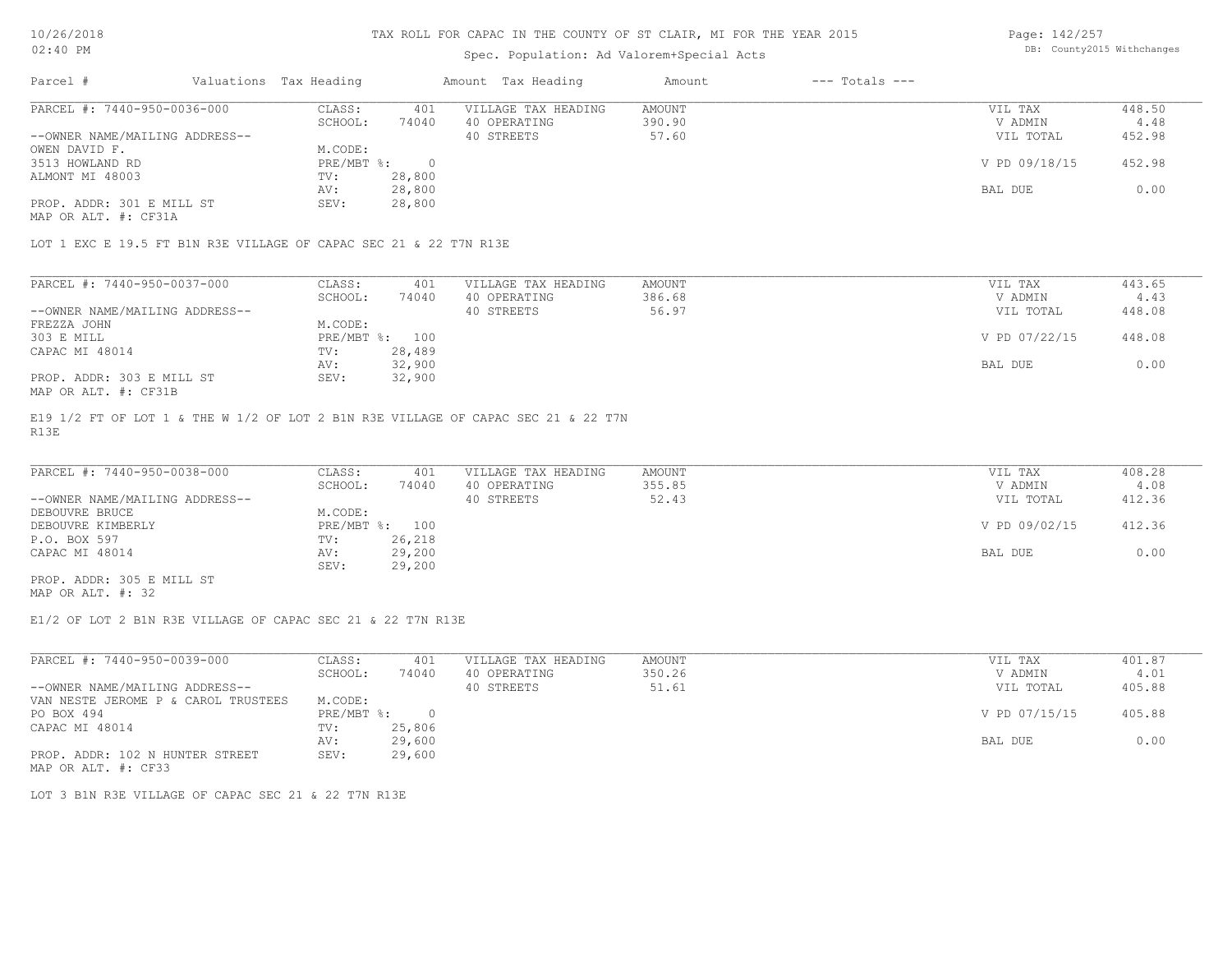# Spec. Population: Ad Valorem+Special Acts

Page: 143/257 DB: County2015 Withchanges

| Parcel #                        | Valuations Tax Heading |        | Amount Tax Heading  | Amount | $---$ Totals $---$ |               |        |
|---------------------------------|------------------------|--------|---------------------|--------|--------------------|---------------|--------|
| PARCEL #: 7440-950-0040-000     | CLASS:                 | 401    | VILLAGE TAX HEADING | AMOUNT |                    | VIL TAX       | 483.85 |
|                                 | SCHOOL:                | 74040  | 40 OPERATING        | 421.71 |                    | V ADMIN       | 4.83   |
| --OWNER NAME/MAILING ADDRESS--  |                        |        | 40 STREETS          | 62.14  |                    | VIL TOTAL     | 488.68 |
| YODER RONALD/BETTY              | M.CODE:                |        |                     |        |                    |               |        |
| 5694 VAN DYKE                   | $PRE/MBT$ %:           |        |                     |        |                    | V PD 08/17/15 | 488.68 |
| ALMONT MI 48003                 | TV:                    | 31,070 |                     |        |                    |               |        |
|                                 | AV:                    | 35,300 |                     |        |                    | BAL DUE       | 0.00   |
| PROP. ADDR: 104 N HUNTER STREET | SEV:                   | 35,300 |                     |        |                    |               |        |
| MAP OR ALT. #: CF34             |                        |        |                     |        |                    |               |        |

LOT 4 B1N R3E VILLAGE OF CAPAC SEC 21 & 22 T7N R13E

| PARCEL #: 7440-950-0041-000     | CLASS:  | 401            | VILLAGE TAX HEADING | AMOUNT | VIL TAX       | 477.41 |
|---------------------------------|---------|----------------|---------------------|--------|---------------|--------|
|                                 | SCHOOL: | 74040          | 40 OPERATING        | 416.10 | V ADMIN       | 4.77   |
| --OWNER NAME/MAILING ADDRESS--  |         |                | 40 STREETS          | 61.31  | VIL TOTAL     | 482.18 |
| DOTSON DAVID ET-AL              | M.CODE: |                |                     |        |               |        |
| 108 N HUNTER ST                 |         | PRE/MBT %: 100 |                     |        | V PD 07/22/15 | 482.18 |
| CAPAC MI 48014-3123             | TV:     | 30,657         |                     |        |               |        |
|                                 | AV:     | 34,700         |                     |        | BAL DUE       | 0.00   |
| PROP. ADDR: 108 N HUNTER STREET | SEV:    | 34,700         |                     |        |               |        |
| MAP OR ALT. #: CF35             |         |                |                     |        |               |        |

LOT 5 B1N R3E VILLAGE OF CAPAC SEC 21 & 22 T7N R13E

| PARCEL #: 7440-950-0042-000     | CLASS:  | 401            | VILLAGE TAX HEADING | AMOUNT | VIL TAX       | 658.73 |
|---------------------------------|---------|----------------|---------------------|--------|---------------|--------|
|                                 | SCHOOL: | 74040          | 40 OPERATING        | 574.13 | V ADMIN       | 6.58   |
| --OWNER NAME/MAILING ADDRESS--  |         |                | 40 STREETS          | 84.60  | VIL TOTAL     | 665.31 |
| MADAY MICHAEL G                 | M.CODE: | COREL          |                     |        |               |        |
| 302 E CHURCH ST                 |         | PRE/MBT %: 100 |                     |        | V PD 09/18/15 | 665.31 |
| CAPAC MI 48014-3116             | TV:     | 42,300         |                     |        |               |        |
|                                 | AV:     | 42,300         |                     |        | BAL DUE       | 0.00   |
| PROP. ADDR: 302 E CHURCH STREET | SEV:    | 42,300         |                     |        |               |        |
| MAP OR ALT. #: CF36             |         |                |                     |        |               |        |

LOT 6 B1N R3E VILLAGE OF CAPAC SEC 21 & 22 T7N R13E

| PARCEL #: 7440-950-0043-000    | CLASS:     | 401    | VILLAGE TAX HEADING | AMOUNT | VIL TAX   | 236.39 |
|--------------------------------|------------|--------|---------------------|--------|-----------|--------|
|                                | SCHOOL:    | 74040  | 40 OPERATING        | 206.03 | V ADMIN   | 2.36   |
| --OWNER NAME/MAILING ADDRESS-- |            |        | 40 STREETS          | 30.36  | VIL TOTAL | 238.75 |
| CUMMINGS HAROLD L/JANET S      | M.CODE:    |        |                     |        |           |        |
| 29665 PRATT RD.                | PRE/MBT %: |        |                     |        | BAL DUE   | 238.75 |
| RICHMOND MI 48062              | TV:        | 15,180 |                     |        |           |        |
|                                | AV:        | 19,700 |                     |        |           |        |
| PROP. ADDR: 107 N LESTER ST    | SEV:       | 19,700 |                     |        |           |        |
| MAP OR ALT. #: CF37A           |            |        |                     |        |           |        |

LOT 7 B1N R3E VILLAGE OF CAPAC SEC 21 & 22 T7N R13E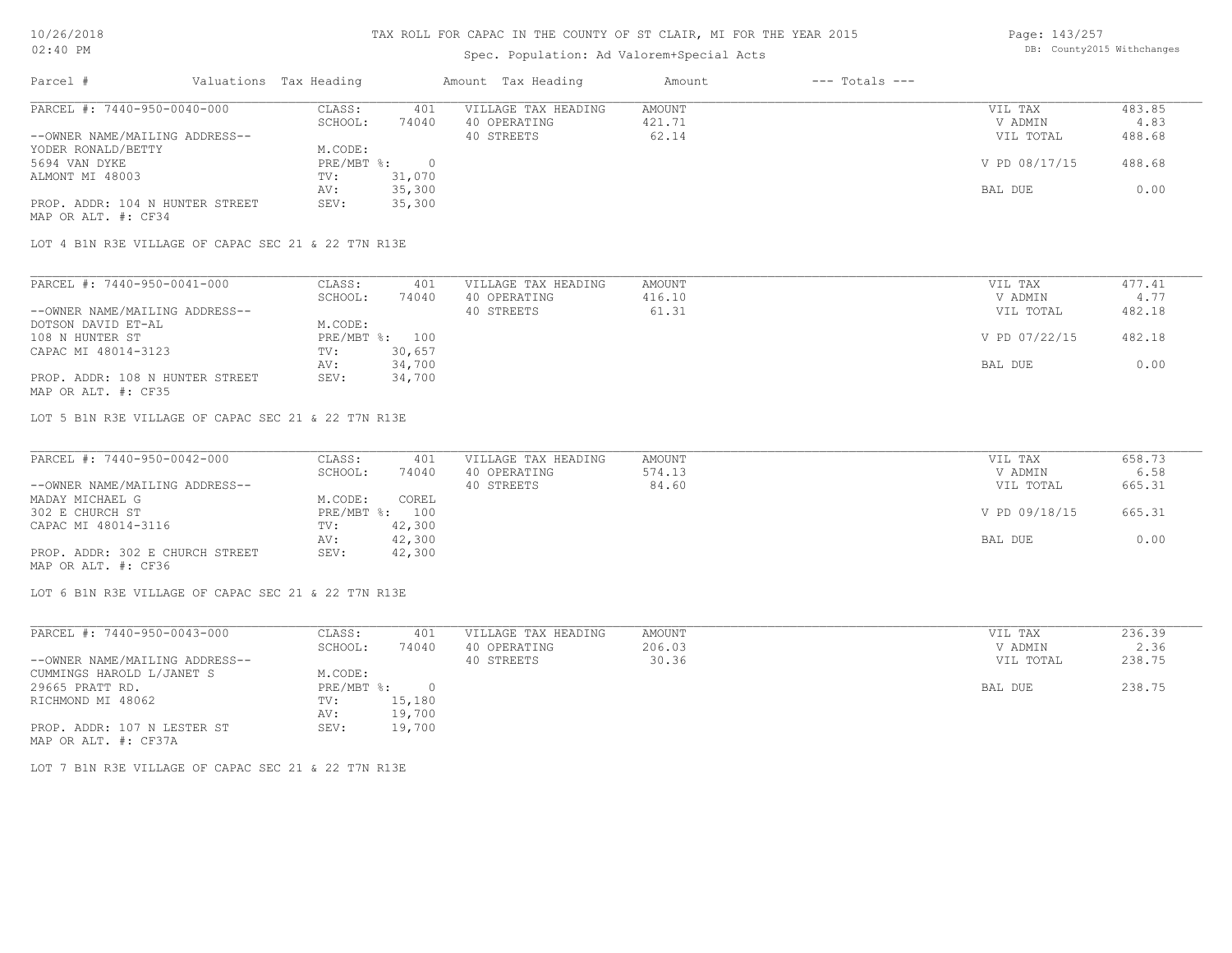# Spec. Population: Ad Valorem+Special Acts

Page: 144/257 DB: County2015 Withchanges

| Parcel #                       | Valuations Tax Heading |        | Amount Tax Heading  | Amount | $---$ Totals $---$ |               |        |
|--------------------------------|------------------------|--------|---------------------|--------|--------------------|---------------|--------|
| PARCEL #: 7440-950-0044-000    | CLASS:                 | 401    | VILLAGE TAX HEADING | AMOUNT |                    | VIL TAX       | 451.69 |
|                                | SCHOOL:                | 74040  | 40 OPERATING        | 393.68 |                    | V ADMIN       | 4.51   |
| --OWNER NAME/MAILING ADDRESS-- |                        |        | 40 STREETS          | 58.01  |                    | VIL TOTAL     | 456.20 |
| TOSCH RAY/BARBARA TRUST        | M.CODE:                |        |                     |        |                    |               |        |
| 15536 IMLAY CITY RD.           | $PRE/MBT$ %:           |        |                     |        |                    | V PD 07/10/15 | 456.20 |
| CAPAC MI 48014                 | TV:                    | 29,005 |                     |        |                    |               |        |
|                                | AV:                    | 33,100 |                     |        |                    | BAL DUE       | 0.00   |
| PROP. ADDR: 105 N LESTER ST    | SEV:                   | 33,100 |                     |        |                    |               |        |
| MAP OR ALT. #: CF37B           |                        |        |                     |        |                    |               |        |

LOT 8 B1N R3E VILLAGE OF CAPAC SEC 21 & 22 T7N R13E

| PARCEL #: 7440-950-0045-000    | CLASS:     | 401    | VILLAGE TAX HEADING | AMOUNT | VIL TAX       | 459.72 |
|--------------------------------|------------|--------|---------------------|--------|---------------|--------|
|                                | SCHOOL:    | 74040  | 40 OPERATING        | 400.68 | V ADMIN       | 4.59   |
| --OWNER NAME/MAILING ADDRESS-- |            |        | 40 STREETS          | 59.04  | VIL TOTAL     | 464.31 |
| TAYLOR EUGENE                  | M.CODE:    |        |                     |        |               |        |
| TAYLOR SHERRIE                 | PRE/MBT %: |        |                     |        | V PD 08/28/15 | 464.31 |
| 15819 ALMONT RD                | TV:        | 29,521 |                     |        |               |        |
| ALLENTON MI 48002              | AV:        | 33,600 |                     |        | BAL DUE       | 0.00   |
|                                | SEV:       | 33,600 |                     |        |               |        |
| PROP. ADDR: 103 N LESTER ST    |            |        |                     |        |               |        |

MAP OR ALT. #: CF37C

LOT 9 B1N R3E VILLAGE OF CAPAC

| PARCEL #: 7440-950-0046-000    | CLASS:  | 401            | VILLAGE TAX HEADING | AMOUNT | VIL TAX       | 389.01 |
|--------------------------------|---------|----------------|---------------------|--------|---------------|--------|
|                                | SCHOOL: | 74040          | 40 OPERATING        | 339.05 | V ADMIN       | 3.89   |
| --OWNER NAME/MAILING ADDRESS-- |         |                | 40 STREETS          | 49.96  | VIL TOTAL     | 392.90 |
| PRINTZ JOSEPH                  | M.CODE: |                |                     |        |               |        |
| PRATT LAURA                    |         | PRE/MBT %: 100 |                     |        | V PD 09/18/15 | 392.90 |
| 101 N LESTER ST                | TV:     | 24,980         |                     |        |               |        |
| CAPAC MI 48014                 | AV:     | 28,700         |                     |        | BAL DUE       | 0.00   |
|                                | SEV:    | 28,700         |                     |        |               |        |
| PROP. ADDR: 101 N LESTER ST    |         |                |                     |        |               |        |

MAP OR ALT. #: CF37D

LOT 10 B1N R3E VILLAGE OF CAPAC SEC 21 & 22 T7N R13E

| PARCEL #: 7440-950-0047-000    | CLASS:     | 401    | VILLAGE TAX HEADING | AMOUNT | VIL TAX       | 564.22 |
|--------------------------------|------------|--------|---------------------|--------|---------------|--------|
|                                | SCHOOL:    | 74040  | 40 OPERATING        | 491.76 | V ADMIN       | 5.64   |
| --OWNER NAME/MAILING ADDRESS-- |            |        | 40 STREETS          | 72.46  | VIL TOTAL     | 569.86 |
| HILL MARCELLA H                | M.CODE:    |        |                     |        |               |        |
| 14660 KOEHN RD                 | PRE/MBT %: |        |                     |        | V PD 08/26/15 | 569.86 |
| CAPAC MI 48014                 | TV:        | 36,231 |                     |        |               |        |
|                                | AV:        | 40,600 |                     |        | BAL DUE       | 0.00   |
| PROP. ADDR: 307 E MILL ST      | SEV:       | 40,600 |                     |        |               |        |
| MAP OR ALT. #: CF38            |            |        |                     |        |               |        |

LOT 11 B1N R3E VILLAGE OF CAPAC SEC 21 & 22 T7N R13E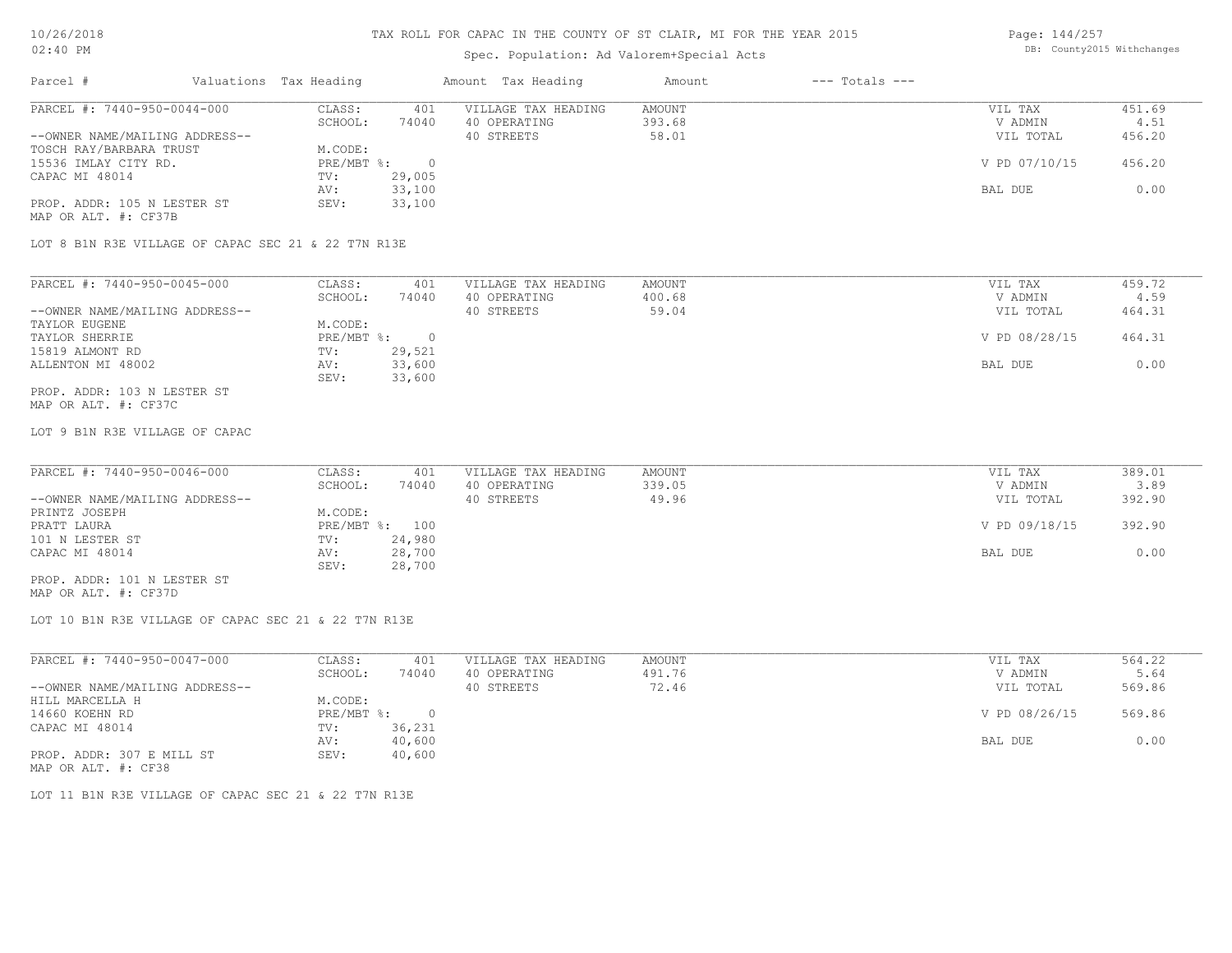### Spec. Population: Ad Valorem+Special Acts

Page: 145/257 DB: County2015 Withchanges

| Parcel #                       | Valuations Tax Heading |        | Amount Tax Heading  | Amount | $---$ Totals $---$ |               |        |
|--------------------------------|------------------------|--------|---------------------|--------|--------------------|---------------|--------|
| PARCEL #: 7440-950-0048-000    | CLASS:                 | 401    | VILLAGE TAX HEADING | AMOUNT |                    | VIL TAX       | 523.69 |
|                                | SCHOOL:                | 74040  | 40 OPERATING        | 456.44 |                    | V ADMIN       | 5.23   |
| --OWNER NAME/MAILING ADDRESS-- |                        |        | 40 STREETS          | 67.25  |                    | VIL TOTAL     | 528.92 |
| RICHEY THERESA                 | M.CODE:                | COREL  |                     |        |                    |               |        |
| 309 E MILL ST                  | $PRE/MBT$ %:           | 100    |                     |        |                    | V PD 09/10/15 | 528.92 |
| CAPAC MI 48014                 | TV:                    | 33,629 |                     |        |                    |               |        |
|                                | AV:                    | 37,900 |                     |        |                    | BAL DUE       | 0.00   |
| PROP. ADDR: 309 E MILL ST      | SEV:                   | 37,900 |                     |        |                    |               |        |
| MAP OR ALT. #: CF39            |                        |        |                     |        |                    |               |        |

LOT 12 B1N R3E VILLAGE OF CAPAC

| PARCEL #: 7440-950-0049-000    | CLASS:     | 201     | VILLAGE TAX HEADING | AMOUNT   | VIL TAX       | 1,859.84 |
|--------------------------------|------------|---------|---------------------|----------|---------------|----------|
|                                | SCHOOL:    | 74040   | 40 OPERATING        | 1,620.99 | V ADMIN       | 18.59    |
| --OWNER NAME/MAILING ADDRESS-- |            |         | 40 STREETS          | 238.85   | VIL TOTAL     | 1,878.43 |
| KAATZ DICK                     | M.CODE:    |         |                     |          |               |          |
| 10 S MAIN ST                   | PRE/MBT %: |         |                     |          | V PD 09/18/15 | 1,878.43 |
| YALE MI 48097-3316             | TV:        | 119,428 |                     |          |               |          |
|                                | AV:        | 119,700 |                     |          | BAL DUE       | 0.00     |
| PROP. ADDR: 202 N MAIN ST      | SEV:       | 119,700 |                     |          |               |          |
|                                |            |         |                     |          |               |          |

MAP OR ALT. #: CF40

LOT 1 & S 7 FT OF LOT 2 B2N R1E VILLAGE OF CAPAC SEC 21 & 22 T7N R13E

| PARCEL #: 7440-950-0050-000    | CLASS:       | 201     | VILLAGE TAX HEADING | AMOUNT   | VIL TAX       | 7,205.62 |
|--------------------------------|--------------|---------|---------------------|----------|---------------|----------|
|                                | SCHOOL:      | 74040   | 40 OPERATING        | 6,280.22 | V ADMIN       | 72.05    |
| --OWNER NAME/MAILING ADDRESS-- |              |         | 40 STREETS          | 925.40   | VIL TOTAL     | 7,277.67 |
| CAPAC STATE SAVINGS BANK       | M.CODE:      |         |                     |          |               |          |
| 206 N MAIN ST                  | $PRE/MBT$ %: |         |                     |          | V PD 08/31/15 | 7,277.67 |
| CAPAC MI 48014-3144            | TV:          | 462,700 |                     |          |               |          |
|                                | AV:          | 462,700 |                     |          | BAL DUE       | 0.00     |
| PROP. ADDR: 206 N MAIN ST      | SEV:         | 462,700 |                     |          |               |          |
| MAP OR ALT. $\#$ : CF41/43     |              |         |                     |          |               |          |

LOT 2 EXC S 7', LOTS 3,4,5 & E 50' OF LOT 6B2N R1E VILLAGE OF CAPAC

| PARCEL #: 7440-950-0052-000                                                    | CLASS:       | 401    | VILLAGE TAX HEADING | AMOUNT | VIL TAX       | 450.10 |  |
|--------------------------------------------------------------------------------|--------------|--------|---------------------|--------|---------------|--------|--|
|                                                                                | SCHOOL:      | 74040  | 40 OPERATING        | 392.30 | V ADMIN       | 4.50   |  |
| --OWNER NAME/MAILING ADDRESS--                                                 |              |        | 40 STREETS          | 57.80  | VIL TOTAL     | 454.60 |  |
| VOELKER RITA                                                                   | M.CODE:      |        |                     |        |               |        |  |
| 214 N MAIN ST                                                                  | $PRE/MBT$ %: | 100    |                     |        | V PD 08/05/15 | 454.60 |  |
| CAPAC MI 48014                                                                 | TV:          | 28,903 |                     |        |               |        |  |
|                                                                                | AV:          | 32,700 |                     |        | BAL DUE       | 0.00   |  |
| PROP. ADDR: 214 N MAIN ST                                                      | SEV:         | 32,700 |                     |        |               |        |  |
| $M \wedge D$ $\wedge D$ $\wedge T$ $\wedge T$ $\wedge T$ $\wedge T$ $\wedge T$ |              |        |                     |        |               |        |  |

MAP OR ALT. #: CF44/45

LOT 6 EXC THE E 50 FT THEREOF B2N R1E VILLAGE OF CAPAC SEC 21 & 22 T7N R13E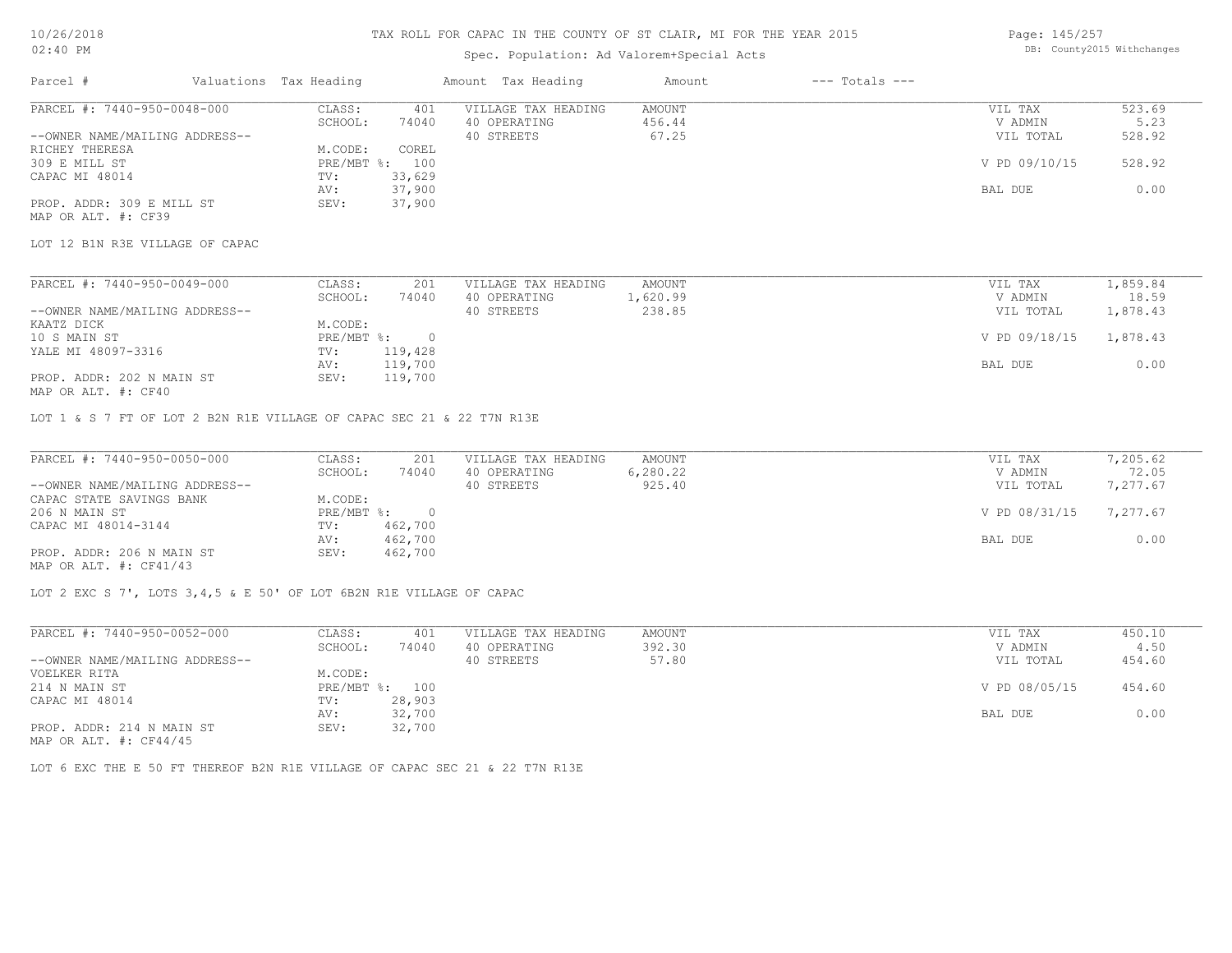| 10/26/2018 |  |
|------------|--|
| $02:40$ PM |  |

# Spec. Population: Ad Valorem+Special Acts

Page: 146/257 DB: County2015 Withchanges

|                                                                                              | Valuations Tax Heading |                                  |                                          | Amount Tax Heading                                                                  |                               |                                 |                      |
|----------------------------------------------------------------------------------------------|------------------------|----------------------------------|------------------------------------------|-------------------------------------------------------------------------------------|-------------------------------|---------------------------------|----------------------|
| PARCEL #: 7440-950-0054-000<br>--OWNER NAME/MAILING ADDRESS--<br>VERIZON COMMUNICATIONS INC  |                        | CLASS:<br>SCHOOL:<br>M.CODE:     | 705<br>74040                             | VILLAGE TAX HEADING<br>40 OPERATING<br>40 STREETS                                   | <b>AMOUNT</b><br>0.00<br>0.00 | VIL TAX<br>V ADMIN<br>VIL TOTAL | 0.00<br>0.00<br>0.00 |
| FKA: GERERAL TELE CO OF MICH<br>FTD01B21<br>P.O.BOX 619015<br>DALLAS TX 75261-9015           |                        | PRE/MBT %:<br>TV:<br>AV:<br>SEV: | $\circ$<br>$\circ$<br>$\circ$<br>$\circ$ |                                                                                     |                               | BAL DUE                         | 0.00                 |
| PROP. ADDR: 106 E ALDRICH STREET<br>MAP OR ALT. #: CF46                                      |                        |                                  |                                          |                                                                                     |                               |                                 |                      |
| R13E                                                                                         |                        |                                  |                                          | W1/2 OF LOT 7 & W 1/2 OF LOT 8 EXC S 35 FT B2N R1E VILLAGE OF CAPAC SEC 21 & 22 T7N |                               |                                 |                      |
| PARCEL #: 7440-950-0055-000                                                                  |                        | CLASS:<br>SCHOOL:                | 705<br>74040                             | VILLAGE TAX HEADING<br>40 OPERATING                                                 | <b>AMOUNT</b><br>0.00         | VIL TAX<br>V ADMIN              | 0.00<br>0.00         |
| --OWNER NAME/MAILING ADDRESS--<br>VERIZON COMMUNICATIONS INC<br>FKA: GENERAL TELE CO OF MICH |                        | M.CODE:<br>PRE/MBT %:            | $\circ$                                  | 40 STREETS                                                                          | 0.00                          | VIL TOTAL<br>BAL DUE            | 0.00<br>0.00         |
| FTD01B21<br>P.O. BOX 619015                                                                  |                        | TV:<br>AV:<br>SEV:               | $\circ$<br>$\circ$<br>$\Omega$           |                                                                                     |                               |                                 |                      |
| DALLAS TX 75261-9015                                                                         |                        |                                  |                                          |                                                                                     |                               |                                 |                      |
| PROP. ADDR: 106 E ALDRICH STREET<br>MAP OR ALT. #: CF47                                      |                        |                                  |                                          |                                                                                     |                               |                                 |                      |
| OF CAPAC SEC 21 & 22 T7N R13E                                                                |                        |                                  |                                          | W50 FT OF N 15 FT OF LOT 9 & W 50 FT OF S 35 FT OF W 1/2 OF LOT 8 B2N R1E VILLAGE   |                               |                                 |                      |
| PARCEL #: 7440-950-0056-000                                                                  |                        | CLASS:                           | 401                                      | VILLAGE TAX HEADING                                                                 | <b>AMOUNT</b>                 | VIL TAX                         | 406.18               |
| --OWNER NAME/MAILING ADDRESS--<br>SCHOCKE GRACE C                                            |                        | SCHOOL:<br>M.CODE:               | 74040<br>COREL                           | 40 OPERATING<br>40 STREETS                                                          | 354.02<br>52.16               | V ADMIN<br>VIL TOTAL            | 4.06<br>410.24       |
| 108 E ALDRICH ST                                                                             |                        | PRE/MBT %: 100<br>TV:            |                                          |                                                                                     |                               | V PD 09/10/15                   | 410.24               |
| CAPAC MI 48014-1700<br>PROP. ADDR: 108 E ALDRICH STREET<br>MAP OR ALT. #: CF48               |                        | AV:<br>SEV:                      | 26,083<br>29,900<br>29,900               |                                                                                     |                               | BAL DUE                         | 0.00                 |
| OF LOT 9 B2N R1E VILLAGE OF CAPAC SEC 21 & 22 T7N R13E                                       |                        |                                  |                                          | E1/2 OF LOTS 7 & 8 & E 25 FT OF W 75 FT OF S 35 FT OF LOT 8 & N 15 FT OF E 100 FT   |                               |                                 |                      |
| PARCEL #: 7440-950-0057-000                                                                  |                        | CLASS:                           | 401                                      | VILLAGE TAX HEADING                                                                 | <b>AMOUNT</b>                 | VIL TAX                         | 565.84               |
| --OWNER NAME/MAILING ADDRESS--                                                               |                        | SCHOOL:                          | 74040                                    | 40 OPERATING<br>40 STREETS                                                          | 493.17<br>72.67               | V ADMIN<br>VIL TOTAL            | 5.65<br>571.49       |
| WILLIAMS RANDY<br>205 N WALKER ST<br>CAPAC MI 48014-3170                                     |                        | M.CODE:<br>PRE/MBT %: 100<br>TV: | COREL<br>36,335                          |                                                                                     |                               | V PD 09/10/15                   | 571.49               |

LOT 9 EXC THE N 15 FT THEREOF B2N R1E VILLAGE OF CAPAC SEC 21 & 22 T7N R13E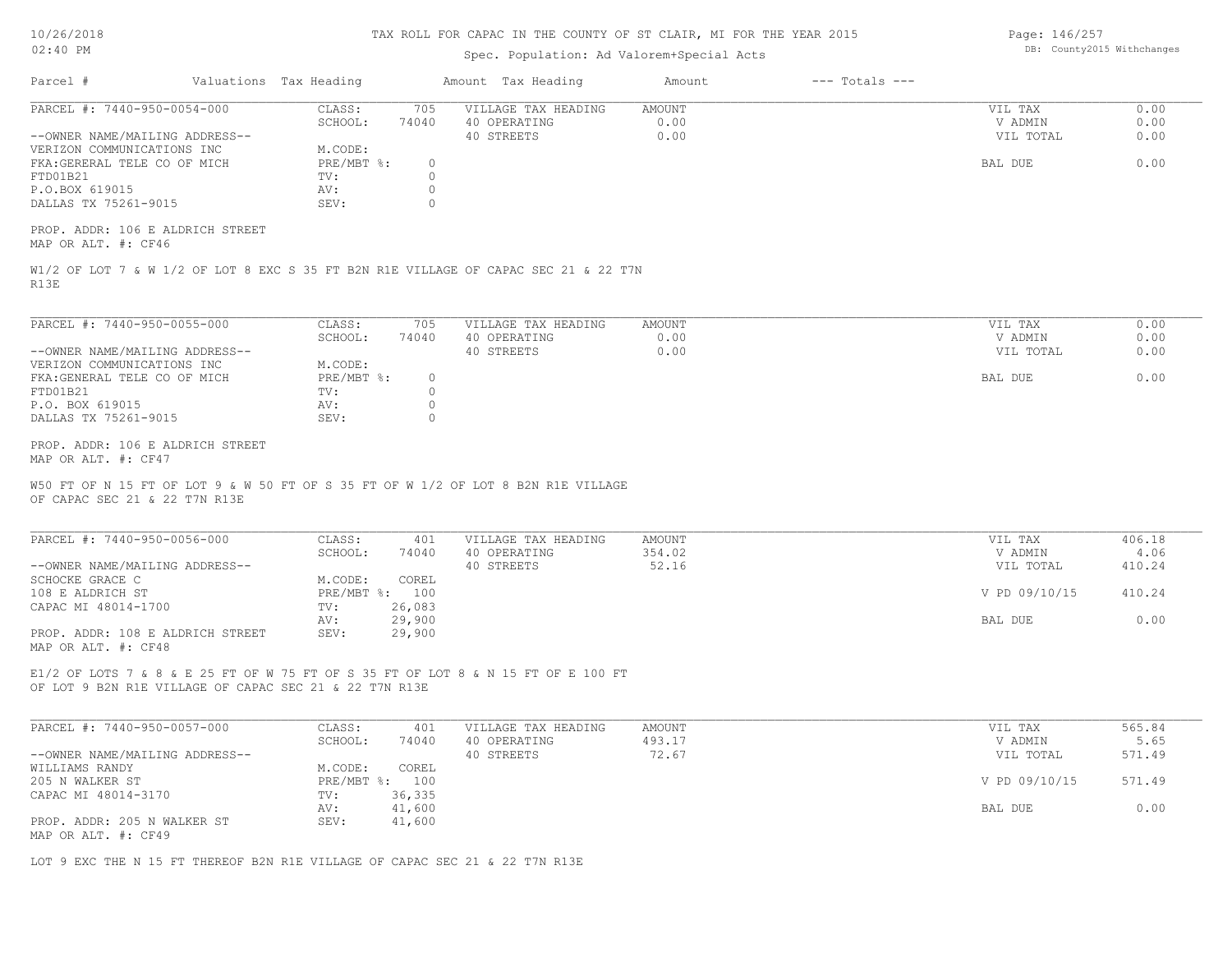### 10/26/2018 02:40 PM

# TAX ROLL FOR CAPAC IN THE COUNTY OF ST CLAIR, MI FOR THE YEAR 2015

# Spec. Population: Ad Valorem+Special Acts

| Page: 147/257 |                            |
|---------------|----------------------------|
|               | DB: County2015 Withchanges |

| Parcel #                                                | Valuations Tax Heading |                | Amount Tax Heading  | Amount | $---$ Totals $---$ |                |        |
|---------------------------------------------------------|------------------------|----------------|---------------------|--------|--------------------|----------------|--------|
| PARCEL #: 7440-950-0058-000                             | CLASS:                 | 401            | VILLAGE TAX HEADING | AMOUNT |                    | VIL TAX        | 442.06 |
|                                                         | SCHOOL:                | 74040          | 40 OPERATING        | 385.29 |                    | V ADMIN        | 4.42   |
| --OWNER NAME/MAILING ADDRESS--                          |                        |                | 40 STREETS          | 56.77  |                    | VIL TOTAL      | 446.48 |
| SMITH JANICE                                            | M.CODE:                |                |                     |        |                    |                |        |
| 203 N WALKER ST                                         |                        | PRE/MBT %: 100 |                     |        |                    | V PD 09/18/15  | 446.48 |
| CAPAC MI 48014-3170                                     | TV:                    | 28,387         |                     |        |                    |                |        |
|                                                         | AV:                    | 32,400         |                     |        |                    | <b>BAL DUE</b> | 0.00   |
| PROP. ADDR: 203 N WALKER ST<br>MAP OR ALT. #: CF50      | SEV:                   | 32,400         |                     |        |                    |                |        |
| LOT 10 B2N R1E VILLAGE OF CAPAC                         |                        |                |                     |        |                    |                |        |
| PARCEL #: 7440-950-0059-000                             | CLASS:                 | 703            | VILLAGE TAX HEADING | AMOUNT |                    | VIL TAX        | 0.00   |
|                                                         | SCHOOL:                | 74040          | 40 OPERATING        | 0.00   |                    | V ADMIN        | 0.00   |
| --OWNER NAME/MAILING ADDRESS--                          |                        |                | 40 STREETS          | 0.00   |                    | VIL TOTAL      | 0.00   |
| VILLAGE OF CAPAC                                        | M.CODE:                |                |                     |        |                    |                |        |
| 131 N MAIN                                              | PRE/MBT %:             | $\circ$        |                     |        |                    | BAL DUE        | 0.00   |
| CAPAC MI 48014                                          | TV:                    | $\circ$        |                     |        |                    |                |        |
|                                                         | AV:                    | $\circ$        |                     |        |                    |                |        |
| PROP. ADDR: 103 E CHURCH STREET                         | SEV:                   | $\Omega$       |                     |        |                    |                |        |
| MAP OR ALT. #: CF51A                                    |                        |                |                     |        |                    |                |        |
| LOT 11 EXC S 8' OF W 100' B2N R1E VILLAGE OF CAPAC      |                        |                |                     |        |                    |                |        |
|                                                         |                        |                |                     |        |                    |                |        |
| PARCEL #: 7440-950-0060-000                             | CLASS:                 | 402            | VILLAGE TAX HEADING | AMOUNT |                    | VIL TAX        | 85.84  |
|                                                         | SCHOOL:                | 74040          | 40 OPERATING        | 74.82  |                    | V ADMIN        | 0.85   |
| --OWNER NAME/MAILING ADDRESS--                          |                        |                | 40 STREETS          | 11.02  |                    | VIL TOTAL      | 86.69  |
| KAATZ RICHARD TRUST                                     | M.CODE:                |                |                     |        |                    |                |        |
| 10 S MAIN ST                                            |                        | PRE/MBT %: 0   |                     |        |                    | V PD 09/18/15  | 86.69  |
| YALE MI 48097                                           | TV:                    | 5,513          |                     |        |                    |                |        |
|                                                         | AV:                    | 15,400         |                     |        |                    | BAL DUE        | 0.00   |
| PROP. ADDR: 103 E CHURCH STREET<br>MAP OR ALT. #: CF51B | SEV:                   | 15,400         |                     |        |                    |                |        |
|                                                         |                        |                |                     |        |                    |                |        |

S8' OF W 100' OF LOT 11 & W 100' OF LOT 12 B2N R1E VILLAGE OF CAPAC

| PARCEL #: 7440-950-0061-000    | CLASS:     | 401      | VILLAGE TAX HEADING | AMOUNT | VIL TAX       | 362.31 |
|--------------------------------|------------|----------|---------------------|--------|---------------|--------|
|                                | SCHOOL:    | 74040    | 40 OPERATING        | 315.78 | V ADMIN       | 3.62   |
| --OWNER NAME/MAILING ADDRESS-- |            |          | 40 STREETS          | 46.53  | VIL TOTAL     | 365.93 |
| HOMETOWN RENTALS, LLC          | M.CODE:    | 00CSB    |                     |        |               |        |
| P.O. BOX 614                   | PRE/MBT %: | $\Omega$ |                     |        | V PD 07/10/15 | 365.93 |
| CAPAC MI 48014                 | TV:        | 23,266   |                     |        |               |        |
|                                | AV:        | 26,900   |                     |        | BAL DUE       | 0.00   |
| PROP. ADDR: 201 N WALKER ST    | SEV:       | 26,900   |                     |        |               |        |
| MAP OR ALT. #: CF51C           |            |          |                     |        |               |        |

THE E 50 FT OF LOT 12 B2N R1E VILLAGE OF CAPAC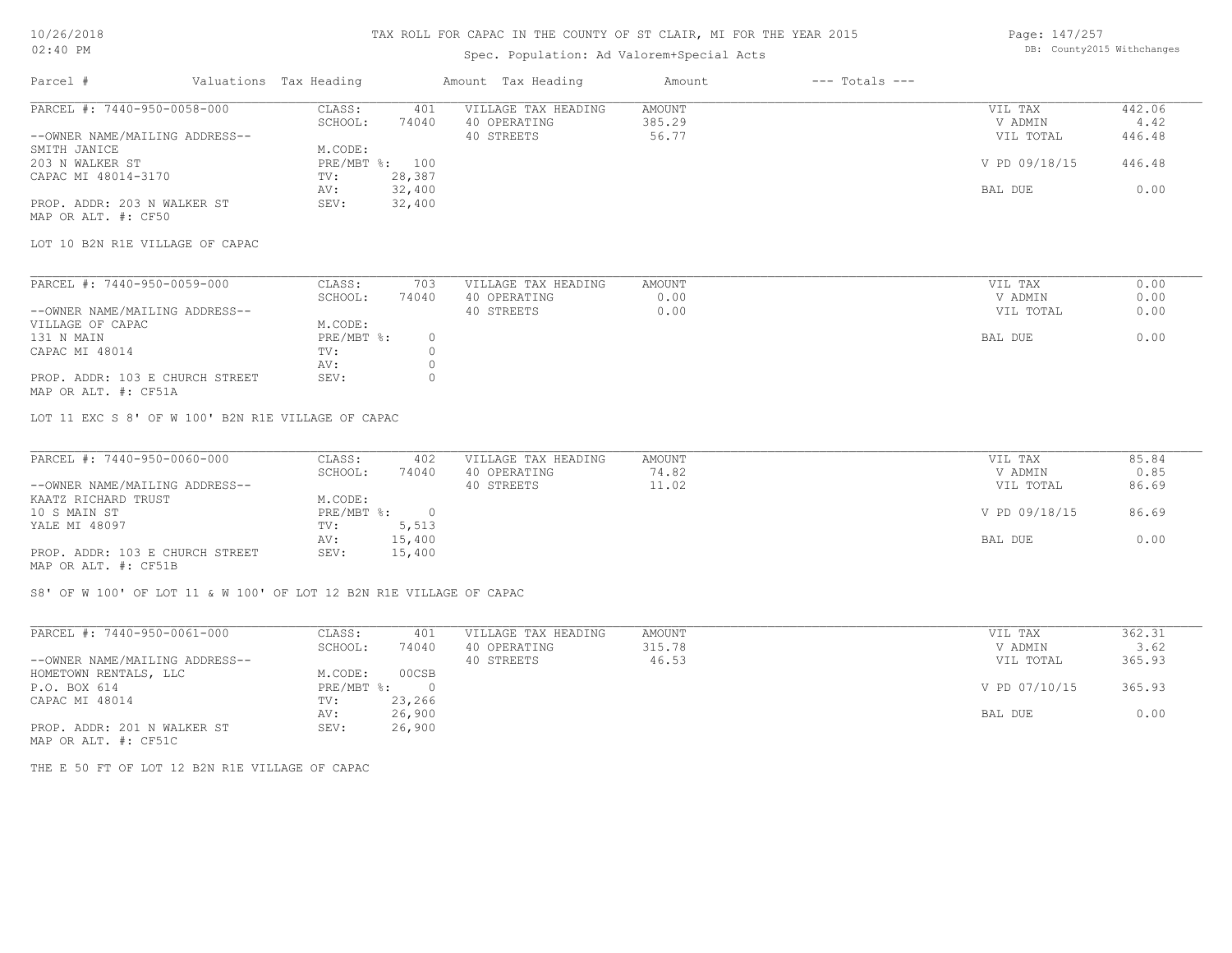### Spec. Population: Ad Valorem+Special Acts

| Page: 148/257 |                            |
|---------------|----------------------------|
|               | DB: County2015 Withchanges |

| Parcel #                                               | Valuations Tax Heading |        | Amount Tax Heading  | Amount | $---$ Totals $---$ |               |        |
|--------------------------------------------------------|------------------------|--------|---------------------|--------|--------------------|---------------|--------|
| PARCEL #: 7440-950-0062-000                            | CLASS:                 | 401    | VILLAGE TAX HEADING | AMOUNT |                    | VIL TAX       | 718.55 |
|                                                        | SCHOOL:                | 74040  | 40 OPERATING        | 626.27 |                    | V ADMIN       | 7.18   |
| --OWNER NAME/MAILING ADDRESS--                         |                        |        | 40 STREETS          | 92.28  |                    | VIL TOTAL     | 725.73 |
| MURPHY MICHAEL / REWALT JOHN                           | M.CODE:                |        |                     |        |                    |               |        |
| 58243 KIMBER                                           | $PRE/MBT$ %:           |        |                     |        |                    | V PD 09/10/15 | 725.73 |
| WASHINGTON MI 48094                                    | TV:                    | 46,141 |                     |        |                    |               |        |
|                                                        | AV:                    | 51,400 |                     |        |                    | BAL DUE       | 0.00   |
| PROP. ADDR: 203 E CHURCH STREET<br>MAP OR ALT. #: CF52 | SEV:                   | 51,400 |                     |        |                    |               |        |

LOT 1 B2N R2E VILLAGE OF CAPAC SEC 21 & 22 T7N R13E

| PARCEL #: 7440-950-0063-000    | CLASS:  | 401            | VILLAGE TAX HEADING | AMOUNT | VIL TAX       | 712.11 |
|--------------------------------|---------|----------------|---------------------|--------|---------------|--------|
|                                | SCHOOL: | 74040          | 40 OPERATING        | 620.66 | V ADMIN       | 7.12   |
| --OWNER NAME/MAILING ADDRESS-- |         |                | 40 STREETS          | 91.45  | VIL TOTAL     | 719.23 |
| IRONSIDE JASON                 | M.CODE: | MICHI          |                     |        |               |        |
| 204 N WALKER ST                |         | PRE/MBT %: 100 |                     |        | V PD 07/22/15 | 719.23 |
| CAPAC MI 48014-3169            | TV:     | 45,728         |                     |        |               |        |
|                                | AV:     | 51,100         |                     |        | BAL DUE       | 0.00   |
| PROP. ADDR: 204 N WALKER ST    | SEV:    | 51,100         |                     |        |               |        |
| MAP OR ALT. #: CF53            |         |                |                     |        |               |        |

LOT 2 B2N R2E VILLAGE OF CAPAC SEC 21 & 22 T7N R13E

| PARCEL #: 7440-950-0064-000           | CLASS:  | 401            | VILLAGE TAX HEADING | AMOUNT | VIL TAX       | 477.41 |
|---------------------------------------|---------|----------------|---------------------|--------|---------------|--------|
|                                       | SCHOOL: | 74040          | 40 OPERATING        | 416.10 | V ADMIN       | 4.77   |
| --OWNER NAME/MAILING ADDRESS--        |         |                | 40 STREETS          | 61.31  | VIL TOTAL     | 482.18 |
| SCHOLZ DAVID, CRYSTAL, MAYER RANDOLPH | M.CODE: |                |                     |        |               |        |
| 206 N WALKER ST                       |         | PRE/MBT %: 100 |                     |        | V PD 08/26/15 | 482.18 |
| Capac MI 48014-3169                   | TV:     | 30,657         |                     |        |               |        |
|                                       | AV:     | 33,700         |                     |        | BAL DUE       | 0.00   |
| PROP. ADDR: 206 N WALKER ST           | SEV:    | 33,700         |                     |        |               |        |
| MAP OR ALT. #: CF54                   |         |                |                     |        |               |        |

LOT 3 & THE S 8 FT OF LOT 4 B2N R2E VILLAGE OF CAPAC SEC 21 & 22 T7N R13E

| PARCEL #: 7440-950-0065-000    | CLASS:       | 401    | VILLAGE TAX HEADING | AMOUNT | VIL TAX       | 428.76 |
|--------------------------------|--------------|--------|---------------------|--------|---------------|--------|
|                                | SCHOOL:      | 74040  | 40 OPERATING        | 373.70 | V ADMIN       | 4.28   |
| --OWNER NAME/MAILING ADDRESS-- |              |        | 40 STREETS          | 55.06  | VIL TOTAL     | 433.04 |
| GUERRERO SANTOS                | M.CODE:      |        |                     |        |               |        |
| 208 N WALKER ST                | $PRE/MBT$ %: | 100    |                     |        | V PD 07/24/15 | 433.04 |
| Capac MI 48014                 | TV:          | 27,533 |                     |        |               |        |
|                                | AV:          | 31,600 |                     |        | BAL DUE       | 0.00   |
| PROP. ADDR: 208 N WALKER ST    | SEV:         | 31,600 |                     |        |               |        |
| MAP OR ALT. #: CF55            |              |        |                     |        |               |        |

N50 FT OF THE S 58 FT OF LOT 4 B2N R2E VILLAGE OF CAPAC SEC 21 & 22 T7N R13E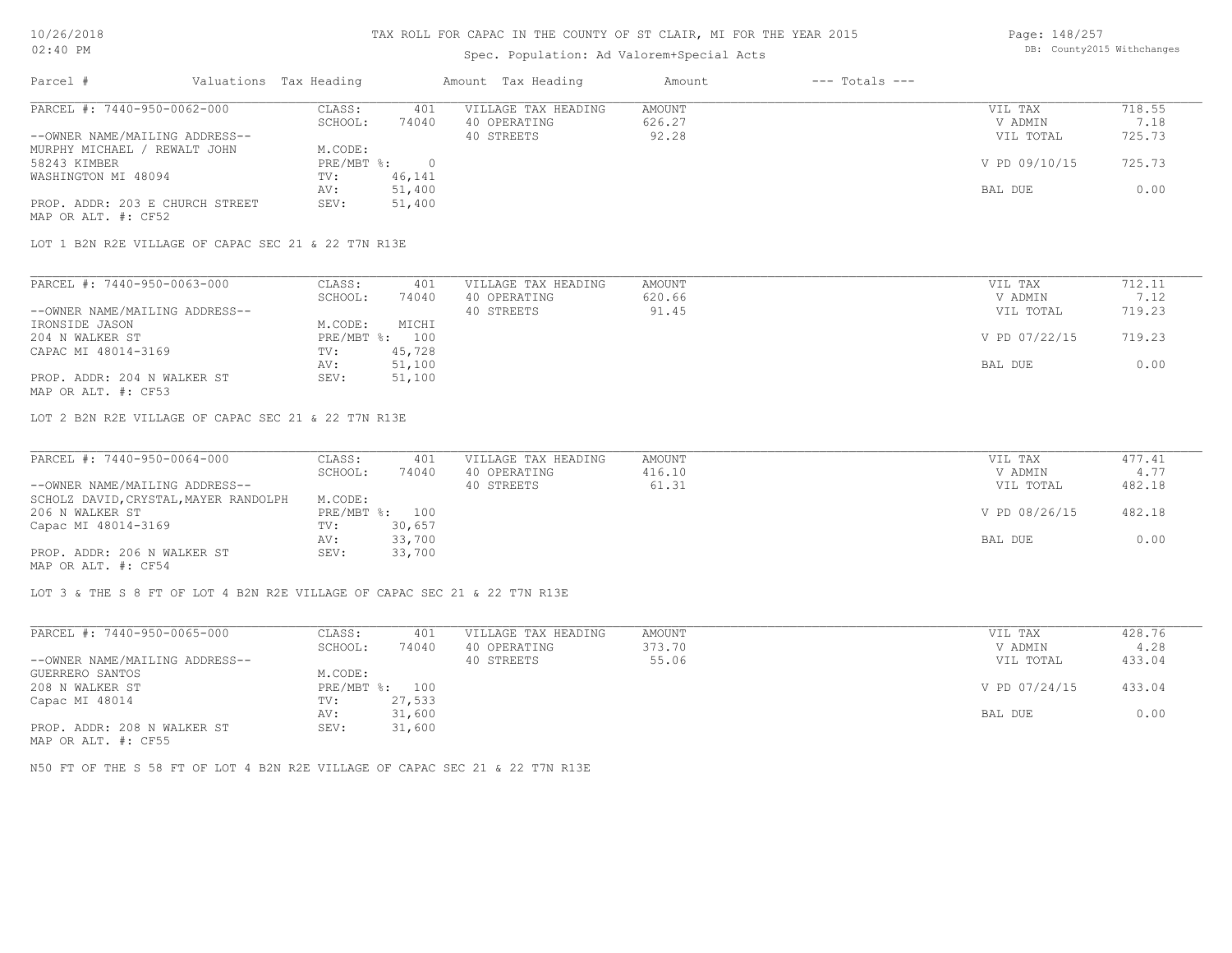### Spec. Population: Ad Valorem+Special Acts

Page: 149/257 DB: County2015 Withchanges

| Parcel #                       | Valuations Tax Heading |        | Amount Tax Heading  | Amount | $---$ Totals $---$ |           |        |
|--------------------------------|------------------------|--------|---------------------|--------|--------------------|-----------|--------|
| PARCEL #: 7440-950-0066-000    | CLASS:                 | 401    | VILLAGE TAX HEADING | AMOUNT |                    | VIL TAX   | 360.07 |
|                                | SCHOOL:                | 74040  | 40 OPERATING        | 313.83 |                    | V ADMIN   | 3.60   |
| --OWNER NAME/MAILING ADDRESS-- |                        |        | 40 STREETS          | 46.24  |                    | VIL TOTAL | 363.67 |
| EDIE TIMOTHY II                | M.CODE:                |        |                     |        |                    |           |        |
| 210 N WALKER ST                | PRE/MBT %: 100         |        |                     |        |                    | BAL DUE   | 363.67 |
| CAPAC MI 48014-3169            | TV:                    | 23,122 |                     |        |                    |           |        |
|                                | AV:                    | 27,100 |                     |        |                    |           |        |
| PROP. ADDR: 210 N WALKER ST    | SEV:                   | 27,100 |                     |        |                    |           |        |
|                                |                        |        |                     |        |                    |           |        |

MAP OR ALT. #: CF56

N17 FT OF LOT 4 & THE S 1/2 OF LOT 5 B2N R2E VILLAGE OF CAPAC SEC 21 & 22 T7N R13E

| PARCEL #: 7440-950-0067-000    | CLASS:     | 401    | VILLAGE TAX HEADING | AMOUNT | VIL TAX       | 605.97 |
|--------------------------------|------------|--------|---------------------|--------|---------------|--------|
|                                | SCHOOL:    | 74040  | 40 OPERATING        | 528.15 | V ADMIN       | 6.05   |
| --OWNER NAME/MAILING ADDRESS-- |            |        | 40 STREETS          | 77.82  | VIL TOTAL     | 612.02 |
| MURPHY MICHAEL J/ROSE E        | M.CODE:    |        |                     |        |               |        |
| 625 SUNSET DRIVE               | PRE/MBT %: |        |                     |        | V PD 08/28/15 | 612.02 |
| IMLAY CITY MI 48444            | TV:        | 38,912 |                     |        |               |        |
|                                | AV:        | 40,000 |                     |        | BAL DUE       | 0.00   |
| PROP. ADDR: 212 N WALKER ST    | SEV:       | 40,000 |                     |        |               |        |
| MAP OR ALT. #: CF57            |            |        |                     |        |               |        |

N1/2 OF LOT 5 & ALL OF LOT 6 B2N R2E VILLAGE OF CAPAC SEC 21 & 22 T7N R13E

| PARCEL #: 7440-950-0068-000      | CLASS:     | 401    | VILLAGE TAX HEADING | AMOUNT | VIL TAX       | 544.93 |
|----------------------------------|------------|--------|---------------------|--------|---------------|--------|
|                                  | SCHOOL:    | 74040  | 40 OPERATING        | 474.95 | V ADMIN       | 5.44   |
| --OWNER NAME/MAILING ADDRESS--   |            |        | 40 STREETS          | 69.98  | VIL TOTAL     | 550.37 |
| HOOVER JAMES A                   | M.CODE:    |        |                     |        |               |        |
| HOOVER JANE L                    | PRE/MBT %: |        |                     |        | V PD 09/16/15 | 550.37 |
| 5997 STERLING RD                 | TV:        | 34,993 |                     |        |               |        |
| CAPAC MI 48014-3102              | AV:        | 40,200 |                     |        | BAL DUE       | 0.00   |
|                                  | SEV:       | 40,200 |                     |        |               |        |
| PROP. ADDR: 208 E ALDRICH STREET |            |        |                     |        |               |        |

MAP OR ALT. #: CF58

LOT 7 & THE N 15 FT OF LOT 8 B2N R2E VILLAGE OF CAPAC

| PARCEL #: 7440-950-0069-000     | CLASS:     | 401    | VILLAGE TAX HEADING | AMOUNT | VIL TAX       | 474.21 |
|---------------------------------|------------|--------|---------------------|--------|---------------|--------|
|                                 | SCHOOL:    | 74040  | 40 OPERATING        | 413.31 | V ADMIN       | 4.74   |
| --OWNER NAME/MAILING ADDRESS--  |            |        | 40 STREETS          | 60.90  | VIL TOTAL     | 478.95 |
| HOOVER JAMES A.                 | M.CODE:    |        |                     |        |               |        |
| HOOVER JANE L                   | PRE/MBT %: |        |                     |        | V PD 09/16/15 | 478.95 |
| 5997 STERLING RD                | TV:        | 30,451 |                     |        |               |        |
| CAPAC MI 48014                  | AV:        | 35,300 |                     |        | BAL DUE       | 0.00   |
|                                 | SEV:       | 35,300 |                     |        |               |        |
| PROP. ADDR: 207 N HUNTER STREET |            |        |                     |        |               |        |

MAP OR ALT. #: CF59

LOT 8 EXC THE N 15 FT THEREOF B2N R2E VILLAGE OF CAPAC SEC 21 & 22 T7N R13E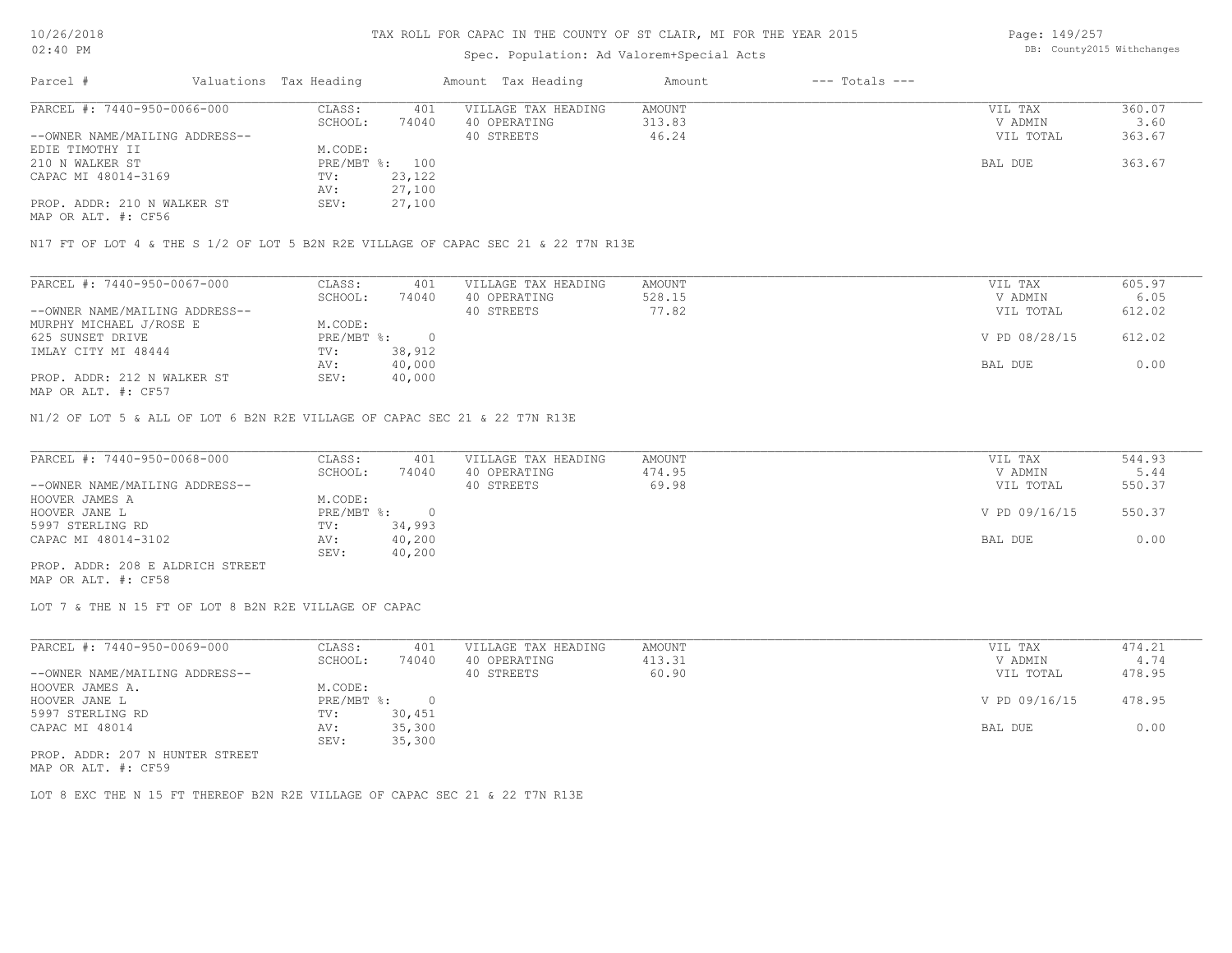# Spec. Population: Ad Valorem+Special Acts

Page: 150/257 DB: County2015 Withchanges

| Parcel #                        | Valuations Tax Heading |        | Amount Tax Heading  | Amount | $---$ Totals $---$ |           |        |
|---------------------------------|------------------------|--------|---------------------|--------|--------------------|-----------|--------|
| PARCEL #: 7440-950-0070-000     | CLASS:                 | 401    | VILLAGE TAX HEADING | AMOUNT |                    | VIL TAX   | 476.23 |
|                                 | SCHOOL:                | 74040  | 40 OPERATING        | 415.07 |                    | V ADMIN   | 4.76   |
| --OWNER NAME/MAILING ADDRESS--  |                        |        | 40 STREETS          | 61.16  |                    | VIL TOTAL | 480.99 |
| BAIBAK RICHARD S LIVING TRUST   | M.CODE:                |        |                     |        |                    |           |        |
| 5620 HALLENDALE RD              | $PRE/MBT$ %:           |        |                     |        |                    | BAL DUE   | 480.99 |
| HASLETT MI 48840                | TV:                    | 30,581 |                     |        |                    |           |        |
|                                 | AV:                    | 34,700 |                     |        |                    |           |        |
| PROP. ADDR: 205 N HUNTER STREET | SEV:                   | 34,700 |                     |        |                    |           |        |
| MAP OR ALT. #: CF60             |                        |        |                     |        |                    |           |        |

LOT 9 B2N R2E VILLAGE OF CAPAC SEC 21 & 22 T7N R13E

| PARCEL #: 7440-950-0071-000     | CLASS:  | 401            | VILLAGE TAX HEADING | AMOUNT | VIL TAX       | 494.05 |
|---------------------------------|---------|----------------|---------------------|--------|---------------|--------|
|                                 | SCHOOL: | 74040          | 40 OPERATING        | 430.60 | V ADMIN       | 4.94   |
| --OWNER NAME/MAILING ADDRESS--  |         |                | 40 STREETS          | 63.45  | VIL TOTAL     | 498.99 |
| KOWALEWSKI PAUL/ANGELA          | M.CODE: | 00CSB          |                     |        |               |        |
| 203 N HUNTER STREET             |         | PRE/MBT %: 100 |                     |        | V PD 07/10/15 | 498.99 |
| CAPAC MI 48014                  | TV:     | 31,725         |                     |        |               |        |
|                                 | AV:     | 44,400         |                     |        | BAL DUE       | 0.00   |
| PROP. ADDR: 203 N HUNTER STREET | SEV:    | 44,400         |                     |        |               |        |
| MAP OR ALT. #: CF61             |         |                |                     |        |               |        |

LOT 10 B2N R2E VILLAGE OF CAPAC SEC 21 & 22 T7N R13E

| PARCEL #: 7440-950-0072-000     | CLASS:       | 401    | VILLAGE TAX HEADING | AMOUNT | VIL TAX       | 583.52 |
|---------------------------------|--------------|--------|---------------------|--------|---------------|--------|
|                                 | SCHOOL:      | 74040  | 40 OPERATING        | 508.58 | V ADMIN       | 5.83   |
| --OWNER NAME/MAILING ADDRESS--  |              |        | 40 STREETS          | 74.94  | VIL TOTAL     | 589.35 |
| ANDRUS STEVEN/CAROL             | M.CODE:      | COREL  |                     |        |               |        |
| 209 E CHURCH ST                 | $PRE/MBT$ %: | 100    |                     |        | V PD 09/10/15 | 589.35 |
| CAPAC MI 48014-3115             | TV:          | 37,470 |                     |        |               |        |
|                                 | AV:          | 42,200 |                     |        | BAL DUE       | 0.00   |
| PROP. ADDR: 209 E CHURCH STREET | SEV:         | 42,200 |                     |        |               |        |
| MAP OR ALT. #: CF62             |              |        |                     |        |               |        |

 $\mathcal{L}_\mathcal{L} = \mathcal{L}_\mathcal{L} = \mathcal{L}_\mathcal{L} = \mathcal{L}_\mathcal{L} = \mathcal{L}_\mathcal{L} = \mathcal{L}_\mathcal{L} = \mathcal{L}_\mathcal{L} = \mathcal{L}_\mathcal{L} = \mathcal{L}_\mathcal{L} = \mathcal{L}_\mathcal{L} = \mathcal{L}_\mathcal{L} = \mathcal{L}_\mathcal{L} = \mathcal{L}_\mathcal{L} = \mathcal{L}_\mathcal{L} = \mathcal{L}_\mathcal{L} = \mathcal{L}_\mathcal{L} = \mathcal{L}_\mathcal{L}$ 

E1/2 OF LOTS 11 & 12 B2N R2E VILLAGE OF CAPAC SEC 21 & 22 T7N R13E

| PARCEL #: 7440-950-0073-000     | CLASS:       | 401    | VILLAGE TAX HEADING | AMOUNT | VIL TAX       | 488.68 |
|---------------------------------|--------------|--------|---------------------|--------|---------------|--------|
|                                 | SCHOOL:      | 74040  | 40 OPERATING        | 425.92 | V ADMIN       | 4.88   |
| --OWNER NAME/MAILING ADDRESS--  |              |        | 40 STREETS          | 62.76  | VIL TOTAL     | 493.56 |
| LIBKIE PAUL/MARSHA LIVING TRUST | M.CODE:      | 00CSB  |                     |        |               |        |
| 207 E CHURCH ST                 | $PRE/MBT$ %: | 100    |                     |        | V PD 07/10/15 | 493.56 |
| CAPAC MI 48014-3115             | TV:          | 31,380 |                     |        |               |        |
|                                 | AV:          | 35,500 |                     |        | BAL DUE       | 0.00   |
| PROP. ADDR: 207 E CHURCH STREET | SEV:         | 35,500 |                     |        |               |        |
| MAP OR ALT. #: CF63             |              |        |                     |        |               |        |

W1/2 OF LOTS 11 & 12 B2N R2E VILLAGE OF CAPAC SEC 21 & 22 T7N R13E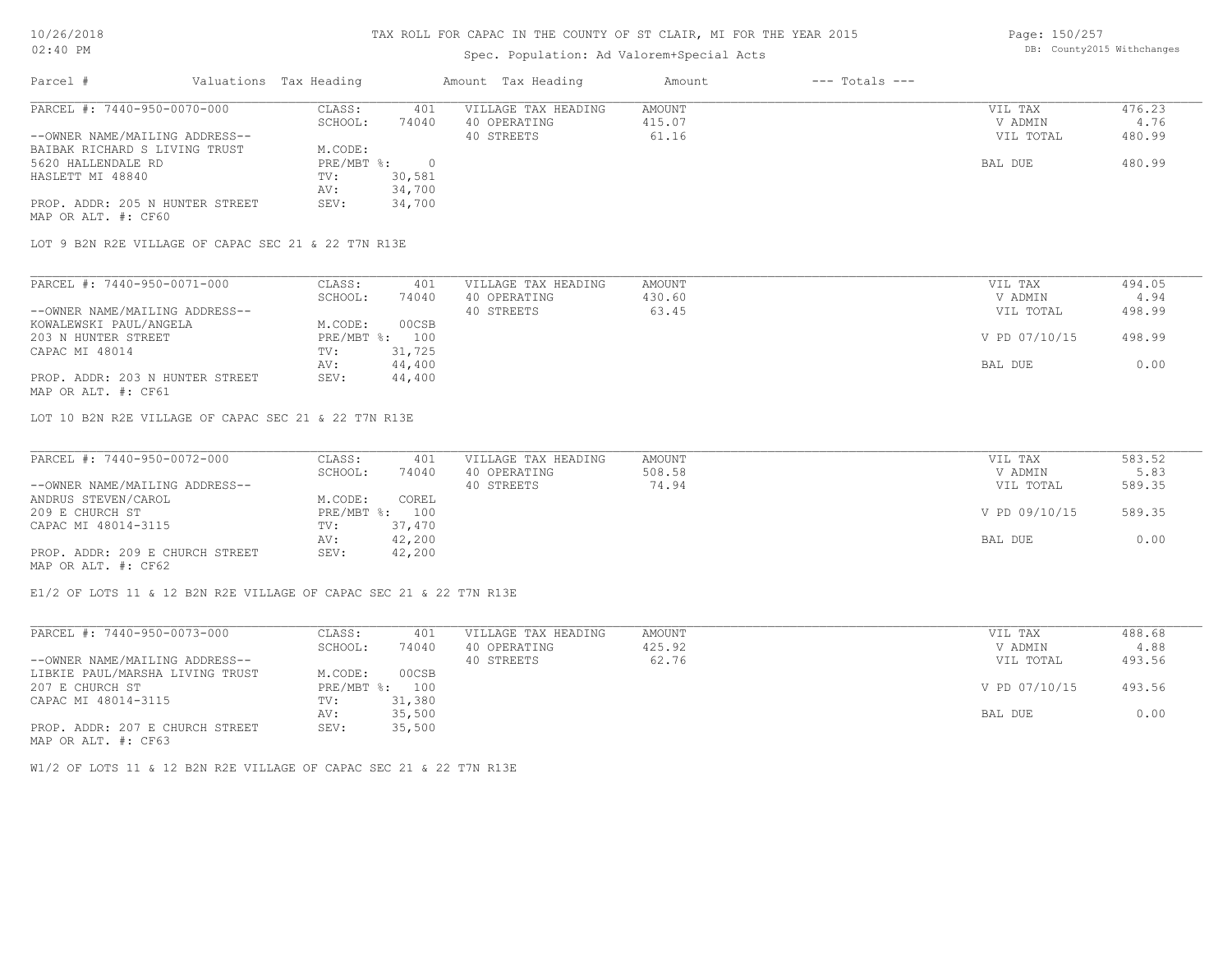### Spec. Population: Ad Valorem+Special Acts

Page: 151/257 DB: County2015 Withchanges

| Parcel #                        | Valuations Tax Heading |        | Amount Tax Heading  | Amount | $---$ Totals $---$ |               |        |
|---------------------------------|------------------------|--------|---------------------|--------|--------------------|---------------|--------|
| PARCEL #: 7440-950-0074-000     | CLASS:                 | 401    | VILLAGE TAX HEADING | AMOUNT |                    | VIL TAX       | 379.72 |
|                                 | SCHOOL:                | 74040  | 40 OPERATING        | 330.96 |                    | V ADMIN       | 3.79   |
| --OWNER NAME/MAILING ADDRESS--  |                        |        | 40 STREETS          | 48.76  |                    | VIL TOTAL     | 383.51 |
| STANLEY JAMES/VERONICA          | M.CODE:                |        |                     |        |                    |               |        |
| 305 E CHURCH ST                 | PRE/MBT %: 100         |        |                     |        |                    | V PD 07/08/15 | 383.51 |
| CAPAC MI 48014-3117             | TV:                    | 24,384 |                     |        |                    |               |        |
|                                 | AV:                    | 28,200 |                     |        |                    | BAL DUE       | 0.00   |
| PROP. ADDR: 305 E CHURCH STREET | SEV:                   | 28,200 |                     |        |                    |               |        |
|                                 |                        |        |                     |        |                    |               |        |

MAP OR ALT. #: CF64

E1/2 OF LOTS 1 & 2 B2N R3E VILLAGE OF CAPAC SEC 21 & 22 T7N R13E

| PARCEL #: 7440-950-0075-000     | CLASS:     | 401    | VILLAGE TAX HEADING | AMOUNT | VIL TAX       | 507.95 |
|---------------------------------|------------|--------|---------------------|--------|---------------|--------|
|                                 | SCHOOL:    | 74040  | 40 OPERATING        | 442.72 | V ADMIN       | 5.07   |
| --OWNER NAME/MAILING ADDRESS--  |            |        | 40 STREETS          | 65.23  | VIL TOTAL     | 513.02 |
| DAWE MARION JEAN                | M.CODE:    |        |                     |        |               |        |
| P.O. BOX 366                    | PRE/MBT %: | 100    |                     |        | V PD 09/10/15 | 513.02 |
| CAPAC MI 48014-0366             | TV:        | 32,618 |                     |        |               |        |
|                                 | AV:        | 36,900 |                     |        | BAL DUE       | 0.00   |
| PROP. ADDR: 303 E CHURCH STREET | SEV:       | 36,900 |                     |        |               |        |
| MAP OR ALT. #: CF65             |            |        |                     |        |               |        |

W1/2 OF LOTS 1 & 2 B2N R3E VILLAGE OF CAPAC SEC 21 & 22 T7N R13E

| PARCEL #: 7440-950-0076-000     | CLASS:  | 401            | VILLAGE TAX HEADING | AMOUNT | VIL TAX       | 536.89 |
|---------------------------------|---------|----------------|---------------------|--------|---------------|--------|
|                                 | SCHOOL: | 74040          | 40 OPERATING        | 467.94 | V ADMIN       | 5.36   |
| --OWNER NAME/MAILING ADDRESS--  |         |                | 40 STREETS          | 68.95  | VIL TOTAL     | 542.25 |
| YPMA, BRIAN/JENNIFER LUMBARDO   | M.CODE: | COREL          |                     |        |               |        |
| 204 N HUNTER ST                 |         | PRE/MBT %: 100 |                     |        | V PD 09/10/15 | 542.25 |
| CAPAC MI 48014-3125             | TV:     | 34,476         |                     |        |               |        |
|                                 | AV:     | 39,000         |                     |        | BAL DUE       | 0.00   |
| PROP. ADDR: 204 N HUNTER STREET | SEV:    | 39,000         |                     |        |               |        |
| MAP OR ALT. #: CF66A            |         |                |                     |        |               |        |

LOT 3 B2N R3E VILLAGE OF CAPAC SEC 21 & 22 T7N R13E

| PARCEL #: 7440-950-0077-000    | CLASS:     | 401    | VILLAGE TAX HEADING | AMOUNT | VIL TAX       | 446.86 |
|--------------------------------|------------|--------|---------------------|--------|---------------|--------|
|                                | SCHOOL:    | 74040  | 40 OPERATING        | 389.47 | V ADMIN       | 4.46   |
| --OWNER NAME/MAILING ADDRESS-- |            |        | 40 STREETS          | 57.39  | VIL TOTAL     | 451.32 |
| STOWERS MARY/BOB               | M.CODE:    |        |                     |        |               |        |
| 1470 ORA RD                    | PRE/MBT %: | 0.     |                     |        | V PD 09/10/15 | 451.32 |
| OXFORD MI 48371-3238           | TV:        | 28,695 |                     |        |               |        |
|                                | AV:        | 32,700 |                     |        | BAL DUE       | 0.00   |
| PROP. ADDR: 235 N LESTER ST    | SEV:       | 32,700 |                     |        |               |        |
| MAP OR ALT. #: CF66B           |            |        |                     |        |               |        |

LOT 7 B2N R3E VILLAGE OF CAPAC SEC 21 & 22 T7N R13E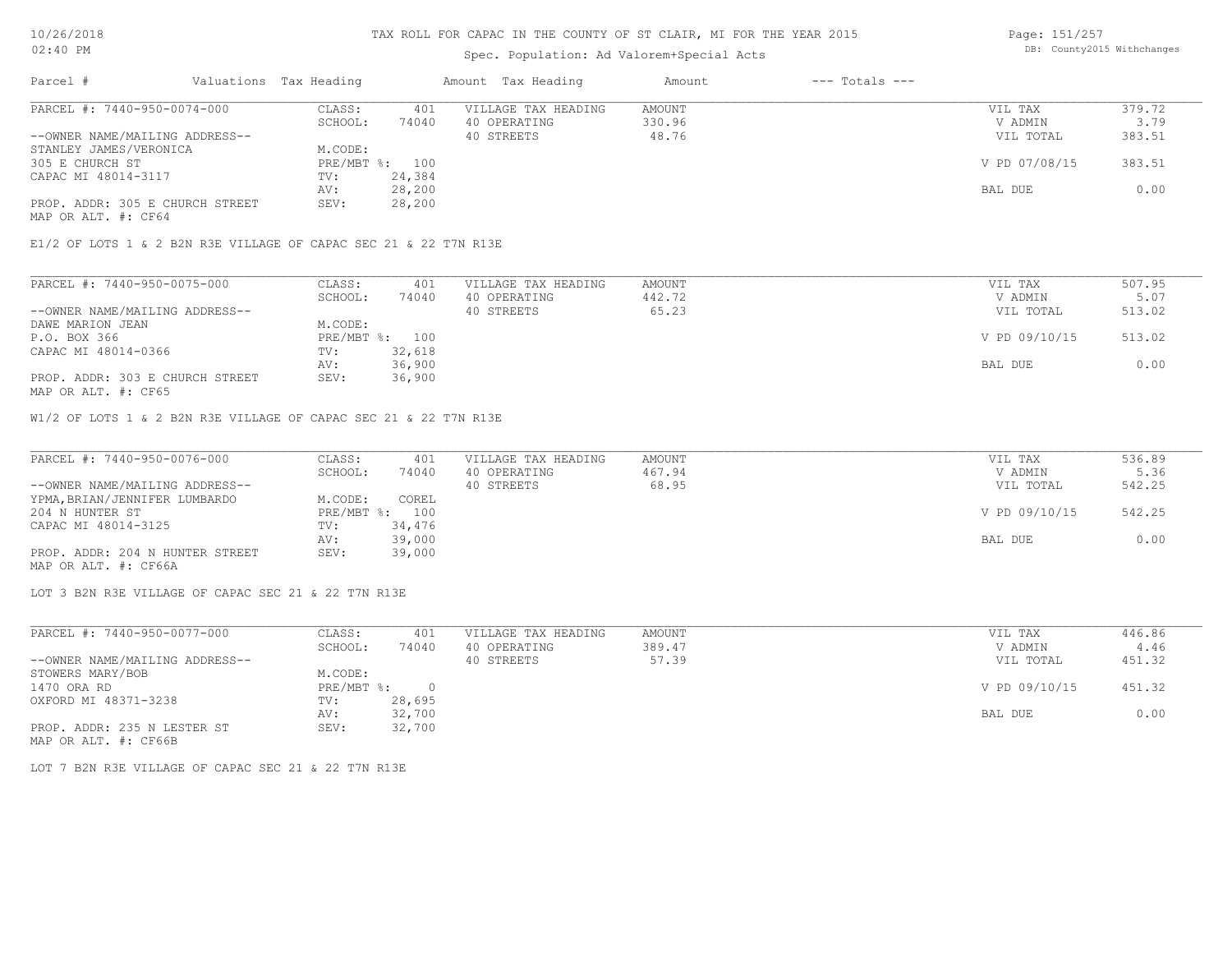### Spec. Population: Ad Valorem+Special Acts

Page: 152/257 DB: County2015 Withchanges

| Parcel #                       | Valuations Tax Heading |        | Amount Tax Heading  | Amount | $---$ Totals $---$ |               |        |
|--------------------------------|------------------------|--------|---------------------|--------|--------------------|---------------|--------|
| PARCEL #: 7440-950-0078-000    | CLASS:                 | 401    | VILLAGE TAX HEADING | AMOUNT |                    | VIL TAX       | 424.01 |
|                                | SCHOOL:                | 74040  | 40 OPERATING        | 369.56 |                    | V ADMIN       | 4.24   |
| --OWNER NAME/MAILING ADDRESS-- |                        |        | 40 STREETS          | 54.45  |                    | VIL TOTAL     | 428.25 |
| JAGODA EUGENE                  | M.CODE:                |        |                     |        |                    |               |        |
| JAGODA REBECCA                 | PRE/MBT %: 100         |        |                     |        |                    | V PD 09/18/15 | 428.25 |
| 229 N LESTER ST                | TV:                    | 27,228 |                     |        |                    |               |        |
| CAPAC MI 48014                 | AV:                    | 31,100 |                     |        |                    | BAL DUE       | 0.00   |
|                                | SEV:                   | 31,100 |                     |        |                    |               |        |
| PROP. ADDR: 229 N LESTER ST    |                        |        |                     |        |                    |               |        |

MAP OR ALT. #: CF66C

LOT 8 B2N R3E VILLAGE OF CAPAC SEC 21 & 22 T7N R13E

| PARCEL #: 7440-950-0079-000    | CLASS:         | 401    | VILLAGE TAX HEADING | AMOUNT | VIL TAX       | 429.20 |
|--------------------------------|----------------|--------|---------------------|--------|---------------|--------|
|                                | SCHOOL:        | 74040  | 40 OPERATING        | 374.08 | V ADMIN       | 4.29   |
| --OWNER NAME/MAILING ADDRESS-- |                |        | 40 STREETS          | 55.12  | VIL TOTAL     | 433.49 |
| BERGEN PATRICIA A              | M.CODE:        | COREL  |                     |        |               |        |
| 223 N LESTER ST                | PRE/MBT %: 100 |        |                     |        | V PD 09/10/15 | 433.49 |
| CAPAC MI 48014                 | TV:            | 27,561 |                     |        |               |        |
|                                | AV:            | 28,600 |                     |        | BAL DUE       | 0.00   |
| PROP. ADDR: 223 N LESTER ST    | SEV:           | 28,600 |                     |        |               |        |

MAP OR ALT. #: CF66D

LOT 9 B2N R3E VILLAGE OF CAPAC SEC 21 & 22 T7N R13E

| PARCEL #: 7440-950-0080-000    | CLASS:  | 401            | VILLAGE TAX HEADING | AMOUNT | VIL TAX       | 512.78 |
|--------------------------------|---------|----------------|---------------------|--------|---------------|--------|
|                                | SCHOOL: | 74040          | 40 OPERATING        | 446.93 | V ADMIN       | 5.12   |
| --OWNER NAME/MAILING ADDRESS-- |         |                | 40 STREETS          | 65.85  | VIL TOTAL     | 517.90 |
| SOCIA LAURA LYNN               | M.CODE: |                |                     |        |               |        |
| 217 N LESTER ST                |         | PRE/MBT %: 100 |                     |        | V PD 09/16/15 | 517.90 |
| Capac MI 48014                 | TV:     | 32,928         |                     |        |               |        |
|                                | AV:     | 37,300         |                     |        | BAL DUE       | 0.00   |
| PROP. ADDR: 217 N LESTER ST    | SEV:    | 37,300         |                     |        |               |        |
|                                |         |                |                     |        |               |        |

MAP OR ALT. #: CF66E

LOT 10 B2N R3E VILLAGE OF CAPAC SEC 21 & 22 T7N R13E

| PARCEL #: 7440-950-0081-000     | CLASS:  | 401            | VILLAGE TAX HEADING | AMOUNT | VIL TAX       | 367.06 |
|---------------------------------|---------|----------------|---------------------|--------|---------------|--------|
|                                 | SCHOOL: | 74040          | 40 OPERATING        | 319.92 | V ADMIN       | 3.67   |
| --OWNER NAME/MAILING ADDRESS--  |         |                | 40 STREETS          | 47.14  | VIL TOTAL     | 370.73 |
| HARMS SHERRY                    | M.CODE: |                |                     |        |               |        |
| 206 N HUNTER STREET             |         | PRE/MBT %: 100 |                     |        | V PD 09/16/15 | 370.73 |
| CAPAC MI 48014-3125             | TV:     | 23,571         |                     |        |               |        |
|                                 | AV:     | 27,200         |                     |        | BAL DUE       | 0.00   |
| PROP. ADDR: 206 N HUNTER STREET | SEV:    | 27,200         |                     |        |               |        |
| MAP OR ALT. #: CF67             |         |                |                     |        |               |        |

LOT 4 B2N R3E VILLAGE OF CAPAC SEC 21 & 22 T7N R13E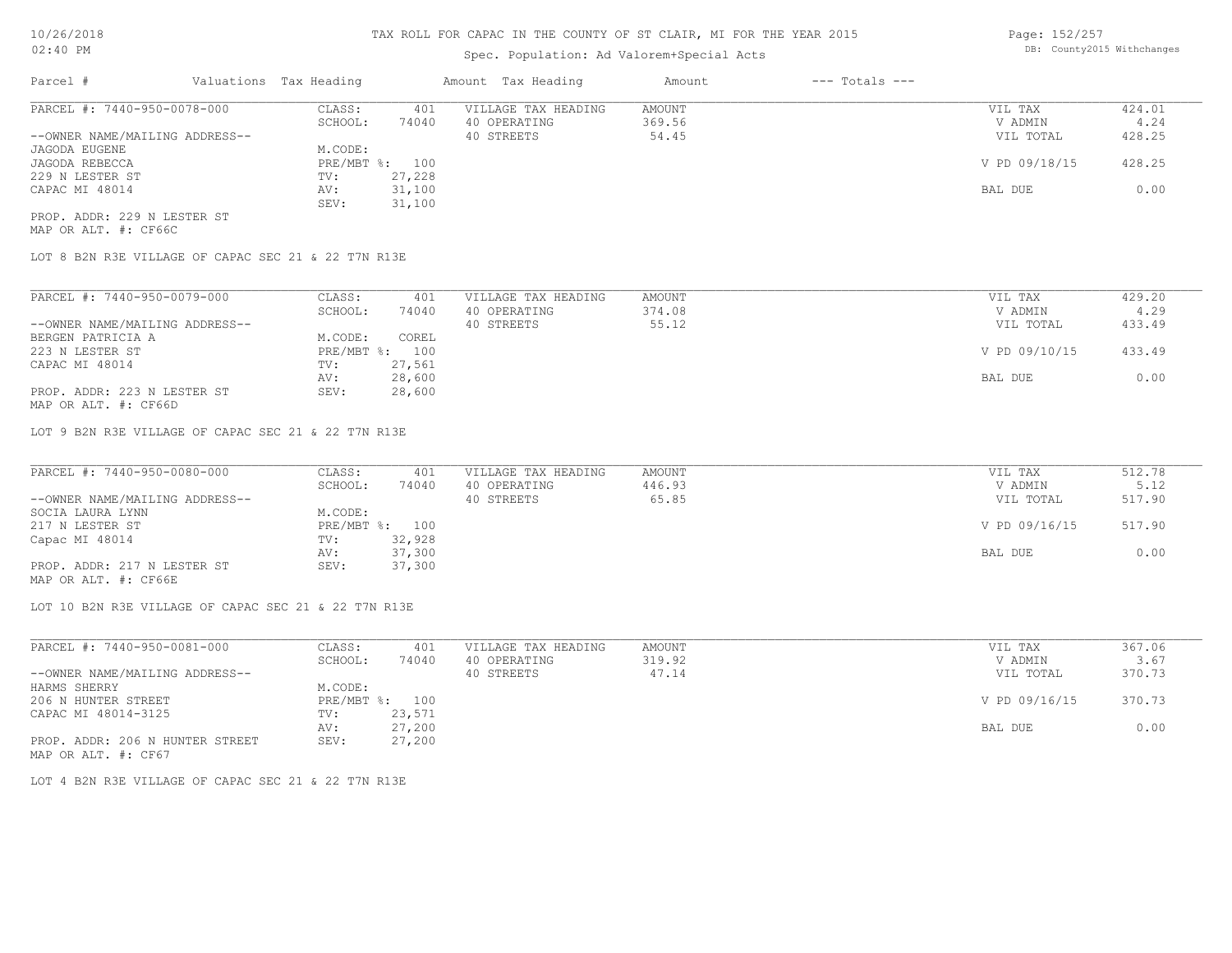MAP OR ALT. #: CF70

### TAX ROLL FOR CAPAC IN THE COUNTY OF ST CLAIR, MI FOR THE YEAR 2015

# Spec. Population: Ad Valorem+Special Acts

Page: 153/257 DB: County2015 Withchanges

| Parcel #                                               | Valuations Tax Heading |                | Amount Tax Heading  | Amount | $---$ Totals $---$ |               |        |
|--------------------------------------------------------|------------------------|----------------|---------------------|--------|--------------------|---------------|--------|
| PARCEL #: 7440-950-0082-000                            | CLASS:                 | 401            | VILLAGE TAX HEADING | AMOUNT |                    | VIL TAX       | 414.52 |
|                                                        | SCHOOL:                | 74040          | 40 OPERATING        | 361.29 |                    | V ADMIN       | 4.14   |
| --OWNER NAME/MAILING ADDRESS--                         |                        |                | 40 STREETS          | 53.23  |                    | VIL TOTAL     | 418.66 |
| SCHOCKE JUSTIN                                         | M.CODE:                | COREL          |                     |        |                    |               |        |
| 208 N HUNTER ST                                        |                        | PRE/MBT %: 100 |                     |        |                    | V PD 09/10/15 | 418.66 |
| CAPAC MI 48014-3125                                    | TV:                    | 26,619         |                     |        |                    |               |        |
|                                                        | AV:                    | 30,400         |                     |        |                    | BAL DUE       | 0.00   |
| PROP. ADDR: 208 N HUNTER STREET<br>MAP OR ALT. #: CF68 | SEV:                   | 30,400         |                     |        |                    |               |        |
| LOT 5 B2N R3E VILLAGE OF CAPAC                         |                        |                |                     |        |                    |               |        |
| PARCEL #: 7440-950-0083-000                            | CLASS:                 | 401            | VILLAGE TAX HEADING | AMOUNT |                    | VIL TAX       | 408.19 |
|                                                        | SCHOOL:                | 74040          | 40 OPERATING        | 355.77 |                    | V ADMIN       | 4.08   |
| --OWNER NAME/MAILING ADDRESS--                         |                        |                | 40 STREETS          | 52.42  |                    | VIL TOTAL     | 412.27 |
| HOOVER JAMES/JANE                                      | M.CODE:                |                |                     |        |                    |               |        |
| 5997 STERLING RD                                       |                        | PRE/MBT %: 0   |                     |        |                    | V PD 09/16/15 | 412.27 |
| CAPAC MI 48014                                         | TV:                    | 26,212         |                     |        |                    |               |        |
|                                                        | AV:                    | 30,000         |                     |        |                    | BAL DUE       | 0.00   |
| PROP. ADDR: 210 N HUNTER ST<br>MAP OR ALT. #: CF69     | SEV:                   | 30,000         |                     |        |                    |               |        |
| LOT 6 B2N R3E VILLAGE OF CAPAC SEC 21 & 22 T7N R13E    |                        |                |                     |        |                    |               |        |
| PARCEL #: 7440-950-0084-000                            | CLASS:                 | 401            | VILLAGE TAX HEADING | AMOUNT |                    | VIL TAX       | 477.41 |
|                                                        | SCHOOL:                | 74040          | 40 OPERATING        | 416.10 |                    | V ADMIN       | 4.77   |
| --OWNER NAME/MAILING ADDRESS--                         |                        |                | 40 STREETS          | 61.31  |                    | VIL TOTAL     | 482.18 |
| MOORE PAULIE K                                         | M.CODE:                |                |                     |        |                    |               |        |
| 311 E CHURCH ST                                        | PRE/MBT %:             | $\overline{0}$ |                     |        |                    | V PD 09/10/15 | 482.18 |
| CAPAC MI 48014-3117                                    | TV:                    | 30,657         |                     |        |                    |               |        |
|                                                        | AV:                    | 34,800         |                     |        |                    | BAL DUE       | 0.00   |
| PROP. ADDR: 311 E CHURCH STREET                        | SEV:                   | 34,800         |                     |        |                    |               |        |

E1/2 OF LOTS 11 & 12 B2N R3E VILLAGE OF CAPAC SEC 21 & 22 T7N R13E

| PARCEL #: 7440-950-0085-000     | CLASS:     | 401    | VILLAGE TAX HEADING | AMOUNT | VIL TAX       | 348.08 |
|---------------------------------|------------|--------|---------------------|--------|---------------|--------|
|                                 | SCHOOL:    | 74040  | 40 OPERATING        | 303.38 | V ADMIN       | 3.48   |
| --OWNER NAME/MAILING ADDRESS--  |            |        | 40 STREETS          | 44.70  | VIL TOTAL     | 351.56 |
| ROSILLO GUILLERMINA ROJAS       | M.CODE:    | 00CSB  |                     |        |               |        |
| 307 E CHURCH STREET             | PRE/MBT %: | 100    |                     |        | V PD 07/10/15 | 351.56 |
| CAPAC MI 48014                  | TV:        | 22,352 |                     |        |               |        |
|                                 | AV:        | 26,000 |                     |        | BAL DUE       | 0.00   |
| PROP. ADDR: 307 E CHURCH STREET | SEV:       | 26,000 |                     |        |               |        |
| MAP OR ALT. #: CF71             |            |        |                     |        |               |        |

W1/2 OF LOTS 11 & 12 B2N R3E VILLAGE OF CAPAC SEC 21 & 22 T7N R13E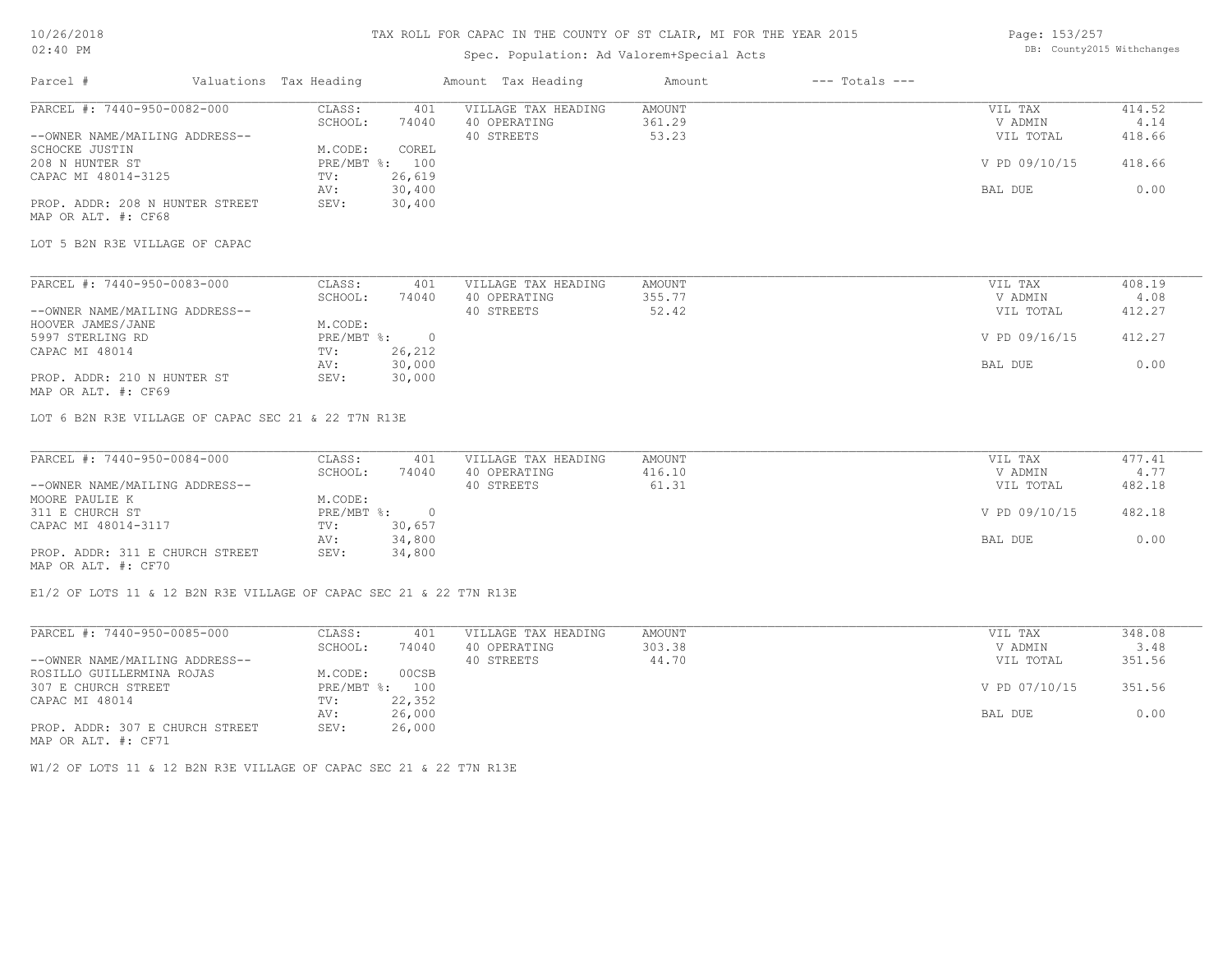### Spec. Population: Ad Valorem+Special Acts

| Page: 154/257 |                            |
|---------------|----------------------------|
|               | DB: County2015 Withchanges |

|                                                                                  | Valuations Tax Heading |        | Amount Tax Heading                                                                                                                                                         | Amount          | $---$ Totals $---$ |               |                |
|----------------------------------------------------------------------------------|------------------------|--------|----------------------------------------------------------------------------------------------------------------------------------------------------------------------------|-----------------|--------------------|---------------|----------------|
| PARCEL #: 7440-950-0086-000                                                      | CLASS:                 | 401    | VILLAGE TAX HEADING                                                                                                                                                        | AMOUNT          |                    | VIL TAX       | 482.24         |
|                                                                                  | SCHOOL:                | 74040  | 40 OPERATING                                                                                                                                                               | 420.31          |                    | V ADMIN       | 4.82           |
| --OWNER NAME/MAILING ADDRESS--                                                   |                        |        | 40 STREETS                                                                                                                                                                 | 61.93           |                    | VIL TOTAL     | 487.06         |
| HARGRAVE EUEGENE H II                                                            | M.CODE:                |        |                                                                                                                                                                            |                 |                    |               |                |
| 103 E ALDRICH ST                                                                 | PRE/MBT %: 100         |        |                                                                                                                                                                            |                 |                    | V PD 09/10/15 | 487.06         |
| CAPAC MI 48014                                                                   | TV:                    | 30,967 |                                                                                                                                                                            |                 |                    |               |                |
|                                                                                  | AV:                    | 35,700 |                                                                                                                                                                            |                 |                    | BAL DUE       | 0.00           |
| PROP. ADDR: 103 E ALDRICH STREET<br>MAP OR ALT. #: CF72                          | SEV:                   | 35,700 |                                                                                                                                                                            |                 |                    |               |                |
|                                                                                  |                        |        | E60 FT OF LOT 1 & E 60 FT OF THAT PART OF LOT 2 LYING S OF A LINE BEG 4 FT N OF ITS<br>SW COR, TH TO A PTE ON E LINE 12 FT N OF ITS SE COR B3N R1E VILLAGE OF CAPAC SEC 21 |                 |                    |               |                |
| PARCEL #: 7440-950-0087-000                                                      | CLASS:                 | 401    | VILLAGE TAX HEADING                                                                                                                                                        | <b>AMOUNT</b>   |                    | VIL TAX       | 456.52         |
|                                                                                  |                        | 74040  | 40 OPERATING                                                                                                                                                               |                 |                    | V ADMIN       |                |
| --OWNER NAME/MAILING ADDRESS--                                                   | SCHOOL:                |        | 40 STREETS                                                                                                                                                                 | 397.89<br>58.63 |                    | VIL TOTAL     | 4.56<br>461.08 |
|                                                                                  | M.CODE:                | COREL  |                                                                                                                                                                            |                 |                    |               |                |
|                                                                                  | PRE/MBT %:             | 100    |                                                                                                                                                                            |                 |                    | V PD 09/10/15 | 461.08         |
| CAPAC MI 48014-3146                                                              | TV:                    | 29,315 |                                                                                                                                                                            |                 |                    |               |                |
|                                                                                  | AV:                    | 32,400 |                                                                                                                                                                            |                 |                    | BAL DUE       | 0.00           |
| & 22 T7N R13E<br>HARGRAVE EUGENE/E<br>302 N MAIN ST<br>PROP. ADDR: 302 N MAIN ST | SEV:                   | 32,400 |                                                                                                                                                                            |                 |                    |               |                |

& 22 T7N R13E

| PARCEL #: 7440-950-0088-000    | CLASS:     | 401      | VILLAGE TAX HEADING | AMOUNT | VIL TAX | 520.81              |
|--------------------------------|------------|----------|---------------------|--------|---------|---------------------|
|                                | SCHOOL:    | 74040    | 40 OPERATING        | 453.93 | V ADMIN | 5.20                |
| --OWNER NAME/MAILING ADDRESS-- |            |          | 40 STREETS          | 66.88  |         | 526.01<br>VIL TOTAL |
| SHULL ROSEMARY                 | M.CODE:    |          |                     |        |         |                     |
| 306 N MAIN ST                  | PRE/MBT %: | $\Omega$ |                     |        | BAL DUE | 526.01              |
| CAPAC MI 48014                 | TV:        | 33,444   |                     |        |         |                     |
|                                | AV:        | 38,800   |                     |        |         |                     |
| PROP. ADDR: 306 N MAIN ST      | SEV:       | 38,800   |                     |        |         |                     |
| MAP OR ALT. #: CF74            |            |          |                     |        |         |                     |

 $\mathcal{L}_\mathcal{L} = \mathcal{L}_\mathcal{L} = \mathcal{L}_\mathcal{L} = \mathcal{L}_\mathcal{L} = \mathcal{L}_\mathcal{L} = \mathcal{L}_\mathcal{L} = \mathcal{L}_\mathcal{L} = \mathcal{L}_\mathcal{L} = \mathcal{L}_\mathcal{L} = \mathcal{L}_\mathcal{L} = \mathcal{L}_\mathcal{L} = \mathcal{L}_\mathcal{L} = \mathcal{L}_\mathcal{L} = \mathcal{L}_\mathcal{L} = \mathcal{L}_\mathcal{L} = \mathcal{L}_\mathcal{L} = \mathcal{L}_\mathcal{L}$ 

FT N OF SE COR B3N R1E VILLAGE OF CAPAC SEC 21 & 22 T7N R13E LOT 2 EXC PART LYING S OF A LINE, BEG 4 FT N OF SW COR, TH TO PTE ON E LOT LINE 12

| PARCEL #: 7440-950-0089-000    | CLASS:     | 401    | VILLAGE TAX HEADING | AMOUNT | VIL TAX       | 614.05 |
|--------------------------------|------------|--------|---------------------|--------|---------------|--------|
|                                | SCHOOL:    | 74040  | 40 OPERATING        | 535.19 | V ADMIN       | 6.14   |
| --OWNER NAME/MAILING ADDRESS-- |            |        | 40 STREETS          | 78.86  | VIL TOTAL     | 620.19 |
| LEWTHWAITE NAOMI & SARAH       | M.CODE:    | WELLS  |                     |        |               |        |
| 308 N MAIN ST                  | PRE/MBT %: | 100    |                     |        | V PD 08/31/15 | 620.19 |
| CAPAC MI 48014-3146            | TV:        | 39,431 |                     |        |               |        |
|                                | AV:        | 44,100 |                     |        | BAL DUE       | 0.00   |
| PROP. ADDR: 308 N MAIN ST      | SEV:       | 44,100 |                     |        |               |        |
| MAP OR ALT. #: CF75            |            |        |                     |        |               |        |

LOT 3 B3N R1E VILLAGE OF CAPAC SEC 21 & 22 T7N R13E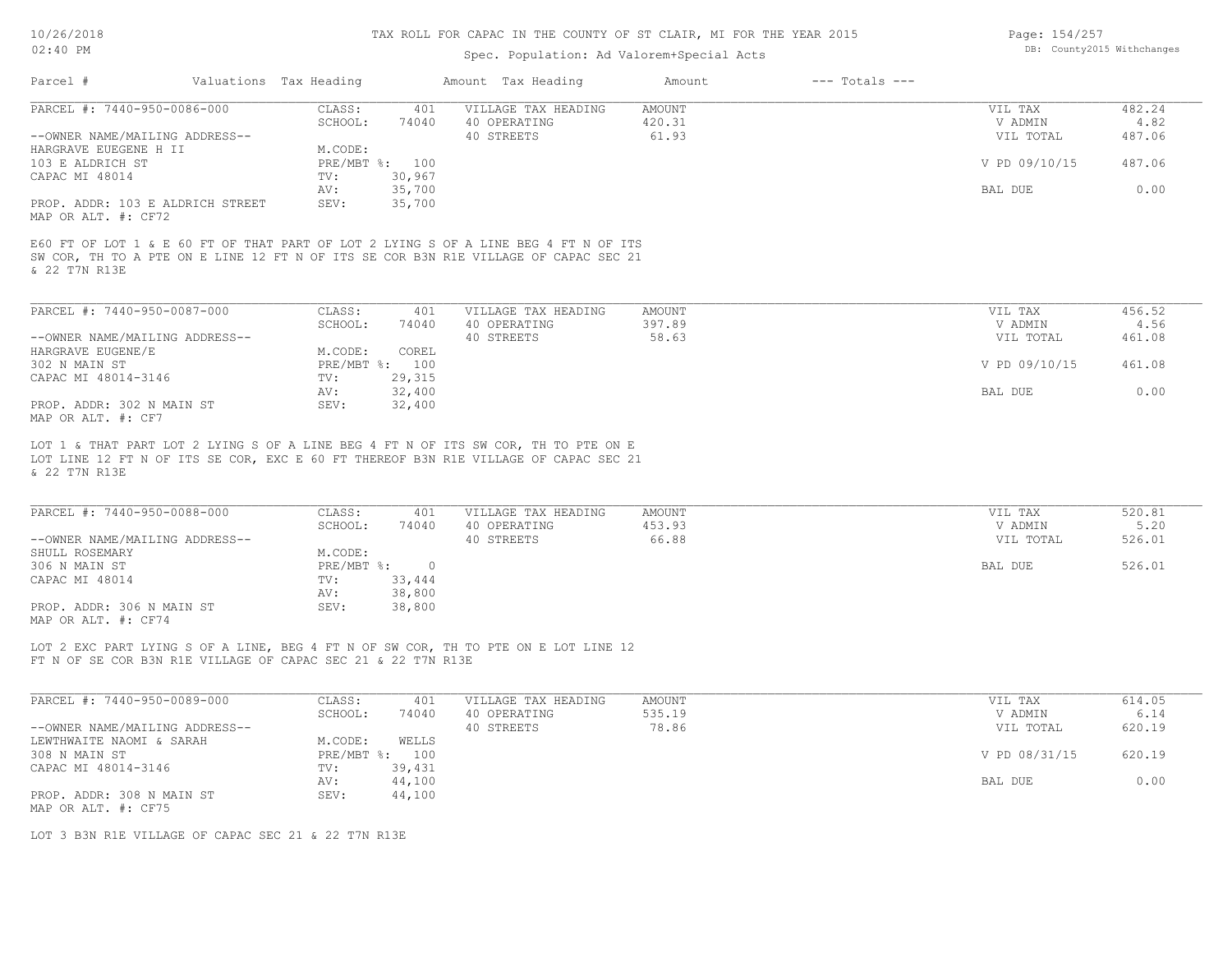# Spec. Population: Ad Valorem+Special Acts

Page: 155/257 DB: County2015 Withchanges

| Parcel #                       | Valuations Tax Heading |        | Amount Tax Heading  | Amount | $---$ Totals $---$ |               |        |
|--------------------------------|------------------------|--------|---------------------|--------|--------------------|---------------|--------|
| PARCEL #: 7440-950-0090-000    | CLASS:                 | 401    | VILLAGE TAX HEADING | AMOUNT |                    | VIL TAX       | 562.61 |
|                                | SCHOOL:                | 74040  | 40 OPERATING        | 490.36 |                    | V ADMIN       | 5.62   |
| --OWNER NAME/MAILING ADDRESS-- |                        |        | 40 STREETS          | 72.25  |                    | VIL TOTAL     | 568.23 |
| PAYNE NEIL C.                  | M.CODE:                | COREL  |                     |        |                    |               |        |
| PAYNE NICOLE H.                | PRE/MBT %:             | 100    |                     |        |                    | V PD 09/10/15 | 568.23 |
| 312 N MAIN ST                  | TV:                    | 36,128 |                     |        |                    |               |        |
| CAPAC MI 48014-3146            | AV:                    | 38,400 |                     |        |                    | BAL DUE       | 0.00   |
|                                | SEV:                   | 38,400 |                     |        |                    |               |        |
| PROP. ADDR: 312 N MAIN ST      |                        |        |                     |        |                    |               |        |

MAP OR ALT. #: CF76

LOT 4 & S 16' OF LOT 5 B3N R1E VILLAGE OF CAPAC

| PARCEL #: 7440-950-0092-001                               | CLASS:     | 401    | VILLAGE TAX HEADING | AMOUNT | VIL TAX       | 582.23 |
|-----------------------------------------------------------|------------|--------|---------------------|--------|---------------|--------|
|                                                           | SCHOOL:    | 74040  | 40 OPERATING        | 507.46 | V ADMIN       | 5.82   |
| --OWNER NAME/MAILING ADDRESS--                            |            |        | 40 STREETS          | 74.77  | VIL TOTAL     | 588.05 |
| DENSMORE NICHOLAS G                                       | M.CODE:    | COREL  |                     |        |               |        |
| 316 N MAIN ST                                             | PRE/MBT %: | 100    |                     |        | V PD 09/10/15 | 588.05 |
| CAPAC MI 48014-3146                                       | TV:        | 37,388 |                     |        |               |        |
|                                                           | AV:        | 41,600 |                     |        | BAL DUE       | 0.00   |
| PROP. ADDR: 316 N MAIN ST<br>$MAD$ $CD$ $ATH$ $L$ $CDT72$ | SEV:       | 41,600 |                     |        |               |        |

MAP OR ALT. #: CF77A

N 2' OF LOT 5 AND ALL OF LOT 6 B3N R1E VILLAGE OF CAPAC SEC 21 & 22 T7N R13E

| PARCEL #: 7440-950-0093-001                           | CLASS:  | 401            | VILLAGE TAX HEADING | AMOUNT | VIL TAX       | 503.12 |
|-------------------------------------------------------|---------|----------------|---------------------|--------|---------------|--------|
|                                                       | SCHOOL: | 74040          | 40 OPERATING        | 438.51 | V ADMIN       | 5.03   |
| --OWNER NAME/MAILING ADDRESS--                        |         |                | 40 STREETS          | 64.61  | VIL TOTAL     | 508.15 |
| LANGEVIN RICHARD                                      | M.CODE: | COREL          |                     |        |               |        |
| 314 N MAIN ST                                         |         | PRE/MBT %: 100 |                     |        | V PD 09/10/15 | 508.15 |
| CAPAC MI 48014-3146                                   | TV:     | 32,308         |                     |        |               |        |
|                                                       | AV:     | 37,000         |                     |        | BAL DUE       | 0.00   |
| PROP. ADDR: 314 N MAIN ST                             | SEV:    | 37,000         |                     |        |               |        |
| $\cdots$ $\cdots$ $\cdots$ $\cdots$ $\cdots$ $\cdots$ |         |                |                     |        |               |        |

MAP OR ALT. #: CF77B

S57 FT OF N 59 FT OF LOT 5 B3N R1E VILLAGE OF CAPAC SEC 21 & 22 T7N R13E

| PARCEL #: 7440-950-0094-000    | CLASS:       | 401    | VILLAGE TAX HEADING | AMOUNT | VIL TAX       | 707.30 |
|--------------------------------|--------------|--------|---------------------|--------|---------------|--------|
|                                | SCHOOL:      | 74040  | 40 OPERATING        | 616.47 | V ADMIN       | 7.07   |
| --OWNER NAME/MAILING ADDRESS-- |              |        | 40 STREETS          | 90.83  | VIL TOTAL     | 714.37 |
| POTTER DENNIS/LORI             | M.CODE:      |        |                     |        |               |        |
| 323 N WALKER ST                | $PRE/MBT$ %: | 60     |                     |        | V PD 09/02/15 | 714.37 |
| CAPAC MI 48014-3172            | TV:          | 45,419 |                     |        |               |        |
|                                | AV:          | 50,400 |                     |        | BAL DUE       | 0.00   |
| PROP. ADDR: 323 N WALKER ST    | SEV:         | 50,400 |                     |        |               |        |
| MAP OR ALT. #: CF78A           |              |        |                     |        |               |        |

LOT 7 B3N R1E VILLAGE OF CAPAC SEC 21 & 22 T7N R13E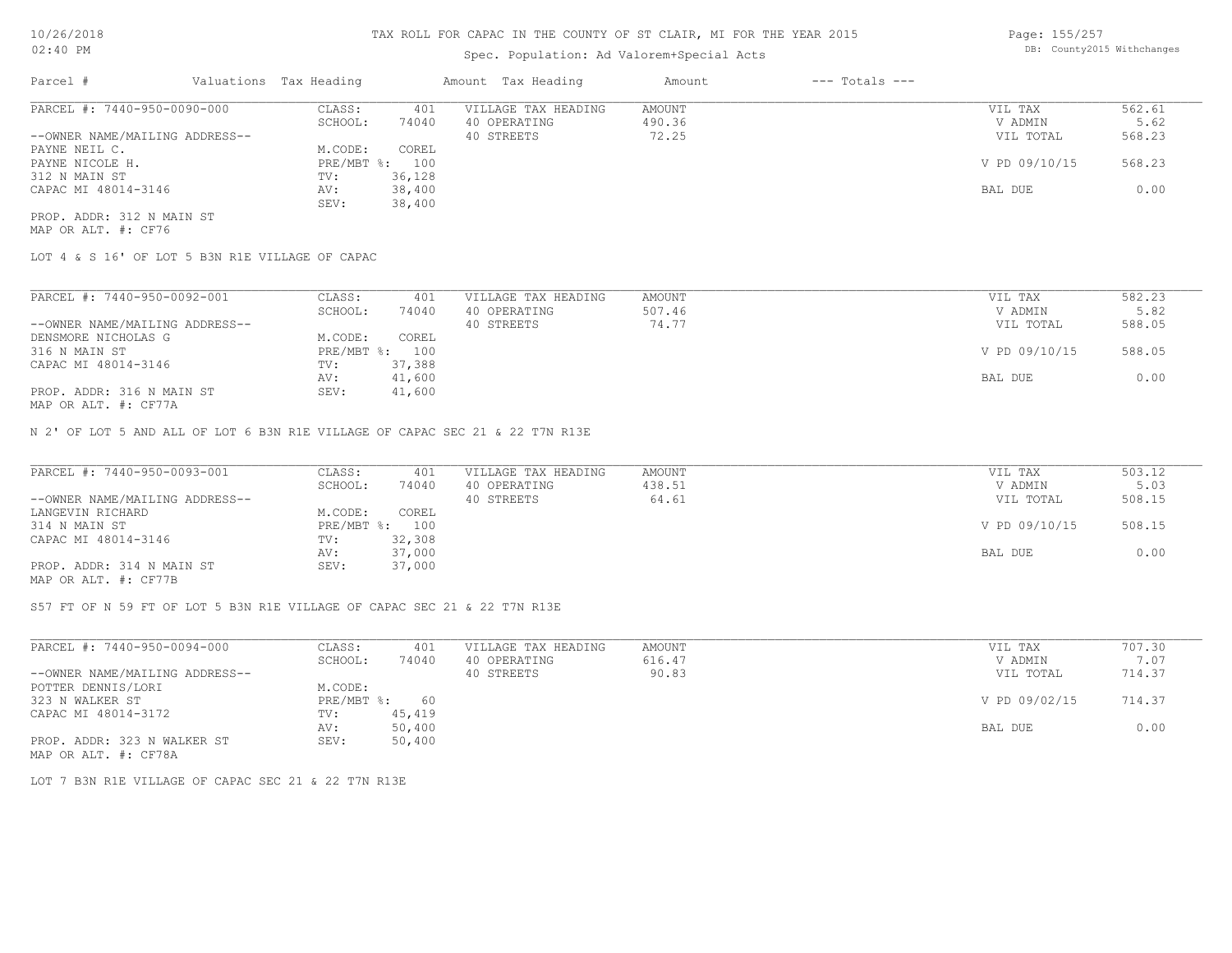### Spec. Population: Ad Valorem+Special Acts

| Page: 156/257 |                            |
|---------------|----------------------------|
|               | DB: County2015 Withchanges |

| Parcel #                       | Valuations Tax Heading |        | Amount Tax Heading  | Amount | $---$ Totals $---$ |               |        |
|--------------------------------|------------------------|--------|---------------------|--------|--------------------|---------------|--------|
| PARCEL #: 7440-950-0095-000    | CLASS:                 | 401    | VILLAGE TAX HEADING | AMOUNT |                    | VIL TAX       | 535.28 |
|                                | SCHOOL:                | 74040  | 40 OPERATING        | 466.54 |                    | V ADMIN       | 5.35   |
| --OWNER NAME/MAILING ADDRESS-- |                        |        | 40 STREETS          | 68.74  |                    | VIL TOTAL     | 540.63 |
| SCOTT MISTY L                  | M.CODE:                | COREL  |                     |        |                    |               |        |
| 317 N WALKER ST                | PRE/MBT %: 100         |        |                     |        |                    | V PD 07/29/15 | 540.63 |
| CAPAC MI 48014-3172            | TV:                    | 34,373 |                     |        |                    |               |        |
|                                | AV:                    | 38,700 |                     |        |                    | BAL DUE       | 0.00   |
| PROP. ADDR: 317 N WALKER ST    | SEV:                   | 38,700 |                     |        |                    |               |        |
|                                |                        |        |                     |        |                    |               |        |

MAP OR ALT. #: CF78B

LOT 8 B3N R1E VILLAGE OF CAPAC SEC 21 & 22 T7N R13E

| PARCEL #: 7440-950-0096-000    | CLASS:       | 401    | VILLAGE TAX HEADING | AMOUNT | VIL TAX       | 628.52 |
|--------------------------------|--------------|--------|---------------------|--------|---------------|--------|
|                                | SCHOOL:      | 74040  | 40 OPERATING        | 547.80 | V ADMIN       | 6.28   |
| --OWNER NAME/MAILING ADDRESS-- |              |        | 40 STREETS          | 80.72  | VIL TOTAL     | 634.80 |
| PATTON KEVIN E                 | M.CODE:      | 00CSB  |                     |        |               |        |
| PATTON DONNA G                 | $PRE/MBT$ %: | 100    |                     |        | V PD 07/10/15 | 634.80 |
| 309 N WALKER ST                | TV:          | 40,360 |                     |        |               |        |
| CAPAC MI 48014-3172            | AV:          | 45,100 |                     |        | BAL DUE       | 0.00   |
|                                | SEV:         | 45,100 |                     |        |               |        |
| PROP. ADDR: 309 N WALKER ST    |              |        |                     |        |               |        |

MAP OR ALT. #: CF79

LOT 9 B3N R1E VILLAGE OF CAPAC SEC 21 & 22 T7N R13E

| PARCEL #: 7440-950-0097-000    | CLASS:  | 401            | VILLAGE TAX HEADING | AMOUNT | VIL TAX       | 469.38 |
|--------------------------------|---------|----------------|---------------------|--------|---------------|--------|
|                                | SCHOOL: | 74040          | 40 OPERATING        | 409.10 | V ADMIN       | 4.69   |
| --OWNER NAME/MAILING ADDRESS-- |         |                | 40 STREETS          | 60.28  | VIL TOTAL     | 474.07 |
| VANDENBOSSCHE SHAWN            | M.CODE: |                |                     |        |               |        |
| VANDENBOSSCHE MARCELA          |         | PRE/MBT %: 100 |                     |        | V PD 07/10/15 | 474.07 |
| 303 N WALKER ST                | TV:     | 30,141         |                     |        |               |        |
| CAPAC MI 48014                 | AV:     | 34,100         |                     |        | BAL DUE       | 0.00   |
|                                | SEV:    | 34,100         |                     |        |               |        |
| PROP. ADDR: 303 N WALKER ST    |         |                |                     |        |               |        |

MAP OR ALT. #: CF80

LOT 10 B3N R1E VILLAGE OF CAPAC SEC 21 & 22 T7N R13E

| PARCEL #: 7440-950-0098-000    | CLASS:       | 401    | VILLAGE TAX HEADING | AMOUNT | VIL TAX       | 307.02 |
|--------------------------------|--------------|--------|---------------------|--------|---------------|--------|
|                                | SCHOOL:      | 74040  | 40 OPERATING        | 267.59 | V ADMIN       | 3.07   |
| --OWNER NAME/MAILING ADDRESS-- |              |        | 40 STREETS          | 39.43  | VIL TOTAL     | 310.09 |
| GLOMBOWSKI. SCOTT & CHRISTINE  | M.CODE:      | COREL  |                     |        |               |        |
| 301 N WALKER ST                | $PRE/MBT$ %: | 100    |                     |        | V PD 09/10/15 | 310.09 |
| CAPAC MI 48014-3172            | TV:          | 19,715 |                     |        |               |        |
|                                | AV:          | 20,300 |                     |        | BAL DUE       | 0.00   |
| PROP. ADDR: 301 N WALKER ST    | SEV:         | 20,300 |                     |        |               |        |
|                                |              |        |                     |        |               |        |

MAP OR ALT. #: CF81A

N50 FT OF E 1/2 OF LOT 11 B3N R1E VILLAGE OF CAPAC SEC 21 & 22 T7N R13E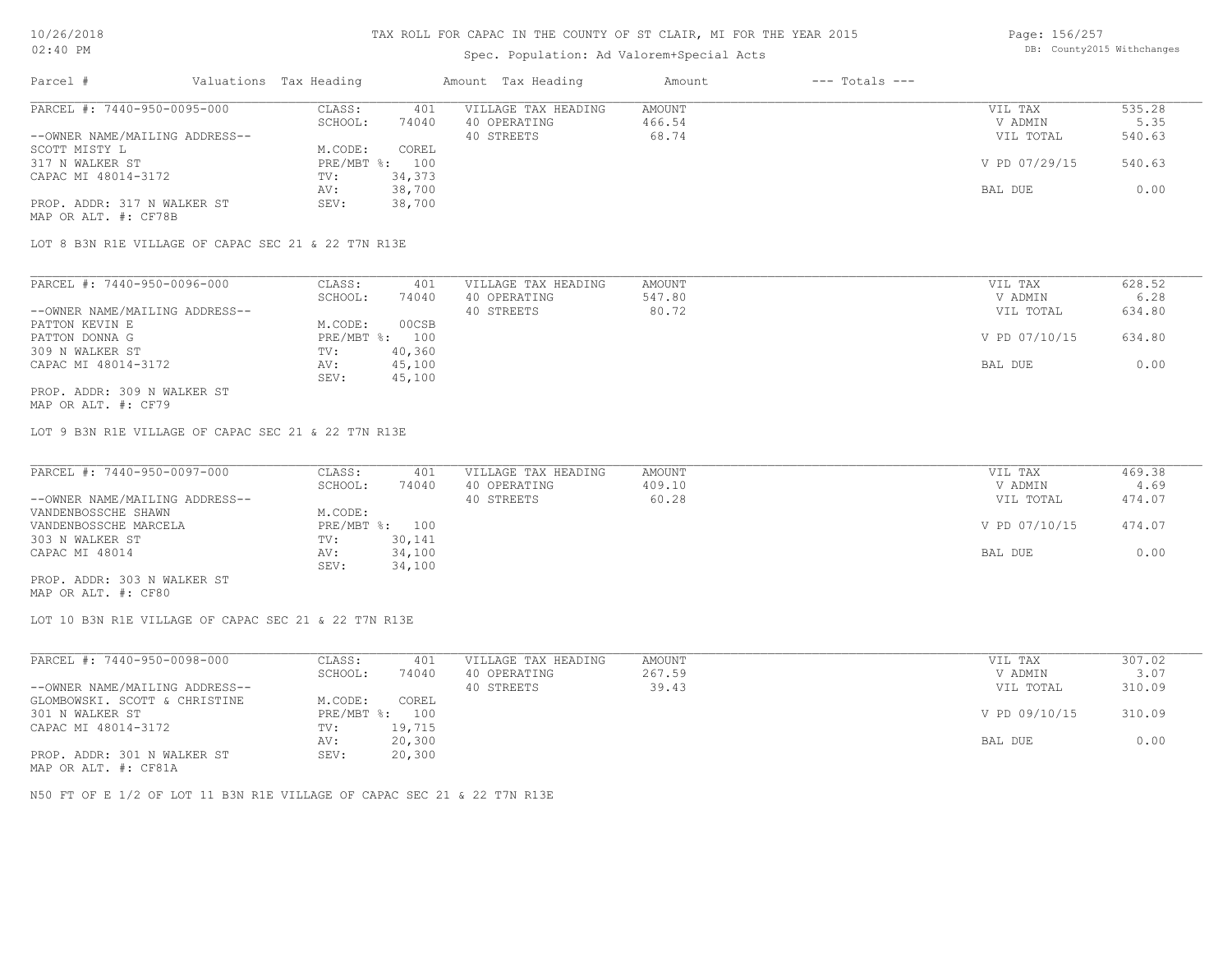### Spec. Population: Ad Valorem+Special Acts

Page: 157/257 DB: County2015 Withchanges

| Parcel #                                                 | Valuations Tax Heading |        | Amount Tax Heading  | Amount | $---$ Totals $---$ |           |        |
|----------------------------------------------------------|------------------------|--------|---------------------|--------|--------------------|-----------|--------|
| PARCEL #: 7440-950-0099-000                              | CLASS:                 | 401    | VILLAGE TAX HEADING | AMOUNT |                    | VIL TAX   | 336.99 |
|                                                          | SCHOOL:                | 74040  | 40 OPERATING        | 293.71 |                    | V ADMIN   | 3.36   |
| --OWNER NAME/MAILING ADDRESS--                           |                        |        | 40 STREETS          | 43.28  |                    | VIL TOTAL | 340.35 |
| HAMADA NORMAN/MARJORIE TRUST                             | M.CODE:                |        |                     |        |                    |           |        |
| 8218 RAVINE DR                                           | $PRE/MBT$ %:           |        |                     |        |                    | BAL DUE   | 340.35 |
| WESTLAND MI 48185-1108                                   | TV:                    | 21,640 |                     |        |                    |           |        |
|                                                          | AV:                    | 24,800 |                     |        |                    |           |        |
| PROP. ADDR: 107 E ALDRICH STREET<br>MAP OR ALT. #: CF81B | SEV:                   | 24,800 |                     |        |                    |           |        |

& 22 T7N R13E E1/2 OF LOTS 11 & 12 EXC N 50 FT OF E 1/2 OF LOT 11 B3N R1E VILLAGE OF CAPAC SEC 21

| PARCEL #: 7440-950-0100-000      | CLASS:     | 401    | VILLAGE TAX HEADING | AMOUNT | VIL TAX       | 495.09 |
|----------------------------------|------------|--------|---------------------|--------|---------------|--------|
|                                  | SCHOOL:    | 74040  | 40 OPERATING        | 431.51 | V ADMIN       | 4.95   |
| --OWNER NAME/MAILING ADDRESS--   |            |        | 40 STREETS          | 63.58  | VIL TOTAL     | 500.04 |
| GOTTSCHALK EDWARD                | M.CODE:    |        |                     |        |               |        |
| GOTTSCHALK LESLIE                | PRE/MBT %: |        |                     |        | V PD 08/28/15 | 500.04 |
| 4384 BROWN CITY RD               | TV:        | 31,792 |                     |        |               |        |
| BROWN CITY MI 48416              | AV:        | 35,800 |                     |        | BAL DUE       | 0.00   |
|                                  | SEV:       | 35,800 |                     |        |               |        |
| PROP. ADDR: 105 E ALDRICH STREET |            |        |                     |        |               |        |

MAP OR ALT. #: CF82

W1/2 OF LOTS 11 & 12 B3N R1E VILLAGE OF CAPAC SEC 21 & 22 T7N R13E

| PARCEL #: 7440-950-0101-000      | CLASS:  | 401            | VILLAGE TAX HEADING | AMOUNT | VIL TAX   | 654.24 |
|----------------------------------|---------|----------------|---------------------|--------|-----------|--------|
|                                  | SCHOOL: | 74040          | 40 OPERATING        | 570.22 | V ADMIN   | 6.54   |
| --OWNER NAME/MAILING ADDRESS--   |         |                | 40 STREETS          | 84.02  | VIL TOTAL | 660.78 |
| RODRIGUEZ JR JOHN                | M.CODE: |                |                     |        |           |        |
| 205 E ALDRICH ST                 |         | PRE/MBT %: 100 |                     |        | BAL DUE   | 660.78 |
| CAPAC MI 48014-3103              | TV:     | 42,012         |                     |        |           |        |
|                                  | AV:     | 43,500         |                     |        |           |        |
| PROP. ADDR: 205 E ALDRICH STREET | SEV:    | 43,500         |                     |        |           |        |
| MAP OR ALT. #: CF83              |         |                |                     |        |           |        |

55' OF LOTS 1 & 2 & ALLEY ADJ TO E VILLAGE OF CAPAC BEG AT SW COR LOT 12 B3N R2E,TH N 150',TH W 75',TH S 150',TH E 75' TO BEG. BEING E

| PARCEL #: 7440-950-0102-000      | CLASS:     | 401    | VILLAGE TAX HEADING | AMOUNT | VIL TAX   | 221.08 |
|----------------------------------|------------|--------|---------------------|--------|-----------|--------|
|                                  | SCHOOL:    | 74040  | 40 OPERATING        | 192.69 | V ADMIN   | 2.21   |
| --OWNER NAME/MAILING ADDRESS--   |            |        | 40 STREETS          | 28.39  | VIL TOTAL | 223.29 |
| NINO RUBEN & DEANNA              | M.CODE:    |        |                     |        |           |        |
| 203 E ALDRICH ST                 | PRE/MBT %: |        |                     |        | BAL DUE   | 223.29 |
| CAPAC MI 48014-3103              | TV:        | 14,197 |                     |        |           |        |
|                                  | AV:        | 23,800 |                     |        |           |        |
| PROP. ADDR: 203 E ALDRICH STREET | SEV:       | 23,800 |                     |        |           |        |
| MAP OR ALT. #: CF84              |            |        |                     |        |           |        |

W95' OF LOT 1 ALSO THE S 10' OF W 95' OF LOT 2 B3N R2E VILLAGE OF CAPAC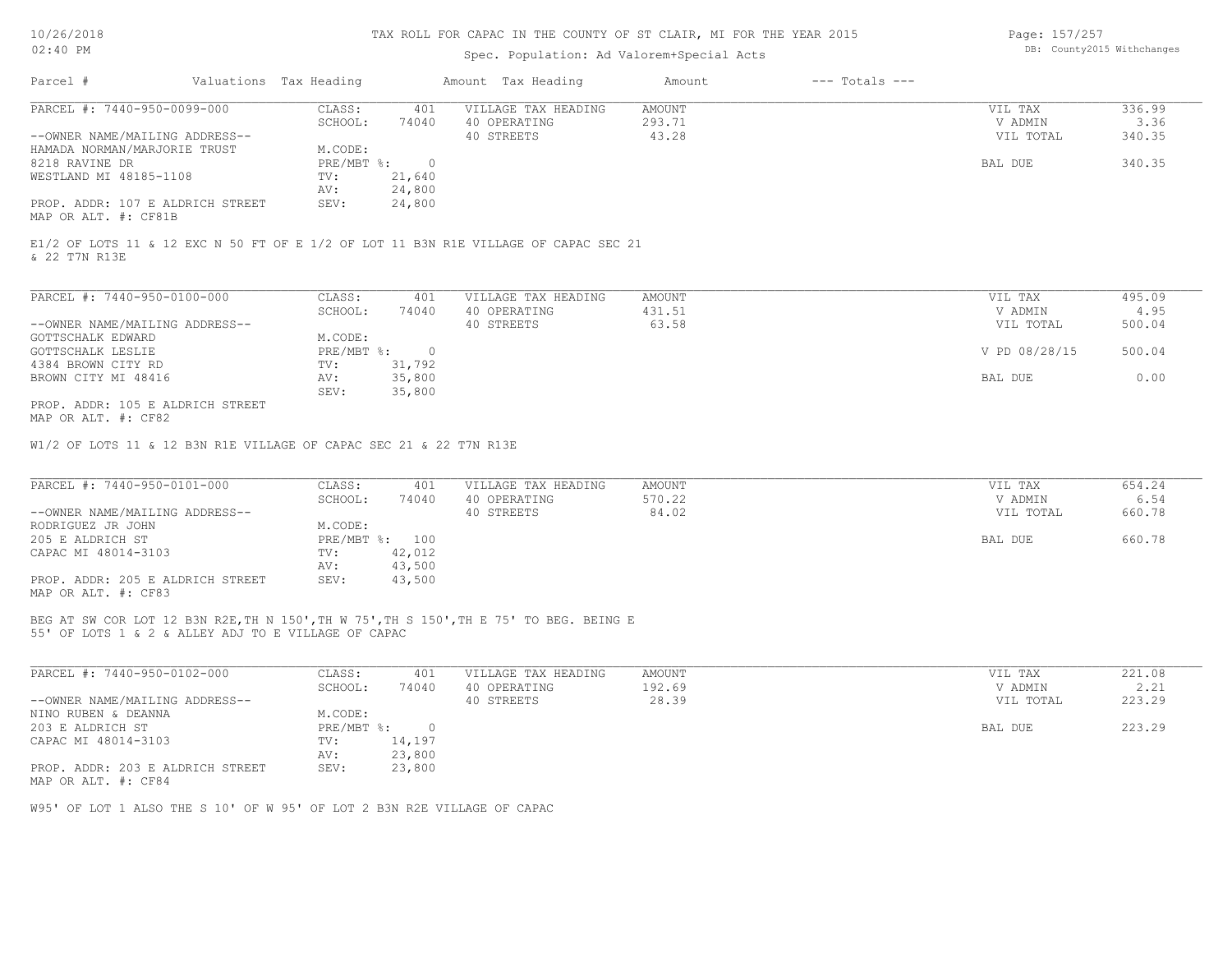# Spec. Population: Ad Valorem+Special Acts

| Page: 158/257 |                            |
|---------------|----------------------------|
|               | DB: County2015 Withchanges |

| Parcel #                       | Valuations Tax Heading |        | Amount Tax Heading  | Amount | $---$ Totals $---$ |               |        |
|--------------------------------|------------------------|--------|---------------------|--------|--------------------|---------------|--------|
| PARCEL #: 7440-950-0103-000    | CLASS:                 | 401    | VILLAGE TAX HEADING | AMOUNT |                    | VIL TAX       | 360.07 |
|                                | SCHOOL:                | 74040  | 40 OPERATING        | 313.83 |                    | V ADMIN       | 3.60   |
| --OWNER NAME/MAILING ADDRESS-- |                        |        | 40 STREETS          | 46.24  |                    | VIL TOTAL     | 363.67 |
| MARLATT MELISA E               | M.CODE:                |        |                     |        |                    |               |        |
| WALLIS LINDA, WALLIS LARRY     | PRE/MBT %: 100         |        |                     |        |                    | V PD 08/19/15 | 363.67 |
| 302 N WALKER ST                | TV:                    | 23,122 |                     |        |                    |               |        |
| CAPAC MI 48014                 | AV:                    | 25,400 |                     |        |                    | BAL DUE       | 0.00   |
|                                | SEV:                   | 25,400 |                     |        |                    |               |        |
| PROP. ADDR: 302 N WALKER ST    |                        |        |                     |        |                    |               |        |

MAP OR ALT. #: CF85

OF CAPAC SEC 21 & 22 T7N R13E N65 FT OF THE W 95 FT OF LOT 2 & THE S 5 FT OF THE W 95 FT OF LOT 3 B3N R2E VILLAGE

| PARCEL #: 7440-950-0104-000    | CLASS:  | 401            | VILLAGE TAX HEADING | AMOUNT | VIL TAX       | 454.91 |
|--------------------------------|---------|----------------|---------------------|--------|---------------|--------|
|                                | SCHOOL: | 74040          | 40 OPERATING        | 396.49 | V ADMIN       | 4.54   |
| --OWNER NAME/MAILING ADDRESS-- |         |                | 40 STREETS          | 58.42  | VIL TOTAL     | 459.45 |
| GUTIERREZ BENITA               | M.CODE: | COREL          |                     |        |               |        |
| 304 N WALKER ST                |         | PRE/MBT %: 100 |                     |        | V PD 09/10/15 | 459.45 |
| CAPAC MI 48014-3171            | TV:     | 29,212         |                     |        |               |        |
|                                | AV:     | 33,500         |                     |        | BAL DUE       | 0.00   |
| PROP. ADDR: 304 N WALKER ST    | SEV:    | 33,500         |                     |        |               |        |
| MAP OR ALT. #: CF86            |         |                |                     |        |               |        |

VILLAGE OF CAPAC W95' OF THE N 70' OF LOT 3 & E 55' OF LOT 3 & ALL THAT PART OF ALLEY ADJ B3N R2E

| PARCEL #: 7440-950-0105-000    | CLASS:     | 401    | VILLAGE TAX HEADING | AMOUNT | VIL TAX   | 577.08 |
|--------------------------------|------------|--------|---------------------|--------|-----------|--------|
|                                | SCHOOL:    | 74040  | 40 OPERATING        | 502.97 | V ADMIN   | 5.77   |
| --OWNER NAME/MAILING ADDRESS-- |            |        | 40 STREETS          | 74.11  | VIL TOTAL | 582.85 |
| FRANKOWIAK MEGAN               | M.CODE:    |        |                     |        |           |        |
| 308 N WALKER ST                | PRE/MBT %: |        |                     |        | BAL DUE   | 582.85 |
| CAPAC, MI 48014                | TV:        | 37,057 |                     |        |           |        |
|                                | AV:        | 42,400 |                     |        |           |        |
| PROP. ADDR: 308 N WALKER ST    | SEV:       | 42,400 |                     |        |           |        |
| MAP OR ALT. #: CF87            |            |        |                     |        |           |        |

 $\mathcal{L}_\mathcal{L} = \mathcal{L}_\mathcal{L} = \mathcal{L}_\mathcal{L} = \mathcal{L}_\mathcal{L} = \mathcal{L}_\mathcal{L} = \mathcal{L}_\mathcal{L} = \mathcal{L}_\mathcal{L} = \mathcal{L}_\mathcal{L} = \mathcal{L}_\mathcal{L} = \mathcal{L}_\mathcal{L} = \mathcal{L}_\mathcal{L} = \mathcal{L}_\mathcal{L} = \mathcal{L}_\mathcal{L} = \mathcal{L}_\mathcal{L} = \mathcal{L}_\mathcal{L} = \mathcal{L}_\mathcal{L} = \mathcal{L}_\mathcal{L}$ 

LOT 4 B3N R2E VILLAGE OF CAPAC SEC 21 & 22 T7N R13E

| PARCEL #: 7440-950-0106-000                        | CLASS:     | 401    | VILLAGE TAX HEADING | AMOUNT | VIL TAX   | 607.55 |
|----------------------------------------------------|------------|--------|---------------------|--------|-----------|--------|
|                                                    | SCHOOL:    | 74040  | 40 OPERATING        | 529.53 | V ADMIN   | 6.07   |
| --OWNER NAME/MAILING ADDRESS--                     |            |        | 40 STREETS          | 78.02  | VIL TOTAL | 613.62 |
| DAOUST ROBERT W                                    | M.CODE:    |        |                     |        |           |        |
| BARBIER REBECCA K                                  | PRE/MBT %: | 100    |                     |        | BAL DUE   | 613.62 |
| 316 N WALKER ST                                    | TV:        | 39,014 |                     |        |           |        |
| CAPAC MI 48014-3171                                | AV:        | 43,500 |                     |        |           |        |
|                                                    | SEV:       | 43,500 |                     |        |           |        |
| PROP. ADDR: 316 N WALKER ST<br>MAP OR ALT. #: CF88 |            |        |                     |        |           |        |

LOT 5 B3N R2E VILLAGE OF CAPAC SEC 21 & 22 T7N R13E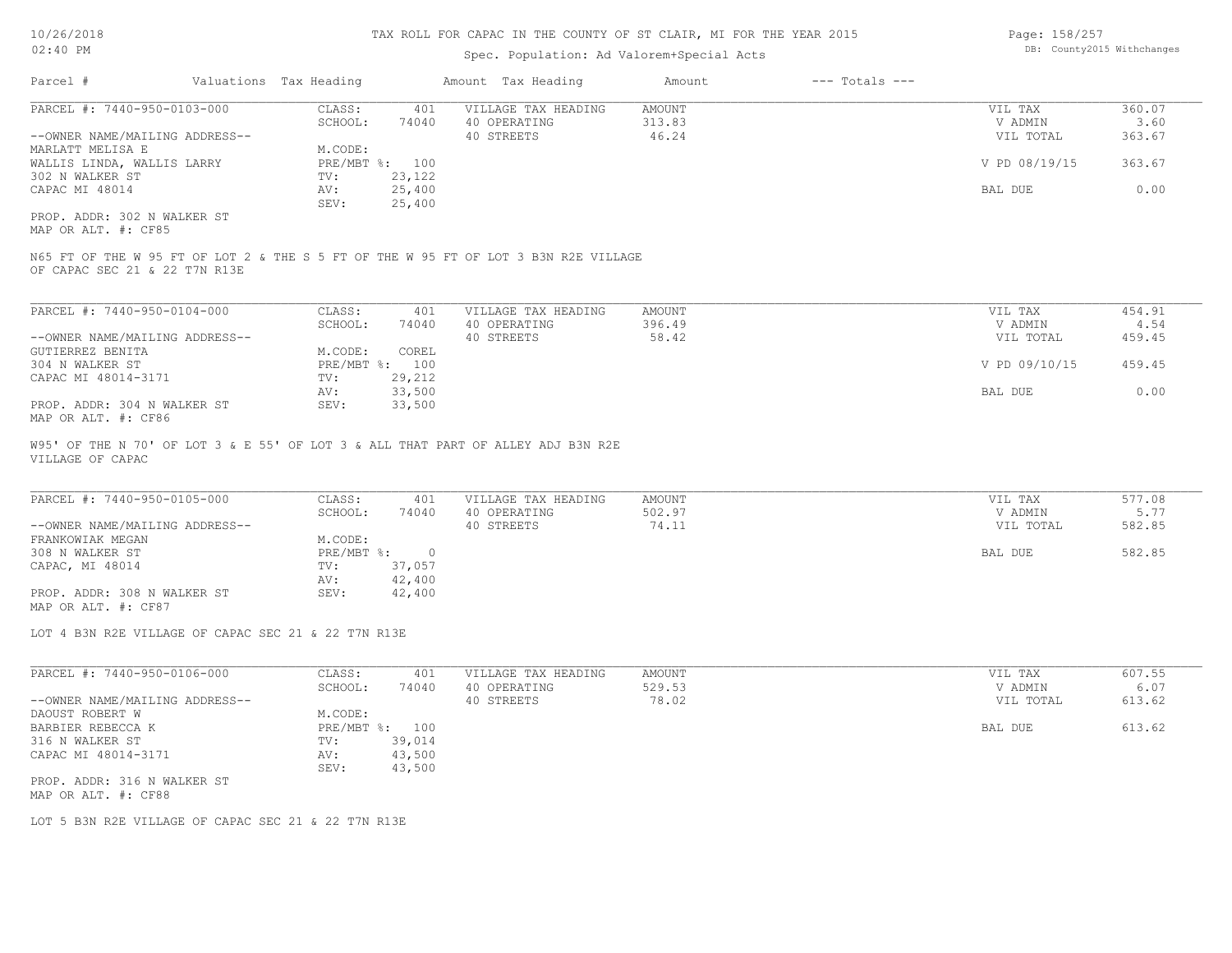### Spec. Population: Ad Valorem+Special Acts

Page: 159/257 DB: County2015 Withchanges

| Parcel #                       | Valuations Tax Heading |        | Amount Tax Heading  | Amount | $---$ Totals $---$ |               |        |
|--------------------------------|------------------------|--------|---------------------|--------|--------------------|---------------|--------|
| PARCEL #: 7440-950-0107-000    | CLASS:                 | 401    | VILLAGE TAX HEADING | AMOUNT |                    | VIL TAX       | 764.63 |
|                                | SCHOOL:                | 74040  | 40 OPERATING        | 666.43 |                    | V ADMIN       | 7.64   |
| --OWNER NAME/MAILING ADDRESS-- |                        |        | 40 STREETS          | 98.20  |                    | VIL TOTAL     | 772.27 |
| ROWLEY RENE D                  | M.CODE:                | COREL  |                     |        |                    |               |        |
| 320 N WALKER ST                | PRE/MBT %: 100         |        |                     |        |                    | V PD 09/10/15 | 772.27 |
| CAPAC MI 48014-3171            | TV:                    | 49,100 |                     |        |                    |               |        |
|                                | AV:                    | 49,100 |                     |        |                    | BAL DUE       | 0.00   |
| PROP. ADDR: 320 N WALKER ST    | SEV:                   | 49,100 |                     |        |                    |               |        |
| MAP OR ALT. #: CF89A           |                        |        |                     |        |                    |               |        |

LOT 6 B3N R2E VILLAGE OF CAPAC SEC 21 & 22 T7N R13E

| PARCEL #: 7440-950-0108-000    | CLASS:  | 401            | VILLAGE TAX HEADING | AMOUNT | VIL TAX       | 614.05 |
|--------------------------------|---------|----------------|---------------------|--------|---------------|--------|
|                                | SCHOOL: | 74040          | 40 OPERATING        | 535.19 | V ADMIN       | 6.14   |
| --OWNER NAME/MAILING ADDRESS-- |         |                | 40 STREETS          | 78.86  | VIL TOTAL     | 620.19 |
| JENNEX GERALD A/DEBORAH L      | M.CODE: |                |                     |        |               |        |
| 8118 E WINCHESTER DR           |         | PRE/MBT %: 100 |                     |        | V PD 08/31/15 | 620.19 |
| GLOBE AZ 85501-4015            | TV:     | 39,431         |                     |        |               |        |
|                                | AV:     | 44,200         |                     |        | BAL DUE       | 0.00   |
| PROP. ADDR: 250 E KEMPF COURT  | SEV:    | 44,200         |                     |        |               |        |
| MAP OR ALT. #: CF89B           |         |                |                     |        |               |        |

LOT 7 B3N R2E VILLAGE OF CAPAC SEC 21 & 22 T7N R13E

| PARCEL #: 7440-950-0109-000     | CLASS:  | 401            | VILLAGE TAX HEADING | AMOUNT | VIL TAX       | 537.94 |
|---------------------------------|---------|----------------|---------------------|--------|---------------|--------|
|                                 | SCHOOL: | 74040          | 40 OPERATING        | 468.86 | V ADMIN       | 5.37   |
| --OWNER NAME/MAILING ADDRESS--  |         |                | 40 STREETS          | 69.08  | VIL TOTAL     | 543.31 |
| WAGNER CHRISTOPHER / PAUL       | M.CODE: | COREL          |                     |        |               |        |
| 315 N HUNTER ST                 |         | PRE/MBT %: 100 |                     |        | V PD 09/10/15 | 543.31 |
| CAPAC MI 48014-3128             | TV:     | 34,544         |                     |        |               |        |
|                                 | AV:     | 36,400         |                     |        | BAL DUE       | 0.00   |
| PROP. ADDR: 315 N HUNTER STREET | SEV:    | 36,400         |                     |        |               |        |
| MAP OR ALT. #: CF89C1           |         |                |                     |        |               |        |

LOT 8 B3N R2E VILLAGE OF CAPAC SEC 21 & 22 T7N R13E

| PARCEL #: 7440-950-0109-100     | CLASS:     | 401    | VILLAGE TAX HEADING | AMOUNT | VIL TAX       | 230.48 |  |
|---------------------------------|------------|--------|---------------------|--------|---------------|--------|--|
|                                 | SCHOOL:    | 74040  | 40 OPERATING        | 200.88 | V ADMIN       | 2.30   |  |
| --OWNER NAME/MAILING ADDRESS--  |            |        | 40 STREETS          | 29.60  | VIL TOTAL     | 232.78 |  |
| CAMPBELL KENNETH                | M.CODE:    |        |                     |        |               |        |  |
| 307 N HUNTER ST                 | PRE/MBT %: |        |                     |        | V PD 09/10/15 | 232.78 |  |
| CAPAC MI 48014                  | TV:        | 14,800 |                     |        |               |        |  |
|                                 | AV:        | 14,800 |                     |        | BAL DUE       | 0.00   |  |
| PROP. ADDR: 311 N HUNTER STREET | SEV:       | 14,800 |                     |        |               |        |  |

MAP OR ALT. #: 089C2

LOT 9 EXC W 35 FT B3N R2E VILLAGE OF CAPAC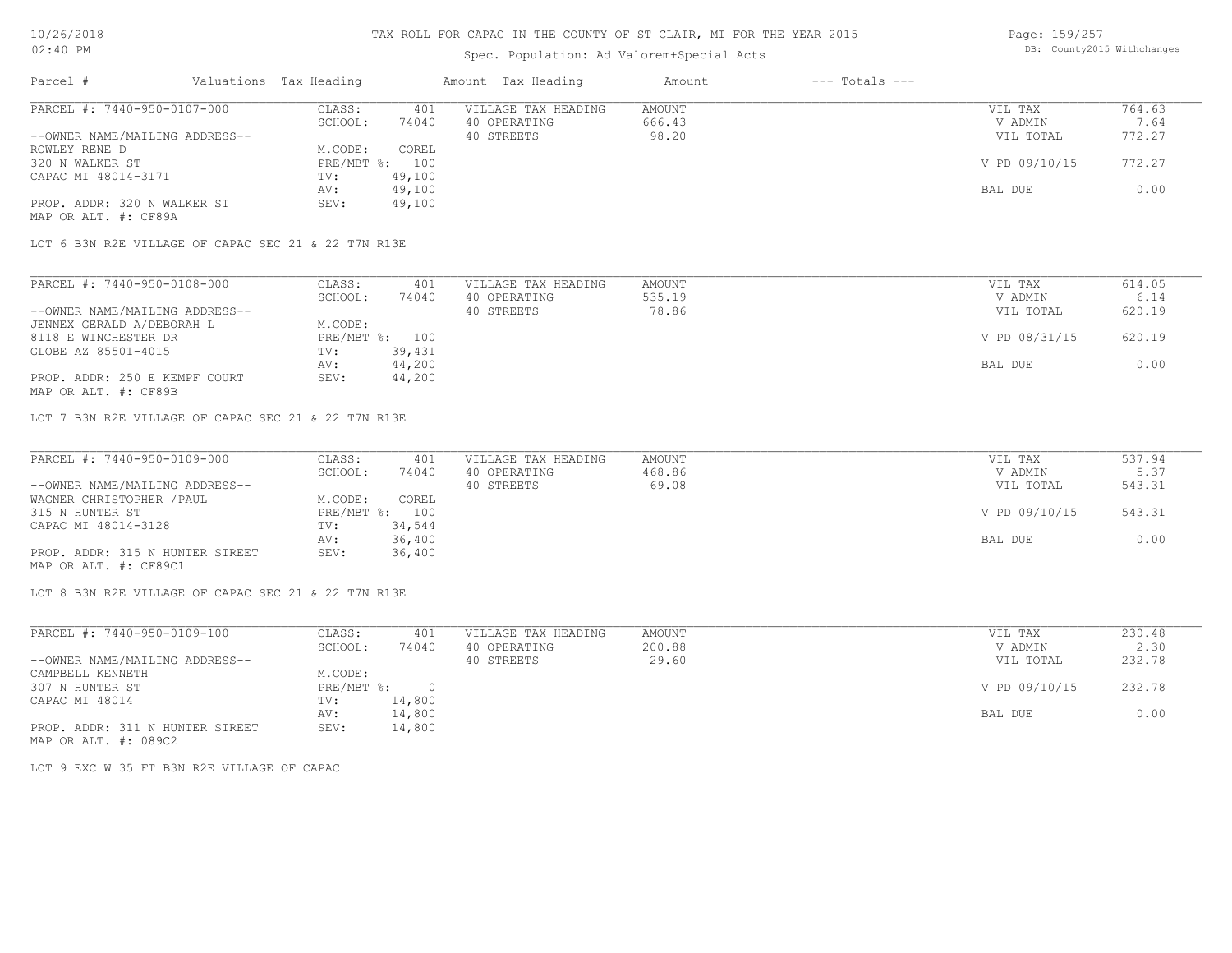### Spec. Population: Ad Valorem+Special Acts

Page: 160/257 DB: County2015 Withchanges

| Parcel #                       | Valuations Tax Heading |       | Amount Tax Heading  | Amount | $---$ Totals $---$ |           |       |
|--------------------------------|------------------------|-------|---------------------|--------|--------------------|-----------|-------|
| PARCEL #: 7440-950-0110-000    | CLASS:                 | 402   | VILLAGE TAX HEADING | AMOUNT |                    | VIL TAX   | 77.86 |
|                                | SCHOOL:                | 74040 | 40 OPERATING        | 67.86  |                    | V ADMIN   | 0.77  |
| --OWNER NAME/MAILING ADDRESS-- |                        |       | 40 STREETS          | 10.00  |                    | VIL TOTAL | 78.63 |
| FRANKOWIAK MEGAN               | M.CODE:                |       |                     |        |                    |           |       |
| 306 N WALKER ST                | PRE/MBT %:             |       |                     |        |                    | BAL DUE   | 78.63 |
| CAPAC MI 48014                 | TV:                    | 5,000 |                     |        |                    |           |       |
|                                | AV:                    | 5,000 |                     |        |                    |           |       |
| PROP. ADDR: 306 N WALKER ST    | SEV:                   | 5,000 |                     |        |                    |           |       |
| MAP OR ALT. #: CF89D           |                        |       |                     |        |                    |           |       |

W35 FT OF LOT 9 B3N R2E VILLAGE OF CAPAC SEC 21 & 22 T7N R13E

| PARCEL #: 7440-950-0111-000      | CLASS:     | 401    | VILLAGE TAX HEADING | AMOUNT | VIL TAX       | 487.05 |
|----------------------------------|------------|--------|---------------------|--------|---------------|--------|
|                                  | SCHOOL:    | 74040  | 40 OPERATING        | 424.50 | V ADMIN       | 4.87   |
| --OWNER NAME/MAILING ADDRESS--   |            |        | 40 STREETS          | 62.55  | VIL TOTAL     | 491.92 |
| HEIDMOUS JAMES                   | M.CODE:    | COREL  |                     |        |               |        |
| 209 E ALDRICH STREET             | PRE/MBT %: | 100    |                     |        | V PD 09/10/15 | 491.92 |
| CAPAC MI 48014-3103              | TV:        | 31,276 |                     |        |               |        |
|                                  | AV:        | 36,000 |                     |        | BAL DUE       | 0.00   |
| PROP. ADDR: 209 E ALDRICH STREET | SEV:       | 36,000 |                     |        |               |        |
| MAP OR ALT. #: CF90              |            |        |                     |        |               |        |

T7N R13E E1/2 OF S 50 FT OF LOT 11 & E 1/2 OF LOT 12 B3N R2E VILLAGE OF CAPAC SEC 21 & 22

| PARCEL #: 7440-950-0112-000                  | CLASS:     | 401    | VILLAGE TAX HEADING | AMOUNT | VIL TAX       | 427.58 |
|----------------------------------------------|------------|--------|---------------------|--------|---------------|--------|
|                                              | SCHOOL:    | 74040  | 40 OPERATING        | 372.67 | V ADMIN       | 4.27   |
| --OWNER NAME/MAILING ADDRESS--               |            |        | 40 STREETS          | 54.91  | VIL TOTAL     | 431.85 |
| SCHMIDT ROGER                                | M.CODE:    | COREL  |                     |        |               |        |
| 207 E ALDRICH ST                             | PRE/MBT %: | 100    |                     |        | V PD 09/10/15 | 431.85 |
| CAPAC MI 48014                               | TV:        | 27,457 |                     |        |               |        |
|                                              | AV:        | 31,800 |                     |        | BAL DUE       | 0.00   |
| PROP. ADDR: 207 E ALDRICH STREET             | SEV:       | 31,800 |                     |        |               |        |
| $\cdots$ $\cdots$ $\cdots$ $\cdots$ $\cdots$ |            |        |                     |        |               |        |

MAP OR ALT. #: CF91A

R13E W1/2 OF LOTS 11 & 12 EXC N 25 FT OF LOT 11 B3N R2E VILLAGE OF CAPAC SEC 21 & 22 T7N

| PARCEL #: 7440-950-0113-000                      | CLASS:       | 401    | VILLAGE TAX HEADING | AMOUNT | VIL TAX       | 626.91 |
|--------------------------------------------------|--------------|--------|---------------------|--------|---------------|--------|
|                                                  | SCHOOL:      | 74040  | 40 OPERATING        | 546.40 | V ADMIN       | 6.26   |
| --OWNER NAME/MAILING ADDRESS--                   |              |        | 40 STREETS          | 80.51  | VIL TOTAL     | 633.17 |
| CAMPBELL KENNETH                                 | M.CODE:      |        |                     |        |               |        |
| 307 N HUNTER ST                                  | $PRE/MBT$ %: | 100    |                     |        | V PD 09/10/15 | 633.17 |
| CAPAC MI 48014-3128                              | TV:          | 40,257 |                     |        |               |        |
|                                                  | AV:          | 41,700 |                     |        | BAL DUE       | 0.00   |
| PROP. ADDR: 307 N HUNTER STREET<br>$\frac{1}{2}$ | SEV:         | 41,700 |                     |        |               |        |

MAP OR ALT. #: CF91B

LOT 10 & N 25 FT OF LOT 11 B3N R2E VILLAGE OF CAPAC SEC 21 & 22 T7N R13E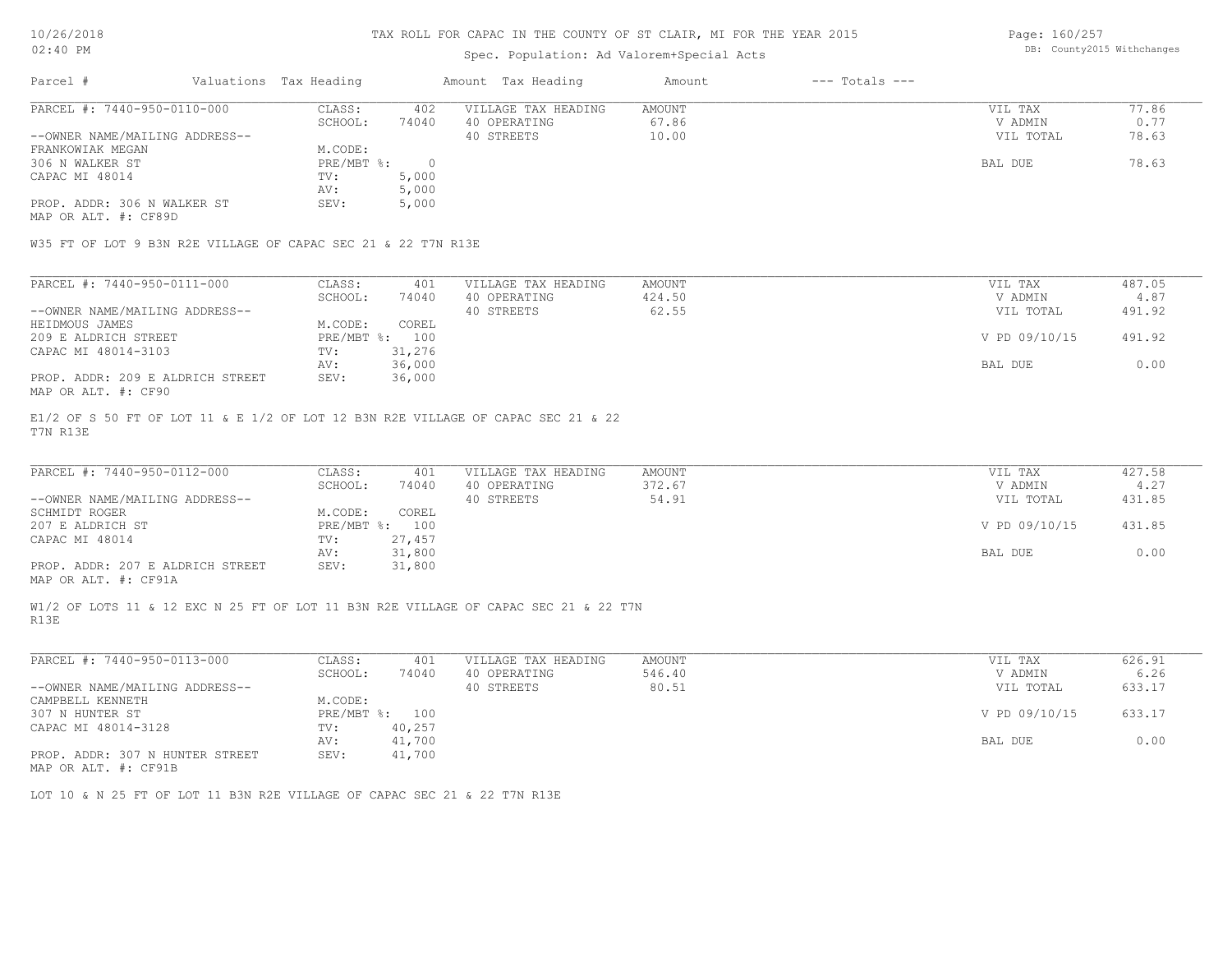# Spec. Population: Ad Valorem+Special Acts

Page: 161/257 DB: County2015 Withchanges

| Parcel #                        | Valuations Tax Heading |        | Amount Tax Heading  | Amount | $---$ Totals $---$ |               |        |
|---------------------------------|------------------------|--------|---------------------|--------|--------------------|---------------|--------|
| PARCEL #: 7440-950-0114-000     | CLASS:                 | 401    | VILLAGE TAX HEADING | AMOUNT |                    | VIL TAX       | 467.77 |
|                                 | SCHOOL:                | 74040  | 40 OPERATING        | 407.70 |                    | V ADMIN       | 4.67   |
| --OWNER NAME/MAILING ADDRESS--  |                        |        | 40 STREETS          | 60.07  |                    | VIL TOTAL     | 472.44 |
| TYSON JASON/ERIN                | M.CODE:                | COREL  |                     |        |                    |               |        |
| 302 N HUNTER                    | $PRE/MBT$ %:           | 100    |                     |        |                    | V PD 09/10/15 | 472.44 |
| CAPAC MI 48014                  | TV:                    | 30,038 |                     |        |                    |               |        |
|                                 | AV:                    | 34,700 |                     |        |                    | BAL DUE       | 0.00   |
| PROP. ADDR: 302 N HUNTER STREET | SEV:                   | 34,700 |                     |        |                    |               |        |
| MAP OR ALT. #: CF92             |                        |        |                     |        |                    |               |        |

S60 FT LOT 1 B3N R3E VILLAGE OF CAPAC

| PARCEL #: 7440-950-0115-000     | CLASS:  | 401            | VILLAGE TAX HEADING | AMOUNT | VIL TAX       | 678.37 |
|---------------------------------|---------|----------------|---------------------|--------|---------------|--------|
|                                 | SCHOOL: | 74040          | 40 OPERATING        | 591.25 | V ADMIN       | 6.78   |
| --OWNER NAME/MAILING ADDRESS--  |         |                | 40 STREETS          | 87.12  | VIL TOTAL     | 685.15 |
| MOORE PAULIE KIM                | M.CODE: |                |                     |        |               |        |
| 304 N HUNTER ST                 |         | PRE/MBT %: 100 |                     |        | V PD 09/10/15 | 685.15 |
| CAPAC MI 48014-3127             | TV:     | 43,561         |                     |        |               |        |
|                                 | AV:     | 46,300         |                     |        | BAL DUE       | 0.00   |
| PROP. ADDR: 304 N HUNTER STREET | SEV:    | 46,300         |                     |        |               |        |
| MAP OR ALT. #: CF93             |         |                |                     |        |               |        |

N15 FT LOT 1 ALSO LOT 2 B3N R3E VILLAGE OF CAPAC

| PARCEL #: 7440-950-0116-000     | CLASS:     | 401    | VILLAGE TAX HEADING | AMOUNT | VIL TAX       | 325.91 |
|---------------------------------|------------|--------|---------------------|--------|---------------|--------|
|                                 | SCHOOL:    | 74040  | 40 OPERATING        | 284.06 | V ADMIN       | 3.25   |
| --OWNER NAME/MAILING ADDRESS--  |            |        | 40 STREETS          | 41.85  | VIL TOTAL     | 329.16 |
| STINSON KAREN                   | M.CODE:    |        |                     |        |               |        |
| BLOCK PAUL JR                   | PRE/MBT %: |        |                     |        | V PD 07/08/15 | 329.16 |
| 14691 KOEHN RD                  | TV:        | 20,929 |                     |        |               |        |
| CAPAC MI 48014                  | AV:        | 24,500 |                     |        | BAL DUE       | 0.00   |
|                                 | SEV:       | 24,500 |                     |        |               |        |
| PROP. ADDR: 306 N HUNTER STREET |            |        |                     |        |               |        |

MAP OR ALT. #: CF94

LOT 3 B3N R3E VILLAGE OF CAPAC SEC 21 & 22 T7N R13E

| PARCEL #: 7440-950-0117-000     | CLASS:     | 401    | VILLAGE TAX HEADING | AMOUNT | VIL TAX   | 310.09 |
|---------------------------------|------------|--------|---------------------|--------|-----------|--------|
|                                 | SCHOOL:    | 74040  | 40 OPERATING        | 270.27 | V ADMIN   | 3.10   |
| --OWNER NAME/MAILING ADDRESS--  |            |        | 40 STREETS          | 39.82  | VIL TOTAL | 313.19 |
| LACEY STEVEN                    | M.CODE:    |        |                     |        |           |        |
| 29299 32 MILE RD                | PRE/MBT %: |        |                     |        | BAL DUE   | 313.19 |
| RICHMOND MI 48062               | TV:        | 19,913 |                     |        |           |        |
|                                 | AV:        | 23,400 |                     |        |           |        |
| PROP. ADDR: 308 N HUNTER STREET | SEV:       | 23,400 |                     |        |           |        |
| MAP OR ALT. #: CF95             |            |        |                     |        |           |        |

LOT 4 B3N R3E VILLAGE OF CAPAC SEC 21 & 22 T7N R13E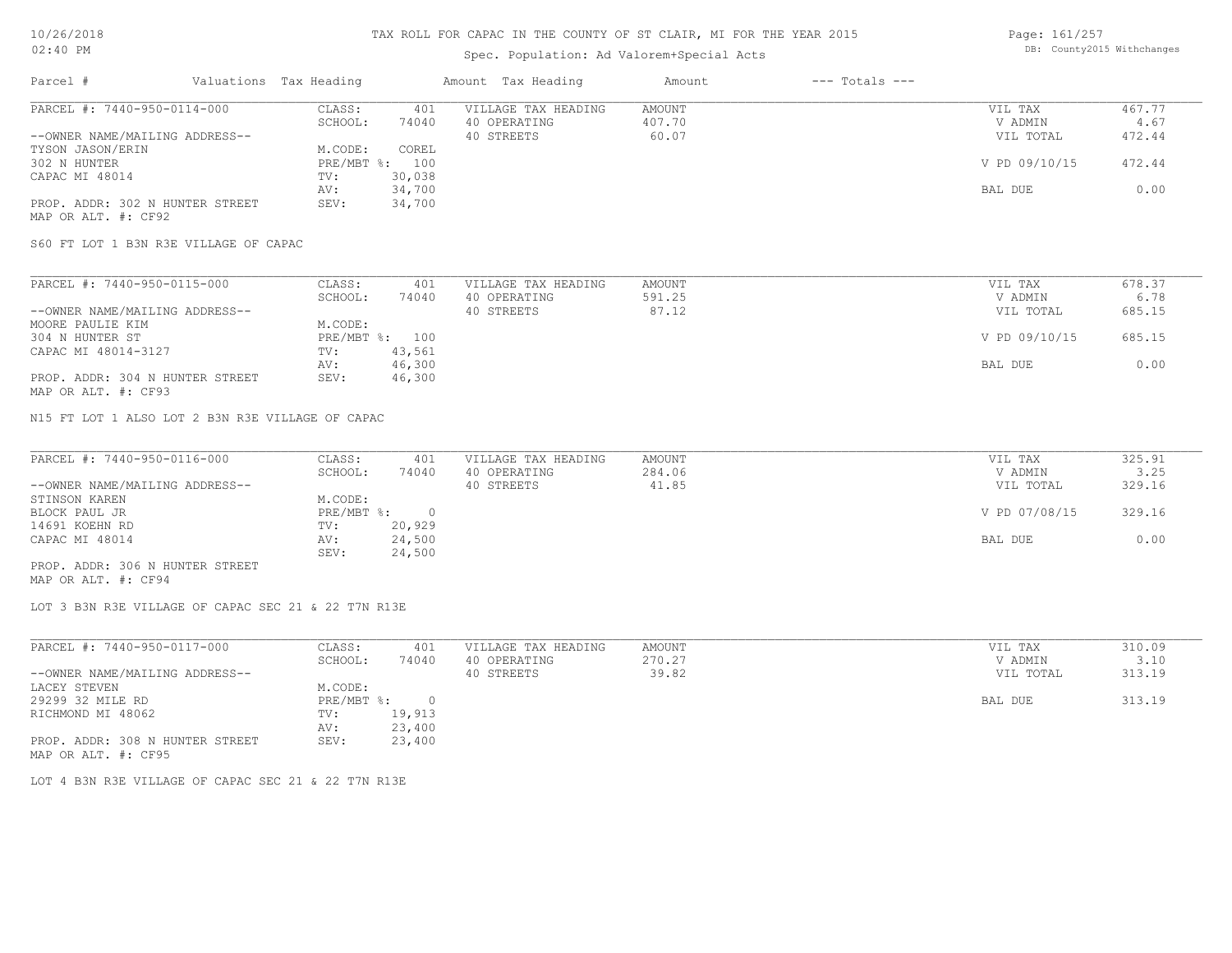# Spec. Population: Ad Valorem+Special Acts

Page: 162/257 DB: County2015 Withchanges

| Parcel #                        | Valuations Tax Heading |                | Amount Tax Heading  | Amount | $---$ Totals $---$ |               |        |
|---------------------------------|------------------------|----------------|---------------------|--------|--------------------|---------------|--------|
| PARCEL #: 7440-950-0118-000     | CLASS:                 | 401            | VILLAGE TAX HEADING | AMOUNT |                    | VIL TAX       | 532.07 |
|                                 | SCHOOL:                | 74040          | 40 OPERATING        | 463.74 |                    | V ADMIN       | 5.32   |
| --OWNER NAME/MAILING ADDRESS--  |                        |                | 40 STREETS          | 68.33  |                    | VIL TOTAL     | 537.39 |
| COOK JOSEPH                     | M.CODE:                | COREL          |                     |        |                    |               |        |
| TRUST                           |                        | PRE/MBT %: 100 |                     |        |                    | V PD 09/18/15 | 537.39 |
| 316 N HUNTER ST                 | TV:                    | 34,167         |                     |        |                    |               |        |
| CAPAC MI 48014-3127             | AV:                    | 38,500         |                     |        |                    | BAL DUE       | 0.00   |
|                                 | SEV:                   | 38,500         |                     |        |                    |               |        |
| PROP. ADDR: 316 N HUNTER STREET |                        |                |                     |        |                    |               |        |

MAP OR ALT. #: CF96A

LOT 5 B3N R3E VILLAGE OF CAPAC

| PARCEL #: 7440-950-0119-000     | CLASS:     | 401    | VILLAGE TAX HEADING | AMOUNT | VIL TAX       | 467.19 |
|---------------------------------|------------|--------|---------------------|--------|---------------|--------|
|                                 | SCHOOL:    | 74040  | 40 OPERATING        | 407.19 | V ADMIN       | 4.67   |
| --OWNER NAME/MAILING ADDRESS--  |            |        | 40 STREETS          | 60.00  | VIL TOTAL     | 471.86 |
| SAELENS MARY                    | M.CODE:    | COREL  |                     |        |               |        |
| 324 N HUNTER STREET             | PRE/MBT %: | 100    |                     |        | V PD 09/10/15 | 471.86 |
| CAPAC MI 48014-3127             | TV:        | 30,000 |                     |        |               |        |
|                                 | AV:        | 30,000 |                     |        | BAL DUE       | 0.00   |
| PROP. ADDR: 324 N HUNTER STREET | SEV:       | 30,000 |                     |        |               |        |
| MAP OR ALT. #: CF96B            |            |        |                     |        |               |        |

LOT 6 B3N R3E VILLAGE OF CAPAC SEC 21 & 22 T7N R13E

| PARCEL #: 7440-950-0120-000    | CLASS:  | 401            | VILLAGE TAX HEADING | AMOUNT | VIL TAX       | 482.24 |
|--------------------------------|---------|----------------|---------------------|--------|---------------|--------|
|                                | SCHOOL: | 74040          | 40 OPERATING        | 420.31 | V ADMIN       | 4.82   |
| --OWNER NAME/MAILING ADDRESS-- |         |                | 40 STREETS          | 61.93  | VIL TOTAL     | 487.06 |
| KRIESCH RONALD/SHARON          | M.CODE: |                |                     |        |               |        |
| 325 N LESTER ST                |         | PRE/MBT %: 100 |                     |        | V PD 08/31/15 | 487.06 |
| CAPAC MI 48014-3139            | TV:     | 30,967         |                     |        |               |        |
|                                | AV:     | 35,200         |                     |        | BAL DUE       | 0.00   |
| PROP. ADDR: 325 N LESTER ST    | SEV:    | 35,200         |                     |        |               |        |
| MAP OR ALT. #: CF96C           |         |                |                     |        |               |        |

LOT 7 B3N R3E VILLAGE OF CAPAC SEC 21 & 22 T7N R13E

| PARCEL #: 7440-950-0121-000    | CLASS:  | 401            | VILLAGE TAX HEADING | AMOUNT | VIL TAX   | 422.75 |
|--------------------------------|---------|----------------|---------------------|--------|-----------|--------|
|                                | SCHOOL: | 74040          | 40 OPERATING        | 368.46 | V ADMIN   | 4.22   |
| --OWNER NAME/MAILING ADDRESS-- |         |                | 40 STREETS          | 54.29  | VIL TOTAL | 426.97 |
| GUERRERO VANESSA               | M.CODE: |                |                     |        |           |        |
| GUERRERO VIOLETA               |         | PRE/MBT %: 100 |                     |        | BAL DUE   | 426.97 |
| 321 N LESTER ST                | TV:     | 27,147         |                     |        |           |        |
| CAPAC MI 48014-3139            | AV:     | 31,100         |                     |        |           |        |
|                                | SEV:    | 31,100         |                     |        |           |        |
| PROP. ADDR: 321 N LESTER ST    |         |                |                     |        |           |        |

MAP OR ALT. #: CF96D

LOT 8 B3N R3E VILLAGE OF CAPAC SEC 21 & 22 T7N R13E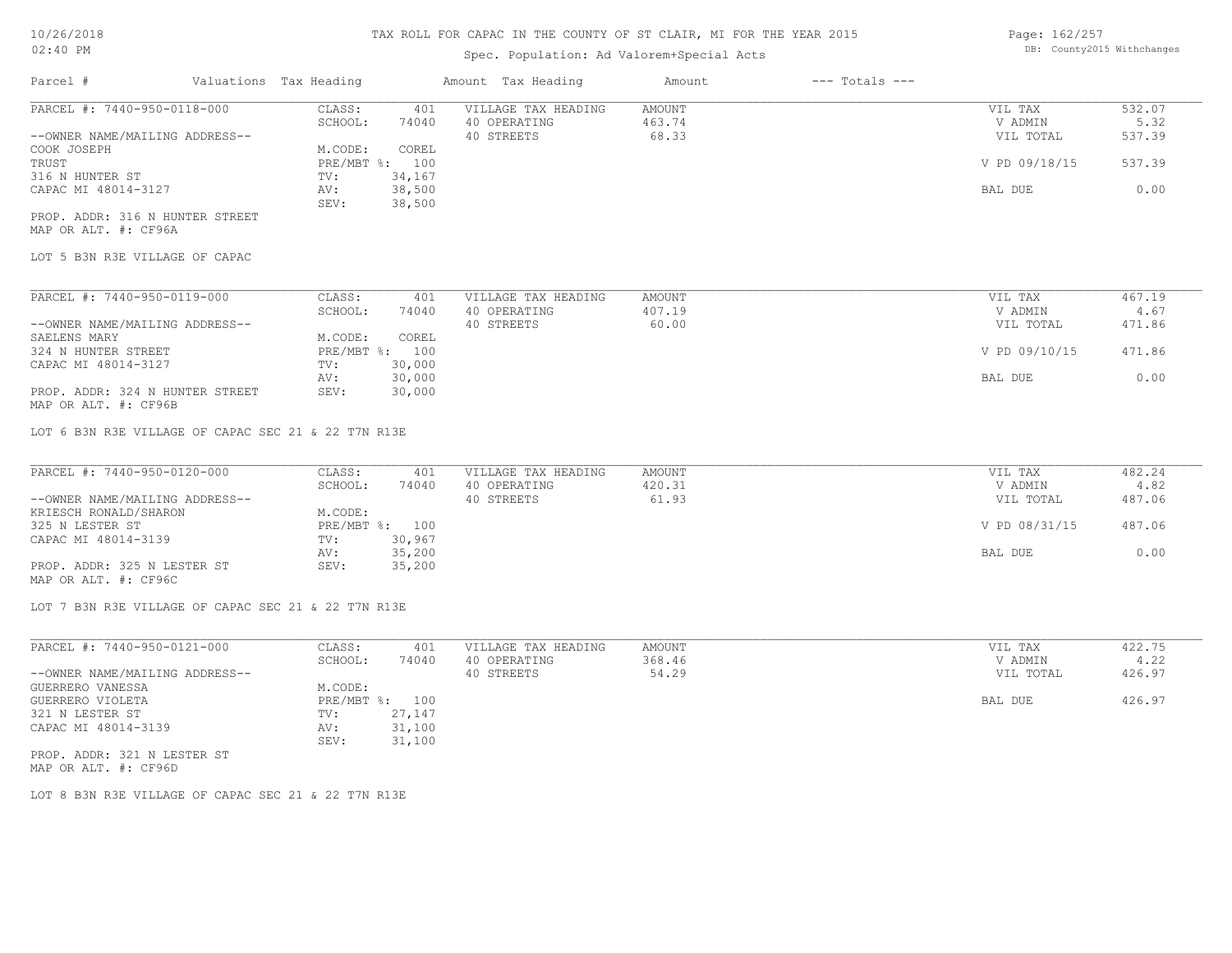# Spec. Population: Ad Valorem+Special Acts

Page: 163/257 DB: County2015 Withchanges

| Parcel #                           | Valuations Tax Heading |                | Amount Tax Heading  | Amount | $---$ Totals $---$ |               |        |
|------------------------------------|------------------------|----------------|---------------------|--------|--------------------|---------------|--------|
| PARCEL #: 7440-950-0122-000        | CLASS:                 | 401            | VILLAGE TAX HEADING | AMOUNT |                    | VIL TAX       | 458.13 |
|                                    | SCHOOL:                | 74040          | 40 OPERATING        | 399.30 |                    | V ADMIN       | 4.58   |
| --OWNER NAME/MAILING ADDRESS--     |                        |                | 40 STREETS          | 58.83  |                    | VIL TOTAL     | 462.71 |
| ADAMS DENNIS A/DIANE L ADAMS TRUST | M.CODE:                |                |                     |        |                    |               |        |
| 317 N LESTER ST                    |                        | PRE/MBT %: 100 |                     |        |                    | V PD 09/16/15 | 462.71 |
| CAPAC MI 48014-3139                | TV:                    | 29,419         |                     |        |                    |               |        |
|                                    | AV:                    | 33,500         |                     |        |                    | BAL DUE       | 0.00   |
| PROP. ADDR: 317 N LESTER ST        | SEV:                   | 33,500         |                     |        |                    |               |        |
| MAP OR ALT. #: CF96E               |                        |                |                     |        |                    |               |        |

LOT 9 B3N R3E VILLAGE OF CAPAC SEC 21 & 22 T7N R13E

| PARCEL #: 7440-950-0123-000      | CLASS:  | 401            | VILLAGE TAX HEADING | AMOUNT | VIL TAX       | 522.43 |
|----------------------------------|---------|----------------|---------------------|--------|---------------|--------|
|                                  | SCHOOL: | 74040          | 40 OPERATING        | 455.34 | V ADMIN       | 5.22   |
| --OWNER NAME/MAILING ADDRESS--   |         |                | 40 STREETS          | 67.09  | VIL TOTAL     | 527.65 |
| DRAKE EVELYN L.                  | M.CODE: |                |                     |        |               |        |
| P.O.BOX 402                      |         | PRE/MBT %: 100 |                     |        | V PD 08/19/15 | 527.65 |
| CAPAC MI 48014-3104              | TV:     | 33,548         |                     |        |               |        |
|                                  | AV:     | 38,300         |                     |        | BAL DUE       | 0.00   |
| PROP. ADDR: 315 E ALDRICH STREET | SEV:    | 38,300         |                     |        |               |        |
| MAP OR ALT. #: CF97A             |         |                |                     |        |               |        |

E73' OF LOTS 11 & 12 BLK 3N R3E VILLAGE OF CAPAC

| PARCEL #: 7440-950-0123-250    | CLASS:         | 402    | VILLAGE TAX HEADING | AMOUNT | VIL TAX       | 122.52 |
|--------------------------------|----------------|--------|---------------------|--------|---------------|--------|
|                                | SCHOOL:        | 74040  | 40 OPERATING        | 106.79 | V ADMIN       | 1.22   |
| --OWNER NAME/MAILING ADDRESS-- |                |        | 40 STREETS          | 15.73  | VIL TOTAL     | 123.74 |
| ADAMS DENNIS/DIANE REV. TRUST  | M.CODE:        |        |                     |        |               |        |
| 317 N LESTER ST P.O.BOX 507    | PRE/MBT %: 100 |        |                     |        | V PD 09/16/15 | 123.74 |
| CAPAC MI 48014-3138            | TV:            | 7,868  |                     |        |               |        |
|                                | AV:            | 12,500 |                     |        | BAL DUE       | 0.00   |
| PROP. ADDR: N LESTER ST.       | SEV:           | 12,500 |                     |        |               |        |
| MAP OR ALT. #: CF97B           |                |        |                     |        |               |        |

LOT 10 B3N R3E VILLAGE OF CAPAC

| PARCEL #: 7440-950-0124-000      | CLASS:     | 401    | VILLAGE TAX HEADING | AMOUNT | VIL TAX       | 461.35 |
|----------------------------------|------------|--------|---------------------|--------|---------------|--------|
|                                  | SCHOOL:    | 74040  | 40 OPERATING        | 402.10 | V ADMIN       | 4.61   |
| --OWNER NAME/MAILING ADDRESS--   |            |        | 40 STREETS          | 59.25  | VIL TOTAL     | 465.96 |
| WITHUN GERALD/DIANA              | M.CODE:    |        |                     |        |               |        |
| 305 E ALDRICH ST                 | PRE/MBT %: | 100    |                     |        | V PD 09/18/15 | 465.96 |
| CAPAC MI 48014-3104              | TV:        | 29,625 |                     |        |               |        |
|                                  | AV:        | 33,700 |                     |        | BAL DUE       | 0.00   |
| PROP. ADDR: 305 E ALDRICH STREET | SEV:       | 33,700 |                     |        |               |        |
| MAP OR ALT. #: CF98              |            |        |                     |        |               |        |

E75' OF W 77' OF LOTS 11 & 12 B3N R3E VILLAGE OF CAPAC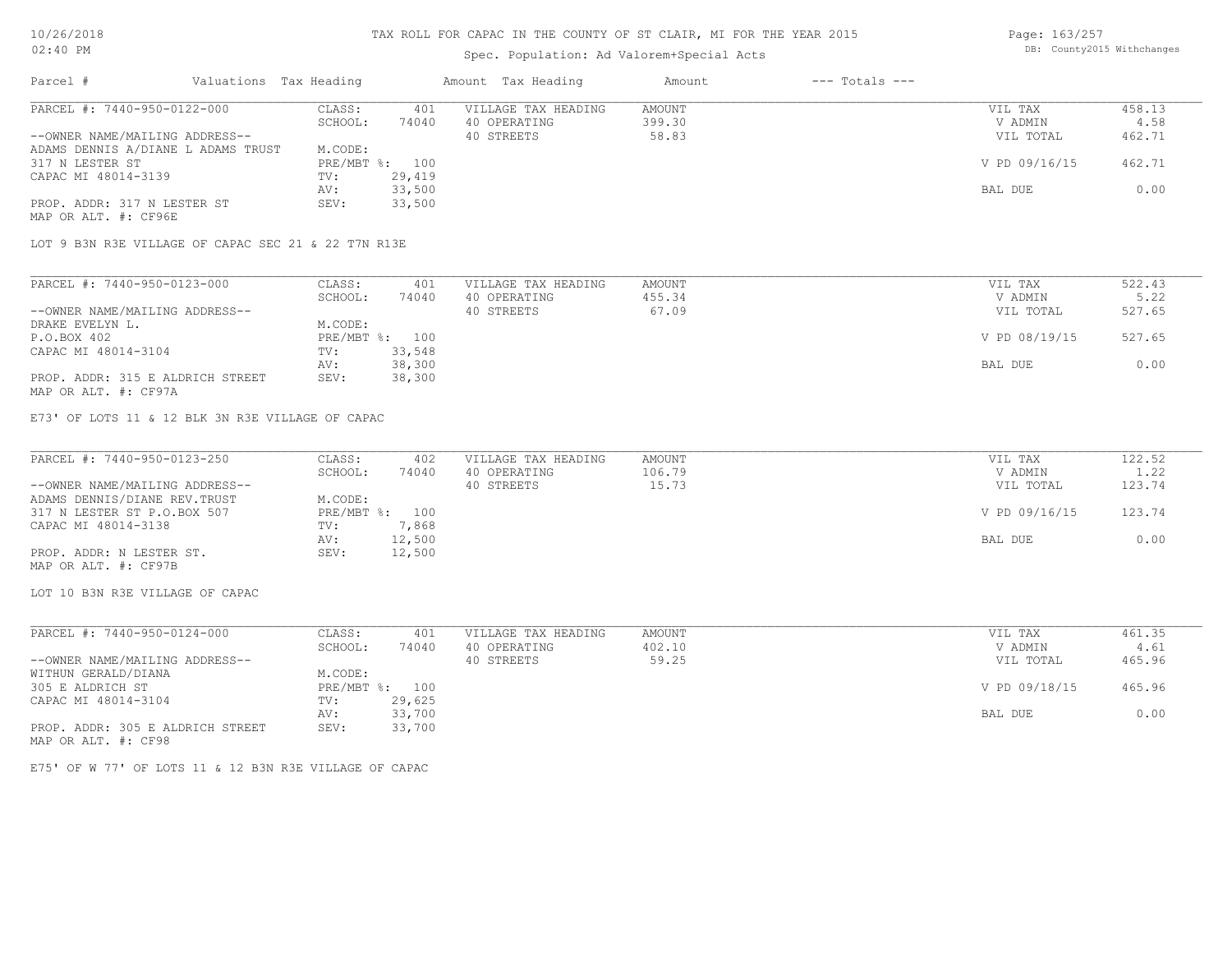### Spec. Population: Ad Valorem+Special Acts

Page: 164/257 DB: County2015 Withchanges

| Parcel #                       | Valuations Tax Heading |        | Amount Tax Heading  | Amount | $---$ Totals $---$ |               |        |
|--------------------------------|------------------------|--------|---------------------|--------|--------------------|---------------|--------|
| PARCEL #: 7440-950-0125-000    | CLASS:                 | 201    | VILLAGE TAX HEADING | AMOUNT |                    | VIL TAX       | 870.53 |
|                                | SCHOOL:                | 74040  | 40 OPERATING        | 758.73 |                    | V ADMIN       | 8.70   |
| --OWNER NAME/MAILING ADDRESS-- |                        |        | 40 STREETS          | 111.80 |                    | VIL TOTAL     | 879.23 |
| DIMOSKI JASON                  | M.CODE:                | 00CSB  |                     |        |                    |               |        |
| 5094 NORTH PEAK                | $PRE/MBT$ %:           |        |                     |        |                    | V PD 07/10/15 | 879.23 |
| KALAMAZOO MI 49004             | TV:                    | 55,900 |                     |        |                    |               |        |
|                                | AV:                    | 55,900 |                     |        |                    | BAL DUE       | 0.00   |
| PROP. ADDR: 101 N MAIN ST      | SEV:                   | 55,900 |                     |        |                    |               |        |
|                                |                        |        |                     |        |                    |               |        |

MAP OR ALT. #: CF99

THE S 37 FT OF THE E 92 FT OF LOT 1 B1N R1W VILLAGE OF CAPAC SEC 21 & 22 T7N R13E

| PARCEL #: 7440-950-0126-000    | CLASS:     | 201    | VILLAGE TAX HEADING | AMOUNT | VIL TAX       | 599.56 |
|--------------------------------|------------|--------|---------------------|--------|---------------|--------|
|                                | SCHOOL:    | 74040  | 40 OPERATING        | 522.56 | V ADMIN       | 5.99   |
| --OWNER NAME/MAILING ADDRESS-- |            |        | 40 STREETS          | 77.00  | VIL TOTAL     | 605.55 |
| DEMIL, ROBERT/SUSAN            | M.CODE:    |        |                     |        |               |        |
| P.O. BOX 911                   | PRE/MBT %: |        |                     |        | V PD 09/18/15 | 605.55 |
| ARMADA MI 48005                | TV:        | 38,500 |                     |        |               |        |
|                                | AV:        | 38,500 |                     |        | BAL DUE       | 0.00   |
| PROP. ADDR: 103 N MAIN ST      | SEV:       | 38,500 |                     |        |               |        |
| MAP OR ALT. #: CF100           |            |        |                     |        |               |        |

THEREOF ALSO EXC THE N 16 FT THEREOF B1N R1W VILLAGE OF CAPAC SEC 21 & 22 T7N R13E LOT 1 EXC THE S 37 FT OF THE E 92 FT THEREOF ALSO EXC THE W 51 FT OF THE S 56.5 FT

| PARCEL #: 7440-950-0127-000    | CLASS:     | 201    | VILLAGE TAX HEADING | AMOUNT | VIL TAX       | 468.74 |
|--------------------------------|------------|--------|---------------------|--------|---------------|--------|
|                                | SCHOOL:    | 74040  | 40 OPERATING        | 408.54 | V ADMIN       | 4.68   |
| --OWNER NAME/MAILING ADDRESS-- |            |        | 40 STREETS          | 60.20  | VIL TOTAL     | 473.42 |
| ROBERTSON LEWIS                | M.CODE:    |        |                     |        |               |        |
| 5901 JEFFERSON                 | PRE/MBT %: |        |                     |        | V PD 08/13/15 | 473.42 |
| NORTH BRANCH MI 48461          | TV:        | 30,100 |                     |        |               |        |
|                                | AV:        | 30,100 |                     |        | BAL DUE       | 0.00   |
| PROP. ADDR: 103 W MILL ST      | SEV:       | 30,100 |                     |        |               |        |
| $\frac{1}{2}$                  |            |        |                     |        |               |        |

MAP OR ALT. #: CF101

THE W 51 FT OF THE S 56.5 FT OF LOT 1 B1N R1W VILLAGE OF CAPAC SEC 21 & 22 T7N R13E

| PARCEL #: 7440-950-0128-000    | CLASS:       | 201    | VILLAGE TAX HEADING | AMOUNT | VIL TAX   | 803.56 |
|--------------------------------|--------------|--------|---------------------|--------|-----------|--------|
|                                | SCHOOL:      | 74040  | 40 OPERATING        | 700.36 | V ADMIN   | 8.03   |
| --OWNER NAME/MAILING ADDRESS-- |              |        | 40 STREETS          | 103.20 | VIL TOTAL | 811.59 |
| KHAN MAQBULUR R.               | M.CODE:      |        |                     |        |           |        |
| HAQ IHSAN                      | $PRE/MBT$ %: |        |                     |        | BAL DUE   | 811.59 |
| P.O.BOX 479                    | TV:          | 51,600 |                     |        |           |        |
| ARMADA MI 48005                | AV:          | 51,600 |                     |        |           |        |
|                                | SEV:         | 51,600 |                     |        |           |        |
| PROP. ADDR: 107 N MAIN ST      |              |        |                     |        |           |        |
|                                |              |        |                     |        |           |        |

MAP OR ALT. #: CF102

T7N R13E THE N 16 FT OF LOT 1 & THE S 22 FT OF LOT 2 B1N R1W VILLAGE OF CAPAC SEC 21 & 22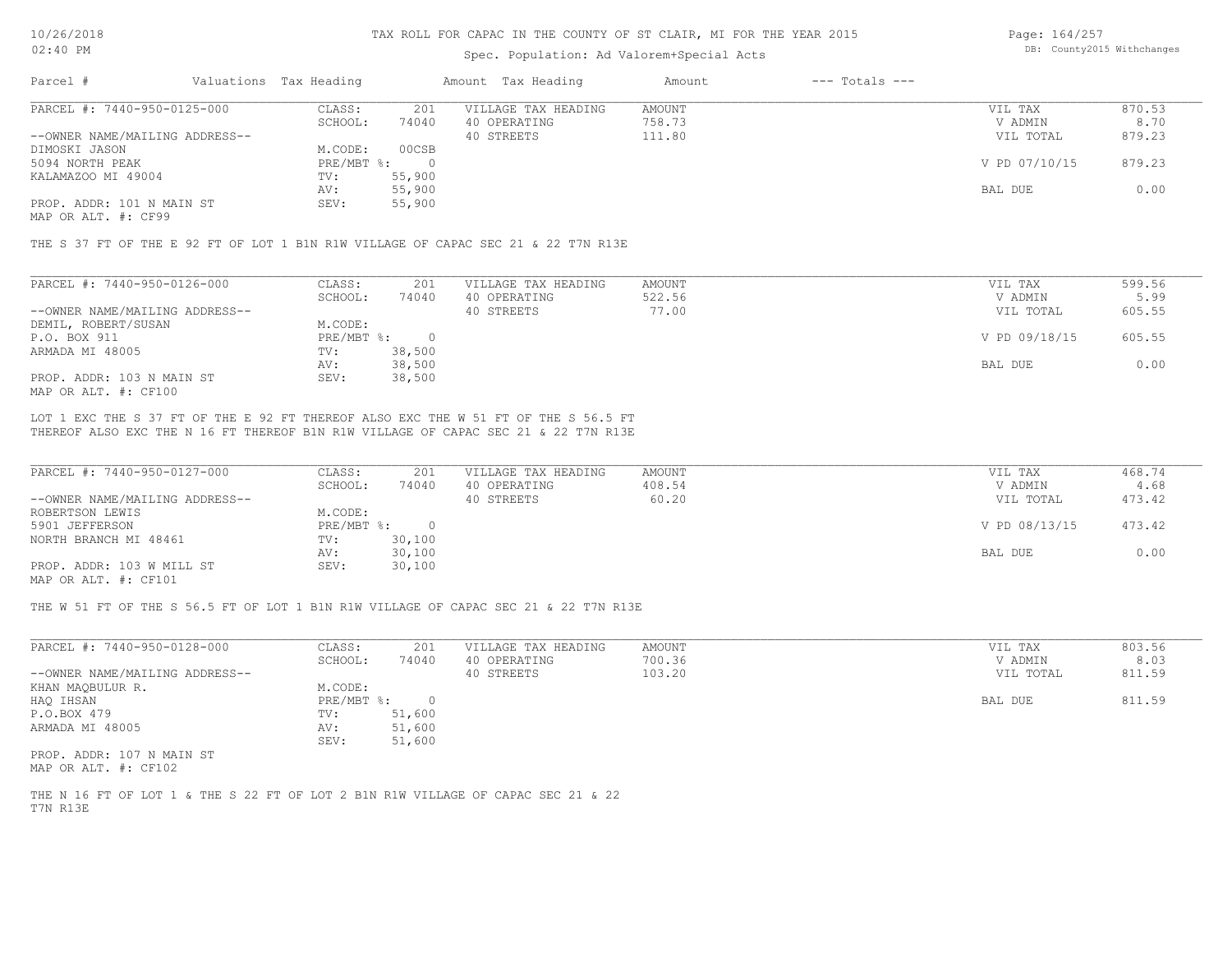# Spec. Population: Ad Valorem+Special Acts

Page: 165/257 DB: County2015 Withchanges

| Parcel #                       | Valuations Tax Heading |        | Amount Tax Heading  | Amount | $---$ Totals $---$ |               |        |
|--------------------------------|------------------------|--------|---------------------|--------|--------------------|---------------|--------|
| PARCEL #: 7440-950-0129-000    | CLASS:                 | 201    | VILLAGE TAX HEADING | AMOUNT |                    | VIL TAX       | 440.71 |
|                                | SCHOOL:                | 74040  | 40 OPERATING        | 384.11 |                    | V ADMIN       | 4.40   |
| --OWNER NAME/MAILING ADDRESS-- |                        |        | 40 STREETS          | 56.60  |                    | VIL TOTAL     | 445.11 |
| 109 N MAIN, LLC                | M.CODE:                |        |                     |        |                    |               |        |
| 6419 STERLING ROAD             | PRE/MBT %:             |        |                     |        |                    | V PD 09/02/15 | 445.11 |
| YALE MI 48097                  | TV:                    | 28,300 |                     |        |                    |               |        |
|                                | AV:                    | 28,300 |                     |        |                    | BAL DUE       | 0.00   |
| PROP. ADDR: 109 N MAIN ST      | SEV:                   | 28,300 |                     |        |                    |               |        |
|                                |                        |        |                     |        |                    |               |        |

MAP OR ALT. #: CF103

THE N 25 FT OF THE S 47 FT OF LOT 2 B1N R1W VILLAGE OF CAPAC

| PARCEL #: 7440-950-0130-000    | CLASS:     | 703   | VILLAGE TAX HEADING | AMOUNT | VIL TAX   | 0.00 |
|--------------------------------|------------|-------|---------------------|--------|-----------|------|
|                                | SCHOOL:    | 74040 | 40 OPERATING        | 0.00   | V ADMIN   | 0.00 |
| --OWNER NAME/MAILING ADDRESS-- |            |       | 40 STREETS          | 0.00   | VIL TOTAL | 0.00 |
| VILLAGE OF CAPAC               | M.CODE:    |       |                     |        |           |      |
| 131 N MAIN ST                  | PRE/MBT %: |       |                     |        | BAL DUE   | 0.00 |
| CAPAC MI 48014                 | TV:        |       |                     |        |           |      |
|                                | AV:        |       |                     |        |           |      |
| PROP. ADDR: 111 N MAIN ST      | SEV:       |       |                     |        |           |      |
|                                |            |       |                     |        |           |      |

MAP OR ALT. #: C104

THE S 27.5 FT OF THE N 28 FT OF LOT 2 B1N R1W VILLAGE OF CAPAC SEC 21 & 22 T7N R13E

| PARCEL #: 7440-950-0131-000    | CLASS:       | 703   | VILLAGE TAX HEADING | AMOUNT | VIL TAX   | 0.00 |
|--------------------------------|--------------|-------|---------------------|--------|-----------|------|
|                                | SCHOOL:      | 74040 | 40 OPERATING        | 0.00   | V ADMIN   | 0.00 |
| --OWNER NAME/MAILING ADDRESS-- |              |       | 40 STREETS          | 0.00   | VIL TOTAL | 0.00 |
| VILLAGE OF CAPAC               | M.CODE:      |       |                     |        |           |      |
| P.O. BOX 218                   | $PRE/MBT$ %: |       |                     |        | BAL DUE   | 0.00 |
| CAPAC MI 48014                 | TV:          |       |                     |        |           |      |
|                                | AV:          |       |                     |        |           |      |
| PROP. ADDR: 113 N MAIN ST      | SEV:         |       |                     |        |           |      |
| MAP OR ALT. #: CF105           |              |       |                     |        |           |      |

T7N R13E THE S 25 FT OF LOT 3 & THE N 0.5 FT OF LOT 2 B1N R1W VILLAGE OF CAPAC SEC 21 & 22

| PARCEL #: 7440-950-0132-000    | CLASS:     | 705   | VILLAGE TAX HEADING | AMOUNT | VIL TAX   | 0.00 |
|--------------------------------|------------|-------|---------------------|--------|-----------|------|
|                                | SCHOOL:    | 74040 | 40 OPERATING        | 0.00   | V ADMIN   | 0.00 |
| --OWNER NAME/MAILING ADDRESS-- |            |       | 40 STREETS          | 0.00   | VIL TOTAL | 0.00 |
| AMERICAN LEGION INC #142       | M.CODE:    |       |                     |        |           |      |
| P.O. BOX 301                   | PRE/MBT %: |       |                     |        | BAL DUE   | 0.00 |
| CAPAC MI 48014                 | TV:        |       |                     |        |           |      |
|                                | AV:        |       |                     |        |           |      |
| PROP. ADDR: 115 N MAIN ST      | SEV:       |       |                     |        |           |      |
| MAP OR ALT. #: CF106           |            |       |                     |        |           |      |

R13E LOT 3 EXC N 26.5 FT & EXC S 25 FT THEREOF B1N R1W VILLAGE OF CAPAC SEC 21 & 22 T7N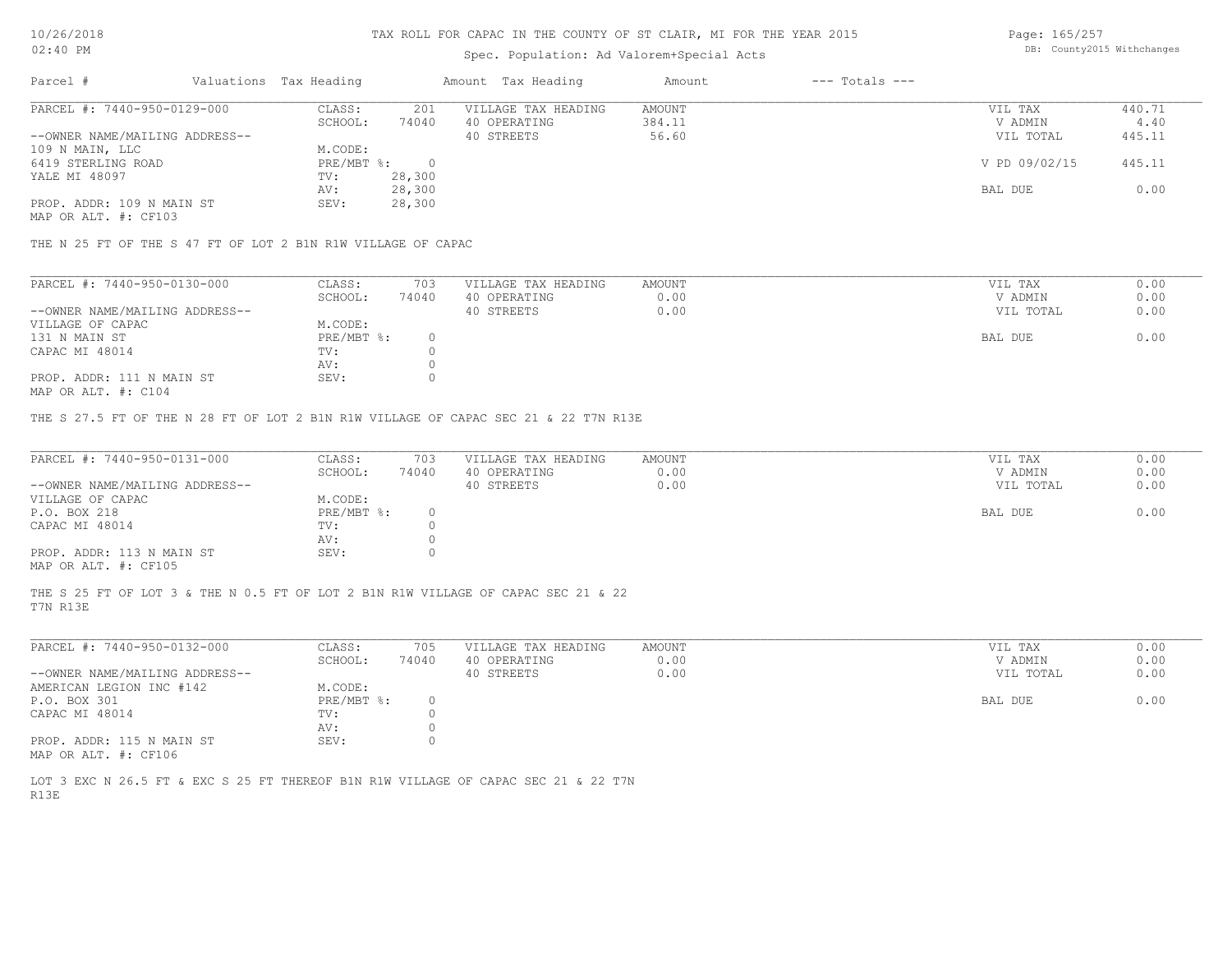# Spec. Population: Ad Valorem+Special Acts

Page: 166/257 DB: County2015 Withchanges

| Parcel #                                                                                                                                          | Valuations Tax Heading  |                                  |                                                   |                                     |                                 |                               |
|---------------------------------------------------------------------------------------------------------------------------------------------------|-------------------------|----------------------------------|---------------------------------------------------|-------------------------------------|---------------------------------|-------------------------------|
| PARCEL #: 7440-950-0133-000                                                                                                                       | CLASS:<br>SCHOOL:       | 201<br>74040                     | VILLAGE TAX HEADING<br>40 OPERATING               | <b>AMOUNT</b><br>356.96             | VIL TAX<br>V ADMIN              | 409.56<br>4.09                |
| --OWNER NAME/MAILING ADDRESS--                                                                                                                    |                         |                                  | 40 STREETS                                        | 52.60                               | VIL TOTAL                       | 413.65                        |
| CAPAC HARDWARE STORE, LLC                                                                                                                         | M.CODE:                 |                                  |                                                   |                                     |                                 |                               |
| 119 N MAIN ST                                                                                                                                     | $PRE/MBT$ $\div$        | $\overline{0}$                   |                                                   |                                     | V PD 07/24/15                   | 413.65                        |
| CAPAC MI 48014                                                                                                                                    | TV:                     | 26,300                           |                                                   |                                     |                                 |                               |
| PROP. ADDR: 117 N MAIN ST                                                                                                                         | AV:<br>SEV:             | 26,300<br>26,300                 |                                                   |                                     | BAL DUE                         | 0.00                          |
| MAP OR ALT. #: CF107                                                                                                                              |                         |                                  |                                                   |                                     |                                 |                               |
| N26.5 FT OF LOT 3 & S 1.83 FT OF LOT 4 B1N R1W VILLAGE OF CAPAC SEC 21 & 22 T7N<br>R13E                                                           |                         |                                  |                                                   |                                     |                                 |                               |
| PARCEL #: 7440-950-0134-000                                                                                                                       | CLASS:                  | 201                              | VILLAGE TAX HEADING                               | AMOUNT                              | VIL TAX                         | 1,252.06                      |
|                                                                                                                                                   | SCHOOL:                 | 74040                            | 40 OPERATING                                      | 1,091.26                            | V ADMIN                         | 12.52                         |
| --OWNER NAME/MAILING ADDRESS--                                                                                                                    |                         |                                  | 40 STREETS                                        | 160.80                              | VIL TOTAL                       | 1,264.58                      |
| CAPAC HARDWARE STORE, LLC                                                                                                                         | M.CODE:                 |                                  |                                                   |                                     |                                 |                               |
| 119 N MAIN ST<br>CAPAC MI 48014                                                                                                                   | $PRE/MBT$ $\div$<br>TV: | $\circ$<br>80,400                |                                                   |                                     | V PD 07/24/15                   | 1,264.58                      |
|                                                                                                                                                   | AV:                     | 80,400                           |                                                   |                                     | BAL DUE                         | 0.00                          |
|                                                                                                                                                   |                         | 80,400                           |                                                   |                                     |                                 |                               |
| PROP. ADDR: 119 N MAIN ST<br>MAP OR ALT. #: CF108<br>LOT 4 EXC S 1.83 FT & EXC N 6.50 FT THEREOF B1N R1W VILLAGE OF CAPAC SEC 21 & 22<br>T7N R13E | SEV:                    |                                  |                                                   |                                     |                                 |                               |
| PARCEL #: 7440-950-0135-000<br>--OWNER NAME/MAILING ADDRESS--                                                                                     | CLASS:<br>SCHOOL:       | 201<br>74040                     | VILLAGE TAX HEADING<br>40 OPERATING<br>40 STREETS | <b>AMOUNT</b><br>1,167.27<br>172.00 | VIL TAX<br>V ADMIN<br>VIL TOTAL | 1,339.27<br>13.39<br>1,352.66 |
| AGF PROPERTIES, INC                                                                                                                               | M.CODE:                 |                                  |                                                   |                                     |                                 |                               |
| 12270 FRANKDRIVE                                                                                                                                  | $PRE/MBT$ $\div$        | $\overline{\phantom{0}}$         |                                                   |                                     | V PD 08/13/15                   | 1,352.66                      |
| ROMEO MI 48065                                                                                                                                    | TV:<br>AV:              | 86,000<br>86,000                 |                                                   |                                     | BAL DUE                         | 0.00                          |
| PROP. ADDR: 127 N MAIN ST<br>MAP OR ALT. #: CF109                                                                                                 | SEV:                    | 86,000                           |                                                   |                                     |                                 |                               |
| THE N 6.5 FT OF LOT 4 & THE S 70 FT OF LOT 5 B1N R1W VILLAGE OF CAPAC SEC 21 & 22<br>T7N R13E                                                     |                         |                                  |                                                   |                                     |                                 |                               |
| PARCEL #: 7440-950-0136-000                                                                                                                       | CLASS:                  | 703                              | VILLAGE TAX HEADING                               | <b>AMOUNT</b>                       | VIL TAX                         | 0.00                          |
|                                                                                                                                                   | SCHOOL:                 | 74040                            | 40 OPERATING                                      | 0.00                                | V ADMIN                         | 0.00                          |
| --OWNER NAME/MAILING ADDRESS--                                                                                                                    |                         |                                  | 40 STREETS                                        | 0.00                                | VIL TOTAL                       | 0.00                          |
| TOWNSHIP OF MUSSEY HALL                                                                                                                           | M.CODE:                 |                                  |                                                   |                                     |                                 |                               |
| PROP. ADDR: 135 N MAIN ST                                                                                                                         | PRE/MBT %:<br>TV:       | $\circ$<br>$\circ$               |                                                   |                                     | BAL DUE                         | 0.00                          |
| MAP OR ALT. #: CF110/111                                                                                                                          | AV:<br>SEV:             | $\circledcirc$<br>$\overline{0}$ |                                                   |                                     |                                 |                               |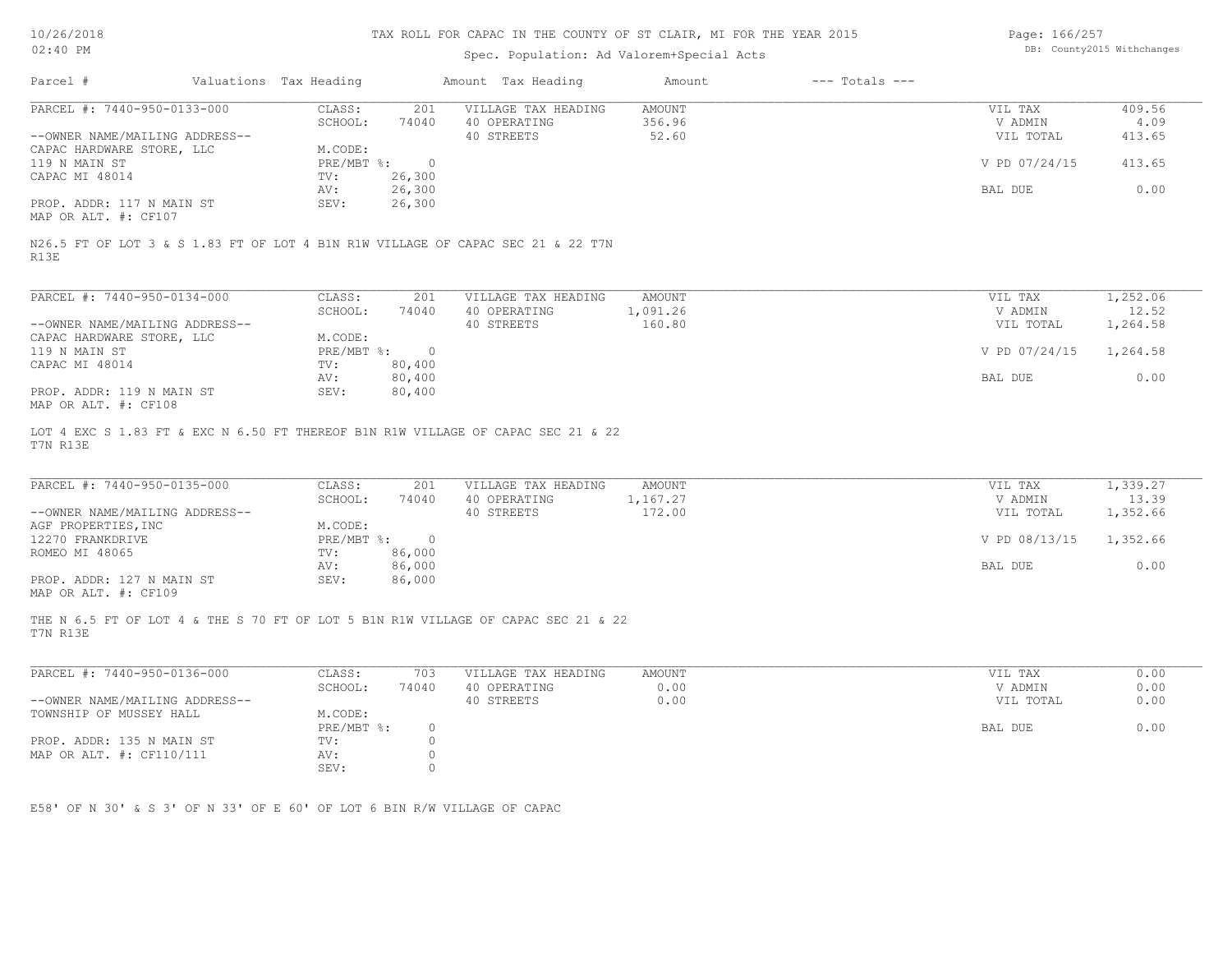# Spec. Population: Ad Valorem+Special Acts

Page: 167/257 DB: County2015 Withchanges

| Parcel #                                                    | Valuations Tax Heading |       | Amount Tax Heading  | Amount | $---$ Totals $---$ |           |      |
|-------------------------------------------------------------|------------------------|-------|---------------------|--------|--------------------|-----------|------|
| PARCEL #: 7440-950-0137-000                                 | CLASS:                 | 703   | VILLAGE TAX HEADING | AMOUNT |                    | VIL TAX   | 0.00 |
|                                                             | SCHOOL:                | 74040 | 40 OPERATING        | 0.00   |                    | V ADMIN   | 0.00 |
| --OWNER NAME/MAILING ADDRESS--                              |                        |       | 40 STREETS          | 0.00   |                    | VIL TOTAL | 0.00 |
| VILLAGE OF CAPAC                                            | M.CODE:                |       |                     |        |                    |           |      |
| 131 N MAIN ST                                               | PRE/MBT %:             |       |                     |        |                    | BAL DUE   | 0.00 |
| CAPAC MI 48014                                              | TV:                    |       |                     |        |                    |           |      |
|                                                             | AV:                    |       |                     |        |                    |           |      |
| PROP. ADDR: 131 N MAIN ST<br>$MAD$ $CD$ $ATH$ $H$ , $CD110$ | SEV:                   |       |                     |        |                    |           |      |

MAP OR ALT. #: CF112

R/W VILLAGE OF CAPAC LOT 6 & N 5' OF LOT 5 EXC E 58' OF N 30' & EXC S 3' OF N 33' OF E 60' OF LOT 6 BIN

| PARCEL #: 7440-950-0139-000     | CLASS:     | 708      | VILLAGE TAX HEADING | AMOUNT | VIL TAX   | 0.00 |
|---------------------------------|------------|----------|---------------------|--------|-----------|------|
|                                 | SCHOOL:    | 74040    | 40 OPERATING        | 0.00   | V ADMIN   | 0.00 |
| --OWNER NAME/MAILING ADDRESS--  |            |          | 40 STREETS          | 0.00   | VIL TOTAL | 0.00 |
| FIRST BAPTIST CHURCH            | M.CODE:    |          |                     |        |           |      |
| 108 W CHURCH ST                 | PRE/MBT %: | 0.       |                     |        | BAL DUE   | 0.00 |
| CAPAC MI 48014-3005             | TV:        |          |                     |        |           |      |
|                                 | AV:        |          |                     |        |           |      |
| PROP. ADDR: 108 W CHURCH STRRET | SEV:       | $^{(1)}$ |                     |        |           |      |
| MAP OR ALT. #: CF113/114        |            |          |                     |        |           |      |

LOTS 7,8 & 9 BIN R/W VILLAGE OF CAPAC

| PARCEL #: 7440-950-0140-000    | CLASS:         | 401    | VILLAGE TAX HEADING | AMOUNT | VIL TAX       | 382.56 |
|--------------------------------|----------------|--------|---------------------|--------|---------------|--------|
|                                | SCHOOL:        | 74040  | 40 OPERATING        | 333.43 | V ADMIN       | 3.82   |
| --OWNER NAME/MAILING ADDRESS-- |                |        | 40 STREETS          | 49.13  | VIL TOTAL     | 386.38 |
| LOPER DWAYNE A/MELANIE         | M.CODE:        | SETER  |                     |        |               |        |
| 106 N NEEPER                   | PRE/MBT %: 100 |        |                     |        | V PD 09/18/15 | 386.38 |
| CAPAC MI 48014                 | TV:            | 24,566 |                     |        |               |        |
|                                | AV:            | 28,300 |                     |        | BAL DUE       | 0.00   |
| PROP. ADDR: 106 N NEEPER ST    | SEV:           | 28,300 |                     |        |               |        |
|                                |                |        |                     |        |               |        |

MAP OR ALT. #: CF115

N50 FT OF LOT 10 B1N R1W VILLAGE OF CAPAC

| PARCEL #: 7440-950-0141-000    | CLASS:       | 401    | VILLAGE TAX HEADING | AMOUNT | VIL TAX   | 371.31 |
|--------------------------------|--------------|--------|---------------------|--------|-----------|--------|
|                                | SCHOOL:      | 74040  | 40 OPERATING        | 323.63 | V ADMIN   | 3.71   |
| --OWNER NAME/MAILING ADDRESS-- |              |        | 40 STREETS          | 47.68  | VIL TOTAL | 375.02 |
| SCHONEMAN HAROLD/ROGER         | M.CODE:      |        |                     |        |           |        |
| 7608 LANSING AVE               | $PRE/MBT$ %: |        |                     |        | BAL DUE   | 375.02 |
| JACKSON MI 49201               | TV:          | 23,844 |                     |        |           |        |
|                                | AV:          | 27,700 |                     |        |           |        |
| PROP. ADDR: 104 N NEEPER ST    | SEV:         | 27,700 |                     |        |           |        |
| MAP OR ALT. #: CF116           |              |        |                     |        |           |        |

& 22 T7N R13E THE S 25 FT OF LOT 10 & THE N 25 FT OF LOTS 11 & 12 B1N R1W VILLAGE OF CAPAC SEC 21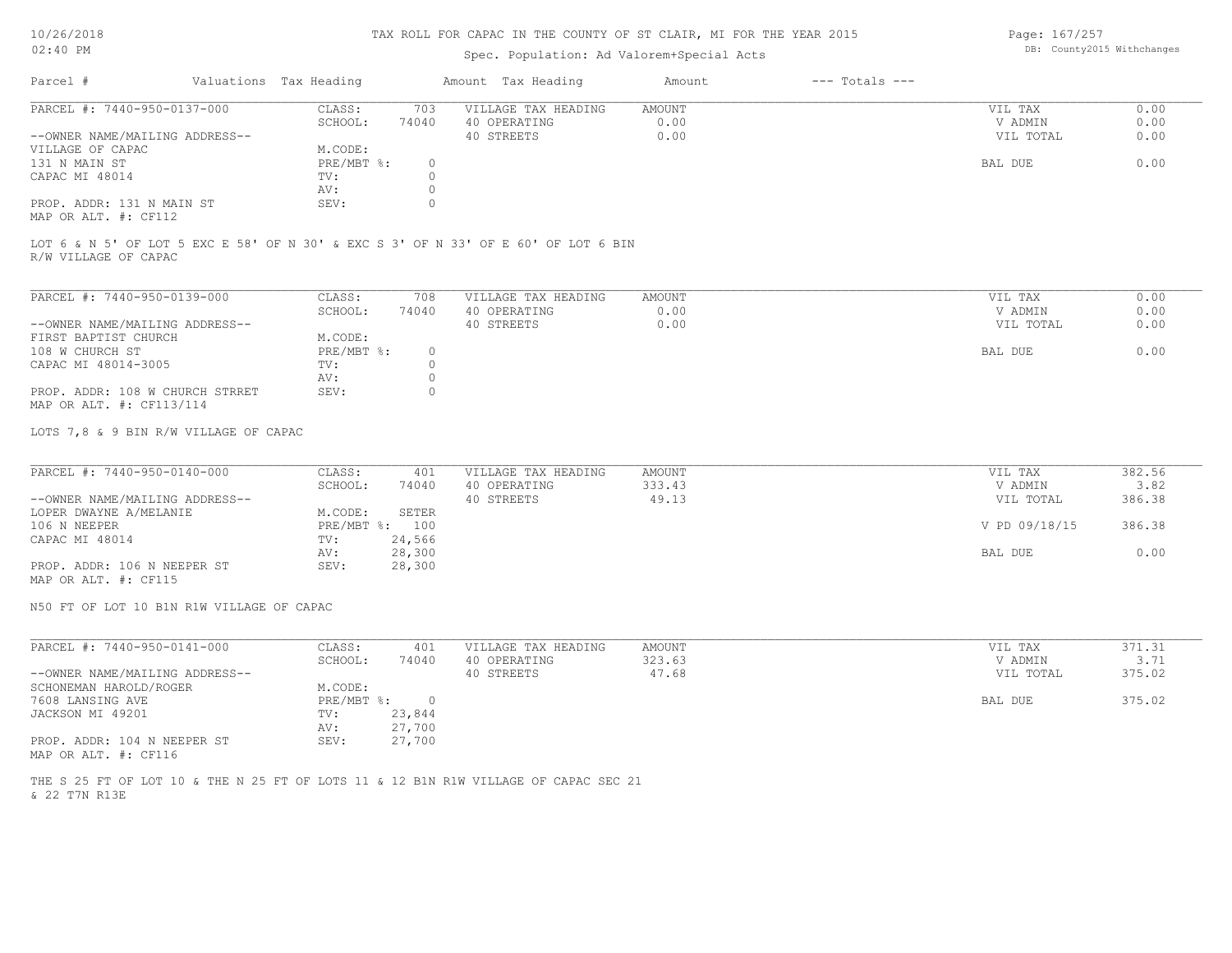# Spec. Population: Ad Valorem+Special Acts

Page: 168/257 DB: County2015 Withchanges

| Parcel #                       | Valuations Tax Heading |        | Amount Tax Heading  | Amount | $---$ Totals $---$ |               |        |
|--------------------------------|------------------------|--------|---------------------|--------|--------------------|---------------|--------|
| PARCEL #: 7440-950-0142-000    | CLASS:                 | 401    | VILLAGE TAX HEADING | AMOUNT |                    | VIL TAX       | 528.44 |
|                                | SCHOOL:                | 74040  | 40 OPERATING        | 460.58 |                    | V ADMIN       | 5.28   |
| --OWNER NAME/MAILING ADDRESS-- |                        |        | 40 STREETS          | 67.86  |                    | VIL TOTAL     | 533.72 |
| BECKER GERALD/SANDRA           | M.CODE:                |        |                     |        |                    |               |        |
| P O BOX 158                    | PRE/MBT %:             |        |                     |        |                    | V PD 08/13/15 | 533.72 |
| CAPAC MI 48014                 | TV:                    | 33,934 |                     |        |                    |               |        |
|                                | AV:                    | 34,600 |                     |        |                    | BAL DUE       | 0.00   |
| PROP. ADDR: 107 W MILL ST      | SEV:                   | 34,600 |                     |        |                    |               |        |
| MAP OR ALT. #: CF117           |                        |        |                     |        |                    |               |        |

LOTS 11 & 12 EXC THE N 25 FT THEREOF B1N R1W VILLAGE OF CAPAC SEC 21 & 22 T7N R13E

| PARCEL #: 7440-950-0143-000    | CLASS:     | 401    | VILLAGE TAX HEADING | AMOUNT | VIL TAX       | 469.38 |
|--------------------------------|------------|--------|---------------------|--------|---------------|--------|
|                                | SCHOOL:    | 74040  | 40 OPERATING        | 409.10 | V ADMIN       | 4.69   |
| --OWNER NAME/MAILING ADDRESS-- |            |        | 40 STREETS          | 60.28  | VIL TOTAL     | 474.07 |
| ROSILLO ROGELIO/MARIA          | M.CODE:    |        |                     |        |               |        |
| 201 W MILL ST                  | PRE/MBT %: | 100    |                     |        | V PD 08/13/15 | 474.07 |
| CAPAC MI 48014-3025            | TV:        | 30,141 |                     |        |               |        |
|                                | AV:        | 32,900 |                     |        | BAL DUE       | 0.00   |
| PROP. ADDR: 201 W MILL ST      | SEV:       | 32,900 |                     |        |               |        |
| MAP OR ALT. #: CF118           |            |        |                     |        |               |        |

S90 FT OF LOT 1 B1N R2W VILLAGE OF CAPAC

| PARCEL #: 7440-950-0144-000    | CLASS:     | 401    | VILLAGE TAX HEADING | AMOUNT | VIL TAX       | 462.00 |
|--------------------------------|------------|--------|---------------------|--------|---------------|--------|
|                                | SCHOOL:    | 74040  | 40 OPERATING        | 402.67 | V ADMIN       | 4.62   |
| --OWNER NAME/MAILING ADDRESS-- |            |        | 40 STREETS          | 59.33  | VIL TOTAL     | 466.62 |
| JJ EDWARD INVESTMENT GROUP LLC | M.CODE:    |        |                     |        |               |        |
| 29635 33 MILE RD               | PRE/MBT %: |        |                     |        | V PD 09/02/15 | 466.62 |
| RICHMOND MI 48062              | TV:        | 29,667 |                     |        |               |        |
|                                | AV:        | 30,200 |                     |        | BAL DUE       | 0.00   |
| PROP. ADDR: 103 N NEEPER ST    | SEV:       | 30,200 |                     |        |               |        |
| $\frac{1}{2}$                  |            |        |                     |        |               |        |

MAP OR ALT. #: CF119

N60 FT OF LOT 1 & N 25 FT OF LOT 2 B1N R2W VILLAGE OF CAPAC SEC 21 & 22 T7N R13E

| PARCEL #: 7440-950-0145-000    | CLASS:     | 401    | VILLAGE TAX HEADING | AMOUNT | VIL TAX       | 707.01 |
|--------------------------------|------------|--------|---------------------|--------|---------------|--------|
|                                | SCHOOL:    | 74040  | 40 OPERATING        | 616.21 | V ADMIN       | 7.07   |
| --OWNER NAME/MAILING ADDRESS-- |            |        | 40 STREETS          | 90.80  | VIL TOTAL     | 714.08 |
| WARNEZ GREGORY                 | M.CODE:    |        |                     |        |               |        |
| 203 W MILL ST                  | PRE/MBT %: | 100    |                     |        | V PD 09/18/15 | 250.00 |
| CAPAC MI 48014-3025            | TV:        | 45,400 |                     |        |               |        |
|                                | AV:        | 45,400 |                     |        | BAL DUE       | 464.08 |
| PROP. ADDR: 203 W MILL ST      | SEV:       | 45,400 |                     |        |               |        |
| MAP OR ALT. #: CF120           |            |        |                     |        |               |        |

LOT 2 EXC N 25 FT B1N R2W VILLAGE OF CAPAC SEC 21 & 22 T7N R13E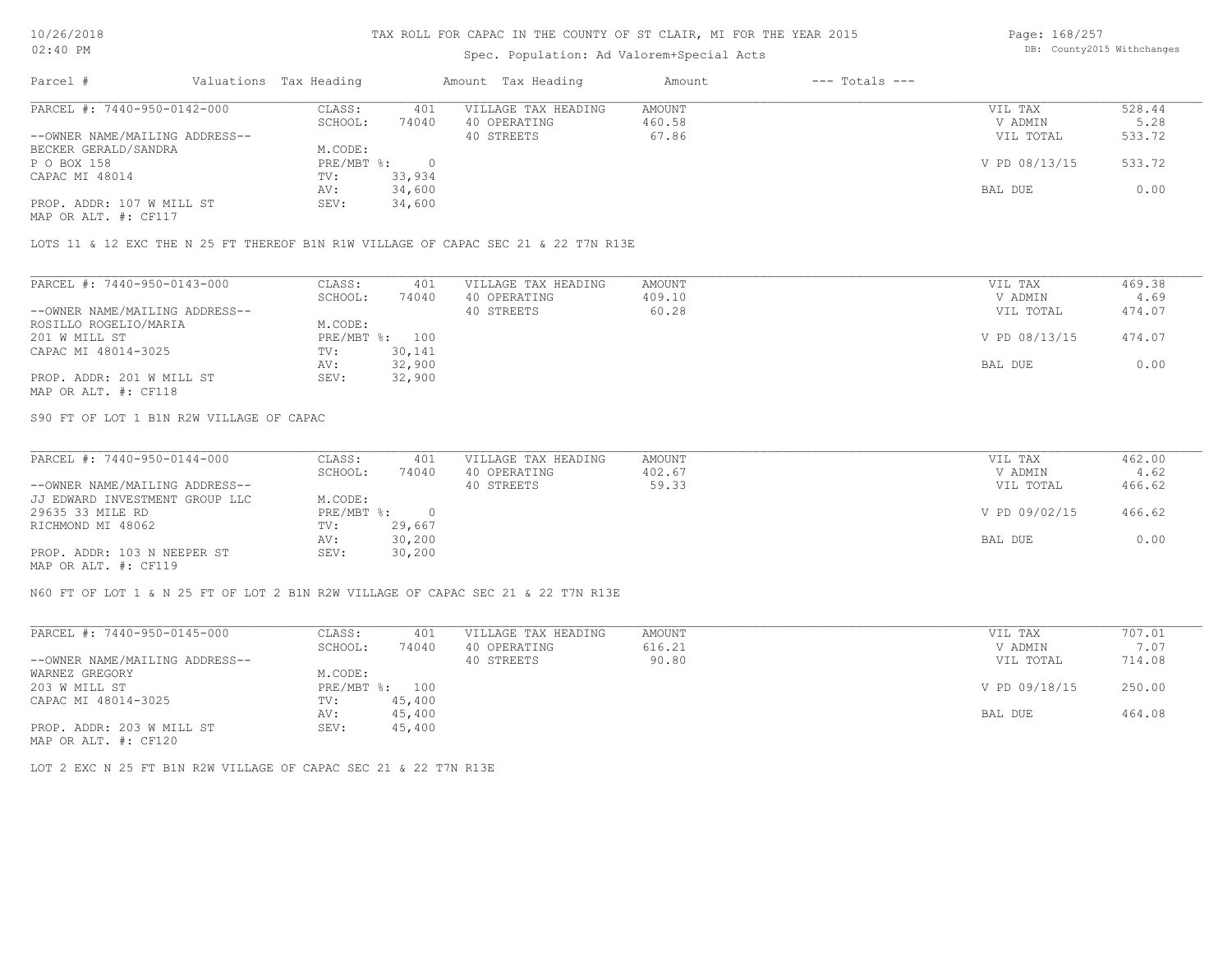# Spec. Population: Ad Valorem+Special Acts

Page: 169/257 DB: County2015 Withchanges

| Parcel #                                            | Valuations Tax Heading            | Amount Tax Heading                  | Amount           | $---$ Totals $---$ |                    |                |
|-----------------------------------------------------|-----------------------------------|-------------------------------------|------------------|--------------------|--------------------|----------------|
| PARCEL #: 7440-950-0146-000                         | CLASS:<br>401                     | VILLAGE TAX HEADING                 | <b>AMOUNT</b>    |                    | VIL TAX            | 599.56         |
|                                                     | 74040<br>SCHOOL:                  | 40 OPERATING                        | 522.56           |                    | V ADMIN            | 5.99           |
| --OWNER NAME/MAILING ADDRESS--                      |                                   | 40 STREETS                          | 77.00            |                    | VIL TOTAL          | 605.55         |
| BYERS KEVIN F                                       | M.CODE:                           |                                     |                  |                    |                    |                |
| BYERS SANDRA L                                      | PRE/MBT %:<br>$\overline{0}$      |                                     |                  |                    | V PD 09/10/15      | 605.55         |
| 14080 KOEHN RD                                      | 38,500<br>TV:                     |                                     |                  |                    |                    |                |
| CAPAC MI 48014                                      | 38,500<br>AV:<br>SEV:<br>38,500   |                                     |                  |                    | BAL DUE            | 0.00           |
| PROP. ADDR: 105 N NEEPER ST                         |                                   |                                     |                  |                    |                    |                |
| MAP OR ALT. #: CF121                                |                                   |                                     |                  |                    |                    |                |
| PARCEL #: 7440-950-0147-000                         | CLASS:<br>401                     | VILLAGE TAX HEADING                 | <b>AMOUNT</b>    |                    | VIL TAX            | 565.84         |
|                                                     | SCHOOL:<br>74040                  | 40 OPERATING                        | 493.17           |                    | V ADMIN            | 5.65           |
| --OWNER NAME/MAILING ADDRESS--                      |                                   | 40 STREETS                          | 72.67            |                    | VIL TOTAL          | 571.49         |
| SONNER JANET                                        | M.CODE:                           |                                     |                  |                    |                    |                |
| 107 N NEEPER ST                                     | PRE/MBT %: 100                    |                                     |                  |                    | V PD 07/13/15      | 571.49         |
| CAPAC MI 48014                                      | 36,335<br>TV:                     |                                     |                  |                    |                    |                |
|                                                     | 40,300<br>AV:                     |                                     |                  |                    | BAL DUE            | 0.00           |
| PROP. ADDR: 107 N NEEPER ST                         | 40,300<br>SEV:                    |                                     |                  |                    |                    |                |
| MAP OR ALT. #: CF122                                |                                   |                                     |                  |                    |                    |                |
| PARCEL #: 7440-950-0148-000                         | CLASS:<br>401<br>SCHOOL:<br>74040 | VILLAGE TAX HEADING<br>40 OPERATING | AMOUNT<br>438.51 |                    | VIL TAX<br>V ADMIN | 503.12<br>5.03 |
| --OWNER NAME/MAILING ADDRESS--                      |                                   | 40 STREETS                          | 64.61            |                    | VIL TOTAL          | 508.15         |
| LUBAHN EDW JR/LOUISE<br>109 N NEEPER ST             | M.CODE:<br>PRE/MBT %: 100         |                                     |                  |                    | V PD 08/13/15      | 508.15         |
|                                                     | 32,308                            |                                     |                  |                    |                    |                |
| CAPAC MI 48014                                      | TV:<br>36,500<br>AV:              |                                     |                  |                    | BAL DUE            | 0.00           |
| PROP. ADDR: 109 N NEEPER ST                         | 36,500<br>SEV:                    |                                     |                  |                    |                    |                |
| MAP OR ALT. #: CB123                                |                                   |                                     |                  |                    |                    |                |
| LOT 5 B1N R2W VILLAGE OF CAPAC SEC 21 & 22 T7N R13E |                                   |                                     |                  |                    |                    |                |
|                                                     |                                   |                                     |                  |                    |                    |                |
| PARCEL #: 7440-950-0149-000                         | CLASS:<br>401                     | VILLAGE TAX HEADING                 | AMOUNT           |                    | VIL TAX            | 488.68         |
|                                                     | SCHOOL:<br>74040                  | 40 OPERATING                        | 425.92           |                    | V ADMIN            | 4.88           |
| --OWNER NAME/MAILING ADDRESS--                      |                                   | 40 STREETS                          | 62.76            |                    | VIL TOTAL          | 493.56         |
| LEIGH CAROLYN                                       | M.CODE:                           |                                     |                  |                    |                    |                |
| 113 N NEEPER ST                                     | PRE/MBT %: 100                    |                                     |                  |                    | V PD 08/17/15      | 493.56         |
| CAPAC MI 48014-3033                                 | 31,380<br>TV:                     |                                     |                  |                    |                    |                |
|                                                     | AV:<br>35,500                     |                                     |                  |                    | BAL DUE            | 0.00           |

AV: 35,500 BAL DUE 0.00

MAP OR ALT. #: CF124 PROP. ADDR: 113 N NEEPER ST SEV: 35,500

LOT 6 B1N R2W VILLAGE OF CAPAC SEC 21 & 22 T7N R13E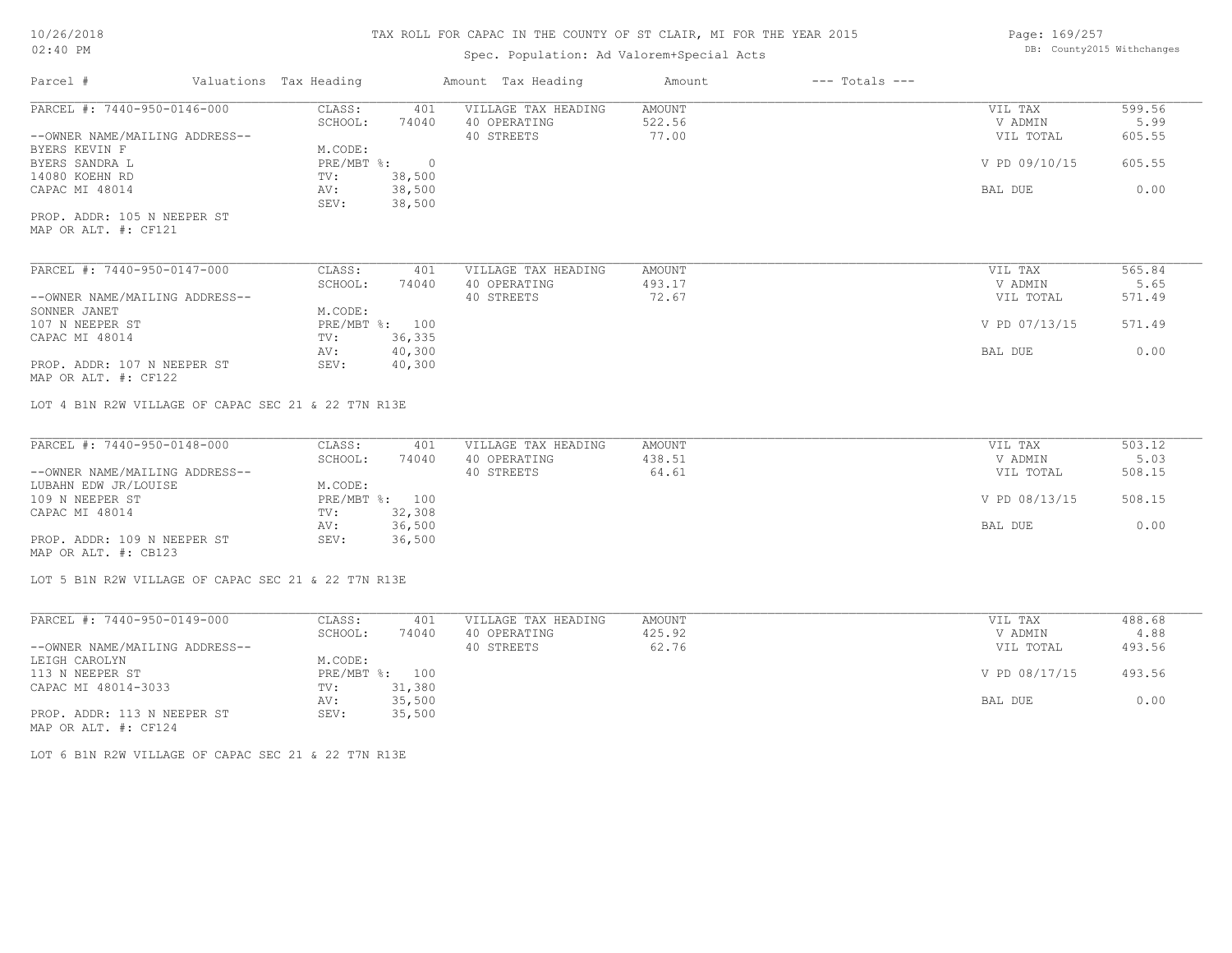# Spec. Population: Ad Valorem+Special Acts

Page: 170/257 DB: County2015 Withchanges

| Parcel #                           | Valuations Tax Heading |        | Amount Tax Heading  | Amount | $---$ Totals $---$ |           |        |
|------------------------------------|------------------------|--------|---------------------|--------|--------------------|-----------|--------|
| PARCEL #: 7440-950-0150-000        | CLASS:                 | 401    | VILLAGE TAX HEADING | AMOUNT |                    | VIL TAX   | 438.26 |
|                                    | SCHOOL:                | 74040  | 40 OPERATING        | 381.98 |                    | V ADMIN   | 4.38   |
| --OWNER NAME/MAILING ADDRESS--     |                        |        | 40 STREETS          | 56.28  |                    | VIL TOTAL | 442.64 |
| COX PHIL                           | M.CODE:                |        |                     |        |                    |           |        |
| COX MARY                           | PRE/MBT %:             |        |                     |        |                    | BAL DUE   | 442.64 |
| 108 N GLASSFORD STREET             | TV:                    | 28,143 |                     |        |                    |           |        |
| CAPAC MI 48014                     | AV:                    | 32,000 |                     |        |                    |           |        |
|                                    | SEV:                   | 32,000 |                     |        |                    |           |        |
| PROP. ADDR: 108 N GLASSFORD STREET |                        |        |                     |        |                    |           |        |

MAP OR ALT. #: CF125

LOT 7 B1N R2W VILLAGE OF CAPAC SEC 21 & 22 T7N R13E

| PARCEL #: 7440-950-0151-000        | CLASS:     | 401    | VILLAGE TAX HEADING | AMOUNT | VIL TAX       | 699.26 |
|------------------------------------|------------|--------|---------------------|--------|---------------|--------|
|                                    | SCHOOL:    | 74040  | 40 OPERATING        | 609.46 | V ADMIN       | 6.99   |
| --OWNER NAME/MAILING ADDRESS--     |            |        | 40 STREETS          | 89.80  | VIL TOTAL     | 706.25 |
| BROWN JUDY L.                      | M.CODE:    |        |                     |        |               |        |
| MURRAY JOSEPH W.                   | PRE/MBT %: | 67     |                     |        | V PD 07/13/15 | 706.25 |
| 106 N GLASSFORD ST                 | TV:        | 44,903 |                     |        |               |        |
| CAPAC MI 48014-3009                | AV:        | 49,800 |                     |        | BAL DUE       | 0.00   |
|                                    | SEV:       | 49,800 |                     |        |               |        |
| PROP. ADDR: 106 N GLASSFORD STREET |            |        |                     |        |               |        |

MAP OR ALT. #: CF126

LOT 8 B1N R2W VILLAGE OF CAPAC SEC 21 & 22 T7N R13E

| PARCEL #: 7440-950-0152-000        | CLASS:  | 401            | VILLAGE TAX HEADING | AMOUNT | VIL TAX       | 557.80 |
|------------------------------------|---------|----------------|---------------------|--------|---------------|--------|
|                                    | SCHOOL: | 74040          | 40 OPERATING        | 486.17 | V ADMIN       | 5.57   |
| --OWNER NAME/MAILING ADDRESS--     |         |                | 40 STREETS          | 71.63  | VIL TOTAL     | 563.37 |
| SMITH ROBERT/DOROTHY               | M.CODE: |                |                     |        |               |        |
| 104 N GLASSFORD ST                 |         | PRE/MBT %: 100 |                     |        | V PD 07/22/15 | 563.37 |
| CAPAC MI 48014-3009                | TV:     | 35,819         |                     |        |               |        |
|                                    | AV:     | 40,300         |                     |        | BAL DUE       | 0.00   |
| PROP. ADDR: 104 N GLASSFORD STREET | SEV:    | 40,300         |                     |        |               |        |

MAP OR ALT. #: CF127A

LOT 9 B1N R2W VILLAGE OF CAPAC SEC 21 & 22 T7N R13E

| PARCEL #: 7440-950-0153-000    | CLASS:     | 401    | VILLAGE TAX HEADING | AMOUNT | 115.52<br>VIL TAX       |      |
|--------------------------------|------------|--------|---------------------|--------|-------------------------|------|
|                                | SCHOOL:    | 74040  | 40 OPERATING        | 100.69 | V ADMIN                 | 1.15 |
| --OWNER NAME/MAILING ADDRESS-- |            |        | 40 STREETS          | 14.83  | 116.67<br>VIL TOTAL     |      |
| SMITH ROBERT/DOROTHY           | M.CODE:    |        |                     |        |                         |      |
| 104 N GLASSFORD STREET         | PRE/MBT %: | 100    |                     |        | V PD 07/22/15<br>116.67 |      |
| CAPAC MI 48014                 | TV:        | 1,419  |                     |        |                         |      |
|                                | AV:        | 17,700 |                     |        | BAL DUE                 | 0.00 |
| PROP. ADDR: N GLASSFORD STREET | SEV:       | 17,700 |                     |        |                         |      |
| MAP OR ALT. #: CF127B          |            |        |                     |        |                         |      |

LOT 10 B1N R2W VILLAGE OF CAPAC SEC 21 & 22 T7N R13E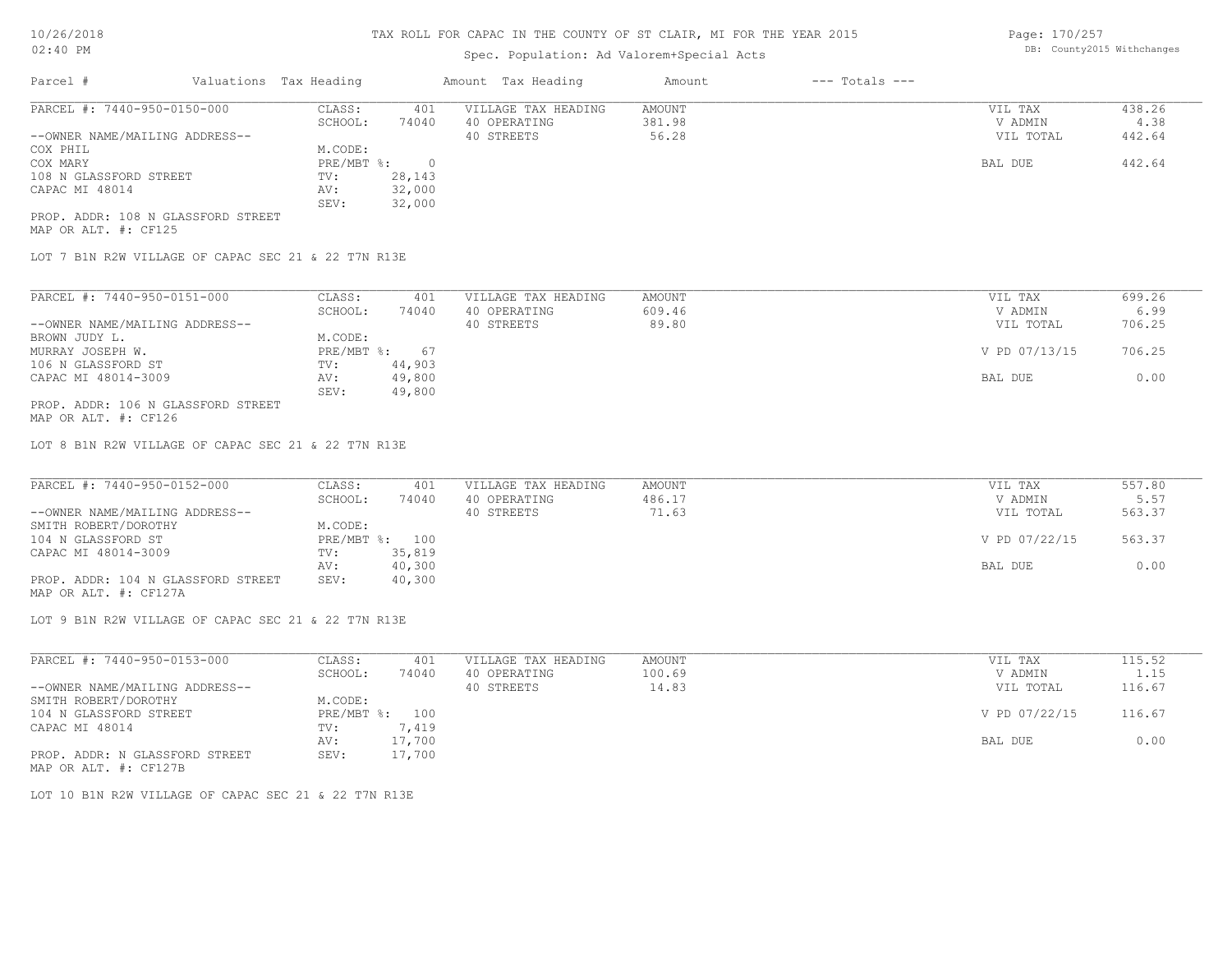# Spec. Population: Ad Valorem+Special Acts

Page: 171/257 DB: County2015 Withchanges

| Parcel #                       | Valuations Tax Heading |        | Amount Tax Heading  | Amount | $---$ Totals $---$ |               |        |
|--------------------------------|------------------------|--------|---------------------|--------|--------------------|---------------|--------|
| PARCEL #: 7440-950-0154-000    | CLASS:                 | 401    | VILLAGE TAX HEADING | AMOUNT |                    | VIL TAX       | 610.85 |
|                                | SCHOOL:                | 74040  | 40 OPERATING        | 532.40 |                    | V ADMIN       | 6.10   |
| --OWNER NAME/MAILING ADDRESS-- |                        |        | 40 STREETS          | 78.45  |                    | VIL TOTAL     | 616.95 |
| STANTON DALLAS I               | M.CODE:                | COREL  |                     |        |                    |               |        |
| 207 W MILL ST                  | PRE/MBT %:             |        |                     |        |                    | V PD 09/10/15 | 616.95 |
| CAPAC MI 48014-3025            | TV:                    | 39,225 |                     |        |                    |               |        |
|                                | AV:                    | 44,100 |                     |        |                    | BAL DUE       | 0.00   |
| PROP. ADDR: 207 W MILL ST      | SEV:                   | 44,100 |                     |        |                    |               |        |
| MAP OR ALT. #: CF128A          |                        |        |                     |        |                    |               |        |

LOT 11 B1N R2W VILLAGE OF CAPAC SEC 21 & 22 T7N R13E

| PARCEL #: 7440-950-0154-500    | CLASS:     | 708   | VILLAGE TAX HEADING | AMOUNT | VIL TAX   | 0.00 |
|--------------------------------|------------|-------|---------------------|--------|-----------|------|
|                                | SCHOOL:    | 74040 | 40 OPERATING        | J.OO   | V ADMIN   | 0.00 |
| --OWNER NAME/MAILING ADDRESS-- |            |       | 40 STREETS          | 0.00   | VIL TOTAL | 0.00 |
| FIRST METH CH OF CAPAC         | M.CODE:    |       |                     |        |           |      |
| 211 W MILL ST                  | PRE/MBT %: |       |                     |        | BAL DUE   | 0.00 |
| CAPAC MI 48014                 | TV:        |       |                     |        |           |      |
|                                | AV:        |       |                     |        |           |      |
| PROP. ADDR: 211 W MILL ST      | SEV:       |       |                     |        |           |      |
|                                |            |       |                     |        |           |      |

MAP OR ALT. #: CF128B

LOT 12 B1N R2W VILLAGE OF CAPAC SEC 21 & 22 T7N R13E

| PARCEL #: 7440-950-0155-000    | CLASS:     | 401    | VILLAGE TAX HEADING | AMOUNT | VIL TAX   | 354.40 |
|--------------------------------|------------|--------|---------------------|--------|-----------|--------|
|                                | SCHOOL:    | 74040  | 40 OPERATING        | 308.89 | V ADMIN   | 3.54   |
| --OWNER NAME/MAILING ADDRESS-- |            |        | 40 STREETS          | 45.51  | VIL TOTAL | 357.94 |
| MCNUTT MEL ALGER               | M.CODE:    |        |                     |        |           |        |
| P.O. BOX 541                   | PRE/MBT %: |        |                     |        | BAL DUE   | 357.94 |
| MEMPHIS MI 48041               | TV:        | 22,758 |                     |        |           |        |
|                                | AV:        | 26,800 |                     |        |           |        |
| PROP. ADDR: 303 W MILL ST      | SEV:       | 26,800 |                     |        |           |        |
| MAP OR ALT. #: CF129A          |            |        |                     |        |           |        |

LOT 1 EXC N 50 FT THEREOF B1N R3W VILLAGE OF CAPAC SEC 21 & 22 T7N R13E

| PARCEL #: 7440-950-0156-000        | CLASS:     | 401    | VILLAGE TAX HEADING | AMOUNT | VIL TAX       | 270.04 |
|------------------------------------|------------|--------|---------------------|--------|---------------|--------|
|                                    | SCHOOL:    | 74040  | 40 OPERATING        | 235.36 | V ADMIN       | 2.70   |
| --OWNER NAME/MAILING ADDRESS--     |            |        | 40 STREETS          | 34.68  | VIL TOTAL     | 272.74 |
| HARVEY JAMIE                       | M.CODE:    | COREL  |                     |        |               |        |
| 101 N GLASSFORD ST                 | PRE/MBT %: | 100    |                     |        | V PD 09/14/15 | 272.74 |
| CAPAC MI 48014                     | TV:        | 17,341 |                     |        |               |        |
|                                    | AV:        | 17,900 |                     |        | BAL DUE       | 0.00   |
| PROP. ADDR: 101 N GLASSFORD STREET | SEV:       | 17,900 |                     |        |               |        |
| MAP OR ALT. #: CF129B              |            |        |                     |        |               |        |

N50 FT OF LOT 1 B1N R3W VILLAGE OF CAPAC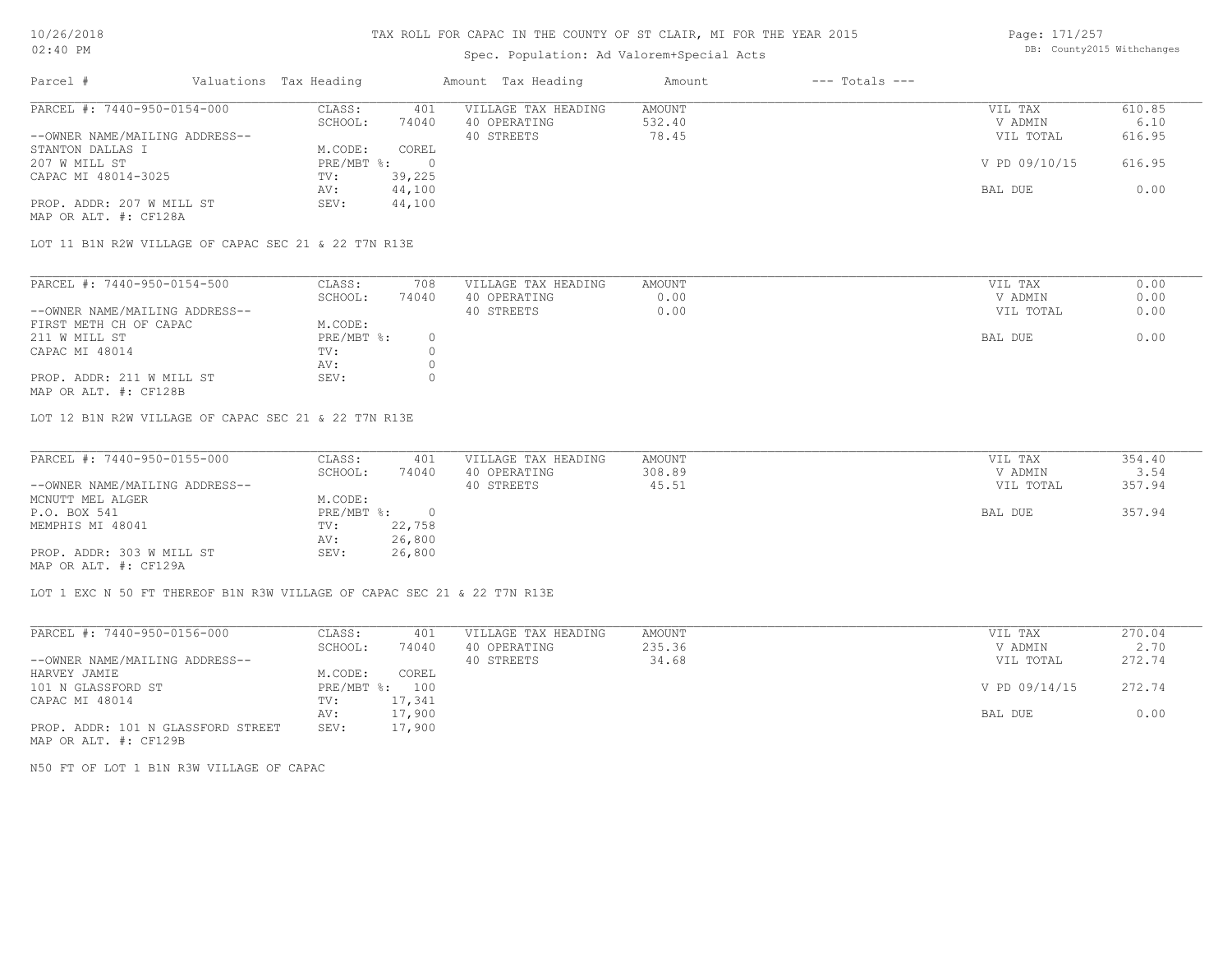# Spec. Population: Ad Valorem+Special Acts

Page: 172/257 DB: County2015 Withchanges

| Parcel #                                                    | Valuations Tax Heading                              | Amount Tax Heading         | Amount           | $---$ Totals $---$ |                      |                   |
|-------------------------------------------------------------|-----------------------------------------------------|----------------------------|------------------|--------------------|----------------------|-------------------|
| PARCEL #: 7440-950-0157-000                                 | CLASS:<br>401                                       | VILLAGE TAX HEADING        | AMOUNT           |                    | VIL TAX              | 519.21            |
| --OWNER NAME/MAILING ADDRESS--                              | SCHOOL:<br>74040                                    | 40 OPERATING<br>40 STREETS | 452.53<br>66.68  |                    | V ADMIN<br>VIL TOTAL | 5.19<br>524.40    |
| KURTZHALS KYLE<br>305 W MILL ST<br>CAPAC MI 48014-3027      | M.CODE:<br>SETER<br>PRE/MBT %: 100<br>33,341<br>TV: |                            |                  |                    | V PD 09/18/15        | 524.40            |
|                                                             | 37,800<br>AV:                                       |                            |                  |                    | BAL DUE              | 0.00              |
| PROP. ADDR: 305 W MILL ST<br>MAP OR ALT. #: CF130A          | 37,800<br>SEV:                                      |                            |                  |                    |                      |                   |
| LOT 2 B1N R3W VILLAGE OF CAPAC                              |                                                     |                            |                  |                    |                      |                   |
| PARCEL #: 7440-950-0158-000                                 | CLASS:<br>401                                       | VILLAGE TAX HEADING        | AMOUNT           |                    | VIL TAX              | 528.44            |
|                                                             | SCHOOL:<br>74040                                    | 40 OPERATING               | 460.58           |                    | V ADMIN              | 5.28              |
| --OWNER NAME/MAILING ADDRESS--<br>MILLER PETER S            | M.CODE:                                             | 40 STREETS                 | 67.86            |                    | VIL TOTAL            | 533.72            |
| 103 N GLASSFORD STREET                                      | PRE/MBT %: 100                                      |                            |                  |                    | V PD 07/08/15        | 533.72            |
| CAPAC MI 48014                                              | 33,934<br>TV:                                       |                            |                  |                    |                      |                   |
| PROP. ADDR: 103 N GLASSFORD STREET<br>MAP OR ALT. #: CF130B | 38,200<br>AV:<br>38,200<br>SEV:                     |                            |                  |                    | BAL DUE              | 0.00              |
| LOT 3 B1N R3W VILLAGE OF CAPAC SEC 21 & 22 T7N R13E         |                                                     |                            |                  |                    |                      |                   |
| PARCEL #: 7440-950-0159-000                                 | CLASS:<br>401                                       | VILLAGE TAX HEADING        | AMOUNT           |                    | VIL TAX              | 1,028.44          |
| --OWNER NAME/MAILING ADDRESS--                              | SCHOOL:<br>74040                                    | 40 OPERATING<br>40 STREETS | 896.36<br>132.08 |                    | V ADMIN<br>VIL TOTAL | 10.28<br>1,038.72 |
| MULTI CORP INC                                              | M.CODE:                                             |                            |                  |                    |                      |                   |
| 14835 LOIS LN                                               | PRE/MBT %:<br>$\overline{0}$                        |                            |                  |                    | V PD 09/10/15        | 1,038.72          |
| CAPAC MI 48014                                              | 66,040<br>TV:                                       |                            |                  |                    |                      |                   |
| PROP. ADDR: 105 N GLASSFORD STREET<br>MAP OR ALT. #: CF131  | 69,000<br>AV:<br>69,000<br>SEV:                     |                            |                  |                    | BAL DUE              | 0.00              |
| LOT 4 & S 1/4 OF LOT 5 B1N R3W VILLAGE OF CAPAC             |                                                     |                            |                  |                    |                      |                   |
|                                                             |                                                     |                            |                  |                    |                      |                   |
| PARCEL #: 7440-950-0160-000                                 | CLASS:<br>401                                       | VILLAGE TAX HEADING        | AMOUNT           |                    | VIL TAX              | 367.06            |
|                                                             | SCHOOL:<br>74040                                    | 40 OPERATING               | 319.92<br>47.14  |                    | V ADMIN              | 3.67<br>370.73    |
| --OWNER NAME/MAILING ADDRESS--<br>CORONADO JOSE/SUSAN       | M.CODE:<br>COREL                                    | 40 STREETS                 |                  |                    | VIL TOTAL            |                   |
| 107 N GLASSFORD                                             | PRE/MBT %:<br>100                                   |                            |                  |                    | V PD 09/10/15        | 370.73            |

MAP OR ALT. #: CF132 PROP. ADDR: 107 N GLASSFORD STREET SEV: 27,900 AV: 27,900 BAL DUE 0.00 CAPAC MI 48014 TV: 23,571<br>
AV: 27,900

N3/4 OF LOT 5 B1N R3W VILLAGE OF CAPAC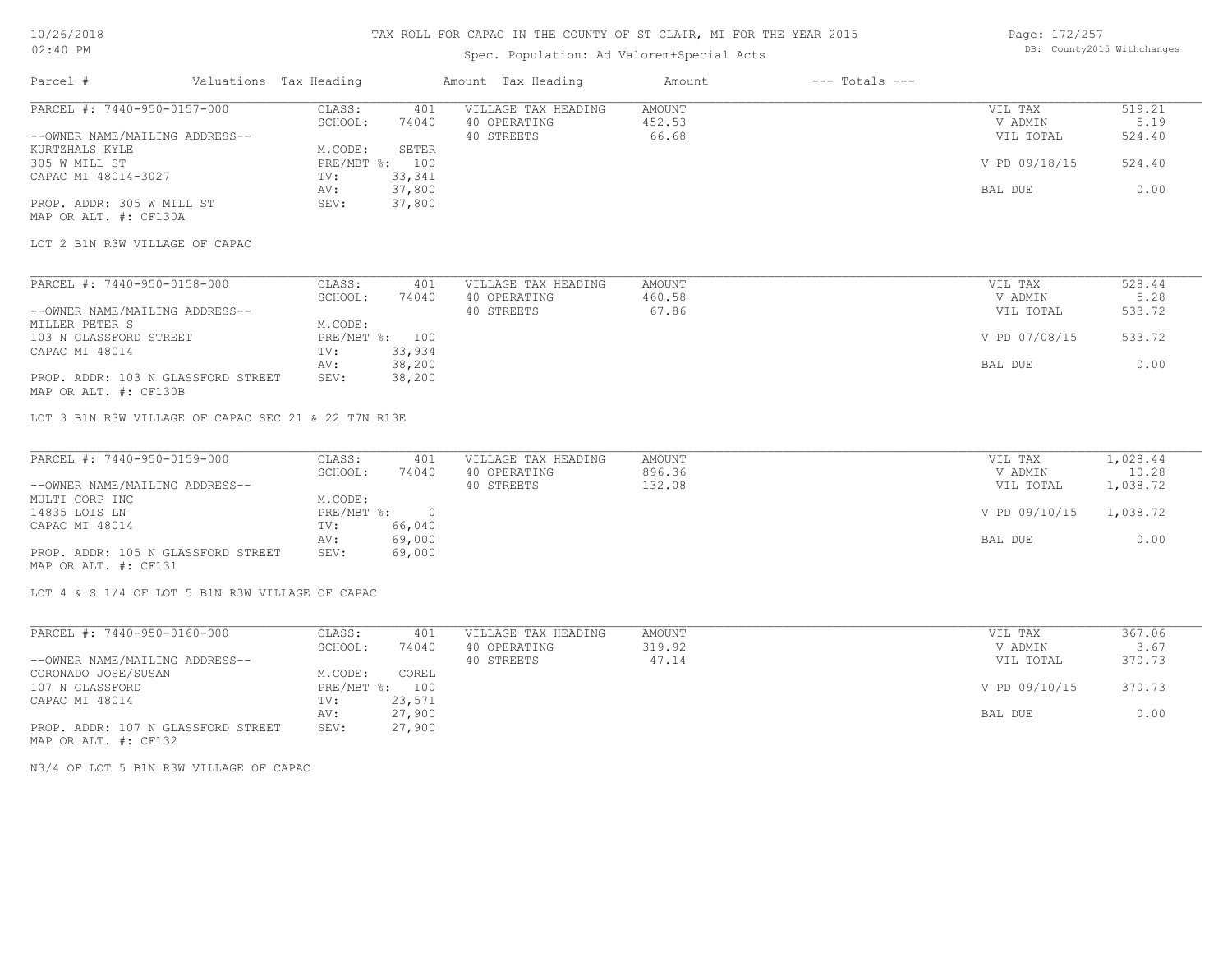# Spec. Population: Ad Valorem+Special Acts

| Page: 173/257 |                            |
|---------------|----------------------------|
|               | DB: County2015 Withchanges |

| Parcel #                           | Valuations Tax Heading |                | Amount Tax Heading  | Amount | $---$ Totals $---$ |               |        |
|------------------------------------|------------------------|----------------|---------------------|--------|--------------------|---------------|--------|
| PARCEL #: 7440-950-0161-000        | CLASS:                 | 401            | VILLAGE TAX HEADING | AMOUNT |                    | VIL TAX       | 438.26 |
|                                    | SCHOOL:                | 74040          | 40 OPERATING        | 381.98 |                    | V ADMIN       | 4.38   |
| --OWNER NAME/MAILING ADDRESS--     |                        |                | 40 STREETS          | 56.28  |                    | VIL TOTAL     | 442.64 |
| PASELK, SR.DAVID/DONNA             | M.CODE:                | COREL          |                     |        |                    |               |        |
| 109 N GLASSFORD ST                 |                        | PRE/MBT %: 100 |                     |        |                    | V PD 09/10/15 | 442.64 |
| CAPAC MI 48014                     | TV:                    | 28,143         |                     |        |                    |               |        |
|                                    | AV:                    | 32,000         |                     |        |                    | BAL DUE       | 0.00   |
| PROP. ADDR: 109 N GLASSFORD STREET | SEV:                   | 32,000         |                     |        |                    |               |        |
| MAP OR ALT. #: CF133               |                        |                |                     |        |                    |               |        |

LOT 6 B1N R3W VILLAGE OF CAPAC SEC 21 & 22 T7N R13E

| PARCEL #: 7440-950-0162-000    | CLASS:  | 401            | VILLAGE TAX HEADING | AMOUNT | VIL TAX   | 634.96 |
|--------------------------------|---------|----------------|---------------------|--------|-----------|--------|
|                                | SCHOOL: | 74040          | 40 OPERATING        | 553.42 | V ADMIN   | 6.34   |
| --OWNER NAME/MAILING ADDRESS-- |         |                | 40 STREETS          | 81.54  | VIL TOTAL | 641.30 |
| RUDDOCK DONALD/LINDA           | M.CODE: |                |                     |        |           |        |
| 104 N MATTESON ST              |         | PRE/MBT %: 100 |                     |        | BAL DUE   | 641.30 |
| CAPAC MI 48014                 | TV:     | 40,774         |                     |        |           |        |
|                                | AV:     | 42,400         |                     |        |           |        |
| PROP. ADDR: 104 N MATTESON ST  | SEV:    | 42,400         |                     |        |           |        |
| MAP OR ALT. #: CF134A          |         |                |                     |        |           |        |

S25 FT OF LOT 9 & LOT 10 B1N R3W VILLAGE OF CAPAC

| PARCEL #: 7440-950-0162-250    | CLASS:  | 401            | VILLAGE TAX HEADING | AMOUNT | VIL TAX       | 684.78 |
|--------------------------------|---------|----------------|---------------------|--------|---------------|--------|
|                                | SCHOOL: | 74040          | 40 OPERATING        | 596.84 | V ADMIN       | 6.84   |
| --OWNER NAME/MAILING ADDRESS-- |         |                | 40 STREETS          | 87.94  | VIL TOTAL     | 691.62 |
| LEON MARTIN/MARGARITA          | M.CODE: | COREL          |                     |        |               |        |
| 108 N MATTESON ST              |         | PRE/MBT %: 100 |                     |        | V PD 09/10/15 | 691.62 |
| Capac MI 48014-3019            | TV:     | 43,973         |                     |        |               |        |
|                                | AV:     | 45,800         |                     |        | BAL DUE       | 0.00   |
| PROP. ADDR: 108 N MATTESON ST  | SEV:    | 45,800         |                     |        |               |        |
| MAP OR ALT. #: CF134C          |         |                |                     |        |               |        |

S50 FT OF LOT 8 & N 50 FT OF LOT 9 B1N R3W VILLAGE OF CAPAC

| PARCEL #: 7440-950-0162-500    | CLASS:     | 401    | VILLAGE TAX HEADING | AMOUNT | VIL TAX       | 779.63 |
|--------------------------------|------------|--------|---------------------|--------|---------------|--------|
|                                | SCHOOL:    | 74040  | 40 OPERATING        | 679.51 | V ADMIN       | 7.79   |
| --OWNER NAME/MAILING ADDRESS-- |            |        | 40 STREETS          | 100.12 | VIL TOTAL     | 787.42 |
| SCHROEDER MICHELLE L           | M.CODE:    | COREL  |                     |        |               |        |
| SCHROEDER MATTHEW B            | PRE/MBT %: | 100    |                     |        | V PD 09/10/15 | 787.42 |
| 110 N MATTESON ST              | TV:        | 50,064 |                     |        |               |        |
| CAPAC MI 48014-3019            | AV:        | 52,300 |                     |        | BAL DUE       | 0.00   |
|                                | SEV:       | 52,300 |                     |        |               |        |
| PROP. ADDR: 110 N MATTESON ST  |            |        |                     |        |               |        |

MAP OR ALT. #: 134B

LOT 7 & N 25 FT OF LOT 8 B1N R3W VILLAGE OF CAPAC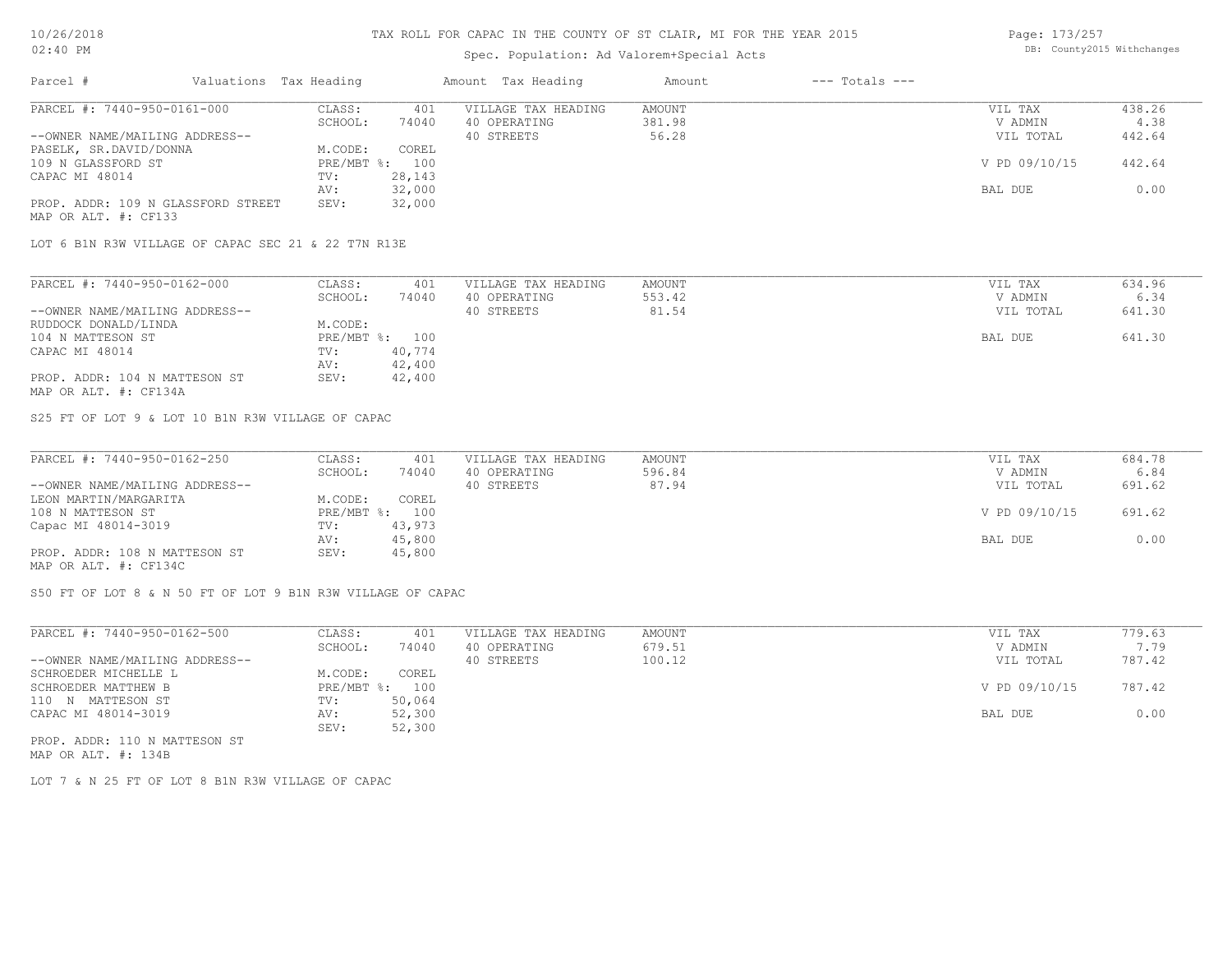### Spec. Population: Ad Valorem+Special Acts

Page: 174/257 DB: County2015 Withchanges

| Parcel #                                                                                                                     | Valuations Tax Heading |                  | Amount Tax Heading         | Amount          | $---$ Totals $---$ |                      |                |
|------------------------------------------------------------------------------------------------------------------------------|------------------------|------------------|----------------------------|-----------------|--------------------|----------------------|----------------|
| PARCEL #: 7440-950-0163-000                                                                                                  | CLASS:                 | 401              | VILLAGE TAX HEADING        | AMOUNT          |                    | VIL TAX              | 458.13         |
|                                                                                                                              | SCHOOL:                | 74040            | 40 OPERATING<br>40 STREETS | 399.30<br>58.83 |                    | V ADMIN<br>VIL TOTAL | 4.58<br>462.71 |
| --OWNER NAME/MAILING ADDRESS--<br>GRZYB JOHN JR/SANDRA                                                                       | M.CODE:                |                  |                            |                 |                    |                      |                |
| 307 W MILL ST                                                                                                                | PRE/MBT %: 100         |                  |                            |                 |                    | V PD 08/28/15        | 462.71         |
| CAPAC MI 48014-3027                                                                                                          | TV:                    | 29,419           |                            |                 |                    |                      |                |
|                                                                                                                              | AV:                    | 33,400           |                            |                 |                    | BAL DUE              | 0.00           |
| PROP. ADDR: 307 W MILL ST<br>MAP OR ALT. #: CF135A                                                                           | SEV:                   | 33,400           |                            |                 |                    |                      |                |
| LOT 11 B1N R3W VILLAGE OF CAPAC SEC 21 & 22 T7N R13E                                                                         |                        |                  |                            |                 |                    |                      |                |
|                                                                                                                              |                        |                  |                            |                 |                    |                      |                |
| PARCEL #: 7440-950-0164-000                                                                                                  | CLASS:                 | 401              | VILLAGE TAX HEADING        | <b>AMOUNT</b>   |                    | VIL TAX              | 397.04         |
|                                                                                                                              | SCHOOL:                | 74040            | 40 OPERATING               | 346.05          |                    | V ADMIN              | 3.97           |
| --OWNER NAME/MAILING ADDRESS--                                                                                               |                        |                  | 40 STREETS                 | 50.99           |                    | VIL TOTAL            | 401.01         |
| BEDNARSKI DENNIS/RENEE                                                                                                       | M.CODE:                | COREL            |                            |                 |                    |                      |                |
| 311 W MILL ST                                                                                                                | PRE/MBT %: 100         |                  |                            |                 |                    | V PD 09/10/15        | 401.01         |
| CAPAC MI 48014-3027                                                                                                          | TV:                    | 25,496           |                            |                 |                    |                      |                |
|                                                                                                                              | AV:                    | 29,200           |                            |                 |                    | BAL DUE              | 0.00           |
| PROP. ADDR: 311 W MILL ST<br>MAP OR ALT. #: CF135B                                                                           | SEV:                   | 29,200           |                            |                 |                    |                      |                |
| LOT 12 B1N R3W VILLAGE OF CAPAC                                                                                              |                        |                  |                            |                 |                    |                      |                |
|                                                                                                                              |                        |                  |                            |                 |                    |                      |                |
| PARCEL #: 7440-950-0165-000                                                                                                  | CLASS:                 | 201              | VILLAGE TAX HEADING        | AMOUNT          |                    | VIL TAX              | 414.24         |
|                                                                                                                              | SCHOOL:                | 74040            | 40 OPERATING               | 361.04          |                    | V ADMIN              | 4.14           |
| --OWNER NAME/MAILING ADDRESS--                                                                                               |                        |                  | 40 STREETS                 | 53.20           |                    | VIL TOTAL            | 418.38         |
| CHIND TIMOTHY                                                                                                                | M.CODE:                |                  |                            |                 |                    |                      |                |
| 263 QUAIL RD                                                                                                                 | PRE/MBT %: 0           |                  |                            |                 |                    | V PD 09/18/15        | 418.38         |
| CAPAC MI 48014                                                                                                               | TV:<br>AV:             | 26,600<br>26,600 |                            |                 |                    | BAL DUE              | 0.00           |
| PROP. ADDR: 103 W CHURCH STREET<br>MAP OR ALT. #: CF136A                                                                     | SEV:                   | 26,600           |                            |                 |                    |                      |                |
|                                                                                                                              |                        |                  |                            |                 |                    |                      |                |
| THE S 75 FT OF THE E 160 FT OF PARK BLOCK, NOW KNOWN AS LOT 1 B2N R1W, EXC E 75 FT.<br>VILLAGE OF CAPAC SEC 21 & 22 T7N R13E |                        |                  |                            |                 |                    |                      |                |
|                                                                                                                              |                        |                  |                            |                 |                    |                      |                |
| PARCEL #: 7440-950-0166-000                                                                                                  | CLASS:                 | 201              | VILLAGE TAX HEADING        | AMOUNT          |                    | VIL TAX              | 512.35         |
|                                                                                                                              | SCHOOL:                | 74040            | 40 OPERATING               | 446.55          |                    | V ADMIN              | 5.12           |
| --OWNER NAME/MAILING ADDRESS--                                                                                               |                        |                  | 40 STREETS                 | 65.80           |                    | VIL TOTAL            | 517.47         |
| M G FOOD & GAS INC                                                                                                           | M.CODE:                |                  |                            |                 |                    |                      |                |
| 110 SOUTH WATSON ST                                                                                                          | PRE/MBT %: 0           |                  |                            |                 |                    | BAL DUE              | 517.47         |
| ST LOUIS MI 48880                                                                                                            | TV:                    | 32,900           |                            |                 |                    |                      |                |
| PROP. ADDR: 201 N MAIN ST                                                                                                    | AV:<br>SEV:            | 32,900<br>32,900 |                            |                 |                    |                      |                |
| MAP OR ALT. #: CF136B                                                                                                        |                        |                  |                            |                 |                    |                      |                |
| S75 FT OF E 75 FT OF PARK BLK, KNOWN AS E 75 FT OF LOT 1 B2N R1W VILLAGE OF CAPAC                                            |                        |                  |                            |                 |                    |                      |                |
| SEC 21 & 22 T7N R13E                                                                                                         |                        |                  |                            |                 |                    |                      |                |
|                                                                                                                              |                        |                  |                            |                 |                    |                      |                |
|                                                                                                                              |                        |                  |                            |                 |                    |                      |                |
|                                                                                                                              |                        |                  |                            |                 |                    |                      |                |
|                                                                                                                              |                        |                  |                            |                 |                    |                      |                |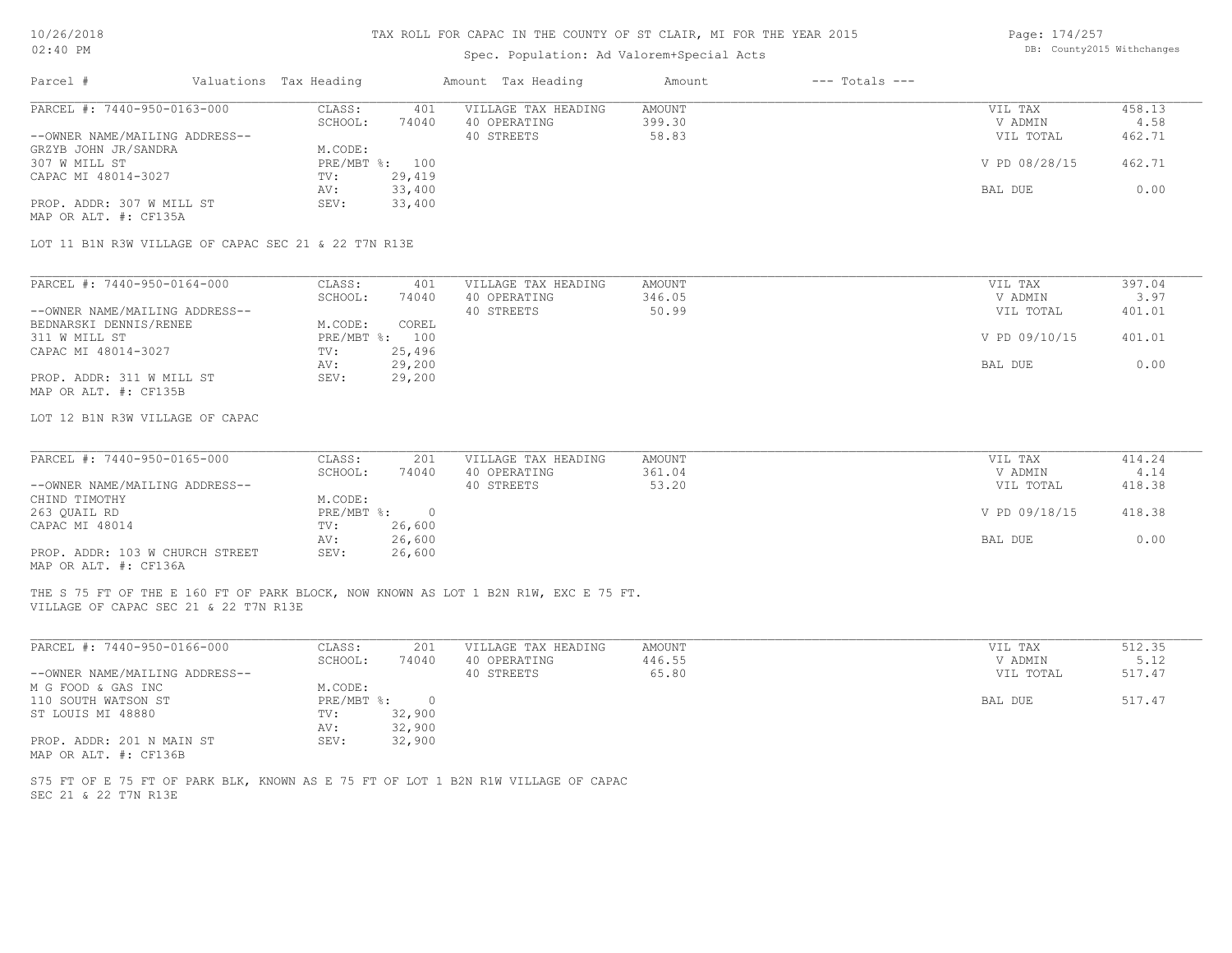### Spec. Population: Ad Valorem+Special Acts

Page: 175/257 DB: County2015 Withchanges

| Parcel #                       |  | Valuations Tax Heading |        | Amount Tax Heading                                                                  | Amount | $---$ Totals $---$ |           |        |
|--------------------------------|--|------------------------|--------|-------------------------------------------------------------------------------------|--------|--------------------|-----------|--------|
| PARCEL #: 7440-950-0167-000    |  | CLASS:                 | 401    | VILLAGE TAX HEADING                                                                 | AMOUNT |                    | VIL TAX   | 205.74 |
|                                |  | SCHOOL:                | 74040  | 40 OPERATING                                                                        | 179.32 |                    | V ADMIN   | 2.05   |
| --OWNER NAME/MAILING ADDRESS-- |  |                        |        | 40 STREETS                                                                          | 26.42  |                    | VIL TOTAL | 207.79 |
| NINO DEANNA                    |  | M.CODE:                |        |                                                                                     |        |                    |           |        |
| 203 N MAIN ST                  |  | PRE/MBT %:             | 100    |                                                                                     |        |                    | BAL DUE   | 207.79 |
| CAPAC MI 48014-3145            |  | TV:                    | 13,212 |                                                                                     |        |                    |           |        |
|                                |  | AV:                    | 44,700 |                                                                                     |        |                    |           |        |
| PROP. ADDR: 203 N MAIN ST      |  | SEV:                   | 44,700 |                                                                                     |        |                    |           |        |
| MAP OR ALT. #: CF137           |  |                        |        |                                                                                     |        |                    |           |        |
|                                |  |                        |        |                                                                                     |        |                    |           |        |
|                                |  |                        |        | THE N 75 FT OF S 150 FT OF E 160 FT OF PARK BLK, NOW KNOWN AS LOT 2 B2N R1W VILLAGE |        |                    |           |        |
| OF CAPAC SEC 21 & 22 T7N R13E  |  |                        |        |                                                                                     |        |                    |           |        |
|                                |  |                        |        |                                                                                     |        |                    |           |        |
|                                |  |                        |        |                                                                                     |        |                    |           |        |

| PARCEL #: 7440-950-0168-000    | CLASS:     | 402    | VILLAGE TAX HEADING | AMOUNT | VIL TAX       | 194.66 |
|--------------------------------|------------|--------|---------------------|--------|---------------|--------|
|                                | SCHOOL:    | 74040  | 40 OPERATING        | 169.66 | V ADMIN       | 1.94   |
| --OWNER NAME/MAILING ADDRESS-- |            |        | 40 STREETS          | 25.00  | VIL TOTAL     | 196.60 |
| CSB BANK                       | M.CODE:    |        |                     |        |               |        |
| 206 N MAIN ST                  | PRE/MBT %: | 0      |                     |        | V PD 08/31/15 | 196.60 |
| CAPAC MI 48014                 | TV:        | 12,500 |                     |        |               |        |
|                                | AV:        | 12,500 |                     |        | BAL DUE       | 0.00   |
| PROP. ADDR: 205 N MAIN ST      | SEV:       | 12,500 |                     |        |               |        |
| MAP OR ALT. #: CF138           |            |        |                     |        |               |        |

OF CAPAC SEC 21 & 22 T7N R13E THE N 75 FT OF S 225 FT OF E 160 FT OF PARK BLK, NOW KNOWN AS LOT 3 B2N R1W VILLAGE

| PARCEL #: 7440-950-0169-000    | CLASS:  | 401            | VILLAGE TAX HEADING | AMOUNT | VIL TAX       | 765.15 |
|--------------------------------|---------|----------------|---------------------|--------|---------------|--------|
|                                | SCHOOL: | 74040          | 40 OPERATING        | 666.89 | V ADMIN       | 7.65   |
| --OWNER NAME/MAILING ADDRESS-- |         |                | 40 STREETS          | 98.26  | VIL TOTAL     | 772.80 |
| FRANGEDAKIS PETER/MICHELE      | M.CODE: | COREL          |                     |        |               |        |
| 209 N MAIN ST                  |         | PRE/MBT %: 100 |                     |        | V PD 09/10/15 | 772.80 |
| CAPAC MI 48014-3034            | TV:     | 49,134         |                     |        |               |        |
|                                | AV:     | 50,900         |                     |        | BAL DUE       | 0.00   |
| PROP. ADDR: 209 N MAIN ST      | SEV:    | 50,900         |                     |        |               |        |
| MAP OR ALT. #: CF139A          |         |                |                     |        |               |        |

LOTS 4, 5, B2N R1W VILLAGE OF CAPAC SEC 21 & 22 T7N R13E

| PARCEL #: 7440-950-0169-400     | CLASS:     | 402    | VILLAGE TAX HEADING | AMOUNT | VIL TAX   | 98.38 |
|---------------------------------|------------|--------|---------------------|--------|-----------|-------|
|                                 | SCHOOL:    | 74040  | 40 OPERATING        | 85.75  | V ADMIN   | 0.98  |
| --OWNER NAME/MAILING ADDRESS--  |            |        | 40 STREETS          | 12.63  | VIL TOTAL | 99.36 |
| MCCONNELL GREGORY               | M.CODE:    |        |                     |        |           |       |
| MCCONNELL SUE, NANNI C, NANNI K | PRE/MBT %: | $\cap$ |                     |        | BAL DUE   | 99.36 |
| P.O.BOX 160                     | TV:        | 6,318  |                     |        |           |       |
| CAPAC MI 48014                  | AV:        | 12,500 |                     |        |           |       |
|                                 | SEV:       | 12,500 |                     |        |           |       |
| PROP. ADDR: N NEEPER ST         |            |        |                     |        |           |       |

MAP OR ALT. #: CF139A3

LOT 8 B2N R1W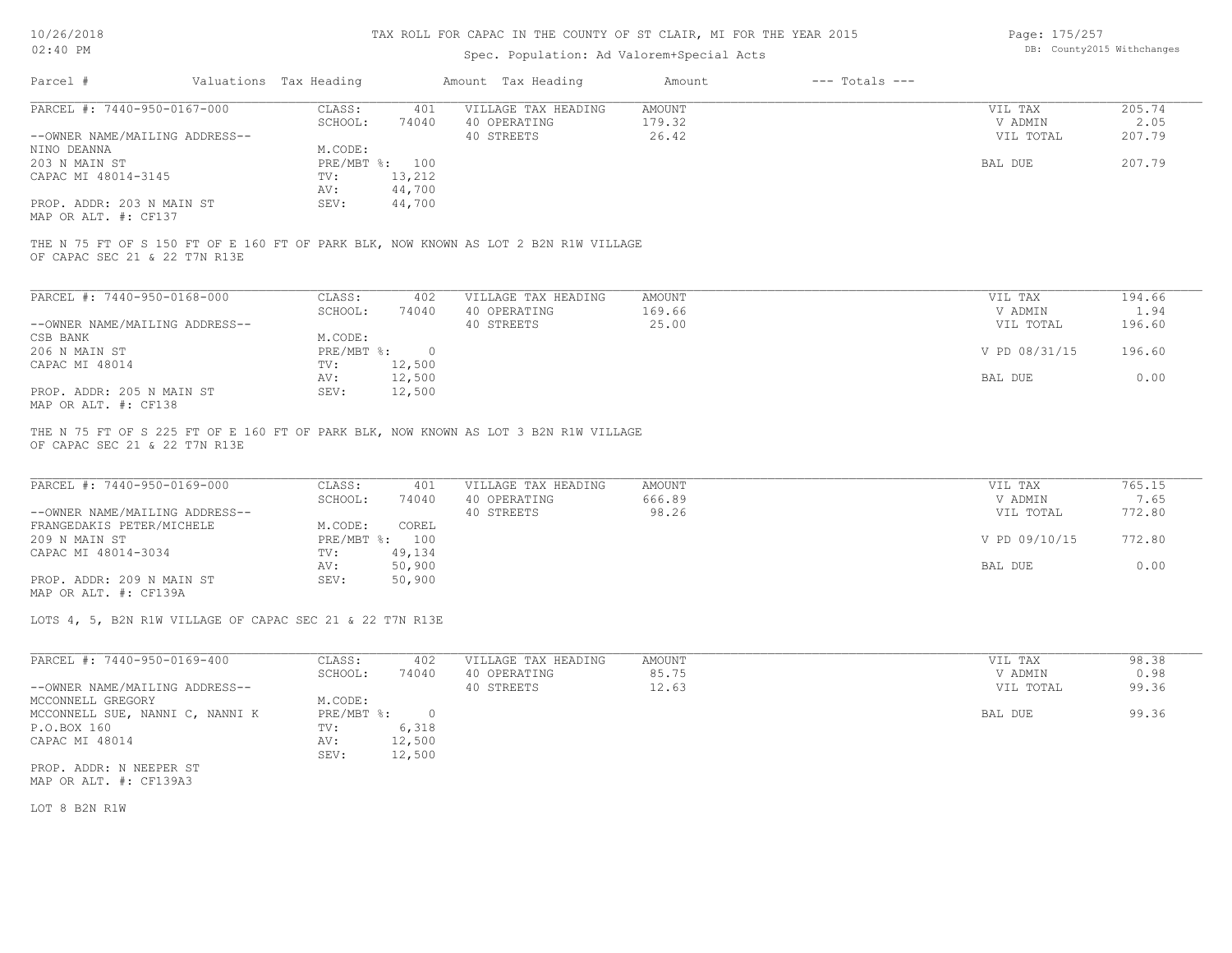# Spec. Population: Ad Valorem+Special Acts

| Parcel #                        | Valuations Tax Heading |        | Amount Tax Heading  | Amount | $---$ Totals $---$ |           |        |
|---------------------------------|------------------------|--------|---------------------|--------|--------------------|-----------|--------|
| PARCEL #: 7440-950-0169-600     | CLASS:                 | 402    | VILLAGE TAX HEADING | AMOUNT |                    | VIL TAX   | 147.12 |
|                                 | SCHOOL:                | 74040  | 40 OPERATING        | 128.23 |                    | V ADMIN   | 1.47   |
| --OWNER NAME/MAILING ADDRESS--  |                        |        | 40 STREETS          | 18.89  |                    | VIL TOTAL | 148.59 |
| MCCONNELL GREGORY               | M.CODE:                |        |                     |        |                    |           |        |
| MCCONNELL SUE, NANNI C, NANNI K | PRE/MBT %:             |        |                     |        |                    | BAL DUE   | 148.59 |
| P.O.BOX 160                     | TV:                    | 9,448  |                     |        |                    |           |        |
| CAPAC MI 48014                  | AV:                    | 12,500 |                     |        |                    |           |        |
|                                 | SEV:                   | 12,500 |                     |        |                    |           |        |
| PROP. ADDR: N NEEPER ST         |                        |        |                     |        |                    |           |        |

MAP OR ALT. #: CF139A4

LOT 9 B2N R1W

| PARCEL #: 7440-950-0170-000    | CLASS:     | 704   | VILLAGE TAX HEADING | AMOUNT | VIL TAX   | 0.00 |
|--------------------------------|------------|-------|---------------------|--------|-----------|------|
|                                | SCHOOL:    | 74040 | 40 OPERATING        | 0.00   | V ADMIN   | 0.00 |
| --OWNER NAME/MAILING ADDRESS-- |            |       | 40 STREETS          | 0.00   | VIL TOTAL | 0.00 |
| CAPAC COMM SCHOOL DIST         | M.CODE:    |       |                     |        |           |      |
|                                | PRE/MBT %: |       |                     |        | BAL DUE   | 0.00 |
| PROP. ADDR: 201 N NEEPER ST    | TV:        |       |                     |        |           |      |
| MAP OR ALT. #: CF139B          | AV:        |       |                     |        |           |      |
|                                | SEV:       |       |                     |        |           |      |

LOT 10 & N 50' OF LOT 11 B2N R1W VILLAGE OF CAPAC

| PARCEL #: 7440-950-0171-000    | CLASS:         | 401    | VILLAGE TAX HEADING | AMOUNT | VIL TAX       | 675.64 |
|--------------------------------|----------------|--------|---------------------|--------|---------------|--------|
|                                | SCHOOL:        | 74040  | 40 OPERATING        | 588.87 | V ADMIN       | 6.75   |
| --OWNER NAME/MAILING ADDRESS-- |                |        | 40 STREETS          | 86.77  | VIL TOTAL     | 682.39 |
| GUERRERO DOMINGO               | M.CODE:        | COREL  |                     |        |               |        |
| 215 N MAIN ST                  | PRE/MBT %: 100 |        |                     |        | V PD 09/10/15 | 682.39 |
| CAPAC MI 48014                 | TV:            | 43,386 |                     |        |               |        |
|                                | AV:            | 53,700 |                     |        | BAL DUE       | 0.00   |
| PROP. ADDR: 215 N MAIN ST      | SEV:           | 53,700 |                     |        |               |        |
|                                |                |        |                     |        |               |        |

MAP OR ALT. #: CF140A

CAPAC SEC 21 & 22 T7N R13E THE N 75 FT OF THE E 160 FT OF PARK BLK, NOW KNOWN AS LOT 6 B2N R1W VILLAGE OF

| PARCEL #: 7440-950-0172-000    | CLASS:     | 401    | VILLAGE TAX HEADING | AMOUNT | VIL TAX       | 845.54 |
|--------------------------------|------------|--------|---------------------|--------|---------------|--------|
|                                | SCHOOL:    | 74040  | 40 OPERATING        | 736.95 | V ADMIN       | 8.45   |
| --OWNER NAME/MAILING ADDRESS-- |            |        | 40 STREETS          | 108.59 | VIL TOTAL     | 853.99 |
| RODRIGUEZ RALPH                | M.CODE:    |        |                     |        |               |        |
| 7080 STERLING RD               | PRE/MBT %: |        |                     |        | V PD 09/18/15 | 853.99 |
| YALE MI 48097                  | TV:        | 54,296 |                     |        |               |        |
|                                | AV:        | 60,400 |                     |        | BAL DUE       | 0.00   |
| PROP. ADDR: 240 N NEEPER ST    | SEV:       | 60,400 |                     |        |               |        |

MAP OR ALT. #: CF140B

CAPAC SEC 21 & 22 T7N R13E THE N 75 FT OF THE W 160 FT OF PARK BLK, NOW KNOWN AS LOT 7 B2N R1W VILLAGE OF Page: 176/257 DB: County2015 Withchanges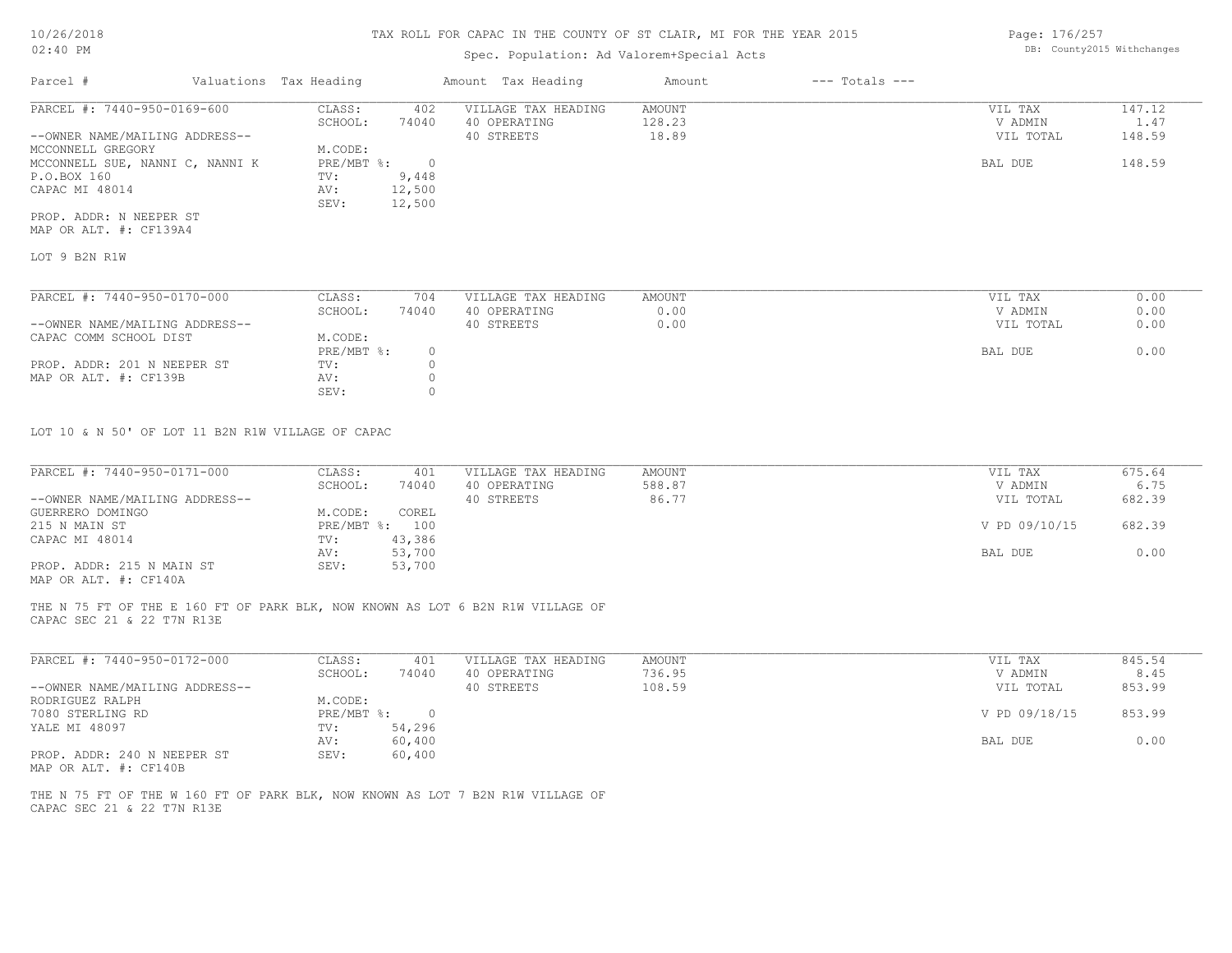# Spec. Population: Ad Valorem+Special Acts

Page: 177/257 DB: County2015 Withchanges

| Parcel #                       |  | Valuations Tax Heading | Amount Tax Heading |                     | Amount | $---$ Totals $---$ |           |      |
|--------------------------------|--|------------------------|--------------------|---------------------|--------|--------------------|-----------|------|
| PARCEL #: 7440-950-0173-000    |  | CLASS:                 | 401                | VILLAGE TAX HEADING | AMOUNT |                    | VIL TAX   | 0.00 |
|                                |  | SCHOOL:                | 74040              | 40 OPERATING        | 0.00   |                    | V ADMIN   | 0.00 |
| --OWNER NAME/MAILING ADDRESS-- |  |                        |                    | 40 STREETS          | 0.00   |                    | VIL TOTAL | 0.00 |
| GRIBOWSKAS THOMAS              |  | M.CODE:                |                    |                     |        |                    |           |      |
| DODD TERRY                     |  | PRE/MBT %:             | 100                |                     |        |                    | BAL DUE   | 0.00 |
| PO BOX 399                     |  | TV:                    |                    |                     |        |                    |           |      |
| 107 CHURCH ST                  |  | AV:                    |                    |                     |        |                    |           |      |
| CAPAC MI 48014                 |  | SEV:                   |                    |                     |        |                    |           |      |

MAP OR ALT. #: CF141 PROP. ADDR: 107 W CHURCH STREET

E 70' OF LOT 12 & E 70' OF S 25' OF LOT 11 B2N R1W VILLAGE OF CAPAC

| PARCEL #: 7440-950-0174-000    | CLASS:  | 401            | VILLAGE TAX HEADING | AMOUNT | VIL TAX       | 566.85 |
|--------------------------------|---------|----------------|---------------------|--------|---------------|--------|
|                                | SCHOOL: | 74040          | 40 OPERATING        | 494.05 | V ADMIN       | 5.66   |
| --OWNER NAME/MAILING ADDRESS-- |         |                | 40 STREETS          | 72.80  | VIL TOTAL     | 572.51 |
| NEALY REBEKAH LYNNE            | M.CODE: |                |                     |        |               |        |
| P.O. BOX 74                    |         | PRE/MBT %: 100 |                     |        | V PD 09/10/15 | 572.51 |
| CAPAC, MI 48014                | TV:     | 36,400         |                     |        |               |        |
|                                | AV:     | 36,400         |                     |        | BAL DUE       | 0.00   |
| PROP. ADDR: 202 N NEEPER ST    | SEV:    | 36,400         |                     |        |               |        |
| MAP OR ALT. #: CF142           |         |                |                     |        |               |        |

W 80' OF LOT 12 & W 80' OF S 25' OF LOT 11 B2N R1W VILLAGE OF CAPAC

| PARCEL #: 7440-950-0175-000    | CLASS:       | 704   | VILLAGE TAX HEADING | AMOUNT | VIL TAX   | 0.00 |
|--------------------------------|--------------|-------|---------------------|--------|-----------|------|
|                                | SCHOOL:      | 74040 | 40 OPERATING        | 0.00   | V ADMIN   | 0.00 |
| --OWNER NAME/MAILING ADDRESS-- |              |       | 40 STREETS          | 0.00   | VIL TOTAL | 0.00 |
| SCHOOL SITE                    | M.CODE:      |       |                     |        |           |      |
|                                | $PRE/MBT$ %: |       |                     |        | BAL DUE   | 0.00 |
| PROP. ADDR: N NEEPER ST        | TV:          |       |                     |        |           |      |
| MAP OR ALT. #: CF143           | AV:          |       |                     |        |           |      |
|                                | SEV:         |       |                     |        |           |      |

LOTS 1 TO 12 INCL. B2N R2W VILLAGE OF CAPAC SEC 21 & 22 T7N R13E

| PARCEL #: 7440-950-0176-000        | CLASS:       | 401    | VILLAGE TAX HEADING | AMOUNT | VIL TAX       | 546.54 |  |
|------------------------------------|--------------|--------|---------------------|--------|---------------|--------|--|
|                                    | SCHOOL:      | 74040  | 40 OPERATING        | 476.35 | V ADMIN       | 5.46   |  |
| --OWNER NAME/MAILING ADDRESS--     |              |        | 40 STREETS          | 70.19  | VIL TOTAL     | 552.00 |  |
| CORBEIL PAUL R                     | M.CODE:      | COREL  |                     |        |               |        |  |
| 201 N GLASSFORD STREET             | $PRE/MBT$ %: | 100    |                     |        | V PD 09/10/15 | 552.00 |  |
| CAPAC MI 48014                     | TV:          | 35,096 |                     |        |               |        |  |
|                                    | AV:          | 39,600 |                     |        | BAL DUE       | 0.00   |  |
| PROP. ADDR: 201 N GLASSFORD STREET | SEV:         | 39,600 |                     |        |               |        |  |
| MAP OR ALT. #: CF144               |              |        |                     |        |               |        |  |

LOT 1 B2N R3W VILLAGE OF CAPAC SEC 21 & 22 T7N R13E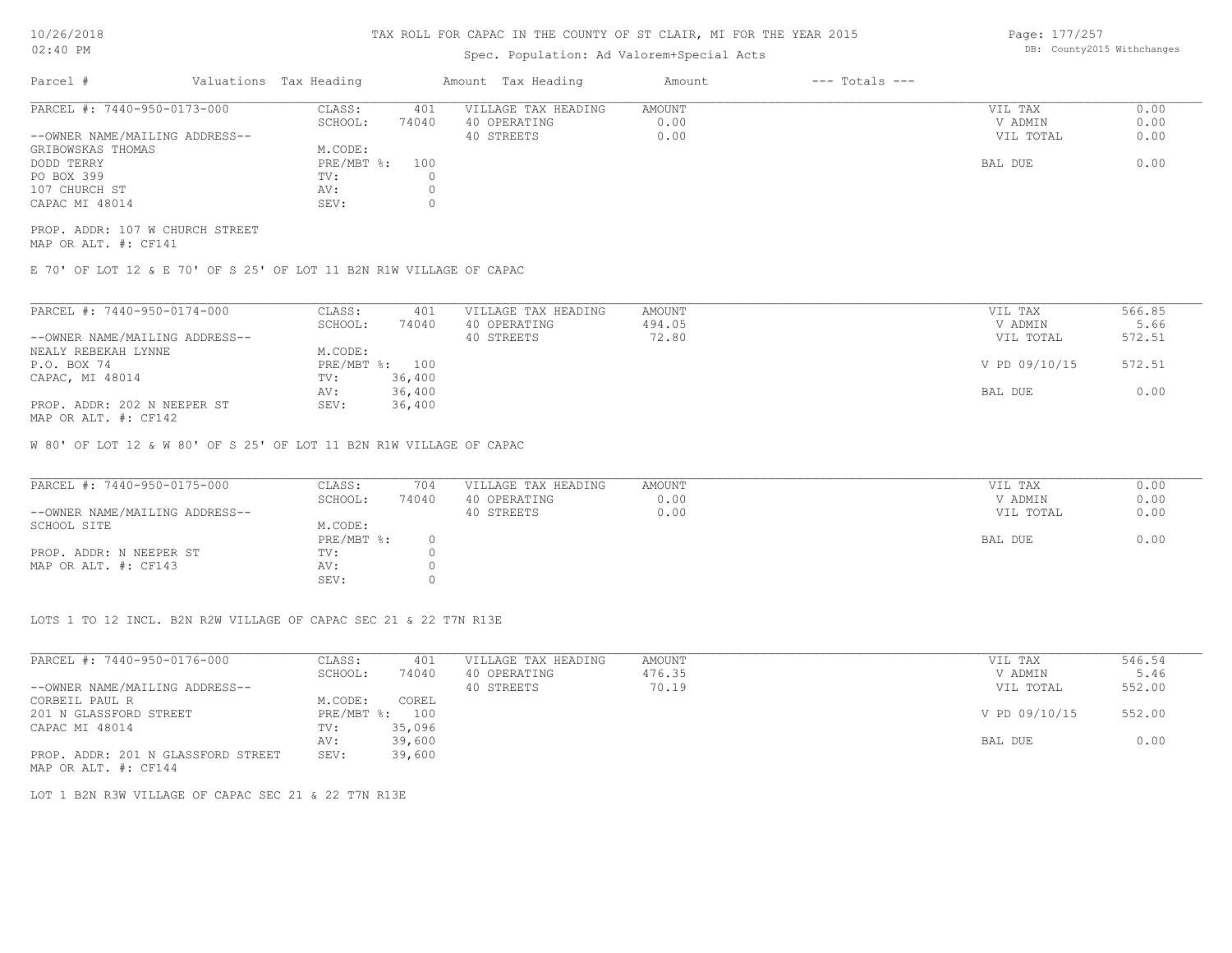# Spec. Population: Ad Valorem+Special Acts

Page: 178/257 DB: County2015 Withchanges

| Parcel #                           | Valuations Tax Heading |        | Amount Tax Heading  | Amount | $---$ Totals $---$ |           |        |
|------------------------------------|------------------------|--------|---------------------|--------|--------------------|-----------|--------|
| PARCEL #: 7440-950-0177-000        | CLASS:                 | 401    | VILLAGE TAX HEADING | AMOUNT |                    | VIL TAX   | 300.83 |
|                                    | SCHOOL:                | 74040  | 40 OPERATING        | 262.20 |                    | V ADMIN   | 3.00   |
| --OWNER NAME/MAILING ADDRESS--     |                        |        | 40 STREETS          | 38.63  |                    | VIL TOTAL | 303.83 |
| MCNUTT MEL ALGER                   | M.CODE:                |        |                     |        |                    |           |        |
| P.O. BOX 541                       | PRE/MBT %:             |        |                     |        |                    | BAL DUE   | 303.83 |
| MEMPHIS MI 48041                   | TV:                    | 19,318 |                     |        |                    |           |        |
|                                    | AV:                    | 24,000 |                     |        |                    |           |        |
| PROP. ADDR: 203 N GLASSFORD STREET | SEV:                   | 24,000 |                     |        |                    |           |        |
| MAP OR ALT. #: CF145               |                        |        |                     |        |                    |           |        |
|                                    |                        |        |                     |        |                    |           |        |

LOT 2 B2N R3W VILLAGE OF CAPAC SEC 21 & 22 T7N R13E

| PARCEL #: 7440-950-0178-000        | CLASS:  | 401            | VILLAGE TAX HEADING | AMOUNT | VIL TAX   | 660.68 |
|------------------------------------|---------|----------------|---------------------|--------|-----------|--------|
|                                    | SCHOOL: | 74040          | 40 OPERATING        | 575.83 | V ADMIN   | 6.60   |
| --OWNER NAME/MAILING ADDRESS--     |         |                | 40 STREETS          | 84.85  | VIL TOTAL | 667.28 |
| TARZWELL SUSAN M                   | M.CODE: |                |                     |        |           |        |
| 205 N GLASSFORD STREET             |         | PRE/MBT %: 100 |                     |        | BAL DUE   | 667.28 |
| CAPAC, MI 48014                    | TV:     | 42,425         |                     |        |           |        |
|                                    | AV:     | 47,700         |                     |        |           |        |
| PROP. ADDR: 205 N GLASSFORD STREET | SEV:    | 47,700         |                     |        |           |        |
| MAP OR ALT. #: CF146               |         |                |                     |        |           |        |

LOT 3 B2N R3W VILLAGE OF CAPAC

| PARCEL #: 7440-950-0179-000        | CLASS:       | 401    | VILLAGE TAX HEADING | AMOUNT | VIL TAX       | 357.56 |
|------------------------------------|--------------|--------|---------------------|--------|---------------|--------|
|                                    | SCHOOL:      | 74040  | 40 OPERATING        | 311.64 | V ADMIN       | 3.57   |
| --OWNER NAME/MAILING ADDRESS--     |              |        | 40 STREETS          | 45.92  | VIL TOTAL     | 361.13 |
| GUERRERO ORLANDO                   | M.CODE:      |        |                     |        |               |        |
| 207 N GLASSFORD STREET             | $PRE/MBT$ %: |        |                     |        | V PD 09/16/15 | 361.13 |
| CAPAC MI 48014-3012                | TV:          | 22,961 |                     |        |               |        |
|                                    | AV:          | 26,600 |                     |        | BAL DUE       | 0.00   |
| PROP. ADDR: 207 N GLASSFORD STREET | SEV:         | 26,600 |                     |        |               |        |
| MAP OR ALT. #: CF147               |              |        |                     |        |               |        |

LOT 4 B2N R3W VILLAGE OF CAPAC SEC 21 & 22 T7N R13E

| PARCEL #: 7440-950-0180-000        | CLASS:     | 401    | VILLAGE TAX HEADING | AMOUNT | VIL TAX       | 814.07 |
|------------------------------------|------------|--------|---------------------|--------|---------------|--------|
|                                    | SCHOOL:    | 74040  | 40 OPERATING        | 709.52 | V ADMIN       | 8.14   |
| --OWNER NAME/MAILING ADDRESS--     |            |        | 40 STREETS          | 104.55 | VIL TOTAL     | 822.21 |
| KALBFLEISCH NATHAN                 | M.CODE:    |        |                     |        |               |        |
| 209 N GLASSFORD STREET             | PRE/MBT %: | 100    |                     |        | V PD 09/16/15 | 822.21 |
| CAPAC MI 48014                     | TV:        | 52,275 |                     |        |               |        |
|                                    | AV:        | 58,000 |                     |        | BAL DUE       | 0.00   |
| PROP. ADDR: 209 N GLASSFORD STREET | SEV:       | 58,000 |                     |        |               |        |
| MAP OR ALT. #: CF148               |            |        |                     |        |               |        |

LOT 5 B2N R3W VILLAGE OF CAPAC SEC 21 & 22 T7N R13E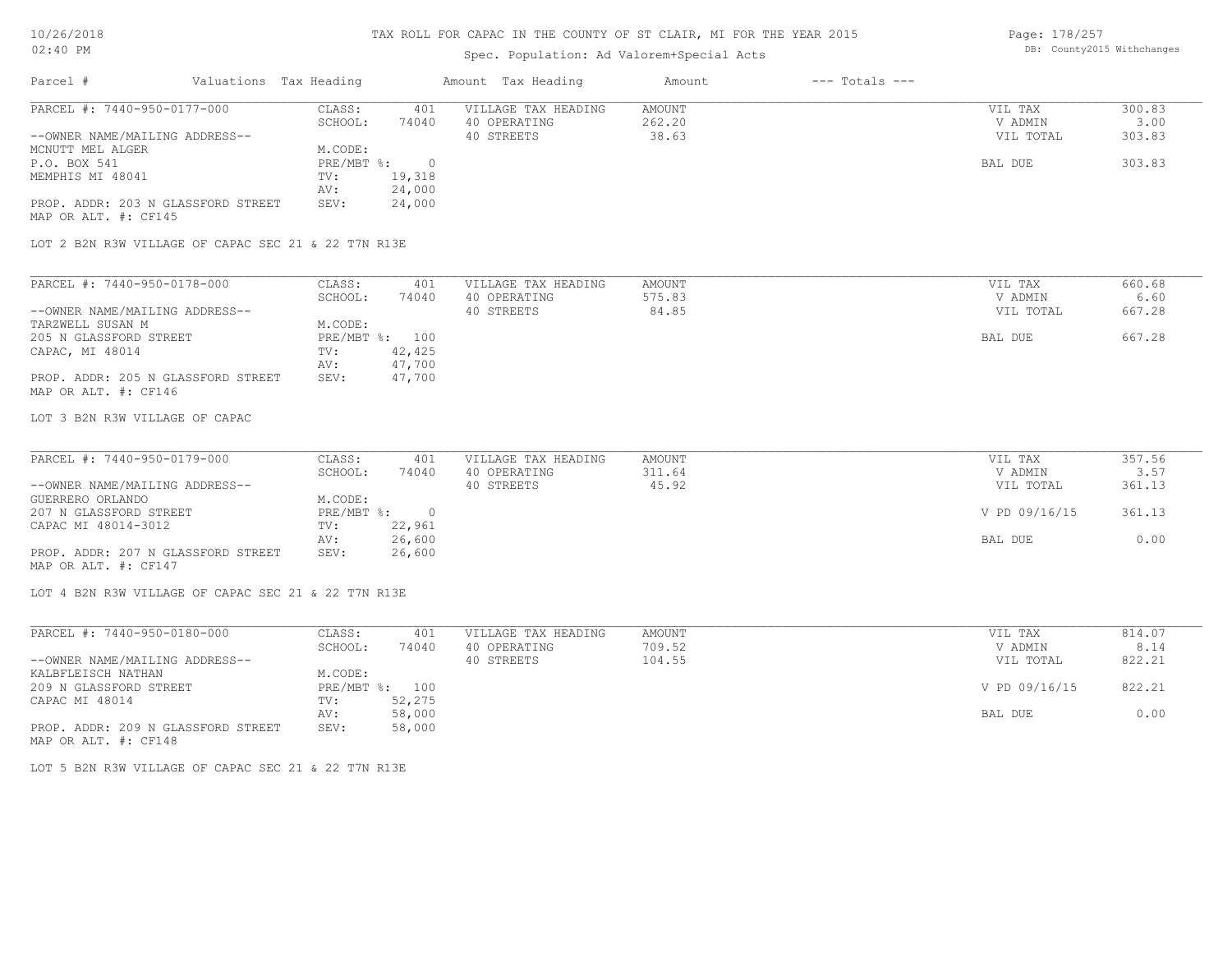### Spec. Population: Ad Valorem+Special Acts

| Page: 179/257 |                            |
|---------------|----------------------------|
|               | DB: County2015 Withchanges |

| Parcel #                           | Valuations Tax Heading |                | Amount Tax Heading  | Amount | $---$ Totals $---$ |               |        |
|------------------------------------|------------------------|----------------|---------------------|--------|--------------------|---------------|--------|
| PARCEL #: 7440-950-0181-000        | CLASS:                 | 401            | VILLAGE TAX HEADING | AMOUNT |                    | VIL TAX       | 430.78 |
|                                    | SCHOOL:                | 74040          | 40 OPERATING        | 375.46 |                    | V ADMIN       | 4.30   |
| --OWNER NAME/MAILING ADDRESS--     |                        |                | 40 STREETS          | 55.32  |                    | VIL TOTAL     | 435.08 |
| SHARPE CLARE                       | M.CODE:                |                |                     |        |                    |               |        |
| 215 N GLASSFORD ST                 |                        | PRE/MBT %: 100 |                     |        |                    | V PD 07/08/15 | 435.08 |
| CAPAC MI 48014-3012                | TV:                    | 27,663         |                     |        |                    |               |        |
|                                    | AV:                    | 31,600         |                     |        |                    | BAL DUE       | 0.00   |
| PROP. ADDR: 215 N GLASSFORD STREET | SEV:                   | 31,600         |                     |        |                    |               |        |
| MAP OR ALT. #: CF149A              |                        |                |                     |        |                    |               |        |

LOT 6 B2N R3W VILLAGE OF CAPAC SEC 21 & 22 T7N R13E

| PARCEL #: 7440-950-0182-000        | CLASS:     | 401    | VILLAGE TAX HEADING | AMOUNT | VIL TAX       | 431.93 |
|------------------------------------|------------|--------|---------------------|--------|---------------|--------|
|                                    | SCHOOL:    | 74040  | 40 OPERATING        | 376.46 | V ADMIN       | 4.31   |
| --OWNER NAME/MAILING ADDRESS--     |            |        | 40 STREETS          | 55.47  | VIL TOTAL     | 436.24 |
| ATKESON CLIFFORD/DONNA             | M.CODE:    |        |                     |        |               |        |
| P.O. BOX 457                       | PRE/MBT %: | 100    |                     |        | V PD 09/02/15 | 436.24 |
| CAPAC MI 48014-3014                | TV:        | 27,736 |                     |        |               |        |
|                                    | AV:        | 28,700 |                     |        | BAL DUE       | 0.00   |
| PROP. ADDR: 303 N GLASSFORD STREET | SEV:       | 28,700 |                     |        |               |        |
| MAP OR ALT. #: CF149B              |            |        |                     |        |               |        |

W 2ND ST B3N R3W VILLAGE OF CAPAC SEC 21 & 22 T7N R13E LOT 1 & S 22 FT OF LOT 2 & THAT PART OF E 150 FT OF ALDRICH ST LYING W OF W LINE OF

| PARCEL #: 7440-950-0183-000    | CLASS:  | 401            | VILLAGE TAX HEADING | AMOUNT | VIL TAX       | 480.63 |
|--------------------------------|---------|----------------|---------------------|--------|---------------|--------|
|                                | SCHOOL: | 74040          | 40 OPERATING        | 418.91 | V ADMIN       | 4.80   |
| --OWNER NAME/MAILING ADDRESS-- |         |                | 40 STREETS          | 61.72  | VIL TOTAL     | 485.43 |
| OSMULSKI JOSEPH/PATRICIA       | M.CODE: | TRICO          |                     |        |               |        |
| 301 N MAIN ST                  |         | PRE/MBT %: 100 |                     |        | V PD 07/13/15 | 485.43 |
| CAPAC MI 48014-3147            | TV:     | 30,864         |                     |        |               |        |
|                                | AV:     | 33,600         |                     |        | BAL DUE       | 0.00   |
| PROP. ADDR: 301 N MAIN ST      | SEV:    | 33,600         |                     |        |               |        |
| MAP OR ALT. #: CF150           |         |                |                     |        |               |        |

THE E 90 FT OF LOT 1 B3N R1W VILLAGE OF CAPAC SEC 21 & 22 T7N R13E

| PARCEL #: 7440-950-0184-000      | CLASS:     | 401    | VILLAGE TAX HEADING | AMOUNT | VIL TAX       | 479.02 |
|----------------------------------|------------|--------|---------------------|--------|---------------|--------|
|                                  | SCHOOL:    | 74040  | 40 OPERATING        | 417.50 | V ADMIN       | 4.79   |
| --OWNER NAME/MAILING ADDRESS--   |            |        | 40 STREETS          | 61.52  | VIL TOTAL     | 483.81 |
| ZENTGREBE AARON                  | M.CODE:    | COREL  |                     |        |               |        |
| ZENTGREBE LACY                   | PRE/MBT %: | 100    |                     |        | V PD 09/10/15 | 483.81 |
| 103 W ALDRICH ST                 | TV:        | 30,760 |                     |        |               |        |
| CAPAC MI 48014-3000              | AV:        | 32,100 |                     |        | BAL DUE       | 0.00   |
|                                  | SEV:       | 32,100 |                     |        |               |        |
| PROP. ADDR: 103 W ALDRICH STREET |            |        |                     |        |               |        |

MAP OR ALT. #: CF151

THE W 60 FT OF LOT 1 B3N R1W VILLAGE OF CAPAC SEC 21 & 22 T7N R13E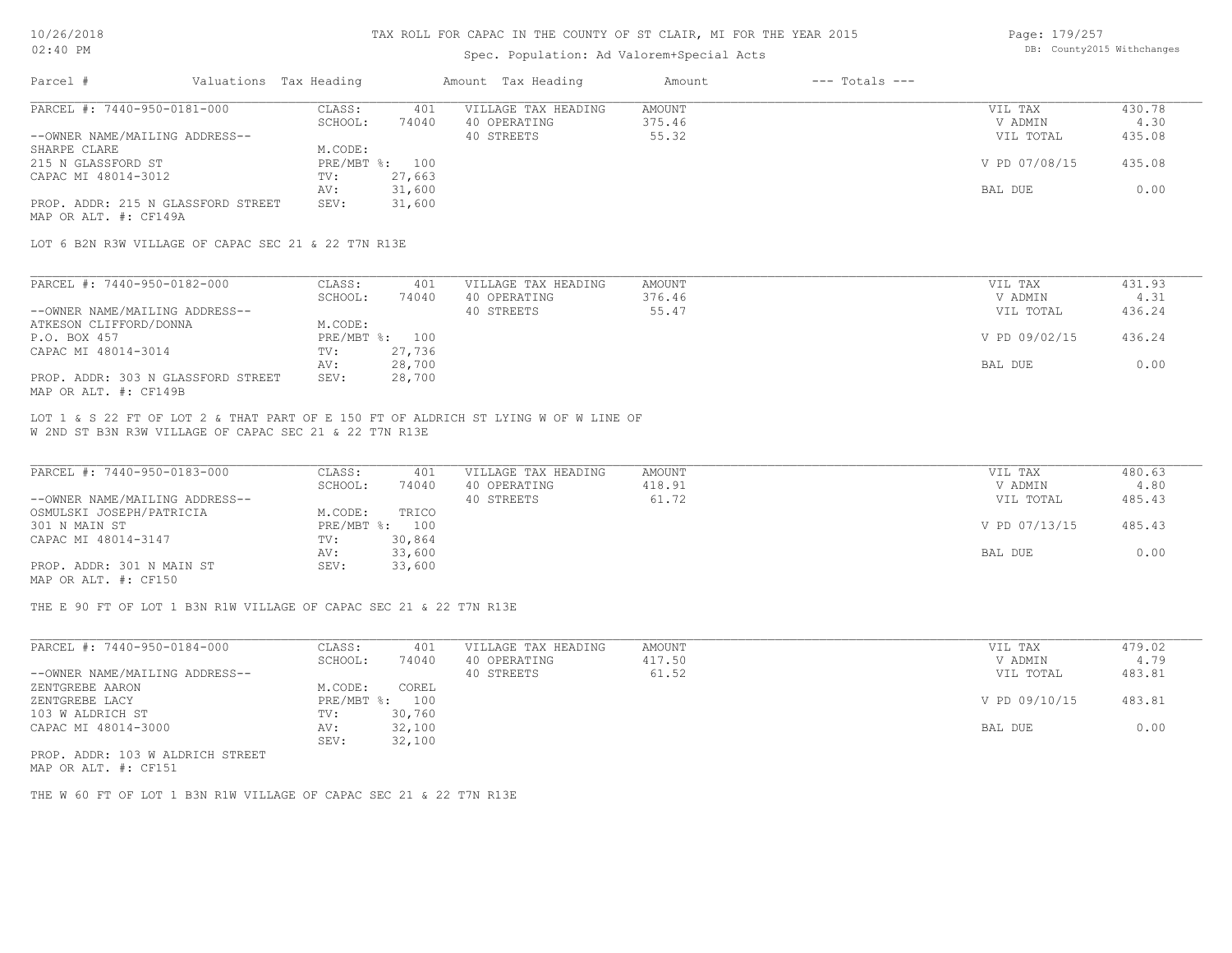### 10/26/2018 02:40 PM

# TAX ROLL FOR CAPAC IN THE COUNTY OF ST CLAIR, MI FOR THE YEAR 2015

### Spec. Population: Ad Valorem+Special Acts

| Page: 180/257 |                            |
|---------------|----------------------------|
|               | DB: County2015 Withchanges |

| Parcel #                                            | Valuations Tax Heading |                | Amount Tax Heading                  | Amount                  | $---$ Totals $---$ |                    |                |
|-----------------------------------------------------|------------------------|----------------|-------------------------------------|-------------------------|--------------------|--------------------|----------------|
| PARCEL #: 7440-950-0185-000                         | CLASS:                 | 401            | VILLAGE TAX HEADING                 | AMOUNT                  |                    | VIL TAX            | 549.05         |
|                                                     | SCHOOL:                | 74040          | 40 OPERATING                        | 478.54                  |                    | V ADMIN            | 5.49           |
| --OWNER NAME/MAILING ADDRESS--                      |                        |                | 40 STREETS                          | 70.51                   |                    | VIL TOTAL          | 554.54         |
| TRAUB LAWRENCE/ROSAMOND<br>303 N MAIN ST            | M.CODE:                | PRE/MBT %: 100 |                                     |                         |                    | V PD 07/10/15      | 554.54         |
| CAPAC MI 48014-3147                                 | TV:                    | 35,257         |                                     |                         |                    |                    |                |
|                                                     | AV:                    | 45,800         |                                     |                         |                    | BAL DUE            | 0.00           |
| PROP. ADDR: 303 N MAIN ST                           | SEV:                   | 45,800         |                                     |                         |                    |                    |                |
| MAP OR ALT. #: CF152                                |                        |                |                                     |                         |                    |                    |                |
| LOT 2 B3N R1W VILLAGE OF CAPAC                      |                        |                |                                     |                         |                    |                    |                |
|                                                     |                        |                |                                     |                         |                    |                    |                |
| PARCEL #: 7440-950-0186-000                         | CLASS:<br>SCHOOL:      | 401<br>74040   | VILLAGE TAX HEADING<br>40 OPERATING | <b>AMOUNT</b><br>481.96 |                    | VIL TAX<br>V ADMIN | 552.97<br>5.52 |
| --OWNER NAME/MAILING ADDRESS--                      |                        |                | 40 STREETS                          | 71.01                   |                    | VIL TOTAL          | 558.49         |
| BEISCHER DAVID/SHARI                                | M.CODE:                |                |                                     |                         |                    |                    |                |
| 307 N MAIN ST PO BOX 360                            |                        | PRE/MBT %: 100 |                                     |                         |                    | V PD 09/18/15      | 558.49         |
| CAPAC MI 48014-3147                                 | TV:                    | 35,509         |                                     |                         |                    |                    |                |
|                                                     | AV:                    | 39,900         |                                     |                         |                    | BAL DUE            | 0.00           |
| PROP. ADDR: 307 N MAIN ST                           | SEV:                   | 39,900         |                                     |                         |                    |                    |                |
| MAP OR ALT. #: CF153                                |                        |                |                                     |                         |                    |                    |                |
|                                                     |                        |                |                                     |                         |                    |                    |                |
| LOT 3 B3N R1W VILLAGE OF CAPAC                      |                        |                |                                     |                         |                    |                    |                |
| PARCEL #: 7440-950-0187-000                         | CLASS:                 | 401            | VILLAGE TAX HEADING                 | AMOUNT                  |                    | VIL TAX            | 499.92         |
|                                                     | SCHOOL:                | 74040          | 40 OPERATING                        | 435.72                  |                    | V ADMIN            | 4.99           |
| --OWNER NAME/MAILING ADDRESS--                      |                        |                | 40 STREETS                          | 64.20                   |                    | VIL TOTAL          | 504.91         |
| GOLEMBIEWSKI KEVIN J                                | M.CODE:                | COREL          |                                     |                         |                    |                    |                |
| 309 N MAIN ST                                       |                        | PRE/MBT %: 100 |                                     |                         |                    | V PD 09/18/15      | 504.91         |
| CAPAC MI 48014-3147                                 | TV:                    | 32,102         |                                     |                         |                    |                    |                |
|                                                     | AV:                    | 36,200         |                                     |                         |                    | BAL DUE            | 0.00           |
| PROP. ADDR: 309 N MAIN ST                           | SEV:                   | 36,200         |                                     |                         |                    |                    |                |
| MAP OR ALT. #: CF154                                |                        |                |                                     |                         |                    |                    |                |
| LOT 4 B3N R1W VILLAGE OF CAPAC SEC 21 & 22 T7N R13E |                        |                |                                     |                         |                    |                    |                |
|                                                     |                        |                |                                     |                         |                    |                    |                |
| PARCEL #: 7440-950-0188-000                         | CLASS:                 | 401            | VILLAGE TAX HEADING                 | AMOUNT                  |                    | VIL TAX            | 473.07         |
|                                                     | SCHOOL:                | 74040          | 40 OPERATING                        | 412.32                  |                    | V ADMIN            | 4.73           |
| --OWNER NAME/MAILING ADDRESS--                      |                        |                | 40 STREETS                          | 60.75                   |                    | VIL TOTAL          | 477.80         |
| REVITZER CLARENCE/SARAH                             | M.CODE:                |                |                                     |                         |                    |                    |                |
| 313 N MAIN ST                                       |                        | PRE/MBT %: 100 |                                     |                         |                    | V PD 09/10/15      | 477.80         |
| CAPAC MI 48014-3147                                 | TV:                    | 30,378         |                                     |                         |                    |                    |                |
|                                                     | AV:                    | 34,400         |                                     |                         |                    | BAL DUE            | 0.00           |
| PROP. ADDR: 313 N MAIN ST                           | SEV:                   | 34,400         |                                     |                         |                    |                    |                |

MAP OR ALT. #: CF155

LOT 5 B3N R1W VILLAGE OF CAPAC SEC 21 & 22 T7N R13E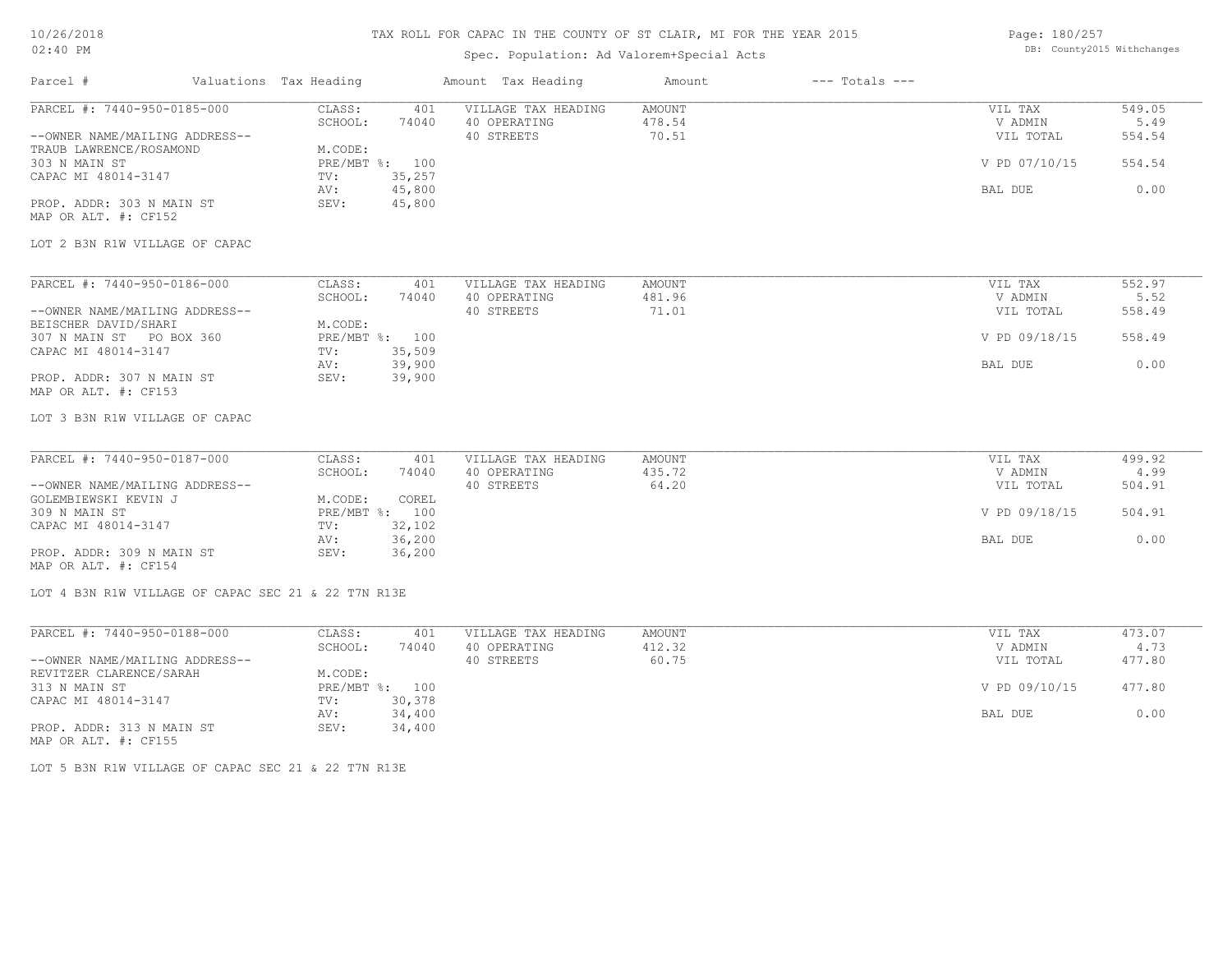Page: 181/257

| 02:40 PM<br>Spec. Population: Ad Valorem+Special Acts<br>$---$ Totals $---$<br>Valuations Tax Heading<br>Parcel #<br>Amount Tax Heading<br>Amount | DB: County2015 Withchanges |
|---------------------------------------------------------------------------------------------------------------------------------------------------|----------------------------|
|                                                                                                                                                   |                            |
|                                                                                                                                                   |                            |
| PARCEL #: 7440-950-0189-000<br>CLASS:<br>VILLAGE TAX HEADING<br><b>AMOUNT</b><br>401<br>VIL TAX                                                   | 458.13                     |
| SCHOOL:<br>40 OPERATING<br>399.30<br>V ADMIN<br>74040                                                                                             | 4.58                       |
| --OWNER NAME/MAILING ADDRESS--<br>40 STREETS<br>58.83<br>VIL TOTAL                                                                                | 462.71                     |
| M.CODE:<br>ABRAHAM MICHAEL J.                                                                                                                     |                            |
| PRE/MBT %:<br>V PD 09/16/15<br>ABRAHAM LYNN D.<br>$\overline{0}$<br>29,419<br>TV:                                                                 | 462.71                     |
| 12800 MASTERS RD<br>33,400<br>MEMPHIS MI 48041<br>AV:<br>BAL DUE                                                                                  | 0.00                       |
| SEV:<br>33,400                                                                                                                                    |                            |
| PROP. ADDR: 315 N MAIN ST                                                                                                                         |                            |
| MAP OR ALT. #: CF156                                                                                                                              |                            |
| LOT 6 B3N R1W VILLAGE OF CAPAC                                                                                                                    |                            |
| PARCEL #: 7440-950-0190-000<br>CLASS:<br>VILLAGE TAX HEADING<br><b>AMOUNT</b><br>VIL TAX<br>401                                                   | 314.84                     |
| 40 OPERATING<br>SCHOOL:<br>74040<br>274.41<br>V ADMIN                                                                                             | 3.14                       |
| --OWNER NAME/MAILING ADDRESS--<br>40 STREETS<br>40.43<br>VIL TOTAL                                                                                | 317.98                     |
| M.CODE:<br>BLOCK PAUL JR                                                                                                                          |                            |
| V PD 07/08/15<br>14691 KOEHN RD<br>PRE/MBT %:<br>$\overline{0}$                                                                                   | 317.98                     |
| 20,218<br>CAPAC MI 48014<br>TV:                                                                                                                   |                            |
| 23,700<br>BAL DUE<br>AV:                                                                                                                          | 0.00                       |
| PROP. ADDR: 312 N NEEPER ST<br>23,700<br>SEV:<br>MAP OR ALT. #: CF157A                                                                            |                            |
| LOT 9 B3N R1W VILLAGE OF CAPAC                                                                                                                    |                            |
|                                                                                                                                                   |                            |
| PARCEL #: 7440-950-0191-000<br>CLASS:<br>401<br>VILLAGE TAX HEADING<br><b>AMOUNT</b><br>VIL TAX                                                   | 552.97                     |
| 481.96<br>V ADMIN<br>SCHOOL:<br>74040<br>40 OPERATING                                                                                             | 5.52                       |
| --OWNER NAME/MAILING ADDRESS--<br>40 STREETS<br>71.01<br>VIL TOTAL                                                                                | 558.49                     |
| WITHUN DEBRA S TRUST<br>M.CODE:<br>COREL                                                                                                          |                            |
| PRE/MBT %: 100<br>308 N NEEPER ST<br>V PD 09/10/15<br>35,509<br>TV:                                                                               | 558.49                     |
| Capac MI 48014-3036<br>40,100<br>AV:<br>BAL DUE                                                                                                   | 0.00                       |
| PROP. ADDR: 308 N NEEPER ST<br>SEV:<br>40,100                                                                                                     |                            |
| MAP OR ALT. #: CF157B                                                                                                                             |                            |
| LOT 10 B3N R1W VILLAGE OF CAPAC                                                                                                                   |                            |

| PARCEL #: 7440-950-0192-000      | CLASS:  | 401            | VILLAGE TAX HEADING | AMOUNT | VIL TAX       | 575.46 |
|----------------------------------|---------|----------------|---------------------|--------|---------------|--------|
|                                  | SCHOOL: | 74040          | 40 OPERATING        | 501.56 | V ADMIN       | 5.75   |
| --OWNER NAME/MAILING ADDRESS--   |         |                | 40 STREETS          | 73.90  | VIL TOTAL     | 581.21 |
| MILLS LARRY/CAROLYN              | M.CODE: |                |                     |        |               |        |
| 105 W ALDRICH ST                 |         | PRE/MBT %: 100 |                     |        | V PD 07/22/15 | 581.21 |
| CAPAC MI 48014-3000              | TV:     | 36,953         |                     |        |               |        |
|                                  | AV:     | 41,500         |                     |        | BAL DUE       | 0.00   |
| PROP. ADDR: 105 W ALDRICH STREET | SEV:    | 41,500         |                     |        |               |        |
| MAP OR ALT. #: CF158B            |         |                |                     |        |               |        |

 $\_$  , and the state of the state of the state of the state of the state of the state of the state of the state of the state of the state of the state of the state of the state of the state of the state of the state of the

E1/2 OF LOTS 11 & 12 B3N R1W VILLAGE OF CAPAC SEC 21 & 22 T7N R13E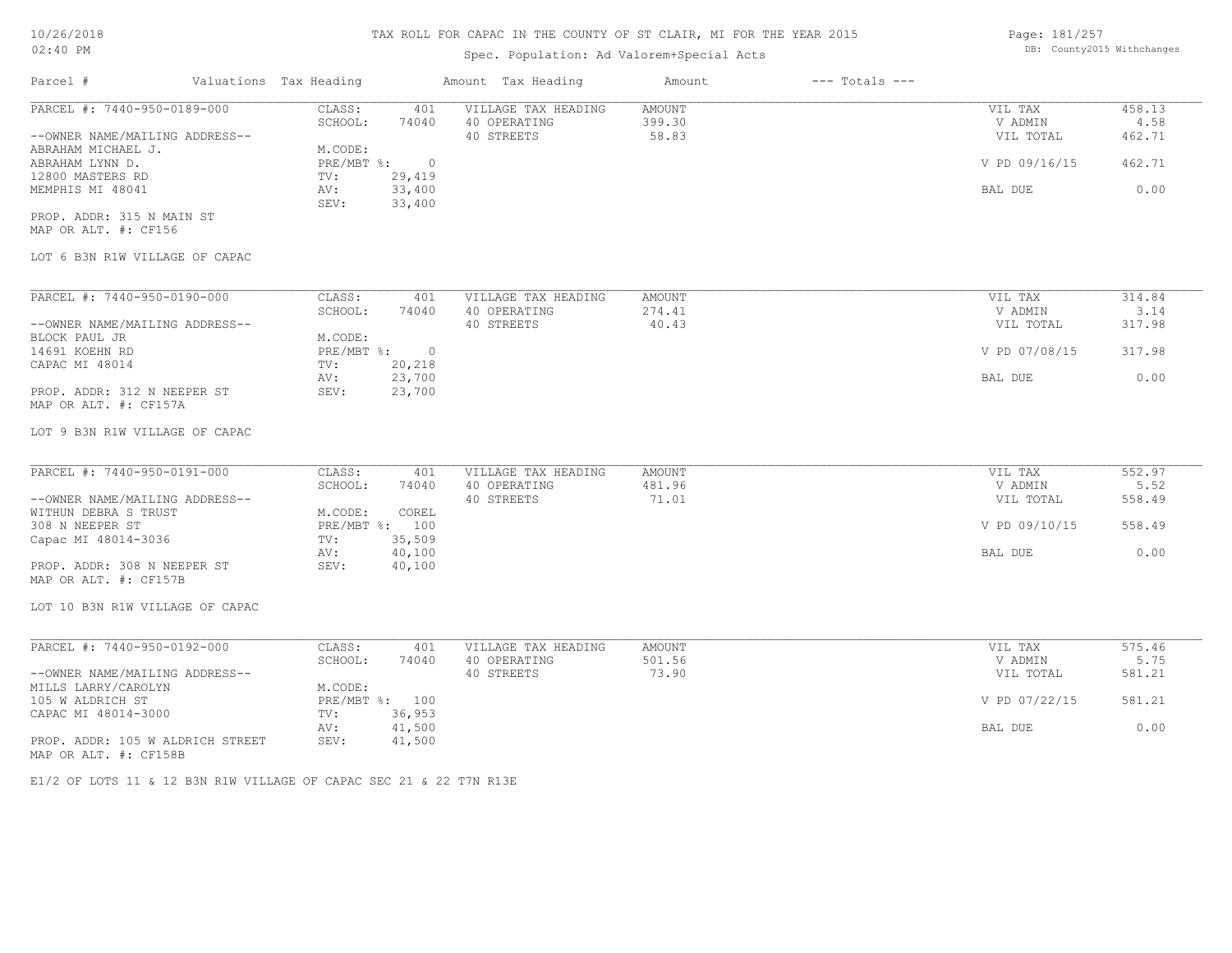# Spec. Population: Ad Valorem+Special Acts

| Page: 182/257 |                            |
|---------------|----------------------------|
|               | DB: County2015 Withchanges |

| Parcel #                         | Valuations Tax Heading |        | Amount Tax Heading  | Amount | $---$ Totals $---$ |               |        |
|----------------------------------|------------------------|--------|---------------------|--------|--------------------|---------------|--------|
| PARCEL #: 7440-950-0193-000      | CLASS:                 | 401    | VILLAGE TAX HEADING | AMOUNT |                    | VIL TAX       | 604.41 |
|                                  | SCHOOL:                | 74040  | 40 OPERATING        | 526.79 |                    | V ADMIN       | 6.04   |
| --OWNER NAME/MAILING ADDRESS--   |                        |        | 40 STREETS          | 77.62  |                    | VIL TOTAL     | 610.45 |
| SHARPE JOSEPH                    | M.CODE:                | COREL  |                     |        |                    |               |        |
| 107 W ALDRICH ST                 | PRE/MBT %: 100         |        |                     |        |                    | V PD 09/10/15 | 610.45 |
| CAPAC MI 48014-3000              | TV:                    | 38,812 |                     |        |                    |               |        |
|                                  | AV:                    | 43,500 |                     |        |                    | BAL DUE       | 0.00   |
| PROP. ADDR: 107 W ALDRICH STREET | SEV:                   | 43,500 |                     |        |                    |               |        |
|                                  |                        |        |                     |        |                    |               |        |

MAP OR ALT. #: CF159

W1/2 OF LOTS 11 & 12 B3N R1W VILLAGE OF CAPAC SEC 21 & 22 T7N R13E

| PARCEL #: 7440-950-0194-000    | CLASS:     | 401    | VILLAGE TAX HEADING | AMOUNT | VIL TAX       | 148.72      |
|--------------------------------|------------|--------|---------------------|--------|---------------|-------------|
|                                | SCHOOL:    | 74040  | 40 OPERATING        | 129.62 | V ADMIN       | $\perp$ .48 |
| --OWNER NAME/MAILING ADDRESS-- |            |        | 40 STREETS          | 19.10  | VIL TOTAL     | 150.20      |
| MONTPETIT WILLIAM              | M.CODE:    |        |                     |        |               |             |
| MONTPETIT SHARON               | PRE/MBT %: |        |                     |        | V PD 09/03/15 | 150.20      |
| 27400 BERTRAND                 | TV:        | 9,550  |                     |        |               |             |
| NEW BALTIMORE MI 48051         | AV:        | 13,000 |                     |        | BAL DUE       | 0.00        |
|                                | SEV:       | 13,000 |                     |        |               |             |
| PROP. ADDR: 301 N NEEPER ST    |            |        |                     |        |               |             |

MAP OR ALT. #: CF160

21 & 22 T7N R13E E90 FT OF LOTS 1 & 2 EXC E 90' FT OF N 30 FT OF LOT 2 B3N R2W VILLAGE OF CAPAC SEC

| PARCEL #: 7440-950-0195-000    | CLASS:       | 401    | VILLAGE TAX HEADING | AMOUNT | VIL TAX       | 634.45 |
|--------------------------------|--------------|--------|---------------------|--------|---------------|--------|
|                                | SCHOOL:      | 74040  | 40 OPERATING        | 552.97 | V ADMIN       | 6.34   |
| --OWNER NAME/MAILING ADDRESS-- |              |        | 40 STREETS          | 81.48  | VIL TOTAL     | 640.79 |
| SCHWARTZKOPF GERALDINE M.      | M.CODE:      |        |                     |        |               |        |
| 307 N NEEPER ST                | $PRE/MBT$ %: | 100    |                     |        | V PD 07/10/15 | 640.79 |
| CAPAC MI 48014-3037            | TV:          | 40,741 |                     |        |               |        |
|                                | AV:          | 41,900 |                     |        | BAL DUE       | 0.00   |
| PROP. ADDR: 307 N NEEPER ST    | SEV:         | 41,900 |                     |        |               |        |
|                                |              |        |                     |        |               |        |

MAP OR ALT. #: CF161A

LOT 3 & E 90' OF LOT 2 & LOT 4 EXC N 65' B2N R2W VILLAGE OF CAPAC

| PARCEL #: 7440-950-0196-000      | CLASS:     | 401    | VILLAGE TAX HEADING | AMOUNT | VIL TAX       | 594.77 |
|----------------------------------|------------|--------|---------------------|--------|---------------|--------|
|                                  | SCHOOL:    | 74040  | 40 OPERATING        | 518.39 | V ADMIN       | 5.94   |
| --OWNER NAME/MAILING ADDRESS--   |            |        | 40 STREETS          | 76.38  | VIL TOTAL     | 600.71 |
| TREECE WESLEY/CAROLINE TRUST     | M.CODE:    |        |                     |        |               |        |
| 2325 MILLER ROAD                 | PRE/MBT %: |        |                     |        | V PD 07/10/15 | 600.71 |
| BERLIN MI 48002                  | TV:        | 38,193 |                     |        |               |        |
|                                  | AV:        | 43,400 |                     |        | BAL DUE       | 0.00   |
| PROP. ADDR: 203 W ALDRICH STREET | SEV:       | 43,400 |                     |        |               |        |

MAP OR ALT. #: CF161B

VILLAGE OF CAPAC W60' OF LOTS 1 & 2 & INCL E 1/2 OF VAC ALLEY & S 100' OF W 1/2 OF VAC ALLEY B3N R2W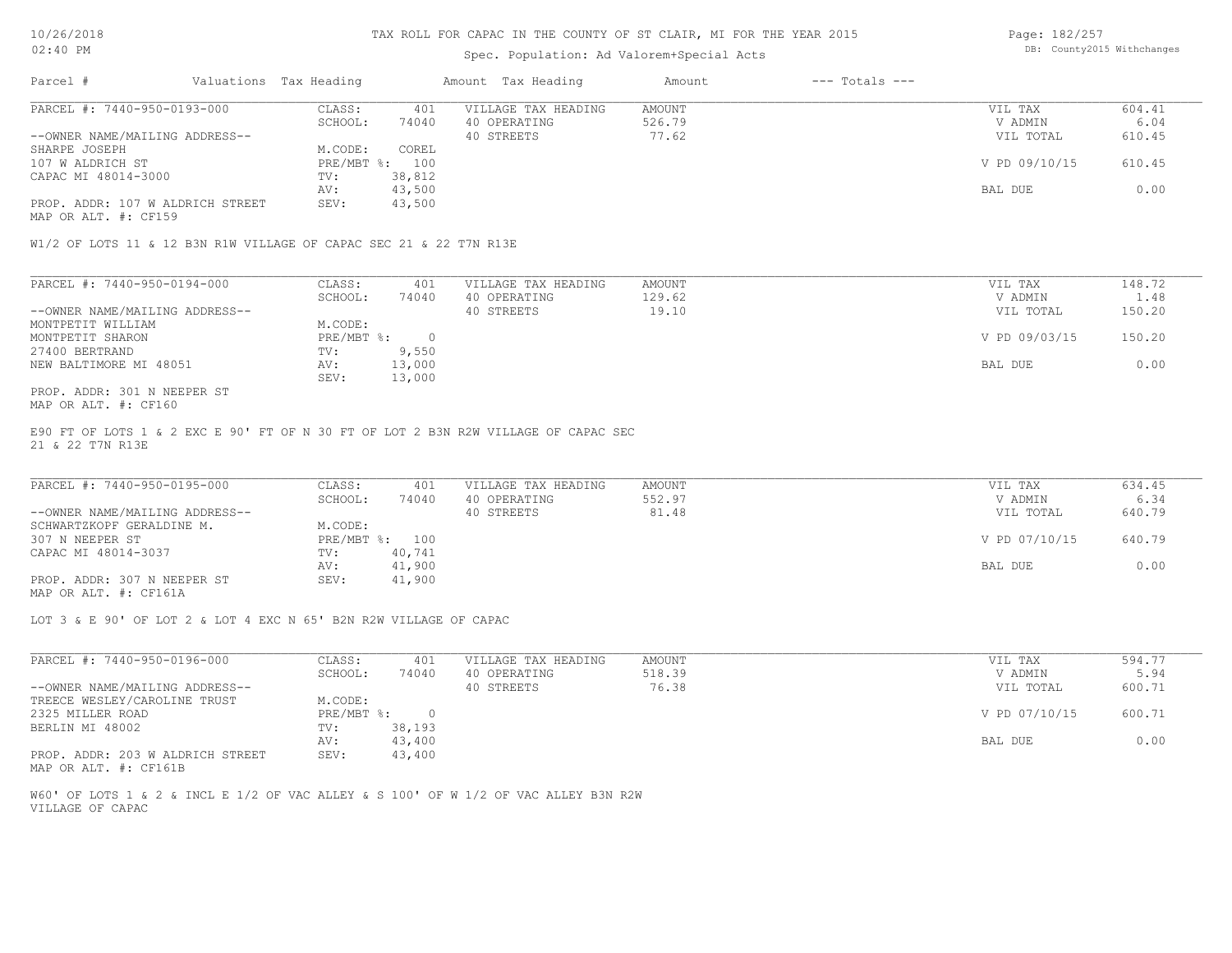# Spec. Population: Ad Valorem+Special Acts

Page: 183/257 DB: County2015 Withchanges

| Parcel #                       | Valuations Tax Heading |        | Amount Tax Heading  | Amount | $---$ Totals $---$ |               |        |
|--------------------------------|------------------------|--------|---------------------|--------|--------------------|---------------|--------|
| PARCEL #: 7440-950-0197-000    | CLASS:                 | 401    | VILLAGE TAX HEADING | AMOUNT |                    | VIL TAX       | 446.94 |
|                                | SCHOOL:                | 74040  | 40 OPERATING        | 389.54 |                    | V ADMIN       | 4.46   |
| --OWNER NAME/MAILING ADDRESS-- |                        |        | 40 STREETS          | 57.40  |                    | VIL TOTAL     | 451.40 |
| BENNETT NOAH                   | M.CODE:                | 00CSB  |                     |        |                    |               |        |
| 311 N NEEPER ST                | PRE/MBT %: 100         |        |                     |        |                    | V PD 07/10/15 | 451.40 |
| CAPAC MI 48014-3037            | TV:                    | 28,700 |                     |        |                    |               |        |
|                                | AV:                    | 28,700 |                     |        |                    | BAL DUE       | 0.00   |
| PROP. ADDR: 311 N NEEPER ST    | SEV:                   | 28,700 |                     |        |                    |               |        |
|                                |                        |        |                     |        |                    |               |        |

MAP OR ALT. #: CF162

N65 FT LOT 4 INCL 1/2 OF VAC ALLEY B3N R2W VILLAGE OF CAPAC SEC 21 & 22 T7N R13E

| PARCEL #: 7440-950-0198-000        | CLASS:     | 401    | VILLAGE TAX HEADING | AMOUNT | VIL TAX       | 289.34 |
|------------------------------------|------------|--------|---------------------|--------|---------------|--------|
|                                    | SCHOOL:    | 74040  | 40 OPERATING        | 252.18 | V ADMIN       | 2.89   |
| --OWNER NAME/MAILING ADDRESS--     |            |        | 40 STREETS          | 37.16  | VIL TOTAL     | 292.23 |
| ROBBERSTAD TIMOTHY                 | M.CODE:    |        |                     |        |               |        |
| ROBBERSTAD NICOLE                  | PRE/MBT %: |        |                     |        | V PD 09/18/15 | 292.23 |
| 1818 N VAN DYKE                    | TV:        | 18,580 |                     |        |               |        |
| IMLAY CITY MI 48444                | AV:        | 19,100 |                     |        | BAL DUE       | 0.00   |
|                                    | SEV:       | 19,100 |                     |        |               |        |
| PROP. ADDR: 312 N GLASSFORD STREET |            |        |                     |        |               |        |

MAP OR ALT. #: CF163A

LOT 9 E 1/2 INCL 1/2 OF VAC ALLEY B3N R2W VILLAGE OF CAPAC SEC 21 & 22 T7N R13E

| PARCEL #: 7440-950-0199-000        | CLASS:       | 401    | VILLAGE TAX HEADING | AMOUNT | VIL TAX       | 273.70 |
|------------------------------------|--------------|--------|---------------------|--------|---------------|--------|
|                                    | SCHOOL:      | 74040  | 40 OPERATING        | 238.55 | V ADMIN       | 2.73   |
| --OWNER NAME/MAILING ADDRESS--     |              |        | 40 STREETS          | 35.15  | VIL TOTAL     | 276.43 |
| ELLIOTT ROBERT TRUSTEE             | M.CODE:      |        |                     |        |               |        |
| 603 S MAIN ST                      | $PRE/MBT$ %: |        |                     |        | V PD 07/10/15 | 276.43 |
| CAPAC MI 48014-3724                | TV:          | 17,576 |                     |        |               |        |
|                                    | AV:          | 21,000 |                     |        | BAL DUE       | 0.00   |
| PROP. ADDR: 308 N GLASSFORD STREET | SEV:         | 21,000 |                     |        |               |        |
| MAP OR ALT. #: CF163B              |              |        |                     |        |               |        |

LOT 10 INCL 1/2 OF VAC ALLEY B3N R2W VILLAGE OF CAPAC SEC 21 & 22 T7N R13E

| PARCEL #: 7440-950-0200-000      | CLASS:       | 401    | VILLAGE TAX HEADING | AMOUNT | VIL TAX       | 528.60 |
|----------------------------------|--------------|--------|---------------------|--------|---------------|--------|
|                                  | SCHOOL:      | 74040  | 40 OPERATING        | 460.72 | V ADMIN       | 5.28   |
| --OWNER NAME/MAILING ADDRESS--   |              |        | 40 STREETS          | 67.88  | VIL TOTAL     | 533.88 |
| SHULL BRAIN L                    | M.CODE:      |        |                     |        |               |        |
| SHULL W/R & GRIFFITH B           | $PRE/MBT$ %: |        |                     |        | V PD 09/03/15 | 533.88 |
| 3520 CAPAC RD                    | TV:          | 33,944 |                     |        |               |        |
| CAPAC MI 48014-3700              | AV:          | 40,400 |                     |        | BAL DUE       | 0.00   |
|                                  | SEV:         | 40,400 |                     |        |               |        |
| PROP. ADDR: 209 W ALDRICH STREET |              |        |                     |        |               |        |

MAP OR ALT. #: 164A/B

W1/2 OF LOTS 11 & 12 B3N R2W VILLAGE OF CAPAC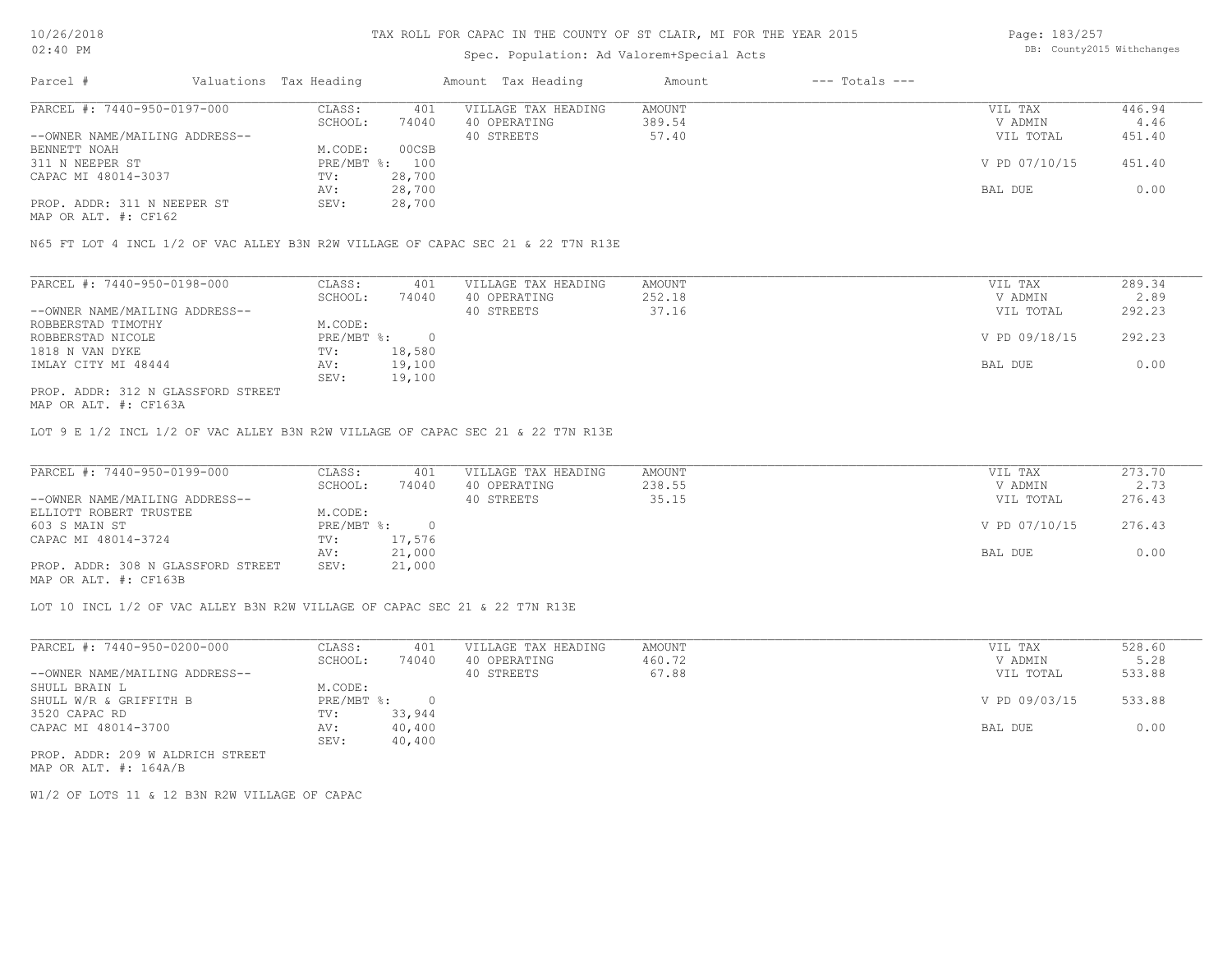#### Spec. Population: Ad Valorem+Special Acts

Page: 184/257 DB: County2015 Withchanges

| Parcel #                         | Valuations Tax Heading |        | Amount Tax Heading  | Amount | $---$ Totals $---$ |               |        |
|----------------------------------|------------------------|--------|---------------------|--------|--------------------|---------------|--------|
| PARCEL #: 7440-950-0201-000      | CLASS:                 | 401    | VILLAGE TAX HEADING | AMOUNT |                    | VIL TAX       | 403.34 |
|                                  | SCHOOL:                | 74040  | 40 OPERATING        | 351.54 |                    | V ADMIN       | 4.03   |
| --OWNER NAME/MAILING ADDRESS--   |                        |        | 40 STREETS          | 51.80  |                    | VIL TOTAL     | 407.37 |
| GLEFKE RACHEL M                  | M.CODE:                |        |                     |        |                    |               |        |
| 207 W ALDRICH STREET             | PRE/MBT %: 100         |        |                     |        |                    | V PD 09/16/15 | 407.37 |
| CAPAC MI 48014                   | TV:                    | 25,900 |                     |        |                    |               |        |
|                                  | AV:                    | 25,900 |                     |        |                    | BAL DUE       | 0.00   |
| PROP. ADDR: 207 W ALDRICH STREET | SEV:                   | 25,900 |                     |        |                    |               |        |
| MAP OR ALT. #: CF164C            |                        |        |                     |        |                    |               |        |

E1/2 OF LOTS 11 & 12 B3N R2W VILLAGE OF CAPAC

| PARCEL #: 7440-950-0202-000    | CLASS:     | 201     | VILLAGE TAX HEADING | AMOUNT   | VIL TAX       | 2,094.84 |
|--------------------------------|------------|---------|---------------------|----------|---------------|----------|
|                                | SCHOOL:    | 74040   | 40 OPERATING        | 1,825.81 | V ADMIN       | 20.94    |
| --OWNER NAME/MAILING ADDRESS-- |            |         | 40 STREETS          | 269.03   | VIL TOTAL     | 2,115.78 |
| FULTHEIM GARY                  | M.CODE:    |         |                     |          |               |          |
| FAMILY DOLLAR                  | PRE/MBT %: |         |                     |          | V PD 08/05/15 | 2,115.78 |
| P.O. BOX 1017                  | TV:        | 134,518 |                     |          |               |          |
| CHARLOTTE NC 28201-1017        | AV:        | 134,800 |                     |          | BAL DUE       | 0.00     |
|                                | SEV:       | 134,800 |                     |          |               |          |
| PROP. ADDR: 101 S MAIN ST      |            |         |                     |          |               |          |

MAP OR ALT. #: CF165

PART OF THE VILLAGE OF CAPAC SEC 28 T7N R13E LOT 1 EXC THE W 36 FT THEREOF ALSO THE N 10 FT OF THE E 114 FT OF LOT 2 B1S R1W

| PARCEL #: 7440-950-0203-000    | CLASS:     | 201    | VILLAGE TAX HEADING | AMOUNT | VIL TAX       | 526.36 |
|--------------------------------|------------|--------|---------------------|--------|---------------|--------|
|                                | SCHOOL:    | 74040  | 40 OPERATING        | 458.76 | V ADMIN       | 5.26   |
| --OWNER NAME/MAILING ADDRESS-- |            |        | 40 STREETS          | 67.60  | VIL TOTAL     | 531.62 |
| LEVIN GROUP, L.L.C. THE        | M.CODE:    |        |                     |        |               |        |
| 970 TILLSON DR                 | PRE/MBT %: |        |                     |        | V PD 07/10/15 | 531.62 |
| ZIONSVILLE IN 46077-9330       | TV:        | 33,800 |                     |        |               |        |
|                                | AV:        | 33,800 |                     |        | BAL DUE       | 0.00   |
| PROP. ADDR: 102 W MILL ST      | SEV:       | 33,800 |                     |        |               |        |
|                                |            |        |                     |        |               |        |

MAP OR ALT. #: CF166

SEC 28 T7N R13E W36 FT OF LOT 1 & N 10 FT OF W 36 FT OF LOT 2 B1S R1W PART OF THE VILLAGE OF CAPAC

| PARCEL #: 7440-950-0204-000    | CLASS:     | 201    | VILLAGE TAX HEADING | AMOUNT | VIL TAX       | 210.23 |
|--------------------------------|------------|--------|---------------------|--------|---------------|--------|
|                                | SCHOOL:    | 74040  | 40 OPERATING        | 183.23 | V ADMIN       | 2.10   |
| --OWNER NAME/MAILING ADDRESS-- |            |        | 40 STREETS          | 27.00  | VIL TOTAL     | 212.33 |
| FULTHEIM GARY                  | M.CODE:    |        |                     |        |               |        |
| FAMILY DOLLAR                  | PRE/MBT %: |        |                     |        | V PD 08/05/15 | 212.33 |
| P.O. BOX 1017                  | TV:        | 13,500 |                     |        |               |        |
| CHARLOTTE NC 28201-1017        | AV:        | 13,500 |                     |        | BAL DUE       | 0.00   |
|                                | SEV:       | 13,500 |                     |        |               |        |
| PROP. ADDR: 107 S MAIN ST      |            |        |                     |        |               |        |
|                                |            |        |                     |        |               |        |

MAP OR ALT. #: CF167

N2/3 OF LOT 2 EXC THE N 10 FT B1S R1W PART OF THE VILLAGE OF CAPAC SEC 28 T7N R13E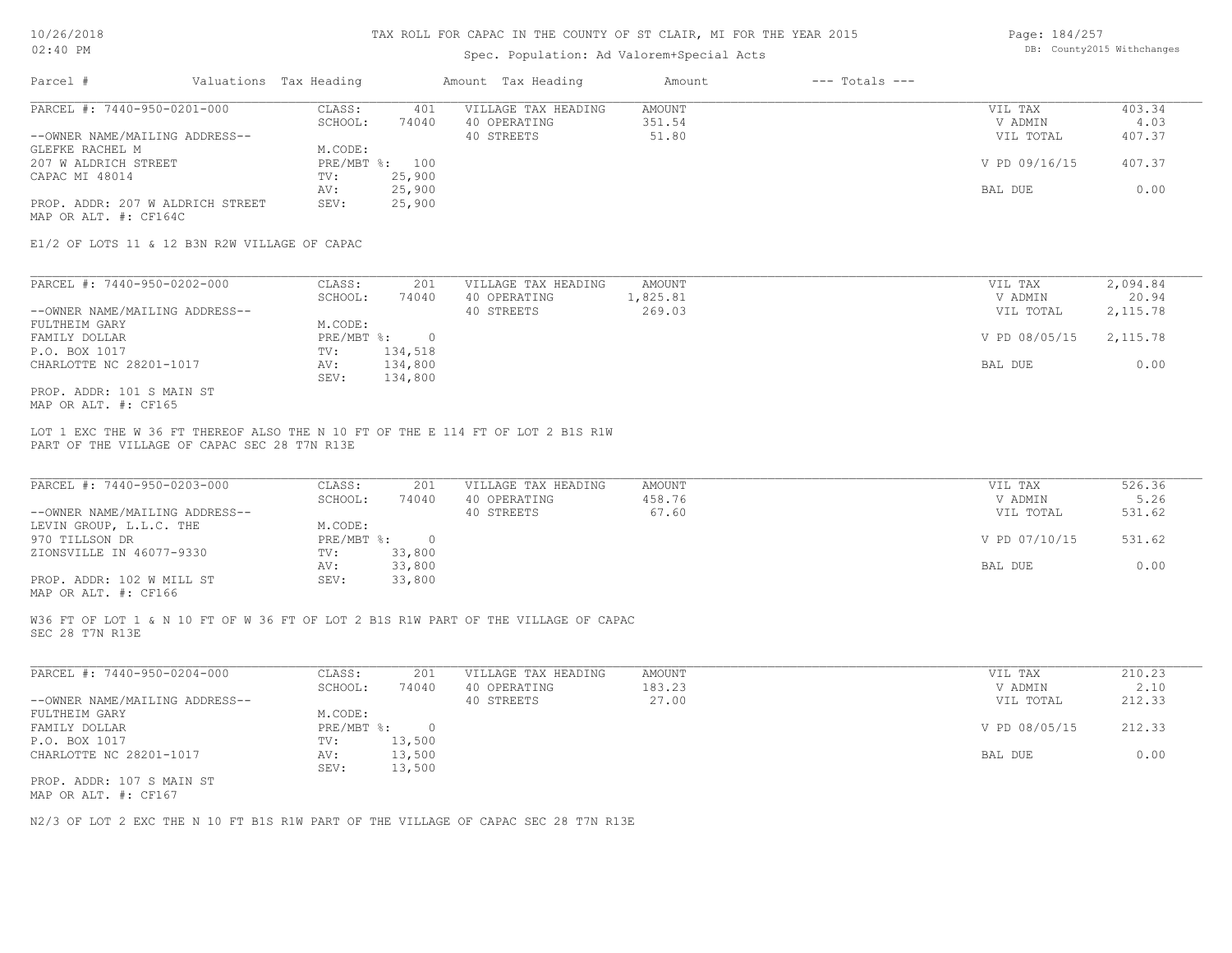## Spec. Population: Ad Valorem+Special Acts

Page: 185/257 DB: County2015 Withchanges

| Parcel #                       | Valuations Tax Heading |        | Amount Tax Heading  | Amount | $---$ Totals $---$ |           |        |
|--------------------------------|------------------------|--------|---------------------|--------|--------------------|-----------|--------|
| PARCEL #: 7440-950-0205-000    | CLASS:                 | 201    | VILLAGE TAX HEADING | AMOUNT |                    | VIL TAX   | 566.85 |
|                                | SCHOOL:                | 74040  | 40 OPERATING        | 494.05 |                    | V ADMIN   | 5.66   |
| --OWNER NAME/MAILING ADDRESS-- |                        |        | 40 STREETS          | 72.80  |                    | VIL TOTAL | 572.51 |
| <b>OUAIN BARBARA</b>           | M.CODE:                |        |                     |        |                    |           |        |
| 109 S MAIN ST                  | PRE/MBT %:             |        |                     |        |                    | BAL DUE   | 572.51 |
| CAPAC MI 48014                 | TV:                    | 36,400 |                     |        |                    |           |        |
|                                | AV:                    | 36,400 |                     |        |                    |           |        |
| PROP. ADDR: 109 S MAIN ST      | SEV:                   | 36,400 |                     |        |                    |           |        |

MAP OR ALT. #: CF168A

S1/3 OF LOT 2 & N 2.03 FT OF LOT 3 B1S R1W VILLAGE OF CAPAC SEC 28 T7N R13E

| PARCEL #: 7440-950-0206-000    | CLASS:     | 703   | VILLAGE TAX HEADING | AMOUNT | VIL TAX   | 0.00 |
|--------------------------------|------------|-------|---------------------|--------|-----------|------|
|                                | SCHOOL:    | 74040 | 40 OPERATING        | 0.00   | V ADMIN   | 0.00 |
| --OWNER NAME/MAILING ADDRESS-- |            |       | 40 STREETS          | 0.00   | VIL TOTAL | 0.00 |
| VILLAGE/CAPAC DOWNTOWN DEV     | M.CODE:    |       |                     |        |           |      |
| 131 N MAIN ST                  | PRE/MBT %: |       |                     |        | BAL DUE   | 0.00 |
| CAPAC MI 48014                 | TV:        |       |                     |        |           |      |
|                                | AV:        |       |                     |        |           |      |
| PROP. ADDR: 111 S MAIN ST      | SEV:       |       |                     |        |           |      |
| MAP OR ALT. #: CF168B          |            |       |                     |        |           |      |

R1W VILLAGE OF CAPAC SEC 28 T7N R13E LOT 3 EXC N 2.03 FT & EXC S 30 FT & EXC N 14 FT OF S 44 FT OF E 82 FT OF LOT 3 B1S

| PARCEL #: 7440-950-0207-000                           | CLASS:     | 201    | VILLAGE TAX HEADING | AMOUNT   | VIL TAX       | 1,379.76 |
|-------------------------------------------------------|------------|--------|---------------------|----------|---------------|----------|
|                                                       | SCHOOL:    | 74040  | 40 OPERATING        | l,202.56 | V ADMIN       | 13.79    |
| --OWNER NAME/MAILING ADDRESS--                        |            |        | 40 STREETS          | 177.20   | VIL TOTAL     | 1,393.55 |
| MALBURG MARY ELLEN TRUST                              | M.CODE:    |        |                     |          |               |          |
| 15300 ALMONT RD                                       | PRE/MBT %: | $\cap$ |                     |          | V PD 09/16/15 | 1,393.55 |
| ALLENTON MI 48002                                     | TV:        | 88,600 |                     |          |               |          |
|                                                       | AV:        | 88,600 |                     |          | BAL DUE       | 0.00     |
| PROP. ADDR: 113 S MAIN ST                             | SEV:       | 88,600 |                     |          |               |          |
| $\cdots$ $\cdots$ $\cdots$ $\cdots$ $\cdots$ $\cdots$ |            |        |                     |          |               |          |

 $\_$  , and the state of the state of the state of the state of the state of the state of the state of the state of the state of the state of the state of the state of the state of the state of the state of the state of the

MAP OR ALT. #: CF168C

SEC 28 T7N R13E S30 FT OF LOT 3 & N 14 FT OF S 44 FT OF E 82 FT OF LOT 3 B1S R1W VILLAG E OF CAPAC

| PARCEL #: 7440-950-0210-000    | CLASS:     | 201     | VILLAGE TAX HEADING | AMOUNT   | VIL TAX       | 2,941.73 |
|--------------------------------|------------|---------|---------------------|----------|---------------|----------|
|                                | SCHOOL:    | 74040   | 40 OPERATING        | 2,563.93 | V ADMIN       | 29.41    |
| --OWNER NAME/MAILING ADDRESS-- |            |         | 40 STREETS          | 377.80   | VIL TOTAL     | 2,971.14 |
| PARKVIEW PROP. MANGT. CORP.    | M.CODE:    |         |                     |          |               |          |
| 1225 RICHARDSON ST.            | PRE/MBT %: | $\cap$  |                     |          | V PD 07/22/15 | 2,971.14 |
| PORT HURON, MI 48060           | TV:        | 188,900 |                     |          |               |          |
|                                | AV:        | 188,900 |                     |          | BAL DUE       | 0.00     |
| PROP. ADDR: 119 S MAIN ST      | SEV:       | 188,900 |                     |          |               |          |
| MAP OR ALT. #: CF169/172       |            |         |                     |          |               |          |

LOTS 4, 5, 6 B1S R1W PART OF THE VILLAGE OF CAPAC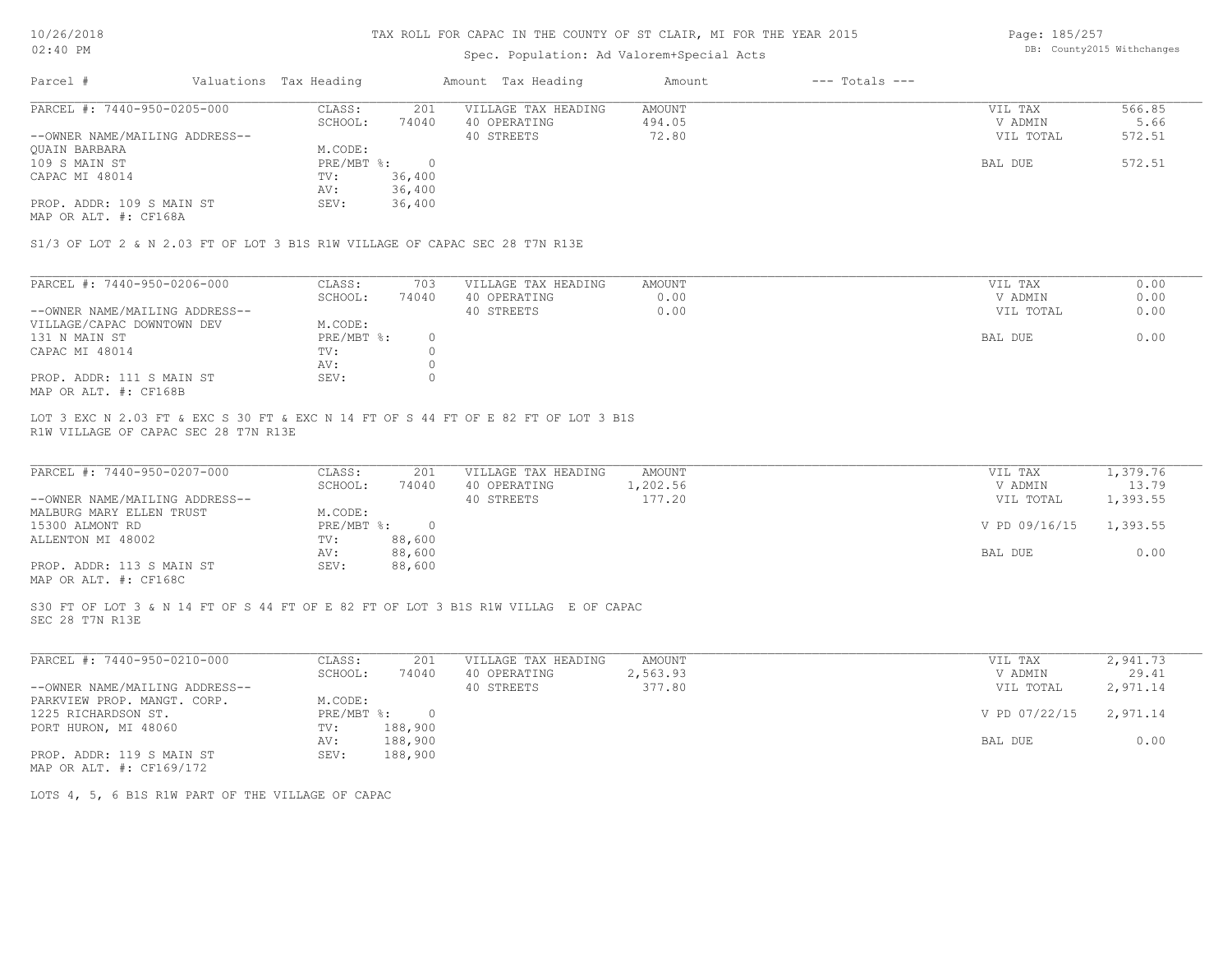# Spec. Population: Ad Valorem+Special Acts

Page: 186/257 DB: County2015 Withchanges

| Parcel #                       | Valuations Tax Heading |        | Amount Tax Heading  | Amount | $---$ Totals $---$ |               |        |
|--------------------------------|------------------------|--------|---------------------|--------|--------------------|---------------|--------|
| PARCEL #: 7440-950-0212-000    | CLASS:                 | 401    | VILLAGE TAX HEADING | AMOUNT |                    | VIL TAX       | 495.22 |
|                                | SCHOOL:                | 74040  | 40 OPERATING        | 431.62 |                    | V ADMIN       | 4.95   |
| --OWNER NAME/MAILING ADDRESS-- |                        |        | 40 STREETS          | 63.60  |                    | VIL TOTAL     | 500.17 |
| TAMM ANDREW                    | M.CODE:                |        |                     |        |                    |               |        |
| 105 W MEIER ST                 | PRE/MBT %: 100         |        |                     |        |                    | V PD 09/16/15 | 500.17 |
| CAPAC MI 48014                 | TV:                    | 31,800 |                     |        |                    |               |        |
|                                | AV:                    | 31,800 |                     |        |                    | BAL DUE       | 0.00   |
| PROP. ADDR: 105 W MEIER ST     | SEV:                   | 31,800 |                     |        |                    |               |        |
|                                |                        |        |                     |        |                    |               |        |

MAP OR ALT. #: CF173

E1/2 OF LOT 7 & S 1/2 OF E 1/2 OF LOT 8 B1S R1W VILLAGE OF CAPAC

| PARCEL #: 7440-950-0213-000    | CLASS:  | 401            | VILLAGE TAX HEADING | AMOUNT | VIL TAX   | 348.08 |
|--------------------------------|---------|----------------|---------------------|--------|-----------|--------|
|                                | SCHOOL: | 74040          | 40 OPERATING        | 303.38 | V ADMIN   | 3.48   |
| --OWNER NAME/MAILING ADDRESS-- |         |                | 40 STREETS          | 44.70  | VIL TOTAL | 351.56 |
| SMITH STACEY LEE               | M.CODE: |                |                     |        |           |        |
| PEAK RALPH                     |         | PRE/MBT %: 100 |                     |        | BAL DUE   | 351.56 |
| 107 W MEIER ST                 | TV:     | 22,352         |                     |        |           |        |
| CAPAC MI 48014                 | AV:     | 25,900         |                     |        |           |        |
|                                | SEV:    | 25,900         |                     |        |           |        |
| PROP. ADDR: 107 W MEIER ST     |         |                |                     |        |           |        |

MAP OR ALT. #: CF174

T7N R13E W1/2 OF LOT 7 & S 1/2 OF W 1/2 OF LOT 8 B1S R1W PART OF THE VILLAGE OF CAPAC SEC 28

| PARCEL #: 7440-950-0214-000    | CLASS:  | 401            | VILLAGE TAX HEADING | AMOUNT | VIL TAX       | 462.00 |
|--------------------------------|---------|----------------|---------------------|--------|---------------|--------|
|                                | SCHOOL: | 74040          | 40 OPERATING        | 402.67 | V ADMIN       | 4.62   |
| --OWNER NAME/MAILING ADDRESS-- |         |                | 40 STREETS          | 59.33  | VIL TOTAL     | 466.62 |
| FRAZER NORMAN                  | M.CODE: |                |                     |        |               |        |
| 108 S NEEPER ST                |         | PRE/MBT %: 100 |                     |        | V PD 07/22/15 | 466.62 |
| CAPAC MI 48014                 | TV:     | 29,667         |                     |        |               |        |
|                                | AV:     | 34,000         |                     |        | BAL DUE       | 0.00   |
| PROP. ADDR: 108 S NEEPER ST    | SEV:    | 34,000         |                     |        |               |        |
|                                |         |                |                     |        |               |        |

MAP OR ALT. #: CF175

N1/2 OF LOT 8 & S 18.75 FT OF LOT 9 B1S R1W VILLAGE OF CAPAC SEC 28 T7N R13E

| PARCEL #: 7440-950-0215-000    | CLASS:       | 401    | VILLAGE TAX HEADING | AMOUNT | VIL TAX   | 483.85 |
|--------------------------------|--------------|--------|---------------------|--------|-----------|--------|
|                                | SCHOOL:      | 74040  | 40 OPERATING        | 421.71 | V ADMIN   | 4.83   |
| --OWNER NAME/MAILING ADDRESS-- |              |        | 40 STREETS          | 62.14  | VIL TOTAL | 488.68 |
| VIGILETTI CANDY LEA            | M.CODE:      |        |                     |        |           |        |
| 106 S NEEPER ST                | $PRE/MBT$ %: | 100    |                     |        | BAL DUE   | 488.68 |
| CAPAC MI 48014                 | TV:          | 31,070 |                     |        |           |        |
|                                | AV:          | 35,700 |                     |        |           |        |
| PROP. ADDR: 106 S NEEPER ST    | SEV:         | 35,700 |                     |        |           |        |
| MAP OR ALT. #: CF176           |              |        |                     |        |           |        |

N56.25 FT OF LOT 9 B1S R1W VILLAGE OF CAPAC SEC 28 T7N R13E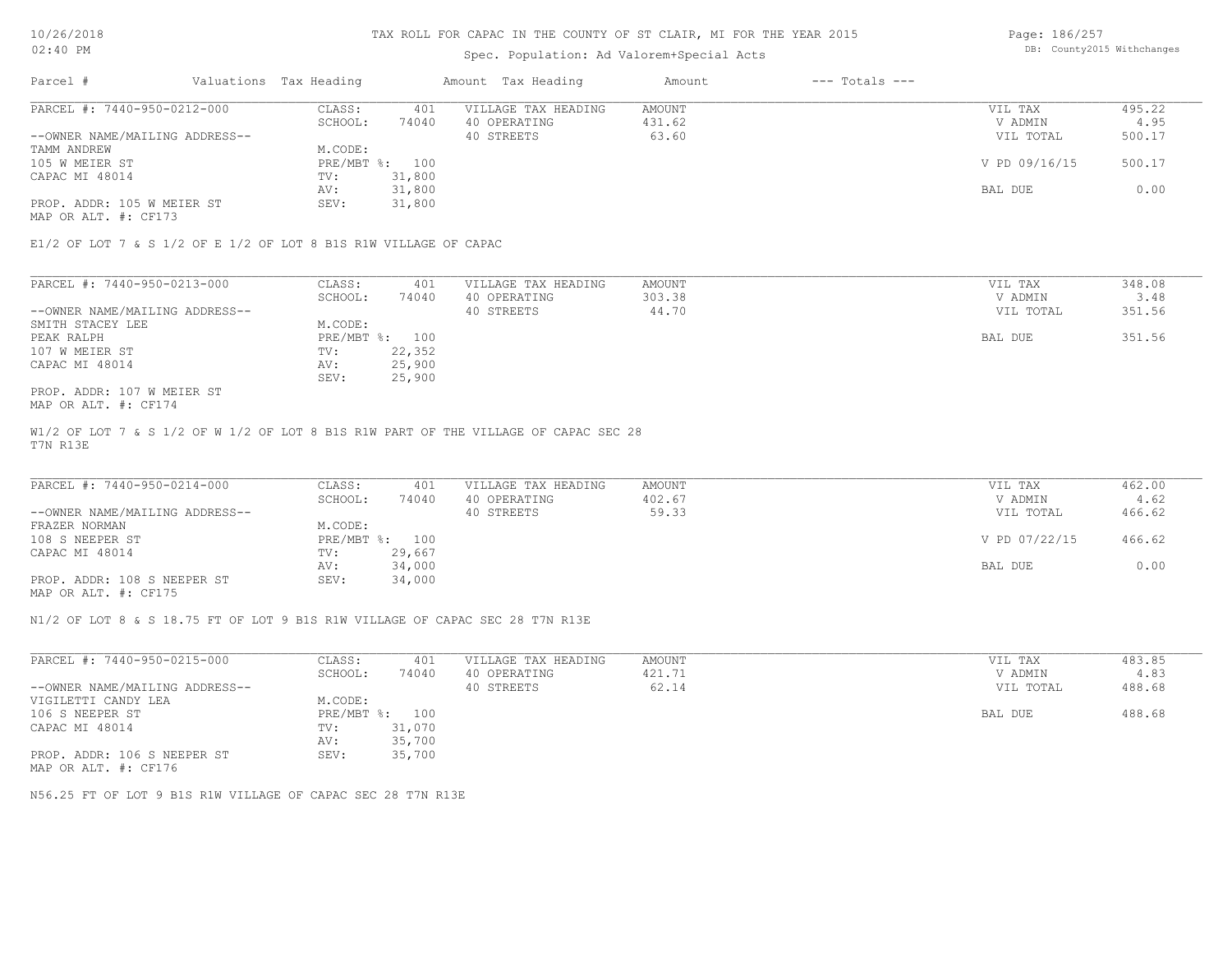### Spec. Population: Ad Valorem+Special Acts

Page: 187/257 DB: County2015 Withchanges

| Parcel #                       | Valuations Tax Heading |        | Amount Tax Heading  | Amount | $---$ Totals $---$ |               |        |
|--------------------------------|------------------------|--------|---------------------|--------|--------------------|---------------|--------|
| PARCEL #: 7440-950-0216-000    | CLASS:                 | 401    | VILLAGE TAX HEADING | AMOUNT |                    | VIL TAX       | 424.01 |
|                                | SCHOOL:                | 74040  | 40 OPERATING        | 369.56 |                    | V ADMIN       | 4.24   |
| --OWNER NAME/MAILING ADDRESS-- |                        |        | 40 STREETS          | 54.45  |                    | VIL TOTAL     | 428.25 |
| SOLLMAN PATRICIA               | M.CODE:                |        |                     |        |                    |               |        |
| P.O. BOX 487                   | PRE/MBT %: 100         |        |                     |        |                    | V PD 08/31/15 | 428.25 |
| CAPAC MI 48014                 | TV:                    | 27,228 |                     |        |                    |               |        |
|                                | AV:                    | 31,100 |                     |        |                    | BAL DUE       | 0.00   |
| PROP. ADDR: 104 S NEEPER ST    | SEV:                   | 31,100 |                     |        |                    |               |        |
|                                |                        |        |                     |        |                    |               |        |

MAP OR ALT. #: CF177

LOT 10 B1S R1W PART OF THE VILLAGE OF CAPAC SEC 28 T7N R13E

| PARCEL #: 7440-950-0217-000    | CLASS:     | 703   | VILLAGE TAX HEADING | AMOUNT | VIL TAX   | 0.00 |
|--------------------------------|------------|-------|---------------------|--------|-----------|------|
|                                | SCHOOL:    | 74040 | 40 OPERATING        | 0.00   | V ADMIN   | 0.00 |
| --OWNER NAME/MAILING ADDRESS-- |            |       | 40 STREETS          | 0.00   | VIL TOTAL | 0.00 |
| VILLAGE OF CAPAC               | M.CODE:    |       |                     |        |           |      |
| 131 N MAIN ST                  | PRE/MBT %: |       |                     |        | BAL DUE   | 0.00 |
| CAPAC MI 48014                 | TV:        |       |                     |        |           |      |
|                                | AV:        |       |                     |        |           |      |
| PROP. ADDR: W MILL ST          | SEV:       |       |                     |        |           |      |
| MAP OR ALT. #: CF178           |            |       |                     |        |           |      |

93 FT TO BEG PART OF THE VILLAGE OF CAPAC SEC 28 T7N R13E FT THEREOF & beg 48FT FROM NW COR LOT 12 TH E 5.29 TH S 93.02 FT TH W 3.74 FT TH N LOT 11 ALSO LOT 12 EXC THE W 48 FT OF THE N 93 FT ALSO EXC THE S 57 FT OF THE W 71

| PARCEL #: 7440-950-0218-000    | CLASS:       | 401    | VILLAGE TAX HEADING | AMOUNT | VIL TAX   | 369.71 |
|--------------------------------|--------------|--------|---------------------|--------|-----------|--------|
|                                | SCHOOL:      | 74040  | 40 OPERATING        | 322.23 | V ADMIN   | 3.69   |
| --OWNER NAME/MAILING ADDRESS-- |              |        | 40 STREETS          | 47.48  | VIL TOTAL | 373.40 |
| CHOATE JACQUELINE              | M.CODE:      |        |                     |        |           |        |
| JACOBS CAROL                   | $PRE/MBT$ %: | 100    |                     |        | BAL DUE   | 373.40 |
| 108 W MILL ST                  | TV:          | 23,741 |                     |        |           |        |
| CAPAC MI 48014-3021            | AV:          | 24,600 |                     |        |           |        |
|                                | SEV:         | 24,600 |                     |        |           |        |
| PROP. ADDR: 108 W MILL ST      |              |        |                     |        |           |        |

MAP OR ALT. #: CF179

B1S R1W PART OF THE VILLAGE OF CAPAC SEC 28 TYN R13E 12,TH N89^42'40"E 5.29',TH SO^57' 21"W 93.02',TH S89^42'40"W 3.74',TH N93" TO BEG THE W 48 FT OF THE N 93 FT OF LOT 12 & BEG E N89^42'40"E 48' FROM NW COR OF LOT

| PARCEL #: 7440-950-0219-000                         | CLASS:  | 401            | VILLAGE TAX HEADING | AMOUNT | VIL TAX   | 305.34 |
|-----------------------------------------------------|---------|----------------|---------------------|--------|-----------|--------|
|                                                     | SCHOOL: | 74040          | 40 OPERATING        | 266.13 | V ADMIN   | 3.05   |
| --OWNER NAME/MAILING ADDRESS--                      |         |                | 40 STREETS          | 39.21  | VIL TOTAL | 308.39 |
| PELTON-BAIRD SHERRY                                 | M.CODE: |                |                     |        |           |        |
| P.O. BOX 142                                        |         | PRE/MBT %: 100 |                     |        | BAL DUE   | 308.39 |
| CAPAC MI 48014                                      | TV:     | 19,608         |                     |        |           |        |
|                                                     | AV:     | 20,200         |                     |        |           |        |
| PROP. ADDR: 102 S NEEPER ST<br>MAP OR ALT. #: CF180 | SEV:    | 20,200         |                     |        |           |        |

T7N R13E THE W 71 FT OF THE S 57 FT OF LOT 12 B1S R1W PART OF THE VILLAGE OF CAPAC SEC 28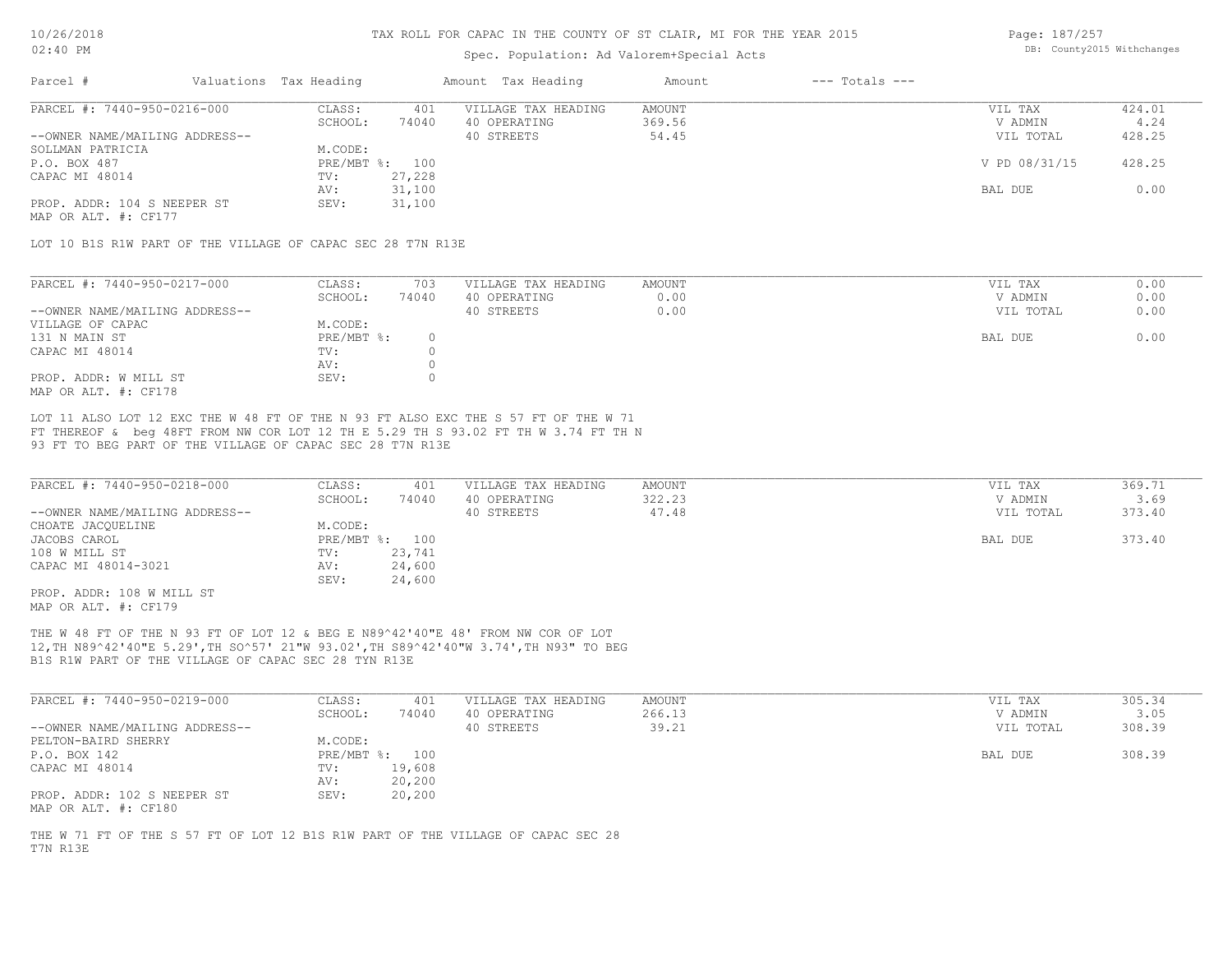### Spec. Population: Ad Valorem+Special Acts

Page: 188/257 DB: County2015 Withchanges

| Parcel #                       | Valuations Tax Heading |        | Amount Tax Heading  | Amount | $---$ Totals $---$ |           |        |
|--------------------------------|------------------------|--------|---------------------|--------|--------------------|-----------|--------|
| PARCEL #: 7440-950-0220-000    | CLASS:                 | 401    | VILLAGE TAX HEADING | AMOUNT |                    | VIL TAX   | 455.66 |
|                                | SCHOOL:                | 74040  | 40 OPERATING        | 397.14 |                    | V ADMIN   | 4.55   |
| --OWNER NAME/MAILING ADDRESS-- |                        |        | 40 STREETS          | 58.52  |                    | VIL TOTAL | 460.21 |
| ATWOOD RICHARD G               | M.CODE:                |        |                     |        |                    |           |        |
| 202 W MILL ST                  | PRE/MBT %: 100         |        |                     |        |                    | BAL DUE   | 460.21 |
| CAPAC MI 48014-3024            | TV:                    | 29,260 |                     |        |                    |           |        |
|                                | AV:                    | 33,300 |                     |        |                    |           |        |
| PROP. ADDR: 202 W MILL ST      | SEV:                   | 33,300 |                     |        |                    |           |        |
| MAP OR ALT. #: CF181           |                        |        |                     |        |                    |           |        |

N150' OF E 75' OF LOT 1 BIS R2W PLAT OF THE VILLAGE OF CAPAC SEC 28 T7N R13E

| PARCEL #: 7440-950-0221-000    | CLASS:       | 401    | VILLAGE TAX HEADING | AMOUNT | VIL TAX       | 554.58 |
|--------------------------------|--------------|--------|---------------------|--------|---------------|--------|
|                                | SCHOOL:      | 74040  | 40 OPERATING        | 483.36 | V ADMIN       | 5.54   |
| --OWNER NAME/MAILING ADDRESS-- |              |        | 40 STREETS          | 71.22  | VIL TOTAL     | 560.12 |
| RICHARDS KENNETH/P             | M.CODE:      |        |                     |        |               |        |
| 204 W MILL ST                  | $PRE/MBT$ %: | 100    |                     |        | V PD 08/05/15 | 560.12 |
| CAPAC MI 48014                 | TV:          | 35,612 |                     |        |               |        |
|                                | AV:          | 40,000 |                     |        | BAL DUE       | 0.00   |
| PROP. ADDR: 204 W MILL ST      | SEV:         | 40,000 |                     |        |               |        |
| MAP OR ALT. #: CF182/183       |              |        |                     |        |               |        |

R13E W75' OF E 150' OF N 150' OF LOT 1 BIS R2W PLAT OF THE VILLAGE OF CAPAC SEC 28 T7N

| PARCEL #: 7440-950-0223-000        | CLASS:     | 401    | VILLAGE TAX HEADING | AMOUNT | VIL TAX       | 488.89 |
|------------------------------------|------------|--------|---------------------|--------|---------------|--------|
|                                    | SCHOOL:    | 74040  | 40 OPERATING        | 426.11 | V ADMIN       | 4.88   |
| --OWNER NAME/MAILING ADDRESS--     |            |        | 40 STREETS          | 62.78  | VIL TOTAL     | 493.77 |
| LIBKIE PAUL & MARSHA REV LIV TRUST | M.CODE:    |        |                     |        |               |        |
| 207 E CHURCH ST                    | PRE/MBT %: |        |                     |        | V PD 07/08/15 | 493.77 |
| CAPAC MI 48014                     | TV:        | 31,394 |                     |        |               |        |
|                                    | AV:        | 35,500 |                     |        | BAL DUE       | 0.00   |
| PROP. ADDR: 103 S NEEPER ST        | SEV:       | 35,500 |                     |        |               |        |
|                                    |            |        |                     |        |               |        |

MAP OR ALT. #: CF184

R13E E150 FT OF LOT 1 EXC N 150 FT THEREOF B1S R2W PLAT OF VILLAGE OF CAPAC SEC 28 T7N

| PARCEL #: 7440-950-0224-000    | CLASS:     | 705   | VILLAGE TAX HEADING | AMOUNT | VIL TAX<br>0.00   |
|--------------------------------|------------|-------|---------------------|--------|-------------------|
|                                | SCHOOL:    | 74040 | 40 OPERATING        | 0.00   | 0.00<br>V ADMIN   |
| --OWNER NAME/MAILING ADDRESS-- |            |       | 40 STREETS          | 0.00   | 0.00<br>VIL TOTAL |
| FIRST UNITED METHODIST CHURCH  | M.CODE:    |       |                     |        |                   |
| 206 WEST MILL ST               | PRE/MBT %: |       |                     |        | 0.00<br>BAL DUE   |
| CAPAC MI 48014                 | TV:        |       |                     |        |                   |
|                                | AV:        |       |                     |        |                   |
| PROP. ADDR: 206 W MILL ST      | SEV:       |       |                     |        |                   |
|                                |            |       |                     |        |                   |

MAP OR ALT. #: CF185

W 150' OF LOT 1 EXC S 1/3 OF W 1/2 OF LOT 1 B1S R2W PLAT OF VILLAGE OF CAPAC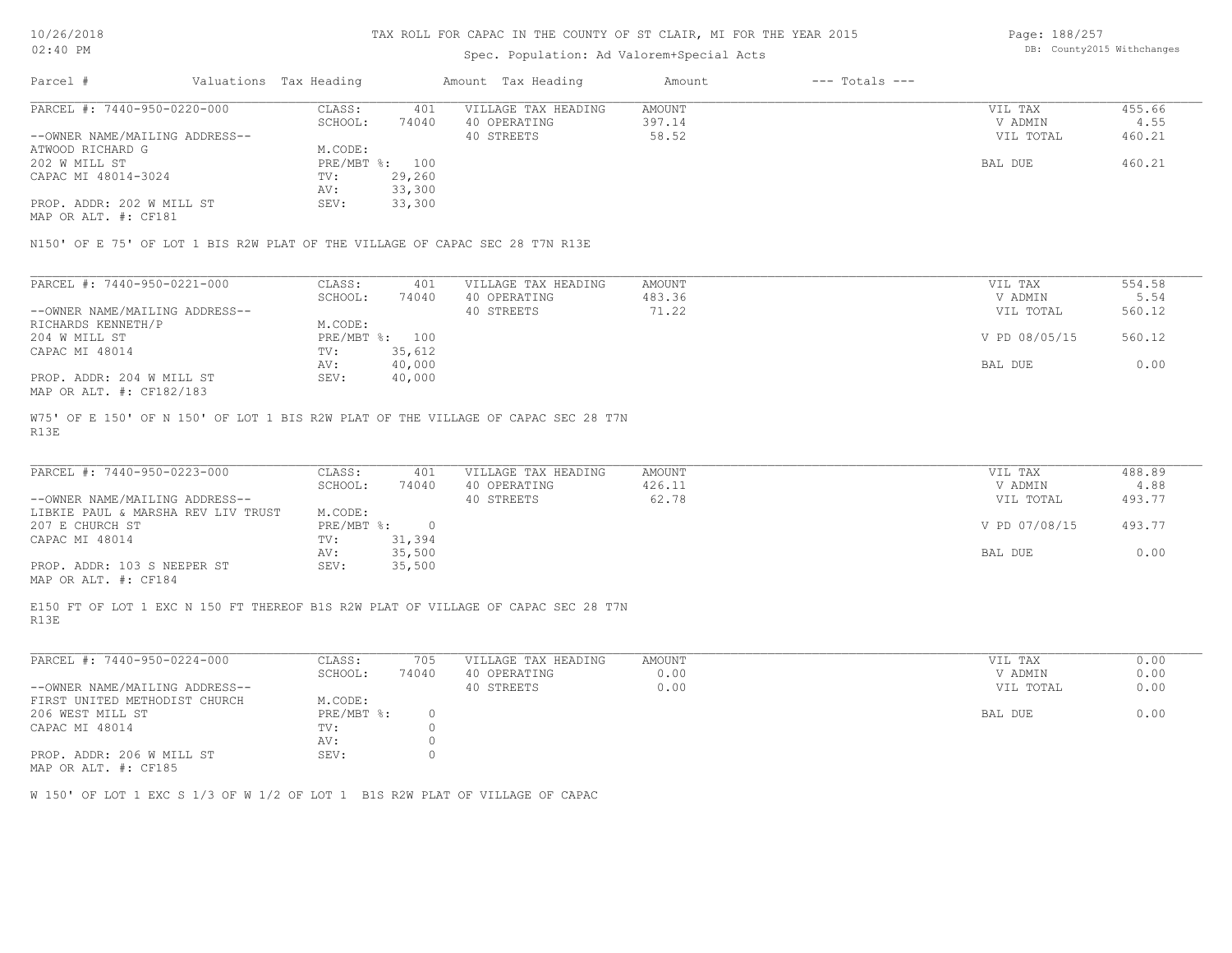# Spec. Population: Ad Valorem+Special Acts

Page: 189/257 DB: County2015 Withchanges

| Parcel #                           |  | Valuations Tax Heading |        | Amount Tax Heading  | Amount | $---$ Totals $---$ |               |        |
|------------------------------------|--|------------------------|--------|---------------------|--------|--------------------|---------------|--------|
| PARCEL #: 7440-950-0224-100        |  | CLASS:                 | 401    | VILLAGE TAX HEADING | AMOUNT |                    | VIL TAX       | 605.97 |
|                                    |  | SCHOOL:                | 74040  | 40 OPERATING        | 528.15 |                    | V ADMIN       | 6.05   |
| --OWNER NAME/MAILING ADDRESS--     |  |                        |        | 40 STREETS          | 77.82  |                    | VIL TOTAL     | 612.02 |
| NAUTS GARY                         |  | M.CODE:                |        |                     |        |                    |               |        |
| NAUTS DEBRA                        |  | PRE/MBT %:             |        |                     |        |                    | V PD 07/08/15 | 612.02 |
| 3909 WEST BRANCH DR                |  | TV:                    | 38,912 |                     |        |                    |               |        |
| GLADWIN MI 48624                   |  | AV:                    | 43,700 |                     |        |                    | BAL DUE       | 0.00   |
|                                    |  | SEV:                   | 43,700 |                     |        |                    |               |        |
| PROP. ADDR: 104 S GLASSFORD STREET |  |                        |        |                     |        |                    |               |        |

MAP OR ALT. #: 185B

S 1/3 OF W 1/2 OF LOT 1 EXC E 10' THEREOF B1S R2W PLAT OF VILLAGE OF CAPAC

| PARCEL #: 7440-950-0225-000                                                                                                                                                                                                                                                                                                                      | CLASS:     | 703   | VILLAGE TAX HEADING | AMOUNT | 0.00<br>VIL TAX   |
|--------------------------------------------------------------------------------------------------------------------------------------------------------------------------------------------------------------------------------------------------------------------------------------------------------------------------------------------------|------------|-------|---------------------|--------|-------------------|
|                                                                                                                                                                                                                                                                                                                                                  | SCHOOL:    | 74040 | 40 OPERATING        | 0.00   | 0.00<br>V ADMIN   |
| --OWNER NAME/MAILING ADDRESS--                                                                                                                                                                                                                                                                                                                   |            |       | 40 STREETS          | 0.00   | 0.00<br>VIL TOTAL |
| VILLAGE ALLEY                                                                                                                                                                                                                                                                                                                                    | M.CODE:    |       |                     |        |                   |
| 131 N MAIN ST                                                                                                                                                                                                                                                                                                                                    | PRE/MBT %: |       |                     |        | 0.00<br>BAL DUE   |
| CAPAC MI 48014                                                                                                                                                                                                                                                                                                                                   | TV:        |       |                     |        |                   |
|                                                                                                                                                                                                                                                                                                                                                  | AV:        |       |                     |        |                   |
| PROP. ADDR: ALLEY                                                                                                                                                                                                                                                                                                                                | SEV:       |       |                     |        |                   |
| $M \land D$ $\land T$ $\Box T$ $\Box T$ $\Box T$ $\Box T$ $\Box T$ $\Box T$ $\Box T$ $\Box T$ $\Box T$ $\Box T$ $\Box T$ $\Box T$ $\Box T$ $\Box T$ $\Box T$ $\Box T$ $\Box T$ $\Box T$ $\Box T$ $\Box T$ $\Box T$ $\Box T$ $\Box T$ $\Box T$ $\Box T$ $\Box T$ $\Box T$ $\Box T$ $\Box T$ $\Box T$ $\Box T$ $\Box T$ $\Box T$ $\Box T$ $\Box T$ |            |       |                     |        |                   |

MAP OR ALT. #: CF186

28 T7N R13E LOT 1 EXC E 150 FT & EXC W 150 FT THEREOF B1S R2W PLAT OF THE VILLAGE OF CAPAC SEC

| PARCEL #: 7440-950-0226-000         | CLASS:  | 401            | VILLAGE TAX HEADING | AMOUNT | VIL TAX       | 443.01 |
|-------------------------------------|---------|----------------|---------------------|--------|---------------|--------|
|                                     | SCHOOL: | 74040          | 40 OPERATING        | 386.12 | V ADMIN       | 4.43   |
| --OWNER NAME/MAILING ADDRESS--      |         |                | 40 STREETS          | 56.89  | VIL TOTAL     | 447.44 |
| WELCH MELISSA A/MORNINGSTAR MICHAEL | M.CODE: | COREL          |                     |        |               |        |
| 105 S NEEPER ST                     |         | PRE/MBT %: 100 |                     |        | V PD 09/10/15 | 447.44 |
| CAPAC MI 48014-3620                 | TV:     | 28,448         |                     |        |               |        |
|                                     | AV:     | 32,400         |                     |        | BAL DUE       | 0.00   |
| PROP. ADDR: 105 S NEEPER ST         | SEV:    | 32,400         |                     |        |               |        |

MAP OR ALT. #: CF187

LOT 2 B1S R2W PART OF THE VILLAGE OF CAPAC SEC 28 T7N R13E

| PARCEL #: 7440-950-0227-000    | CLASS:       | 401    | VILLAGE TAX HEADING | AMOUNT | VIL TAX       | 401.87 |
|--------------------------------|--------------|--------|---------------------|--------|---------------|--------|
|                                | SCHOOL:      | 74040  | 40 OPERATING        | 350.26 | V ADMIN       | 4.01   |
| --OWNER NAME/MAILING ADDRESS-- |              |        | 40 STREETS          | 51.61  | VIL TOTAL     | 405.88 |
| MILLER ROBERT/LINDA            | M.CODE:      | COREL  |                     |        |               |        |
| 107 S NEEPER ST                | $PRE/MBT$ %: | 100    |                     |        | V PD 09/10/15 | 405.88 |
| CAPAC MI 48014-3620            | TV:          | 25,806 |                     |        |               |        |
|                                | AV:          | 29,200 |                     |        | BAL DUE       | 0.00   |
| PROP. ADDR: 107 S NEEPER ST    | SEV:         | 29,200 |                     |        |               |        |

MAP OR ALT. #: CF188

LOT 3 B1S R2W PART OF THE VILLAGE OF CAPAC SEC 28 T7N R13E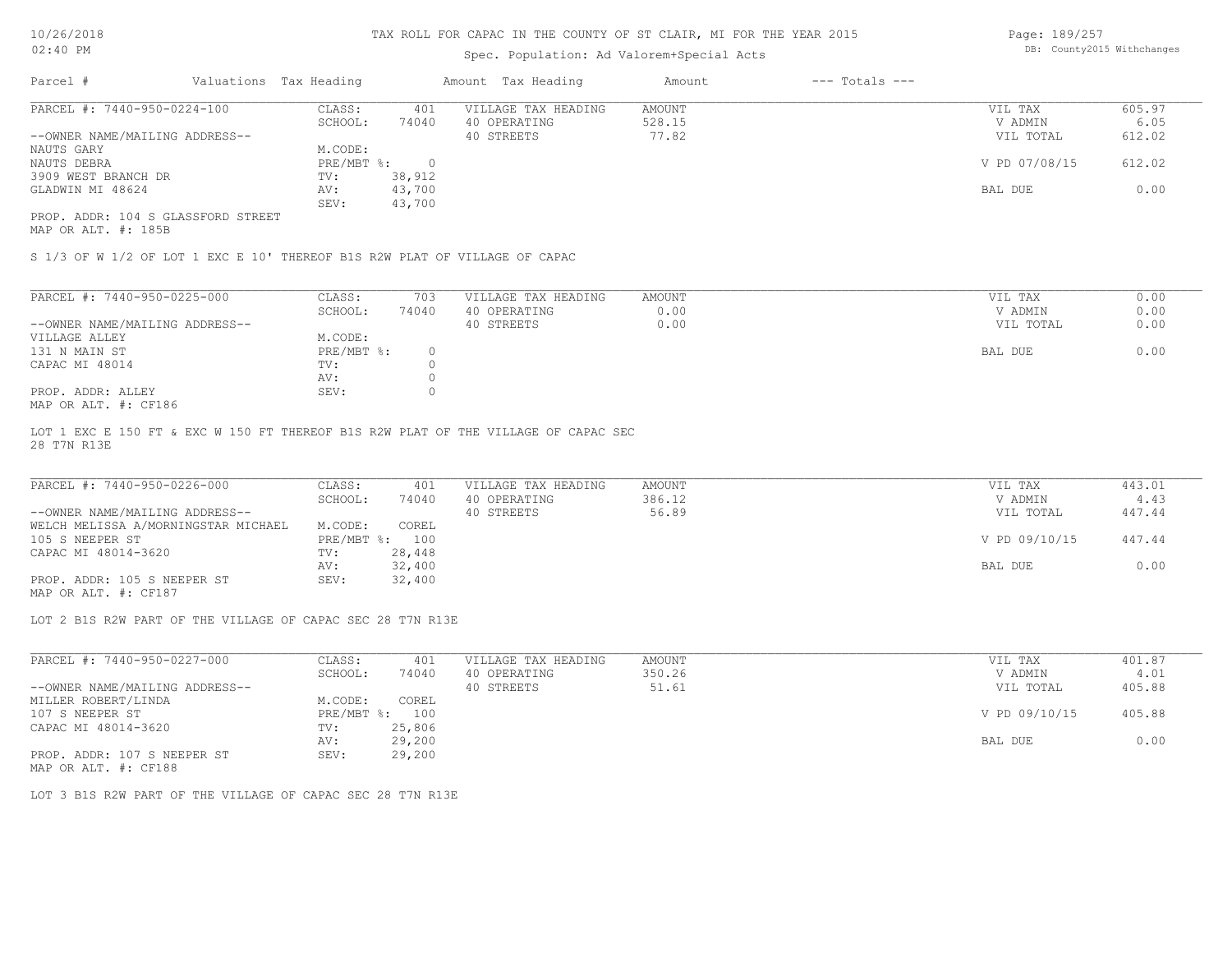# Spec. Population: Ad Valorem+Special Acts

Page: 190/257 DB: County2015 Withchanges

| Parcel #                       | Valuations Tax Heading |        | Amount Tax Heading  | Amount | $---$ Totals $---$ |               |        |
|--------------------------------|------------------------|--------|---------------------|--------|--------------------|---------------|--------|
| PARCEL #: 7440-950-0228-000    | CLASS:                 | 401    | VILLAGE TAX HEADING | AMOUNT |                    | VIL TAX       | 480.63 |
|                                | SCHOOL:                | 74040  | 40 OPERATING        | 418.91 |                    | V ADMIN       | 4.80   |
| --OWNER NAME/MAILING ADDRESS-- |                        |        | 40 STREETS          | 61.72  |                    | VIL TOTAL     | 485.43 |
| KANDLER GARCIA TRUST           | M.CODE:                |        |                     |        |                    |               |        |
| 109 S NEEPER ST                | PRE/MBT %: 100         |        |                     |        |                    | V PD 07/10/15 | 485.43 |
| CAPAC MI 48014                 | TV:                    | 30,864 |                     |        |                    |               |        |
|                                | AV:                    | 35,300 |                     |        |                    | BAL DUE       | 0.00   |
| PROP. ADDR: 109 S NEEPER ST    | SEV:                   | 35,300 |                     |        |                    |               |        |
| MAP OR ALT. #: CF189           |                        |        |                     |        |                    |               |        |

LOT 4 B1S R2W PART OF THE VILLAGE OF CAPAC SEC 28 T7N R13E

| PARCEL #: 7440-950-0229-000    | CLASS:  | 401            | VILLAGE TAX HEADING | AMOUNT | VIL TAX       | 520.81 |
|--------------------------------|---------|----------------|---------------------|--------|---------------|--------|
|                                | SCHOOL: | 74040          | 40 OPERATING        | 453.93 | V ADMIN       | 5.20   |
| --OWNER NAME/MAILING ADDRESS-- |         |                | 40 STREETS          | 66.88  | VIL TOTAL     | 526.01 |
| WATTS THOMAS                   | M.CODE: | <b>EVERH</b>   |                     |        |               |        |
| 207 W MEIER AVE                |         | PRE/MBT %: 100 |                     |        | V PD 09/18/15 | 526.01 |
| CAPAC MI 48014-3615            | TV:     | 33,444         |                     |        |               |        |
|                                | AV:     | 37,800         |                     |        | BAL DUE       | 0.00   |
| PROP. ADDR: 207 W MEIER ST     | SEV:    | 37,800         |                     |        |               |        |
|                                |         |                |                     |        |               |        |

MAP OR ALT. #: CF190

LOT 5 B1S R2W PART OF THE VILLAGE OF CAPAC SEC 28 T7N R13E

| PARCEL #: 7440-950-0230-000        | CLASS:       | 401    | VILLAGE TAX HEADING | AMOUNT | VIL TAX   | 580.29 |
|------------------------------------|--------------|--------|---------------------|--------|-----------|--------|
|                                    | SCHOOL:      | 74040  | 40 OPERATING        | 505.77 | V ADMIN   | 5.80   |
| --OWNER NAME/MAILING ADDRESS--     |              |        | 40 STREETS          | 74.52  | VIL TOTAL | 586.09 |
| ALPHA TO OMEGA PROPERTIES LLC      | M.CODE:      |        |                     |        |           |        |
| P.O. BOX 343                       | $PRE/MBT$ %: |        |                     |        | BAL DUE   | 586.09 |
| LAKE ORION MI 48361                | TV:          | 37,263 |                     |        |           |        |
|                                    | AV:          | 42,200 |                     |        |           |        |
| PROP. ADDR: 108 S GLASSFORD STREET | SEV:         | 42,200 |                     |        |           |        |
| MAP OR ALT. #: CF191               |              |        |                     |        |           |        |

LOT 6 B1S R2W PART OF THE VILLAGE OF CAPAC SEC 28 T7N R13E

| PARCEL #: 7440-950-0231-000        | CLASS:     | 401    | VILLAGE TAX HEADING | AMOUNT | VIL TAX       | 370.22 |
|------------------------------------|------------|--------|---------------------|--------|---------------|--------|
|                                    | SCHOOL:    | 74040  | 40 OPERATING        | 322.68 | V ADMIN       | 3.70   |
| --OWNER NAME/MAILING ADDRESS--     |            |        | 40 STREETS          | 47.54  | VIL TOTAL     | 373.92 |
| HULL JAMES                         | M.CODE:    |        |                     |        |               |        |
| 11933 BRYCE RD                     | PRE/MBT %: | $\cap$ |                     |        | V PD 09/10/15 | 373.92 |
| EMMETT MI 48022                    | TV:        | 23,774 |                     |        |               |        |
|                                    | AV:        | 27,400 |                     |        | BAL DUE       | 0.00   |
| PROP. ADDR: 106 S GLASSFORD STREET | SEV:       | 27,400 |                     |        |               |        |
| MAP OR ALT. #: CF192               |            |        |                     |        |               |        |

LOT 7 B1S R2W PART OF THE VILLAGE OF CAPAC SEC 28 T7N R13E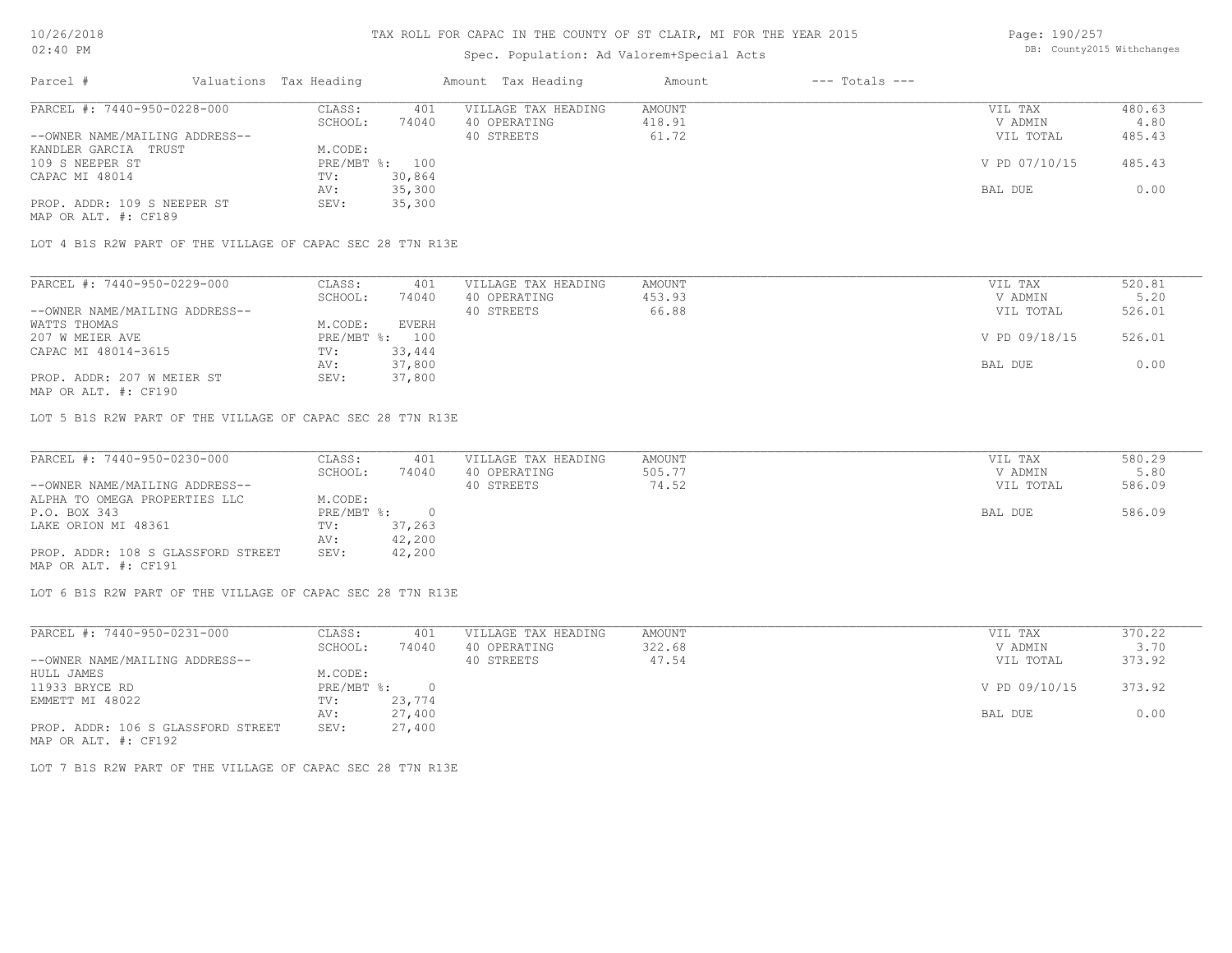# Spec. Population: Ad Valorem+Special Acts

Page: 191/257 DB: County2015 Withchanges

| Parcel #                           | Valuations Tax Heading |                | Amount Tax Heading  | Amount | $---$ Totals $---$ |               |        |
|------------------------------------|------------------------|----------------|---------------------|--------|--------------------|---------------|--------|
| PARCEL #: 7440-950-0232-000        | CLASS:                 | 401            | VILLAGE TAX HEADING | AMOUNT |                    | VIL TAX       | 520.81 |
|                                    | SCHOOL:                | 74040          | 40 OPERATING        | 453.93 |                    | V ADMIN       | 5.20   |
| --OWNER NAME/MAILING ADDRESS--     |                        |                | 40 STREETS          | 66.88  |                    | VIL TOTAL     | 526.01 |
| SMITH GREGORY                      | M.CODE:                | 00CSB          |                     |        |                    |               |        |
| 101 S GLASSFORD ST                 |                        | PRE/MBT %: 100 |                     |        |                    | V PD 07/10/15 | 526.01 |
| CAPAC MI 48014                     | TV:                    | 33,444         |                     |        |                    |               |        |
|                                    | AV:                    | 37,800         |                     |        |                    | BAL DUE       | 0.00   |
| PROP. ADDR: 101 S GLASSFORD STREET | SEV:                   | 37,800         |                     |        |                    |               |        |
|                                    |                        |                |                     |        |                    |               |        |

MAP OR ALT. #: CF193

N1/2 OF LOTS 1 & 2 B1S R3W PART OF THE VILLAGE OF CAPAC SEC 28 T7N R13E

| PARCEL #: 7440-950-0233-000        | CLASS:       | 401    | VILLAGE TAX HEADING | AMOUNT | VIL TAX       | 338.58 |
|------------------------------------|--------------|--------|---------------------|--------|---------------|--------|
|                                    | SCHOOL:      | 74040  | 40 OPERATING        | 295.10 | V ADMIN       | 3.38   |
| --OWNER NAME/MAILING ADDRESS--     |              |        | 40 STREETS          | 43.48  | VIL TOTAL     | 341.96 |
| LOPEZ JORGE L / NORA               | M.CODE:      | COREL  |                     |        |               |        |
| 103 S GLASSFORD                    | $PRE/MBT$ %: | 100    |                     |        | V PD 09/10/15 | 341.96 |
| CAPAC MI 48014                     | TV:          | 21,742 |                     |        |               |        |
|                                    | AV:          | 25,300 |                     |        | BAL DUE       | 0.00   |
| PROP. ADDR: 103 S GLASSFORD STREET | SEV:         | 25,300 |                     |        |               |        |
| MAP OR ALT. #: CF194               |              |        |                     |        |               |        |

S1/2 OF LOTS 1 & 2 B1S R3W PART OF THE VILLAGE OF CAPAC SEC 28 T7N R13E

| PARCEL #: 7440-950-0234-000        | CLASS:     | 401    | VILLAGE TAX HEADING | AMOUNT | VIL TAX       | 548.48 |
|------------------------------------|------------|--------|---------------------|--------|---------------|--------|
|                                    | SCHOOL:    | 74040  | 40 OPERATING        | 478.04 | V ADMIN       | 5.48   |
| --OWNER NAME/MAILING ADDRESS--     |            |        | 40 STREETS          | 70.44  | VIL TOTAL     | 553.96 |
| TICE HARRY C. SR. & DIANE M.       | M.CODE:    | COREL  |                     |        |               |        |
| 14546 YALE RD                      | PRE/MBT %: |        |                     |        | V PD 09/10/15 | 553.96 |
| YALE MI 48097                      | TV:        | 35,220 |                     |        |               |        |
|                                    | AV:        | 49,000 |                     |        | BAL DUE       | 0.00   |
| PROP. ADDR: 105 S GLASSFORD STREET | SEV:       | 49,000 |                     |        |               |        |
| MAP OR ALT. #: CF195               |            |        |                     |        |               |        |

LOT 3 B1S R3W PART OF THE VILLAGE OF CAPAC SEC 28 T7N R13E

| PARCEL #: 7440-950-0235-000        | CLASS:  | 401            | VILLAGE TAX HEADING | AMOUNT | VIL TAX       | 449.33 |
|------------------------------------|---------|----------------|---------------------|--------|---------------|--------|
|                                    | SCHOOL: | 74040          | 40 OPERATING        | 391.63 | V ADMIN       | 4.49   |
| --OWNER NAME/MAILING ADDRESS--     |         |                | 40 STREETS          | 57.70  | VIL TOTAL     | 453.82 |
| DAVILA DANIEL                      | M.CODE: |                |                     |        |               |        |
| 107 S GLASSFORD ST                 |         | PRE/MBT %: 100 |                     |        | V PD 09/02/15 | 453.82 |
| CAPAC MI 48014-3607                | TV:     | 28,854         |                     |        |               |        |
|                                    | AV:     | 32,800         |                     |        | BAL DUE       | 0.00   |
| PROP. ADDR: 107 S GLASSFORD STREET | SEV:    | 32,800         |                     |        |               |        |

MAP OR ALT. #: CF196

LOT 4 B1S R3W VILLAGE OF CAPAC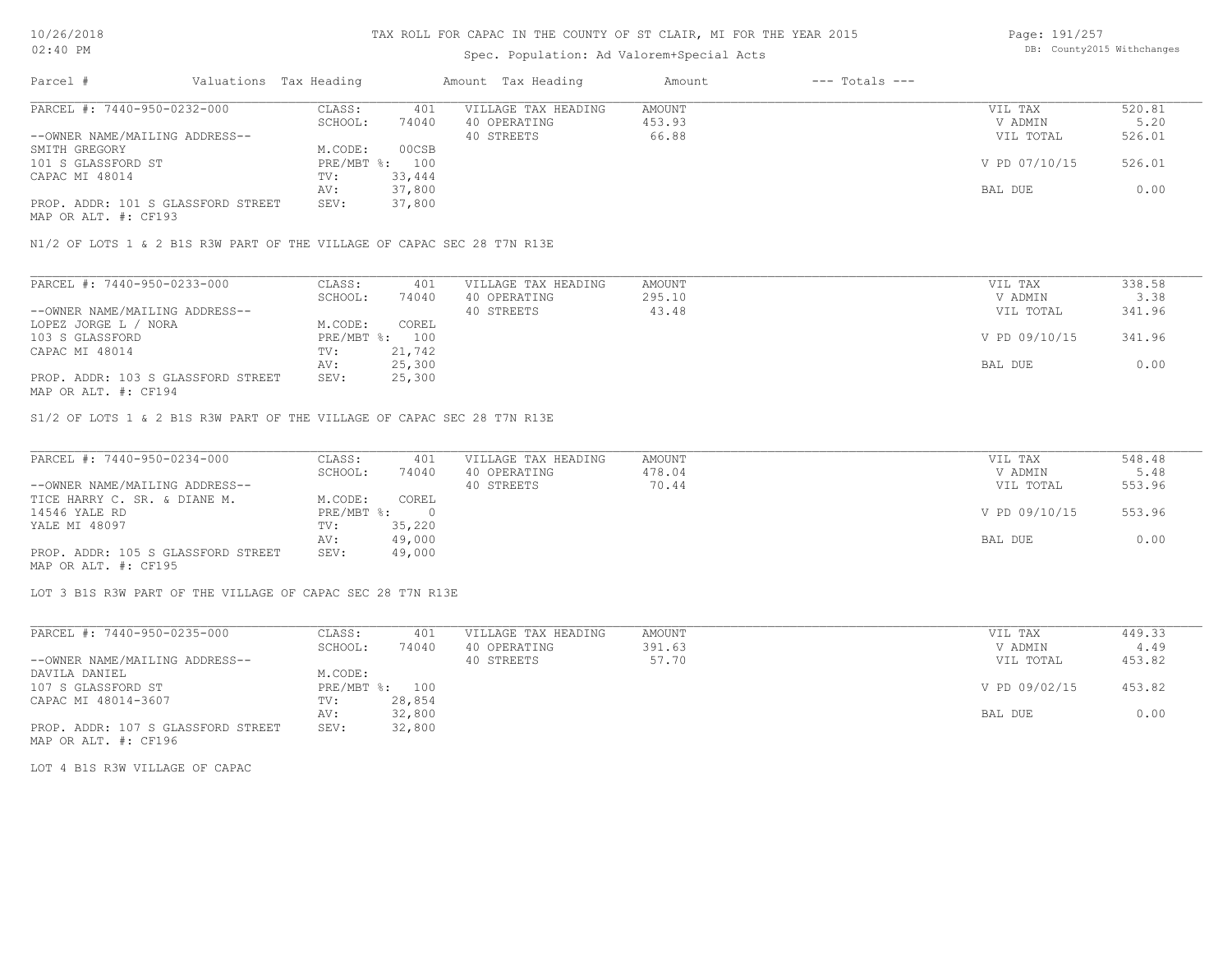#### Spec. Population: Ad Valorem+Special Acts

Page: 192/257 DB: County2015 Withchanges

| Parcel #                           | Valuations Tax Heading |        | Amount Tax Heading  | Amount | $---$ Totals $---$ |               |        |
|------------------------------------|------------------------|--------|---------------------|--------|--------------------|---------------|--------|
| PARCEL #: 7440-950-0236-000        | CLASS:                 | 401    | VILLAGE TAX HEADING | AMOUNT |                    | VIL TAX       | 860.01 |
|                                    | SCHOOL:                | 74040  | 40 OPERATING        | 749.56 |                    | V ADMIN       | 8.60   |
| --OWNER NAME/MAILING ADDRESS--     |                        |        | 40 STREETS          | 110.45 |                    | VIL TOTAL     | 868.61 |
| CINDRIC IVAN JOHN                  | M.CODE:                |        |                     |        |                    |               |        |
| CINDRIC BARBARA                    | PRE/MBT %: 100         |        |                     |        |                    | V PD 09/18/15 | 868.61 |
| 111 S GLASSFORD ST                 | TV:                    | 55,225 |                     |        |                    |               |        |
| CAPAC MI 48014-3607                | AV:                    | 58,000 |                     |        |                    | BAL DUE       | 0.00   |
|                                    | SEV:                   | 58,000 |                     |        |                    |               |        |
| PROP. ADDR: 111 S GLASSFORD STREET |                        |        |                     |        |                    |               |        |

MAP OR ALT. #: CF197A

LOT 5 B1S R3W PART OF THE VILLAGE OF CAPAC SEC 28 T7N R13E

| PARCEL #: 7440-950-0237-000                                    | CLASS:  | 401            | VILLAGE TAX HEADING | AMOUNT | VIL TAX       | 609.15 |
|----------------------------------------------------------------|---------|----------------|---------------------|--------|---------------|--------|
|                                                                | SCHOOL: | 74040          | 40 OPERATING        | 530.92 | V ADMIN       | 6.09   |
| --OWNER NAME/MAILING ADDRESS--                                 |         |                | 40 STREETS          | 78.23  | VIL TOTAL     | 615.24 |
| SCHWARTZKOPF MARY C                                            | M.CODE: |                |                     |        |               |        |
| 113 GLASSFORD                                                  |         | PRE/MBT %: 100 |                     |        | V PD 09/10/15 | 615.24 |
| CAPAC MI 48014                                                 | TV:     | 39,116         |                     |        |               |        |
|                                                                | AV:     | 42,500         |                     |        | BAL DUE       | 0.00   |
| PROP. ADDR: 113 S GLASSFORD STREET                             | SEV:    | 42,500         |                     |        |               |        |
| $\cdots$ $\cdots$ $\cdots$ $\cdots$ $\cdots$ $\cdots$ $\cdots$ |         |                |                     |        |               |        |

MAP OR ALT. #: CF197B

LOT 6 B1S R3W PART OF THE VILLAGE OF CAPAC SEC 28 T7N R13E

| PARCEL #: 7440-950-0238-000                           | CLASS:     | 201   | VILLAGE TAX HEADING | AMOUNT | VIL TAX   | 0.00 |
|-------------------------------------------------------|------------|-------|---------------------|--------|-----------|------|
|                                                       | SCHOOL:    | 74040 | 40 OPERATING        | 0.00   | V ADMIN   | 0.00 |
| --OWNER NAME/MAILING ADDRESS--                        |            |       | 40 STREETS          | 0.00   | VIL TOTAL | 0.00 |
| CAPAC LIONS CLUB                                      | M.CODE:    |       |                     |        |           |      |
| 315 W MEIER ST                                        | PRE/MBT %: |       |                     |        | BAL DUE   | 0.00 |
| CAPAC MI 48014                                        | TV:        |       |                     |        |           |      |
|                                                       | AV:        |       |                     |        |           |      |
| PROP. ADDR: 315 W MEIER ST                            | SEV:       |       |                     |        |           |      |
| $\cdots$ $\cdots$ $\cdots$ $\cdots$ $\cdots$ $\cdots$ |            |       |                     |        |           |      |

MAP OR ALT. #: CF198

28 T7N R13E LOT 7 & S 25 FT OF LOT 8 INCL ALLEY TO E B1S R3W PART OF THE VILLAGE OF CAPAC SEC

| PARCEL #: 7440-950-0239-000    | CLASS:       | 401    | VILLAGE TAX HEADING | AMOUNT | VIL TAX       | 618.24 |
|--------------------------------|--------------|--------|---------------------|--------|---------------|--------|
|                                | SCHOOL:      | 74040  | 40 OPERATING        | 538.84 | V ADMIN       | 6.18   |
| --OWNER NAME/MAILING ADDRESS-- |              |        | 40 STREETS          | 79.40  | VIL TOTAL     | 624.42 |
| VIELHABER RICHARD A            | M.CODE:      |        |                     |        |               |        |
| 108 S MATTESON ST              | $PRE/MBT$ %: | 100    |                     |        | V PD 09/10/15 | 624.42 |
| Capac MI 48014                 | TV:          | 39,700 |                     |        |               |        |
|                                | AV:          | 39,700 |                     |        | BAL DUE       | 0.00   |
| PROP. ADDR: 108 S MATTESON ST  | SEV:         | 39,700 |                     |        |               |        |
| MAP OR ALT. #: CF199           |              |        |                     |        |               |        |

N50 FT OF LOT 8 B1S R3W VILLAGE OF CAPAC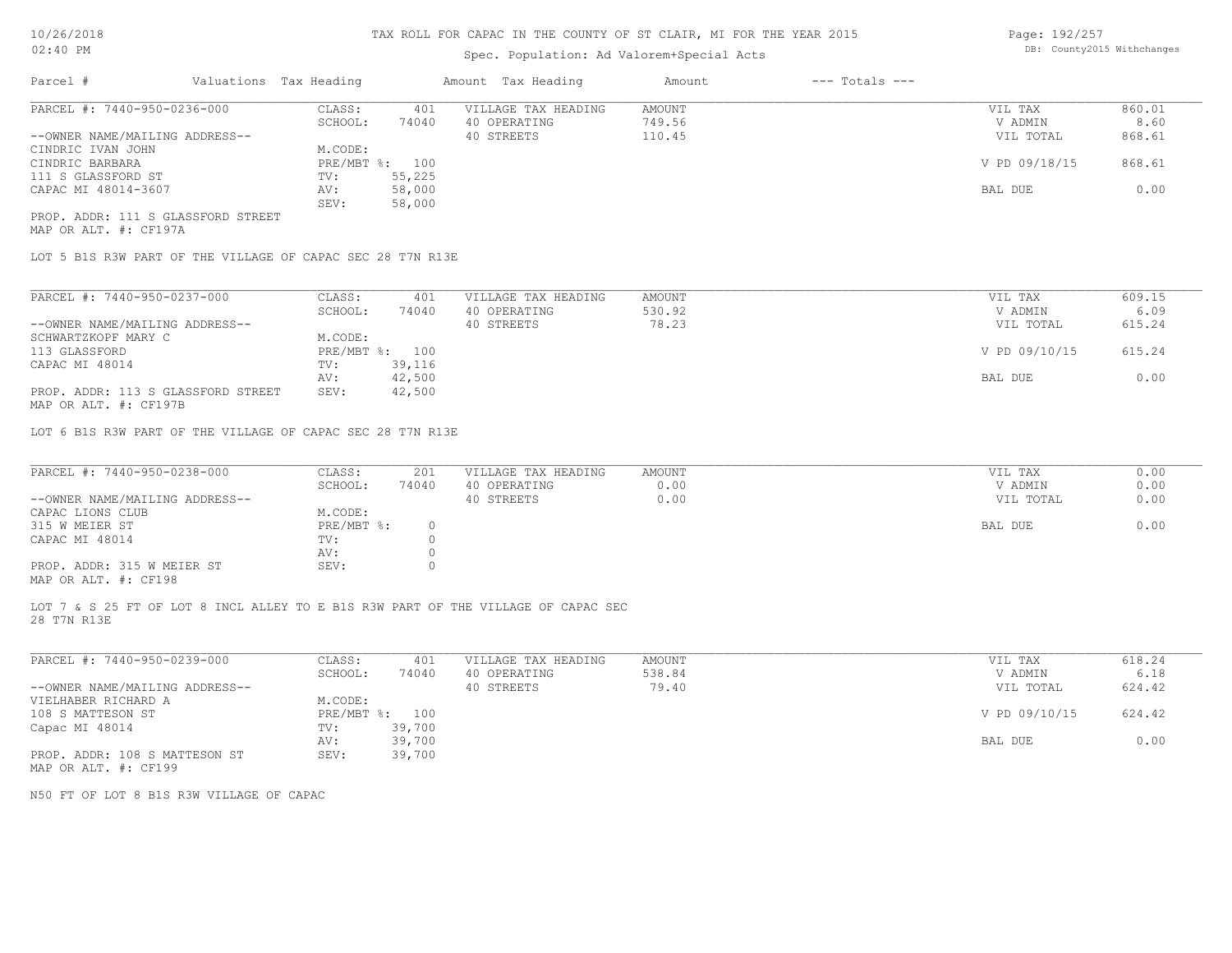### Spec. Population: Ad Valorem+Special Acts

Page: 193/257 DB: County2015 Withchanges

| Parcel #                       | Valuations Tax Heading |        | Amount Tax Heading  | Amount | $---$ Totals $---$ |               |        |
|--------------------------------|------------------------|--------|---------------------|--------|--------------------|---------------|--------|
| PARCEL #: 7440-950-0240-000    | CLASS:                 | 401    | VILLAGE TAX HEADING | AMOUNT |                    | VIL TAX       | 390.80 |
|                                | SCHOOL:                | 74040  | 40 OPERATING        | 340.61 |                    | V ADMIN       | 3.90   |
| --OWNER NAME/MAILING ADDRESS-- |                        |        | 40 STREETS          | 50.19  |                    | VIL TOTAL     | 394.70 |
| DOMINGUEZ MANUEL               | M.CODE:                | SETER  |                     |        |                    |               |        |
| 106 S MATTESON ST              | $PRE/MBT$ %:           | 100    |                     |        |                    | V PD 09/18/15 | 394.70 |
| CAPAC MI 48014                 | TV:                    | 25,095 |                     |        |                    |               |        |
|                                | AV:                    | 28,700 |                     |        |                    | BAL DUE       | 0.00   |
| PROP. ADDR: 106 S MATTESON ST  | SEV:                   | 28,700 |                     |        |                    |               |        |
| MAP OR ALT. #: CF200           |                        |        |                     |        |                    |               |        |

S50 FT OF LOT 9 B1S R3W VILLAGE OF CAPAC

| PARCEL #: 7440-950-0241-000    | CLASS:     | 401    | VILLAGE TAX HEADING | AMOUNT | VIL TAX       | 278.45 |
|--------------------------------|------------|--------|---------------------|--------|---------------|--------|
|                                | SCHOOL:    | 74040  | 40 OPERATING        | 242.69 | V ADMIN       | 2.78   |
| --OWNER NAME/MAILING ADDRESS-- |            |        | 40 STREETS          | 35.76  | VIL TOTAL     | 281.23 |
| KEGLER JEFFREY J               | M.CODE:    | 00CSB  |                     |        |               |        |
| 15665 IMLAY CITY RD            | PRE/MBT %: |        |                     |        | V PD 07/10/15 | 281.23 |
| CAPAC MI 48014-3700            | TV:        | 17,881 |                     |        |               |        |
|                                | AV:        | 21,300 |                     |        | BAL DUE       | 0.00   |
| PROP. ADDR: 104 S MATTESON ST  | SEV:       | 21,300 |                     |        |               |        |
| MAP OR ALT. #: CF201           |            |        |                     |        |               |        |

R13E N1/3 OF LOT 9 & S 1/3 OF LOT 10 B1S R3W PART OF THE VILLAGE OF CAPAC SEC 28 T7N

| PARCEL #: 7440-950-0242-000    | CLASS:       | 401    | VILLAGE TAX HEADING | AMOUNT | VIL TAX       | 305.41 |
|--------------------------------|--------------|--------|---------------------|--------|---------------|--------|
|                                | SCHOOL:      | 74040  | 40 OPERATING        | 266.19 | V ADMIN       | 3.05   |
| --OWNER NAME/MAILING ADDRESS-- |              |        | 40 STREETS          | 39.22  | VIL TOTAL     | 308.46 |
| SELECT LLC                     | M.CODE:      |        |                     |        |               |        |
| KEGLER JEFF                    | $PRE/MBT$ %: |        |                     |        | V PD 09/10/15 | 308.46 |
| 15665 IMLAY CITY RD            | TV:          | 19,612 |                     |        |               |        |
| CAPAC MI 48014                 | AV:          | 27,200 |                     |        | BAL DUE       | 0.00   |
|                                | SEV:         | 27,200 |                     |        |               |        |
| PROP. ADDR: 102 S MATTESON ST  |              |        |                     |        |               |        |

MAP OR ALT. #: CF202

N50 FT OF LOT 10 B1S R3W PART OF THE VILLAGE OF CAPAC

| PARCEL #: 7440-950-0243-000                           | CLASS:     | 401    | VILLAGE TAX HEADING | AMOUNT | VIL TAX       | 405.08 |  |
|-------------------------------------------------------|------------|--------|---------------------|--------|---------------|--------|--|
|                                                       | SCHOOL:    | 74040  | 40 OPERATING        | 353.06 | V ADMIN       | 4.05   |  |
| --OWNER NAME/MAILING ADDRESS--                        |            |        | 40 STREETS          | 52.02  | VIL TOTAL     | 409.13 |  |
| VAN NESTE CAROL A                                     | M.CODE:    |        |                     |        |               |        |  |
| P.O.BOX 494                                           | PRE/MBT %: |        |                     |        | V PD 07/15/15 | 409.13 |  |
| CAPAC MI 48014                                        | TV:        | 26,012 |                     |        |               |        |  |
|                                                       | AV:        | 29,900 |                     |        | BAL DUE       | 0.00   |  |
| PROP. ADDR: 304 W MILL ST                             | SEV:       | 29,900 |                     |        |               |        |  |
| $\cdots$ $\cdots$ $\cdots$ $\cdots$ $\cdots$ $\cdots$ |            |        |                     |        |               |        |  |

MAP OR ALT. #: CF203

E50 FT LOT 11 B1S R3W PART OF THE VILLAGE OF CAPAC SEC 28 T7N R13E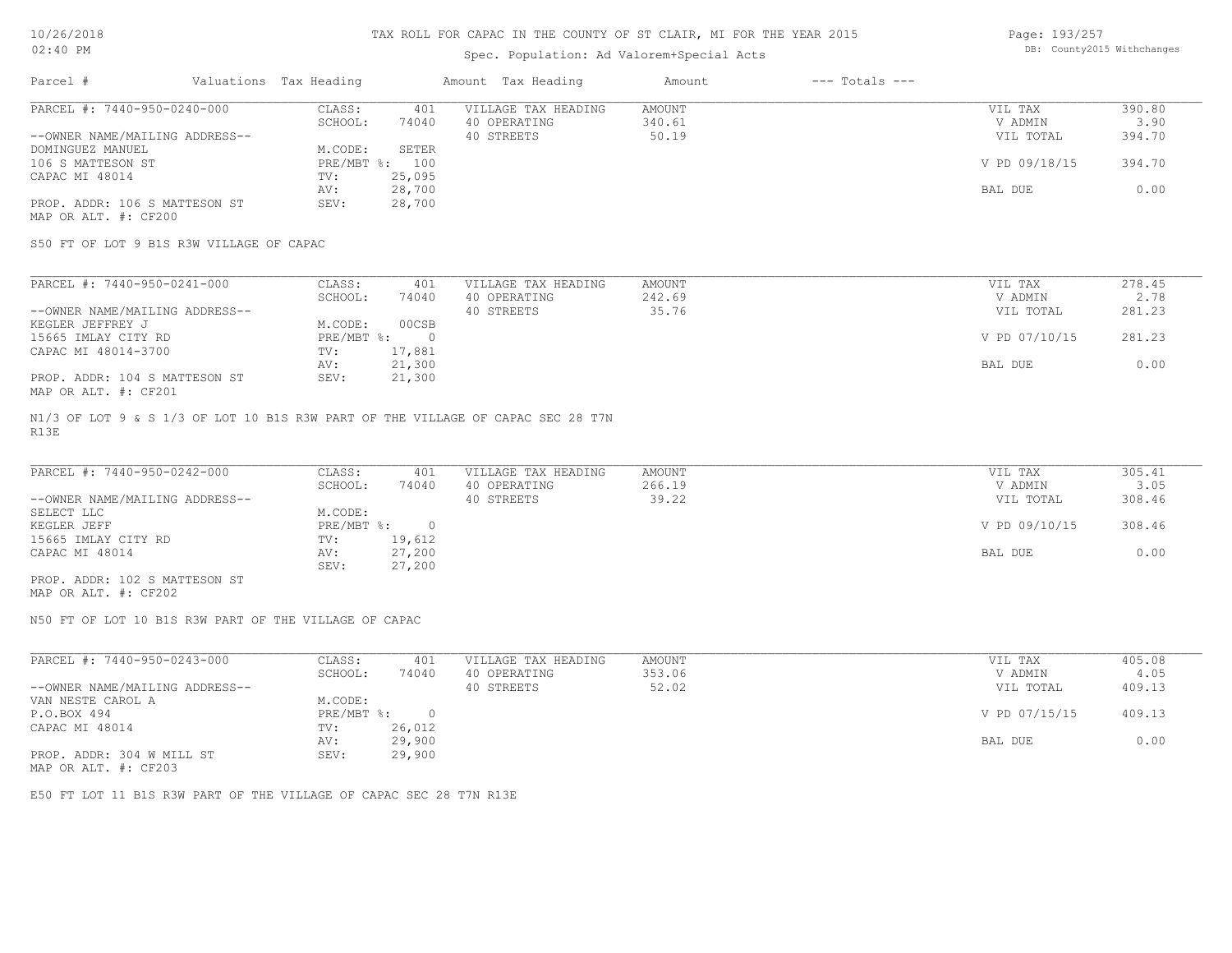# Spec. Population: Ad Valorem+Special Acts

Page: 194/257 DB: County2015 Withchanges

| Parcel #                       | Valuations Tax Heading |                | Amount Tax Heading                                                               | Amount | $---$ Totals $---$ |               |        |
|--------------------------------|------------------------|----------------|----------------------------------------------------------------------------------|--------|--------------------|---------------|--------|
| PARCEL #: 7440-950-0244-000    | CLASS:                 | 401            | VILLAGE TAX HEADING                                                              | AMOUNT |                    | VIL TAX       | 419.27 |
|                                | SCHOOL:                | 74040          | 40 OPERATING                                                                     | 365.43 |                    | V ADMIN       | 4.19   |
| --OWNER NAME/MAILING ADDRESS-- |                        |                | 40 STREETS                                                                       | 53.84  |                    | VIL TOTAL     | 423.46 |
| HEDLUND JAMES/RACHEL           | M.CODE:                |                |                                                                                  |        |                    |               |        |
| 306 W MILL ST                  |                        | PRE/MBT %: 100 |                                                                                  |        |                    | V PD 07/10/15 | 423.46 |
| CAPAC MI 48014-3026            | TV:                    | 26,924         |                                                                                  |        |                    |               |        |
|                                | AV:                    | 30,900         |                                                                                  |        |                    | BAL DUE       | 0.00   |
| PROP. ADDR: 306 W MILL ST      | SEV:                   | 30,900         |                                                                                  |        |                    |               |        |
| MAP OR ALT. #: CF204           |                        |                |                                                                                  |        |                    |               |        |
|                                |                        |                | W25 FT OF LOT 11 & E 25 FT OF LOT 12 B1S R3W PART OF THE VILLAGE OF CAPAC SEC 28 |        |                    |               |        |
| T7N R13E                       |                        |                |                                                                                  |        |                    |               |        |

| PARCEL #: 7440-950-0245-000    | CLASS:       | 401    | VILLAGE TAX HEADING | AMOUNT | VIL TAX | 416.11                  |      |
|--------------------------------|--------------|--------|---------------------|--------|---------|-------------------------|------|
|                                | SCHOOL:      | 74040  | 40 OPERATING        | 362.67 | V ADMIN |                         | 4.16 |
| --OWNER NAME/MAILING ADDRESS-- |              |        | 40 STREETS          | 53.44  |         | 420.27<br>VIL TOTAL     |      |
| CARRENO JOSE                   | M.CODE:      | COREL  |                     |        |         |                         |      |
| 308 W MILL ST                  | $PRE/MBT$ %: | 100    |                     |        |         | V PD 09/10/15<br>420.27 |      |
| CAPAC MI 48014-3026            | TV:          | 26,720 |                     |        |         |                         |      |
|                                | AV:          | 30,600 |                     |        | BAL DUE |                         | 0.00 |
| PROP. ADDR: 308 W MILL ST      | SEV:         | 30,600 |                     |        |         |                         |      |
| MAP OR ALT. #: CF205           |              |        |                     |        |         |                         |      |

W50 FT OF LOT 12 B1S R3W PART OF THE VILLAGE OF CAPAC

| PARCEL #: 7440-950-0246-000    | CLASS:  | 401            | VILLAGE TAX HEADING | AMOUNT | VIL TAX       | 561.01 |
|--------------------------------|---------|----------------|---------------------|--------|---------------|--------|
|                                | SCHOOL: | 74040          | 40 OPERATING        | 488.96 | V ADMIN       | 5.61   |
| --OWNER NAME/MAILING ADDRESS-- |         |                | 40 STREETS          | 72.05  | VIL TOTAL     | 566.62 |
| BERGEN DORTHY                  | M.CODE: | COREL          |                     |        |               |        |
| 203 S MAIN ST                  |         | PRE/MBT %: 100 |                     |        | V PD 09/10/15 | 566.62 |
| CAPAC MI 48014-3717            | TV:     | 36,025         |                     |        |               |        |
|                                | AV:     | 40,400         |                     |        | BAL DUE       | 0.00   |
| PROP. ADDR: 203 S MAIN ST      | SEV:    | 40,400         |                     |        |               |        |
|                                |         |                |                     |        |               |        |

MAP OR ALT. #: CF206

LOT 1 B2S R1W PART OF THE VILLAGE OF CAPAC SEC 28 T7N R13E

| PARCEL #: 7440-950-0247-000    | CLASS:       | 401    | VILLAGE TAX HEADING | AMOUNT | VIL TAX       | 527.92 |
|--------------------------------|--------------|--------|---------------------|--------|---------------|--------|
|                                | SCHOOL:      | 74040  | 40 OPERATING        | 460.12 | V ADMIN       | 5.27   |
| --OWNER NAME/MAILING ADDRESS-- |              |        | 40 STREETS          | 67.80  | VIL TOTAL     | 533.19 |
| REMENAP JODI ELIZABETH         | M.CODE:      | 00CSB  |                     |        |               |        |
| 205 S MAIN ST                  | $PRE/MBT$ %: | 100    |                     |        | V PD 07/10/15 | 533.19 |
| CAPAC MI 48014-3717            | TV:          | 33,900 |                     |        |               |        |
|                                | AV:          | 33,900 |                     |        | BAL DUE       | 0.00   |
| PROP. ADDR: 205 S MAIN ST      | SEV:         | 33,900 |                     |        |               |        |
| MAP OR ALT. #: CF207A          |              |        |                     |        |               |        |

LOT 2 B2S R1W PART OF THE VILLAGE OF CAPAC SEC 28 T7N R13E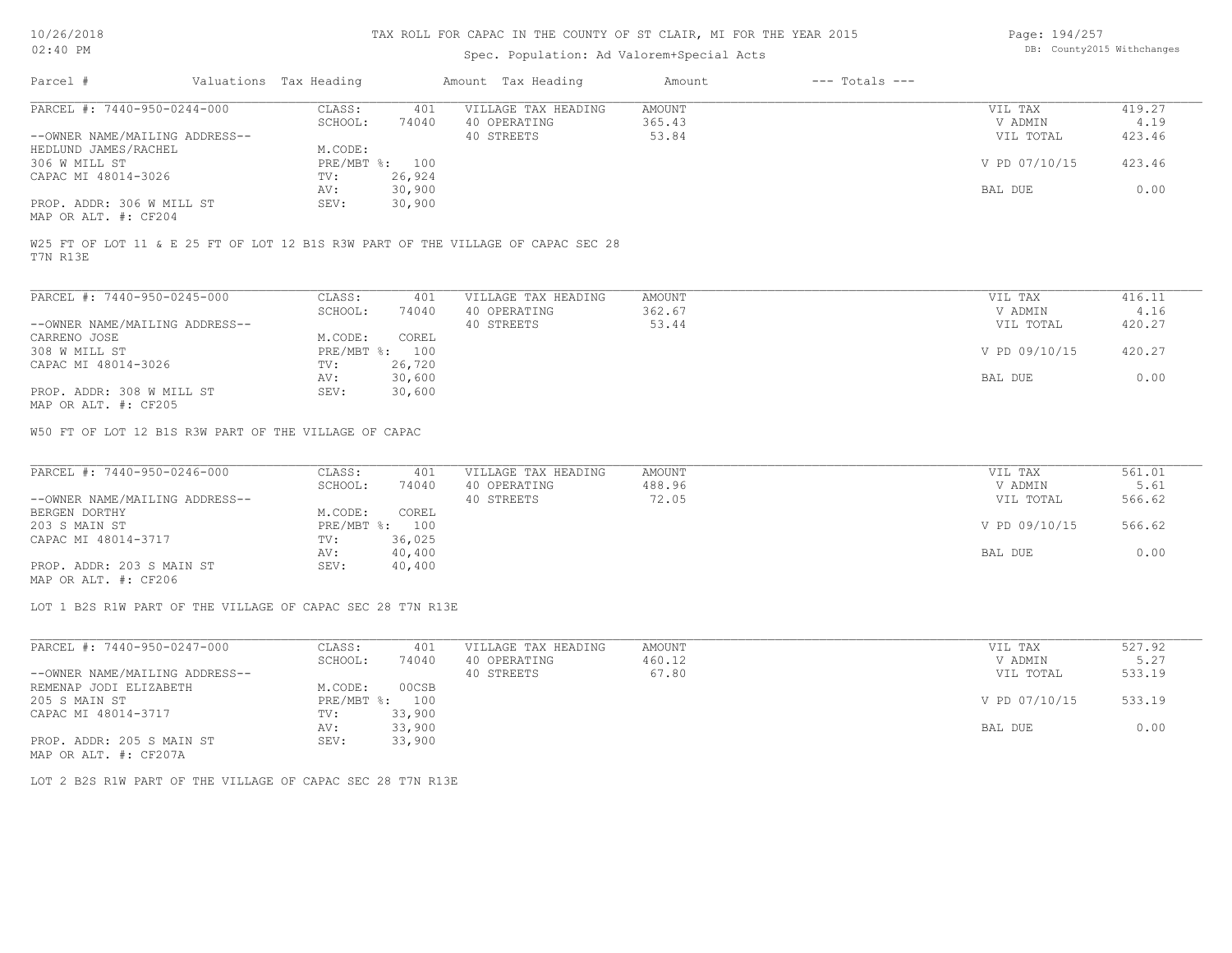# Spec. Population: Ad Valorem+Special Acts

Page: 195/257 DB: County2015 Withchanges

| Parcel #                       | Valuations Tax Heading |                | Amount Tax Heading  | Amount | $---$ Totals $---$ |           |        |
|--------------------------------|------------------------|----------------|---------------------|--------|--------------------|-----------|--------|
| PARCEL #: 7440-950-0248-000    | CLASS:                 | 401            | VILLAGE TAX HEADING | AMOUNT |                    | VIL TAX   | 612.44 |
|                                | SCHOOL:                | 74040          | 40 OPERATING        | 533.79 |                    | V ADMIN   | 6.12   |
| --OWNER NAME/MAILING ADDRESS-- |                        |                | 40 STREETS          | 78.65  |                    | VIL TOTAL | 618.56 |
| VAN SICE DOUGLAS/WENDY         | M.CODE:                |                |                     |        |                    |           |        |
| 207 S MAIN ST                  |                        | PRE/MBT %: 100 |                     |        |                    | BAL DUE   | 618.56 |
| CAPAC MI 48014-3717            | TV:                    | 39,328         |                     |        |                    |           |        |
|                                | AV:                    | 44,000         |                     |        |                    |           |        |
| PROP. ADDR: 207 S MAIN ST      | SEV:                   | 44,000         |                     |        |                    |           |        |
| MAP OR ALT. #: CF207B          |                        |                |                     |        |                    |           |        |
|                                |                        |                |                     |        |                    |           |        |

LOT 3 B2S R1W PART OF THE VILLAGE OF CAPAC SEC 28 T7N R13E

| PARCEL #: 7440-950-0249-000    | CLASS:     | 401    | VILLAGE TAX HEADING | AMOUNT | VIL TAX       | 335.41 |
|--------------------------------|------------|--------|---------------------|--------|---------------|--------|
|                                | SCHOOL:    | 74040  | 40 OPERATING        | 292.34 | V ADMIN       | 3.35   |
| --OWNER NAME/MAILING ADDRESS-- |            |        | 40 STREETS          | 43.07  | VIL TOTAL     | 338.76 |
| MIKE PIRRONE PRODUCE, INC.     | M.CODE:    |        |                     |        |               |        |
| P.O. BOX 100                   | PRE/MBT %: |        |                     |        | V PD 09/16/15 | 338.76 |
| CAPAC MI 48014                 | TV:        | 21,539 |                     |        |               |        |
|                                | AV:        | 25,100 |                     |        | BAL DUE       | 0.00   |
| PROP. ADDR: 209 S MAIN ST      | SEV:       | 25,100 |                     |        |               |        |
|                                |            |        |                     |        |               |        |

MAP OR ALT. #: CF208

LOT 4 B2S R1W PART OF THE VILLAGE OF CAPAC SEC 28 T7N R13E

| PARCEL #: 7440-950-0250-000    | CLASS:  | 401            | VILLAGE TAX HEADING | AMOUNT | VIL TAX       | 472.58 |
|--------------------------------|---------|----------------|---------------------|--------|---------------|--------|
|                                | SCHOOL: | 74040          | 40 OPERATING        | 411.89 | V ADMIN       | 4.72   |
| --OWNER NAME/MAILING ADDRESS-- |         |                | 40 STREETS          | 60.69  | VIL TOTAL     | 477.30 |
| ELLIOTT RAYMOND/PHYLLIS        | M.CODE: |                |                     |        |               |        |
| 107 RAILROAD ST                |         | PRE/MBT %: 100 |                     |        | V PD 09/10/15 | 477.30 |
| CAPAC MI 48014-3622            | TV:     | 30,347         |                     |        |               |        |
|                                | AV:     | 35,300         |                     |        | BAL DUE       | 0.00   |
| PROP. ADDR: 107 RAILROAD ST    | SEV:    | 35,300         |                     |        |               |        |
| MAP OR ALT. #: CF209           |         |                |                     |        |               |        |

CAPAC SEC 28 T7N R13E E1/2 OF LOTS 5 & 6 ALSO S 1/3 OF E 1/2 OF LOT 7 B2S R1W PART OF THE VILLAGE OF

| PARCEL #: 7440-950-0251-000    | CLASS:  | 401            | VILLAGE TAX HEADING | AMOUNT | VIL TAX       | 515.81 |
|--------------------------------|---------|----------------|---------------------|--------|---------------|--------|
|                                | SCHOOL: | 74040          | 40 OPERATING        | 449.57 | V ADMIN       | 5.15   |
| --OWNER NAME/MAILING ADDRESS-- |         |                | 40 STREETS          | 66.24  | VIL TOTAL     | 520.96 |
| KUENZEL WANDA J                | M.CODE: |                |                     |        |               |        |
| 109 RAILROAD STEEET            |         | PRE/MBT %: 100 |                     |        | V PD 08/05/15 | 520.96 |
| CAPAC MI 48014                 | TV:     | 33,123         |                     |        |               |        |
|                                | AV:     | 36,300         |                     |        | BAL DUE       | 0.00   |
| PROP. ADDR: 109 RAILROAD ST    | SEV:    | 36,300         |                     |        |               |        |
| MAP OR ALT. #: CF210           |         |                |                     |        |               |        |

CAPAC SEC 28 T7N R13E W1/2 OF LOTS 5 & 6, ALSO W 1/2 OF S 1/3 OF LOT 7 B2S R1W PART OF THE VILLAGE OF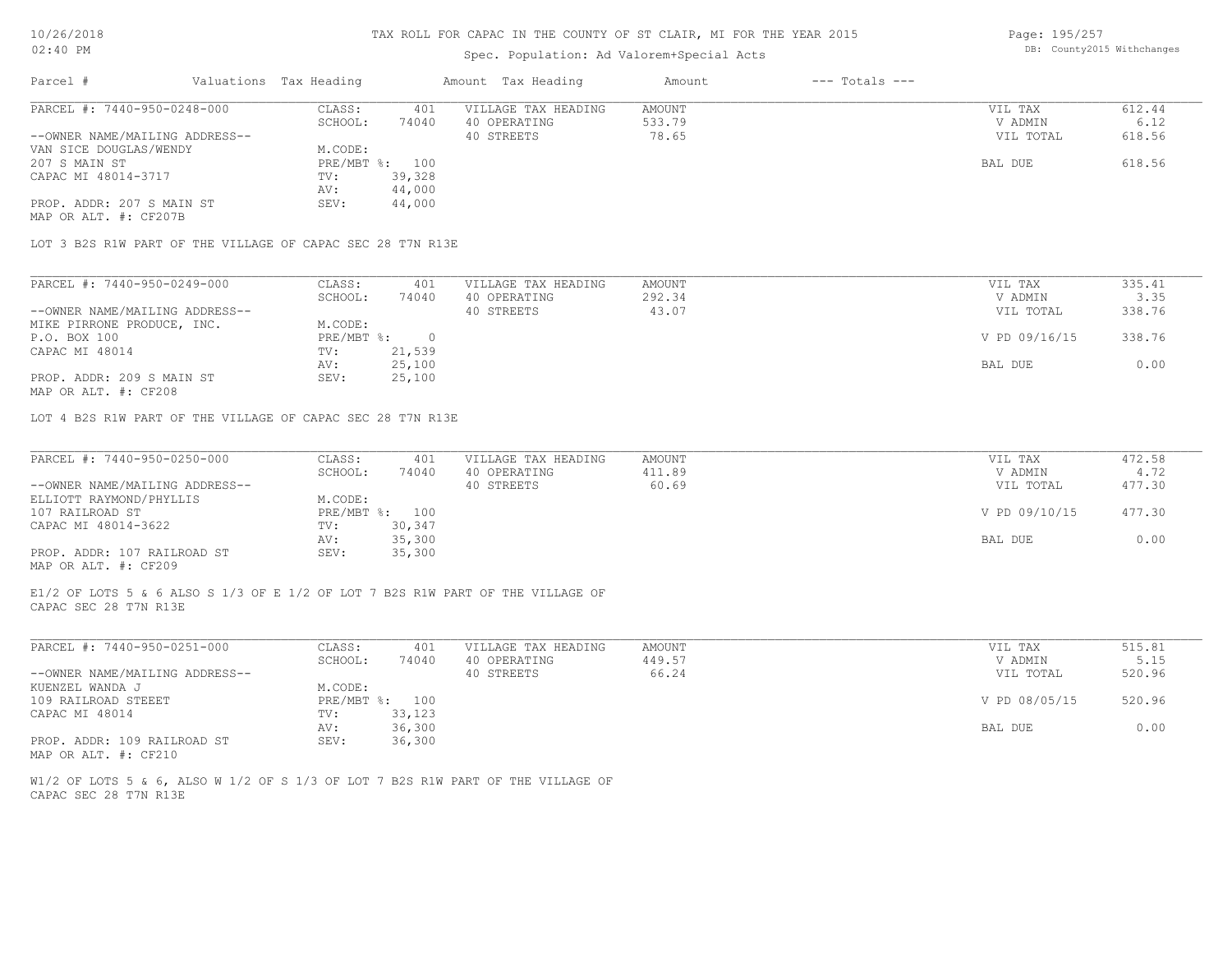### Spec. Population: Ad Valorem+Special Acts

| Page: 196/257 |                            |
|---------------|----------------------------|
|               | DB: County2015 Withchanges |

| Parcel #                       | Valuations Tax Heading |        | Amount Tax Heading  | Amount | $---$ Totals $---$ |               |        |
|--------------------------------|------------------------|--------|---------------------|--------|--------------------|---------------|--------|
| PARCEL #: 7440-950-0252-000    | CLASS:                 | 401    | VILLAGE TAX HEADING | AMOUNT |                    | VIL TAX       | 527.25 |
|                                | SCHOOL:                | 74040  | 40 OPERATING        | 459.54 |                    | V ADMIN       | 5.27   |
| --OWNER NAME/MAILING ADDRESS-- |                        |        | 40 STREETS          | 67.71  |                    | VIL TOTAL     | 532.52 |
| MORSE CHRISTOPHER              | M.CODE:                | COREL  |                     |        |                    |               |        |
| MORSE THERESE                  | $PRE/MBT$ %:           | 100    |                     |        |                    | V PD 07/10/15 | 532.52 |
| 106 W MEIER AVE                | TV:                    | 33,857 |                     |        |                    |               |        |
| CAPAC MI 48014-3612            | AV:                    | 38,800 |                     |        |                    | BAL DUE       | 0.00   |
|                                | SEV:                   | 38,800 |                     |        |                    |               |        |
| PROP. ADDR: 106 W MEIER ST     |                        |        |                     |        |                    |               |        |

MAP OR ALT. #: CF211

SEC 28 T7N R13E E1/2 OF LOT 8, ALSO E 1/2 OF N 2/3 OF LOT 7 B2S R1W PART OF THE VILLAGE OF CAPAC

| PARCEL #: 7440-950-0253-000    | CLASS:       | 401    | VILLAGE TAX HEADING | AMOUNT | VIL TAX       | 405.03 |
|--------------------------------|--------------|--------|---------------------|--------|---------------|--------|
|                                | SCHOOL:      | 74040  | 40 OPERATING        | 353.02 | V ADMIN       | 4.05   |
| --OWNER NAME/MAILING ADDRESS-- |              |        | 40 STREETS          | 52.01  | VIL TOTAL     | 409.08 |
| HOFERT WARREN                  | M.CODE:      |        |                     |        |               |        |
| HOFERT PATRICIA                | $PRE/MBT$ %: |        |                     |        | V PD 09/10/15 | 409.08 |
| 4025 MARTIN RD                 | TV:          | 26,009 |                     |        |               |        |
| CAPAC, MI 48014                | AV:          | 30,200 |                     |        | BAL DUE       | 0.00   |
|                                | SEV:         | 30,200 |                     |        |               |        |
| PROP. ADDR: 108 W MEIER ST     |              |        |                     |        |               |        |

MAP OR ALT. #: CF212

SEC 28 T7N R13E W1/2 OF LOT 8, ALSO W 1/2 OF N 2/3 OF LOT 7 B2S R1W PART OF THE VILLAGE OF CAPAC

| PARCEL #: 7440-950-0254-000    | CLASS:     | 401    | VILLAGE TAX HEADING | AMOUNT | VIL TAX       | 281.30 |
|--------------------------------|------------|--------|---------------------|--------|---------------|--------|
|                                | SCHOOL:    | 74040  | 40 OPERATING        | 245.18 | V ADMIN       | 2.81   |
| --OWNER NAME/MAILING ADDRESS-- |            |        | 40 STREETS          | 36.12  | VIL TOTAL     | 284.11 |
| HOOVER JAMES A / JANE L        | M.CODE:    |        |                     |        |               |        |
| 5997 STERLING RD               | PRE/MBT %: |        |                     |        | V PD 09/16/15 | 284.11 |
| CAPAC MI 48014                 | TV:        | 18,064 |                     |        |               |        |
|                                | AV:        | 19,500 |                     |        | BAL DUE       | 0.00   |
| PROP. ADDR: 202 W MEIER ST     | SEV:       | 19,500 |                     |        |               |        |
| MAP OR ALT. #: CF213A          |            |        |                     |        |               |        |

 $\_$  , and the state of the state of the state of the state of the state of the state of the state of the state of the state of the state of the state of the state of the state of the state of the state of the state of the

LOT 1 EXC E 85 FT B2S R2W PART OF THE VILLAGE OF CAPAC SEC 28 T7N R13E

| PARCEL #: 7440-950-0255-000    | CLASS:       | 401    | VILLAGE TAX HEADING | AMOUNT | VIL TAX       | 398.64 |
|--------------------------------|--------------|--------|---------------------|--------|---------------|--------|
|                                | SCHOOL:      | 74040  | 40 OPERATING        | 347.45 | V ADMIN       | 3.98   |
| --OWNER NAME/MAILING ADDRESS-- |              |        | 40 STREETS          | 51.19  | VIL TOTAL     | 402.62 |
| CUTINO JOSEPH R TRUST          | M.CODE:      |        |                     |        |               |        |
| CUTINO MARLENE A TRUST         | $PRE/MBT$ %: |        |                     |        | V PD 07/15/15 | 402.62 |
| 5346 BURTON RD.                | TV:          | 25,599 |                     |        |               |        |
| CAPAC MI 48014                 | AV:          | 27,400 |                     |        | BAL DUE       | 0.00   |
|                                | SEV:         | 27,400 |                     |        |               |        |
| PROP. ADDR: 203 S NEEPER ST    |              |        |                     |        |               |        |
|                                |              |        |                     |        |               |        |

MAP OR ALT. #: CF213B

E85 FT OF LOT 1 B2S R2W PART OF THE VILLAGE OF CAPAC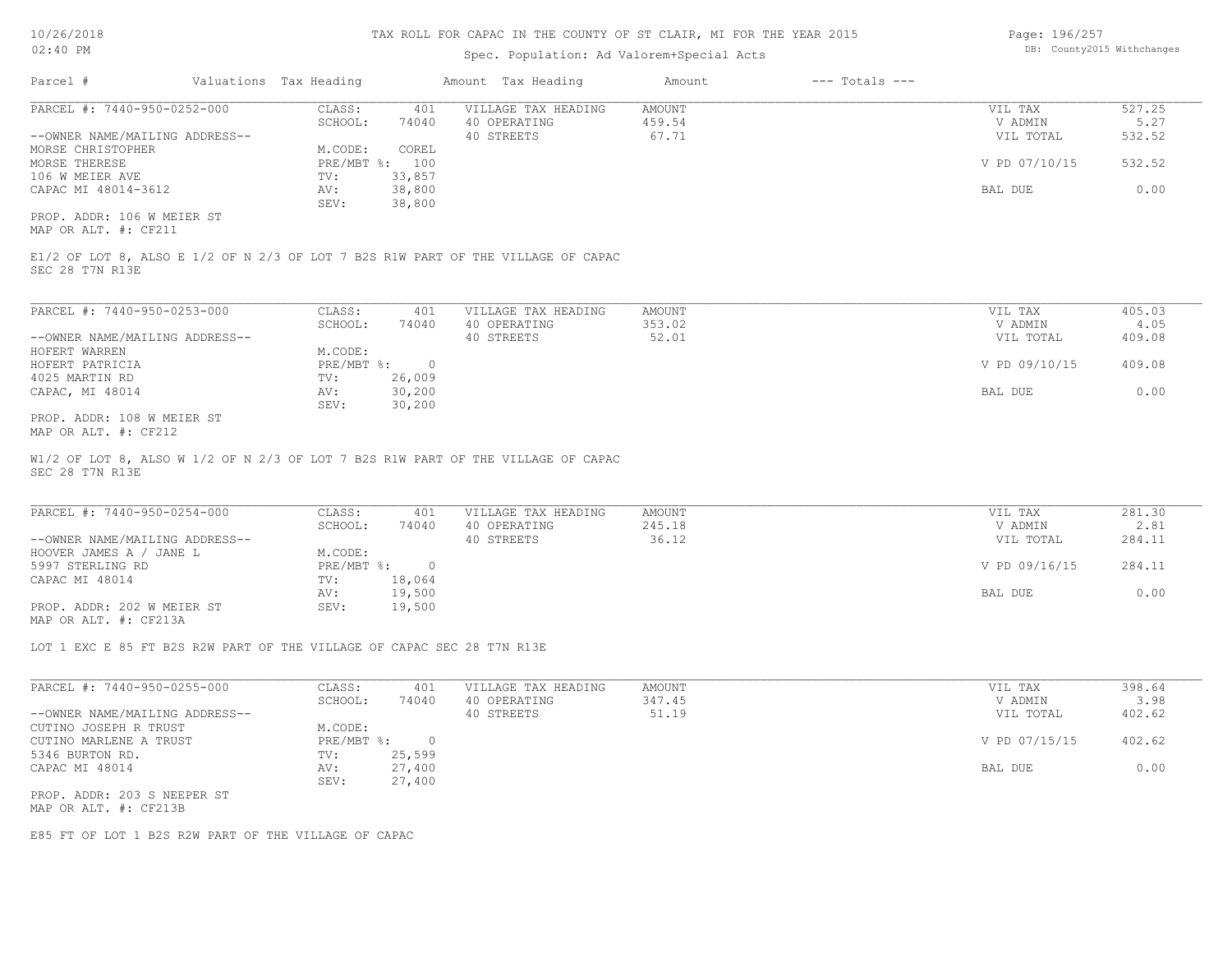# Spec. Population: Ad Valorem+Special Acts

Page: 197/257 DB: County2015 Withchanges

| Parcel #                       | Valuations Tax Heading |        | Amount Tax Heading  | Amount | $---$ Totals $---$ |               |        |
|--------------------------------|------------------------|--------|---------------------|--------|--------------------|---------------|--------|
| PARCEL #: 7440-950-0256-000    | CLASS:                 | 401    | VILLAGE TAX HEADING | AMOUNT |                    | VIL TAX       | 646.17 |
|                                | SCHOOL:                | 74040  | 40 OPERATING        | 563.19 |                    | V ADMIN       | 6.46   |
| --OWNER NAME/MAILING ADDRESS-- |                        |        | 40 STREETS          | 82.98  |                    | VIL TOTAL     | 652.63 |
| MC NUTT MATTHEW                | M.CODE:                | 00CSB  |                     |        |                    |               |        |
| 205 S NEEPER ST                | PRE/MBT %: 100         |        |                     |        |                    | V PD 07/10/15 | 652.63 |
| CAPAC MI 48014                 | TV:                    | 41,494 |                     |        |                    |               |        |
|                                | AV:                    | 54,300 |                     |        |                    | BAL DUE       | 0.00   |
| PROP. ADDR: 205 S NEEPER ST    | SEV:                   | 54,300 |                     |        |                    |               |        |
|                                |                        |        |                     |        |                    |               |        |

MAP OR ALT. #: CF214/215

FRL. LOT 2 B2S R2W PART OF THE VILLAGE OF CAPAC SEC 28 T7N R13E

| PARCEL #: 7440-950-0257-000    | CLASS:     | 401    | VILLAGE TAX HEADING | AMOUNT | VIL TAX   | 411.37 |
|--------------------------------|------------|--------|---------------------|--------|-----------|--------|
|                                | SCHOOL:    | 74040  | 40 OPERATING        | 358.54 | V ADMIN   | 4.11   |
| --OWNER NAME/MAILING ADDRESS-- |            |        | 40 STREETS          | 52.83  | VIL TOTAL | 415.48 |
| TRUDO RICHARD & ANGELA         | M.CODE:    |        |                     |        |           |        |
| 12636 DUNN                     | PRE/MBT %: |        |                     |        | BAL DUE   | 415.48 |
| MEMPHIS MI 48041               | TV:        | 26,416 |                     |        |           |        |
|                                | AV:        | 26,800 |                     |        |           |        |
| PROP. ADDR: 209 S NEEPER ST    | SEV:       | 26,800 |                     |        |           |        |
|                                |            |        |                     |        |           |        |

MAP OR ALT. #: CF216

FRL LOT 3 B2S R2W PART OF THE VILLAGE OF CAPAC SEC 28 T7N R13E

| PARCEL #: 7440-950-0258-000        | CLASS:     | 401    | VILLAGE TAX HEADING | AMOUNT | VIL TAX       | 351.24 |
|------------------------------------|------------|--------|---------------------|--------|---------------|--------|
|                                    | SCHOOL:    | 74040  | 40 OPERATING        | 306.13 | V ADMIN       | 3.51   |
| --OWNER NAME/MAILING ADDRESS--     |            |        | 40 STREETS          | 45.11  | VIL TOTAL     | 354.75 |
| DEBLOUW HENRY/DEANNA               | M.CODE:    |        |                     |        |               |        |
| 26350 24 MILE RD                   | PRE/MBT %: |        |                     |        | V PD 08/13/15 | 354.75 |
| CHESTERFIELD MI 48051              | TV:        | 22,555 |                     |        |               |        |
|                                    | AV:        | 24,900 |                     |        | BAL DUE       | 0.00   |
| PROP. ADDR: 212 S GLASSFORD STREET | SEV:       | 24,900 |                     |        |               |        |
| MAP OR ALT. #: CF217A1             |            |        |                     |        |               |        |

W85 FT OF FRL. LOT 4 B2S R2W PART OF THE VILLAGE OF CAPAC SEC 28 T7N R13E

| PARCEL #: 7440-950-0259-000    | CLASS:     | 401    | VILLAGE TAX HEADING | AMOUNT | VIL TAX   | 331.12 |
|--------------------------------|------------|--------|---------------------|--------|-----------|--------|
|                                | SCHOOL:    | 74040  | 40 OPERATING        | 288.60 | V ADMIN   | 3.31   |
| --OWNER NAME/MAILING ADDRESS-- |            |        | 40 STREETS          | 42.52  | VIL TOTAL | 334.43 |
| MEIER ROBBIN                   | M.CODE:    |        |                     |        |           |        |
| P.O. BOX 173                   | PRE/MBT %: | 100    |                     |        | BAL DUE   | 334.43 |
| CAPAC MI 48014                 | TV:        | 21,263 |                     |        |           |        |
|                                | AV:        | 24,900 |                     |        |           |        |
| PROP. ADDR: 207 RAILROAD ST    | SEV:       | 24,900 |                     |        |           |        |
| MAP OR ALT. #: CF217A2         |            |        |                     |        |           |        |

FRL LOT 4 EXC W 85 FT B2S R2W PART OF THE VILLAGE OF CAPAC SEC 28 T7N R13E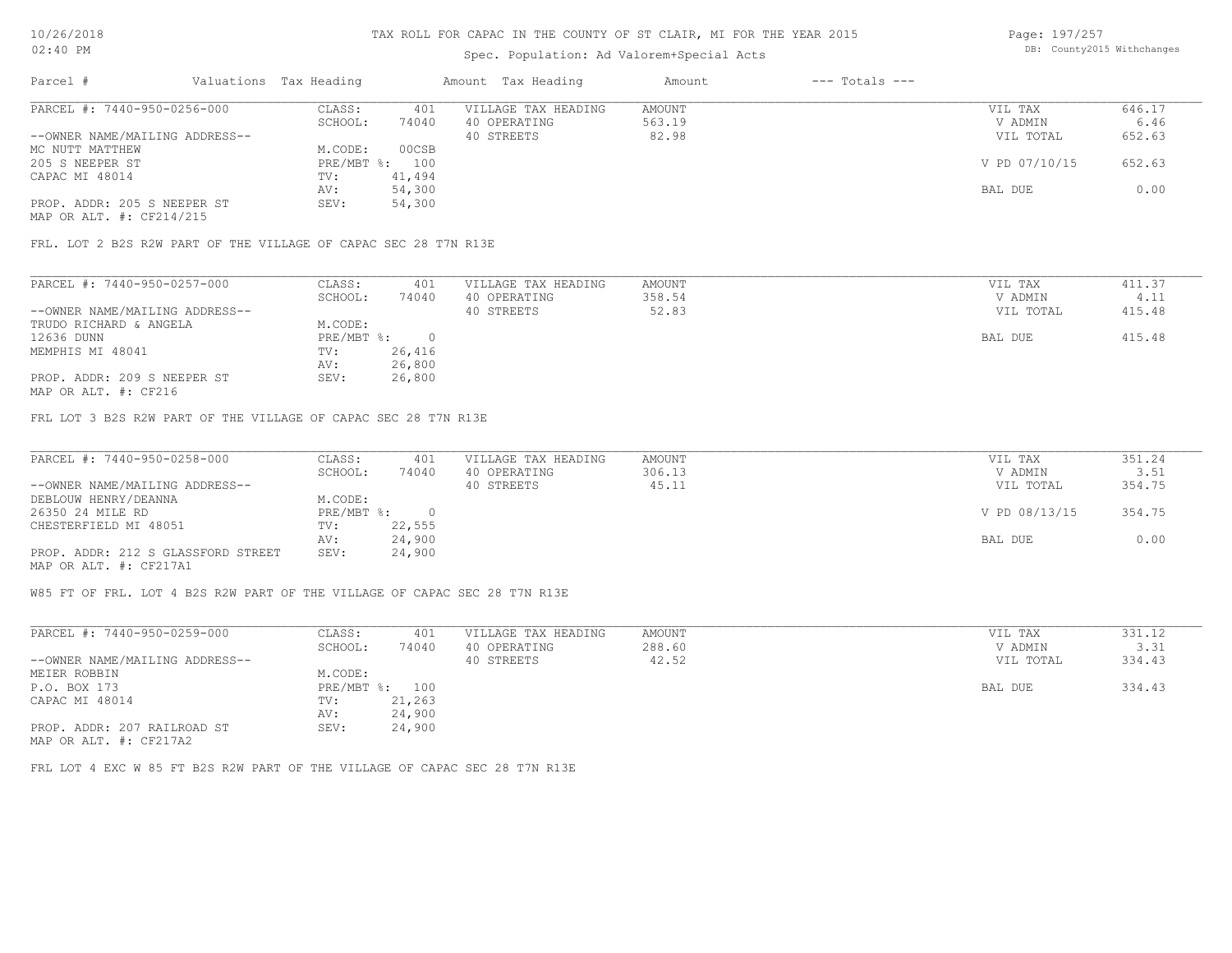# Spec. Population: Ad Valorem+Special Acts

Page: 198/257 DB: County2015 Withchanges

| Parcel #                                | Valuations Tax Heading |                | Amount Tax Heading  | Amount | $---$ Totals $---$ |               |        |
|-----------------------------------------|------------------------|----------------|---------------------|--------|--------------------|---------------|--------|
| PARCEL #: 7440-950-0260-000             | CLASS:                 | 401            | VILLAGE TAX HEADING | AMOUNT |                    | VIL TAX       | 347.63 |
|                                         | SCHOOL:                | 74040          | 40 OPERATING        | 302.99 |                    | V ADMIN       | 3.47   |
| --OWNER NAME/MAILING ADDRESS--          |                        |                | 40 STREETS          | 44.64  |                    | VIL TOTAL     | 351.10 |
| ROSAS MARGARITO JR/ET-AL                | M.CODE:                |                |                     |        |                    |               |        |
| OROSCO.ROSAS, CADINA, A, Y, R, R ROSAS, |                        | PRE/MBT %: 100 |                     |        |                    | V PD 08/05/15 | 351.10 |
| 202 S GLASSFORD ST                      | TV:                    | 22,323         |                     |        |                    |               |        |
| CAPAC MI 48014-3608                     | AV:                    | 29,200         |                     |        |                    | BAL DUE       | 0.00   |
|                                         | SEV:                   | 29,200         |                     |        |                    |               |        |
| PROP. ADDR: 202 S GLASSFORD STREET      |                        |                |                     |        |                    |               |        |

MAP OR ALT. #: CF217B

W1/2 OF LOTS 5 & 6 B2S R2W PART OF THE VILLAGE OF CAPAC SEC 28 T7N R13E

| PARCEL #: 7440-950-0261-000    | CLASS:     | 401    | VILLAGE TAX HEADING | AMOUNT | VIL TAX       | 374.97 |  |
|--------------------------------|------------|--------|---------------------|--------|---------------|--------|--|
|                                | SCHOOL:    | 74040  | 40 OPERATING        | 326.82 | V ADMIN       | 3.74   |  |
| --OWNER NAME/MAILING ADDRESS-- |            |        | 40 STREETS          | 48.15  | VIL TOTAL     | 378.71 |  |
| FRANTZ MICHAEL J               | M.CODE:    |        |                     |        |               |        |  |
| 16134 PETZ RD                  | PRE/MBT %: | $\cap$ |                     |        | V PD 09/18/15 | 378.71 |  |
| CAPAC MI 48014                 | TV:        | 24,079 |                     |        |               |        |  |
|                                | AV:        | 27,800 |                     |        | BAL DUE       | 0.00   |  |
| PROP. ADDR: 206 W MEIER ST     | SEV:       | 27,800 |                     |        |               |        |  |
| 1470 מהיה <del>4.000 מתו</del> |            |        |                     |        |               |        |  |

MAP OR ALT. #: CF218

E1/2 OF LOTS 5 & 6 B2S R2W PART OF THE VILLAGE OF CAPAC SEC 28 T7N R13E

| PARCEL #: 7440-950-0262-000        | CLASS:     | 401    | VILLAGE TAX HEADING | AMOUNT | VIL TAX       | 344.90 |
|------------------------------------|------------|--------|---------------------|--------|---------------|--------|
|                                    | SCHOOL:    | 74040  | 40 OPERATING        | 300.61 | V ADMIN       | 3.44   |
| --OWNER NAME/MAILING ADDRESS--     |            |        | 40 STREETS          | 44.29  | VIL TOTAL     | 348.34 |
| HOPKINS SHANE R                    | M.CODE:    | 00CSB  |                     |        |               |        |
| HOPKINS MELISSA R                  | PRE/MBT %: |        |                     |        | V PD 07/10/15 | 348.34 |
| 3305 KNOLL RD                      | TV:        | 22,148 |                     |        |               |        |
| CAPAC MI 48014                     | AV:        | 23,800 |                     |        | BAL DUE       | 0.00   |
|                                    | SEV:       | 23,800 |                     |        |               |        |
| PROP. ADDR: 203 S GLASSFORD STREET |            |        |                     |        |               |        |

MAP OR ALT. #: CF219A

S1/2 OF LOT 1 B2S R3W VILLAGE OF CAPAC

| PARCEL #: 7440-950-0263-000                                                                                                                   | CLASS:     | 401    | VILLAGE TAX HEADING | AMOUNT | VIL TAX       | 240.48 |
|-----------------------------------------------------------------------------------------------------------------------------------------------|------------|--------|---------------------|--------|---------------|--------|
|                                                                                                                                               | SCHOOL:    | 74040  | 40 OPERATING        | 209.60 | V ADMIN       | 2.40   |
| --OWNER NAME/MAILING ADDRESS--                                                                                                                |            |        | 40 STREETS          | 30.88  | VIL TOTAL     | 242.88 |
| CASCADDAN TARA                                                                                                                                | M.CODE:    |        |                     |        |               |        |
| 5985 CAPAC RD                                                                                                                                 | PRE/MBT %: |        |                     |        | V PD 09/18/15 | 242.88 |
| CAPAC MI 48014-1303                                                                                                                           | TV:        | 15,443 |                     |        |               |        |
|                                                                                                                                               | AV:        | 15,900 |                     |        | BAL DUE       | 0.00   |
| PROP. ADDR: 302 W MEIER ST<br>the contract of the contract of the contract of the contract of the contract of the contract of the contract of | SEV:       | 15,900 |                     |        |               |        |

MAP OR ALT. #: CF219B

N1/2 OF LOT 1 EXC W 60 FT THEREOF B2S R3W VILLAGE OF CAPAC SEC 28 T7N R13E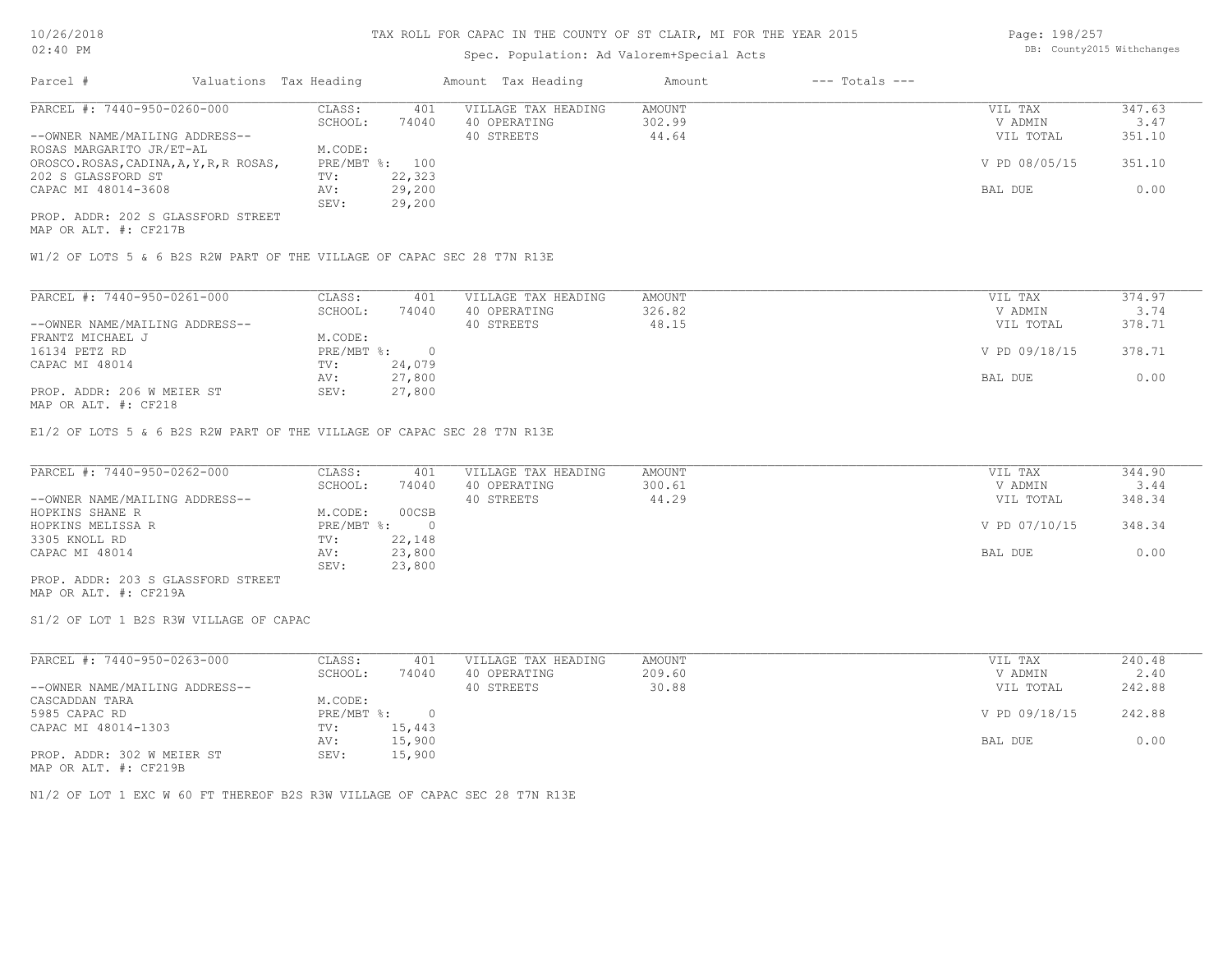# Spec. Population: Ad Valorem+Special Acts

| Page: 199/257 |                            |
|---------------|----------------------------|
|               | DB: County2015 Withchanges |

| Parcel #                       | Valuations Tax Heading |        | Amount Tax Heading  | Amount | $---$ Totals $---$ |               |        |
|--------------------------------|------------------------|--------|---------------------|--------|--------------------|---------------|--------|
| PARCEL #: 7440-950-0264-000    | CLASS:                 | 401    | VILLAGE TAX HEADING | AMOUNT |                    | VIL TAX       | 242.05 |
|                                | SCHOOL:                | 74040  | 40 OPERATING        | 210.97 |                    | V ADMIN       | 2.42   |
| --OWNER NAME/MAILING ADDRESS-- |                        |        | 40 STREETS          | 31.08  |                    | VIL TOTAL     | 244.47 |
| RODRIGUEZ, JOHNNY JR.          | M.CODE:                | SETER  |                     |        |                    |               |        |
| 310 W MEIER AVE                | PRE/MBT %: 100         |        |                     |        |                    | V PD 09/18/15 | 244.47 |
| CAPAC MI 48014-3616            | TV:                    | 15,544 |                     |        |                    |               |        |
|                                | AV:                    | 15,900 |                     |        |                    | BAL DUE       | 0.00   |
| PROP. ADDR: 310 W MEIER ST     | SEV:                   | 15,900 |                     |        |                    |               |        |
| MAP OR ALT. #: CF219C/D        |                        |        |                     |        |                    |               |        |

W60 FT OF N 1/2 OF LOT 1 B2S R3W VILLAGE OF CAPAC

| PARCEL #: 7440-950-0265-000        | CLASS:  | 401            | VILLAGE TAX HEADING | AMOUNT | VIL TAX       | 337.98 |
|------------------------------------|---------|----------------|---------------------|--------|---------------|--------|
|                                    | SCHOOL: | 74040          | 40 OPERATING        | 294.58 | V ADMIN       | 3.37   |
| --OWNER NAME/MAILING ADDRESS--     |         |                | 40 STREETS          | 43.40  | VIL TOTAL     | 341.35 |
| ROSAS MICHAEL/MARGIE               | M.CODE: |                |                     |        |               |        |
| 205 S GLASSFORD ST                 |         | PRE/MBT %: 100 |                     |        | V PD 09/02/15 | 341.35 |
| CAPAC MI 48014-3609                | TV:     | 21,704         |                     |        |               |        |
|                                    | AV:     | 34,300         |                     |        | BAL DUE       | 0.00   |
| PROP. ADDR: 205 S GLASSFORD STREET | SEV:    | 34,300         |                     |        |               |        |
| MAP OR ALT. #: CF220A              |         |                |                     |        |               |        |

LOT 2 B2S R3W VILLAGE OF CAPAC SEC 28 T7N R13E

| PARCEL #: 7440-950-0266-000        | CLASS:  | 401            | VILLAGE TAX HEADING | AMOUNT | VIL TAX       | 325.91 |
|------------------------------------|---------|----------------|---------------------|--------|---------------|--------|
|                                    | SCHOOL: | 74040          | 40 OPERATING        | 284.06 | V ADMIN       | 3.25   |
| --OWNER NAME/MAILING ADDRESS--     |         |                | 40 STREETS          | 41.85  | VIL TOTAL     | 329.16 |
| MAILLOUX MARYANN                   | M.CODE: |                |                     |        |               |        |
| 207 S GLASSFORD                    |         | PRE/MBT %: 100 |                     |        | V PD 09/18/15 | 329.16 |
| CAPAC MI 48014-4305                | TV:     | 20,929         |                     |        |               |        |
|                                    | AV:     | 26,600         |                     |        | BAL DUE       | 0.00   |
| PROP. ADDR: 207 S GLASSFORD STREET | SEV:    | 26,600         |                     |        |               |        |
| MAP OR ALT. #: CF220B              |         |                |                     |        |               |        |

LOT 3 B2S R3W VILLAGE OF CAPAC SEC 28 T7N R13E

| PARCEL #: 7440-950-0267-000    | CLASS:     | 302    | VILLAGE TAX HEADING | AMOUNT | VIL TAX       | 256.95 |
|--------------------------------|------------|--------|---------------------|--------|---------------|--------|
|                                | SCHOOL:    | 74040  | 40 OPERATING        | 223.95 | V ADMIN       | 2.56   |
| --OWNER NAME/MAILING ADDRESS-- |            |        | 40 STREETS          | 33.00  | VIL TOTAL     | 259.51 |
| DTE ELECTRIC COMPANY           | M.CODE:    |        |                     |        |               |        |
| PROPERTY TAX DEPARTMENT        | PRE/MBT %: |        |                     |        | V PD 08/26/15 | 259.51 |
| P.O.BOX 33017                  | TV:        | 16,500 |                     |        |               |        |
| DETROIT MI 48232               | AV:        | 16,500 |                     |        | BAL DUE       | 0.00   |
|                                | SEV:       | 16,500 |                     |        |               |        |
| PROP. ADDR: 351 W MEIER ST     |            |        |                     |        |               |        |

MAP OR ALT. #: CF221

LOTS 4 & 5 B2S R3W PART OF THE VILLAGE OF CAPAC SEC 28 T7N R13E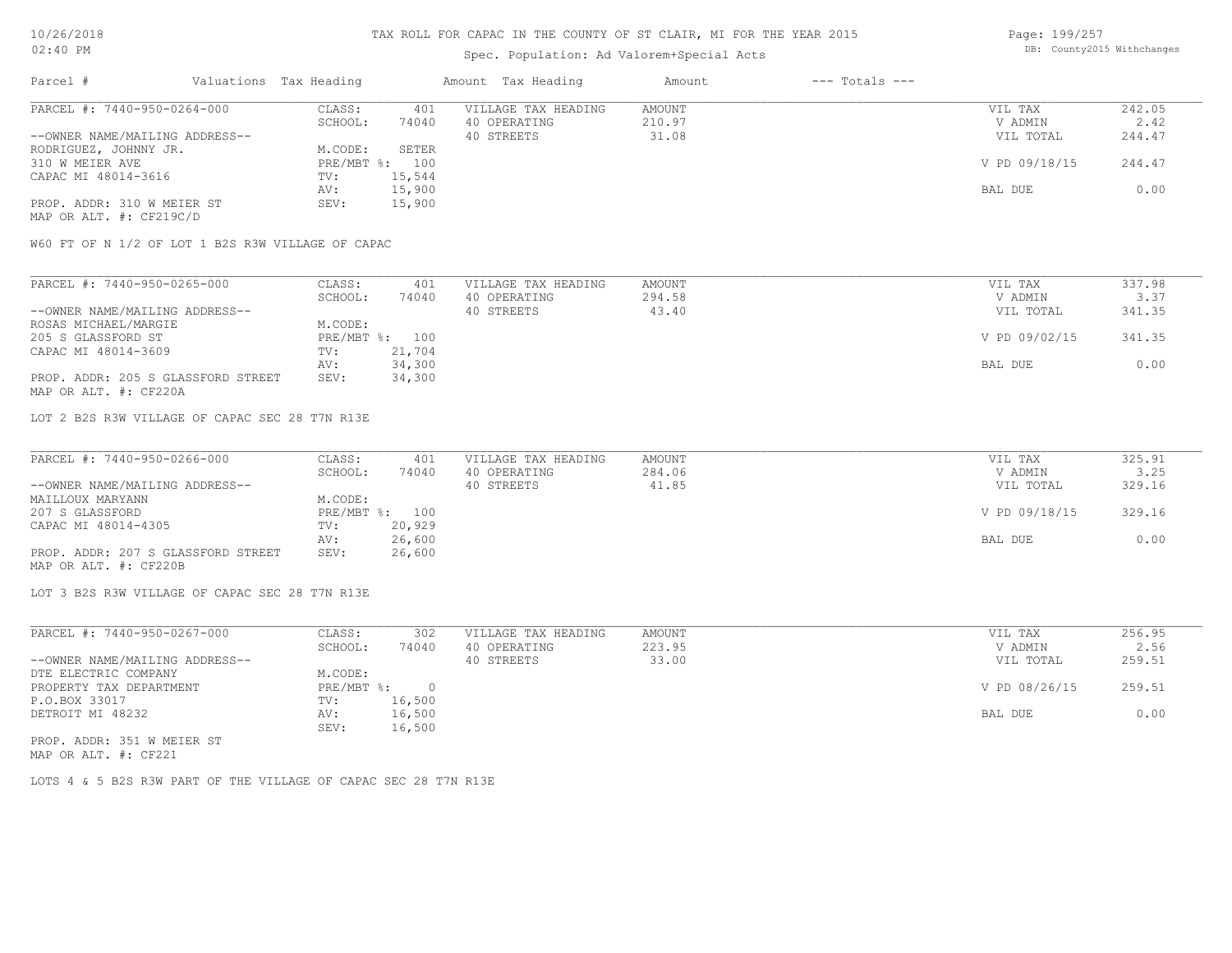# Spec. Population: Ad Valorem+Special Acts

| Page: 200/257 |                            |
|---------------|----------------------------|
|               | DB: County2015 Withchanges |

|                                                                                                                                                                                                                                                                                                                       |                   |                |                                     | Amount           |                    |                    |                |
|-----------------------------------------------------------------------------------------------------------------------------------------------------------------------------------------------------------------------------------------------------------------------------------------------------------------------|-------------------|----------------|-------------------------------------|------------------|--------------------|--------------------|----------------|
| Parcel #<br>Valuations Tax Heading                                                                                                                                                                                                                                                                                    |                   |                | Amount Tax Heading                  |                  | $---$ Totals $---$ |                    |                |
| PARCEL #: 7440-950-0268-000                                                                                                                                                                                                                                                                                           | CLASS:            | 202            | VILLAGE TAX HEADING                 | AMOUNT           |                    | VIL TAX            | 18.27          |
|                                                                                                                                                                                                                                                                                                                       | SCHOOL:           | 74040          | 40 OPERATING                        | 15.93            |                    | V ADMIN            | 0.18           |
| --OWNER NAME/MAILING ADDRESS--                                                                                                                                                                                                                                                                                        |                   |                | 40 STREETS                          | 2.34             |                    | VIL TOTAL          | 18.45          |
| HADER DAVID SR                                                                                                                                                                                                                                                                                                        | M.CODE:           |                |                                     |                  |                    |                    |                |
| 12878 RYNN RD                                                                                                                                                                                                                                                                                                         | PRE/MBT %: 0      |                |                                     |                  |                    | BAL DUE            | 18.45          |
| EMMETT MI 48022-3514                                                                                                                                                                                                                                                                                                  | TV:               | 1,174          |                                     |                  |                    |                    |                |
|                                                                                                                                                                                                                                                                                                                       | AV:               | 2,400          |                                     |                  |                    |                    |                |
| PROP. ADDR: RAILROAD ST<br>MAP OR ALT. #: CF222                                                                                                                                                                                                                                                                       | SEV:              | 2,400          |                                     |                  |                    |                    |                |
| COMM AT A PTE 32 FT S OF THE SW COR OF LOT 4 BLK 2 S OF MILL ST R3W OF MAIN ST TH S<br>TO N LINE OF GT RR TH E ALG THE N LINE OF GT RR 75 FT. TH N TO A PTE 32 FT S OF<br>SAID LINE OF LOT 4 TH W FOLLOWING WITH THE SAID LINE OF SAID LOT 4 TO PLACE OF BEG.<br>B2S R3W PART OF THE VILLAGE OF CAPAC SEC 28 T7N R13E |                   |                |                                     |                  |                    |                    |                |
| PARCEL #: 7440-950-0270-000                                                                                                                                                                                                                                                                                           | CLASS:            | 201            | VILLAGE TAX HEADING                 | AMOUNT           |                    | VIL TAX            | 327.03         |
|                                                                                                                                                                                                                                                                                                                       | SCHOOL:           | 74040          | 40 OPERATING                        | 285.03           |                    | V ADMIN            | 3.27           |
| --OWNER NAME/MAILING ADDRESS--                                                                                                                                                                                                                                                                                        |                   |                | 40 STREETS                          | 42.00            |                    | VIL TOTAL          | 330.30         |
| CHIND TIMOTHY B SR                                                                                                                                                                                                                                                                                                    | M.CODE:           |                |                                     |                  |                    |                    |                |
| 104 E MILL STREET                                                                                                                                                                                                                                                                                                     | PRE/MBT %: 0      |                |                                     |                  |                    | V PD 09/18/15      | 330.30         |
| CAPAC MI 48014-3152                                                                                                                                                                                                                                                                                                   | TV:               | 21,000         |                                     |                  |                    |                    |                |
|                                                                                                                                                                                                                                                                                                                       | AV:               | 21,000         |                                     |                  |                    | BAL DUE            | 0.00           |
|                                                                                                                                                                                                                                                                                                                       |                   |                |                                     |                  |                    |                    |                |
|                                                                                                                                                                                                                                                                                                                       | SEV:              | 21,000         |                                     |                  |                    |                    |                |
| PROP. ADDR: 104 E MILL STREET<br>MAP OR ALT. #: CF223<br>E56 FT OF LOT 1 EXC S 33.42' ALSO INC N 22.5' OF S 33.42' OF E 24 FT OF LOT 1<br>B1S R1E VILLAGE OF CAPAC SEC 27 T7N R13E<br>PARCEL #: 7440-950-0271-000                                                                                                     | CLASS:<br>SCHOOL: | 201<br>74040   | VILLAGE TAX HEADING<br>40 OPERATING | AMOUNT<br>338.61 |                    | VIL TAX<br>V ADMIN | 388.50<br>3.88 |
|                                                                                                                                                                                                                                                                                                                       |                   |                | 40 STREETS                          | 49.89            |                    | VIL TOTAL          | 392.38         |
|                                                                                                                                                                                                                                                                                                                       | M.CODE:           |                |                                     |                  |                    |                    |                |
|                                                                                                                                                                                                                                                                                                                       | $PRE/MBT$ %:      | $\overline{0}$ |                                     |                  |                    | BAL DUE            | 392.38         |
|                                                                                                                                                                                                                                                                                                                       | TV:               | 24,948         |                                     |                  |                    |                    |                |
|                                                                                                                                                                                                                                                                                                                       | AV:               | 51,800         |                                     |                  |                    |                    |                |
|                                                                                                                                                                                                                                                                                                                       | SEV:              | 51,800         |                                     |                  |                    |                    |                |
| --OWNER NAME/MAILING ADDRESS--<br>MARQUARDT DANIEL/DELLA<br>461 ELK LAKE RD<br>ATTICA MI 48412-9807<br>PROP. ADDR: 100 S MAIN ST<br>MAP OR ALT. #: CF224<br>LOT 1 EXC S 38 FT & EXC E 56 FT OF THE REMAINDER THEREOF B1S R1E VILLAGE OF CAPAC<br>SEC 27 T7N R13E                                                      |                   |                |                                     |                  |                    |                    |                |
| PARCEL #: 7440-950-0272-000                                                                                                                                                                                                                                                                                           | CLASS:            | 201            | VILLAGE TAX HEADING                 | AMOUNT           |                    | VIL TAX            | 299.65         |
|                                                                                                                                                                                                                                                                                                                       | SCHOOL:           | 74040          | 40 OPERATING                        | 261.17           |                    | V ADMIN            | 2.99           |
|                                                                                                                                                                                                                                                                                                                       |                   |                | 40 STREETS                          | 38.48            |                    | VIL TOTAL          | 302.64         |
|                                                                                                                                                                                                                                                                                                                       | M.CODE:           |                |                                     |                  |                    |                    |                |
|                                                                                                                                                                                                                                                                                                                       | PRE/MBT %: 0      |                |                                     |                  |                    | BAL DUE            | 302.64         |
|                                                                                                                                                                                                                                                                                                                       | TV:               | 19,242         |                                     |                  |                    |                    |                |
| --OWNER NAME/MAILING ADDRESS--<br>MARQUARDT DANIEL/DELLA<br>461 ELK LAKE RD<br>ATTICA MI 48412-9807                                                                                                                                                                                                                   | AV:               | 64,600         |                                     |                  |                    |                    |                |
| PROP. ADDR: 102 S MAIN ST<br>MAP OR ALT. #: CF225                                                                                                                                                                                                                                                                     | SEV:              | 64,600         |                                     |                  |                    |                    |                |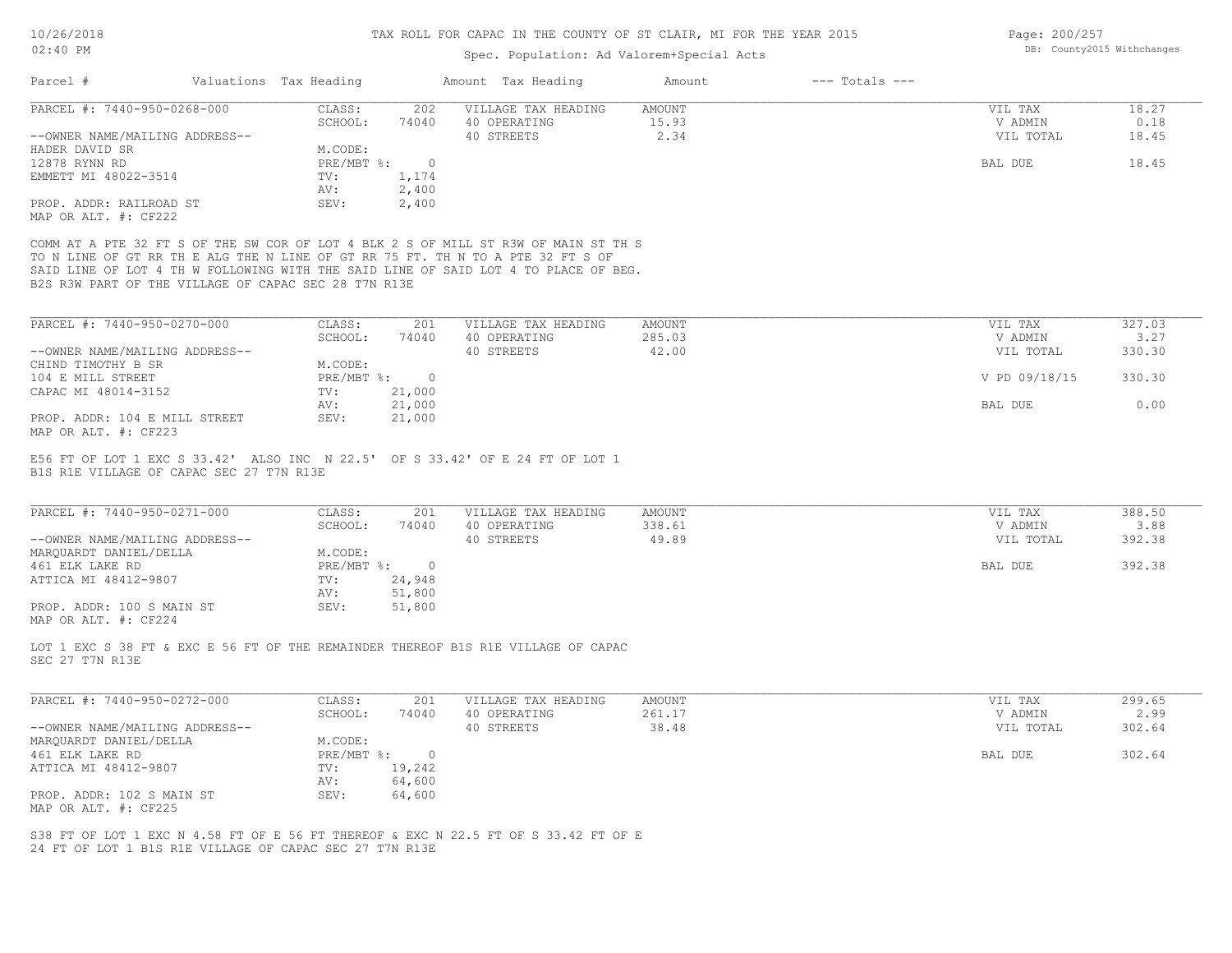# Spec. Population: Ad Valorem+Special Acts

Page: 201/257 DB: County2015 Withchanges

| Parcel #                       | Valuations Tax Heading |        | Amount Tax Heading  | Amount | $---$ Totals $---$ |           |        |
|--------------------------------|------------------------|--------|---------------------|--------|--------------------|-----------|--------|
| PARCEL #: 7440-950-0273-000    | CLASS:                 | 201    | VILLAGE TAX HEADING | AMOUNT |                    | VIL TAX   | 974.86 |
|                                | SCHOOL:                | 74040  | 40 OPERATING        | 849.66 |                    | V ADMIN   | 9.74   |
| --OWNER NAME/MAILING ADDRESS-- |                        |        | 40 STREETS          | 125.20 |                    | VIL TOTAL | 984.60 |
| CAPAC RESALE, LLC              | M.CODE:                |        |                     |        |                    |           |        |
| 33002 WHISPERING LANE          | PRE/MBT %:             |        |                     |        |                    | BAL DUE   | 984.60 |
| NEW BALTIMORE MI 48047         | TV:                    | 62,600 |                     |        |                    |           |        |
|                                | AV:                    | 62,600 |                     |        |                    |           |        |
| PROP. ADDR: 108 S MAIN ST      | SEV:                   | 62,600 |                     |        |                    |           |        |
| MAP OR ALT. #: CF226/227       |                        |        |                     |        |                    |           |        |

N45' OF LOT 2 B1S R1E VILLAGE OF CAPAC

| PARCEL #: 7440-950-0275-000    | CLASS:     | 201    | VILLAGE TAX HEADING | AMOUNT | VIL TAX       | 596.44 |
|--------------------------------|------------|--------|---------------------|--------|---------------|--------|
|                                | SCHOOL:    | 74040  | 40 OPERATING        | 519.84 | V ADMIN       | 5.96   |
| --OWNER NAME/MAILING ADDRESS-- |            |        | 40 STREETS          | 76.60  | VIL TOTAL     | 602.40 |
| SCHOFIELD KIMBERLY             | M.CODE:    |        |                     |        |               |        |
| 7075 WINN RD                   | PRE/MBT %: |        |                     |        | V PD 09/18/15 | 602.40 |
| YALE MI 48097                  | TV:        | 38,300 |                     |        |               |        |
|                                | AV:        | 38,300 |                     |        | BAL DUE       | 0.00   |
| PROP. ADDR: 112 S MAIN ST      | SEV:       | 38,300 |                     |        |               |        |
| MAP OR ALT. #: CF228           |            |        |                     |        |               |        |

S30 FT OF LOT 2 B1S R1E VILLAGE OF CAPAC SEC 27 T7N R13E

| PARCEL #: 7440-950-0276-000    | CLASS:     | 201    | VILLAGE TAX HEADING | AMOUNT | VIL TAX       | 664.94 |
|--------------------------------|------------|--------|---------------------|--------|---------------|--------|
|                                | SCHOOL:    | 74040  | 40 OPERATING        | 579.55 | V ADMIN       | 6.64   |
| --OWNER NAME/MAILING ADDRESS-- |            |        | 40 STREETS          | 85.39  | VIL TOTAL     | 671.58 |
| PD LAND DEVELOPMENT            | M.CODE:    |        |                     |        |               |        |
| 116 S MAIN ST                  | PRE/MBT %: |        |                     |        | V PD 07/24/15 | 671.58 |
| CAPAC MI 48014                 | TV:        | 42,699 |                     |        |               |        |
|                                | AV:        | 43,600 |                     |        | BAL DUE       | 0.00   |
| PROP. ADDR: 116 S MAIN ST      | SEV:       | 43,600 |                     |        |               |        |
| MAP OR ALT. #: CF229           |            |        |                     |        |               |        |

LOT 3 EXC S 32 FT B1S R1E VILLAGE OF CAPAC SEC 27 T7N R13E

| PARCEL #: 7440-950-0277-000    | CLASS:     | 201    | VILLAGE TAX HEADING | AMOUNT   | VIL TAX                | 1,435.06 |
|--------------------------------|------------|--------|---------------------|----------|------------------------|----------|
|                                | SCHOOL:    | 74040  | 40 OPERATING        | 1,250.76 | V ADMIN                | 14.35    |
| --OWNER NAME/MAILING ADDRESS-- |            |        | 40 STREETS          | 184.30   | VIL TOTAL              | 1,449.41 |
| SSCHWEIHOFER SP LLC            | M.CODE:    |        |                     |          |                        |          |
| 69245 BURKE DR                 | PRE/MBT %: |        |                     |          | V PD 09/03/15 1,449.41 |          |
| Richmond MI 48062              | TV:        | 92,151 |                     |          |                        |          |
|                                | AV:        | 93,000 |                     |          | BAL DUE                | 0.00     |
| PROP. ADDR: 120 S MAIN ST      | SEV:       | 93,000 |                     |          |                        |          |
|                                |            |        |                     |          |                        |          |

MAP OR ALT. #: CF230/231

98' OF THE S 1/2 OF LOT 4 B15 R1E VILLAGE OF CAPAC S32' OF LOT 3 & N 37.5' OF LOT 4 & N 26' OF W 52' OF S 1/2 OF LOT 4 & N 27' OF E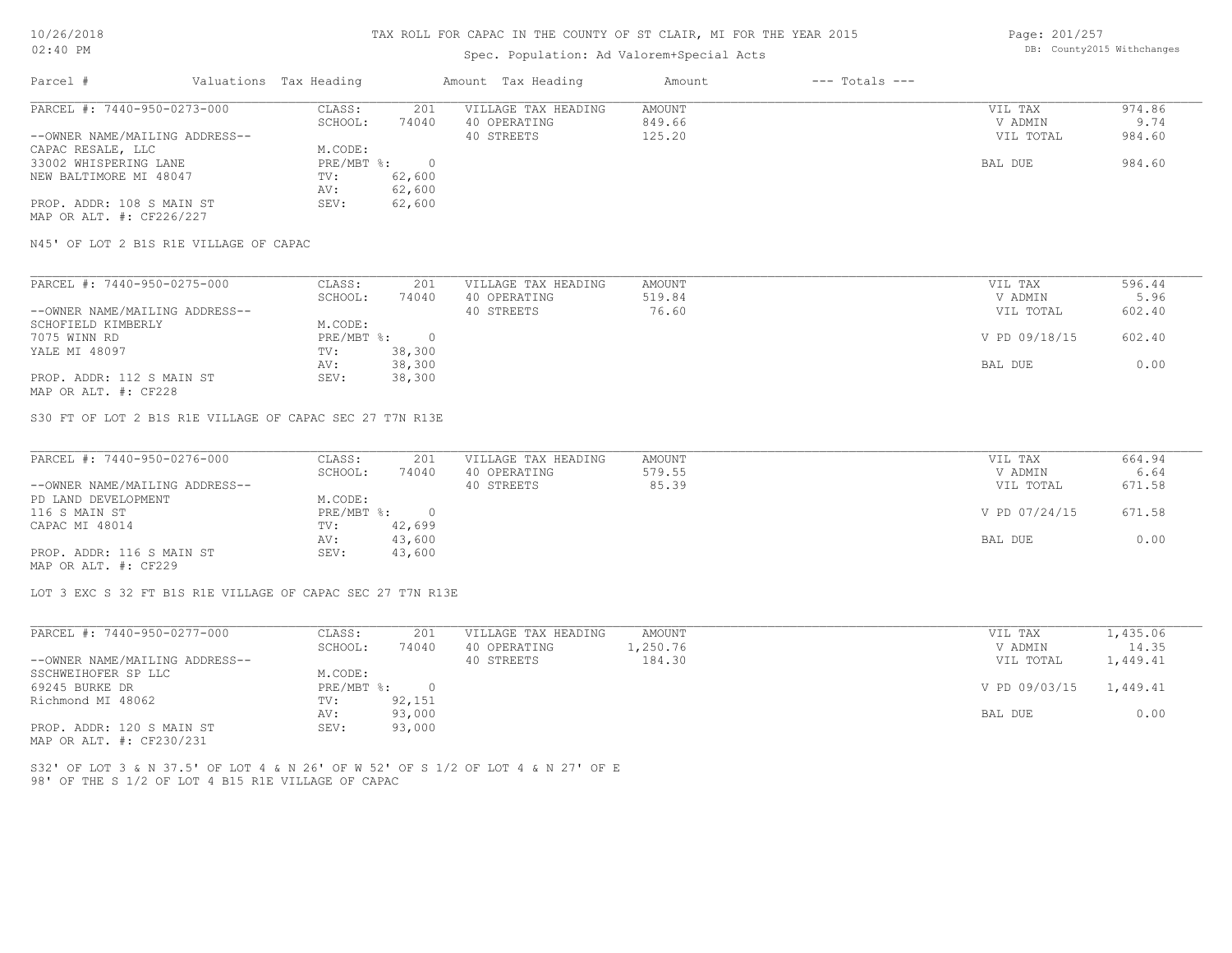# Spec. Population: Ad Valorem+Special Acts

Page: 202/257 DB: County2015 Withchanges

| Parcel #                       | Valuations Tax Heading |        | Amount Tax Heading  | Amount | $---$ Totals $---$ |               |        |
|--------------------------------|------------------------|--------|---------------------|--------|--------------------|---------------|--------|
| PARCEL #: 7440-950-0279-000    | CLASS:                 | 202    | VILLAGE TAX HEADING | AMOUNT |                    | VIL TAX       | 137.60 |
|                                | SCHOOL:                | 74040  | 40 OPERATING        | 119.93 |                    | V ADMIN       | 1.37   |
| --OWNER NAME/MAILING ADDRESS-- |                        |        | 40 STREETS          | 17.67  |                    | VIL TOTAL     | 138.97 |
| SCHWEIHOFER SP LLC             | M.CODE:                |        |                     |        |                    |               |        |
| 69245 BURKE DR                 | PRE/MBT %:             |        |                     |        |                    | V PD 09/03/15 | 138.97 |
| Richmond MI 48062              | TV:                    | 8,836  |                     |        |                    |               |        |
|                                | AV:                    | 17,300 |                     |        |                    | BAL DUE       | 0.00   |
| PROP. ADDR: 120 S MAIN ST      | SEV:                   | 17,300 |                     |        |                    |               |        |
|                                |                        |        |                     |        |                    |               |        |

MAP OR ALT. #: CF232

N 25 FT OF LOT 5 B1S R1E VILLAGE OF CAPAC SEC 27 T7N R13E THE S 11.5 FT OF THE W 52 FT OF LOT 4 & S 10.5 FT OF THE E 98 FT OF LOT 4 ALSO THE

| PARCEL #: 7440-950-0280-000    | CLASS:     | 202    | VILLAGE TAX HEADING | AMOUNT | VIL TAX       | 359.73 |
|--------------------------------|------------|--------|---------------------|--------|---------------|--------|
|                                | SCHOOL:    | 74040  | 40 OPERATING        | 313.53 | V ADMIN       | 3.59   |
| --OWNER NAME/MAILING ADDRESS-- |            |        | 40 STREETS          | 46.20  | VIL TOTAL     | 363.32 |
| SCHWEIHOFER SP LLC             | M.CODE:    |        |                     |        |               |        |
| 69245 BURKE DR                 | PRE/MBT %: | $\cap$ |                     |        | V PD 09/03/15 | 363.32 |
| RICHMOND MI 48062              | TV:        | 23,100 |                     |        |               |        |
|                                | AV:        | 23,100 |                     |        | BAL DUE       | 0.00   |
| PROP. ADDR: 132 S MAIN ST      | SEV:       | 23,100 |                     |        |               |        |
| MAP OR ALT. #: CF233           |            |        |                     |        |               |        |

#### S2/3 OF LOT 5 B1S R1E VILLAGE OF CAPAC

| PARCEL #: 7440-950-0281-000    | CLASS:     | 201    | VILLAGE TAX HEADING | AMOUNT | VIL TAX       | 901.85 |
|--------------------------------|------------|--------|---------------------|--------|---------------|--------|
|                                | SCHOOL:    | 74040  | 40 OPERATING        | 786.03 | V ADMIN       | 9.01   |
| --OWNER NAME/MAILING ADDRESS-- |            |        | 40 STREETS          | 115.82 | VIL TOTAL     | 910.86 |
| REMCO PROPERTIES, LLC          | M.CODE:    |        |                     |        |               |        |
| 8882 HOUGH RD                  | PRE/MBT %: |        |                     |        | V PD 07/22/15 | 910.86 |
| ALMONT MI 48003                | TV:        | 57,912 |                     |        |               |        |
|                                | AV:        | 58,400 |                     |        | BAL DUE       | 0.00   |
| PROP. ADDR: 136 S MAIN ST      | SEV:       | 58,400 |                     |        |               |        |
| MAP OR ALT. #: CF234           |            |        |                     |        |               |        |

LOT 6 B1S R1E VILLAGE OF CAPAC SEC 27 T7N R13E

| PARCEL #: 7440-950-0282-000    | CLASS:       | 401    | VILLAGE TAX HEADING | AMOUNT | VIL TAX       | 456.52 |
|--------------------------------|--------------|--------|---------------------|--------|---------------|--------|
|                                | SCHOOL:      | 74040  | 40 OPERATING        | 397.89 | V ADMIN       | 4.56   |
| --OWNER NAME/MAILING ADDRESS-- |              |        | 40 STREETS          | 58.63  | VIL TOTAL     | 461.08 |
| LINDSAY MARK                   | M.CODE:      |        |                     |        |               |        |
| P.O.BOX 567                    | $PRE/MBT$ %: | 100    |                     |        | V PD 07/08/15 | 461.08 |
| CAPAC MI 48014                 | TV:          | 29,315 |                     |        |               |        |
|                                | AV:          | 33,300 |                     |        | BAL DUE       | 0.00   |
| PROP. ADDR: 109 S WALKER ST    | SEV:         | 33,300 |                     |        |               |        |
| MAP OR ALT. #: CF235           |              |        |                     |        |               |        |

E1/2 OF LOTS 7 & 8 B1S R1E VILLAGE OF CAPAC SEC 27 T7N R13E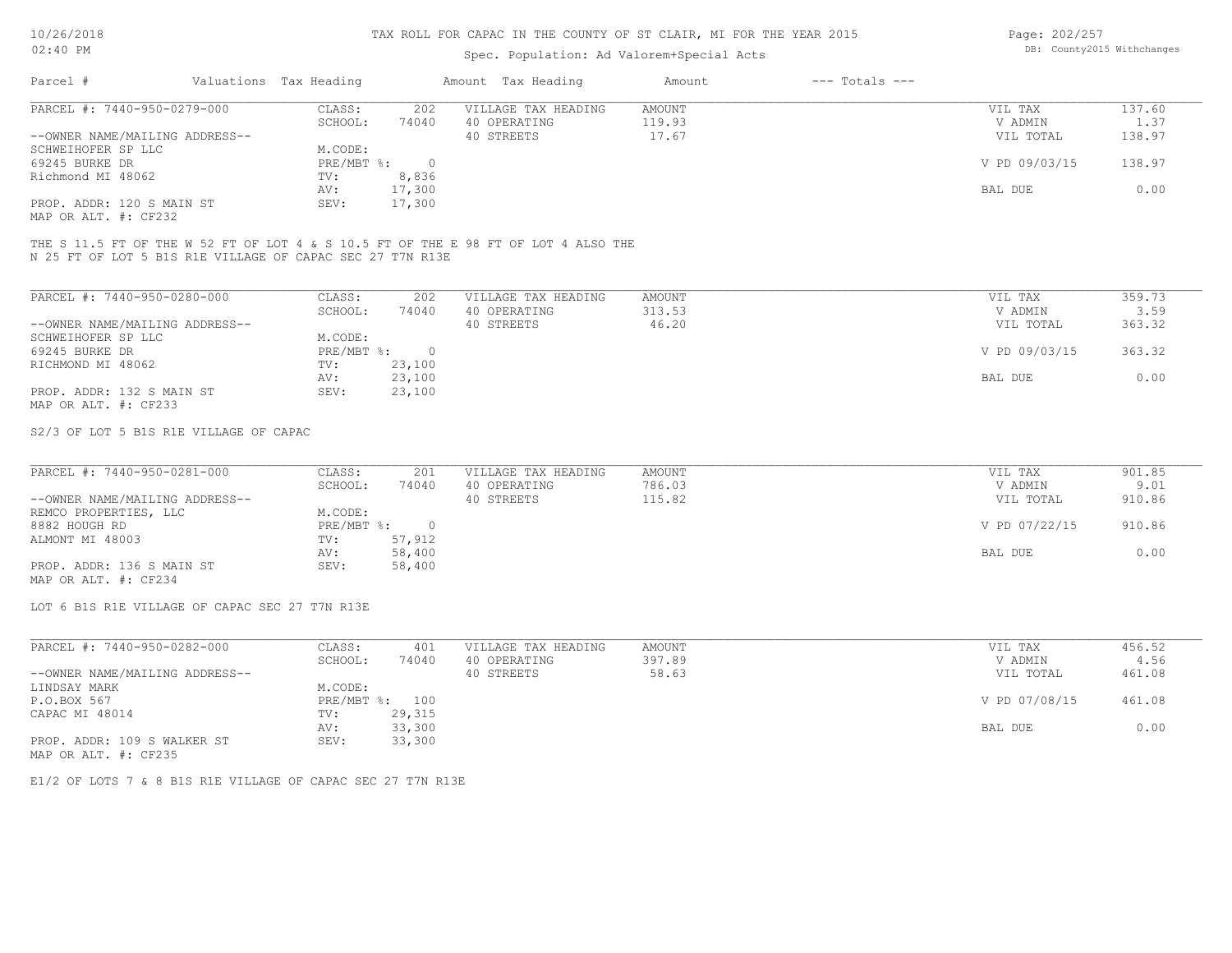# Spec. Population: Ad Valorem+Special Acts

| Page: 203/257 |                            |
|---------------|----------------------------|
|               | DB: County2015 Withchanges |

| Parcel #                       | Valuations Tax Heading |        | Amount Tax Heading  | Amount | $---$ Totals $---$ |               |        |
|--------------------------------|------------------------|--------|---------------------|--------|--------------------|---------------|--------|
| PARCEL #: 7440-950-0283-000    | CLASS:                 | 401    | VILLAGE TAX HEADING | AMOUNT |                    | VIL TAX       | 601.19 |
|                                | SCHOOL:                | 74040  | 40 OPERATING        | 523.98 |                    | V ADMIN       | 6.01   |
| --OWNER NAME/MAILING ADDRESS-- |                        |        | 40 STREETS          | 77.21  |                    | VIL TOTAL     | 607.20 |
| BOGGESS STEVEN C               | M.CODE:                | SETER  |                     |        |                    |               |        |
| 105 E MEIER ST                 | $PRE/MBT$ %:           | 100    |                     |        |                    | V PD 09/18/15 | 607.20 |
| Capac MI 48014-3726            | TV:                    | 38,605 |                     |        |                    |               |        |
|                                | AV:                    | 43,400 |                     |        |                    | BAL DUE       | 0.00   |
| PROP. ADDR: 105 E MEIER ST     | SEV:                   | 43,400 |                     |        |                    |               |        |
| MAP OR ALT. #: CF236           |                        |        |                     |        |                    |               |        |

W1/2 OF LOTS 7 & 8 B1S R1E VILLAGE OF CAPAC

| PARCEL #: 7440-950-0284-000    | CLASS:  | 401            | VILLAGE TAX HEADING | AMOUNT | VIL TAX       | 683.18 |
|--------------------------------|---------|----------------|---------------------|--------|---------------|--------|
|                                | SCHOOL: | 74040          | 40 OPERATING        | 595.44 | V ADMIN       | 6.83   |
| --OWNER NAME/MAILING ADDRESS-- |         |                | 40 STREETS          | 87.74  | VIL TOTAL     | 690.01 |
| AKERS JOSEPH R / MARIE A       | M.CODE: |                |                     |        |               |        |
| 105 S WALKER ST                |         | PRE/MBT %: 100 |                     |        | V PD 09/18/15 | 690.01 |
| CAPAC MI 48014-3730            | TV:     | 43,870         |                     |        |               |        |
|                                | AV:     | 49,100         |                     |        | BAL DUE       | 0.00   |
| PROP. ADDR: 105 S WALKER ST    | SEV:    | 49,100         |                     |        |               |        |
| MAP OR ALT. #: CF237           |         |                |                     |        |               |        |

LOT 9 B1S R1E VILLAGE OF CAPAC SEC 27 T7N R13E

| PARCEL #: 7440-950-0285-000    | CLASS:         | 401    | VILLAGE TAX HEADING | AMOUNT | VIL TAX   | 401.79 |
|--------------------------------|----------------|--------|---------------------|--------|-----------|--------|
|                                | SCHOOL:        | 74040  | 40 OPERATING        | 350.19 | V ADMIN   | 4.01   |
| --OWNER NAME/MAILING ADDRESS-- |                |        | 40 STREETS          | 51.60  | VIL TOTAL | 405.80 |
| RICH DAVID                     | M.CODE:        |        |                     |        |           |        |
| RICH TERESA L.                 | PRE/MBT %: 100 |        |                     |        | BAL DUE   | 405.80 |
| 103 S WALKER ST                | TV:            | 25,801 |                     |        |           |        |
| CAPAC MI 48014                 | AV:            | 31,000 |                     |        |           |        |
|                                | SEV:           | 31,000 |                     |        |           |        |
| PROP. ADDR: 103 S WALKER ST    |                |        |                     |        |           |        |

MAP OR ALT. #: CF238

LOT 10 B1S R1E VILLAGE OF CAPAC SEC 27 T7N R13E

| PARCEL #: 7440-950-0286-000    | CLASS:     | 401    | VILLAGE TAX HEADING | AMOUNT | VIL TAX       | 602.10 |
|--------------------------------|------------|--------|---------------------|--------|---------------|--------|
|                                | SCHOOL:    | 74040  | 40 OPERATING        | 524.78 | V ADMIN       | 6.02   |
| --OWNER NAME/MAILING ADDRESS-- |            |        | 40 STREETS          | 77.32  | VIL TOTAL     | 608.12 |
| LAWRENCE BRUCE/SUSAN           | M.CODE:    | COREL  |                     |        |               |        |
| 106 E MILL ST                  | PRE/MBT %: | 100    |                     |        | V PD 09/10/15 | 608.12 |
| CAPAC MI 48014-3152            | TV:        | 38,664 |                     |        |               |        |
|                                | AV:        | 49,800 |                     |        | BAL DUE       | 0.00   |
| PROP. ADDR: 106 E MILL STREET  | SEV:       | 49,800 |                     |        |               |        |
| MAP OR ALT. #: CF239           |            |        |                     |        |               |        |

LOT 11 B1S R1E VILLAGE OF CAPAC SEC 27 T7N R13E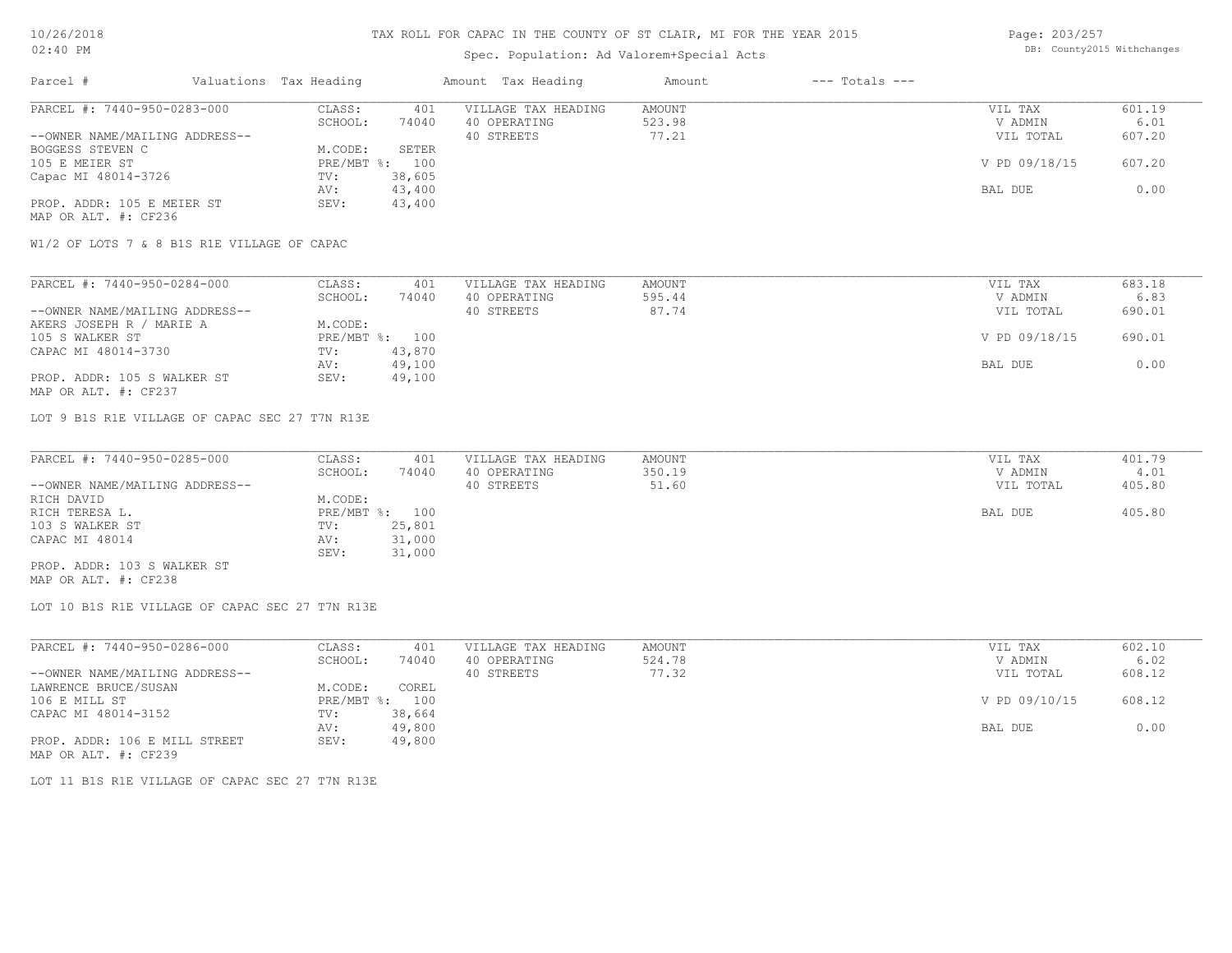# Spec. Population: Ad Valorem+Special Acts

| Page: 204/257 |                            |
|---------------|----------------------------|
|               | DB: County2015 Withchanges |

| Parcel #                       | Valuations Tax Heading |        | Amount Tax Heading  | Amount | $---$ Totals $---$ |               |        |
|--------------------------------|------------------------|--------|---------------------|--------|--------------------|---------------|--------|
| PARCEL #: 7440-950-0287-000    | CLASS:                 | 401    | VILLAGE TAX HEADING | AMOUNT |                    | VIL TAX       | 708.81 |
|                                | SCHOOL:                | 74040  | 40 OPERATING        | 617.78 |                    | V ADMIN       | 7.08   |
| --OWNER NAME/MAILING ADDRESS-- |                        |        | 40 STREETS          | 91.03  |                    | VIL TOTAL     | 715.89 |
| GAUTHIER DON                   | M.CODE:                | COREL  |                     |        |                    |               |        |
| GAUTHIER LEIGH K               | $PRE/MBT$ %:           | 100    |                     |        |                    | V PD 09/10/15 | 715.89 |
| 108 E MILL STREET              | TV:                    | 45,516 |                     |        |                    |               |        |
| CAPAC MI 48014                 | AV:                    | 50,600 |                     |        |                    | BAL DUE       | 0.00   |
|                                | SEV:                   | 50,600 |                     |        |                    |               |        |
| PROP. ADDR: 108 E MILL STREET  |                        |        |                     |        |                    |               |        |

MAP OR ALT. #: CF240

LOT 12 B1S R1E VILLAGE OF CAPAC SEC 27 T7N R13E

| PARCEL #: 7440-950-0288-000    | CLASS:       | 401    | VILLAGE TAX HEADING | AMOUNT | VIL TAX       | 538.51 |
|--------------------------------|--------------|--------|---------------------|--------|---------------|--------|
|                                | SCHOOL:      | 74040  | 40 OPERATING        | 469.35 | V ADMIN       | 5.38   |
| --OWNER NAME/MAILING ADDRESS-- |              |        | 40 STREETS          | 69.16  | VIL TOTAL     | 543.89 |
| BLACK BRYAN/SUZANNE            | M.CODE:      | 00CSB  |                     |        |               |        |
| 202 E MILL ST                  | $PRE/MBT$ %: | 100    |                     |        | V PD 07/10/15 | 543.89 |
| CAPAC MI 48014-3154            | TV:          | 34,580 |                     |        |               |        |
|                                | AV:          | 39,000 |                     |        | BAL DUE       | 0.00   |
| PROP. ADDR: 202 E MILL STREET  | SEV:         | 39,000 |                     |        |               |        |
| $\frac{1}{2}$                  |              |        |                     |        |               |        |

MAP OR ALT. #: CF241

LOT 1 EXC THE S 35 FT THEREOF B1S R2E VILLAGE OF CAPAC SEC 27 T7N R13E

| PARCEL #: 7440-950-0289-000                                                            | CLASS:  | 401            | VILLAGE TAX HEADING | AMOUNT | VIL TAX       | 586.73 |
|----------------------------------------------------------------------------------------|---------|----------------|---------------------|--------|---------------|--------|
|                                                                                        | SCHOOL: | 74040          | 40 OPERATING        | 511.38 | V ADMIN       | 5.86   |
| --OWNER NAME/MAILING ADDRESS--                                                         |         |                | 40 STREETS          | 75.35  | VIL TOTAL     | 592.59 |
| PFEIFAUF GEORGE/MARY                                                                   | M.CODE: |                |                     |        |               |        |
| 204 E MILL ST                                                                          |         | PRE/MBT %: 100 |                     |        | V PD 09/10/15 | 592.59 |
| CAPAC MI 48014-3154                                                                    | TV:     | 37,677         |                     |        |               |        |
|                                                                                        | AV:     | 42,100         |                     |        | BAL DUE       | 0.00   |
| PROP. ADDR: 204 E MILL STREET<br>$\cdots$ $\cdots$ $\cdots$ $\cdots$ $\cdots$ $\cdots$ | SEV:    | 42,100         |                     |        |               |        |

MAP OR ALT. #: CF242

LOT 2 EXC THE S 31.5 FT THEREOF B1S R2E VILLAGE OF CAPAC SEC 27 T7N R13E

| PARCEL #: 7440-950-0290-000    | CLASS:  | 401            | VILLAGE TAX HEADING | AMOUNT | VIL TAX       | 414.52 |
|--------------------------------|---------|----------------|---------------------|--------|---------------|--------|
|                                | SCHOOL: | 74040          | 40 OPERATING        | 361.29 | V ADMIN       | 4.14   |
| --OWNER NAME/MAILING ADDRESS-- |         |                | 40 STREETS          | 53.23  | VIL TOTAL     | 418.66 |
| CLINE HOWARD/LAURINA           | M.CODE: |                |                     |        |               |        |
| 102 S WALKER ST                |         | PRE/MBT %: 100 |                     |        | V PD 08/21/15 | 418.66 |
| CAPAC MI 48014-3730            | TV:     | 26,619         |                     |        |               |        |
|                                | AV:     | 31,000         |                     |        | BAL DUE       | 0.00   |
| PROP. ADDR: 102 S WALKER ST    | SEV:    | 31,000         |                     |        |               |        |
| MAP OR ALT. #: CF243           |         |                |                     |        |               |        |

SEC 27 T7N R13E S35 FT OF LOT 1, S 31.5 FT OF LOT 2 & N 23.75 FT OF LOT 3 B1S R2E VILLAGE OF CAPAC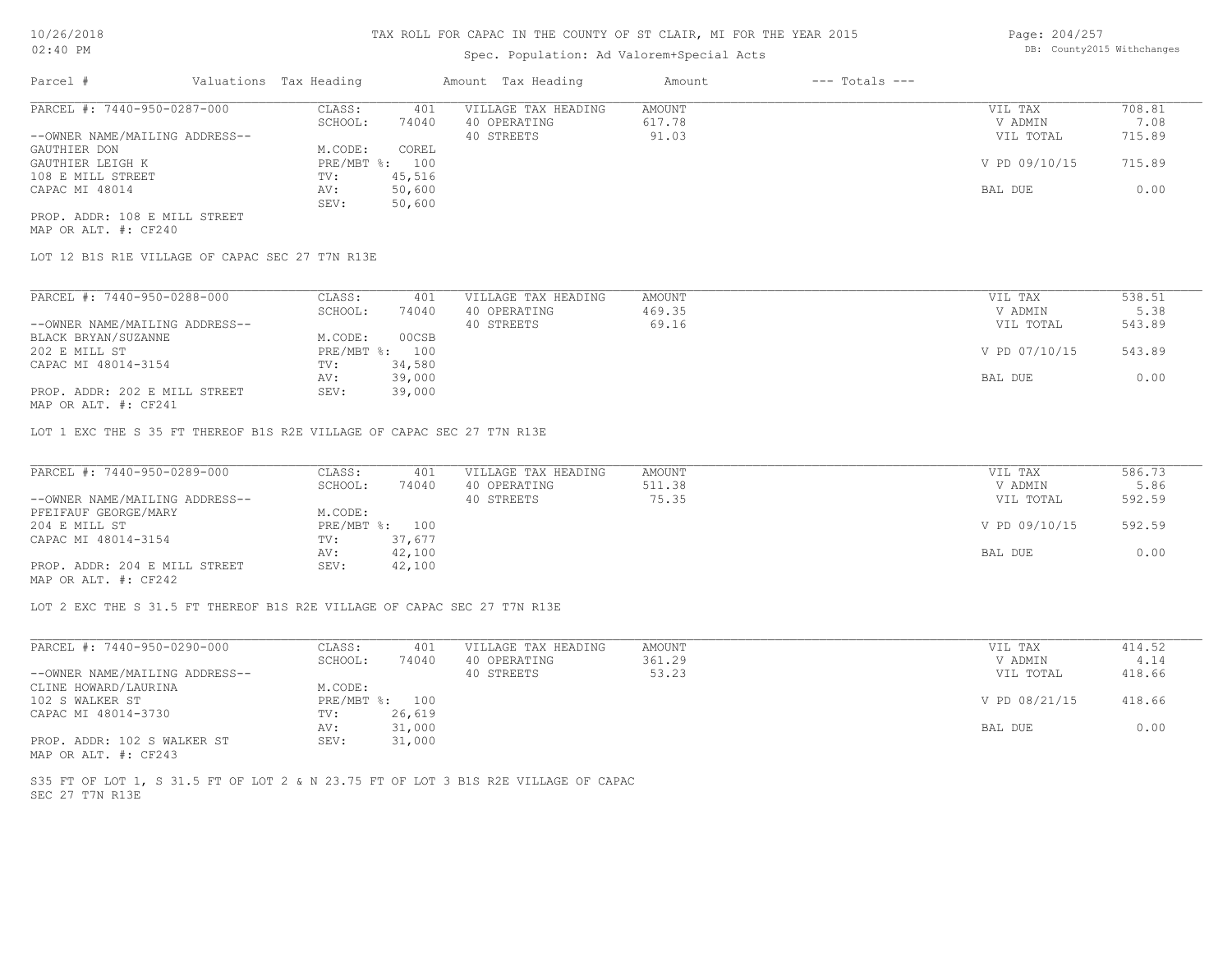# Spec. Population: Ad Valorem+Special Acts

Page: 205/257 DB: County2015 Withchanges

| Parcel #                       | Valuations Tax Heading |        | Amount Tax Heading  | Amount | $---$ Totals $---$ |           |        |
|--------------------------------|------------------------|--------|---------------------|--------|--------------------|-----------|--------|
| PARCEL #: 7440-950-0291-000    | CLASS:                 | 401    | VILLAGE TAX HEADING | AMOUNT |                    | VIL TAX   | 538.51 |
|                                | SCHOOL:                | 74040  | 40 OPERATING        | 469.35 |                    | V ADMIN   | 5.38   |
| --OWNER NAME/MAILING ADDRESS-- |                        |        | 40 STREETS          | 69.16  |                    | VIL TOTAL | 543.89 |
| KENNEY PATRICK T               | M.CODE:                |        |                     |        |                    |           |        |
| KENNEY JEAN                    | PRE/MBT %: 100         |        |                     |        |                    | BAL DUE   | 543.89 |
| 104 S WALKER ST                | TV:                    | 34,580 |                     |        |                    |           |        |
| CAPAC MI 48014-3729            | AV:                    | 39,400 |                     |        |                    |           |        |
|                                | SEV:                   | 39,400 |                     |        |                    |           |        |
| PROP. ADDR: 104 S WALKER ST    |                        |        |                     |        |                    |           |        |

MAP OR ALT. #: CF244

LOT 3 EXC THE N 23.75 FT THEREOF B1S R2E VILLAGE OF CAPAC SEC 27 T7N R13E

| PARCEL #: 7440-950-0292-000    | CLASS:  | 401            | VILLAGE TAX HEADING | AMOUNT | VIL TAX       | 386.05 |
|--------------------------------|---------|----------------|---------------------|--------|---------------|--------|
|                                | SCHOOL: | 74040          | 40 OPERATING        | 336.47 | V ADMIN       | 3.86   |
| --OWNER NAME/MAILING ADDRESS-- |         |                | 40 STREETS          | 49.58  | VIL TOTAL     | 389.91 |
| BENASKE LAWRENCE D             | M.CODE: |                |                     |        |               |        |
| 106 S WALKER ST                |         | PRE/MBT %: 100 |                     |        | V PD 07/08/15 | 389.91 |
| CAPAC MI 48014-3729            | TV:     | 24,790         |                     |        |               |        |
|                                | AV:     | 28,500         |                     |        | BAL DUE       | 0.00   |
| PROP. ADDR: 106 S WALKER ST    | SEV:    | 28,500         |                     |        |               |        |
| MAP OR ALT. #: C245            |         |                |                     |        |               |        |

LOT 4 B1S R2E VILLAGE OF CAPAC SEC 27 T7N R13E

| PARCEL #: 7440-950-0293-000    | CLASS:       | 401    | VILLAGE TAX HEADING | AMOUNT | VIL TAX       | 386.05 |
|--------------------------------|--------------|--------|---------------------|--------|---------------|--------|
|                                | SCHOOL:      | 74040  | 40 OPERATING        | 336.47 | V ADMIN       | 3.86   |
| --OWNER NAME/MAILING ADDRESS-- |              |        | 40 STREETS          | 49.58  | VIL TOTAL     | 389.91 |
| HILL MARCELLA                  | M.CODE:      |        |                     |        |               |        |
| 14660 KOEHN RD                 | $PRE/MBT$ %: |        |                     |        | V PD 08/13/15 | 389.91 |
| CAPAC MI 48014                 | TV:          | 24,790 |                     |        |               |        |
|                                | AV:          | 28,500 |                     |        | BAL DUE       | 0.00   |
| PROP. ADDR: 108 S WALKER ST    | SEV:         | 28,500 |                     |        |               |        |
| MAP OR ALT. #: CF246           |              |        |                     |        |               |        |

LOT 5 B1S R2E VILLAGE OF CAPAC

| PARCEL #: 7440-950-0294-000    | CLASS:  | 401            | VILLAGE TAX HEADING | AMOUNT | VIL TAX       | 469.91 |
|--------------------------------|---------|----------------|---------------------|--------|---------------|--------|
|                                | SCHOOL: | 74040          | 40 OPERATING        | 409.56 | V ADMIN       | 4.69   |
| --OWNER NAME/MAILING ADDRESS-- |         |                | 40 STREETS          | 60.35  | VIL TOTAL     | 474.60 |
| GUNDERSON CHARLES/ANNETTE      | M.CODE: | 00CSB          |                     |        |               |        |
| 110 S WALKER ST                |         | PRE/MBT %: 100 |                     |        | V PD 07/10/15 | 474.60 |
| CAPAC MI 48014-3729            | TV:     | 30,175         |                     |        |               |        |
|                                | AV:     | 34,200         |                     |        | BAL DUE       | 0.00   |
| PROP. ADDR: 110 S WALKER ST    | SEV:    | 34,200         |                     |        |               |        |
| MAP OR ALT. #: CF247           |         |                |                     |        |               |        |

LOT 6 B1S R2E VILLAGE OF CAPAC SEC 27 T7N R13E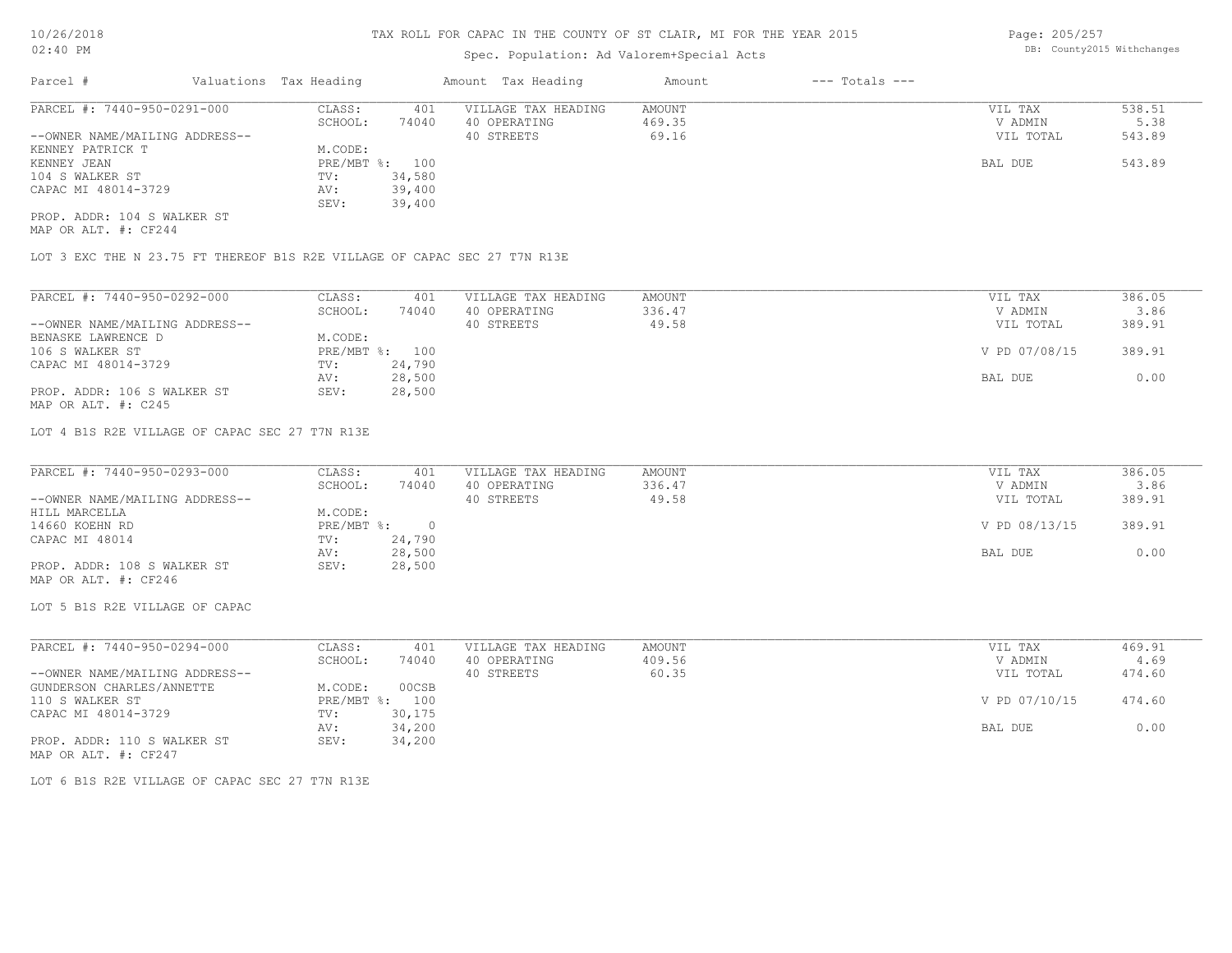## Spec. Population: Ad Valorem+Special Acts

| Page: 206/257 |                            |
|---------------|----------------------------|
|               | DB: County2015 Withchanges |

| Parcel #                        | Valuations Tax Heading |        | Amount Tax Heading  | Amount | $---$ Totals $---$ |               |        |
|---------------------------------|------------------------|--------|---------------------|--------|--------------------|---------------|--------|
| PARCEL #: 7440-950-0295-000     | CLASS:                 | 401    | VILLAGE TAX HEADING | AMOUNT |                    | VIL TAX       | 454.91 |
|                                 | SCHOOL:                | 74040  | 40 OPERATING        | 396.49 |                    | V ADMIN       | 4.54   |
| --OWNER NAME/MAILING ADDRESS--  |                        |        | 40 STREETS          | 58.42  |                    | VIL TOTAL     | 459.45 |
| BLOCK PAUL JR                   | M.CODE:                |        |                     |        |                    |               |        |
| 14691 KOEHN RD                  | PRE/MBT %:             |        |                     |        |                    | V PD 07/08/15 | 459.45 |
| CAPAC MI 48014                  | TV:                    | 29,212 |                     |        |                    |               |        |
|                                 | AV:                    | 32,700 |                     |        |                    | BAL DUE       | 0.00   |
| PROP. ADDR: 109 S HUNTER STREET | SEV:                   | 32,700 |                     |        |                    |               |        |
| MAP OR ALT. #: CF248            |                        |        |                     |        |                    |               |        |

LOT 7 B1S R2E VILLAGE OF CAPAC SEC 27 T7N R13E

| PARCEL #: 7440-950-0296-000     | CLASS:  | 401            | VILLAGE TAX HEADING | AMOUNT | VIL TAX       | 501.54 |
|---------------------------------|---------|----------------|---------------------|--------|---------------|--------|
|                                 | SCHOOL: | 74040          | 40 OPERATING        | 437.13 | V ADMIN       | 5.01   |
| --OWNER NAME/MAILING ADDRESS--  |         |                | 40 STREETS          | 64.41  | VIL TOTAL     | 506.55 |
| VIGIL RALPH                     | M.CODE: |                |                     |        |               |        |
| BOX 181                         |         | PRE/MBT %: 100 |                     |        | V PD 09/16/15 | 506.55 |
| 107 HUNTER                      | TV:     | 32,206         |                     |        |               |        |
| CAPAC MI 48014                  | AV:     | 36,300         |                     |        | BAL DUE       | 0.00   |
|                                 | SEV:    | 36,300         |                     |        |               |        |
| PROP. ADDR: 107 S HUNTER STREET |         |                |                     |        |               |        |

MAP OR ALT. #: CF249A

LOT 8 B1S R2E VILLAGE OF CAPAC SEC 27 T7N R13E

| PARCEL #: 7440-950-0297-000      | CLASS:         | 401    | VILLAGE TAX HEADING | AMOUNT | VIL TAX       | 792.48 |
|----------------------------------|----------------|--------|---------------------|--------|---------------|--------|
|                                  | SCHOOL:        | 74040  | 40 OPERATING        | 690.71 | V ADMIN       | 7.92   |
| --OWNER NAME/MAILING ADDRESS--   |                |        | 40 STREETS          | 101.77 | VIL TOTAL     | 800.40 |
| KATKIC DAVID A                   | M.CODE:        |        |                     |        |               |        |
| KATKIC DAWN M                    | PRE/MBT %: 100 |        |                     |        | V PD 09/18/15 | 800.40 |
| P.O.BOX 87                       | TV:            | 50,889 |                     |        |               |        |
| CAPAC MI 48014-3706              | AV:            | 56,400 |                     |        | BAL DUE       | 0.00   |
|                                  | SEV:           | 56,400 |                     |        |               |        |
| _____ ____ ___ ___ _____________ |                |        |                     |        |               |        |

MAP OR ALT. #: CF249B PROP. ADDR: 105 S HUNTER STREET

LOT 9 B1S R2E VILLAGE OF CAPAC SEC 27 T7N R13E

| PARCEL #: 7440-950-0298-000     | CLASS:       | 401    | VILLAGE TAX HEADING | AMOUNT | VIL TAX       | 474.21 |
|---------------------------------|--------------|--------|---------------------|--------|---------------|--------|
|                                 | SCHOOL:      | 74040  | 40 OPERATING        | 413.31 | V ADMIN       | 4.74   |
| --OWNER NAME/MAILING ADDRESS--  |              |        | 40 STREETS          | 60.90  | VIL TOTAL     | 478.95 |
| SMITH CALVIN                    | M.CODE:      | WELLS  |                     |        |               |        |
| 103 S HUNTER STREET             | $PRE/MBT$ %: | 100    |                     |        | V PD 08/31/15 | 478.95 |
| CAPAC MI 48014                  | TV:          | 30,451 |                     |        |               |        |
|                                 | AV:          | 34,500 |                     |        | BAL DUE       | 0.00   |
| PROP. ADDR: 103 S HUNTER STREET | SEV:         | 34,500 |                     |        |               |        |
| MAP OR ALT. #: CF250            |              |        |                     |        |               |        |

LOT 10 B1S R2E VILLAGE OF CAPAC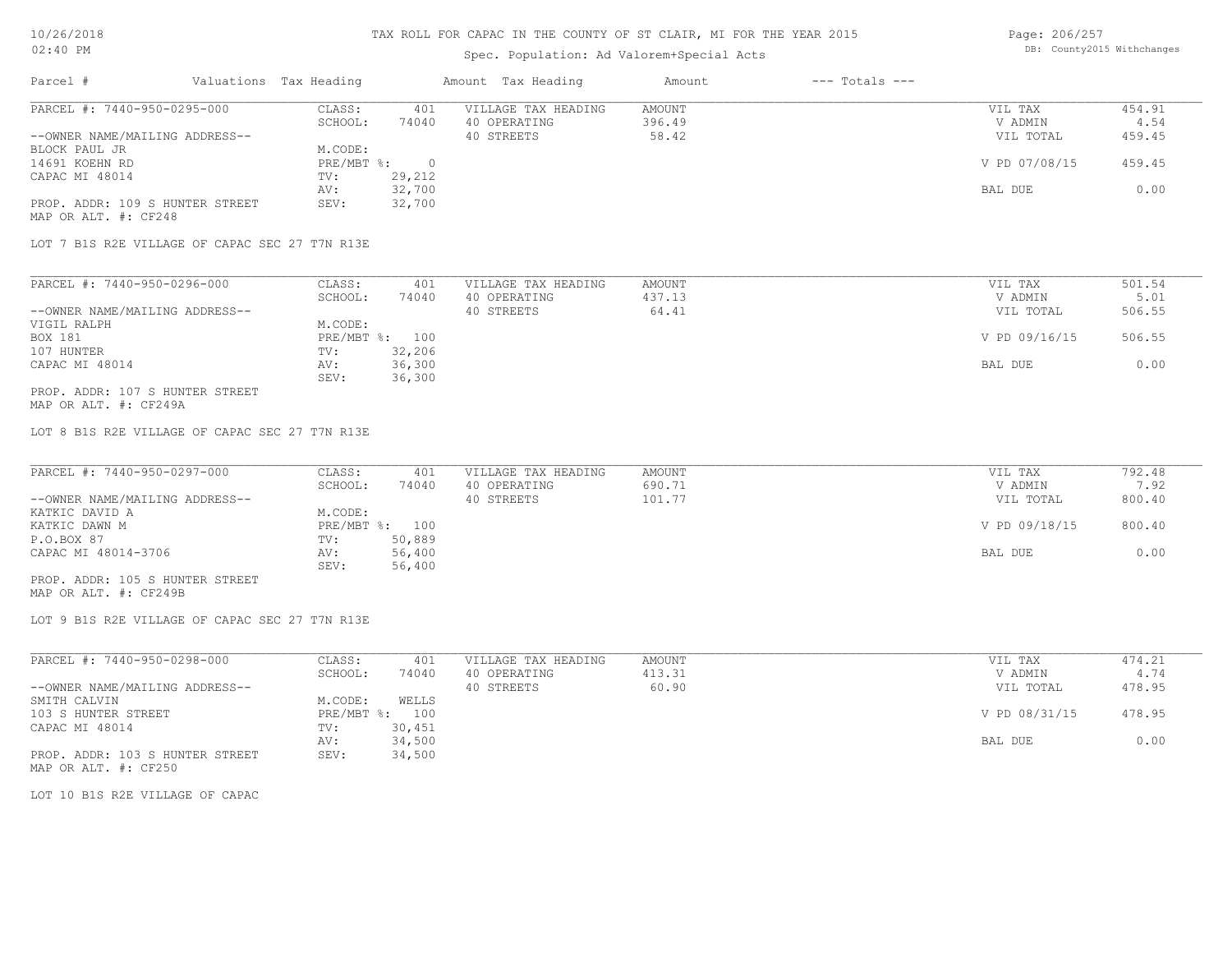# Spec. Population: Ad Valorem+Special Acts

Page: 207/257 DB: County2015 Withchanges

| Parcel #                       | Valuations Tax Heading |                | Amount Tax Heading  | Amount | $---$ Totals $---$ |               |        |
|--------------------------------|------------------------|----------------|---------------------|--------|--------------------|---------------|--------|
| PARCEL #: 7440-950-0299-000    | CLASS:                 | 401            | VILLAGE TAX HEADING | AMOUNT |                    | VIL TAX       | 482.24 |
|                                | SCHOOL:                | 74040          | 40 OPERATING        | 420.31 |                    | V ADMIN       | 4.82   |
| --OWNER NAME/MAILING ADDRESS-- |                        |                | 40 STREETS          | 61.93  |                    | VIL TOTAL     | 487.06 |
| MAILLOUX SCOTT / AILOR MELANIE | M.CODE:                | WELLS          |                     |        |                    |               |        |
| 206 E MILL ST                  |                        | PRE/MBT %: 100 |                     |        |                    | V PD 08/31/15 | 487.06 |
| CAPAC MI 48014-3154            | TV:                    | 30,967         |                     |        |                    |               |        |
|                                | AV:                    | 35,100         |                     |        |                    | BAL DUE       | 0.00   |
| PROP. ADDR: 206 E MILL STREET  | SEV:                   | 35,100         |                     |        |                    |               |        |
| MAP OR ALT. #: CF251           |                        |                |                     |        |                    |               |        |

LOT 11 B1S R2E VILLAGE OF CAPAC SEC 27 T7N R13E

| PARCEL #: 7440-950-0300-000    | CLASS:     | 401    | VILLAGE TAX HEADING | AMOUNT | VIL TAX       | 364.92 |
|--------------------------------|------------|--------|---------------------|--------|---------------|--------|
|                                | SCHOOL:    | 74040  | 40 OPERATING        | 318.06 | V ADMIN       | 3.64   |
| --OWNER NAME/MAILING ADDRESS-- |            |        | 40 STREETS          | 46.86  | VIL TOTAL     | 368.56 |
| ZABIK MARGARET                 | M.CODE:    |        |                     |        |               |        |
| 74079 COON CREEK RD            | PRE/MBT %: |        |                     |        | V PD 09/10/15 | 368.56 |
| Armada MI 48005-3007           | TV:        | 23,434 |                     |        |               |        |
|                                | AV:        | 36,400 |                     |        | BAL DUE       | 0.00   |
| PROP. ADDR: 208 E MILL ST      | SEV:       | 36,400 |                     |        |               |        |
| MAP OR ALT. #: CF252           |            |        |                     |        |               |        |

LOT 12 B1S R2E VILLAGE OF CAPAC SEC 27 T7N R13E

| PARCEL #: 7440-950-0301-000    | CLASS:  | 401            | VILLAGE TAX HEADING | AMOUNT | VIL TAX       | 591.55 |
|--------------------------------|---------|----------------|---------------------|--------|---------------|--------|
|                                | SCHOOL: | 74040          | 40 OPERATING        | 515.58 | V ADMIN       | 5.91   |
| --OWNER NAME/MAILING ADDRESS-- |         |                | 40 STREETS          | 75.97  | VIL TOTAL     | 597.46 |
| PFEILSTUCKER HENRY             | M.CODE: | COREL          |                     |        |               |        |
| 302 E MILL ST                  |         | PRE/MBT %: 100 |                     |        | V PD 09/10/15 | 597.46 |
| CAPAC MI 48014-3156            | TV:     | 37,986         |                     |        |               |        |
|                                | AV:     | 41,500         |                     |        | BAL DUE       | 0.00   |
| PROP. ADDR: 302 E MILL ST      | SEV:    | 41,500         |                     |        |               |        |
| MAP OR ALT. #: CF253A          |         |                |                     |        |               |        |

LOT 1 & W 7.5 FT OF LOT 2 B1S R3E VILLAGE OF CAPAC SEC 27 T7N R13E

| PARCEL #: 7440-950-0302-000                           | CLASS:     | 401    | VILLAGE TAX HEADING | AMOUNT | VIL TAX       | 512.78 |
|-------------------------------------------------------|------------|--------|---------------------|--------|---------------|--------|
|                                                       | SCHOOL:    | 74040  | 40 OPERATING        | 446.93 | V ADMIN       | 5.12   |
| --OWNER NAME/MAILING ADDRESS--                        |            |        | 40 STREETS          | 65.85  | VIL TOTAL     | 517.90 |
| GAUTHIER TERILYN L.                                   | M.CODE:    | COREL  |                     |        |               |        |
| 304 E MILL ST                                         | PRE/MBT %: | 100    |                     |        | V PD 09/10/15 | 517.90 |
| CAPAC MI 48014                                        | TV:        | 32,928 |                     |        |               |        |
|                                                       | AV:        | 38,300 |                     |        | BAL DUE       | 0.00   |
| PROP. ADDR: 304 E MILL ST                             | SEV:       | 38,300 |                     |        |               |        |
| $\cdots$ $\cdots$ $\cdots$ $\cdots$ $\cdots$ $\cdots$ |            |        |                     |        |               |        |

MAP OR ALT. #: CF253B

LOT 2 EXC W 7.5 FT THEREOF B1S R3E VILLAGE OF CAPAC SEC 27 T7N R13E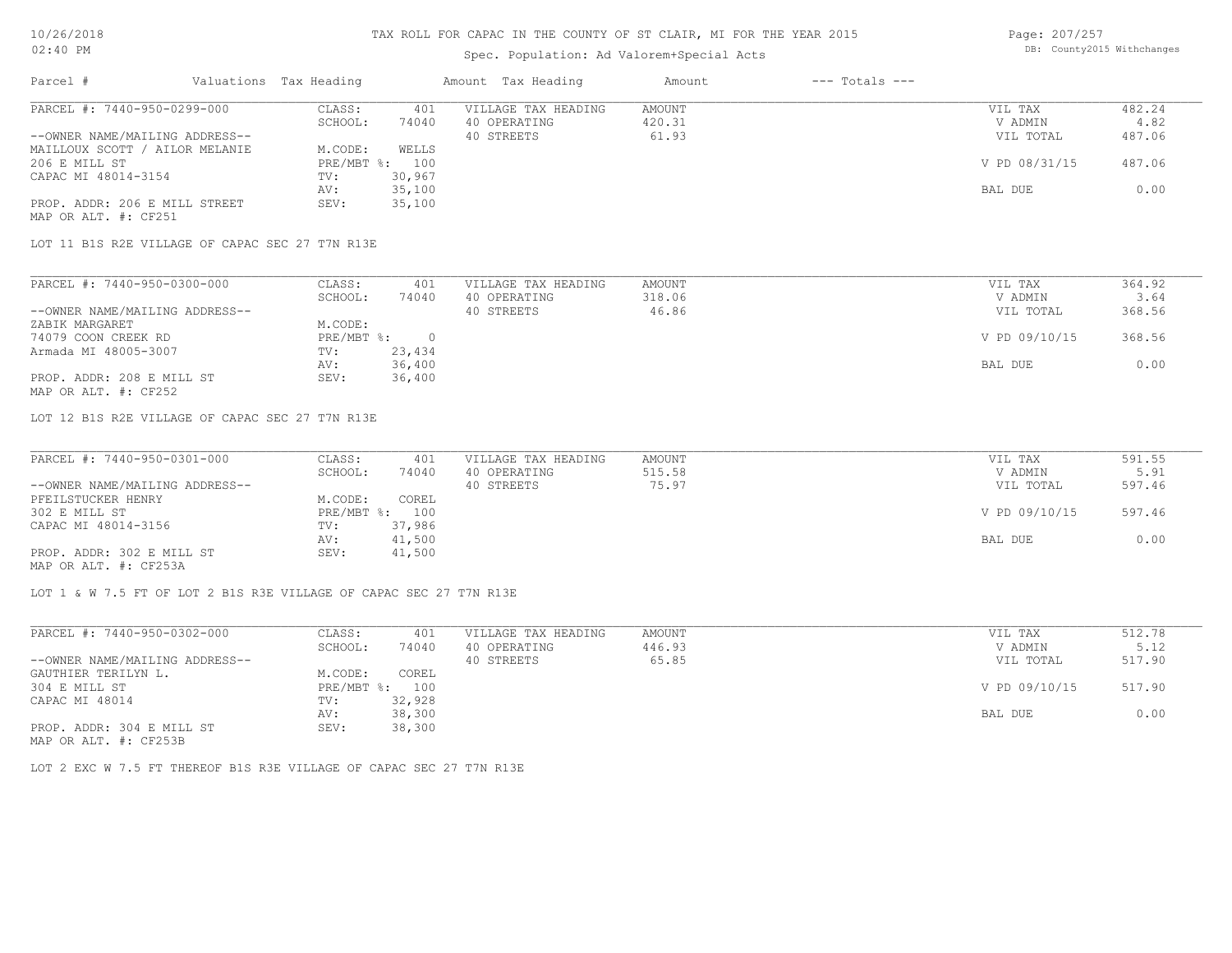# Spec. Population: Ad Valorem+Special Acts

Page: 208/257 DB: County2015 Withchanges

| Parcel #                                                | Valuations Tax Heading |                                | Amount Tax Heading         | Amount          | $---$ Totals $---$ |               |        |
|---------------------------------------------------------|------------------------|--------------------------------|----------------------------|-----------------|--------------------|---------------|--------|
| PARCEL #: 7440-950-0303-000                             | CLASS:                 | 401                            | VILLAGE TAX HEADING        | AMOUNT          |                    | VIL TAX       | 414.52 |
|                                                         | SCHOOL:                | 74040                          | 40 OPERATING<br>40 STREETS | 361.29<br>53.23 |                    | V ADMIN       | 4.14   |
| --OWNER NAME/MAILING ADDRESS--                          |                        |                                |                            |                 |                    | VIL TOTAL     | 418.66 |
| WIXON JR WILLIAM<br>102 S HUNTER ST                     | M.CODE:                | <b>EVERH</b><br>PRE/MBT %: 100 |                            |                 |                    | V PD 09/18/15 | 418.66 |
|                                                         | TV:                    | 26,619                         |                            |                 |                    |               |        |
| CAPAC MI 48014                                          |                        | 30,400                         |                            |                 |                    |               | 0.00   |
|                                                         | AV:<br>SEV:            |                                |                            |                 |                    | BAL DUE       |        |
| PROP. ADDR: 102 S HUNTER STREET<br>MAP OR ALT. #: CF254 |                        | 30,400                         |                            |                 |                    |               |        |
|                                                         |                        |                                |                            |                 |                    |               |        |
| LOT 3 B1S R3E VILLAGE OF CAPAC                          |                        |                                |                            |                 |                    |               |        |
| PARCEL #: 7440-950-0304-000                             | CLASS:                 | 401                            | VILLAGE TAX HEADING        | AMOUNT          |                    | VIL TAX       | 466.74 |
|                                                         | SCHOOL:                | 74040                          | 40 OPERATING               | 406.80          |                    | V ADMIN       | 4.66   |
| --OWNER NAME/MAILING ADDRESS--                          |                        |                                | 40 STREETS                 | 59.94           |                    | VIL TOTAL     | 471.40 |
| CASTLE CHRISTOPHER W.                                   | M.CODE:                | COREL                          |                            |                 |                    |               |        |
| 104 S HUNTER ST                                         |                        | PRE/MBT %: 100                 |                            |                 |                    | V PD 09/10/15 | 471.40 |
| CAPAC MI 48014                                          | TV:                    | 29,972                         |                            |                 |                    |               |        |
|                                                         | AV:                    | 34,000                         |                            |                 |                    | BAL DUE       | 0.00   |
| PROP. ADDR: 104 S HUNTER ST<br>MAP OR ALT. #: CF255     | SEV:                   | 34,000                         |                            |                 |                    |               |        |
| LOT 4 B1S R3E VILLAGE OF CAPAC SEC 27 T7N R13E          |                        |                                |                            |                 |                    |               |        |
| PARCEL #: 7440-950-0305-000                             | CLASS:                 | 401                            | VILLAGE TAX HEADING        | AMOUNT          |                    | VIL TAX       | 349.65 |
|                                                         | SCHOOL:                | 74040                          | 40 OPERATING               | 304.75          |                    | V ADMIN       | 3.49   |
| --OWNER NAME/MAILING ADDRESS--                          |                        |                                | 40 STREETS                 | 44.90           |                    | VIL TOTAL     | 353.14 |
| KEGLER JEFFREY                                          | M.CODE:                | 00CSB                          |                            |                 |                    |               |        |
| 15665 IMLAY CITY RD.                                    | PRE/MBT %:             | $\overline{0}$                 |                            |                 |                    | V PD 07/10/15 | 353.14 |
| CAPAC MI 48014                                          | TV:                    | 22,453                         |                            |                 |                    |               |        |
|                                                         | AV:                    | 26,100                         |                            |                 |                    | BAL DUE       | 0.00   |
| PROP. ADDR: 106 S HUNTER STREET<br>MAP OR ALT. #: CF256 | SEV:                   | 26,100                         |                            |                 |                    |               |        |
| LOT 5 B1S R3E VILLAGE OF CAPAC SEC 27 T7N R13E          |                        |                                |                            |                 |                    |               |        |
|                                                         |                        |                                |                            |                 |                    |               |        |
| PARCEL #: 7440-950-0306-000                             | CLASS:                 | 401                            | VILLAGE TAX HEADING        | AMOUNT          |                    | VIL TAX       | 245.92 |
|                                                         | SCHOOL:                | 74040                          | 40 OPERATING               | 214.34          |                    | V ADMIN       | 2.45   |
| --OWNER NAME/MAILING ADDRESS--                          |                        |                                | 40 STREETS                 | 31.58           |                    | VIL TOTAL     | 248.37 |
| MCCONNELL GREGORY                                       | M.CODE:                |                                |                            |                 |                    |               |        |
| P.O.BOX 160                                             | $PRE/MBT$ $\div$       | $\overline{0}$                 |                            |                 |                    | V PD 08/13/15 | 248.37 |
| CAPAC MI 48014                                          | TV:                    | 15,792                         |                            |                 |                    |               |        |
|                                                         | AV:                    | 17,600                         |                            |                 |                    | BAL DUE       | 0.00   |

MAP OR ALT. #: 257A PROP. ADDR: 108 S HUNTER STREET SEV: 17,600

LOT 6 EXC E 60 FT B1S R3E VILLAGE OF CAPAC SEC 27 T7N R13E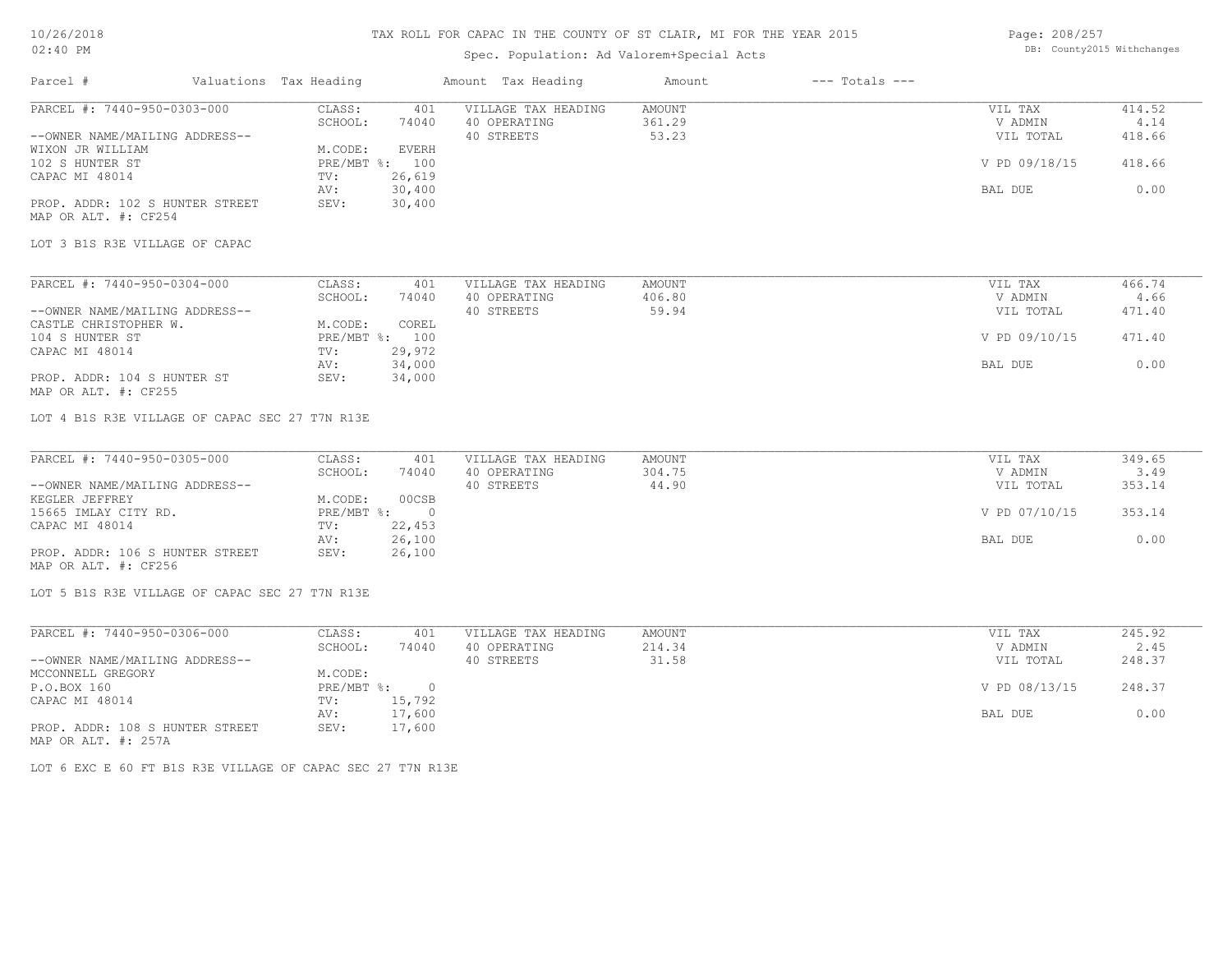# Spec. Population: Ad Valorem+Special Acts

Page: 209/257 DB: County2015 Withchanges

| 421.14 |
|--------|
| 4.21   |
| 425.35 |
|        |
| 425.35 |
|        |
|        |
|        |
|        |

MAP OR ALT. #: CF257B

E60 FT OF LOT 6 B1S R3E VILLAGE OF CAPAC SEC 27 T7N R13E

| PARCEL #: 7440-950-0308-000    | CLASS:  | 401            | VILLAGE TAX HEADING | AMOUNT | VIL TAX       | 422.44 |
|--------------------------------|---------|----------------|---------------------|--------|---------------|--------|
|                                | SCHOOL: | 74040          | 40 OPERATING        | 368.19 | V ADMIN       | 4.22   |
| --OWNER NAME/MAILING ADDRESS-- |         |                | 40 STREETS          | 54.25  | VIL TOTAL     | 426.66 |
| WAGNER TIMOTHY                 | M.CODE: | COREL          |                     |        |               |        |
| 309 E MEIER AVE                |         | PRE/MBT %: 100 |                     |        | V PD 09/10/15 | 426.66 |
| CAPAC MI 48014-3728            | TV:     | 27,127         |                     |        |               |        |
|                                | AV:     | 31,000         |                     |        | BAL DUE       | 0.00   |
| PROP. ADDR: 309 E MEIER ST     | SEV:    | 31,000         |                     |        |               |        |
|                                |         |                |                     |        |               |        |

MAP OR ALT. #: 258A

W1/2 OF LOTS 7 & 8 B1S R3E VILLAGE OF CAPAC SEC 27 T7N R13E

| PARCEL #: 7440-950-0309-000    | CLASS:  | 401            | VILLAGE TAX HEADING | AMOUNT | VIL TAX       | 392.37 |
|--------------------------------|---------|----------------|---------------------|--------|---------------|--------|
|                                | SCHOOL: | 74040          | 40 OPERATING        | 341.98 | V ADMIN       | 3.92   |
| --OWNER NAME/MAILING ADDRESS-- |         |                | 40 STREETS          | 50.39  | VIL TOTAL     | 396.29 |
| FINAZZO ANTHONY C              | M.CODE: |                |                     |        |               |        |
| 315 E MEIER ST                 |         | PRE/MBT %: 100 |                     |        | V PD 08/31/15 | 396.29 |
| Capac MI 48014                 | TV:     | 25,196         |                     |        |               |        |
|                                | AV:     | 29,000         |                     |        | BAL DUE       | 0.00   |
| PROP. ADDR: 315 E MEIER ST     | SEV:    | 29,000         |                     |        |               |        |
| MAP OR ALT. #: CF00258B        |         |                |                     |        |               |        |

E1/2 OF LOTS 7 & 8 B1S R3E VILLAGE OF CAPAC SEC 27 T7N R13E

| PARCEL #: 7440-950-0310-000    | CLASS:       | 401    | VILLAGE TAX HEADING | AMOUNT | VIL TAX       | 287.95 |
|--------------------------------|--------------|--------|---------------------|--------|---------------|--------|
|                                | SCHOOL:      | 74040  | 40 OPERATING        | 250.97 | V ADMIN       | 2.87   |
| --OWNER NAME/MAILING ADDRESS-- |              |        | 40 STREETS          | 36.98  | VIL TOTAL     | 290.82 |
| ALCALA ULA/WEST CHARLES        | M.CODE:      | COREL  |                     |        |               |        |
| P.O.BOX 442                    | $PRE/MBT$ %: | 100    |                     |        | V PD 09/10/15 | 290.82 |
| CAPAC MI 48014-0442            | TV:          | 18,491 |                     |        |               |        |
|                                | AV:          | 21,900 |                     |        | BAL DUE       | 0.00   |
| PROP. ADDR: 107 S LESTER ST    | SEV:         | 21,900 |                     |        |               |        |

MAP OR ALT. #: CF259A

LOT 9 B1S R3E VILLAGE OF CAPAC SEC 27 T7N R13E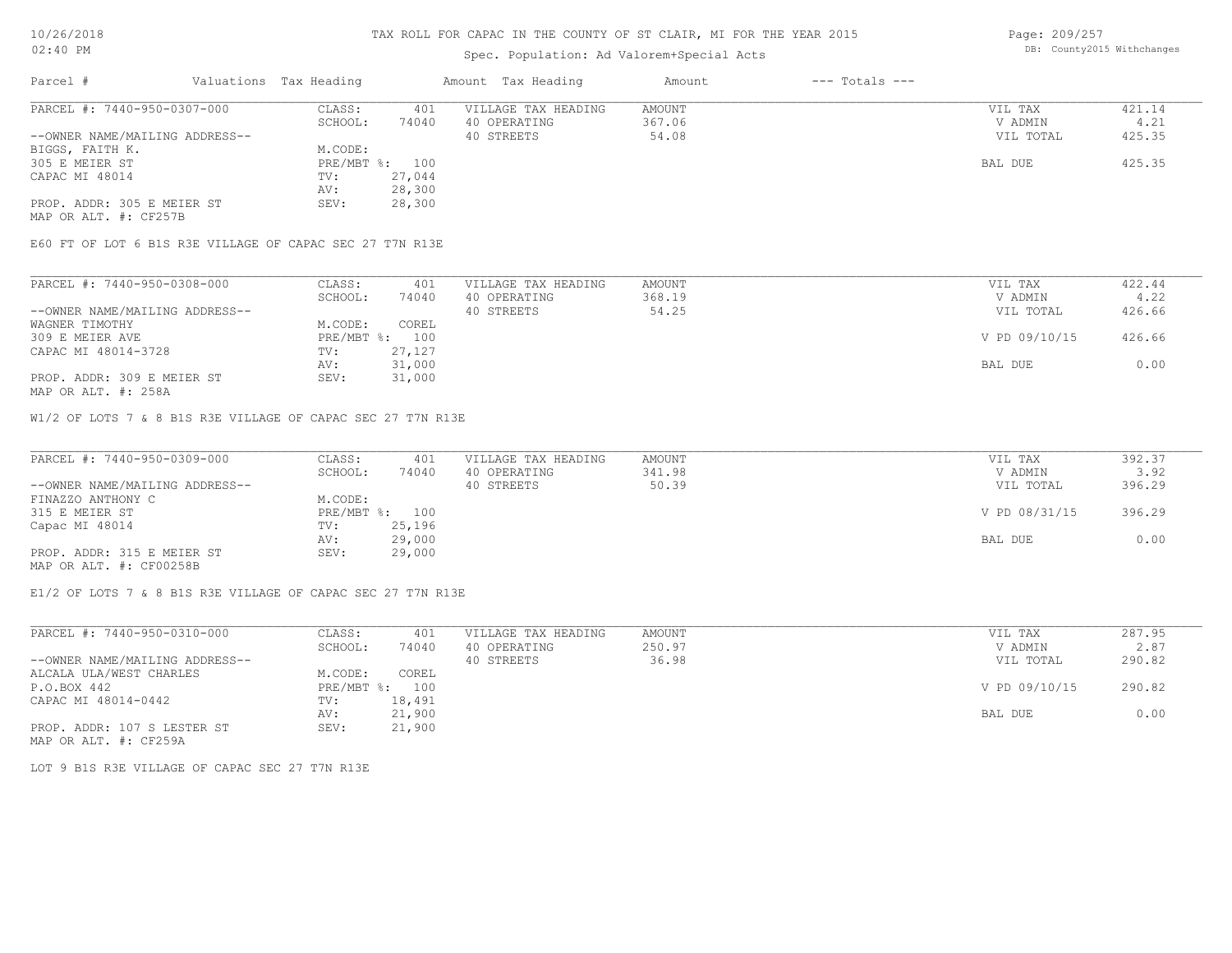# Spec. Population: Ad Valorem+Special Acts

Page: 210/257 DB: County2015 Withchanges

| Parcel #                        | Valuations Tax Heading |        | Amount Tax Heading  | Amount | $---$ Totals $---$ |               |        |
|---------------------------------|------------------------|--------|---------------------|--------|--------------------|---------------|--------|
| PARCEL #: 7440-950-0311-000     | CLASS:                 | 401    | VILLAGE TAX HEADING | AMOUNT |                    | VIL TAX       | 287.95 |
|                                 | SCHOOL:                | 74040  | 40 OPERATING        | 250.97 |                    | V ADMIN       | 2.87   |
| --OWNER NAME/MAILING ADDRESS--  |                        |        | 40 STREETS          | 36.98  |                    | VIL TOTAL     | 290.82 |
| BLOCK PAUL JR                   | M.CODE:                |        |                     |        |                    |               |        |
| STINSON KAREN M                 | PRE/MBT %:             | $\cap$ |                     |        |                    | V PD 07/08/15 | 290.82 |
| 14691 KOEHN RD                  | TV:                    | 18,491 |                     |        |                    |               |        |
| CAPAC MI 48014                  | AV:                    | 21,900 |                     |        |                    | BAL DUE       | 0.00   |
|                                 | SEV:                   | 21,900 |                     |        |                    |               |        |
| PROP. ADDR: 105 S LESTER ST     |                        |        |                     |        |                    |               |        |
| MAP OR ALT. #: CF259B           |                        |        |                     |        |                    |               |        |
| LOT 10 B1S R3E VILLAGE OF CAPAC |                        |        |                     |        |                    |               |        |
|                                 |                        |        |                     |        |                    |               |        |
| PARCEL #: 7440-950-0312-000     | CLASS:                 | 401    | VILLAGE TAX HEADING | AMOUNT |                    | VIL TAX       | 490.27 |

|                                | ------       | ---    |              | ------ | .             | -----  |
|--------------------------------|--------------|--------|--------------|--------|---------------|--------|
|                                | SCHOOL:      | 74040  | 40 OPERATING | 427.31 | V ADMIN       | 4.90   |
| --OWNER NAME/MAILING ADDRESS-- |              |        | 40 STREETS   | 62.96  | VIL TOTAL     | 495.17 |
| MILLER BRYAN/MICHELLE          | M.CODE:      |        |              |        |               |        |
| 306 E MILL ST                  | $PRE/MBT$ %: | 100    |              |        | V PD 09/16/15 | 495.17 |
| CAPAC MI 48014-3156            | TV:          | 31,483 |              |        |               |        |
|                                | AV:          | 35,800 |              |        | BAL DUE       | 0.00   |
| PROP. ADDR: 306 E MILL ST      | SEV:         | 35,800 |              |        |               |        |
| MAP OR ALT. #: CF260           |              |        |              |        |               |        |

#### LOT 11 B1S R3E VILLAGE OF CAPAC

| PARCEL #: 7440-950-0313-000    | CLASS:  | 401            | VILLAGE TAX HEADING | AMOUNT | VIL TAX   | 499.92 |
|--------------------------------|---------|----------------|---------------------|--------|-----------|--------|
|                                | SCHOOL: | 74040          | 40 OPERATING        | 435.72 | V ADMIN   | 4.99   |
| --OWNER NAME/MAILING ADDRESS-- |         |                | 40 STREETS          | 64.20  | VIL TOTAL | 504.91 |
| KLOBNOCK WILLIAM               | M.CODE: |                |                     |        |           |        |
| 308 E MILL ST                  |         | PRE/MBT %: 100 |                     |        | BAL DUE   | 504.91 |
| CAPAC MI 48014-3156            | TV:     | 32,102         |                     |        |           |        |
|                                | AV:     | 36,300         |                     |        |           |        |
| PROP. ADDR: 308 E MILL ST      | SEV:    | 36,300         |                     |        |           |        |
| MAP OR ALT. #: CF261           |         |                |                     |        |           |        |

LOT 12 B1S R3E VILLAGE OF CAPAC SEC 27 T7N R13E

| PARCEL #: 7440-950-0314-000    | CLASS:  | 401            | VILLAGE TAX HEADING | AMOUNT | VIL TAX   | 581.91 |
|--------------------------------|---------|----------------|---------------------|--------|-----------|--------|
|                                | SCHOOL: | 74040          | 40 OPERATING        | 507.18 | V ADMIN   | 5.81   |
| --OWNER NAME/MAILING ADDRESS-- |         |                | 40 STREETS          | 74.73  | VIL TOTAL | 587.72 |
| CZAP ROGER/ELIZABETH           | M.CODE: |                |                     |        |           |        |
| PO BOX 176                     |         | PRE/MBT %: 100 |                     |        | BAL DUE   | 587.72 |
| 200 S MAIN ST                  | TV:     | 37,367         |                     |        |           |        |
| Capac MI 48014-0176            | AV:     | 42,600         |                     |        |           |        |
|                                | SEV:    | 42,600         |                     |        |           |        |
| PROP. ADDR: 200 S MAIN ST      |         |                |                     |        |           |        |

MAP OR ALT. #: CF262

LOT 1 EXC S 5 FT B2S R1E VILLAGE OF CAPAC SEC 27 T7N R13E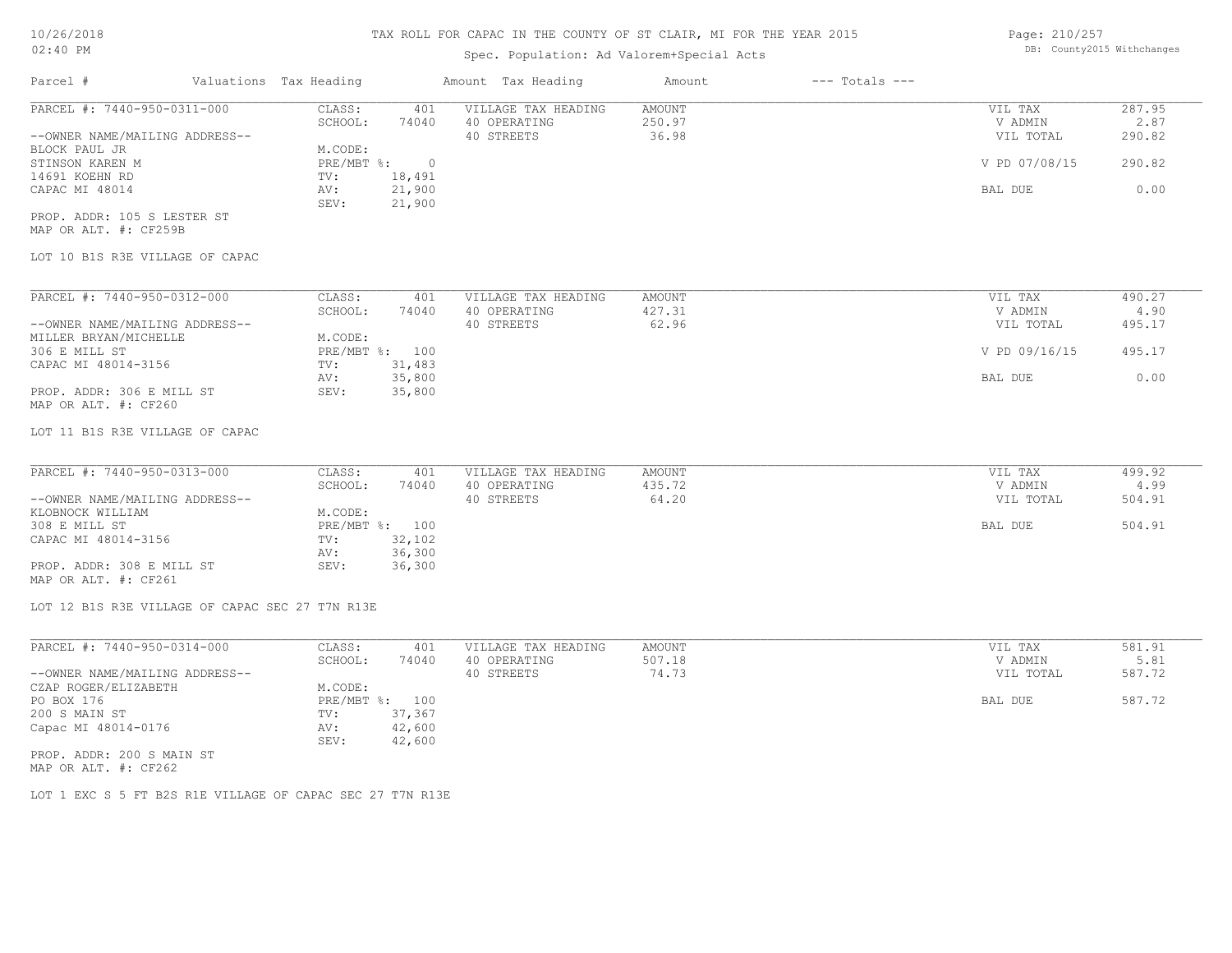#### Spec. Population: Ad Valorem+Special Acts

Page: 211/257 DB: County2015 Withchanges

| Parcel #                       | Valuations Tax Heading |        | Amount Tax Heading  | Amount | $---$ Totals $---$ |               |        |
|--------------------------------|------------------------|--------|---------------------|--------|--------------------|---------------|--------|
| PARCEL #: 7440-950-0315-000    | CLASS:                 | 401    | VILLAGE TAX HEADING | AMOUNT |                    | VIL TAX       | 771.60 |
|                                | SCHOOL:                | 74040  | 40 OPERATING        | 672.51 |                    | V ADMIN       | 7.71   |
| --OWNER NAME/MAILING ADDRESS-- |                        |        | 40 STREETS          | 99.09  |                    | VIL TOTAL     | 779.31 |
| LANG CARL                      | M.CODE:                |        |                     |        |                    |               |        |
| 202 S MAIN ST                  | PRE/MBT %: 100         |        |                     |        |                    | V PD 09/18/15 | 779.31 |
| CAPAC MI 48014-3716            | TV:                    | 49,548 |                     |        |                    |               |        |
|                                | AV:                    | 54,800 |                     |        |                    | BAL DUE       | 0.00   |
| PROP. ADDR: 202 S MAIN ST      | SEV:                   | 54,800 |                     |        |                    |               |        |
| MAP OR ALT. $\#$ : CF263       |                        |        |                     |        |                    |               |        |

LOT 2 & S 5 FT OF LOT 1 B2S R1E VILLAGE OF CAPAC SEC 27 T7N R13E

| PARCEL #: 7440-950-0316-000    | CLASS:     | 401    | VILLAGE TAX HEADING | AMOUNT | VIL TAX       | 683.18 |
|--------------------------------|------------|--------|---------------------|--------|---------------|--------|
|                                | SCHOOL:    | 74040  | 40 OPERATING        | 595.44 | V ADMIN       | 6.83   |
| --OWNER NAME/MAILING ADDRESS-- |            |        | 40 STREETS          | 87.74  | VIL TOTAL     | 690.01 |
| CLOR CHARLES/ DEANNA           | M.CODE:    | 00CSB  |                     |        |               |        |
| 204 S MAIN ST                  | PRE/MBT %: | 100    |                     |        | V PD 07/10/15 | 690.01 |
| Capac MI 48014-3716            | TV:        | 43,870 |                     |        |               |        |
|                                | AV:        | 47,700 |                     |        | BAL DUE       | 0.00   |
| PROP. ADDR: 204 S MAIN ST      | SEV:       | 47,700 |                     |        |               |        |
| MAP OR ALT. #: CF264           |            |        |                     |        |               |        |

R13E N 82.42 FT, TH W TO ST TH S 84.16 FT TO BEG. B2S R1E VILLAGE OF CAPAC SEC 27 T7N PART OF LOTS 3 & 4 BEG 177.44 FT N OF SW COR LOT 5, TH N 89 DEG 4 MIN E 150 FT, TH

| PARCEL #: 7440-950-0317-000    | CLASS:     | 401    | VILLAGE TAX HEADING | AMOUNT | VIL TAX       | 503.12 |
|--------------------------------|------------|--------|---------------------|--------|---------------|--------|
|                                | SCHOOL:    | 74040  | 40 OPERATING        | 438.51 | V ADMIN       | 5.03   |
| --OWNER NAME/MAILING ADDRESS-- |            |        | 40 STREETS          | 64.61  | VIL TOTAL     | 508.15 |
| CLOR CHARLES D                 | M.CODE:    |        |                     |        |               |        |
| CLOR DEANNA M                  | PRE/MBT %: |        |                     |        | V PD 09/16/15 | 508.15 |
| 204 S MAIN ST                  | TV:        | 32,308 |                     |        |               |        |
| CAPAC MI 48014                 | AV:        | 36,300 |                     |        | BAL DUE       | 0.00   |
|                                | SEV:       | 36,300 |                     |        |               |        |

MAP OR ALT. #: CF265 PROP. ADDR: 206 S MAIN ST

R13E TH S 89 DEG 4 MIN W 150 FT, TH S 55 FT TO BEG. B2S R1E VILLAGE OF CAPAC SEC 27 T7N PART LOT 4 BEG 122.44 FT N OF SW COR LOT 5, TH N 89 DEG 4 MIN E 150 FT, TH N 55 FT,

| PARCEL #: 7440-950-0318-000    | CLASS:         | 401    | VILLAGE TAX HEADING | AMOUNT | VIL TAX       | 425.61 |
|--------------------------------|----------------|--------|---------------------|--------|---------------|--------|
|                                | SCHOOL:        | 74040  | 40 OPERATING        | 370.95 | V ADMIN       | 4.25   |
| --OWNER NAME/MAILING ADDRESS-- |                |        | 40 STREETS          | 54.66  | VIL TOTAL     | 429.86 |
| GEBBIE EDWARD M                | M.CODE:        |        |                     |        |               |        |
| WILLIAM GEBBIE JR              | PRE/MBT %: 100 |        |                     |        | V PD 07/29/15 | 429.86 |
| 59675 KITTLE RD                | TV:            | 27,330 |                     |        |               |        |
| WASHINGTON MI 48094            | AV:            | 31,900 |                     |        | BAL DUE       | 0.00   |
|                                | SEV:           | 31,900 |                     |        |               |        |
| PROP. ADDR: 208 S MAIN ST      |                |        |                     |        |               |        |

MAP OR ALT. #: CF266

VILLAGE OF CAPAC 150' EXC S 65.2' OF W 113' OF LOT 5 MEAS ALG & AT RT/ANG TO W LOT LINE B2S R1E THAT PART OF LOTS 4 & 5 LYING S OF A LINE, BEG 122.44' N OF SW COR LOT 5,TH N89ª4'E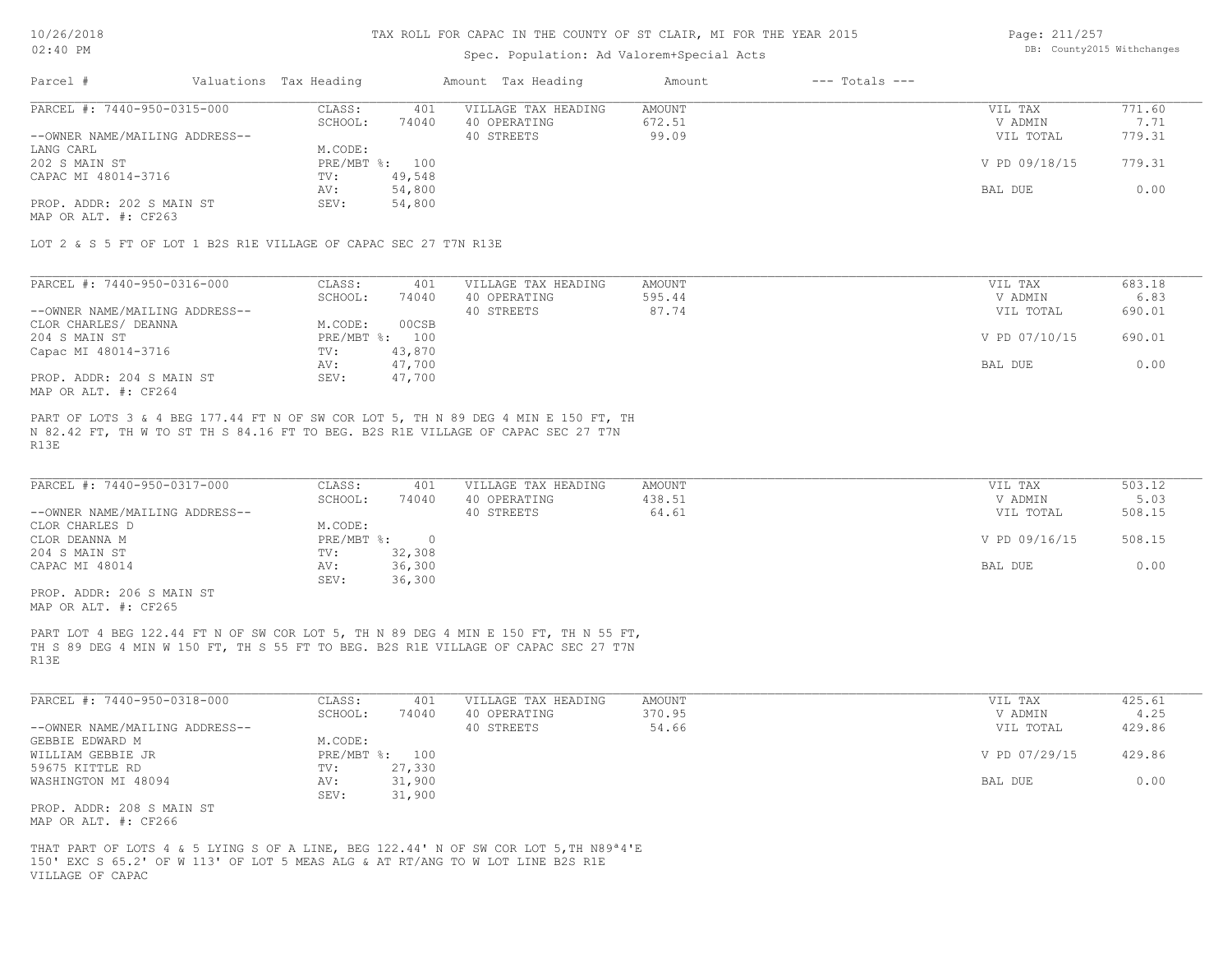#### Spec. Population: Ad Valorem+Special Acts

| Page: 212/257 |                            |
|---------------|----------------------------|
|               | DB: County2015 Withchanges |

| Parcel #                                              | Valuations Tax Heading |        | Amount Tax Heading  | Amount | $---$ Totals $---$ |               |        |
|-------------------------------------------------------|------------------------|--------|---------------------|--------|--------------------|---------------|--------|
| PARCEL #: 7440-950-0319-000                           | CLASS:                 | 401    | VILLAGE TAX HEADING | AMOUNT |                    | VIL TAX       | 337.57 |
|                                                       | SCHOOL:                | 74040  | 40 OPERATING        | 294.22 |                    | V ADMIN       | 3.37   |
| --OWNER NAME/MAILING ADDRESS--                        |                        |        | 40 STREETS          | 43.35  |                    | VIL TOTAL     | 340.94 |
| CLAY JANINE                                           | M.CODE:                |        |                     |        |                    |               |        |
| 210 S MAIN ST                                         | PRE/MBT %: 100         |        |                     |        |                    | V PD 08/28/15 | 340.94 |
| CAPAC MI 48014-3716                                   | TV:                    | 21,677 |                     |        |                    |               |        |
|                                                       | AV:                    | 22,400 |                     |        |                    | BAL DUE       | 0.00   |
| PROP. ADDR: 210 S MAIN ST                             | SEV:                   | 22,400 |                     |        |                    |               |        |
| $\cdots$ $\cdots$ $\cdots$ $\cdots$ $\cdots$ $\cdots$ |                        |        |                     |        |                    |               |        |

MAP OR ALT. #: CF267

FT B2S R1E VILLAGE OF CAPAC SEC 27 T7N R13E FR LOT 5 EXC E 37 FT & EXC PART N OF A LINE BEG 65.2 FT N OF SW COR LOT 5, TH E 113

| PARCEL #: 7440-950-0320-000    | CLASS:     | 402    | VILLAGE TAX HEADING | AMOUNT | VIL TAX       | 147.12 |
|--------------------------------|------------|--------|---------------------|--------|---------------|--------|
|                                | SCHOOL:    | 74040  | 40 OPERATING        | 128.23 | V ADMIN       | 1.47   |
| --OWNER NAME/MAILING ADDRESS-- |            |        | 40 STREETS          | 18.89  | VIL TOTAL     | 148.59 |
| RODRIGUEZ JOSE                 | M.CODE:    |        |                     |        |               |        |
| P.O. BOX 292                   | PRE/MBT %: |        |                     |        | V PD 09/16/15 | 148.59 |
| CAPAC MI 48014                 | TV:        | 9,448  |                     |        |               |        |
|                                | AV:        | 12,500 |                     |        | BAL DUE       | 0.00   |
| PROP. ADDR: S WALKER ST        | SEV:       | 12,500 |                     |        |               |        |
| MAP OR ALT. #: CF268           |            |        |                     |        |               |        |

ROW TO BEG 159.14' TH W 150', TH S ALONG W LINE OF LOT TO N LINE OF R.R. ROW, TH E'LY ALONG CAPAC BEING DESCRIBE PER QUITE TITLE JUDGEMENT AS: BEG AT SE COR OF LOT 6, TH N LOT 6 B2S R1E VILLAGE OF CAPAC SEC 27 T7N R13E PART OF LOT 6 B2S R1E VILLAGE OF

| PARCEL #: 7440-950-0321-000    | CLASS:     | 401    | VILLAGE TAX HEADING | AMOUNT | VIL TAX       | 630.13 |
|--------------------------------|------------|--------|---------------------|--------|---------------|--------|
|                                | SCHOOL:    | 74040  | 40 OPERATING        | 549.21 | V ADMIN       | 6.30   |
| --OWNER NAME/MAILING ADDRESS-- |            |        | 40 STREETS          | 80.92  | VIL TOTAL     | 636.43 |
| RODRIGUEZ JOSE A.              | M.CODE:    | WELLS  |                     |        |               |        |
| 209 S WALKER ST                | PRE/MBT %: | 100    |                     |        | V PD 08/31/15 | 636.43 |
| CAPAC MI 48014-3732            | TV:        | 40,464 |                     |        |               |        |
|                                | AV:        | 43,400 |                     |        | BAL DUE       | 0.00   |
| PROP. ADDR: 209 S WALKER ST    | SEV:       | 43,400 |                     |        |               |        |
| MAP OR ALT. #: CF269           |            |        |                     |        |               |        |

LOT 7 & S 13' OF LOT 8 B2S R1E VILLAGE OF CAPAC

| PARCEL #: 7440-950-0322-000    | CLASS:  | 401            | VILLAGE TAX HEADING | AMOUNT | VIL TAX       | 464.55 |
|--------------------------------|---------|----------------|---------------------|--------|---------------|--------|
|                                | SCHOOL: | 74040          | 40 OPERATING        | 404.89 | V ADMIN       | 4.64   |
| --OWNER NAME/MAILING ADDRESS-- |         |                | 40 STREETS          | 59.66  | VIL TOTAL     | 469.19 |
| TAYLOR MARK/THELMA             | M.CODE: |                |                     |        |               |        |
| 207 S WALKER ST                |         | PRE/MBT %: 100 |                     |        | V PD 08/19/15 | 469.19 |
| CAPAC MI 48014-3732            | TV:     | 29,831         |                     |        |               |        |
|                                | AV:     | 34,500         |                     |        | BAL DUE       | 0.00   |
| PROP. ADDR: 207 S WALKER ST    | SEV:    | 34,500         |                     |        |               |        |
| MAP OR ALT. #: CF270           |         |                |                     |        |               |        |

N62' OF LOT 8 B2S R1E VILLAGE OF CAPAC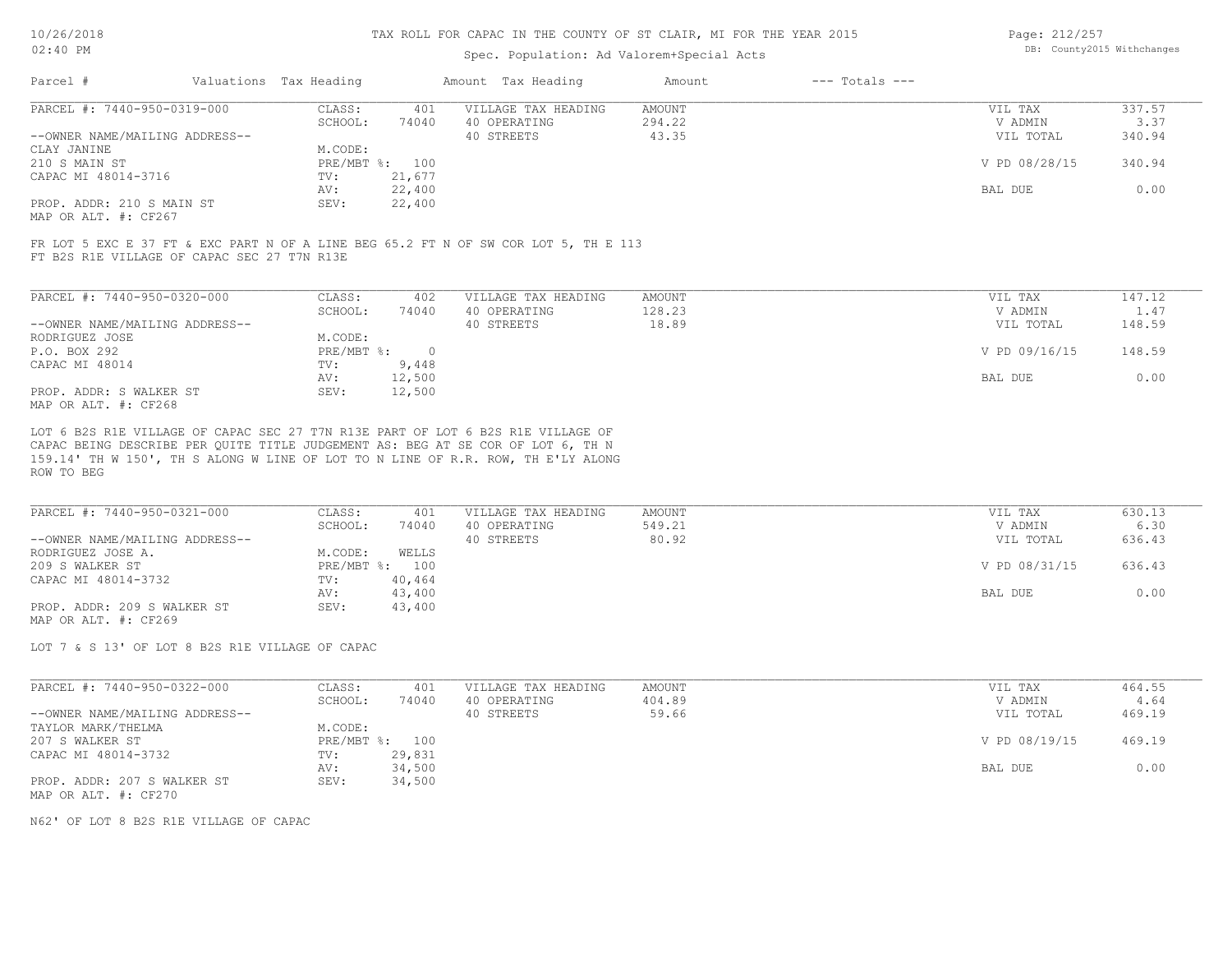# Spec. Population: Ad Valorem+Special Acts

| Page: 213/257 |                            |
|---------------|----------------------------|
|               | DB: County2015 Withchanges |

| Parcel #                       | Valuations Tax Heading |        | Amount Tax Heading  | Amount | $---$ Totals $---$ |               |        |
|--------------------------------|------------------------|--------|---------------------|--------|--------------------|---------------|--------|
| PARCEL #: 7440-950-0323-000    | CLASS:                 | 401    | VILLAGE TAX HEADING | AMOUNT |                    | VIL TAX       | 488.68 |
|                                | SCHOOL:                | 74040  | 40 OPERATING        | 425.92 |                    | V ADMIN       | 4.88   |
| --OWNER NAME/MAILING ADDRESS-- |                        |        | 40 STREETS          | 62.76  |                    | VIL TOTAL     | 493.56 |
| ASSELEN WOODROW ET-AL          | M.CODE:                |        |                     |        |                    |               |        |
| 205 S WALKER ST                | PRE/MBT %:             | 100    |                     |        |                    | V PD 08/05/15 | 493.56 |
| CAPAC MI 48014-3732            | TV:                    | 31,380 |                     |        |                    |               |        |
|                                | AV:                    | 35,500 |                     |        |                    | BAL DUE       | 0.00   |
| PROP. ADDR: 205 S WALKER ST    | SEV:                   | 35,500 |                     |        |                    |               |        |
| MAP OR ALT. #: CF271           |                        |        |                     |        |                    |               |        |

LOT 9 B2S R1E VILLAGE OF CAPAC SEC 27 T7N R13E

| PARCEL #: 7440-950-0324-000    | CLASS:     | 401    | VILLAGE TAX HEADING | AMOUNT | VIL TAX       | 360.07 |
|--------------------------------|------------|--------|---------------------|--------|---------------|--------|
|                                | SCHOOL:    | 74040  | 40 OPERATING        | 313.83 | V ADMIN       | 3.60   |
| --OWNER NAME/MAILING ADDRESS-- |            |        | 40 STREETS          | 46.24  | VIL TOTAL     | 363.67 |
| KONING DONALD J                | M.CODE:    |        |                     |        |               |        |
| KONING DARLENE J               | PRE/MBT %: |        |                     |        | V PD 08/13/15 | 363.67 |
| 7270 MARTIN RD                 | TV:        | 23,122 |                     |        |               |        |
| IMLAY CITY MI 48444            | AV:        | 25,100 |                     |        | BAL DUE       | 0.00   |
|                                | SEV:       | 25,100 |                     |        |               |        |
| PROP. ADDR: 203 S WALKER ST    |            |        |                     |        |               |        |

MAP OR ALT. #: CF272

E88 FT OF LOT 10 B2S R1E VILLAGE OF CAPAC SEC 27 T7N R13E

| PARCEL #: 7440-950-0325-000    | CLASS:     | 401    | VILLAGE TAX HEADING | AMOUNT | VIL TAX       | 276.88 |
|--------------------------------|------------|--------|---------------------|--------|---------------|--------|
|                                | SCHOOL:    | 74040  | 40 OPERATING        | 241.32 | V ADMIN       | 2.76   |
| --OWNER NAME/MAILING ADDRESS-- |            |        | 40 STREETS          | 35.56  | VIL TOTAL     | 279.64 |
| GROENEWOUD PAUL                | M.CODE:    |        |                     |        |               |        |
| 73299 MCFADDEN                 | PRE/MBT %: |        |                     |        | V PD 08/28/15 | 279.64 |
| ARMADA MI 48005                | TV:        | 17,780 |                     |        |               |        |
|                                | AV:        | 18,200 |                     |        | BAL DUE       | 0.00   |
| PROP. ADDR: 106 E MEIER ST     | SEV:       | 18,200 |                     |        |               |        |
| MAP OR ALT. #: CF273           |            |        |                     |        |               |        |

LOT 10 EXC THE E 88 FT B2S R1E VILLAGE OF CAPAC SEC 27 T7N R13E

| PARCEL #: 7440-950-0326-000    | CLASS:  | 401            | VILLAGE TAX HEADING | AMOUNT | VIL TAX       | 684.14 |
|--------------------------------|---------|----------------|---------------------|--------|---------------|--------|
|                                | SCHOOL: | 74040          | 40 OPERATING        | 596.28 | V ADMIN       | 6.84   |
| --OWNER NAME/MAILING ADDRESS-- |         |                | 40 STREETS          | 87.86  | VIL TOTAL     | 690.98 |
| KEGLER JOHNATHON               | M.CODE: |                |                     |        |               |        |
| P.O.BOX 625                    |         | PRE/MBT %: 100 |                     |        | V PD 09/18/15 | 690.98 |
| CAPAC MI 48014                 | TV:     | 43,932         |                     |        |               |        |
|                                | AV:     | 48,600         |                     |        | BAL DUE       | 0.00   |
| PROP. ADDR: 202 S WALKER ST    | SEV:    | 48,600         |                     |        |               |        |
| MAP OR ALT. #: CF274A          |         |                |                     |        |               |        |

LOT 1 B2S R2E VILLAGE OF CAPAC SEC 27 T7N R13E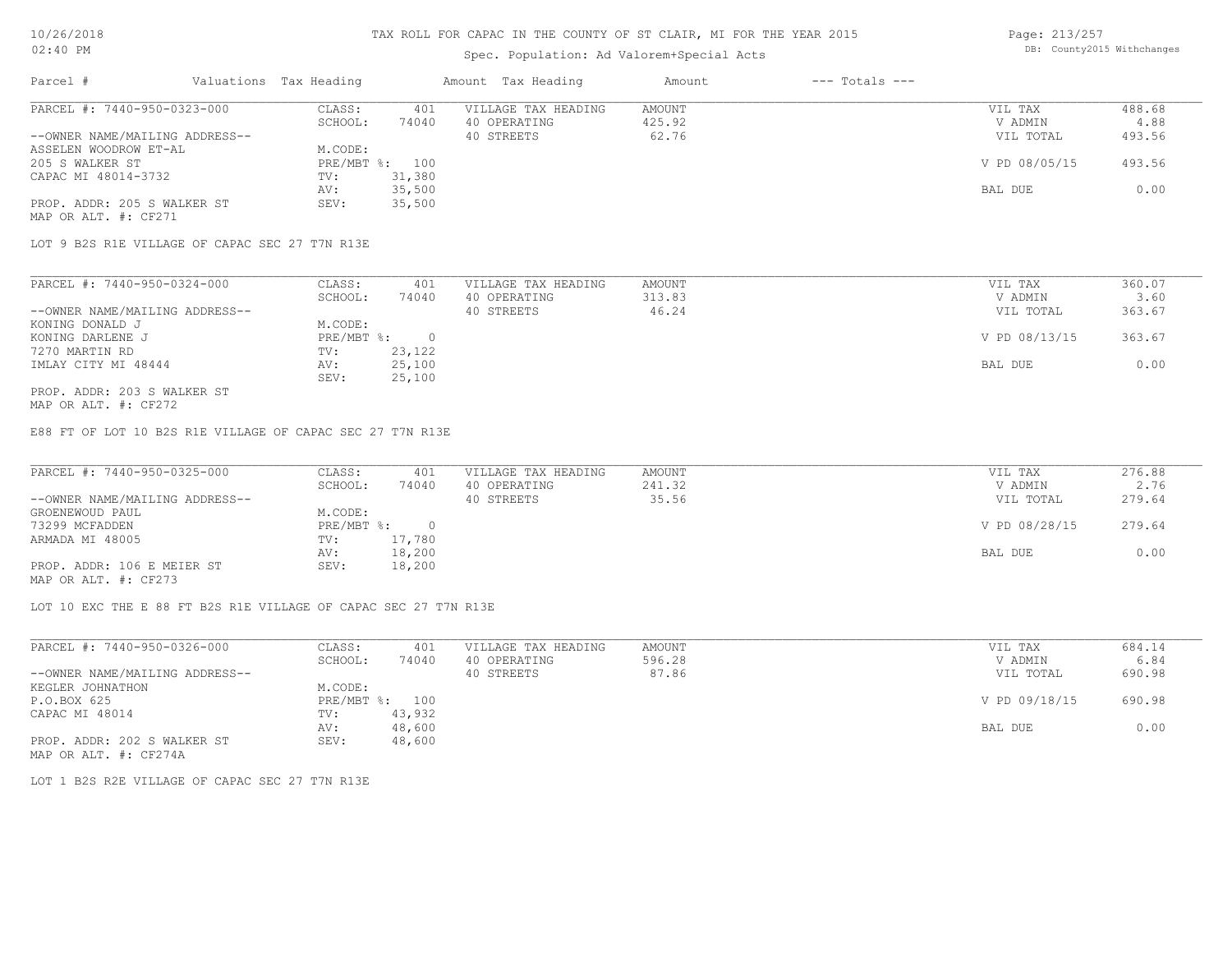## Spec. Population: Ad Valorem+Special Acts

| Page: 214/257 |                            |
|---------------|----------------------------|
|               | DB: County2015 Withchanges |

| Parcel #                       | Valuations Tax Heading |        | Amount Tax Heading  | Amount | $---$ Totals $---$ |               |        |
|--------------------------------|------------------------|--------|---------------------|--------|--------------------|---------------|--------|
| PARCEL #: 7440-950-0327-000    | CLASS:                 | 401    | VILLAGE TAX HEADING | AMOUNT |                    | VIL TAX       | 511.04 |
|                                | SCHOOL:                | 74040  | 40 OPERATING        | 445.41 |                    | V ADMIN       | 5.11   |
| --OWNER NAME/MAILING ADDRESS-- |                        |        | 40 STREETS          | 65.63  |                    | VIL TOTAL     | 516.15 |
| HAYDEN ALAN D                  | M.CODE:                |        |                     |        |                    |               |        |
| HAYDEN AMANDA L                | PRE/MBT %:             |        |                     |        |                    | V PD 09/16/15 | 516.15 |
| 2252 CAPAC RD                  | TV:                    | 32,816 |                     |        |                    |               |        |
| ALLENTON MI 48002-1810         | AV:                    | 37,000 |                     |        |                    | BAL DUE       | 0.00   |
|                                | SEV:                   | 37,000 |                     |        |                    |               |        |
| PROP. ADDR: 204 S WALKER ST    |                        |        |                     |        |                    |               |        |

MAP OR ALT. #: CF274B

LOT 2 B2S R2E VILLAGE OF CAPAC SEC 27 T7N R13E

| PARCEL #: 7440-950-0328-000    | CLASS:  | 401            | VILLAGE TAX HEADING | AMOUNT | VIL TAX       | 519.21 |
|--------------------------------|---------|----------------|---------------------|--------|---------------|--------|
|                                | SCHOOL: | 74040          | 40 OPERATING        | 452.53 | V ADMIN       | 5.19   |
| --OWNER NAME/MAILING ADDRESS-- |         |                | 40 STREETS          | 66.68  | VIL TOTAL     | 524.40 |
| ROJAS SATIAGO / MARIA          | M.CODE: |                |                     |        |               |        |
| 206 S WALKER ST                |         | PRE/MBT %: 100 |                     |        | V PD 08/21/15 | 524.40 |
| CAPAC MI 48014-3731            | TV:     | 33,341         |                     |        |               |        |
|                                | AV:     | 37,700         |                     |        | BAL DUE       | 0.00   |
| PROP. ADDR: 206 S WALKER ST    | SEV:    | 37,700         |                     |        |               |        |
| MAP OR ALT. #: CF275           |         |                |                     |        |               |        |

LOT 3 B2S R2E VILLAGE OF CAPAC SEC 27 T7N R13E

| PARCEL #: 7440-950-0329-000    | CLASS:     | 401    | VILLAGE TAX HEADING | AMOUNT | VIL TAX       | 426.77 |
|--------------------------------|------------|--------|---------------------|--------|---------------|--------|
|                                | SCHOOL:    | 74040  | 40 OPERATING        | 371.96 | V ADMIN       | 4.26   |
| --OWNER NAME/MAILING ADDRESS-- |            |        | 40 STREETS          | 54.81  | VIL TOTAL     | 431.03 |
| BIEGANOWSKI DAVID              | M.CODE:    |        |                     |        |               |        |
| 16093 IMLAY CITY RD            | PRE/MBT %: |        |                     |        | V PD 08/13/15 | 431.03 |
| CAPAC MI 48014                 | TV:        | 27,405 |                     |        |               |        |
|                                | AV:        | 35,500 |                     |        | BAL DUE       | 0.00   |
| PROP. ADDR: 210 S WALKER ST    | SEV:       | 35,500 |                     |        |               |        |
| MAP OR ALT. #: CF276A1         |            |        |                     |        |               |        |

LOT 4 BLK 2 S R2E VILLAGE OF CAPAC

| PARCEL #: 7440-950-0329-250    | CLASS:     | 401    | VILLAGE TAX HEADING | AMOUNT | VIL TAX       | 403.28 |
|--------------------------------|------------|--------|---------------------|--------|---------------|--------|
|                                | SCHOOL:    | 74040  | 40 OPERATING        | 351.49 | V ADMIN       | 4.03   |
| --OWNER NAME/MAILING ADDRESS-- |            |        | 40 STREETS          | 51.79  | VIL TOTAL     | 407.31 |
| KONING DONALD J (TRUST)        | M.CODE:    |        |                     |        |               |        |
| 7270 MARTIN RD.                | PRE/MBT %: |        |                     |        | V PD 08/05/15 | 407.31 |
| Imlay City MI 48444            | TV:        | 25,897 |                     |        |               |        |
|                                | AV:        | 33,600 |                     |        | BAL DUE       | 0.00   |
| PROP. ADDR: 208 S WALKER ST    | SEV:       | 33,600 |                     |        |               |        |
| MAP OR ALT. #: CF276A2         |            |        |                     |        |               |        |

LOTS 5 & 6 BLK B2 S R2E VILLAGE OF CAPAC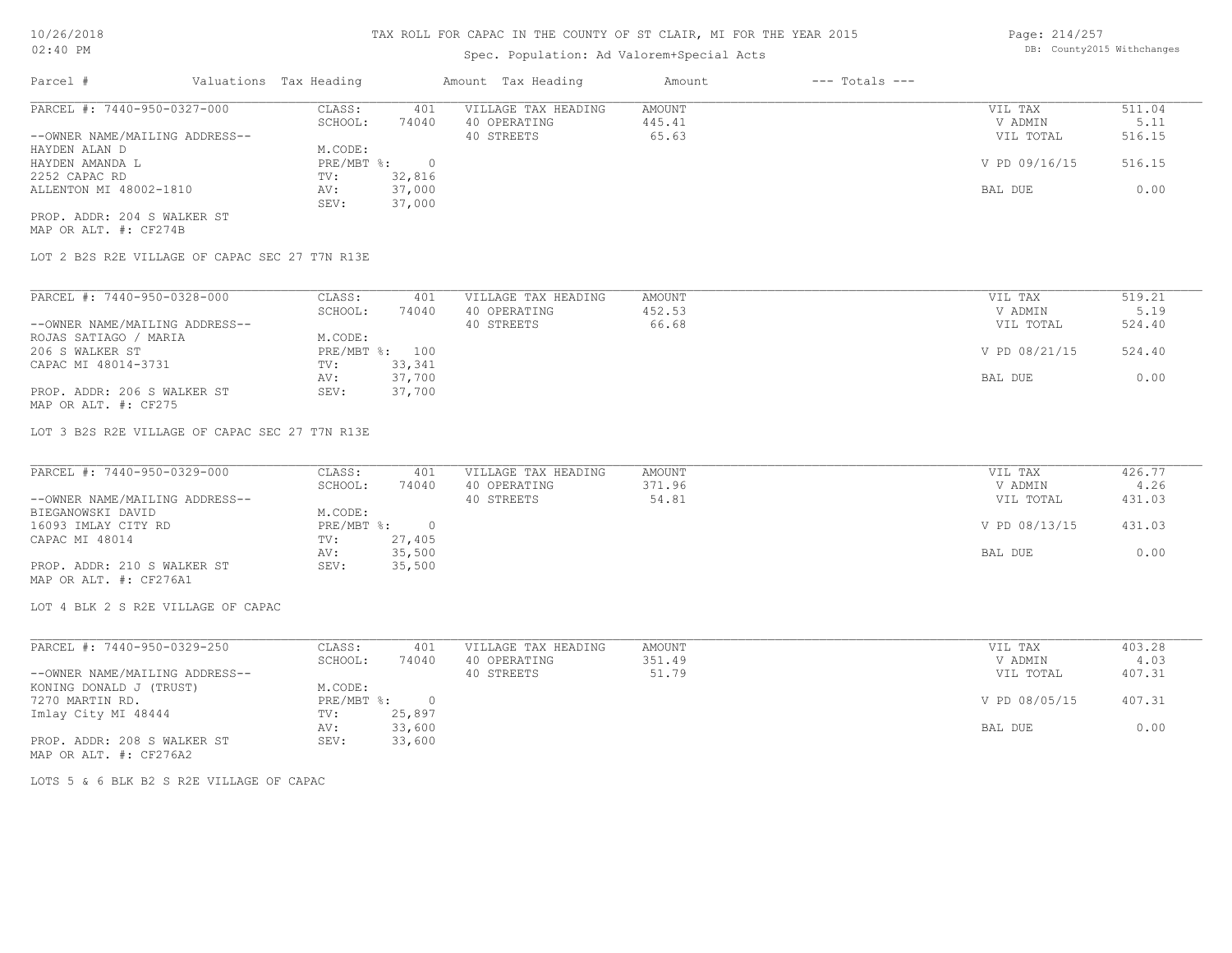# Spec. Population: Ad Valorem+Special Acts

Page: 215/257 DB: County2015 Withchanges

| Parcel #                       | Valuations Tax Heading |        | Amount Tax Heading  | Amount | $---$ Totals $---$ |               |        |
|--------------------------------|------------------------|--------|---------------------|--------|--------------------|---------------|--------|
| PARCEL #: 7440-950-0330-000    | CLASS:                 | 401    | VILLAGE TAX HEADING | AMOUNT |                    | VIL TAX       | 174.76 |
|                                | SCHOOL:                | 74040  | 40 OPERATING        | 152.32 |                    | V ADMIN       | 1.74   |
| --OWNER NAME/MAILING ADDRESS-- |                        |        | 40 STREETS          | 22.44  |                    | VIL TOTAL     | 176.50 |
| GREEN HORIZON LAWN SPRAY CO    | M.CODE:                |        |                     |        |                    |               |        |
| PO BOX 303                     | $PRE/MBT$ %:           |        |                     |        |                    | V PD 07/29/15 | 176.50 |
| WASHINGTON MI 48094            | TV:                    | 11,223 |                     |        |                    |               |        |
|                                | AV:                    | 25,100 |                     |        |                    | BAL DUE       | 0.00   |
| PROP. ADDR: S HUNTER STREET    | SEV:                   | 25,100 |                     |        |                    |               |        |
|                                |                        |        |                     |        |                    |               |        |

MAP OR ALT. #: CF276B

S50 FT OF LOT 8 & ALL OF FRAC LOT 7 B2S R2E VILLAGE OF CAPAC SEC 27 T7N R13E

| PARCEL #: 7440-950-0331-000     | CLASS:     | 402    | VILLAGE TAX HEADING | AMOUNT | VIL TAX       | 115.33 |
|---------------------------------|------------|--------|---------------------|--------|---------------|--------|
|                                 | SCHOOL:    | 74040  | 40 OPERATING        | 100.52 | V ADMIN       | 1.15   |
| --OWNER NAME/MAILING ADDRESS--  |            |        | 40 STREETS          | 14.81  | VIL TOTAL     | 116.48 |
| GREEN HORIZON LAWN SPRAY CO     | M.CODE:    |        |                     |        |               |        |
| PO BOX 303                      | PRE/MBT %: |        |                     |        | V PD 07/29/15 | 116.48 |
| WASHINGTON MI 48094             | TV:        | 7,406  |                     |        |               |        |
|                                 | AV:        | 14,000 |                     |        | BAL DUE       | 0.00   |
| PROP. ADDR: 215 S HUNTER STREET | SEV:       | 14,000 |                     |        |               |        |
| MAP OR ALT. #: CF276C           |            |        |                     |        |               |        |

LOTS 8 & 9 EXC S 50 FT OF LOT 8 B2S R2E VILLAGE OF CAPAC SEC 27 T7N R13E

| PARCEL #: 7440-950-0332-000     | CLASS:  | 401            | VILLAGE TAX HEADING | AMOUNT | VIL TAX       | 451.69 |
|---------------------------------|---------|----------------|---------------------|--------|---------------|--------|
|                                 | SCHOOL: | 74040          | 40 OPERATING        | 393.68 | V ADMIN       | 4.51   |
| --OWNER NAME/MAILING ADDRESS--  |         |                | 40 STREETS          | 58.01  | VIL TOTAL     | 456.20 |
| ROJAS LUIS D/JULIE              | M.CODE: | WELLS          |                     |        |               |        |
| 205 S HUNTER ST                 |         | PRE/MBT %: 100 |                     |        | V PD 08/31/15 | 456.20 |
| CAPAC MI 48014-3709             | TV:     | 29,005         |                     |        |               |        |
|                                 | AV:     | 33,000         |                     |        | BAL DUE       | 0.00   |
| PROP. ADDR: 205 S HUNTER STREET | SEV:    | 33,000         |                     |        |               |        |
| MAP OR ALT. #: CF276D           |         |                |                     |        |               |        |

LOT 10 B2S R2E VILLAGE OF CAPAC SEC 27 T7N R13E

| PARCEL #: 7440-950-0333-000      | CLASS:     | 401    | VILLAGE TAX HEADING | AMOUNT | VIL TAX       | 459.72 |  |
|----------------------------------|------------|--------|---------------------|--------|---------------|--------|--|
|                                  | SCHOOL:    | 74040  | 40 OPERATING        | 400.68 | V ADMIN       | 4.59   |  |
| --OWNER NAME/MAILING ADDRESS--   |            |        | 40 STREETS          | 59.04  | VIL TOTAL     | 464.31 |  |
| RAHM ANNETTE/KEVIN E. STRICKLAND | M.CODE:    | COREL  |                     |        |               |        |  |
| 203 S HUNTER ST                  | PRE/MBT %: | 100    |                     |        | V PD 09/10/15 | 464.31 |  |
| CAPAC MI 48014                   | TV:        | 29,521 |                     |        |               |        |  |
|                                  | AV:        | 33,600 |                     |        | BAL DUE       | 0.00   |  |
| PROP. ADDR: 203 S HUNTER STREET  | SEV:       | 33,600 |                     |        |               |        |  |

MAP OR ALT. #: CF277

LOT 11 B2S R2E VILLAGE OF CAPAC SEC 27 T7N R13E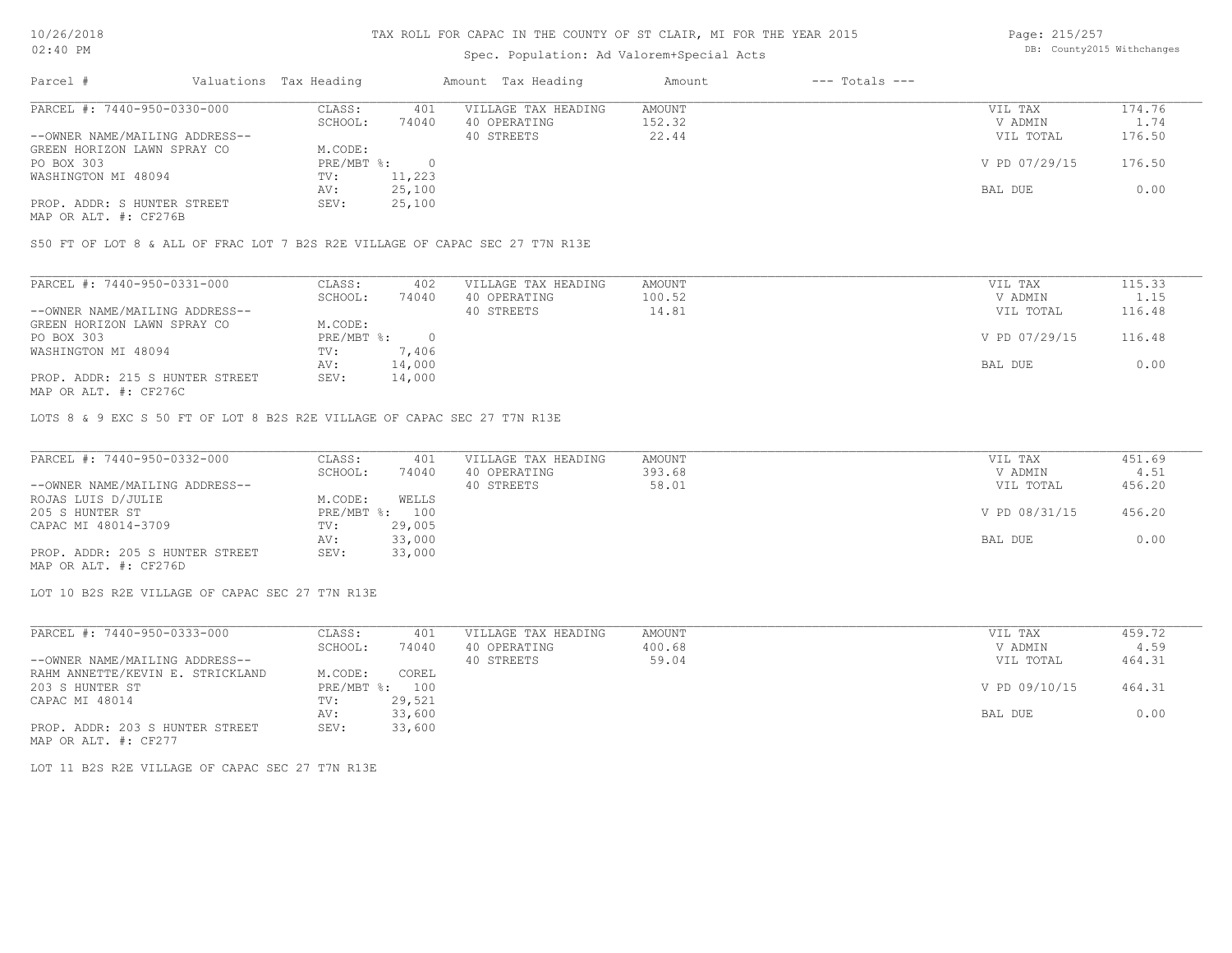# Spec. Population: Ad Valorem+Special Acts

Page: 216/257 DB: County2015 Withchanges

| Parcel #                                                      | Valuations Tax Heading |                       |                         | Amount Tax Heading                                                                  | Amount                           | $---$ Totals $---$ |                                 |                          |
|---------------------------------------------------------------|------------------------|-----------------------|-------------------------|-------------------------------------------------------------------------------------|----------------------------------|--------------------|---------------------------------|--------------------------|
| PARCEL #: 7440-950-0334-000<br>--OWNER NAME/MAILING ADDRESS-- |                        | CLASS:<br>SCHOOL:     | 401<br>74040            | VILLAGE TAX HEADING<br>40 OPERATING<br>40 STREETS                                   | <b>AMOUNT</b><br>411.88<br>60.69 |                    | VIL TAX<br>V ADMIN<br>VIL TOTAL | 472.57<br>4.72<br>477.29 |
| FOCUS REAL ESTATE LLC<br>28004 CENTER OAKS CT. STE 101        |                        | M.CODE:<br>PRE/MBT %: | $\overline{0}$          |                                                                                     |                                  |                    | V PD 07/10/15                   | 477.29                   |
| WIXOM MI 48393                                                |                        | TV:<br>AV:            | 30,346<br>39,000        |                                                                                     |                                  |                    | BAL DUE                         | 0.00                     |
| PROP. ADDR: 201 S HUNTER STREET<br>MAP OR ALT. #: CF278       |                        | SEV:                  | 39,000                  |                                                                                     |                                  |                    |                                 |                          |
| LOT 12 B2S R2E VILLAGE OF CAPAC SEC 27 T7N R13E               |                        |                       |                         |                                                                                     |                                  |                    |                                 |                          |
| PARCEL #: 7440-950-0335-000                                   |                        | CLASS:                | 401                     | VILLAGE TAX HEADING                                                                 | <b>AMOUNT</b>                    |                    | VIL TAX                         | 527.25                   |
|                                                               |                        | SCHOOL:               | 74040                   | 40 OPERATING                                                                        | 459.54<br>67.71                  |                    | V ADMIN                         | 5.27<br>532.52           |
| --OWNER NAME/MAILING ADDRESS--<br>MURPHY ELIZABETH            |                        | M.CODE:               |                         | 40 STREETS                                                                          |                                  |                    | VIL TOTAL                       |                          |
| P.O. BOX 537                                                  |                        |                       | PRE/MBT %: 100          |                                                                                     |                                  |                    | BAL DUE                         | 532.52                   |
| CAPAC MI 48014                                                |                        | TV:                   | 33,857                  |                                                                                     |                                  |                    |                                 |                          |
|                                                               |                        | AV:                   | 37,100                  |                                                                                     |                                  |                    |                                 |                          |
| PROP. ADDR: 202 S HUNTER STREET<br>MAP OR ALT. #: CF279       |                        | SEV:                  | 37,100                  |                                                                                     |                                  |                    |                                 |                          |
| OF CAPAC SEC 27 T7N R13E                                      |                        |                       |                         | THE N 75 FT OF THE W 160 FT OF PLATTED CEMETERY BLK, KNOWN AS LOT 1 B2S R3E VILLAGE |                                  |                    |                                 |                          |
|                                                               |                        |                       |                         |                                                                                     |                                  |                    |                                 |                          |
| PARCEL #: 7440-950-0336-000                                   |                        | CLASS:                | 401                     | VILLAGE TAX HEADING                                                                 | <b>AMOUNT</b>                    |                    | VIL TAX                         | 507.67                   |
|                                                               |                        | SCHOOL:               | 74040                   | 40 OPERATING                                                                        | 442.47                           |                    | V ADMIN                         | 5.07                     |
| --OWNER NAME/MAILING ADDRESS--<br>QUINN JENNA M               |                        | M.CODE:               | OOCMS                   | 40 STREETS                                                                          | 65.20                            |                    | VIL TOTAL                       | 512.74                   |
| 204 S HUNTER ST                                               |                        |                       | PRE/MBT %: 100          |                                                                                     |                                  |                    | V PD 09/10/15                   | 512.74                   |
| CAPAC MI 48014                                                |                        | TV:                   | 32,600                  |                                                                                     |                                  |                    |                                 |                          |
|                                                               |                        | AV:                   | 32,600                  |                                                                                     |                                  |                    | BAL DUE                         | 0.00                     |
| PROP. ADDR: 204 S HUNTER STREET<br>MAP OR ALT. #: CF280       |                        | SEV:                  | 32,600                  |                                                                                     |                                  |                    |                                 |                          |
| B2S R3E VILLAGE OF CAPAC SEC 27 T7N R13E                      |                        |                       |                         | THE S 75 FT OF THE N 150 FT OF THE W 160 FT OF PLATTED CEMETERY BLK, KNOWN AS LOT 2 |                                  |                    |                                 |                          |
|                                                               |                        |                       |                         |                                                                                     |                                  |                    |                                 |                          |
| PARCEL #: 7440-950-0337-000                                   |                        | CLASS:                | 401                     | VILLAGE TAX HEADING                                                                 | <b>AMOUNT</b>                    |                    | VIL TAX                         | 420.86                   |
|                                                               |                        | SCHOOL:               | 74040                   | 40 OPERATING                                                                        | 366.81                           |                    | V ADMIN                         | 4.20                     |
| --OWNER NAME/MAILING ADDRESS--                                |                        |                       |                         | 40 STREETS                                                                          | 54.05                            |                    | VIL TOTAL                       | 425.06                   |
| SOWDEN JOSEPH<br>206 S HUNTER ST                              |                        | M.CODE:               | 00CSB<br>PRE/MBT %: 100 |                                                                                     |                                  |                    | V PD 07/10/15                   | 425.06                   |
| CAPAC MI 48014-3708                                           |                        | TV:                   | 27,025                  |                                                                                     |                                  |                    |                                 |                          |
|                                                               |                        | AV:                   | 30,800                  |                                                                                     |                                  |                    | BAL DUE                         | 0.00                     |
| PROP. ADDR: 206 S HUNTER STREET<br>MAP OR ALT. #: CF281       |                        | SEV:                  | 30,800                  |                                                                                     |                                  |                    |                                 |                          |
| OF LOT 3 B2S R3E VILLAGE OF CAPAC                             |                        |                       |                         | THE S 75 FT OF THE N 225 FT OF THE W 160 FT OF PLATTED CEMETERY BLK, KNOWN AS PART  |                                  |                    |                                 |                          |
|                                                               |                        |                       |                         |                                                                                     |                                  |                    |                                 |                          |
|                                                               |                        |                       |                         |                                                                                     |                                  |                    |                                 |                          |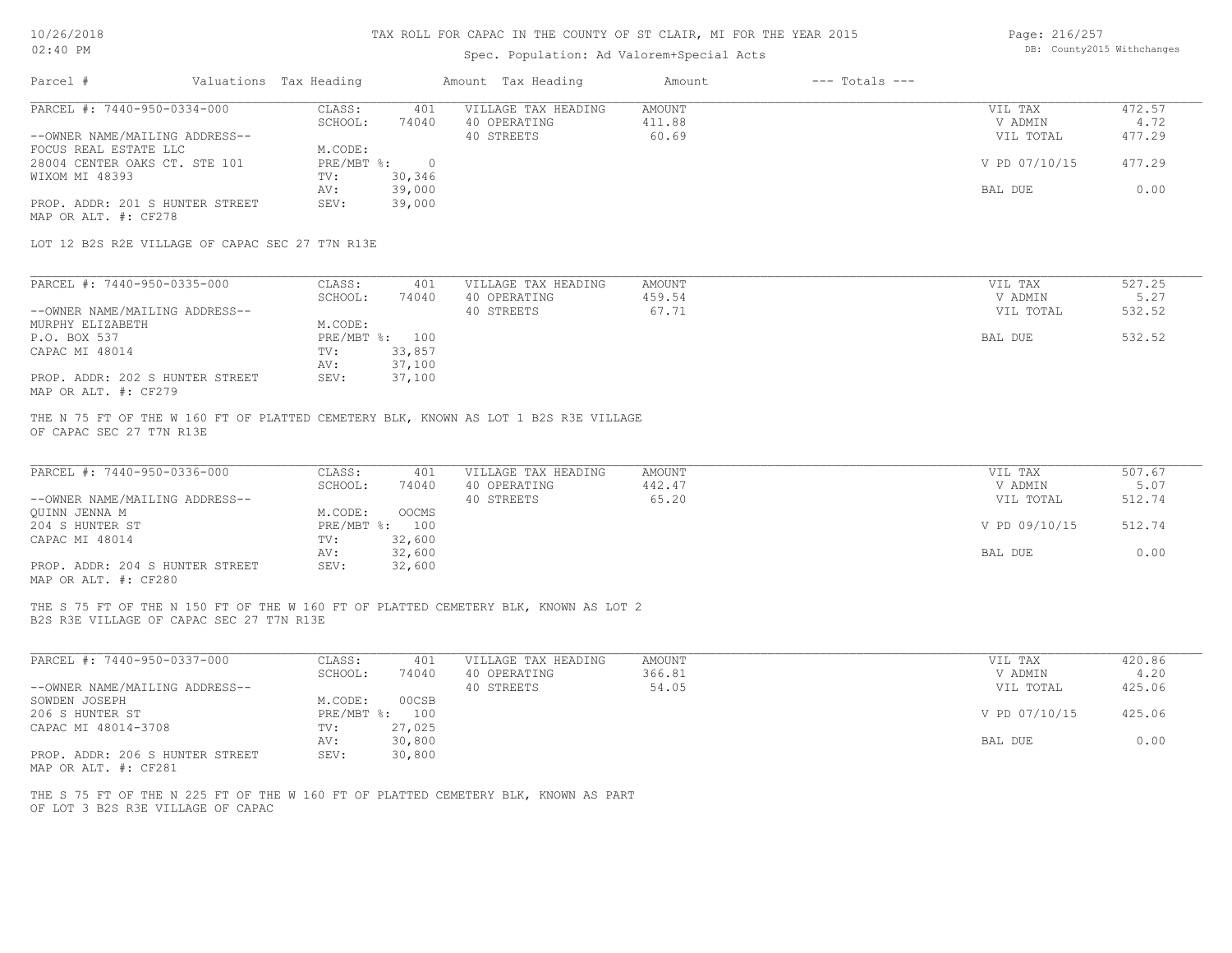# Spec. Population: Ad Valorem+Special Acts

Page: 217/257 DB: County2015 Withchanges

| Parcel #                                                                                                      | Valuations Tax Heading |                | Amount Tax Heading                                                                                         | Amount                    | $---$ Totals $---$ |                                 |                          |
|---------------------------------------------------------------------------------------------------------------|------------------------|----------------|------------------------------------------------------------------------------------------------------------|---------------------------|--------------------|---------------------------------|--------------------------|
| PARCEL #: 7440-965-0001-000<br>--OWNER NAME/MAILING ADDRESS--                                                 | CLASS:<br>SCHOOL:      | 402<br>74040   | VILLAGE TAX HEADING<br>40 OPERATING<br>40 STREETS                                                          | AMOUNT<br>169.66<br>25.00 |                    | VIL TAX<br>V ADMIN<br>VIL TOTAL | 194.66<br>1.94<br>196.60 |
| HOMELAND DEVELOPMENT LLC                                                                                      | M.CODE:                |                |                                                                                                            |                           |                    |                                 |                          |
| 2153 BENEDICT LANE                                                                                            | $PRE/MBT$ $\div$       | $\circ$        |                                                                                                            |                           |                    | BAL DUE                         | 196.60                   |
| UTICA MI 48316                                                                                                | TV:                    | 12,500         |                                                                                                            |                           |                    |                                 |                          |
|                                                                                                               | AV:                    | 12,500         |                                                                                                            |                           |                    |                                 |                          |
| PROP. ADDR: ORCHARD STREET<br>MAP OR ALT. #: 951/1150                                                         | SEV:                   | 12,500         |                                                                                                            |                           |                    |                                 |                          |
| LIBER 1988 PAGES 815 TO 840                                                                                   |                        |                | UNIT 1 ORCHARD CREST CONDOMINIUM ST CLAIR CONDOMINIUM PLAN NO. 155 RECORDED IN                             |                           |                    |                                 |                          |
|                                                                                                               |                        |                |                                                                                                            |                           |                    |                                 |                          |
| PARCEL #: 7440-965-0002-000                                                                                   | CLASS:<br>SCHOOL:      | 402<br>74040   | VILLAGE TAX HEADING<br>40 OPERATING                                                                        | AMOUNT<br>74.55           |                    | VIL TAX<br>V ADMIN              | 85.53<br>0.85            |
| --OWNER NAME/MAILING ADDRESS--                                                                                |                        |                | 40 STREETS                                                                                                 | 10.98                     |                    | VIL TOTAL                       | 86.38                    |
| HOMELAND DEVELOPMENT LLC                                                                                      | M.CODE:                |                |                                                                                                            |                           |                    |                                 |                          |
| 2153 BENEDICT LANE                                                                                            | PRE/MBT %:             | $\overline{0}$ |                                                                                                            |                           |                    | BAL DUE                         | 86.38                    |
| UTICA MI 48316                                                                                                | TV:                    | 5,493          |                                                                                                            |                           |                    |                                 |                          |
|                                                                                                               | AV:                    | 12,500         |                                                                                                            |                           |                    |                                 |                          |
| PROP. ADDR: ORCHARD STREET<br>MAP OR ALT. #: 1151                                                             | SEV:                   | 12,500         |                                                                                                            |                           |                    |                                 |                          |
| 1988 PAGES 815 TO 840<br>PARCEL #: 7440-965-0003-000                                                          | CLASS:                 | 402            | UNIT 2 ORCHARD CREST CONDOMINIUM ST CLAIR CONDOMINIUM PLAN NO.155 RECORDED IN LIBER<br>VILLAGE TAX HEADING | <b>AMOUNT</b>             |                    | VIL TAX                         | 85.53                    |
| --OWNER NAME/MAILING ADDRESS--                                                                                | SCHOOL:                | 74040          | 40 OPERATING<br>40 STREETS                                                                                 | 74.55<br>10.98            |                    | V ADMIN<br>VIL TOTAL            | 0.85<br>86.38            |
| HOMELAND DEVELOPMENT LLC                                                                                      | M.CODE:                |                |                                                                                                            |                           |                    |                                 |                          |
| 5153 BENEDICT LANE                                                                                            |                        | PRE/MBT %: 0   |                                                                                                            |                           |                    | BAL DUE                         | 86.38                    |
| UTICA MI 48316                                                                                                | TV:                    | 5,493          |                                                                                                            |                           |                    |                                 |                          |
|                                                                                                               | AV:                    | 12,500         |                                                                                                            |                           |                    |                                 |                          |
| PROP. ADDR: ORCHARD STREET<br>MAP OR ALT. #: 1152                                                             | SEV:                   | 12,500         |                                                                                                            |                           |                    |                                 |                          |
| 1988 PAGES 815 TO 840                                                                                         |                        |                | UNIT 3 ORCHARD CREST CONDOMINIUM ST CLAIR CONDOMINIUM PLAN NO.155 RECORDED IN LIBER                        |                           |                    |                                 |                          |
| PARCEL #: 7440-965-0004-000                                                                                   | CLASS:                 | 402            | VILLAGE TAX HEADING                                                                                        | AMOUNT                    |                    | VIL TAX                         | 85.53                    |
|                                                                                                               | SCHOOL:                | 74040          | 40 OPERATING                                                                                               | 74.55                     |                    | V ADMIN                         | 0.85                     |
| --OWNER NAME/MAILING ADDRESS--<br>HOMELAND DEVELOPMENT LLC                                                    | M.CODE:                |                | 40 STREETS                                                                                                 | 10.98                     |                    | VIL TOTAL                       | 86.38                    |
| 2153 BENEDICT LANE                                                                                            | PRE/MBT %:             | $\overline{0}$ |                                                                                                            |                           |                    | BAL DUE                         | 86.38                    |
| UTICA MI 48316                                                                                                | TV:                    | 5,493          |                                                                                                            |                           |                    |                                 |                          |
|                                                                                                               | AV:                    | 12,500         |                                                                                                            |                           |                    |                                 |                          |
| PROP. ADDR: ORCHARD STREET<br>MAP OR ALT. #: CF1153                                                           | SEV:                   | 12,500         |                                                                                                            |                           |                    |                                 |                          |
| UNIT 4 ORCHARD CREST CONDOMINIUM ST CLAIR CONDOMINIUM PLAN NO. 155 RECORDED IN<br>LIBER 1988 PAGES 815 TO 840 |                        |                |                                                                                                            |                           |                    |                                 |                          |
|                                                                                                               |                        |                |                                                                                                            |                           |                    |                                 |                          |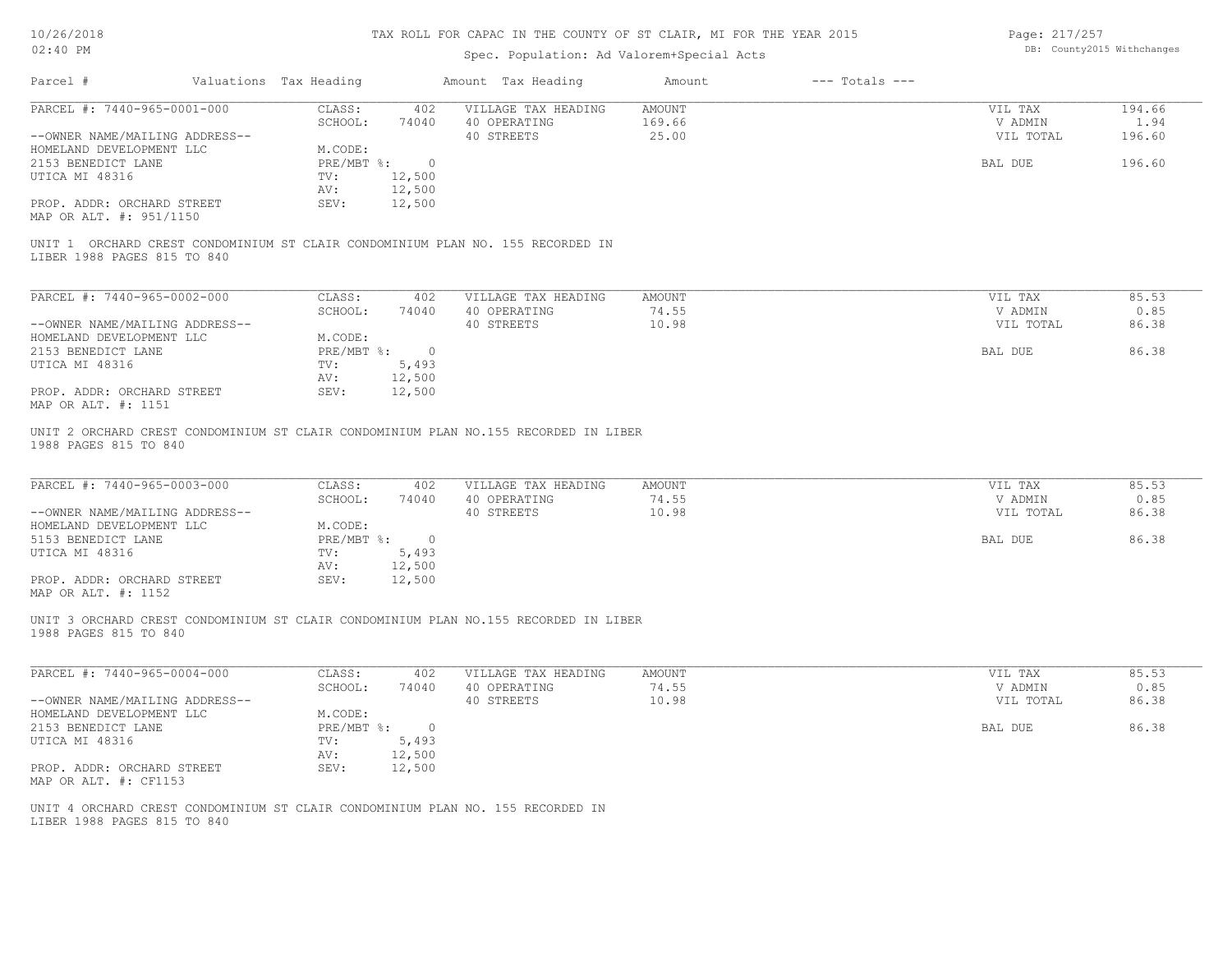#### Spec. Population: Ad Valorem+Special Acts

Page: 218/257 DB: County2015 Withchanges

| Parcel #                                    | Valuations Tax Heading |        | Amount Tax Heading  | Amount | $---$ Totals $---$ |           |       |
|---------------------------------------------|------------------------|--------|---------------------|--------|--------------------|-----------|-------|
| PARCEL #: 7440-965-0005-000                 | CLASS:                 | 402    | VILLAGE TAX HEADING | AMOUNT |                    | VIL TAX   | 85.65 |
|                                             | SCHOOL:                | 74040  | 40 OPERATING        | 74.65  |                    | V ADMIN   | 0.85  |
| --OWNER NAME/MAILING ADDRESS--              |                        |        | 40 STREETS          | 11.00  |                    | VIL TOTAL | 86.50 |
| HOMELAND DEVELOPMENT LLC                    | M.CODE:                |        |                     |        |                    |           |       |
| 2153 BENEDICT LANE                          | $PRE/MBT$ %:           |        |                     |        |                    | BAL DUE   | 86.50 |
| UTICA MI 48316                              | TV:                    | 5,500  |                     |        |                    |           |       |
|                                             | AV:                    | 12,500 |                     |        |                    |           |       |
| PROP. ADDR: ORCHARD STREET<br>$\frac{1}{2}$ | SEV:                   | 12,500 |                     |        |                    |           |       |

MAP OR ALT. #: CF1154/1200

1988 PAGES 815 TO 840 UNIT 5 ORCHARD CREST CONDOMINIUM ST CLAIR CONDOMINIUM PLAN NO.155 RECORDED IN LIBER

| PARCEL #: 7440-998-5000-000    | CLASS:     | 210    | VILLAGE TAX HEADING | AMOUNT |         | VIL TAX       | 724.14 |
|--------------------------------|------------|--------|---------------------|--------|---------|---------------|--------|
|                                | SCHOOL:    | 74040  | 40 OPERATING        | 631.14 |         | V ADMIN       | 7.24   |
| --OWNER NAME/MAILING ADDRESS-- |            |        | 40 STREETS          | 93.00  |         | VIL TOTAL     | 731.38 |
| CROWN CASTLE TOWERS 05 LLC     | M.CODE:    |        |                     |        |         |               |        |
| FKA: TRINITY WIRELESS TOWERS   | PRE/MBT %: |        |                     |        |         | V PD 08/31/15 | 731.38 |
| PMB 353                        | TV:        | 46,500 |                     |        |         |               |        |
| 4017 WASHINGTON ROAD           | AV:        | 46,500 |                     |        | BAL DUE |               | 0.00   |
| MCMURRAY PA 15317              | SEV:       | 46,500 |                     |        |         |               |        |
|                                |            |        |                     |        |         |               |        |

MAP OR ALT. #: 74-27-750-0097-000 PROP. ADDR: 750 E HILL STREET

#### BLDGS.ON LEASED LAND

| PARCEL #: 7440-998-5000-200    | CLASS:     | 210    | VILLAGE TAX HEADING | AMOUNT | VIL TAX       | 493.66 |
|--------------------------------|------------|--------|---------------------|--------|---------------|--------|
|                                | SCHOOL:    | 74040  | 40 OPERATING        | 430.26 | V ADMIN       | 4.93   |
| --OWNER NAME/MAILING ADDRESS-- |            |        | 40 STREETS          | 63.40  | VIL TOTAL     | 498.59 |
| OMNIPOINT HOLDINGS             | M.CODE:    |        |                     |        |               |        |
| DBA T-MOBILE                   | PRE/MBT %: | n.     |                     |        | V PD 09/21/15 | 498.59 |
| 12920 SE 38TH ST               | TV:        | 31,700 |                     |        |               |        |
| Bellevue WA 98006              | AV:        | 31,700 |                     |        | BAL DUE       | 0.00   |
|                                | SEV:       | 31,700 |                     |        |               |        |
| PROP. ADDR:                    |            |        |                     |        |               |        |

 $\mathcal{L}_\mathcal{L} = \mathcal{L}_\mathcal{L} = \mathcal{L}_\mathcal{L} = \mathcal{L}_\mathcal{L} = \mathcal{L}_\mathcal{L} = \mathcal{L}_\mathcal{L} = \mathcal{L}_\mathcal{L} = \mathcal{L}_\mathcal{L} = \mathcal{L}_\mathcal{L} = \mathcal{L}_\mathcal{L} = \mathcal{L}_\mathcal{L} = \mathcal{L}_\mathcal{L} = \mathcal{L}_\mathcal{L} = \mathcal{L}_\mathcal{L} = \mathcal{L}_\mathcal{L} = \mathcal{L}_\mathcal{L} = \mathcal{L}_\mathcal{L}$ 

MAP OR ALT. #: 74-27-750-0097-000

BLL CELLTOWER

| PARCEL #: 7440-998-5002-004    | CLASS:           | 210   | VILLAGE TAX HEADING | AMOUNT | VIL TAX   | 79.42 |
|--------------------------------|------------------|-------|---------------------|--------|-----------|-------|
|                                | SCHOOL:          | 74040 | 40 OPERATING        | 69.22  | V ADMIN   | 0.79  |
| --OWNER NAME/MAILING ADDRESS-- |                  |       | 40 STREETS          | 10.20  | VIL TOTAL | 80.21 |
| CROWN CASTLE TOWERS 05 LLC     | M.CODE:          |       |                     |        |           |       |
| PMB353                         | $PRE/MBT$ $\div$ |       |                     |        | BAL DUE   | 80.21 |
| 4017 WASHINGTON ROAD           | TV:              | 5,100 |                     |        |           |       |
| MCMURRAY PA 15317              | AV:              | 5,100 |                     |        |           |       |
|                                | SEV:             | 5,100 |                     |        |           |       |
| PROP. ADDR: 750 E HILL STREET  |                  |       |                     |        |           |       |
| MAP OR ALT. #:                 |                  |       |                     |        |           |       |

25.22 A OF NW 1/4 OF SE BUILDINGS ON LEASED LAND THAT PART OF SW 1/4 OF NE 1/4 LYING S OF GTRR R/W & N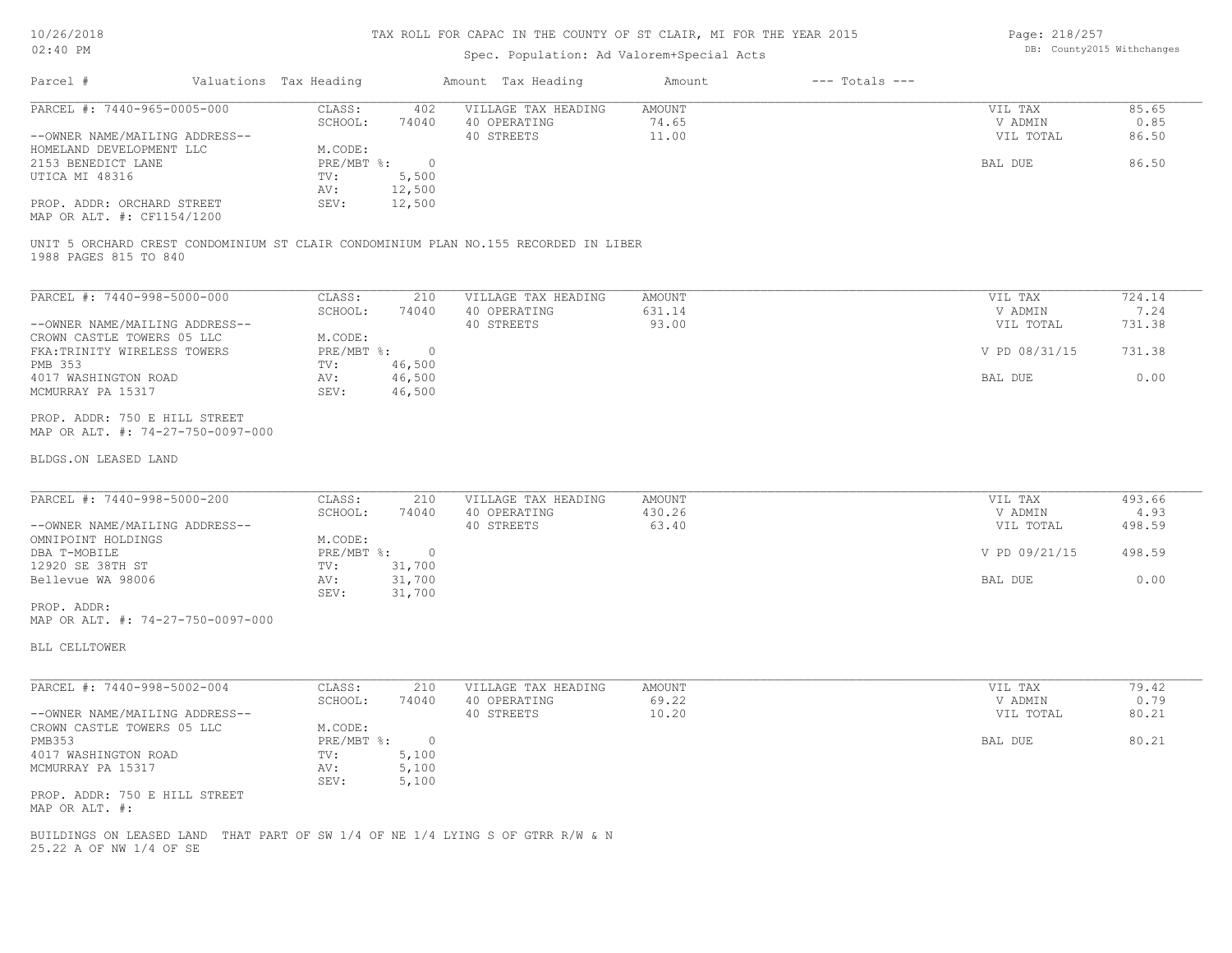#### Spec. Population: Ad Valorem+Special Acts

| Page: 219/257 |                            |
|---------------|----------------------------|
|               | DB: County2015 Withchanges |

| Parcel #                                                      | Valuations Tax Heading |                           |                | Amount Tax Heading                                                                | Amount                         | $---$ Totals $---$ |                                 |                        |
|---------------------------------------------------------------|------------------------|---------------------------|----------------|-----------------------------------------------------------------------------------|--------------------------------|--------------------|---------------------------------|------------------------|
| PARCEL #: 7440-998-9000-001                                   |                        | CLASS:                    | 410            | VILLAGE TAX HEADING                                                               | <b>AMOUNT</b>                  |                    | VIL TAX                         | 47.46                  |
| --OWNER NAME/MAILING ADDRESS--                                |                        | SCHOOL:                   | 74040          | 40 OPERATING<br>40 STREETS                                                        | 41.37<br>6.09                  |                    | V ADMIN<br>VIL TOTAL            | 0.47<br>47.93          |
| CRAMTON DONALD/SHERRIE                                        |                        | M.CODE:                   |                |                                                                                   |                                |                    |                                 |                        |
| 186 HUNTERS CROSSING BLVD                                     |                        | PRE/MBT %: 100            |                |                                                                                   |                                |                    | V PD 07/22/15                   | 47.93                  |
| CAPAC MI 48014                                                |                        | TV:                       | 3,048          |                                                                                   |                                |                    |                                 |                        |
|                                                               |                        | AV:                       | 3,400          |                                                                                   |                                |                    | BAL DUE                         | 0.00                   |
| PROP. ADDR: 186 HUNTERS CROSSING BLVD SEV:                    |                        |                           | 3,400          |                                                                                   |                                |                    |                                 |                        |
| MAP OR ALT. #:                                                |                        |                           |                |                                                                                   |                                |                    |                                 |                        |
| 180.5 FT OF S 641 FT & EXC N 100 FT OF THAT PART ADJ GT       |                        |                           |                | BUILDINGS ON LEASED LAND LOT 166 OF HUNTER'S CROSSING LOT 76 EXC W 75 FT OF N     |                                |                    |                                 |                        |
| PARCEL #: 7440-998-9000-002                                   |                        | CLASS:                    | 410            | VILLAGE TAX HEADING                                                               | AMOUNT                         |                    | VIL TAX                         | 53.49                  |
|                                                               |                        | SCHOOL:                   | 74040          | 40 OPERATING                                                                      | 46.62                          |                    | V ADMIN                         | 0.53                   |
| --OWNER NAME/MAILING ADDRESS--                                |                        |                           |                | 40 STREETS                                                                        | 6.87                           |                    | VIL TOTAL                       | 54.02                  |
| OTTINGER RICHARD/DENISE                                       |                        | M.CODE:                   |                |                                                                                   |                                |                    |                                 |                        |
| 177 HUNTERS CROSSING                                          |                        | PRE/MBT %: 100            |                |                                                                                   |                                |                    | V PD 09/03/15                   | 54.02                  |
| Capac MI 48014                                                |                        | TV:                       | 3,435          |                                                                                   |                                |                    |                                 |                        |
| PROP. ADDR: 177 HUNTERS CROSSING BLVD SEV:                    |                        | AV:                       | 3,900<br>3,900 |                                                                                   |                                |                    | BAL DUE                         | 0.00                   |
| MAP OR ALT. #:                                                |                        |                           |                |                                                                                   |                                |                    |                                 |                        |
| PARCEL #: 7440-998-9000-003<br>--OWNER NAME/MAILING ADDRESS-- |                        | CLASS:<br>SCHOOL:         | 410<br>74040   | VILLAGE TAX HEADING<br>40 OPERATING<br>40 STREETS                                 | <b>AMOUNT</b><br>41.37<br>6.09 |                    | VIL TAX<br>V ADMIN<br>VIL TOTAL | 47.46<br>0.47<br>47.93 |
| BOROWSKI DALE/C<br>197 HUNTER ST                              |                        | M.CODE:<br>PRE/MBT %: 100 |                |                                                                                   |                                |                    | V PD 09/18/15                   | 47.93                  |
| HUNTERS CROSSING BLVD                                         |                        | TV:                       | 3,048          |                                                                                   |                                |                    |                                 |                        |
| Capac MI 48014                                                |                        | AV:<br>SEV:               | 3,400          |                                                                                   |                                |                    | BAL DUE                         | 0.00                   |
| PROP. ADDR: 197 HUNTERS CROSSING BLVD                         |                        |                           | 3,400          |                                                                                   |                                |                    |                                 |                        |
| MAP OR ALT. #:                                                |                        |                           |                |                                                                                   |                                |                    |                                 |                        |
|                                                               |                        |                           |                |                                                                                   |                                |                    |                                 |                        |
| FT OF S 641 FT & EXC N 100 FT OF THAT PART ADJ GT             |                        |                           |                | BUILDINGS ON LEASED LAND LOT 6 OF HUNTER'S CROSSING LOT 76 EXC W 75 FT OF N 180.5 |                                |                    |                                 |                        |
|                                                               |                        |                           |                |                                                                                   |                                |                    |                                 |                        |
|                                                               |                        |                           |                |                                                                                   |                                |                    |                                 |                        |
| PARCEL #: 7440-998-9000-004                                   |                        | CLASS:                    | 410            | VILLAGE TAX HEADING                                                               | <b>AMOUNT</b>                  |                    | VIL TAX                         | 52.19                  |
|                                                               |                        | SCHOOL:                   | 74040          | 40 OPERATING                                                                      | 45.49                          |                    | V ADMIN                         | 0.52                   |
| --OWNER NAME/MAILING ADDRESS--                                |                        |                           |                | 40 STREETS                                                                        | 6.70                           |                    | VIL TOTAL                       | 52.71                  |
| ROZNOWSKI BRUNO<br>284 QUAIL RIDGE                            |                        | M.CODE:<br>PRE/MBT %: 100 |                |                                                                                   |                                |                    | BAL DUE                         | 52.71                  |
| Capac MI 48014                                                |                        |                           |                |                                                                                   |                                |                    |                                 |                        |
|                                                               |                        | AV:                       | 3,800          |                                                                                   |                                |                    |                                 |                        |
|                                                               |                        | SEV:                      | 3,800          |                                                                                   |                                |                    |                                 |                        |
| PROP. ADDR: 284 QUAIL RIDGE                                   |                        |                           |                |                                                                                   |                                |                    |                                 |                        |
| MAP OR ALT. #:                                                |                        |                           |                |                                                                                   |                                |                    |                                 |                        |
|                                                               |                        | TV:                       | 3,352          |                                                                                   |                                |                    |                                 |                        |

180.5 FT OF S 641 FT & EXC N 100 FT OF THAT PART ADJ GT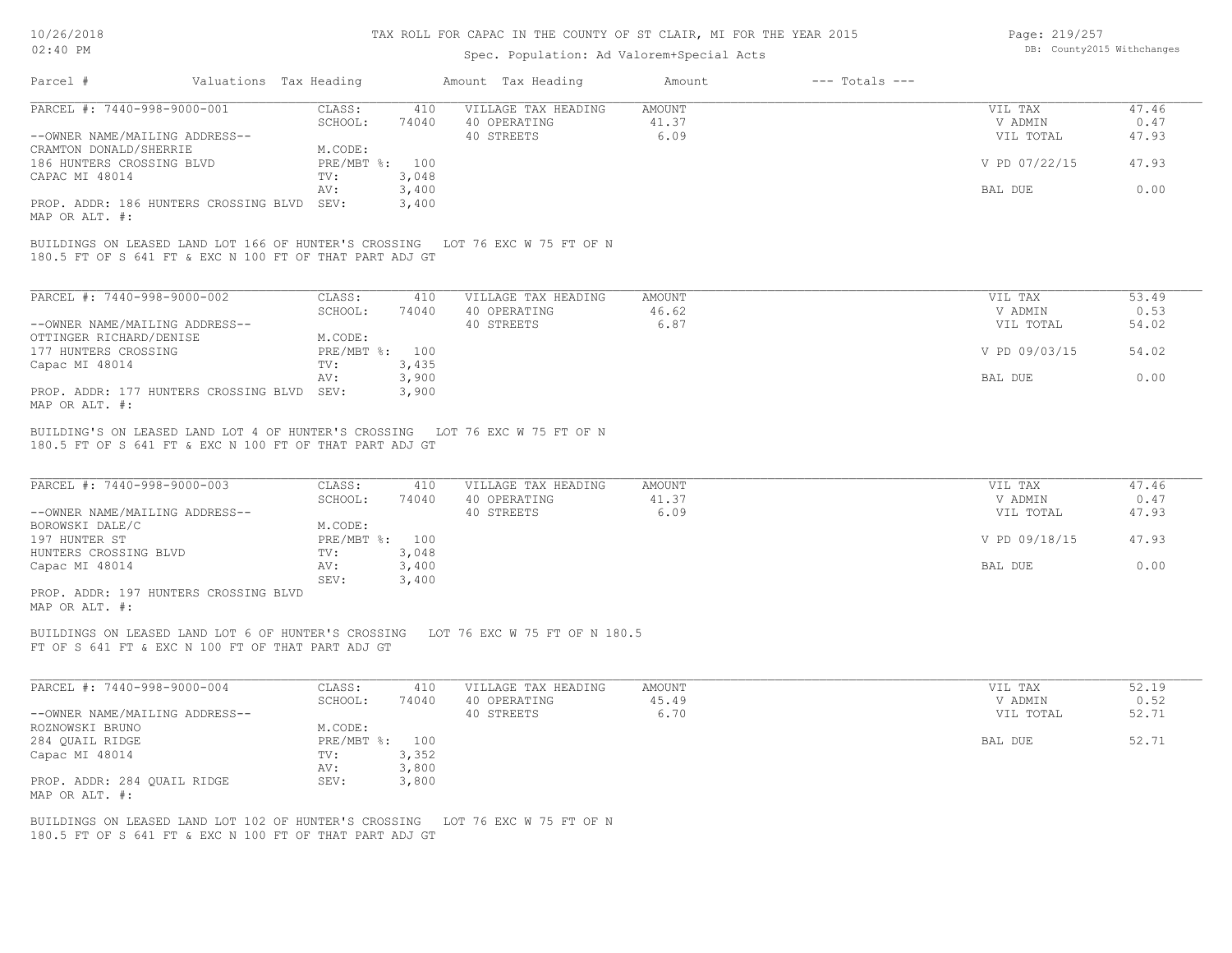# Spec. Population: Ad Valorem+Special Acts

| Page: 220/257 |                            |
|---------------|----------------------------|
|               | DB: County2015 Withchanges |

|                                                                                                                                          |                  | Spec. Population: Ad Valorem+Special Acts |               |                    |               |       |
|------------------------------------------------------------------------------------------------------------------------------------------|------------------|-------------------------------------------|---------------|--------------------|---------------|-------|
| Parcel #<br>Valuations Tax Heading                                                                                                       |                  | Amount Tax Heading                        | Amount        | $---$ Totals $---$ |               |       |
| PARCEL #: 7440-998-9000-005                                                                                                              | CLASS:<br>410    | VILLAGE TAX HEADING                       | <b>AMOUNT</b> |                    | VIL TAX       | 42.71 |
|                                                                                                                                          | SCHOOL:<br>74040 | 40 OPERATING                              | 37.23         |                    | V ADMIN       | 0.42  |
| --OWNER NAME/MAILING ADDRESS--                                                                                                           |                  | 40 STREETS                                | 5.48          |                    | VIL TOTAL     | 43.13 |
| CHIND TIMOTHY                                                                                                                            | M.CODE:          |                                           |               |                    |               |       |
| 263 QUAIL RIDGE                                                                                                                          | PRE/MBT %: 100   |                                           |               |                    | V PD 09/18/15 | 43.13 |
| CAPAC MI 48014                                                                                                                           | 2,743<br>TV:     |                                           |               |                    |               |       |
|                                                                                                                                          | 3,000<br>AV:     |                                           |               |                    | BAL DUE       | 0.00  |
| PROP. ADDR: 263 QUAIL RIDGE                                                                                                              | 3,000<br>SEV:    |                                           |               |                    |               |       |
| MAP OR ALT. #:                                                                                                                           |                  |                                           |               |                    |               |       |
| BUILDINGS ON LEASED LAND LOT 128 OF HUNTER'S CROSSING LOT 76 EXC W 75 FT OF N<br>180.5 FT OF S 641 FT & EXC N 100 FT OF THAT PART ADJ GT |                  |                                           |               |                    |               |       |
| PARCEL #: 7440-998-9000-006                                                                                                              | CLASS:<br>410    | VILLAGE TAX HEADING                       | AMOUNT        |                    | VIL TAX       | 42.71 |
|                                                                                                                                          | SCHOOL:<br>74040 | 40 OPERATING                              | 37.23         |                    | V ADMIN       | 0.42  |
| --OWNER NAME/MAILING ADDRESS--                                                                                                           |                  | 40 STREETS                                | 5.48          |                    | VIL TOTAL     | 43.13 |
| BRIEGER DAVID                                                                                                                            | M.CODE:          |                                           |               |                    |               |       |
| 251 QUAIL RIDGE                                                                                                                          | PRE/MBT %: 100   |                                           |               |                    | V PD 09/16/15 | 43.13 |
| Capac MI 48014                                                                                                                           | TV:<br>2,743     |                                           |               |                    |               |       |
|                                                                                                                                          | 3,100<br>AV:     |                                           |               |                    | BAL DUE       | 0.00  |
| PROP. ADDR: 251 QUAIL RIDGE                                                                                                              | SEV:<br>3,100    |                                           |               |                    |               |       |
| MAP OR ALT. #:                                                                                                                           |                  |                                           |               |                    |               |       |
| PARCEL #: 7440-998-9000-007                                                                                                              | CLASS:<br>410    | VILLAGE TAX HEADING                       | <b>AMOUNT</b> |                    | VIL TAX       | 45.87 |
|                                                                                                                                          | SCHOOL:<br>74040 | 40 OPERATING                              | 39.98         |                    | V ADMIN       | 0.45  |
| --OWNER NAME/MAILING ADDRESS--                                                                                                           |                  | 40 STREETS                                | 5.89          |                    | VIL TOTAL     | 46.32 |
| HOLLENBECK SHERRY                                                                                                                        | M.CODE:          |                                           |               |                    |               |       |
| 198 HUNTERS CROSSING                                                                                                                     | PRE/MBT %: 100   |                                           |               |                    | V PD 09/02/15 | 46.32 |
| CAPAC MI 48014                                                                                                                           | 2,946<br>TV:     |                                           |               |                    |               |       |
|                                                                                                                                          | 3,300<br>AV:     |                                           |               |                    | BAL DUE       | 0.00  |
| PROP. ADDR: 198 HUNTERS CROSSING BLVD SEV:<br>MAP OR ALT. #:                                                                             | 3,300            |                                           |               |                    |               |       |
| BUILDINGS ON LEASED LAND LOT 135 OF HUNTER'S CROSSING LOT 76 EXC W 75 FT OF N<br>180.5 FT OF S 641 FT & EXC N 100 FT OF THAT PART ADJ GT |                  |                                           |               |                    |               |       |
| PARCEL #: 7440-998-9000-008                                                                                                              | CLASS:<br>410    | VILLAGE TAX HEADING                       | AMOUNT        |                    | VIL TAX       | 11.07 |
|                                                                                                                                          | SCHOOL:<br>74040 | 40 OPERATING                              | 9.65          |                    | V ADMIN       | 0.11  |
| --OWNER NAME/MAILING ADDRESS--                                                                                                           |                  | 40 STREETS                                | 1.42          |                    | VIL TOTAL     | 11.18 |
| GLOMBOWSKI SUSAN                                                                                                                         | M.CODE:          |                                           |               |                    |               |       |
| 246 MALLARD DR                                                                                                                           | PRE/MBT %: 100   |                                           |               |                    | V PD 09/18/15 | 11.18 |
| CAPAC MI 48014                                                                                                                           | TV:<br>711       |                                           |               |                    |               |       |
|                                                                                                                                          | 800<br>AV:       |                                           |               |                    | BAL DUE       | 0.00  |
| PROP. ADDR: 246 MALLARD DR<br>MAP OR ALT. #:                                                                                             | SEV:<br>800      |                                           |               |                    |               |       |
| BUILDINGS ON LEASED LAND LOT 138 OF HUNTER'S CROSSING LOT 76 EXC W 75 FT OF N<br>180.5 FT OF S 641 FT & EXC N 100 FT OF THAT PART ADJ GT |                  |                                           |               |                    |               |       |
|                                                                                                                                          |                  |                                           |               |                    |               |       |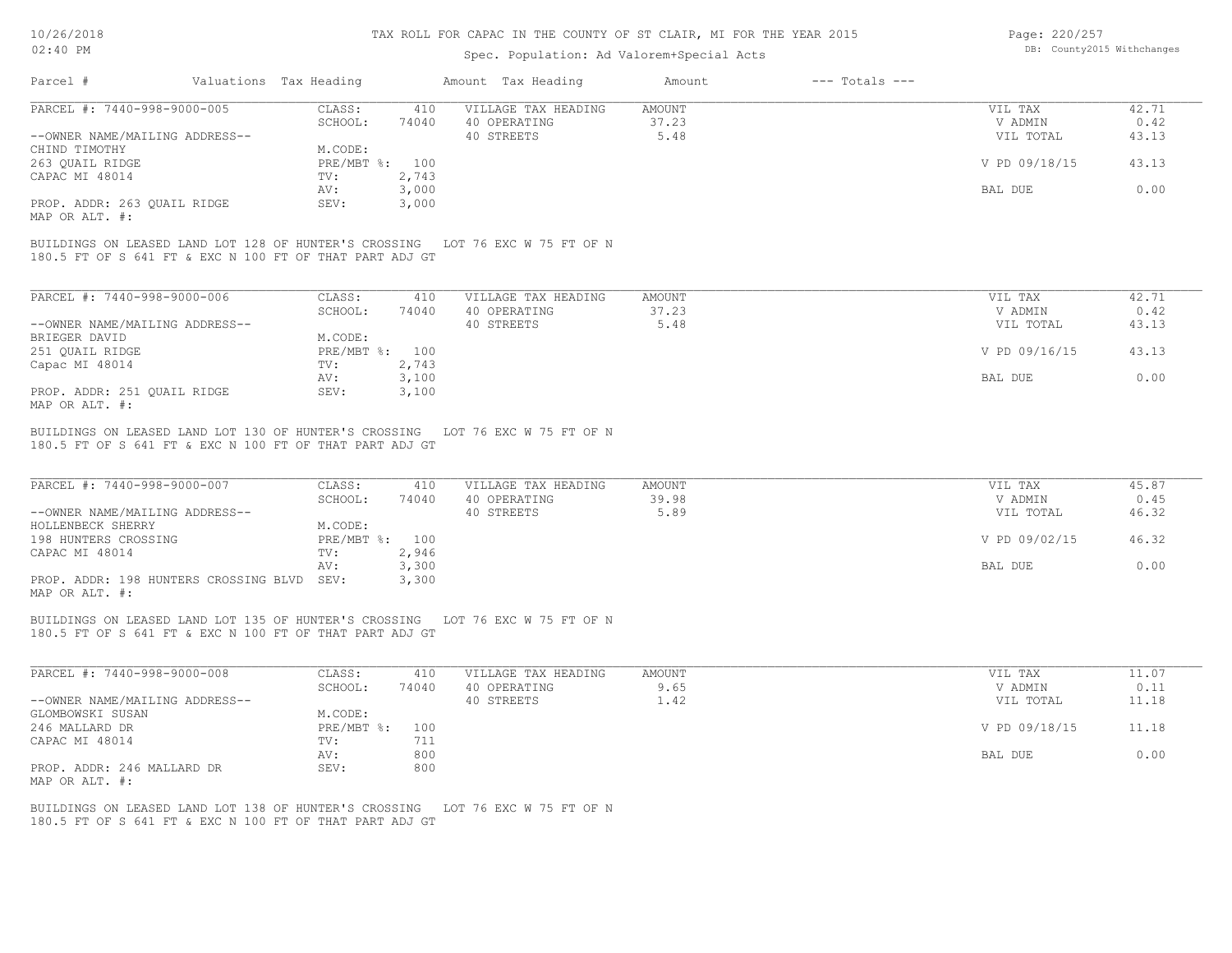#### Spec. Population: Ad Valorem+Special Acts

Page: 221/257 DB: County2015 Withchanges

| Parcel #                            | Valuations Tax Heading |       | Amount Tax Heading  | Amount | $---$ Totals $---$ |           |      |
|-------------------------------------|------------------------|-------|---------------------|--------|--------------------|-----------|------|
| PARCEL #: 7440-998-9000-009         | CLASS:                 | 410   | VILLAGE TAX HEADING | AMOUNT |                    | VIL TAX   | 0.00 |
|                                     | SCHOOL:                | 74040 | 40 OPERATING        | 0.00   |                    | V ADMIN   | 0.00 |
| --OWNER NAME/MAILING ADDRESS--      |                        |       | 40 STREETS          | 0.00   |                    | VIL TOTAL | 0.00 |
| RESIDENT                            | M.CODE:                |       |                     |        |                    |           |      |
| 262 MALLARD DR                      | PRE/MBT %:             | 100   |                     |        |                    | BAL DUE   | 0.00 |
| Capac MI 48014                      | TV:                    |       |                     |        |                    |           |      |
|                                     | AV:                    |       |                     |        |                    |           |      |
| PROP. ADDR: 262 MALLARD DR          | SEV:                   |       |                     |        |                    |           |      |
| $\cdots$ $\cdots$ $\cdots$ $\cdots$ |                        |       |                     |        |                    |           |      |

MAP OR ALT. #:

180.5 FT OF S 641 FT & EXC N 100 FT OF THAT PART ADJ GT BUILDINGS ON LEASED LAND LOT 141 OF HUNTER'S CROSSING LOT 76 EXC W 75 FT OF N

| PARCEL #: 7440-998-9000-010    | CLASS:     | 410   | VILLAGE TAX HEADING | AMOUNT | 42.71<br>VIL TAX       |  |
|--------------------------------|------------|-------|---------------------|--------|------------------------|--|
|                                | SCHOOL:    | 74040 | 40 OPERATING        | 37.23  | 0.42<br>V ADMIN        |  |
| --OWNER NAME/MAILING ADDRESS-- |            |       | 40 STREETS          | 5.48   | VIL TOTAL<br>43.13     |  |
| ROEGNER JOHN                   | M.CODE:    |       |                     |        |                        |  |
| ROEGNER ROSE MARIE             | PRE/MBT %: | 100   |                     |        | V PD 09/10/15<br>43.13 |  |
| 273 MALLARD DR                 | TV:        | 2,743 |                     |        |                        |  |
| CAPAC MI 48014                 | AV:        | 3,100 |                     |        | 0.00<br>BAL DUE        |  |
|                                | SEV:       | 3,100 |                     |        |                        |  |
| PROP. ADDR: 273 MALLARD DR     |            |       |                     |        |                        |  |

MAP OR ALT. #:

<sup>180.5</sup> FT OF S 641 FT & EXC N 100 FT OF THAT PART ADJ GT BUILDINGS ON LEASED LAND LOT 155 OF HUNTER'S CROSSING LOT 76 EXC W 75 FT OF N

| PARCEL #: 7440-998-9000-012                 | CLASS:       | 410   | VILLAGE TAX HEADING | AMOUNT | VIL TAX       | 44.59 |
|---------------------------------------------|--------------|-------|---------------------|--------|---------------|-------|
|                                             | SCHOOL:      | 74040 | 40 OPERATING        | 38.87  | V ADMIN       | 0.44  |
| --OWNER NAME/MAILING ADDRESS--              |              |       | 40 STREETS          | 5.72   | VIL TOTAL     | 45.03 |
| SPOONER SCOTT P                             | M.CODE:      |       |                     |        |               |       |
| 221 CHRISTOPHER STONE DRIVE                 | $PRE/MBT$ %: | 100   |                     |        | V PD 07/22/15 | 45.03 |
| CAPAC MI 48014                              | TV:          | 2,864 |                     |        |               |       |
|                                             | AV:          | 3,300 |                     |        | BAL DUE       | 0.00  |
| PROP. ADDR: 221 CHRISTOPHER STONE DRIV SEV: |              | 3,300 |                     |        |               |       |
| MAP OR ALT. #:                              |              |       |                     |        |               |       |

 $\mathcal{L}_\mathcal{L} = \mathcal{L}_\mathcal{L} = \mathcal{L}_\mathcal{L} = \mathcal{L}_\mathcal{L} = \mathcal{L}_\mathcal{L} = \mathcal{L}_\mathcal{L} = \mathcal{L}_\mathcal{L} = \mathcal{L}_\mathcal{L} = \mathcal{L}_\mathcal{L} = \mathcal{L}_\mathcal{L} = \mathcal{L}_\mathcal{L} = \mathcal{L}_\mathcal{L} = \mathcal{L}_\mathcal{L} = \mathcal{L}_\mathcal{L} = \mathcal{L}_\mathcal{L} = \mathcal{L}_\mathcal{L} = \mathcal{L}_\mathcal{L}$ 

BUILDINGS ON LEASED LAND LOT 168 OF HUNTER'S CROSSING LOT 76 EXC W 75 FT OF N

180.5 FT OF S 641 FT & EXC N 100 FT OF THAT PART ADJ GT

| PARCEL #: 7440-998-9000-013                 | CLASS:         | 410   | VILLAGE TAX HEADING | AMOUNT | VIL TAX   | 39.55 |
|---------------------------------------------|----------------|-------|---------------------|--------|-----------|-------|
|                                             | SCHOOL:        | 74040 | 40 OPERATING        | 34.47  | V ADMIN   | 0.39  |
| --OWNER NAME/MAILING ADDRESS--              |                |       | 40 STREETS          | 5.08   | VIL TOTAL | 39.94 |
| SANTANA RANFERI                             | M.CODE:        |       |                     |        |           |       |
| 184 CHRISTOPHER STONE DR                    | PRE/MBT %: 100 |       |                     |        | BAL DUE   | 39.94 |
| CAPAC MI 48014                              | TV:            | 2,540 |                     |        |           |       |
|                                             | AV:            | 2,800 |                     |        |           |       |
| PROP. ADDR: 184 CHRISTOPHER STONE DRIV SEV: |                | 2,800 |                     |        |           |       |
| MAP OR ALT. #:                              |                |       |                     |        |           |       |

180.5 FT OF S 641 FT & EXC N 100 FT OF THAT PART ADJ GT BUILDINGS ON LEASED LAND LOT 167 OF HUNTER'S CROSSING LOT 76 EXC W 75 FT OF N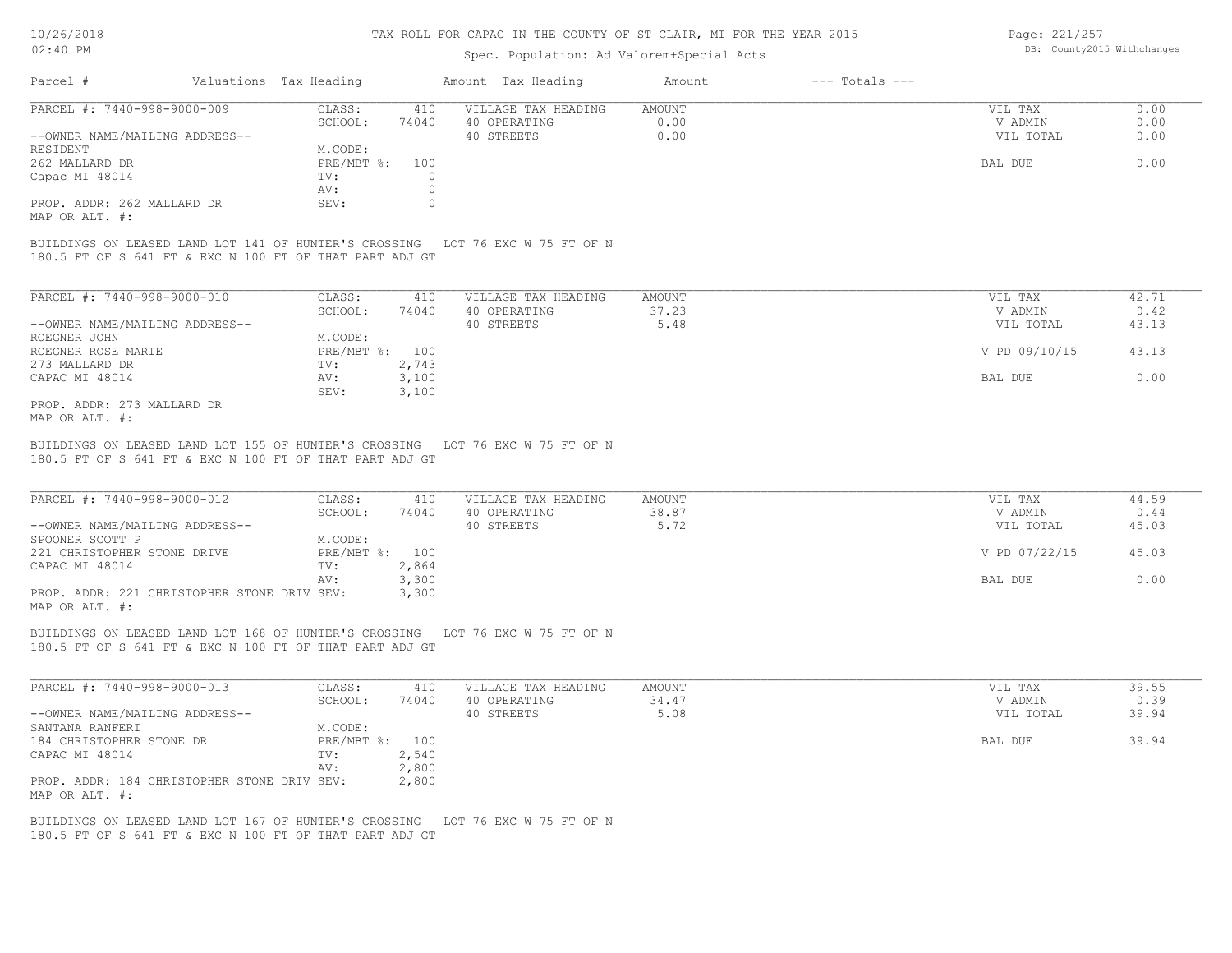# Spec. Population: Ad Valorem+Special Acts

| Parcel #                       | Valuations Tax Heading |       | Amount Tax Heading  | Amount | $---$ Totals $---$ |               |       |
|--------------------------------|------------------------|-------|---------------------|--------|--------------------|---------------|-------|
| PARCEL #: 7440-998-9000-014    | CLASS:                 | 410   | VILLAGE TAX HEADING | AMOUNT |                    | VIL TAX       | 42.71 |
|                                | SCHOOL:                | 74040 | 40 OPERATING        | 37.23  |                    | V ADMIN       | 0.42  |
| --OWNER NAME/MAILING ADDRESS-- |                        |       | 40 STREETS          | 5.48   |                    | VIL TOTAL     | 43.13 |
| SCHOENROCK THOMAS              | M.CODE:                |       |                     |        |                    |               |       |
| SCHOENROCK DOLORES             | $PRE/MBT$ %:           | 100   |                     |        |                    | V PD 09/10/15 | 43.13 |
| 171 CHRISTOPHER STONE DRIVE    | TV:                    | 2,743 |                     |        |                    |               |       |
| CAPAC MI 48014                 | AV:                    | 3,100 |                     |        |                    | BAL DUE       | 0.00  |
|                                | SEV:                   | 3.100 |                     |        |                    |               |       |
|                                |                        |       |                     |        |                    |               |       |

MAP OR ALT. #: PROP. ADDR: 171 CHRISTOPHER STONE DRIV

180.5 FT OF S 641 FT & EXC N 100 FT OF THAT PART ADJ GT BUILDINGS ON LEASED LAND LOT 161 OF HUNTER'S CROSSING LOT 76 EXC W 75 FT OF N

| PARCEL #: 7440-998-9000-015            | CLASS:         | 410   | VILLAGE TAX HEADING | AMOUNT | VIL TAX       | 52.19 |
|----------------------------------------|----------------|-------|---------------------|--------|---------------|-------|
|                                        | SCHOOL:        | 74040 | 40 OPERATING        | 45.49  | V ADMIN       | 0.52  |
| --OWNER NAME/MAILING ADDRESS--         |                |       | 40 STREETS          | 6.70   | VIL TOTAL     | 52.71 |
| LANE OVAL LEE                          | M.CODE:        |       |                     |        |               |       |
| LANE MARY                              | PRE/MBT %: 100 |       |                     |        | V PD 10/12/15 | 52.71 |
| 226 CHRISTOPHER STONE DRIVE            | TV:            | 3,352 |                     |        |               |       |
| CAPAC MI 48014                         | AV:            | 3,800 |                     |        | BAL DUE       | 0.00  |
|                                        | SEV:           | 3,800 |                     |        |               |       |
| PROP. ADDR: 226 CHRISTOPHER STONE DRIV |                |       |                     |        |               |       |

MAP OR ALT. #:

BUILDING ON LEASED LAND HUNTERS CROSSING LOT 175

|                                                      | 49.03<br>VIL TAX       |
|------------------------------------------------------|------------------------|
| 74040<br>42.74<br>40 OPERATING<br>SCHOOL:            | 0.49<br>V ADMIN        |
| --OWNER NAME/MAILING ADDRESS--<br>6.29<br>40 STREETS | 49.52<br>VIL TOTAL     |
| M.CODE:<br>ZWACK HARRIET                             |                        |
| PRE/MBT %:<br>237 MALLARD LN<br>100                  | V PD 07/29/15<br>49.52 |
| 3,149<br>CAPAC MI 48014<br>TV:                       |                        |
| 3,600<br>AV:                                         | 0.00<br>BAL DUE        |
| PROP. ADDR: 237 MALLARD LN<br>3,600<br>SEV:          |                        |

MAP OR ALT. #:

BUILDING ON LEASED LAND HUNTERS CROSSING LOT 161

| PARCEL #: 7440-998-9000-018    | CLASS:       | 410   | VILLAGE TAX HEADING | AMOUNT | VIL TAX       | 49.03 |
|--------------------------------|--------------|-------|---------------------|--------|---------------|-------|
|                                | SCHOOL:      | 74040 | 40 OPERATING        | 42.74  | V ADMIN       | 0.49  |
| --OWNER NAME/MAILING ADDRESS-- |              |       | 40 STREETS          | 6.29   | VIL TOTAL     | 49.52 |
| BURASINSKI MICHAEL             | M.CODE:      |       |                     |        |               |       |
| 268 MALLARD LN                 | $PRE/MBT$ %: | 100   |                     |        | V PD 07/13/15 | 49.52 |
| CAPAC MI 48014                 | TV:          | 3,149 |                     |        |               |       |
|                                | AV:          | 3,600 |                     |        | BAL DUE       | 0.00  |
| PROP. ADDR: 268 MALLARD LN     | SEV:         | 3,600 |                     |        |               |       |
| MAP OR ALT. #:                 |              |       |                     |        |               |       |

BUILDING ON LEASED LAND HUNTERS CROSSING LOT 142

Page: 222/257 DB: County2015 Withchanges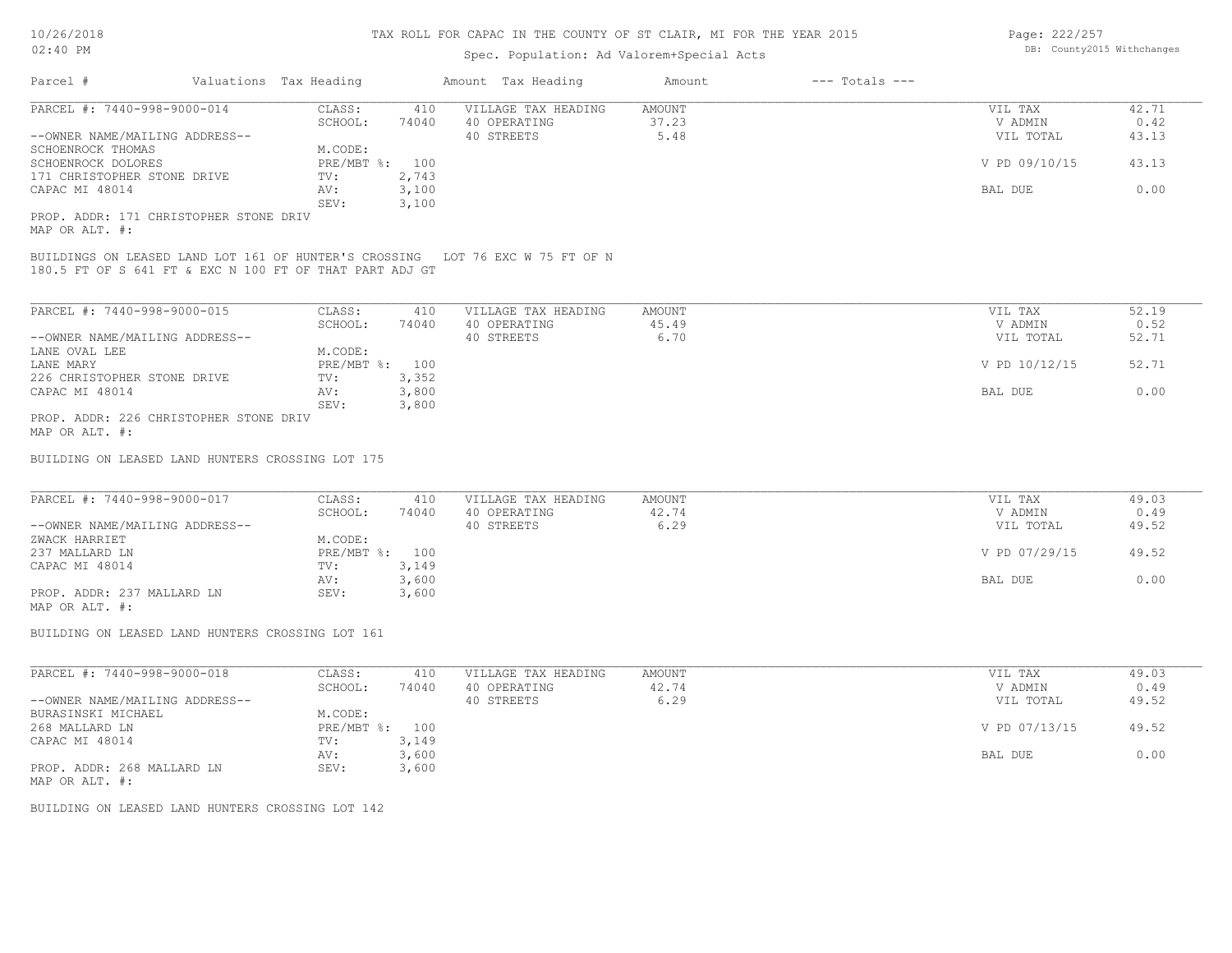# Spec. Population: Ad Valorem+Special Acts

Page: 223/257 DB: County2015 Withchanges

| Parcel #                       | Valuations Tax Heading |       | Amount Tax Heading  | Amount | $---$ Totals $---$ |               |       |
|--------------------------------|------------------------|-------|---------------------|--------|--------------------|---------------|-------|
| PARCEL #: 7440-998-9000-019    | CLASS:                 | 410   | VILLAGE TAX HEADING | AMOUNT |                    | VIL TAX       | 49.03 |
|                                | SCHOOL:                | 74040 | 40 OPERATING        | 42.74  |                    | V ADMIN       | 0.49  |
| --OWNER NAME/MAILING ADDRESS-- |                        |       | 40 STREETS          | 6.29   |                    | VIL TOTAL     | 49.52 |
| ZOCHOWSKI MARY                 | M.CODE:                |       |                     |        |                    |               |       |
| 139 SQUAB DR.                  | PRE/MBT %: 100         |       |                     |        |                    | V PD 08/13/15 | 49.52 |
| CAPAC MI 48014                 | TV:                    | 3,149 |                     |        |                    |               |       |
|                                | AV:                    | 3,600 |                     |        |                    | BAL DUE       | 0.00  |
| PROP. ADDR: 139 SQUAB DR       | SEV:                   | 3,600 |                     |        |                    |               |       |
| MAP OR ALT. #:                 |                        |       |                     |        |                    |               |       |

BUILDING ON LEASED LAND HUNTERS CROSSING LOT 193

| PARCEL #: 7440-998-9000-020    | CLASS:         | 410   | VILLAGE TAX HEADING | AMOUNT | VIL TAX       | 53.78 |
|--------------------------------|----------------|-------|---------------------|--------|---------------|-------|
|                                | SCHOOL:        | 74040 | 40 OPERATING        | 46.88  | V ADMIN       | 0.53  |
| --OWNER NAME/MAILING ADDRESS-- |                |       | 40 STREETS          | 6.90   | VIL TOTAL     | 54.31 |
| FISH JOHN W                    | M.CODE:        |       |                     |        |               |       |
| FISH VALERIE                   | PRE/MBT %: 100 |       |                     |        | V PD 09/02/15 | 54.31 |
| 291 CHRISTOPHER STONE DR.      | TV:            | 3,454 |                     |        |               |       |
| CAPAC MI 48014                 | AV:            | 3,900 |                     |        | BAL DUE       | 0.00  |
|                                | SEV:           | 3,900 |                     |        |               |       |

MAP OR ALT. #: PROP. ADDR: 291 CHRISTOPHER STONE DRIV

BUILDINGS ON LEASED LAND HUNTERS CROSSING LOT#118

| PARCEL #: 7440-998-9000-101                                                                                     | CLASS:         | 410   | VILLAGE TAX HEADING | AMOUNT | VIL TAX       | 39.55 |
|-----------------------------------------------------------------------------------------------------------------|----------------|-------|---------------------|--------|---------------|-------|
|                                                                                                                 | SCHOOL:        | 74040 | 40 OPERATING        | 34.47  | V ADMIN       | 0.39  |
| --OWNER NAME/MAILING ADDRESS--                                                                                  |                |       | 40 STREETS          | 5.08   | VIL TOTAL     | 39.94 |
| LIPSKY PATRICIA                                                                                                 | M.CODE:        |       |                     |        |               |       |
| 280 QUAIL RIDGE                                                                                                 | PRE/MBT %: 100 |       |                     |        | V PD 07/10/15 | 39.94 |
| CAPAC MI 48014                                                                                                  | TV:            | 2,540 |                     |        |               |       |
|                                                                                                                 | AV:            | 2,900 |                     |        | BAL DUE       | 0.00  |
| PROP. ADDR: 280 QUAIL RIDGE                                                                                     | SEV:           | 2,900 |                     |        |               |       |
| the contract of the contract of the contract of the contract of the contract of the contract of the contract of |                |       |                     |        |               |       |

MAP OR ALT. #:

BUILDINGS ON LEASED LAND HUNTERS CROSSING LOT 101

| PARCEL #: 7440-998-9000-190    | CLASS:     | 410   | VILLAGE TAX HEADING | AMOUNT | VIL TAX   | 53.78 |
|--------------------------------|------------|-------|---------------------|--------|-----------|-------|
|                                | SCHOOL:    | 74040 | 40 OPERATING        | 46.88  | V ADMIN   | 0.53  |
| --OWNER NAME/MAILING ADDRESS-- |            |       | 40 STREETS          | 6.90   | VIL TOTAL | 54.31 |
| LAAKSO DARREN                  | M.CODE:    |       |                     |        |           |       |
| LAAKSO SHARON                  | PRE/MBT %: |       |                     |        | BAL DUE   | 54.31 |
| 108 WHITETAIL DR.              | TV:        | 3,454 |                     |        |           |       |
| CAPAC MI 48014                 | AV:        | 3,800 |                     |        |           |       |
|                                | SEV:       | 3,800 |                     |        |           |       |
| PROP. ADDR: 108 WHITETAIL DR.  |            |       |                     |        |           |       |

MAP OR ALT. #:

BUILDIND'S ON LEASED LAND HUNTERS CROSSING LOT 190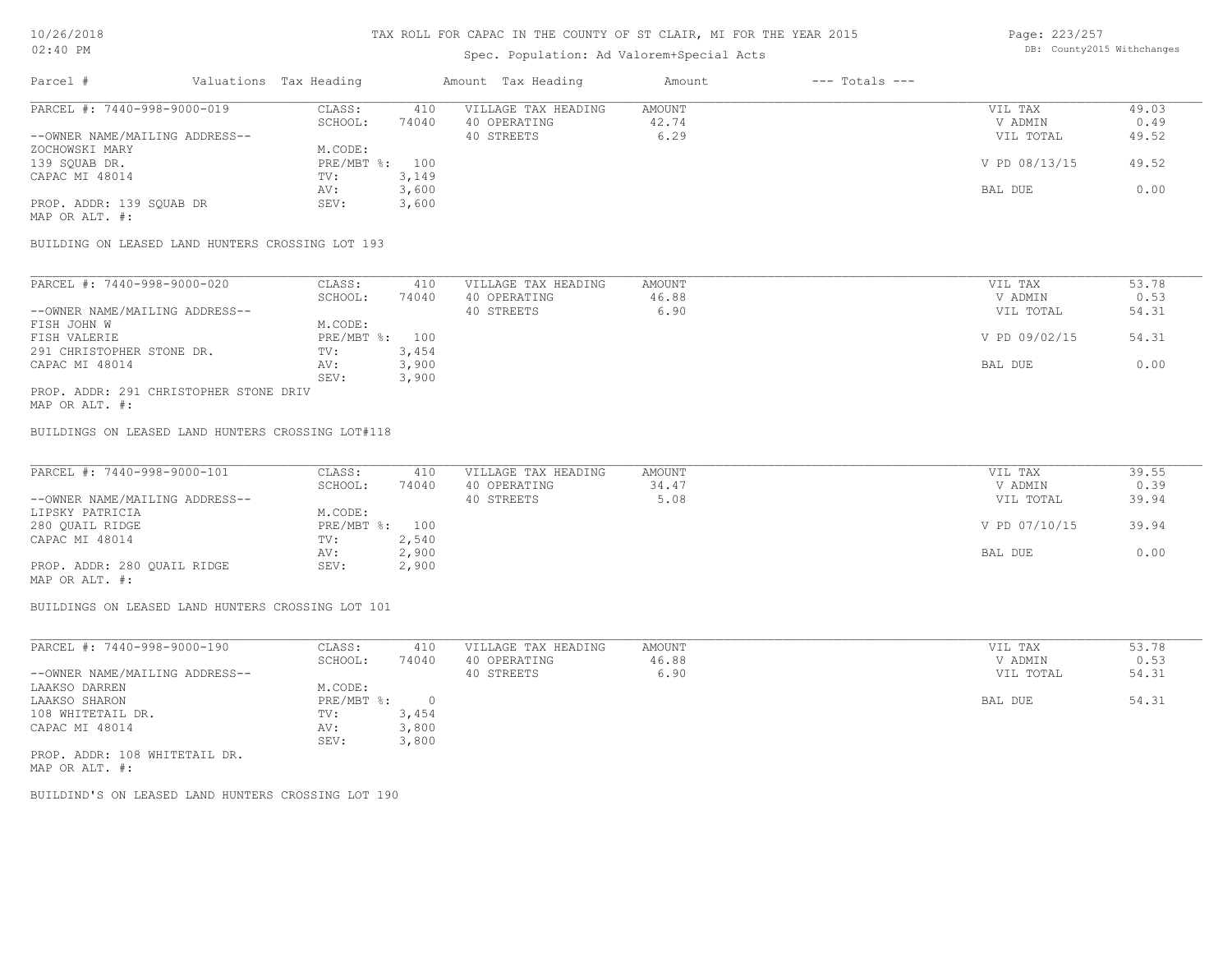| 10/26/2018<br>02:40 PM                                                                                        |                                                                                           | TAX ROLL FOR CAPAC IN THE COUNTY OF ST CLAIR, MI FOR THE YEAR 2015 |                        |                    | Page: 224/257                   | DB: County2015 Withchanges |
|---------------------------------------------------------------------------------------------------------------|-------------------------------------------------------------------------------------------|--------------------------------------------------------------------|------------------------|--------------------|---------------------------------|----------------------------|
|                                                                                                               |                                                                                           | Spec. Population: Ad Valorem+Special Acts                          |                        |                    |                                 |                            |
| Parcel #                                                                                                      | Valuations Tax Heading                                                                    | Amount Tax Heading                                                 | Amount                 | $---$ Totals $---$ |                                 |                            |
| PARCEL #: 7440-999-0002-001<br>--OWNER NAME/MAILING ADDRESS--                                                 | CLASS:<br>251<br>SCHOOL:<br>74040                                                         | VILLAGE TAX HEADING<br>40 OPERATING<br>40 STREETS                  | AMOUNT<br>0.00<br>0.00 |                    | VIL TAX<br>V ADMIN<br>VIL TOTAL | 0.00<br>0.00<br>0.00       |
| T-MOBILE CENTRAL LLC<br>T-MOBILE<br>PROPERTY TAX DEPARTMENT<br>12920 SE 38TH ST.<br>BELLEVUE WA 98006         | M.CODE:<br>$PRE/MBT$ $\div$<br>100<br>TV:<br>$\circ$<br>$\circ$<br>AV:<br>$\circ$<br>SEV: |                                                                    |                        |                    | BAL DUE                         | 0.00                       |
| PROP. ADDR:<br>MAP OR ALT. #:                                                                                 |                                                                                           |                                                                    |                        |                    |                                 |                            |
| PERSONALPROPERTY                                                                                              |                                                                                           |                                                                    |                        |                    |                                 |                            |
| PARCEL #: 7440-999-0002-100                                                                                   | CLASS:<br>002<br>SCHOOL:<br>74040                                                         | VILLAGE TAX HEADING<br>40 OPERATING                                | AMOUNT<br>0.00         |                    | VIL TAX<br>V ADMIN              | 0.00<br>0.00               |
| --OWNER NAME/MAILING ADDRESS--<br>UNIFI EQUIPMENT FINANCE INC.<br>3893 RESEARCH PARK DR<br>ANN ARBOR MI 48108 | M.CODE:<br>$PRE/MBT$ $\div$<br>100<br>TV:<br>$\circ$                                      | 40 STREETS                                                         | 0.00                   |                    | VIL TOTAL<br>BAL DUE            | 0.00<br>0.00               |
| PROP. ADDR:<br>MAP OR ALT. #:                                                                                 | $\circ$<br>AV:<br>SEV:<br>$\circ$                                                         |                                                                    |                        |                    |                                 |                            |
| PERSONAL PROPERTY                                                                                             |                                                                                           |                                                                    |                        |                    |                                 |                            |
| PARCEL #: 7440-999-0002-200<br>--OWNER NAME/MAILING ADDRESS--                                                 | CLASS:<br>251<br>SCHOOL:<br>74040                                                         | VILLAGE TAX HEADING<br>40 OPERATING<br>40 STREETS                  | AMOUNT<br>0.00<br>0.00 |                    | VIL TAX<br>V ADMIN<br>VIL TOTAL | 0.00<br>0.00<br>0.00       |
| HP FININCIAL SERVICES<br>P.O. BOX 251209<br>PLANO TX 75025-1209                                               | M.CODE:<br>PRE/MBT %:<br>100<br>TV:<br>$\circ$                                            |                                                                    |                        |                    | BAL DUE                         | 0.00                       |
| PROP. ADDR:<br>MAP OR ALT. #:                                                                                 | $\circ$<br>AV:<br>$\circ$<br>SEV:                                                         |                                                                    |                        |                    |                                 |                            |
| PERSONAL PROPERTY                                                                                             |                                                                                           |                                                                    |                        |                    |                                 |                            |
| PARCEL #: 7440-999-0002-500                                                                                   | CLASS:<br>002<br>SCHOOL:<br>74040                                                         | VILLAGE TAX HEADING<br>40 OPERATING                                | AMOUNT<br>0.00         |                    | VIL TAX<br>V ADMIN              | 0.00<br>0.00               |
| --OWNER NAME/MAILING ADDRESS--<br>BANKERS LEASING CO                                                          | M.CODE:                                                                                   | 40 STREETS                                                         | 0.00                   |                    | VIL TOTAL                       | 0.00                       |
| MS. DIANE WILLIAMS<br>P.O.BOX 7740<br>URBANDALE IA 50323                                                      | PRE/MBT %:<br>100<br>$\circ$<br>TV:<br>$\circ$<br>AV:<br>$\circ$<br>SEV:                  |                                                                    |                        |                    | BAL DUE                         | 0.00                       |
| PROP. ADDR:<br>MAP OR ALT. #:                                                                                 |                                                                                           |                                                                    |                        |                    |                                 |                            |
| PERSONAL PROPERTY                                                                                             |                                                                                           |                                                                    |                        |                    |                                 |                            |
|                                                                                                               |                                                                                           |                                                                    |                        |                    |                                 |                            |
|                                                                                                               |                                                                                           |                                                                    |                        |                    |                                 |                            |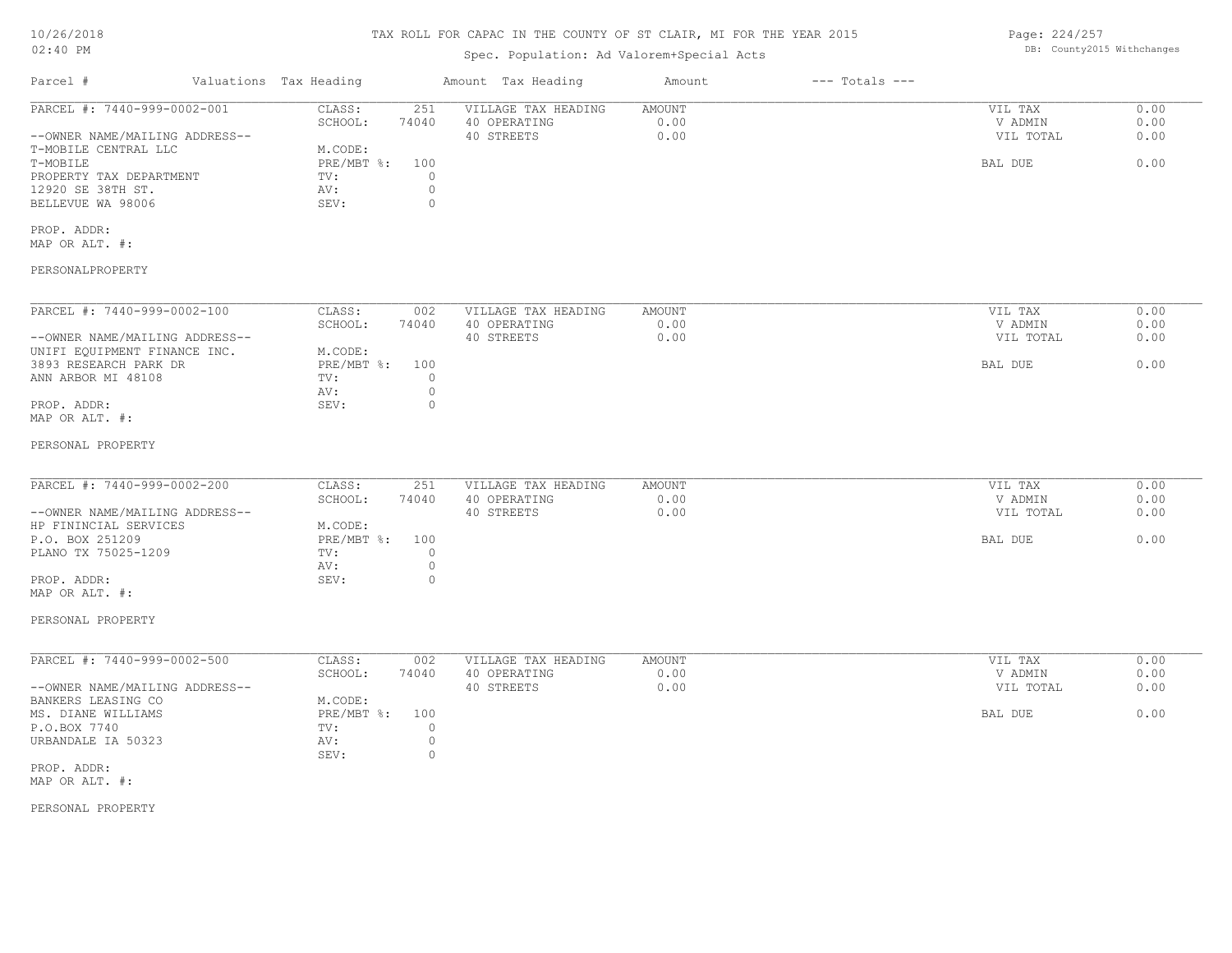# TAX ROLL FOR CAPAC IN THE COUNTY OF ST CLAIR, MI FOR THE YEAR 2015

# Spec. Population: Ad Valorem+Special Acts

Page: 225/257 DB: County2015 Withchanges

| Parcel #                                                                                                                                                                     | Valuations Tax Heading |                                                                                                                                | Amount Tax Heading                                | Amount                           | $---$ Totals $---$ |                                                             |                                            |
|------------------------------------------------------------------------------------------------------------------------------------------------------------------------------|------------------------|--------------------------------------------------------------------------------------------------------------------------------|---------------------------------------------------|----------------------------------|--------------------|-------------------------------------------------------------|--------------------------------------------|
| PARCEL #: 7440-999-0004-000<br>--OWNER NAME/MAILING ADDRESS--<br>CAPAC CHIROPRACTIC CLINIC<br>116 N MAIN ST<br>CAPAC MI 48014<br>PROP. ADDR: 116 N MAIN ST<br>MAP OR ALT. #: |                        | CLASS:<br>251<br>SCHOOL:<br>74040<br>M.CODE:<br>PRE/MBT %: 100<br>23,660<br>TV:<br>23,660<br>AV:<br>SEV:<br>23,660             | VILLAGE TAX HEADING<br>40 OPERATING<br>40 STREETS | <b>AMOUNT</b><br>321.13<br>47.32 |                    | VIL TAX<br>V ADMIN<br>VIL TOTAL<br>V PD 08/31/15<br>BAL DUE | 368.45<br>3.68<br>372.13<br>372.13<br>0.00 |
| PERSONAL PROPERTY                                                                                                                                                            |                        |                                                                                                                                |                                                   |                                  |                    |                                                             |                                            |
| PARCEL #: 7440-999-0004-100<br>--OWNER NAME/MAILING ADDRESS--<br>SUPERIOR AUTO REPAIR<br>104 E MILL ST<br>CAPAC MI 48014<br>PROP. ADDR: 104 E MILL STREET                    |                        | CLASS:<br>251<br>SCHOOL:<br>74040<br>M.CODE:<br>PRE/MBT %:<br>100<br>3,500<br>TV:<br>3,500<br>AV:<br>SEV:<br>3,500             | VILLAGE TAX HEADING<br>40 OPERATING<br>40 STREETS | AMOUNT<br>47.50<br>7.00          |                    | VIL TAX<br>V ADMIN<br>VIL TOTAL<br>V PD 09/18/15<br>BAL DUE | 54.50<br>0.54<br>55.04<br>55.04<br>0.00    |
| MAP OR ALT. #:<br>PERSONAL PROPERTY                                                                                                                                          |                        |                                                                                                                                |                                                   |                                  |                    |                                                             |                                            |
| PARCEL #: 7440-999-0005-000<br>--OWNER NAME/MAILING ADDRESS--<br>LOUIE'S FAMILY RESTAURANT<br>560 N MAIN ST<br>CAPAC MI 48014-3150                                           |                        | CLASS:<br>251<br>SCHOOL:<br>74040<br>M.CODE:<br>$PRE/MBT$ $\div$<br>100<br>$\circ$<br>TV:                                      | VILLAGE TAX HEADING<br>40 OPERATING<br>40 STREETS | AMOUNT<br>0.00<br>0.00           |                    | VIL TAX<br>V ADMIN<br>VIL TOTAL<br>BAL DUE                  | 0.00<br>0.00<br>0.00<br>0.00               |
| PROP. ADDR: 560 N MAIN ST<br>MAP OR ALT. #:                                                                                                                                  |                        | $\circ$<br>AV:<br>SEV:<br>$\circ$                                                                                              |                                                   |                                  |                    |                                                             |                                            |
| PERSONAL PROPERTY                                                                                                                                                            |                        |                                                                                                                                |                                                   |                                  |                    |                                                             |                                            |
| PARCEL #: 7440-999-0006-000<br>--OWNER NAME/MAILING ADDRESS--<br>SDS PHAMACY<br>CAPAC PHARMACY<br>25 S MAIN ST<br>YALE MI 48097<br>PROP. ADDR: 136 N MAIN ST                 |                        | CLASS:<br>251<br>SCHOOL:<br>74040<br>M.CODE:<br>$PRE/MBT$ $\div$<br>100<br>$\circ$<br>TV:<br>$\circ$<br>AV:<br>$\circ$<br>SEV: | VILLAGE TAX HEADING<br>40 OPERATING<br>40 STREETS | <b>AMOUNT</b><br>0.00<br>0.00    |                    | VIL TAX<br>V ADMIN<br>VIL TOTAL<br>BAL DUE                  | 0.00<br>0.00<br>0.00<br>0.00               |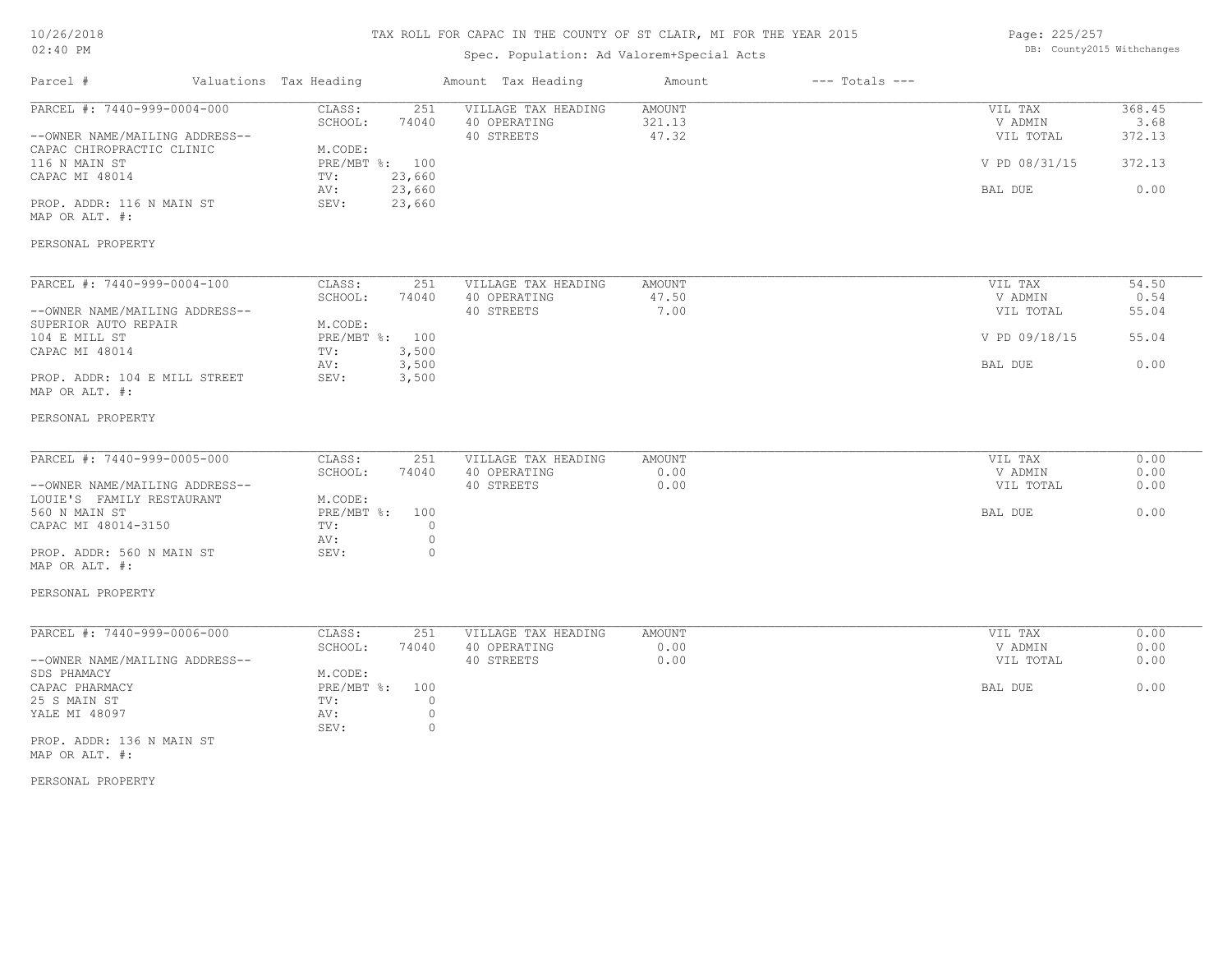# Spec. Population: Ad Valorem+Special Acts

Page: 226/257 DB: County2015 Withchanges

| Parcel #                       | Valuations Tax Heading |       | Amount Tax Heading  | Amount | $---$ Totals $---$ |           |       |
|--------------------------------|------------------------|-------|---------------------|--------|--------------------|-----------|-------|
| PARCEL #: 7440-999-0010-001    | CLASS:                 | 251   | VILLAGE TAX HEADING | AMOUNT |                    | VIL TAX   | 46.71 |
|                                | SCHOOL:                | 74040 | 40 OPERATING        | 40.71  |                    | V ADMIN   | 0.46  |
| --OWNER NAME/MAILING ADDRESS-- |                        |       | 40 STREETS          | 6.00   |                    | VIL TOTAL | 47.17 |
| M G FOOD & GAS INC.            | M.CODE:                |       |                     |        |                    |           |       |
| MARATHON GAS STATION           | PRE/MBT %: 100         |       |                     |        |                    | BAL DUE   | 47.17 |
| 201 N MAIN                     | TV:                    | 3,000 |                     |        |                    |           |       |
| CAPAC MI 48014                 | AV:                    | 3,000 |                     |        |                    |           |       |
|                                | SEV:                   | 3,000 |                     |        |                    |           |       |
| PROP. ADDR: 201 N MAIN         |                        |       |                     |        |                    |           |       |

MAP OR ALT. #:

#### PERSONAL PROPERTY

| PARCEL #: 7440-999-0016-035     | CLASS:     | 251   | VILLAGE TAX HEADING | AMOUNT | VIL TAX   | 0.00 |
|---------------------------------|------------|-------|---------------------|--------|-----------|------|
|                                 | SCHOOL:    | 74040 | 40 OPERATING        | 0.00   | V ADMIN   | 0.00 |
| --OWNER NAME/MAILING ADDRESS--  |            |       | 40 STREETS          | 0.00   | VIL TOTAL | 0.00 |
| LOGICALEASE, LLC                | M.CODE:    |       |                     |        |           |      |
| ADVANCE PROPERTY TAX COMPLIANCE | PRE/MBT %: | 100   |                     |        | BAL DUE   | 0.00 |
| 1611 N INTERSTATE 35E STE 428   | TV:        |       |                     |        |           |      |
| CARROLLTON TX 75006-8616        | AV:        |       |                     |        |           |      |
|                                 | SEV:       |       |                     |        |           |      |
| PROP. ADDR:                     |            |       |                     |        |           |      |

MAP OR ALT. #:

#### PERSONAL PROPERTY

| PARCEL #: 7440-999-0016-050    | CLASS:         | 002   | VILLAGE TAX HEADING | AMOUNT | VIL TAX   | 0.00 |
|--------------------------------|----------------|-------|---------------------|--------|-----------|------|
|                                | SCHOOL:        | 74040 | 40 OPERATING        | 0.00   | V ADMIN   | 0.00 |
| --OWNER NAME/MAILING ADDRESS-- |                |       | 40 STREETS          | 0.00   | VIL TOTAL | 0.00 |
| NCMIC FINANCE CORPORATION      | M.CODE:        |       |                     |        |           |      |
| DBA:NCMIC                      | PRE/MBT %: 100 |       |                     |        | BAL DUE   | 0.00 |
| 14001 UNIVERSITY AVE           | TV:            |       |                     |        |           |      |
| CLIVE IA 50325                 | AV:            |       |                     |        |           |      |
|                                | SEV:           |       |                     |        |           |      |
| PROP. ADDR:                    |                |       |                     |        |           |      |

MAP OR ALT. #:

PERSONAL PROPERTY

| PARCEL #: 7440-999-0017-100    | CLASS:       | 251   | VILLAGE TAX HEADING | AMOUNT | VIL TAX   | 0.00 |
|--------------------------------|--------------|-------|---------------------|--------|-----------|------|
|                                | SCHOOL:      | 74040 | 40 OPERATING        | 0.00   | V ADMIN   | 0.00 |
| --OWNER NAME/MAILING ADDRESS-- |              |       | 40 STREETS          | 0.00   | VIL TOTAL | 0.00 |
| COCA-COLA COMPANY              | M.CODE:      |       |                     |        |           |      |
| PROPERTY TAX DEPT              | $PRE/MBT$ %: | 100   |                     |        | BAL DUE   | 0.00 |
| PO BOX 4440                    | TV:          |       |                     |        |           |      |
| BRANDON FL 33509-4440          | AV:          |       |                     |        |           |      |
|                                | SEV:         |       |                     |        |           |      |
| $n n n n$ $n n n$              |              |       |                     |        |           |      |

MAP OR ALT. #: PROP. ADDR: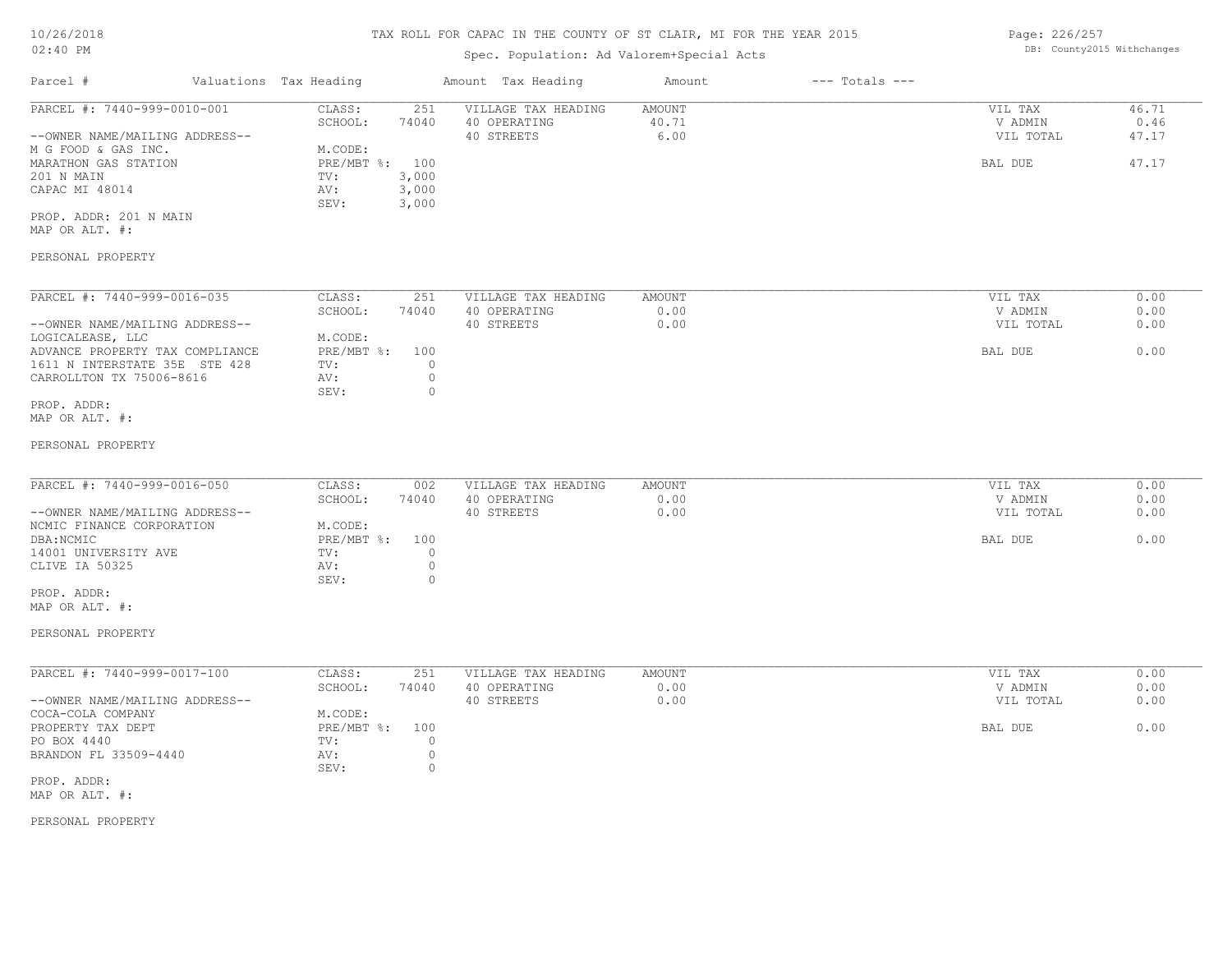# TAX ROLL FOR CAPAC IN THE COUNTY OF ST CLAIR, MI FOR THE YEAR 2015

# Spec. Population: Ad Valorem+Special Acts

Page: 227/257 DB: County2015 Withchanges

| Valuations Tax Heading<br>Parcel #                                                                                                                                                                                            |                                                                                                                        | Amount Tax Heading                                | Amount                              | $---$ Totals $---$ |                                                             |                                                                |
|-------------------------------------------------------------------------------------------------------------------------------------------------------------------------------------------------------------------------------|------------------------------------------------------------------------------------------------------------------------|---------------------------------------------------|-------------------------------------|--------------------|-------------------------------------------------------------|----------------------------------------------------------------|
| PARCEL #: 7440-999-0018-000<br>--OWNER NAME/MAILING ADDRESS--<br>BARB'S BOOKKEEPING & TAX<br>109 S MAIN ST<br>CAPAC MI 48014<br>PROP. ADDR: 109 S MAIN ST<br>MAP OR ALT. #:<br>PERSONAL PROPERTY                              | CLASS:<br>002<br>SCHOOL:<br>74040<br>M.CODE:<br>PRE/MBT %: 100<br>$\circ$<br>TV:<br>$\circ$<br>AV:<br>$\circ$<br>SEV:  | VILLAGE TAX HEADING<br>40 OPERATING<br>40 STREETS | AMOUNT<br>0.00<br>0.00              |                    | VIL TAX<br>V ADMIN<br>VIL TOTAL<br>BAL DUE                  | 0.00<br>0.00<br>0.00<br>0.00                                   |
| PARCEL #: 7440-999-0021-050<br>--OWNER NAME/MAILING ADDRESS--<br>SPIFFY KLEAN<br>138 N MAIN ST<br>CAPAC MI 48014<br>PROP. ADDR: 138 N MAIN ST<br>MAP OR ALT. #:<br>PERSONAL PROPERTY                                          | CLASS:<br>002<br>SCHOOL:<br>74040<br>M.CODE:<br>PRE/MBT %: 100<br>TV:<br>$\Omega$<br>$\circ$<br>AV:<br>$\circ$<br>SEV: | VILLAGE TAX HEADING<br>40 OPERATING<br>40 STREETS | <b>AMOUNT</b><br>0.00<br>0.00       |                    | VIL TAX<br>V ADMIN<br>VIL TOTAL<br>BAL DUE                  | 0.00<br>0.00<br>0.00<br>0.00                                   |
| PARCEL #: 7440-999-0022-000<br>--OWNER NAME/MAILING ADDRESS--<br>CONSUMERS POWER<br>EP-10 PROPERTY TAX<br>ONE ENERGY PLAZA<br>JACKSON MI 49201-9938<br>PROP. ADDR: 3201 E COURT STREET<br>MAP OR ALT. #:<br>PERSONAL PROPERTY | CLASS:<br>551<br>SCHOOL:<br>74040<br>M.CODE:<br>PRE/MBT %: 0<br>356,107<br>TV:<br>356,107<br>AV:<br>SEV:<br>356,107    | VILLAGE TAX HEADING<br>40 OPERATING<br>40 STREETS | <b>AMOUNT</b><br>4,833.44<br>712.21 |                    | VIL TAX<br>V ADMIN<br>VIL TOTAL<br>V PD 09/02/15<br>BAL DUE | $\overline{5,545.65}$<br>55.45<br>5,601.10<br>5,601.10<br>0.00 |
| PARCEL #: 7440-999-0023-002<br>--OWNER NAME/MAILING ADDRESS--<br>MAIN STREET VILLA<br>512 N MAIN<br>CAPAC MI 48014<br>PROP. ADDR: 512 N MAIN<br>MAP OR ALT. #:<br>PERSONAL PROPERTY                                           | CLASS:<br>251<br>SCHOOL:<br>74040<br>M.CODE:<br>PRE/MBT %: 100<br>TV:<br>$\circ$<br>$\circ$<br>AV:<br>SEV:<br>$\circ$  | VILLAGE TAX HEADING<br>40 OPERATING<br>40 STREETS | <b>AMOUNT</b><br>0.00<br>0.00       |                    | VIL TAX<br>V ADMIN<br>VIL TOTAL<br>BAL DUE                  | 0.00<br>0.00<br>0.00<br>0.00                                   |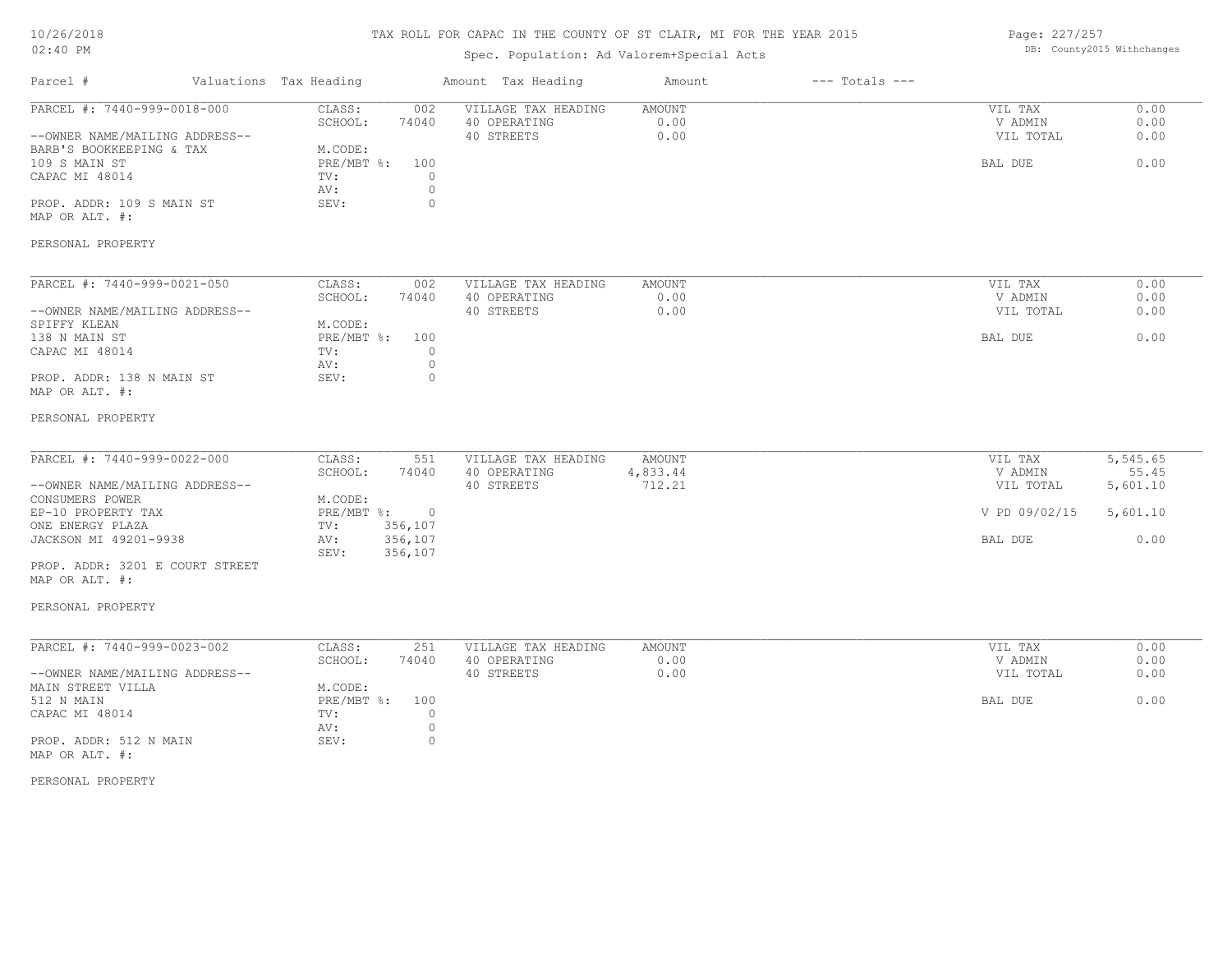| 10/26/2018 |  |
|------------|--|
| $02:40$ PM |  |

# Spec. Population: Ad Valorem+Special Acts

| Page: 228/257 |                            |
|---------------|----------------------------|
|               | DB: County2015 Withchanges |

| Parcel #                                                                                                                                                                                    | Valuations Tax Heading                             |                                                                 | Amount Tax Heading                                | Amount                                 | $---$ Totals $---$ |                                                             |                                                   |
|---------------------------------------------------------------------------------------------------------------------------------------------------------------------------------------------|----------------------------------------------------|-----------------------------------------------------------------|---------------------------------------------------|----------------------------------------|--------------------|-------------------------------------------------------------|---------------------------------------------------|
| PARCEL #: 7440-999-0024-010<br>--OWNER NAME/MAILING ADDRESS--<br>HONDA OF AMERICA MFG.,<br>24000 HONDA PARKWAY<br>MARYSVILLE OH 43040<br>PROP. ADDR:<br>MAP OR ALT. #:<br>PERSONAL PROPERTY | CLASS:<br>SCHOOL:<br>M.CODE:<br>TV:<br>AV:<br>SEV: | 351<br>74040<br>PRE/MBT %: 100<br>383,659<br>383,659<br>383,659 | VILLAGE TAX HEADING<br>40 OPERATING<br>40 STREETS | <b>AMOUNT</b><br>5,207.40<br>767.31    |                    | VIL TAX<br>V ADMIN<br>VIL TOTAL<br>V PD 09/10/15<br>BAL DUE | 5,974.71<br>59.74<br>6,034.45<br>6,034.45<br>0.00 |
|                                                                                                                                                                                             |                                                    |                                                                 |                                                   |                                        |                    |                                                             |                                                   |
| PARCEL #: 7440-999-0025-000<br>--OWNER NAME/MAILING ADDRESS--                                                                                                                               | CLASS:<br>SCHOOL:                                  | 551<br>74040                                                    | VILLAGE TAX HEADING<br>40 OPERATING<br>40 STREETS | <b>AMOUNT</b><br>11,500.05<br>1,694.54 |                    | VIL TAX<br>V ADMIN<br>VIL TOTAL                             | 13, 194.59<br>131.94<br>13,326.53                 |
| DTE ELECTRIC COMPANY<br>PROPERTY TAX DEPARTMENT<br>P.O.BOX 33017                                                                                                                            | M.CODE:<br>PRE/MBT %:<br>TV:                       | $\circ$<br>847,274                                              |                                                   |                                        |                    | V PD 08/26/15                                               | 13,326.53                                         |
| DETROIT MI 48232<br>PROP. ADDR: 351 W MEIER ST<br>MAP OR ALT. #:                                                                                                                            | AV:<br>SEV:                                        | 847,274<br>847,274                                              |                                                   |                                        |                    | BAL DUE                                                     | 0.00                                              |
| PERSONAL PROPERTY                                                                                                                                                                           |                                                    |                                                                 |                                                   |                                        |                    |                                                             |                                                   |
| PARCEL #: 7440-999-0026-010<br>--OWNER NAME/MAILING ADDRESS--<br>ENBRIDGE ENERGY COMPANY, INC                                                                                               | CLASS:<br>SCHOOL:<br>M.CODE:                       | 551<br>74040                                                    | VILLAGE TAX HEADING<br>40 OPERATING<br>40 STREETS | <b>AMOUNT</b><br>1,209.78<br>178.26    |                    | VIL TAX<br>V ADMIN<br>VIL TOTAL                             | 1,388.04<br>13.88<br>1,401.92                     |
| DUFF & PHELPS<br>P.O.BOX 2629<br>ADDISON TX 75001                                                                                                                                           | $PRE/MBT$ $\div$<br>TV:<br>AV:<br>SEV:             | $\overline{0}$<br>89,132<br>89,132<br>89,132                    |                                                   |                                        |                    | V PD 09/16/15<br>BAL DUE                                    | 1,401.92<br>0.00                                  |
| PROP. ADDR:<br>MAP OR ALT. #:                                                                                                                                                               |                                                    |                                                                 |                                                   |                                        |                    |                                                             |                                                   |
| PERSONAL PROPERTY                                                                                                                                                                           |                                                    |                                                                 |                                                   |                                        |                    |                                                             |                                                   |
| PARCEL #: 7440-999-0027-001                                                                                                                                                                 | CLASS:<br>SCHOOL:                                  | 251<br>74040                                                    | VILLAGE TAX HEADING<br>40 OPERATING               | AMOUNT<br>0.00                         |                    | VIL TAX<br>V ADMIN                                          | 0.00<br>0.00                                      |
| --OWNER NAME/MAILING ADDRESS--<br>CAPAC AUTO REPAIR INC<br>103 W MILL ST                                                                                                                    | M.CODE:<br>PRE/MBT %:                              | 100                                                             | 40 STREETS                                        | 0.00                                   |                    | VIL TOTAL<br>BAL DUE                                        | 0.00<br>0.00                                      |
| CAPAC MI 48014-3022<br>PROP. ADDR: 103 W MILL ST<br>MAP OR ALT. #:                                                                                                                          | TV:<br>AV:<br>SEV:                                 | $\circ$<br>$\circ$<br>$\circ$                                   |                                                   |                                        |                    |                                                             |                                                   |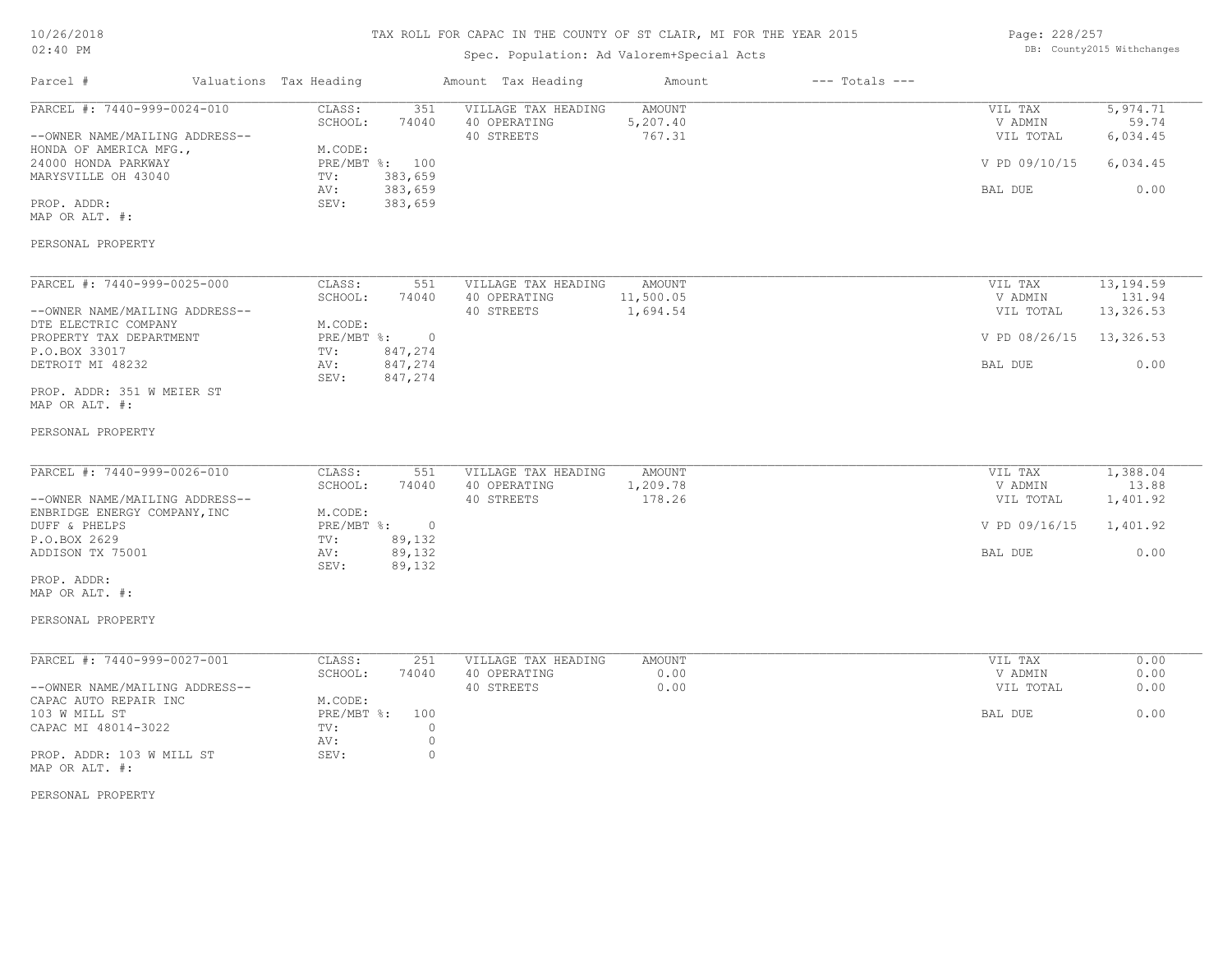# TAX ROLL FOR CAPAC IN THE COUNTY OF ST CLAIR, MI FOR THE YEAR 2015

# Spec. Population: Ad Valorem+Special Acts

Parcel # Valuations Tax Heading Amount Tax Heading Amount --- Totals ---

| Page: 229/257 |                            |
|---------------|----------------------------|
|               | DB: County2015 Withchanges |

| PARCEL #: 7440-999-0033-000                   | CLASS:<br>251<br>SCHOOL:<br>74040 | VILLAGE TAX HEADING<br>40 OPERATING | <b>AMOUNT</b><br>30.14 | VIL TAX<br>V ADMIN | 34.58<br>0.34 |
|-----------------------------------------------|-----------------------------------|-------------------------------------|------------------------|--------------------|---------------|
| --OWNER NAME/MAILING ADDRESS--                |                                   | 40 STREETS                          | 4.44                   | VIL TOTAL          | 34.92         |
| CAPAC CONSTRUCTION CO INC                     | M.CODE:                           |                                     |                        |                    |               |
| P.O.BOX 388<br>CAPAC MI 48014                 | PRE/MBT %:<br>100<br>2,221        |                                     |                        | V PD 09/16/15      | 34.92         |
|                                               | TV:<br>AV:                        |                                     |                        | BAL DUE            | 0.00          |
| PROP. ADDR: 216 E HILL STREET                 | 2,221<br>2,221<br>SEV:            |                                     |                        |                    |               |
| MAP OR ALT. #:                                |                                   |                                     |                        |                    |               |
|                                               |                                   |                                     |                        |                    |               |
| PERSONAL PROPERTY                             |                                   |                                     |                        |                    |               |
| PARCEL #: 7440-999-0044-000                   | CLASS:<br>251                     | VILLAGE TAX HEADING                 | AMOUNT                 | VIL TAX            | 0.00          |
|                                               | SCHOOL:<br>74040                  | 40 OPERATING                        | 0.00                   | V ADMIN            | 0.00          |
| --OWNER NAME/MAILING ADDRESS--                |                                   | 40 STREETS                          | 0.00                   | VIL TOTAL          | 0.00          |
| CAPAC FAMILY LAUNDRY                          | M.CODE:                           |                                     |                        |                    |               |
| MR.DANIEL L. MARQUARDT                        | PRE/MBT %:<br>100                 |                                     |                        | BAL DUE            | 0.00          |
| 461 ELK LAKE DR                               | $\circ$<br>TV:                    |                                     |                        |                    |               |
| ATTICA MI 48412-9807                          | $\circ$<br>AV:<br>$\circ$<br>SEV: |                                     |                        |                    |               |
| PROP. ADDR: 100 S MAIN ST                     |                                   |                                     |                        |                    |               |
| MAP OR ALT. #:                                |                                   |                                     |                        |                    |               |
| Default Legal Description                     |                                   |                                     |                        |                    |               |
| PARCEL #: 7440-999-0045-000                   | CLASS:<br>251                     | VILLAGE TAX HEADING                 | AMOUNT                 | VIL TAX            | 1,985.25      |
|                                               | SCHOOL:<br>74040                  | 40 OPERATING                        | 1,730.29               | V ADMIN            | 19.85         |
| --OWNER NAME/MAILING ADDRESS--                |                                   | 40 STREETS                          | 254.96                 | VIL TOTAL          | 2,005.10      |
| SUNRISE STORES #52                            | M.CODE:                           |                                     |                        |                    |               |
| 69245 BURKE DRIVE                             | PRE/MBT %: 100                    |                                     |                        | V PD 09/03/15      | 2,005.10      |
| RICHMOND MI 48062                             | 127,481<br>TV:                    |                                     |                        |                    |               |
|                                               | 127,481<br>AV:                    |                                     |                        | BAL DUE            | 0.00          |
| PROP. ADDR: 120 S MAIN ST                     | 127,481<br>SEV:                   |                                     |                        |                    |               |
| MAP OR ALT. #:                                |                                   |                                     |                        |                    |               |
| PERSONAL PROPERTY                             |                                   |                                     |                        |                    |               |
| PARCEL #: 7440-999-0045-001                   | CLASS:<br>251                     | VILLAGE TAX HEADING                 | AMOUNT                 | VIL TAX            | 2,190.78      |
|                                               | SCHOOL:<br>74040                  | 40 OPERATING                        | 1,909.43               | V ADMIN            | 21.90         |
| --OWNER NAME/MAILING ADDRESS--                |                                   | 40 STREETS                          | 281.35                 | VIL TOTAL          | 2,212.68      |
| SUNRISE CAR WASH                              | M.CODE:                           |                                     |                        |                    |               |
| 69245 BURKE DR                                | PRE/MBT %: 100                    |                                     |                        | V PD 09/03/15      | 2,212.68      |
| RICHMOND MI 48062                             | 140,679<br>TV:                    |                                     |                        |                    |               |
|                                               | 140,679<br>AV:                    |                                     |                        | BAL DUE            | 0.00          |
| PROP. ADDR: 4334 N CAPAC RD<br>MAP OR ALT. #: | 140,679<br>SEV:                   |                                     |                        |                    |               |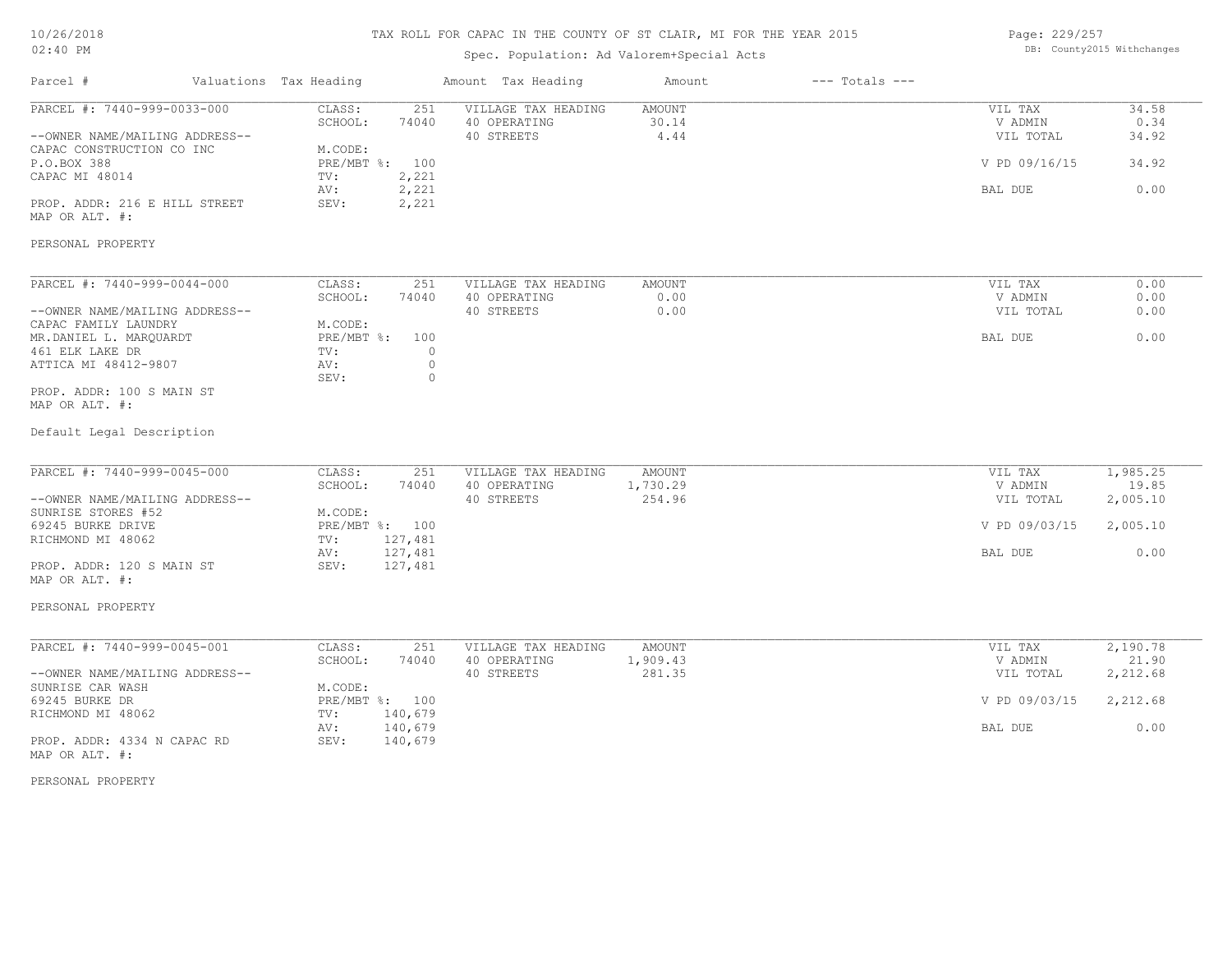# TAX ROLL FOR CAPAC IN THE COUNTY OF ST CLAIR, MI FOR THE YEAR 2015

# Spec. Population: Ad Valorem+Special Acts

Page: 230/257 DB: County2015 Withchanges

| Parcel #<br>Valuations Tax Heading                                                                                                                                |                                                                                                                           | Amount Tax Heading                                | Amount                        | $---$ Totals $---$ |                                                             |                                            |
|-------------------------------------------------------------------------------------------------------------------------------------------------------------------|---------------------------------------------------------------------------------------------------------------------------|---------------------------------------------------|-------------------------------|--------------------|-------------------------------------------------------------|--------------------------------------------|
| PARCEL #: 7440-999-0050-001<br>--OWNER NAME/MAILING ADDRESS--<br>HORGAN THOMAS DDS<br>PO BOX 640<br>CAPAC MI 48014<br>PROP. ADDR: 4309 CAPAC RD<br>MAP OR ALT. #: | CLASS:<br>002<br>SCHOOL:<br>74040<br>M.CODE:<br>PRE/MBT %:<br>100<br>TV:<br>$\Omega$<br>$\circ$<br>AV:<br>SEV:<br>$\circ$ | VILLAGE TAX HEADING<br>40 OPERATING<br>40 STREETS | <b>AMOUNT</b><br>0.00<br>0.00 |                    | VIL TAX<br>V ADMIN<br>VIL TOTAL<br>BAL DUE                  | 0.00<br>0.00<br>0.00<br>0.00               |
| PERSONAL PROPERTY                                                                                                                                                 |                                                                                                                           |                                                   |                               |                    |                                                             |                                            |
| PARCEL #: 7440-999-0050-002<br>--OWNER NAME/MAILING ADDRESS--<br>ELIZABETH VINCKIER KERSTEN, DDS, PLC<br>4309 N CAPAC<br>CAPAC MI 48014                           | CLASS:<br>251<br>SCHOOL:<br>74040<br>M.CODE:<br>PRE/MBT %: 100<br>40,366<br>TV:<br>40,366<br>AV:                          | VILLAGE TAX HEADING<br>40 OPERATING<br>40 STREETS | AMOUNT<br>547.88<br>80.73     |                    | VIL TAX<br>V ADMIN<br>VIL TOTAL<br>V PD 09/10/15<br>BAL DUE | 628.61<br>6.28<br>634.89<br>634.89<br>0.00 |
| PROP. ADDR: 4309 CAPAC<br>MAP OR ALT. #:                                                                                                                          | 40,366<br>SEV:                                                                                                            |                                                   |                               |                    |                                                             |                                            |
| PERSONAL PROPERTY                                                                                                                                                 |                                                                                                                           |                                                   |                               |                    |                                                             |                                            |
| PARCEL #: 7440-999-0051-000<br>--OWNER NAME/MAILING ADDRESS--<br>PITNEY BOWES INC<br>MSC-TAX01<br>5310 CYPRESS CENTER DR. STE 110                                 | CLASS:<br>251<br>SCHOOL:<br>74040<br>M.CODE:<br>PRE/MBT %:<br>100<br>$\circ$<br>TV:                                       | VILLAGE TAX HEADING<br>40 OPERATING<br>40 STREETS | AMOUNT<br>0.00<br>0.00        |                    | VIL TAX<br>V ADMIN<br>VIL TOTAL<br>BAL DUE                  | 0.00<br>0.00<br>0.00<br>0.00               |
| TAMPA FL 33609<br>PROP. ADDR:<br>MAP OR ALT. #:                                                                                                                   | $\circ$<br>AV:<br>$\circ$<br>SEV:                                                                                         |                                                   |                               |                    |                                                             |                                            |
| PERSONAL PROPERTY                                                                                                                                                 |                                                                                                                           |                                                   |                               |                    |                                                             |                                            |
| PARCEL #: 7440-999-0052-050<br>--OWNER NAME/MAILING ADDRESS--<br>D & B CEMENT INC                                                                                 | 251<br>CLASS:<br>SCHOOL:<br>74040<br>M.CODE:                                                                              | VILLAGE TAX HEADING<br>40 OPERATING<br>40 STREETS | AMOUNT<br>74.65<br>11.00      |                    | VIL TAX<br>V ADMIN<br>VIL TOTAL                             | 85.65<br>0.85<br>86.50                     |
| LUMBARDO<br>4313 STEVENS DR<br>CAPAC MI 48014                                                                                                                     | PRE/MBT %: 100<br>5,500<br>TV:<br>AV:<br>5,500<br>SEV:<br>5,500                                                           |                                                   |                               |                    | BAL DUE                                                     | 86.50                                      |
| PROP. ADDR: 4313 STEVENS DR<br>MAP OR ALT. #:                                                                                                                     |                                                                                                                           |                                                   |                               |                    |                                                             |                                            |
| PERSONAL PROPERTY                                                                                                                                                 |                                                                                                                           |                                                   |                               |                    |                                                             |                                            |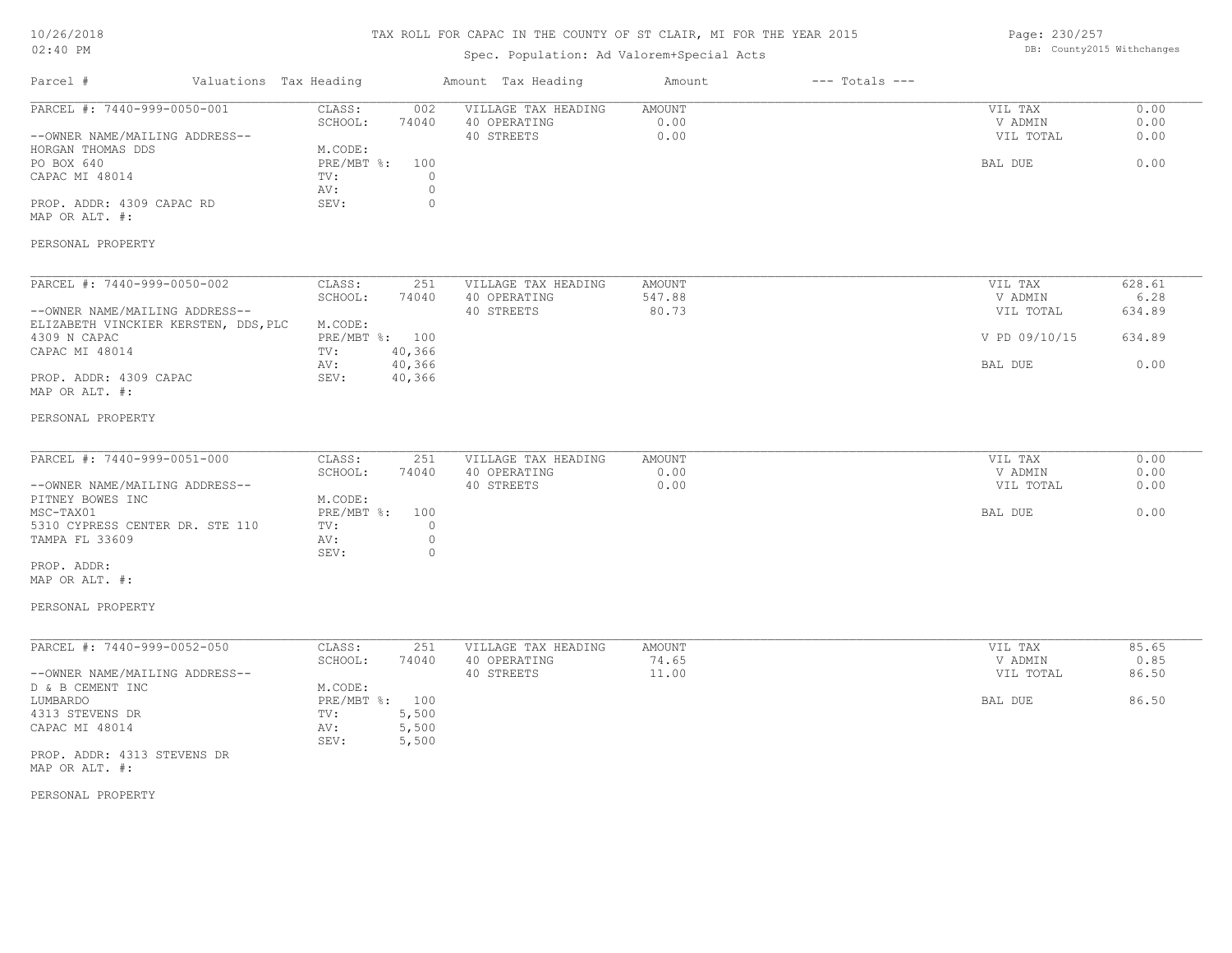# TAX ROLL FOR CAPAC IN THE COUNTY OF ST CLAIR, MI FOR THE YEAR 2015

# Spec. Population: Ad Valorem+Special Acts

Page: 231/257 DB: County2015 Withchanges

| Parcel #                                                                                                                                                                               | Valuations Tax Heading |                                                                  |                                                      | Amount Tax Heading                                | Amount                        | $---$ Totals $---$ |                                            |                              |
|----------------------------------------------------------------------------------------------------------------------------------------------------------------------------------------|------------------------|------------------------------------------------------------------|------------------------------------------------------|---------------------------------------------------|-------------------------------|--------------------|--------------------------------------------|------------------------------|
| PARCEL #: 7440-999-0052-051<br>--OWNER NAME/MAILING ADDRESS--<br>PITNEY BOWES GLOBAL FINANCIAL<br>5310 CYPRESS CENTER DRIVE STE 110<br>TAMPA FL 33609<br>PROP. ADDR:<br>MAP OR ALT. #: |                        | CLASS:<br>SCHOOL:<br>M.CODE:<br>PRE/MBT %:<br>TV:<br>AV:<br>SEV: | 251<br>74040<br>100<br>$\circ$<br>$\circ$<br>$\circ$ | VILLAGE TAX HEADING<br>40 OPERATING<br>40 STREETS | AMOUNT<br>0.00<br>0.00        |                    | VIL TAX<br>V ADMIN<br>VIL TOTAL<br>BAL DUE | 0.00<br>0.00<br>0.00<br>0.00 |
| PERSONAL PROPERTY                                                                                                                                                                      |                        |                                                                  |                                                      |                                                   |                               |                    |                                            |                              |
| PARCEL #: 7440-999-0053-500<br>--OWNER NAME/MAILING ADDRESS--<br>SUPERIOR MATERIALS LLC<br>P.O. BOX 2900<br>FARMINGTON MI 48333<br>PROP. ADDR: 305 S MAIN ST<br>MAP OR ALT. #:         |                        | CLASS:<br>SCHOOL:<br>M.CODE:<br>PRE/MBT %:<br>TV:<br>AV:<br>SEV: | 351<br>74040<br>100<br>$\circ$<br>$\circ$<br>$\circ$ | VILLAGE TAX HEADING<br>40 OPERATING<br>40 STREETS | <b>AMOUNT</b><br>0.00<br>0.00 |                    | VIL TAX<br>V ADMIN<br>VIL TOTAL<br>BAL DUE | 0.00<br>0.00<br>0.00<br>0.00 |
| PERSONAL PROPERTY<br>PARCEL #: 7440-999-0054-050                                                                                                                                       |                        | CLASS:                                                           |                                                      | VILLAGE TAX HEADING                               | <b>AMOUNT</b>                 |                    |                                            | 0.00                         |
| --OWNER NAME/MAILING ADDRESS--<br>LEONARD CHARLES/PATRICIA<br>15183 DOWNEY RD<br>CAPAC MI 48014                                                                                        |                        | SCHOOL:<br>M.CODE:<br>$PRE/MBT$ $\frac{1}{6}$ :<br>TV:           | 002<br>74040<br>100<br>$\circ$                       | 40 OPERATING<br>40 STREETS                        | 0.00<br>0.00                  |                    | VIL TAX<br>V ADMIN<br>VIL TOTAL<br>BAL DUE | 0.00<br>0.00<br>0.00         |
| PROP. ADDR: 105 E MILL STREET<br>MAP OR ALT. #:                                                                                                                                        |                        | AV:<br>SEV:                                                      | $\circ$<br>$\circ$                                   |                                                   |                               |                    |                                            |                              |
| PERSONAL PROPERTY                                                                                                                                                                      |                        |                                                                  |                                                      |                                                   |                               |                    |                                            |                              |
| PARCEL #: 7440-999-0055-000<br>--OWNER NAME/MAILING ADDRESS--                                                                                                                          |                        | CLASS:<br>SCHOOL:                                                | 251<br>74040                                         | VILLAGE TAX HEADING<br>40 OPERATING<br>40 STREETS | AMOUNT<br>0.00<br>0.00        |                    | VIL TAX<br>V ADMIN<br>VIL TOTAL            | 0.00<br>0.00<br>0.00         |
| STATE FARM MUTUAL AUTO INS<br>CORP TAX<br>ONE STATE FARM PLAZA<br>BLOOMINGTON IL 61701-0001                                                                                            |                        | M.CODE:<br>$PRE/MBT$ $\div$<br>TV:<br>AV:<br>SEV:                | 100<br>$\circ$<br>$\circ$<br>$\circ$                 |                                                   |                               |                    | BAL DUE                                    | 0.00                         |
| PROP. ADDR:<br>MAP OR ALT. #:                                                                                                                                                          |                        |                                                                  |                                                      |                                                   |                               |                    |                                            |                              |
| PERSONAL PROPERTY                                                                                                                                                                      |                        |                                                                  |                                                      |                                                   |                               |                    |                                            |                              |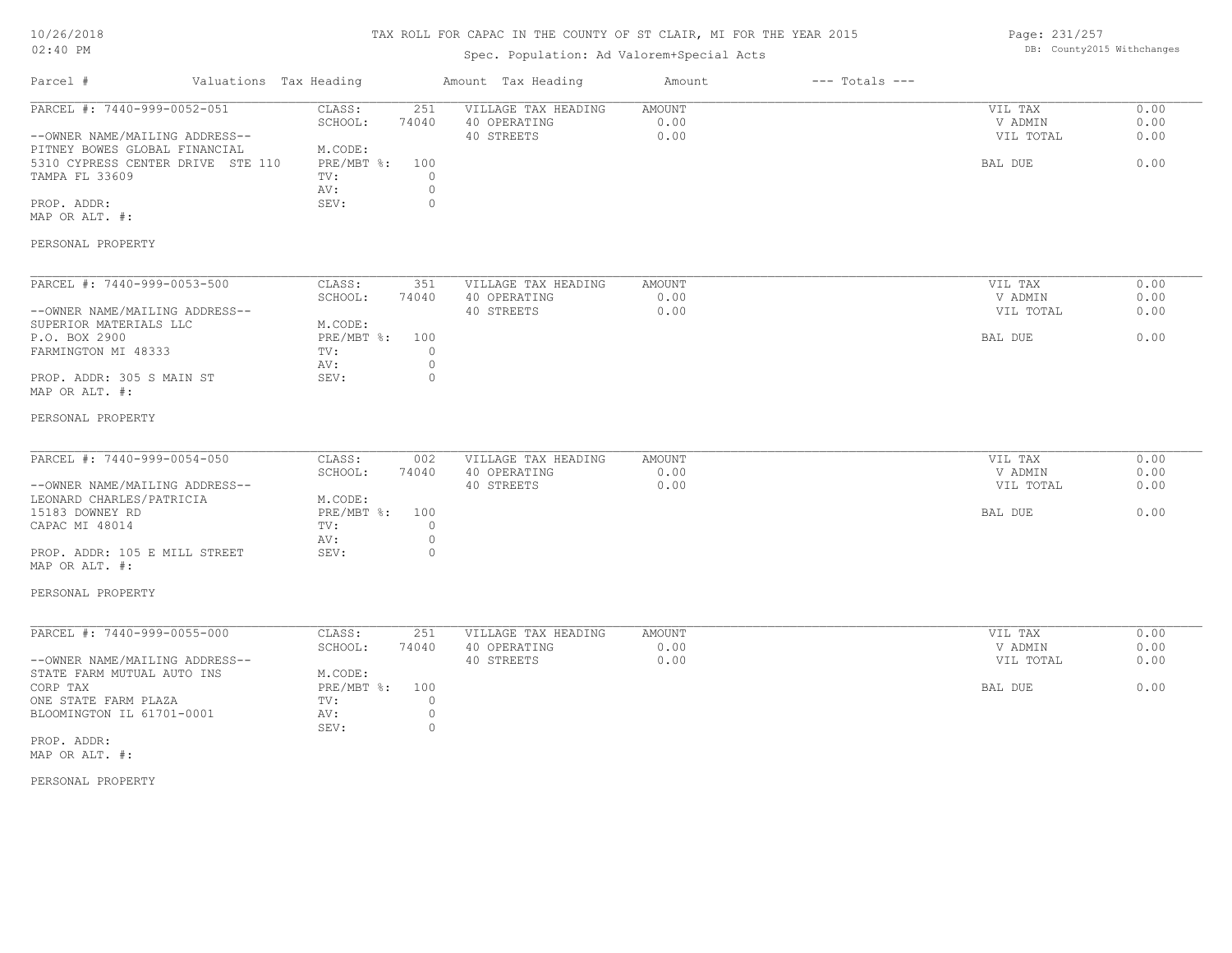| 10/26/2018 |  |
|------------|--|
| $02:40$ PM |  |

# Spec. Population: Ad Valorem+Special Acts

Page: 232/257 DB: County2015 Withchanges

| Parcel #                                                                                                                                                                       | Valuations Tax Heading |                                                                                                                 | Amount Tax Heading                                | Amount                           | $---$ Totals $---$ |                                            |                                 |
|--------------------------------------------------------------------------------------------------------------------------------------------------------------------------------|------------------------|-----------------------------------------------------------------------------------------------------------------|---------------------------------------------------|----------------------------------|--------------------|--------------------------------------------|---------------------------------|
| PARCEL #: 7440-999-0058-000<br>--OWNER NAME/MAILING ADDRESS--<br>GEORGE, T J/SPERRYS WELDING<br>112 N MAIN ST<br>CAPAC MI 48014<br>PROP. ADDR: 112 N MAIN ST<br>MAP OR ALT. #: |                        | CLASS:<br>251<br>SCHOOL:<br>74040<br>M.CODE:<br>PRE/MBT %: 100<br>TV:<br>1,800<br>1,800<br>AV:<br>1,800<br>SEV: | VILLAGE TAX HEADING<br>40 OPERATING<br>40 STREETS | AMOUNT<br>24.43<br>3.60          |                    | VIL TAX<br>V ADMIN<br>VIL TOTAL<br>BAL DUE | 28.03<br>0.28<br>28.31<br>28.31 |
| PERSONAL PROPERTY                                                                                                                                                              |                        |                                                                                                                 |                                                   |                                  |                    |                                            |                                 |
| PARCEL #: 7440-999-0072-000<br>--OWNER NAME/MAILING ADDRESS--<br>COMCAST OF MICHIGAN IV, LLC                                                                                   |                        | CLASS:<br>251<br>SCHOOL:<br>74040<br>M.CODE:                                                                    | VILLAGE TAX HEADING<br>40 OPERATING<br>40 STREETS | AMOUNT<br>545.67<br>80.40        |                    | VIL TAX<br>V ADMIN<br>VIL TOTAL            | 626.07<br>6.26<br>632.33        |
| TAX DEPT<br>ONE COMCAST CENTER<br>PHILADELPHIA PA 19103-2838                                                                                                                   |                        | PRE/MBT %: 100<br>40,203<br>TV:<br>40,203<br>AV:<br>SEV:<br>40,203                                              |                                                   |                                  |                    | V PD 08/31/15<br>BAL DUE                   | 632.33<br>0.00                  |
| PROP. ADDR:<br>MAP OR ALT. #:                                                                                                                                                  |                        |                                                                                                                 |                                                   |                                  |                    |                                            |                                 |
| PERSONAL PROPERTY                                                                                                                                                              |                        |                                                                                                                 |                                                   |                                  |                    |                                            |                                 |
| PARCEL #: 7440-999-0074-000<br>--OWNER NAME/MAILING ADDRESS--                                                                                                                  |                        | CLASS:<br>002<br>SCHOOL:<br>74040                                                                               | VILLAGE TAX HEADING<br>40 OPERATING<br>40 STREETS | AMOUNT<br>0.00<br>0.00           |                    | VIL TAX<br>V ADMIN<br>VIL TOTAL            | 0.00<br>0.00<br>0.00            |
| CAPAC HARDWARE INC<br>P.O. BOX 609<br>CAPAC MI 48014                                                                                                                           |                        | M.CODE:<br>$PRE/MBT$ $\div$<br>100<br>TV:<br>$\circ$<br>$\circ$<br>AV:                                          |                                                   |                                  |                    | BAL DUE                                    | 0.00                            |
| PROP. ADDR: 121 N MAIN ST<br>MAP OR ALT. #:                                                                                                                                    |                        | $\circ$<br>SEV:                                                                                                 |                                                   |                                  |                    |                                            |                                 |
| PERSONAL PROPERTY                                                                                                                                                              |                        |                                                                                                                 |                                                   |                                  |                    |                                            |                                 |
| PARCEL #: 7440-999-0074-001<br>--OWNER NAME/MAILING ADDRESS--                                                                                                                  |                        | CLASS:<br>251<br>SCHOOL:<br>74040<br>M.CODE:                                                                    | VILLAGE TAX HEADING<br>40 OPERATING<br>40 STREETS | <b>AMOUNT</b><br>108.58<br>16.00 |                    | VIL TAX<br>V ADMIN<br>VIL TOTAL            | 124.58<br>1.24<br>125.82        |
| CAPAC HARDWARE STORE, LLC<br>JEFF KEGLER<br>121 N MAIN<br>CAPAC MI 48014<br>PROP. ADDR: 121 N MAIN                                                                             |                        | PRE/MBT %: 100<br>8,000<br>TV:<br>8,000<br>AV:<br>SEV:<br>8,000                                                 |                                                   |                                  |                    | BAL DUE                                    | 125.82                          |
| MAP OR ALT. #:<br>PERSONAL PROPERTY                                                                                                                                            |                        |                                                                                                                 |                                                   |                                  |                    |                                            |                                 |
|                                                                                                                                                                                |                        |                                                                                                                 |                                                   |                                  |                    |                                            |                                 |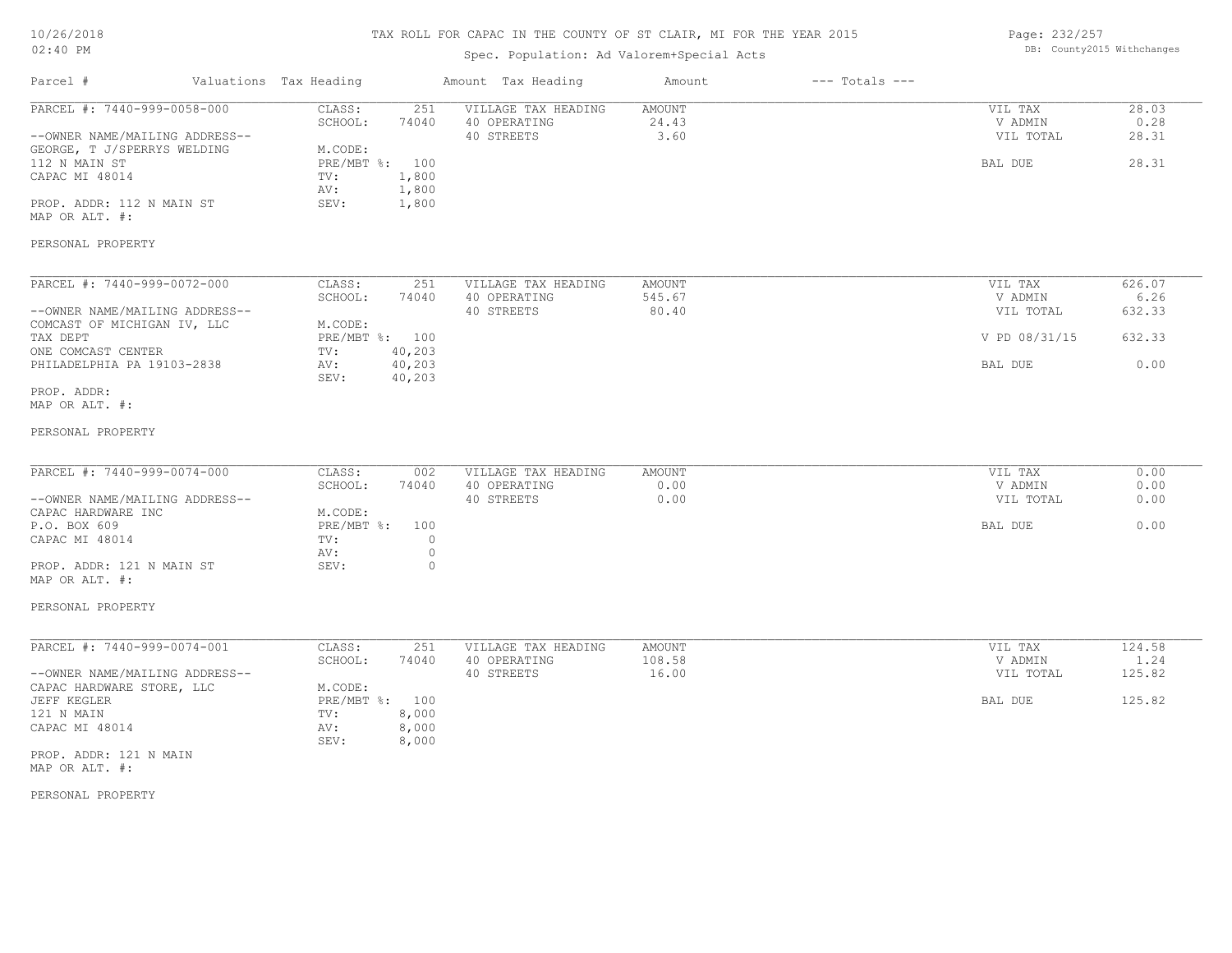# TAX ROLL FOR CAPAC IN THE COUNTY OF ST CLAIR, MI FOR THE YEAR 2015

# Spec. Population: Ad Valorem+Special Acts

Page: 233/257 DB: County2015 Withchanges

| Parcel #                                                                                                                                                           | Valuations Tax Heading |                                                                                 | Amount Tax Heading                                                                               | Amount                        | $---$ Totals $---$ |                                            |                              |
|--------------------------------------------------------------------------------------------------------------------------------------------------------------------|------------------------|---------------------------------------------------------------------------------|--------------------------------------------------------------------------------------------------|-------------------------------|--------------------|--------------------------------------------|------------------------------|
| PARCEL #: 7440-999-0079-100<br>--OWNER NAME/MAILING ADDRESS--<br>COMFORT TAN<br>124 N MAIN ST<br>CAPAC MI 48014<br>PROP. ADDR: 124 N MAIN ST<br>MAP OR ALT. #:     |                        | CLASS:<br>SCHOOL:<br>74040<br>M.CODE:<br>$PRE/MBT$ $\div$<br>TV:<br>AV:<br>SEV: | 251<br>VILLAGE TAX HEADING<br>40 OPERATING<br>40 STREETS<br>100<br>$\circ$<br>$\circ$<br>$\circ$ | <b>AMOUNT</b><br>0.00<br>0.00 |                    | VIL TAX<br>V ADMIN<br>VIL TOTAL<br>BAL DUE | 0.00<br>0.00<br>0.00<br>0.00 |
| PERSONAL PROPERTY                                                                                                                                                  |                        |                                                                                 |                                                                                                  |                               |                    |                                            |                              |
| PARCEL #: 7440-999-0080-000<br>--OWNER NAME/MAILING ADDRESS--<br>GASS-BECKER INSURANCE AGENCY<br>134 N MAIN ST<br>CAPAC MI 48014-3142<br>PROP. ADDR: 134 N MAIN ST |                        | CLASS:<br>SCHOOL:<br>74040<br>M.CODE:<br>$PRE/MBT$ $\div$<br>TV:<br>AV:<br>SEV: | 251<br>VILLAGE TAX HEADING<br>40 OPERATING<br>40 STREETS<br>100<br>$\circ$<br>$\circ$<br>$\circ$ | <b>AMOUNT</b><br>0.00<br>0.00 |                    | VIL TAX<br>V ADMIN<br>VIL TOTAL<br>BAL DUE | 0.00<br>0.00<br>0.00<br>0.00 |
| MAP OR ALT. #:                                                                                                                                                     |                        |                                                                                 |                                                                                                  |                               |                    |                                            |                              |
| PERSONAL PROPERTY                                                                                                                                                  |                        |                                                                                 |                                                                                                  |                               |                    |                                            |                              |
| PARCEL #: 7440-999-0081-000<br>--OWNER NAME/MAILING ADDRESS--<br>IBM CREDIT LLC<br>PO BOX 1159<br>SOUTHBURY CT 06488                                               |                        | CLASS:<br>SCHOOL:<br>74040<br>M.CODE:<br>$PRE/MBT$ $\div$<br>TV:                | 251<br>VILLAGE TAX HEADING<br>40 OPERATING<br>40 STREETS<br>100<br>$\circ$                       | <b>AMOUNT</b><br>0.00<br>0.00 |                    | VIL TAX<br>V ADMIN<br>VIL TOTAL<br>BAL DUE | 0.00<br>0.00<br>0.00<br>0.00 |
| PROP. ADDR:<br>MAP OR ALT. #:                                                                                                                                      |                        | AV:<br>SEV:                                                                     | $\circ$<br>$\circ$                                                                               |                               |                    |                                            |                              |
| PERSONAL PROPERTY                                                                                                                                                  |                        |                                                                                 |                                                                                                  |                               |                    |                                            |                              |
| PARCEL #: 7440-999-0082-001<br>--OWNER NAME/MAILING ADDRESS--                                                                                                      |                        | CLASS:<br>SCHOOL:<br>74040                                                      | 251<br>VILLAGE TAX HEADING<br>40 OPERATING<br>40 STREETS                                         | <b>AMOUNT</b><br>0.00<br>0.00 |                    | VIL TAX<br>V ADMIN<br>VIL TOTAL            | 0.00<br>0.00<br>0.00         |
| GREAT LAKES RURAL DEVELOPMENT<br>PRIME PROPERTIES<br>13862 SIMONE DR<br>SHELBY MI 48315                                                                            |                        | M.CODE:<br>$PRE/MBT$ $\div$<br>TV:<br>AV:<br>SEV:                               | 100<br>$\circ$<br>$\circ$<br>$\circ$                                                             |                               |                    | BAL DUE                                    | 0.00                         |
| PROP. ADDR: 15122 W PARK ST<br>MAP OR ALT. #:                                                                                                                      |                        |                                                                                 |                                                                                                  |                               |                    |                                            |                              |
| PERSONAL PROPERTY                                                                                                                                                  |                        |                                                                                 |                                                                                                  |                               |                    |                                            |                              |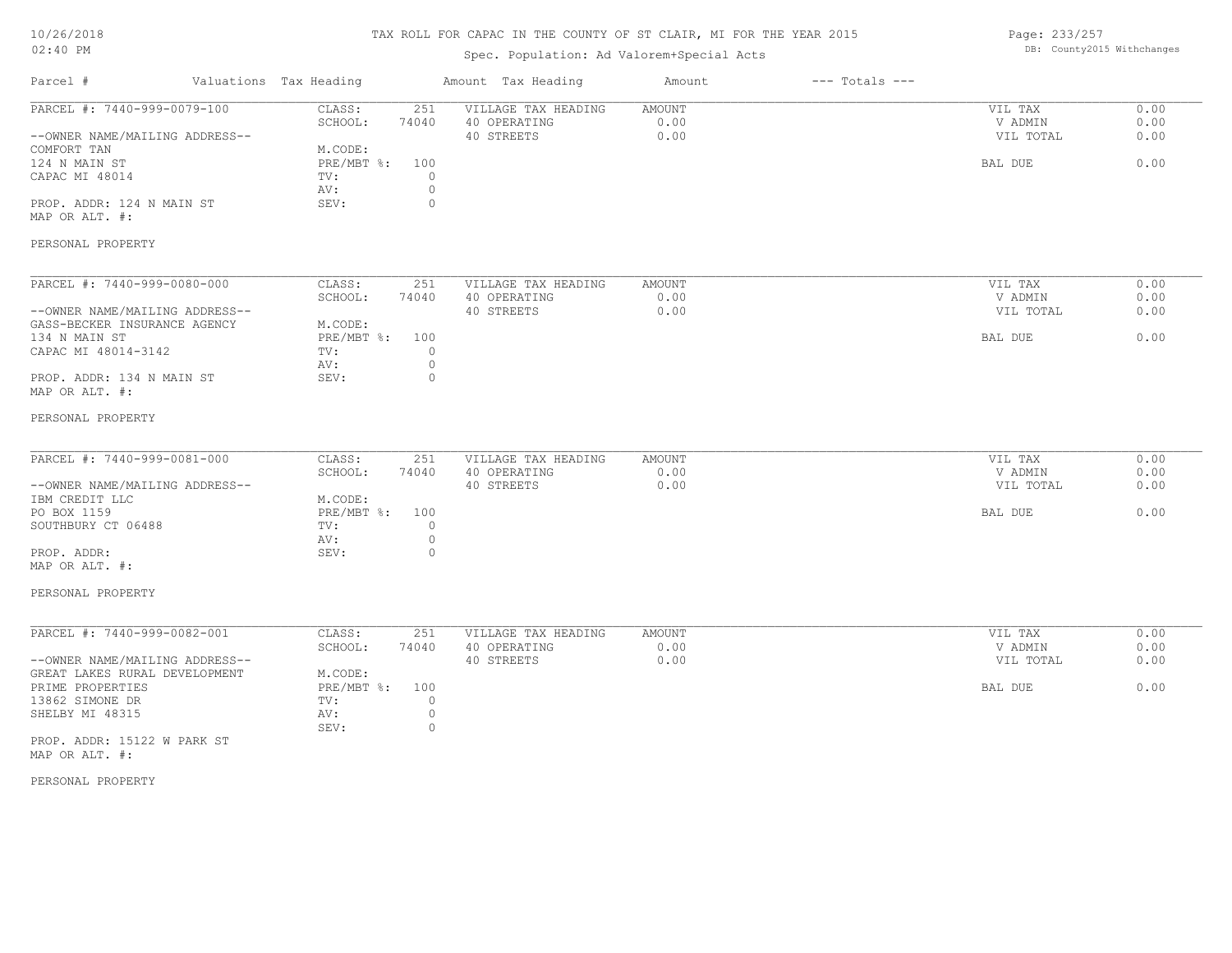# TAX ROLL FOR CAPAC IN THE COUNTY OF ST CLAIR, MI FOR THE YEAR 2015

# Spec. Population: Ad Valorem+Special Acts

Page: 234/257 DB: County2015 Withchanges

| Parcel #                                                                                                                                                                   | Valuations Tax Heading                                                                                                   | Amount Tax Heading                                | Amount                 | $---$ Totals $---$ |                                            |                              |
|----------------------------------------------------------------------------------------------------------------------------------------------------------------------------|--------------------------------------------------------------------------------------------------------------------------|---------------------------------------------------|------------------------|--------------------|--------------------------------------------|------------------------------|
| PARCEL #: 7440-999-0083-000<br>--OWNER NAME/MAILING ADDRESS--<br>SELECT ACCOUNTING<br>124 N MAIN ST<br>CAPAC MI 48014<br>PROP. ADDR: 124 N MAIN ST<br>MAP OR ALT. #:       | CLASS:<br>251<br>SCHOOL:<br>74040<br>M.CODE:<br>PRE/MBT %:<br>100<br>$\circ$<br>TV:<br>AV:<br>$\circ$<br>SEV:<br>$\circ$ | VILLAGE TAX HEADING<br>40 OPERATING<br>40 STREETS | AMOUNT<br>0.00<br>0.00 |                    | VIL TAX<br>V ADMIN<br>VIL TOTAL<br>BAL DUE | 0.00<br>0.00<br>0.00<br>0.00 |
| PERSONAL PROPERTY                                                                                                                                                          |                                                                                                                          |                                                   |                        |                    |                                            |                              |
| PARCEL #: 7440-999-0084-000<br>--OWNER NAME/MAILING ADDRESS--<br>AMERIGAS PROPANE<br>P.O.BOX 798<br>VALLEY FORGE PA 19482<br>PROP. ADDR: 14900 DOWNEY RD<br>MAP OR ALT. #: | CLASS:<br>251<br>SCHOOL:<br>74040<br>M.CODE:<br>PRE/MBT %:<br>100<br>$\circ$<br>TV:<br>AV:<br>$\circ$<br>$\circ$<br>SEV: | VILLAGE TAX HEADING<br>40 OPERATING<br>40 STREETS | AMOUNT<br>0.00<br>0.00 |                    | VIL TAX<br>V ADMIN<br>VIL TOTAL<br>BAL DUE | 0.00<br>0.00<br>0.00<br>0.00 |
| PERSONAL PROPERTY<br>PARCEL #: 7440-999-0087-000                                                                                                                           | CLASS:<br>002<br>SCHOOL:<br>74040                                                                                        | VILLAGE TAX HEADING<br>40 OPERATING               | <b>AMOUNT</b><br>0.00  |                    | VIL TAX<br>V ADMIN                         | 0.00<br>0.00                 |
| --OWNER NAME/MAILING ADDRESS--<br>PERFECTION HAIR & SURE TAN<br>PO BOX 633<br>CAPAC MI 48014<br>PROP. ADDR: 101 N MAIN ST                                                  | M.CODE:<br>$PRE/MBT$ $\div$<br>100<br>$\circ$<br>TV:<br>$\circ$<br>AV:<br>SEV:<br>$\mathbf{0}$                           | 40 STREETS                                        | 0.00                   |                    | VIL TOTAL<br>BAL DUE                       | 0.00<br>0.00                 |
| MAP OR ALT. #:<br>PERSONAL PROPERTY                                                                                                                                        |                                                                                                                          |                                                   |                        |                    |                                            |                              |
| PARCEL #: 7440-999-0089-000<br>--OWNER NAME/MAILING ADDRESS--                                                                                                              | CLASS:<br>251<br>SCHOOL:<br>74040                                                                                        | VILLAGE TAX HEADING<br>40 OPERATING<br>40 STREETS | AMOUNT<br>0.00<br>0.00 |                    | VIL TAX<br>V ADMIN<br>VIL TOTAL            | 0.00<br>0.00<br>0.00         |
| KLUG'S BARBER SHOP<br>110 N MAIN ST<br>CAPAC MI 48014-3142<br>PROP. ADDR: 110 N MAIN ST<br>MAP OR ALT. #:                                                                  | M.CODE:<br>PRE/MBT %:<br>100<br>TV:<br>$\circ$<br>$\circ$<br>AV:<br>SEV:<br>$\circ$                                      |                                                   |                        |                    | BAL DUE                                    | 0.00                         |
| PERSONAL PROPERTY                                                                                                                                                          |                                                                                                                          |                                                   |                        |                    |                                            |                              |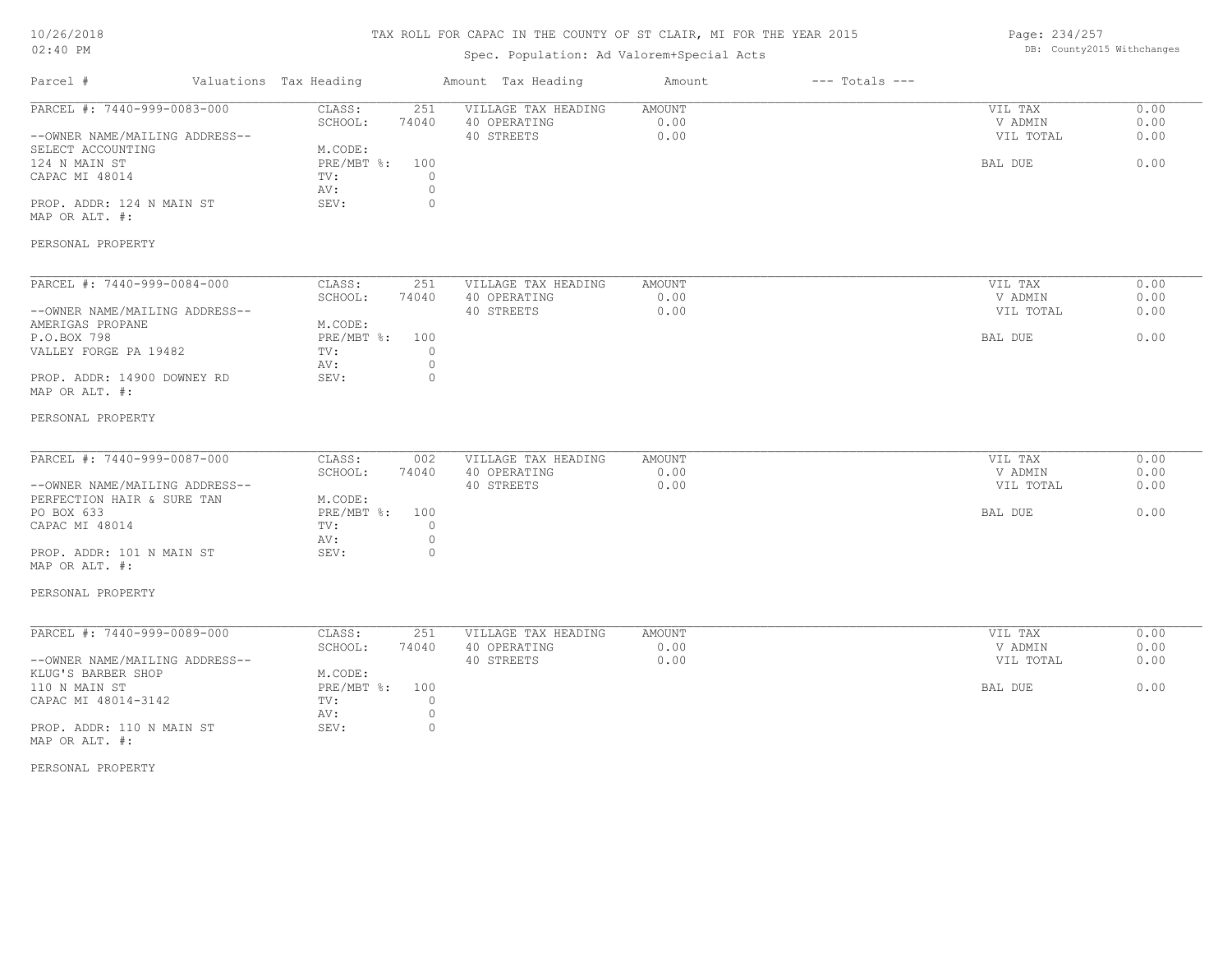# TAX ROLL FOR CAPAC IN THE COUNTY OF ST CLAIR, MI FOR THE YEAR 2015

# Spec. Population: Ad Valorem+Special Acts

Page: 235/257 DB: County2015 Withchanges

| Parcel #                                                                   | Valuations Tax Heading              |                                | Amount Tax Heading                                | Amount                        | $---$ Totals $---$ |                                 |                      |
|----------------------------------------------------------------------------|-------------------------------------|--------------------------------|---------------------------------------------------|-------------------------------|--------------------|---------------------------------|----------------------|
| PARCEL #: 7440-999-0094-001<br>--OWNER NAME/MAILING ADDRESS--<br>DIRECT TV | CLASS:<br>SCHOOL:<br>M.CODE:        | 251<br>74040                   | VILLAGE TAX HEADING<br>40 OPERATING<br>40 STREETS | <b>AMOUNT</b><br>0.00<br>0.00 |                    | VIL TAX<br>V ADMIN<br>VIL TOTAL | 0.00<br>0.00<br>0.00 |
| 2260 E. IMPERIAL HWY CA/LA5/A130<br>EL SEGUNDO CA 90245<br>PROP. ADDR:     | PRE/MBT %:<br>TV:<br>AV:<br>SEV:    | 100<br>$\circ$<br>$\circ$<br>0 |                                                   |                               |                    | BAL DUE                         | 0.00                 |
| MAP OR ALT. #:                                                             |                                     |                                |                                                   |                               |                    |                                 |                      |
| PERSONAL PROPERTY                                                          |                                     |                                |                                                   |                               |                    |                                 |                      |
| PARCEL #: 7440-999-0095-000                                                | CLASS:                              | 251                            | VILLAGE TAX HEADING                               | AMOUNT                        |                    | VIL TAX                         | 0.00                 |
| --OWNER NAME/MAILING ADDRESS--                                             | SCHOOL:                             | 74040                          | 40 OPERATING<br>40 STREETS                        | 0.00<br>0.00                  |                    | V ADMIN<br>VIL TOTAL            | 0.00<br>0.00         |
| RON'S AUTO PARTS WAREHOUSE, INC<br>P.O. BOX 523<br>CAPAC MI 48014-3714     | M.CODE:<br>PRE/MBT %:<br>TV:        | 100<br>$\circ$                 |                                                   |                               |                    | BAL DUE                         | 0.00                 |
| PROP. ADDR: 136 S MAIN ST<br>MAP OR ALT. #:                                | AV:<br>SEV:                         | $\circ$<br>$\circ$             |                                                   |                               |                    |                                 |                      |
| PERSONAL PROPERTY                                                          |                                     |                                |                                                   |                               |                    |                                 |                      |
| PARCEL #: 7440-999-0095-001                                                | CLASS:<br>SCHOOL:                   | 251<br>74040                   | VILLAGE TAX HEADING<br>40 OPERATING               | AMOUNT<br>0.00                |                    | VIL TAX<br>V ADMIN              | 0.00<br>0.00         |
| --OWNER NAME/MAILING ADDRESS--<br>CHEIF FINANCIAL & ACCOUNTING LLC         | M.CODE:                             |                                | 40 STREETS                                        | 0.00                          |                    | VIL TOTAL                       | 0.00                 |
| SHEILA MCDONALD<br>109 S MAIN                                              | PRE/MBT %:<br>TV:                   | 100<br>$\circ$                 |                                                   |                               |                    | BAL DUE                         | 0.00                 |
| CAPAC MI 48014                                                             | AV:<br>SEV:                         | $\circ$<br>$\circ$             |                                                   |                               |                    |                                 |                      |
| PROP. ADDR: 109 S MAIN<br>MAP OR ALT. #:                                   |                                     |                                |                                                   |                               |                    |                                 |                      |
| PERSONAL PROPERTY                                                          |                                     |                                |                                                   |                               |                    |                                 |                      |
| PARCEL #: 7440-999-0097-100                                                | CLASS:                              | 002                            | VILLAGE TAX HEADING                               | <b>AMOUNT</b>                 |                    | VIL TAX                         | 0.00                 |
| --OWNER NAME/MAILING ADDRESS--                                             | SCHOOL:                             | 74040                          | 40 OPERATING<br>40 STREETS                        | 0.00<br>0.00                  |                    | V ADMIN<br>VIL TOTAL            | 0.00<br>0.00         |
| QMTR<br>103 W CHURCH ST<br>CAPAC MI 48014                                  | M.CODE:<br>PRE/MBT %:<br>TV:<br>AV: | 100<br>$\circ$<br>$\circ$      |                                                   |                               |                    | BAL DUE                         | 0.00                 |
| PROP. ADDR: 103 W CHURCH STREET<br>MAP OR ALT. #:                          | SEV:                                | $\circ$                        |                                                   |                               |                    |                                 |                      |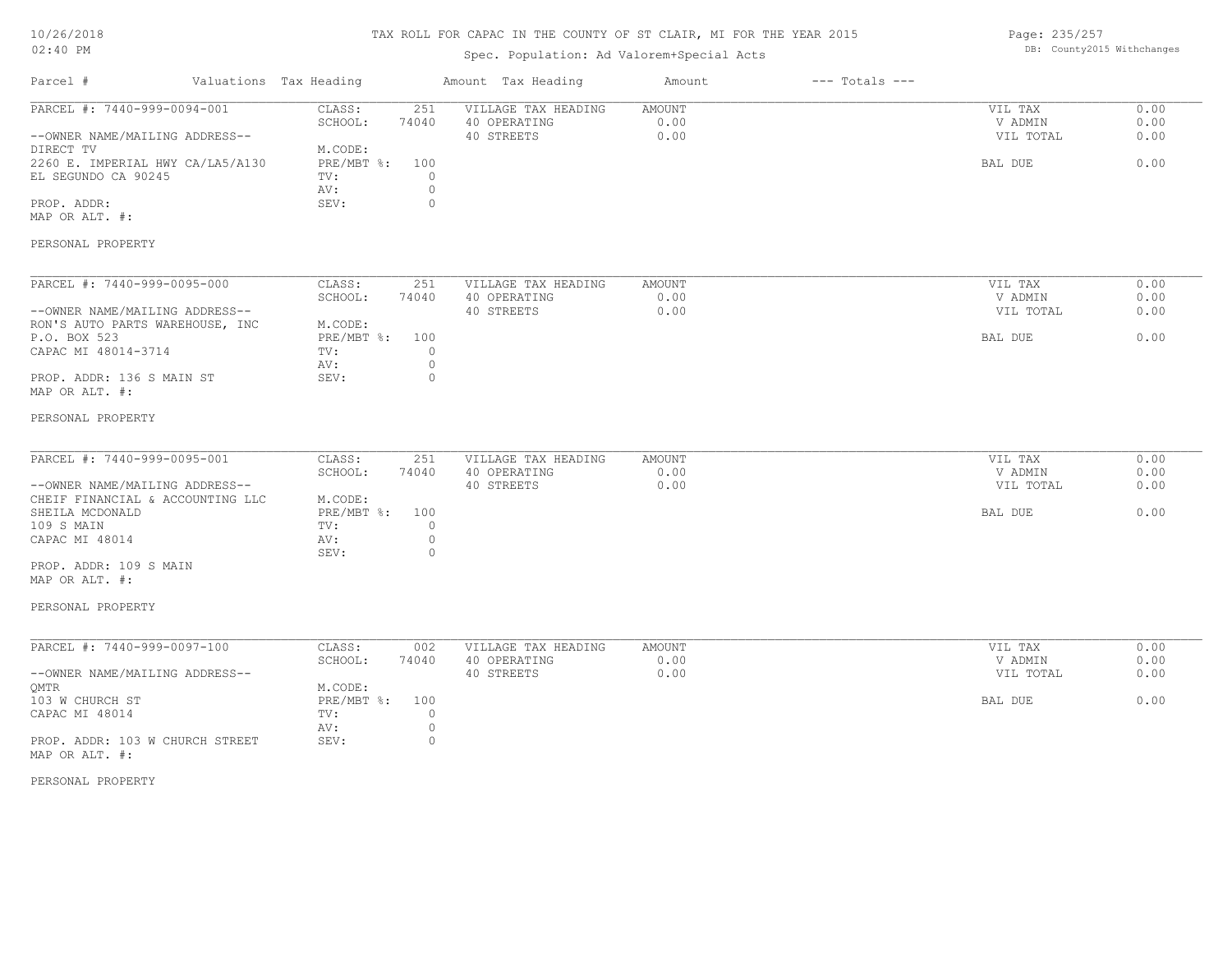#### TAX ROLL FOR CAPAC IN THE COUNTY OF ST CLAIR, MI FOR THE YEAR 2015

# Spec. Population: Ad Valorem+Special Acts

| Page: 236/257 |                            |
|---------------|----------------------------|
|               | DB: County2015 Withchanges |

| Parcel #                       |                                    | Valuations Tax Heading |        | Amount Tax Heading  | Amount | $---$ Totals $---$ |               |          |
|--------------------------------|------------------------------------|------------------------|--------|---------------------|--------|--------------------|---------------|----------|
| PARCEL #: 7440-999-0103-000    |                                    | CLASS:                 | 251    | VILLAGE TAX HEADING | AMOUNT |                    | VIL TAX       | 1,121.38 |
|                                |                                    | SCHOOL:                | 74040  | 40 OPERATING        | 977.37 |                    | V ADMIN       | 11.21    |
| --OWNER NAME/MAILING ADDRESS-- |                                    |                        |        | 40 STREETS          | 144.01 |                    | VIL TOTAL     | 1,132.59 |
|                                | MC DONALD'S CORPORATION (021-1487) | M.CODE:                |        |                     |        |                    |               |          |
| SERENA OF CAPAC                |                                    | PRE/MBT %: 100         |        |                     |        |                    | V PD 09/10/15 | 1,132.59 |
| 3300 LONE PINE RD              |                                    | TV:                    | 72,009 |                     |        |                    |               |          |
| WEST BLOOMFIELD MI 48323       |                                    | AV:                    | 72,009 |                     |        |                    | BAL DUE       | 0.00     |
|                                |                                    | SEV:                   | 72,009 |                     |        |                    |               |          |
|                                |                                    |                        |        |                     |        |                    |               |          |

MAP OR ALT. #: PROP. ADDR: 3200 S CAPAC RD

#### PERSONAL PROPERTY

| PARCEL #: 7440-999-0103-100    | CLASS:     | 251   | VILLAGE TAX HEADING | AMOUNT | 0.00<br>VIL TAX   |
|--------------------------------|------------|-------|---------------------|--------|-------------------|
|                                | SCHOOL:    | 74040 | 40 OPERATING        | 0.00   | 0.00<br>V ADMIN   |
| --OWNER NAME/MAILING ADDRESS-- |            |       | 40 STREETS          | 0.00   | 0.00<br>VIL TOTAL |
| MARATHON PETROLEUM             | M.CODE:    |       |                     |        |                   |
| PROPERTY TAX DEPT. ROOM #4113  | PRE/MBT %: | 100   |                     |        | 0.00<br>BAL DUE   |
| 539 S MAIN ST                  | TV:        |       |                     |        |                   |
| FINDLAY OH 45840               | AV:        |       |                     |        |                   |
|                                | SEV:       |       |                     |        |                   |
| PROP. ADDR:                    |            |       |                     |        |                   |

MAP OR ALT. #:

#### PERSONAL PROPERTY

| PARCEL #: 7440-999-0104-000    | CLASS:         | 251   | VILLAGE TAX HEADING | AMOUNT | VIL TAX   | 0.00 |
|--------------------------------|----------------|-------|---------------------|--------|-----------|------|
|                                | SCHOOL:        | 74040 | 40 OPERATING        | 0.00   | V ADMIN   | 0.00 |
| --OWNER NAME/MAILING ADDRESS-- |                |       | 40 STREETS          | 0.00   | VIL TOTAL | 0.00 |
| SIDE DOOR HAIR SALON           | M.CODE:        |       |                     |        |           |      |
| MARCIA WALKER                  | PRE/MBT %: 100 |       |                     |        | BAL DUE   | 0.00 |
| 524 WILLIAM G DR               | TV:            |       |                     |        |           |      |
| CAPAC MI 48014                 | AV:            |       |                     |        |           |      |
|                                | SEV:           |       |                     |        |           |      |

MAP OR ALT. #: PROP. ADDR: 109 S MAIN ST

#### PERSONAL PROPERTY

| PARCEL #: 7440-999-0107-010          | CLASS:       | 251   | VILLAGE TAX HEADING | AMOUNT | VIL TAX   | 0.00 |
|--------------------------------------|--------------|-------|---------------------|--------|-----------|------|
|                                      | SCHOOL:      | 74040 | 40 OPERATING        | 0.00   | V ADMIN   | 0.00 |
| --OWNER NAME/MAILING ADDRESS--       |              |       | 40 STREETS          | 0.00   | VIL TOTAL | 0.00 |
| WESTERN UNION FINANCIAL SERVICES, IN | M.CODE:      |       |                     |        |           |      |
| 12500 E BELFORD AVE M23B7            | $PRE/MBT$ %: | 100   |                     |        | BAL DUE   | 0.00 |
| ENGLEWOOD CO 80112                   | TV:          |       |                     |        |           |      |
|                                      | AV:          |       |                     |        |           |      |
| PROP. ADDR:                          | SEV:         |       |                     |        |           |      |
| MAP OR ALT. #:                       |              |       |                     |        |           |      |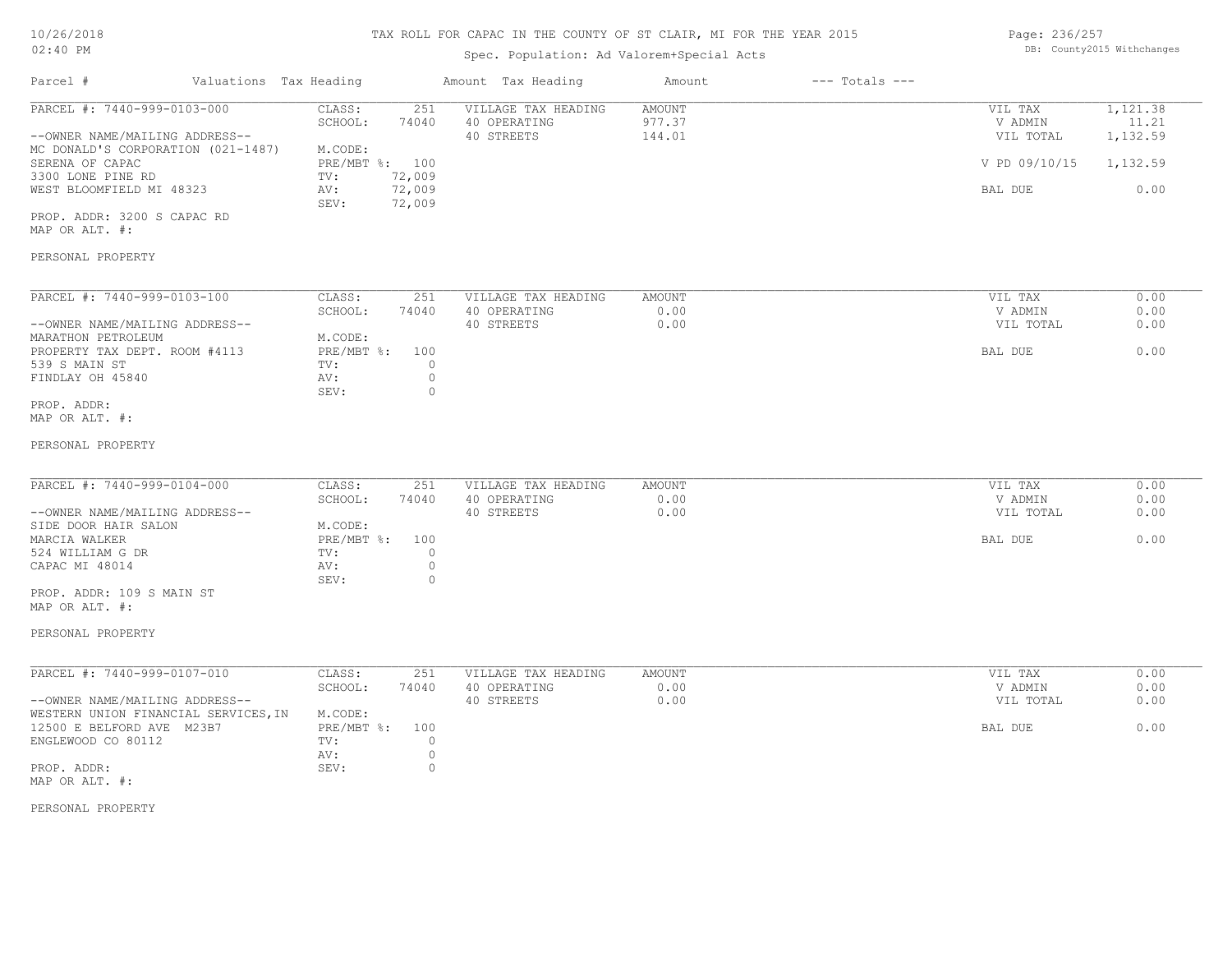# TAX ROLL FOR CAPAC IN THE COUNTY OF ST CLAIR, MI FOR THE YEAR 2015

# Spec. Population: Ad Valorem+Special Acts

Page: 237/257 DB: County2015 Withchanges

| Parcel #                                                                                                                                                                                                                          | Valuations Tax Heading |                                                                      |                                                       | Amount Tax Heading                                | Amount                    | $---$ Totals $---$ |                                                             |                                            |
|-----------------------------------------------------------------------------------------------------------------------------------------------------------------------------------------------------------------------------------|------------------------|----------------------------------------------------------------------|-------------------------------------------------------|---------------------------------------------------|---------------------------|--------------------|-------------------------------------------------------------|--------------------------------------------|
| PARCEL #: 7440-999-0112-301<br>--OWNER NAME/MAILING ADDRESS--<br>NUCO2 SUPPLY LLC<br>39 OLD RIDGEBURY ROAD K2<br>DANBURY CT 06810<br>PROP. ADDR:<br>MAP OR ALT. #:                                                                |                        | CLASS:<br>SCHOOL:<br>M.CODE:<br>PRE/MBT %:<br>TV:<br>AV:<br>SEV:     | 251<br>74040<br>100<br>$\Omega$<br>$\circ$<br>$\circ$ | VILLAGE TAX HEADING<br>40 OPERATING<br>40 STREETS | AMOUNT<br>0.00<br>0.00    |                    | VIL TAX<br>V ADMIN<br>VIL TOTAL<br>BAL DUE                  | 0.00<br>0.00<br>0.00<br>0.00               |
| PERSONAL PROPERTY<br>PARCEL #: 7440-999-0113-001<br>--OWNER NAME/MAILING ADDRESS--<br>SR HUNTERS CROSSING LLC<br>27777 FRANKLIN RD STE 200<br>SOUTHFIELD MI 48034<br>PROP. ADDR: 150 HUNTERS CROSSING BLVD SEV:<br>MAP OR ALT. #: |                        | CLASS:<br>SCHOOL:<br>M.CODE:<br>$PRE/MBT$ $\div$<br>TV:<br>AV:       | 251<br>74040<br>100<br>$\circ$<br>$\circ$<br>$\circ$  | VILLAGE TAX HEADING<br>40 OPERATING<br>40 STREETS | AMOUNT<br>0.00<br>0.00    |                    | VIL TAX<br>V ADMIN<br>VIL TOTAL<br>BAL DUE                  | 0.00<br>0.00<br>0.00<br>0.00               |
| PERSONAL PROPERTY<br>PARCEL #: 7440-999-0114-000<br>--OWNER NAME/MAILING ADDRESS--<br>KAATZ FUNERAL HOME INC<br>202 N MAIN ST<br>CAPAC MI 48014-3144<br>PROP. ADDR: 202 N MAIN ST<br>MAP OR ALT. #:<br>PERSONAL PROPERTY          |                        | CLASS:<br>SCHOOL:<br>M.CODE:<br>PRE/MBT %: 100<br>TV:<br>AV:<br>SEV: | 251<br>74040<br>12,500<br>12,500<br>12,500            | VILLAGE TAX HEADING<br>40 OPERATING<br>40 STREETS | AMOUNT<br>169.66<br>25.00 |                    | VIL TAX<br>V ADMIN<br>VIL TOTAL<br>V PD 09/18/15<br>BAL DUE | 194.66<br>1.94<br>196.60<br>196.60<br>0.00 |
| PARCEL #: 7440-999-0116-000<br>--OWNER NAME/MAILING ADDRESS--<br>IGT GLOBAL SOLUTIONS CORP<br>TAX DEPARTMENT<br>10 MEMORIAL BLVD<br>PROVIDENCE RI 02903<br>PROP. ADDR:<br>MAP OR ALT. #:<br>PERSONAL PROPERTY                     |                        | CLASS:<br>SCHOOL:<br>M.CODE:<br>PRE/MBT %:<br>TV:<br>AV:<br>SEV:     | 251<br>74040<br>100<br>$\circ$<br>$\circ$<br>$\circ$  | VILLAGE TAX HEADING<br>40 OPERATING<br>40 STREETS | AMOUNT<br>0.00<br>0.00    |                    | VIL TAX<br>V ADMIN<br>VIL TOTAL<br>BAL DUE                  | 0.00<br>0.00<br>0.00<br>0.00               |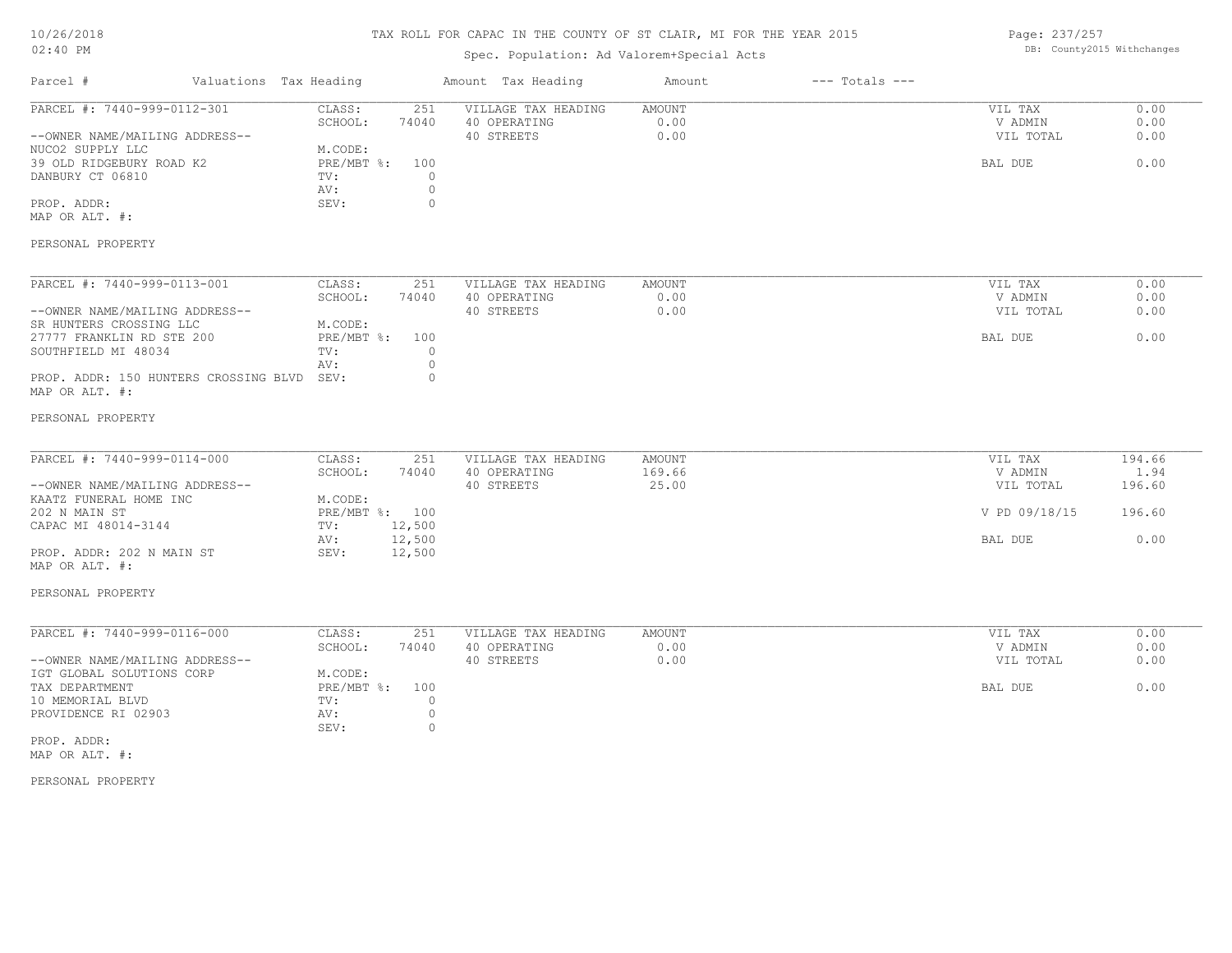# TAX ROLL FOR CAPAC IN THE COUNTY OF ST CLAIR, MI FOR THE YEAR 2015

# Spec. Population: Ad Valorem+Special Acts

Page: 238/257 DB: County2015 Withchanges

| Parcel #                                                                                                                                                                                                                               | Valuations Tax Heading |                                                                        | Amount Tax Heading                                                                                        | Amount                        | $---$ Totals $---$ |                                                  |                              |
|----------------------------------------------------------------------------------------------------------------------------------------------------------------------------------------------------------------------------------------|------------------------|------------------------------------------------------------------------|-----------------------------------------------------------------------------------------------------------|-------------------------------|--------------------|--------------------------------------------------|------------------------------|
| PARCEL #: 7440-999-0123-150<br>--OWNER NAME/MAILING ADDRESS--<br>FAMILY FIRST HEALTH CARE CAPAC PLLC<br>117 S MAIN<br>CAPAC MI 48014<br>PROP. ADDR: 117 S MAIN<br>MAP OR ALT. #:                                                       |                        | CLASS:<br>SCHOOL:<br>M.CODE:<br>PRE/MBT %:<br>TV:<br>AV:<br>SEV:       | 251<br>VILLAGE TAX HEADING<br>74040<br>40 OPERATING<br>40 STREETS<br>100<br>$\circ$<br>$\circ$<br>$\circ$ | AMOUNT<br>0.00<br>0.00        |                    | VIL TAX<br>V ADMIN<br>VIL TOTAL<br>BAL DUE       | 0.00<br>0.00<br>0.00<br>0.00 |
| PERSONAL PROPERTY                                                                                                                                                                                                                      |                        |                                                                        |                                                                                                           |                               |                    |                                                  |                              |
| PARCEL #: 7440-999-0124-000<br>--OWNER NAME/MAILING ADDRESS--<br>MATTESON STREET APTS<br>MTH MANAGEMENT COMPANY<br>3100 WEST RD BLDG.#2 STE 203                                                                                        |                        | CLASS:<br>SCHOOL:<br>M.CODE:<br>PRE/MBT %:<br>TV:                      | 251<br>VILLAGE TAX HEADING<br>40 OPERATING<br>74040<br>40 STREETS<br>100<br>538                           | AMOUNT<br>7.30<br>1.07        |                    | VIL TAX<br>V ADMIN<br>VIL TOTAL<br>V PD 08/28/15 | 8.37<br>0.08<br>8.45<br>8.45 |
| EAST LANSING MI 48823<br>PROP. ADDR: 130 N MATTESON ST<br>MAP OR ALT. #:                                                                                                                                                               |                        | AV:<br>SEV:                                                            | 538<br>538                                                                                                |                               |                    | BAL DUE                                          | 0.00                         |
| PERSONAL PROPERTY                                                                                                                                                                                                                      |                        |                                                                        |                                                                                                           |                               |                    |                                                  |                              |
| PARCEL #: 7440-999-0125-001<br>--OWNER NAME/MAILING ADDRESS--<br>DISH NETWORK LLC<br>P.O. BOX 6623<br>ENGLEWOOD CO 80155<br>PROP. ADDR:<br>MAP OR ALT. #:<br>PERSONAL PROPERTY                                                         |                        | CLASS:<br>SCHOOL:<br>M.CODE:<br>$PRE/MBT$ $\div$<br>TV:<br>AV:<br>SEV: | 251<br>VILLAGE TAX HEADING<br>74040<br>40 OPERATING<br>40 STREETS<br>100<br>$\circ$<br>$\circ$<br>$\circ$ | AMOUNT<br>0.00<br>0.00        |                    | VIL TAX<br>V ADMIN<br>VIL TOTAL<br>BAL DUE       | 0.00<br>0.00<br>0.00<br>0.00 |
| PARCEL #: 7440-999-0126-000<br>--OWNER NAME/MAILING ADDRESS--<br>GORDON FOOD SERVICE INC<br>ADVANCE PROPERTY TAX COMPLIANCE<br>1611 N.I-35E STE. 428<br>CARROLLTON TX 75006-8616<br>PROP. ADDR:<br>MAP OR ALT. #:<br>PERSONAL PROPERTY |                        | CLASS:<br>SCHOOL:<br>M.CODE:<br>$PRE/MBT$ $\div$<br>TV:<br>AV:<br>SEV: | 251<br>VILLAGE TAX HEADING<br>40 OPERATING<br>74040<br>40 STREETS<br>100<br>$\circ$<br>$\circ$<br>$\circ$ | <b>AMOUNT</b><br>0.00<br>0.00 |                    | VIL TAX<br>V ADMIN<br>VIL TOTAL<br>BAL DUE       | 0.00<br>0.00<br>0.00<br>0.00 |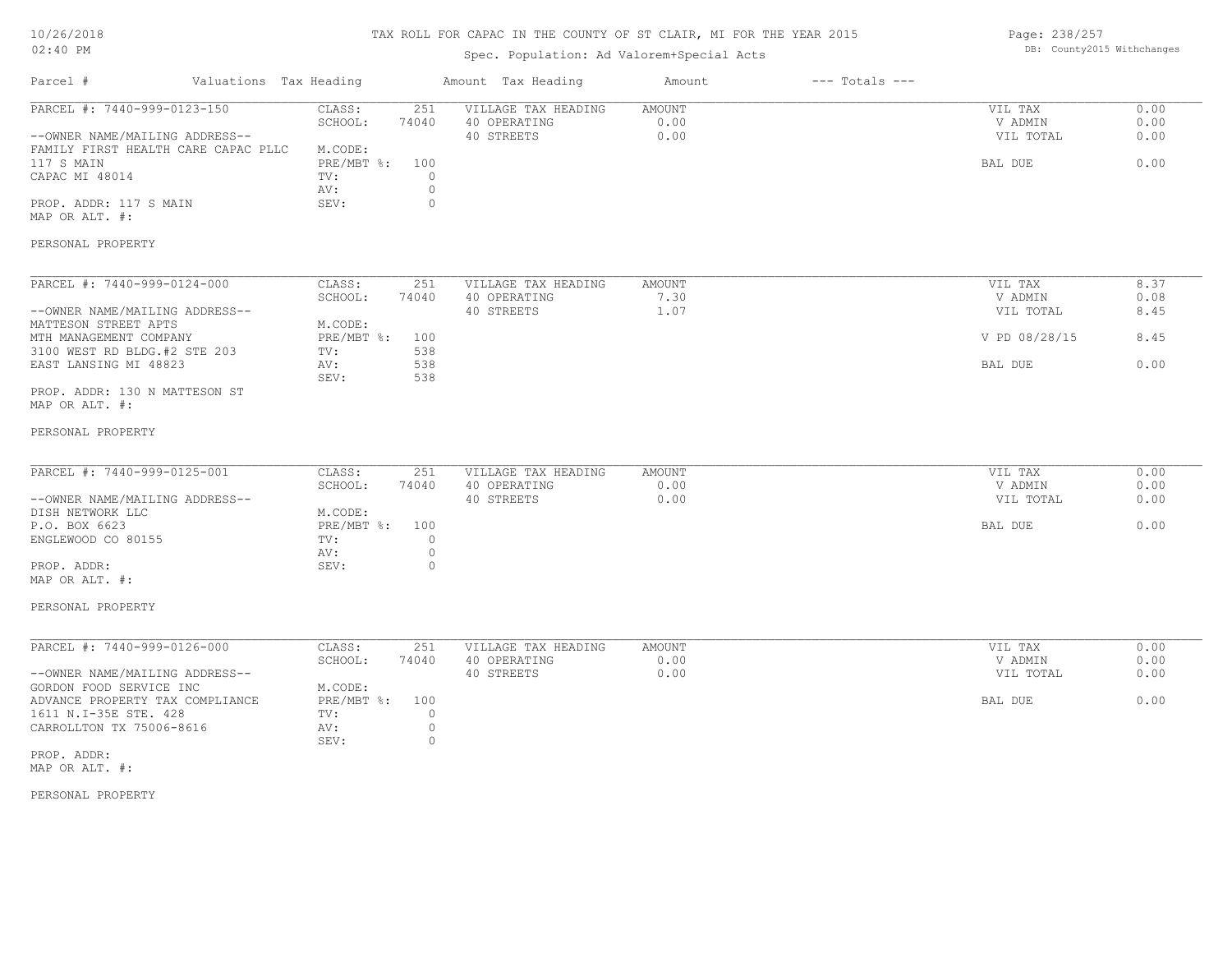# TAX ROLL FOR CAPAC IN THE COUNTY OF ST CLAIR, MI FOR THE YEAR 2015

# Spec. Population: Ad Valorem+Special Acts

Page: 239/257 DB: County2015 Withchanges

| Parcel #                                                                                                                                                                                                               | Valuations Tax Heading                                                                                                                  | Amount Tax Heading                                | Amount                    | $---$ Totals $---$ |                                            |                                    |
|------------------------------------------------------------------------------------------------------------------------------------------------------------------------------------------------------------------------|-----------------------------------------------------------------------------------------------------------------------------------------|---------------------------------------------------|---------------------------|--------------------|--------------------------------------------|------------------------------------|
| PARCEL #: 7440-999-0128-000<br>--OWNER NAME/MAILING ADDRESS--<br>MR R'S<br>P.O. BOX 459<br>CAPAC MI 48014<br>PROP. ADDR: 100 N MAIN ST<br>MAP OR ALT. #:<br>PERSONAL PROPERTY                                          | CLASS:<br>251<br>SCHOOL:<br>74040<br>M.CODE:<br>$PRE/MBT$ %:<br>100<br>TV:<br>$\circ$<br>$\mathbb O$<br>AV:<br>$\mathbb O$<br>SEV:      | VILLAGE TAX HEADING<br>40 OPERATING<br>40 STREETS | AMOUNT<br>0.00<br>0.00    |                    | VIL TAX<br>V ADMIN<br>VIL TOTAL<br>BAL DUE | 0.00<br>0.00<br>0.00<br>0.00       |
| PARCEL #: 7440-999-0132-000<br>--OWNER NAME/MAILING ADDRESS--<br>CHANNEL ONE, LLC<br>CORPORATE VALUATION ADVISORS INC<br>PO BOX 1590<br>BROOKFIELD WI 53008-1590<br>PROP. ADDR:<br>MAP OR ALT. #:<br>PERSONAL PROPERTY | CLASS:<br>002<br>SCHOOL:<br>74040<br>M.CODE:<br>$PRE/MBT$ $\frac{6}{3}$ :<br>100<br>TV:<br>$\circ$<br>$\circ$<br>AV:<br>$\circ$<br>SEV: | VILLAGE TAX HEADING<br>40 OPERATING<br>40 STREETS | AMOUNT<br>0.00<br>0.00    |                    | VIL TAX<br>V ADMIN<br>VIL TOTAL<br>BAL DUE | 0.00<br>0.00<br>0.00<br>0.00       |
| PARCEL #: 7440-999-0133-000<br>--OWNER NAME/MAILING ADDRESS--<br>THUMB RIGGING & ERECTORS<br>PO BOX 189<br>CAPAC MI 48014<br>PROP. ADDR: 14850 DOWNEY RD<br>MAP OR ALT. #:<br>PERSONAL PROPERTY                        | CLASS:<br>251<br>SCHOOL:<br>74040<br>M.CODE:<br>PRE/MBT %: 100<br>49,534<br>TV:<br>49,534<br>AV:<br>49,534<br>SEV:                      | VILLAGE TAX HEADING<br>40 OPERATING<br>40 STREETS | AMOUNT<br>672.32<br>99.06 |                    | VIL TAX<br>V ADMIN<br>VIL TOTAL<br>BAL DUE | 771.38<br>7.71<br>779.09<br>779.09 |
| PARCEL #: 7440-999-0135-010<br>--OWNER NAME/MAILING ADDRESS--<br>WELLS FARGO FINANCIAL LEASING INC.<br>N0005-050<br>800 WALNUT ST<br>DES MOINES IA 50309-3636<br>PROP. ADDR:<br>MAP OR ALT. #:<br>PERSONAL PROPERTY    | CLASS:<br>251<br>SCHOOL:<br>74040<br>M.CODE:<br>PRE/MBT %:<br>100<br>TV:<br>$\circ$<br>$\circ$<br>AV:<br>SEV:<br>$\circ$                | VILLAGE TAX HEADING<br>40 OPERATING<br>40 STREETS | AMOUNT<br>0.00<br>0.00    |                    | VIL TAX<br>V ADMIN<br>VIL TOTAL<br>BAL DUE | 0.00<br>0.00<br>0.00<br>0.00       |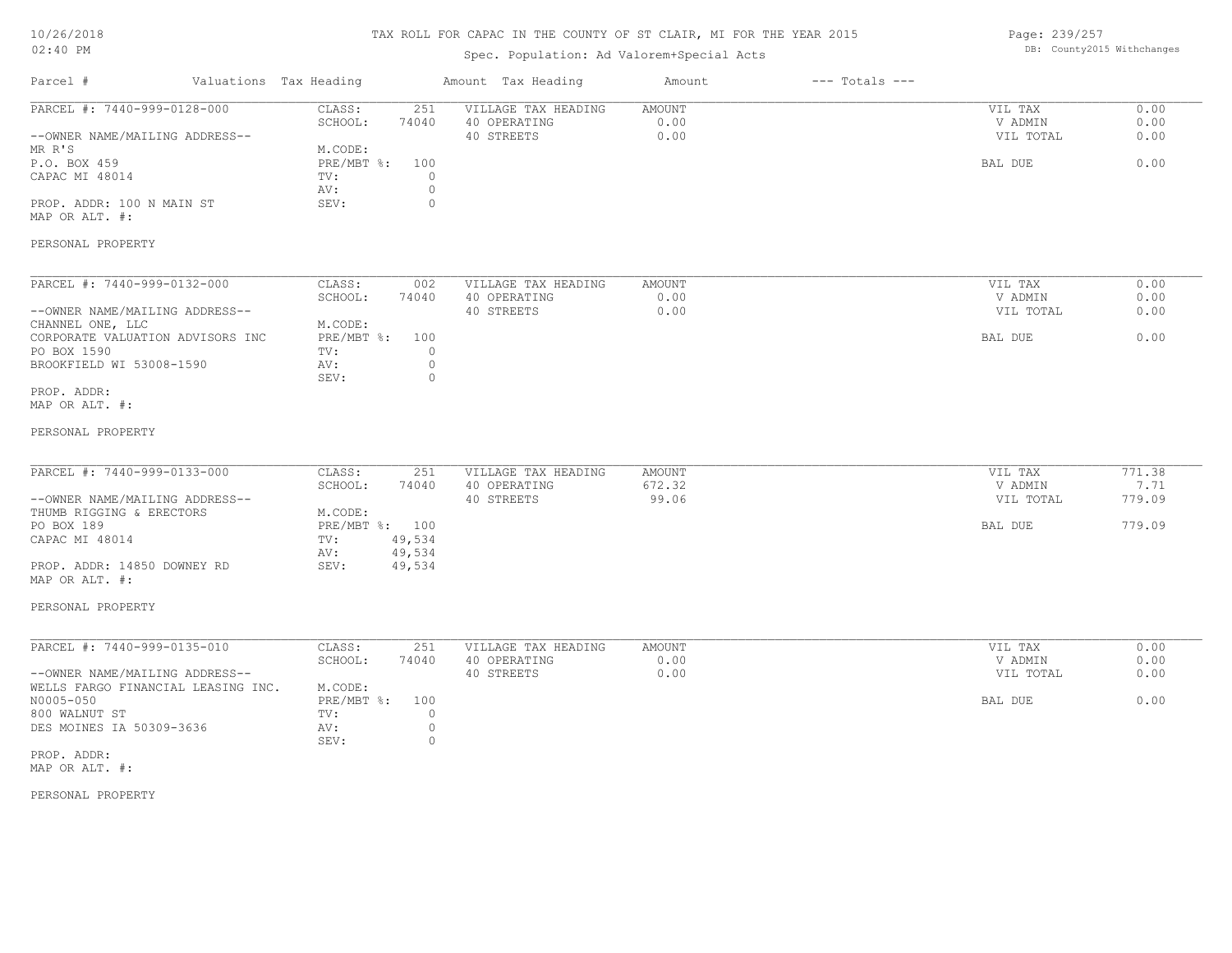# TAX ROLL FOR CAPAC IN THE COUNTY OF ST CLAIR, MI FOR THE YEAR 2015

# Spec. Population: Ad Valorem+Special Acts

Page: 240/257 DB: County2015 Withchanges

| Parcel #                                                        | Valuations Tax Heading            | Amount Tax Heading                  | Amount                  | $---$ Totals $---$ |                    |                |
|-----------------------------------------------------------------|-----------------------------------|-------------------------------------|-------------------------|--------------------|--------------------|----------------|
| PARCEL #: 7440-999-0136-100                                     | CLASS:<br>251<br>SCHOOL:<br>74040 | VILLAGE TAX HEADING<br>40 OPERATING | <b>AMOUNT</b><br>752.77 |                    | VIL TAX<br>V ADMIN | 863.69<br>8.63 |
| --OWNER NAME/MAILING ADDRESS--<br>SPRINT SPECTRUM, LP           | M.CODE:                           | 40 STREETS                          | 110.92                  |                    | VIL TOTAL          | 872.32         |
| PO BOX 8430<br>KANAS CITY MO 64114-8430                         | PRE/MBT %: 100<br>55,461<br>TV:   |                                     |                         |                    | V PD 09/10/15      | 872.32         |
|                                                                 | 55,461<br>AV:                     |                                     |                         |                    | BAL DUE            | 0.00           |
| PROP. ADDR: 750 E HILL STREET<br>MAP OR ALT. #:                 | SEV:<br>55,461                    |                                     |                         |                    |                    |                |
| PERSONAL PROPERTY                                               |                                   |                                     |                         |                    |                    |                |
| PARCEL #: 7440-999-0143-000                                     | CLASS:<br>002                     | VILLAGE TAX HEADING                 | <b>AMOUNT</b>           |                    | VIL TAX            | 0.00           |
|                                                                 | SCHOOL:<br>74040                  | 40 OPERATING                        | 0.00                    |                    | V ADMIN            | 0.00           |
| --OWNER NAME/MAILING ADDRESS--<br>COLEY VENDING, INC            | M.CODE:                           | 40 STREETS                          | 0.00                    |                    | VIL TOTAL          | 0.00           |
| 1221 JAMES P COLE BLVD                                          | $PRE/MBT$ $\div$<br>100           |                                     |                         |                    | BAL DUE            | 0.00           |
| FLINT MI 48503--172                                             | TV:                               | $\circ$                             |                         |                    |                    |                |
|                                                                 | AV:                               | $\circ$                             |                         |                    |                    |                |
| PROP. ADDR:<br>MAP OR ALT. #:                                   | SEV:                              | $\circ$                             |                         |                    |                    |                |
| PERSONAL PROPERTY                                               |                                   |                                     |                         |                    |                    |                |
| PARCEL #: 7440-999-0146-000                                     | CLASS:<br>251                     | VILLAGE TAX HEADING                 | AMOUNT                  |                    | VIL TAX            | 0.00           |
|                                                                 | SCHOOL:<br>74040                  | 40 OPERATING                        | 0.00                    |                    | V ADMIN            | 0.00           |
| --OWNER NAME/MAILING ADDRESS--                                  |                                   | 40 STREETS                          | 0.00                    |                    | VIL TOTAL          | 0.00           |
| CSC SERVICEWORKS, INC<br>RYAN TAX COMPLIANCE, LLC               | M.CODE:<br>PRE/MBT %:<br>100      |                                     |                         |                    | BAL DUE            | 0.00           |
| P.O. BOX 460049                                                 | TV:                               | $\circ$                             |                         |                    |                    |                |
| HOUSTON TX 77056                                                | AV:<br>SEV:                       | $\circ$<br>$\mathbf{0}$             |                         |                    |                    |                |
| PROP. ADDR:<br>MAP OR ALT. #:                                   |                                   |                                     |                         |                    |                    |                |
| PERSONAL PROPERTY                                               |                                   |                                     |                         |                    |                    |                |
| PARCEL #: 7440-999-0148-001                                     | CLASS:<br>002                     | VILLAGE TAX HEADING                 | AMOUNT                  |                    | VIL TAX            | 0.00           |
|                                                                 | SCHOOL:<br>74040                  | 40 OPERATING<br>40 STREETS          | 0.00<br>0.00            |                    | V ADMIN            | 0.00<br>0.00   |
| --OWNER NAME/MAILING ADDRESS--<br>AMERICAN BOTTLING COMPANY THE | M.CODE:                           |                                     |                         |                    | VIL TOTAL          |                |
| PROPERTY TAX DEPARTMENT                                         | PRE/MBT %:<br>100                 |                                     |                         |                    | BAL DUE            | 0.00           |
| 5301 LEGACY DR                                                  | TV:                               | $\circ$                             |                         |                    |                    |                |
| PLANO TX 75024                                                  | AV:<br>SEV:                       | $\circ$<br>$\circ$                  |                         |                    |                    |                |
| PROP. ADDR:<br>MAP OR ALT. #:                                   |                                   |                                     |                         |                    |                    |                |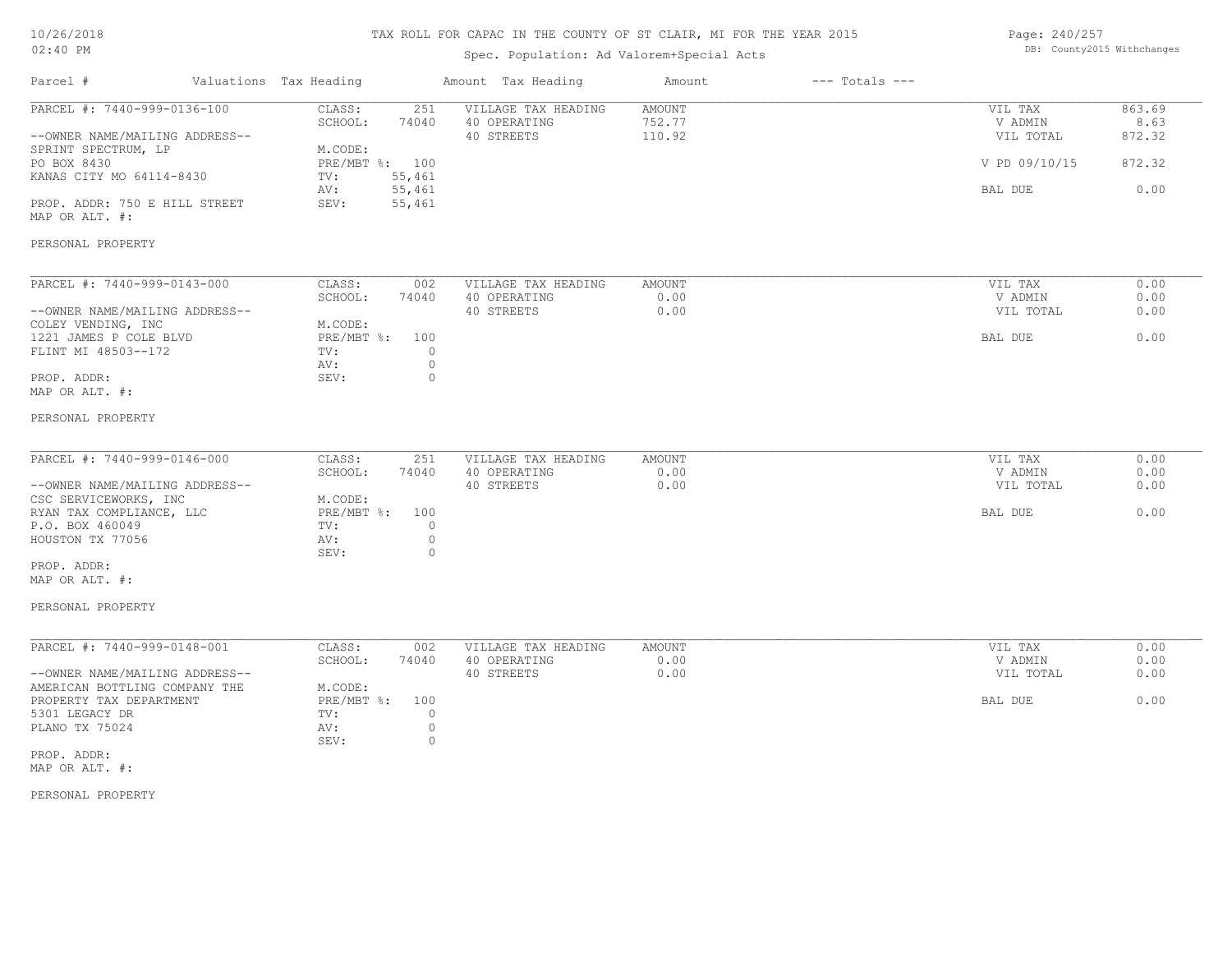| 10/26/2018 |  |
|------------|--|
| $02:40$ PM |  |

# Spec. Population: Ad Valorem+Special Acts

Page: 241/257 DB: County2015 Withchanges

| Parcel #                                                      | Valuations Tax Heading                      | Amount Tax Heading                                | Amount                         | $---$ Totals $---$ |                                 |                        |
|---------------------------------------------------------------|---------------------------------------------|---------------------------------------------------|--------------------------------|--------------------|---------------------------------|------------------------|
| PARCEL #: 7440-999-0149-001<br>--OWNER NAME/MAILING ADDRESS-- | CLASS:<br>251<br>SCHOOL:<br>74040           | VILLAGE TAX HEADING<br>40 OPERATING<br>40 STREETS | <b>AMOUNT</b><br>49.93<br>7.35 |                    | VIL TAX<br>V ADMIN<br>VIL TOTAL | 57.28<br>0.57<br>57.85 |
| CAT SCALE COMPANY-763<br>P.O.BOX 630                          | M.CODE:<br>PRE/MBT %: 100                   |                                                   |                                |                    | V PD 07/22/15                   | 57.85                  |
| WALCOTT IA 52773                                              | 3,679<br>TV:<br>3,679<br>AV:                |                                                   |                                |                    | BAL DUE                         | 0.00                   |
| PROP. ADDR: 3200 CAPAC RD<br>MAP OR ALT. #:                   | 3,679<br>SEV:                               |                                                   |                                |                    |                                 |                        |
| PERSONAL PROPERTY                                             |                                             |                                                   |                                |                    |                                 |                        |
| PARCEL #: 7440-999-0150-000                                   | CLASS:<br>251                               | VILLAGE TAX HEADING                               | AMOUNT                         |                    | VIL TAX                         | 0.00                   |
| --OWNER NAME/MAILING ADDRESS--                                | SCHOOL:<br>74040                            | 40 OPERATING<br>40 STREETS                        | 0.00<br>0.00                   |                    | V ADMIN<br>VIL TOTAL            | 0.00<br>0.00           |
| CINGULAR WIRELESS LLC<br>TAX DEPT                             | M.CODE:<br>PRE/MBT %:<br>100                |                                                   |                                |                    | BAL DUE                         | 0.00                   |
| PO BOX 97061                                                  | $\circ$<br>TV:                              |                                                   |                                |                    |                                 |                        |
| Redmond WA 98073-9791                                         | $\circ$<br>AV:<br>SEV:<br>$\circ$           |                                                   |                                |                    |                                 |                        |
| PROP. ADDR:<br>MAP OR ALT. #:                                 |                                             |                                                   |                                |                    |                                 |                        |
| PERSONAL PROPERTY                                             |                                             |                                                   |                                |                    |                                 |                        |
| PARCEL #: 7440-999-0150-011                                   | CLASS:<br>251                               | VILLAGE TAX HEADING                               | <b>AMOUNT</b>                  |                    | VIL TAX                         | 0.00                   |
|                                                               | SCHOOL:<br>74040                            | 40 OPERATING                                      | 0.00                           |                    | V ADMIN                         | 0.00                   |
| --OWNER NAME/MAILING ADDRESS--<br>HUGHES NETWORK SYSTEMS, LLC | M.CODE:                                     | 40 STREETS                                        | 0.00                           |                    | VIL TOTAL                       | 0.00                   |
| RYAN TAX COMPLIANCE SERV.LLC                                  | $PRE/MBT$ $\div$<br>100                     |                                                   |                                |                    | BAL DUE                         | 0.00                   |
| P.O.BOX 460049                                                | $\circ$<br>TV:                              |                                                   |                                |                    |                                 |                        |
| HOUSTON TX 77056                                              | AV:<br>$\circ$<br>SEV:<br>$\circ$           |                                                   |                                |                    |                                 |                        |
| PROP. ADDR:                                                   |                                             |                                                   |                                |                    |                                 |                        |
| MAP OR ALT. #:                                                |                                             |                                                   |                                |                    |                                 |                        |
| PERSONAL PROPERTY                                             |                                             |                                                   |                                |                    |                                 |                        |
| PARCEL #: 7440-999-0153-000                                   | CLASS:<br>002                               | VILLAGE TAX HEADING                               | AMOUNT                         |                    | VIL TAX                         | 0.00                   |
|                                                               | SCHOOL:<br>74040                            | 40 OPERATING                                      | 0.00                           |                    | V ADMIN                         | 0.00                   |
| --OWNER NAME/MAILING ADDRESS--                                |                                             | 40 STREETS                                        | 0.00                           |                    | VIL TOTAL                       | 0.00                   |
| SARA LEE FOOD SERVICE INC.<br>3470 RIDER TRAIL SOUTH          | M.CODE:<br>$PRE/MBT$ $\frac{1}{6}$ :<br>100 |                                                   |                                |                    | BAL DUE                         | 0.00                   |
| EARTH CITY MO 63045                                           | $\circ$<br>TV:                              |                                                   |                                |                    |                                 |                        |
|                                                               | $\circ$<br>AV:                              |                                                   |                                |                    |                                 |                        |
| PROP. ADDR:<br>MAP OR ALT. #:                                 | SEV:<br>$\circ$                             |                                                   |                                |                    |                                 |                        |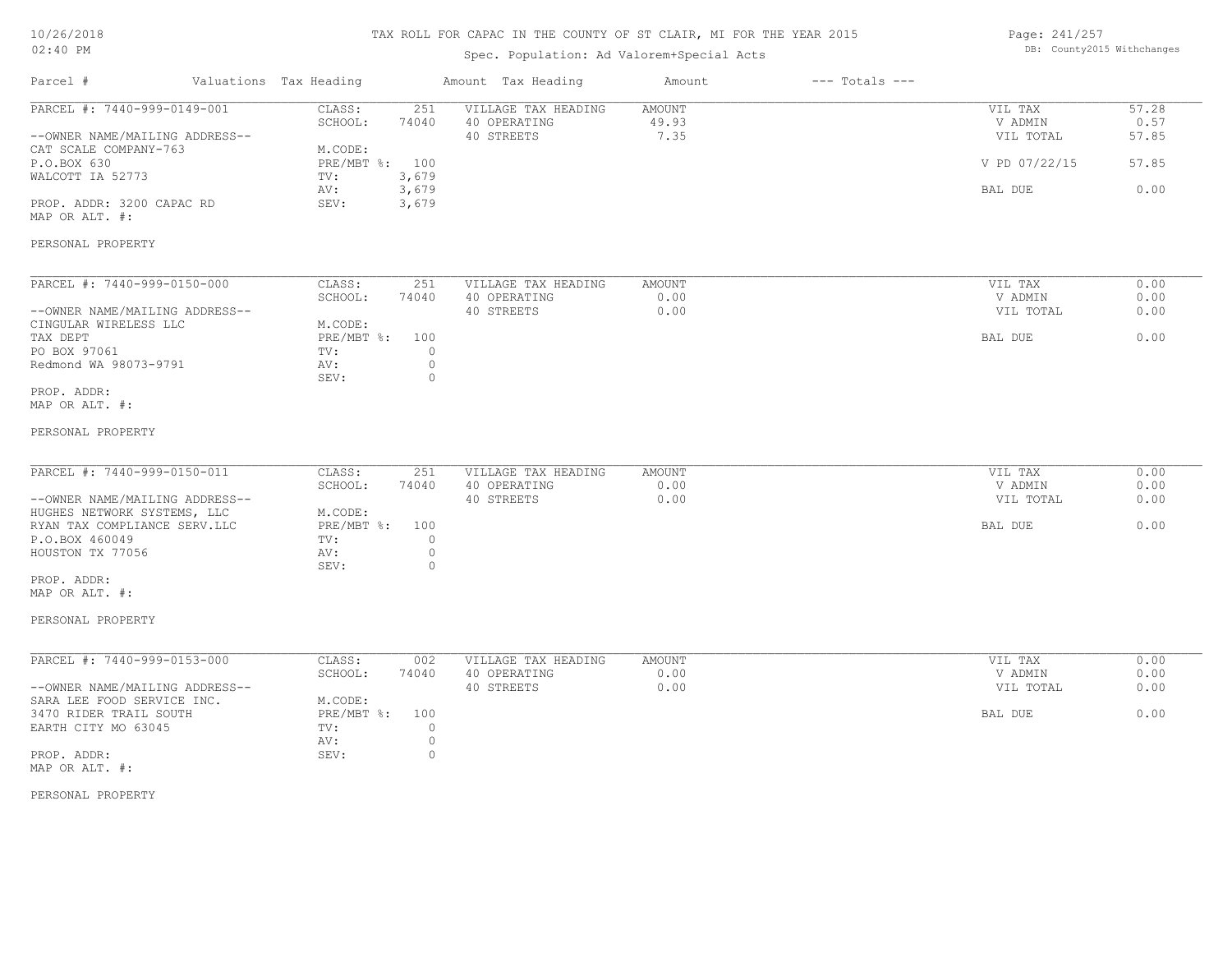| 10/26/2018 |  |
|------------|--|
| $02:40$ PM |  |

Spec. Population: Ad Valorem+Special Acts

Page: 242/257 DB: County2015 Withchanges

| Parcel #                                                                                                                                                                                      | Valuations Tax Heading                                                                  | Amount Tax Heading                                                                 | Amount                        | $---$ Totals $---$ |                                            |                              |
|-----------------------------------------------------------------------------------------------------------------------------------------------------------------------------------------------|-----------------------------------------------------------------------------------------|------------------------------------------------------------------------------------|-------------------------------|--------------------|--------------------------------------------|------------------------------|
| PARCEL #: 7440-999-0153-002<br>--OWNER NAME/MAILING ADDRESS--<br>FARMER BROTHERS COMPANY<br>20333 S. NORMANDIE AVE<br>TORRANCE CA 90502<br>PROP. ADDR:<br>MAP OR ALT. #:<br>PERSONAL PROPERTY | CLASS:<br>251<br>SCHOOL:<br>74040<br>M.CODE:<br>PRE/MBT %:<br>100<br>TV:<br>AV:<br>SEV: | VILLAGE TAX HEADING<br>40 OPERATING<br>40 STREETS<br>$\circ$<br>$\circ$<br>$\circ$ | <b>AMOUNT</b><br>0.00<br>0.00 |                    | VIL TAX<br>V ADMIN<br>VIL TOTAL<br>BAL DUE | 0.00<br>0.00<br>0.00<br>0.00 |
| PARCEL #: 7440-999-0155-100<br>--OWNER NAME/MAILING ADDRESS--                                                                                                                                 | CLASS:<br>251<br>SCHOOL:<br>74040                                                       | VILLAGE TAX HEADING<br>40 OPERATING<br>40 STREETS                                  | <b>AMOUNT</b><br>0.00<br>0.00 |                    | VIL TAX<br>V ADMIN<br>VIL TOTAL            | 0.00<br>0.00<br>0.00         |
| RESTAURANT TECHNOLOGIES, INC.<br>ADVANCE PROPERTY TAX COMPLIANCE<br>1611 N. INTERSTATE 35E STE.428<br>CARROLLTON TX 75006-8616                                                                | M.CODE:<br>PRE/MBT %:<br>100<br>TV:<br>AV:<br>SEV:                                      | $\circ$<br>$\circ$<br>$\circ$                                                      |                               |                    | BAL DUE                                    | 0.00                         |
| PROP. ADDR:<br>MAP OR ALT. #:                                                                                                                                                                 |                                                                                         |                                                                                    |                               |                    |                                            |                              |
| PERSONAL PROPERTY                                                                                                                                                                             |                                                                                         |                                                                                    |                               |                    |                                            |                              |
| PARCEL #: 7440-999-0156-050<br>--OWNER NAME/MAILING ADDRESS--                                                                                                                                 | CLASS:<br>251<br>SCHOOL:<br>74040                                                       | VILLAGE TAX HEADING<br>40 OPERATING<br>40 STREETS                                  | <b>AMOUNT</b><br>0.00<br>0.00 |                    | VIL TAX<br>V ADMIN<br>VIL TOTAL            | 0.00<br>0.00<br>0.00         |
| NORTHERN LEASING SYSTEMS, INC.<br>TAX DEPARTMENT<br>7303 SE LAKE RD<br>PORTLAND OR 97267<br>PROP. ADDR:                                                                                       | M.CODE:<br>$PRE/MBT$ $\div$<br>100<br>TV:<br>AV:<br>SEV:                                | $\circ$<br>$\circ$<br>$\circ$                                                      |                               |                    | BAL DUE                                    | 0.00                         |
| MAP OR ALT. #:<br>PERSONAL PROPERTY                                                                                                                                                           |                                                                                         |                                                                                    |                               |                    |                                            |                              |
| PARCEL #: 7440-999-0156-150                                                                                                                                                                   | CLASS:<br>251                                                                           | VILLAGE TAX HEADING                                                                | <b>AMOUNT</b>                 |                    | VIL TAX                                    | 0.00                         |
| --OWNER NAME/MAILING ADDRESS--                                                                                                                                                                | SCHOOL:<br>74040                                                                        | 40 OPERATING<br>40 STREETS                                                         | 0.00<br>0.00                  |                    | V ADMIN<br>VIL TOTAL                       | 0.00<br>0.00                 |
| GCN HOLDING, LLC<br>PROPERTY TAX DEPARTMENT<br>7303 SE LAKE ROAD<br>PORTLAND OR 97267                                                                                                         | M.CODE:<br>PRE/MBT %:<br>100<br>TV:<br>AV:<br>SEV:                                      | $\circ$<br>$\circ$<br>$\circ$                                                      |                               |                    | BAL DUE                                    | 0.00                         |
| PROP. ADDR:<br>MAP OR ALT. #:                                                                                                                                                                 |                                                                                         |                                                                                    |                               |                    |                                            |                              |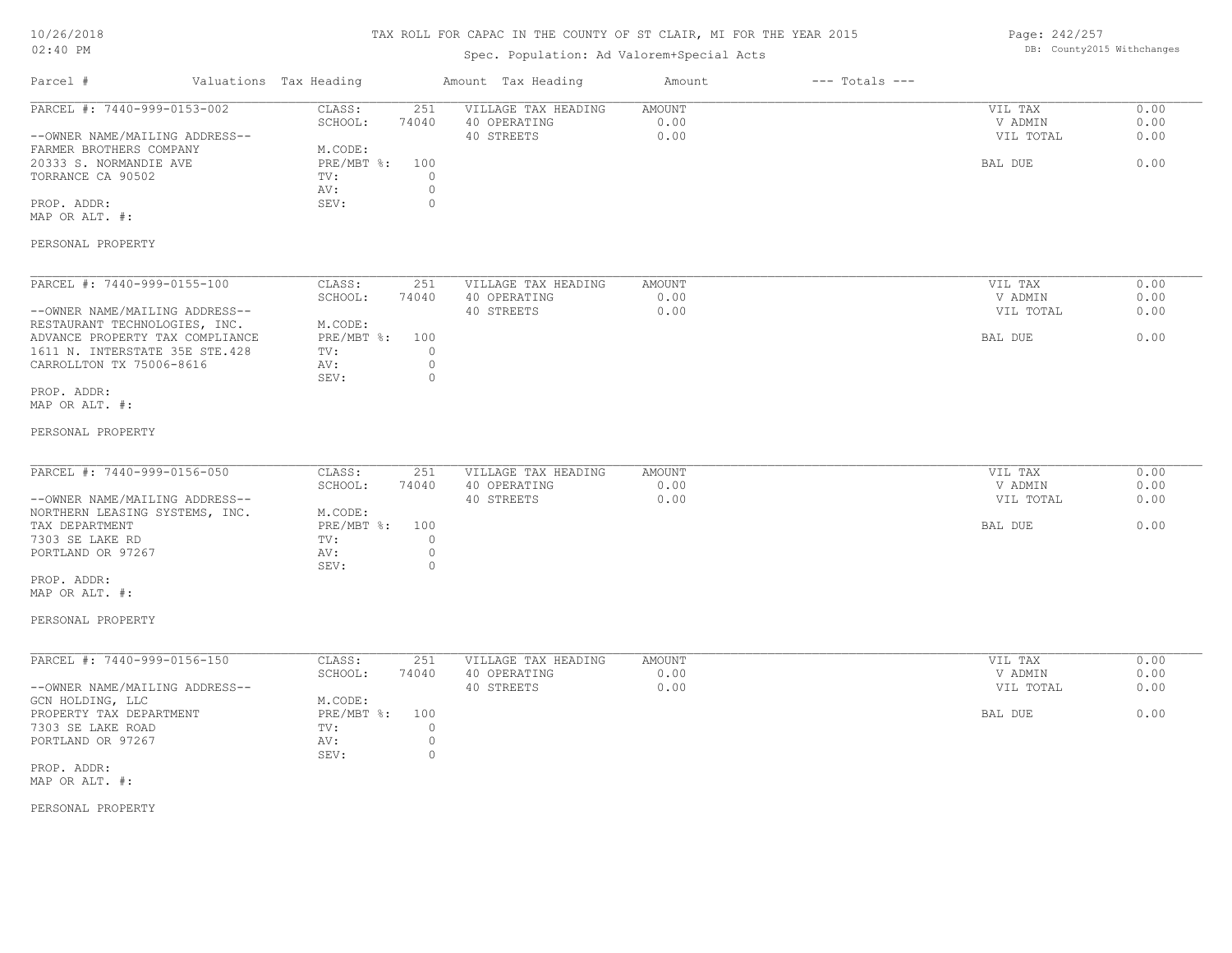# TAX ROLL FOR CAPAC IN THE COUNTY OF ST CLAIR, MI FOR THE YEAR 2015

# Spec. Population: Ad Valorem+Special Acts

| Parcel #                       |         | Valuations Tax Heading |              | Amount Tax Heading  | Amount | $---$ Totals $---$ |           |      |
|--------------------------------|---------|------------------------|--------------|---------------------|--------|--------------------|-----------|------|
| PARCEL #: 7440-999-0157-001    |         | CLASS:                 | 251          | VILLAGE TAX HEADING | AMOUNT |                    | VIL TAX   | 0.00 |
|                                | SCHOOL: | 74040                  | 40 OPERATING | 0.00                |        | V ADMIN            | 0.00      |      |
| --OWNER NAME/MAILING ADDRESS-- |         |                        |              | 40 STREETS          | 0.00   |                    | VIL TOTAL | 0.00 |
| MAILFINANCE INC.               |         | M.CODE:                |              |                     |        |                    |           |      |
| TAX DEPARTMENT                 |         | $PRE/MBT$ %:           | 100          |                     |        |                    | BAL DUE   | 0.00 |
| 478 WHEELERS FARMS ROAD        |         | TV:                    |              |                     |        |                    |           |      |
| MILFORD CT 06461               |         | AV:                    |              |                     |        |                    |           |      |
|                                |         | SEV:                   |              |                     |        |                    |           |      |
| PROP. ADDR:                    |         |                        |              |                     |        |                    |           |      |

MAP OR ALT. #:

#### PERSONAL PROPERTY

| PARCEL #: 7440-999-0157-010    | CLASS:     | 251   | VILLAGE TAX HEADING | AMOUNT | VIL TAX   | 0.00 |
|--------------------------------|------------|-------|---------------------|--------|-----------|------|
|                                | SCHOOL:    | 74040 | 40 OPERATING        | 0.00   | V ADMIN   | 0.00 |
| --OWNER NAME/MAILING ADDRESS-- |            |       | 40 STREETS          | 0.00   | VIL TOTAL | 0.00 |
| NEOPOST USA INC                | M.CODE:    |       |                     |        |           |      |
| TAX DEPT.                      | PRE/MBT %: | 100   |                     |        | BAL DUE   | 0.00 |
| 478 WHEELERS FARMS ROAD        | TV:        |       |                     |        |           |      |
| MILFORD CT 06461               | AV:        |       |                     |        |           |      |
|                                | SEV:       | (     |                     |        |           |      |
| PROP. ADDR:                    |            |       |                     |        |           |      |

MAP OR ALT. #:

#### PERSONAL PROPERTY

| PARCEL #: 7440-999-0158-000    | CLASS:         | 251   | VILLAGE TAX HEADING | AMOUNT | VIL TAX   | 26.86 |
|--------------------------------|----------------|-------|---------------------|--------|-----------|-------|
|                                | SCHOOL:        | 74040 | 40 OPERATING        | 23.41  | V ADMIN   | 0.26  |
| --OWNER NAME/MAILING ADDRESS-- |                |       | 40 STREETS          | 3.45   | VIL TOTAL | 27.12 |
| LAPEER GRAIN                   | M.CODE:        |       |                     |        |           |       |
| 155 S SAGINAW                  | PRE/MBT %: 100 |       |                     |        | BAL DUE   | 27.12 |
| LAPEER MI 48446                | TV:            | 1,725 |                     |        |           |       |
|                                | AV:            | 1,725 |                     |        |           |       |
| PROP. ADDR: 220 S HUNTER       | SEV:           | 1,725 |                     |        |           |       |

#### PERSONAL PROPERTY

MAP OR ALT. #:

| PARCEL #: 7440-999-0159-000    | CLASS:     | 002   | VILLAGE TAX HEADING | AMOUNT | VIL TAX   | 0.00 |
|--------------------------------|------------|-------|---------------------|--------|-----------|------|
|                                | SCHOOL:    | 74040 | 40 OPERATING        | 0.00   | V ADMIN   | 0.00 |
| --OWNER NAME/MAILING ADDRESS-- |            |       | 40 STREETS          | 0.00   | VIL TOTAL | 0.00 |
| GATHERING THE                  | M.CODE:    |       |                     |        |           |      |
| 113 N MAIN ST                  | PRE/MBT %: | 100   |                     |        | BAL DUE   | 0.00 |
| CAPAC MI 48014                 | TV:        |       |                     |        |           |      |
|                                | AV:        |       |                     |        |           |      |
| PROP. ADDR: 113 N MAIN ST      | SEV:       |       |                     |        |           |      |
| MAP OR ALT. #:                 |            |       |                     |        |           |      |

PERSONAL PROPERTY

Page: 243/257 DB: County2015 Withchanges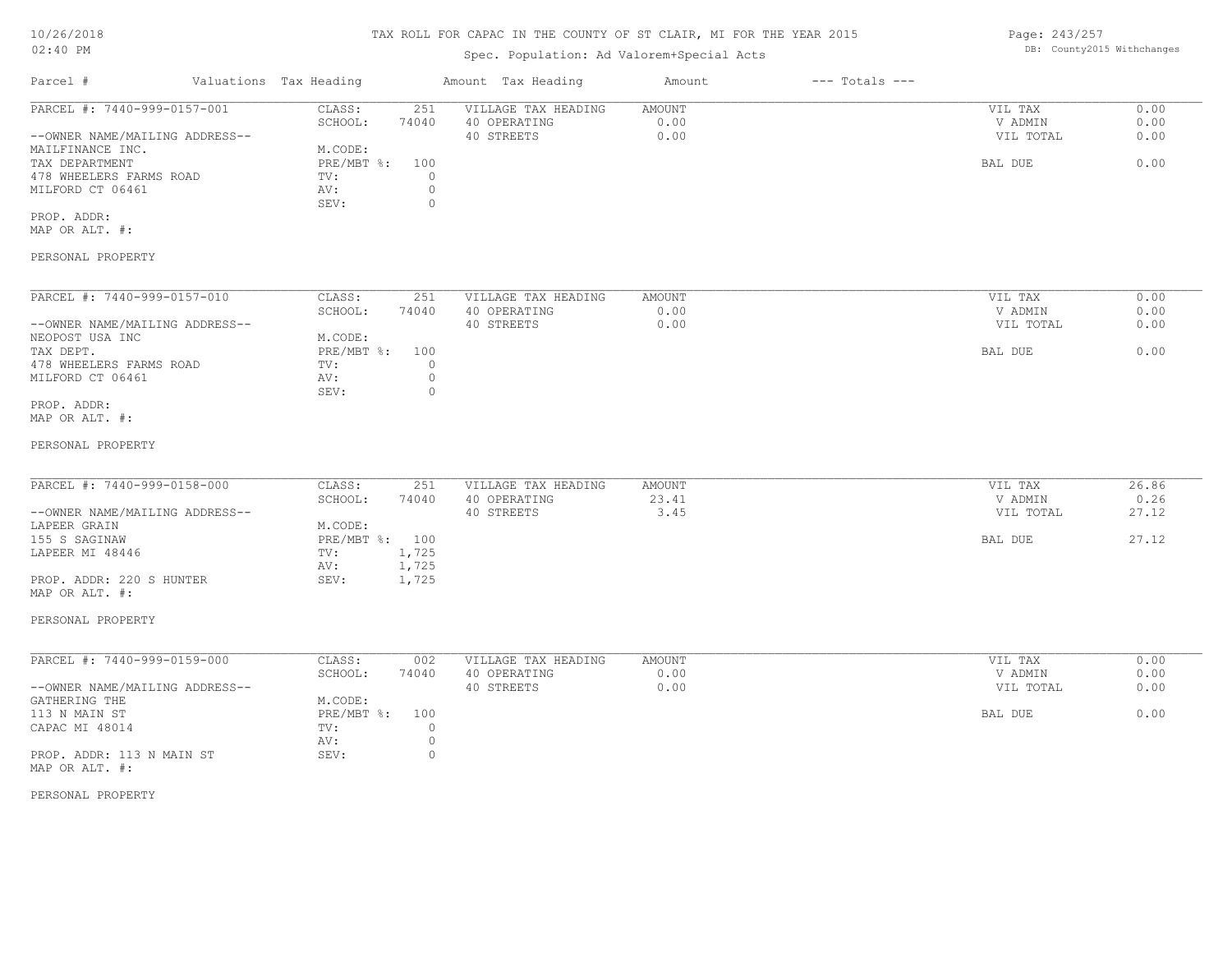# TAX ROLL FOR CAPAC IN THE COUNTY OF ST CLAIR, MI FOR THE YEAR 2015

# Spec. Population: Ad Valorem+Special Acts

Page: 244/257 DB: County2015 Withchanges

| Parcel #                                                                                                                                                                        | Valuations Tax Heading                                                   |                                                               | Amount Tax Heading                                | Amount                  | $---$ Totals $---$ |                                            |                              |
|---------------------------------------------------------------------------------------------------------------------------------------------------------------------------------|--------------------------------------------------------------------------|---------------------------------------------------------------|---------------------------------------------------|-------------------------|--------------------|--------------------------------------------|------------------------------|
| PARCEL #: 7440-999-0159-015<br>--OWNER NAME/MAILING ADDRESS--<br>K12 MANAGEMENT INC<br>2300 CORPORATE PARK DR STE#200<br>HERNDON VA 20171<br>PROP. ADDR:<br>MAP OR ALT. #:      | CLASS:<br>SCHOOL:<br>M.CODE:<br>PRE/MBT %:<br>TV:<br>AV:<br>SEV:         | 251<br>74040<br>100<br>$\mathbf{0}$<br>$\mathbb O$<br>$\circ$ | VILLAGE TAX HEADING<br>40 OPERATING<br>40 STREETS | AMOUNT<br>0.00<br>0.00  |                    | VIL TAX<br>V ADMIN<br>VIL TOTAL<br>BAL DUE | 0.00<br>0.00<br>0.00<br>0.00 |
| PERSONAL PROPERTY                                                                                                                                                               |                                                                          |                                                               |                                                   |                         |                    |                                            |                              |
| PARCEL #: 7440-999-0159-025<br>--OWNER NAME/MAILING ADDRESS--<br>LA MAXICANA MARKET DBA<br>AGF ENTERPRISES, INC<br>129 N MAIN ST<br>CAPAC MI 48014<br>PROP. ADDR: 129 N MAIN ST | CLASS:<br>SCHOOL:<br>M.CODE:<br>$PRE/MBT$ $\div$ :<br>TV:<br>AV:<br>SEV: | 251<br>74040<br>100<br>$\circ$<br>$\mathbb O$<br>$\mathbf{0}$ | VILLAGE TAX HEADING<br>40 OPERATING<br>40 STREETS | AMOUNT<br>0.00<br>0.00  |                    | VIL TAX<br>V ADMIN<br>VIL TOTAL<br>BAL DUE | 0.00<br>0.00<br>0.00<br>0.00 |
| MAP OR ALT. #:                                                                                                                                                                  |                                                                          |                                                               |                                                   |                         |                    |                                            |                              |
| PERSONAL PROPERTY                                                                                                                                                               |                                                                          |                                                               |                                                   |                         |                    |                                            |                              |
| PARCEL #: 7440-999-0159-040<br>--OWNER NAME/MAILING ADDRESS--<br>BUTCHER'S CHOICE<br>111 S MAIN<br>CAPAC MI 48014                                                               | CLASS:<br>SCHOOL:<br>M.CODE:<br>$PRE/MBT$ $\div$<br>TV:                  | 002<br>74040<br>100<br>$\circ$                                | VILLAGE TAX HEADING<br>40 OPERATING<br>40 STREETS | AMOUNT<br>0.00<br>0.00  |                    | VIL TAX<br>V ADMIN<br>VIL TOTAL<br>BAL DUE | 0.00<br>0.00<br>0.00<br>0.00 |
| PROP. ADDR: 111 S MAIN<br>MAP OR ALT. #:                                                                                                                                        | AV:<br>SEV:                                                              | $\circ$<br>$\circ$                                            |                                                   |                         |                    |                                            |                              |
| PERSONAL PROPERTY                                                                                                                                                               |                                                                          |                                                               |                                                   |                         |                    |                                            |                              |
| PARCEL #: 7440-999-0159-041<br>--OWNER NAME/MAILING ADDRESS--                                                                                                                   | CLASS:<br>SCHOOL:                                                        | 251<br>74040                                                  | VILLAGE TAX HEADING<br>40 OPERATING<br>40 STREETS | AMOUNT<br>54.29<br>8.00 |                    | VIL TAX<br>V ADMIN<br>VIL TOTAL            | 62.29<br>0.62<br>62.91       |
| BUTCHER'S CHOICE 1 INC<br>KAREN & STACEY PELC                                                                                                                                   | M.CODE:<br>PRE/MBT %: 100                                                |                                                               |                                                   |                         |                    | V PD 09/18/15                              | 62.91                        |
| 111 S MAIN ST<br>CAPAC MI 48014                                                                                                                                                 | TV:<br>AV:<br>SEV:                                                       | 4,000<br>4,000                                                |                                                   |                         |                    | BAL DUE                                    | 0.00                         |
| PROP. ADDR: 111 S MAIN ST<br>MAP OR ALT. #:                                                                                                                                     |                                                                          | 4,000                                                         |                                                   |                         |                    |                                            |                              |
| PERSONAL PROPERTY                                                                                                                                                               |                                                                          |                                                               |                                                   |                         |                    |                                            |                              |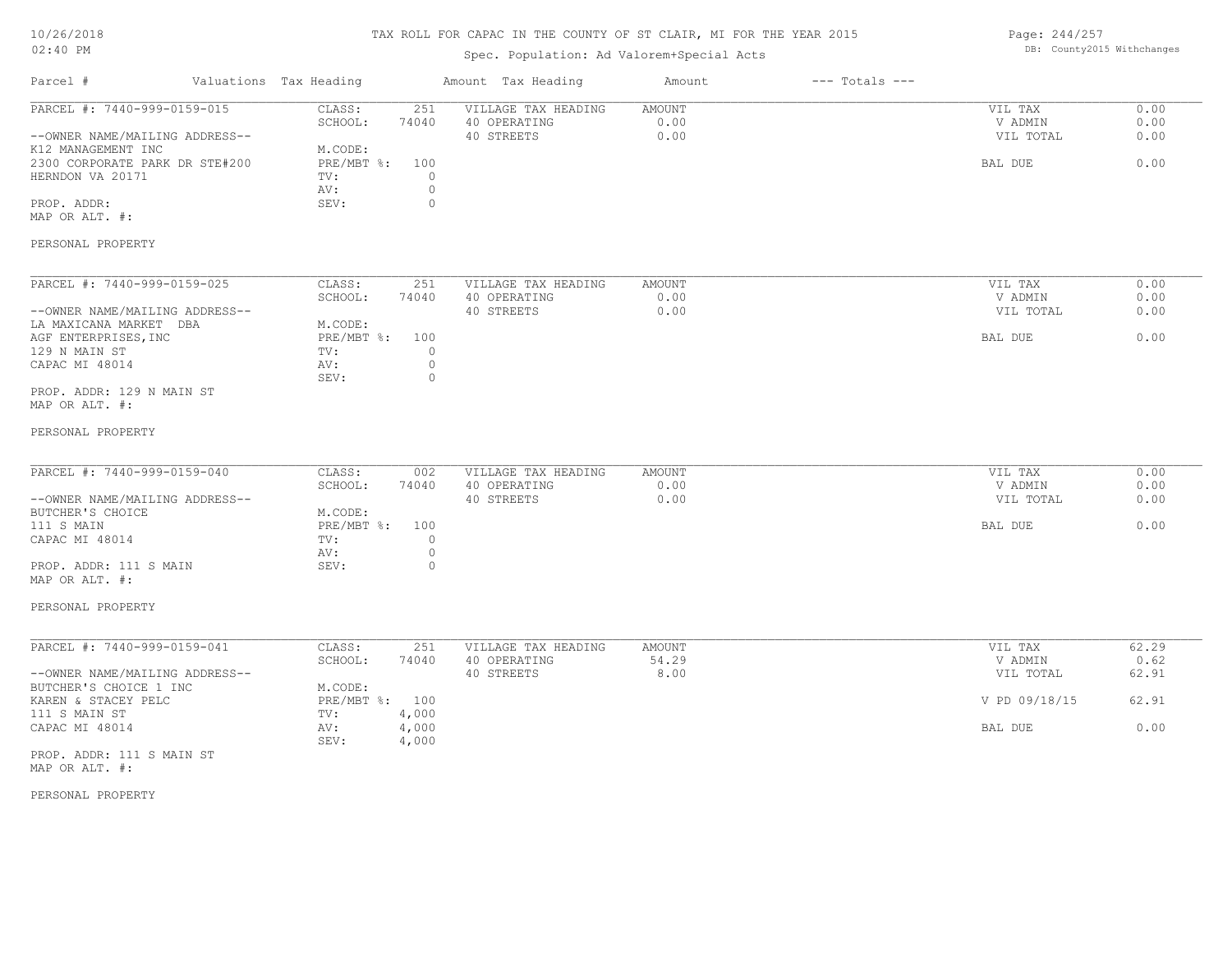# TAX ROLL FOR CAPAC IN THE COUNTY OF ST CLAIR, MI FOR THE YEAR 2015

# Spec. Population: Ad Valorem+Special Acts

Page: 245/257 DB: County2015 Withchanges

| Parcel #                                                                                                                                                                               | Valuations Tax Heading                                           | Amount Tax Heading                                                                                        | Amount                        | $---$ Totals $---$ |                                                             |                                      |
|----------------------------------------------------------------------------------------------------------------------------------------------------------------------------------------|------------------------------------------------------------------|-----------------------------------------------------------------------------------------------------------|-------------------------------|--------------------|-------------------------------------------------------------|--------------------------------------|
| PARCEL #: 7440-999-0159-060<br>--OWNER NAME/MAILING ADDRESS--<br>NEW IMAGE NAIL & HAIR<br>125 N MAIN ST<br>CAPAC MI 48014<br>PROP. ADDR: 125 N MAIN ST<br>MAP OR ALT. #:               | CLASS:<br>SCHOOL:<br>M.CODE:<br>PRE/MBT %:<br>TV:<br>AV:<br>SEV: | VILLAGE TAX HEADING<br>251<br>74040<br>40 OPERATING<br>40 STREETS<br>100<br>600<br>600<br>600             | AMOUNT<br>8.14<br>1.20        |                    | VIL TAX<br>V ADMIN<br>VIL TOTAL<br>V PD 09/16/15<br>BAL DUE | 9.34<br>0.09<br>9.43<br>9.43<br>0.00 |
| PERSONAL PROPERTY                                                                                                                                                                      |                                                                  |                                                                                                           |                               |                    |                                                             |                                      |
| PARCEL #: 7440-999-0159-065<br>--OWNER NAME/MAILING ADDRESS--<br>CAPAC RESALE SHOP<br>108 S MAIN ST<br>CAPAC MI 48014<br>PROP. ADDR: 108 S MAIN ST<br>MAP OR ALT. #:                   | CLASS:<br>SCHOOL:<br>M.CODE:<br>PRE/MBT %:<br>TV:<br>AV:<br>SEV: | 002<br>VILLAGE TAX HEADING<br>40 OPERATING<br>74040<br>40 STREETS<br>100<br>$\circ$<br>$\circ$<br>$\circ$ | AMOUNT<br>0.00<br>0.00        |                    | VIL TAX<br>V ADMIN<br>VIL TOTAL<br>BAL DUE                  | 0.00<br>0.00<br>0.00<br>0.00         |
| PERSONAL PROPERTY                                                                                                                                                                      |                                                                  |                                                                                                           |                               |                    |                                                             |                                      |
| PARCEL #: 7440-999-0159-075<br>--OWNER NAME/MAILING ADDRESS--<br>DOODLING OUTBACK EMBROIDERY<br>102 S MAIN ST<br>CAPAC MI 48014<br>PROP. ADDR: 102 S MAIN ST<br>MAP OR ALT. #:         | CLASS:<br>SCHOOL:<br>M.CODE:<br>PRE/MBT %:<br>TV:<br>AV:<br>SEV: | VILLAGE TAX HEADING<br>251<br>74040<br>40 OPERATING<br>40 STREETS<br>100<br>$\circ$<br>$\circ$<br>$\circ$ | <b>AMOUNT</b><br>0.00<br>0.00 |                    | VIL TAX<br>V ADMIN<br>VIL TOTAL<br>BAL DUE                  | 0.00<br>0.00<br>0.00<br>0.00         |
| PERSONAL PROPERTY                                                                                                                                                                      |                                                                  |                                                                                                           |                               |                    |                                                             |                                      |
| PARCEL #: 7440-999-0159-080<br>--OWNER NAME/MAILING ADDRESS--<br>CAPAC FAMILY MEDICINE, P.L.L.C.<br>14960 E PARK ST<br>CAPAC MI 48014<br>PROP. ADDR: 14960 E PARK ST<br>MAP OR ALT. #: | CLASS:<br>SCHOOL:<br>M.CODE:<br>PRE/MBT %:<br>TV:<br>AV:<br>SEV: | 251<br>VILLAGE TAX HEADING<br>40 OPERATING<br>74040<br>40 STREETS<br>100<br>$\circ$<br>0<br>$\circ$       | AMOUNT<br>0.00<br>0.00        |                    | VIL TAX<br>V ADMIN<br>VIL TOTAL<br>BAL DUE                  | 0.00<br>0.00<br>0.00<br>0.00         |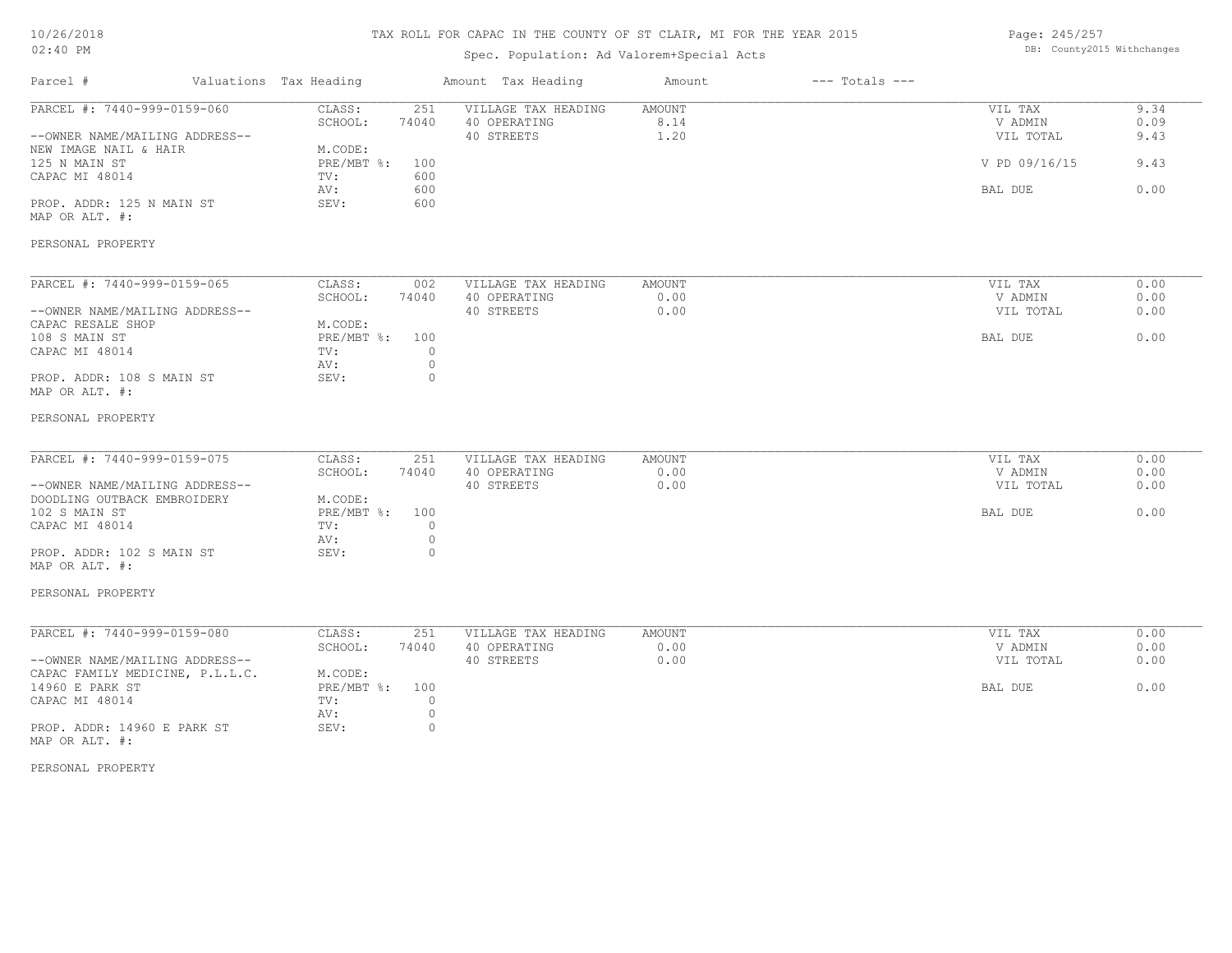# TAX ROLL FOR CAPAC IN THE COUNTY OF ST CLAIR, MI FOR THE YEAR 2015

# Spec. Population: Ad Valorem+Special Acts

Page: 246/257 DB: County2015 Withchanges

| Parcel #                                                                                                                                                                                                                 | Valuations Tax Heading                                                                                       | Amount Tax Heading                                                                  | Amount                 | $---$ Totals $---$ |                                            |                              |
|--------------------------------------------------------------------------------------------------------------------------------------------------------------------------------------------------------------------------|--------------------------------------------------------------------------------------------------------------|-------------------------------------------------------------------------------------|------------------------|--------------------|--------------------------------------------|------------------------------|
| PARCEL #: 7440-999-0160-010<br>--OWNER NAME/MAILING ADDRESS--<br>GORDON FLESCH COMPANY<br>2675 RESEARCH PARK DRIVE<br>MADISON WI 53711<br>PROP. ADDR:<br>MAP OR ALT. #:<br>PERSONAL PROPERTY                             | CLASS:<br>251<br>SCHOOL:<br>74040<br>M.CODE:<br>PRE/MBT %:<br>100<br>TV:<br>AV:<br>SEV:                      | VILLAGE TAX HEADING<br>40 OPERATING<br>40 STREETS<br>$\circ$<br>$\circ$<br>$\circ$  | AMOUNT<br>0.00<br>0.00 |                    | VIL TAX<br>V ADMIN<br>VIL TOTAL<br>BAL DUE | 0.00<br>0.00<br>0.00<br>0.00 |
| PARCEL #: 7440-999-0161-025<br>--OWNER NAME/MAILING ADDRESS--<br>AIR ADVANTAGE LLC<br>465 N FRANKLIN ST. STE.C<br>FRANKENMUTH MI 48734<br>PROP. ADDR:<br>MAP OR ALT. #:<br>PERSONAL PROPERTY                             | CLASS:<br>251<br>SCHOOL:<br>74040<br>M.CODE:<br>PRE/MBT %:<br>100<br>TV:<br>AV:<br>SEV:                      | VILLAGE TAX HEADING<br>40 OPERATING<br>40 STREETS<br>$\Omega$<br>$\circ$<br>$\circ$ | AMOUNT<br>0.00<br>0.00 |                    | VIL TAX<br>V ADMIN<br>VIL TOTAL<br>BAL DUE | 0.00<br>0.00<br>0.00<br>0.00 |
| PARCEL #: 7440-999-0161-028<br>--OWNER NAME/MAILING ADDRESS--<br>TJ"S AUTO SALES, LLC<br>109 S MAIN<br>CAPAC MI 48014<br>PROP. ADDR: 109 S MAIN<br>MAP OR ALT. #:<br>PERSONAL PROPERTY                                   | CLASS:<br>251<br>SCHOOL:<br>74040<br>M.CODE:<br>PRE/MBT %:<br>100<br>200<br>TV:<br>200<br>AV:<br>200<br>SEV: | VILLAGE TAX HEADING<br>40 OPERATING<br>40 STREETS                                   | AMOUNT<br>2.71<br>0.40 |                    | VIL TAX<br>V ADMIN<br>VIL TOTAL<br>BAL DUE | 3.11<br>0.03<br>3.14<br>3.14 |
| PARCEL #: 7440-999-0161-046<br>--OWNER NAME/MAILING ADDRESS--<br>VIASAT COMMUNICATIONS, INC.<br>FKA: WILDBLUE COMMUNICATIONS, INC<br>RYAN, LLC<br>P.O. BOX 198109<br>NASHVILLE TN 37219<br>PROP. ADDR:<br>MAP OR ALT. #: | CLASS:<br>002<br>SCHOOL:<br>74040<br>M.CODE:<br>PRE/MBT %:<br>100<br>TV:<br>AV:<br>SEV:                      | VILLAGE TAX HEADING<br>40 OPERATING<br>40 STREETS<br>$\circ$<br>$\circ$<br>$\circ$  | AMOUNT<br>0.00<br>0.00 |                    | VIL TAX<br>V ADMIN<br>VIL TOTAL<br>BAL DUE | 0.00<br>0.00<br>0.00<br>0.00 |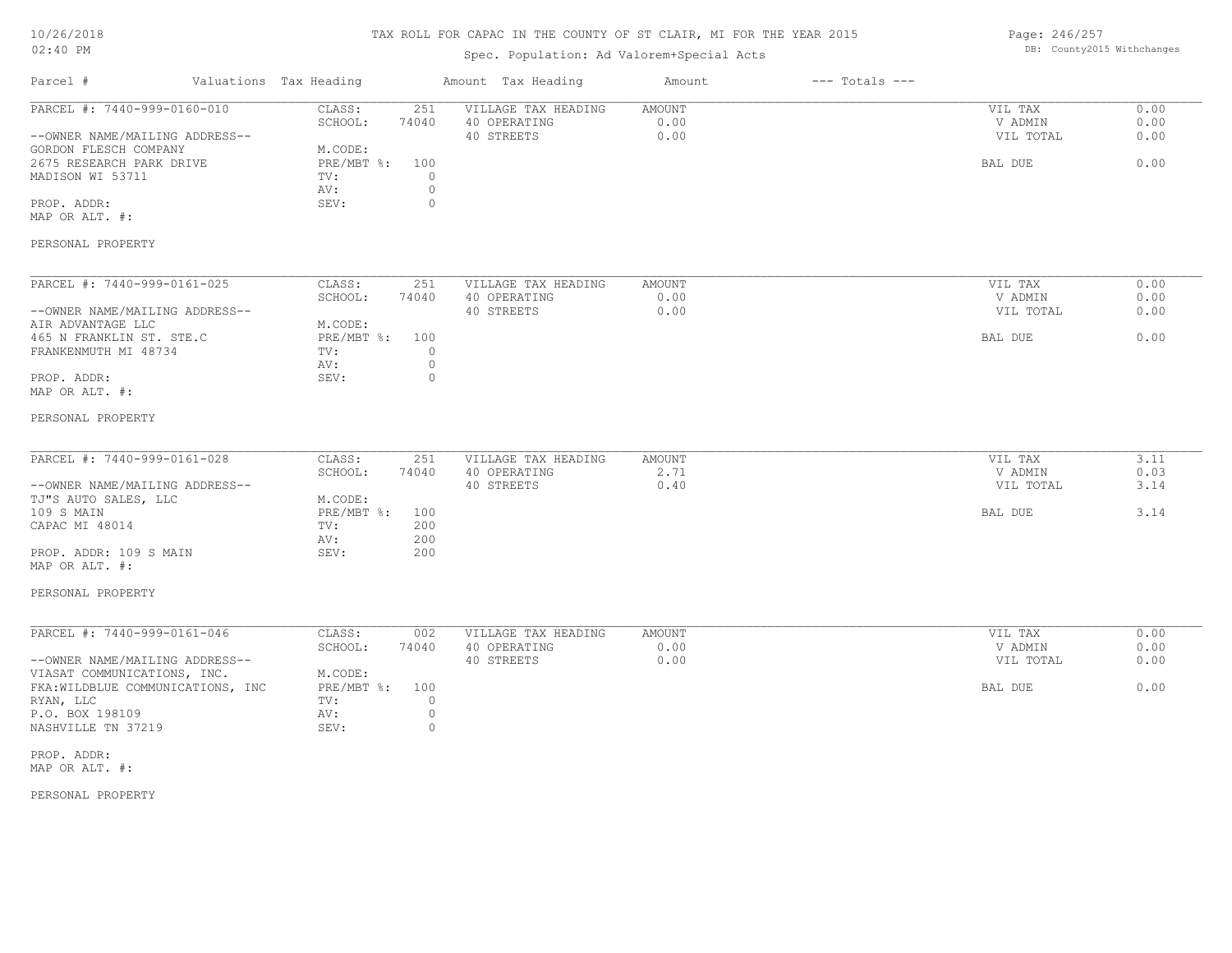# Spec. Population: Ad Valorem+Special Acts

Page: 247/257 DB: County2015 Withchanges

| Parcel #                       | Valuations Tax Heading |       | Amount Tax Heading  | Amount | $---$ Totals $---$ |           |      |
|--------------------------------|------------------------|-------|---------------------|--------|--------------------|-----------|------|
| PARCEL #: 7440-999-0161-047    | CLASS:                 | 251   | VILLAGE TAX HEADING | AMOUNT |                    | VIL TAX   | 0.00 |
|                                | SCHOOL:                | 74040 | 40 OPERATING        | 0.00   |                    | V ADMIN   | 0.00 |
| --OWNER NAME/MAILING ADDRESS-- |                        |       | 40 STREETS          | 0.00   |                    | VIL TOTAL | 0.00 |
| VIASAT, INC                    | M.CODE:                |       |                     |        |                    |           |      |
| RYAN, LLC                      | PRE/MBT %:             | 100   |                     |        |                    | BAL DUE   | 0.00 |
| P.O. BOX 198109                | TV:                    |       |                     |        |                    |           |      |
| NASHVILLE TN 37219             | AV:                    |       |                     |        |                    |           |      |
|                                | SEV:                   |       |                     |        |                    |           |      |
| PROP. ADDR:                    |                        |       |                     |        |                    |           |      |

MAP OR ALT. #:

#### PERSONAL PROPERTY

| PARCEL #: 7440-999-0162-010         | CLASS:     | 251   | VILLAGE TAX HEADING | AMOUNT | VIL TAX   | 0.00 |
|-------------------------------------|------------|-------|---------------------|--------|-----------|------|
|                                     | SCHOOL:    | 74040 | 40 OPERATING        | 0.00   | V ADMIN   | 0.00 |
| --OWNER NAME/MAILING ADDRESS--      |            |       | 40 STREETS          | 0.00   | VIL TOTAL | 0.00 |
| GE CAPITAL INFORMATIONAL TECH SOLUT | M.CODE:    |       |                     |        |           |      |
| PROPERTY TAX COMPLIANCE             | PRE/MBT %: | 100   |                     |        | BAL DUE   | 0.00 |
| P.O. BOX 35715                      | TV:        |       |                     |        |           |      |
| BILLINGS MT 59107                   | AV:        |       |                     |        |           |      |
|                                     | SEV:       |       |                     |        |           |      |
| PROP. ADDR:                         |            |       |                     |        |           |      |

MAP OR ALT. #:

#### PERSONAL PROPERTY

| PARCEL #: 7440-999-0162-020    | CLASS:       | 251   | VILLAGE TAX HEADING | AMOUNT     | VIL TAX   | 4.67 |
|--------------------------------|--------------|-------|---------------------|------------|-----------|------|
|                                | SCHOOL:      | 74040 | 40 OPERATING        | $\pm 0.07$ | V ADMIN   | 0.04 |
| --OWNER NAME/MAILING ADDRESS-- |              |       | 40 STREETS          | 0.60       | VIL TOTAL | 4.71 |
| R J SERVICES                   | M.CODE:      |       |                     |            |           |      |
| 4361 CAPAC RD                  | $PRE/MBT$ %: | 100   |                     |            | BAL DUE   | 4.71 |
| CAPAC MI 48014                 | TV:          | 300   |                     |            |           |      |
|                                | AV:          | 300   |                     |            |           |      |
| PROP. ADDR: 4361 CAPAC RD      | SEV:         | 300   |                     |            |           |      |

#### PERSONAL PROPERTY

MAP OR ALT. #:

| PARCEL #: 7440-999-0163-010        | CLASS:         | 351       | VILLAGE TAX HEADING | AMOUNT    | VIL TAX                 | 30,196.71 |
|------------------------------------|----------------|-----------|---------------------|-----------|-------------------------|-----------|
|                                    | SCHOOL:        | 74040     | 40 OPERATING        | 26,318.63 | V ADMIN                 | 301.96    |
| --OWNER NAME/MAILING ADDRESS--     |                |           | 40 STREETS          | 3,878.08  | VIL TOTAL               | 30,498.67 |
| KEIHIN MICHIGAN MANUFACTURING, LLC | M.CODE:        |           |                     |           |                         |           |
| 14898 KOEHN ROAD                   | PRE/MBT %: 100 |           |                     |           | V PD 08/19/15 30,498.67 |           |
| CAPAC MI 48014                     | TV:            | 1,939,043 |                     |           |                         |           |
|                                    | AV:            | 1,939,043 |                     |           | BAL DUE                 | 0.00      |
| PROP. ADDR: 14898 KOEHN ROAD       | SEV:           | 1,939,043 |                     |           |                         |           |
| MAP OR ALT. #:                     |                |           |                     |           |                         |           |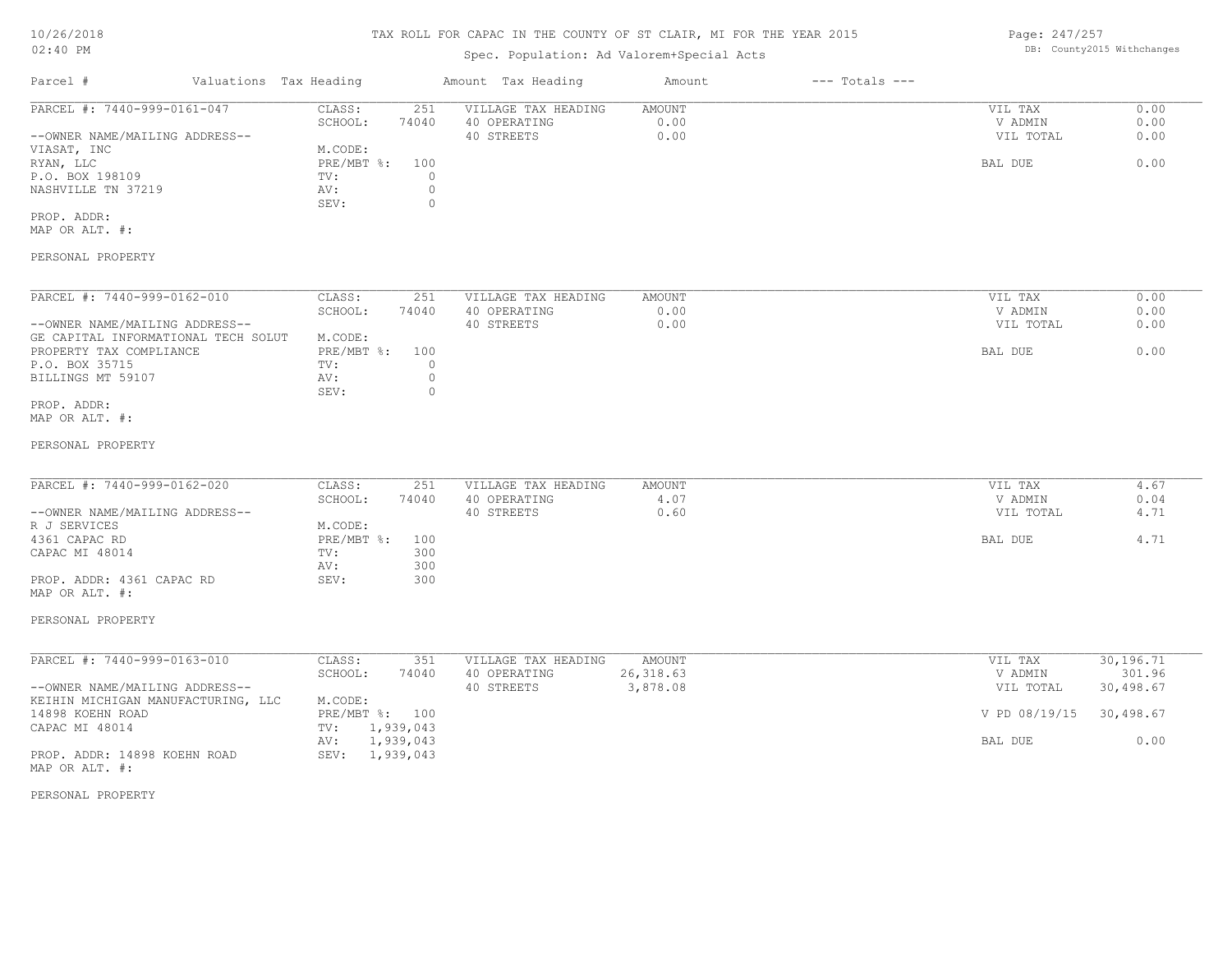Page: 248/257 DB: County2015 Withchanges

| Parcel #<br>Valuations Tax Heading<br>Amount Tax Heading<br>$---$ Totals $---$<br>Amount<br>PARCEL #: 7440-999-0165-023<br>CLASS:<br>251<br>VILLAGE TAX HEADING<br>AMOUNT<br>VIL TAX<br>SCHOOL:<br>74040<br>40 OPERATING<br>0.00<br>V ADMIN<br>0.00<br>--OWNER NAME/MAILING ADDRESS--<br>40 STREETS<br>VIL TOTAL<br>M.CODE:<br>GRAYHAWK LEASING, LLC<br>PRE/MBT %:<br>TAX DEPT. 3A-300<br>100<br>BAL DUE<br>P.O. BOX 660937<br>TV:<br>$\circ$<br>$\circ$<br>DALLAS TX 75266-0937<br>AV:<br>$\circ$<br>SEV:<br>PROP. ADDR:<br>MAP OR ALT. #:<br>PERSONAL PROPERTY<br>PARCEL #: 7440-999-0165-030<br>CLASS:<br>351<br>VILLAGE TAX HEADING<br>AMOUNT<br>VIL TAX<br>SCHOOL:<br>40 OPERATING<br>18,324.12<br>74040<br>V ADMIN<br>40 STREETS<br>--OWNER NAME/MAILING ADDRESS--<br>2,700.08<br>VIL TOTAL<br>PRECISION PIPELINE LLC<br>M.CODE:<br>3314 56TH ST<br>PRE/MBT %: 100<br>V PD 09/10/15<br>EAU CLAIRE WI 54703<br>1,350,042<br>TV:<br>1,350,042<br>BAL DUE<br>AV:<br>PROP. ADDR:<br>SEV: 1,350,042<br>MAP OR ALT. #:<br>PERSONAL PROPERTY<br>PARCEL #: 7440-999-0166-010<br>CLASS:<br>VILLAGE TAX HEADING<br>VIL TAX<br>002<br>AMOUNT<br>SCHOOL:<br>40 OPERATING<br>0.00<br>V ADMIN<br>74040<br>40 STREETS<br>0.00<br>--OWNER NAME/MAILING ADDRESS--<br>VIL TOTAL<br>PBG MICHIGAN, LLC<br>M.CODE:<br>P.O. BOX 660634 MD3A-300<br>$PRE/MBT$ $\div$<br>100<br>BAL DUE<br>DALLAS TX 75266-0634<br>$\circ$<br>TV:<br>$\circ$<br>AV:<br>PROP. ADDR:<br>SEV:<br>$\circ$<br>MAP OR ALT. #:<br>PERSONAL PROPERTY<br>PARCEL #: 7440-999-0166-015<br>CLASS:<br>251<br>VILLAGE TAX HEADING<br>AMOUNT<br>VIL TAX<br>SCHOOL:<br>40 OPERATING<br>V ADMIN<br>74040<br>61.07<br>9.00<br>--OWNER NAME/MAILING ADDRESS--<br>40 STREETS<br>VIL TOTAL<br>M.CODE:<br>CHAMPIONS SPORTS BAR & GRILL<br>116 S MAIN<br>$PRE/MBT$ $\frac{6}{3}$ :<br>100<br>V PD 07/24/15<br>CAPAC MI 48014<br>4,500<br>TV:<br>AV:<br>4,500<br>BAL DUE<br>PROP. ADDR: 116 S MAIN<br>SEV:<br>4,500<br>MAP OR ALT. #:<br>PERSONAL PROPERTY | 0.00<br>0.00<br>0.00<br>0.00<br>21,024.20<br>210.24<br>21, 234.44<br>21, 234.44<br>0.00<br>0.00<br>0.00<br>0.00<br>0.00<br>70.07<br>0.70<br>70.77<br>70.77<br>0.00 | 02:40 PM |  | Spec. Population: Ad Valorem+Special Acts |  | DB: County2015 Withchanges |
|--------------------------------------------------------------------------------------------------------------------------------------------------------------------------------------------------------------------------------------------------------------------------------------------------------------------------------------------------------------------------------------------------------------------------------------------------------------------------------------------------------------------------------------------------------------------------------------------------------------------------------------------------------------------------------------------------------------------------------------------------------------------------------------------------------------------------------------------------------------------------------------------------------------------------------------------------------------------------------------------------------------------------------------------------------------------------------------------------------------------------------------------------------------------------------------------------------------------------------------------------------------------------------------------------------------------------------------------------------------------------------------------------------------------------------------------------------------------------------------------------------------------------------------------------------------------------------------------------------------------------------------------------------------------------------------------------------------------------------------------------------------------------------------------------------------------------------------------------------------------------------------------------------------------------------------------------------------------------------------------------|--------------------------------------------------------------------------------------------------------------------------------------------------------------------|----------|--|-------------------------------------------|--|----------------------------|
|                                                                                                                                                                                                                                                                                                                                                                                                                                                                                                                                                                                                                                                                                                                                                                                                                                                                                                                                                                                                                                                                                                                                                                                                                                                                                                                                                                                                                                                                                                                                                                                                                                                                                                                                                                                                                                                                                                                                                                                                  |                                                                                                                                                                    |          |  |                                           |  |                            |
|                                                                                                                                                                                                                                                                                                                                                                                                                                                                                                                                                                                                                                                                                                                                                                                                                                                                                                                                                                                                                                                                                                                                                                                                                                                                                                                                                                                                                                                                                                                                                                                                                                                                                                                                                                                                                                                                                                                                                                                                  |                                                                                                                                                                    |          |  |                                           |  |                            |
|                                                                                                                                                                                                                                                                                                                                                                                                                                                                                                                                                                                                                                                                                                                                                                                                                                                                                                                                                                                                                                                                                                                                                                                                                                                                                                                                                                                                                                                                                                                                                                                                                                                                                                                                                                                                                                                                                                                                                                                                  |                                                                                                                                                                    |          |  |                                           |  |                            |
|                                                                                                                                                                                                                                                                                                                                                                                                                                                                                                                                                                                                                                                                                                                                                                                                                                                                                                                                                                                                                                                                                                                                                                                                                                                                                                                                                                                                                                                                                                                                                                                                                                                                                                                                                                                                                                                                                                                                                                                                  |                                                                                                                                                                    |          |  |                                           |  |                            |
|                                                                                                                                                                                                                                                                                                                                                                                                                                                                                                                                                                                                                                                                                                                                                                                                                                                                                                                                                                                                                                                                                                                                                                                                                                                                                                                                                                                                                                                                                                                                                                                                                                                                                                                                                                                                                                                                                                                                                                                                  |                                                                                                                                                                    |          |  |                                           |  |                            |
|                                                                                                                                                                                                                                                                                                                                                                                                                                                                                                                                                                                                                                                                                                                                                                                                                                                                                                                                                                                                                                                                                                                                                                                                                                                                                                                                                                                                                                                                                                                                                                                                                                                                                                                                                                                                                                                                                                                                                                                                  |                                                                                                                                                                    |          |  |                                           |  |                            |
|                                                                                                                                                                                                                                                                                                                                                                                                                                                                                                                                                                                                                                                                                                                                                                                                                                                                                                                                                                                                                                                                                                                                                                                                                                                                                                                                                                                                                                                                                                                                                                                                                                                                                                                                                                                                                                                                                                                                                                                                  |                                                                                                                                                                    |          |  |                                           |  |                            |
|                                                                                                                                                                                                                                                                                                                                                                                                                                                                                                                                                                                                                                                                                                                                                                                                                                                                                                                                                                                                                                                                                                                                                                                                                                                                                                                                                                                                                                                                                                                                                                                                                                                                                                                                                                                                                                                                                                                                                                                                  |                                                                                                                                                                    |          |  |                                           |  |                            |
|                                                                                                                                                                                                                                                                                                                                                                                                                                                                                                                                                                                                                                                                                                                                                                                                                                                                                                                                                                                                                                                                                                                                                                                                                                                                                                                                                                                                                                                                                                                                                                                                                                                                                                                                                                                                                                                                                                                                                                                                  |                                                                                                                                                                    |          |  |                                           |  |                            |
|                                                                                                                                                                                                                                                                                                                                                                                                                                                                                                                                                                                                                                                                                                                                                                                                                                                                                                                                                                                                                                                                                                                                                                                                                                                                                                                                                                                                                                                                                                                                                                                                                                                                                                                                                                                                                                                                                                                                                                                                  |                                                                                                                                                                    |          |  |                                           |  |                            |
|                                                                                                                                                                                                                                                                                                                                                                                                                                                                                                                                                                                                                                                                                                                                                                                                                                                                                                                                                                                                                                                                                                                                                                                                                                                                                                                                                                                                                                                                                                                                                                                                                                                                                                                                                                                                                                                                                                                                                                                                  |                                                                                                                                                                    |          |  |                                           |  |                            |
|                                                                                                                                                                                                                                                                                                                                                                                                                                                                                                                                                                                                                                                                                                                                                                                                                                                                                                                                                                                                                                                                                                                                                                                                                                                                                                                                                                                                                                                                                                                                                                                                                                                                                                                                                                                                                                                                                                                                                                                                  |                                                                                                                                                                    |          |  |                                           |  |                            |
|                                                                                                                                                                                                                                                                                                                                                                                                                                                                                                                                                                                                                                                                                                                                                                                                                                                                                                                                                                                                                                                                                                                                                                                                                                                                                                                                                                                                                                                                                                                                                                                                                                                                                                                                                                                                                                                                                                                                                                                                  |                                                                                                                                                                    |          |  |                                           |  |                            |
|                                                                                                                                                                                                                                                                                                                                                                                                                                                                                                                                                                                                                                                                                                                                                                                                                                                                                                                                                                                                                                                                                                                                                                                                                                                                                                                                                                                                                                                                                                                                                                                                                                                                                                                                                                                                                                                                                                                                                                                                  |                                                                                                                                                                    |          |  |                                           |  |                            |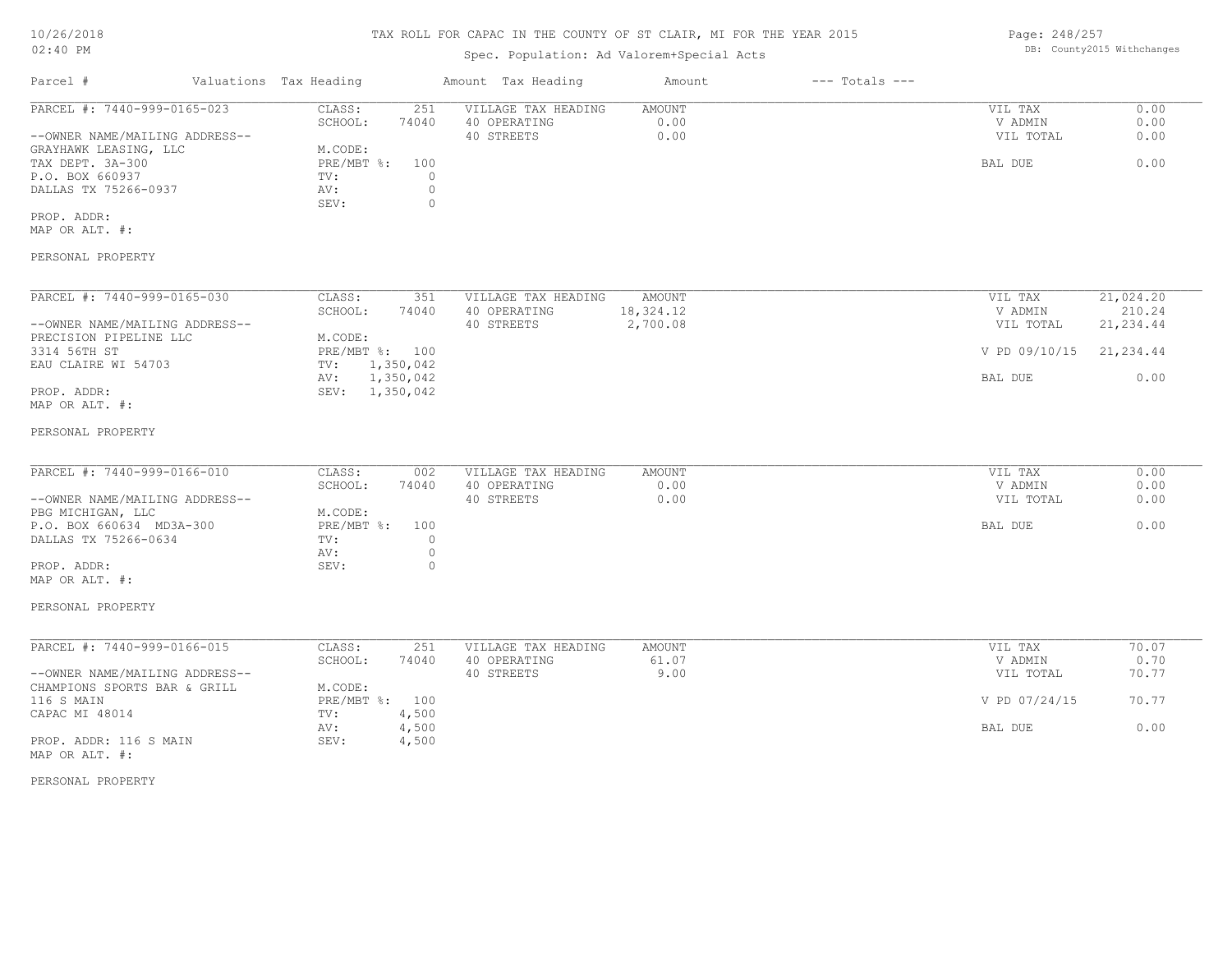# TAX ROLL FOR CAPAC IN THE COUNTY OF ST CLAIR, MI FOR THE YEAR 2015

# Spec. Population: Ad Valorem+Special Acts

Page: 249/257 DB: County2015 Withchanges

| Parcel #                                                                                                                                                                       | Valuations Tax Heading                                           |                                                          | Amount Tax Heading                                | Amount                 | $---$ Totals $---$ |                                            |                              |
|--------------------------------------------------------------------------------------------------------------------------------------------------------------------------------|------------------------------------------------------------------|----------------------------------------------------------|---------------------------------------------------|------------------------|--------------------|--------------------------------------------|------------------------------|
| PARCEL #: 7440-999-0166-020<br>--OWNER NAME/MAILING ADDRESS--<br>THRIFT STORE<br>108 S MAIN<br>CAPAC MI 48014<br>PROP. ADDR: 108 S MAIN<br>MAP OR ALT. #:<br>PERSONAL PROPERTY | CLASS:<br>SCHOOL:<br>M.CODE:<br>PRE/MBT %:<br>TV:<br>AV:<br>SEV: | 002<br>74040<br>100<br>$\circ$<br>$\mathbb O$<br>$\circ$ | VILLAGE TAX HEADING<br>40 OPERATING<br>40 STREETS | AMOUNT<br>0.00<br>0.00 |                    | VIL TAX<br>V ADMIN<br>VIL TOTAL<br>BAL DUE | 0.00<br>0.00<br>0.00<br>0.00 |
|                                                                                                                                                                                |                                                                  |                                                          |                                                   |                        |                    |                                            |                              |
| PARCEL #: 7440-999-0166-025<br>--OWNER NAME/MAILING ADDRESS--<br>ZUMBA FITNESS<br>109 N MAIN                                                                                   | CLASS:<br>SCHOOL:<br>M.CODE:<br>PRE/MBT %:                       | 251<br>74040<br>100                                      | VILLAGE TAX HEADING<br>40 OPERATING<br>40 STREETS | AMOUNT<br>0.00<br>0.00 |                    | VIL TAX<br>V ADMIN<br>VIL TOTAL<br>BAL DUE | 0.00<br>0.00<br>0.00<br>0.00 |
| CAPAC MI 48014<br>PROP. ADDR: 109 N MAIN<br>MAP OR ALT. #:                                                                                                                     | TV:<br>AV:<br>SEV:                                               | $\mathbf{0}$<br>$\mathbb O$<br>$\circ$                   |                                                   |                        |                    |                                            |                              |
| PERSONAL PROPERTY                                                                                                                                                              |                                                                  |                                                          |                                                   |                        |                    |                                            |                              |
| PARCEL #: 7440-999-0166-030<br>--OWNER NAME/MAILING ADDRESS--<br>VEND LEASE COMPANY, INC                                                                                       | CLASS:<br>SCHOOL:<br>M.CODE:                                     | 251<br>74040                                             | VILLAGE TAX HEADING<br>40 OPERATING<br>40 STREETS | AMOUNT<br>0.00<br>0.00 |                    | VIL TAX<br>V ADMIN<br>VIL TOTAL            | 0.00<br>0.00<br>0.00         |
| 8100 SANDPIPER CIRCLE # 300<br>BALTIMORE MD 21236<br>PROP. ADDR:                                                                                                               | PRE/MBT %:<br>TV:<br>AV:<br>SEV:                                 | 100<br>$\mathbf{0}$<br>$\mathbb O$<br>$\circ$            |                                                   |                        |                    | BAL DUE                                    | 0.00                         |
| MAP OR ALT. #:<br>PERSONAL PROPERTY                                                                                                                                            |                                                                  |                                                          |                                                   |                        |                    |                                            |                              |
| PARCEL #: 7440-999-0167-010<br>--OWNER NAME/MAILING ADDRESS--                                                                                                                  | CLASS:<br>SCHOOL:                                                | 251<br>74040                                             | VILLAGE TAX HEADING<br>40 OPERATING<br>40 STREETS | AMOUNT<br>0.00<br>0.00 |                    | VIL TAX<br>V ADMIN<br>VIL TOTAL            | 0.00<br>0.00<br>0.00         |
| WAYPORT, INC<br>RYAN TAX COMPLIANCE SERVICES<br>P.O. BOX 460049<br>HOUSTON TX 77056                                                                                            | M.CODE:<br>PRE/MBT %:<br>TV:<br>AV:<br>SEV:                      | 100<br>$\circ$<br>$\circ$<br>$\circ$                     |                                                   |                        |                    | BAL DUE                                    | 0.00                         |
| PROP. ADDR:<br>MAP OR ALT. #:                                                                                                                                                  |                                                                  |                                                          |                                                   |                        |                    |                                            |                              |
| PERSONAL PROPERTY                                                                                                                                                              |                                                                  |                                                          |                                                   |                        |                    |                                            |                              |
|                                                                                                                                                                                |                                                                  |                                                          |                                                   |                        |                    |                                            |                              |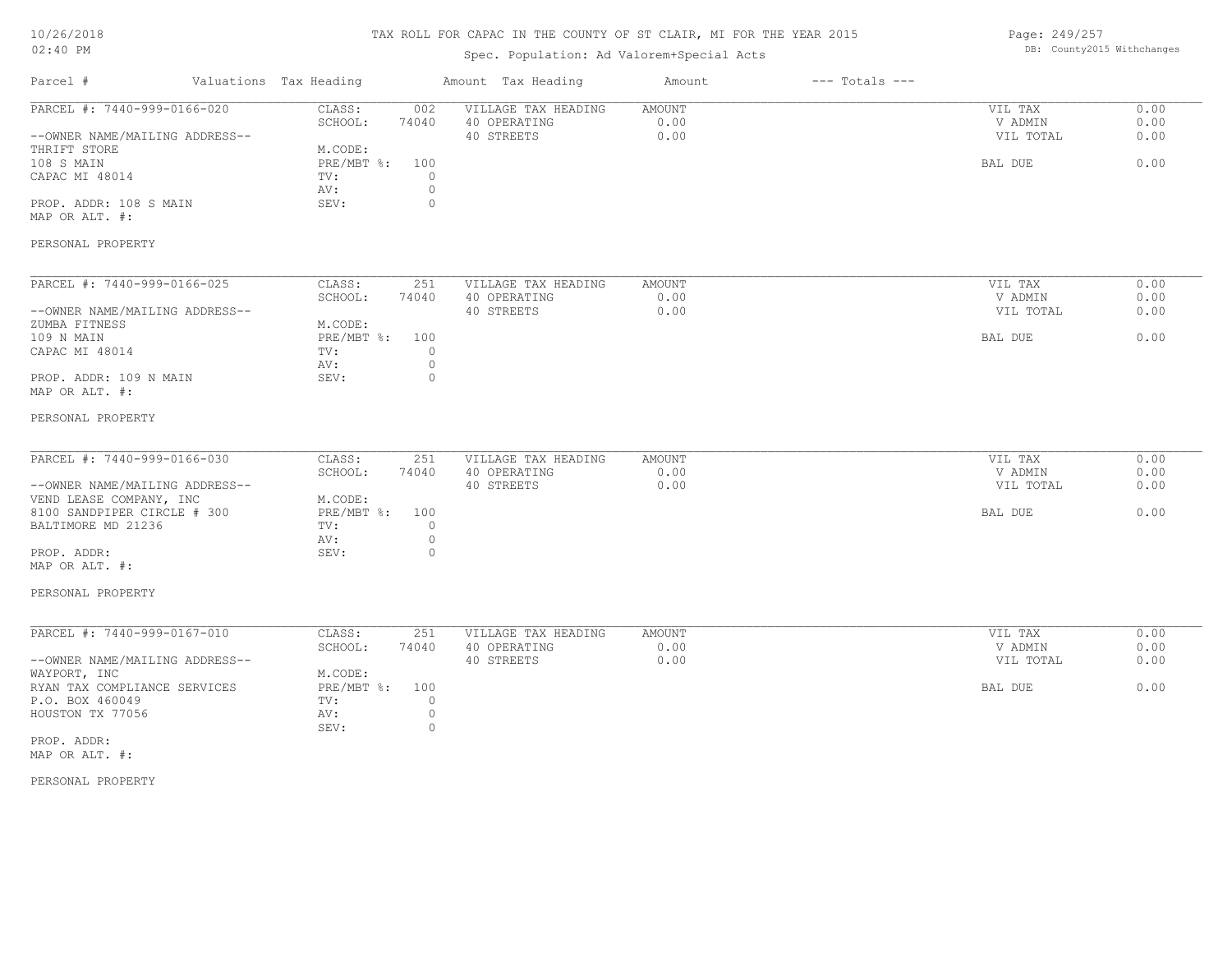# TAX ROLL FOR CAPAC IN THE COUNTY OF ST CLAIR, MI FOR THE YEAR 2015

# Spec. Population: Ad Valorem+Special Acts

Page: 250/257 DB: County2015 Withchanges

| Parcel #                                                                                                                                                                                | Valuations Tax Heading                                                                                                     | Amount Tax Heading                                | Amount                        | $---$ Totals $---$ |                                            |                              |
|-----------------------------------------------------------------------------------------------------------------------------------------------------------------------------------------|----------------------------------------------------------------------------------------------------------------------------|---------------------------------------------------|-------------------------------|--------------------|--------------------------------------------|------------------------------|
| PARCEL #: 7440-999-0167-020<br>--OWNER NAME/MAILING ADDRESS--<br>PINKY'S PALACE<br>108 S MAIN ST<br>CAPAC MI 48014<br>PROP. ADDR: 108 S MAIN ST<br>MAP OR ALT. #:                       | CLASS:<br>251<br>SCHOOL:<br>74040<br>M.CODE:<br>$PRE/MBT$ %:<br>100<br>$\circ$<br>TV:<br>$\circ$<br>AV:<br>$\circ$<br>SEV: | VILLAGE TAX HEADING<br>40 OPERATING<br>40 STREETS | AMOUNT<br>0.00<br>0.00        |                    | VIL TAX<br>V ADMIN<br>VIL TOTAL<br>BAL DUE | 0.00<br>0.00<br>0.00<br>0.00 |
| PERSONAL PROPERTY                                                                                                                                                                       |                                                                                                                            |                                                   |                               |                    |                                            |                              |
| PARCEL #: 7440-999-0168-000<br>--OWNER NAME/MAILING ADDRESS--<br>PRECEDENCE INDUSTRIAL, LLC<br>EBAY STORE THE<br>KYLE SCHIEWECK<br>122 N MAIN ST<br>CAPAC MI 48014                      | CLASS:<br>251<br>SCHOOL:<br>74040<br>M.CODE:<br>PRE/MBT %:<br>100<br>TV:<br>0<br>$\circ$<br>AV:<br>SEV:<br>0               | VILLAGE TAX HEADING<br>40 OPERATING<br>40 STREETS | <b>AMOUNT</b><br>0.00<br>0.00 |                    | VIL TAX<br>V ADMIN<br>VIL TOTAL<br>BAL DUE | 0.00<br>0.00<br>0.00<br>0.00 |
| PROP. ADDR: 122 N MAIN ST<br>MAP OR ALT. #:<br>PERSONAL PROPERTY                                                                                                                        |                                                                                                                            |                                                   |                               |                    |                                            |                              |
| PARCEL #: 7440-999-0168-010<br>--OWNER NAME/MAILING ADDRESS--<br>XEROX FINANCIAL SERVICES LLC<br>P.O. BOX 909<br>WEBSTER NY 14580<br>PROP. ADDR:<br>MAP OR ALT. #:<br>PERSONAL PROPERTY | CLASS:<br>251<br>SCHOOL:<br>74040<br>M.CODE:<br>$PRE/MBT$ %:<br>100<br>$\circ$<br>TV:<br>$\circ$<br>AV:<br>SEV:<br>$\circ$ | VILLAGE TAX HEADING<br>40 OPERATING<br>40 STREETS | <b>AMOUNT</b><br>0.00<br>0.00 |                    | VIL TAX<br>V ADMIN<br>VIL TOTAL<br>BAL DUE | 0.00<br>0.00<br>0.00<br>0.00 |
| PARCEL #: 7440-999-0168-015<br>--OWNER NAME/MAILING ADDRESS--<br>NIELSEN AUDIO, INC.<br>RYAN, LLC<br>P.O. BOX 4900 DEPT.380<br>SCOTTSDALE AZ 85261<br>PROP. ADDR:<br>MAP OR ALT. #:     | 251<br>CLASS:<br>74040<br>SCHOOL:<br>M.CODE:<br>PRE/MBT %:<br>100<br>$\circ$<br>TV:<br>$\circ$<br>AV:<br>$\circ$<br>SEV:   | VILLAGE TAX HEADING<br>40 OPERATING<br>40 STREETS | AMOUNT<br>0.00<br>0.00        |                    | VIL TAX<br>V ADMIN<br>VIL TOTAL<br>BAL DUE | 0.00<br>0.00<br>0.00<br>0.00 |
| PERSONAL PROPERTY                                                                                                                                                                       |                                                                                                                            |                                                   |                               |                    |                                            |                              |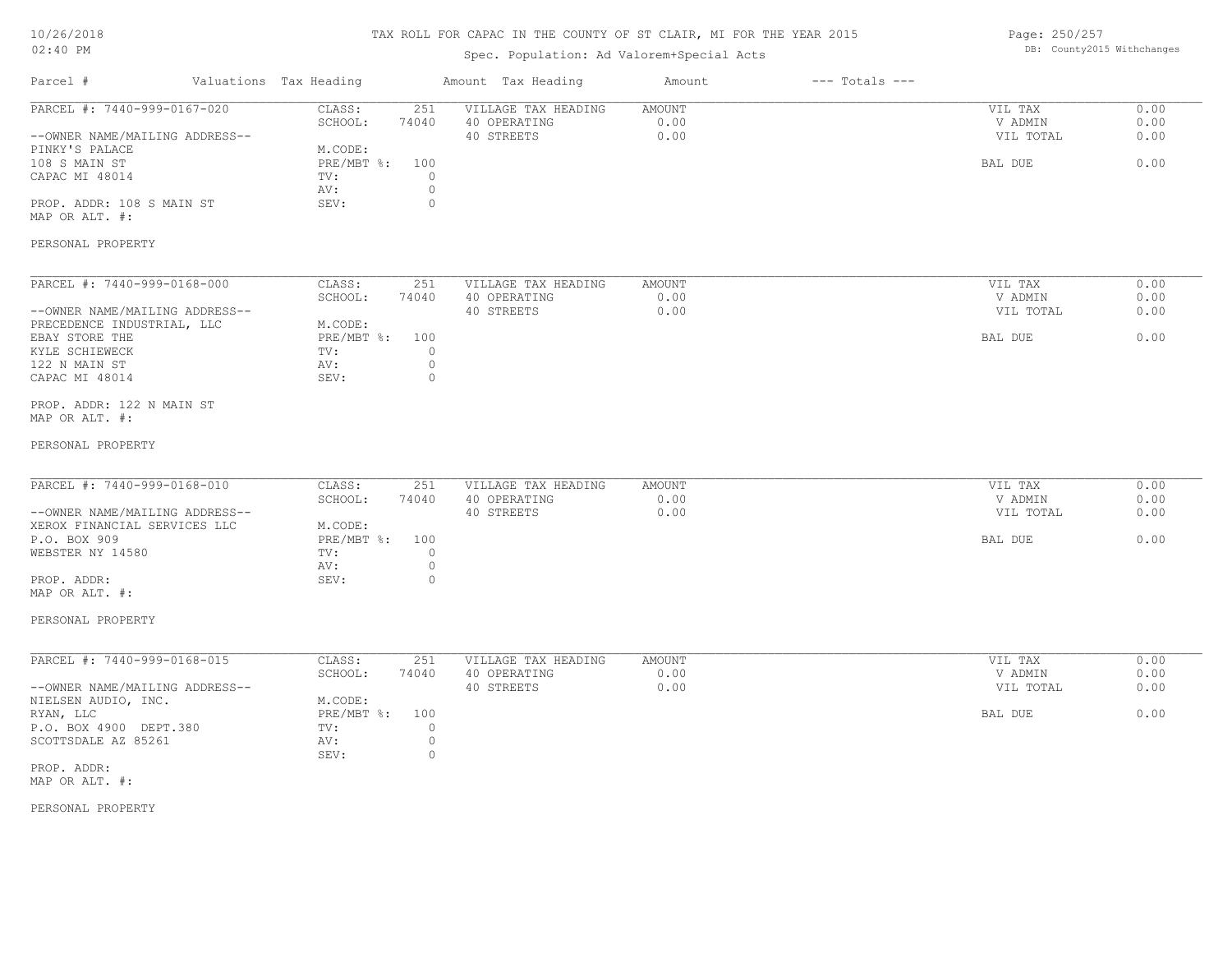# TAX ROLL FOR CAPAC IN THE COUNTY OF ST CLAIR, MI FOR THE YEAR 2015

# Spec. Population: Ad Valorem+Special Acts

Page: 251/257 DB: County2015 Withchanges

| Parcel #                                                                                                                                                                                                                    | Valuations Tax Heading |                                                                                                                                | Amount Tax Heading                                | Amount                        | $---$ Totals $---$ |                                            |                              |
|-----------------------------------------------------------------------------------------------------------------------------------------------------------------------------------------------------------------------------|------------------------|--------------------------------------------------------------------------------------------------------------------------------|---------------------------------------------------|-------------------------------|--------------------|--------------------------------------------|------------------------------|
| PARCEL #: 7440-999-0168-020<br>--OWNER NAME/MAILING ADDRESS--<br>FRONNEY'S<br>3433 S CAPAC RD<br>CAPAC MI 48014<br>PROP. ADDR: 3433 S CAPAC RD<br>MAP OR ALT. #:<br>PERSONAL PROPERTY                                       |                        | CLASS:<br>251<br>SCHOOL:<br>74040<br>M.CODE:<br>$PRE/MBT$ $\div$<br>100<br>$\circ$<br>TV:<br>$\circ$<br>AV:<br>SEV:<br>$\circ$ | VILLAGE TAX HEADING<br>40 OPERATING<br>40 STREETS | AMOUNT<br>0.00<br>0.00        |                    | VIL TAX<br>V ADMIN<br>VIL TOTAL<br>BAL DUE | 0.00<br>0.00<br>0.00<br>0.00 |
| PARCEL #: 7440-999-0168-025<br>--OWNER NAME/MAILING ADDRESS--<br>MOUNTS OF DISTINCTION<br>15085 IMLAY CITY RD<br>CAPAC MI 48014<br>PROP. ADDR: 114 S MAIN ST<br>MAP OR ALT. #:<br>PERSONAL PROPERTY                         |                        | CLASS:<br>251<br>SCHOOL:<br>74040<br>M.CODE:<br>PRE/MBT %:<br>100<br>TV:<br>600<br>AV:<br>600<br>SEV:<br>600                   | VILLAGE TAX HEADING<br>40 OPERATING<br>40 STREETS | <b>AMOUNT</b><br>8.14<br>1.20 |                    | VIL TAX<br>V ADMIN<br>VIL TOTAL<br>BAL DUE | 9.34<br>0.09<br>9.43<br>9.43 |
| PARCEL #: 7440-999-0168-026<br>--OWNER NAME/MAILING ADDRESS--<br>RUG DOCTOR LLC<br>TAX DEPT.<br>4701 OLD SHEPARD PLACE<br>PLANO TX 75093<br>PROP. ADDR:<br>MAP OR ALT. #:<br>PERSONAL PROPERTY                              |                        | CLASS:<br>251<br>SCHOOL:<br>74040<br>M.CODE:<br>100<br>$PRE/MBT$ $\div$<br>$\circ$<br>TV:<br>$\circ$<br>AV:<br>$\circ$<br>SEV: | VILLAGE TAX HEADING<br>40 OPERATING<br>40 STREETS | <b>AMOUNT</b><br>0.00<br>0.00 |                    | VIL TAX<br>V ADMIN<br>VIL TOTAL<br>BAL DUE | 0.00<br>0.00<br>0.00<br>0.00 |
| PARCEL #: 7440-999-0168-027<br>--OWNER NAME/MAILING ADDRESS--<br>LASALLE SYSTEMS LEASING, INC.<br>ADVANCE PROPERTY TAX COMPLIANCE<br>1611 N. INTERSTATE 35E STE 428<br>CARROLLTON TX 75006<br>PROP. ADDR:<br>MAP OR ALT. #: |                        | CLASS:<br>251<br>SCHOOL:<br>74040<br>M.CODE:<br>PRE/MBT %:<br>100<br>TV:<br>$\circ$<br>$\circ$<br>AV:<br>$\circ$<br>SEV:       | VILLAGE TAX HEADING<br>40 OPERATING<br>40 STREETS | <b>AMOUNT</b><br>0.00<br>0.00 |                    | VIL TAX<br>V ADMIN<br>VIL TOTAL<br>BAL DUE | 0.00<br>0.00<br>0.00<br>0.00 |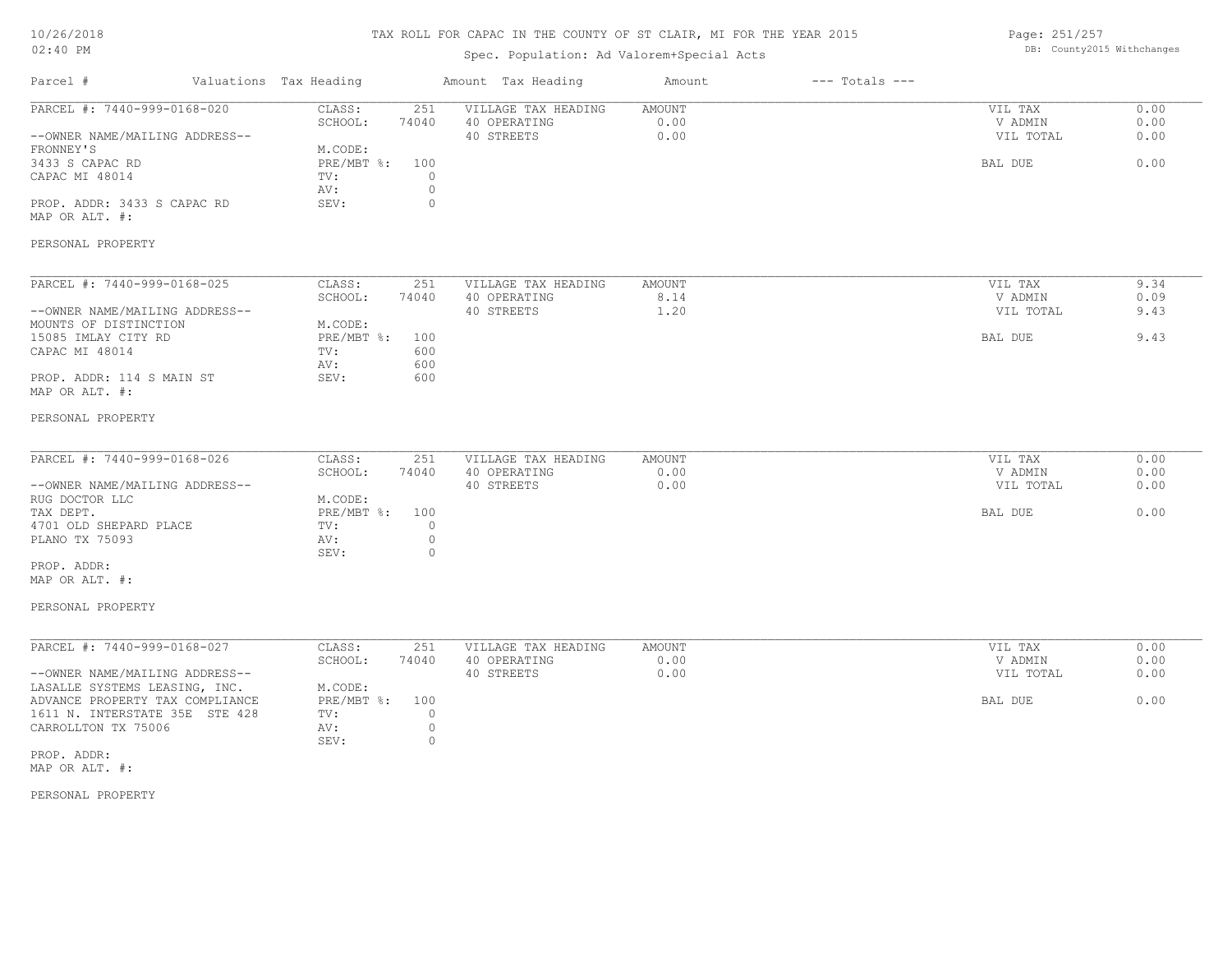# TAX ROLL FOR CAPAC IN THE COUNTY OF ST CLAIR, MI FOR THE YEAR 2015

# Spec. Population: Ad Valorem+Special Acts

Page: 252/257 DB: County2015 Withchanges

| Parcel #                                                                                                                                                                                                                                | Valuations Tax Heading                                                                                                | Amount Tax Heading                                | Amount                       | $---$ Totals $---$ |                                                             |                                           |
|-----------------------------------------------------------------------------------------------------------------------------------------------------------------------------------------------------------------------------------------|-----------------------------------------------------------------------------------------------------------------------|---------------------------------------------------|------------------------------|--------------------|-------------------------------------------------------------|-------------------------------------------|
| PARCEL #: 7440-999-0169-001<br>--OWNER NAME/MAILING ADDRESS--<br>MOBILE MINI, LLC<br>RYAN TAX COMPLIANCE SERVICES, LLC<br>P.O.BOX 4900<br>SCOTTSDALE AZ 85261-4900<br>PROP. ADDR:<br>MAP OR ALT. #:<br>PERSONAL PROPERTY                | CLASS:<br>251<br>SCHOOL:<br>74040<br>M.CODE:<br>$PRE/MBT$ %:<br>100<br>533<br>TV:<br>533<br>AV:<br>533<br>SEV:        | VILLAGE TAX HEADING<br>40 OPERATING<br>40 STREETS | AMOUNT<br>7.23<br>1.06       |                    | VIL TAX<br>V ADMIN<br>VIL TOTAL<br>V PD 10/02/15<br>BAL DUE | 8.29<br>0.08<br>8.37<br>8.37<br>0.00      |
| PARCEL #: 7440-999-0169-005<br>--OWNER NAME/MAILING ADDRESS--<br>CONOPCO, INC<br>P.O. BOX 550609<br>ATLANTA GA 30355<br>PROP. ADDR:<br>MAP OR ALT. #:<br>PERSONAL PROPERTY                                                              | CLASS:<br>251<br>SCHOOL:<br>74040<br>M.CODE:<br>$PRE/MBT$ %:<br>100<br>TV:<br>0<br>$\circ$<br>AV:<br>SEV:<br>0        | VILLAGE TAX HEADING<br>40 OPERATING<br>40 STREETS | AMOUNT<br>0.00<br>0.00       |                    | VIL TAX<br>V ADMIN<br>VIL TOTAL<br>BAL DUE                  | 0.00<br>0.00<br>0.00<br>0.00              |
| PARCEL #: 7440-999-0169-010<br>--OWNER NAME/MAILING ADDRESS--<br>CATERPILLAR FINANCIAL SERVICES CORP<br>TAX DEPARTMENT<br>2120 WEST END AVE<br>NASHVILLE TN 37203<br>PROP. ADDR: 3191 S CAPAC RD<br>MAP OR ALT. #:<br>PERSONAL PROPERTY | CLASS:<br>351<br>SCHOOL:<br>74040<br>M.CODE:<br>PRE/MBT %: 100<br>149,260<br>TV:<br>AV:<br>149,260<br>149,260<br>SEV: | VILLAGE TAX HEADING<br>40 OPERATING<br>40 STREETS | AMOUNT<br>2,025.90<br>298.52 |                    | VIL TAX<br>V ADMIN<br>VIL TOTAL<br>BAL DUE                  | 2,324.42<br>23.24<br>2,347.66<br>2,347.66 |
| PARCEL #: 7440-999-0200-000<br>--OWNER NAME/MAILING ADDRESS--<br>HORTMARK<br>302 S MAIN ST<br>CAPAC MI 48014<br>PROP. ADDR: 302 S MAIN ST<br>MAP OR ALT. #:<br>PERSONAL PROPERTY                                                        | CLASS:<br>002<br>SCHOOL:<br>74040<br>M.CODE:<br>PRE/MBT %:<br>100<br>TV:<br>0<br>$\circ$<br>AV:<br>$\circ$<br>SEV:    | VILLAGE TAX HEADING<br>40 OPERATING<br>40 STREETS | AMOUNT<br>0.00<br>0.00       |                    | VIL TAX<br>V ADMIN<br>VIL TOTAL<br>BAL DUE                  | 0.00<br>0.00<br>0.00<br>0.00              |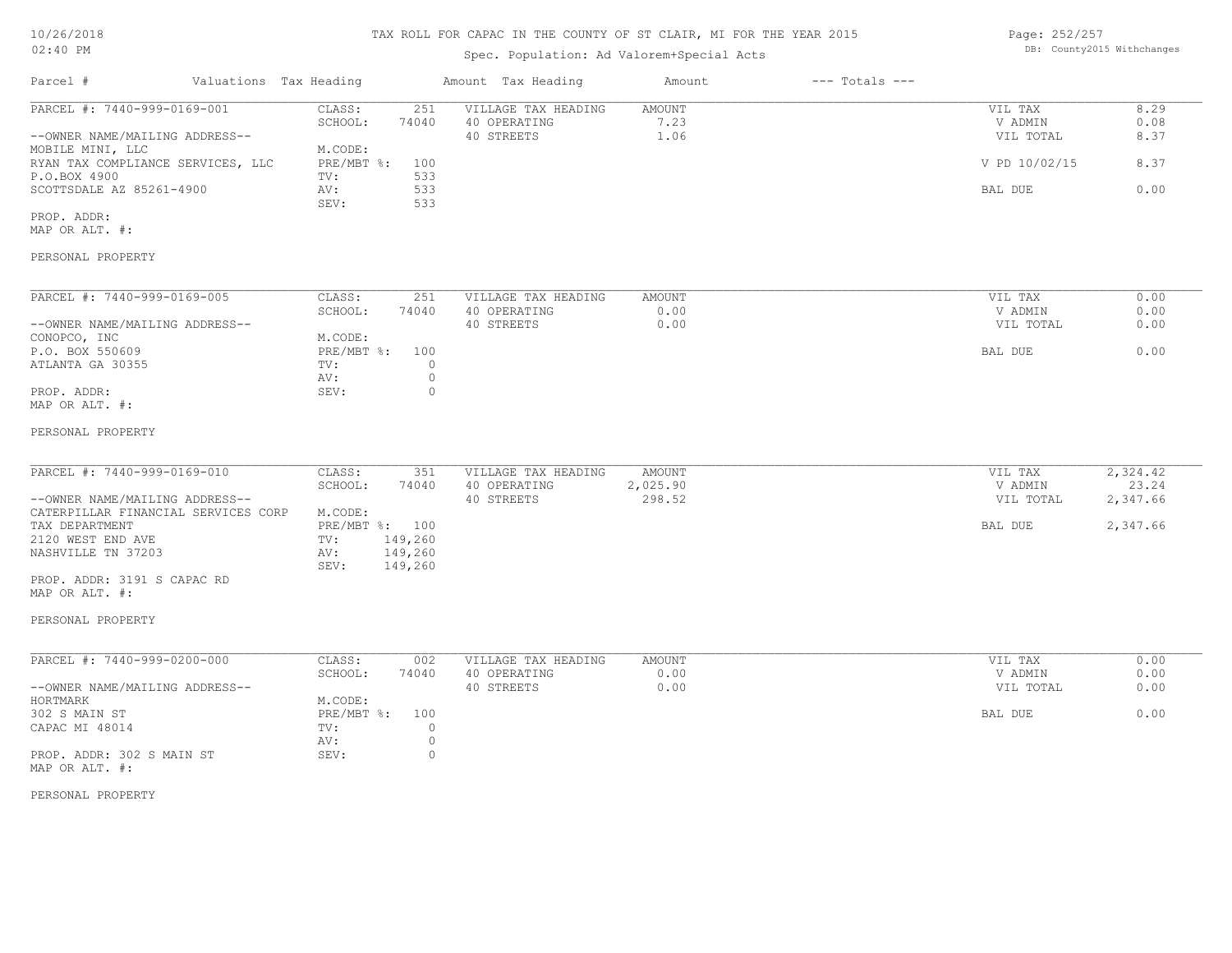## TAX ROLL FOR CAPAC IN THE COUNTY OF ST CLAIR, MI FOR THE YEAR 2015

# Spec. Population: Ad Valorem+Special Acts

Page: 253/257 DB: County2015 Withchanges

| Parcel #                       | Valuations Tax Heading |       | Amount Tax Heading  | Amount | $---$ Totals $---$ |           |      |
|--------------------------------|------------------------|-------|---------------------|--------|--------------------|-----------|------|
| PARCEL #: 7440-999-0202-005    | CLASS:                 | 251   | VILLAGE TAX HEADING | AMOUNT |                    | VIL TAX   | 0.00 |
|                                | SCHOOL:                | 74040 | 40 OPERATING        | 0.00   |                    | V ADMIN   | 0.00 |
| --OWNER NAME/MAILING ADDRESS-- |                        |       | 40 STREETS          | 0.00   |                    | VIL TOTAL | 0.00 |
| CROWN CASTLE TOWERS 05 LLC     | M.CODE:                |       |                     |        |                    |           |      |
| PMB 353                        | $PRE/MBT$ %:           | 100   |                     |        |                    | BAL DUE   | 0.00 |
| 4017 WASHINGTON ROAD           | TV:                    |       |                     |        |                    |           |      |
| MCMURRAY PA 15317              | AV:                    |       |                     |        |                    |           |      |
|                                | SEV:                   |       |                     |        |                    |           |      |
| PROP. ADDR: 750 HILL ROAD      |                        |       |                     |        |                    |           |      |

MAP OR ALT. #:

#### PERSONAL PROPERTY

| PARCEL #: 7440-999-0202-010    | CLASS:       | 251    | VILLAGE TAX HEADING | AMOUNT | VIL TAX       | 685.57 |
|--------------------------------|--------------|--------|---------------------|--------|---------------|--------|
|                                | SCHOOL:      | 74040  | 40 OPERATING        | 597.53 | V ADMIN       | 6.85   |
| --OWNER NAME/MAILING ADDRESS-- |              |        | 40 STREETS          | 88.04  | VIL TOTAL     | 692.42 |
| FAMILY DOLLAR #09268           | M.CODE:      |        |                     |        |               |        |
| CORPORATE TAX CONSULTING       | $PRE/MBT$ %: | 100    |                     |        | V PD 08/13/15 | 692.42 |
| P.O. BOX 56018                 | TV:          | 44,024 |                     |        |               |        |
| INDIANAPOLIS IN 46256-0018     | AV:          | 44,024 |                     |        | BAL DUE       | 0.00   |
|                                | SEV:         | 44,024 |                     |        |               |        |
| PROP. ADDR: 101 S MAIN ST      |              |        |                     |        |               |        |

MAP OR ALT. #:

#### PERSONAL PROPERTY

| PARCEL #: 7440-999-0202-015      | CLASS:         | 251   | VILLAGE TAX HEADING | AMOUNT | VIL TAX   | 0.00 |
|----------------------------------|----------------|-------|---------------------|--------|-----------|------|
|                                  | SCHOOL:        | 74040 | 40 OPERATING        | 0.00   | V ADMIN   | 0.00 |
| --OWNER NAME/MAILING ADDRESS--   |                |       | 40 STREETS          | 0.00   | VIL TOTAL | 0.00 |
| VENDOR SERVICES CENTER           | M.CODE:        |       |                     |        |           |      |
| OUTSOURCING SOLUTIONS GROUP, LLC | PRE/MBT %: 100 |       |                     |        | BAL DUE   | 0.00 |
| 630 N CENTRAL EXPY. STE A        | TV:            |       |                     |        |           |      |
| PLANO TX 75074                   | AV:            |       |                     |        |           |      |
|                                  | SEV:           |       |                     |        |           |      |
| PROP. ADDR:                      |                |       |                     |        |           |      |
|                                  |                |       |                     |        |           |      |

MAP OR ALT. #:

PERSONAL PROPERTY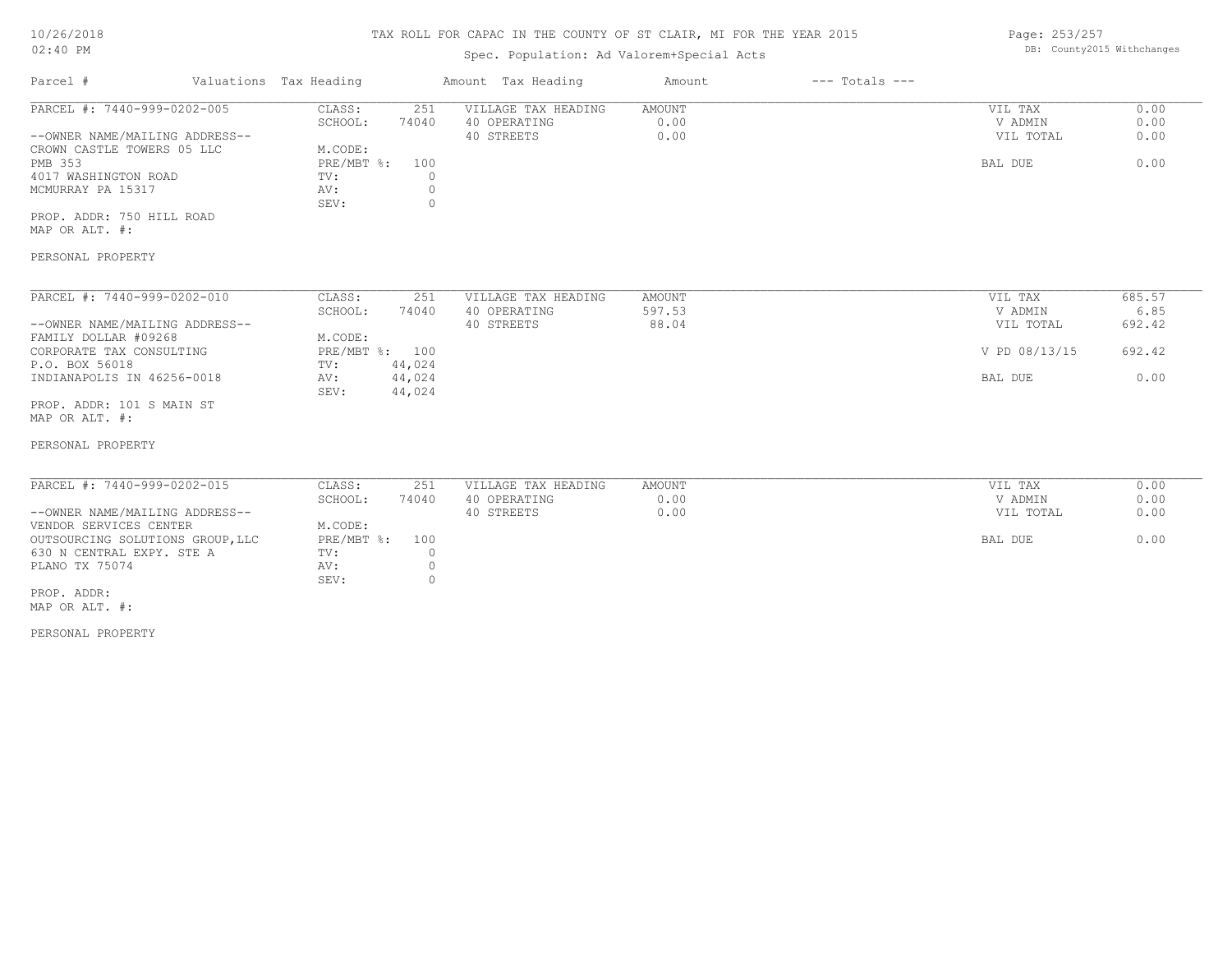## TAX ROLL FOR CAPAC IN THE COUNTY OF ST CLAIR, MI FOR THE YEAR 2015

## Spec. Population: Ad Valorem+Special Acts

Page: 254/257 DB: County2015 Withchanges

| TOTAL ALL DISTRICTS | REAL       | (BAL DUE) | PERSONAL   | (BAL DUE) | EXEMPT | (BAL DUE) |
|---------------------|------------|-----------|------------|-----------|--------|-----------|
| PARCEL COUNT        | 802        |           | 122        |           | 58     |           |
| TAXABLE VALUE       | 29,896,151 |           | 9,746,835  |           |        |           |
| ASSESSED VALUE      | 33,107,600 |           | 9,746,835  |           |        |           |
| SEV VALUE           | 33,107,600 |           | 9,746,835  |           |        |           |
| PRE/MBT TAXABLE     | 15,915,770 |           | 8,454,322  |           |        |           |
| N PRE/MBT TAXABLE   | 13,980,381 |           | 1,292,513  |           | 0      |           |
| V 40 OPERATING      | 381,074.12 | 47,710.30 | 105,242.65 | 2,984.92  | 0.00   | 0.00      |
| V 40 STREETS        | 56,149.97  | 7,029.88  | 15,507.85  | 439.83    | 0.00   | 0.00      |
| * SP. ASSESSMENTS   | 2,315.14   | 542.60    | 0.00       | 0.00      | 0.00   | 0.00      |
| V ADMIN FEE         | 4,368.48   | 546.86    | 1,207.34   | 34.20     | 0.00   | 0.00      |
| V TOTALS            | 443,907.71 | 55,829.64 | 121,957.84 | 3,458.95  | 0.00   | 0.00      |
| GRAND TOTALS        | 443,907.71 | 55,829.64 | 121,957.84 | 3,458.95  | 0.00   | 0.00      |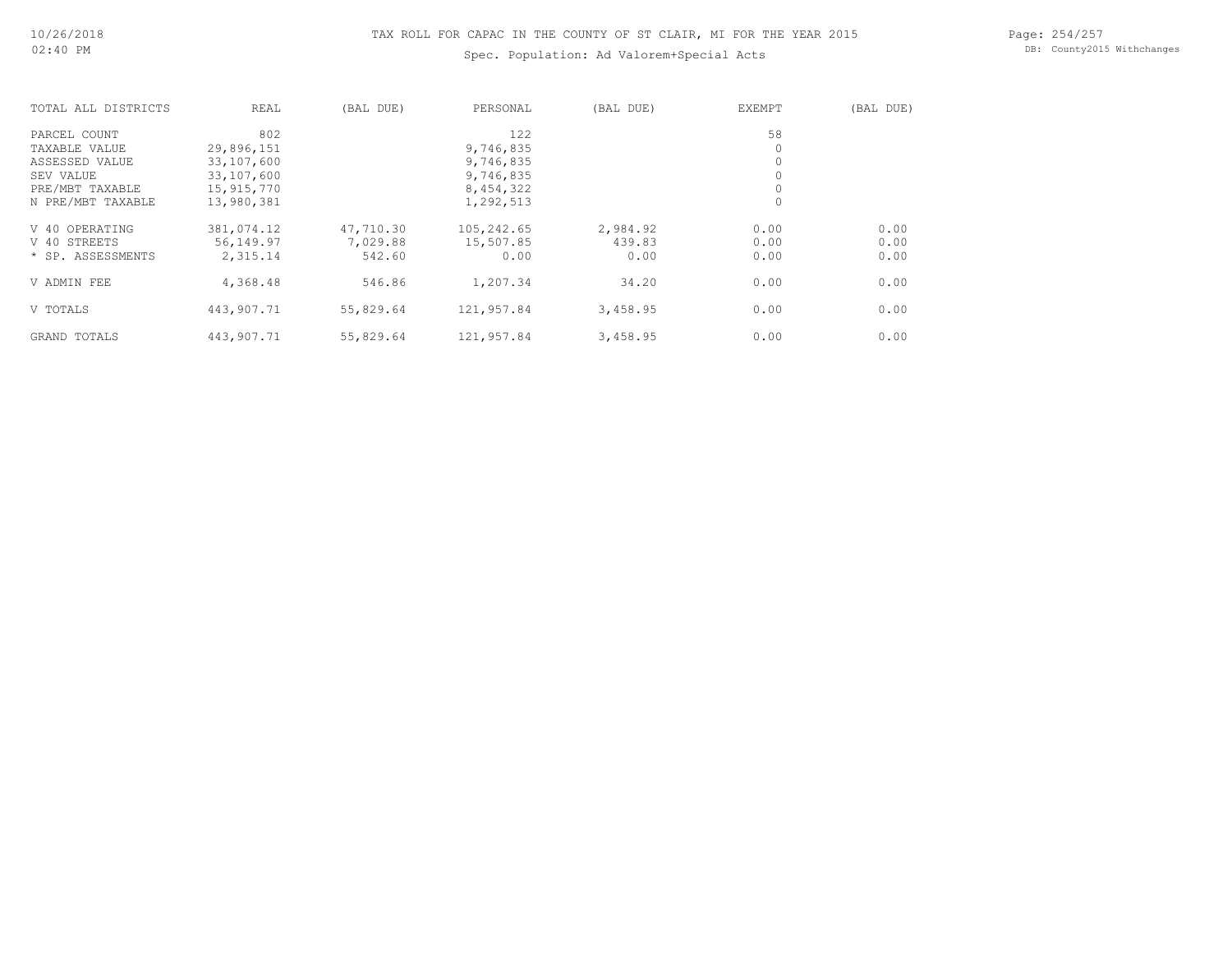# Spec. Population: Ad Valorem+Special Acts

Page: 255/257 DB: County2015 Withchanges

| TOTAL ALL DISTRICTS | LEASED LAND | (BAL DUE) | TOTAL        | (BAL DUE)  |
|---------------------|-------------|-----------|--------------|------------|
| PARCEL COUNT        | 23          |           | 1005         |            |
| TAXABLE VALUE       | 138,463     |           | 39,781,449   |            |
| ASSESSED VALUE      | 145,500     |           | 42,999,935   |            |
| SEV VALUE           | 145,500     |           | 42,999,935   |            |
| PRE/MBT TAXABLE     | 51,709      |           | 24, 421, 801 |            |
| NON PRE/MBT TAXABLE | 86,754      |           | 15,359,648   |            |
| V 40 OPERATING      | 1,879.30    | 196.06    | 488,196.07   | 50,891.28  |
| V 40 STREETS        | 276.83      | 28.88     | 71,934.65    | 7,498.59   |
| * SP. ASSESSMENTS   | 0.00        | 0.00      | 2,315.14     | 542.60     |
| V ADMIN FEE         | 21.46       | 2.23      | 5,597.28     | 583.29     |
| V TOTALS            | 2,177.59    | 227.17    | 568,043.14   | 59, 515.76 |
| GRAND TOTALS        | 2,177.59    | 227.17    | 568,043.14   | 59, 515.76 |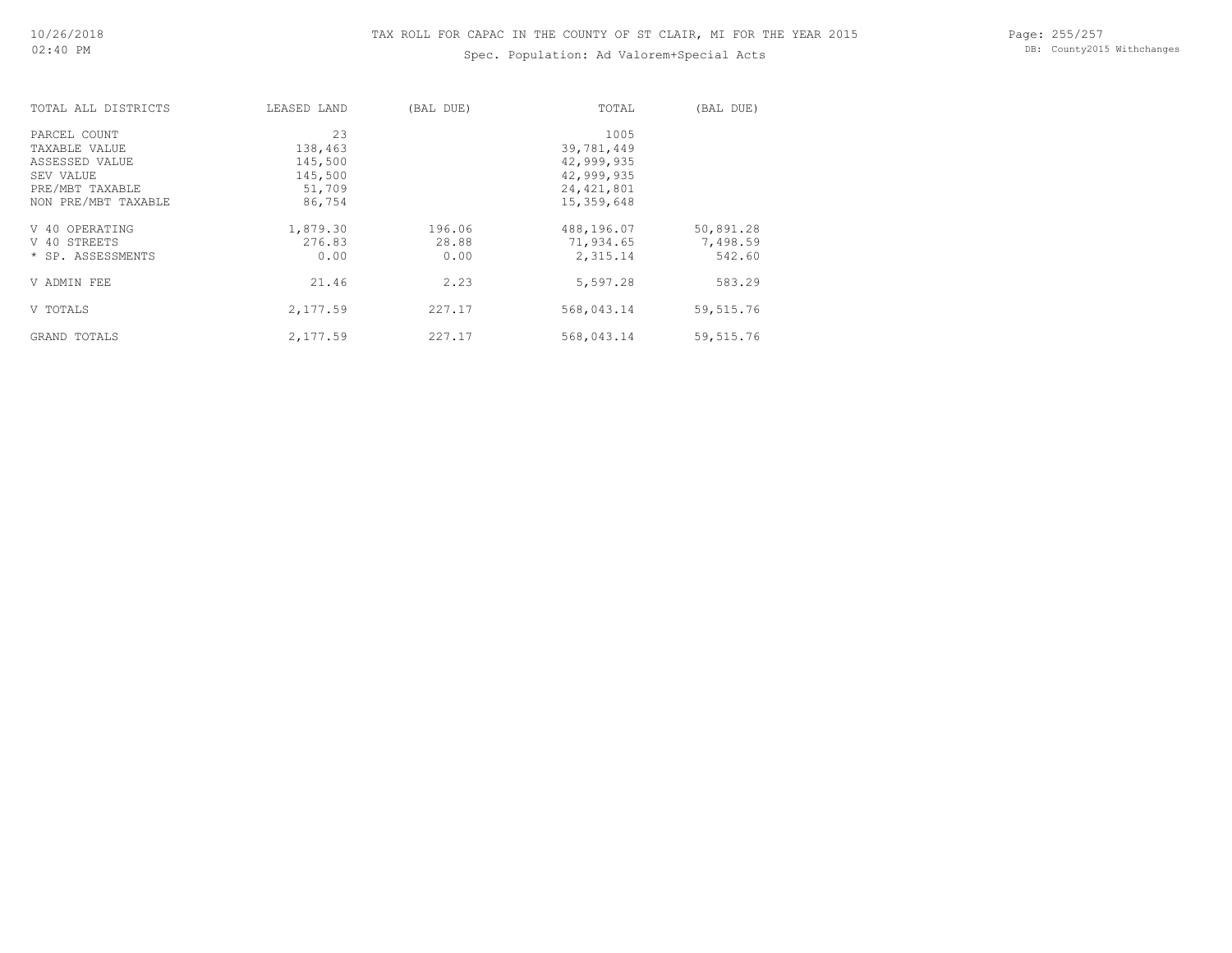#### Page: 256/257 DB: County2015 Withchanges

## Spec. Population: Ad Valorem+Special Acts

| SCHOOL DISTRICT 74040     | UNIT 40<br>REAL | PERSONAL   | EXEMPT | LEASED LAND | TOTAL        |
|---------------------------|-----------------|------------|--------|-------------|--------------|
| PARCEL COUNT              | 802             | 122        | 58     | 23          | 1005         |
| TAXABLE VALUE             | 29,896,151      | 9,746,835  |        | 138,463     | 39,781,449   |
| ASSESSED VALUE            | 33,107,600      | 9,746,835  |        | 145,500     | 42,999,935   |
| SEV VALUE                 | 33,107,600      | 9,746,835  |        | 145,500     | 42,999,935   |
| PRE/MBT TAXABLE           | 15, 915, 770    | 8,454,322  |        | 51,709      | 24, 421, 801 |
| NON PRE/MBT TAXABLE       | 13,980,381      | 1,292,513  |        | 86,754      | 15,359,648   |
| 40 OPERATING<br>(V)       | 381,074.12      | 105,242.65 | 0.00   | 1,879.30    | 488,196.07   |
| 40 STREETS<br>(V)         | 56,149.97       | 15,507.85  | 0.00   | 276.83      | 71,934.65    |
| SP. ASSESSMENTS<br>$(* )$ | 2,315.14        | 0.00       | 0.00   | 0.00        | 2,315.14     |
| ADMIN FEE<br>(V)          | 4,368.48        | 1,207.34   | 0.00   | 21.46       | 5,597.28     |
| TOTALS<br>(V)             | 443,907.71      | 121,957.84 | 0.00   | 2,177.59    | 568,043.14   |
| GRAND TOTALS              | 443,907.71      | 121,957.84 | 0.00   | 2,177.59    | 568,043.14   |